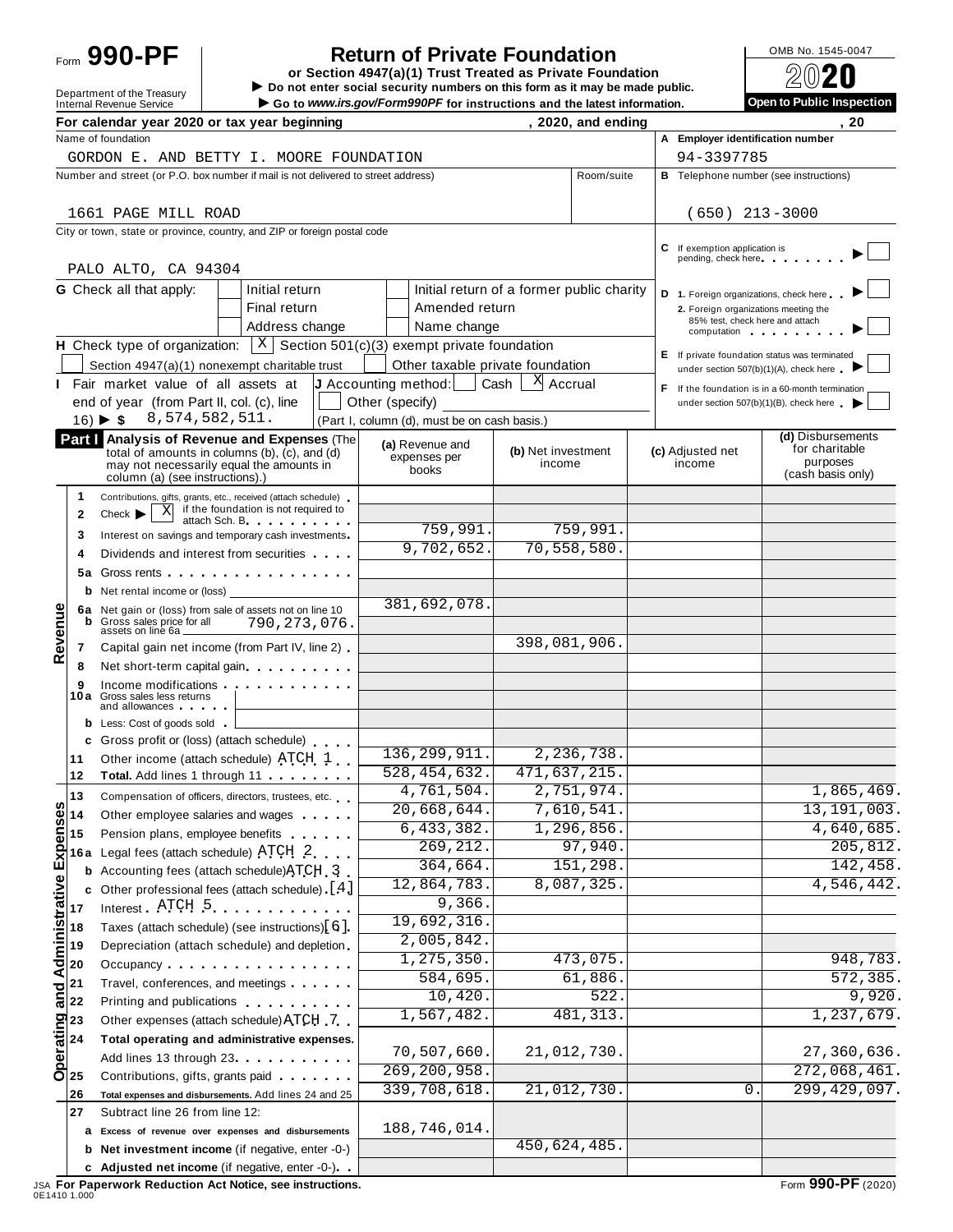|                   |                                                    | Form 990-PF (2020)                                     | GORDON E. AND BETTY I. MOORE FOUNDATION                                                                                                                                                                                       |                                                             |                |              | 94-3397785            | Page 2      |
|-------------------|----------------------------------------------------|--------------------------------------------------------|-------------------------------------------------------------------------------------------------------------------------------------------------------------------------------------------------------------------------------|-------------------------------------------------------------|----------------|--------------|-----------------------|-------------|
|                   | Part II                                            | <b>Balance Sheets</b>                                  | Attached schedules and amounts in the                                                                                                                                                                                         | Beginning of year                                           |                | End of year  |                       |             |
|                   |                                                    |                                                        | description column should be for end-of-year<br>amounts only. (See instructions.)                                                                                                                                             | (a) Book Value                                              | (b) Book Value |              | (c) Fair Market Value |             |
|                   | 1                                                  |                                                        |                                                                                                                                                                                                                               | 1,501.                                                      | 1,501.         |              |                       | 1,501.      |
|                   | 2                                                  |                                                        | Savings and temporary cash investments                                                                                                                                                                                        | 57, 343, 793.                                               | 138, 571, 773. |              | 138,571,773.          |             |
|                   | 3                                                  | Accounts receivable $\blacktriangleright$              |                                                                                                                                                                                                                               |                                                             |                |              |                       |             |
|                   |                                                    |                                                        |                                                                                                                                                                                                                               |                                                             |                |              |                       |             |
|                   |                                                    |                                                        |                                                                                                                                                                                                                               |                                                             |                |              |                       |             |
|                   | 4                                                  | Pledges receivable $\blacktriangleright$               |                                                                                                                                                                                                                               |                                                             |                |              |                       |             |
|                   |                                                    |                                                        | Less: allowance for doubtful accounts                                                                                                                                                                                         |                                                             |                |              |                       |             |
|                   | 5                                                  |                                                        | Grants receivable entering the contract of the contract of the contract of the contract of the contract of the                                                                                                                |                                                             |                |              |                       |             |
|                   | 6                                                  |                                                        | Receivables due from officers, directors, trustees, and other                                                                                                                                                                 |                                                             |                |              |                       |             |
|                   |                                                    |                                                        | disqualified persons (attach schedule) (see instructions)                                                                                                                                                                     |                                                             |                |              |                       |             |
|                   | $\overline{7}$                                     |                                                        | Other notes and loans receivable (attach schedule) > ______                                                                                                                                                                   |                                                             |                |              |                       |             |
|                   |                                                    |                                                        | Less: allowance for doubtful accounts $\blacktriangleright$                                                                                                                                                                   |                                                             |                |              |                       |             |
|                   | 8                                                  |                                                        | Inventories for sale or use                                                                                                                                                                                                   |                                                             |                |              |                       |             |
| ssets             | 9                                                  |                                                        |                                                                                                                                                                                                                               | 10,883,987.                                                 | 7,850,182.     |              |                       | 7,850,182.  |
| ⋖                 | 10a                                                |                                                        | Investments - U.S. and state government obligations (attach schedule) [8]                                                                                                                                                     | 753, 365, 870.                                              | 776,878,137.   |              | 776,878,137.          |             |
|                   | b                                                  |                                                        | Investments - corporate stock (attach schedule) ATCH 9                                                                                                                                                                        | 563, 442, 101.                                              | 481, 944, 021. |              | 481, 944, 021.        |             |
|                   | c                                                  |                                                        | Investments - corporate bonds (attach schedule)                                                                                                                                                                               |                                                             |                |              |                       |             |
|                   | 11                                                 | Investments - land, buildings,                         |                                                                                                                                                                                                                               |                                                             |                |              |                       |             |
|                   |                                                    | and equipment: basis<br>Less: accumulated depreciation |                                                                                                                                                                                                                               |                                                             |                |              |                       |             |
|                   | 12                                                 | (attach schedule)                                      |                                                                                                                                                                                                                               |                                                             |                |              |                       |             |
|                   | 13                                                 |                                                        | Investments - mortgage loans<br>Investments - other (attach schedule) ATCH 10                                                                                                                                                 | 5,582,830,096.                                              | 6,871,758,806. |              | 6,871,758,806.        |             |
|                   | 14                                                 | Land, buildings, and                                   |                                                                                                                                                                                                                               |                                                             |                |              |                       |             |
|                   |                                                    | equipment: basis<br>Less: accumulated depreciation     | $\frac{72,453,314}{27}$<br>37,551,017.                                                                                                                                                                                        | 36, 513, 835.                                               | 34,902,297.    |              |                       | 34,902,297. |
|                   |                                                    | (attach schedule)                                      | Other assets (describe $\blacktriangleright$ _ ATCH $11$                                                                                                                                                                      | 167, 331, 105.                                              | 262, 675, 794. |              | 262,675,794.          |             |
|                   | 15                                                 |                                                        |                                                                                                                                                                                                                               |                                                             |                |              |                       |             |
|                   | 16                                                 |                                                        | Total assets (to be completed by all filers - see the<br>instructions. Also, see page 1, item I)                                                                                                                              | $7, 171, 712, 288.   8, 574, 582, 511.   8, 574, 582, 511.$ |                |              |                       |             |
|                   |                                                    |                                                        |                                                                                                                                                                                                                               | 16, 365, 173.                                               | 18,598,499.    |              |                       |             |
|                   | 17                                                 |                                                        | Accounts payable and accrued expenses                                                                                                                                                                                         | 15,000,000.                                                 | 16, 359, 203.  |              |                       |             |
|                   | 18                                                 |                                                        | Grants payable                                                                                                                                                                                                                |                                                             |                |              |                       |             |
|                   | 19                                                 |                                                        |                                                                                                                                                                                                                               |                                                             |                |              |                       |             |
|                   | 20                                                 |                                                        | Loans from officers, directors, trustees, and other disqualified persons                                                                                                                                                      |                                                             |                |              |                       |             |
| Liabilities       | 21                                                 |                                                        | Mortgages and other notes payable (attach schedule) entitled                                                                                                                                                                  |                                                             | 100,009,366.   |              | ATCH 12               |             |
|                   | 22                                                 |                                                        | Other liabilities (describe Legacy 2014) ATCH 13                                                                                                                                                                              | 29,694,054.                                                 | 44,918,693.    |              |                       |             |
|                   |                                                    |                                                        |                                                                                                                                                                                                                               |                                                             |                |              |                       |             |
|                   | 23                                                 |                                                        | Total liabilities (add lines 17 through 22)                                                                                                                                                                                   | 61,059,227.                                                 | 179,885,761.   |              |                       |             |
|                   |                                                    |                                                        | Foundations that follow FASB ASC 958, check here $\left  \bullet \right  \times$                                                                                                                                              |                                                             |                |              |                       |             |
|                   |                                                    | and complete lines 24, 25, 29, and 30.                 |                                                                                                                                                                                                                               |                                                             |                |              |                       |             |
|                   |                                                    |                                                        | Net assets without donor restrictions                                                                                                                                                                                         | 7,110,653,061.                                              | 8,394,696,750. |              |                       |             |
|                   | or Fund Balances<br>$\frac{6}{x}$<br>$\frac{1}{x}$ |                                                        | Net assets with donor restrictions expression of the set of the set of the set of the set of the set of the set of the set of the set of the set of the set of the set of the set of the set of the set of the set of the set |                                                             |                |              |                       |             |
|                   |                                                    |                                                        | Foundations that do not follow FASB ASC 958, check here                                                                                                                                                                       |                                                             |                |              |                       |             |
|                   |                                                    | and complete lines 26 through 30.                      |                                                                                                                                                                                                                               |                                                             |                |              |                       |             |
|                   |                                                    |                                                        | Capital stock, trust principal, or current funds entitled as a set of the Capital stock, trust                                                                                                                                |                                                             |                |              |                       |             |
|                   | 27                                                 |                                                        | Paid-in or capital surplus, or land, bldg., and equipment fund                                                                                                                                                                |                                                             |                |              |                       |             |
|                   | 28                                                 |                                                        | Retained earnings, accumulated income, endowment, or other funds                                                                                                                                                              |                                                             |                |              |                       |             |
|                   | 29                                                 |                                                        | Total net assets or fund balances (see instructions)                                                                                                                                                                          | 7,110,653,061.                                              | 8,394,696,750. |              |                       |             |
| <b>Net Assets</b> | 30                                                 |                                                        | Total liabilities and net assets/fund balances (see                                                                                                                                                                           |                                                             |                |              |                       |             |
|                   |                                                    |                                                        |                                                                                                                                                                                                                               | 7, 171, 712, 288.                                           | 8,574,582,511. |              |                       |             |
|                   |                                                    |                                                        | Part III Analysis of Changes in Net Assets or Fund Balances                                                                                                                                                                   |                                                             |                |              |                       |             |
|                   |                                                    |                                                        |                                                                                                                                                                                                                               |                                                             |                |              |                       |             |
|                   |                                                    |                                                        | 1 Total net assets or fund balances at beginning of year - Part II, column (a), line 29 (must agree with                                                                                                                      |                                                             |                |              | 7,110,653,061.        |             |
|                   |                                                    |                                                        |                                                                                                                                                                                                                               |                                                             |                | 1            |                       |             |
|                   |                                                    |                                                        |                                                                                                                                                                                                                               |                                                             |                | $\mathbf{2}$ | 188,746,014.          |             |
|                   |                                                    |                                                        | 3 Other increases not included in line 2 (itemize) > ATCH 14                                                                                                                                                                  |                                                             |                | 3            | 1,095,297,675.        |             |
|                   |                                                    |                                                        |                                                                                                                                                                                                                               |                                                             |                | 4            | 8,394,696,750.        |             |
|                   |                                                    | 5 Decreases not included in line 2 (itemize) >         |                                                                                                                                                                                                                               |                                                             |                | 5            |                       |             |
|                   |                                                    |                                                        | 6 Total net assets or fund balances at end of year (line 4 minus line 5) - Part II, column (b), line 29                                                                                                                       |                                                             |                | 6            | 8,394,696,750.        |             |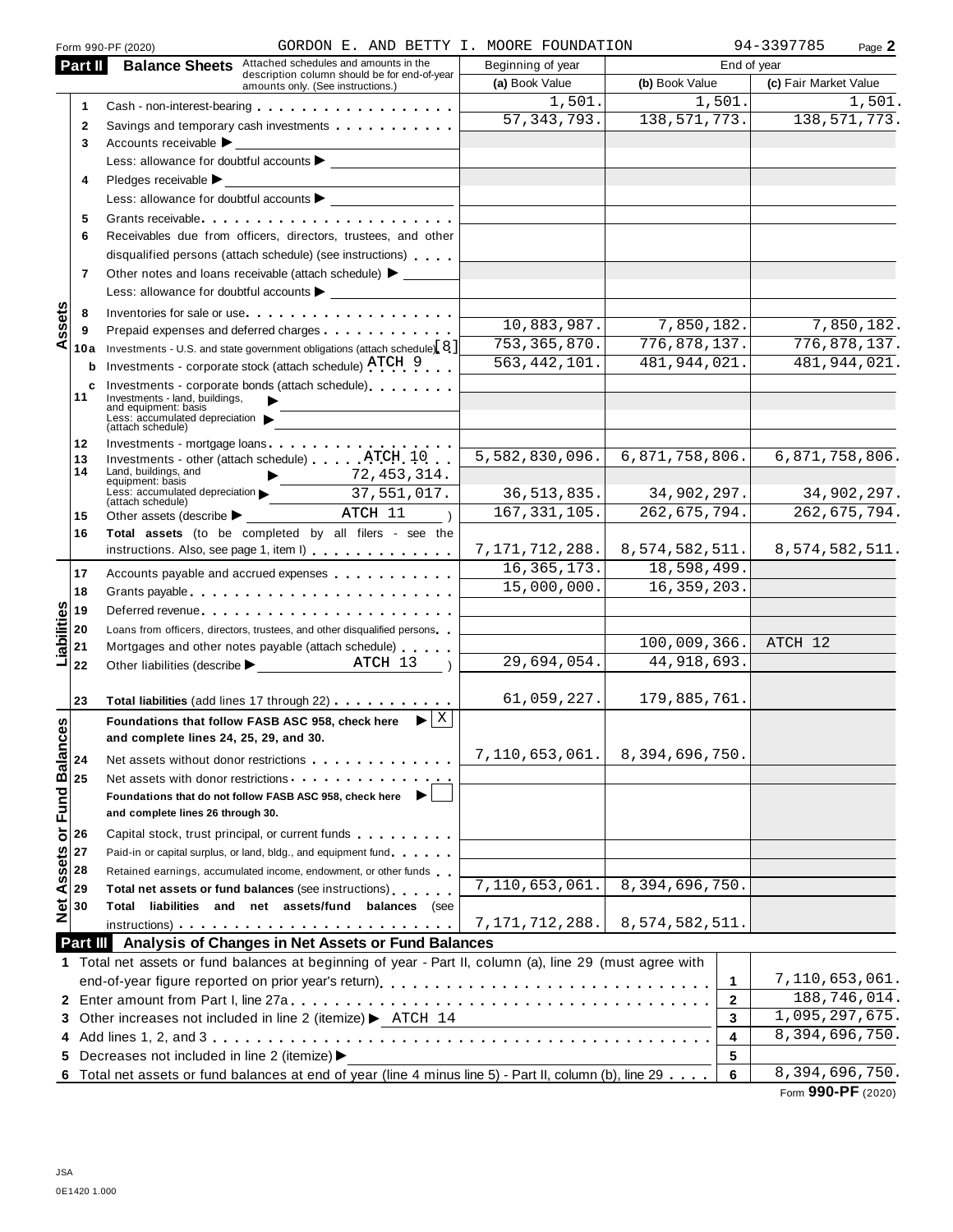|                                                                          |                                                                                                                              |                                                                              |                                                                                                                                                                                                                                                                                                                                                       |                     | Page 3                                                                                                                                                                        |  |
|--------------------------------------------------------------------------|------------------------------------------------------------------------------------------------------------------------------|------------------------------------------------------------------------------|-------------------------------------------------------------------------------------------------------------------------------------------------------------------------------------------------------------------------------------------------------------------------------------------------------------------------------------------------------|---------------------|-------------------------------------------------------------------------------------------------------------------------------------------------------------------------------|--|
| Part IV                                                                  |                                                                                                                              |                                                                              |                                                                                                                                                                                                                                                                                                                                                       |                     |                                                                                                                                                                               |  |
|                                                                          |                                                                                                                              |                                                                              |                                                                                                                                                                                                                                                                                                                                                       |                     | (d) Date sold                                                                                                                                                                 |  |
|                                                                          | P - Purchase<br>D - Donation                                                                                                 | (mo., day, yr.)                                                              | (mo., day, yr.)                                                                                                                                                                                                                                                                                                                                       |                     |                                                                                                                                                                               |  |
|                                                                          |                                                                                                                              |                                                                              |                                                                                                                                                                                                                                                                                                                                                       |                     |                                                                                                                                                                               |  |
|                                                                          |                                                                                                                              |                                                                              |                                                                                                                                                                                                                                                                                                                                                       |                     |                                                                                                                                                                               |  |
|                                                                          |                                                                                                                              |                                                                              |                                                                                                                                                                                                                                                                                                                                                       |                     |                                                                                                                                                                               |  |
|                                                                          |                                                                                                                              |                                                                              |                                                                                                                                                                                                                                                                                                                                                       |                     |                                                                                                                                                                               |  |
|                                                                          |                                                                                                                              |                                                                              |                                                                                                                                                                                                                                                                                                                                                       |                     |                                                                                                                                                                               |  |
|                                                                          | (f) Depreciation allowed                                                                                                     | (g) Cost or other basis                                                      |                                                                                                                                                                                                                                                                                                                                                       |                     |                                                                                                                                                                               |  |
|                                                                          | (or allowable)                                                                                                               | plus expense of sale                                                         |                                                                                                                                                                                                                                                                                                                                                       |                     |                                                                                                                                                                               |  |
|                                                                          |                                                                                                                              |                                                                              |                                                                                                                                                                                                                                                                                                                                                       |                     |                                                                                                                                                                               |  |
|                                                                          |                                                                                                                              |                                                                              |                                                                                                                                                                                                                                                                                                                                                       |                     |                                                                                                                                                                               |  |
|                                                                          |                                                                                                                              |                                                                              |                                                                                                                                                                                                                                                                                                                                                       |                     |                                                                                                                                                                               |  |
|                                                                          |                                                                                                                              |                                                                              |                                                                                                                                                                                                                                                                                                                                                       |                     |                                                                                                                                                                               |  |
|                                                                          |                                                                                                                              |                                                                              |                                                                                                                                                                                                                                                                                                                                                       |                     |                                                                                                                                                                               |  |
|                                                                          |                                                                                                                              |                                                                              |                                                                                                                                                                                                                                                                                                                                                       |                     |                                                                                                                                                                               |  |
|                                                                          | (i) Adjusted basis                                                                                                           | (k) Excess of col. (i)                                                       |                                                                                                                                                                                                                                                                                                                                                       |                     |                                                                                                                                                                               |  |
|                                                                          | as of 12/31/69                                                                                                               | over col. (j), if any                                                        |                                                                                                                                                                                                                                                                                                                                                       |                     |                                                                                                                                                                               |  |
|                                                                          |                                                                                                                              |                                                                              |                                                                                                                                                                                                                                                                                                                                                       |                     |                                                                                                                                                                               |  |
|                                                                          |                                                                                                                              |                                                                              |                                                                                                                                                                                                                                                                                                                                                       |                     |                                                                                                                                                                               |  |
|                                                                          |                                                                                                                              |                                                                              |                                                                                                                                                                                                                                                                                                                                                       |                     |                                                                                                                                                                               |  |
|                                                                          |                                                                                                                              |                                                                              |                                                                                                                                                                                                                                                                                                                                                       |                     |                                                                                                                                                                               |  |
|                                                                          |                                                                                                                              |                                                                              |                                                                                                                                                                                                                                                                                                                                                       |                     |                                                                                                                                                                               |  |
|                                                                          |                                                                                                                              |                                                                              |                                                                                                                                                                                                                                                                                                                                                       |                     |                                                                                                                                                                               |  |
|                                                                          | Capital gain net income or (net capital loss)                                                                                |                                                                              | 2                                                                                                                                                                                                                                                                                                                                                     |                     | 398,081,906.                                                                                                                                                                  |  |
|                                                                          | If (loss), enter -0- in Part I, line 7<br>3<br>Net short-term capital gain or (loss) as defined in sections 1222(5) and (6): |                                                                              |                                                                                                                                                                                                                                                                                                                                                       |                     |                                                                                                                                                                               |  |
|                                                                          |                                                                                                                              |                                                                              |                                                                                                                                                                                                                                                                                                                                                       |                     |                                                                                                                                                                               |  |
|                                                                          |                                                                                                                              |                                                                              |                                                                                                                                                                                                                                                                                                                                                       |                     |                                                                                                                                                                               |  |
|                                                                          | If gain, also enter in Part I, line 8, column (c). See instructions. If (loss), enter -0- in l                               |                                                                              |                                                                                                                                                                                                                                                                                                                                                       |                     | 0.                                                                                                                                                                            |  |
|                                                                          |                                                                                                                              |                                                                              | 3                                                                                                                                                                                                                                                                                                                                                     |                     |                                                                                                                                                                               |  |
| Part V                                                                   |                                                                                                                              | Qualification Under Section 4940(e) for Reduced Tax on Net Investment Income |                                                                                                                                                                                                                                                                                                                                                       |                     |                                                                                                                                                                               |  |
|                                                                          |                                                                                                                              | SECTION 4940(e) REPEALED ON DECEMBER 20, 2019 - DO NOT COMPLETE.             |                                                                                                                                                                                                                                                                                                                                                       |                     |                                                                                                                                                                               |  |
| Reserved                                                                 |                                                                                                                              |                                                                              |                                                                                                                                                                                                                                                                                                                                                       |                     |                                                                                                                                                                               |  |
| (a)<br>Reserved                                                          | (b)<br>Reserved                                                                                                              | (c)<br>Reserved                                                              |                                                                                                                                                                                                                                                                                                                                                       | (d)<br>Reserved     |                                                                                                                                                                               |  |
|                                                                          |                                                                                                                              |                                                                              |                                                                                                                                                                                                                                                                                                                                                       |                     |                                                                                                                                                                               |  |
| Reserved                                                                 |                                                                                                                              |                                                                              |                                                                                                                                                                                                                                                                                                                                                       |                     |                                                                                                                                                                               |  |
| Reserved                                                                 |                                                                                                                              |                                                                              |                                                                                                                                                                                                                                                                                                                                                       |                     |                                                                                                                                                                               |  |
| Reserved                                                                 |                                                                                                                              |                                                                              |                                                                                                                                                                                                                                                                                                                                                       |                     |                                                                                                                                                                               |  |
| Reserved                                                                 |                                                                                                                              |                                                                              |                                                                                                                                                                                                                                                                                                                                                       |                     |                                                                                                                                                                               |  |
| Reserved                                                                 |                                                                                                                              |                                                                              |                                                                                                                                                                                                                                                                                                                                                       |                     |                                                                                                                                                                               |  |
|                                                                          |                                                                                                                              |                                                                              |                                                                                                                                                                                                                                                                                                                                                       |                     |                                                                                                                                                                               |  |
|                                                                          |                                                                                                                              |                                                                              | $\overline{2}$                                                                                                                                                                                                                                                                                                                                        |                     |                                                                                                                                                                               |  |
|                                                                          |                                                                                                                              |                                                                              |                                                                                                                                                                                                                                                                                                                                                       |                     |                                                                                                                                                                               |  |
|                                                                          |                                                                                                                              |                                                                              | 3                                                                                                                                                                                                                                                                                                                                                     |                     |                                                                                                                                                                               |  |
|                                                                          |                                                                                                                              |                                                                              |                                                                                                                                                                                                                                                                                                                                                       |                     |                                                                                                                                                                               |  |
|                                                                          |                                                                                                                              |                                                                              | 4                                                                                                                                                                                                                                                                                                                                                     |                     |                                                                                                                                                                               |  |
|                                                                          |                                                                                                                              |                                                                              |                                                                                                                                                                                                                                                                                                                                                       |                     |                                                                                                                                                                               |  |
|                                                                          |                                                                                                                              |                                                                              | 5                                                                                                                                                                                                                                                                                                                                                     |                     |                                                                                                                                                                               |  |
|                                                                          |                                                                                                                              |                                                                              |                                                                                                                                                                                                                                                                                                                                                       |                     |                                                                                                                                                                               |  |
|                                                                          |                                                                                                                              |                                                                              | 6                                                                                                                                                                                                                                                                                                                                                     |                     |                                                                                                                                                                               |  |
|                                                                          |                                                                                                                              |                                                                              |                                                                                                                                                                                                                                                                                                                                                       |                     |                                                                                                                                                                               |  |
|                                                                          |                                                                                                                              |                                                                              | $\overline{7}$                                                                                                                                                                                                                                                                                                                                        |                     |                                                                                                                                                                               |  |
|                                                                          |                                                                                                                              |                                                                              | 8                                                                                                                                                                                                                                                                                                                                                     |                     |                                                                                                                                                                               |  |
| 1a<br>b<br>c<br>d<br>е<br>a<br>b<br>c<br>d<br>е<br>a<br>b<br>c<br>d<br>е | (e) Gross sales price<br>(i) FMV as of $12/31/69$                                                                            | SEE PART IV SCHEDULE                                                         | <b>Capital Gains and Losses for Tax on Investment Income</b><br>(a) List and describe the kind(s) of property sold (for example, real estate,<br>2-story brick warehouse; or common stock, 200 shs. MLC Co.)<br>Complete only for assets showing gain in column (h) and owned by the foundation on 12/31/69.<br>If gain, also enter in Part I, line 7 | (b) How<br>acquired | (c) Date acquired<br>(h) Gain or (loss)<br>$((e)$ plus $(f)$ minus $(g)$ )<br>(I) Gains (Col. (h) gain minus<br>col. (k), but not less than -0-) or<br>Losses (from col. (h)) |  |

 $\overline{\phantom{a}}$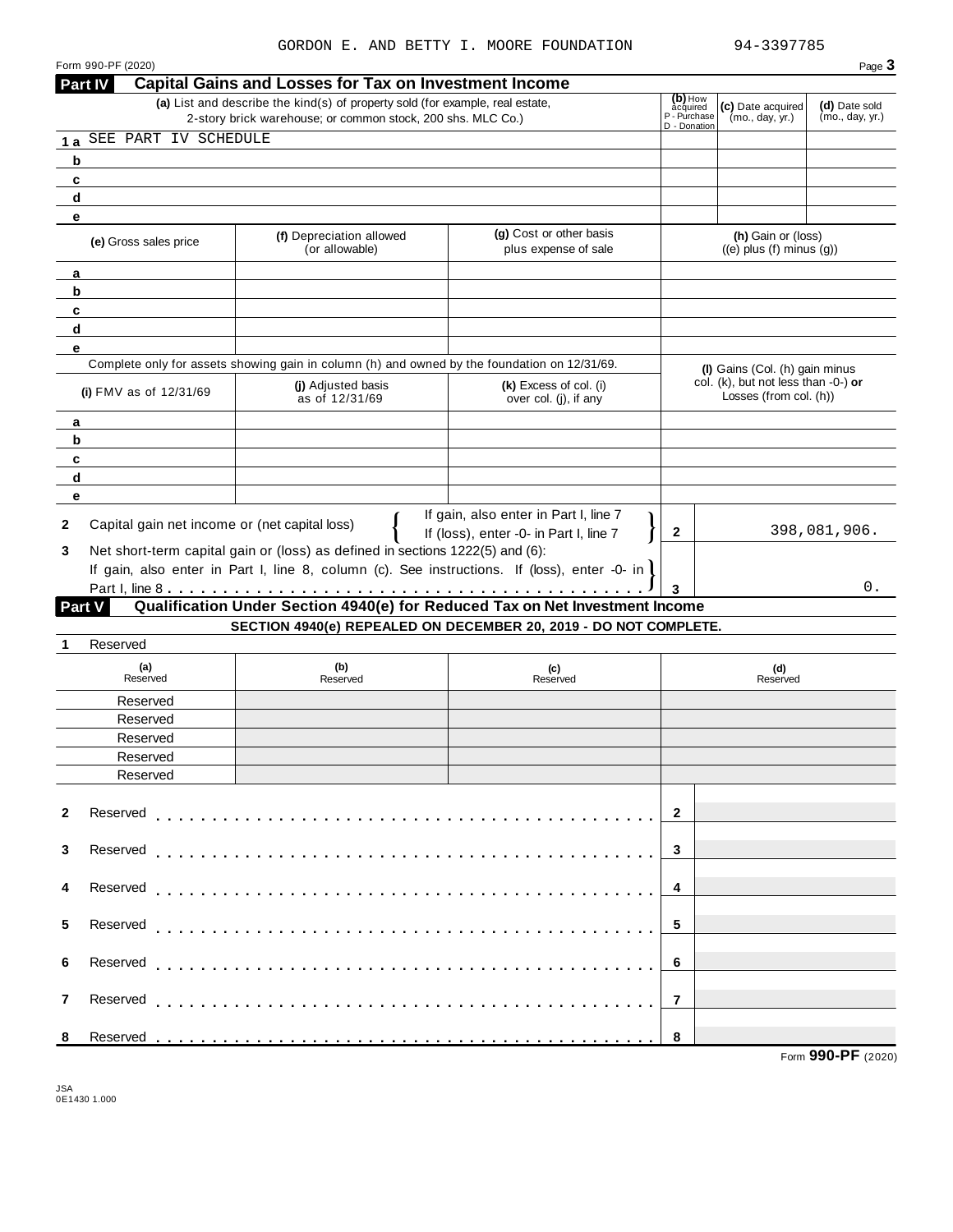|    | 94-3397785<br>GORDON E. AND BETTY I. MOORE FOUNDATION<br>Form 990-PF (2020)                                                                 |                |                       | Page 4 |
|----|---------------------------------------------------------------------------------------------------------------------------------------------|----------------|-----------------------|--------|
|    | Excise Tax Based on Investment Income (Section 4940(a), 4940(b), or 4948 - see instructions)<br><b>Part VI</b>                              |                |                       |        |
|    | 1a Exempt operating foundations described in section $4940(d)(2)$ , check here $\blacktriangleright$ and enter "N/A" on line 1.             |                |                       |        |
|    |                                                                                                                                             |                |                       |        |
|    | $\mathbf{1}$                                                                                                                                |                | 6, 263, 680.          |        |
|    | All other domestic foundations enter 1.39% of line 27b. Exempt foreign organizations, enter 4% of                                           |                |                       |        |
|    |                                                                                                                                             |                |                       |        |
| 2  | Tax under section 511 (domestic section $4947(a)(1)$ trusts and taxable foundations only; others, enter -0-)<br>2                           |                |                       |        |
| 3  | 3                                                                                                                                           |                | 6, 263, 680.          |        |
|    | 4<br>Subtitle A (income) tax (domestic section $4947(a)(1)$ trusts and taxable foundations only; others, enter -0-)                         |                |                       | 0.     |
| 5  | 5<br>Tax based on investment income. Subtract line 4 from line 3. If zero or less, enter -0-                                                |                | 6, 263, 680.          |        |
| 6  | Credits/Payments:                                                                                                                           |                |                       |        |
| a  | 5,560,000.<br>6a<br>2020 estimated tax payments and 2019 overpayment credited to 2020.                                                      |                |                       |        |
| b  | 6b<br>Exempt foreign organizations - tax withheld at source                                                                                 |                |                       |        |
|    | 4,000,000.<br>6c<br>Tax paid with application for extension of time to file (Form 8868)                                                     |                |                       |        |
|    | 6d                                                                                                                                          |                |                       |        |
| 7  | $\overline{7}$                                                                                                                              |                | 9,560,000.            |        |
| 8  | 8<br>Enter any penalty for underpayment of estimated tax. Check here     if Form 2220 is attached                                           |                |                       |        |
| 9  | 9                                                                                                                                           |                |                       |        |
| 10 | 10<br>Overpayment. If line 7 is more than the total of lines 5 and 8, enter the amount overpaid                                             |                | 3, 296, 320.          |        |
| 11 | Enter the amount of line 10 to be: Credited to 2021 estimated tax $\blacktriangleright$ 3, 296, 320. Refunded $\blacktriangleright$<br>11   |                |                       |        |
|    | <b>Part VII-A</b> Statements Regarding Activities                                                                                           |                |                       |        |
|    | 1a During the tax year, did the foundation attempt to influence any national, state, or local legislation or did it                         |                | Yes                   | No     |
|    |                                                                                                                                             | 1a             |                       | Χ      |
|    | b Did it spend more than \$100 during the year (either directly or indirectly) for political purposes? See the                              |                |                       |        |
|    | instructions for the definition enterpretation of the state of the state of the state of the state of the definition                        | 1b             |                       | Χ      |
|    | If the answer is "Yes" to 1a or 1b, attach a detailed description of the activities and copies of any materials                             |                |                       |        |
|    | published or distributed by the foundation in connection with the activities.                                                               |                |                       |        |
|    |                                                                                                                                             | 1c             |                       | Χ      |
|    | d Enter the amount (if any) of tax on political expenditures (section 4955) imposed during the year:                                        |                |                       |        |
|    | (1) On the foundation. $\blacktriangleright$ \$ (2) On foundation managers. $\blacktriangleright$ \$                                        |                |                       |        |
|    | e Enter the reimbursement (if any) paid by the foundation during the year for political expenditure tax imposed                             |                |                       |        |
|    | on foundation managers. $\triangleright$ \$                                                                                                 |                |                       |        |
| 2  | Has the foundation engaged in any activities that have not previously been reported to the IRS?                                             | $\mathbf{2}$   |                       | Χ      |
|    | If "Yes," attach a detailed description of the activities.                                                                                  |                |                       |        |
| 3  | Has the foundation made any changes, not previously reported to the IRS, in its governing instrument, articles                              |                |                       |        |
|    | of incorporation, or bylaws, or other similar instruments? If "Yes," attach a conformed copy of the changes                                 | 3              |                       | Χ      |
|    | Did the foundation have unrelated business gross income of \$1,000 or more during the year?                                                 | 4a             | $\overline{\text{X}}$ |        |
|    |                                                                                                                                             | 4b             | Χ                     |        |
|    | Was there a liquidation, termination, dissolution, or substantial contraction during the year?<br>                                          | 5              |                       | Χ      |
| 5  | If "Yes," attach the statement required by General Instruction T.                                                                           |                |                       |        |
|    | Are the requirements of section 508(e) (relating to sections 4941 through 4945) satisfied either:                                           |                |                       |        |
| 6  |                                                                                                                                             |                |                       |        |
|    | • By language in the governing instrument, or                                                                                               |                |                       |        |
|    | • By state legislation that effectively amends the governing instrument so that no mandatory directions that                                | 6              | Χ                     |        |
|    |                                                                                                                                             | $\overline{7}$ | Χ                     |        |
| 7  | Did the foundation have at least \$5,000 in assets at any time during the year? If "Yes," complete Part II, col. (c), and Part XV           |                |                       |        |
| 8a | Enter the states to which the foundation reports or with which it is registered. See instructions. $\blacktriangleright$<br>CA, DE, DC, NY, |                |                       |        |
|    | <b>b</b> If the answer is "Yes" to line 7, has the foundation furnished a copy of Form 990-PF to the Attorney General                       |                |                       |        |
|    | (or designate) of each state as required by General Instruction G?If "No," attach explanation                                               | 8b             | Χ                     |        |
| 9  | Is the foundation claiming status as a private operating foundation within the meaning of section 4942(j)(3) or                             |                |                       |        |
|    | 4942(j)(5) for calendar year 2020 or the tax year beginning in 2020? See the instructions for Part XIV. If "Yes,"                           |                |                       |        |
|    |                                                                                                                                             | 9              |                       | Χ      |
| 10 | Did any persons become substantial contributors during the tax year? If "Yes," attach a schedule listing their                              |                |                       |        |
|    |                                                                                                                                             | 10             |                       | Χ      |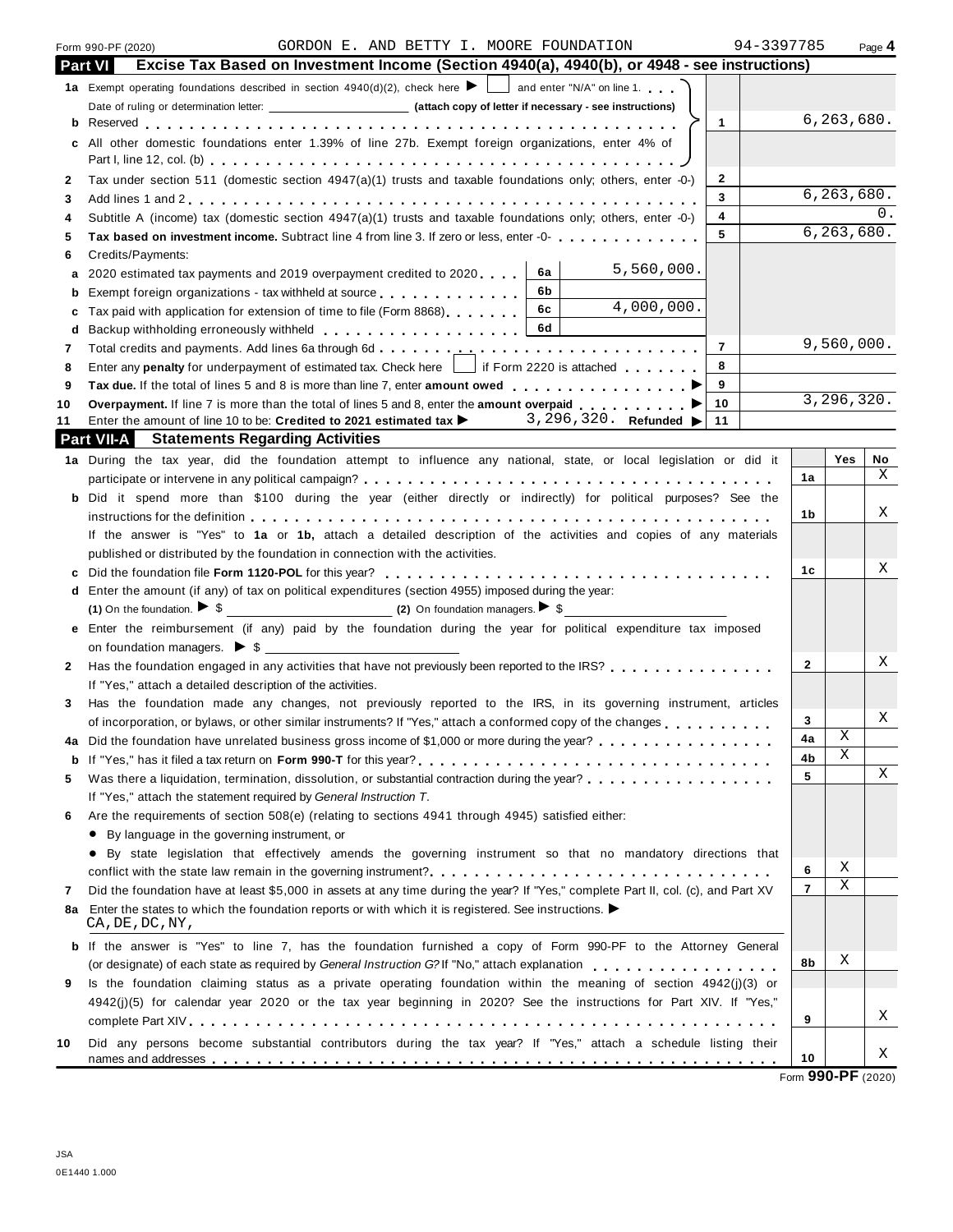**Part VII-A Statements Regarding Activities** *(continued)* **Yes No** 11  $\mid$  X **12** |  $X$ **13 11** At any time during the year, did the foundation, directly or indirectly, own a controlled entity within the  $|$ **12 13 14 15** Section 4947(a)(1) nonexempt charitable trusts filing Form 990-PF in lieu of **Form 1041 -** check here **manufacture** and **a** a section 4947(a)(1) nonexempt charitable trusts filing Form 990-PF in lieu of **Form 1041** At any time during the year, did the foundation, directly or indirectly, own a controlled entity within the  $\frac{11}{1}$  X Did the foundation make a distribution to a donor advised fund over which the foundation or a disqualified Did the foundation make a distribution to a donor advised fund over which the foundation or a disqualified<br>person had advisory privileges? If "Yes," attach statement. See instructions Did the foundation comply with the public inspection requirements for its annual returns and exemption application? Website address  $\blacktriangleright$ The books are in care of  $\triangleright$  JANCY GOH<br>Located at  $\triangleright$  1661 PAGE MILL ROAD PALO ALTO, CA<br> $\frac{7\text{Hephone no.}}{7\text{H}+4}$   $\triangleright$  94304 The books are in care of  $\blacktriangleright$  <u>CHRCH COH</u><br>Located at  $\blacktriangleright$  1661 PAGE MILL ROAD PALO ALTO, CA 94304<br>2. September 2002 PALO ALTO, CA 94304 and enter the amount of tax-exempt interest received or accrued during the year mm m m m m m m m m m m m m m m m m I **<sup>15</sup> 16** At any time during calendar year 2020, did the foundation have an interest in or a signature or other authority **Yes No** over a bank, securities, or other financial account in a foreign country? **16** m mm m m m m m m m m m m m m m m m m m m m m m m m m m m **1b 1c 2b 3b 4a 4b** See the instructions for exceptions and filing requirements for FinCEN Form 114. If "Yes," enter the name of the foreign country **Deart VII-B** Statement **Part VII-B Statements Regarding Activities for Which Form 4720 May Be Required File Form 4720 if any item is checked in the "Yes" column, unless an exception applies. Yes No 1 a** During the year, did the foundation (either directly or indirectly): **2** Taxes on failure to distribute income (section 4942) (does not apply for years the foundation was a private **c** If the provisions of section  $4942(a)(2)$  are being applied to **any** of the years listed in 2a, list the years here.<br> **3a** Did the foundation hold more than a 2% direct or indirect interest in any business enterprise 4a Did the foundation invest during the year any amount in a manner that would jeopardize its charitable purposes?<br>In Did the foundation make any investment in a prior year (but after December 31, 1969) that could jeopardi b If any answer is "Yes" to 1a(1)-(6), did any of the acts fail to qualify under the exceptions described in <br>Regulations section 53.4941(d)-3 or in a current notice regarding disaster assistance? See instructions **c** Did the foundation engage in a prior year in any of the acts described in 1a, other than excepted acts, that **a** At the end of tax year 2020, did the foundation have any undistributed income (Part XIII, lines **b** Are there any years listed in 2a for which the foundation is **not** applying the provisions of section 4942(a)(2) c If the provisions of section 4942(a)(2) are being applied to any of the years listed in 2a, list the years here. **b** If "Yes," did it have excess business holdings in 2020 as a result of **(1)** any purchase by the foundation or **(1)** Engage in the sale or exchange, or leasing of property with a disqualified person? m m m m m  $\Box$  Yes **(2)** Borrow money from, lend money to, or otherwise extend credit to (or accept it from) a disqualified person? m m m m m m m m m m m m m m m m m m m m m m m m m m m m m m m m m m m m m m m **Yes No (3)** Furnish goods, services, or facilities to (or accept them from) a disqualified person? **mature 1. 1. Wes No No 4)** Pay compensation to, or pay or reimburse the expenses of, a disqualified person? **mature 1 (4)** Pay compensation to, or pay or reimburse the expenses of, a disqualified person? . . . . . . . . . **(5)** Transfer any income or assets to a disqualified person (or make any of either available for the benefit or use of <sup>a</sup> disqualified person)? m m m m m m m m m m m m m m m m m m m m m m m m m m m m **Yes No (6)** Agree to pay money or property to a government official? (**Exception.** Check "No" if the foundation agreed to make a grant to or to employ the official for a period after termination of government service, if terminating within 90 days.) m m m m m m m m m m m m m  $\Box$  Yes Regulations section 53.4941(d)-3 or in a current notice regarding disaster assistance? See instructions  $\dots \dots$ <br>Organizations relying on a current notice regarding disaster assistance, check here  $\dots \dots \dots \dots$ were not corrected before the first day of the tax year beginning in 2020? m m m m m m m m m m m m m m m m m m m m m m m m m m m operating foundation defined in section 4942(j)(3) or 4942(j)(5)): 6d and 6e) for tax year(s) beginning before 2020? m m m m m m m m m m m m m m m m m m m m m m m m m m **Yes No** (relating to incorrect valuation of assets) to the year's undistributed income? (If applying section 4942(a)(2) to **all** vears listed, answer "No" and attach statement - see instructions.) must men m m m m m m m m m m m m m m m m Did the foundation hold more than a 2% direct or indirect interest in any business enterprise<br>at any time during the year?<br> **No** disqualified persons after May 26, 1969; **(2)** the lapse of the 5-year period (or longer period approved by the Commissioner under section 4943(c)(7)) to dispose of holdings acquired by gift or bequest; or **(3)** the lapse of the 10-, 15-, or 20-year first phase holding period? (Use Form 4720, Schedule C, to determine if the foundation had excess business holdings in 2020.)  $\ldots$   $\ldots$   $\ldots$   $\ldots$   $\ldots$   $\ldots$   $\ldots$   $\ldots$   $\ldots$   $\ldots$  . **b** Did the foundation make any investment in a prior year (but after December 31, 1969) that could jeopardize its charitable purpose that had not been removed from jeopardy before the first day of the tax year beginning in 2020? X WWW.MOORE.ORG Telephone no.  $\triangleright$  650-213-3000 X [ATCH 18](#page-57-0)  $X$  No X X  $\vert x \vert$  $\mathsf{X} \mathsf{I}$  No  $X \mid No$ X X X No X X X

Form 990-PF (2020) Page **5** GORDON E. AND BETTY I. MOORE FOUNDATION 94-3397785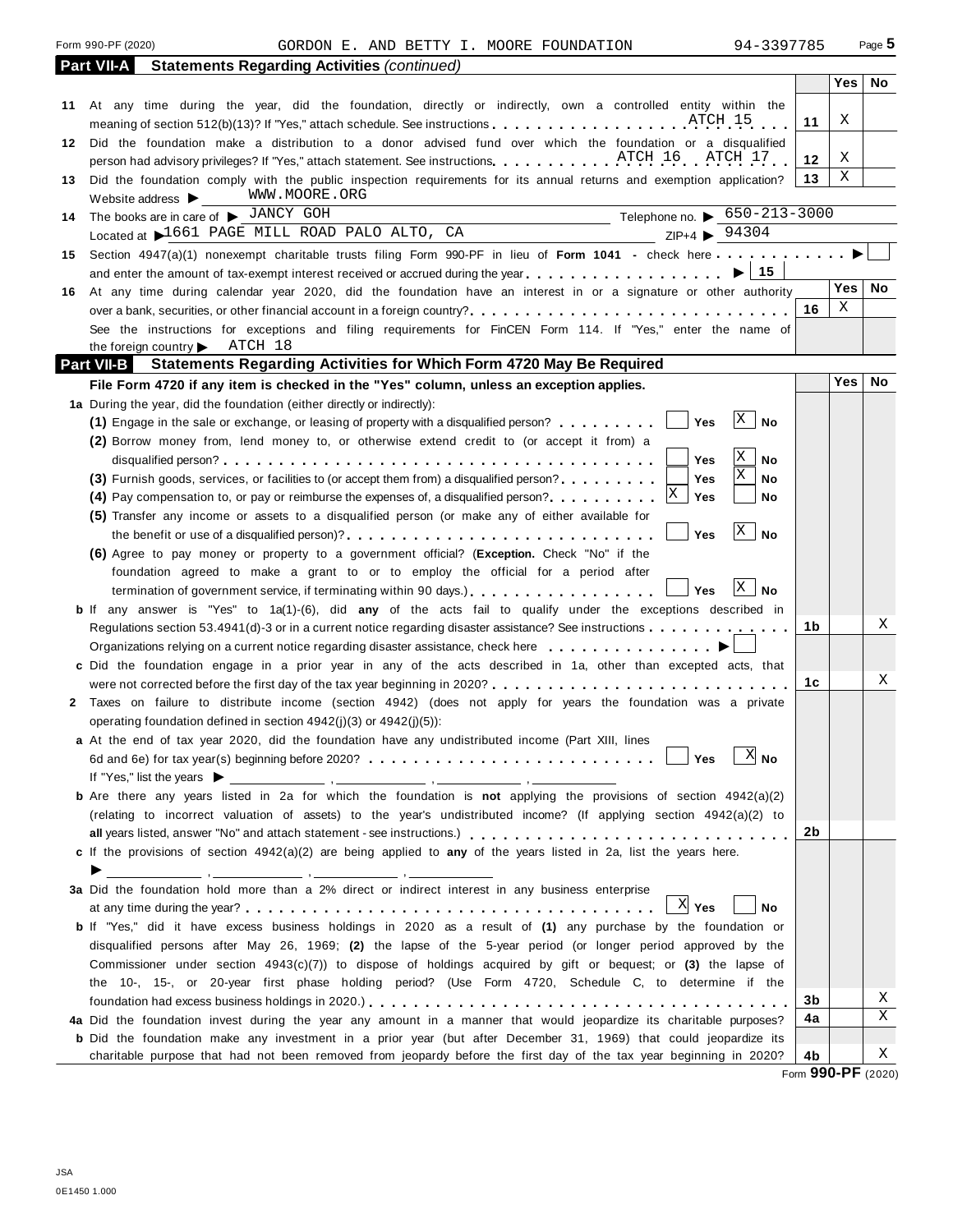| Form 990-PF (2020) |  |
|--------------------|--|

# Form 990-PF (2020) Page **6** GORDON E. AND BETTY I. MOORE FOUNDATION 94-3397785

|    | Statements Regarding Activities for Which Form 4720 May Be Required (continued)<br>Part VII-B                                       |                |     |           |
|----|-------------------------------------------------------------------------------------------------------------------------------------|----------------|-----|-----------|
| 5a | During the year, did the foundation pay or incur any amount to:                                                                     |                | Yes | <b>No</b> |
|    | X<br>(1) Carry on propaganda, or otherwise attempt to influence legislation (section $4945(e)$ )?<br><b>Yes</b><br>No               |                |     |           |
|    | (2) Influence the outcome of any specific public election (see section 4955); or to carry on,                                       |                |     |           |
|    | Χ<br><b>No</b><br>Yes                                                                                                               |                |     |           |
|    | X<br>Yes<br>No<br>Provide a grant to an individual for travel, study, or other similar purposes?<br>(3)                             |                |     |           |
|    | (4) Provide a grant to an organization other than a charitable, etc., organization described in                                     |                |     |           |
|    | $\mathbf{x}$<br>Yes<br><b>No</b>                                                                                                    |                |     |           |
|    | (5) Provide for any purpose other than religious, charitable, scientific, literary, or educational                                  |                |     |           |
|    | Χ<br>purposes, or for the prevention of cruelty to children or animals?<br>Yes<br>No                                                |                |     |           |
| b  | If any answer is "Yes" to 5a(1)-(5), did any of the transactions fail to qualify under the exceptions described in                  |                |     |           |
|    | Regulations section 53.4945 or in a current notice regarding disaster assistance? See instructions                                  | 5 <sub>b</sub> |     | Х         |
|    | Organizations relying on a current notice regarding disaster assistance, check here                                                 |                |     |           |
| c  | If the answer is "Yes" to question 5a(4), does the foundation claim exemption from the tax                                          |                |     |           |
|    | X <br>Yes<br>because it maintained expenditure responsibility for the grant?<br>No                                                  |                |     |           |
|    | ATCH 19<br>If "Yes," attach the statement required by Regulations section 53.4945-5(d).                                             |                |     |           |
| 6a | Did the foundation, during the year, receive any funds, directly or indirectly, to pay premiums                                     |                |     |           |
|    | -X <br>Yes<br><b>No</b>                                                                                                             |                |     |           |
| b  | Did the foundation, during the year, pay premiums, directly or indirectly, on a personal benefit contract?                          | 6b             |     | X         |
|    | If "Yes" to 6b, file Form 8870.                                                                                                     |                |     |           |
| 7a | -XI<br>At any time during the tax year, was the foundation a party to a prohibited tax shelter transaction?<br><b>Yes</b><br>No     |                |     |           |
| b  | If "Yes," did the foundation receive any proceeds or have any net income attributable to the transaction?                           | 7b             |     |           |
| 8  | Is the foundation subject to the section 4960 tax on payment(s) of more than \$1,000,000 in                                         |                |     |           |
|    | $X$ Yes<br><b>No</b>                                                                                                                |                |     |           |
|    | Information About Officers, Directors, Trustees, Foundation Managers, Highly Paid Employees,<br><u>Part VIII</u><br>and Contractors |                |     |           |

**1 List all officers, directors, trustees, and foundation managers and their compensation. See instructions.**

| (a) Name and address | (b) Title, and average<br>hours per week<br>devoted to position | (c) Compensation<br>(If not paid,<br>enter 0-) | (d) Contributions to<br>employee benefit plans<br>and deferred compensation | (e) Expense account,<br>other allowances |
|----------------------|-----------------------------------------------------------------|------------------------------------------------|-----------------------------------------------------------------------------|------------------------------------------|
| ATCH 20              |                                                                 | 4,761,504.                                     | 791,040.                                                                    |                                          |
|                      |                                                                 |                                                |                                                                             |                                          |
|                      |                                                                 |                                                |                                                                             |                                          |
|                      |                                                                 |                                                |                                                                             |                                          |

#### 2 Compensation of five highest-paid employees (other than those included on line 1 - see instructions). If none, enter **"NONE."**

| (a) Name and address of each employee paid more than \$50,000 | (b) Title, and average<br>hours per week<br>devoted to position | (c) Compensation | (d) Contributions to<br>employee benefit<br>plans and deferred<br>compensation | (e) Expense account,<br>other allowances                               |
|---------------------------------------------------------------|-----------------------------------------------------------------|------------------|--------------------------------------------------------------------------------|------------------------------------------------------------------------|
|                                                               |                                                                 |                  |                                                                                |                                                                        |
| ATCH 21                                                       |                                                                 | 5,250,393.       | 793,044.                                                                       | 0.                                                                     |
|                                                               |                                                                 |                  |                                                                                |                                                                        |
|                                                               |                                                                 |                  |                                                                                |                                                                        |
|                                                               |                                                                 |                  |                                                                                |                                                                        |
|                                                               |                                                                 |                  |                                                                                |                                                                        |
|                                                               |                                                                 |                  |                                                                                |                                                                        |
|                                                               |                                                                 |                  |                                                                                |                                                                        |
|                                                               |                                                                 |                  |                                                                                |                                                                        |
|                                                               |                                                                 |                  |                                                                                |                                                                        |
| Total number of other employees paid over \$50,000.           |                                                                 |                  |                                                                                | 79                                                                     |
|                                                               |                                                                 |                  |                                                                                | $0.00 \text{ } \text{D} \text{ } \text{F}$<br>$\overline{\phantom{a}}$ |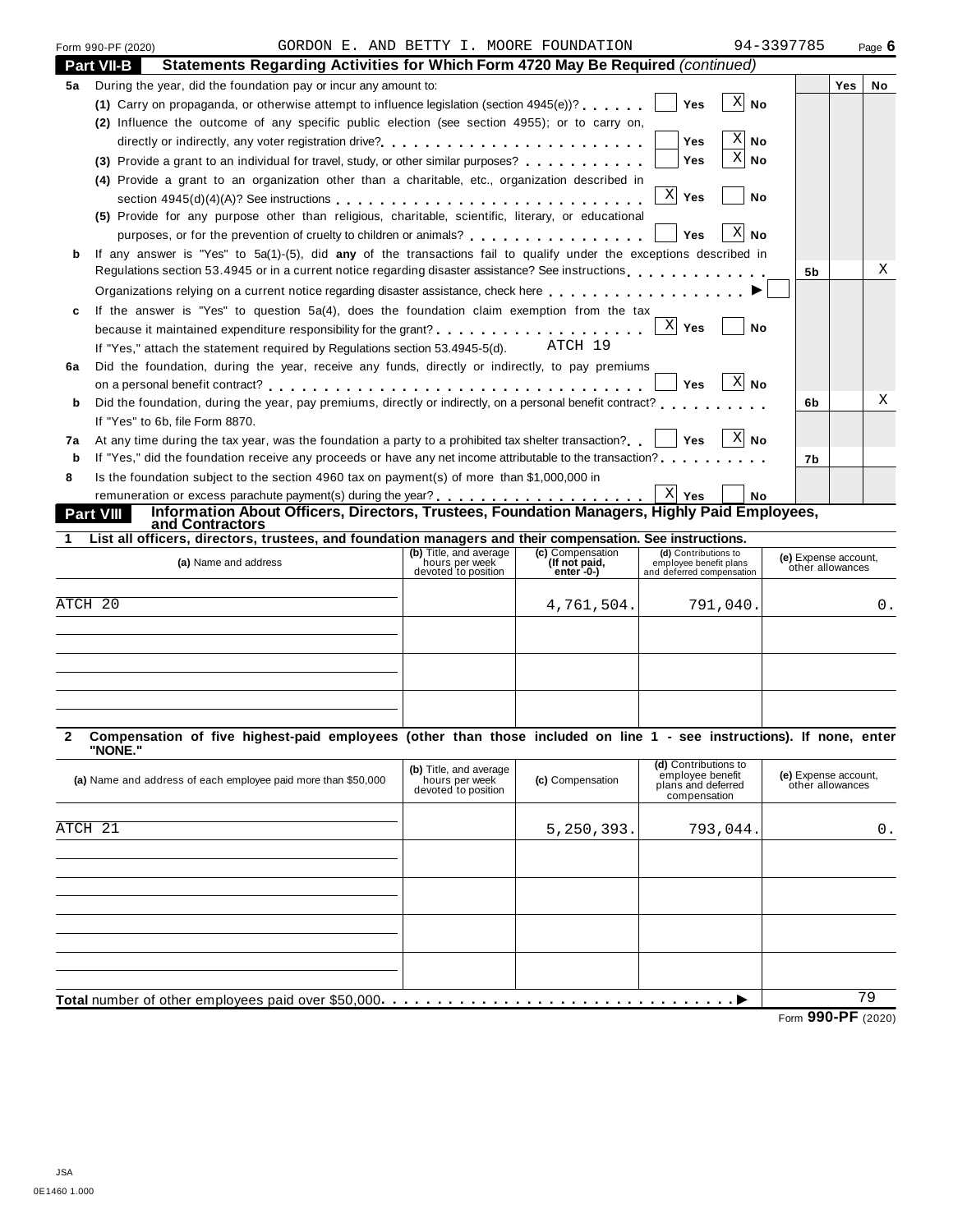| Form 990-PF (2020)                                                                                                                                                                                                                                        | Page 7                      |
|-----------------------------------------------------------------------------------------------------------------------------------------------------------------------------------------------------------------------------------------------------------|-----------------------------|
| <b>Part VIII</b><br>Information About Officers, Directors, Trustees, Foundation Managers, Highly Paid Employees,<br>and Contractors (continued)                                                                                                           |                             |
| Five highest-paid independent contractors for professional services. See instructions. If none, enter "NONE."<br>3                                                                                                                                        |                             |
| (a) Name and address of each person paid more than \$50,000<br>(b) Type of service                                                                                                                                                                        | (c) Compensation            |
|                                                                                                                                                                                                                                                           |                             |
| ATCH 22                                                                                                                                                                                                                                                   | 4,651,183.                  |
|                                                                                                                                                                                                                                                           |                             |
|                                                                                                                                                                                                                                                           |                             |
|                                                                                                                                                                                                                                                           |                             |
|                                                                                                                                                                                                                                                           |                             |
|                                                                                                                                                                                                                                                           |                             |
|                                                                                                                                                                                                                                                           |                             |
|                                                                                                                                                                                                                                                           |                             |
|                                                                                                                                                                                                                                                           | 27                          |
| Part IX-A<br><b>Summary of Direct Charitable Activities</b>                                                                                                                                                                                               |                             |
| List the foundation's four largest direct charitable activities during the tax year. Include relevant statistical information such as the number of<br>organizations and other beneficiaries served, conferences convened, research papers produced, etc. | Expenses                    |
| SEE GENERAL EXPLANATION ATTACHMENT 2<br>1.                                                                                                                                                                                                                |                             |
|                                                                                                                                                                                                                                                           |                             |
|                                                                                                                                                                                                                                                           | 2, 248, 459.                |
| 2                                                                                                                                                                                                                                                         |                             |
|                                                                                                                                                                                                                                                           |                             |
| 3                                                                                                                                                                                                                                                         |                             |
|                                                                                                                                                                                                                                                           |                             |
|                                                                                                                                                                                                                                                           |                             |
|                                                                                                                                                                                                                                                           |                             |
|                                                                                                                                                                                                                                                           |                             |
|                                                                                                                                                                                                                                                           |                             |
| <b>Part IX-B</b><br><b>Summary of Program-Related Investments (see instructions)</b>                                                                                                                                                                      | Amount                      |
| Describe the two largest program-related investments made by the foundation during the tax year on lines 1 and 2.<br>PENINSULA OPEN SPACE TRUST - \$2M LOAN FOR THE ACQUISITION<br>1                                                                      |                             |
| AND PERMANENT PROTECTION OF THE 1,861 ACRE TILTON RANCH,                                                                                                                                                                                                  |                             |
| WHICH WAS REPAID DURING THE TAX YEAR.                                                                                                                                                                                                                     |                             |
| 2                                                                                                                                                                                                                                                         |                             |
|                                                                                                                                                                                                                                                           |                             |
| All other program-related investments. See instructions.                                                                                                                                                                                                  |                             |
| 3                                                                                                                                                                                                                                                         |                             |
| <b>NONE</b>                                                                                                                                                                                                                                               |                             |
|                                                                                                                                                                                                                                                           |                             |
| Total. Add lines 1 through 3                                                                                                                                                                                                                              | $\sim$ $\sim$ $\sim$ $\sim$ |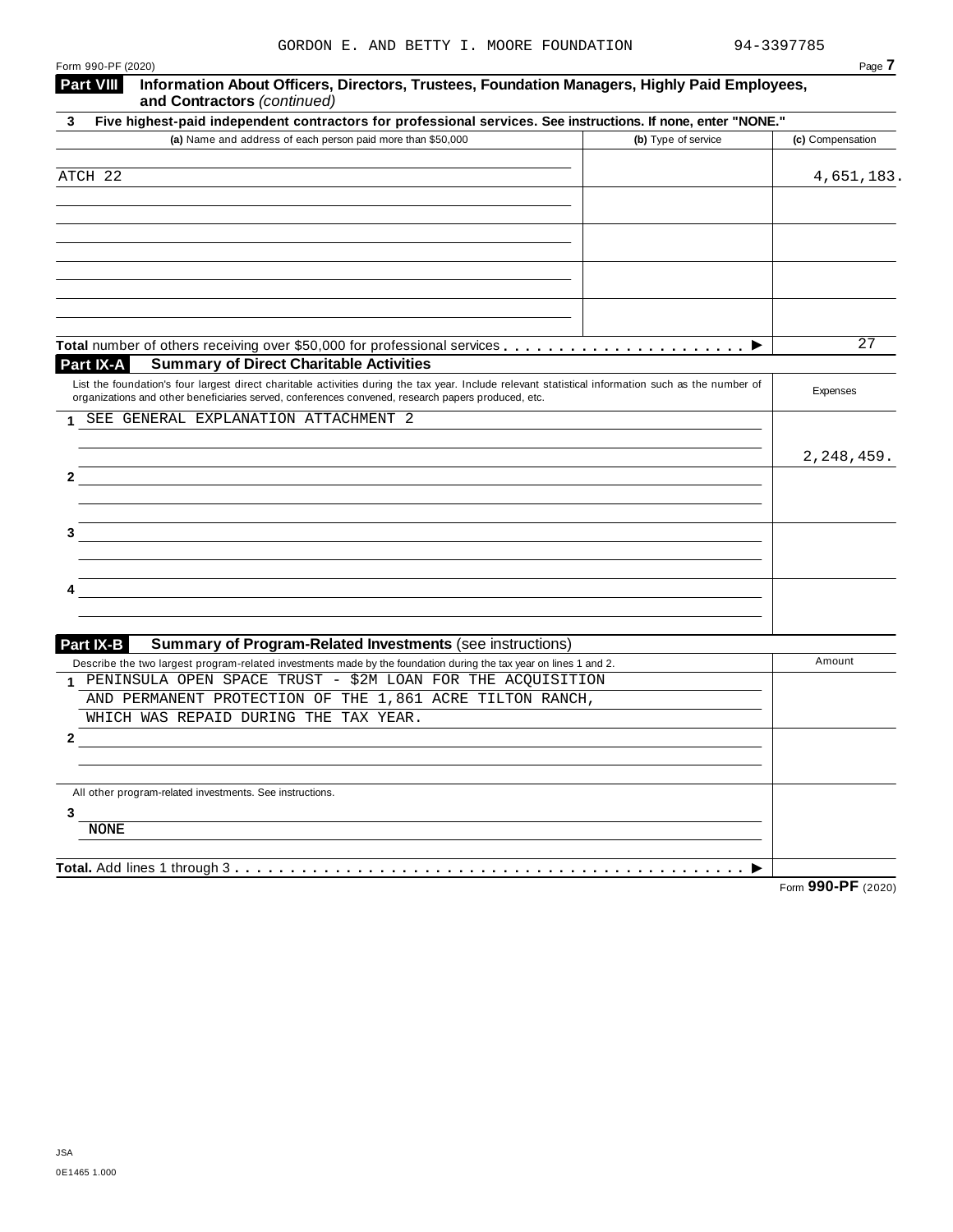|              | Form 990-PF (2020)                                                                                                                                                                                                    |                 | Page $8$                     |
|--------------|-----------------------------------------------------------------------------------------------------------------------------------------------------------------------------------------------------------------------|-----------------|------------------------------|
|              | Part X<br>Minimum Investment Return (All domestic foundations must complete this part. Foreign foundations,<br>see instructions.)                                                                                     |                 |                              |
| $\mathbf 1$  | Fair market value of assets not used (or held for use) directly in carrying out charitable, etc.,<br>purposes:                                                                                                        |                 |                              |
|              |                                                                                                                                                                                                                       | 1a              | 2,543,773,954.               |
| b            |                                                                                                                                                                                                                       | 1b              | 149,616,275.                 |
| c            |                                                                                                                                                                                                                       | 1c              | $\overline{4,246,757,221}$ . |
| d            |                                                                                                                                                                                                                       | 1 <sub>d</sub>  | 6,940,147,450.               |
| е            | Reduction claimed for blockage or other factors reported on lines 1a and                                                                                                                                              |                 |                              |
|              |                                                                                                                                                                                                                       |                 |                              |
| $\mathbf{2}$ |                                                                                                                                                                                                                       | $\mathbf{2}$    |                              |
| 3            |                                                                                                                                                                                                                       | 3               | 6,940,147,450.               |
| 4            | Cash deemed held for charitable activities. Enter 1 1/2% of line 3 (for greater amount, see                                                                                                                           |                 |                              |
|              |                                                                                                                                                                                                                       | 4               | 104,102,212.                 |
| 5            | Net value of noncharitable-use assets. Subtract line 4 from line 3. Enter here and on Part V, line 4                                                                                                                  | 5               | 6,836,045,238.               |
| 6            |                                                                                                                                                                                                                       | 6               | 341,802,262.                 |
|              | Part XI Distributable Amount (see instructions) (Section 4942(j)(3) and (j)(5) private operating foundations<br>and certain foreign organizations, check here $\blacktriangleright$   and do not complete this part.) |                 |                              |
| 1            | Minimum investment return from Part X, line 6                                                                                                                                                                         | $\mathbf{1}$    | 341,802,262.                 |
| 2a           | 6, 263, 680.<br>Tax on investment income for 2020 from Part VI, line 5 2a                                                                                                                                             |                 |                              |
| b            | 59, 417.<br>Income tax for 2020. (This does not include the tax from Part VI.) $\boxed{2b}$                                                                                                                           |                 |                              |
| c            |                                                                                                                                                                                                                       | 2c              | 6,323,097.                   |
| 3            |                                                                                                                                                                                                                       | $\mathbf{3}$    | 335, 479, 165.               |
| 4            |                                                                                                                                                                                                                       | 4               | 5,134,206.                   |
| 5            |                                                                                                                                                                                                                       | 5               | 340, 613, 371.               |
| 6            | Deduction from distributable amount (see instructions).                                                                                                                                                               | 6               |                              |
| 7            | Distributable amount as adjusted. Subtract line 6 from line 5. Enter here and on Part XIII,                                                                                                                           |                 |                              |
|              |                                                                                                                                                                                                                       | $\overline{7}$  | 340,613,371.                 |
|              | Part XII Qualifying Distributions (see instructions)                                                                                                                                                                  |                 |                              |
| 1            | Amounts paid (including administrative expenses) to accomplish charitable, etc., purposes:                                                                                                                            |                 |                              |
| a            | Expenses, contributions, gifts, etc. - total from Part I, column (d), line 26.                                                                                                                                        | 1a              | 299,429,097.                 |
| b            |                                                                                                                                                                                                                       | 1 <sub>b</sub>  |                              |
| $\mathbf{2}$ | Amounts paid to acquire assets used (or held for use) directly in carrying out charitable, etc.,                                                                                                                      |                 |                              |
|              |                                                                                                                                                                                                                       | $\overline{2}$  | 324,620.                     |
| 3            | Amounts set aside for specific charitable projects that satisfy the:                                                                                                                                                  |                 |                              |
|              |                                                                                                                                                                                                                       | 3a              |                              |
| b            |                                                                                                                                                                                                                       | 3b              |                              |
| 4            | Qualifying distributions. Add lines 1a through 3b. Enter here and on Part V, line 8; and Part XIII, line 4                                                                                                            | $\overline{4}$  | 299, 753, 717.               |
| 5            | Foundations that qualify under section 4940(e) for the reduced rate of tax on net investment income.                                                                                                                  |                 |                              |
|              |                                                                                                                                                                                                                       | $5\phantom{.0}$ | 0.                           |
| 6            |                                                                                                                                                                                                                       | 6               | 299, 753, 717.               |
|              | Note: The amount on line 6 will be used in Part V, column (b), in subsequent years when calculating whether the foundation                                                                                            |                 |                              |
|              | qualifies for the section 4940(e) reduction of tax in those years.                                                                                                                                                    |                 |                              |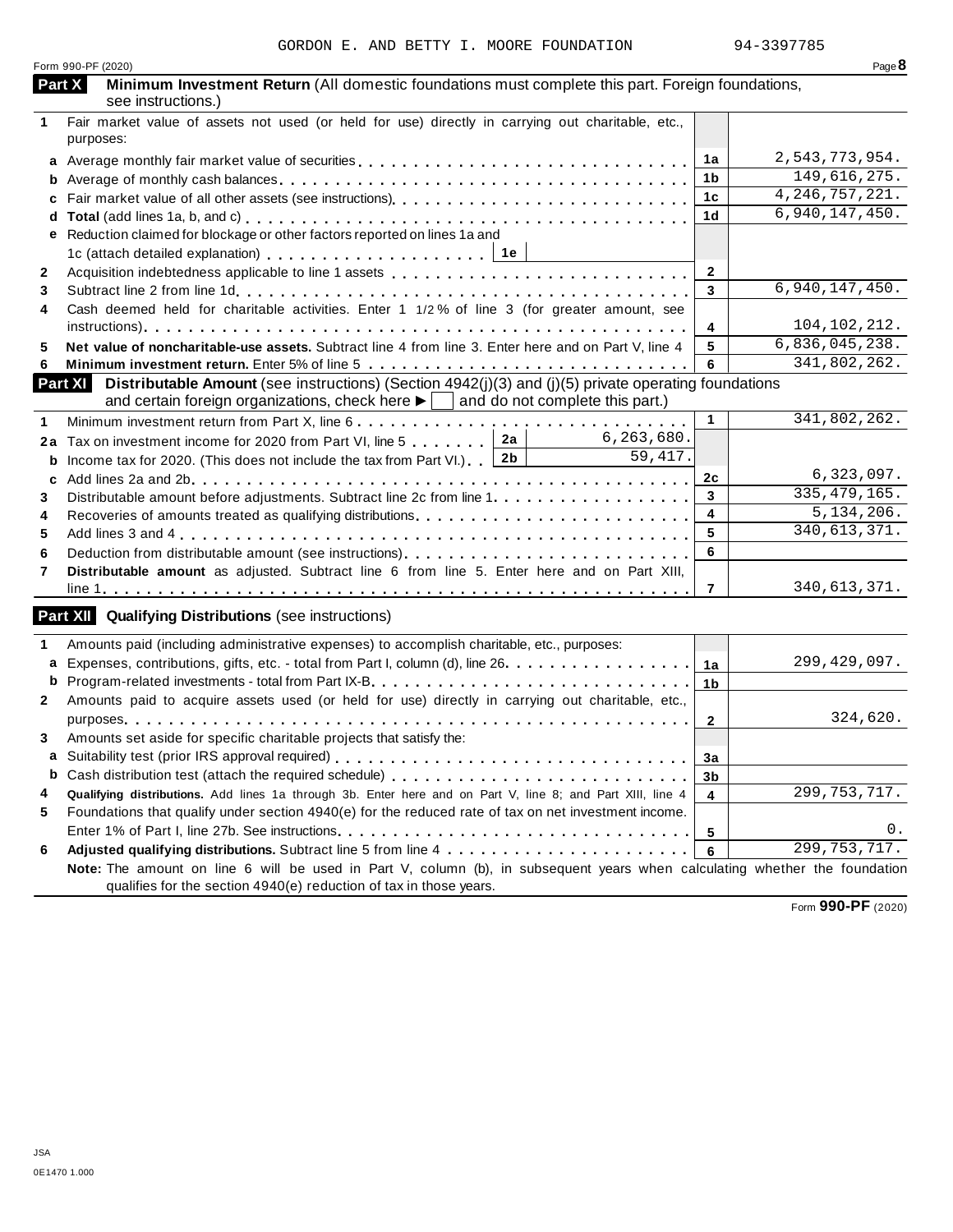#### GORDON E. AND BETTY I. MOORE FOUNDATION 94-3397785

#### Form 990-PF (2020) **Page 9**

|    | <b>Undistributed Income</b> (see instructions)<br><b>Part XIII</b>                                |               |                            |             |                |
|----|---------------------------------------------------------------------------------------------------|---------------|----------------------------|-------------|----------------|
|    |                                                                                                   | (a)<br>Corpus | (b)<br>Years prior to 2019 | (c)<br>2019 | (d)<br>2020    |
|    | 1 Distributable amount for 2020 from Part XI,                                                     |               |                            |             | 340, 613, 371. |
|    | $line 7 +  +  +  +  +  + $                                                                        |               |                            |             |                |
|    | 2 Undistributed income, if any, as of the end of 2020:                                            |               |                            | 43,772,551. |                |
|    | a Enter amount for 2019 only.                                                                     |               |                            |             |                |
|    | <b>b</b> Total for prior years: 20 $18$ , 20 $17$ , 20 $16$                                       |               |                            |             |                |
|    | 3 Excess distributions carryover, if any, to 2020:                                                |               |                            |             |                |
|    | <b>a</b> From 2015 <b>a</b>                                                                       |               |                            |             |                |
|    | <b>b</b> From 2016 $\vert$                                                                        |               |                            |             |                |
|    | <b>c</b> From 2017 $\vert$<br>and the control of the control of the                               |               |                            |             |                |
|    | <b>d</b> From 2018 $\vert$<br><u> 1990 - Jan Alexandria (</u>                                     |               |                            |             |                |
|    | <b>e</b> From 2019                                                                                | $\Omega$ .    |                            |             |                |
|    | f Total of lines 3a through e                                                                     |               |                            |             |                |
|    | 4 Qualifying distributions for 2020 from Part XII,<br>299,753,717.<br>line 4: $\triangleright$ \$ |               |                            |             |                |
|    | a Applied to 2019, but not more than line 2a                                                      |               |                            | 43,772,551. |                |
|    |                                                                                                   |               |                            |             |                |
|    | <b>b</b> Applied to undistributed income of prior years<br>(Election required - see instructions) |               |                            |             |                |
|    | c Treated as distributions out of corpus (Election                                                |               |                            |             |                |
|    | required - see instructions)                                                                      |               |                            |             |                |
|    | <b>d</b> Applied to 2020 distributable amount                                                     |               |                            |             | 255, 981, 166. |
|    | <b>e</b> Remaining amount distributed out of corpus                                               |               |                            |             |                |
|    | 5 Excess distributions carryover applied to 2020<br>(If an amount appears in column (d), the same |               |                            |             |                |
|    | amount must be shown in column (a).)                                                              |               |                            |             |                |
| 6. | Enter the net total of each column as<br>indicated below:                                         |               |                            |             |                |
|    | a Corpus. Add lines 3f, 4c, and 4e. Subtract line 5                                               |               |                            |             |                |
|    | <b>b</b> Prior years' undistributed income. Subtract                                              |               |                            |             |                |
|    | line 4b from line 2b. $\ldots$ . $\ldots$ . $\ldots$                                              |               |                            |             |                |
|    | c Enter the amount of prior years' undistributed                                                  |               |                            |             |                |
|    | income for which a notice of deficiency has<br>been issued, or on which the section 4942(a)       |               |                            |             |                |
|    | tax has been previously assessed                                                                  |               |                            |             |                |
|    | <b>d</b> Subtract line 6c from line 6b. Taxable                                                   |               |                            |             |                |
|    | amount - see instructions                                                                         |               |                            |             |                |
|    | e Undistributed income for 2019. Subtract line<br>4a from line 2a. Taxable amount - see           |               |                            |             |                |
|    | instructions                                                                                      |               |                            |             |                |
|    | f Undistributed income for 2020. Subtract lines                                                   |               |                            |             |                |
|    | 4d and 5 from line 1. This amount must be                                                         |               |                            |             | 84,632,205.    |
|    | distributed in 2021                                                                               |               |                            |             |                |
|    | 7 Amounts treated as distributions out of corpus                                                  |               |                            |             |                |
|    | to satisfy requirements imposed by section                                                        |               |                            |             |                |
|    | 170(b)(1)(F) or 4942(g)(3) (Election may be<br>required - see instructions)                       |               |                            |             |                |
|    |                                                                                                   |               |                            |             |                |
|    | 8 Excess distributions carryover from 2015 not<br>applied on line 5 or line 7 (see instructions)  |               |                            |             |                |
|    | 9 Excess distributions carryover to 2021.                                                         |               |                            |             |                |
|    | Subtract lines 7 and 8 from line 6a                                                               | 0.            |                            |             |                |
|    | 10 Analysis of line 9:                                                                            |               |                            |             |                |
|    | a Excess from 2016                                                                                |               |                            |             |                |
|    | <b>b</b> Excess from 2017                                                                         |               |                            |             |                |
|    | c Excess from 2018                                                                                |               |                            |             |                |
|    | <b>d</b> Excess from 2019                                                                         |               |                            |             |                |
|    | e Excess from 2020                                                                                |               |                            |             |                |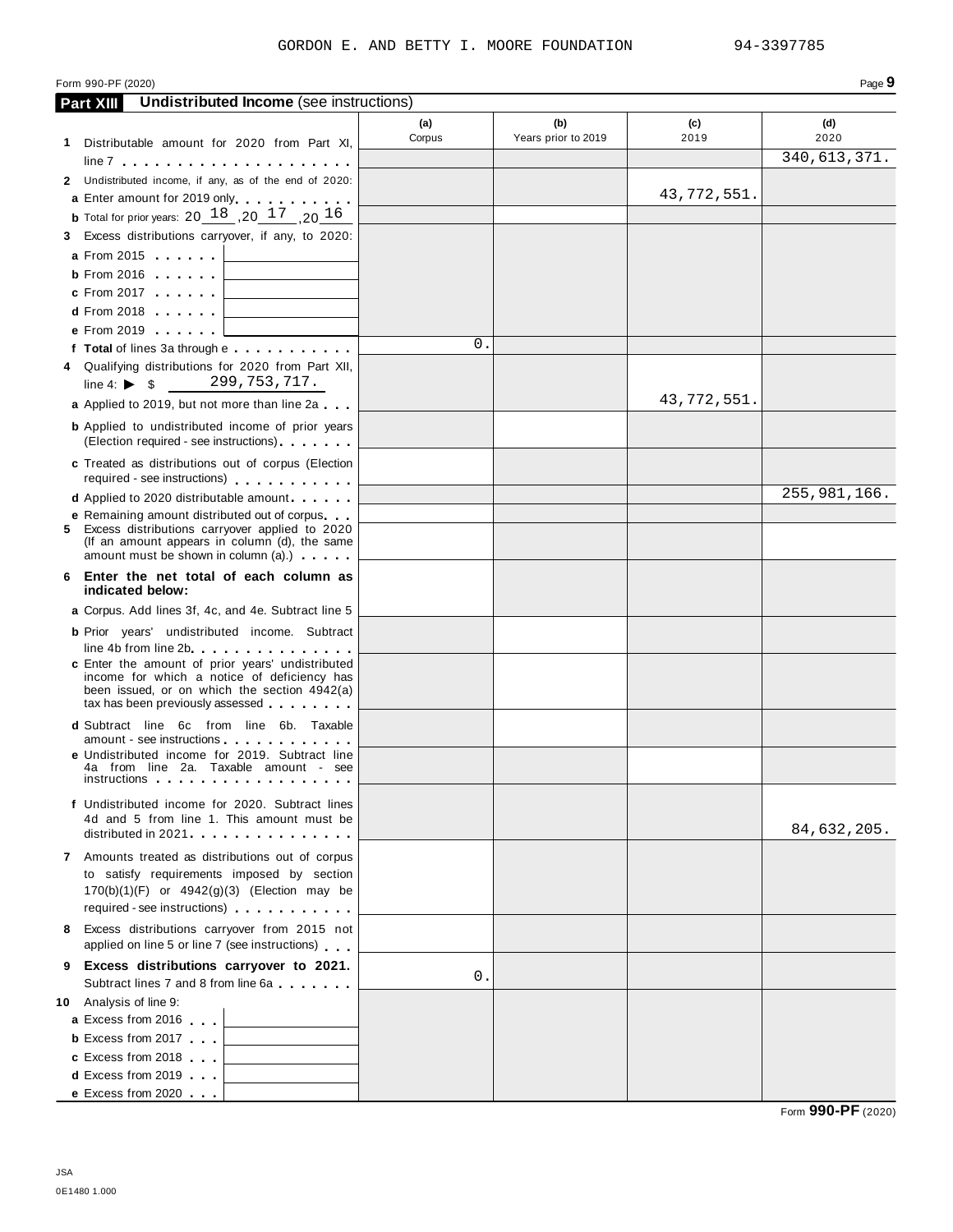|   | Form 990-PF (2020)                                                                                             |          |          | GORDON E. AND BETTY I. MOORE FOUNDATION                                            |            |               | 94-3397785 | Page 10        |
|---|----------------------------------------------------------------------------------------------------------------|----------|----------|------------------------------------------------------------------------------------|------------|---------------|------------|----------------|
|   | <b>Part XIV</b>                                                                                                |          |          | <b>Private Operating Foundations</b> (see instructions and Part VII-A, question 9) |            |               |            | NOT APPLICABLE |
|   | 1a If the foundation has received a ruling or determination letter that it is a private operating              |          |          |                                                                                    |            |               |            |                |
|   | foundation, and the ruling is effective for 2020, enter the date of the ruling $\ldots \ldots \ldots \ldots$   |          |          |                                                                                    |            |               |            |                |
|   | <b>b</b> Check box to indicate whether the foundation is a private operating foundation described in section   |          |          |                                                                                    |            | 4942(j)(3) or |            | 4942(j)(5)     |
|   | 2a Enter the lesser of the ad-                                                                                 | Tax year |          | Prior 3 years                                                                      |            |               |            |                |
|   | justed net income from Part                                                                                    | (a) 2020 | (b) 2019 | $(c)$ 2018                                                                         | $(d)$ 2017 |               |            | (e) Total      |
|   | I or the minimum investment                                                                                    |          |          |                                                                                    |            |               |            |                |
|   | return from Part X for each                                                                                    |          |          |                                                                                    |            |               |            |                |
|   | year listed and the state of the state of the state of the state of the state of the state of the state of the |          |          |                                                                                    |            |               |            |                |
|   | $\mathbf b$ 85% of line 2a $\mathbf b$                                                                         |          |          |                                                                                    |            |               |            |                |
|   | C Qualifying distributions from Part                                                                           |          |          |                                                                                    |            |               |            |                |
|   | XII, line 4, for each year listed                                                                              |          |          |                                                                                    |            |               |            |                |
|   | <b>d</b> Amounts included in line 2c not<br>used directly for active conduct                                   |          |          |                                                                                    |            |               |            |                |
|   | of exempt activities                                                                                           |          |          |                                                                                    |            |               |            |                |
|   | <b>e</b> Qualifying distributions made                                                                         |          |          |                                                                                    |            |               |            |                |
|   | directly for active conduct of                                                                                 |          |          |                                                                                    |            |               |            |                |
|   | exempt activities. Subtract line<br>2d from line 2c and the state of the state of                              |          |          |                                                                                    |            |               |            |                |
| 3 | Complete 3a, b, or c for the                                                                                   |          |          |                                                                                    |            |               |            |                |
|   | alternative test relied upon:                                                                                  |          |          |                                                                                    |            |               |            |                |
|   | <b>a</b> "Assets" alternative test - enter:                                                                    |          |          |                                                                                    |            |               |            |                |
|   | (1) Value of all assets<br>(2) Value of assets qualifying                                                      |          |          |                                                                                    |            |               |            |                |
|   | under section                                                                                                  |          |          |                                                                                    |            |               |            |                |
|   | 4942(j)(3)(B)(i)                                                                                               |          |          |                                                                                    |            |               |            |                |
|   | <b>b</b> "Endowment" alternative test-<br>enter 2/3 of minimum invest-                                         |          |          |                                                                                    |            |               |            |                |
|   | ment return shown in Part X,                                                                                   |          |          |                                                                                    |            |               |            |                |
|   | line 6, for each year listed                                                                                   |          |          |                                                                                    |            |               |            |                |
|   | C "Support" alternative test - enter:                                                                          |          |          |                                                                                    |            |               |            |                |
|   | (1) Total support other than                                                                                   |          |          |                                                                                    |            |               |            |                |
|   | gross investment income<br>(interest, dividends, rents,                                                        |          |          |                                                                                    |            |               |            |                |
|   | payments on securities                                                                                         |          |          |                                                                                    |            |               |            |                |
|   | loans (section $512(a)(5)$ ),<br>or royalties) and the control of the control of                               |          |          |                                                                                    |            |               |            |                |
|   | (2) Support from general                                                                                       |          |          |                                                                                    |            |               |            |                |
|   | public and 5 or more<br>exempt organizations as                                                                |          |          |                                                                                    |            |               |            |                |
|   | provided in section 4942                                                                                       |          |          |                                                                                    |            |               |            |                |
|   | (j)(3)(B)(iii)                                                                                                 |          |          |                                                                                    |            |               |            |                |
|   | (3) Largest amount of sup-<br>port from an exempt                                                              |          |          |                                                                                    |            |               |            |                |
|   | organization.                                                                                                  |          |          |                                                                                    |            |               |            |                |
|   | (4) Gross investment income                                                                                    |          |          |                                                                                    |            |               |            |                |

#### Part XV Supplementary Information (Complete this part only if the foundation had \$5,000 or more in assets at **any time during the year - see instructions.)**

**1 Information Regarding Foundation Managers:**

**a** List any managers of the foundation who have contributed more than 2% of the total contributions received by the foundation before the close of any tax year (but only if they have contributed more than \$5,000). (See section 507(d)(2).)

GORDON E. MOORE, BETTY I. MOORE (SUBSTANTIAL CONTRIBUTOR ONLY)

**b** List any managers of the foundation who own 10% or more of the stock of a corporation (or an equally large portion of the ownership of a partnership or other entity) of which the foundation has a 10% or greater interest.

#### NONE

# **2 Information Regarding Contribution, Grant, Gift, Loan, Scholarship, etc., Programs:**

Check here  $\blacktriangleright \overline{X}$  if the foundation only makes contributions to preselected charitable organizations and does not accept<br>unsolicited requests for funds. If the foundation makes gifts, grants, etc., to individuals o complete items 2a, b, c, and d. See instructions. X

**a** The name, address, and telephone number or email address of the person to whom applications should be addressed:

**b** The form in which applications should be submitted and information and materials they should include:

**c** Any submission deadlines:

**d** Any restrictions or limitations on awards, such as by geographical areas, charitable fields, kinds of institutions, or other factors: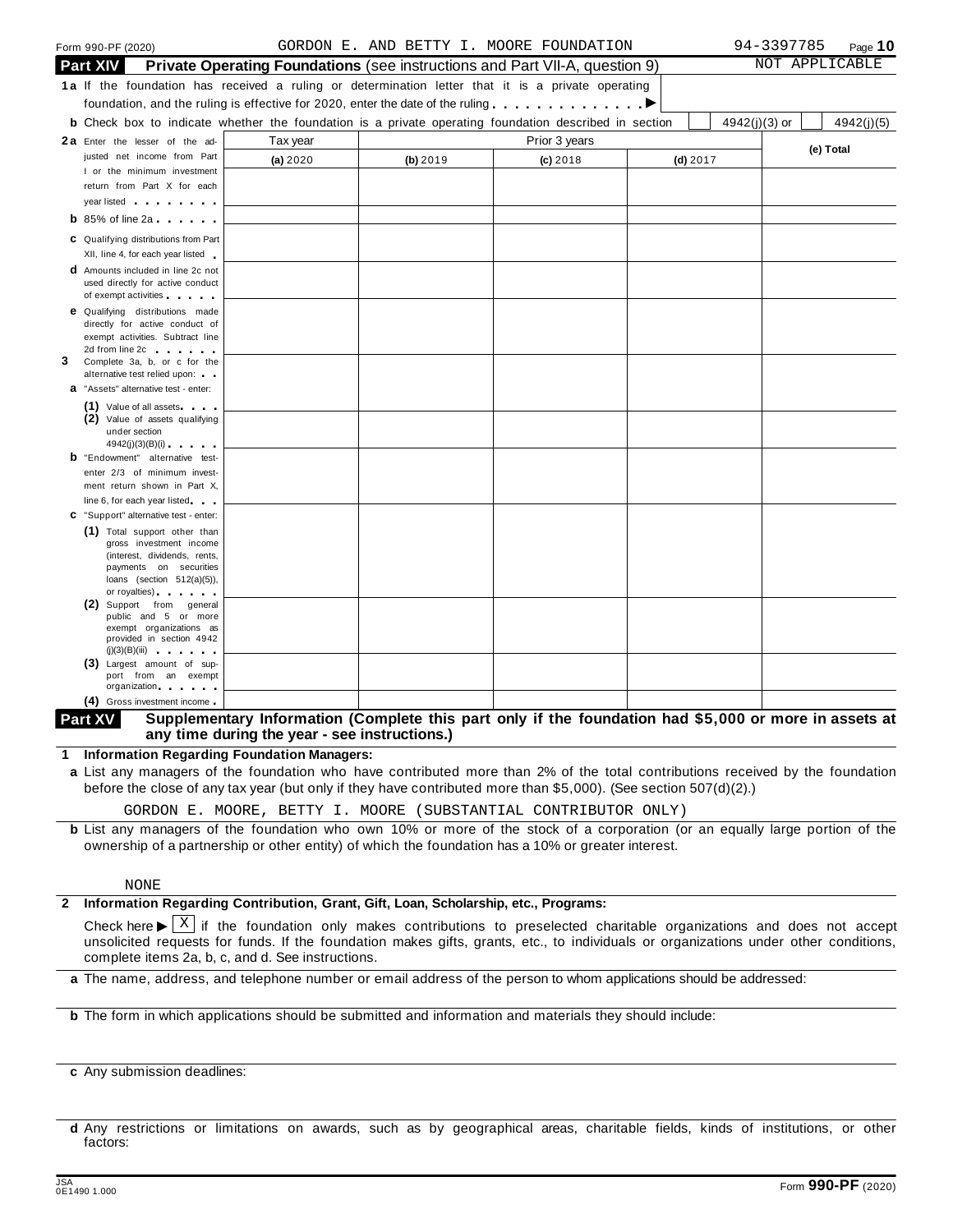| Part XV<br>$3\phantom{a}$ | <b>Supplementary Information (continued)</b>                                                                                                                                                                                                                                |  |                                     |              |
|---------------------------|-----------------------------------------------------------------------------------------------------------------------------------------------------------------------------------------------------------------------------------------------------------------------------|--|-------------------------------------|--------------|
|                           |                                                                                                                                                                                                                                                                             |  |                                     |              |
|                           | Grants and Contributions Paid During the Year or Approved for Future Payment<br>Recipient Recipient Recipient San individual, Foundation<br>Name and address (home or business) and status of the Contribution<br>Magnetic Status of<br>Name and address (home or business) |  | Purpose of grant or<br>contribution | Amount       |
|                           | a Paid during the year                                                                                                                                                                                                                                                      |  |                                     |              |
|                           |                                                                                                                                                                                                                                                                             |  |                                     |              |
|                           | ATCH 23                                                                                                                                                                                                                                                                     |  |                                     |              |
|                           |                                                                                                                                                                                                                                                                             |  |                                     |              |
|                           |                                                                                                                                                                                                                                                                             |  |                                     |              |
|                           |                                                                                                                                                                                                                                                                             |  |                                     |              |
|                           |                                                                                                                                                                                                                                                                             |  |                                     |              |
|                           |                                                                                                                                                                                                                                                                             |  |                                     |              |
|                           |                                                                                                                                                                                                                                                                             |  |                                     |              |
|                           |                                                                                                                                                                                                                                                                             |  |                                     |              |
|                           |                                                                                                                                                                                                                                                                             |  |                                     |              |
|                           |                                                                                                                                                                                                                                                                             |  |                                     |              |
|                           |                                                                                                                                                                                                                                                                             |  |                                     |              |
|                           |                                                                                                                                                                                                                                                                             |  |                                     |              |
|                           |                                                                                                                                                                                                                                                                             |  |                                     |              |
|                           |                                                                                                                                                                                                                                                                             |  |                                     |              |
|                           |                                                                                                                                                                                                                                                                             |  |                                     |              |
|                           |                                                                                                                                                                                                                                                                             |  |                                     |              |
|                           |                                                                                                                                                                                                                                                                             |  |                                     |              |
|                           |                                                                                                                                                                                                                                                                             |  |                                     |              |
|                           |                                                                                                                                                                                                                                                                             |  |                                     |              |
|                           |                                                                                                                                                                                                                                                                             |  |                                     |              |
|                           |                                                                                                                                                                                                                                                                             |  |                                     |              |
|                           |                                                                                                                                                                                                                                                                             |  |                                     |              |
|                           |                                                                                                                                                                                                                                                                             |  |                                     |              |
|                           |                                                                                                                                                                                                                                                                             |  |                                     |              |
|                           |                                                                                                                                                                                                                                                                             |  |                                     |              |
|                           |                                                                                                                                                                                                                                                                             |  |                                     |              |
|                           |                                                                                                                                                                                                                                                                             |  |                                     |              |
|                           |                                                                                                                                                                                                                                                                             |  |                                     |              |
|                           |                                                                                                                                                                                                                                                                             |  |                                     |              |
|                           |                                                                                                                                                                                                                                                                             |  |                                     |              |
|                           |                                                                                                                                                                                                                                                                             |  |                                     |              |
|                           |                                                                                                                                                                                                                                                                             |  |                                     | 272,068,461. |
|                           | <b>b</b> Approved for future payment                                                                                                                                                                                                                                        |  | $1.1.1.1.1.1.1.1.1.1.1.1.1$ 3a      |              |
|                           |                                                                                                                                                                                                                                                                             |  |                                     |              |
|                           | ATCH 24                                                                                                                                                                                                                                                                     |  |                                     |              |
|                           |                                                                                                                                                                                                                                                                             |  |                                     |              |
|                           |                                                                                                                                                                                                                                                                             |  |                                     |              |
|                           |                                                                                                                                                                                                                                                                             |  |                                     |              |
|                           |                                                                                                                                                                                                                                                                             |  |                                     |              |
|                           |                                                                                                                                                                                                                                                                             |  |                                     |              |
|                           |                                                                                                                                                                                                                                                                             |  |                                     |              |
|                           |                                                                                                                                                                                                                                                                             |  |                                     |              |
|                           |                                                                                                                                                                                                                                                                             |  |                                     |              |
|                           |                                                                                                                                                                                                                                                                             |  |                                     |              |
|                           |                                                                                                                                                                                                                                                                             |  |                                     |              |
|                           |                                                                                                                                                                                                                                                                             |  |                                     |              |
|                           |                                                                                                                                                                                                                                                                             |  |                                     |              |
|                           |                                                                                                                                                                                                                                                                             |  |                                     |              |
|                           |                                                                                                                                                                                                                                                                             |  |                                     |              |
|                           |                                                                                                                                                                                                                                                                             |  |                                     |              |
|                           |                                                                                                                                                                                                                                                                             |  |                                     |              |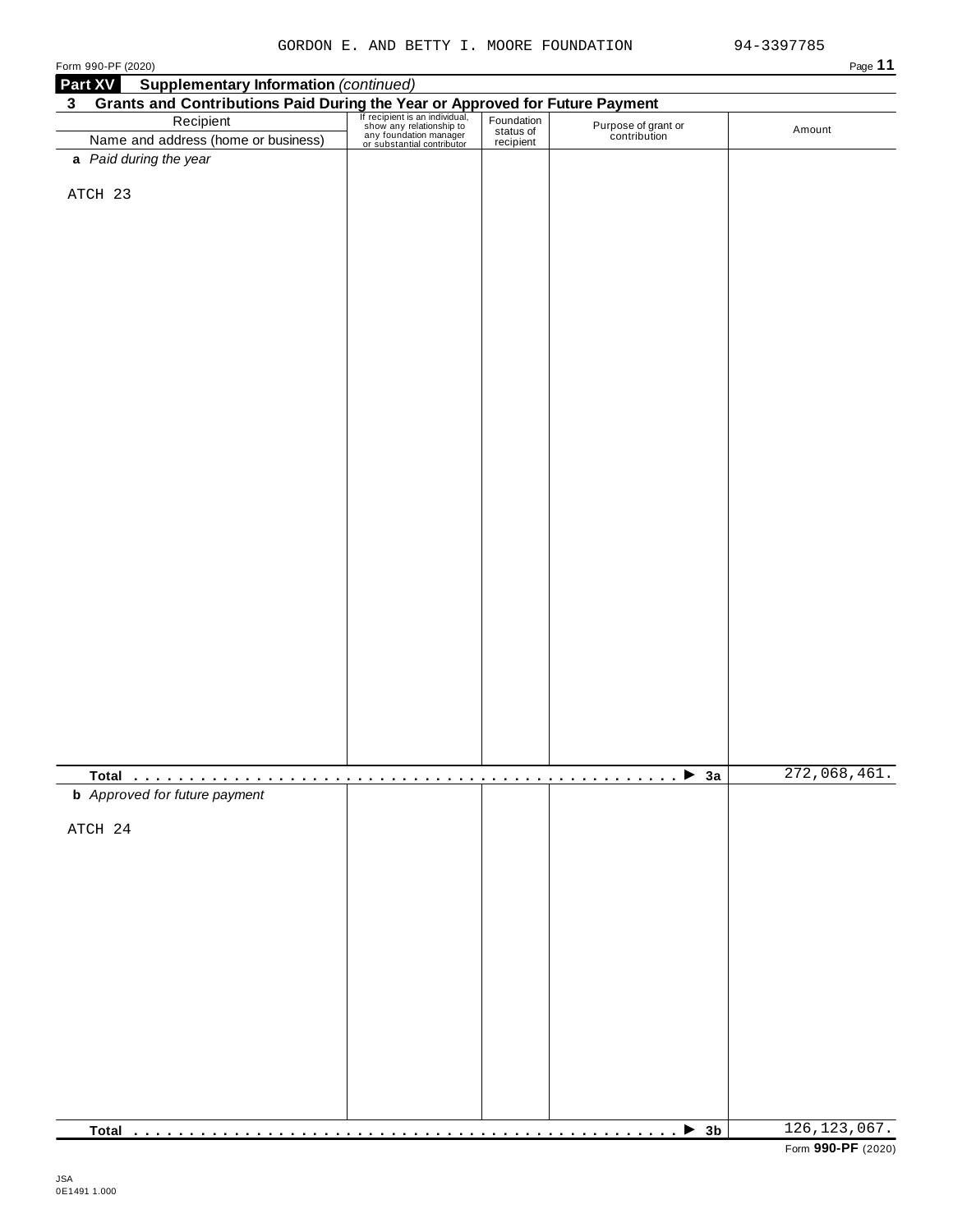#### GORDON E. AND BETTY I. MOORE FOUNDATION

| Form 990-PF (2020) |                                                                                                                                                                                                                                                                                                                                                                                                                                                                              |                             |                           |                       |                                      | Page 12                                |
|--------------------|------------------------------------------------------------------------------------------------------------------------------------------------------------------------------------------------------------------------------------------------------------------------------------------------------------------------------------------------------------------------------------------------------------------------------------------------------------------------------|-----------------------------|---------------------------|-----------------------|--------------------------------------|----------------------------------------|
| Part XVI-A         | <b>Analysis of Income-Producing Activities</b>                                                                                                                                                                                                                                                                                                                                                                                                                               |                             |                           |                       |                                      |                                        |
|                    | Enter gross amounts unless otherwise indicated.                                                                                                                                                                                                                                                                                                                                                                                                                              |                             | Unrelated business income |                       | Excluded by section 512, 513, or 514 | (e)<br>Related or exempt               |
|                    | 1 Program service revenue:                                                                                                                                                                                                                                                                                                                                                                                                                                                   | (a)<br><b>Business code</b> | (b)<br>Amount             | (c)<br>Exclusion code | (d)<br>Amount                        | function income<br>(See instructions.) |
| а                  | <u> Alexandria de la construcción de la construcción de la construcción de la construcción de la construcción de l</u>                                                                                                                                                                                                                                                                                                                                                       |                             |                           |                       |                                      |                                        |
| b<br>с             | <u> 1989 - Andrea State Barbara, amerikan personal dan personal dan personal dan personal dan personal dan personal dan personal dan personal dan personal dan personal dan personal dan personal dan personal dan personal dan </u><br><u> 1989 - John Harry Harry Harry Harry Harry Harry Harry Harry Harry Harry Harry Harry Harry Harry Harry Harry Harry Harry Harry Harry Harry Harry Harry Harry Harry Harry Harry Harry Harry Harry Harry Harry Harry Harry Harr</u> |                             |                           |                       |                                      |                                        |
| d                  | <u> 1989 - Johann Harry Harry Harry Harry Harry Harry Harry Harry Harry Harry Harry Harry Harry Harry Harry Harry</u>                                                                                                                                                                                                                                                                                                                                                        |                             |                           |                       |                                      |                                        |
| е                  | <u> 1989 - Andrea Barbara, amerikan personal (h. 1989).</u>                                                                                                                                                                                                                                                                                                                                                                                                                  |                             |                           |                       |                                      |                                        |
| f                  |                                                                                                                                                                                                                                                                                                                                                                                                                                                                              |                             |                           |                       |                                      |                                        |
| g                  | Fees and contracts from government agencies                                                                                                                                                                                                                                                                                                                                                                                                                                  |                             |                           |                       |                                      |                                        |
|                    | 2 Membership dues and assessments<br>3 Interest on savings and temporary cash investments                                                                                                                                                                                                                                                                                                                                                                                    |                             |                           | 14                    | 759,991.                             |                                        |
|                    | 4 Dividends and interest from securities                                                                                                                                                                                                                                                                                                                                                                                                                                     |                             |                           | 14                    | 9,702,652.                           |                                        |
|                    | 5 Net rental income or (loss) from real estate:                                                                                                                                                                                                                                                                                                                                                                                                                              |                             |                           |                       |                                      |                                        |
| a                  | Debt-financed property enter the state of                                                                                                                                                                                                                                                                                                                                                                                                                                    |                             |                           |                       |                                      |                                        |
| b                  | Not debt-financed property                                                                                                                                                                                                                                                                                                                                                                                                                                                   |                             |                           |                       |                                      |                                        |
|                    | 6 Net rental income or (loss) from personal property                                                                                                                                                                                                                                                                                                                                                                                                                         |                             |                           |                       |                                      |                                        |
|                    | 7 Other investment income<br>8 Gain or (loss) from sales of assets other than inventory                                                                                                                                                                                                                                                                                                                                                                                      | 525990                      | 13,616,782.               | 18                    | 368,075,296.                         |                                        |
|                    | 9 Net income or (loss) from special events                                                                                                                                                                                                                                                                                                                                                                                                                                   |                             |                           |                       |                                      |                                        |
|                    | 10 Gross profit or (loss) from sales of inventory                                                                                                                                                                                                                                                                                                                                                                                                                            |                             |                           |                       |                                      |                                        |
|                    | 11 Other revenue: a                                                                                                                                                                                                                                                                                                                                                                                                                                                          |                             |                           |                       |                                      |                                        |
| $\mathbf b$        | ATCH 25                                                                                                                                                                                                                                                                                                                                                                                                                                                                      |                             | $-6, 201, 821.$           |                       | 142,501,732.                         |                                        |
| c                  |                                                                                                                                                                                                                                                                                                                                                                                                                                                                              |                             |                           |                       |                                      |                                        |
| d<br>е             | <u> 1989 - Johann Barn, fransk politik (</u>                                                                                                                                                                                                                                                                                                                                                                                                                                 |                             |                           |                       |                                      |                                        |
|                    | 12 Subtotal. Add columns (b), (d), and (e) $\qquad$                                                                                                                                                                                                                                                                                                                                                                                                                          |                             | 7,414,961.                |                       | 521,039,671.                         |                                        |
| Line No.<br>v      | Explain below how each activity for which income is reported in column (e) of Part XVI-A contributed importantly to the<br>accomplishment of the foundation's exempt purposes (other than by providing funds for such purposes). (See instructions.)                                                                                                                                                                                                                         |                             |                           |                       |                                      |                                        |
|                    |                                                                                                                                                                                                                                                                                                                                                                                                                                                                              |                             |                           |                       |                                      |                                        |
|                    |                                                                                                                                                                                                                                                                                                                                                                                                                                                                              |                             |                           |                       |                                      |                                        |
|                    |                                                                                                                                                                                                                                                                                                                                                                                                                                                                              |                             |                           |                       |                                      |                                        |
|                    |                                                                                                                                                                                                                                                                                                                                                                                                                                                                              |                             |                           |                       |                                      |                                        |
|                    |                                                                                                                                                                                                                                                                                                                                                                                                                                                                              |                             |                           |                       |                                      |                                        |
|                    |                                                                                                                                                                                                                                                                                                                                                                                                                                                                              |                             |                           |                       |                                      |                                        |
|                    |                                                                                                                                                                                                                                                                                                                                                                                                                                                                              |                             |                           |                       |                                      |                                        |
|                    |                                                                                                                                                                                                                                                                                                                                                                                                                                                                              |                             |                           |                       |                                      |                                        |
|                    |                                                                                                                                                                                                                                                                                                                                                                                                                                                                              |                             |                           |                       |                                      |                                        |
|                    |                                                                                                                                                                                                                                                                                                                                                                                                                                                                              |                             |                           |                       |                                      |                                        |
|                    |                                                                                                                                                                                                                                                                                                                                                                                                                                                                              |                             |                           |                       |                                      |                                        |
|                    |                                                                                                                                                                                                                                                                                                                                                                                                                                                                              |                             |                           |                       |                                      |                                        |
|                    |                                                                                                                                                                                                                                                                                                                                                                                                                                                                              |                             |                           |                       |                                      |                                        |
|                    |                                                                                                                                                                                                                                                                                                                                                                                                                                                                              |                             |                           |                       |                                      |                                        |
|                    |                                                                                                                                                                                                                                                                                                                                                                                                                                                                              |                             |                           |                       |                                      |                                        |
|                    |                                                                                                                                                                                                                                                                                                                                                                                                                                                                              |                             |                           |                       |                                      |                                        |
|                    |                                                                                                                                                                                                                                                                                                                                                                                                                                                                              |                             |                           |                       |                                      |                                        |
|                    |                                                                                                                                                                                                                                                                                                                                                                                                                                                                              |                             |                           |                       |                                      |                                        |
|                    |                                                                                                                                                                                                                                                                                                                                                                                                                                                                              |                             |                           |                       |                                      |                                        |
|                    |                                                                                                                                                                                                                                                                                                                                                                                                                                                                              |                             |                           |                       |                                      |                                        |
|                    |                                                                                                                                                                                                                                                                                                                                                                                                                                                                              |                             |                           |                       |                                      |                                        |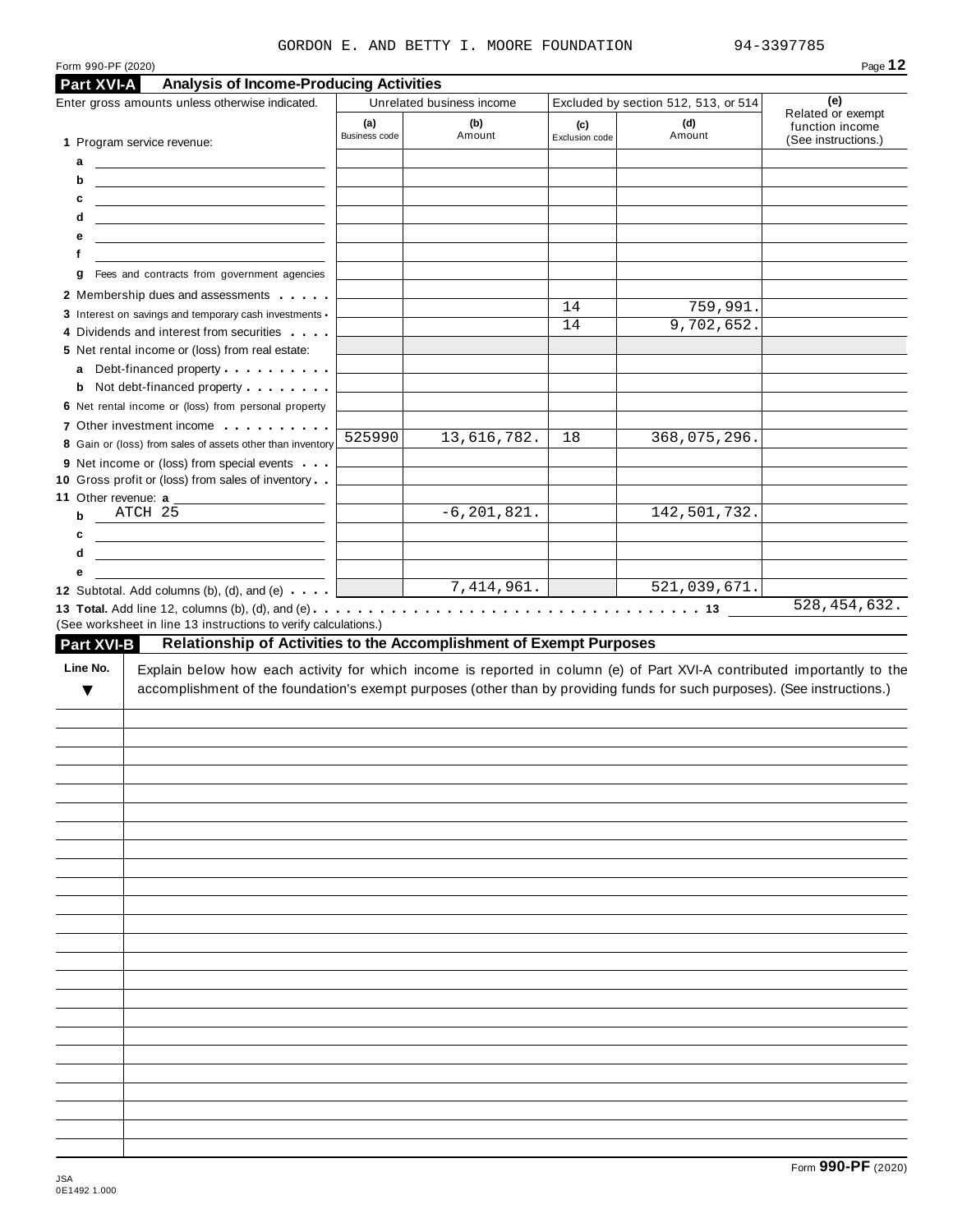|                                                           | Form 990-PF (2020)                                  |                                         | GORDON E. AND BETTY I. MOORE FOUNDATION                                                                                                                                                                                                                                                                                   |               |                                                                      | 94-3397785                                                           | Page 13                    |
|-----------------------------------------------------------|-----------------------------------------------------|-----------------------------------------|---------------------------------------------------------------------------------------------------------------------------------------------------------------------------------------------------------------------------------------------------------------------------------------------------------------------------|---------------|----------------------------------------------------------------------|----------------------------------------------------------------------|----------------------------|
|                                                           | <b>Part XVII</b><br><b>Organizations</b>            |                                         | Information Regarding Transfers to and Transactions and Relationships With Noncharitable Exempt                                                                                                                                                                                                                           |               |                                                                      |                                                                      |                            |
| 1                                                         |                                                     |                                         | Did the organization directly or indirectly engage in any of the following with any other organization described                                                                                                                                                                                                          |               |                                                                      |                                                                      | Yes<br>No                  |
|                                                           |                                                     |                                         | in section $501(c)$ (other than section $501(c)(3)$ organizations) or in section $527$ , relating to political                                                                                                                                                                                                            |               |                                                                      |                                                                      |                            |
|                                                           | organizations?                                      |                                         |                                                                                                                                                                                                                                                                                                                           |               |                                                                      |                                                                      |                            |
|                                                           |                                                     |                                         | Transfers from the reporting foundation to a noncharitable exempt organization of:                                                                                                                                                                                                                                        |               |                                                                      |                                                                      |                            |
|                                                           |                                                     |                                         |                                                                                                                                                                                                                                                                                                                           |               |                                                                      |                                                                      | Χ                          |
|                                                           |                                                     |                                         |                                                                                                                                                                                                                                                                                                                           |               |                                                                      | 1a(2)                                                                | Χ                          |
|                                                           | Other transactions:                                 |                                         |                                                                                                                                                                                                                                                                                                                           |               |                                                                      |                                                                      |                            |
|                                                           |                                                     |                                         | (1) Sales of assets to a noncharitable exempt organization $\cdots \cdots \cdots \cdots \cdots \cdots \cdots \cdots \cdots \cdots \cdot  16(1) $                                                                                                                                                                          |               |                                                                      |                                                                      | Χ                          |
|                                                           |                                                     |                                         | (2) Purchases of assets from a noncharitable exempt organization $\cdots \cdots \cdots \cdots \cdots \cdots \cdots \cdots$                                                                                                                                                                                                |               |                                                                      |                                                                      | Χ<br>Χ                     |
|                                                           |                                                     |                                         |                                                                                                                                                                                                                                                                                                                           |               |                                                                      |                                                                      | Χ                          |
|                                                           |                                                     |                                         |                                                                                                                                                                                                                                                                                                                           |               |                                                                      |                                                                      | Χ                          |
|                                                           |                                                     |                                         | (6) Performance of services or membership or fundraising solicitations $\cdots \cdots \cdots \cdots \cdots \cdots \cdots$                                                                                                                                                                                                 |               |                                                                      |                                                                      | Χ                          |
|                                                           |                                                     |                                         |                                                                                                                                                                                                                                                                                                                           |               |                                                                      | 1с                                                                   | X                          |
|                                                           |                                                     |                                         | d If the answer to any of the above is "Yes," complete the following schedule. Column (b) should always show the fair market                                                                                                                                                                                              |               |                                                                      |                                                                      |                            |
|                                                           |                                                     |                                         | value of the goods, other assets, or services given by the reporting foundation. If the foundation received less than fair market<br>value in any transaction or sharing arrangement, show in column (d) the value of the goods, other assets, or services received.                                                      |               |                                                                      |                                                                      |                            |
| (a) Line no.                                              | (b) Amount involved                                 |                                         | (c) Name of noncharitable exempt organization                                                                                                                                                                                                                                                                             |               | (d) Description of transfers, transactions, and sharing arrangements |                                                                      |                            |
| 1A(1)                                                     | 995,198.                                            |                                         | WORLD ECONOMIC FORUM                                                                                                                                                                                                                                                                                                      | <b>GRANTS</b> |                                                                      |                                                                      |                            |
|                                                           |                                                     |                                         |                                                                                                                                                                                                                                                                                                                           |               |                                                                      |                                                                      |                            |
|                                                           |                                                     |                                         |                                                                                                                                                                                                                                                                                                                           |               |                                                                      |                                                                      |                            |
|                                                           |                                                     |                                         |                                                                                                                                                                                                                                                                                                                           |               |                                                                      |                                                                      |                            |
|                                                           |                                                     |                                         |                                                                                                                                                                                                                                                                                                                           |               |                                                                      |                                                                      |                            |
|                                                           |                                                     |                                         |                                                                                                                                                                                                                                                                                                                           |               |                                                                      |                                                                      |                            |
|                                                           |                                                     |                                         |                                                                                                                                                                                                                                                                                                                           |               |                                                                      |                                                                      |                            |
|                                                           |                                                     |                                         |                                                                                                                                                                                                                                                                                                                           |               |                                                                      |                                                                      |                            |
|                                                           |                                                     |                                         |                                                                                                                                                                                                                                                                                                                           |               |                                                                      |                                                                      |                            |
|                                                           |                                                     |                                         |                                                                                                                                                                                                                                                                                                                           |               |                                                                      |                                                                      |                            |
|                                                           |                                                     |                                         |                                                                                                                                                                                                                                                                                                                           |               |                                                                      |                                                                      |                            |
|                                                           |                                                     |                                         |                                                                                                                                                                                                                                                                                                                           |               |                                                                      |                                                                      |                            |
|                                                           |                                                     |                                         |                                                                                                                                                                                                                                                                                                                           |               |                                                                      |                                                                      |                            |
|                                                           |                                                     |                                         |                                                                                                                                                                                                                                                                                                                           |               |                                                                      |                                                                      |                            |
|                                                           |                                                     |                                         |                                                                                                                                                                                                                                                                                                                           |               |                                                                      |                                                                      |                            |
|                                                           |                                                     |                                         |                                                                                                                                                                                                                                                                                                                           |               |                                                                      |                                                                      |                            |
|                                                           |                                                     |                                         | 2a Is the foundation directly or indirectly affiliated with, or related to, one or more tax-exempt organizations<br>described in section 501(c) (other than section 501(c)(3)) or in section 527? $\ldots \ldots \ldots$                                                                                                  |               |                                                                      |                                                                      | Yes $\lfloor x \rfloor$ No |
|                                                           | <b>b</b> If "Yes," complete the following schedule. |                                         |                                                                                                                                                                                                                                                                                                                           |               |                                                                      |                                                                      |                            |
|                                                           | (a) Name of organization                            |                                         | (b) Type of organization                                                                                                                                                                                                                                                                                                  |               |                                                                      | (c) Description of relationship                                      |                            |
|                                                           |                                                     |                                         |                                                                                                                                                                                                                                                                                                                           |               |                                                                      |                                                                      |                            |
|                                                           |                                                     |                                         |                                                                                                                                                                                                                                                                                                                           |               |                                                                      |                                                                      |                            |
|                                                           |                                                     |                                         |                                                                                                                                                                                                                                                                                                                           |               |                                                                      |                                                                      |                            |
|                                                           |                                                     |                                         |                                                                                                                                                                                                                                                                                                                           |               |                                                                      |                                                                      |                            |
|                                                           |                                                     |                                         | Under penalties of perjury, I declare that I have examined this return, including accompanying schedules and statements, and to the best of my knowledge and belief, it is true,<br>correct, and complete. Declaration of preparer (other than taxpayer) is based on all information of which preparer has any knowledge. |               |                                                                      |                                                                      |                            |
| Sign                                                      |                                                     |                                         |                                                                                                                                                                                                                                                                                                                           | PRESIDENT     |                                                                      | the IRS discuss this return<br>May<br>with the preparer shown below? |                            |
|                                                           | Signature of officer or trustee                     |                                         | Date                                                                                                                                                                                                                                                                                                                      | ⊦Title        |                                                                      | See instructions.                                                    | $X$   Yes                  |
|                                                           | Print/Type preparer's name                          |                                         |                                                                                                                                                                                                                                                                                                                           |               | Date<br>Check                                                        | PTIN<br>if                                                           |                            |
|                                                           | MICHELLE L WEBER                                    |                                         |                                                                                                                                                                                                                                                                                                                           |               |                                                                      | P00556798<br>self-employed                                           | No                         |
|                                                           | Firm's name                                         | THORNTON<br>$\blacktriangleright$ GRANT |                                                                                                                                                                                                                                                                                                                           |               | 11/9/2021<br>Firm's EIN                                              | $\blacktriangleright$ 36-6055558                                     |                            |
| <b>Here</b><br>Paid<br><b>Preparer</b><br><b>Use Only</b> | Firm's address                                      | $\blacktriangleright$ 100               | E. WISCONSIN AVE                                                                                                                                                                                                                                                                                                          |               |                                                                      |                                                                      |                            |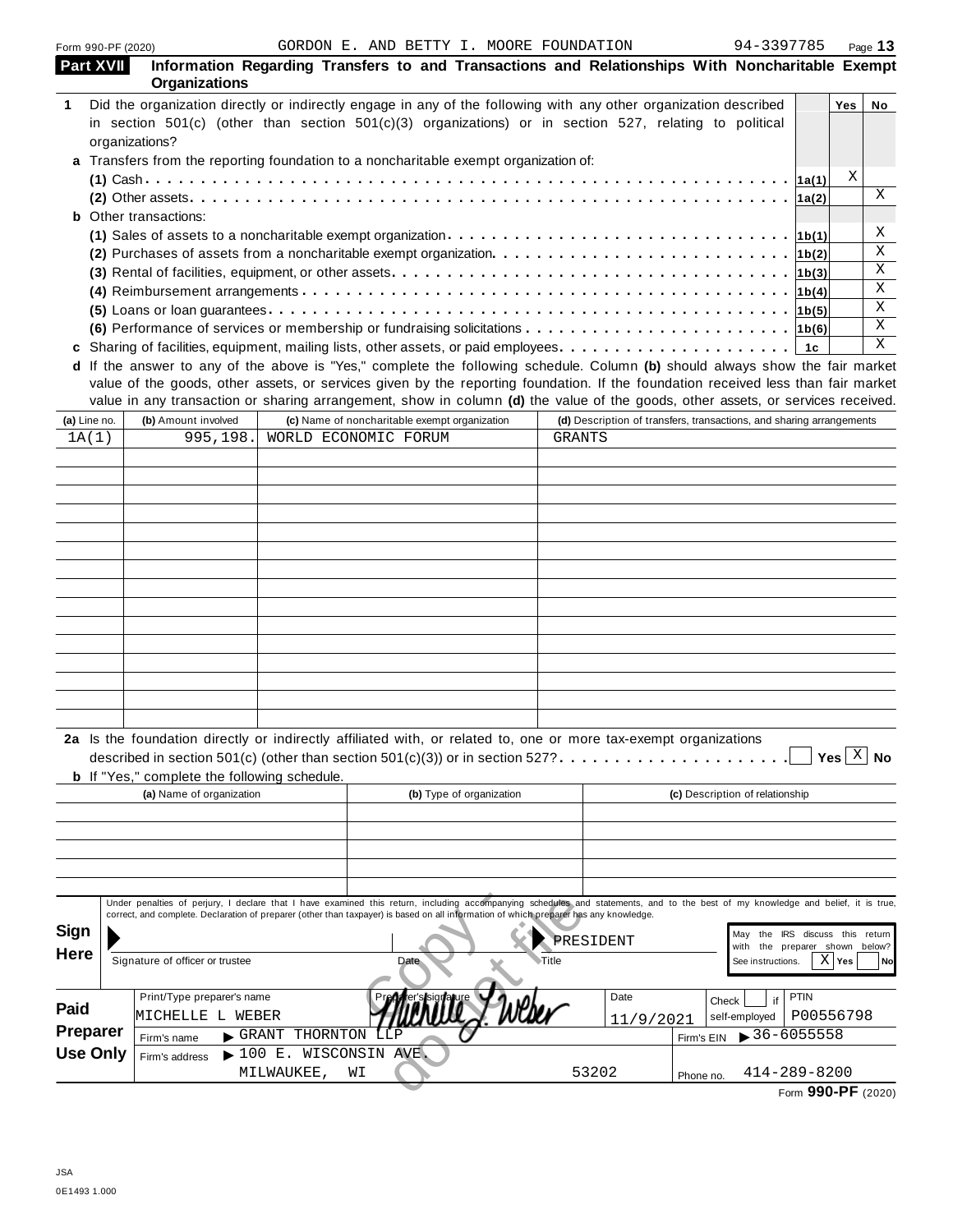# **FORM 990-PF - PART IV**

|                                              |                                       | <b>CAPITAL GAINS AND LOSSES FOR TAX ON INVESTMENT INCOME</b> |                                 |                                            |                                    |                |                               |           |
|----------------------------------------------|---------------------------------------|--------------------------------------------------------------|---------------------------------|--------------------------------------------|------------------------------------|----------------|-------------------------------|-----------|
| Kind of Property                             |                                       |                                                              | Description                     |                                            |                                    | P<br> or<br>ID | Date<br>acquired              | Date sold |
| Gross sale<br>price less<br>expenses of sale | Depreciation<br>allowed/<br>allowable | Cost or<br>other<br>basis                                    | <b>FMV</b><br>as of<br>12/31/69 | Adj. basis<br>as of<br>$\frac{12/31/69}{}$ | Excess of<br>FMV over<br>adj basis |                | Gain<br>or<br>$(\text{loss})$ |           |
| 561,808,957                                  |                                       | NORTHERN TRUST ACCOUNTS<br>392, 191, 169                     |                                 |                                            |                                    | P              | VAR<br>169617788.             | VAR       |
|                                              |                                       | FUND <sub>2</sub>                                            |                                 |                                            |                                    | P              | VAR<br>6,429,316.             | VAR       |
|                                              |                                       | FUND 4                                                       |                                 |                                            |                                    | P              | VAR<br>173,079.               | VAR       |
|                                              |                                       | FUND 5                                                       |                                 |                                            |                                    | P              | VAR<br>603,381.               | VAR       |
|                                              |                                       | FUND 6                                                       |                                 |                                            |                                    | P              | VAR<br>$-136,520.$            | VAR       |
|                                              |                                       | FUND 7                                                       |                                 |                                            |                                    | P              | VAR<br>9,748,754.             | VAR       |
|                                              |                                       | FUND 8                                                       |                                 |                                            |                                    | P              | VAR<br>396,947.               | VAR       |
|                                              |                                       | FUND 10                                                      |                                 |                                            |                                    | P              | VAR<br>$-6859695.$            | VAR       |
|                                              |                                       | FUND 12                                                      |                                 |                                            |                                    | P              | VAR<br>$-1458172.$            | VAR       |
|                                              |                                       | FUND 13                                                      |                                 |                                            |                                    | P              | VAR<br>431,919.               | VAR       |
|                                              |                                       | FUND 14                                                      |                                 |                                            |                                    | P              | VAR<br>519, 259.              | VAR       |
|                                              |                                       | FUND 15                                                      |                                 |                                            |                                    | P              | VAR<br>62,051.                | VAR       |
|                                              |                                       |                                                              |                                 |                                            |                                    |                |                               |           |
|                                              |                                       |                                                              |                                 |                                            |                                    |                |                               |           |
|                                              |                                       |                                                              |                                 |                                            |                                    |                |                               |           |
|                                              |                                       |                                                              |                                 |                                            |                                    |                |                               |           |
|                                              |                                       |                                                              |                                 |                                            |                                    |                |                               |           |
|                                              |                                       |                                                              |                                 |                                            |                                    |                |                               |           |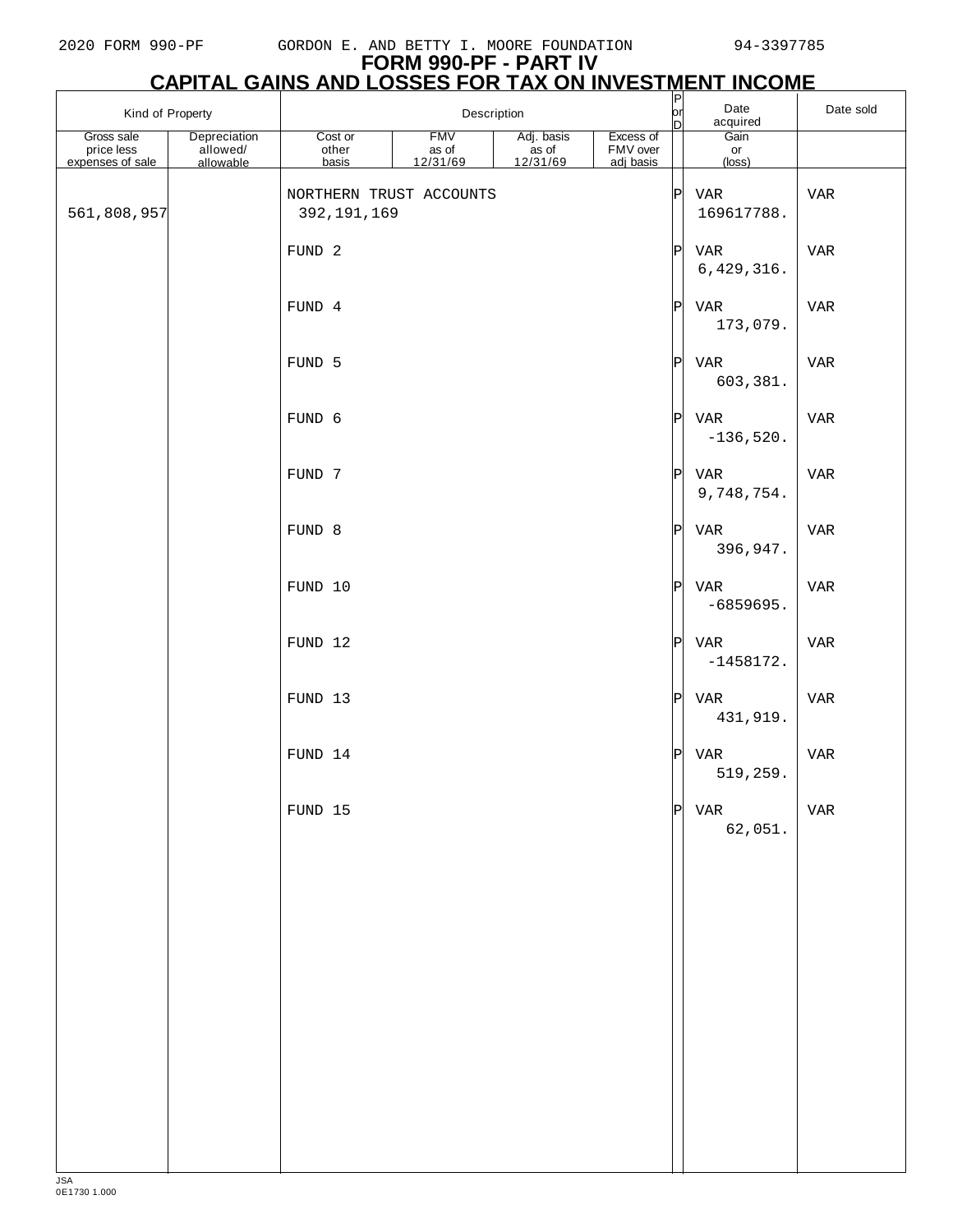| Kind of Property                             |                                       | Description               |                                 |                                |                                    | $\sqrt{\frac{P}{\rho r}}$<br>bl | Date<br>acquired              | Date sold |
|----------------------------------------------|---------------------------------------|---------------------------|---------------------------------|--------------------------------|------------------------------------|---------------------------------|-------------------------------|-----------|
| Gross sale<br>price less<br>expenses of sale | Depreciation<br>allowed/<br>allowable | Cost or<br>other<br>basis | <b>FMV</b><br>as of<br>12/31/69 | Adj. basis<br>$rac{12}{31/69}$ | Excess of<br>FMV over<br>adj basis |                                 | Gain<br>or<br>$(\text{loss})$ |           |
|                                              |                                       | FUND 17                   |                                 |                                |                                    | $ {\tt P} $                     | VAR<br>6,580,026.             | VAR       |
|                                              |                                       | FUND 18                   |                                 |                                |                                    | P                               | VAR<br>308,137.               | VAR       |
|                                              |                                       | FUND 19                   |                                 |                                |                                    | P                               | VAR<br>332,807.               | VAR       |
|                                              |                                       | FUND 20                   |                                 |                                |                                    | P                               | VAR<br>572,395.               | VAR       |
|                                              |                                       | FUND 21                   |                                 |                                |                                    | P                               | VAR<br>288,170.               | VAR       |
|                                              |                                       | FUND 22                   |                                 |                                |                                    | P                               | VAR<br>1,665,398.             | VAR       |
|                                              |                                       | FUND 24                   |                                 |                                |                                    | P                               | VAR<br>$-971.$                | VAR       |
|                                              |                                       | FUND 27                   |                                 |                                |                                    | P                               | VAR<br>41066056.              | VAR       |
|                                              |                                       | FUND 28                   |                                 |                                |                                    | P                               | VAR<br>$-3,701.$              | VAR       |
|                                              |                                       | FUND 29                   |                                 |                                |                                    | P                               | VAR<br>27,798.                | VAR       |
|                                              |                                       | FUND 30                   |                                 |                                |                                    | P                               | VAR<br>$-2736492.$            | VAR       |
|                                              |                                       | FUND 31                   |                                 |                                |                                    | P                               | VAR<br>45.                    | VAR       |
|                                              |                                       |                           |                                 |                                |                                    |                                 |                               |           |
|                                              |                                       |                           |                                 |                                |                                    |                                 |                               |           |
|                                              |                                       |                           |                                 |                                |                                    |                                 |                               |           |
|                                              |                                       |                           |                                 |                                |                                    |                                 |                               |           |
|                                              |                                       |                           |                                 |                                |                                    |                                 |                               |           |
|                                              |                                       |                           |                                 |                                |                                    |                                 |                               |           |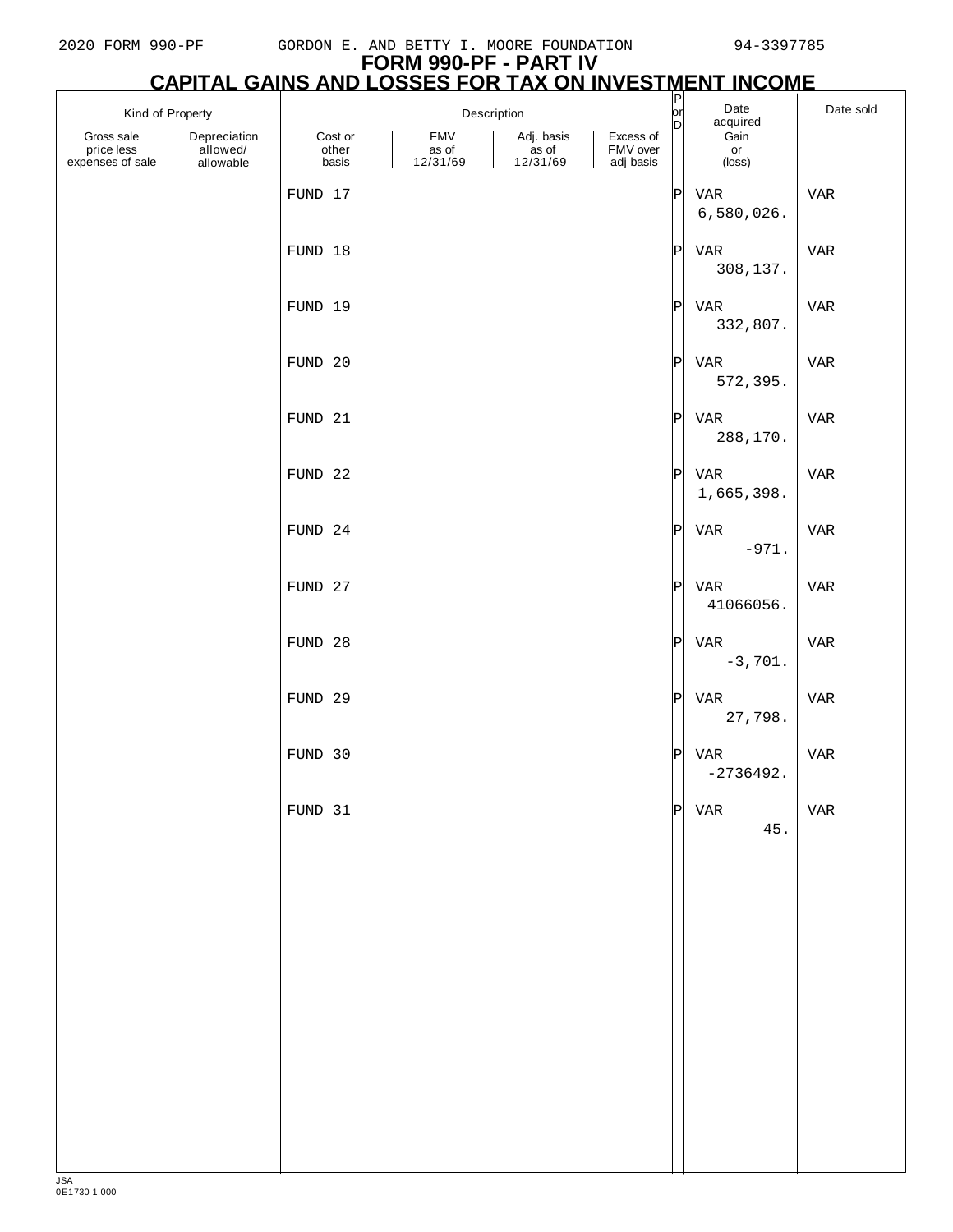# **FORM 990-PF - PART IV**

|                                              |                                       |                           |                                 |                                |                                    |          | <u>CAPITAL GAINS AND LOSSES FOR TAX ON INVESTMENT INCOME</u> |           |
|----------------------------------------------|---------------------------------------|---------------------------|---------------------------------|--------------------------------|------------------------------------|----------|--------------------------------------------------------------|-----------|
| Kind of Property                             |                                       |                           | Description                     |                                |                                    | or <br>D | Date<br>acquired                                             | Date sold |
| Gross sale<br>price less<br>expenses of sale | Depreciation<br>allowed/<br>allowable | Cost or<br>other<br>basis | <b>FMV</b><br>as of<br>12/31/69 | Adj. basis<br>$rac{12}{31/69}$ | Excess of<br>FMV over<br>adj basis |          | Gain<br>or<br>$(\text{loss})$                                |           |
|                                              |                                       | FUND 32                   |                                 |                                |                                    | P        | VAR<br>10472848.                                             | VAR       |
|                                              |                                       | FUND 34                   |                                 |                                |                                    | P        | <b>VAR</b><br>$-21.$                                         | VAR       |
|                                              |                                       | FUND 35                   |                                 |                                |                                    | P        | VAR<br>607.                                                  | VAR       |
|                                              |                                       | FUND 36                   |                                 |                                |                                    | P        | VAR<br>$-2199520.$                                           | VAR       |
|                                              |                                       | FUND 37                   |                                 |                                |                                    | P        | VAR<br>14.                                                   | VAR       |
|                                              |                                       | FUND 38                   |                                 |                                |                                    | P        | VAR<br>365,977.                                              | VAR       |
|                                              |                                       | FUND 43                   |                                 |                                |                                    | P        | VAR<br>$-16$ .                                               | VAR       |
|                                              |                                       | FUND 46                   |                                 |                                |                                    | P        | VAR<br>$-203,782.$                                           | VAR       |
|                                              |                                       | FUND 47                   |                                 |                                |                                    | P        | <b>VAR</b><br>$-201.$                                        | VAR       |
|                                              |                                       | FUND 52                   |                                 |                                |                                    | P        | VAR<br>$-2,898.$                                             | VAR       |
|                                              |                                       | FUND 53                   |                                 |                                |                                    | P        | VAR<br>128,395.                                              | VAR       |
|                                              |                                       | FUND 54                   |                                 |                                |                                    |          | $P$ VAR<br>7,654,425.                                        | VAR       |
|                                              |                                       |                           |                                 |                                |                                    |          |                                                              |           |
|                                              |                                       |                           |                                 |                                |                                    |          |                                                              |           |
|                                              |                                       |                           |                                 |                                |                                    |          |                                                              |           |
|                                              |                                       |                           |                                 |                                |                                    |          |                                                              |           |
|                                              |                                       |                           |                                 |                                |                                    |          |                                                              |           |
|                                              |                                       |                           |                                 |                                |                                    |          |                                                              |           |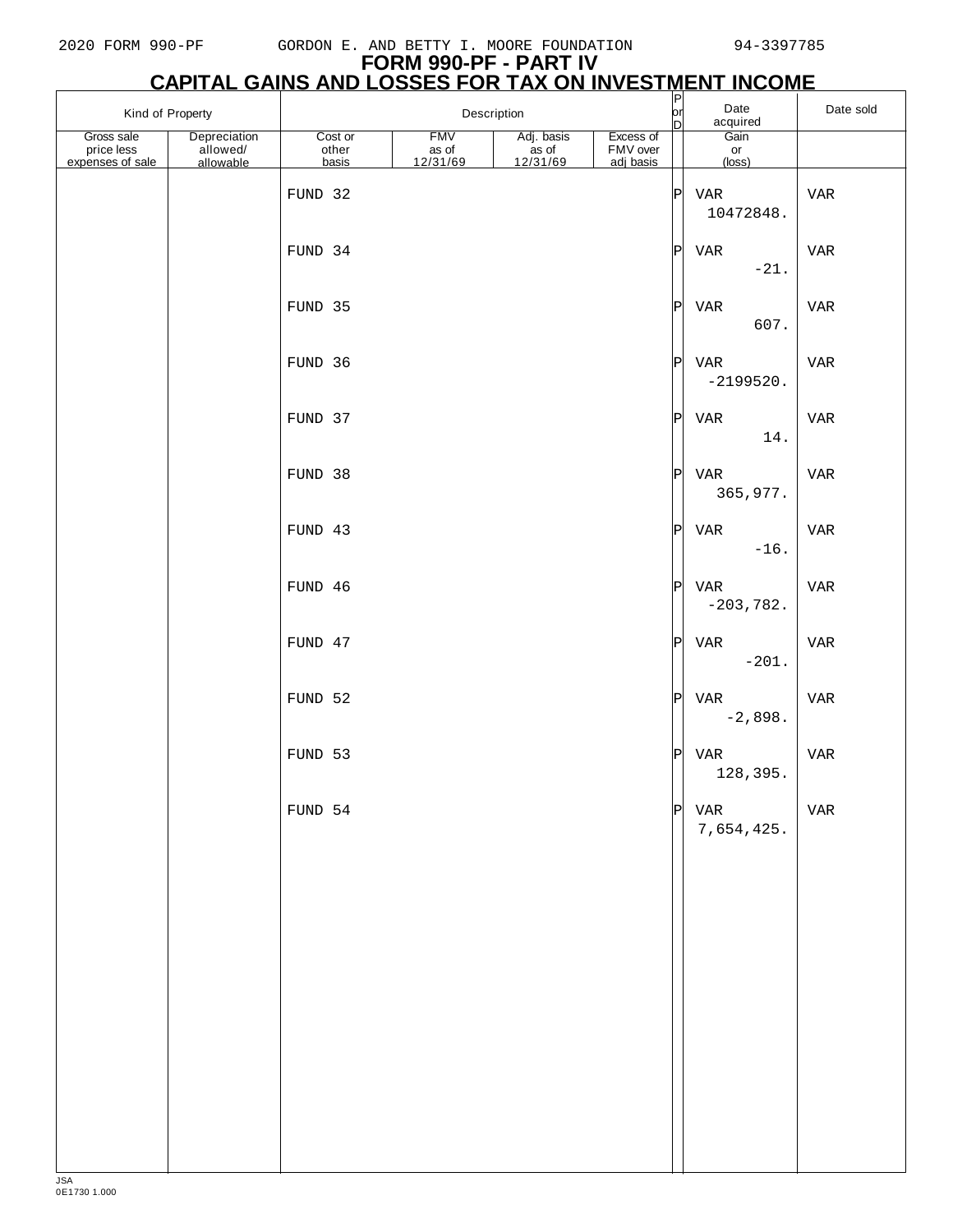|                                              | <b>FORM 990-PF - PART IV</b><br><b>CAPITAL GAINS AND LOSSES FOR TAX ON INVESTMENT INCOME</b> |                           |                                 |                                 |                                    |              |                          |            |  |  |  |  |
|----------------------------------------------|----------------------------------------------------------------------------------------------|---------------------------|---------------------------------|---------------------------------|------------------------------------|--------------|--------------------------|------------|--|--|--|--|
| Kind of Property                             |                                                                                              | Description               |                                 |                                 |                                    |              | Date<br>acquired         | Date sold  |  |  |  |  |
| Gross sale<br>price less<br>expenses of sale | Depreciation<br>allowed/<br>allowable                                                        | Cost or<br>other<br>basis | <b>FMV</b><br>as of<br>12/31/69 | Adj. basis<br>as of<br>12/31/69 | Excess of<br>FMV over<br>adj basis |              | Gain<br>or<br>(loss)     |            |  |  |  |  |
|                                              |                                                                                              | FUND 56                   |                                 |                                 |                                    | $\mathsf{P}$ | <b>VAR</b><br>$-16,599.$ | <b>VAR</b> |  |  |  |  |
|                                              |                                                                                              | FUND 58                   |                                 |                                 |                                    | Pl           | VAR<br>$-680,086.$       | <b>VAR</b> |  |  |  |  |
|                                              |                                                                                              | FUND 59                   |                                 |                                 |                                    | ΙPΙ          | <b>VAR</b><br>70,851.    | <b>VAR</b> |  |  |  |  |
|                                              |                                                                                              | FUND 60                   |                                 |                                 |                                    | $\mathbf P$  | VAR<br>1,166,776.        | <b>VAR</b> |  |  |  |  |
|                                              |                                                                                              | FUND 61                   |                                 |                                 |                                    | $\mathbf P$  | VAR<br>$-93,750.$        | <b>VAR</b> |  |  |  |  |

|  | FUND 68 |   | $P$ VAR<br>2,881,614. | $\ensuremath{\text{VAR}}$ |
|--|---------|---|-----------------------|---------------------------|
|  | FUND 69 | P | VAR<br>$-10, 217.$    | $\ensuremath{\text{VAR}}$ |
|  | FUND 71 | P | VAR<br>$-668,505.$    | VAR                       |
|  |         |   |                       |                           |
|  |         |   |                       |                           |
|  |         |   |                       |                           |
|  |         |   |                       |                           |
|  |         |   |                       |                           |

 $FUND 62$ 

 $FUND 63$ 

FUND  $64$ 

FUND 65

|                | 70,851.                    |            |
|----------------|----------------------------|------------|
| Ρ              | <b>VAR</b><br>1,166,776.   | <b>VAR</b> |
| P              | <b>VAR</b><br>$-93,750.$   | <b>VAR</b> |
| Ρ              | <b>VAR</b><br>276,226.     | <b>VAR</b> |
| P              | <b>VAR</b><br>201,370.     | <b>VAR</b> |
| Ρ              | <b>VAR</b><br>2,334,869.   | <b>VAR</b> |
| Ρ              | <b>VAR</b><br>215,187.     | <b>VAR</b> |
| P              | <b>VAR</b><br>2,881,614.   | <b>VAR</b> |
| Ρ              | <b>VAR</b><br>$-10, 217.$  | VAR        |
| $\overline{P}$ | <b>VAR</b><br>$-668, 505.$ | <b>VAR</b> |
|                |                            |            |
|                |                            |            |
|                |                            |            |
|                |                            |            |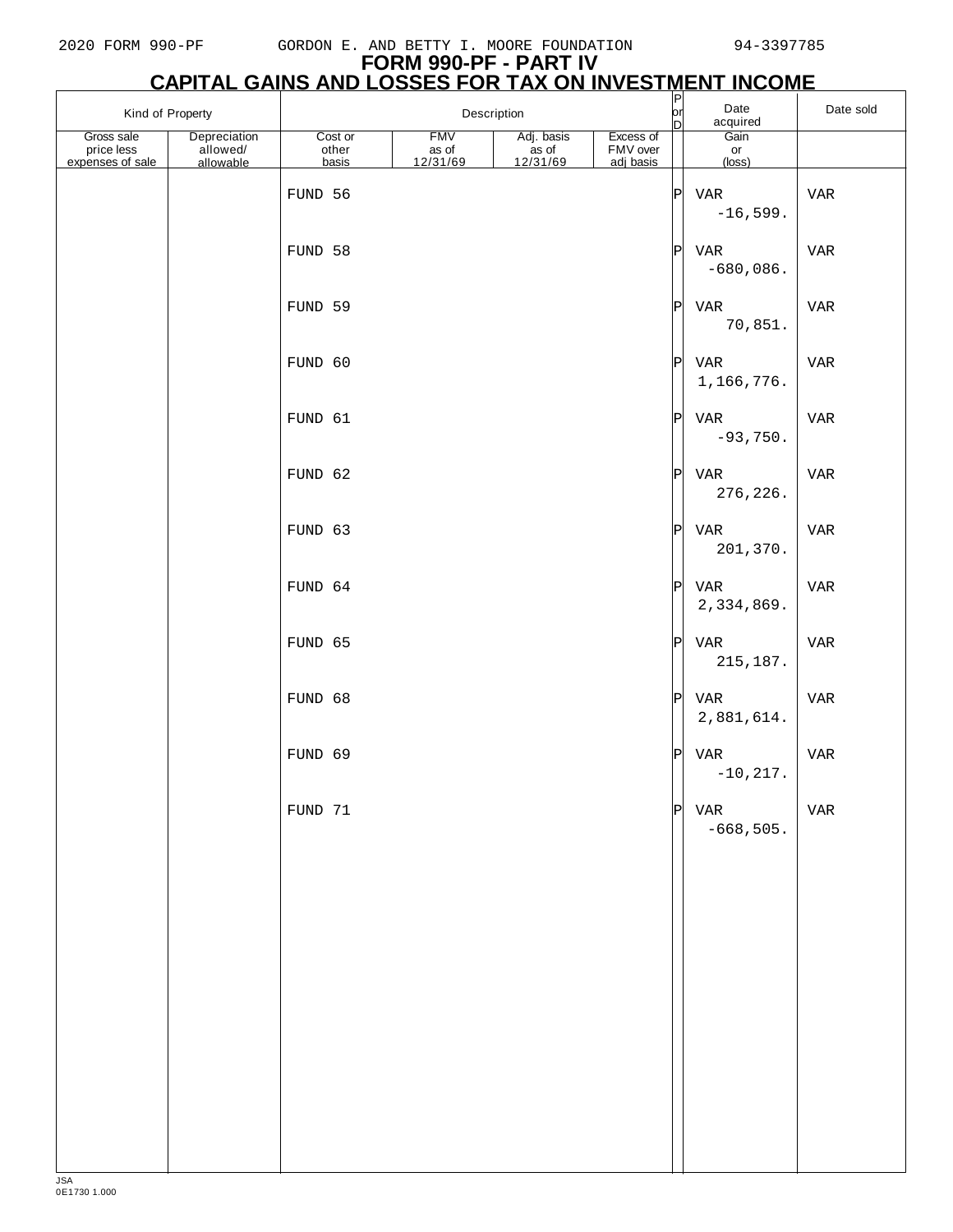| Kind of Property                             |                                       | Description      |                                 |                                  |                       | $\frac{P}{P}$ | Date<br>acquired      | Date sold                 |
|----------------------------------------------|---------------------------------------|------------------|---------------------------------|----------------------------------|-----------------------|---------------|-----------------------|---------------------------|
| Gross sale<br>price less<br>expenses of sale | Depreciation<br>allowed/<br>allowable | Cost or<br>other | <b>FMV</b><br>as of<br>12/31/69 | Adj. basis<br>$\frac{12}{31/69}$ | Excess of<br>FMV over |               | Gain<br>or            |                           |
|                                              |                                       | basis<br>FUND 72 |                                 |                                  | adj basis             | P             | (loss)<br>VAR<br>403. | VAR                       |
|                                              |                                       | FUND 73          |                                 |                                  |                       | P             | VAR<br>373,834.       | VAR                       |
|                                              |                                       | FUND 74          |                                 |                                  |                       | P             | VAR<br>76,524.        | VAR                       |
|                                              |                                       | FUND 76          |                                 |                                  |                       | $ {\tt P} $   | VAR<br>4,330,887.     | VAR                       |
|                                              |                                       | FUND 77          |                                 |                                  |                       | P             | VAR<br>1,167,794.     | VAR                       |
|                                              |                                       | FUND 80          |                                 |                                  |                       | P             | VAR<br>4,924,784.     | VAR                       |
|                                              |                                       | FUND 83          |                                 |                                  |                       | P             | VAR<br>1,092.         | VAR                       |
|                                              |                                       | FUND 84          |                                 |                                  |                       | P             | VAR<br>$-106,986.$    | VAR                       |
|                                              |                                       | FUND 85          |                                 |                                  |                       | P             | VAR<br>2,522,639.     | VAR                       |
|                                              |                                       | FUND 87          |                                 |                                  |                       | P             | VAR<br>$-101,520.$    | VAR                       |
|                                              |                                       | FUND 88          |                                 |                                  |                       | P             | VAR<br>220,903.       | VAR                       |
|                                              |                                       | FUND 89          |                                 |                                  |                       | P             | VAR<br>116,657.       | $\ensuremath{\text{VAR}}$ |
|                                              |                                       |                  |                                 |                                  |                       |               |                       |                           |
|                                              |                                       |                  |                                 |                                  |                       |               |                       |                           |
|                                              |                                       |                  |                                 |                                  |                       |               |                       |                           |
|                                              |                                       |                  |                                 |                                  |                       |               |                       |                           |
|                                              |                                       |                  |                                 |                                  |                       |               |                       |                           |
|                                              |                                       |                  |                                 |                                  |                       |               |                       |                           |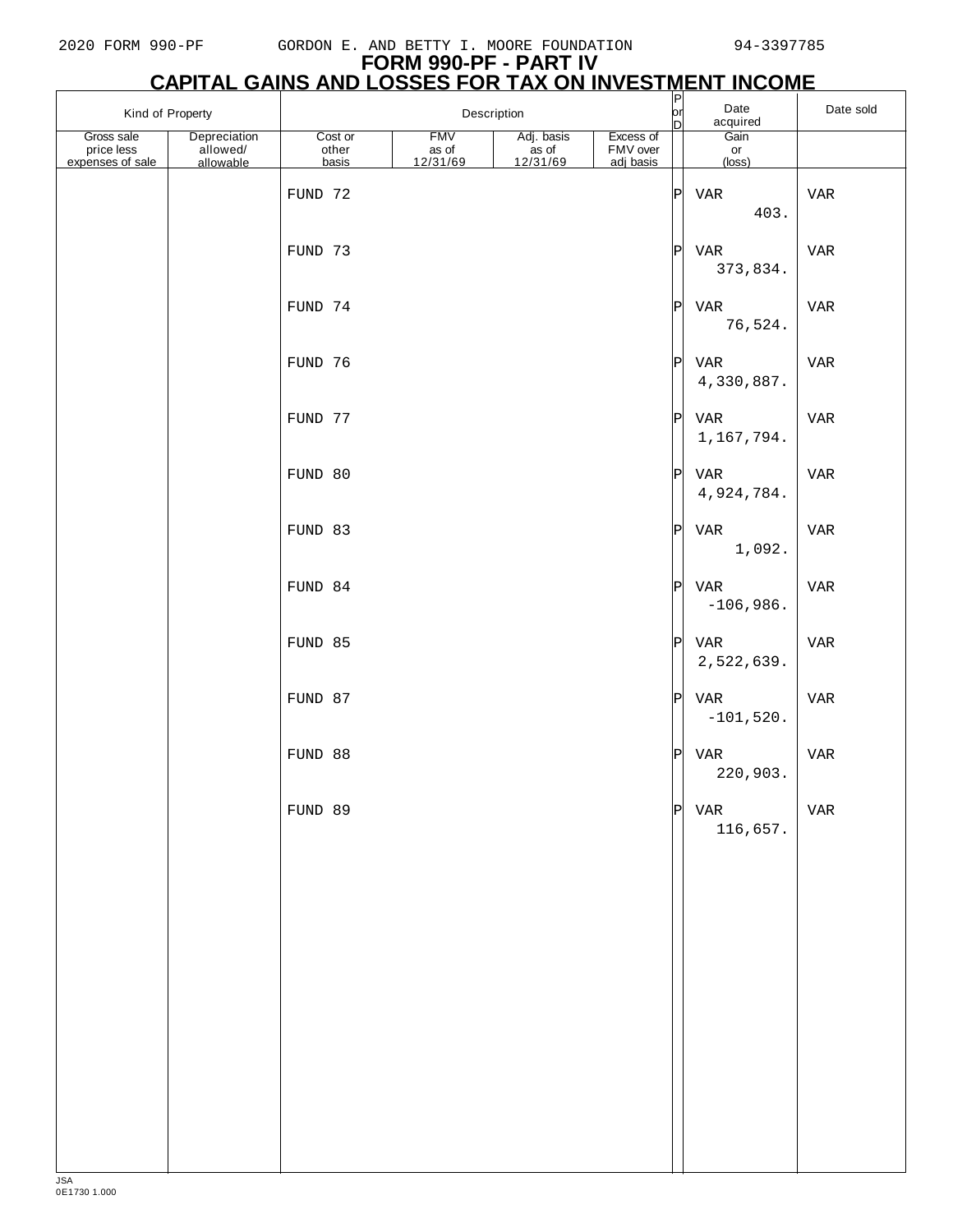# **FORM 990-PF - PART IV**

| <b>CAPITAL GAINS AND LOSSES FOR TAX ON INVESTMENT INCOME</b> |              |                 |          |            |                 |     |                  |           |  |  |
|--------------------------------------------------------------|--------------|-----------------|----------|------------|-----------------|-----|------------------|-----------|--|--|
| Kind of Property                                             |              | Description     |          |            |                 |     | Date<br>acquired | Date sold |  |  |
| Gross sale                                                   | Depreciation | Cost or         | FMV      | Adj. basis | Excess of       |     | Gain             |           |  |  |
| price less                                                   | allowed/     | other           | as of    | as of      | <b>FMV</b> over |     | or               |           |  |  |
| expenses of sale                                             | allowable    | basis           | 12/31/69 | 12/31/69   | adi basis       |     | $(\text{loss})$  |           |  |  |
|                                                              |              | <b>DIMID QO</b> |          |            |                 | וחו | <b>TTAD</b>      | TTAD      |  |  |

|  | <b>FUND AO</b> | ا⊬              | VAR<br>$-518,879.$  | VAR |
|--|----------------|-----------------|---------------------|-----|
|  | FUND 91        | P               | VAR<br>5, 231, 674. | VAR |
|  | FUND 92        | $ {\tt P} $     | VAR<br>33,302.      | VAR |
|  | FUND 93        | P               | VAR<br>$-501,666.$  | VAR |
|  | FUND 94        | $\vert P \vert$ | VAR<br>$-29.$       | VAR |
|  | FUND 95        | P               | VAR<br>$-163,036.$  | VAR |
|  | FUND 96        | P               | VAR<br>158,454.     | VAR |
|  | FUND 98        | $ {\tt P} $     | VAR<br>512,465.     | VAR |
|  | FUND 99        | $ {\tt P} $     | VAR<br>$-1853992.$  | VAR |
|  | FUND 101       | $ {\tt P} $     | VAR<br>202,379.     | VAR |
|  | FUND 102       | $\vert P \vert$ | VAR<br>16,405.      | VAR |
|  | FUND 103       | $\vert P \vert$ | VAR<br>410,134.     | VAR |
|  |                |                 |                     |     |
|  |                |                 |                     |     |
|  |                |                 |                     |     |
|  |                |                 |                     |     |
|  |                |                 |                     |     |
|  |                |                 |                     |     |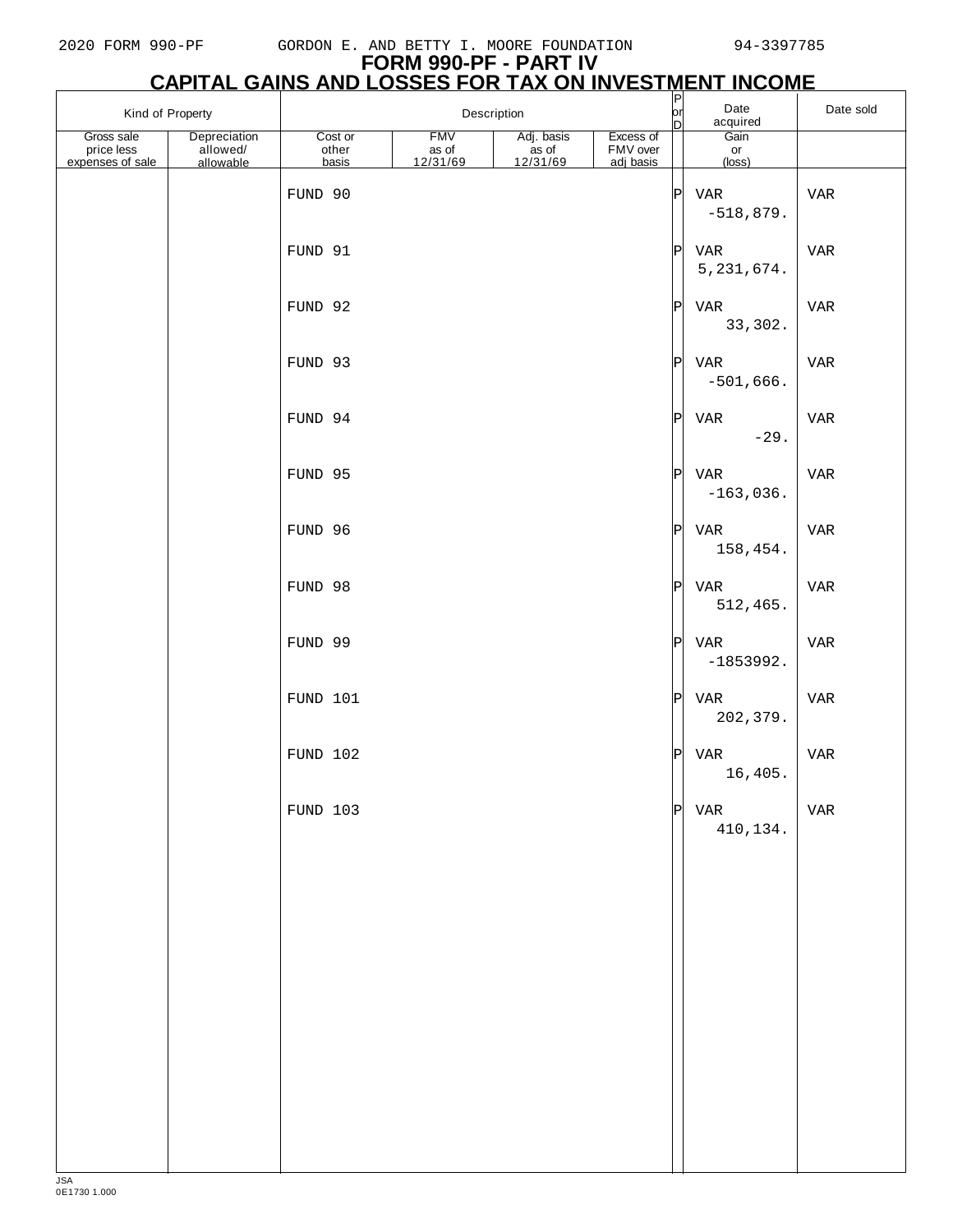# **FORM 990-PF - PART IV**

|                                              |                                       |                           |                                 |                                        |                                    |                            | <b>CAPITAL GAINS AND LOSSES FOR TAX ON INVESTMENT INCOME</b> |            |
|----------------------------------------------|---------------------------------------|---------------------------|---------------------------------|----------------------------------------|------------------------------------|----------------------------|--------------------------------------------------------------|------------|
| Kind of Property                             |                                       |                           |                                 | Description                            |                                    | $\sqrt{\frac{P}{P}}$<br>bl | Date<br>acquired                                             | Date sold  |
| Gross sale<br>price less<br>expenses of sale | Depreciation<br>allowed/<br>allowable | Cost or<br>other<br>basis | <b>FMV</b><br>as of<br>12/31/69 | Adj. basis<br>ás of<br><u>12/31/69</u> | Excess of<br>FMV over<br>adj basis |                            | Gain<br>or<br>$(\text{loss})$                                |            |
|                                              |                                       | FUND 106                  |                                 |                                        |                                    | $\vert$ P $\vert$          | VAR<br>1,528,094.                                            | <b>VAR</b> |
|                                              |                                       | FUND 107                  |                                 |                                        |                                    | $ \mathbf{P} $             | VAR<br>$-1083280.$                                           | VAR        |
|                                              |                                       | FUND 108                  |                                 |                                        |                                    | $ \mathbf{P} $             | VAR<br>$-2,611.$                                             | VAR        |
|                                              |                                       | FUND 112                  |                                 |                                        |                                    | $ \mathbf{P} $             | VAR<br>$-779,000.$                                           | VAR        |
|                                              |                                       | FUND 113                  |                                 |                                        |                                    | $ \mathbf{P} $             | VAR<br>$-83, 211.$                                           | VAR        |
|                                              |                                       | FUND 114                  |                                 |                                        |                                    | $ \mathbf{P} $             | VAR<br>24,595.                                               | VAR        |
|                                              |                                       | FUND 118                  |                                 |                                        |                                    | $ \mathbf{P} $             | VAR<br>4,500.                                                | <b>VAR</b> |
|                                              |                                       | FUND 121                  |                                 |                                        |                                    | $ \mathbf{P} $             | VAR<br>411,926.                                              | <b>VAR</b> |
|                                              |                                       | FUND 124                  |                                 |                                        |                                    | $ \mathbf{P} $             | VAR<br>26, 221.                                              | VAR        |
|                                              |                                       | FUND 125                  |                                 |                                        |                                    | $ \mathbf{P} $             | VAR<br>2,661.                                                | <b>VAR</b> |
|                                              |                                       | FUND 126                  |                                 |                                        |                                    | $\vert$ P $\vert$          | VAR<br>10814872.                                             | <b>VAR</b> |
|                                              |                                       | FUND 127                  |                                 |                                        |                                    | $ \mathbf{P} $             | VAR<br>47,106.                                               | <b>VAR</b> |
|                                              |                                       |                           |                                 |                                        |                                    |                            |                                                              |            |
|                                              |                                       |                           |                                 |                                        |                                    |                            |                                                              |            |
|                                              |                                       |                           |                                 |                                        |                                    |                            |                                                              |            |
|                                              |                                       |                           |                                 |                                        |                                    |                            |                                                              |            |
|                                              |                                       |                           |                                 |                                        |                                    |                            |                                                              |            |
|                                              |                                       |                           |                                 |                                        |                                    |                            |                                                              |            |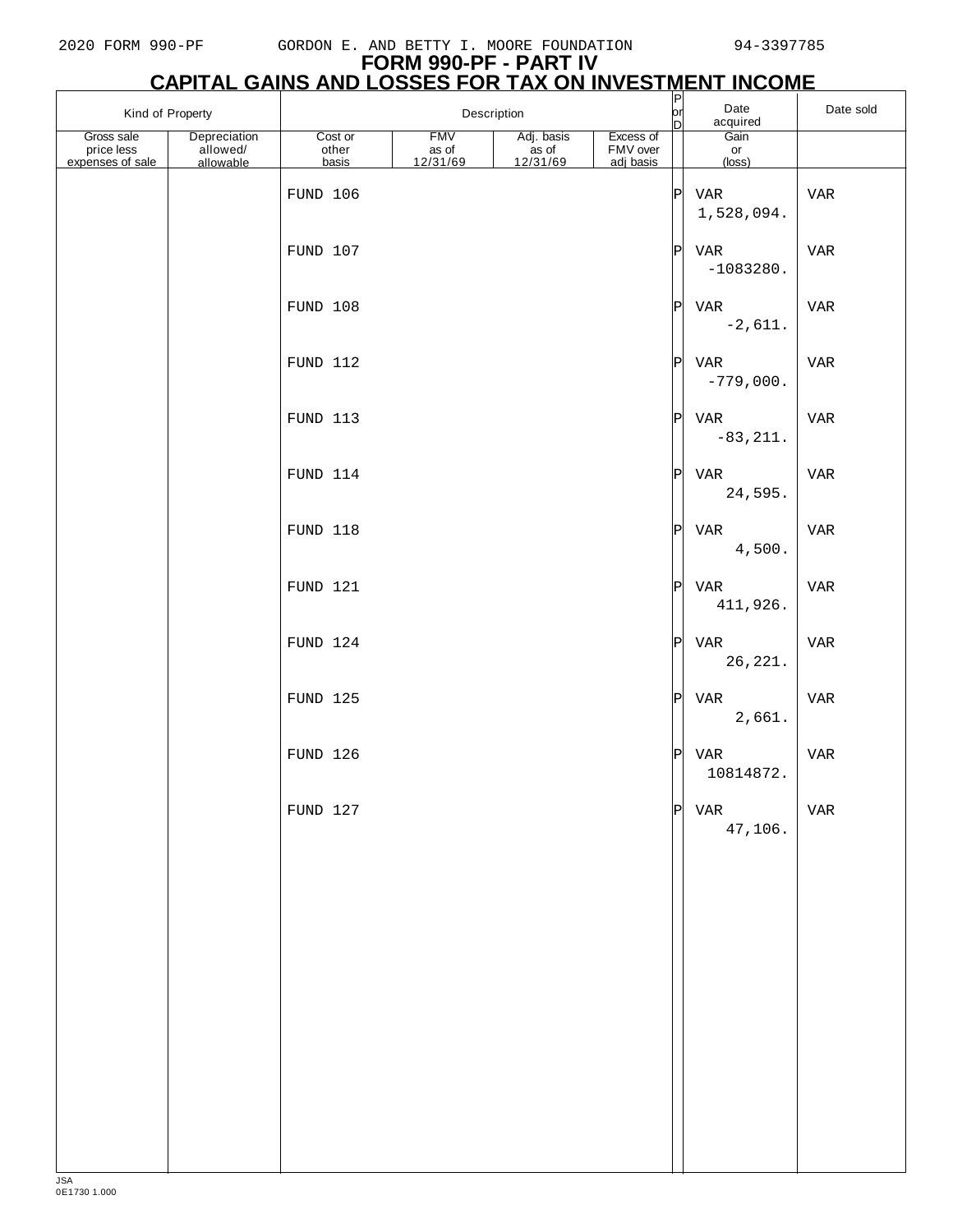| Kind of Property                             |                                       |                           | Description                     |                                |                                    | $\overline{\mathsf{P}}$<br> or <br>D | Date<br>acquired              | Date sold |
|----------------------------------------------|---------------------------------------|---------------------------|---------------------------------|--------------------------------|------------------------------------|--------------------------------------|-------------------------------|-----------|
| Gross sale<br>price less<br>expenses of sale | Depreciation<br>allowed/<br>allowable | Cost or<br>other<br>basis | <b>FMV</b><br>as of<br>12/31/69 | Adj. basis<br>$rac{12}{31/69}$ | Excess of<br>FMV over<br>adj basis |                                      | Gain<br>or<br>$(\text{loss})$ |           |
|                                              |                                       | FUND 128                  |                                 |                                |                                    | $ {\tt P} $                          | VAR<br>578,106.               | VAR       |
|                                              |                                       | FUND 131                  |                                 |                                |                                    | P                                    | VAR<br>293, 447.              | VAR       |
|                                              |                                       | FUND 132                  |                                 |                                |                                    | P                                    | VAR<br>631,407.               | VAR       |
|                                              |                                       | FUND 133                  |                                 |                                |                                    | P                                    | VAR<br>63,572.                | VAR       |
|                                              |                                       | FUND 134                  |                                 |                                |                                    | P                                    | VAR<br>291.                   | VAR       |
|                                              |                                       | FUND 135                  |                                 |                                |                                    | P                                    | VAR<br>249, 347.              | VAR       |
|                                              |                                       | FUND 136                  |                                 |                                |                                    | P                                    | VAR<br>61,917.                | VAR       |
|                                              |                                       | FUND 137                  |                                 |                                |                                    | P                                    | VAR<br>546,738.               | VAR       |
|                                              |                                       | FUND 138                  |                                 |                                |                                    | P                                    | VAR<br>153,927.               | VAR       |
|                                              |                                       | FUND 140                  |                                 |                                |                                    | P                                    | VAR<br>$-18.$                 | VAR       |
|                                              |                                       | FUND 141                  |                                 |                                |                                    | P                                    | VAR<br>684,861.               | VAR       |
|                                              |                                       | FUND 145                  |                                 |                                |                                    | P                                    | VAR<br>378,086.               | VAR       |
|                                              |                                       |                           |                                 |                                |                                    |                                      |                               |           |
|                                              |                                       |                           |                                 |                                |                                    |                                      |                               |           |
|                                              |                                       |                           |                                 |                                |                                    |                                      |                               |           |
|                                              |                                       |                           |                                 |                                |                                    |                                      |                               |           |
|                                              |                                       |                           |                                 |                                |                                    |                                      |                               |           |
|                                              |                                       |                           |                                 |                                |                                    |                                      |                               |           |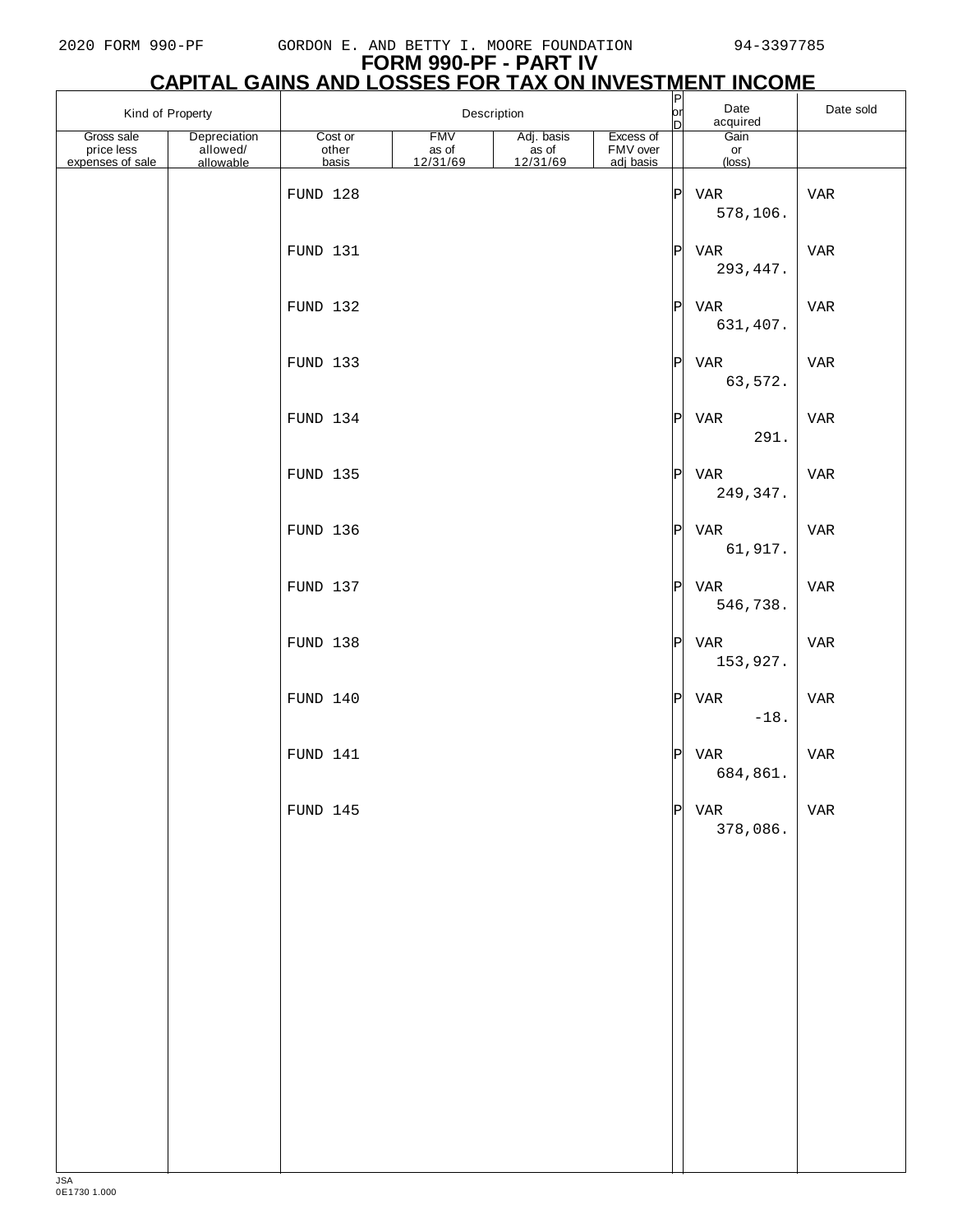| Kind of Property                             |                                       |                           | Description                     |                                            |                                    | $\frac{P}{\text{or}}$<br>Date<br>acquired<br>D |                      | Date sold |
|----------------------------------------------|---------------------------------------|---------------------------|---------------------------------|--------------------------------------------|------------------------------------|------------------------------------------------|----------------------|-----------|
| Gross sale<br>price less<br>expenses of sale | Depreciation<br>allowed/<br>allowable | Cost or<br>other<br>basis | <b>FMV</b><br>as of<br>12/31/69 | Adj. basis<br>as of<br>$\frac{12/31/69}{}$ | Excess of<br>FMV over<br>adj basis |                                                | Gain<br>or<br>(loss) |           |
|                                              |                                       | FUND 146                  |                                 |                                            |                                    | P                                              | VAR<br>104,605.      | VAR       |
|                                              |                                       | FUND 147                  |                                 |                                            |                                    | P                                              | VAR<br>93,657.       | VAR       |
|                                              |                                       | FUND 148                  |                                 |                                            |                                    | P                                              | VAR<br>$-4.$         | VAR       |
|                                              |                                       | FUND 150                  |                                 |                                            |                                    | P                                              | VAR<br>$-13.$        | VAR       |
|                                              |                                       | FUND 153                  |                                 |                                            |                                    | P                                              | VAR<br>287,188.      | VAR       |
|                                              |                                       | FUND 157                  |                                 |                                            |                                    | P                                              | VAR<br>$-6,645.$     | VAR       |
|                                              |                                       | FUND 158                  |                                 |                                            |                                    | P                                              | VAR<br>21623537.     | VAR       |
|                                              |                                       | FUND 162                  |                                 |                                            |                                    | P                                              | VAR<br>$-7,898.$     | VAR       |
|                                              |                                       | FUND 163                  |                                 |                                            |                                    | P                                              | VAR<br>2,772,989.    | VAR       |
|                                              |                                       | FUND 164                  |                                 |                                            |                                    | P                                              | VAR<br>183, 425.     | VAR       |
|                                              |                                       | FUND 170                  |                                 |                                            |                                    | P                                              | VAR<br>273,801.      | VAR       |
|                                              |                                       | FUND 171                  |                                 |                                            |                                    | P                                              | VAR<br>246,522.      | VAR       |
|                                              |                                       |                           |                                 |                                            |                                    |                                                |                      |           |
|                                              |                                       |                           |                                 |                                            |                                    |                                                |                      |           |
|                                              |                                       |                           |                                 |                                            |                                    |                                                |                      |           |
|                                              |                                       |                           |                                 |                                            |                                    |                                                |                      |           |
|                                              |                                       |                           |                                 |                                            |                                    |                                                |                      |           |
|                                              |                                       |                           |                                 |                                            |                                    |                                                |                      |           |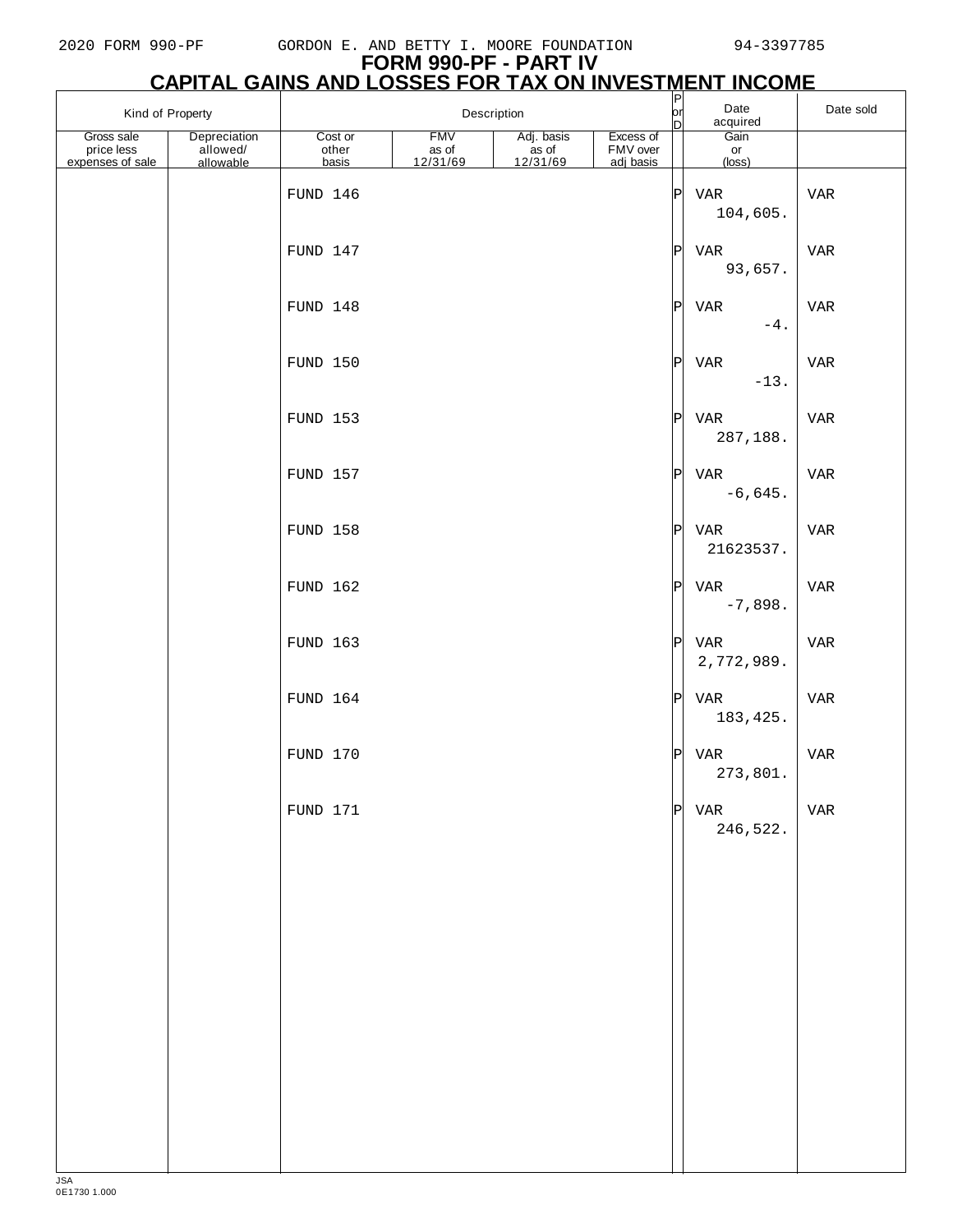|                                              | Kind of Property<br>Description       |                           |                                 |                                | $\frac{P}{D}$                      | Date<br>acquired  | Date sold            |            |
|----------------------------------------------|---------------------------------------|---------------------------|---------------------------------|--------------------------------|------------------------------------|-------------------|----------------------|------------|
| Gross sale<br>price less<br>expenses of sale | Depreciation<br>allowed/<br>allowable | Cost or<br>other<br>basis | <b>FMV</b><br>as of<br>12/31/69 | Adj. basis<br>$rac{12}{31/69}$ | Excess of<br>FMV over<br>adj basis |                   | Gain<br>or<br>(loss) |            |
|                                              |                                       | FUND 174                  |                                 |                                |                                    | P                 | VAR<br>394,436.      | <b>VAR</b> |
|                                              |                                       | FUND 181                  |                                 |                                |                                    | $ \mathbf{P} $    | VAR<br>1,160,488.    | VAR        |
|                                              |                                       | FUND 182                  |                                 |                                |                                    | $\vert$ P $\vert$ | VAR<br>$-98.$        | <b>VAR</b> |
|                                              |                                       | FUND 184                  |                                 |                                |                                    | P                 | VAR<br>1,516,535.    | VAR        |
|                                              |                                       | FUND 185                  |                                 |                                |                                    | P                 | VAR<br>296,603.      | VAR        |
|                                              |                                       | FUND 188                  |                                 |                                |                                    | P                 | VAR<br>$-35,158.$    | VAR        |
|                                              |                                       | FUND 190                  |                                 |                                |                                    | $ \mathbf{P} $    | VAR<br>$-118,983.$   | <b>VAR</b> |
|                                              |                                       | FUND 191                  |                                 |                                |                                    | $ \mathbf{P} $    | VAR<br>$-207.$       | <b>VAR</b> |
|                                              |                                       | FUND 192                  |                                 |                                |                                    | P                 | VAR<br>302,081.      | VAR        |
|                                              |                                       | FUND 201                  |                                 |                                |                                    | P                 | VAR<br>$-29.$        | <b>VAR</b> |
|                                              |                                       | FUND 205                  |                                 |                                |                                    | $ \mathbf{P} $    | VAR<br>$-461, 248.$  | <b>VAR</b> |
|                                              |                                       | <b>FUND 208</b>           |                                 |                                |                                    | $\vert P \vert$   | VAR<br>1,907,562.    | <b>VAR</b> |
|                                              |                                       |                           |                                 |                                |                                    |                   |                      |            |
|                                              |                                       |                           |                                 |                                |                                    |                   |                      |            |
|                                              |                                       |                           |                                 |                                |                                    |                   |                      |            |
|                                              |                                       |                           |                                 |                                |                                    |                   |                      |            |
|                                              |                                       |                           |                                 |                                |                                    |                   |                      |            |
|                                              |                                       |                           |                                 |                                |                                    |                   |                      |            |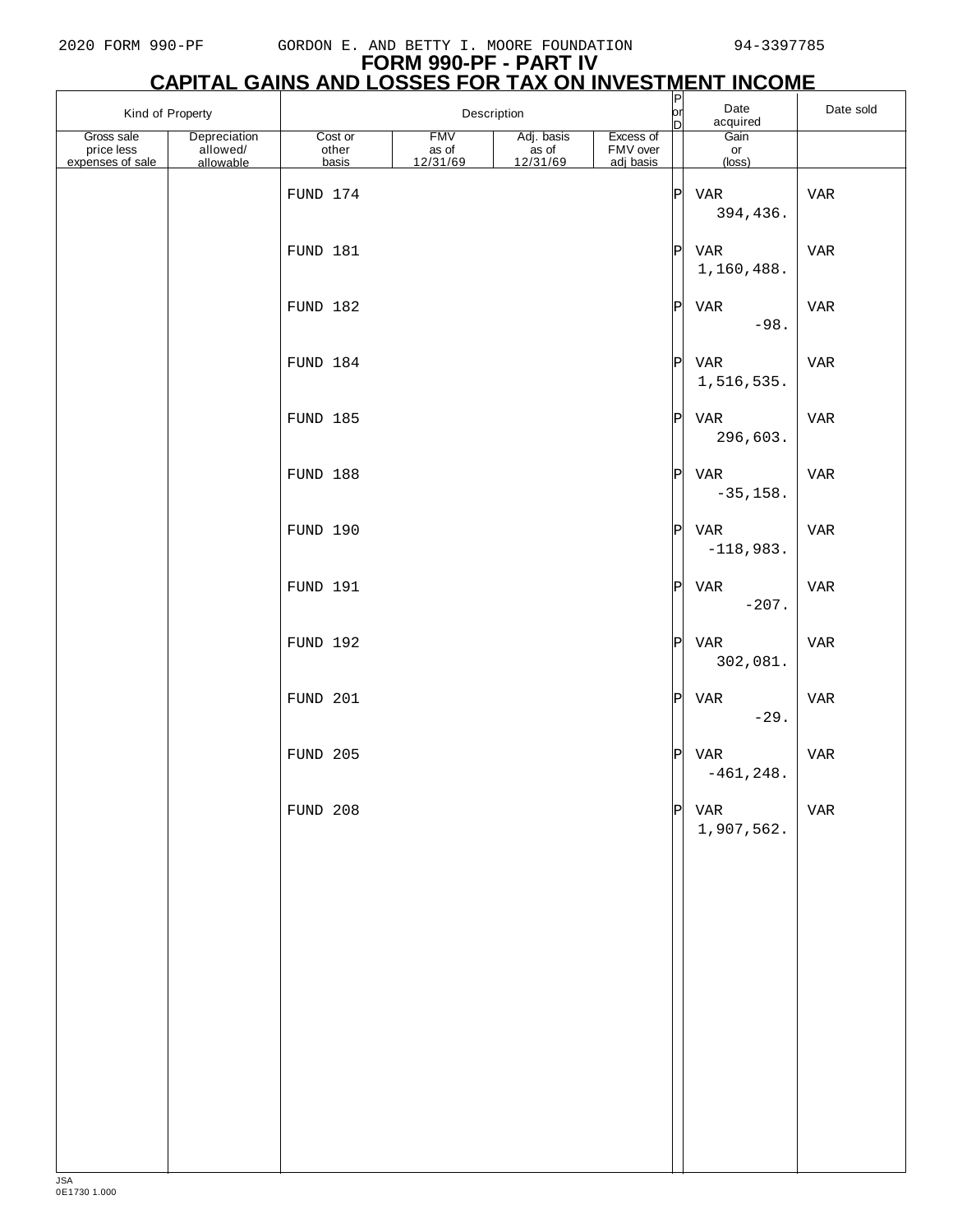| Kind of Property                             |                                       |                           | Description                     |                                 |                                    | $\overline{q}$<br>Date<br>acquired<br>D |                        | Date sold  |
|----------------------------------------------|---------------------------------------|---------------------------|---------------------------------|---------------------------------|------------------------------------|-----------------------------------------|------------------------|------------|
| Gross sale<br>price less<br>expenses of sale | Depreciation<br>allowed/<br>allowable | Cost or<br>other<br>basis | <b>FMV</b><br>as of<br>12/31/69 | Adj. basis<br>as of<br>12/31/69 | Excess of<br>FMV over<br>adj basis |                                         | Gain<br>or<br>(loss)   |            |
|                                              |                                       | FUND 210                  |                                 |                                 |                                    | $ {\tt P} $                             | VAR<br>$-724,878.$     | VAR        |
|                                              |                                       | FUND 211                  |                                 |                                 |                                    | P                                       | VAR<br>3,524,383.      | VAR        |
|                                              |                                       | FUND 217                  |                                 |                                 |                                    | P                                       | VAR<br>133,712.        | VAR        |
|                                              |                                       | FUND 223                  |                                 |                                 |                                    | P                                       | VAR<br>60,057.         | VAR        |
|                                              |                                       | FUND 231                  |                                 |                                 |                                    | P                                       | VAR<br>$-1,787.$       | VAR        |
|                                              |                                       | FUND 235                  |                                 |                                 |                                    | P                                       | VAR<br>386,858.        | <b>VAR</b> |
|                                              |                                       | FUND 237                  |                                 |                                 |                                    | P                                       | VAR<br>15,391.         | <b>VAR</b> |
|                                              |                                       | FUND 240                  |                                 |                                 |                                    | P                                       | VAR<br>$-1492523.$     | VAR        |
|                                              |                                       | FUND 242                  |                                 |                                 |                                    | P                                       | VAR<br>627,730.        | VAR        |
|                                              |                                       | FUND 244                  |                                 |                                 |                                    | $ {\rm P} $                             | VAR<br>3,289,601.      | VAR        |
|                                              |                                       | FUND 247                  |                                 |                                 |                                    | P                                       | VAR<br>$-252,871.$     | VAR        |
|                                              |                                       | FUND 255                  |                                 |                                 |                                    |                                         | $ P $ VAR<br>$-6,438.$ | VAR        |
|                                              |                                       |                           |                                 |                                 |                                    |                                         |                        |            |
|                                              |                                       |                           |                                 |                                 |                                    |                                         |                        |            |
|                                              |                                       |                           |                                 |                                 |                                    |                                         |                        |            |
|                                              |                                       |                           |                                 |                                 |                                    |                                         |                        |            |
|                                              |                                       |                           |                                 |                                 |                                    |                                         |                        |            |
|                                              |                                       |                           |                                 |                                 |                                    |                                         |                        |            |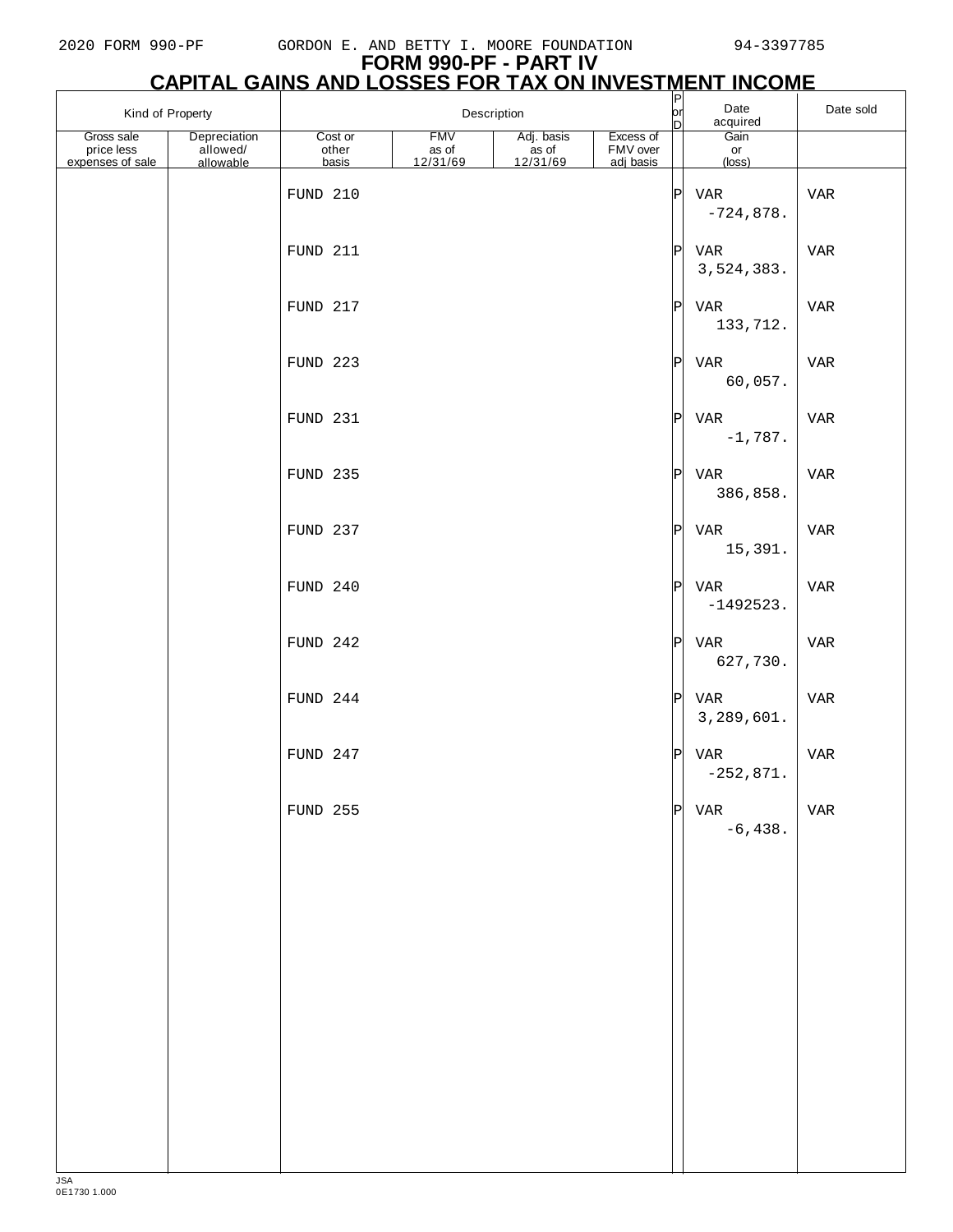| Depreciation<br>Gross sale<br>allowed/<br>price less<br>expenses of sale<br>allowable | Cost or<br>other<br>basis<br><b>FUND 256</b><br>FUND 257<br>FUND 258 | <b>FMV</b><br>as of<br>12/31/69 | Adj. basis<br>as of<br>12/31/69 | Excess of<br>FMV over<br>adj basis | D<br>$\vert P \vert$ | Gain<br>or<br>(loss)<br>VAR | <b>VAR</b> |
|---------------------------------------------------------------------------------------|----------------------------------------------------------------------|---------------------------------|---------------------------------|------------------------------------|----------------------|-----------------------------|------------|
|                                                                                       |                                                                      |                                 |                                 |                                    |                      |                             |            |
|                                                                                       |                                                                      |                                 |                                 |                                    |                      | 137,129.                    |            |
|                                                                                       |                                                                      |                                 |                                 |                                    | $ \mathbb{P} $       | VAR<br>$-4453562.$          | VAR        |
|                                                                                       |                                                                      |                                 |                                 |                                    |                      | $ P $ VAR<br>6,863,228.     | VAR        |
|                                                                                       | FUND 260                                                             |                                 |                                 |                                    | P                    | VAR<br>9,989,219.           | VAR        |
|                                                                                       | FUND 262                                                             |                                 |                                 |                                    | P                    | VAR<br>$-89,590.$           | VAR        |
|                                                                                       | FUND 264                                                             |                                 |                                 |                                    | $ {\rm P} $          | VAR<br>21035601.            | VAR        |
|                                                                                       | <b>FUND 265</b>                                                      |                                 |                                 |                                    |                      | $ P $ VAR<br>$-229,673.$    | VAR        |
|                                                                                       | <b>FUND 266</b>                                                      |                                 |                                 |                                    | $ \mathbf{P} $       | VAR<br>$-7.$                | <b>VAR</b> |
|                                                                                       | FUND 267                                                             |                                 |                                 |                                    | $ {\rm P} $          | VAR<br>7,686,932.           | VAR        |
|                                                                                       | FUND 271                                                             |                                 |                                 |                                    | $ {\tt P} $          | VAR<br>3,864,322.           | <b>VAR</b> |
|                                                                                       | FUND 275                                                             |                                 |                                 |                                    |                      | IPI VAR<br>$-4214036.$      | VAR        |
|                                                                                       | <b>FUND 276</b>                                                      |                                 |                                 |                                    |                      | $ P $ VAR<br>12442766.      | VAR        |
|                                                                                       |                                                                      |                                 |                                 |                                    |                      |                             |            |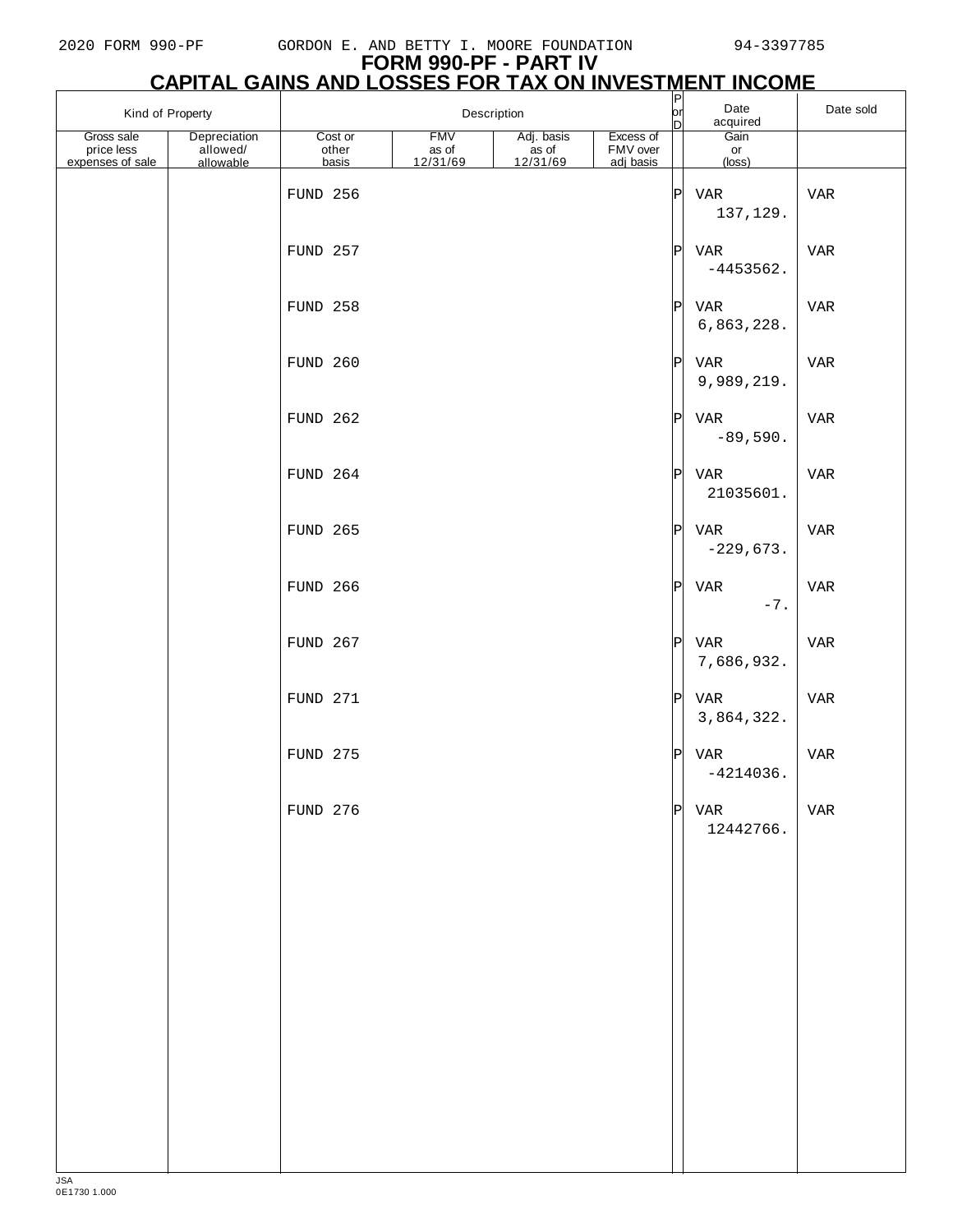| Kind of Property                             |                                       |                           | Description                     |                                             |                                    | $\frac{P}{Q}$ | Date<br>acquired                           | Date sold  |
|----------------------------------------------|---------------------------------------|---------------------------|---------------------------------|---------------------------------------------|------------------------------------|---------------|--------------------------------------------|------------|
| Gross sale<br>price less<br>expenses of sale | Depreciation<br>allowed/<br>allowable | Cost or<br>other<br>basis | <b>FMV</b><br>as of<br>12/31/69 | Adj. basis<br>as of<br>$\frac{12/31/69}{2}$ | Excess of<br>FMV over<br>adj basis |               | Gain<br>$\mathsf{or}\,$<br>$(\text{loss})$ |            |
|                                              |                                       | FUND 280                  |                                 |                                             |                                    | P             | VAR<br>$-11654752.$                        | VAR        |
|                                              |                                       | <b>FUND 292</b>           |                                 |                                             |                                    | P             | VAR<br>1,067.                              | VAR        |
|                                              |                                       | <b>FUND 293</b>           |                                 |                                             |                                    | P             | VAR<br>$-175,568.$                         | VAR        |
|                                              |                                       | FUND 294                  |                                 |                                             |                                    | P             | VAR<br>5,288.                              | VAR        |
|                                              |                                       | <b>FUND 298</b>           |                                 |                                             |                                    | P             | VAR<br>$-75,901.$                          | VAR        |
|                                              |                                       | <b>FUND 299</b>           |                                 |                                             |                                    | P             | VAR<br>$-51,529.$                          | <b>VAR</b> |
|                                              |                                       | FUND 300                  |                                 |                                             |                                    | P             | VAR<br>95,794.                             | VAR        |
|                                              |                                       | FUND 301                  |                                 |                                             |                                    | P             | VAR<br>58,370.                             | VAR        |
|                                              |                                       | FUND 302                  |                                 |                                             |                                    | P             | VAR<br>$-1399617.$                         | VAR        |
|                                              |                                       | FUND 303                  |                                 |                                             |                                    | P             | VAR<br>148,971.                            | VAR        |
|                                              |                                       | FUND 305                  |                                 |                                             |                                    | P             | VAR<br>$-62,360.$                          | <b>VAR</b> |
|                                              |                                       | FUND 306                  |                                 |                                             |                                    | P             | VAR<br>$-36,837.$                          | VAR        |
|                                              |                                       |                           |                                 |                                             |                                    |               |                                            |            |
|                                              |                                       |                           |                                 |                                             |                                    |               |                                            |            |
|                                              |                                       |                           |                                 |                                             |                                    |               |                                            |            |
|                                              |                                       |                           |                                 |                                             |                                    |               |                                            |            |
|                                              |                                       |                           |                                 |                                             |                                    |               |                                            |            |
|                                              |                                       |                           |                                 |                                             |                                    |               |                                            |            |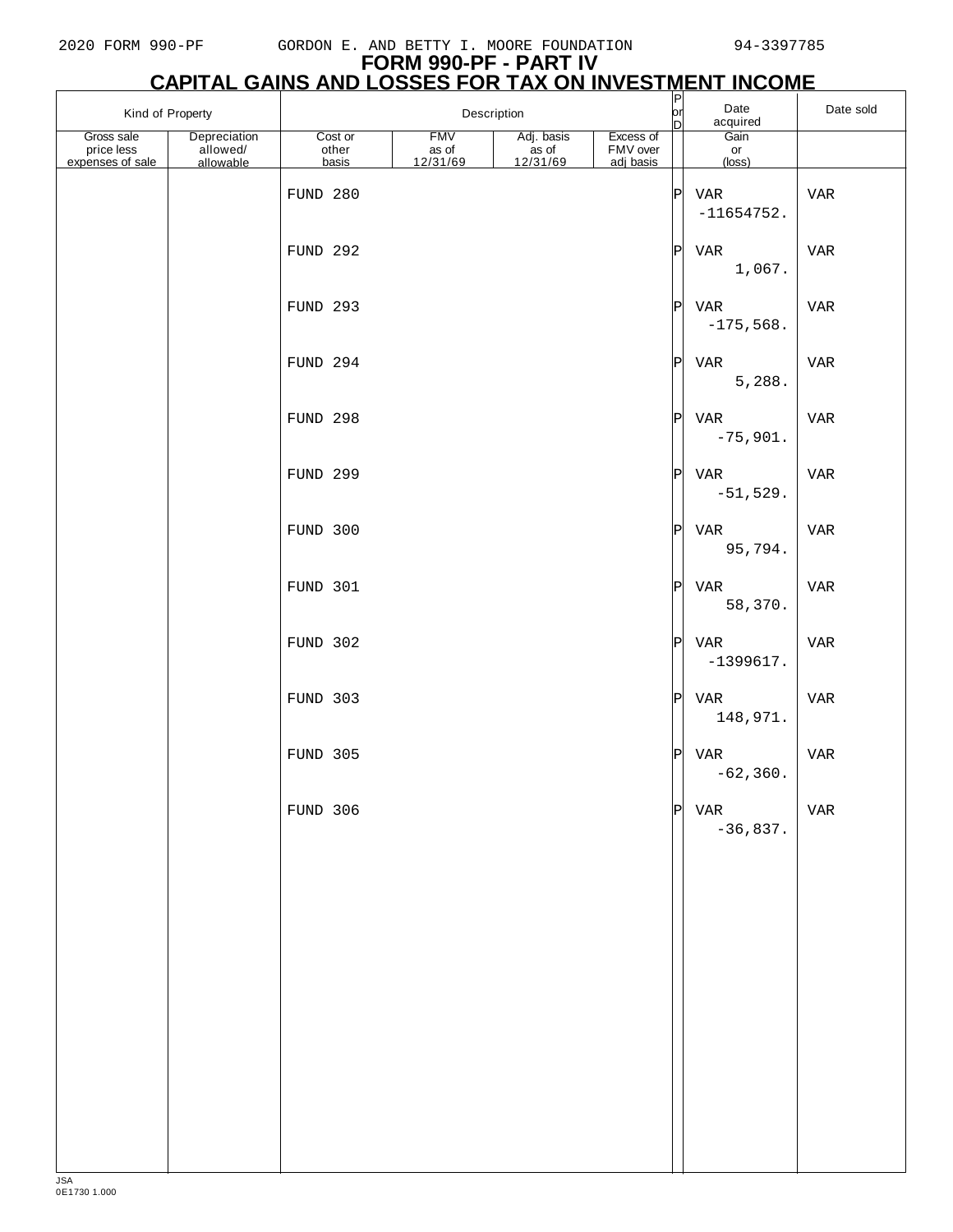# **FORM 990-PF - PART IV**

|                                              | <u>CAPITAL GAINS AND LOSSES FOR TAX ON INVESTMENT INCOME</u> |                           |                                 |                                |                                    |                                    |                      |           |
|----------------------------------------------|--------------------------------------------------------------|---------------------------|---------------------------------|--------------------------------|------------------------------------|------------------------------------|----------------------|-----------|
| Kind of Property                             |                                                              |                           |                                 | Description                    |                                    | $\overline{\mathsf{P}}$<br>or<br>D | Date<br>acquired     | Date sold |
| Gross sale<br>price less<br>expenses of sale | Depreciation<br>allowed/<br>allowable                        | Cost or<br>other<br>basis | <b>FMV</b><br>as of<br>12/31/69 | Adj. basis<br>$rac{12}{31/69}$ | Excess of<br>FMV over<br>adj basis |                                    | Gain<br>or<br>(loss) |           |
|                                              |                                                              | FUND 307                  |                                 |                                |                                    | P                                  | VAR<br>$-40,602.$    | VAR       |
|                                              |                                                              | FUND 310                  |                                 |                                |                                    | P                                  | VAR<br>$-28.$        | VAR       |
|                                              |                                                              | FUND 311                  |                                 |                                |                                    | P                                  | VAR<br>$-14.$        | VAR       |
|                                              |                                                              | FUND 314                  |                                 |                                |                                    | P                                  | VAR<br>676,394.      | VAR       |
|                                              |                                                              | FUND 316                  |                                 |                                |                                    | P                                  | VAR<br>102,228.      | VAR       |
|                                              |                                                              | FUND 324                  |                                 |                                |                                    | P                                  | VAR<br>$-262,039.$   | VAR       |
|                                              |                                                              | FUND 345                  |                                 |                                |                                    | P                                  | VAR<br>120, 311.     | VAR       |
|                                              |                                                              | FUND 346                  |                                 |                                |                                    | P                                  | VAR<br>293,783.      | VAR       |
|                                              |                                                              | FUND 370                  |                                 |                                |                                    | P                                  | VAR<br>85.           | VAR       |
|                                              |                                                              | FUND 382                  |                                 |                                |                                    | P                                  | VAR<br>655,285.      | VAR       |
|                                              |                                                              | FUND 383                  |                                 |                                |                                    | P                                  | VAR<br>31817890.     | VAR       |
|                                              |                                                              | FUND 384                  |                                 |                                |                                    | P                                  | VAR<br>$-111,381.$   | VAR       |
|                                              |                                                              |                           |                                 |                                |                                    |                                    |                      |           |
|                                              |                                                              |                           |                                 |                                |                                    |                                    |                      |           |
|                                              |                                                              |                           |                                 |                                |                                    |                                    |                      |           |
|                                              |                                                              |                           |                                 |                                |                                    |                                    |                      |           |
|                                              |                                                              |                           |                                 |                                |                                    |                                    |                      |           |
|                                              |                                                              |                           |                                 |                                |                                    |                                    |                      |           |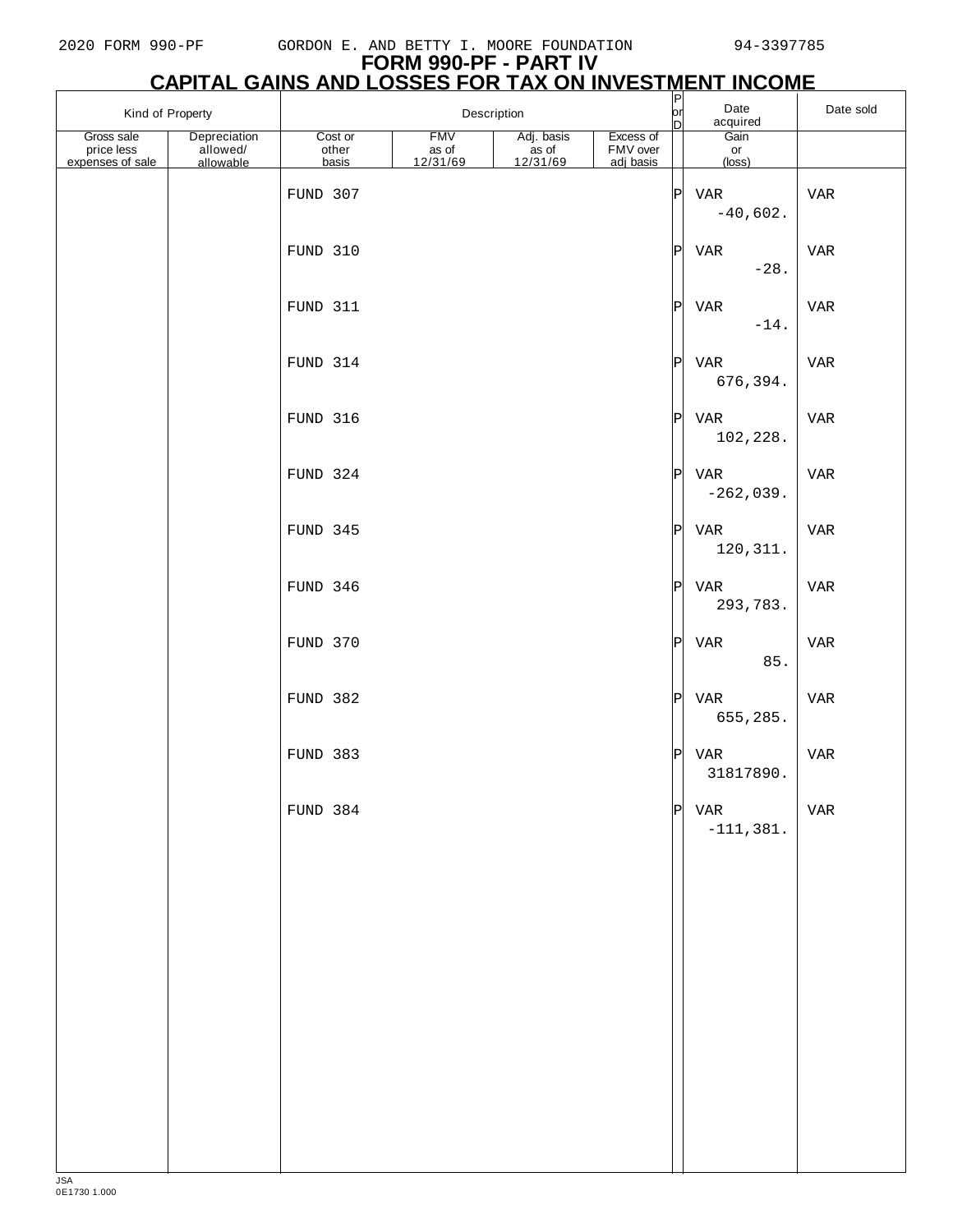| Kind of Property                             |                                       | CAPITAL GAINS AND LOSSES FOR TAX ON INVESTMENT INCOME |                                 | Description                     |                                    | lorl            | Date                             | Date sold  |
|----------------------------------------------|---------------------------------------|-------------------------------------------------------|---------------------------------|---------------------------------|------------------------------------|-----------------|----------------------------------|------------|
| Gross sale<br>price less<br>expenses of sale | Depreciation<br>allowed/<br>allowable | Cost or<br>other<br>basis                             | <b>FMV</b><br>as of<br>12/31/69 | Adj. basis<br>as of<br>12/31/69 | Excess of<br>FMV over<br>adj basis | D               | acquired<br>Gain<br>or<br>(loss) |            |
|                                              |                                       | FUND 385                                              |                                 |                                 |                                    | $\vert P \vert$ | VAR<br>8,077,744.                | <b>VAR</b> |
|                                              |                                       | DISTRIBUTIONS IN EXCESS OF BASIS                      |                                 |                                 |                                    | P               | VAR<br>1,233,082.                | VAR        |
|                                              |                                       | LOSS ON FOREIGN CURRENCY                              |                                 |                                 |                                    | $\vert P \vert$ | VAR<br>$-27,670.$                | VAR        |
|                                              |                                       | FINAL (LOSS) ON PARTNERSHIP DISPOSITIONS              |                                 |                                 |                                    | P               | VAR<br>$-1559913.$               | VAR        |
| TOTAL GAIN(LOSS)                             |                                       |                                                       |                                 |                                 |                                    |                 | 398081906.                       |            |
|                                              |                                       |                                                       |                                 |                                 |                                    |                 |                                  |            |
|                                              |                                       |                                                       |                                 |                                 |                                    |                 |                                  |            |
|                                              |                                       |                                                       |                                 |                                 |                                    |                 |                                  |            |
|                                              |                                       |                                                       |                                 |                                 |                                    |                 |                                  |            |
|                                              |                                       |                                                       |                                 |                                 |                                    |                 |                                  |            |
|                                              |                                       |                                                       |                                 |                                 |                                    |                 |                                  |            |
|                                              |                                       |                                                       |                                 |                                 |                                    |                 |                                  |            |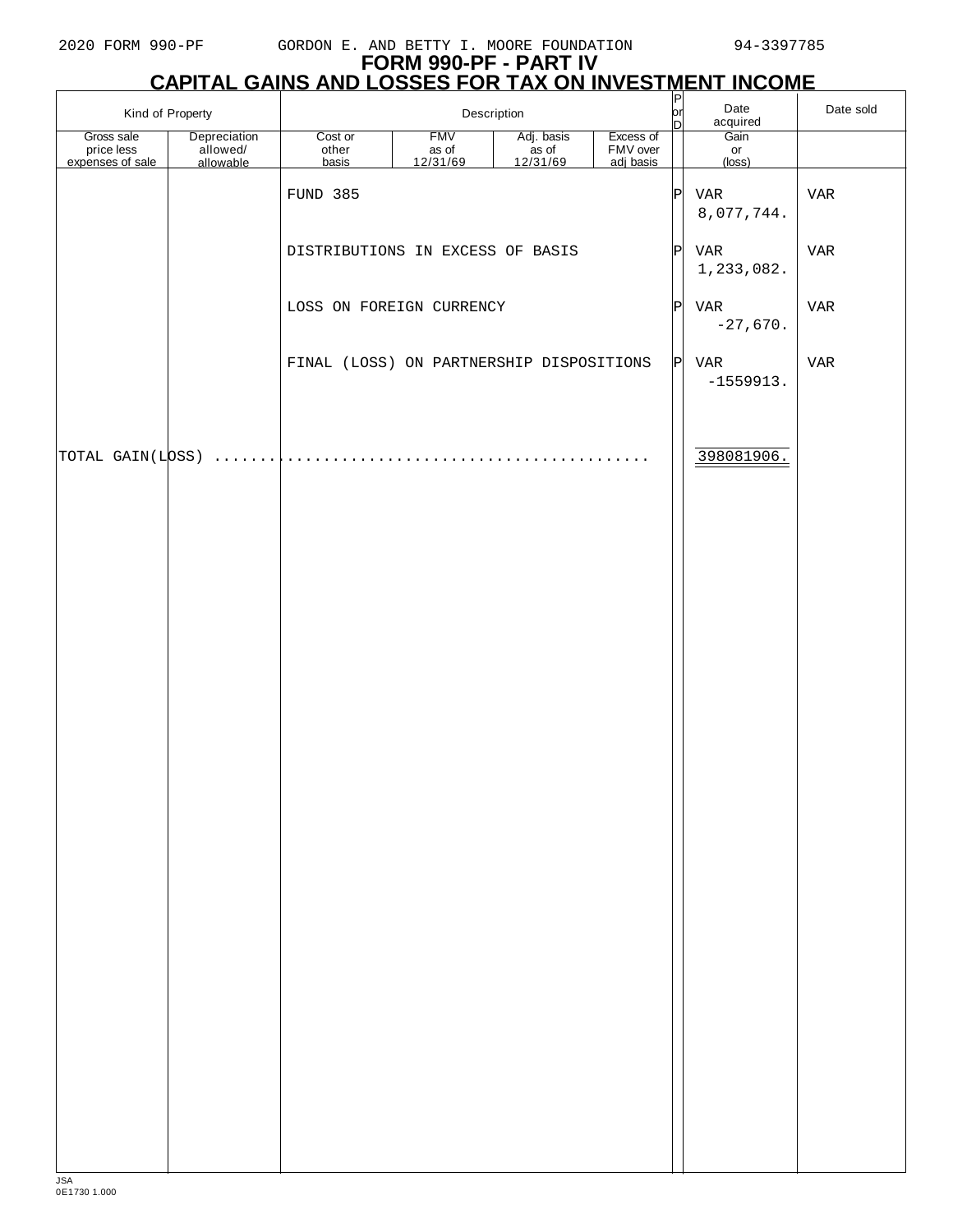# FORM 990PF - GENERAL EXPLANATION ATTACHMENT

1

FORM 990PF, PART I, LINE 18 - TAXES

| CURRENT EXCISE TAX            | 5,580,082  |
|-------------------------------|------------|
| DEFERRED EXCISE TAX           | 15,224,639 |
| UNRELATED BUSINESS INCOME TAX | -1,112,405 |
|                               |            |
|                               | 19,692,316 |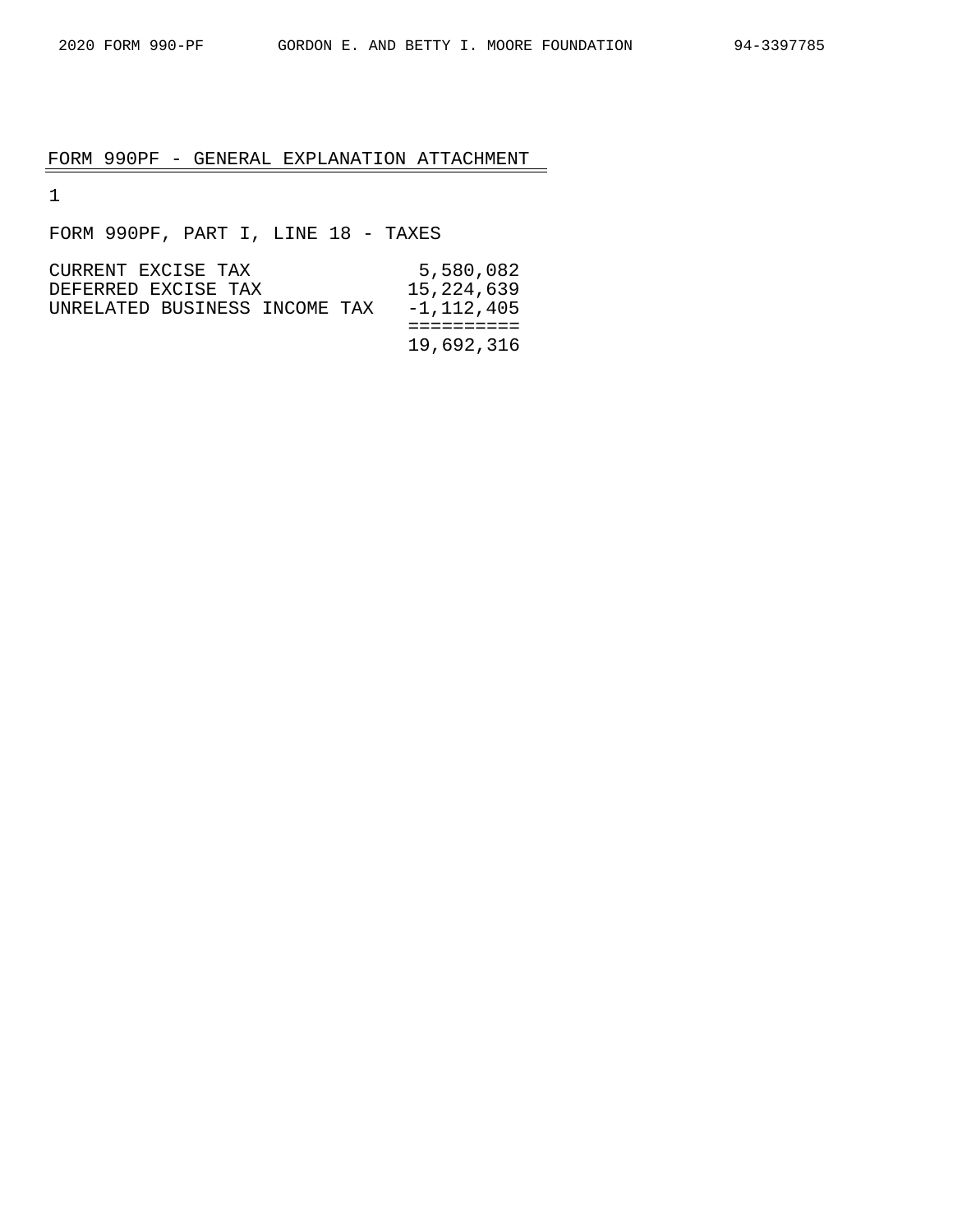#### FORM 990PF - GENERAL EXPLANATION ATTACHMENT

2

FORM 990PF, PART IX-A, LINE 1 - SUMMARY OF DIRECT CHARITABLE ACTIVITIES

IN ADDITION TO ITS GRANTMAKING, THE FOUNDATION ENGAGES DIRECTLY IN NUMEROUS ACTIVITIES TO SUPPORT OUR PROGRAM AREAS AND THE PHILANTHROPIC SECTOR IN GENERAL. DIRECT CHARITABLE EXPENSES IN THE AMOUNT OF \$2,248,459 INCLUDE THE FOLLOWING ACTIVITIES:

\* CONVENING GROUPS OF EXPERTS, OTHER FOUNDATIONS, AND GRANTEES TO DISCUSS AND DISSEMINATE INFORMATION ABOUT POLICY, RESEARCH AND TRENDS

SUPPORTING FOUNDATION STAFF IN THEIR LEADERSHIP ROLES IN THEIR RESPECTIVE FIELDS, INCLUDING SERVICE ON BOARDS AND SHARING THEIR EXPERTISE WITH OTHERS

\* PROVIDING TECHNICAL ASSISTANCE TO GRANTEES AND OTHER PARTNERS INVOLVED IN OUR PROGRAMMATIC ACTIVITIES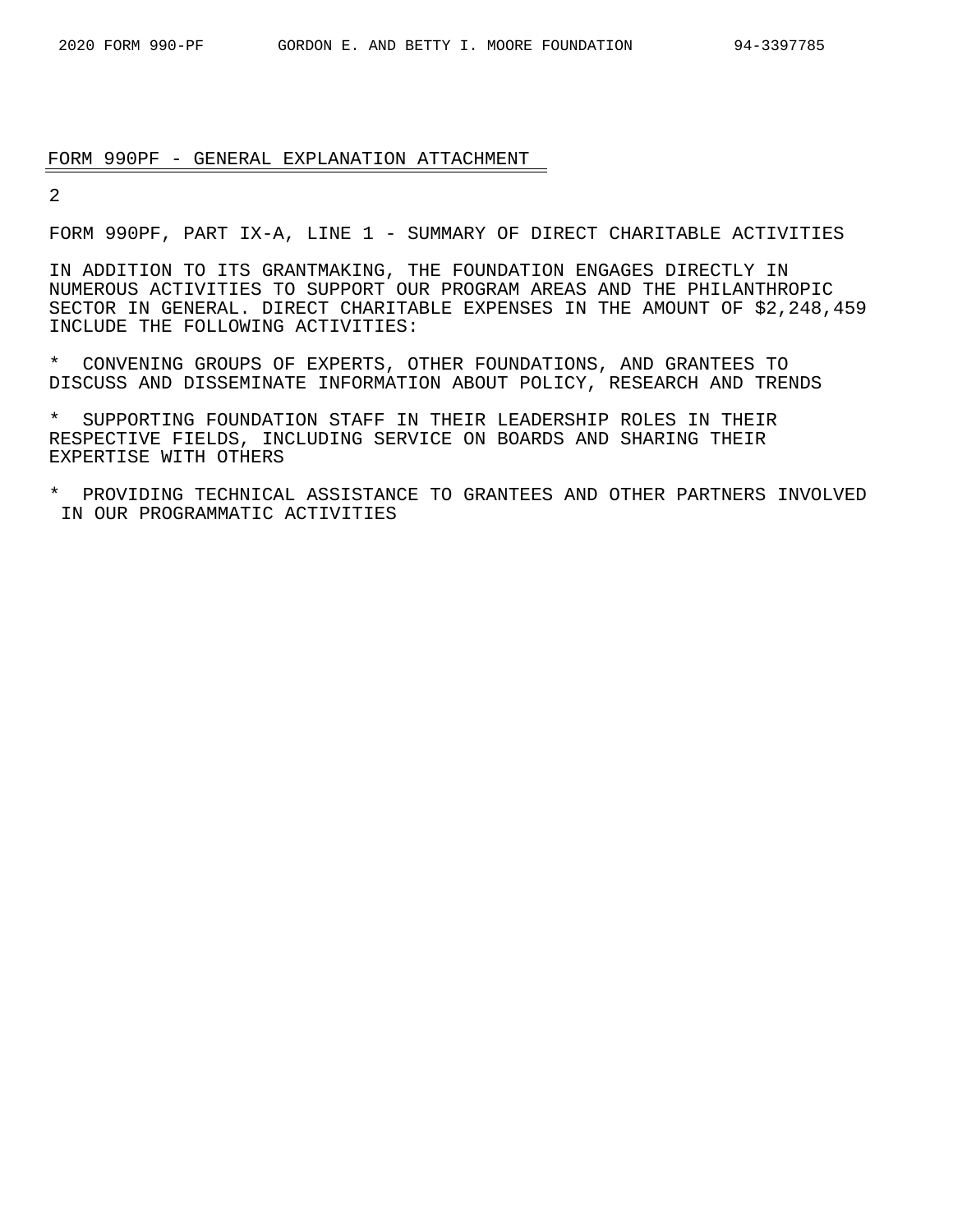# FORM 990PF, PART I - OTHER INCOME

<span id="page-30-0"></span>

|                         |        | REVENUE      |                |
|-------------------------|--------|--------------|----------------|
|                         |        | AND          | NET            |
|                         |        | EXPENSES     | INVESTMENT     |
| DESCRIPTION             |        | PER BOOKS    | INCOME         |
| PARTNERSHIP INCOME/LOSS |        | 136,299,911. | $-62,677,394.$ |
| SUBPART F INCOME        |        |              | 64, 914, 132.  |
|                         | TOTALS | 136,299,911. | 2,236,738.     |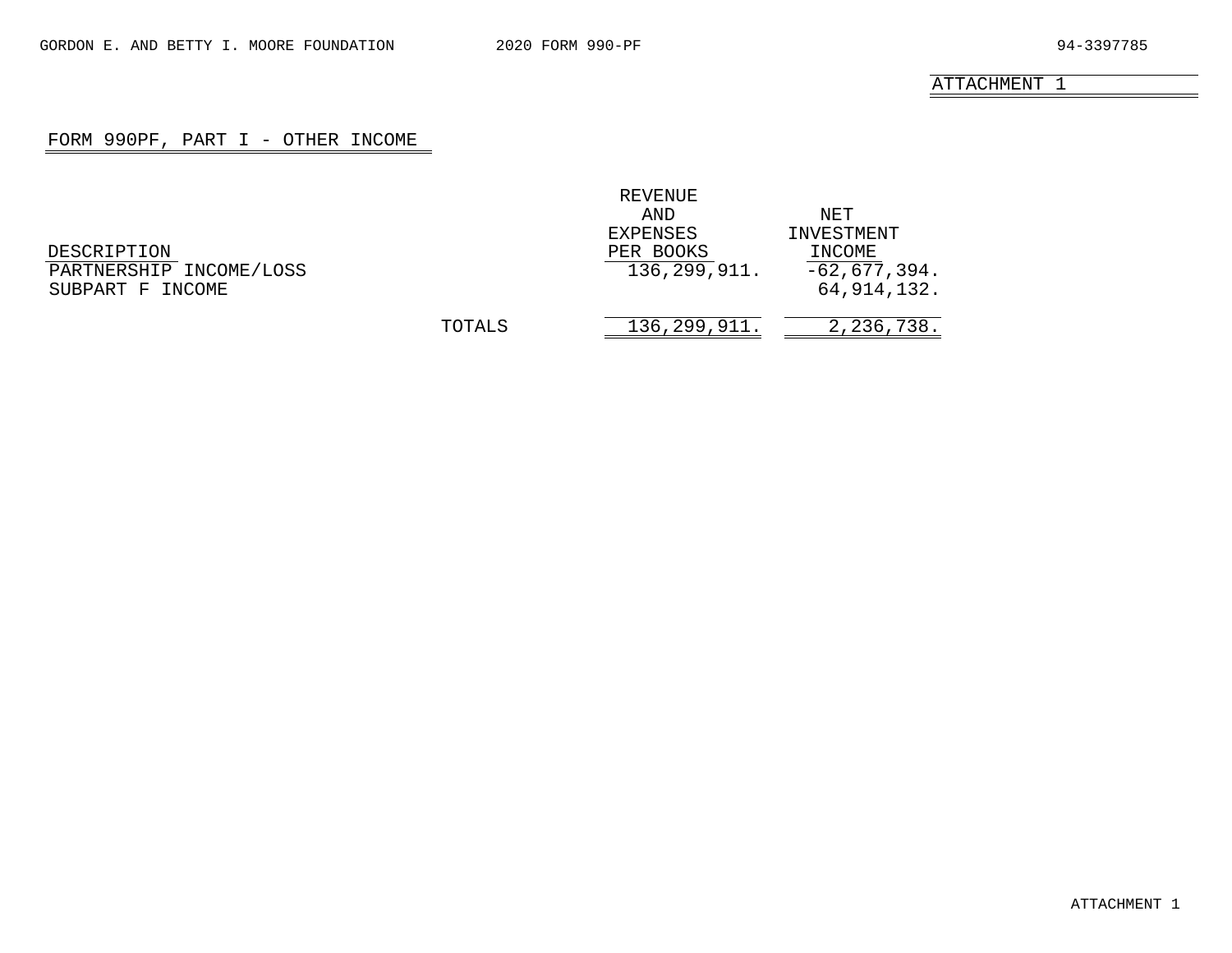# FORM 990PF, PART I - LEGAL FEES

<span id="page-31-0"></span>

|             |        | REVENUE<br>AND<br>EXPENSES | NET<br>INVESTMENT | ADJUSTED<br>NET | CHARITABLE |
|-------------|--------|----------------------------|-------------------|-----------------|------------|
| DESCRIPTION |        | PER BOOKS                  | INCOME            | INCOME          | PURPOSES   |
| LEGAL FEES  |        | 269,212.                   | 97,940.           |                 | 205,812.   |
|             | TOTALS | 269,212.                   | 97,940.           |                 | 205,812.   |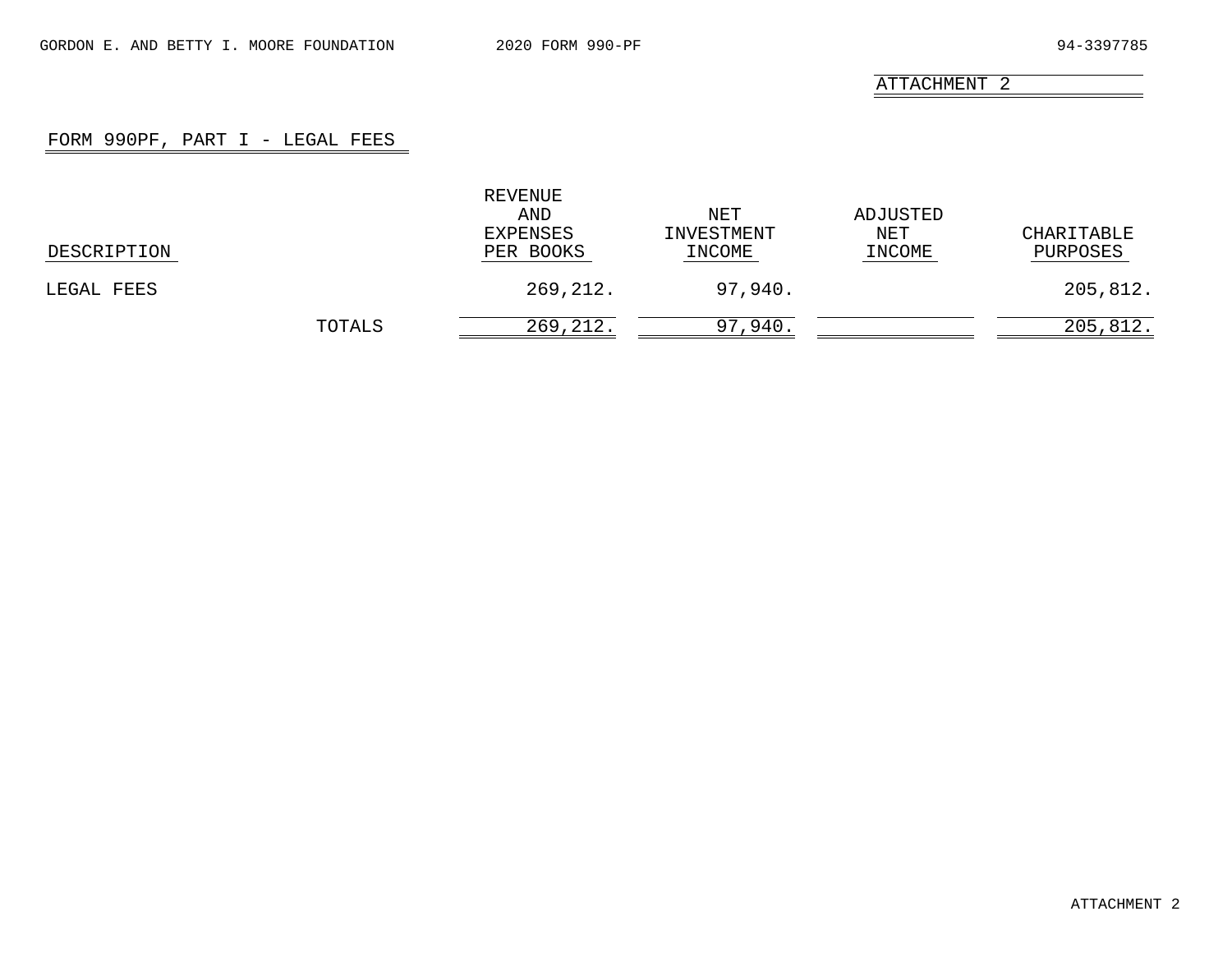# FORM 990PF, PART I - ACCOUNTING FEES

<span id="page-32-0"></span>

|                              | REVENUE<br>AND<br>EXPENSES | NET<br>INVESTMENT | ADJUSTED<br>NET | CHARITABLE |
|------------------------------|----------------------------|-------------------|-----------------|------------|
| DESCRIPTION                  | PER BOOKS                  | INCOME            | INCOME          | PURPOSES   |
| ACCOUNTING, TAX & AUDIT FEES | 364,664.                   | 151,298.          |                 | 142,458.   |
| TOTALS                       | 364,664.                   | 151,298.          |                 | 142,458.   |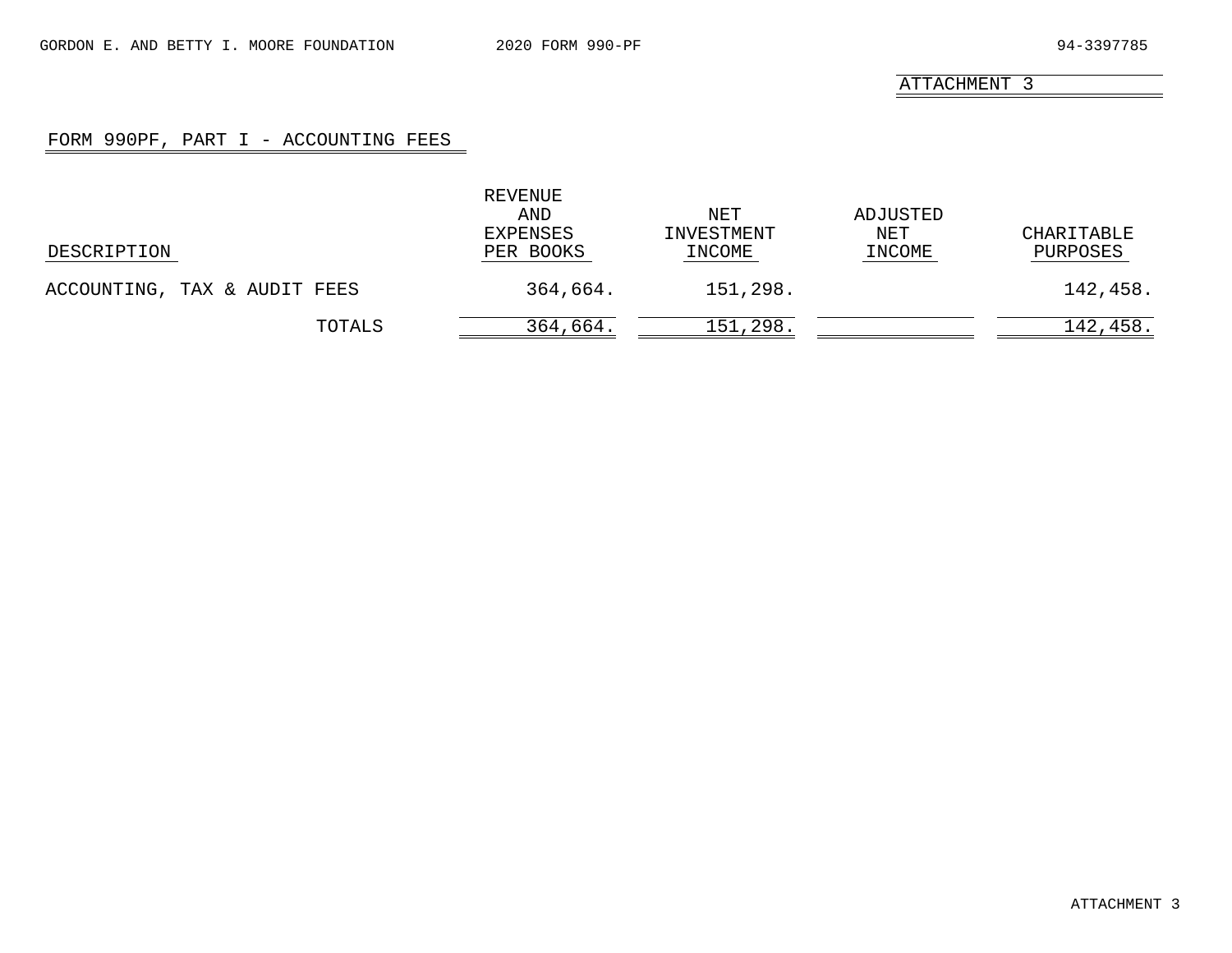# FORM 990PF, PART I - OTHER PROFESSIONAL FEES

<span id="page-33-0"></span>

| DESCRIPTION                               |        | REVENUE<br>AND<br>EXPENSES<br>PER BOOKS | NET<br>INVESTMENT<br>INCOME | CHARITABLE<br>PURPOSES |
|-------------------------------------------|--------|-----------------------------------------|-----------------------------|------------------------|
| CONSULTING FEES                           |        | 4,936,923.                              | 226,304.                    | 4,492,978.             |
| ASSET MANAGEMENT FEES<br>TEMPORARY AGENCY |        | 7,876,635.<br>51,225.                   | 7,846,779.<br>14,242.       | 53,464.                |
|                                           | TOTALS | 12,864,783.                             | 8,087,325.                  | 4,546,442.             |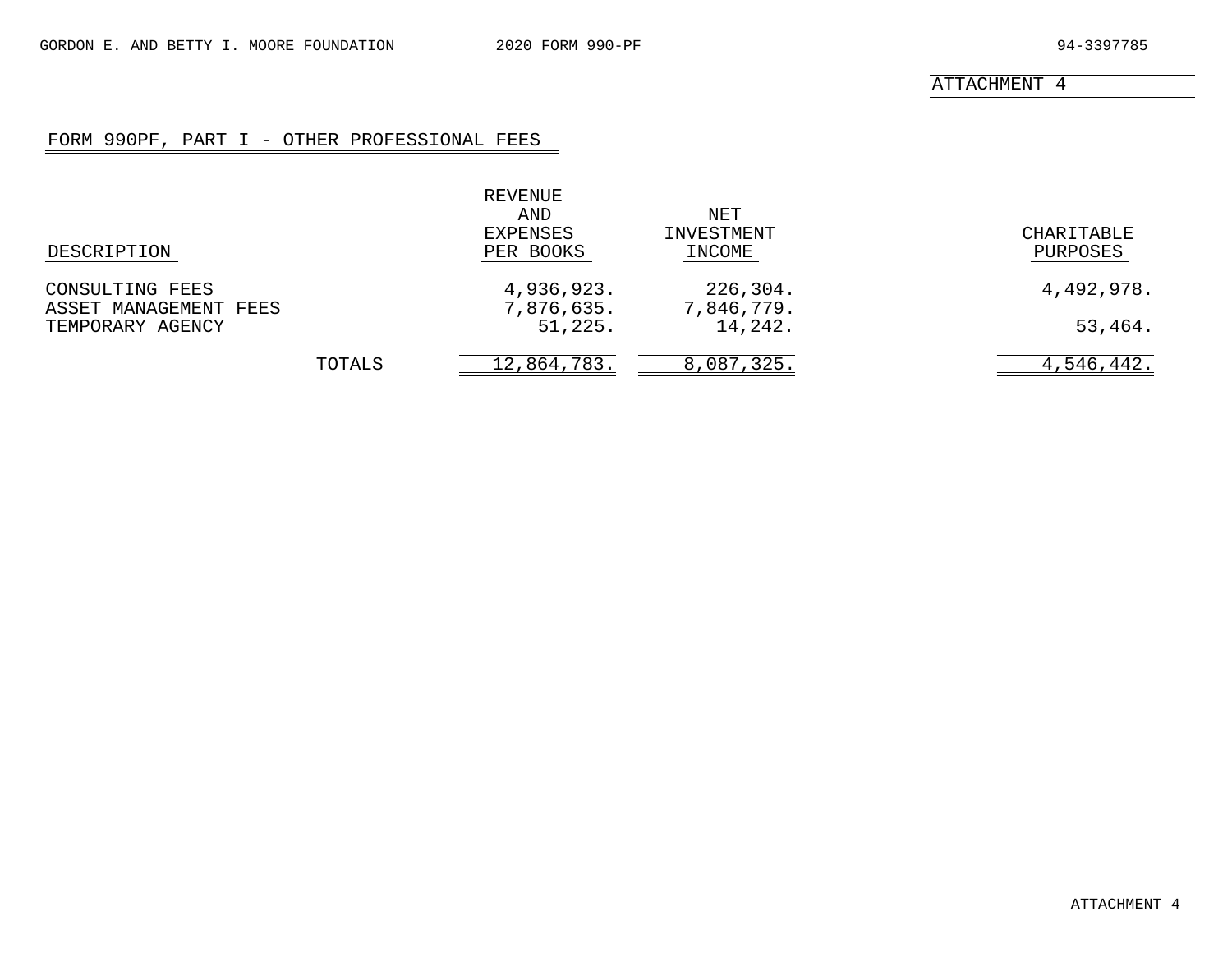$\overline{\phantom{a}}$ 

ATTACHMENT 5

## <span id="page-34-0"></span>FORM 990PF, PART I - INTEREST EXPENSE

REVENUE AND EXPENSES<br>PER BOOKS

DESCRIPTION

INTEREST EXPENSE 366.

TOTALS 9,366.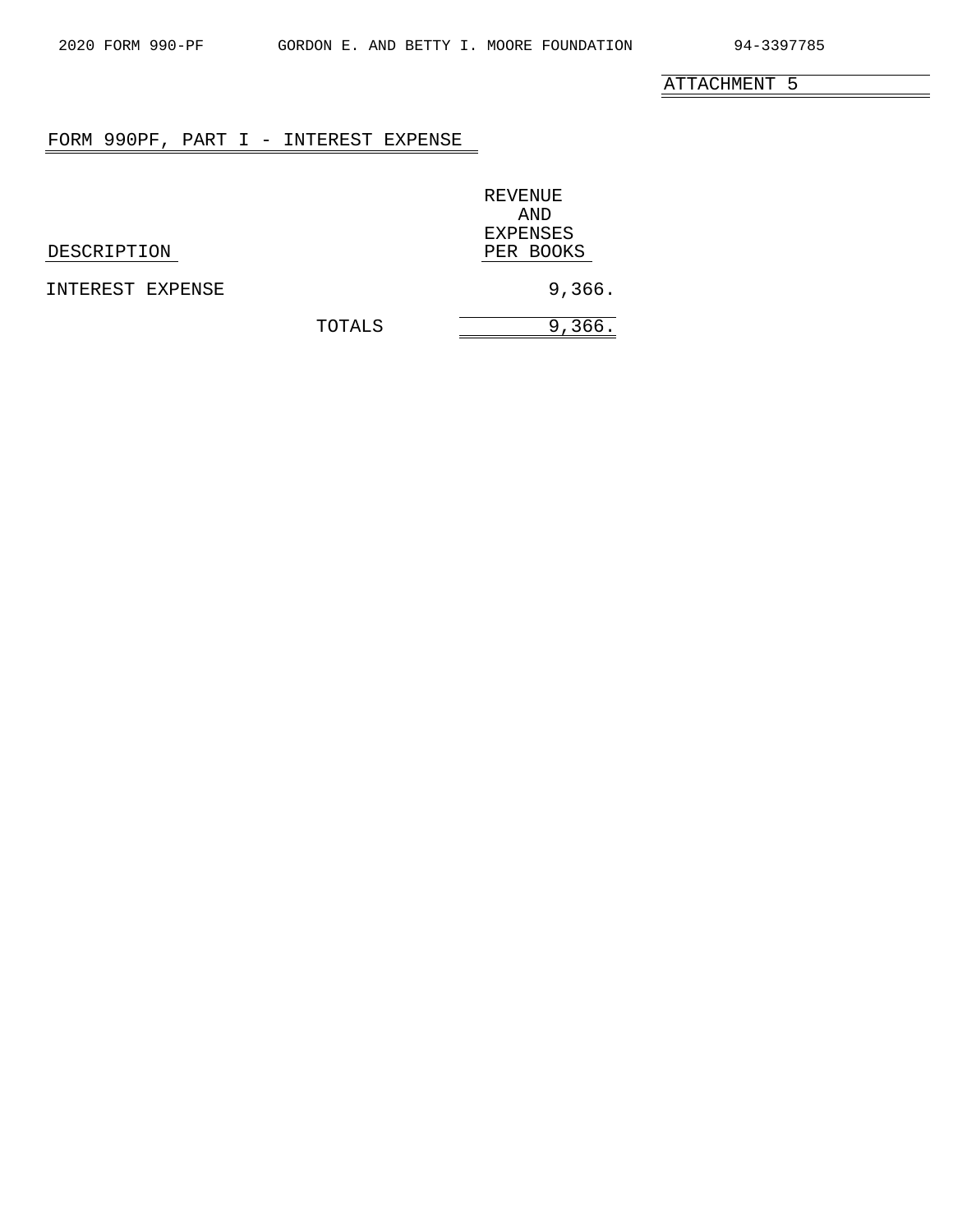e.

ATTACHMENT 6

# <span id="page-35-0"></span>FORM 990PF, PART I - TAXES

|                                | REVENUE<br>AND<br><b>EXPENSES</b> |
|--------------------------------|-----------------------------------|
| DESCRIPTION                    | PER BOOKS                         |
| TAXES - SEE GEN EXPLANATION #1 | 19,692,316.                       |
| TOTALS                         | 19,692,316.                       |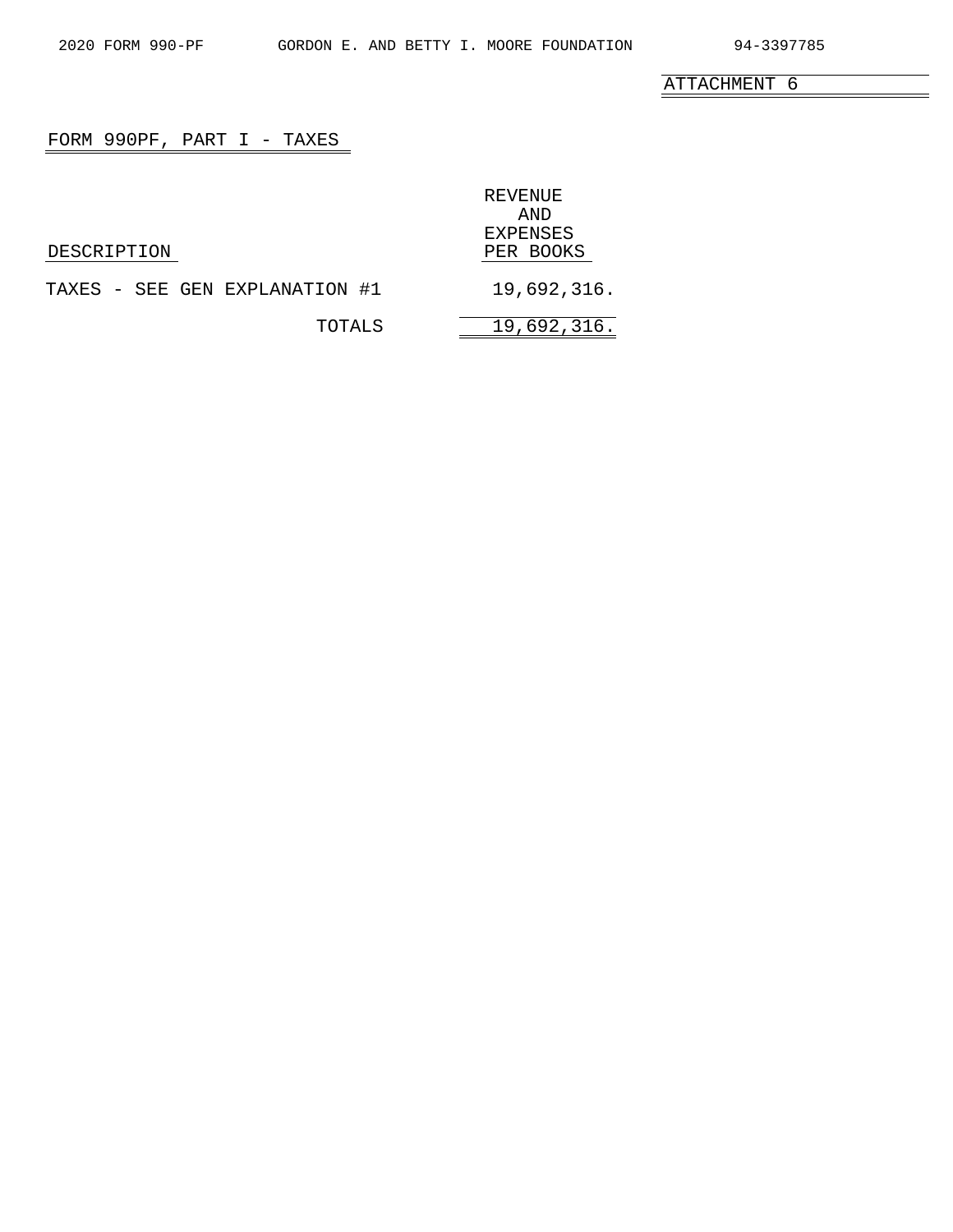# FORM 990PF, PART I - OTHER EXPENSES

|                              | REVENUE    |            |            |
|------------------------------|------------|------------|------------|
|                              | AND        | NET        |            |
|                              | EXPENSES   | INVESTMENT | CHARITABLE |
| DESCRIPTION                  | PER BOOKS  | INCOME     | PURPOSES   |
| INSURANCE                    | 146,130.   | 64,126.    | 76,667.    |
| STAFF DEVELOPMENT & TRAINING | 236,534.   | 9,970.     | 218,051.   |
| INFORMATION TECHNOLOGY       | 677,129.   | 235,802.   | 654,183.   |
| FINANCE SERVICE CHARGES      | 73,867.    | 22,491.    | 52,039.    |
| GENERAL & ADMIN EXPENSES     | 433,822.   | 148,924.   | 236,739.   |
| TOTALS                       | 1,567,482. | 481, 313.  | 1,237,679. |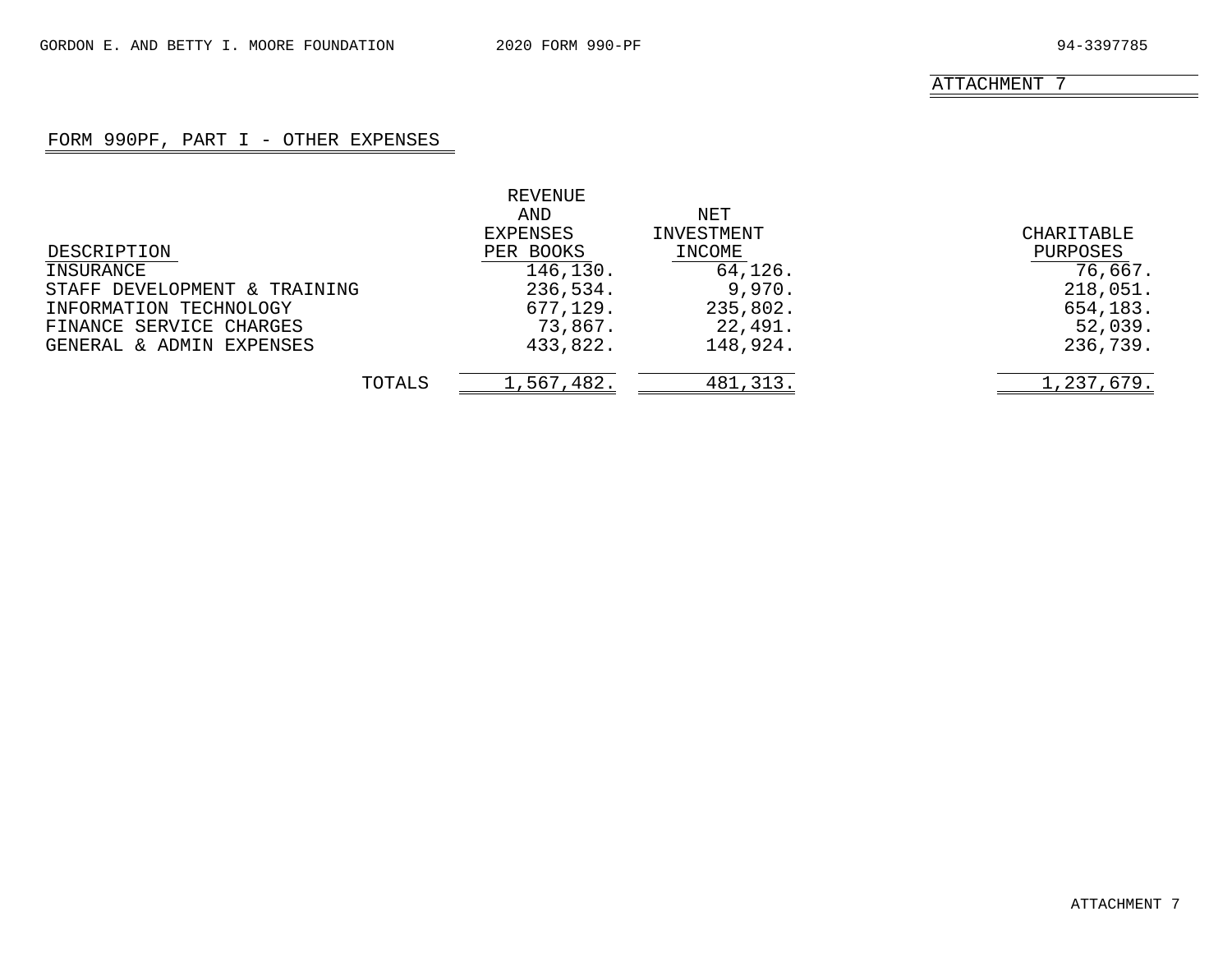| FORM 990PF, PART II - U.S. AND STATE OBLIGATIONS | ATTACHMENT 8         |               |
|--------------------------------------------------|----------------------|---------------|
| DESCRIPTION                                      | ENDING<br>BOOK VALUE | ENDING<br>FMV |
| SSGA 1-3 YEAR US TR INDEX                        | 776,878,137.         | 776,878,137.  |
| US OBLIGATIONS TOTAL                             | 776,878,137.         | 776,878,137.  |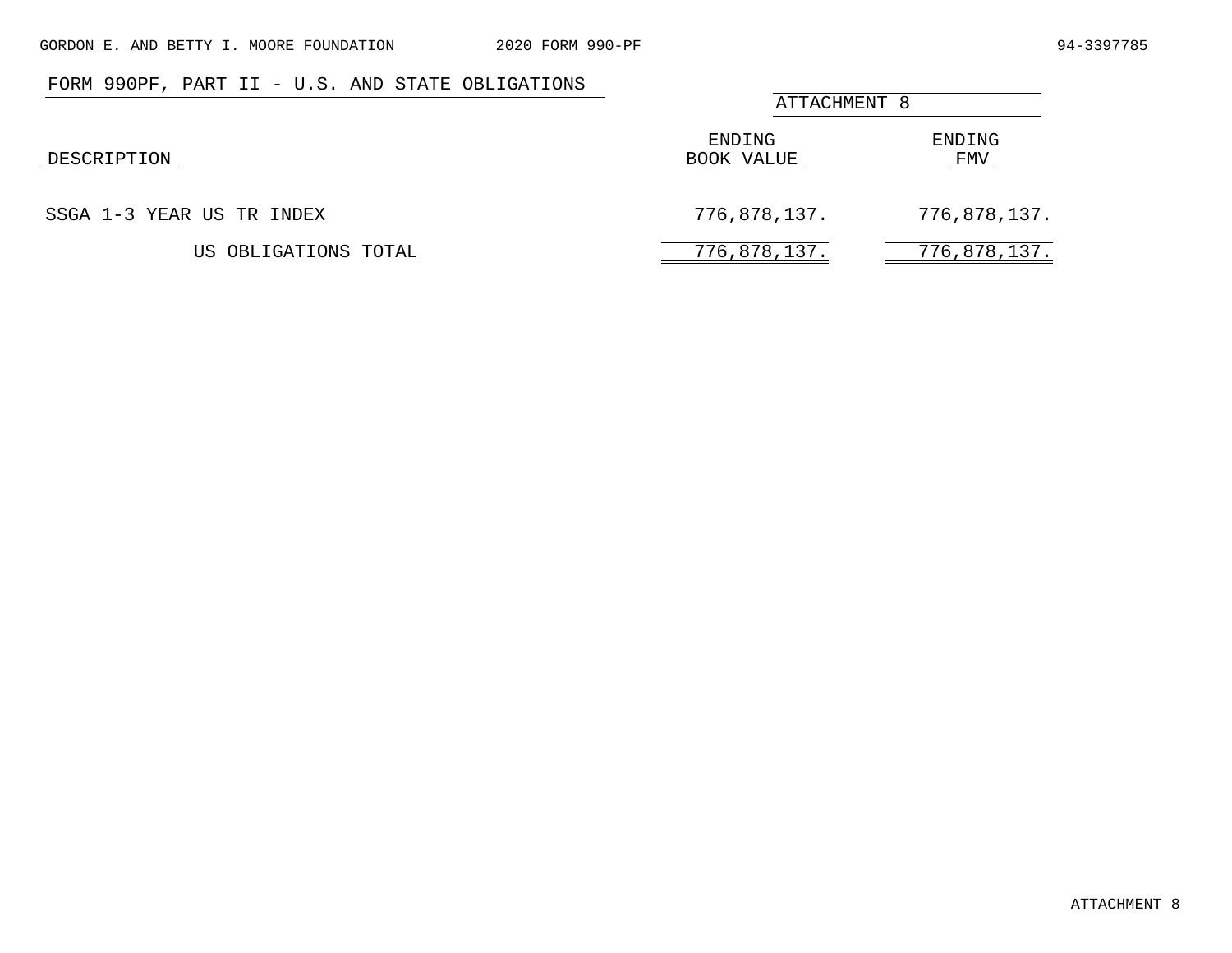|                              | ENDING       | ENDING       |
|------------------------------|--------------|--------------|
| DESCRIPTION                  | BOOK VALUE   | FMV          |
| ACUITY BRANDS INC            | 1,342,162.   | 1,342,162.   |
| ADIDAS AG                    | 1,346,082.   | 1,346,082.   |
| ADR ALIBABA GRP HLDG LTD     | 1,193,672.   | 1,193,672.   |
| ADR BURNING ROCK BIOTECH LTD | 195,195.     | 195,195.     |
| ADR DADA NEXUS LTD           | 1,472,994.   | 1,472,994.   |
| ADR DOUYU INTL HLDGS LTD     | 414,075.     | 414,075.     |
| AERCAP HOLDINGS N.V.         | 1,204,269.   | 1,204,269.   |
| AIRBNB INC                   | 99,090.      | 99,090.      |
| ALPHABET INC                 | 11,904,025.  | 11,904,025.  |
| AMAZON COM INC               | 5,810,363.   | 5,810,363.   |
| ANALOG DEVICES INC           | 2,872,314.   | 2,872,314.   |
| ANTHEM INC                   | 2,498,722.   | 2,498,722.   |
| AON PLC                      | 4,886,675.   | 4,886,675.   |
| APPLIED MATERIALS INC        | 1,494,802.   | 1,494,802.   |
| APTIV PLC                    | 645,848.     | 645,848.     |
| <b>ASHTEAD GROUP</b>         | 419,390.     | 419,390.     |
| ASSA ABLOY                   | 17,827.      | 17,827.      |
| BAXTER INTL INC              | 4,640,761.   | 4,640,761.   |
| BECTON DICKINSON & CO        | 3,190,555.   | 3,190,555.   |
| BERKSHIRE HATHAWAY INC       | 5,309,127.   | 5,309,127.   |
| CAPITAL ONE FINL CORP        | 1,308,280.   | 1,308,280.   |
| CBRE GROUP INC CL A          | 2,041,034.   | 2,041,034.   |
| CERNER CORP                  | 791,628.     | 791,628.     |
| CF FUND 257                  | 140,100,100. | 140,100,100. |
| CF FUND 258                  | 93,070,464.  | 93,070,464.  |
| CF FUND 259                  | 10,526,404.  | 10,526,404.  |
| FUND 254<br>CF               | 17,535,999.  | 17,535,999.  |
| CF FUND 256                  | 5,604,467.   | 5,604,467.   |
| CISCO SYSTEMS<br>INC         | 3,460,518.   | 3,460,518.   |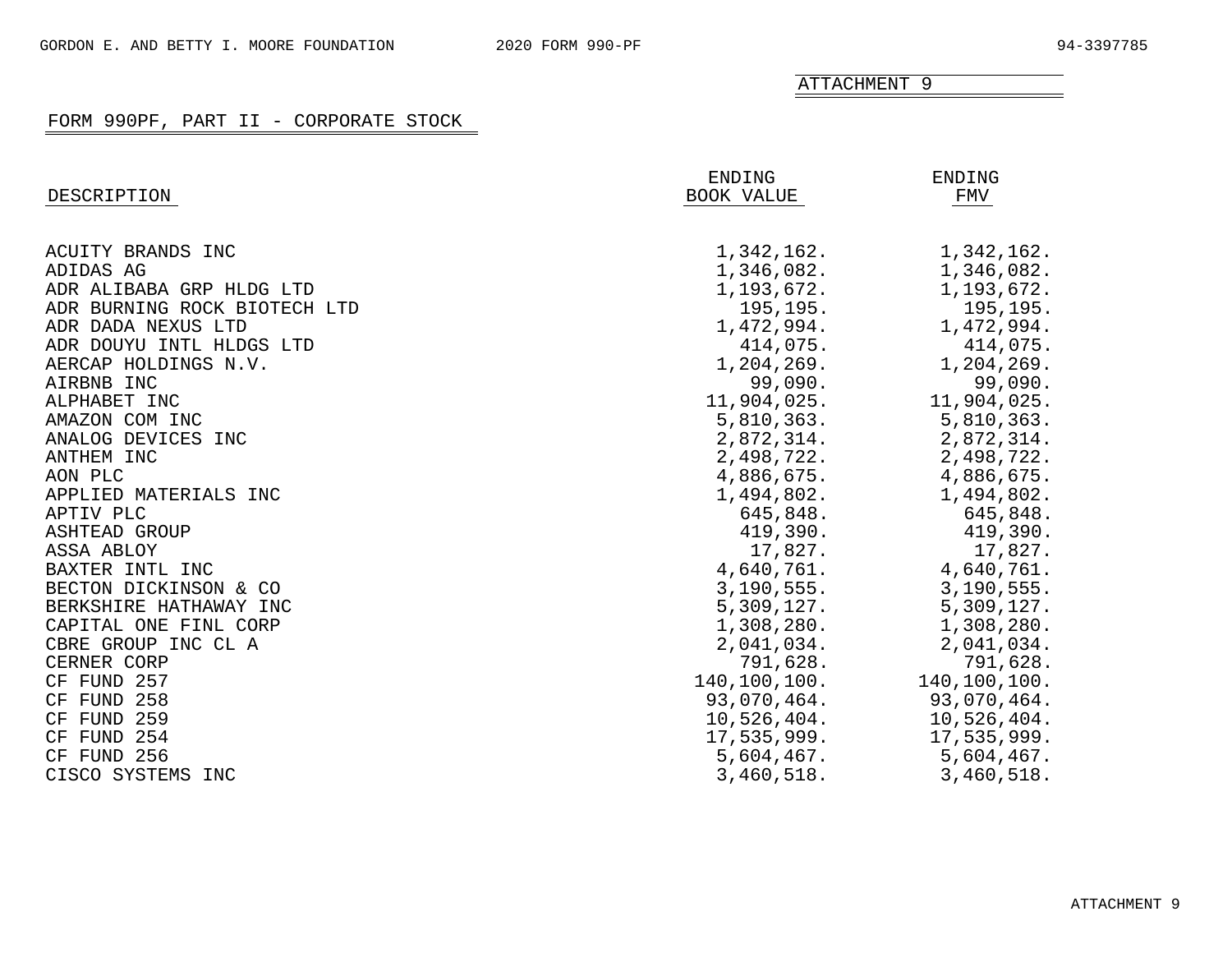| DESCRIPTION                   | ENDING<br>BOOK VALUE | ENDING<br>FMV |
|-------------------------------|----------------------|---------------|
|                               |                      |               |
| CITIGROUP INC                 | 4,432,799.           | 4,432,799.    |
| COGNIZANT TECH SOLUTIONS CL A | 3,432,967.           | 3,432,967.    |
| COMCAST CORP                  | 7,036,324.           | 7,036,324.    |
| COOPER COS INC                | 2,696,198.           | 2,696,198.    |
| CSL LTD NPV                   | 458,446.             | 458,446.      |
| DENTSPLY SIRONA INC           | 3, 264, 018.         | 3,264,018.    |
| DISH NETWORK CORP             | 1,616,127.           | 1,616,127.    |
| DROPBOX INC                   | 1,582,125.           | 1,582,125.    |
| EOUIFAX INC                   | 3,613,436.           | 3,613,436.    |
| FACEBOOK INC                  | 4,857,877.           | 4,857,877.    |
| GARTNER INC                   | 2,881,978.           | 2,881,978.    |
| GEN MTRS CO                   | 2, 205, 005.         | 2,205,005.    |
| GENERAL ELECTRIC CO           | 4,605,898.           | 4,605,898.    |
| GOLDMAN SACHS GROUP INC       | 4,699,312.           | 4,699,312.    |
| HENRY SCHEIN INC              | 3,010,305.           | 3,010,305.    |
| HEXCEL CORP                   | 227, 127.            | 227, 127.     |
| HILTON WORLDWIDE HLDGS INC    | 3,086,575.           | 3,086,575.    |
| ILLUMINA INC                  | 2,407,590.           | 2,407,590.    |
| INFORMA PLC (GB)              | 1,717,065.           | 1,717,065.    |
| INTUIT                        | 137,886.             | 137,886.      |
| JONES LANG LASALLE INC        | 2, 413, 683.         | 2,413,683.    |
| KINGSPAN GROUP                | 628,996.             | 628,996.      |
| LEGRAND SA                    | 1,988,780.           | 1,988,780.    |
| LIBERTY BROADBAND CORP        | 5, 246, 554.         | 5,246,554.    |
| LYONDELLBASELL IND            | 1,056,382.           | 1,056,382.    |
| MARRIOTT INTL INC             | 5,169,681.           | 5,169,681.    |
| MERCADOLIBRE INC              | 1,033,611.           | 1,033,611.    |
| MFC ISHARES TR MSCI EAFE ETF  | 7,807,304.           | 7,807,304.    |
| MFC ISHARES TR MSCI EM MKTS   | 7,593,630.           | 7,593,630.    |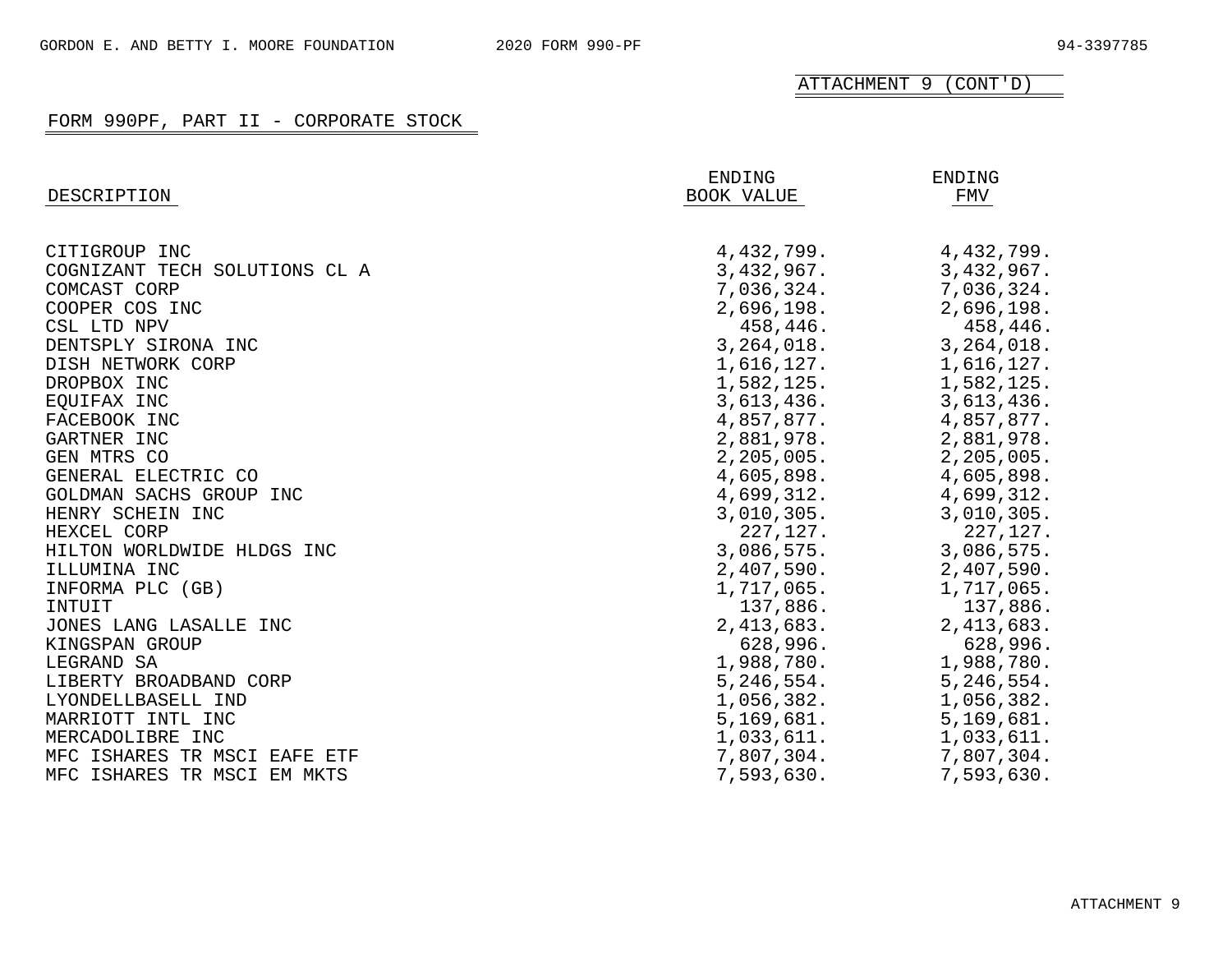|                              | ENDING       | ENDING       |
|------------------------------|--------------|--------------|
| DESCRIPTION                  | BOOK VALUE   | FMV          |
|                              |              |              |
| MICROSOFT CORP               | 9,077,183.   | 9,077,183.   |
| MORGAN STANLEY               | 2,746,682.   | 2,746,682.   |
| NETFLIX INC                  | 2,819,907.   | 2,819,907.   |
| NUTANIX INC CL A             | 1,815,953.   | 1,815,953.   |
| OCADO GROUP PLC              | 1,109,994.   | 1,109,994.   |
| PALO ALTO NETWORKS INC       | 3,199,221.   | 3,199,221.   |
| PENUMBRA INC                 | 344,750.     | 344,750.     |
| SALESFORCE COM INC           | 486,896.     | 486,896.     |
| SCHINDLER-HLDG AG (PTG CERT) | 303,935.     | 303,935.     |
| SCHINDLER-HLDG AG (REGD)     | 414,257.     | 414,257.     |
| SCHWAB CHARLES CORP          | 4,926,992.   | 4,926,992.   |
| SENSATA TECHNOLOGIES B V     | 2,068,252.   | 2,068,252.   |
| SIEMENS HEALTHINEE           | 2, 271, 241. | 2, 271, 241. |
| STERIS PLC                   | 280,330.     | 280,330.     |
| TAIWAN SEMICON MAN           | 1,867,393.   | 1,867,393.   |
| TE CONNECTIVITY LTD          | 2,662,087.   | 2,662,087.   |
| TEXAS INSTRUMENTS INC        | 1,296,627.   | 1,296,627.   |
| THERMO FISHER CORP           | 1,577,597.   | 1,577,597.   |
| TRANE TECHNOLOGIES PLC       | 1,016,265.   | 1,016,265.   |
| TRIMBLE INC                  | 1,641,874.   | 1,641,874.   |
| TWILIO INC                   | 466,453.     | 466,453.     |
| UNILEVER PLC                 | 1,591,817.   | 1,591,817.   |
| UNITEDHEALTH GROUP INC       | 3,995,648.   | 3,995,648.   |
| UNTRADE.REALGOLD MINING      | 1.           | 1.           |
| WABTEC CORP                  | 1,002,840.   | 1,002,840.   |
| WALT DISNEY                  | 3,188,043.   | 3,188,043.   |
| WATERS CORP                  | 269,688.     | 269,688.     |
| WELLS FARGO & CO             | 4,546,194.   | 4,546,194.   |
| WOODWARD INC                 | 997,518.     | 997,518.     |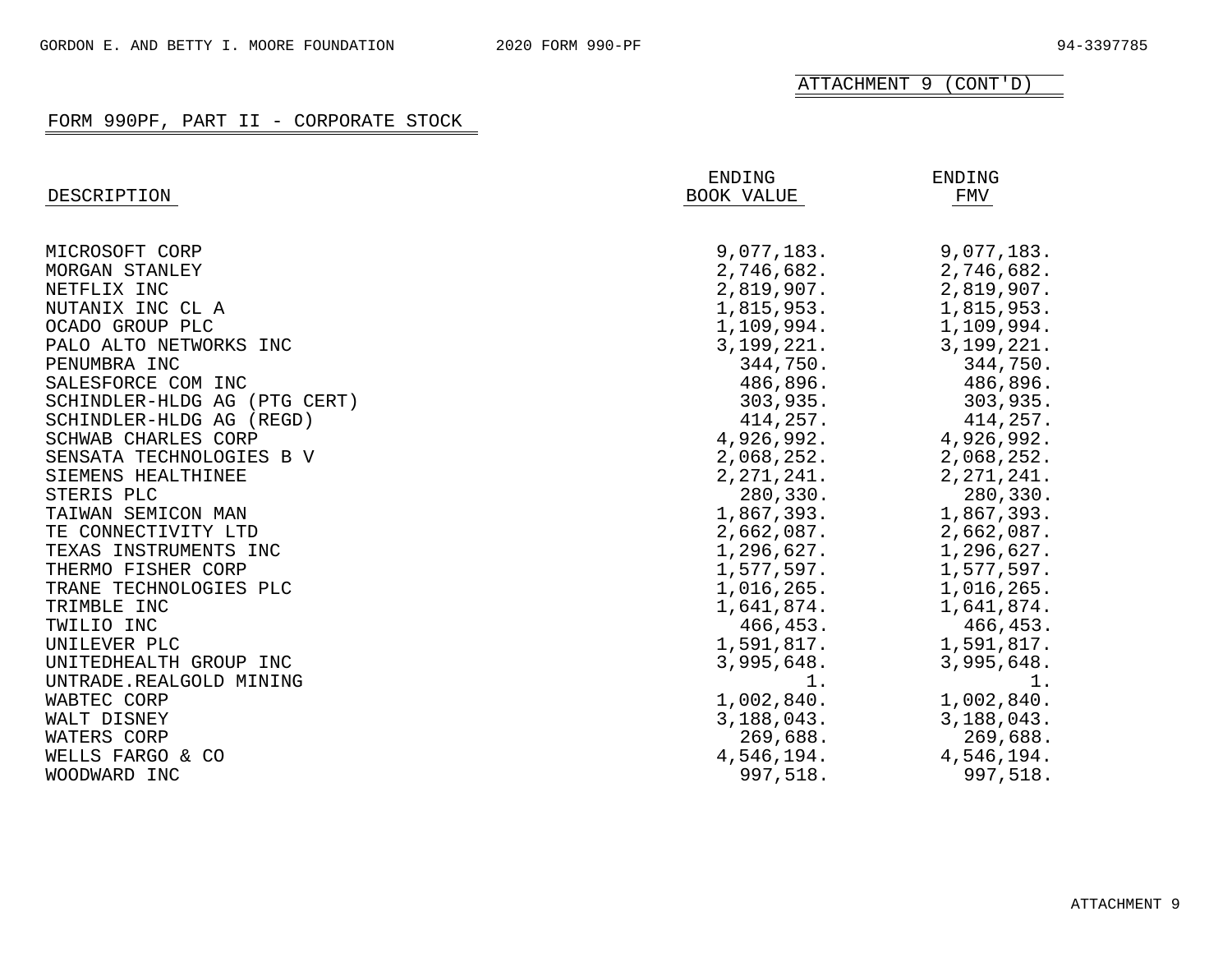| DESCRIPTION                              | ENDING<br>BOOK VALUE   | ENDING<br>FMV          |
|------------------------------------------|------------------------|------------------------|
| WORKDAY INC<br>ZOOM VIDEO COMMUNICATIONS | 394,398.<br>7,259,464. | 394,398.<br>7,259,464. |
| TOTALS                                   | 481,944,021.           | 481,944,021.           |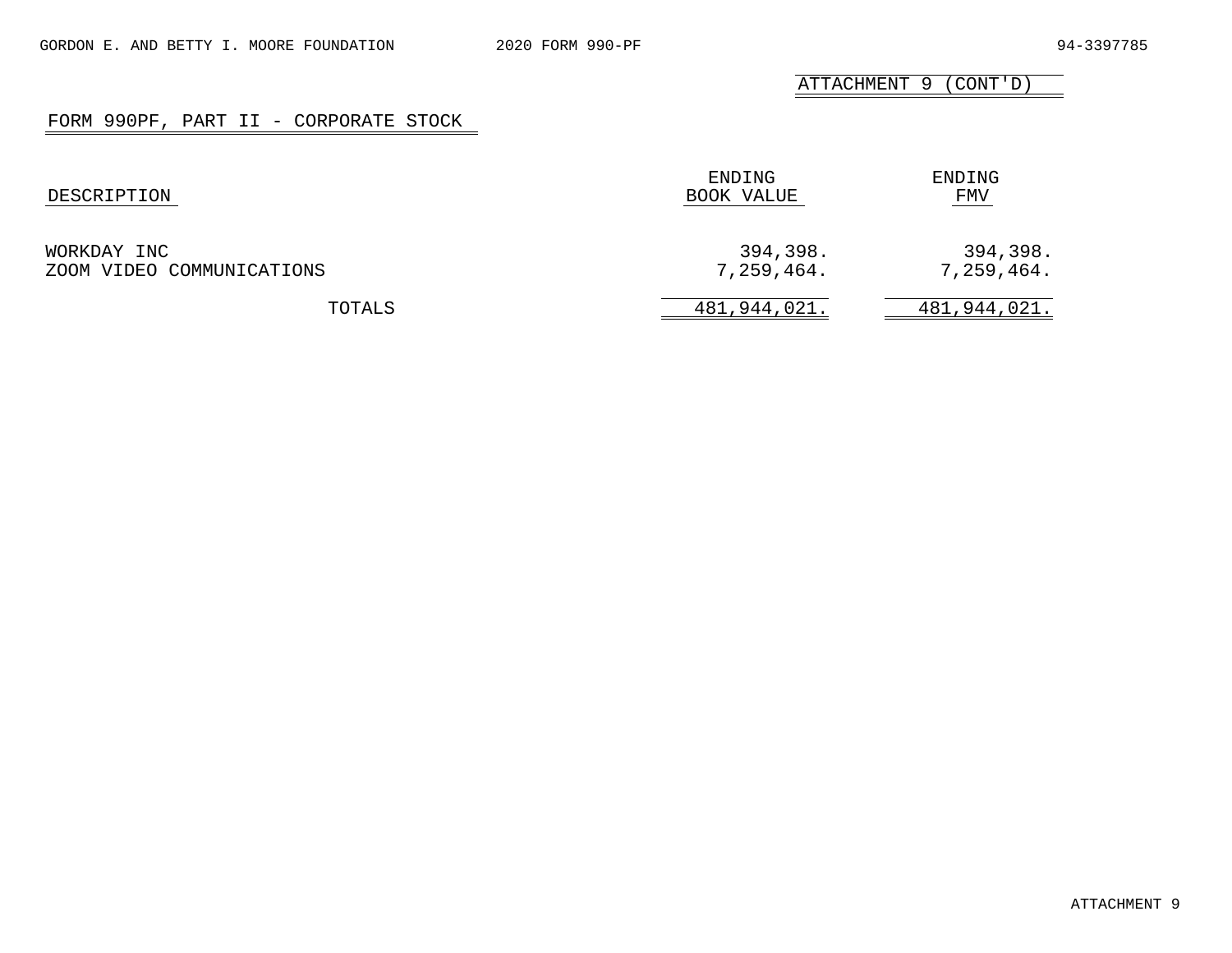|                    | ENDING         | <b>ENDING</b>  |
|--------------------|----------------|----------------|
| DESCRIPTION        | BOOK VALUE     | <b>FMV</b>     |
|                    |                |                |
|                    |                |                |
| FUND 1             | 1,707,378.     | 1,707,378.     |
| FUND <sub>2</sub>  | 9,248,059.     | 9,248,059.     |
| FUND 3             | 2,761,151.     | 2,761,151.     |
| FUND 4             | 2,522,906.     | 2,522,906.     |
| FUND 5             | 76,757,807.    | 76,757,807.    |
| FUND 6             | 244,343.       | 244,343.       |
| FUND<br>-7         | 107, 437, 440. | 107, 437, 440. |
| FUND 8             | 48,390,123.    | 48,390,123.    |
| FUND <sub>9</sub>  | 16,299,267.    | 16,299,267.    |
| FUND 10            | 215, 975, 228. | 215, 975, 228. |
| FUND 11            | 14,653,115.    | 14,653,115.    |
| FUND 12            | 3,581,474.     | 3,581,474.     |
| FUND 13            | 492,029.       | 492,029.       |
| FUND 14            | 20,050,402.    | 20,050,402.    |
| FUND 15            | 519,990.       | 519,990.       |
| FUND 16            | 827,987.       | 827,987.       |
| FUND 17            | 133, 469, 168. | 133, 469, 168. |
| FUND 18            | 42, 453, 136.  | 42, 453, 136.  |
| FUND 19            | 9,529,742.     | 9,529,742.     |
| FUND<br>-20        | 76,002,923.    | 76,002,923.    |
| <b>FUND</b><br>-21 | 2,702,968.     | 2,702,968.     |
| 22<br><b>FUND</b>  | 22,323,030.    | 22,323,030.    |
| 23<br><b>FUND</b>  | 1,638,990.     | 1,638,990.     |
| <b>FUND</b><br>24  | 4,482,824.     | 4,482,824.     |
| <b>FUND</b><br>25  | 57, 107, 152.  | 57,107,152.    |
| <b>FUND</b><br>26  | 5,904,209.     | 5,904,209.     |
| <b>FUND</b><br>27  | 270,013,956.   | 270,013,956.   |
| <b>FUND</b><br>28  | 1,532,710.     | 1,532,710.     |
| <b>FUND</b><br>29  | 1,799,250.     | 1,799,250.     |
| FUND<br>-30        | 764,286.       | 764,286.       |
| FUND<br>-31        | 10,375.        | 10,375.        |
| 32<br>FUND         | 81,050,438.    | 81,050,438.    |
| FUND 33            | 9,013,237.     | 9,013,237.     |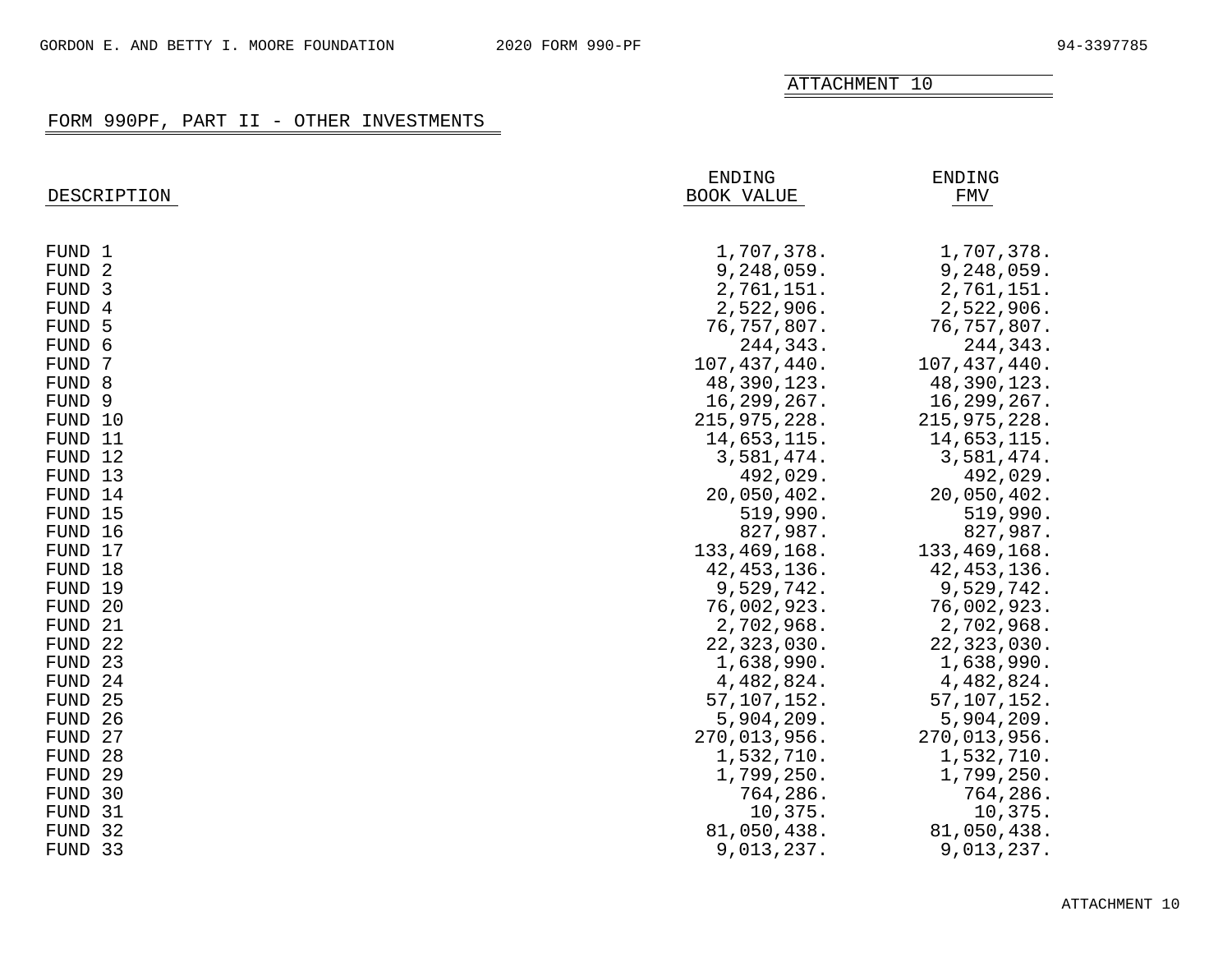|                   | ENDING         | <b>ENDING</b>  |
|-------------------|----------------|----------------|
| DESCRIPTION       | BOOK VALUE     | ${\tt FMV}$    |
|                   |                |                |
| FUND 34           | 35, 714, 427.  | 35,714,427.    |
| FUND 35           | 968,426.       | 968,426.       |
| FUND 36           | 96,141.        | 96,141.        |
| FUND 37           | 10,217.        | 10,217.        |
| FUND 38           | 12, 243, 125.  | 12, 243, 125.  |
| FUND 39           | 35, 533, 083.  | 35, 533, 083.  |
| FUND 40           | 561,062.       | 561,062.       |
| FUND 41           | 1,890,327.     | 1,890,327.     |
| FUND 42           | 8,438,445.     | 8,438,445.     |
| FUND 43           | 2,984,767.     | 2,984,767.     |
| FUND 44           | 21,883.        | 21,883.        |
| FUND 45           | 1,353,288.     | 1,353,288.     |
| FUND 46           | 21,618,981.    | 21,618,981.    |
| FUND 47           | 203,812.       | 203,812.       |
| FUND<br>-48       | 31,927,856.    | 31,927,856.    |
| FUND<br>49        | 15,601,623.    | 15,601,623.    |
| FUND<br>50        | 210,695,750.   | 210,695,750.   |
| <b>FUND</b><br>51 | 3,337,059.     | 3,337,059.     |
| FUND<br>-52       | 1,067,526.     | 1,067,526.     |
| FUND<br>-53       | 7,177,074.     | 7,177,074.     |
| FUND<br>-54       | 169, 157, 492. | 169, 157, 492. |
| 55<br>FUND        | $1$ .          | 1.             |
| 56<br>FUND        | 7,599,797.     | 7,599,797.     |
| 57<br>FUND        | 25,018,144.    | 25,018,144.    |
| 58<br>FUND        | 11,526,368.    | 11,526,368.    |
| <b>FUND</b><br>59 | 2, 117, 354.   | 2, 117, 354.   |
| 60<br>FUND        | 15, 297, 105.  | 15,297,105.    |
| 61<br>FUND        | 37,022,002.    | 37,022,002.    |
| 62<br>FUND        | 73, 133, 505.  | 73, 133, 505.  |
| 63<br>FUND        | 10,060,079.    | 10,060,079.    |
| FUND<br>64        | 6, 160, 187.   | 6, 160, 187.   |
| 65<br>FUND        | 36,818,015.    | 36,818,015.    |
| FUND 66           | 149,036,977.   | 149,036,977.   |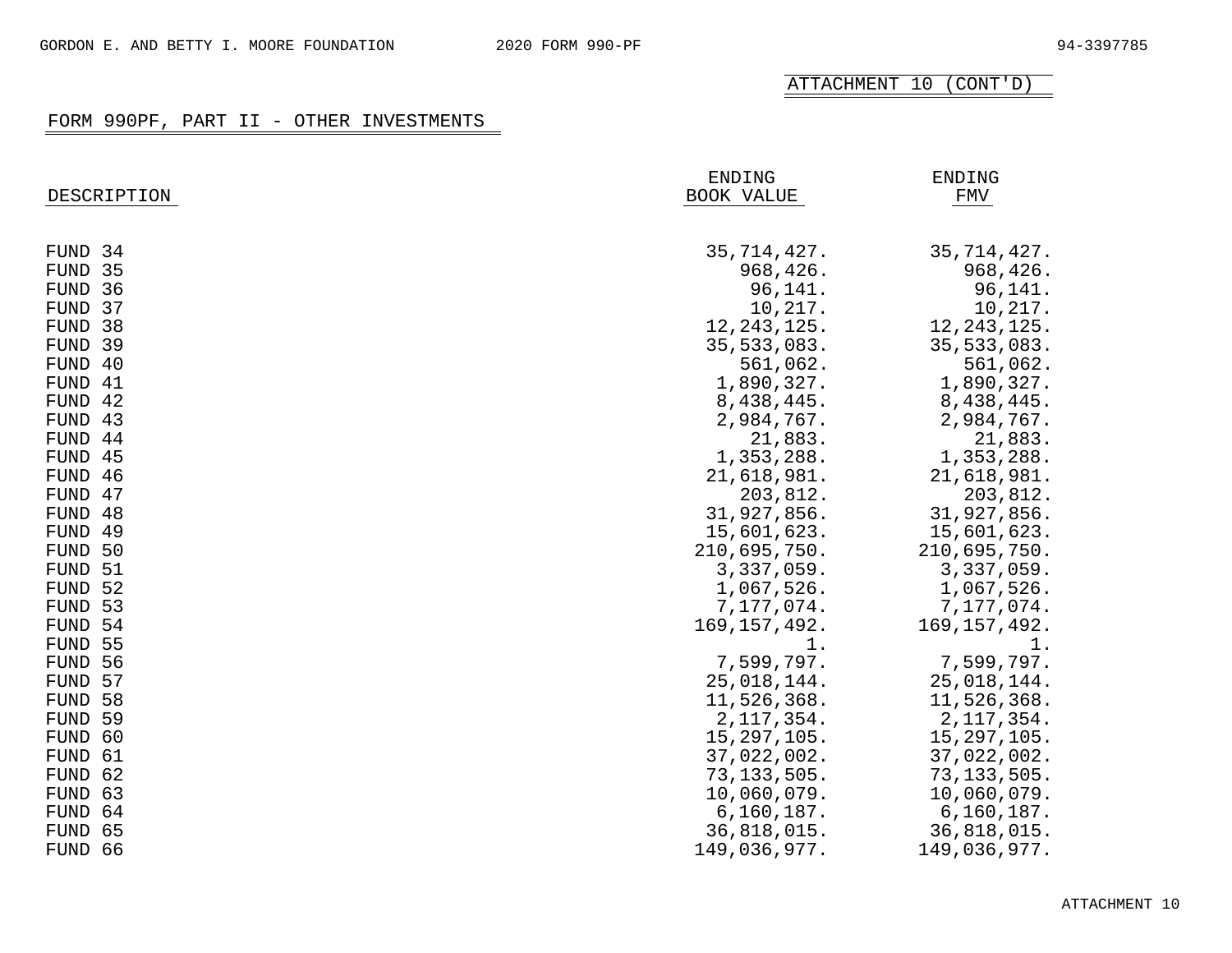|                   | <b>ENDING</b> | <b>ENDING</b> |
|-------------------|---------------|---------------|
| DESCRIPTION       | BOOK VALUE    | FMV           |
|                   |               |               |
|                   |               |               |
| FUND 67           | 2,561,941.    | 2,561,941.    |
| 68<br><b>FUND</b> | 17,203,796.   | 17,203,796.   |
| 69<br><b>FUND</b> | 16,939,750.   | 16,939,750.   |
| 70<br><b>FUND</b> | 1.            | 1.            |
| 71<br><b>FUND</b> | 5,905,317.    | 5,905,317.    |
| 72<br><b>FUND</b> | 137,985.      | 137,985.      |
| 73<br><b>FUND</b> | 9,825,661.    | 9,825,661.    |
| 74<br><b>FUND</b> | 15,854,873.   | 15,854,873.   |
| 75<br><b>FUND</b> | 22,641,663.   | 22,641,663.   |
| 76<br><b>FUND</b> | 12,379,819.   | 12,379,819.   |
| 77<br><b>FUND</b> | 38,758,109.   | 38,758,109.   |
| 78<br><b>FUND</b> | 30,562,114.   | 30,562,114.   |
| 79<br><b>FUND</b> | 44,850,726.   | 44,850,726.   |
| FUND 80           | 128,955,354.  | 128,955,354.  |
| FUND 81           | 11,893,712.   | 11,893,712.   |
| FUND 82           | 7,830,829.    | 7,830,829.    |
| FUND 83           | 29,489,607.   | 29,489,607.   |
| FUND 84           | 6,896,278.    | 6,896,278.    |
| FUND 85           | 88, 335, 352. | 88, 335, 352. |
| FUND 86           | 5,465,239.    | 5,465,239.    |
| FUND 87           | 6,685,072.    | 6,685,072.    |
| FUND 88           | 16,825,032.   | 16,825,032.   |
| FUND 89           | 28, 290, 362. | 28, 290, 362. |
| FUND 90           | 180,397.      | 180,397.      |
| FUND 91           | 92,002,912.   | 92,002,912.   |
| FUND 92           | 11,624,177.   | 11,624,177.   |
| FUND 93           | 61,308,787.   | 61,308,787.   |
| FUND 94           | 5,693,866.    | 5,693,866.    |
| FUND 95           | 17,259,124.   | 17,259,124.   |
| FUND 96           | 2,776,134.    | 2,776,134.    |
| FUND 97           | 1,758,771.    | 1,758,771.    |
| FUND 98           | 4,948,500.    | 4,948,500.    |
| FUND 99           | 29,470,710.   | 29,470,710.   |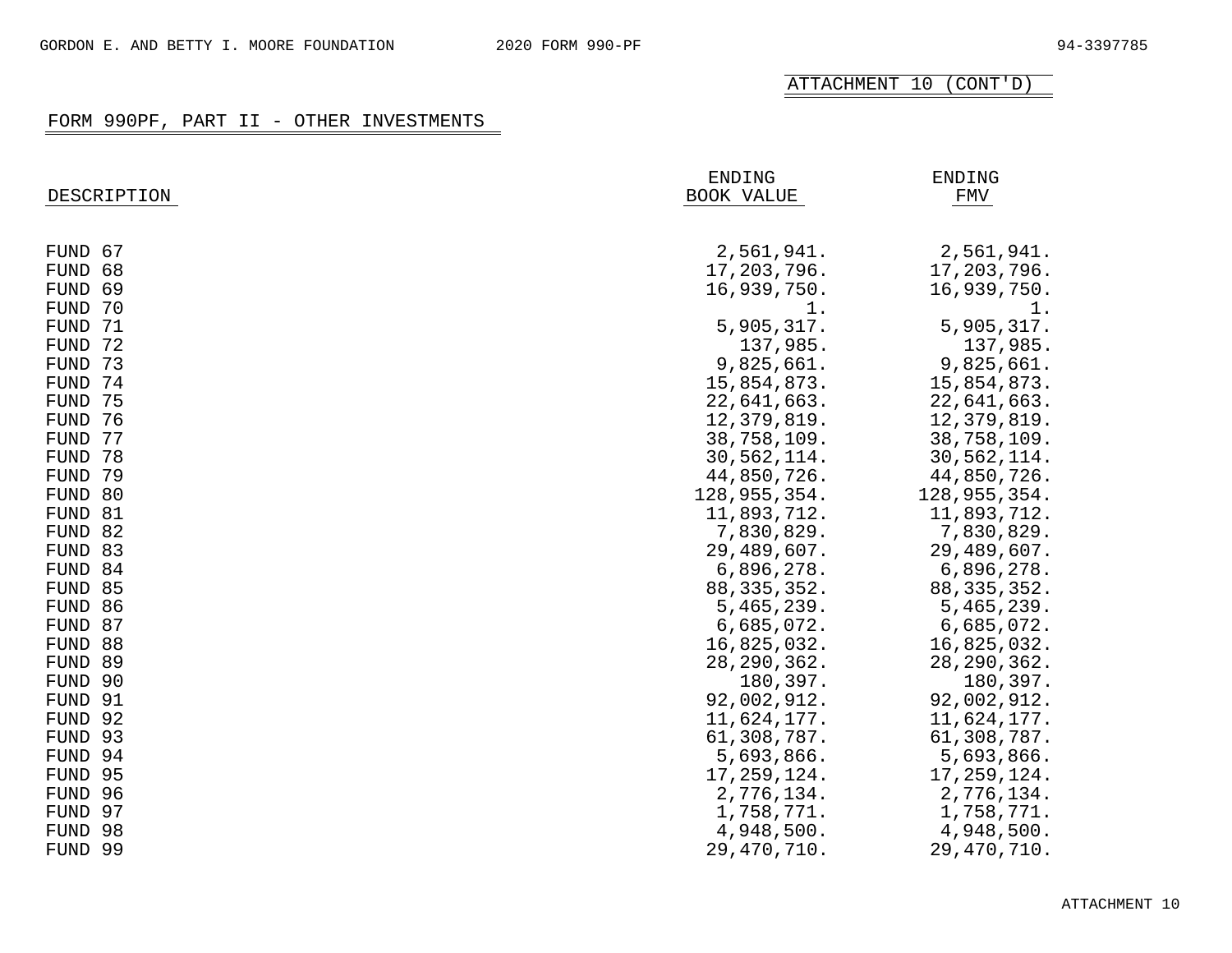| DESCRIPTION     | ENDING<br><b>BOOK VALUE</b> | <b>ENDING</b><br><b>FMV</b> |
|-----------------|-----------------------------|-----------------------------|
| FUND 100        | 1,483,568.                  | 1,483,568.                  |
| FUND 101        | 6,508,368.                  | 6,508,368.                  |
| FUND 102        | 103,689,327.                | 103,689,327.                |
| FUND 103        | 34, 133, 578.               | 34, 133, 578.               |
| FUND 104        | 28, 915, 861.               | 28, 915, 861.               |
| FUND 105        | 17,739,298.                 | 17,739,298.                 |
| FUND 106        | 69, 145, 784.               | 69, 145, 784.               |
| FUND 107        | 20,004,376.                 | 20,004,376.                 |
| FUND 108        | 2,835,974.                  | 2,835,974.                  |
| <b>FUND 109</b> | 15,262,067.                 | 15,262,067.                 |
| FUND 110        | 27,340,140.                 | 27,340,140.                 |
| FUND 111        | 20,849,071.                 | 20,849,071.                 |
| FUND 112        | 49, 496, 721.               | 49, 496, 721.               |
| FUND 113        | 118,109,935.                | 118,109,935.                |
| FUND 114        | 68,336,517.                 | 68, 336, 517.               |
| FUND 115        | 6,490,885.                  | 6,490,885.                  |
| FUND 116        | 37,903.                     | 37,903.                     |
| FUND 117        | 1,982,350.                  | 1,982,350.                  |
| FUND 118        | 6,505,061.                  | 6,505,061.                  |
| <b>FUND 119</b> | 49,301,935.                 | 49,301,935.                 |
| FUND 120        | 131, 373, 828.              | 131, 373, 828.              |
| FUND 121        | 19,393,331.                 | 19,393,331.                 |
| FUND 122        | 21,703,767.                 | 21,703,767.                 |
| FUND 123        | 54,044,798.                 | 54,044,798.                 |
| FUND 124        | 13,616,356.                 | 13,616,356.                 |
| FUND 125        | 1, 143, 529.                | 1, 143, 529.                |
| FUND 126        | 25,831,605.                 | 25,831,605.                 |
| FUND 127        | 7,567,498.                  | 7,567,498.                  |
| FUND 128        | 7,847,924.                  | 7,847,924.                  |
| FUND 129        | 5,208,767.                  | 5,208,767.                  |
| FUND 130        | 4,030,664.                  | 4,030,664.                  |
| FUND 131        | 171,345,005.                | 171,345,005.                |
| FUND 132        | 65,827,732.                 | 65,827,732.                 |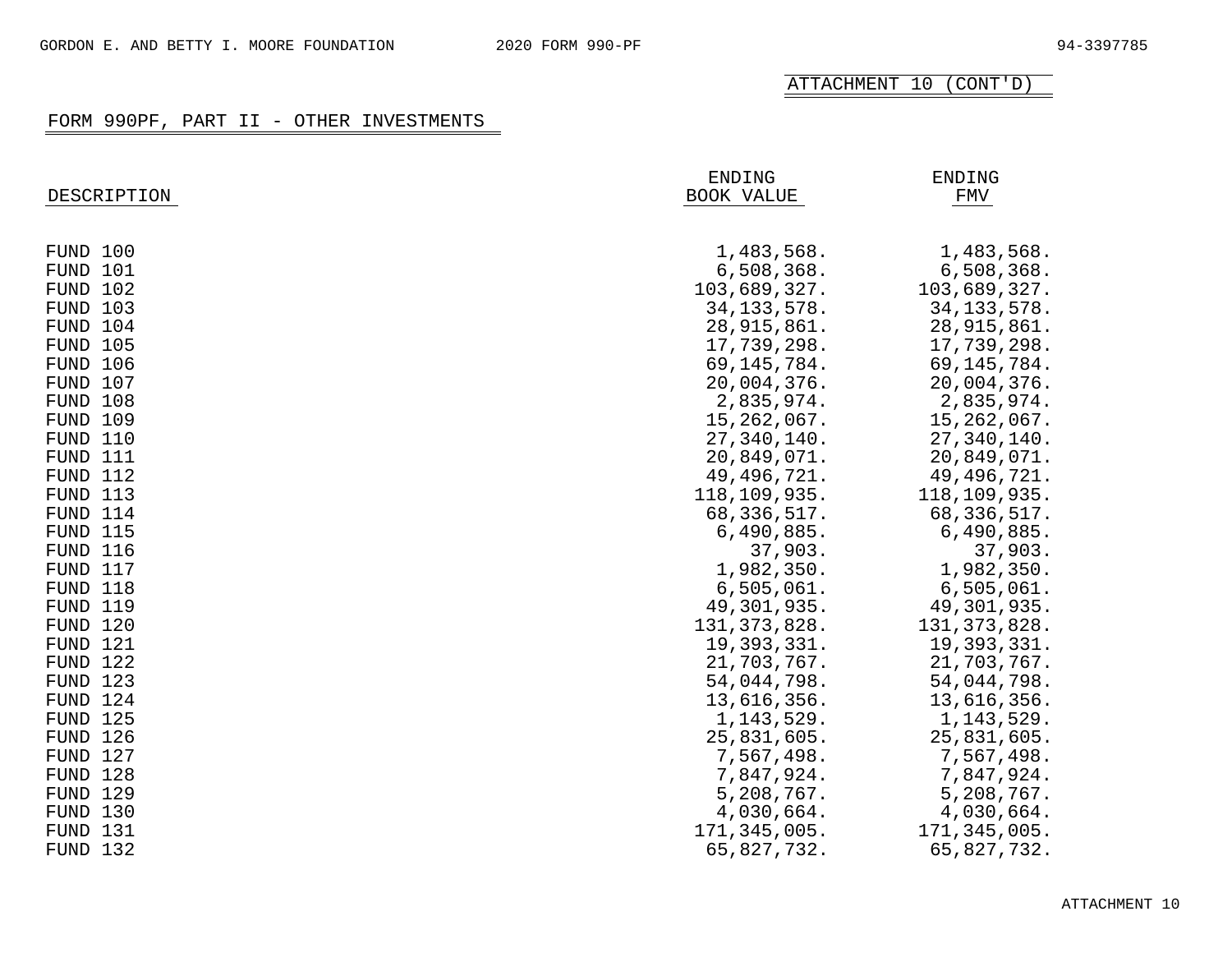|                 | ENDING            | <b>ENDING</b>  |
|-----------------|-------------------|----------------|
| DESCRIPTION     | <b>BOOK VALUE</b> | <b>FMV</b>     |
|                 |                   |                |
|                 |                   |                |
| FUND 133        | 1,529,398.        | 1,529,398.     |
| FUND 134        | 142,888.          | 142,888.       |
| <b>FUND 135</b> | 3,308,277.        | 3,308,277.     |
| FUND 136        | 9,530,300.        | 9,530,300.     |
| FUND 137        | 53, 174, 609.     | 53, 174, 609.  |
| FUND 138        | 11,259,915.       | 11,259,915.    |
| <b>FUND 139</b> | 164, 443, 860.    | 164, 443, 860. |
| FUND 140        | 11,297,667.       | 11,297,667.    |
| FUND 141        | 8,536,291.        | 8,536,291.     |
| FUND 142        | 148,505,703.      | 148,505,703.   |
| FUND 143        | 94, 315.          | 94,315.        |
| FUND 144        | 2,167,621.        | 2,167,621.     |
| FUND 145        | 8,287,420.        | 8,287,420.     |
| FUND 146        | 8,531,488.        | 8,531,488.     |
| FUND 147        | 71,884,520.       | 71,884,520.    |
| FUND 148        | 14, 167, 117.     | 14, 167, 117.  |
| FUND 149        | 12,578,326.       | 12,578,326.    |
| <b>FUND 150</b> | 7,480,635.        | 7,480,635.     |
| <b>FUND 151</b> | 35,498,707.       | 35,498,707.    |
| FUND 152        | 2,591.            | 2,591.         |
| <b>FUND 153</b> | 14,369,371.       | 14,369,371.    |
| FUND 154        | 9,501,957.        | 9,501,957.     |
| <b>FUND 155</b> | 12, 112, 333.     | 12, 112, 333.  |
| <b>FUND 156</b> | 57,045,253.       | 57,045,253.    |
| <b>FUND 157</b> | 1,308,149.        | 1,308,149.     |
| <b>FUND 158</b> | 167,703,627.      | 167,703,627.   |
| <b>FUND 159</b> | 8,420,630.        | 8,420,630.     |
| <b>FUND 160</b> | 136, 213, 908.    | 136, 213, 908. |
| <b>FUND 161</b> | 17,790,381.       | 17,790,381.    |
| <b>FUND 162</b> | 62, 215, 339.     | 62, 215, 339.  |
| <b>FUND 163</b> | 37,650,598.       | 37,650,598.    |
| FUND 164        | 13, 472, 890.     | 13,472,890.    |
| <b>FUND 165</b> | 80, 313, 321.     | 80, 313, 321.  |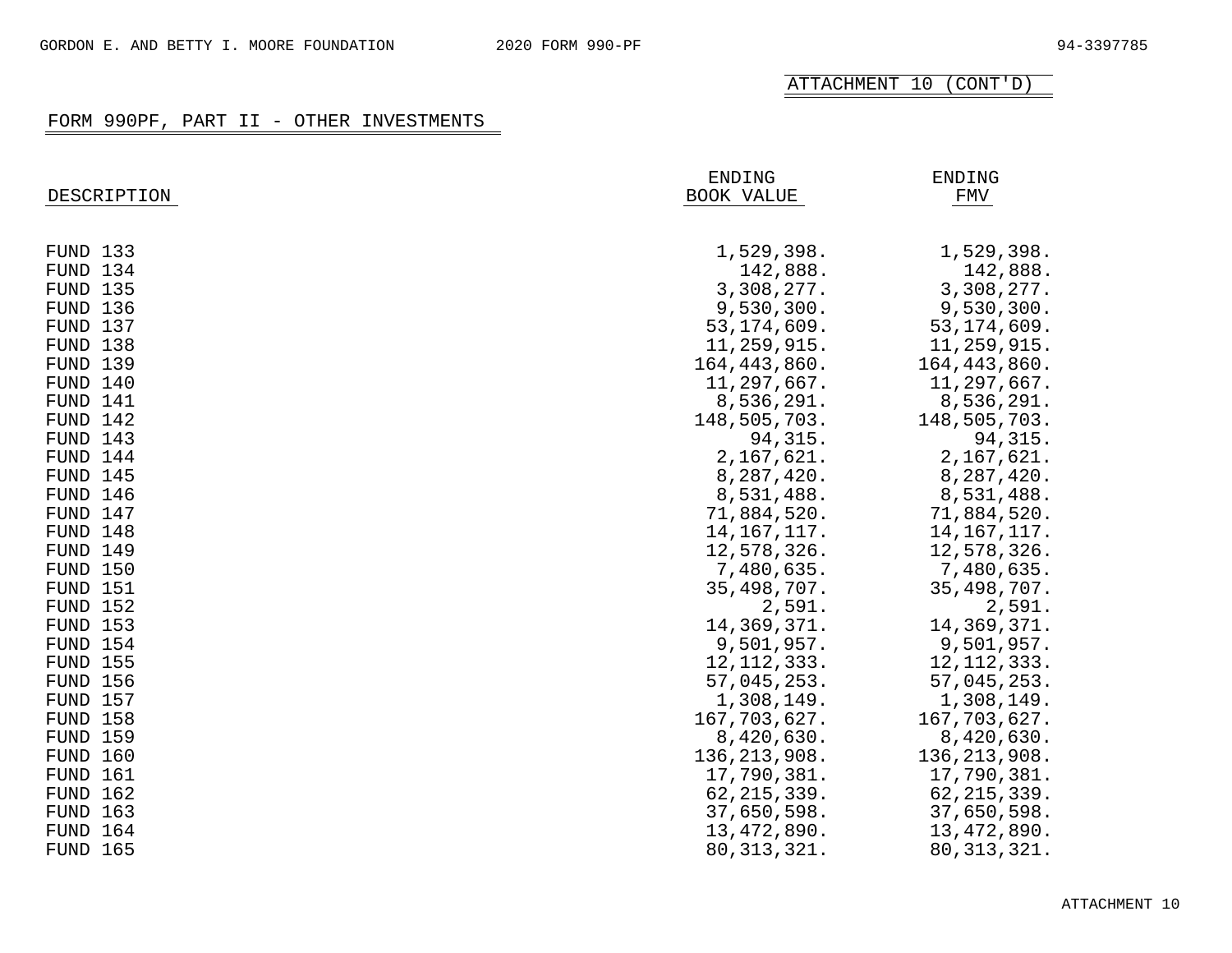| DESCRIPTION          | ENDING<br>BOOK VALUE       | <b>ENDING</b><br>FMV         |
|----------------------|----------------------------|------------------------------|
| <b>FUND 166</b>      | 65,101,120.                | 65,101,120.                  |
| <b>FUND 167</b>      | 47,093,082.                | 47,093,082.                  |
| <b>FUND 168</b>      | 4,401,526.                 | 4,401,526.                   |
| <b>FUND 169</b>      | 5,072,962.                 | 5,072,962.                   |
| FUND 170             | 11, 174, 238.              | 11, 174, 238.                |
| FUND 171             | 23,653,200.                | 23,653,200.                  |
| FUND 172             | 6,999,594.                 | 6,999,594.                   |
| FUND 173             | 15, 181, 544.              | 15, 181, 544.                |
| FUND 174             | 14,783,250.                | 14,783,250.                  |
| FUND 175             | 25,900,860.                | 25,900,860.                  |
| FUND 176             | 34,837,517.                | 34,837,517.                  |
| FUND 177             | 4,547,961.                 | 4,547,961.                   |
| FUND 178             | 17,024,502.                | 17,024,502.                  |
| FUND 179             | 1,546,510.                 | 1,546,510.                   |
| FUND 180             | 12,521,180.                | 12,521,180.                  |
| FUND 181             | 85, 111, 371.              | 85, 111, 371.                |
| FUND 182             | 984,246.                   | 984,246.                     |
| FUND 183             | 28, 347, 501.              | 28, 347, 501.                |
| FUND 184             | 19,557,101.                | 19,557,101.                  |
| <b>FUND 185</b>      | 1.                         | 1.                           |
| FUND 186<br>FUND 187 | 13,987,108.<br>27,974,216. | 13,987,108.                  |
| FUND 188             | 20, 425, 396.              | 27,974,216.<br>20, 425, 396. |
| FUND 189             | 877,957.                   | 877,957.                     |
| FUND 190             | 9,830,991.                 | 9,830,991.                   |
| FUND 191             | 2,452,684.                 | 2,452,684.                   |
| FUND 192             | 18, 263, 438.              | 18, 263, 438.                |
| FUND 193             | 3,908,804.                 | 3,908,804.                   |
| FUND 194             | 13,589,337.                | 13,589,337.                  |
| FUND 195             | 8,664,805.                 | 8,664,805.                   |
| FUND 196             | 23,095,078.                | 23,095,078.                  |
| FUND 197             | 10,393,492.                | 10,393,492.                  |
| FUND 198             | 2,740,623.                 | 2,740,623.                   |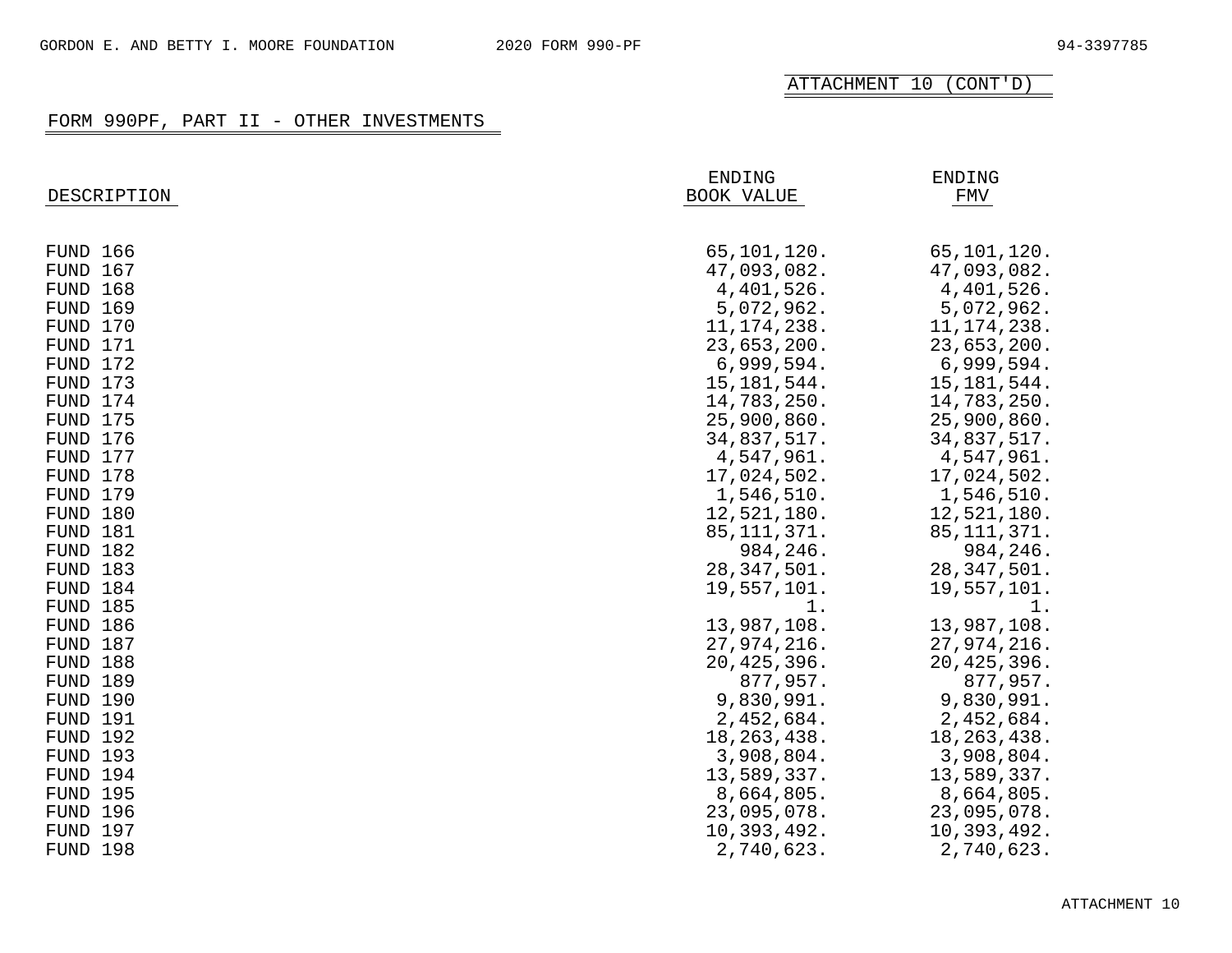| DESCRIPTION     | ENDING<br><b>BOOK VALUE</b> |               |
|-----------------|-----------------------------|---------------|
| <b>FUND 199</b> | 15, 341, 018.               | 15, 341, 018. |
| FUND 200        | 3,493,794.                  | 3,493,794.    |
| FUND 201        | 340,267.                    | 340,267.      |
| FUND 202        | 1,977,587.                  | 1,977,587.    |
| FUND 203        | 6, 146, 728.                | 6, 146, 728.  |
| FUND 204        | 3,089,225.                  | 3,089,225.    |
| <b>FUND 205</b> | 57,732,685.                 | 57,732,685.   |
| FUND 206        | 11,503,510.                 | 11,503,510.   |
| FUND 207        | 1,212,929.                  | 1,212,929.    |
| FUND 208        | 60,496,606.                 | 60,496,606.   |
| <b>FUND 209</b> | 835,896.                    | 835,896.      |
| FUND 210        | 39,305,043.                 | 39,305,043.   |
| FUND 211        | 61,959,292.                 | 61,959,292.   |
| FUND 212        | 216,498.                    | 216,498.      |
| FUND 213        | 243,740.                    | 243,740.      |
| FUND 214        | 56,889,453.                 | 56,889,453.   |
| <b>FUND 215</b> | 42,594,176.                 | 42,594,176.   |
| FUND 216        | 903,165.                    | 903,165.      |
| FUND 217        | 33, 512, 791.               | 33, 512, 791. |
| FUND 218        | 325,240.                    | 325, 240.     |
| <b>FUND 219</b> | 40,813,000.                 | 40,813,000.   |
| FUND 220        | 457,108.                    | 457,108.      |
| FUND 221        | 2,091,263.                  | 2,091,263.    |
| FUND 222        | 1,237,209.                  | 1,237,209.    |
| FUND 223        | 4, 355, 435.                | 4, 355, 435.  |
| FUND 224        | 138,911.                    | 138,911.      |
| FUND 225        | 269,697.                    | 269,697.      |
| FUND 226        | 418,633.                    | 418,633.      |
| 227<br>FUND     | 7,486,318.                  | 7,486,318.    |
| 228<br>FUND     | 920,071.                    | 920,071.      |
| 229<br>FUND     | 615,365.                    | 615,365.      |
| 230<br>FUND     | 72,899.                     | 72,899.       |
| FUND 231        | 36,484.                     | 36,484.       |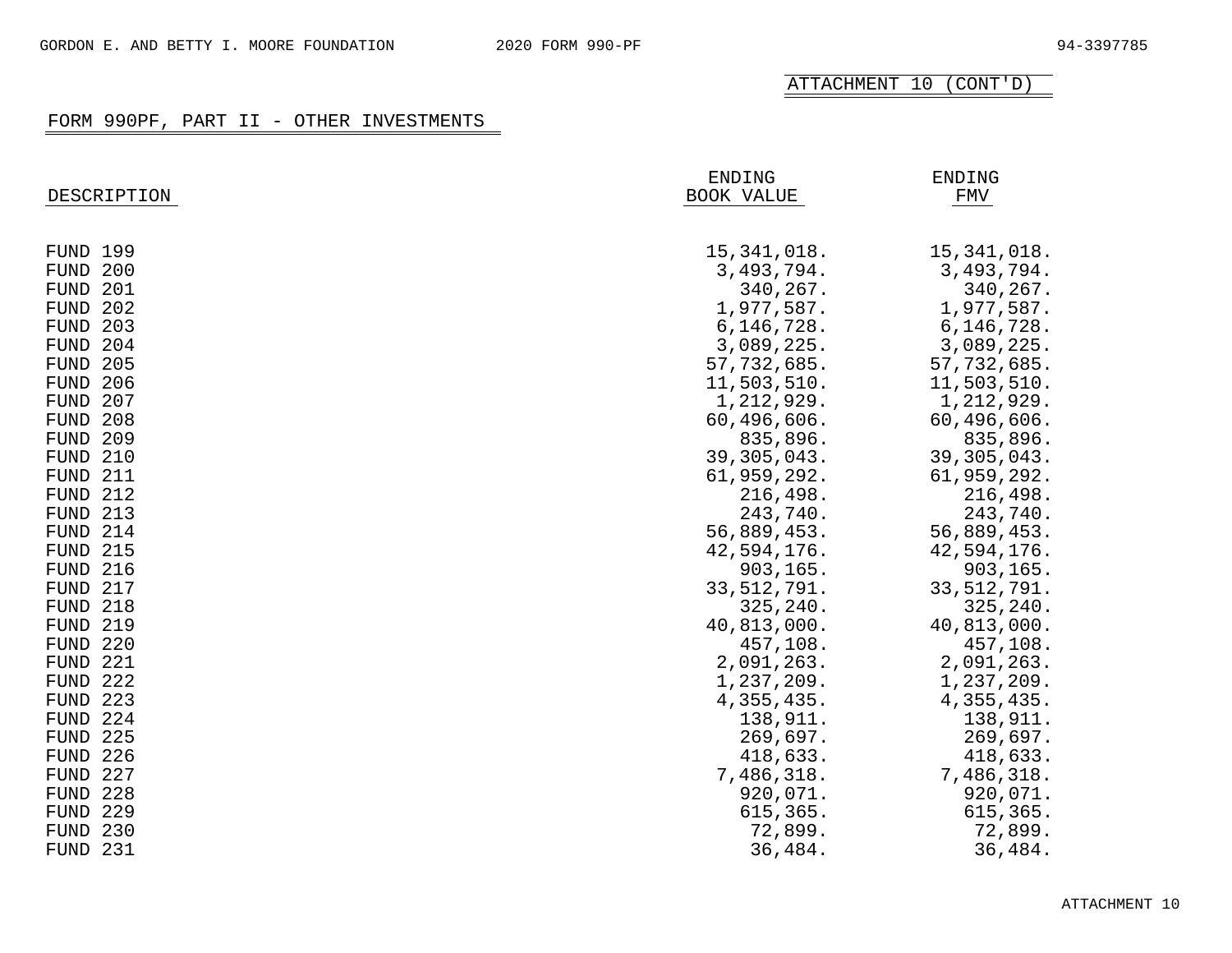| DESCRIPTION        | ENDING<br>BOOK VALUE | <b>ENDING</b><br>FMV |
|--------------------|----------------------|----------------------|
| FUND 232           | 5,366,312.           | 5,366,312.           |
| 233<br>FUND        | 48,146.              | 48,146.              |
| 234<br>FUND        | 14,139.              | 14,139.              |
| <b>FUND 235</b>    | 1, 119, 219.         | 1, 119, 219.         |
| FUND<br>-236       | 9,848,664.           | 9,848,664.           |
| 237<br>FUND        | 5,380,464.           | 5,380,464.           |
| 238<br>FUND        | 2,912,137.           | 2,912,137.           |
| 239<br>FUND        | 9,477,070.           | 9,477,070.           |
| 240<br>FUND        | 230,467.             | 230,467.             |
| 241<br>FUND        | 12,766,007.          | 12,766,007.          |
| 242<br><b>FUND</b> | 26,500,587.          | 26,500,587.          |
| 243<br>FUND        | 16, 451, 945.        | 16, 451, 945.        |
| FUND<br>244        | 13, 452, 550.        | 13,452,550.          |
| 245<br>FUND        | 18,885,495.          | 18,885,495.          |
| 246<br>FUND        | 24, 255, 238.        | 24, 255, 238.        |
| 247<br>FUND        | 17,625,325.          | 17,625,325.          |
| 248<br>FUND        | 21,692,997.          | 21,692,997.          |
| 249<br>FUND        | 71,918,117.          | 71,918,117.          |
| 250<br>FUND        | 121,548,310.         | 121,548,310.         |
| FUND<br>251        | 63,909,889.          | 63,909,889.          |
| 252<br>FUND        | 2,074,888.           | 2,074,888.           |
| 253<br>FUND        | 10,591,720.          | 10,591,720.          |
| 260<br>FUND        | 40,000,000.          | 40,000,000.          |
| 261<br>FUND        | 20,000,000.          | 20,000,000.          |
| <b>TOTALS</b>      | 6,871,758,806.       | 6,871,758,806.       |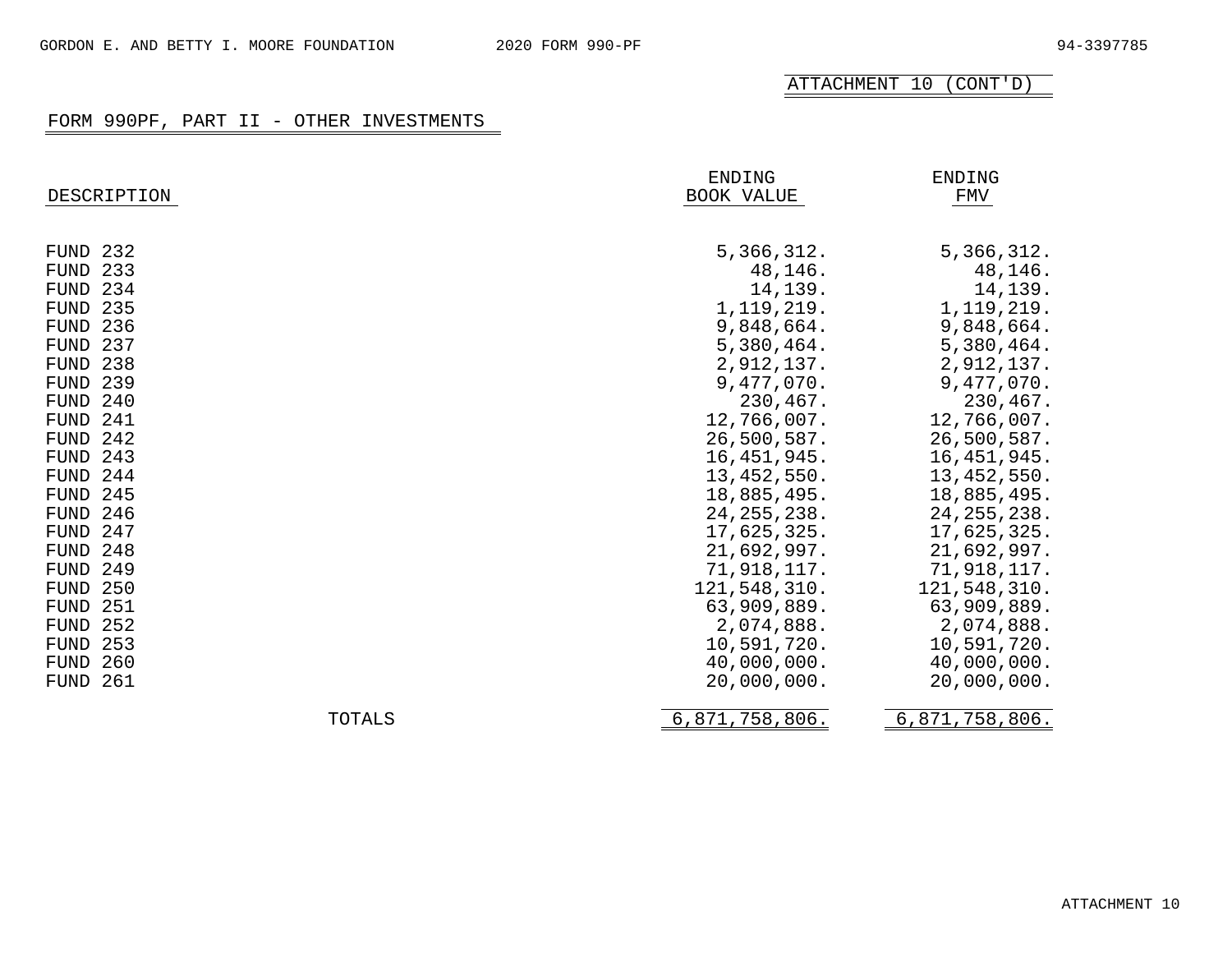# FORM 990PF, PART II - OTHER ASSETS

| DESCRIPTION                                                                                                                    | ENDING<br>BOOK VALUE                               | ENDING<br>FMV                                      |
|--------------------------------------------------------------------------------------------------------------------------------|----------------------------------------------------|----------------------------------------------------|
| INT. & DIVIDENDS RECEIVABLE<br>INVESTMENT REDEMPTIONS RECVBL<br>PROG. REL. - FRESHWATER TRUST<br>PROG. REL. - FRB YUBA PROJECT | 148,940.<br>260,869,354.<br>1,020,000.<br>637,500. | 148,940.<br>260,869,354.<br>1,020,000.<br>637,500. |
| TOTALS                                                                                                                         | 262,675,794.                                       | 262,675,794.                                       |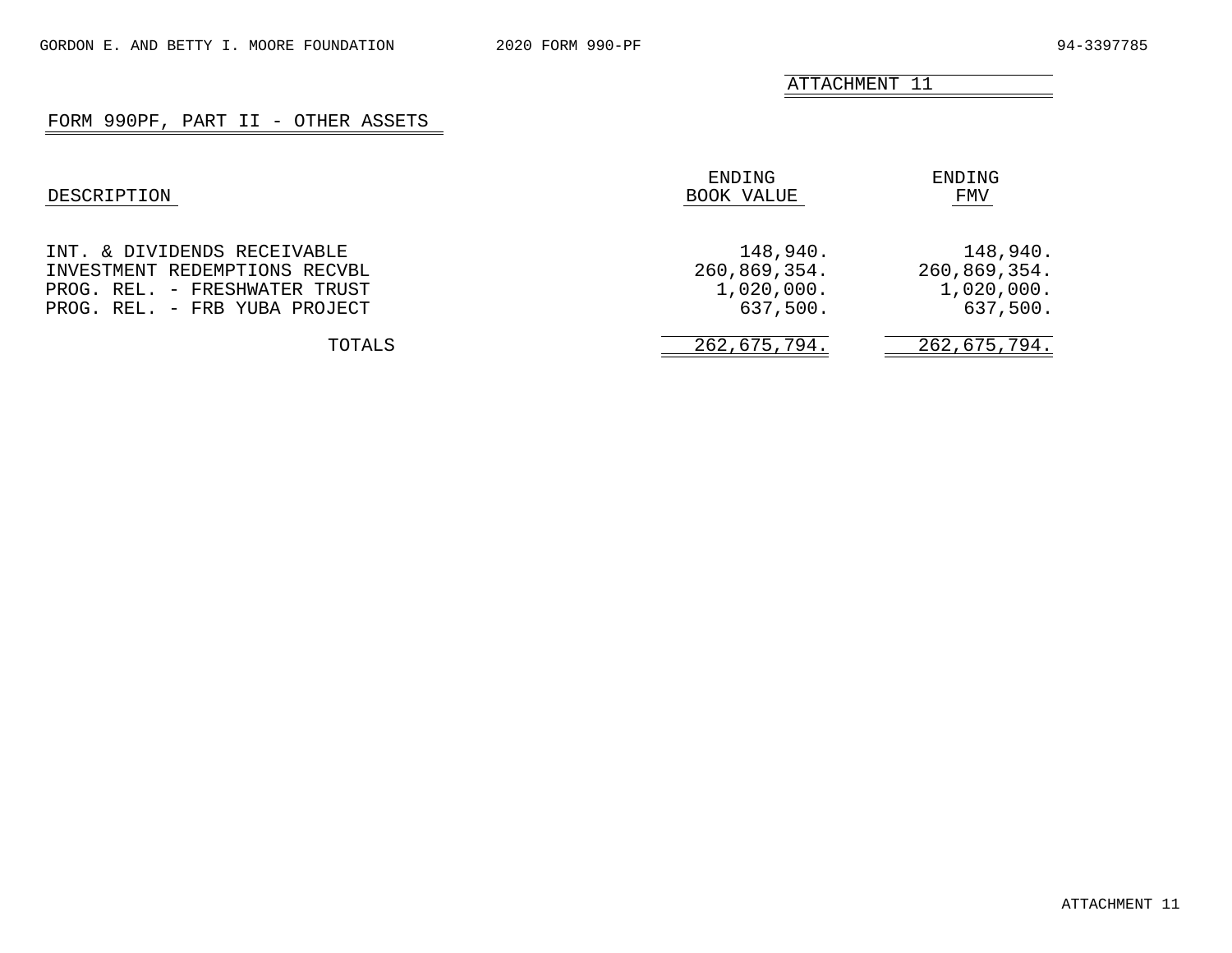|                                                                                                                                                                                                              | ATTACHMENT 12 |
|--------------------------------------------------------------------------------------------------------------------------------------------------------------------------------------------------------------|---------------|
| FORM 990PF, PART II - MORTGAGES AND OTHER NOTES PAYABLE                                                                                                                                                      |               |
| LENDER: THE NORTHERN TRUST COMPANY<br>ORIGINAL AMOUNT: 100,000,000.<br>INTEREST RATE: 0.5500 %<br>DATE OF NOTE: 12/23/2020<br>MATURITY DATE: 10/28/2021                                                      |               |
| REPAYMENT TERMS: LIBOR+.4%; INTEREST PAYMENTS UNTIL MATURITY<br>SECURITY PROVIDED: NONE<br>30 DAY BRIDGE DRAW FOR REBALANCING PORTFOLIO<br>PURPOSE OF LOAN:<br>DESCRIPTION AND FMV NONE<br>OF CONSIDERATION: |               |
|                                                                                                                                                                                                              |               |
|                                                                                                                                                                                                              | 100,009,366.  |
| TOTAL BEGINNING MORTGAGES AND OTHER NOTES PAYABLE                                                                                                                                                            |               |

2020 FORM 990-PF GORDON E. AND BETTY I. MOORE FOUNDATION 94-3397785

TOTAL ENDING MORTGAGES AND OTHER NOTES PAYABLE  $100,009,366$ .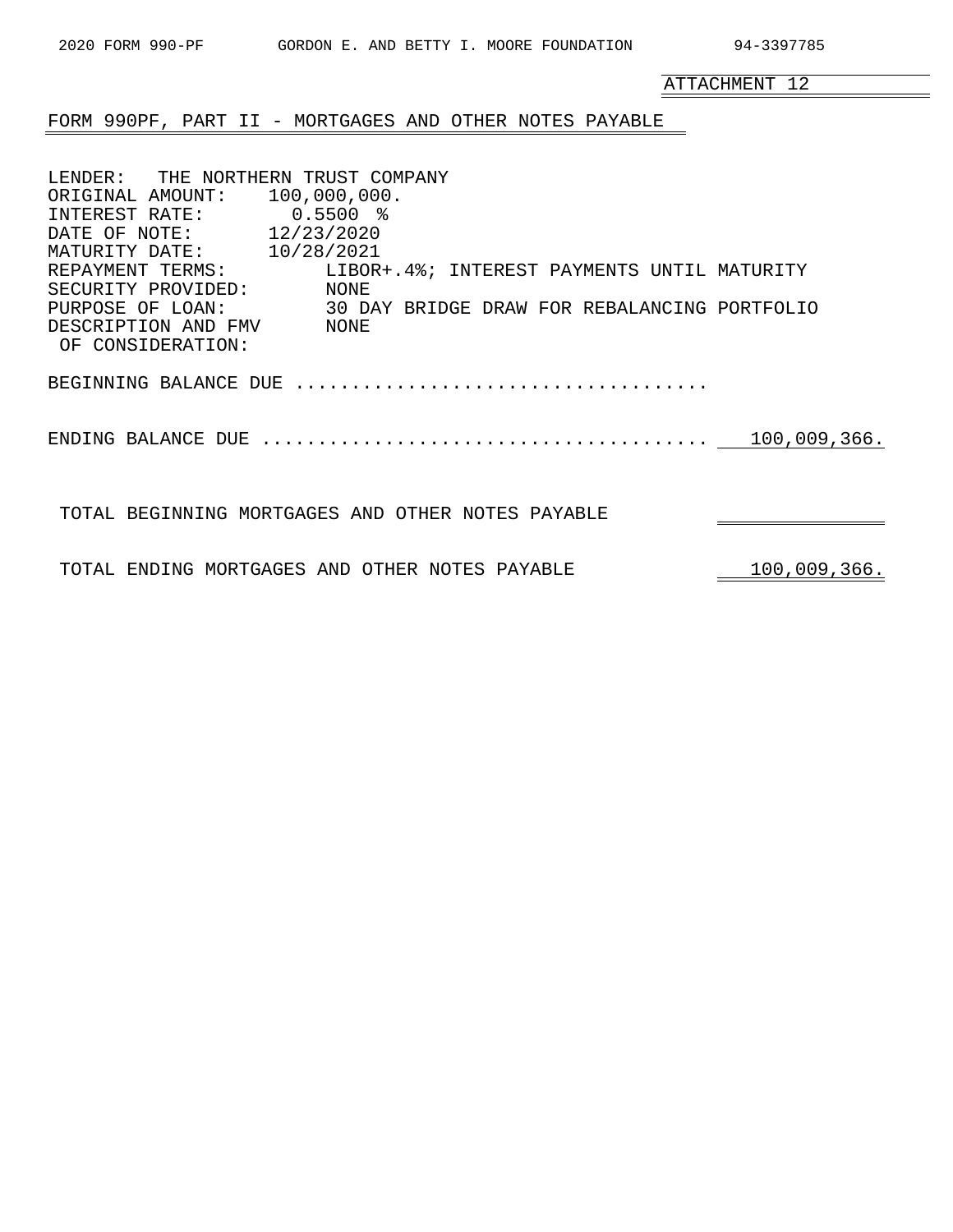## FORM 990PF, PART II - OTHER LIABILITIES

DEFERRED FEDERAL EXCISE TAX 44,918,693.

ENDING DESCRIPTION BOOK VALUE

÷.

TOTALS 44,918,693.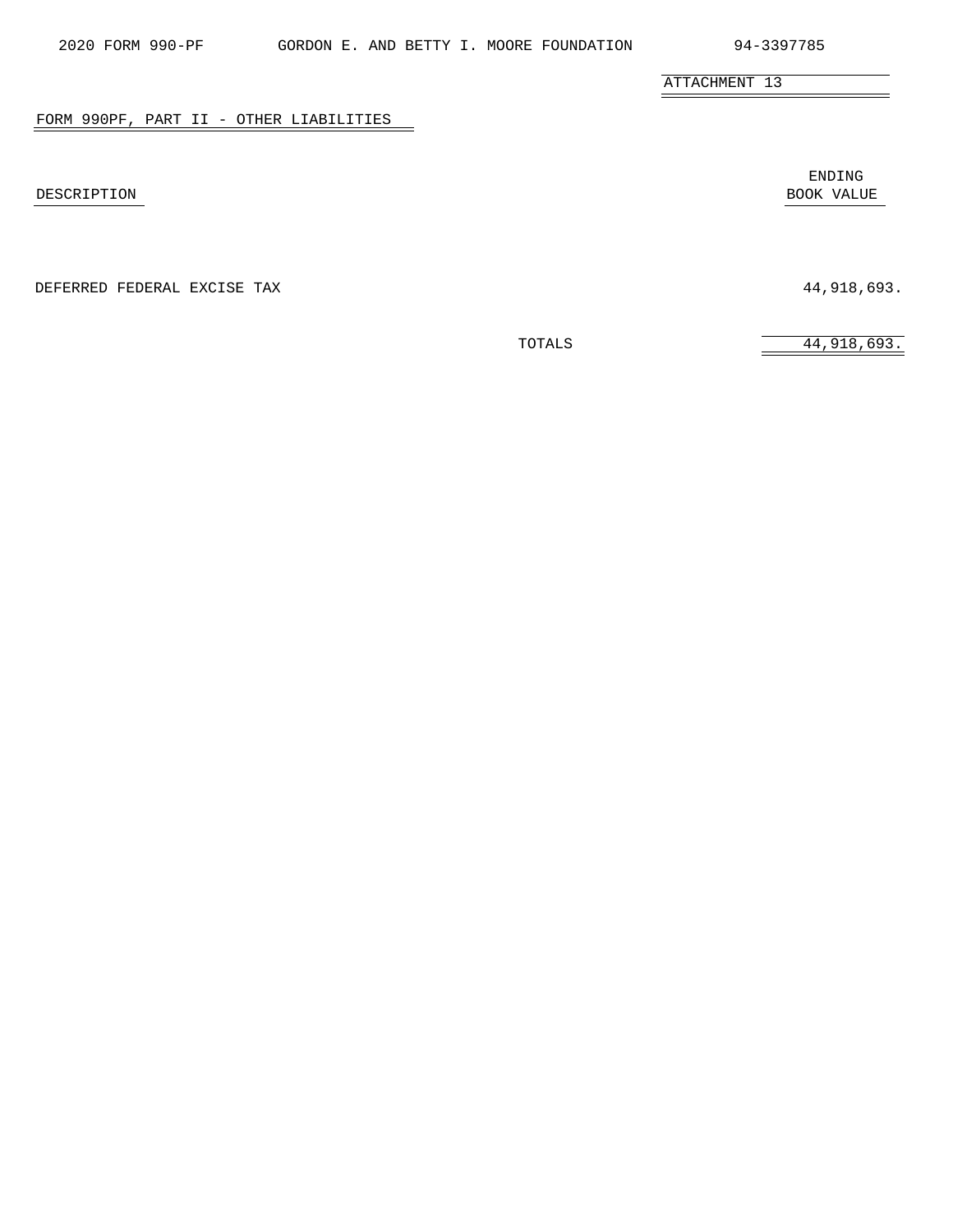## FORM 990PF, PART III - OTHER INCREASES IN NET WORTH OR FUND BALANCES

## DESCRIPTION AMOUNT

UNREALIZED GAIN ON INVESTMENTS 1,095,297,675.

TOTAL 1,095,297,675.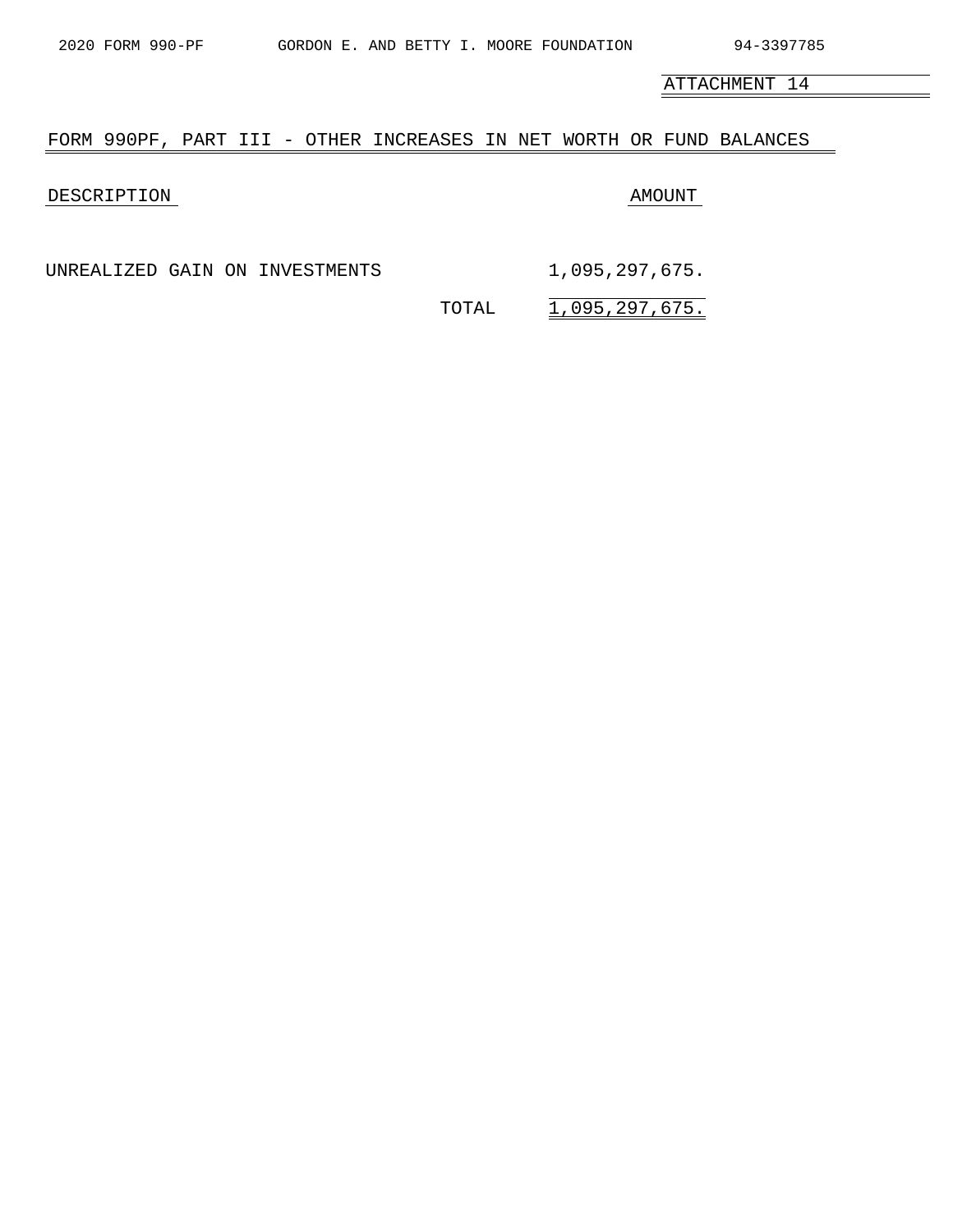$\overline{\phantom{0}}$ 

ATTACHMENT 15

FORM 990PF, PART VII-A, LINE 11A-TRANSFERS TO CONTROLLED ENTITY STATEMENT

TOTAL AMOUNT 5,549,684.

| CONTROLLED ENTITY'S NAME:                     | GBMF INTERNATIONAL LTD.                                                      |  |  |
|-----------------------------------------------|------------------------------------------------------------------------------|--|--|
| CONTROLLED ENTITY'S ADDRESS:                  | P.O. BOX 309GT, UGLAND HOUSE                                                 |  |  |
| CITY, STATE & ZIP:                            | GEORGE TOWN GRAND CAYMAN CAYMAN ISLANDS                                      |  |  |
| EIN:                                          | 94-3397785                                                                   |  |  |
| TRANSFER AMOUNT:                              | 425,501.                                                                     |  |  |
| EXPLANATION OF TRANSFER TO CONTROLLED ENTITY: |                                                                              |  |  |
|                                               | ENTITY DISSOLVED IN 2020 & THE FOUNDATION RECEIVED FINAL DIST. OF \$425,501. |  |  |
|                                               |                                                                              |  |  |
|                                               |                                                                              |  |  |
| CONTROLLED ENTITY'S NAME:                     | DYNAMO BRASIL V, LLC                                                         |  |  |
| CONTROLLED ENTITY'S ADDRESS:                  | AV. ATAULFO DE PAIVA, 1234-6 ANDAR                                           |  |  |
| CITY, STATE & ZIP:                            | RIO DE JANEIRO RJ BRAZIL 22440                                               |  |  |
| EIN:                                          | 94-3397785                                                                   |  |  |
| TRANSFER AMOUNT:                              | 5,124,183.                                                                   |  |  |
| EXPLANATION OF TRANSFER TO CONTROLLED ENTITY: |                                                                              |  |  |
|                                               | THE FOUNDATION MADE A \$5,124,183 CONTRIBUTION TO THE CONTROLLED ENTITY.     |  |  |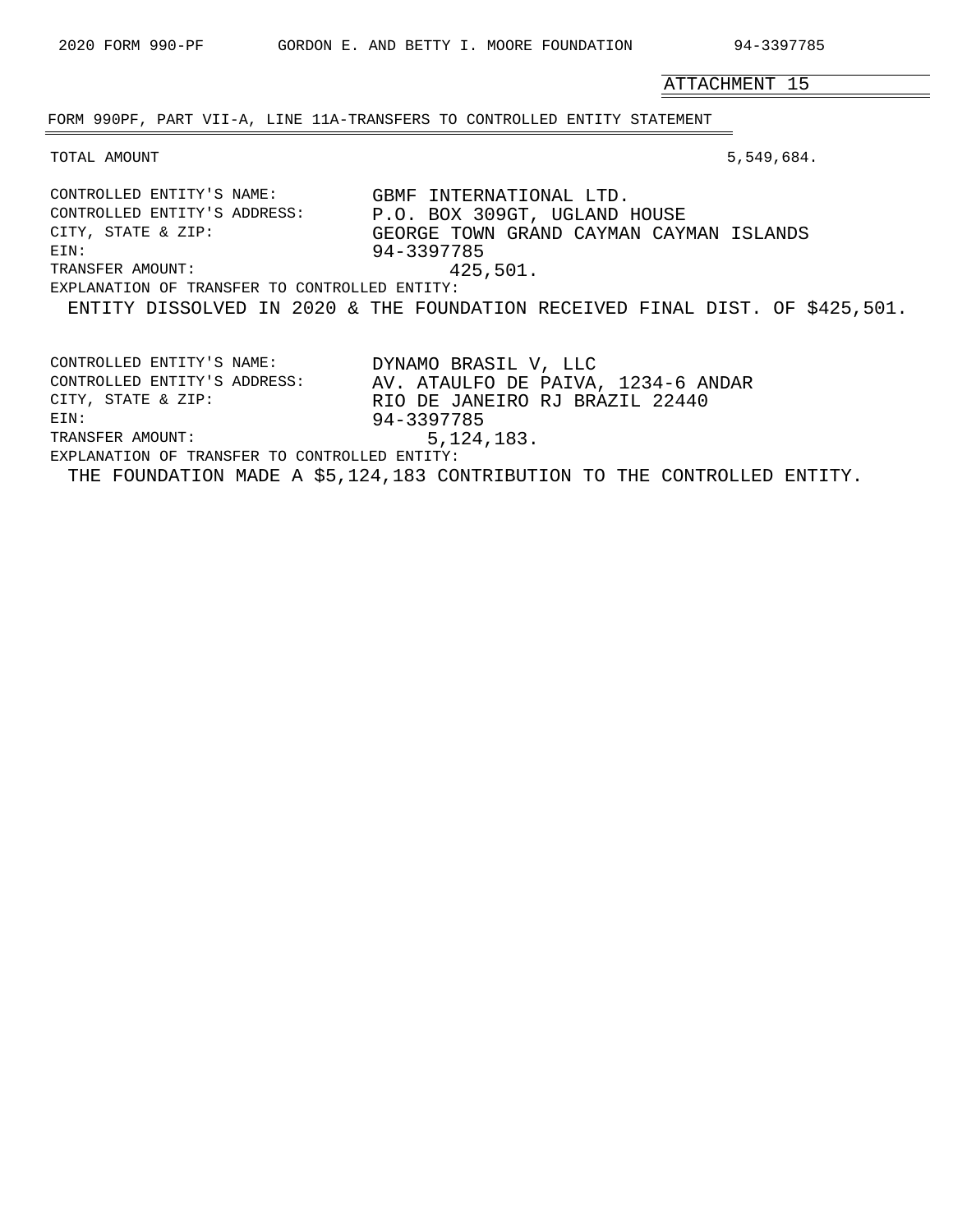FORM 990PF, PART VII-A -DISTRIBUTION TO A DONOR ADVISED FUND FOR QUALIFYING DISTRIBUTION

GORDON E. AND BETTY I. MOORE FOUNDATION

PART VII-A -DISTRIBUTION TO A DONOR ADVISED FUND IN 2020

THE FOUNDATION MADE A TOTAL OF \$692,038 OF QUALIFYING DISTRIBUTIONS TO DONOR ADVISED FUNDS, OVER WHICH ONE OR MORE DISQUALIFIED PERSONS HAD ADVISORY PRIVILEGES. THESE DONATIONS ARE ALL SMALL GIFTS THAT ARE PART OF THE FOUNDATION'S MATCHING GIFT PROGRAM FOR BOARD MEMBERS AND STAFF OR BOARD MEMBER RECOGNITION PROGRAM.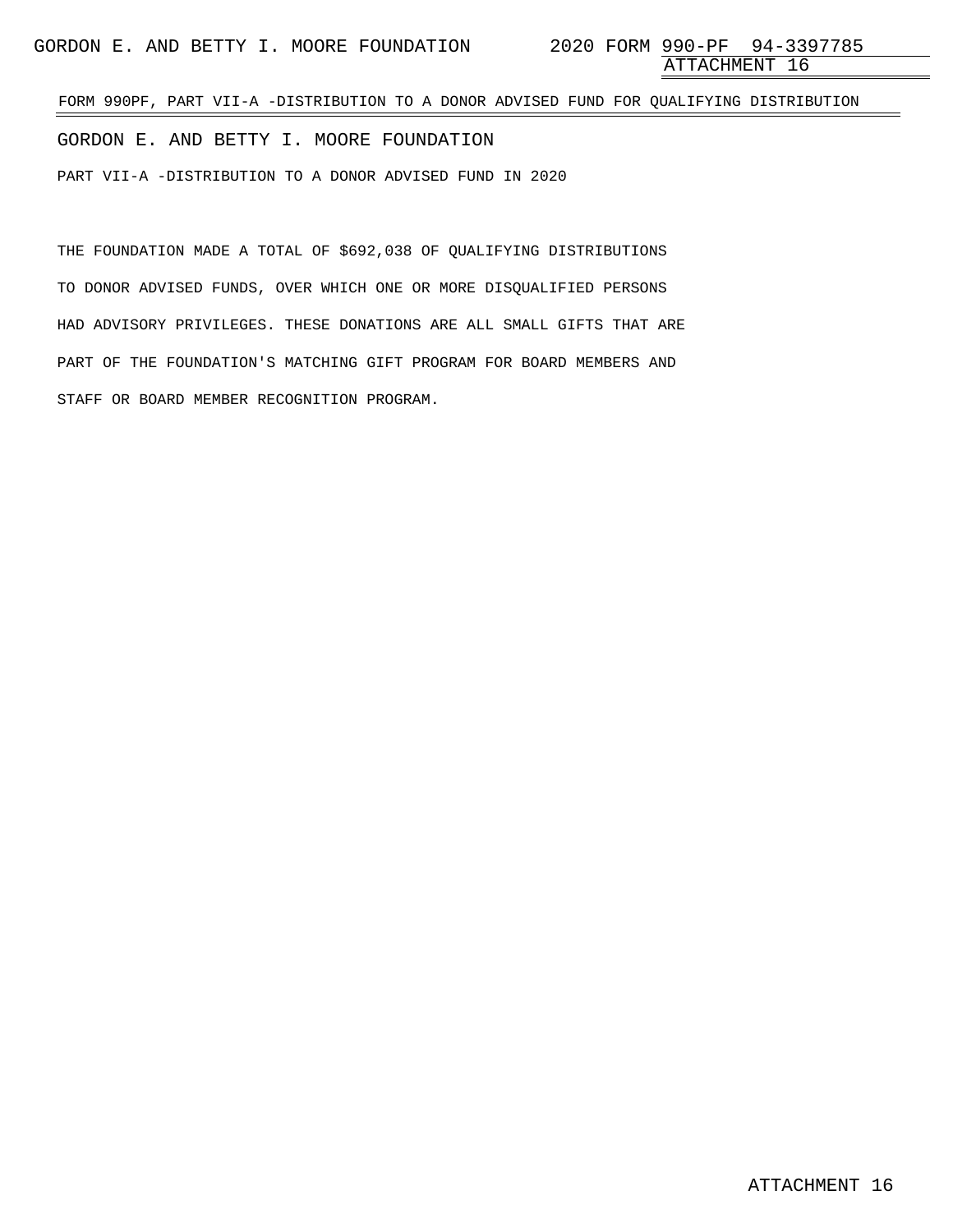FORM 990PF, PART VII-A -DISTRIBUTION TO A DONOR ADVISED FUND FOR SECTION 170 C 2B

GORDON E. AND BETTY I. MOORE FOUNDATION

PART VII-A -DISTRIBUTION TO A DONOR ADVISED FUND IN 2020

ALL OF THESE DONATIONS WERE MADE TO SECTION  $501(C)(3)$  public CHARITIES, WHOM THE IRS HAS DETERMINED TO BE ORGANIZED AND OPERATED FOR CHARITABLE PURPOSES.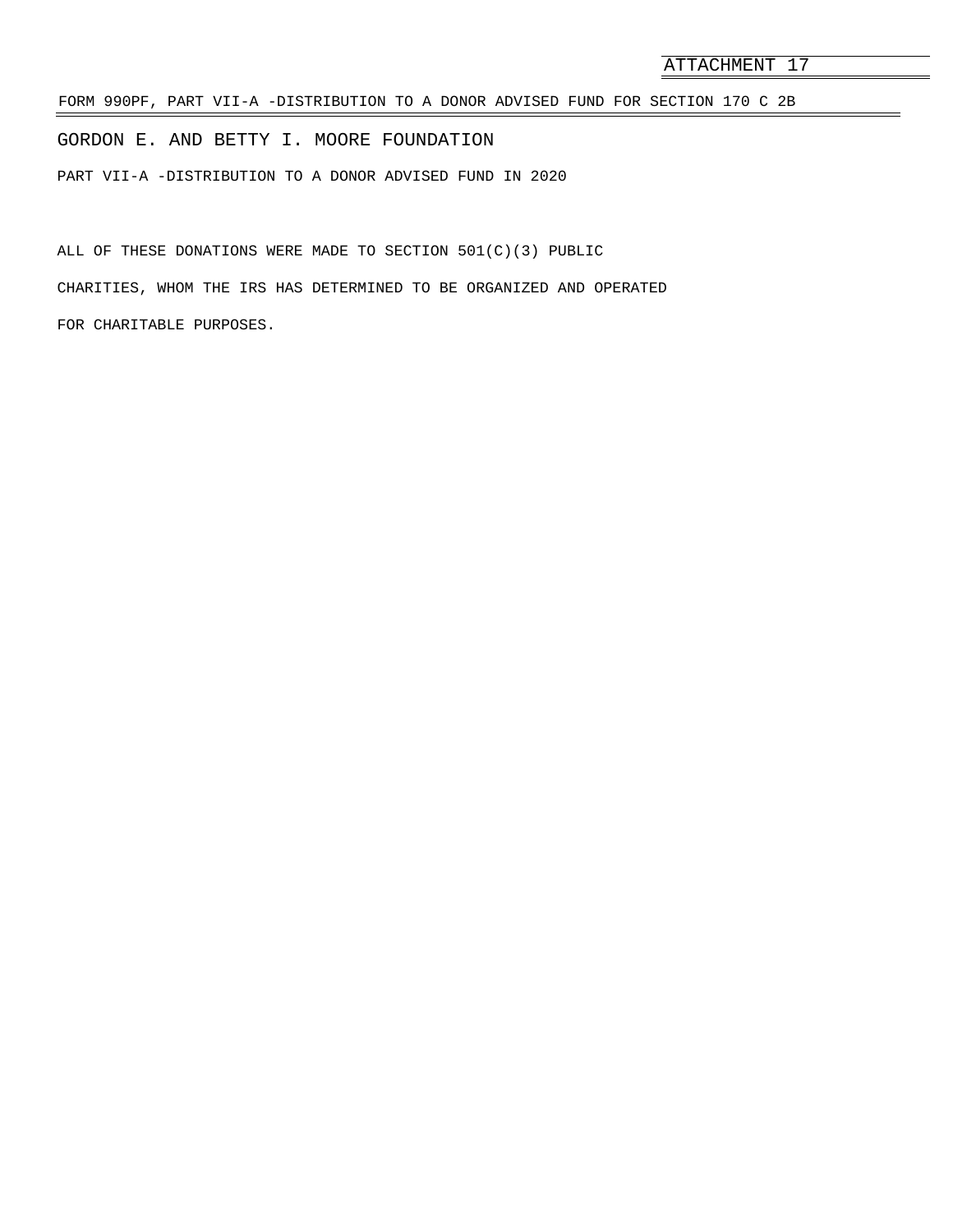# FORM 990PF, PART VII-A, LINE 16 - LIST OF FOREIGN COUNTRIES

BRAZIL CHILE CHINA CZECH REPUBLIC GREECE HUNGARY INDIA ISRAEL JAPAN KOREA, REPUBLIC OF (SOUTH) LITHUANIA MALAYSIA MEXICO PERU POLAND QATAR TAIWAN TURKEY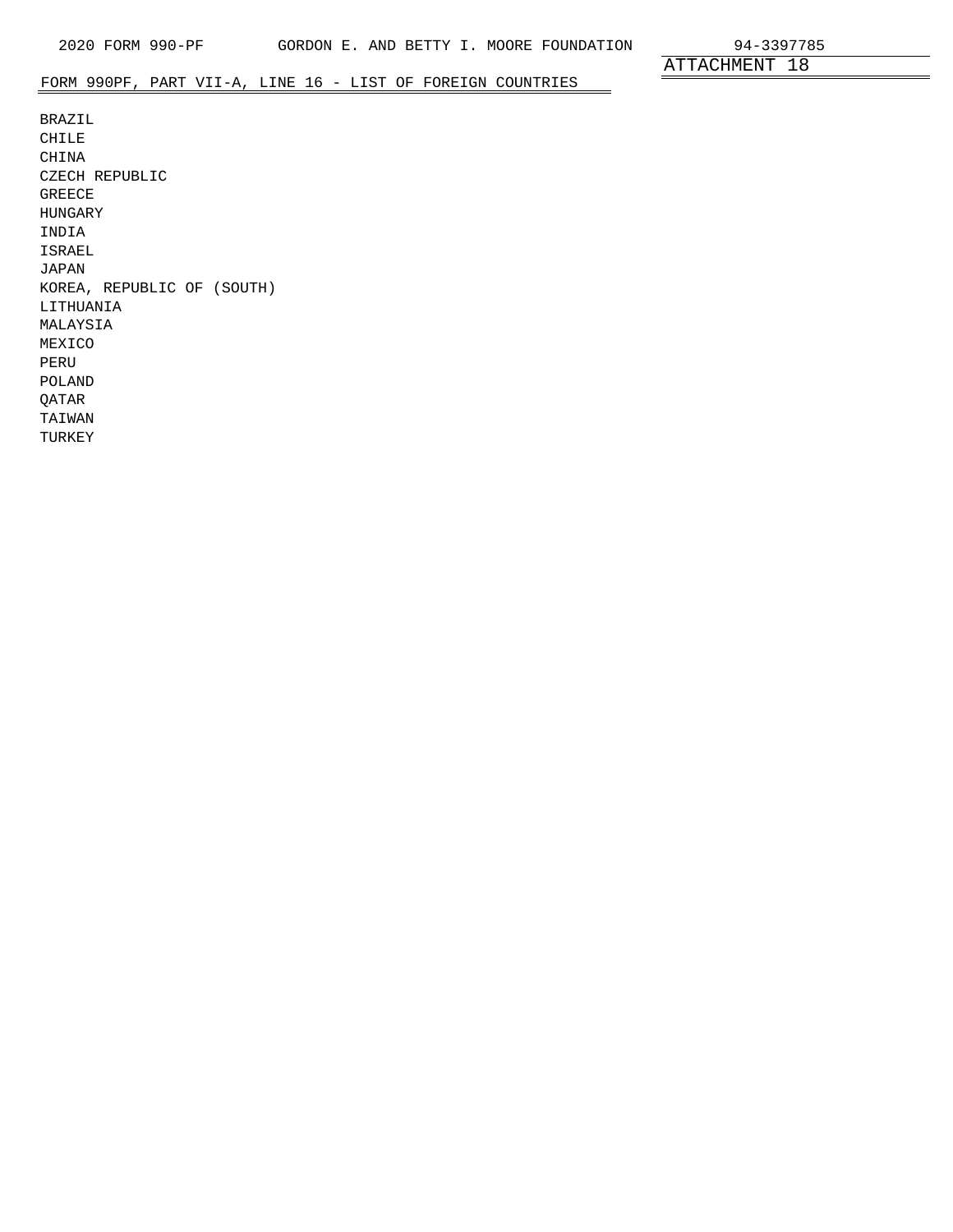FORM 990PF, PART VII-B, LINE 5C-EXPENDITURE RESPONSIBILITY STATEMENT

| GRANTEE'S NAME:<br>GRANTEE'S ADDRESS:<br>CITY, STATE & ZIP:<br>FOREIGN PROVINCE:<br>FOREIGN COUNTRY:<br>GRANT DATE:<br>GRANT AMOUNT: 2,000,000.<br>GRANT PURPOSE:                                                                                | FOREVER COSTA RICA ASSOCIATION<br>FORUM I, EDIFICIO G, PISO 7<br>SAN JOSE<br>SAN JOSE<br>COSTA RICA 20180<br>11/02/2020<br>TO SUPPORT BUILDING RESILIENT LIVELIHOODS IN COSTA<br>RICA.                                                                                                                                                                                                                                                                                                                                               |
|--------------------------------------------------------------------------------------------------------------------------------------------------------------------------------------------------------------------------------------------------|--------------------------------------------------------------------------------------------------------------------------------------------------------------------------------------------------------------------------------------------------------------------------------------------------------------------------------------------------------------------------------------------------------------------------------------------------------------------------------------------------------------------------------------|
| AMOUNT EXPENDED:<br>ANY DIVERSION?<br>NO<br>VERIFICATION DATE:<br>RESULTS OF VERIFICATION:                                                                                                                                                       | DATES OF REPORTS: NO REPORTS DUE DURING TAXABLE YEAR.<br>TO THE KNOWLEDGE OF THE FOUNDATION, AND BASED ON THE REPORT(S)<br>FURNISHED BY THE GRANTEE, IF ANY, NO PART OF THE GRANT HAS<br>BEEN USED FOR ANYTHING OTHER THAN ITS INTENDED PURPOSE.                                                                                                                                                                                                                                                                                     |
| GRANT DATE:<br>GRANT AMOUNT:<br>AMOUNT EXPENDED:<br>ANY DIVERSION? NO<br>VERIFICATION DATE:<br>RESULTS OF VERIFICATION:                                                                                                                          | GRANTEE'S NAME: FRB YUBA PROJECT I LLC<br>GRANTEE'S ADDRESS: 824 BAY STREET UNIT 1<br>CITY, STATE & ZIP: SANTA MONICA, CA 90405<br>04/21/2018<br>1,000,000.<br>GRANT PURPOSE: PROGRAM-RELATED INVESTMENT LOAN TO SUPPORT FOREST<br>HEALTH THROUGH A FOREST RESILIENCE BOND.<br>637,500.<br>DATES OF REPORTS: 12/01/2020, 11/29/2019<br>TO THE KNOWLEDGE OF THE FOUNDATION, AND BASED ON THE REPORT(S)<br>FURNISHED BY THE GRANTEE, IF ANY, NO PART OF THE GRANT HAS<br>BEEN USED FOR ANYTHING OTHER THAN ITS INTENDED PURPOSE.       |
| GRANTEE'S ADDRESS:<br>CITY, STATE & ZIP:<br>FOREIGN PROVINCE:<br>FOREIGN COUNTRY:<br>GRANT DATE:<br>GRANT AMOUNT:<br>GRANT PURPOSE:<br>AMOUNT EXPENDED:<br>ANY DIVERSION?<br>DATES OF REPORTS:<br>VERIFICATION DATE:<br>RESULTS OF VERIFICATION: | GRANTEE'S NAME: FUNDACAO VITORIA AMAZONICA<br>RUA ESTRELA DALVA, 146, CJ MORADA D<br>MANAUS<br>AΜ<br>BRAZIL 69083-093<br>10/20/2017<br>740,000.<br>TO STRENGTHEN MOSAIC-LEVEL GOVERNANCE OF PROTECTED<br>AREAS IN THE LOWER RIO NEGRO MOSAIC.<br>740,000.<br>NO.<br>05/05/2020, 12/17/2019, 05/17/2019, 07/30/2018<br>TO THE KNOWLEDGE OF THE FOUNDATION, AND BASED ON THE REPORT(S)<br>FURNISHED BY THE GRANTEE, IF ANY, NO PART OF THE GRANT HAS<br>BEEN USED FOR ANYTHING OTHER THAN ITS INTENDED PURPOSE.<br>CONT'D ON NEXT PAGE |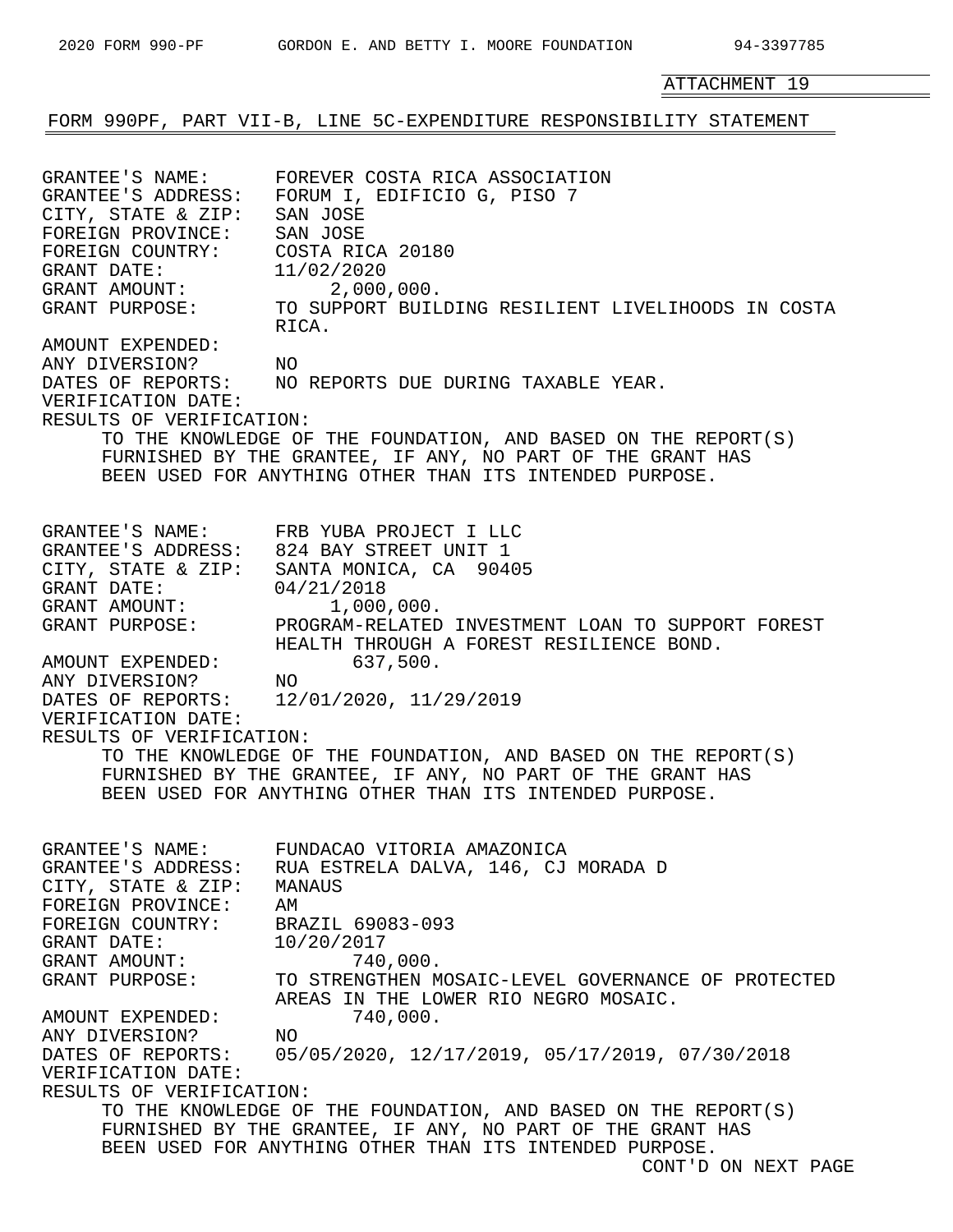# FORM 990PF, PART VII-B, LINE 5C-EXPENDITURE RESPONSIBILITY STATEMENT

| GRANTEE'S NAME: FUNDAMAZONIA                                                                           | GRANTEE'S ADDRESS: MALECON TARAPACA NO 332 ALTOS                                                                                                                                                                                                                                                                                                                                                                                                                                                                                                                                                                                                                                         |
|--------------------------------------------------------------------------------------------------------|------------------------------------------------------------------------------------------------------------------------------------------------------------------------------------------------------------------------------------------------------------------------------------------------------------------------------------------------------------------------------------------------------------------------------------------------------------------------------------------------------------------------------------------------------------------------------------------------------------------------------------------------------------------------------------------|
| CITY, STATE & ZIP: IQUITOS                                                                             | GRANT DATE:<br>GRANT DATE: 10/28/2011<br>GRANT AMOUNT: 352,750.<br>GRANT PURPOSE: TO SUPPORT THE WILDLIFE MANAGEMENT IN LATIN                                                                                                                                                                                                                                                                                                                                                                                                                                                                                                                                                            |
| FOREIGN PROVINCE: LORETO                                                                               | AMERICA AND AMAZON CONFERENCE SERIES.                                                                                                                                                                                                                                                                                                                                                                                                                                                                                                                                                                                                                                                    |
| FOREIGN COUNTRY: PERU 20493440749                                                                      | 352,750.                                                                                                                                                                                                                                                                                                                                                                                                                                                                                                                                                                                                                                                                                 |
| AMOUNT EXPENDED:                                                                                       | DATES OF REPORTS: 02/04/2020, 03/27/2019, 03/16/2018, 03/09/2017                                                                                                                                                                                                                                                                                                                                                                                                                                                                                                                                                                                                                         |
| AMOUNT EXPENDED:<br>ANY DIVERSION? NO                                                                  | TO THE KNOWLEDGE OF THE FOUNDATION, AND BASED ON THE REPORT(S)                                                                                                                                                                                                                                                                                                                                                                                                                                                                                                                                                                                                                           |
| VERIFICATION DATE:                                                                                     | FURNISHED BY THE GRANTEE, IF ANY, NO PART OF THE GRANT HAS                                                                                                                                                                                                                                                                                                                                                                                                                                                                                                                                                                                                                               |
| RESULTS OF VERIFICATION:                                                                               | BEEN USED FOR ANYTHING OTHER THAN ITS INTENDED PURPOSE.                                                                                                                                                                                                                                                                                                                                                                                                                                                                                                                                                                                                                                  |
| CITY, STATE & ZIP: VANCOUVER<br>FOREIGN PROVINCE: BC<br>VERIFICATION DATE:<br>RESULTS OF VERIFICATION: | GRANTEE'S NAME: GREAT BEAR INITIATIVE SOCIETY<br>GRANTEE'S ADDRESS: 409 GRANVILLE STREET, SUITE 1660<br>FOREIGN COUNTRY: CANADA V6C 1T2<br>GRANT DATE: 10/02/2019<br>GRANT AMOUNT: 1,200,000.<br>GRANT PURPOSE: TO SUPPORT THE COASTAL STEWARDSHIP NETWORK.<br>AMOUNT EXPENDED: 13.<br>ANY DIVERSION? NO<br>DATES OF REPORTS: 11/23/2020, 10/02/2020, 08/27/2020, 05/28/2020<br>TO THE KNOWLEDGE OF THE FOUNDATION, AND BASED ON THE REPORT(S)<br>FURNISHED BY THE GRANTEE, IF ANY, NO PART OF THE GRANT HAS BEEN USED<br>FOR ANYTHING OTHER THAN ITS INTENDED PURPOSE.<br>NOTE: THE ABOVE GRANT WAS DECLARED IN 2020; HOWEVER, PAYMENTS SPAN<br>MULTIPLE YEARS. \$500,000 PAID IN 2020. |
| GRANTEE'S NAME:                                                                                        | GREAT BEAR INITIATIVE SOCIETY                                                                                                                                                                                                                                                                                                                                                                                                                                                                                                                                                                                                                                                            |
| CITY, STATE & ZIP: VANCOUVER                                                                           | GRANTEE'S ADDRESS: 409 GRANVILLE STREET, SUITE 1660                                                                                                                                                                                                                                                                                                                                                                                                                                                                                                                                                                                                                                      |
| FOREIGN PROVINCE:                                                                                      | BC                                                                                                                                                                                                                                                                                                                                                                                                                                                                                                                                                                                                                                                                                       |
| FOREIGN COUNTRY:                                                                                       | CANADA V6C 1T2                                                                                                                                                                                                                                                                                                                                                                                                                                                                                                                                                                                                                                                                           |
| GRANT DATE:                                                                                            | 05/17/2013                                                                                                                                                                                                                                                                                                                                                                                                                                                                                                                                                                                                                                                                               |
| GRANT AMOUNT:                                                                                          | 7,113,700.                                                                                                                                                                                                                                                                                                                                                                                                                                                                                                                                                                                                                                                                               |
| GRANT PURPOSE:                                                                                         | TO SUPPORT FIRST NATIONS LEADERSHIP AND COMMUNITY                                                                                                                                                                                                                                                                                                                                                                                                                                                                                                                                                                                                                                        |
| AMOUNT EXPENDED:                                                                                       | MARINE SPATIAL PLANNING.                                                                                                                                                                                                                                                                                                                                                                                                                                                                                                                                                                                                                                                                 |
| ANY DIVERSION?                                                                                         | 6, 198, 037.                                                                                                                                                                                                                                                                                                                                                                                                                                                                                                                                                                                                                                                                             |
| DATES OF REPORTS:                                                                                      | ΝO                                                                                                                                                                                                                                                                                                                                                                                                                                                                                                                                                                                                                                                                                       |
| VERIFICATION DATE:                                                                                     | 11/23/2020, 10/02/2020, 08/27/2020, 07/07/2020                                                                                                                                                                                                                                                                                                                                                                                                                                                                                                                                                                                                                                           |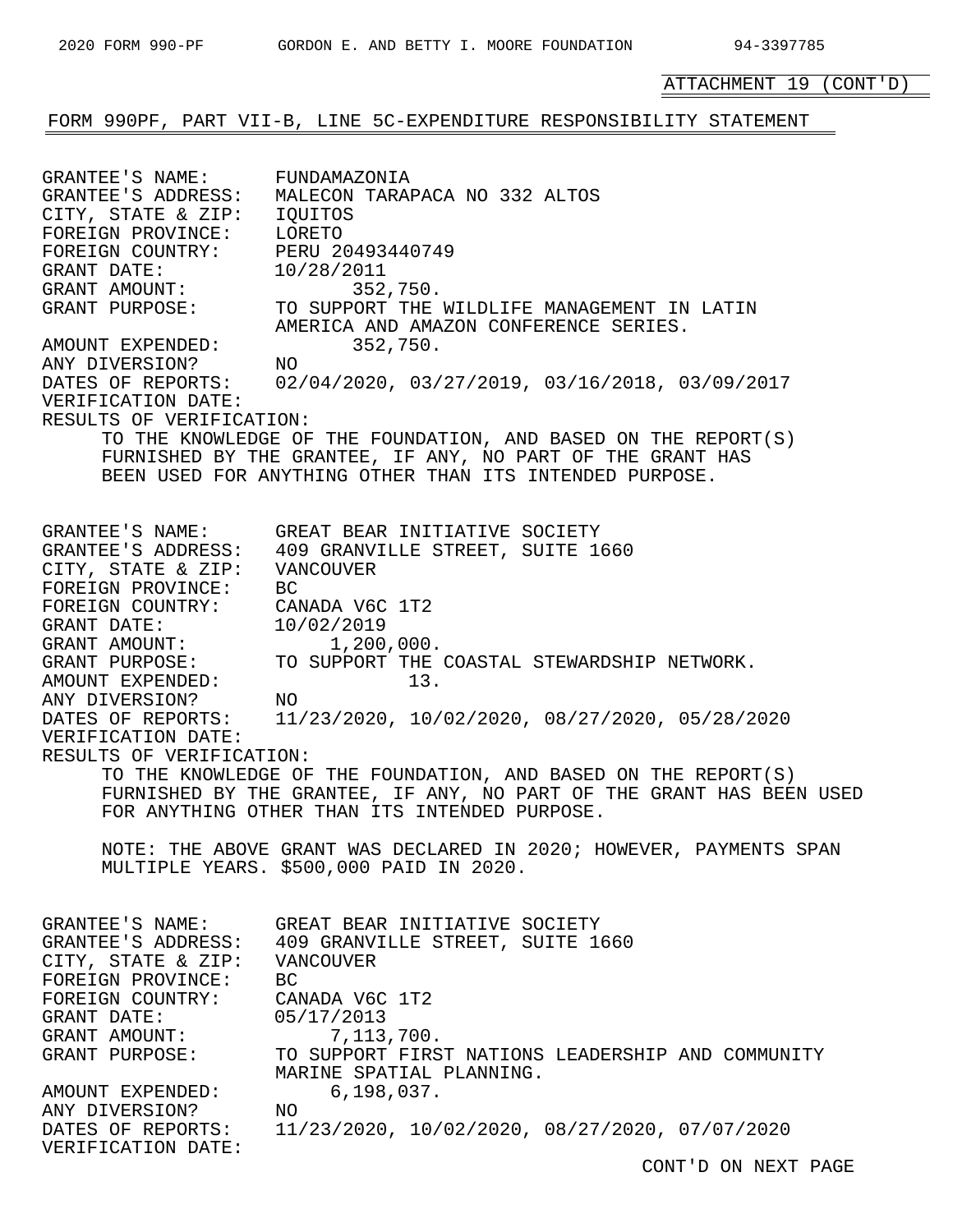### FORM 990PF, PART VII-B, LINE 5C-EXPENDITURE RESPONSIBILITY STATEMENT

RESULTS OF VERIFICATION: TO THE KNOWLEDGE OF THE FOUNDATION, AND BASED ON THE REPORT(S) FURNISHED BY THE GRANTEE, IF ANY, NO PART OF THE GRANT HAS BEEN USED FOR ANYTHING OTHER THAN ITS INTENDED PURPOSE. GRANTEE'S NAME: GREAT BEAR INITIATIVE SOCIETY GRANTEE'S ADDRESS: 409 GRANVILLE STREET, SUITE 1660 CITY, STATE & ZIP: VANCOUVER FOREIGN PROVINCE: BC FOREIGN COUNTRY: CANADA V6C 1T2 GRANT DATE: 11/15/2016 GRANT AMOUNT: 1,800,000. GRANT PURPOSE: TO SUPPORT FIRST NATIONS LEADERSHIP AND COMMUNITY OCEAN PLAN IMPLEMENTATION. AMOUNT EXPENDED: 1,533,397.<br>ANY DIVERSION? NO ANY DIVERSION? DATES OF REPORTS: 11/23/2020, 10/02/2020, 08/27/2020, 07/23/2020 VERIFICATION DATE: RESULTS OF VERIFICATION: TO THE KNOWLEDGE OF THE FOUNDATION, AND BASED ON THE REPORT(S) FURNISHED BY THE GRANTEE, IF ANY, NO PART OF THE GRANT HAS BEEN USED FOR ANYTHING OTHER THAN ITS INTENDED PURPOSE. GRANTEE'S NAME: GREAT BEAR INITIATIVE SOCIETY GRANTEE'S ADDRESS: 409 GRANVILLE STREET, SUITE 1660 CITY, STATE & ZIP: VANCOUVER FOREIGN PROVINCE: BC FOREIGN COUNTRY: CANADA V6C 1T2 GRANT DATE: 11/25/2014 GRANT AMOUNT: 2,238,300. GRANT PURPOSE: TO SUPPORT FIRST NATIONS COASTAL STEWARDSHIP. AMOUNT EXPENDED: 1,339,619. ANY DIVERSION? NO DATES OF REPORTS: 11/23/2020, 10/02/2020, 08/27/2020, 05/28/2020 VERIFICATION DATE: RESULTS OF VERIFICATION: TO THE KNOWLEDGE OF THE FOUNDATION, AND BASED ON THE REPORT(S) FURNISHED BY THE GRANTEE, IF ANY, NO PART OF THE GRANT HAS BEEN USED FOR ANYTHING OTHER THAN ITS INTENDED PURPOSE. GRANTEE'S NAME: GREAT BEAR INITIATIVE SOCIETY<br>GRANTEE'S ADDRESS: 409 GRANVILLE STREET, SUITE 1 409 GRANVILLE STREET, SUITE 1660 CITY, STATE & ZIP: VANCOUVER FOREIGN PROVINCE: BC FOREIGN COUNTRY: CANADA V6C 1T2 GRANT DATE: 11/15/2016 GRANT AMOUNT: 500,000. GRANT PURPOSE: IN SUPPORT OF FIRST NATIONS COLLECTION OF ANCESTRAL LAWS. AMOUNT EXPENDED: 509,440.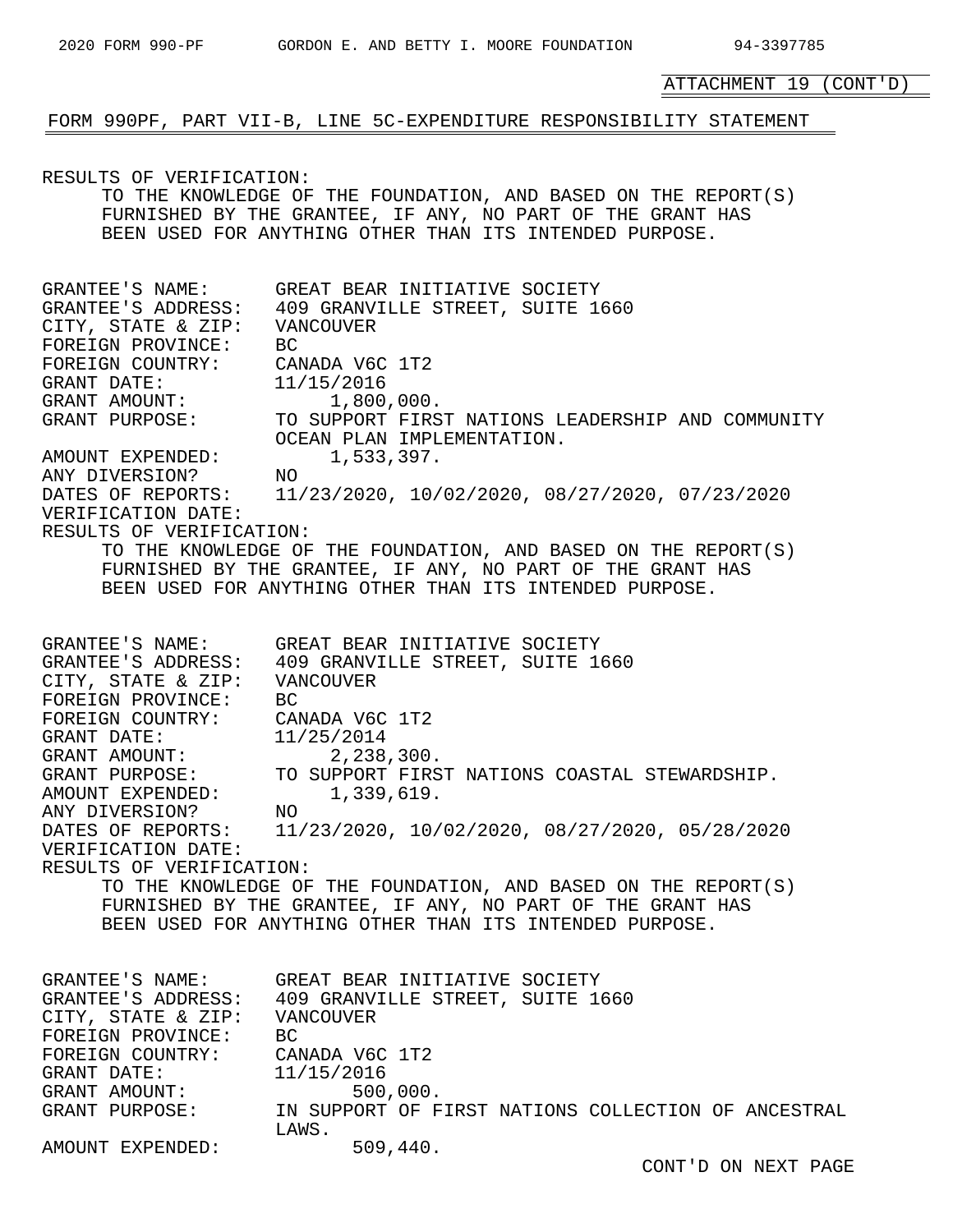ATTACHMENT 19 (CONT'D) FORM 990PF, PART VII-B, LINE 5C-EXPENDITURE RESPONSIBILITY STATEMENT ANY DIVERSION? NO<br>DATES OF REPORTS: 11 DATES OF REPORTS: 11/23/2020, 10/02/2020, 08/27/2020, 07/07/2020 VERIFICATION DATE: RESULTS OF VERIFICATION: TO THE KNOWLEDGE OF THE FOUNDATION, AND BASED ON THE REPORT(S) FURNISHED BY THE GRANTEE, IF ANY, NO PART OF THE GRANT HAS BEEN USED FOR ANYTHING OTHER THAN ITS INTENDED PURPOSE. NOTE: GRANT AMOUNT AND AMOUNT SPENT DIFFER BECAUSE OF CURRENCY CONVERSION. GRANTEE'S NAME: GREAT BEAR INITIATIVE SOCIETY GRANTEE'S ADDRESS: 409 GRANVILLE STREET, SUITE 1660 CITY, STATE & ZIP: VANCOUVER FOREIGN PROVINCE: BC FOREIGN COUNTRY: CANADA V6C 1T2 GRANT DATE: 10/19/2018 GRANT AMOUNT: 2,100,000. GRANT PURPOSE: TO ENABLE SUSTAINABLE SHIPPING. AMOUNT EXPENDED: 862,060. ANY DIVERSION? NO DATES OF REPORTS: 11/23/2020, 10/02/2020, 08/27/2020, 07/23/2020 VERIFICATION DATE: RESULTS OF VERIFICATION: TO THE KNOWLEDGE OF THE FOUNDATION, AND BASED ON THE REPORT(S) FURNISHED BY THE GRANTEE, IF ANY, NO PART OF THE GRANT HAS BEEN USED FOR ANYTHING OTHER THAN ITS INTENDED PURPOSE. NOTE: THE ABOVE GRANT WAS DECLARED IN 2018; HOWEVER, PAYMENTS SPAN MULTIPLE YEARS. \$732,415 PAID IN 2018. \$602,585 PAID IN 2019. \$765,000 PAID IN 2020. GRANTEE'S NAME: GREAT BEAR INITIATIVE SOCIETY GRANTEE'S ADDRESS: 409 GRANVILLE STREET, SUITE 1660 CITY, STATE & ZIP: VANCOUVER FOREIGN PROVINCE: BC FOREIGN COUNTRY: CANADA V6C 1T2 GRANT DATE: 07/16/2019 GRANT AMOUNT: 2,054,894. GRANT PURPOSE: TO SUPPORT BRITISH COLUMBIA HABITAT PROTECTION. AMOUNT EXPENDED: 591,436. ANY DIVERSION? NO DATES OF REPORTS: 11/23/2020, 10/02/2020, 08/27/2020, 07/23/2020 VERIFICATION DATE: RESULTS OF VERIFICATION: TO THE KNOWLEDGE OF THE FOUNDATION, AND BASED ON THE REPORT(S) FURNISHED BY THE GRANTEE, IF ANY, NO PART OF THE GRANT HAS BEEN USED FOR ANYTHING OTHER THAN ITS INTENDED PURPOSE. NOTE: THE ABOVE GRANT WAS DECLARED IN 2019; HOWEVER, PAYMENTS SPAN MULTIPLE YEARS. \$1,054,314 PAID IN 2019. \$1,000,580 PAID IN 2020. CONT'D ON NEXT PAGE

2020 FORM 990-PF GORDON E. AND BETTY I. MOORE FOUNDATION 94-3397785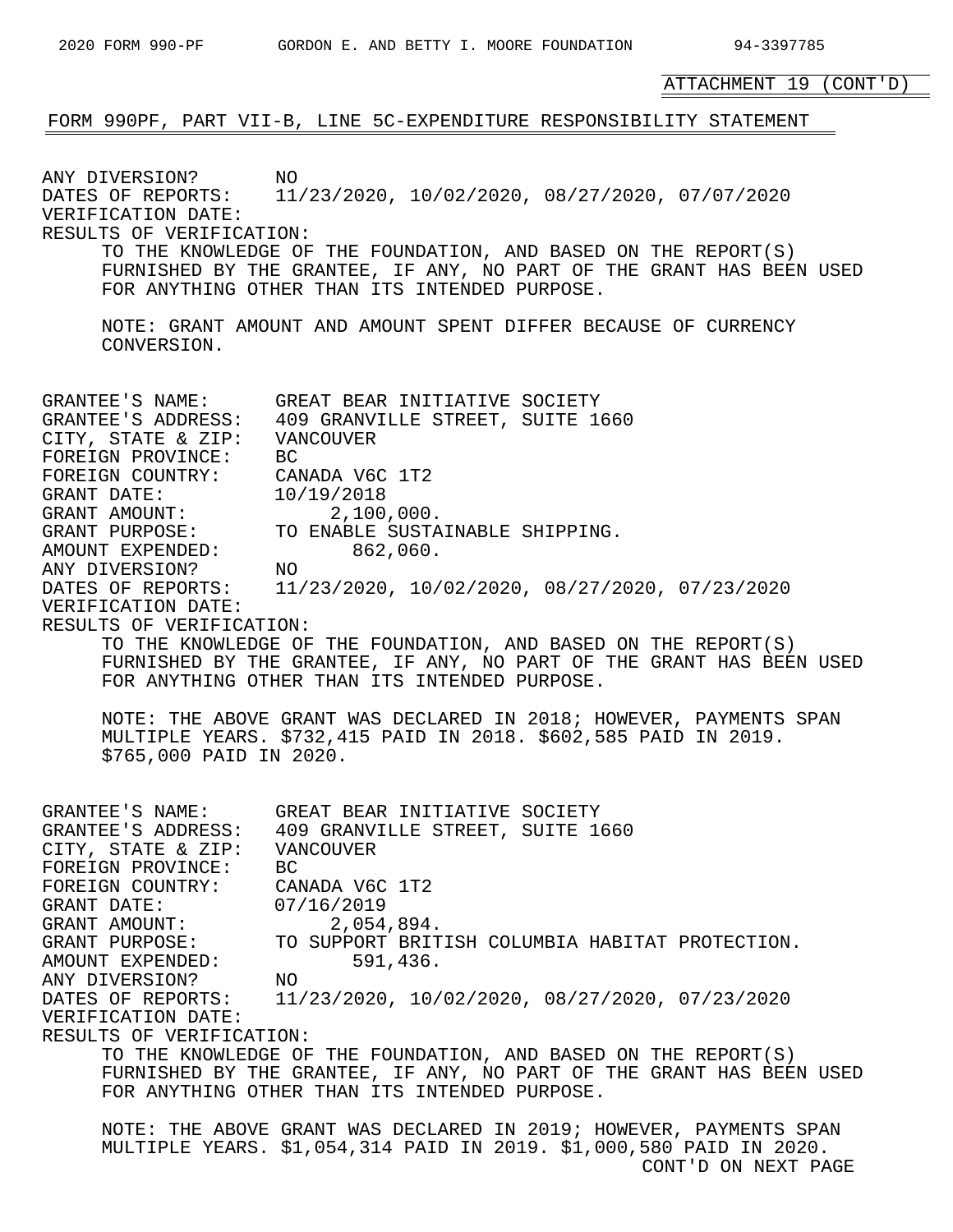# FORM 990PF, PART VII-B, LINE 5C-EXPENDITURE RESPONSIBILITY STATEMENT

GRANTEE'S NAME: HEALTH SERVICES ADVISORY GROUP, INC. GRANTEE'S ADDRESS: 3133 E CAMELBACK ROAD, SUITE 100 CITY, STATE & ZIP: PHOENIX, AZ 85016 GRANT DATE: 01/18/2019 GRANT AMOUNT: 1,091,000. GRANT PURPOSE: TO DEVELOP A CLAIMS-BASED PREDICTION MODEL FOR ANTICOAGULANT-RELATED BLEEDING. AMOUNT EXPENDED: 607,105. ANY DIVERSION? NO DATES OF REPORTS: 9/15/2020, 09/13/2019 VERIFICATION DATE: RESULTS OF VERIFICATION: TO THE KNOWLEDGE OF THE FOUNDATION, AND BASED ON THE REPORT(S) FURNISHED BY THE GRANTEE, IF ANY, NO PART OF THE GRANT HAS BEEN USED FOR ANYTHING OTHER THAN ITS INTENDED PURPOSE. NOTE: THE ABOVE GRANT WAS DECLARED IN 2019; HOWEVER, PAYMENTS SPAN MULTIPLE YEARS. \$645,500 PAID IN 2019. \$445,500 PAID IN 2020. GRANTEE'S NAME: INSTITUTO CONEXOES SUSTENTAVEIS GRANTEE'S ADDRESS: RUA ANGELO CUSTODIO 728-ESTACAO 213 CITY, STATE & ZIP: BELEM FOREIGN PROVINCE: PARA FOREIGN COUNTRY: BRAZIL 66020-710 GRANT DATE: 10/03/2018 GRANT AMOUNT: 700,300. GRANT PURPOSE: TO SUPPORT A TECHNICAL COLLABORATION TO DEPLOY ENVIRONMENTAL COMPENSATION FUNDS. AMOUNT EXPENDED: 543,680.<br>ANY DIVERSION? NO ANY DIVERSION? DATES OF REPORTS: 05/18/2020, 09/19/2019, 09/05/2019, 09/03/2019 VERIFICATION DATE: RESULTS OF VERIFICATION: TO THE KNOWLEDGE OF THE FOUNDATION, AND BASED ON THE REPORT(S) FURNISHED BY THE GRANTEE, IF ANY, NO PART OF THE GRANT HAS BEEN USED FOR ANYTHING OTHER THAN ITS INTENDED PURPOSE. NOTE: THE ABOVE GRANT WAS DECLARED IN 2018; HOWEVER, PAYMENTS SPAN MULTIPLE YEARS. \$580,204 PAID IN 2018. \$120,096 PAID IN 2019. GRANTEE'S NAME: INTL NATURERBE FONDS - LEGACY LANDSCAPES GRANTEE'S ADDRESS: FRIEDRICH-EBERT-ANLAGE 36 CITY, STATE & ZIP: FRANKFURT FOREIGN COUNTRY: GERMANY 60325 GRANT DATE: 11/13/2020 GRANT AMOUNT: 5,000,000. GRANT PURPOSE: IN SUPPORT OF THE LEGACY LANDSCAPES FUND. AMOUNT EXPENDED: ANY DIVERSION? NO DATES OF REPORTS: NO REPORTS DUE DURING TAXABLE YEAR. VERIFICATION DATE: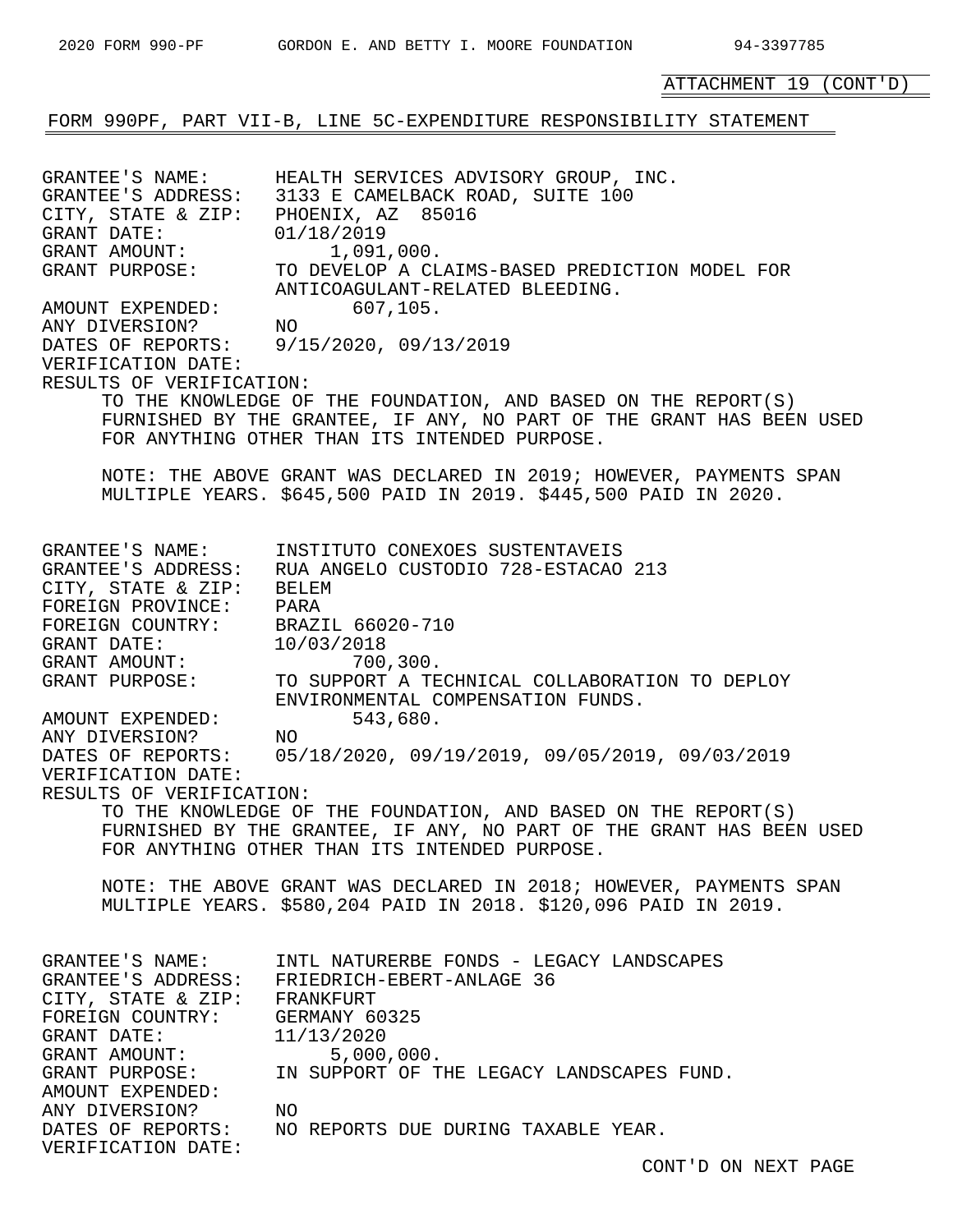FORM 990PF, PART VII-B, LINE 5C-EXPENDITURE RESPONSIBILITY STATEMENT

RESULTS OF VERIFICATION: TO THE KNOWLEDGE OF THE FOUNDATION, AND BASED ON THE REPORT(S) FURNISHED BY THE GRANTEE, IF ANY, NO PART OF THE GRANT HAS BEEN USED FOR ANYTHING OTHER THAN ITS INTENDED PURPOSE. GRANTEE'S NAME: JULIA COMPUTING, INC. GRANTEE'S ADDRESS: 20 GARLAND ROAD CITY, STATE & ZIP: NEWTON, MA 02459 GRANT DATE: 09/16/2019 GRANT AMOUNT:  $1,057,443$ . GRANT PURPOSE: TO SUPPORT ENHANCING THE JULIA SOFTWARE ECOSYSTEM AND ITS UNDERLYING TECHNOLOGIES. AMOUNT EXPENDED: 626,083. ANY DIVERSION? NO DATES OF REPORTS: 09/17/2020, 04/22/2020 VERIFICATION DATE: RESULTS OF VERIFICATION: TO THE KNOWLEDGE OF THE FOUNDATION, AND BASED ON THE REPORT(S) FURNISHED BY THE GRANTEE, IF ANY, NO PART OF THE GRANT HAS BEEN USED FOR ANYTHING OTHER THAN ITS INTENDED PURPOSE. NOTE: THE ABOVE GRANT WAS DECLARED IN 2019; HOWEVER, PAYMENTS SPAN MULTIPLE YEARS. \$549,438 PAID IN 2019. \$508,005 PAID IN 2020. GRANTEE'S NAME: JUPITER INTELLIGENCE, INC. GRANTEE'S ADDRESS: 181 2ND AVENUE, SUITE 300 CITY, STATE & ZIP: SAN MATEO, CA 94401 GRANT DATE: 11/18/2019 GRANT AMOUNT: 1,002,403. GRANT PURPOSE: TO SUPPORT A REAL-TIME FIRE RISK OPERATIONAL DECISION SUPPORT SYSTEM. AMOUNT EXPENDED: 1,002,403. ANY DIVERSION? NO DATES OF REPORTS: 01/04/2021, 10/01/2020, 06/30/2020, 04/30/2020 VERIFICATION DATE: RESULTS OF VERIFICATION: TO THE KNOWLEDGE OF THE FOUNDATION, AND BASED ON THE REPORT(S) FURNISHED BY THE GRANTEE, IF ANY, NO PART OF THE GRANT HAS BEEN USED FOR ANYTHING OTHER THAN ITS INTENDED PURPOSE. GRANTEE'S NAME: LAS CUMBRES OBSERVATORY GLOBAL TELESCOPE GRANTEE'S ADDRESS: 6740 CORTONA DRIVE, SUITE 102 CITY, STATE & ZIP: GOLETA, CA 93117 GRANT DATE: 05/17/2018 GRANT AMOUNT: 4,884,049. GRANT PURPOSE: TO SUPPORT CONSTRUCTION OF TWO 1.0M TELESCOPES AT TENERIFE, FOR COVERAGE OF THE NORTHERN SKY. AMOUNT EXPENDED: 3,174,838. ANY DIVERSION? NO DATES OF REPORTS: 08/07/2020, 07/06/2020, 02/26/2020, 09/03/2019 CONT'D ON NEXT PAGE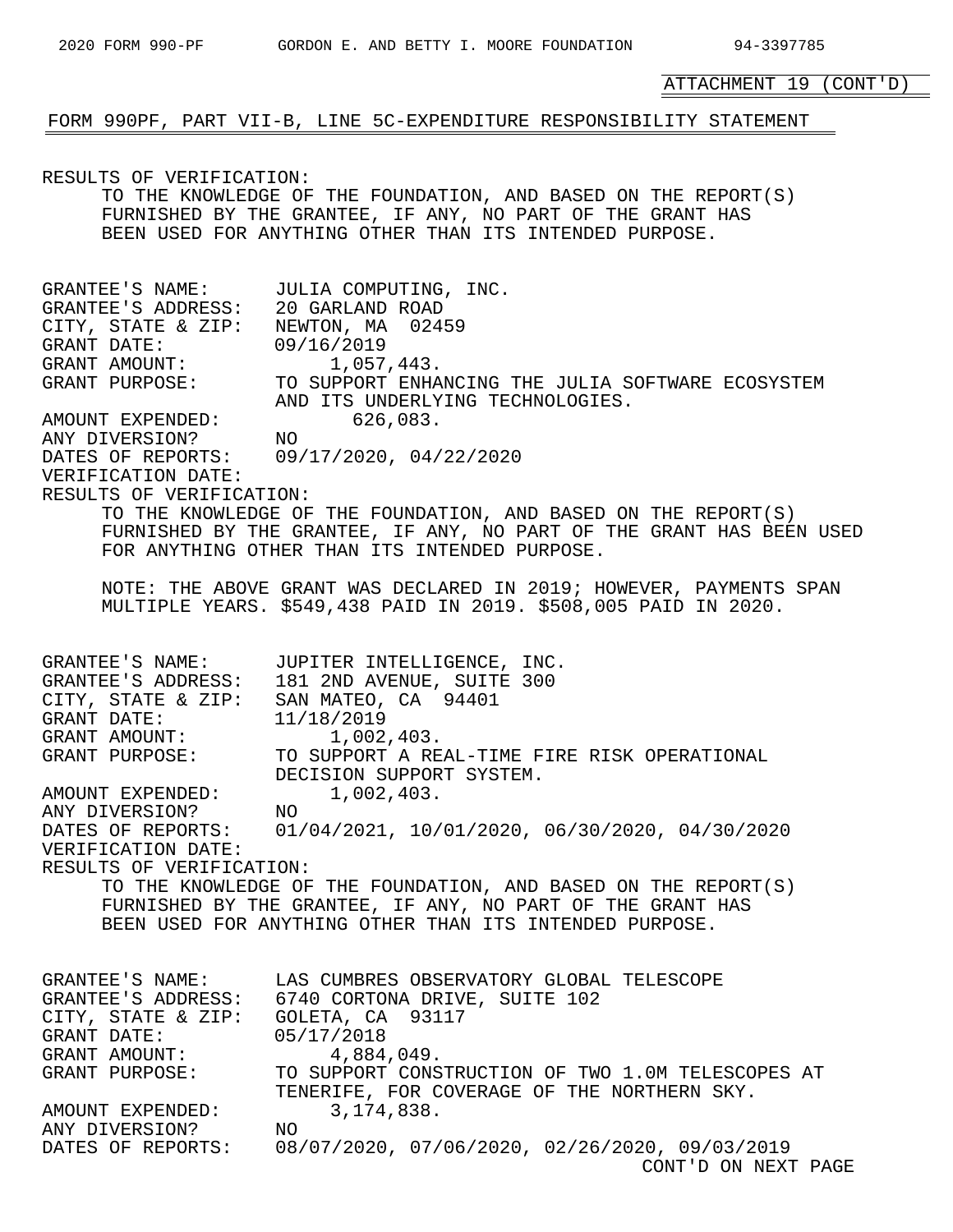# FORM 990PF, PART VII-B, LINE 5C-EXPENDITURE RESPONSIBILITY STATEMENT

VERIFICATION DATE: RESULTS OF VERIFICATION: TO THE KNOWLEDGE OF THE FOUNDATION, AND BASED ON THE REPORT(S) FURNISHED BY THE GRANTEE, IF ANY, NO PART OF THE GRANT HAS BEEN USED FOR ANYTHING OTHER THAN ITS INTENDED PURPOSE. NOTE: THE ABOVE GRANT WAS DECLARED IN 2018; HOWEVER, PAYMENTS SPAN MULTIPLE YEARS. \$2,500,000 PAID IN 2018. \$2,384,049 PAID IN 2019. GRANTEE'S NAME: LUMINARY LABS, LLC<br>GRANTEE'S ADDRESS: 61 BROADWAY SUITE 2800 GRANTEE'S ADDRESS: 61 BROADWAY SUITE 2800 CITY, STATE & ZIP: NEW YORK, NY 10006 GRANT DATE: 11/18/2018 GRANT AMOUNT: 950,000. GRANT PURPOSE: LOW-COST TOOLS COMPETITION FOR EDUCATION, SCIENCE AND ENVIRONMENTAL CONSERVATION. AMOUNT EXPENDED: 952,153. ANY DIVERSION? NO DATES OF REPORTS: 3/15/2020, 02/28/2019 VERIFICATION DATE: RESULTS OF VERIFICATION: TO THE KNOWLEDGE OF THE FOUNDATION, AND BASED ON THE REPORT(S) FURNISHED BY THE GRANTEE, IF ANY, NO PART OF THE GRANT HAS BEEN USED FOR ANYTHING OTHER THAN ITS INTENDED PURPOSE. NOTE: THE ABOVE GRANT WAS DECLARED IN 2018; HOWEVER, PAYMENTS SPAN MULTIPLE YEARS. \$450,000 PAID IN 2018. \$500,000 PAID IN 2019. AMOUNT SPENT INCLUDES INTEREST EARNED ON GRANT FUNDS. GRANTEE'S NAME: MONTEREY BAY AQUARIUM RESEARCH INSTITUTE GRANTEE'S ADDRESS: 7700 SANDHOLDT ROAD CITY, STATE & ZIP: MOSS LANDING, CA 95039 GRANT DATE: 06/18/2018 GRANT AMOUNT:  $1,284,097$ . GRANT PURPOSE: TO SUPPORT DEVELOPING AN UNDERWATER OPTICAL IMAGING SYSTEM.<br>NO<br>C (03/2 AMOUNT EXPENDED: 412,346. ANY DIVERSION? NO DATES OF REPORTS: 08/03/2020, 07/24/2020, 03/23/2020, 03/25/2019 VERIFICATION DATE: RESULTS OF VERIFICATION: TO THE KNOWLEDGE OF THE FOUNDATION, AND BASED ON THE REPORT(S) FURNISHED BY THE GRANTEE, IF ANY, NO PART OF THE GRANT HAS BEEN USED FOR ANYTHING OTHER THAN ITS INTENDED PURPOSE. NOTE: THE ABOVE GRANT WAS DECLARED IN 2018; HOWEVER, PAYMENTS SPAN MULTIPLE YEARS. \$474,397 PAID IN 2018. \$465,735 PAID IN 2019. \$343,965 PAID IN 2020.

GRANTEE'S NAME: NANWAKOLAS COUNCIL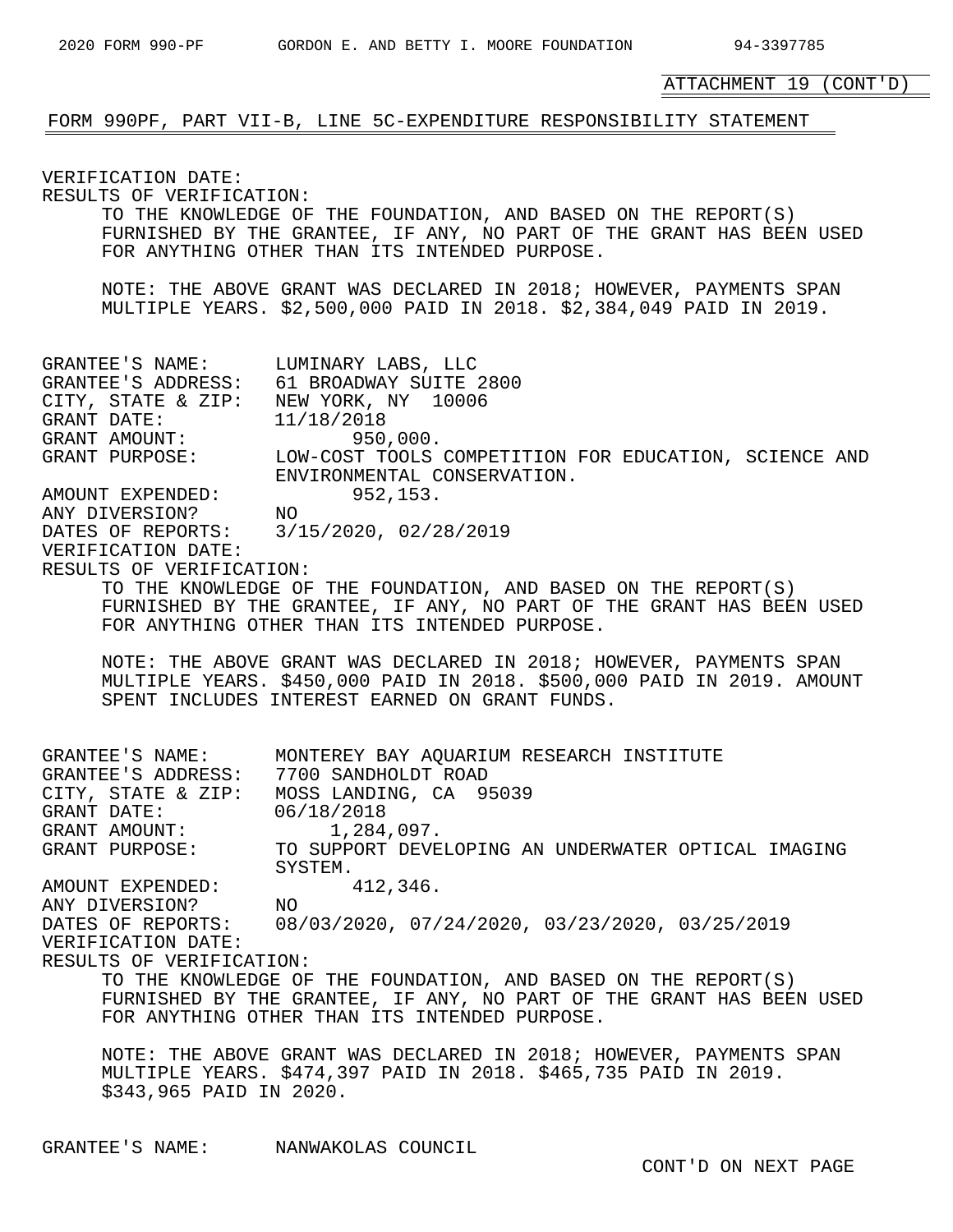# FORM 990PF, PART VII-B, LINE 5C-EXPENDITURE RESPONSIBILITY STATEMENT

GRANTEE'S ADDRESS: 1441 16TH AVENUE CITY, STATE & ZIP: CAMPBELL RIVER FOREIGN PROVINCE: BC FOREIGN COUNTRY: CANADA V9W 2E4 GRANT DATE: 11/15/2016<br>GRANT AMOUNT: 500 GRANT AMOUNT: 500,000. GRANT PURPOSE: TO SUPPORT FIRST NATIONS LEADERSHIP AND COMMUNITY OCEAN PLAN IMPLEMENTATION. AMOUNT EXPENDED: 529,774.<br>ANY DIVERSION? NO ANY DIVERSION? DATES OF REPORTS: 10/22/2020, 04/29/2020, 05/16/2019, 06/19/2018 VERIFICATION DATE: RESULTS OF VERIFICATION: TO THE KNOWLEDGE OF THE FOUNDATION, AND BASED ON THE REPORT(S) FURNISHED BY THE GRANTEE, IF ANY, NO PART OF THE GRANT HAS BEEN USED FOR ANYTHING OTHER THAN ITS INTENDED PURPOSE. NOTE: GRANT AMOUNT AND AMOUNT SPENT DIFFER BECAUSE OF CURRENCY CONVERSION AND/OR INTEREST EARNED ON GRANT FUNDS. GRANTEE'S NAME: NANWAKOLAS COUNCIL GRANTEE'S ADDRESS: 1441 16TH AVENUE CITY, STATE & ZIP: CAMPBELL RIVER FOREIGN PROVINCE: BC FOREIGN COUNTRY: CANADA V9W 2E4 GRANT DATE: 02/21/2019 GRANT AMOUNT: 560,000. GRANT PURPOSE: TO ENABLE SUSTAINABLE SHIPPING. AMOUNT EXPENDED: 118,087. ANY DIVERSION? NO DATES OF REPORTS: 10/22/2020, 05/05/2020, 05/14/2019 VERIFICATION DATE: RESULTS OF VERIFICATION: TO THE KNOWLEDGE OF THE FOUNDATION, AND BASED ON THE REPORT(S) FURNISHED BY THE GRANTEE, IF ANY, NO PART OF THE GRANT HAS BEEN USED FOR ANYTHING OTHER THAN ITS INTENDED PURPOSE. GRANTEE'S NAME: NANWAKOLAS COUNCIL GRANTEE'S ADDRESS: 1441 16TH AVENUE CITY, STATE & ZIP: CAMPBELL RIVER FOREIGN PROVINCE: BC FOREIGN COUNTRY: CANADA V9W 2E4<br>GRANT DATE: 07/17/2019<br>GRANT AMOUNT: 605,000 GRANT DATE: 07/17/2019 GRANT AMOUNT: 605,000. GRANT PURPOSE: TO SUPPORT BRITISH COLUMBIA HABITAT PROTECTION. AMOUNT EXPENDED: 47,604. ANY DIVERSION? NO DATES OF REPORTS: 10/22/2020, 05/08/2020 VERIFICATION DATE: RESULTS OF VERIFICATION: TO THE KNOWLEDGE OF THE FOUNDATION, AND BASED ON THE REPORT(S)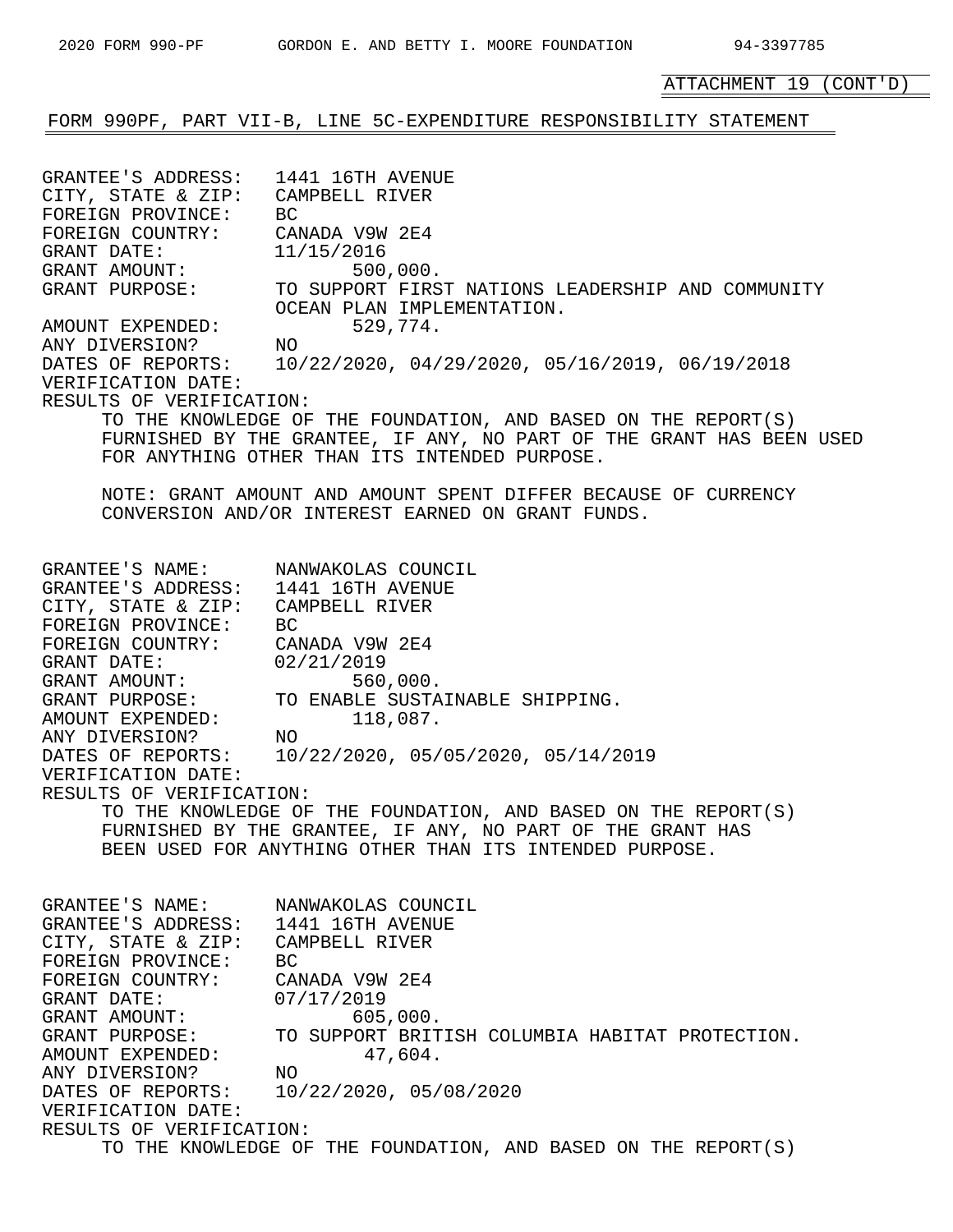FORM 990PF, PART VII-B, LINE 5C-EXPENDITURE RESPONSIBILITY STATEMENT

FURNISHED BY THE GRANTEE, IF ANY, NO PART OF THE GRANT HAS BEEN USED FOR ANYTHING OTHER THAN ITS INTENDED PURPOSE.

NOTE: THE ABOVE GRANT WAS DECLARED IN 2019; HOWEVER, PAYMENTS SPAN MULTIPLE YEARS. \$405,000 PAID IN 2019. \$200,000 PAID IN 2020.

GRANTEE'S NAME: OPENROV GRANTEE'S ADDRESS: 614 BANCROFT WAY, SUITE C CITY, STATE & ZIP: BERKELEY, CA 94710 GRANT DATE: 06/14/2016 GRANT AMOUNT: 903,740. GRANT PURPOSE: FOR THE DISTRIBUTION OF UNDERWATER REMOTELY OPERATED VEHICLES FOR SCIENTIFIC USE. AMOUNT EXPENDED: 906,540.<br>ANY DIVERSION? NO ANY DIVERSION? DATES OF REPORTS: 02/14/2020, 02/21/2019, 12/31/2018, 08/15/2017 VERIFICATION DATE: RESULTS OF VERIFICATION: TO THE KNOWLEDGE OF THE FOUNDATION, AND BASED ON THE REPORT(S) FURNISHED BY THE GRANTEE, IF ANY, NO PART OF THE GRANT HAS BEEN USED FOR ANYTHING OTHER THAN ITS INTENDED PURPOSE. GRANTEE'S NAME: PLANET LABS INC. GRANTEE'S ADDRESS: 346 9TH STREET CITY, STATE & ZIP: SAN FRANCISCO, CA 94103 GRANT DATE: 06/05/2019 GRANT AMOUNT: 575,000. GRANT PURPOSE: TO LEVERAGE NOVEL TECHNOLOGY FOR DYNAMIC AND ANALYTIC WILDFIRE RISK MAPPING AND RESPONSE. AMOUNT EXPENDED: 575,000. ANY DIVERSION? NO AMOUNT EXPENDED:<br>
ANY DIVERSION? NO<br>
DATES OF REPORTS: 09/17/2020, 05/06/2020 VERIFICATION DATE: RESULTS OF VERIFICATION: TO THE KNOWLEDGE OF THE FOUNDATION, AND BASED ON THE REPORT(S) FURNISHED BY THE GRANTEE, IF ANY, NO PART OF THE GRANT HAS BEEN USED FOR ANYTHING OTHER THAN ITS INTENDED PURPOSE. GRANTEE'S NAME: RAINFOREST EXPEDITIONS GRANTEE'S ADDRESS: AV AEROPUERTO, LA JOYA KM 6 CITY, STATE & ZIP: PUERTO MALDONADO FOREIGN PROVINCE: MADRE DE DIOS FOREIGN COUNTRY: PERU GRANT DATE: 06/13/2020 GRANT AMOUNT: 350,000. GRANT PURPOSE: TO SUPPORT THE COLLECTION OF BIODIVERSITY DATA IN THE TAMBOPATA NATIONAL RESERVE. AMOUNT EXPENDED: 40,213. ANY DIVERSION? NO DATES OF REPORTS: 11/9/2020, 11/2/2020 CONT'D ON NEXT PAGE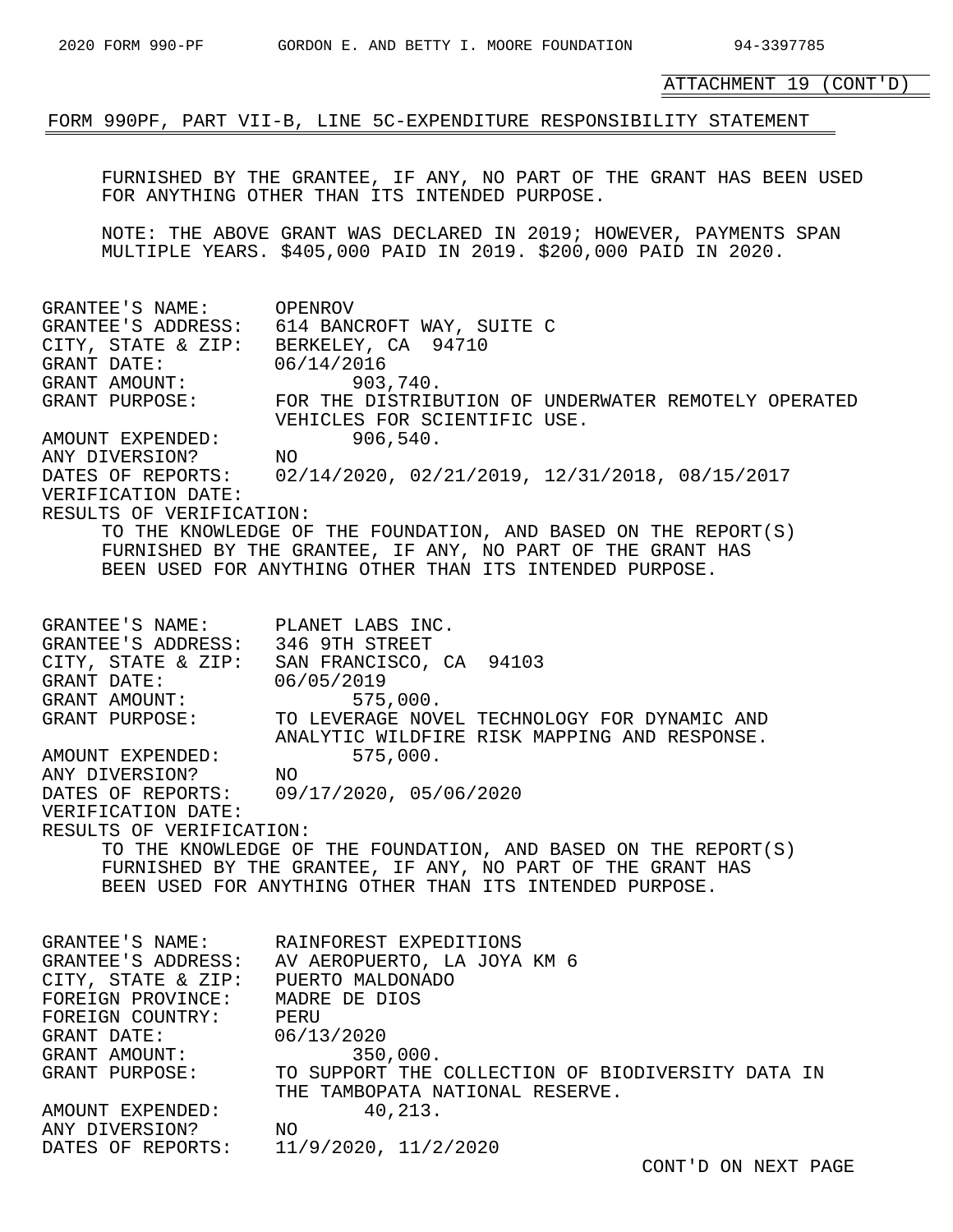# FORM 990PF, PART VII-B, LINE 5C-EXPENDITURE RESPONSIBILITY STATEMENT

VERIFICATION DATE: RESULTS OF VERIFICATION: TO THE KNOWLEDGE OF THE FOUNDATION, AND BASED ON THE REPORT(S) FURNISHED BY THE GRANTEE, IF ANY, NO PART OF THE GRANT HAS BEEN USED FOR ANYTHING OTHER THAN ITS INTENDED PURPOSE. NOTE: THE ABOVE GRANT WAS DECLARED IN 2020; HOWEVER, PAYMENTS SPAN MULTIPLE YEARS. \$250,000 PAID IN 2020. GRANTEE'S NAME: SALO SCIENCES, INC. GRANTEE'S ADDRESS: PO BOX 40811 CITY, STATE & ZIP: SAN FRANCISCO, CA 94140 GRANT DATE: 06/05/2019 GRANT AMOUNT: 877,000. GRANT PURPOSE: TO SUPPORT DYNAMIC AND ANALYTIC WILDFIRE RISK MAPPING AND RESPONSE. AMOUNT EXPENDED: 439,065. ANY DIVERSION? NO DATES OF REPORTS: 05/13/2020, 03/13/2020, 02/19/2020, 01/31/2020 VERIFICATION DATE: RESULTS OF VERIFICATION: TO THE KNOWLEDGE OF THE FOUNDATION, AND BASED ON THE REPORT(S) FURNISHED BY THE GRANTEE, IF ANY, NO PART OF THE GRANT HAS BEEN USED FOR ANYTHING OTHER THAN ITS INTENDED PURPOSE. NOTE: THE ABOVE GRANT WAS DECLARED IN 2019; HOWEVER, PAYMENTS SPAN MULTIPLE YEARS. \$817,000 PAID IN 2019. \$60,000 PAID IN 2020. GRANTEE'S NAME: SYSTEMIQ LTD GRANTEE'S ADDRESS: 69 CARTER LANE CITY, STATE & ZIP: LONDON FOREIGN COUNTRY: UNITED KINGDOM EC4V 5EQ GRANT DATE: 09/25/2018 GRANT AMOUNT:  $1,000,414$ . GRANT PURPOSE: TO SUPPORT THE DEVELOPMENT OF THE FOOD AND LAND USE GLOBAL REPORT. AMOUNT EXPENDED: 700,022. ANY DIVERSION? NO DATES OF REPORTS: 09/10/2020, 02/24/2020, 06/28/2019, 02/15/2019 VERIFICATION DATE: RESULTS OF VERIFICATION: TO THE KNOWLEDGE OF THE FOUNDATION, AND BASED ON THE REPORT(S) FURNISHED BY THE GRANTEE, IF ANY, NO PART OF THE GRANT HAS BEEN USED FOR ANYTHING OTHER THAN ITS INTENDED PURPOSE. NOTE: THE ABOVE GRANT WAS DECLARED IN 2018; HOWEVER, PAYMENTS SPAN MULTIPLE YEARS. \$650,000 PAID IN 2018. \$350,414 PAID IN 2019. GRANTEE'S NAME: THE DRAPER RICHARDS KAPLAN FOUNDATION GRANTEE'S ADDRESS: 1600 EL CAMINO REAL SUITE 155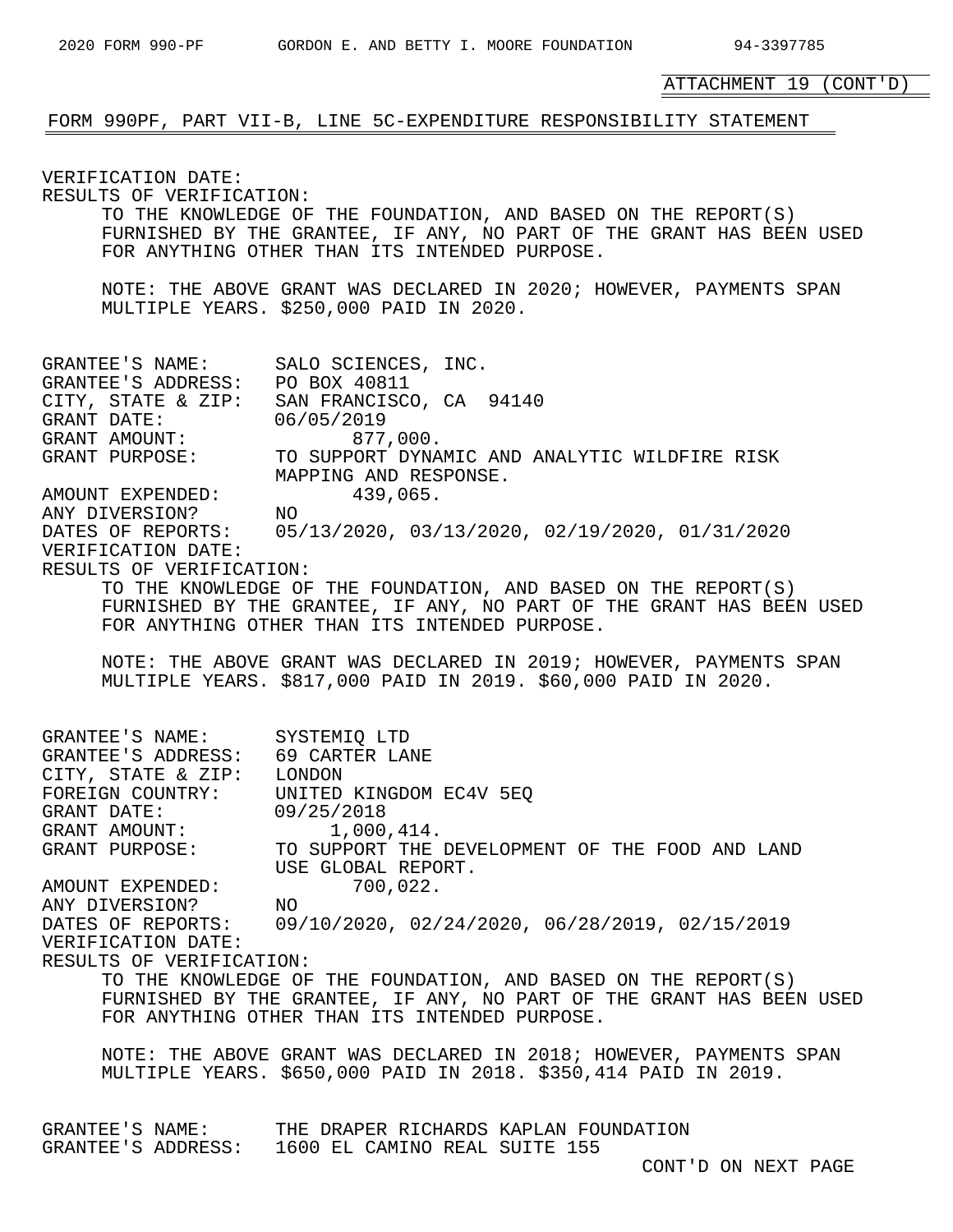FORM 990PF, PART VII-B, LINE 5C-EXPENDITURE RESPONSIBILITY STATEMENT CITY, STATE & ZIP: MENLO PARK, CA 94025 GRANT DATE: 05/04/2017 GRANT AMOUNT: 400,000. GRANT PURPOSE: TO SUPPORT INNOVATIONS THAT WILL LEAD TO IMPROVED EXPERIENCES AND OUTCOMES IN PATIENT CARE. AMOUNT EXPENDED: 407,166. ANY DIVERSION? NO DATES OF REPORTS: 04/14/2020, 01/31/2019, 05/15/2018, 01/31/2018 VERIFICATION DATE: RESULTS OF VERIFICATION: TO THE KNOWLEDGE OF THE FOUNDATION, AND BASED ON THE REPORT(S) FURNISHED BY THE GRANTEE, IF ANY, NO PART OF THE GRANT HAS BEEN USED FOR ANYTHING OTHER THAN ITS INTENDED PURPOSE. NOTE: AMOUNT SPENT INCLUDES INTEREST EARNED ON GRANT FUNDS. GRANTEE'S NAME: WORLD BUS. COUNCIL FOR SUSTAINABLE DEV. GRANTEE'S ADDRESS: CHEMIN EUGENE-RIGOT 2 CITY, STATE & ZIP: GENEVA FOREIGN COUNTRY: SWITZERLAND 1211 GRANT DATE: 04/27/2018 GRANT AMOUNT: 8,070,559. GRANT PURPOSE: TO IMPLEMENT THE COLLABORATION FOR THE CONSERVATION AND FINANCIAL MARKETS INITIATIVE. AMOUNT EXPENDED: 5,609,939.<br>ANY DIVERSION? NO ANY DIVERSION?

DATES OF REPORTS: 12/01/2020, 09/01/2020, 06/16/2020, 06/01/2020 VERIFICATION DATE:

RESULTS OF VERIFICATION:

TO THE KNOWLEDGE OF THE FOUNDATION, AND BASED ON THE REPORT(S) FURNISHED BY THE GRANTEE, IF ANY, NO PART OF THE GRANT HAS BEEN USED FOR ANYTHING OTHER THAN ITS INTENDED PURPOSE.

NOTE: THE ABOVE GRANT WAS DECLARED IN 2018; HOWEVER, PAYMENTS SPAN MULTIPLE YEARS. \$2,872,799 PAID IN 2018. \$3,061,814 PAID IN 2019. \$2,135,946 PAID IN 2020.

GRANTEE'S NAME: WORLD BUS. COUNCIL FOR SUSTAINABLE DEV. GRANTEE'S ADDRESS: CHEMIN EUGENE-RIGOT 2 CITY, STATE & ZIP: GENEVA FOREIGN COUNTRY: SWITZERLAND 1211 GRANT DATE: 06/13/2020 GRANT AMOUNT: 296,410. GRANT PURPOSE: TO ENCOURAGE ENVIRONMENTALLY SUSTAINABLE BUSINESS. AMOUNT EXPENDED: ANY DIVERSION? NO DATES OF REPORTS: 12/01/2020, 09/01/2020 VERIFICATION DATE: RESULTS OF VERIFICATION: TO THE KNOWLEDGE OF THE FOUNDATION, AND BASED ON THE REPORT(S) FURNISHED BY THE GRANTEE, IF ANY, NO PART OF THE GRANT HAS

ATTACHMENT 19 (CONT'D)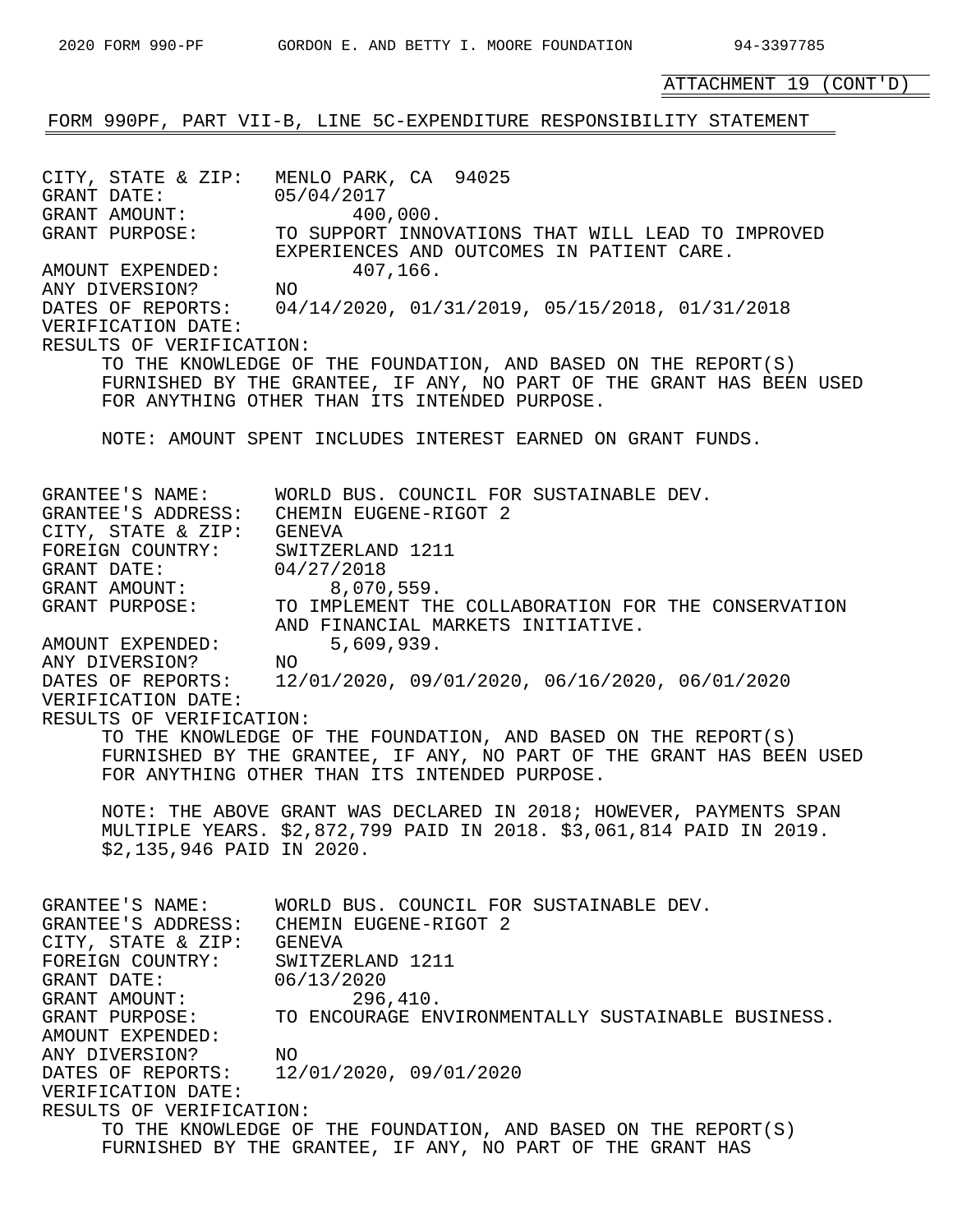# FORM 990PF, PART VII-B, LINE 5C-EXPENDITURE RESPONSIBILITY STATEMENT

BEEN USED FOR ANYTHING OTHER THAN ITS INTENDED PURPOSE.

GRANTEE'S NAME: WORLD ECONOMIC FORUM GRANTEE'S ADDRESS: 91-93 ROUTE DE LA CAPITE CITY, STATE & ZIP: COLOGNY GENEVA<br>FOREIGN COUNTRY: SWITZERLAND CH-1223 FOREIGN COUNTRY: SWITZERLAND CH-1223 GRANT DATE: 08/26/2020 GRANT AMOUNT:  $1,225,000$ . GRANT PURPOSE: IN SUPPORT OF THE TROPICAL FOREST ALLIANCE TO REDUCE DEFORESTATION. AMOUNT EXPENDED: ANY DIVERSION? NO ANY DIVERSION? NO<br>DATES OF REPORTS: NO REPORTS DUE DURING TAXABLE YEAR. VERIFICATION DATE: RESULTS OF VERIFICATION: TO THE KNOWLEDGE OF THE FOUNDATION, AND BASED ON THE REPORT(S) FURNISHED BY THE GRANTEE, IF ANY, NO PART OF THE GRANT HAS BEEN USED FOR ANYTHING OTHER THAN ITS INTENDED PURPOSE. NOTE: THE ABOVE GRANT WAS DECLARED IN 2020; HOWEVER, PAYMENTS SPAN MULTIPLE YEARS. \$800,000 PAID IN 2020. GRANTEE'S NAME: WORLD ECONOMIC FORUM GRANTEE'S ADDRESS: 91-93 ROUTE DE LA CAPITE CITY, STATE & ZIP: COLOGNY GENEVA FOREIGN COUNTRY: SWITZERLAND CH-1223 GRANT DATE: 07/18/2019 GRANT AMOUNT:  $1,530,000$ . GRANT PURPOSE: TO SUPPORT EFFORTS TO ADVANCE THE "NATURE ACTION AGENDA". AMOUNT EXPENDED: 907,219. ANY DIVERSION? NO DATES OF REPORTS: 9/9/2020 VERIFICATION DATE: RESULTS OF VERIFICATION: TO THE KNOWLEDGE OF THE FOUNDATION, AND BASED ON THE REPORT(S) FURNISHED BY THE GRANTEE, IF ANY, NO PART OF THE GRANT HAS BEEN USED FOR ANYTHING OTHER THAN ITS INTENDED PURPOSE. GRANTEE'S NAME: WORLD ECONOMIC FORUM GRANTEE'S ADDRESS: 91-93 ROUTE DE LA CAPITE CITY, STATE & ZIP: COLOGNY GENEVA FOREIGN COUNTRY: SWITZERLAND CH-1223 GRANT DATE: 08/27/2019 GRANT AMOUNT: 695,198. GRANT PURPOSE: IN SUPPORT OF THE TROPICAL FOREST ALLIANCE TO REDUCE DEFORESTATION IN BRAZIL. AMOUNT EXPENDED: 168,275. ANY DIVERSION? NO DATES OF REPORTS: 9/15/2021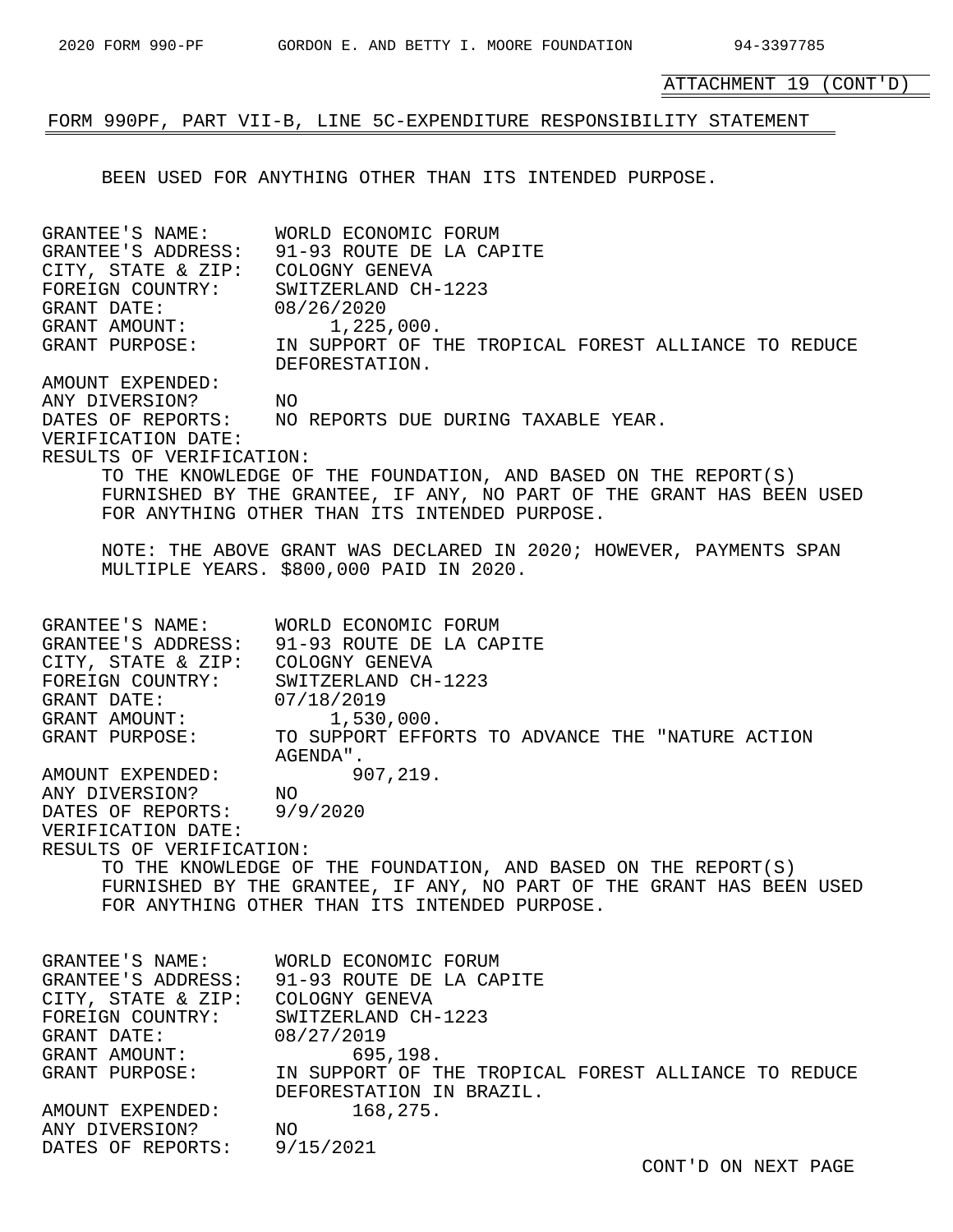# FORM 990PF, PART VII-B, LINE 5C-EXPENDITURE RESPONSIBILITY STATEMENT

VERIFICATION DATE: RESULTS OF VERIFICATION: TO THE KNOWLEDGE OF THE FOUNDATION, AND BASED ON THE REPORT(S) FURNISHED BY THE GRANTEE, IF ANY, NO PART OF THE GRANT HAS BEEN USED FOR ANYTHING OTHER THAN ITS INTENDED PURPOSE. NOTE: THE ABOVE GRANT WAS DECLARED IN 2019; HOWEVER, PAYMENTS SPAN MULTIPLE YEARS. \$500,000 PAID IN 2019. \$195,198 PAID IN 2020. GRANTEE'S NAME: ZAPPYLAB, INC. GRANTEE'S ADDRESS: 2120 UNIVERSITY AVE, SUITE 410 CITY, STATE & ZIP: BERKELEY, CA 94704 GRANT DATE: 08/07/2016 GRANT AMOUNT:  $1,067,251$ . GRANT PURPOSE: TO SUPPORT INCREASED KNOWLEDGE SHARING AND ESTABLISH BEST PRACTICES IN METHODS DEVELOPMENT. AMOUNT EXPENDED: 1,070,094. ANY DIVERSION? NO<br>DATES OF REPORTS: 07 DATES OF REPORTS: 07/01/2020, 06/11/2020, 05/29/2019, 03/29/2019 VERIFICATION DATE: RESULTS OF VERIFICATION: TO THE KNOWLEDGE OF THE FOUNDATION, AND BASED ON THE REPORT(S) FURNISHED BY THE GRANTEE, IF ANY, NO PART OF THE GRANT HAS BEEN USED FOR ANYTHING OTHER THAN ITS INTENDED PURPOSE.

NOTE: THE ABOVE GRANT WAS DECLARED IN 2016; HOWEVER, PAYMENTS SPAN MULTIPLE YEARS. \$545,313 PAID IN 2016. \$346,938 PAID IN 2017. \$75,000 PAID IN 2018. \$100,000 PAID IN 2019. AMOUNT SPENT INCLUDES INTEREST EARNED ON GRANT FUNDS.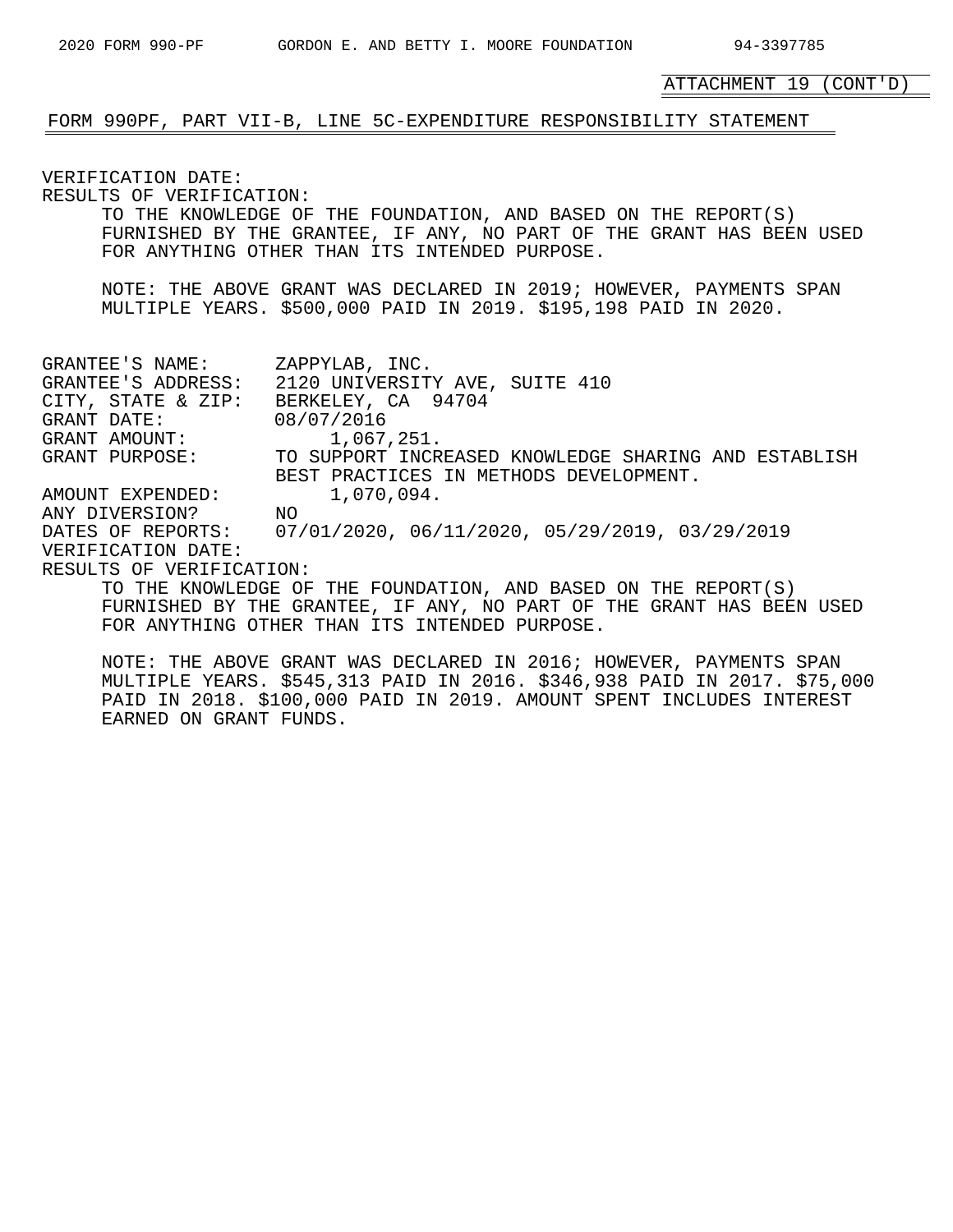| GORDON E. AND BETTY I. MOORE FOUNDATION                                                | 2020 FORM 990-PF                                                                                          |                |                                               | 94-3397785                              |
|----------------------------------------------------------------------------------------|-----------------------------------------------------------------------------------------------------------|----------------|-----------------------------------------------|-----------------------------------------|
|                                                                                        | FORM 990PF, PART VIII - LIST OF OFFICERS, DIRECTORS, AND TRUSTEES                                         |                |                                               | ATTACHMENT 20                           |
| NAME AND ADDRESS                                                                       | TITLE AND AVERAGE HOURS PER<br>WEEK DEVOTED TO POSITION                                                   | COMPENSATION   | CONTRIBUTIONS<br>TO EMPLOYEE<br>BENEFIT PLANS | EXPENSE ACCT<br>AND OTHER<br>ALLOWANCES |
| GORDON E. MOORE<br>1661 PAGE MILL ROAD<br>PALO ALTO, CA 94304<br>INSURANCE OF \$3,444. | TRUSTEE<br>1.00<br>CONTRIBUTIONS TO EMPLOYEE BENEFIT PLANS CONSIST OF PROFESSIONAL LIABILITY              | 0.             | 3,444.                                        | 0.                                      |
| BRUCE ALBERTS<br>1661 PAGE MILL ROAD<br>PALO ALTO, CA 94304<br>INSURANCE OF \$3,444.   | TRUSTEE<br>1.00<br>CONTRIBUTIONS TO EMPLOYEE BENEFIT PLANS CONSIST OF PROFESSIONAL LIABILITY              | 0 <sub>1</sub> | 3,444.                                        | $0$ .                                   |
| ROSINA BIERBAUM<br>1661 PAGE MILL ROAD<br>PALO ALTO, CA 94304<br>INSURANCE OF \$3,444. | TRUSTEE<br>1.00<br>CONTRIBUTIONS TO EMPLOYEE BENEFIT PLANS CONSIST OF PROFESSIONAL LIABILITY              | 0.             | 3,444.                                        | $0$ .                                   |
| JOHN DABIRI<br>1661 PAGE MILL ROAD<br>PALO ALTO, CA 94304<br>INSURANCE OF \$3,444.     | TRUSTEE - AS OF 8/20<br>1.00<br>CONTRIBUTIONS TO EMPLOYEE BENEFIT PLANS CONSIST OF PROFESSIONAL LIABILITY | $0$ .          | 3,444.                                        | $0$ .                                   |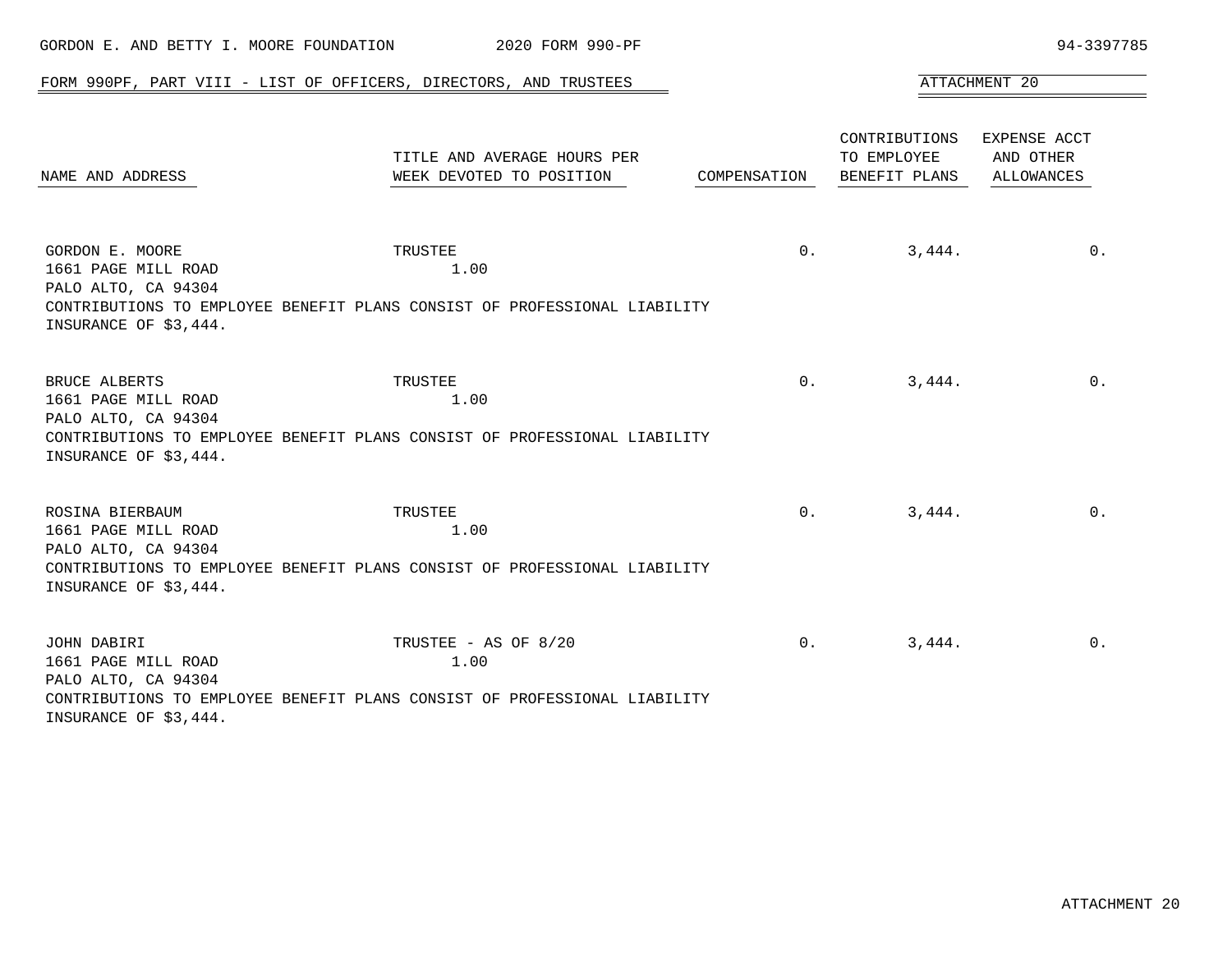| GORDON E. AND BETTY I. MOORE FOUNDATION                                                       | 2020 FORM 990-PF                                                                                             |                |                                               | 94-3397785                              |
|-----------------------------------------------------------------------------------------------|--------------------------------------------------------------------------------------------------------------|----------------|-----------------------------------------------|-----------------------------------------|
|                                                                                               | FORM 990PF, PART VIII - LIST OF OFFICERS, DIRECTORS, AND TRUSTEES                                            |                |                                               | ATTACHMENT 20 (CONT'D)                  |
| NAME AND ADDRESS                                                                              | TITLE AND AVERAGE HOURS PER<br>WEEK DEVOTED TO POSITION                                                      | COMPENSATION   | CONTRIBUTIONS<br>TO EMPLOYEE<br>BENEFIT PLANS | EXPENSE ACCT<br>AND OTHER<br>ALLOWANCES |
| JIM GAITHER<br>1661 PAGE MILL ROAD<br>PALO ALTO, CA 94304<br>INSURANCE OF \$3,444.            | TRUSTEE<br>1.00<br>CONTRIBUTIONS TO EMPLOYEE BENEFIT PLANS CONSIST OF PROFESSIONAL LIABILITY                 | $0$ .          | 3,444.                                        | $0$ .                                   |
| PAUL GRAY<br>1661 PAGE MILL ROAD<br>PALO ALTO, CA 94304<br>INSURANCE OF \$3,444.              | TRUSTEE & CHAIRMAN<br>2.00<br>CONTRIBUTIONS TO EMPLOYEE BENEFIT PLANS CONSIST OF PROFESSIONAL LIABILITY      | 0 <sub>1</sub> | 3,444.                                        | 0.                                      |
| JOHN HENNESSY<br>1661 PAGE MILL ROAD<br>PALO ALTO, CA 94304<br>INSURANCE OF \$3,444.          | TRUSTEE & VICE CHAIRMAN<br>1.00<br>CONTRIBUTIONS TO EMPLOYEE BENEFIT PLANS CONSIST OF PROFESSIONAL LIABILITY | 0 <sub>1</sub> | 3,444.                                        | $0$ .                                   |
| KATHLEEN JUSTICE-MOORE<br>1661 PAGE MILL ROAD<br>PALO ALTO, CA 94304<br>INSURANCE OF \$3,444. | TRUSTEE<br>1.00<br>CONTRIBUTIONS TO EMPLOYEE BENEFIT PLANS CONSIST OF PROFESSIONAL LIABILITY                 | 0 <sub>1</sub> | 3,444.                                        | $0$ .                                   |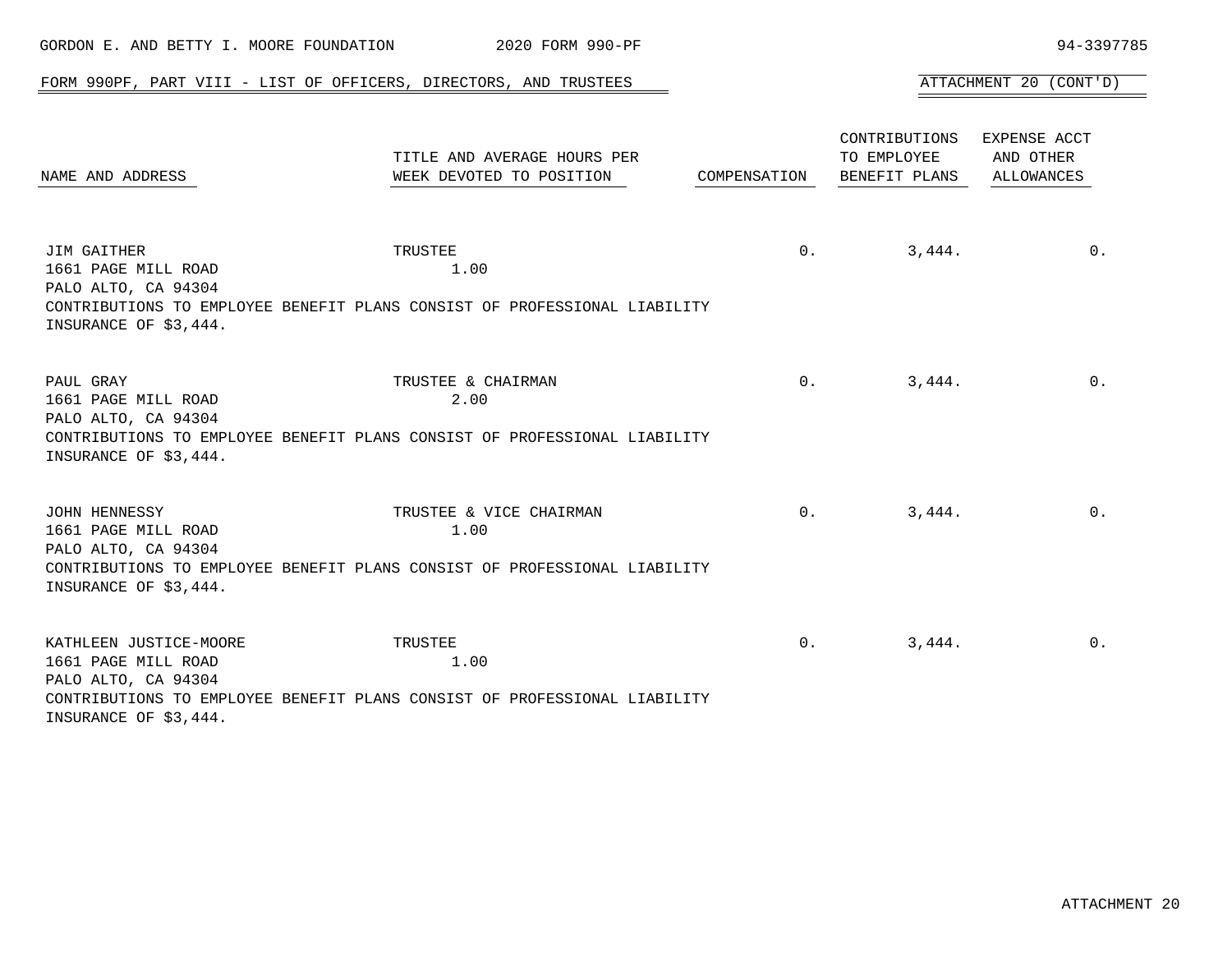| GORDON E. AND BETTY I. MOORE FOUNDATION                                               | 2020 FORM 990-PF                                                                                          |                |                                               | 94-3397785                                     |
|---------------------------------------------------------------------------------------|-----------------------------------------------------------------------------------------------------------|----------------|-----------------------------------------------|------------------------------------------------|
|                                                                                       | FORM 990PF, PART VIII - LIST OF OFFICERS, DIRECTORS, AND TRUSTEES                                         |                |                                               | ATTACHMENT 20 (CONT'D)                         |
| NAME AND ADDRESS                                                                      | TITLE AND AVERAGE HOURS PER<br>WEEK DEVOTED TO POSITION                                                   | COMPENSATION   | CONTRIBUTIONS<br>TO EMPLOYEE<br>BENEFIT PLANS | EXPENSE ACCT<br>AND OTHER<br><b>ALLOWANCES</b> |
| HILARY KRANE<br>1661 PAGE MILL ROAD<br>PALO ALTO, CA 94304<br>INSURANCE OF \$3,444.   | TRUSTEE<br>1.00<br>CONTRIBUTIONS TO EMPLOYEE BENEFIT PLANS CONSIST OF PROFESSIONAL LIABILITY              | 0.             | 3,444.                                        | $0$ .                                          |
| JONATHAN LEVIN<br>1661 PAGE MILL ROAD<br>PALO ALTO, CA 94304<br>INSURANCE OF \$3,444. | TRUSTEE - AS OF 8/20<br>1.00<br>CONTRIBUTIONS TO EMPLOYEE BENEFIT PLANS CONSIST OF PROFESSIONAL LIABILITY | 0 <sub>1</sub> | 3,444.                                        | $0$ .                                          |
| KRISTEN MOORE<br>1661 PAGE MILL ROAD<br>PALO ALTO, CA 94304<br>INSURANCE OF \$3,444.  | TRUSTEE<br>1.00<br>CONTRIBUTIONS TO EMPLOYEE BENEFIT PLANS CONSIST OF PROFESSIONAL LIABILITY              | 0.             | 3,444.                                        | $0$ .                                          |
| STEVEN MOORE<br>1661 PAGE MILL ROAD<br>PALO ALTO, CA 94304<br>INSURANCE OF \$3,444.   | TRUSTEE<br>1.00<br>CONTRIBUTIONS TO EMPLOYEE BENEFIT PLANS CONSIST OF PROFESSIONAL LIABILITY              | $0$ .          | 3,444.                                        | 0.                                             |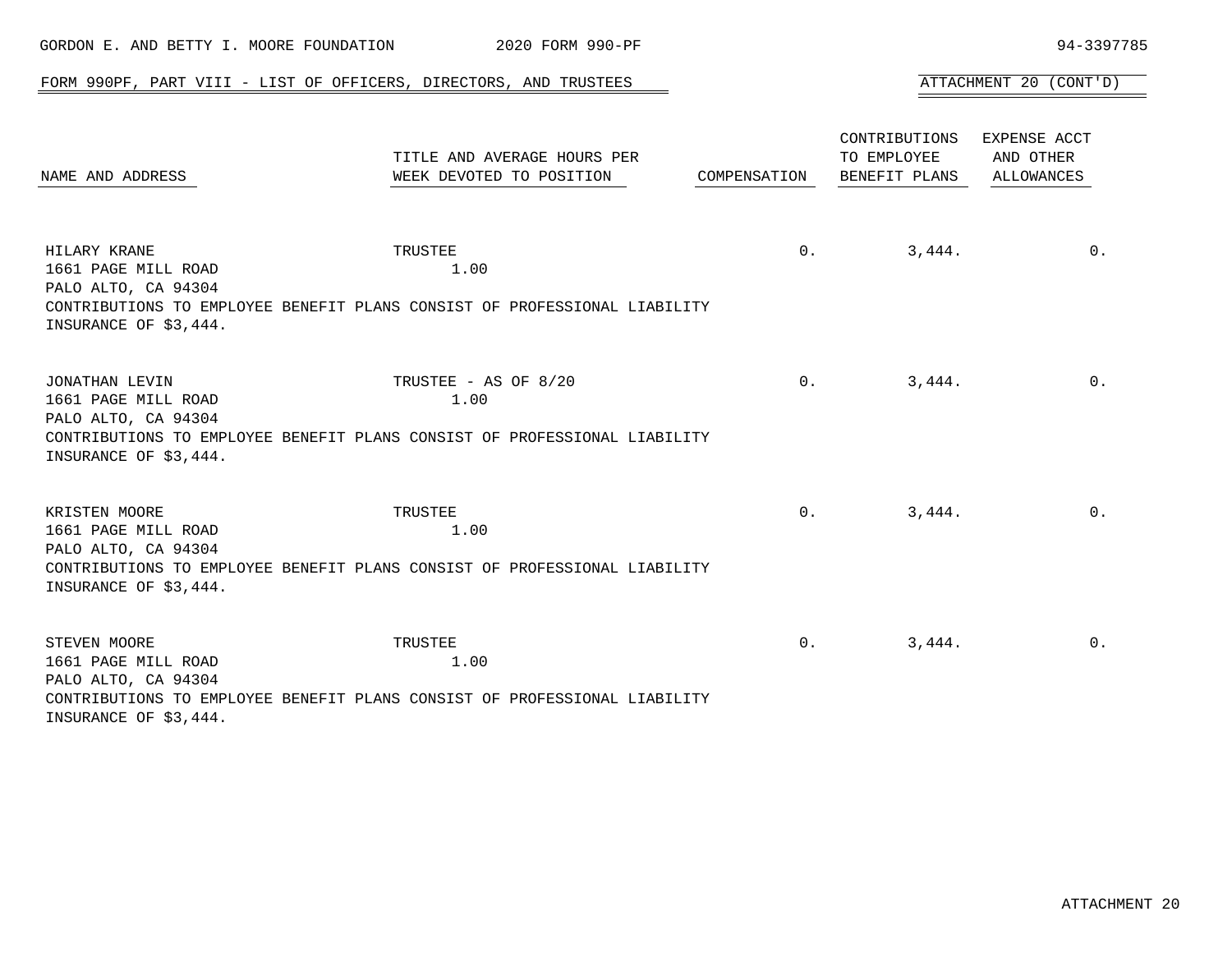| GORDON E. AND BETTY I. MOORE FOUNDATION                                                                        | 2020 FORM 990-PF                                                                                                                                                                     |              |                                               | 94-3397785                              |
|----------------------------------------------------------------------------------------------------------------|--------------------------------------------------------------------------------------------------------------------------------------------------------------------------------------|--------------|-----------------------------------------------|-----------------------------------------|
|                                                                                                                | FORM 990PF, PART VIII - LIST OF OFFICERS, DIRECTORS, AND TRUSTEES                                                                                                                    |              |                                               | ATTACHMENT 20 (CONT'D)                  |
| NAME AND ADDRESS                                                                                               | TITLE AND AVERAGE HOURS PER<br>WEEK DEVOTED TO POSITION                                                                                                                              | COMPENSATION | CONTRIBUTIONS<br>TO EMPLOYEE<br>BENEFIT PLANS | EXPENSE ACCT<br>AND OTHER<br>ALLOWANCES |
| ELLEN OCHOA<br>1661 PAGE MILL ROAD<br>PALO ALTO, CA 94304<br>INSURANCE OF \$3,444.                             | TRUSTEE<br>1.00<br>CONTRIBUTIONS TO EMPLOYEE BENEFIT PLANS CONSIST OF PROFESSIONAL LIABILITY                                                                                         | 0.           | 3,444.                                        | $0$ .                                   |
| EDWARD E. PENHOET<br>1661 PAGE MILL ROAD<br>PALO ALTO, CA 94304<br>INSURANCE OF \$3,444.                       | INVESTMENT COMMITTEE MEMBER<br>.50<br>CONTRIBUTIONS TO EMPLOYEE BENEFIT PLANS CONSIST OF PROFESSIONAL LIABILITY                                                                      |              | 0.<br>3,444.                                  | 0.                                      |
| KEN SIEBEL<br>1661 PAGE MILL ROAD<br>PALO ALTO, CA 94304<br>INSURANCE OF \$3,444.                              | INVESTMENT COMMITTEE CHAIRMAN<br>.50<br>CONTRIBUTIONS TO EMPLOYEE BENEFIT PLANS CONSIST OF PROFESSIONAL LIABILITY                                                                    | 0.           | 3,444.                                        | 0.                                      |
| HARVEY V. FINEBERG<br>1661 PAGE MILL ROAD<br>PALO ALTO, CA 94304<br>AND TAXABLE GROUP LIFE INSURANCE \$14,781. | TRUSTEE & PRESIDENT<br>37.50<br>CONTRIBUTIONS TO EMPLOYEE BENEFIT PLANS CONSIST OF 401(K) MATCH \$28,500,<br>HEALTHCARE BENEFITS \$30,970, PROFESSIONAL LIABILITY INSURANCE \$3,444, | 1,021,186.   | 77,695.                                       | $0$ .                                   |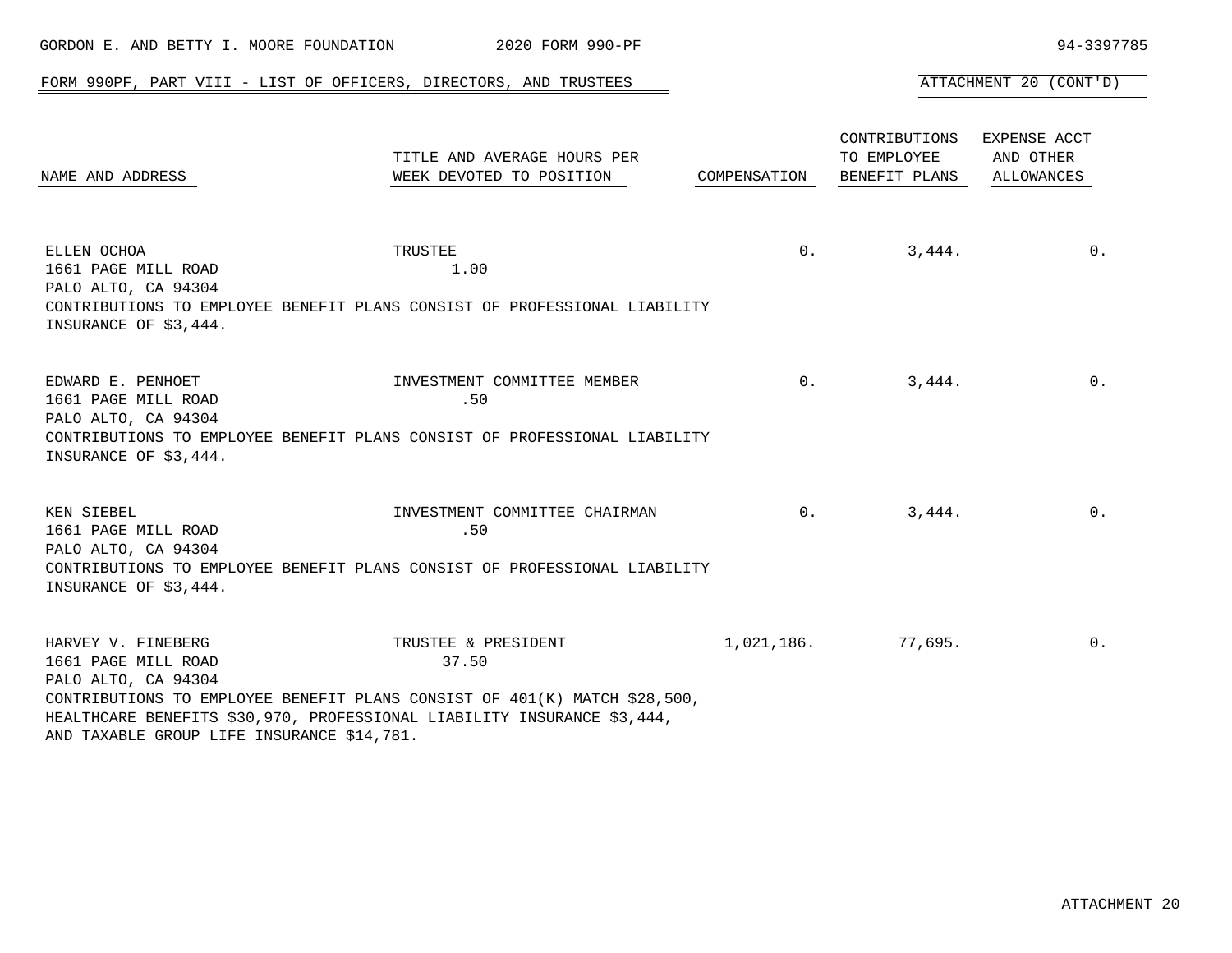|                                                                                                          | FORM 990PF, PART VIII - LIST OF OFFICERS, DIRECTORS, AND TRUSTEES                                                                                                                                                                                                                                                                                                                                                                                                                                                                                                                                                                           |              |                                               | ATTACHMENT 20 (CONT'D)                  |
|----------------------------------------------------------------------------------------------------------|---------------------------------------------------------------------------------------------------------------------------------------------------------------------------------------------------------------------------------------------------------------------------------------------------------------------------------------------------------------------------------------------------------------------------------------------------------------------------------------------------------------------------------------------------------------------------------------------------------------------------------------------|--------------|-----------------------------------------------|-----------------------------------------|
| NAME AND ADDRESS                                                                                         | TITLE AND AVERAGE HOURS PER<br>WEEK DEVOTED TO POSITION                                                                                                                                                                                                                                                                                                                                                                                                                                                                                                                                                                                     | COMPENSATION | CONTRIBUTIONS<br>TO EMPLOYEE<br>BENEFIT PLANS | EXPENSE ACCT<br>AND OTHER<br>ALLOWANCES |
| SASHA ABRAMS<br>1661 PAGE MILL ROAD<br>PALO ALTO, CA 94304<br>AND TAXABLE GROUP LIFE INSURANCE \$1,024.  | GEN COUNSEL & SECRETARY<br>37.50<br>CONTRIBUTIONS TO EMPLOYEE BENEFIT PLANS CONSIST OF 401(K) MATCH \$28,500,<br>HEALTHCARE BENEFITS \$42,638, PROFESSIONAL LIABILITY INSURANCE \$3,444,                                                                                                                                                                                                                                                                                                                                                                                                                                                    | 460,520.     | 75,606.                                       | $0$ .                                   |
| KENNETH MOORE<br>1661 PAGE MILL ROAD<br>PALO ALTO, CA 94304<br>AND TAXABLE GROUP LIFE INSURANCE \$8,668. | TRUSTEE, CPO SF BAY AREA & CAO<br>37.50<br>CONTRIBUTIONS TO EMPLOYEE BENEFIT PLANS CONSIST OF 401(K) MATCH \$28,500,<br>HEALTHCARE BENEFITS \$50,094, PROFESSIONAL LIABILITY INSURANCE \$3,444,                                                                                                                                                                                                                                                                                                                                                                                                                                             | 398,580.     | 90,706.                                       | $0$ .                                   |
| DENISE STRACK<br>1661 PAGE MILL ROAD<br>PALO ALTO, CA 94304                                              | CHIEF INVESTMENT OFFICER<br>37.50<br>COMPENSATION INCLUDES \$583,718 OF DEFERRED COMPENSATION THAT WAS REPORTED<br>IN PRIOR YEARS AS A CONTRIBUTION TO EMPLOYEE BENEFIT PLANS THAT VESTED<br>IN 2020 AND REMAINS UNPAID AS WELL AS THE EARNINGS ON UNPAID DEFERRED<br>COMPENSATION. CONTRIBUTIONS TO EMPLOYEE BENEFIT PLANS THAT CONSIST OF<br>401(K) MATCH \$28,500, HEALTHCARE BENEFITS \$50,347, PROFESSIONAL LIABILITY<br>INSURANCE \$3,444, TAXABLE GROUP LIFE INSURANCE \$1,570, AND UNVESTED<br>DEFERRED COMPENSATION OVER THE FOLLOWING THREE YEARS AND AN<br>ADJUSTMENT FOR EARNINGS ON UNPAID DEFERRED COMPENSATION OF \$411,512. | 2,881,218.   | 495,373.                                      |                                         |
|                                                                                                          | GRAND TOTALS                                                                                                                                                                                                                                                                                                                                                                                                                                                                                                                                                                                                                                | 4,761,504.   | 791,040.                                      | 0.                                      |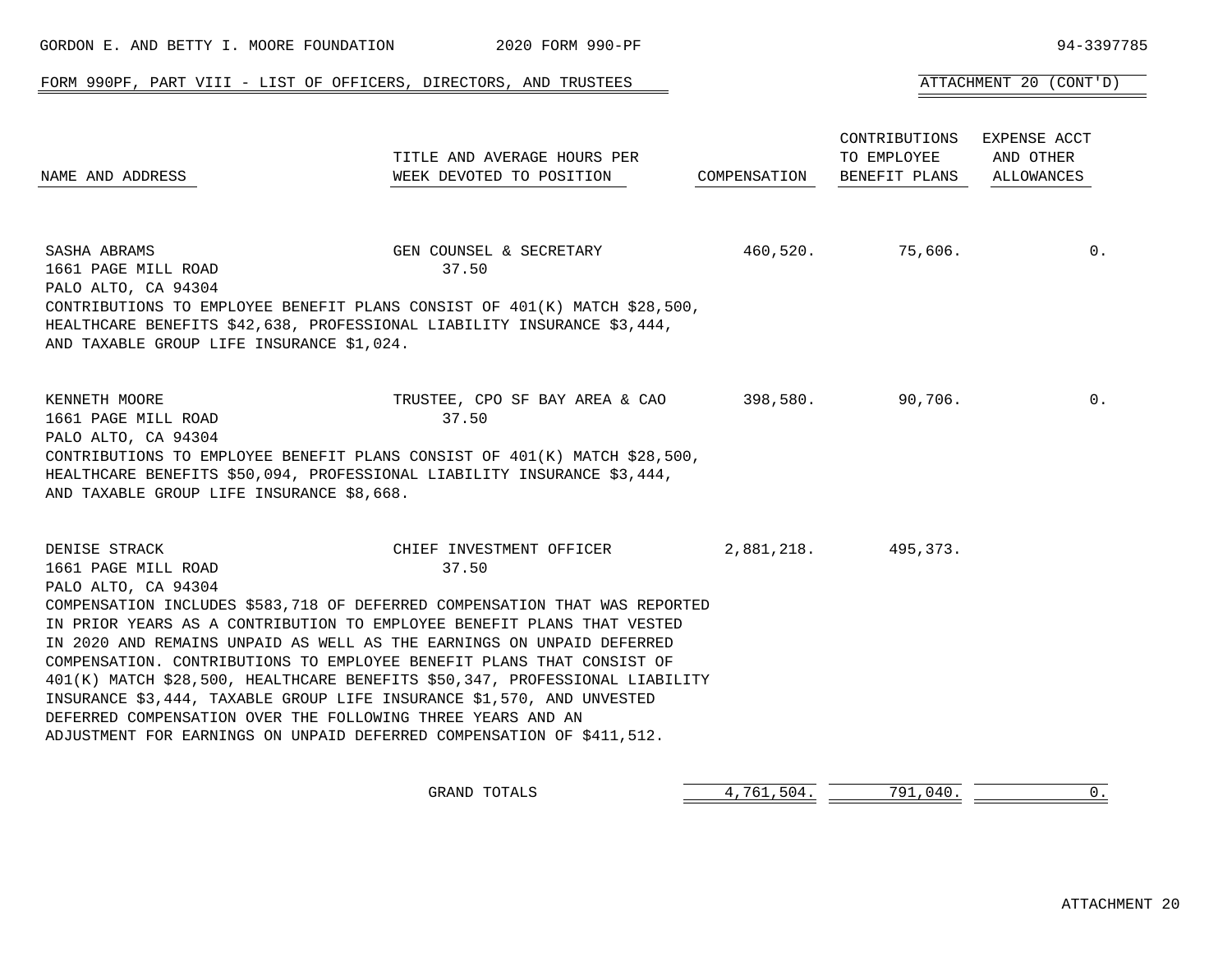ATTACHMENT 21

### 990PF, PART VIII - COMPENSATION OF THE FIVE HIGHEST PAID EMPLOYEES

TITLE AND AVERAGE CONTRIBUTIONS EXPENSE ACCT HOURS PER WEEK TO EMPLOYEE AND OTHER NAME AND ADDRESS DEVOTED TO POSITION COMPENSATION BENEFIT PLANS ALLOWANCES ALISON BARAD INVESTMENT DIRECTOR 1,315,147. 245,573. 0. 1661 PAGE MILL ROAD 37.50 PALO ALTO, CA 94304 COMPENSATION INCLUDES \$220,486 OF DEFERRED COMPENSATION THAT WAS REPORTED IN PRIOR YEARS AS A CONTRIBUTION TO EMPLOYEE BENEFIT PLANS THAT VESTED IN 2020 AND REMAINS UNPAID AS WELL AS THE EARNINGS ON UNPAID DEFERRED COMPENSATION. CONTRIBUTIONS TO EMPLOYEE BENEFIT PLANS CONSIST OF 401(K) MATCH \$28,500, HEALTHCARE BENEFITS \$50,347, TAXABLE GROUP LIFE INSURANCE \$683, AND NEWLY AWARDED DEFERRED COMPENSATION THAT WILL VEST OVER THE FOLLOWING THREE YEARS AND AN ADJUSTMENT FOR EARNINGS ON UNPAID DEFERRED COMPENSATION OF \$166,043. NILES BRYANT INVEST DIR-THRU 4/20 1,159,723. 38,411. 0. 1661 PAGE MILL ROAD 37.50 PALO ALTO, CA 94304 COMPENSATION INCLUDES \$196,667 OF DEFERRED COMPENSATION THAT WAS REPORTED IN PRIOR YEARS AS A CONTRIBUTION TO EMPLOYEE BENEFIT PLANS THAT VESTED IN 2020 AND REMAINS UNPAID AS WELL AS THE EARNINGS ON UNPAID DEFERRED COMPENSATION. CONTRIBUTIONS TO EMPLOYEE BENEFIT PLANS CONSIST OF 401(K) MATCH \$28,500, HEALTHCARE BENEFITS \$9,622, AND TAXABLE GROUP LIFE INSURANCE \$289. DALE KUNKEL INVESTMENT DIRECTOR 1,146,936. 215,504. 0. 1661 PAGE MILL ROAD 37.50 PALO ALTO, CA 94304 COMPENSATION INCLUDES \$174,629 OF DEFERRED COMPENSATION THAT WAS REPORTED IN PRIOR YEARS AS A CONTRIBUTION TO EMPLOYEE BENEFIT PLANS THAT VESTED IN 2020 AND REMAINS UNPAID AS WELL AS THE EARNINGS ON UNPAID DEFERRED COMPENSATION. CONTRIBUTIONS TO EMPLOYEE BENEFIT PLANS

CONSIST OF 401(K) MATCH \$28,500, HEALTHCARE BENEFITS \$50,347, TAXABLE GROUP LIFE INSURANCE \$1,024, AND NEWLY AWARDED DEFERRED COMPENSATION THAT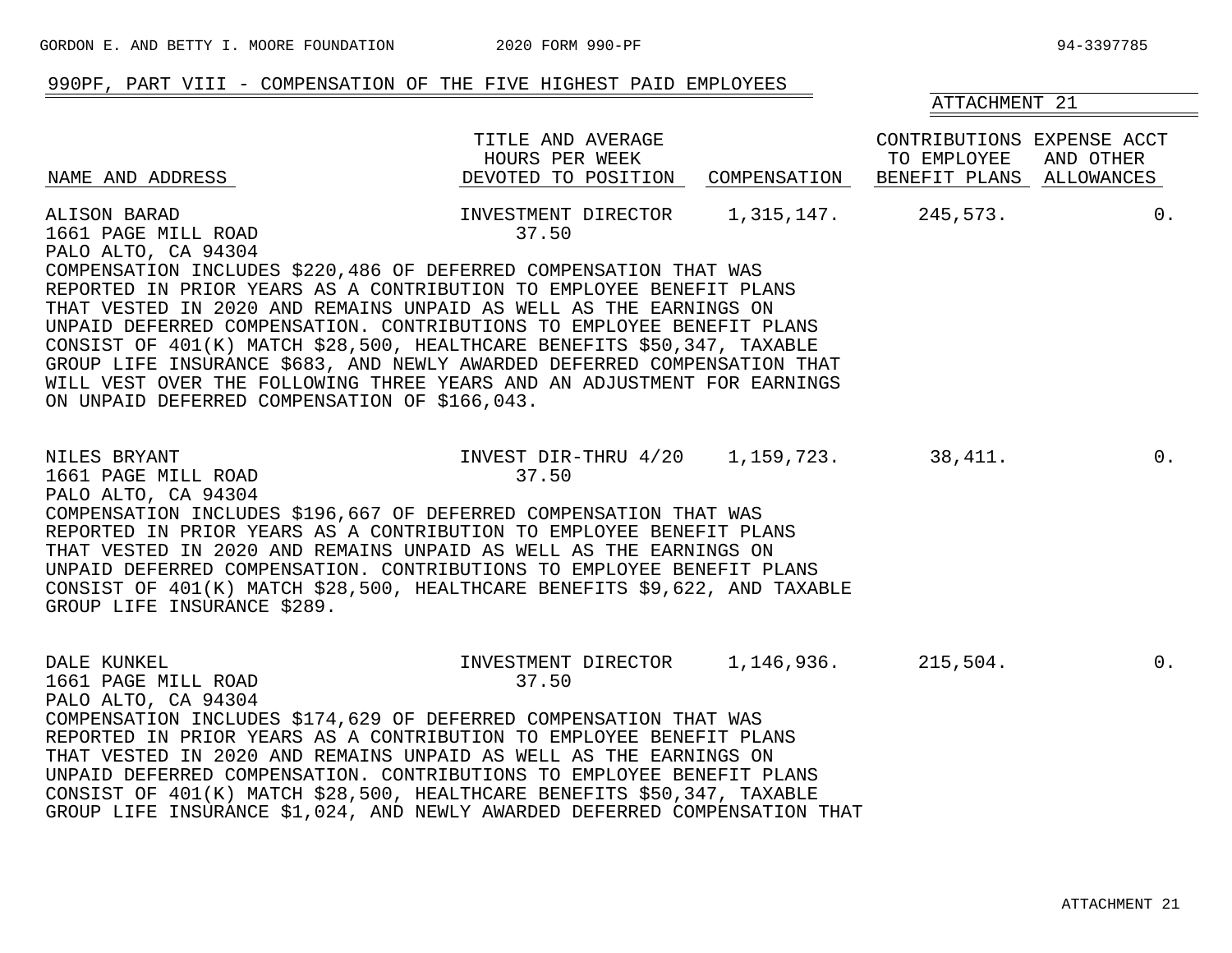# 990PF, PART VIII - COMPENSATION OF THE FIVE HIGHEST PAID EMPLOYEES

ATTACHMENT 21 (CONT'D)

|                                                                                                                                                                                                                                                                                                                                                                                                                                                                                                                                                                                                                                         | TITLE AND AVERAGE<br>HOURS PER WEEK              |          | CONTRIBUTIONS EXPENSE ACCT<br>TO EMPLOYEE | AND OTHER |
|-----------------------------------------------------------------------------------------------------------------------------------------------------------------------------------------------------------------------------------------------------------------------------------------------------------------------------------------------------------------------------------------------------------------------------------------------------------------------------------------------------------------------------------------------------------------------------------------------------------------------------------------|--------------------------------------------------|----------|-------------------------------------------|-----------|
| NAME AND ADDRESS                                                                                                                                                                                                                                                                                                                                                                                                                                                                                                                                                                                                                        | DEVOTED TO POSITION                              |          | COMPENSATION BENEFIT PLANS ALLOWANCES     |           |
| WILL VEST OVER THE FOLLOWING THREE YEARS AND AN ADJUSTMENT FOR EARNINGS<br>ON UNPAID DEFERRED COMPENSATION OF \$135,633.                                                                                                                                                                                                                                                                                                                                                                                                                                                                                                                |                                                  |          |                                           |           |
| FELICIA CHIU<br>1661 PAGE MILL ROAD<br>PALO ALTO, CA 94304<br>COMPENSATION INCLUDES OF \$183,546 DEFERRED COMPENSATION THAT WAS<br>REPORTED IN PRIOR YEARS AS A CONTRIBUTION TO EMPLOYEE BENEFIT PLANS<br>THAT VESTED IN 2020 AND REMAINS UNPAID AS WELL AS THE EARNINGS ON<br>UNPAID DEFERRED COMPENSATION. CONTRIBUTIONS TO EMPLOYEE BENEFIT PLANS<br>CONSIST OF 401(K) MATCH \$28,500, HEALTHCARE BENEFITS \$50,347, TAXABLE<br>GROUP LIFE INSURANCE \$683, AND NEWLY AWARDED DEFERRED COMPENSATION THAT<br>WILL VEST OVER THE FOLLOWING THREE YEARS AND AN ADJUSTMENT FOR EARNINGS<br>ON UNPAID DEFERRED COMPENSATION OF \$134,907. | INVESTMENT DIRECTOR 1,138,986. 214,437.<br>37.50 |          |                                           | $0$ .     |
| ROBERT KIRSHNER<br>1661 PAGE MILL ROAD<br>PALO ALTO, CA 94304<br>CONTRIBUTIONS TO EMPLOYEE BENEFIT PLANS CONSIST OF 401(K) MATCH \$28,500,<br>HEALTHCARE BENEFITS \$36,559, AND TAXABLE GROUP LIFE INSURANCE \$14,060.                                                                                                                                                                                                                                                                                                                                                                                                                  | CPO SCIENCE<br>37.50                             | 489,601. | 79,119.                                   | $0$ .     |

| COMPENSATION<br>TOTAL | 393.<br>n E N |  |  |
|-----------------------|---------------|--|--|
|-----------------------|---------------|--|--|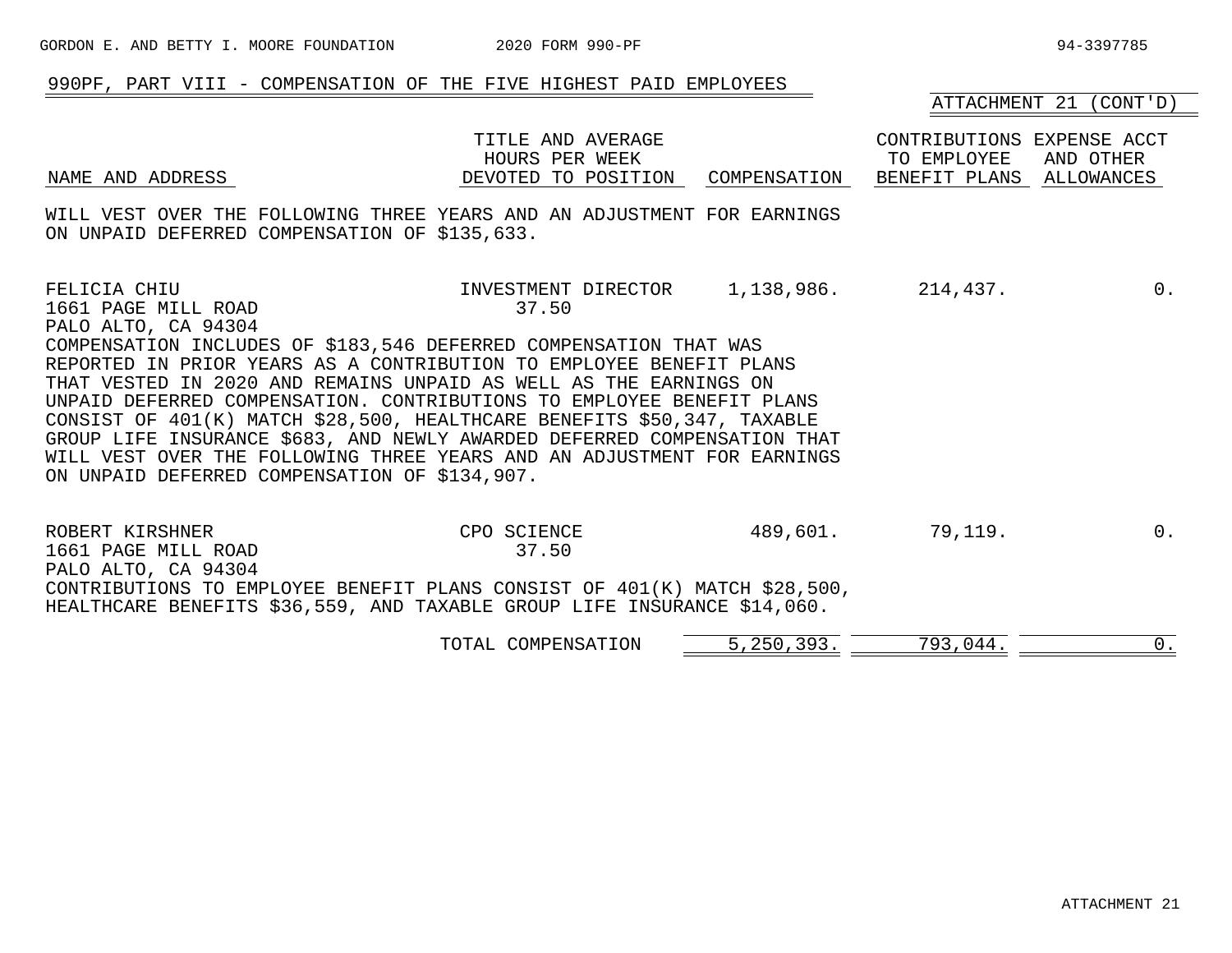$=$ 

# 990PF, PART VIII- COMPENSATION OF THE FIVE HIGHEST PAID PROFESSIONALS

|                                                                                                      | ATTACHMENT 22      |              |
|------------------------------------------------------------------------------------------------------|--------------------|--------------|
| NAME AND ADDRESS                                                                                     | TYPE OF SERVICE    | COMPENSATION |
| GENERATION INV. MANAGEMENT LLP<br>20 AIR STREET, 7TH FLOOR<br>LONDON<br>UK<br>UNITED KINGDOM W1B 5AN | INVESTMENT MANAGER | 1,789,785.   |
| SILCHESTER INTL INVESTORS<br>780 3RD AVE, 42ND FLOOR<br>NEW YORK, NY 10017                           | INVESTMENT MANAGER | 970,753.     |
| EAGLE CAPITAL MANAGEMENT LLC<br>449 PARK AVE, 17TH FLOOR<br>NEW YORK, NY 10022                       | INVESTMENT MANAGER | 799,962.     |
| WELLINGTON TRUST COMPANY<br>280 CONGRESS STREET<br>BOSTON, MA 02210                                  | INVESTMENT MANAGER | 727,025.     |
| T-ROWE PRICE ASSOCIATES INC.<br>PO BOX 64043<br>BALTIMORE, MD 21264                                  | INVESTMENT MANAGER | 363,658.     |

TOTAL COMPENSATION 4,651,183.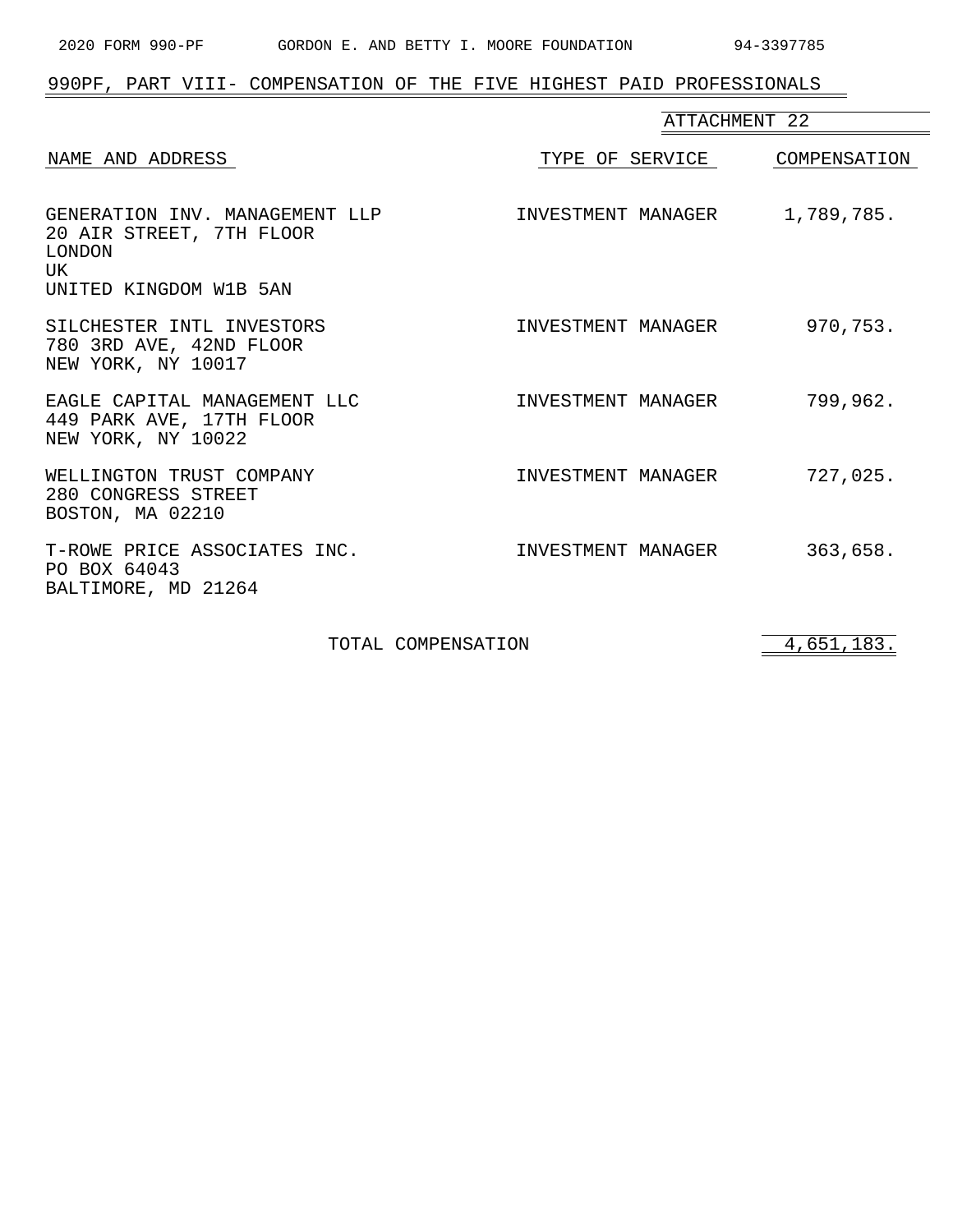$\overline{\phantom{a}}$ 

### FORM 990PF, PART XV - GRANTS AND CONTRIBUTIONS PAID DURING THE YEAR

ATTACHMENT 23

|                                                    | RELATIONSHIP TO SUBSTANTIAL CONTRIBUTOR |                                                   |            |
|----------------------------------------------------|-----------------------------------------|---------------------------------------------------|------------|
|                                                    | AND                                     |                                                   |            |
| RECIPIENT NAME AND ADDRESS                         | FOUNDATION STATUS OF RECIPIENT          | PURPOSE OF GRANT OR CONTRIBUTION                  | AMOUNT     |
|                                                    |                                         |                                                   |            |
| ACTIVATE GLOBAL, INC.                              | <b>NONE</b>                             | TO SUPPORT RESOURCES AND FELLOWSHIPS FOR          | 625,000.   |
| 2150 SHATTUCK AVENUE, SUITE 300                    | PC                                      | SCIENTIST-ENTREPRENEURS TO TRANSFORM THEIR        |            |
| BERKELEY, CA 94704                                 |                                         | DISCOVERIES INTO APPLICATIONS THAT WILL BENEFIT   |            |
|                                                    |                                         | SOCIETY.                                          |            |
| AGENCIA ESTATAL CSIC                               | <b>NONE</b>                             | IN SUPPORT OF ELUCIDATING HOW SYMBIOTIC           | 56,250.    |
| UPO CARR. DE UTRERA KM1                            | GOV                                     | INTERACTIONS FACILITATED THE ORIGIN OF THE        |            |
| SEVILLA                                            |                                         | EUKARYOTIC LIFE FORM.                             |            |
| SPAIN 41013                                        |                                         |                                                   |            |
| AID FOR THREATENED WILDLIFE - FRANKFURT ZOOLOGICAL | <b>NONE</b>                             | TO IMPROVE CONSOLIDATION CONDITIONS FOR SIX       | 688,231.   |
| CLL LOS CIPRESES H-21 RES. HUANCARO                | PC                                      | PROTECTED AREAS AND INDIGENOUS LANDS IN THE UPPER |            |
| CUSCO                                              |                                         | PURUS MOSAIC (5.8 MILLION HECTARES).              |            |
| PERU                                               |                                         |                                                   |            |
|                                                    |                                         |                                                   |            |
| ALEUT COMMUNITY OF ST. PAUL ISLAND                 | <b>NONE</b>                             | TO SUPPORT LOCAL CONSTITUENCIES TO SECURE         | 109,899.   |
| 2050 VENIA MINOR ROAD BOX 86                       | GOV                                     | PROTECTIONS FOR U.S. ARCTIC OCEAN ECOSYSTEMS.     |            |
| ST. PAUL, AK 99660-0086                            |                                         |                                                   |            |
| AMAZON CONSERVATION ASSOCIATION                    | <b>NONE</b>                             | TO ESTABLISH A PILOT FRONTLINE LABORATORY FOR     | 1,042,769. |
| 1012 14TH STREET NW, SUITE 625                     | PC                                      | WILDLIFE POPULATION SURVEILLANCE AND PATHOGEN     |            |
| WASHINGTON, DC 20005                               |                                         | SCREENING AS THE FIRST NODE OF A WIDESPREAD,      |            |
|                                                    |                                         | DECENTRALIZED NETWORK.                            |            |
|                                                    |                                         |                                                   |            |
| AMERICAN ACADEMY OF ARTS AND SCIENCES              | NONE                                    | TO SUPPORT THE DISSEMINATION OF LESSONS FROM A    | 150,233.   |
| 136 IRVING STREET                                  | PC                                      | REVIEW OF INTERNATIONAL SCIENTIFIC                |            |
| CAMBRIDGE, MA 02138                                |                                         | COLLABORATIONS.                                   |            |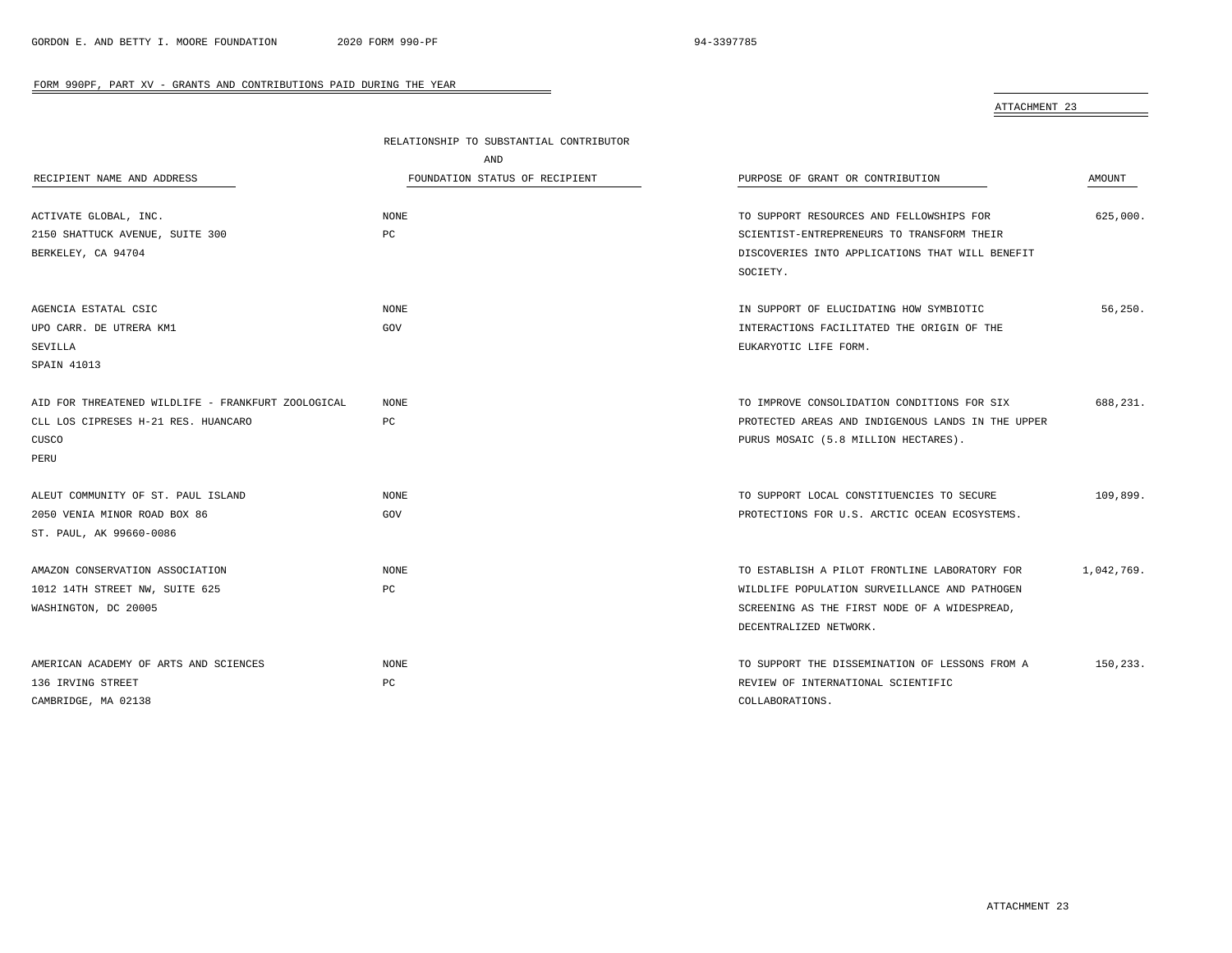# ATTACHMENT 23 (CONT'D)

|                                                | RELATIONSHIP TO SUBSTANTIAL CONTRIBUTOR |                                                   |          |  |
|------------------------------------------------|-----------------------------------------|---------------------------------------------------|----------|--|
|                                                | AND                                     |                                                   |          |  |
| RECIPIENT NAME AND ADDRESS                     | FOUNDATION STATUS OF RECIPIENT          | PURPOSE OF GRANT OR CONTRIBUTION                  | AMOUNT   |  |
| AMERICAN ASSOC. FOR THE ADVANCEMENT OF SCIENCE | NONE                                    | IN SUPPORT OF PHD-LEVEL SCIENCE AND TECHNOLOGY    | 350,000. |  |
| 1200 NEW YORK AVENUE NW                        | PC                                      | POLICY FELLOWS IN THE WHITE HOUSE OFFICE OF       |          |  |
| WASHINGTON, DC 20005                           |                                         | SCIENCE AND TECHNOLOGY POLICY AND OFFICES RELATED |          |  |
|                                                |                                         | TO THE JUSTICE FUNCTIONS OF THE U.S. GOVERNMENT   |          |  |
|                                                |                                         | TO BRING MORE SCIENCE INTO DECISION-MAKING.       |          |  |
| AMERICAN HEART ASSOCIATION INC.                | NONE                                    | TO SUPPORT THE DEVELOPMENT AND IMPLEMENTATION OF  | 500,000. |  |
| 7272 GREENVILLE AVENUE                         | PC.                                     | THE AMERICAN HEART ASSOCIATION'S COVID-19         |          |  |
| DALLAS, TX 75231                               |                                         | CARDIOVASCULAR DISEASE REGISTRY.                  |          |  |
| AMERICAN SALTWATER GUIDES ASSOCIATION          | <b>NONE</b>                             | TO SUPPORT SCIENCE-BASED FISHERIES MANAGEMENT FOR | 100,000. |  |
| PO BOX 20482                                   | PC                                      | ATLANTIC COAST ANGLERS.                           |          |  |
| FLORAL PARK, NY 11002                          |                                         |                                                   |          |  |
| ANNUAL REVIEWS INC.                            | <b>NONE</b>                             | IN SUPPORT OF THE CONTINUED DEVELOPMENT OF        | 400,000. |  |
| 4139 EL CAMINO WAY                             | PC                                      | KNOWABLE MAGAZINE, A DIGITAL MAGAZINE THAT        |          |  |
| PALO ALTO, CA 94306                            |                                         | COMMUNICATES SCIENTIFIC KNOWLEDGE IN A NEW AND    |          |  |
|                                                |                                         | MORE ACCESSIBLE WAY.                              |          |  |
| ARIZONA BOARD OF REGENTS                       | <b>NONE</b>                             | IN SUPPORT OF ENSURING MARINE MICROBE SEQUENCE    | 22,955.  |  |
| SPONSORED PROJECTS SERVICES, PO BOX 3308       | GOV                                     | DATA IS INTEGRATED INTO A FEDERALLY SUPPORTED     |          |  |
| TUCSON, AZ 85722-3308                          |                                         | RESOURCE AND ACCESSIBLE TO THE BROADER SCIENTIFIC |          |  |
|                                                |                                         | COMMUNITY.                                        |          |  |
| ARIZONA BOARD OF REGENTS                       | NONE                                    | TO DESIGN AND FABRICATE A NOVEL ULTRALIGHT LENS   | 110,000. |  |
| 1630 E UNIVERSITY BOULEVARD                    | GOV                                     | FOR USE IN FUTURE LARGE APERTURE WIDE-FIELD SPACE |          |  |
| TUCSON, AZ 85721                               |                                         | TELESCOPES.                                       |          |  |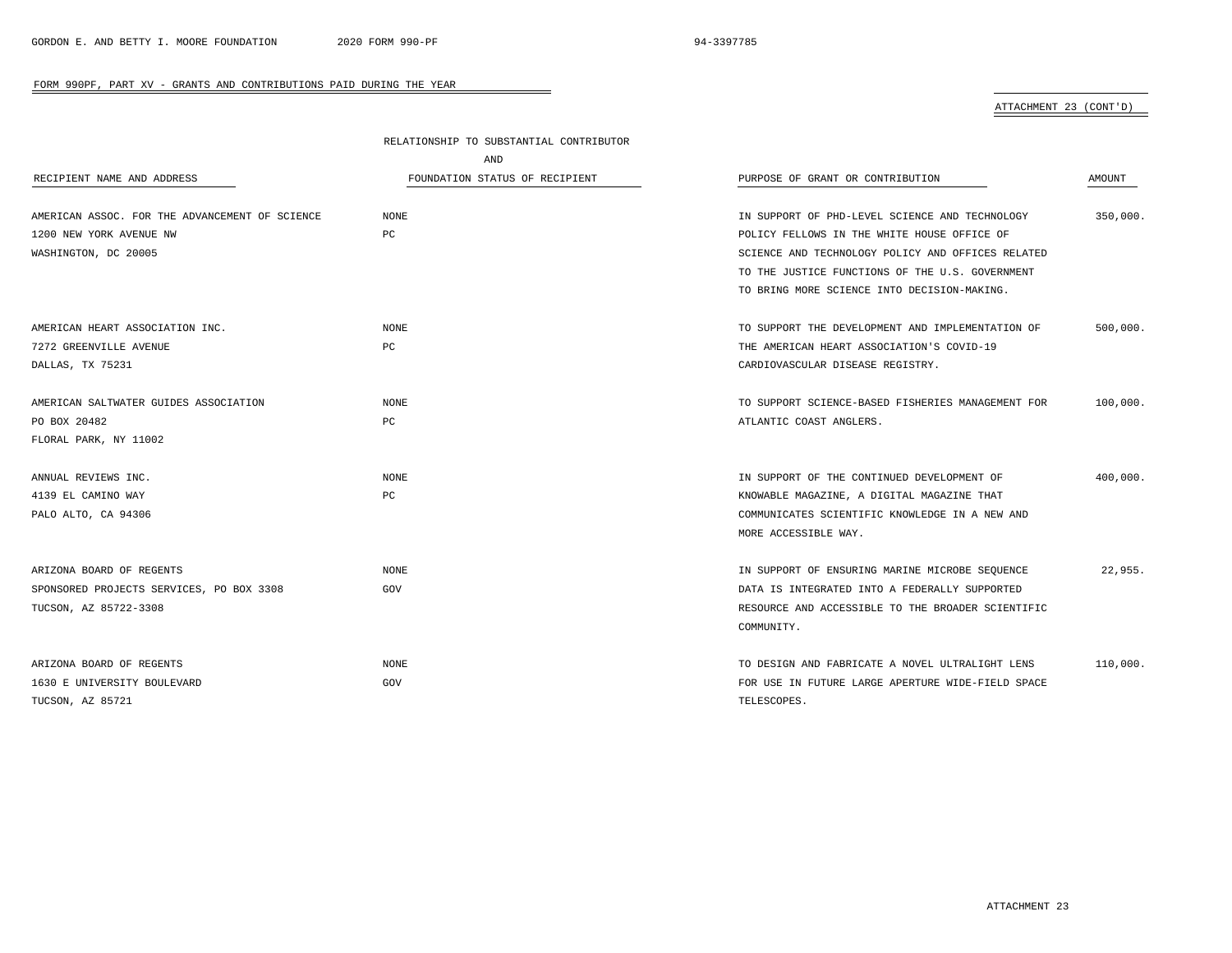### ATTACHMENT 23 (CONT'D)

|                                         | RELATIONSHIP TO SUBSTANTIAL CONTRIBUTOR |                                                    |            |  |
|-----------------------------------------|-----------------------------------------|----------------------------------------------------|------------|--|
|                                         | AND                                     |                                                    |            |  |
| RECIPIENT NAME AND ADDRESS              | FOUNDATION STATUS OF RECIPIENT          | PURPOSE OF GRANT OR CONTRIBUTION                   | AMOUNT     |  |
| ARIZONA BOARD OF REGENTS                | <b>NONE</b>                             | IN SUPPORT OF A PROJECT TO IMPROVE THE TIME        | 370,500.   |  |
| 1118 E FOURTH STREET                    | GOV                                     | RESOLUTION OF ELECTRON MICROSCOPY IN ORDER TO      |            |  |
| TUCSON, AZ 85721                        |                                         | VISUALIZE CHEMISTRY IN REAL TIME.                  |            |  |
| ARIZONA BOARD OF REGENTS                | <b>NONE</b>                             | IN SUPPORT OF A HIGH-RESOLUTION NANOSCALE          | 1,600,000. |  |
| 1629 E UNIVERSITY BOULEVARD             | GOV                                     | SECONDARY ION MASS SPECTROMETER (NANOSIMS) FOR     |            |  |
| TUCSON, AZ 85721-0092                   |                                         | ANALYZING MATERIALS RETURNED TO EARTH FROM SOLAR   |            |  |
|                                         |                                         | SYSTEM BODIES.                                     |            |  |
| ARIZONA STATE UNIVERSITY                | <b>NONE</b>                             | IN SUPPORT OF RESEARCH AND DEVELOPMENT OF AN       | 225,000.   |  |
| #208 650 E TYLER MALL, ASU TEMPE CAMPUS | GOV                                     | AEROSOL-BASED METHOD TO TRANSFORM RAW              |            |  |
| TEMPE, AZ 85280                         |                                         | NANOMATERIALS INTO TUNABLE STRUCTURED COATINGS.    |            |  |
| ARIZONA STATE UNIVERSITY                | $\rm{NONE}$                             | IN SUPPORT OF SCALING, SUPPORTING, AND SUSTAINING  | 250,000.   |  |
| PO BOX 876011                           | GOV                                     | A NETWORK OF LIBRARIES AS HUBS FOR ENGAGING YOUTH  |            |  |
| TEMPE, AZ 85287-6011                    |                                         | AND COMMUNITY MEMBERS IN SCIENCE.                  |            |  |
| ARIZONA STATE UNIVERSITY FOUNDATION     | <b>NONE</b>                             | IN SUPPORT OF RESEARCH TO GAIN A DEEPER            | 243,430.   |  |
| PO BOX 2260                             | PC                                      | UNDERSTANDING OF ALLOSTERY, THE REGULATION OF      |            |  |
| TEMPE, AZ 85280-2260                    |                                         | ACTIVE SITES OR LIGAND BINDING SITES WITHIN A      |            |  |
|                                         |                                         | PROTEIN BY DISTANT RESIDUES, USING HIGH-THROUGHPUT |            |  |
|                                         |                                         | MICROFLUIDICS AND MOLECULAR DYNAMIC SIMULATIONS.   |            |  |
| ARIZONA STATE UNIVERSITY FOUNDATION     | <b>NONE</b>                             | IN SUPPORT OF THE COLLABORATIVE PROJECT 'SEEING    | 56.250.    |  |
| PO BOX 2260                             | $_{\rm PC}$                             | THE FORCES OF LIFE' AS PROPOSED AT THE 2019        |            |  |
| TEMPE, AZ 85280-2260                    |                                         | SCIALOG: CHEMICAL MACHINERY OF THE CELL II         |            |  |
|                                         |                                         | CONFERENCE, WHERE SIX TEAM RESEARCH PROPOSALS      |            |  |
|                                         |                                         | WERE SELECTED THROUGH PEER-REVIEW FROM FIFTEEN     |            |  |
|                                         |                                         | TEAM PROPOSALS THAT FOCUSED ON CONVERGENCE         |            |  |
|                                         |                                         | SCIENCE AT THE INTERSECTION OF CHEMISTRY AND       |            |  |
|                                         |                                         | BIOLOGY TO ADDRESS THE NEED FOR A MORE             |            |  |
|                                         |                                         | QUANTITATIVE, THEORY-BASED UNDERSTANDING OF        |            |  |

CELLULAR PROCESSES.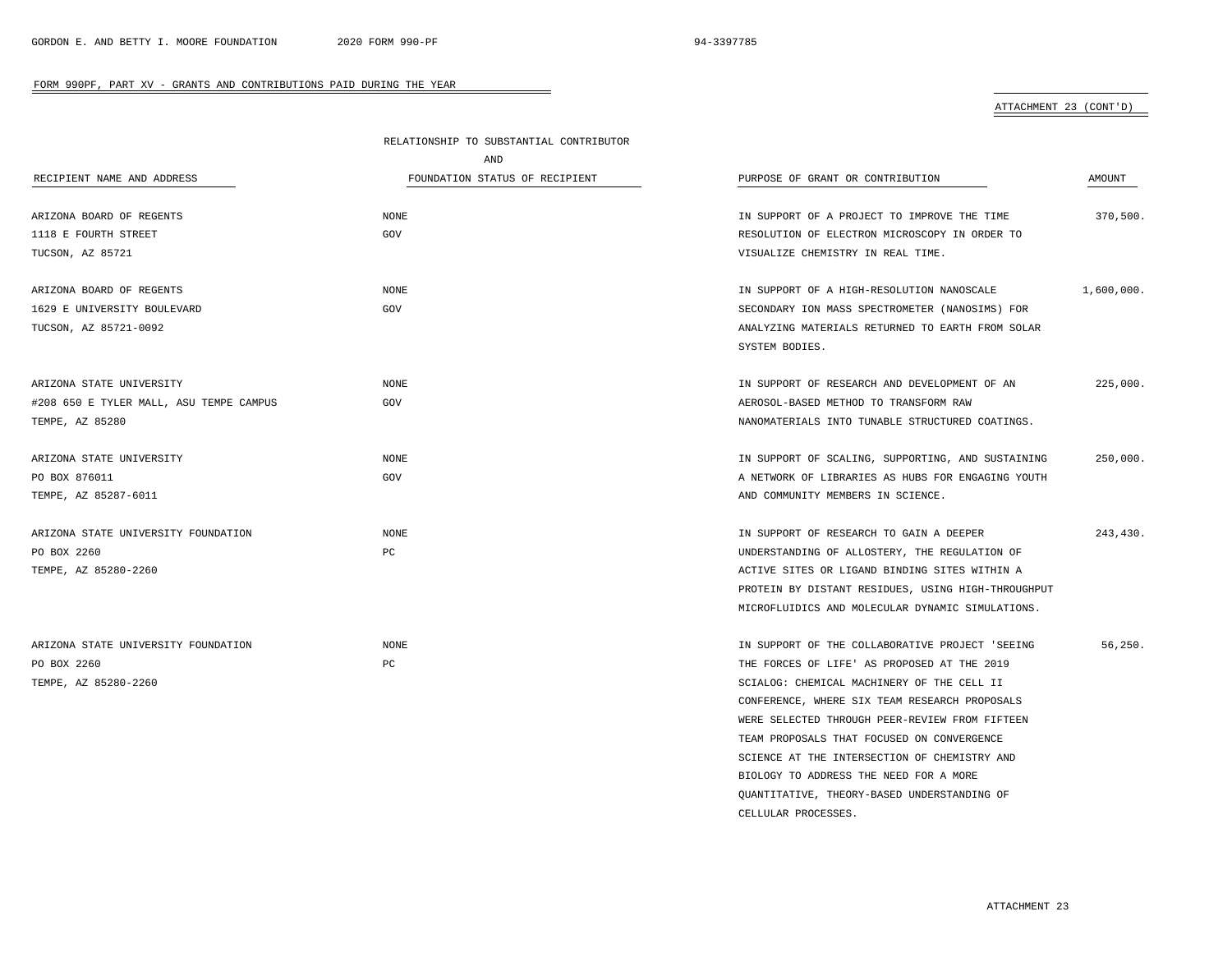$\overline{\phantom{a}}$ 

#### FORM 990PF, PART XV - GRANTS AND CONTRIBUTIONS PAID DURING THE YEAR

ATTACHMENT 23 (CONT'D)

|                                                    | RELATIONSHIP TO SUBSTANTIAL CONTRIBUTOR |                                                   |          |  |
|----------------------------------------------------|-----------------------------------------|---------------------------------------------------|----------|--|
|                                                    | AND                                     |                                                   |          |  |
| RECIPIENT NAME AND ADDRESS                         | FOUNDATION STATUS OF RECIPIENT          | PURPOSE OF GRANT OR CONTRIBUTION                  | AMOUNT   |  |
| ARIZONA STATE UNIVERSITY FOUNDATION                | NONE                                    | IN SUPPORT OF THE COLLABORATIVE PROJECT 'PROFIDS: | 56,250.  |  |
| PO BOX 2260                                        | PC                                      | PROBES TO FOLD THE INTRINSICALLY DISORDERED' AS   |          |  |
| TEMPE, AZ 85280-2260                               |                                         | PROPOSED AT THE 2019 SCIALOG: CHEMICAL MACHINERY  |          |  |
|                                                    |                                         | OF THE CELL II CONFERENCE, WHERE SIX TEAM         |          |  |
|                                                    |                                         | RESEARCH PROPOSALS WERE SELECTED THROUGH          |          |  |
|                                                    |                                         | PEER-REVIEW FROM FIFTEEN TEAM PROPOSALS THAT      |          |  |
|                                                    |                                         | FOCUSED ON CONVERGENCE SCIENCE AT THE             |          |  |
|                                                    |                                         | INTERSECTION OF CHEMISTRY AND BIOLOGY TO ADDRESS  |          |  |
|                                                    |                                         | THE NEED FOR A MORE QUANTITATIVE, THEORY-BASED    |          |  |
|                                                    |                                         | UNDERSTANDING OF CELLULAR PROCESSES.              |          |  |
|                                                    |                                         |                                                   |          |  |
| ARIZONA STATE UNIVERSITY FOUNDATION                | <b>NONE</b>                             | IN SUPPORT OF DEVELOPING NEW METHODS TO EXPLORE   | 239,128. |  |
| PO BOX 2260                                        | PC                                      | THE EVOLUTION AND INTERACTIONS AMONG TWO          |          |  |
| TEMPE, AZ 85280-2260                               |                                         | BACTERIA, WHERE ONE BACTERIUM LIVES NESTED INSIDE |          |  |
|                                                    |                                         | THE OTHER BACTERIUM, ALL INSIDE SPECIALIZED       |          |  |
|                                                    |                                         | INSECT CELLS.                                     |          |  |
|                                                    |                                         |                                                   |          |  |
| ASSOCIACAO TRANSPARENCIA E INTEGRIDADE             | NONE                                    | TO SUPPORT AUDIT FRAMEWORKS FOR TRANSPARENCY AND  | 530,000. |  |
| RUA DR. VIRGILIO DE CARVALHO PINTO                 | PC                                      | ACCOUNTABILITY IN INFRASTRUCTURE PROJECTS.        |          |  |
| SAO PAULO                                          |                                         |                                                   |          |  |
| SP                                                 |                                         |                                                   |          |  |
| BRAZIL 05415-030                                   |                                         |                                                   |          |  |
|                                                    |                                         |                                                   |          |  |
| ASSOCIATION OF SCIENCE-TECHNOLOGY CENTERS INC.     | <b>NONE</b>                             | IN SUPPORT OF LANDSCAPE ANALYSIS, CONVENING, AND  | 45,000.  |  |
| 818 CONNECTICUT AVENUE NW 7TH FLOOR                | PC                                      | FIELD BUILDING TO ADVANCE COMMUNITY SCIENCE AS A  |          |  |
| WASHINGTON, DC 20006                               |                                         | SCIENCE ENGAGEMENT STRATEGY.                      |          |  |
|                                                    |                                         |                                                   |          |  |
| BARCELONA SUPERCOMPUTING CENTER-NATIONAL SUPERCOMP | <b>NONE</b>                             | IN SUPPORT OF ELUCIDATING HOW SYMBIOTIC           | 214,837. |  |
| JORDI GIRONA, 31                                   | GOV                                     | INTERACTIONS FACILITATED THE ORIGIN OF THE        |          |  |
| <b>BARCELONA</b>                                   |                                         | EUKARYOTIC LIFE FORM.                             |          |  |
| SPAIN 8034                                         |                                         |                                                   |          |  |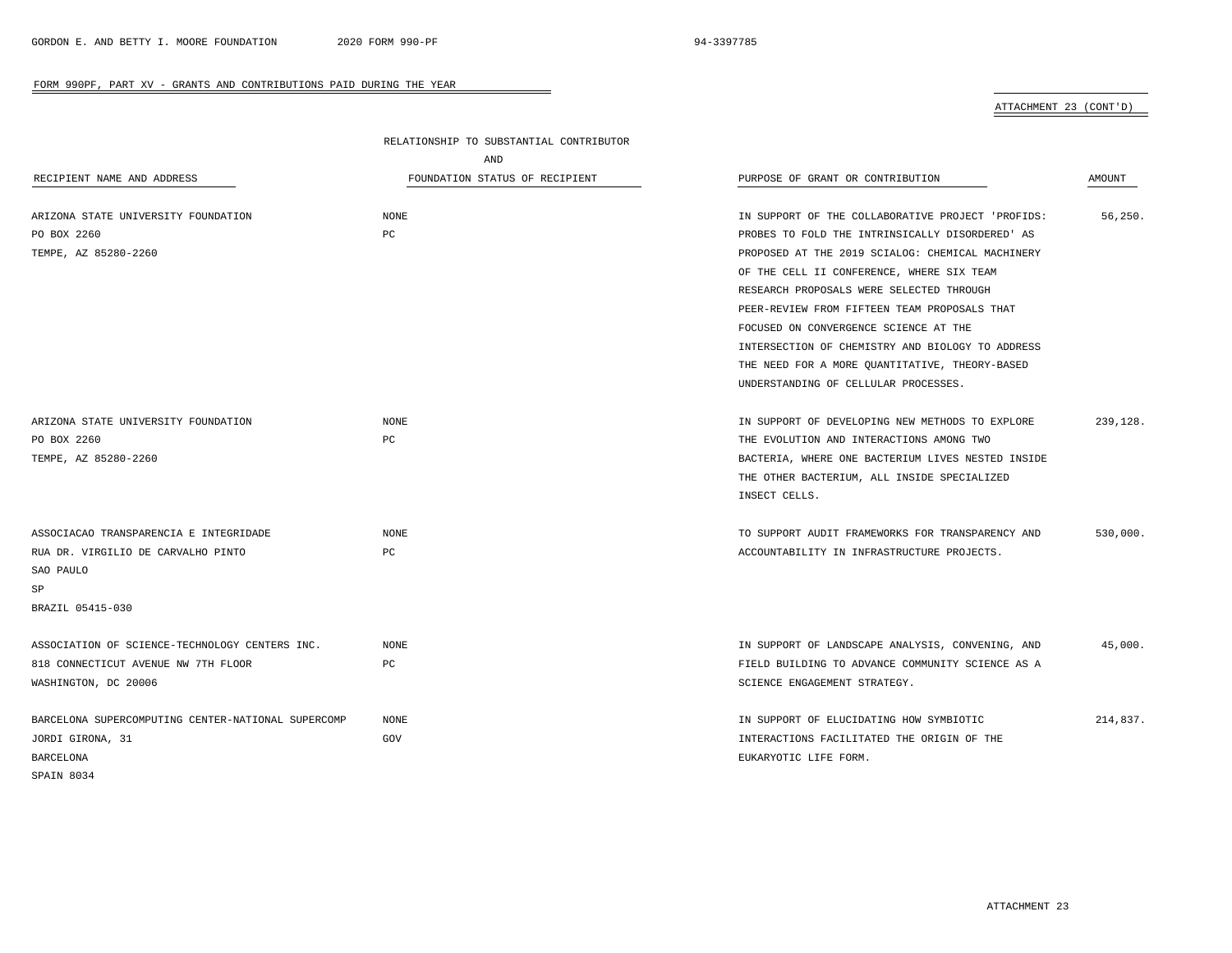# ATTACHMENT 23 (CONT'D)

|                                                   | RELATIONSHIP TO SUBSTANTIAL CONTRIBUTOR |                                                   |          |
|---------------------------------------------------|-----------------------------------------|---------------------------------------------------|----------|
|                                                   | AND                                     |                                                   |          |
| RECIPIENT NAME AND ADDRESS                        | FOUNDATION STATUS OF RECIPIENT          | PURPOSE OF GRANT OR CONTRIBUTION                  | AMOUNT   |
|                                                   |                                         |                                                   |          |
| BERING SEA FISHERMENS ASSOCIATION                 | <b>NONE</b>                             | TO SUPPORT LOCAL CONSTITUENCIES TO SECURE         | 213,846. |
| 821 N STREET, SUITE 103                           | PC                                      | PROTECTIONS FOR U.S. ARCTIC OCEAN ECOSYSTEMS.     |          |
| ANCHORAGE, AK 99501                               |                                         |                                                   |          |
|                                                   |                                         |                                                   |          |
| BERKELEY LAB FOUNDATION                           | <b>NONE</b>                             | TO SUPPORT DEVELOPING NEW TOOLS, METHODS, AND     | 200,000. |
| 1111 FRANKLIN STREET, 7TH FLOOR                   | SO I                                    | RESOURCES FOR AQUATIC SYMBIOSIS MODEL SYSTEMS.    |          |
| OAKLAND, CA 94607                                 |                                         |                                                   |          |
|                                                   |                                         |                                                   |          |
| BERKELEY LAB FOUNDATION                           | <b>NONE</b>                             | TO SUPPORT RESEARCH TO IMPROVE SIMULATION AND     | 200,000. |
| 1111 FRANKLIN STREET, 7TH FLOOR                   | SO I                                    | PREDICTIONS OF FIRE AND VEGETATION CHANGE IN      |          |
| OAKLAND, CA 94607                                 |                                         | CALIFORNIA IN THE COMING YEARS AND DECADES.       |          |
|                                                   |                                         |                                                   |          |
| BETH ISRAEL DEACONESS MEDICAL CENTER, INC.        | <b>NONE</b>                             | TO SUPPORT THE OPENNOTES TEAM IN THEIR EFFORTS TO | 4,906.   |
| 330 BROOKLINE AVENUE                              | PC                                      | INCREASE THE NUMBER OF PATIENTS AND CAREGIVERS    |          |
| BOSTON, MA 02215                                  |                                         | WITH ACCESS TO THEIR CLINICAL NOTES.              |          |
|                                                   |                                         |                                                   |          |
| BIOLOGICKE CENTRUM AV CR, V.V.I.                  | <b>NONE</b>                             | TO SUPPORT DEVELOPING NEW TOOLS, METHODS, AND     | 200,000. |
| BRANISOVSKA 1160/31                               | PC                                      | RESOURCES FOR AQUATIC SYMBIOSIS MODEL SYSTEMS.    |          |
| CESKE BUDEJOVICE                                  |                                         |                                                   |          |
| CZECH REPUBLIC 37005                              |                                         |                                                   |          |
|                                                   |                                         |                                                   |          |
| BOARD OF REGENTS OF THE UNIV. OF WISCONSIN SYSTEM | NONE                                    | TO SUPPORT THE DEVELOPMENT OF A CLINICAL OUALITY  | 325,037. |
| 21 NORTH PARK STREET, SUITE 6401                  | GOV                                     | MEASURE TO IMPROVE THE DIAGNOSIS OF INTERVAL      |          |
| MADISON, WI 53715                                 |                                         | COLORECTAL CANCER.                                |          |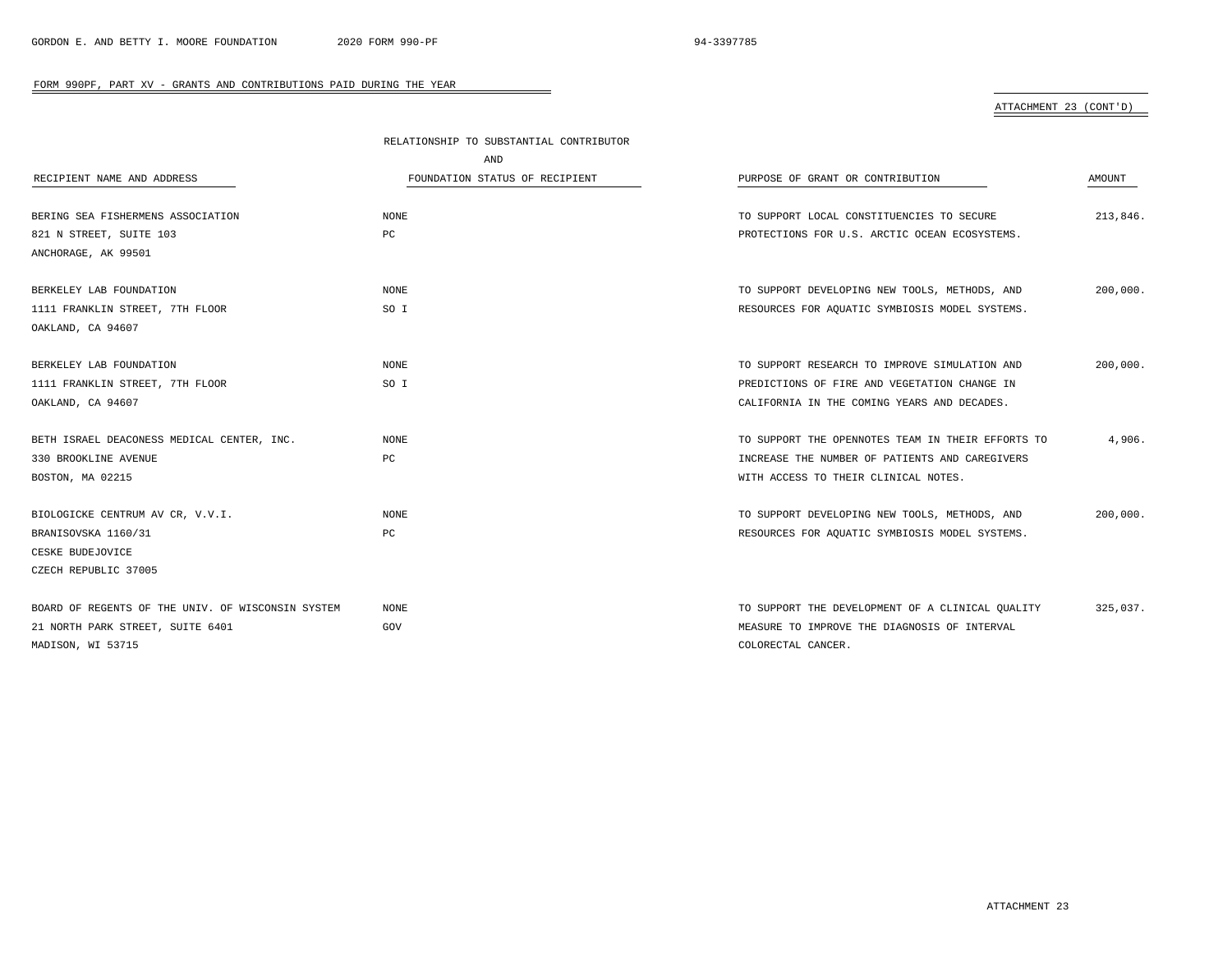### ATTACHMENT 23 (CONT'D)

|                                                   | RELATIONSHIP TO SUBSTANTIAL CONTRIBUTOR |                                                   |            |
|---------------------------------------------------|-----------------------------------------|---------------------------------------------------|------------|
|                                                   | AND                                     |                                                   |            |
| RECIPIENT NAME AND ADDRESS                        | FOUNDATION STATUS OF RECIPIENT          | PURPOSE OF GRANT OR CONTRIBUTION                  | AMOUNT     |
|                                                   |                                         |                                                   |            |
| BOARD OF REGENTS OF THE UNIV. OF WISCONSIN SYSTEM | <b>NONE</b>                             | IN SUPPORT OF RESEARCH AND DEVELOPMENT OF A       | 225,000.   |
| 2320 CHAMBERLIN HALL                              | GOV                                     | SIMPLE AND LOW-COST WAY OF PRODUCING              |            |
| MADISON, WI 53706                                 |                                         | MONOCHROMATIC MID-IR RADIATION THAT WILL ALLOW    |            |
|                                                   |                                         | FOR THE CREATION OF A NEW GENERATION OF SENSORS   |            |
|                                                   |                                         | THAT CAN DETECT CHEMICALS IN LOCAL ENVIRONMENTS   |            |
|                                                   |                                         | BY MEASURING THEIR ABSORPTION PROFILE.            |            |
| BOARD OF REGENTS OF THE UNIV. OF WISCONSIN SYSTEM | NONE                                    | IN SUPPORT OF SCIENTIFIC RESEARCH BY DR.          | 450,000.   |
| 21 NORTH PARK STREET, SUITE 6401                  | GOV                                     | CHANG-BEOM EOM AIMING TO CONTROL STOICHIOMETRY    |            |
| MADISON, WI 53715                                 |                                         | AND POINT DEFECTS IN COMPLEX OXIDE EPITAXIAL THIN |            |
|                                                   |                                         | FILM MATERIALS AND HETEROSTRUCTURE INTERFACES.    |            |
| BROAD INSTITUTE INC.                              | <b>NONE</b>                             | TO SUPPORT THE DEVELOPMENT AND PILOT TESTING OF A | 1,000,000. |
| 415 MAIN STREET                                   | PC                                      | GAME-BASED SIMULATION OF A DISEASE OUTBREAK       |            |
| CAMBRIDGE, MA 02142                               |                                         | DESIGNED FOR SCIENCE LEARNING OUTCOMES.           |            |
| BROAD INSTITUTE INC.                              | <b>NONE</b>                             | IN SUPPORT OF EFFORTS TO ENHANCE A GAME-BASED     | 1,961,132. |
| 415 MAIN STREET                                   | PC                                      | SIMULATION OF A GLOBAL PANDEMIC AND DEVELOP       |            |
| CAMBRIDGE, MA 02142                               |                                         | ASSOCIATED EDUCATIONAL INTERVENTIONS, INCLUDING   |            |
|                                                   |                                         | USE SCENARIOS THAT COULD HELP MITIGATE THE        |            |
|                                                   |                                         | EDUCATIONAL IMPACT OF THE COVID-19 PANDEMIC.      |            |
|                                                   |                                         |                                                   |            |
| BSCS SCIENCE LEARNING                             | NONE                                    | IN SUPPORT OF PLATFORM DEVELOPMENT FOR CITIZEN    | 295,000.   |
| 5415 MARK DABLING BOULEVARD                       | $_{\rm PC}$                             | AND COMMUNITY SCIENCE PROJECTS AND TOOLS FOR      |            |
| COLORADO SPRINGS, CO 80918                        |                                         | ANALYZING DATA, SHARING FINDINGS AND              |            |
|                                                   |                                         | PARTICIPATING IN SCIENTIFIC INQUIRY.              |            |
| BSCS SCIENCE LEARNING                             | $\rm{NONE}$                             | IN SUPPORT OF PLATFORM ENHANCEMENTS AND REACH     | 370,216.   |
| 5415 MARK DABLING BOULEVARD                       | PC                                      | EXPANSION FOR A ROBUST CITIZEN SCIENCE COMMUNITY  |            |
| COLORADO SPRINGS, CO 80918                        |                                         | AND EDUCATIONAL PLATFORM.                         |            |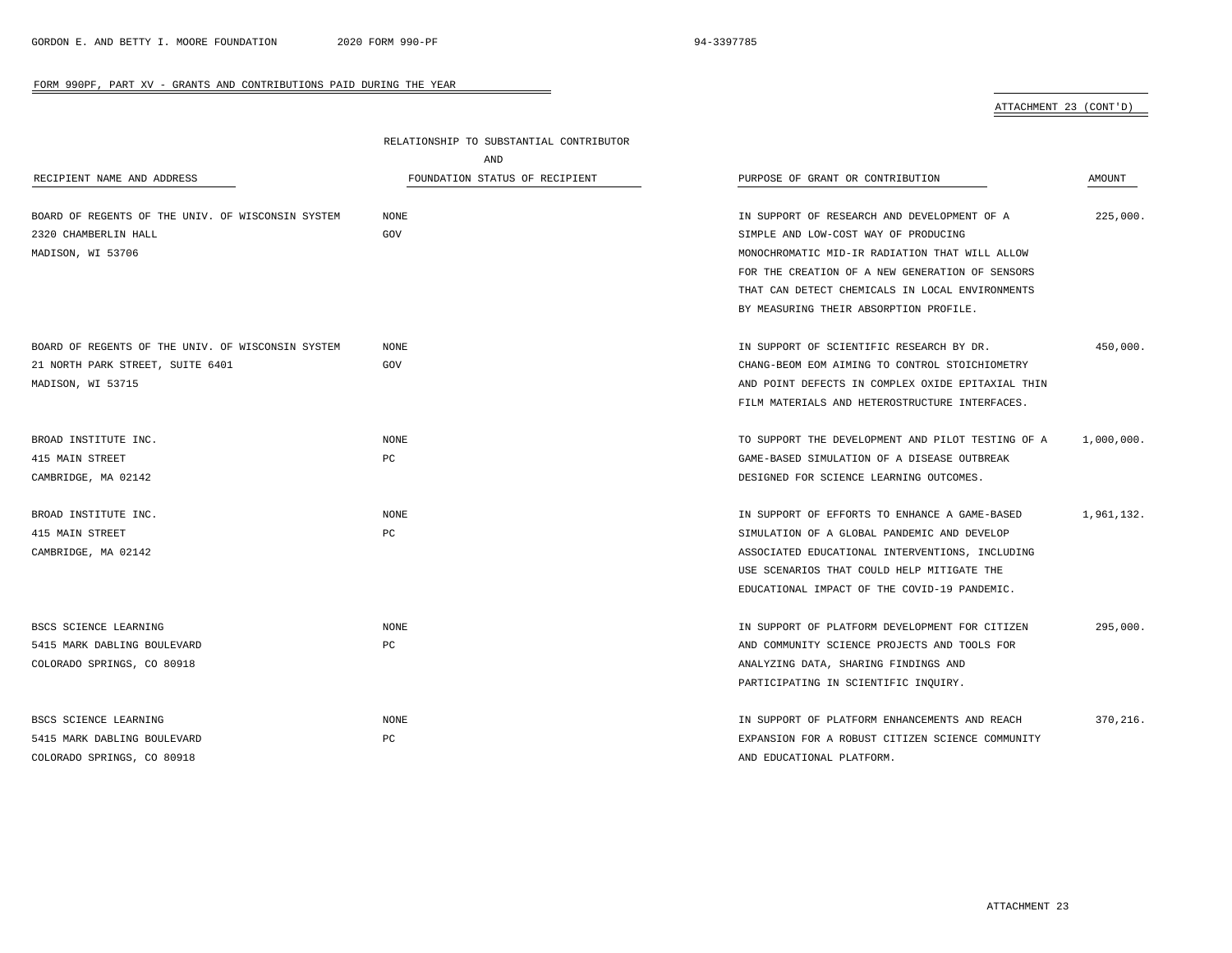# ATTACHMENT 23 (CONT'D)

|                                              | RELATIONSHIP TO SUBSTANTIAL CONTRIBUTOR |                                                   |            |
|----------------------------------------------|-----------------------------------------|---------------------------------------------------|------------|
|                                              | AND                                     |                                                   |            |
| RECIPIENT NAME AND ADDRESS                   | FOUNDATION STATUS OF RECIPIENT          | PURPOSE OF GRANT OR CONTRIBUTION                  | AMOUNT     |
| CALIFORNIA ACADEMY OF SCIENCES               | <b>NONE</b>                             | IN SUPPORT OF THE CONTINUED GROWTH OF             | 738,422.   |
| 55 MUSIC CONCOURSE DRIVE, GOLDEN GATE PARK   | PC                                      | INATURALIST, INCLUDING TECHNICAL ENHANCEMENTS TO  |            |
| SAN FRANCISCO, CA 94118                      |                                         | ASSIST WITH BIODIVERSITY MONITORING AND EFFORTS   |            |
|                                              |                                         | TO BROADEN COMMUNITY PARTICIPATION.               |            |
|                                              |                                         |                                                   |            |
| CALIFORNIA COUNCIL ON SCIENCE AND TECHNOLOGY | <b>NONE</b>                             | IN SUPPORT OF EFFORTS TO ENSURE THE LONG-TERM     | 1,400,000. |
| 1130 K STREET, SUITE 280                     | PC                                      | FINANCIAL STABILITY AND IMPACT OF THE CALIFORNIA  |            |
| SACRAMENTO, CA 95814                         |                                         | COUNCIL ON SCIENCE AND TECHNOLOGY'S SCIENCE AND   |            |
|                                              |                                         | TECHNOLOGY POLICY FELLOWSHIP PROGRAM.             |            |
| CALIFORNIA INSTITUTE OF TECHNOLOGY           | <b>NONE</b>                             | TO SUPPORT DEVELOPMENT OF A NEW SIGNAL            | 389,490.   |
| 1200 EAST CALIFORNIA BOULEVARD               | PC                                      | MULTIPLEXING TECHNOLOGY THAT WILL ALLOW REAL-TIME |            |
| PASADENA, CA 91125                           |                                         | READOUT OF HIGH-FREQUENCY DETECTOR ARRAYS FOR     |            |
|                                              |                                         | POLARIZATION-SENSITIVE MEASUREMENTS OF THE COSMIC |            |
|                                              |                                         | MICROWAVE BACKGROUND.                             |            |
| CALIFORNIA INSTITUTE OF TECHNOLOGY           | <b>NONE</b>                             | IN SUPPORT OF THE DEVELOPMENT OF A POTENTIAL      | 1,109,573. |
| 1200 E CALIFORNIA BOULEVARD MC 104-44        | PC                                      | BREAKTHROUGH SOLUTION TO THE ISSUE OF HIGH ENERGY |            |
| PASADENA, CA 91125                           |                                         | COSTS AS BOTH A BARRIER TO SUSTAINABLE ECONOMIC   |            |
|                                              |                                         | DEVELOPMENT AND A DRIVER OF ECOSYSTEM DEGRADATION |            |
|                                              |                                         | IN RURAL ALASKA. THE PROJECT WILL PROVIDE PROOF   |            |
|                                              |                                         | OF CONCEPT OF A SCALABLE VERTICAL-AXIS WIND       |            |
|                                              |                                         | TURBINE FARM IN THE VILLAGE OF IGIUGIG, WHICH     |            |
|                                              |                                         | WILL EVENTUALLY SUPPLY THE MAJORITY OF LOCAL      |            |
|                                              |                                         | ELECTRICITY DEMAND.                               |            |
| CALIFORNIA INSTITUTE OF TECHNOLOGY           | <b>NONE</b>                             | IN SUPPORT OF THEORETICAL INVESTIGATIONS OF       | 250,000.   |
| 1200 EAST CALIFORNIA BOULEVARD               | РC                                      | EMERGENT PHENOMENA IN QUANTUM MATERIALS.          |            |
| PASADENA, CA 91125                           |                                         |                                                   |            |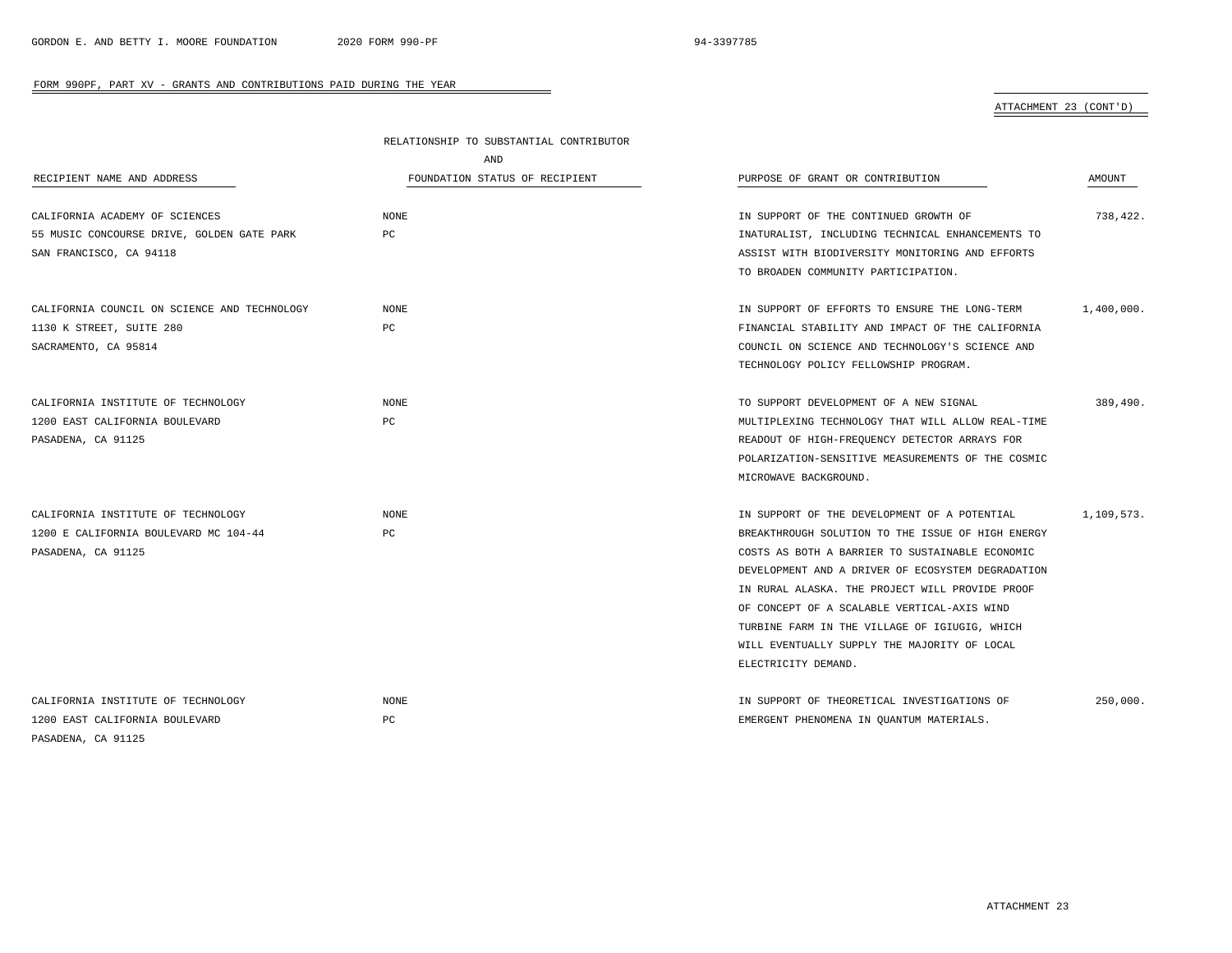### ATTACHMENT 23 (CONT'D)

|                                       | RELATIONSHIP TO SUBSTANTIAL CONTRIBUTOR |                                                   |            |
|---------------------------------------|-----------------------------------------|---------------------------------------------------|------------|
|                                       | AND                                     |                                                   |            |
| RECIPIENT NAME AND ADDRESS            | FOUNDATION STATUS OF RECIPIENT          | PURPOSE OF GRANT OR CONTRIBUTION                  | AMOUNT     |
| CALIFORNIA INSTITUTE OF TECHNOLOGY    | NONE                                    | IN SUPPORT OF DEVELOPING ENGINEERED STRUCTURES TO | 775,000.   |
| 1200 E CALIFORNIA BOULEVARD MC 104-44 | PC                                      | CONTROL SOUND WAVES AND HEAT ON THE NANOSCALE.    |            |
| PASADENA, CA 91125                    |                                         |                                                   |            |
| CALIFORNIA INSTITUTE OF TECHNOLOGY    | <b>NONE</b>                             | TO SUPPORT THE DEVELOPMENT OF A PRECISION         | 900.000.   |
| 1200 EAST CALIFORNIA BOULEVARD        | $_{\rm PC}$                             | CALIBRATION SYSTEM FOR THE LASER INTERFEROMETER   |            |
| PASADENA, CA 91125                    |                                         | GRAVITATIONAL-WAVE OBSERVATORY (LIGO).            |            |
| CALIFORNIA INSTITUTE OF TECHNOLOGY    | <b>NONE</b>                             | IN SUPPORT OF THE COLLABORATIVE PROJECT 'SEEING   | 56,250.    |
| 1200 EAST CALIFORNIA BOULEVARD        | PC                                      | THE FORCES OF LIFE' AS PROPOSED AT THE 2019       |            |
| PASADENA, CA 91125                    |                                         | SCIALOG: CHEMICAL MACHINERY OF THE CELL II        |            |
|                                       |                                         | CONFERENCE, WHERE SIX TEAM RESEARCH PROPOSALS     |            |
|                                       |                                         | WERE SELECTED THROUGH PEER-REVIEW FROM FIFTEEN    |            |
|                                       |                                         | TEAM PROPOSALS THAT FOCUSED ON CONVERGENCE        |            |
|                                       |                                         | SCIENCE AT THE INTERSECTION OF CHEMISTRY AND      |            |
|                                       |                                         | BIOLOGY TO ADDRESS THE NEED FOR A MORE            |            |
|                                       |                                         | QUANTITATIVE, THEORY-BASED UNDERSTANDING OF       |            |
|                                       |                                         | CELLULAR PROCESSES.                               |            |
| CALIFORNIA INSTITUTE OF TECHNOLOGY    | NONE                                    | IN SUPPORT OF DEVELOPING FIBER-OPTIC BASED        | 2,000,000. |
| 1200 EAST CALIFORNIA BOULEVARD        | PC                                      | SEISMIC NETWORKS FOR USE ON THE SEAFLOOR,         |            |
| PASADENA, CA 91125                    |                                         | VOLCANOES, AND ICE SHEETS.                        |            |
| CALIFORNIA INSTITUTE OF TECHNOLOGY    | NONE                                    | TO SUPPORT DEVELOPING NEW TOOLS, METHODS, AND     | 100,252.   |
| 1200 EAST CALIFORNIA BOULEVARD        | PC                                      | RESOURCES FOR AQUATIC SYMBIOSIS MODEL SYSTEMS.    |            |
| PASADENA, CA 91125                    |                                         |                                                   |            |
| CALIFORNIA INSTITUTE OF TECHNOLOGY    | NONE                                    | IN SUPPORT OF RESEARCH TO DEVELOP PRECISION       | 1,063,334. |
| 1200 EAST CALIFORNIA BOULEVARD        | PC                                      | EXPERIMENTS THAT SEARCH FOR NEW FUNDAMENTAL       |            |
| PASADENA, CA 91125                    |                                         | PARTICLES OF NATURE.                              |            |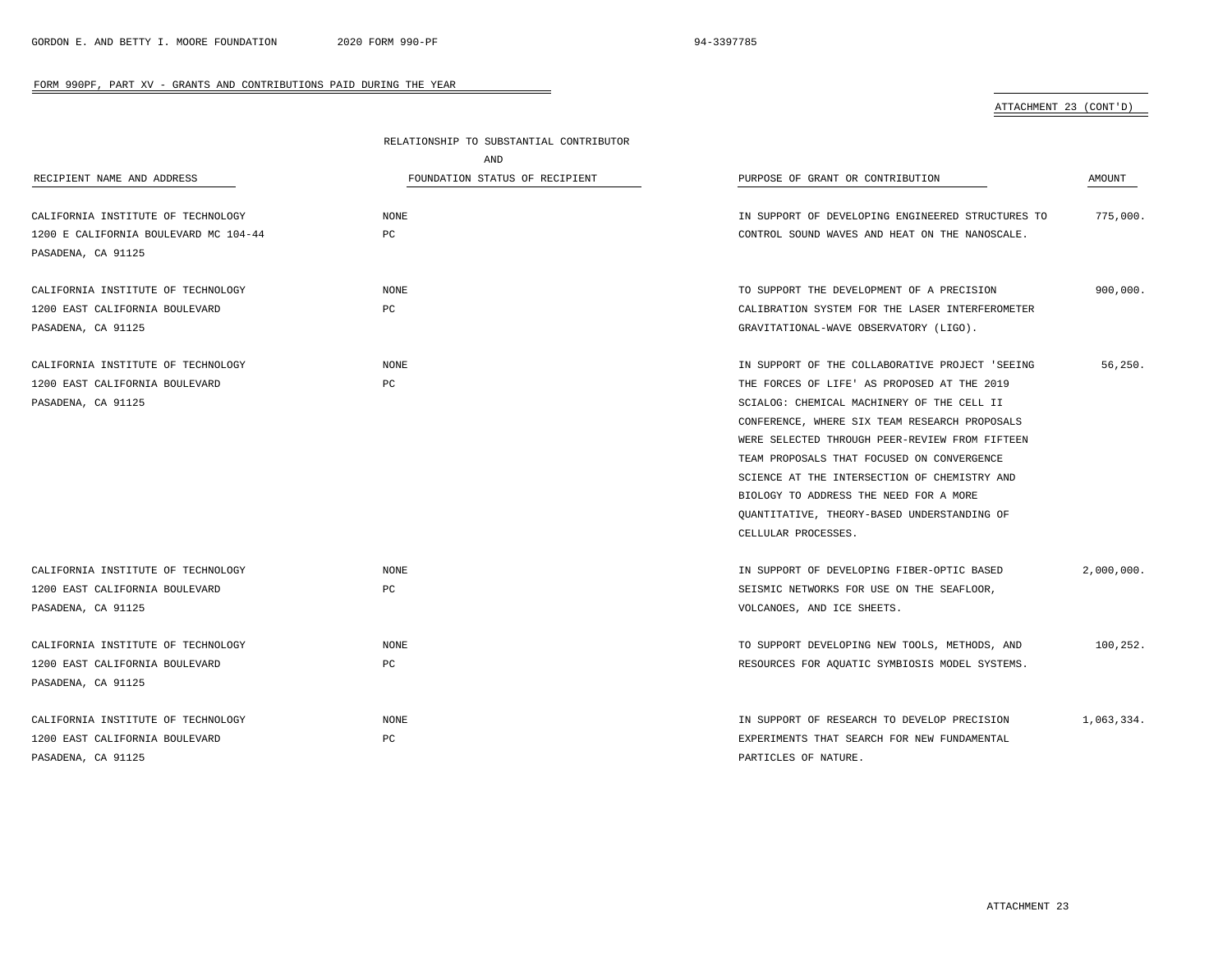# ATTACHMENT 23 (CONT'D)

|                                                    | RELATIONSHIP TO SUBSTANTIAL CONTRIBUTOR |                                                  |          |  |
|----------------------------------------------------|-----------------------------------------|--------------------------------------------------|----------|--|
|                                                    | AND                                     |                                                  |          |  |
| RECIPIENT NAME AND ADDRESS                         | FOUNDATION STATUS OF RECIPIENT          | PURPOSE OF GRANT OR CONTRIBUTION                 | AMOUNT   |  |
| CALIFORNIA INSTITUTE OF TECHNOLOGY                 | <b>NONE</b>                             | IN SUPPORT OF ELUCIDATING HOW SYMBIOTIC          | 421,333. |  |
|                                                    |                                         |                                                  |          |  |
| 1200 EAST CALIFORNIA BOULEVARD                     | PC                                      | INTERACTIONS FACILITATED THE ORIGIN OF THE       |          |  |
| PASADENA, CA 91125                                 |                                         | EUKARYOTIC LIFE FORM.                            |          |  |
| CANADIAN PARKS AND WILDERNESS SOCIETY              | <b>NONE</b>                             | TO ADVANCE HABITAT PROTECTION.                   | 850,000. |  |
| 506-250 CITY CENTRE AVENUE                         | $_{\rm PC}$                             |                                                  |          |  |
| OTTAWA                                             |                                         |                                                  |          |  |
| ON                                                 |                                         |                                                  |          |  |
| CANADA K1R 6K7                                     |                                         |                                                  |          |  |
|                                                    |                                         |                                                  |          |  |
| CAPE COD COMMERCIAL FISHERMENS ALLIANCE INC.       | <b>NONE</b>                             | TO SUPPORT THE IMPLEMENTATION OF ACCOUNTABILITY  | 218,673. |  |
| 1566 MAIN STREET                                   | РC                                      | MEASURES IN THE GROUNDFISH FISHERY AND SECURE    |          |  |
| CHATHAM, MA 02633                                  |                                         | DURABLE INDUSTRY CONSERVATION LEADERSHIP FOR NEW |          |  |
|                                                    |                                         | ENGLAND.                                         |          |  |
| CARNEGIE INSTITUTION OF WASHINGTON                 | <b>NONE</b>                             | TO SUPPORT NEW CONCEPTS AND TECHNOLOGIES TO      | 411,149. |  |
| 3520 SAN MARTIN DRIVE                              | $_{\rm PC}$                             | ADVANCE KNOWLEDGE ABOUT AQUATIC SYMBIOSES.       |          |  |
| BALTIMORE, MD 21217                                |                                         |                                                  |          |  |
| CENTER FOR AMERICAN PROGRESS                       | NONE                                    | IN SUPPORT OF US OCEAN HABITAT CONSERVATION.     | 200,000. |  |
| 1333 H STREET NW, 10TH FLOOR                       | PC                                      |                                                  |          |  |
| WASHINGTON, DC 20005                               |                                         |                                                  |          |  |
|                                                    |                                         |                                                  |          |  |
| CENTER FOR STRATEGIC AND INTERNATIONAL STUDIES INC | <b>NONE</b>                             | TO SUPPORT A SERIES OF STUDIES AND WORKSHOPS ON  | 100,000. |  |
| 1616 RHODE ISLAND AVENUE, NW                       | $_{\rm PC}$                             | INFRASTRUCTURE IN THE AMAZON.                    |          |  |
| WASHINGTON, DC 20036                               |                                         |                                                  |          |  |

÷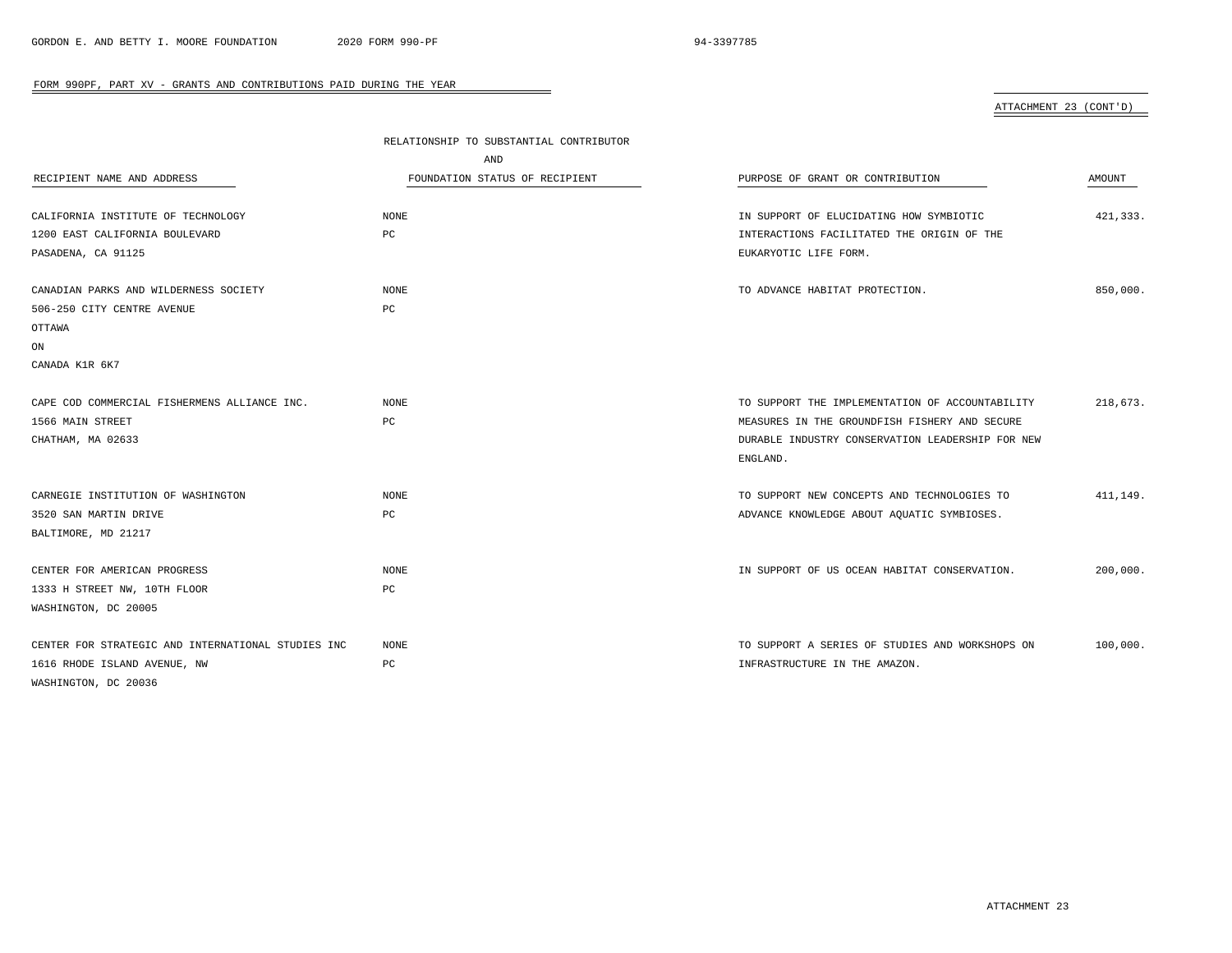# ATTACHMENT 23 (CONT'D)

|                                                  | RELATIONSHIP TO SUBSTANTIAL CONTRIBUTOR |                                                  |            |
|--------------------------------------------------|-----------------------------------------|--------------------------------------------------|------------|
|                                                  | AND                                     |                                                  |            |
| RECIPIENT NAME AND ADDRESS                       | FOUNDATION STATUS OF RECIPIENT          | PURPOSE OF GRANT OR CONTRIBUTION                 | AMOUNT     |
|                                                  |                                         |                                                  |            |
| CENTRE NATIONAL DE LA RECHERCHE SCIENTIFIQUE     | <b>NONE</b>                             | TO SUPPORT DEVELOPING NEW TOOLS, METHODS, AND    | 399,660.   |
| 250 RUE ALBERT EINSTEIN-BAT. 3                   | GOV                                     | RESOURCES FOR AQUATIC SYMBIOSIS MODEL SYSTEMS.   |            |
| SOPHIE ANTIPOLIS CEDEX                           |                                         |                                                  |            |
| <b>FRANCE 06 905</b>                             |                                         |                                                  |            |
| CENTRO DE APOIO SOCIO AMBIENTAL                  | <b>NONE</b>                             | TO BUILD CAPACITY OF INDIGENOUS ORGANIZATIONS TO | 215,573.   |
| ALAMEDA BARAO DE LIMEIRA, 660                    | РC                                      | PROTECT THEIR TERRITORIES TO ADVANCE TERRITORIAL |            |
| SAO PAULO                                        |                                         | INTEGRITY, CONSOLIDATION AND NATURAL RESOURCE    |            |
| SP                                               |                                         | CONSERVATION.                                    |            |
| BRAZIL 01202-000                                 |                                         |                                                  |            |
|                                                  |                                         |                                                  |            |
| CERES INC.                                       | <b>NONE</b>                             | TO IMPLEMENT THE FINANCE COLLABORATION FOR THE   | 994,546.   |
| 99 CHAUNCY STREET, 6TH FLOOR                     | РC                                      | CONSERVATION AND FINANCIAL MARKETS INITIATIVE.   |            |
| BOSTON, MA 02111                                 |                                         |                                                  |            |
| CHABOT SPACE & SCIENCE CENTER FOUNDATION         | <b>NONE</b>                             | IN SUPPORT OF DESIGN, PROTOTYPING AND PRODUCTION | 1,596,299. |
| 10000 SKYLINE BOULEVARD                          | SO I                                    | OF NEW THEMATIC EXHIBITS ON SPACE AND            |            |
| OAKLAND, CA 94619                                |                                         | ENVIRONMENTAL SCIENCES.                          |            |
| CHANCELLOR MASTERS & SCHOLARS OF UNIV. OF OXFORD | <b>NONE</b>                             | TO SUPPORT DEVELOPING NEW TOOLS, METHODS, AND    | 100,000.   |
| UNIV. OFFICES WELLINGTON SQUARE                  | PC                                      | RESOURCES FOR AQUATIC SYMBIOSIS MODEL SYSTEMS.   |            |
| OXFORD                                           |                                         |                                                  |            |
| UNITED KINGDOM OX1 2JD                           |                                         |                                                  |            |
|                                                  |                                         |                                                  |            |
| CHANCELLOR MASTERS & SCHOLARS OF UNIV. OF OXFORD | <b>NONE</b>                             | IN SUPPORT OF USING GENETIC MODEL SYSTEMS AND    | 87,661.    |
| UNIV. OFFICES WELLINGTON SQUARE                  | PC                                      | ADVANCED PROTEIN ANALYSIS TOOLS TO CHARACTERIZE  |            |
| OXFORD                                           |                                         | HOW MARINE MICROBES EXTRACT NUTRIENTS FROM       |            |
| UNITED KINGDOM OX1 2JD                           |                                         | SEAWATER.                                        |            |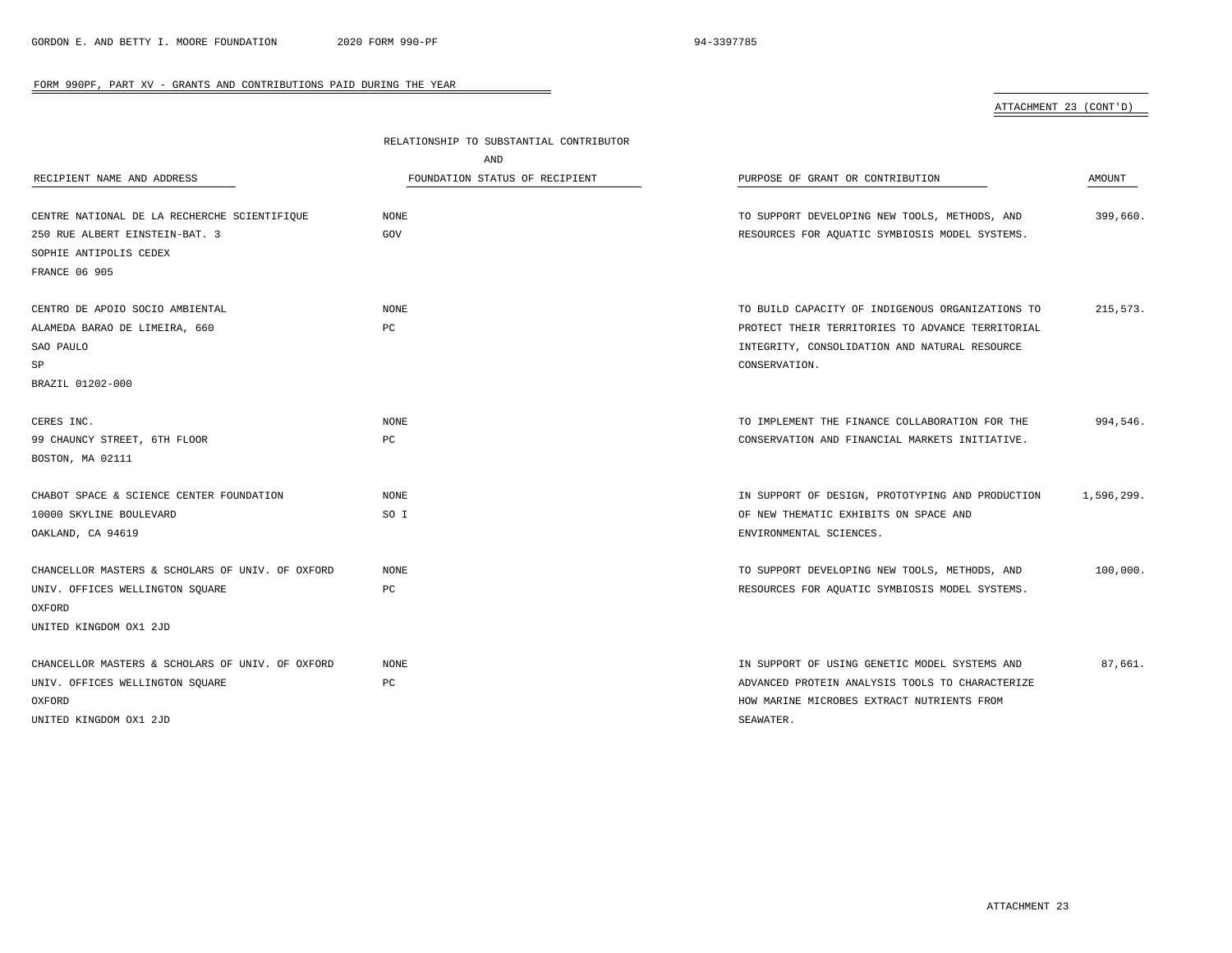# ATTACHMENT 23 (CONT'D)

|                                   | RELATIONSHIP TO SUBSTANTIAL CONTRIBUTOR |                                                   |               |
|-----------------------------------|-----------------------------------------|---------------------------------------------------|---------------|
|                                   | AND                                     |                                                   |               |
| RECIPIENT NAME AND ADDRESS        | FOUNDATION STATUS OF RECIPIENT          | PURPOSE OF GRANT OR CONTRIBUTION                  | <b>AMOUNT</b> |
|                                   |                                         |                                                   |               |
| CHARLES UNIVERSITY                | NONE                                    | IN SUPPORT OF ELUCIDATING HOW SYMBIOTIC           | 70.687.       |
| ALBERTOV 6                        | GOV                                     | INTERACTIONS FACILITATED THE ORIGIN OF THE        |               |
| PRAGUE                            |                                         | EUKARYOTIC LIFE FORM.                             |               |
| CZECH REPUBLIC 128 00             |                                         |                                                   |               |
| CHINA DIALOGUE TRUST              | <b>NONE</b>                             | TO REPORT ON THE INFLUENCE CHINA HAS ON THE       | 375,000.      |
| 15 PRINTING HOUSE YARD            | PC                                      | SUSTAINABLE PRODUCTION AND GLOBAL TRADE IN        |               |
| LONDON                            |                                         | AGRICULTURAL AND SEAFOOD COMMODITIES.             |               |
| UNITED KINGDOM E2 7PR             |                                         |                                                   |               |
| CLARK UNIVERSITY                  | <b>NONE</b>                             | TO DEVELOP AUTOMATED SPATIAL AND TEMPORAL MAPS OF | 630,000.      |
| 950 MAIN STREET                   | PC                                      | COASTAL HABITAT COVER AND LAND-USE CHANGE BY      |               |
| WORCESTER, MA 01610               |                                         | WHICH TO EVALUATE THE IMPACTS OF SHRIMP FARMING   |               |
|                                   |                                         | ON MANGROVE FORESTS.                              |               |
| CLIMATE POLICY INITIATIVE INC.    | <b>NONE</b>                             | TO SUPPORT TRANSPARENT INFRASTRUCTURE             | 203,000.      |
| PO BOX 14070                      | PC                                      | DECISION-MAKING IN THE BRAZILIAN AMAZON.          |               |
| SAN FRANCISCO, CA 94114           |                                         |                                                   |               |
| CLIMATE POLICY INITIATIVE INC.    | <b>NONE</b>                             | TO SUPPORT AN INTEGRATED STRATEGY FOR             | 700,000.      |
| PO BOX 14070                      | PC                                      | ENVIRONMENTALLY AND SOCIALLY RESPONSIBLE          |               |
| SAN FRANCISCO, CA 94114           |                                         | INFRASTRUCTURE DEVELOPMENT IN PARA, BRAZIL.       |               |
| CLIMATEWORKS FOUNDATION           | <b>NONE</b>                             | TO SUPPORT ENVIRONMENT COMMUNICATIONS IN BRAZIL.  | 500,000.      |
| 235 MONTGOMERY STREET, SUITE 1300 | PC                                      |                                                   |               |
| SAN FRANCISCO, CA 94104           |                                         |                                                   |               |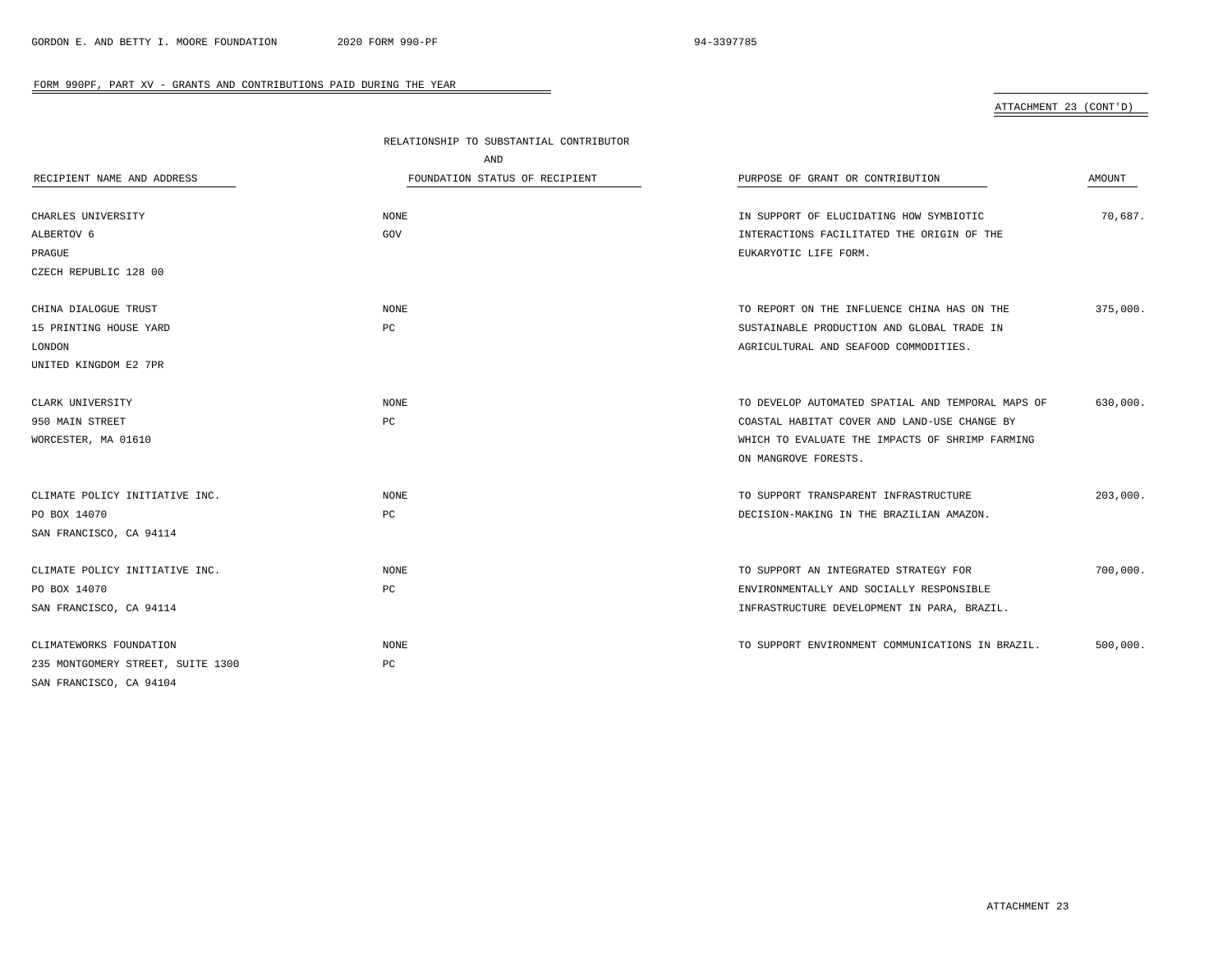# ATTACHMENT 23 (CONT'D)

|                                         | RELATIONSHIP TO SUBSTANTIAL CONTRIBUTOR |                                                   |          |
|-----------------------------------------|-----------------------------------------|---------------------------------------------------|----------|
|                                         | AND                                     |                                                   |          |
| RECIPIENT NAME AND ADDRESS              | FOUNDATION STATUS OF RECIPIENT          | PURPOSE OF GRANT OR CONTRIBUTION                  | AMOUNT   |
| CLIMATEWORKS FOUNDATION                 | NONE                                    | IN SUPPORT OF THE CLIMATE AND LAND USE ALLIANCE'S | 300,000. |
| 235 MONTGOMERY STREET, SUITE 1300       | PC                                      | IMPACT THROUGH ITS OPERATIONS, STRATEGIC          |          |
| SAN FRANCISCO, CA 94104                 |                                         | DEVELOPMENT, AND MONITORING AND EVALUATIONS.      |          |
| CLIMATEWORKS FOUNDATION                 | <b>NONE</b>                             | TO SUPPORT AN INTEGRATED STRATEGY FOR             | 800,000. |
| 235 MONTGOMERY STREET, SUITE 1300       | PC                                      | ENVIRONMENTALLY AND SOCIALLY RESPONSIBLE          |          |
| SAN FRANCISCO, CA 94104                 |                                         | INFRASTRUCTURE DEVELOPMENT IN PARA, BRAZIL.       |          |
| COASTAL STATES STEWARDSHIP FOUNDATION   | <b>NONE</b>                             | TO SUPPORT THE NORTHEAST REGIONAL PLANNING BODY   | 334,583. |
| 444 NORTH CAPITOL STREET, NW, SUITE 638 | PC                                      | AND NORTHEAST REGIONAL OCEAN COUNCIL'S            |          |
| WASHINGTON, DC 20001                    |                                         | IMPLEMENTATION OF THE OCEAN PLAN THAT ADDRESSES   |          |
|                                         |                                         | ITS GOALS OF HEALTHY OCEANS AND COASTS, EFFECTIVE |          |
|                                         |                                         | DECISION MAKING, AND COMPATIBILITY AMONG PAST,    |          |
|                                         |                                         | PRESENT AND FUTURE USES; TO ENSURE KEY ELEMENTS   |          |
|                                         |                                         | LIKE THE DATA PORTAL, ECOLOGICAL AND HUMAN USE    |          |
|                                         |                                         | DATA, PLAN MONITORING, AND STAKEHOLDER ENGAGEMENT |          |
|                                         |                                         | ARE CONTINUED; AND TO EXPLORE AND SUPPORT A       |          |
|                                         |                                         | STRATEGY FOR ENSURING CAPACITY INTO THE FUTURE.   |          |
| COASTAL STATES STEWARDSHIP FOUNDATION   | NONE                                    | TO SUPPORT THE MID-ATLANTIC REGIONAL COUNCIL ON   | 286.354. |
| 444 NORTH CAPITOL STREET, NW, SUITE 638 | PC                                      | THE OCEAN.                                        |          |
| WASHINGTON, DC 20001                    |                                         |                                                   |          |
| CODE FOR SCIENCE AND SOCIETY INC.       | <b>NONE</b>                             | IN SUPPORT OF A DATA SCIENCE CONFERENCE FUND TO   | 270,000. |
| 1221 SE 34TH AVENUE                     | PC                                      | ADMINISTER AWARDS FOR EVENTS IN THE DATA SCIENCE  |          |
| PORTLAND, OR 97214                      |                                         | COMMUNITY.                                        |          |
| COMMUNITY INITIATIVES                   | NONE                                    | IN SUPPORT OF THE EXPANSION OF THE MAKER CAMP     | 300.463. |
| 1000 BROADWAY SUITE 480                 | PC                                      | NETWORK AND THE MAKER CAMP PROJECT WEBSITE.       |          |
| OAKLAND, CA 94607                       |                                         |                                                   |          |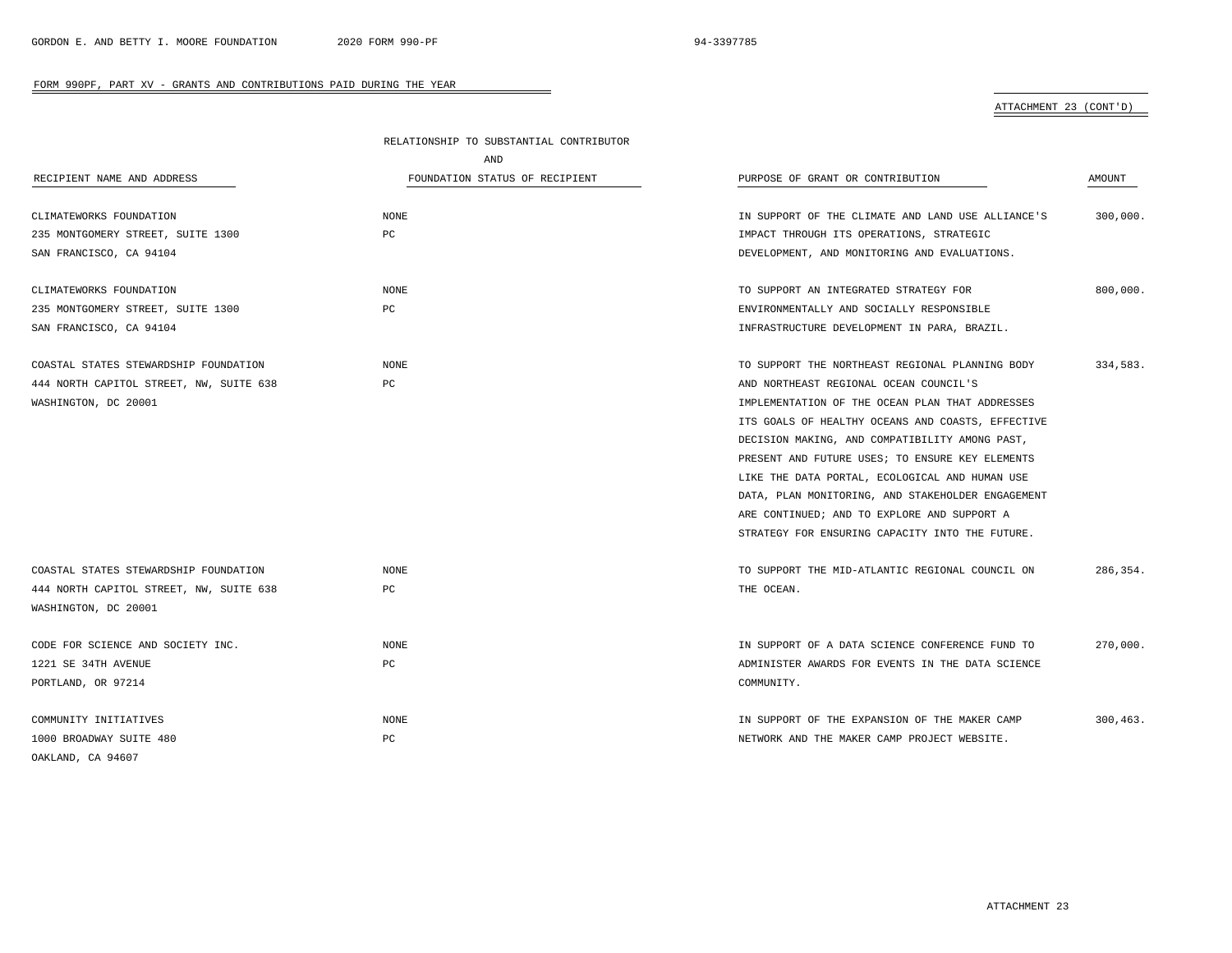$\overline{\phantom{a}}$ 

### FORM 990PF, PART XV - GRANTS AND CONTRIBUTIONS PAID DURING THE YEAR

ATTACHMENT 23 (CONT'D)

|                                                    | RELATIONSHIP TO SUBSTANTIAL CONTRIBUTOR |                                                   |            |
|----------------------------------------------------|-----------------------------------------|---------------------------------------------------|------------|
|                                                    | AND                                     |                                                   |            |
| RECIPIENT NAME AND ADDRESS                         | FOUNDATION STATUS OF RECIPIENT          | PURPOSE OF GRANT OR CONTRIBUTION                  | AMOUNT     |
|                                                    |                                         |                                                   |            |
| COMMUNITY INITIATIVES                              | NONE                                    | TO SUPPORT A COMMUNITY-DRIVEN EFFORT TO RESTORE   | 79,801.    |
| 1000 BROADWAY SUITE 480                            | PC                                      | AND CONSERVE THE HEALTH AND BIODIVERSITY OF THE   |            |
| OAKLAND, CA 94607                                  |                                         | HIGHLY PRODUCTIVE OCEAN WATERS SURROUNDING ST.    |            |
|                                                    |                                         | GEORGE ISLAND IN THE BERING SEA AND TO FOSTER     |            |
|                                                    |                                         | ACCESS TO MARINE RESOURCES IN THEM BY THE UNANGAN |            |
|                                                    |                                         | PEOPLE AND OTHER SUSTAINABLE ACTIVITIES.          |            |
| COMMUNITY INITIATIVES                              | NONE                                    | TO SUPPORT THE CARPENTRIES, AN ORGANIZATION THAT  | 399,741.   |
| 1000 BROADWAY SUITE 480                            | PC                                      | TEACHES FOUNDATIONAL CODING AND DATA SCIENCE      |            |
| OAKLAND, CA 94607                                  |                                         | SKILLS TO RESEARCHERS WORLDWIDE, IN DEVELOPING    |            |
|                                                    |                                         | CAPACITY FOR DATA AND SOFTWARE SKILL TRAINING FOR |            |
|                                                    |                                         | COMPUTATIONAL AND DOMAIN SCIENTISTS.              |            |
| COMPUTER HISTORY MUSEUM                            | <b>NONE</b>                             | IN SUPPORT OF THE DEVELOPMENT OF AN ENHANCED      | 1,000,000. |
| 1401 N SHORELINE BOULEVARD                         | PC                                      | COLLECTIONS MANAGEMENT AND ACCESS PLATFORM THAT   |            |
| MOUNTAIN VIEW, CA 94043                            |                                         | WILL ENABLE OPEN ACCESS TO THE MUSEUM'S           |            |
|                                                    |                                         | COLLECTIONS.                                      |            |
| CONQUER CANCER FDN OF THE AMER SOC OF CLINICAL ONC | NONE                                    | TO SUPPORT THE DEVELOPMENT OF CLINICAL QUALITY    | 304,000.   |
| 2318 MILL ROAD, SUITE 800                          | PC                                      | MEASURES TO IMPROVE THE DIAGNOSIS OF OVARIAN AND  |            |
| ALEXANDRIA, VA 22314                               |                                         | COLORECTAL CANCERS.                               |            |
|                                                    |                                         |                                                   |            |
| CONSERVATION INTERNATIONAL FOUNDATION              | NONE                                    | TO SUPPORT THE LAUNCH OF THE BLUE NATURE ALLIANCE | 5,850,000. |
| 2011 CRYSTAL DRIVE, #600                           | РC                                      | FOR OCEAN CONSERVATION.                           |            |
| ARLINGTON, VA 22202                                |                                         |                                                   |            |
| CONSERVATION INTERNATIONAL FOUNDATION              | <b>NONE</b>                             | IN SUPPORT OF DEVELOPING THE TOOLS AND PRODUCTS   | 350,000.   |
| 2011 CRYSTAL DRIVE, #600                           | PC                                      | TO ENSURE FINANCIAL SUSTAINABILITY OF WILDLIFE    |            |
| ARLINGTON, VA 22202                                |                                         | INSIGHTS AND MAXIMIZE CONSERVATION OUTCOMES FOR   |            |
|                                                    |                                         | WILDLIFE.                                         |            |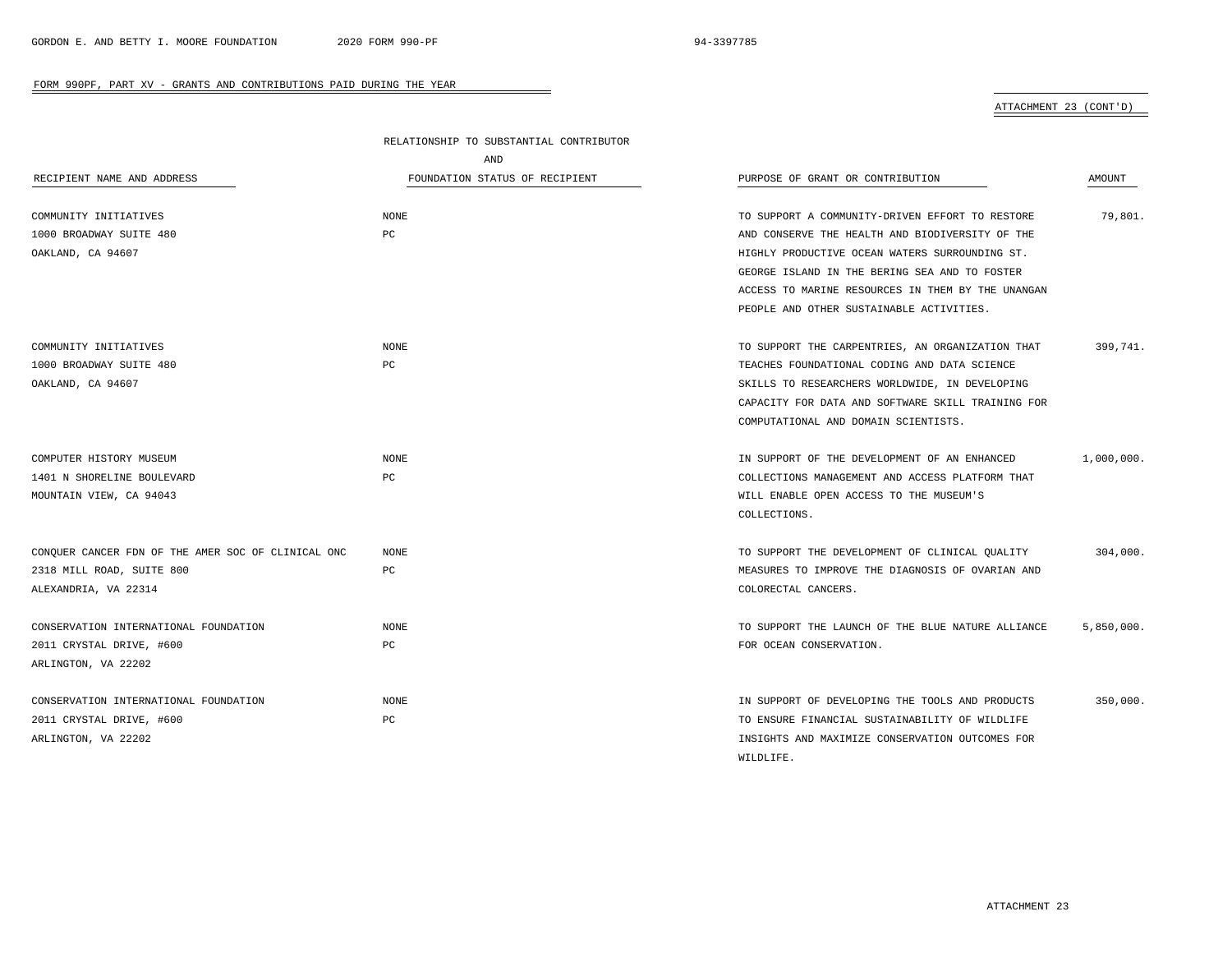# ATTACHMENT 23 (CONT'D)

|                                       | RELATIONSHIP TO SUBSTANTIAL CONTRIBUTOR |                                                   |            |
|---------------------------------------|-----------------------------------------|---------------------------------------------------|------------|
|                                       | AND                                     |                                                   |            |
| RECIPIENT NAME AND ADDRESS            | FOUNDATION STATUS OF RECIPIENT          | PURPOSE OF GRANT OR CONTRIBUTION                  | AMOUNT     |
|                                       |                                         |                                                   |            |
| CONSERVATION INTERNATIONAL FOUNDATION | <b>NONE</b>                             | TO SUPPORT EFFORTS TO INCREASE RESILIENCE TO      | 500,000.   |
| 2011 CRYSTAL DRIVE, #600              | PC                                      | ILLEGAL, UNREGULATED AND UNREPORTED FISHING AND   |            |
| ARLINGTON, VA 22202                   |                                         | OTHER THREATS TO MARINE LIFE AND THE ECOLOGICAL   |            |
|                                       |                                         | INTEGRITY OF THE EASTERN TROPICAL PACIFIC.        |            |
| CONSERVATION INTERNATIONAL FOUNDATION | NONE                                    | TO SUPPORT EFFORTS TO ENGAGE WITH CHINA AROUND    | 1,099,314. |
| 2011 CRYSTAL DRIVE, #600              | PC                                      | THE CONVENTION ON BIOLOGICAL DIVERSITY'S 15TH     |            |
| ARLINGTON, VA 22202                   |                                         | CONFERENCE OF THE PARTIES.                        |            |
| CONSERVATION LAW FOUNDATION INC.      | <b>NONE</b>                             | TO SUPPORT HEALTHY OCEAN ECOSYSTEMS.              | 300,000.   |
| 62 SUMMER STREET                      | $_{\rm PC}$                             |                                                   |            |
| BOSTON, MA 02110                      |                                         |                                                   |            |
|                                       |                                         |                                                   |            |
| CONSERVATION LAW FOUNDATION INC.      | NONE                                    | TO SUPPORT OUTREACH AND EDUCATION FOR HEALTHY     | 200,000.   |
| 62 SUMMER STREET                      | PC                                      | OCEAN HABITAT.                                    |            |
| BOSTON, MA 02110                      |                                         |                                                   |            |
| CONSERVATION X LABS INC.              | <b>NONE</b>                             | IN SUPPORT OF A PORTABLE, BATTERY-POWERED GENETIC | 225,000.   |
| 1342 FLORIDA AVENUE NW                | PC                                      | SCREENING TOOL THAT WILL IDENTIFY SHORT SEGMENTS  |            |
| WASHINGTON, DC 20009                  |                                         | OF A DNA SEQUENCE FROM A SAMPLE OF PLANT OR       |            |
|                                       |                                         | ANIMAL TISSUE.                                    |            |
| CONSERVATION X LABS INC.              | NONE                                    | IN SUPPORT OF ACCELERATING TECHNOLOGY SOLUTIONS   | 1,224,800. |
| 1342 FLORIDA AVENUE NW                | PC                                      | FOR CONSERVATION.                                 |            |
| WASHINGTON, DC 20009                  |                                         |                                                   |            |

÷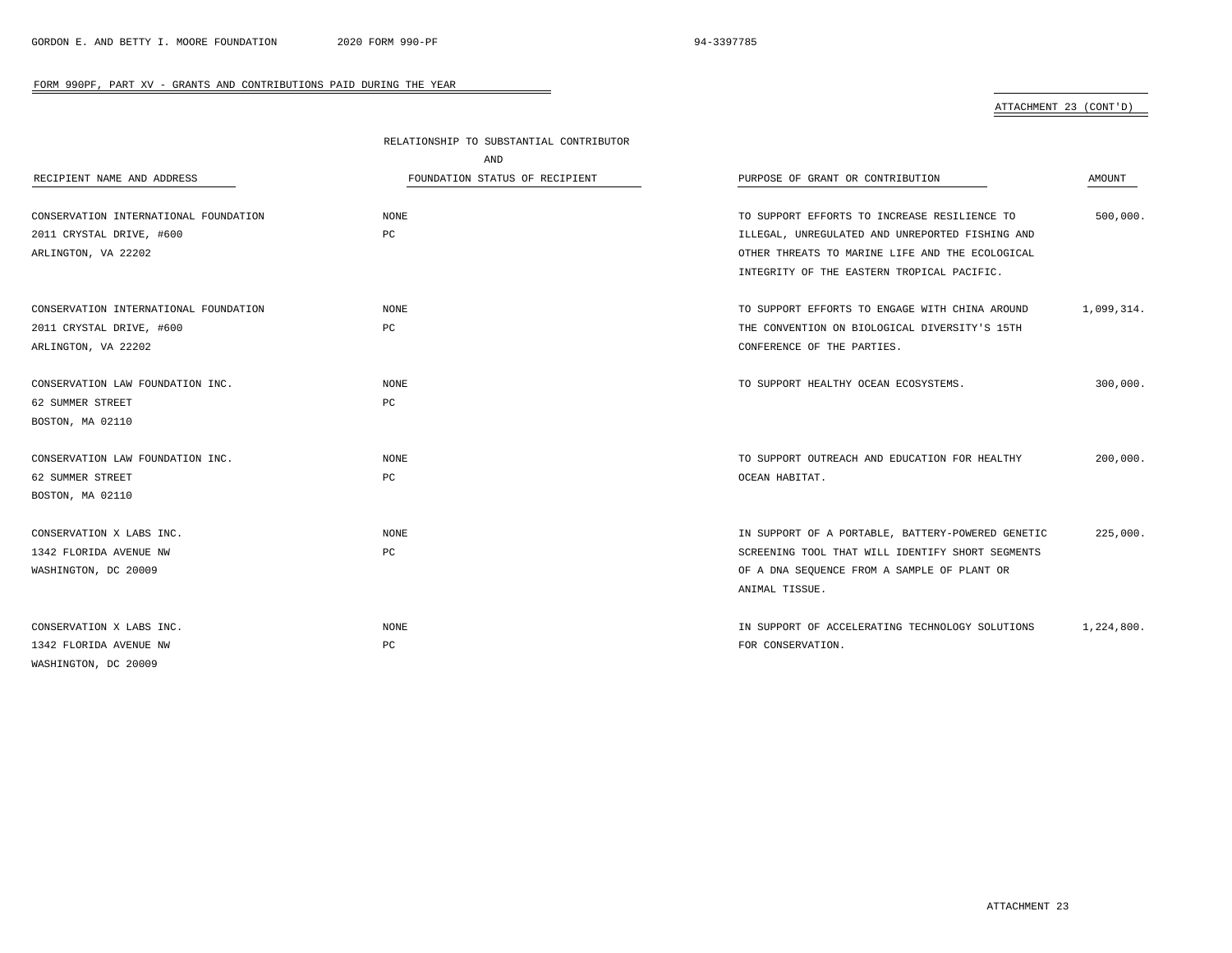# ATTACHMENT 23 (CONT'D)

|                                | RELATIONSHIP TO SUBSTANTIAL CONTRIBUTOR |                                                   |          |
|--------------------------------|-----------------------------------------|---------------------------------------------------|----------|
|                                | AND                                     |                                                   |          |
| RECIPIENT NAME AND ADDRESS     | FOUNDATION STATUS OF RECIPIENT          | PURPOSE OF GRANT OR CONTRIBUTION                  | AMOUNT   |
| CORNELL UNIVERSITY             | <b>NONE</b>                             | IN SUPPORT OF INVESTIGATIONS OF STRONGLY          | 663,660. |
| PO BOX 22                      | PC                                      | CORRELATED MATERIALS AND EXOTIC QUANTUM FLUIDS    |          |
| ITHACA, NY 14851               |                                         | USING SCANNING TUNNELING MICROSCOPY AND SPIN      |          |
|                                |                                         | NOISE SPECTROSCOPY.                               |          |
| CORNELL UNIVERSITY             | <b>NONE</b>                             | IN SUPPORT OF SCIENTIFIC RESEARCH BY DR. DARRELL  | 450,000. |
| 214 BARD HALL                  | PC                                      | SCHLOM AIMING TO SYNTHESIZE ODD-PARITY            |          |
| ITHACA, NY 14853               |                                         | TOPOLOGICAL SUPERCONDUCTORS AND                   |          |
|                                |                                         | HIGHER-TEMPERATURE MULTIFERROIC MATERIALS.        |          |
| DALHOUSIE UNIVERSITY           | <b>NONE</b>                             | TO SUPPORT DEVELOPING NEW TOOLS, METHODS, AND     | 200,000. |
| 6299 SOUTH STREET, ROOM 44     | PC                                      | RESOURCES FOR AQUATIC SYMBIOSIS MODEL SYSTEMS.    |          |
| HALIFAX                        |                                         |                                                   |          |
| NS                             |                                         |                                                   |          |
| CANADA B3H 4R2                 |                                         |                                                   |          |
| DALHOUSIE UNIVERSITY           | <b>NONE</b>                             | IN SUPPORT OF DEVELOPING A NOVEL CONCEPTUAL MODEL | 99,445.  |
| 6299 SOUTH STREET, ROOM 44     | PC                                      | THAT CHARACTERIZES SYMBIOSIS AND PATTERNS OF      |          |
| HALIFAX                        |                                         | INTERACTION AS KEY UNITS OF EVOLUTION BY NATURAL  |          |
| $_{\rm NS}$                    |                                         | SELECTION.                                        |          |
| CANADA B3H 4R2                 |                                         |                                                   |          |
| DANMARKS TEKSNISKE UNIVERSITET | <b>NONE</b>                             | IN SUPPORT OF DEVELOPING COMPUTATIONAL MODELS OF  | 158,004. |
| JAEGERSBORG ALLE 1             | GOV                                     | MARINE PLANKTON ECOSYSTEMS FOR MULTIPLE TROPHIC   |          |
| CHARLOTTENLUND                 |                                         | LEVELS. MODEL PREDICTIONS WILL BE TESTED USING AN |          |
| DENMARK 2920                   |                                         | AUTONOMOUS FIELD INSTRUMENT IN THE CALIFORNIA     |          |
|                                |                                         | CURRENT.                                          |          |
| DIGITAL PROMISE GLOBAL         | <b>NONE</b>                             | IN SUPPORT OF THE DEVELOPMENT OF A NETWORK,       | 414,000. |
| 1001 CONNECTICUT AVENUE, NW    | PC                                      | RESOURCES AND RESEARCH THAT SUPPORTS MAKER-BASED  |          |
| WASHINGTON, DC 20036           |                                         | SCIENCE AND ENGINEERING LEARNING IN AND OUT OF    |          |
|                                |                                         | SCHOOLS.                                          |          |

÷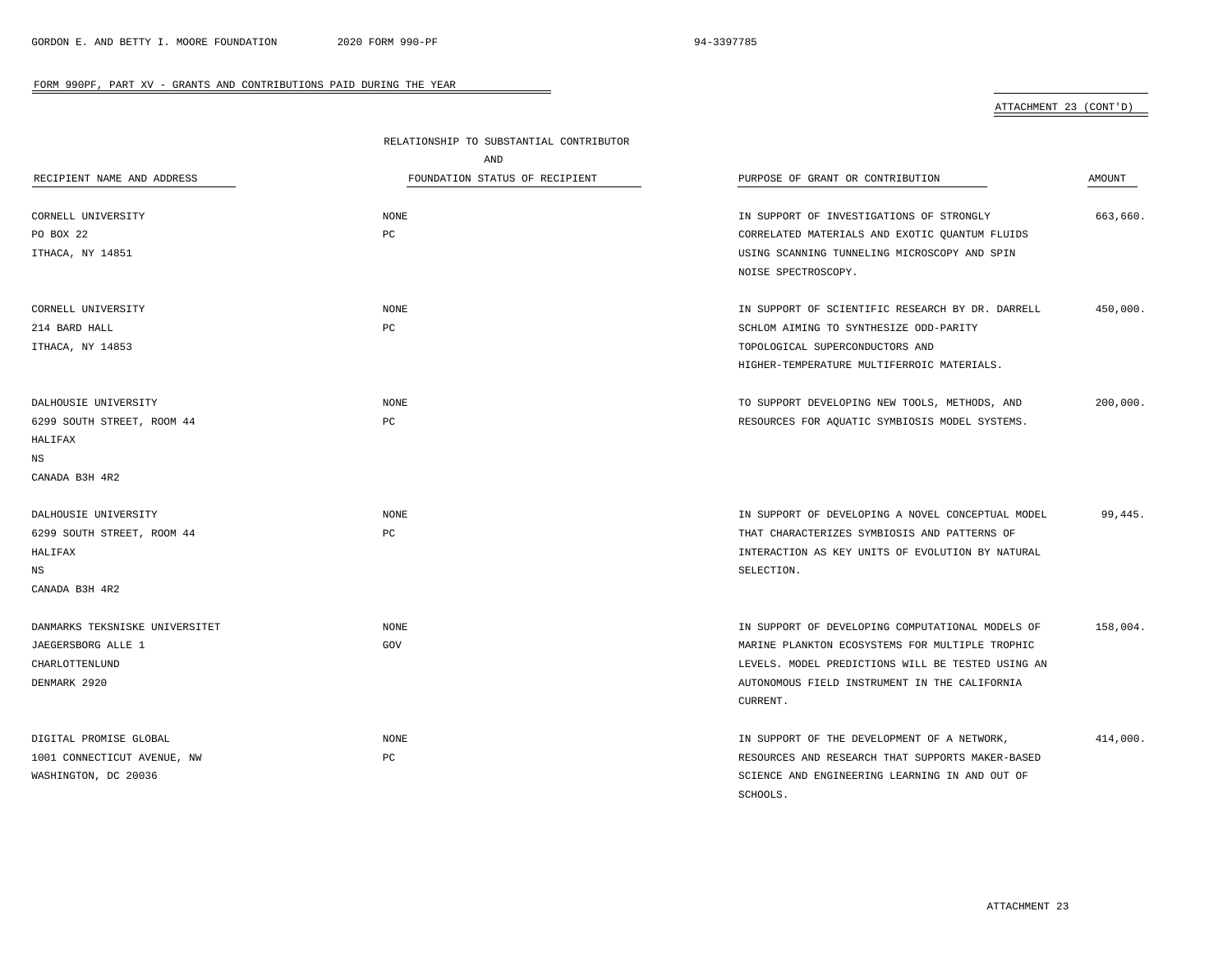# ATTACHMENT 23 (CONT'D)

|                                                    | RELATIONSHIP TO SUBSTANTIAL CONTRIBUTOR |                                                   |          |  |
|----------------------------------------------------|-----------------------------------------|---------------------------------------------------|----------|--|
|                                                    | AND                                     |                                                   |          |  |
| RECIPIENT NAME AND ADDRESS                         | FOUNDATION STATUS OF RECIPIENT          | PURPOSE OF GRANT OR CONTRIBUTION                  | AMOUNT   |  |
| <b>DUKE UNIVERSITY</b>                             | <b>NONE</b>                             | TO FACILITATE THE SHARING AND INTEGRATION OF      | 879,545. |  |
| 2200 W MAIN STREET, SUITE 710                      | PC                                      | WATER DATA FOR SUSTAINABILITY THROUGH AN          |          |  |
| DURHAM, NC 27705                                   |                                         | INTERCONNECTED NETWORK OF WATER DATA HUBS.        |          |  |
| DUKE UNIVERSITY                                    | NONE                                    | TO SUPPORT THE DEVELOPMENT OF AN EFFICIENT,       | 225,000. |  |
| 305 TEER BUILDING BOX 90271                        | РC                                      | LOW-COST PLATFORM TO PERFORM HYPERSPECTRAL        |          |  |
| DURHAM, NC 27708                                   |                                         | IMAGING ON A CHIP.                                |          |  |
| DUKE UNIVERSITY                                    | NONE                                    | TO SUPPORT THE DEVELOPMENT AND DISSEMINATION OF   | 48,557.  |  |
| 2200 W MAIN STREET, SUITE 710                      | $_{\rm PC}$                             | TWO WHITE PAPERS TO ENCOURAGE THE SAFE AND        |          |  |
| DURHAM, NC 27705-4677                              |                                         | EFFECTIVE INTEGRATION OF AI-ENABLED DIAGNOSTIC    |          |  |
|                                                    |                                         | DECISION SUPPORT TOOLS IN HEALTH CARE.            |          |  |
| ECOTRUST CANADA                                    | NONE                                    | TO SUPPORT SUSTAINABLE FISHERIES IN BRITISH       | 150,000. |  |
| SUITE 200 1238 HOMER STREET                        | PC                                      | COLUMBIA.                                         |          |  |
| <b>VANCOUVER</b>                                   |                                         |                                                   |          |  |
| ВC                                                 |                                         |                                                   |          |  |
| CANADA V6B 2Y5                                     |                                         |                                                   |          |  |
| EDINBURGH NAPIER UNIVERSITY                        | <b>NONE</b>                             | TO SUPPORT DEVELOPING NEW TOOLS, METHODS, AND     | 181,688. |  |
| RM.H18, 10 COLINTON ROAD                           | PC                                      | RESOURCES FOR AQUATIC SYMBIOSIS MODEL SYSTEMS.    |          |  |
| EDINBURGH                                          |                                         |                                                   |          |  |
| UNITED KINGDOM EH10 5DT                            |                                         |                                                   |          |  |
| ENVIRONMENT AMERICA RESEARCH AND POLICY CENTER INC | <b>NONE</b>                             | TO SUPPORT MARINE HABITAT EDUCATION AND OUTREACH. | 130,000. |  |
| 1543 WAZEE STREET, SUITE 410                       | PC                                      |                                                   |          |  |
| DENVER, CO 80202                                   |                                         |                                                   |          |  |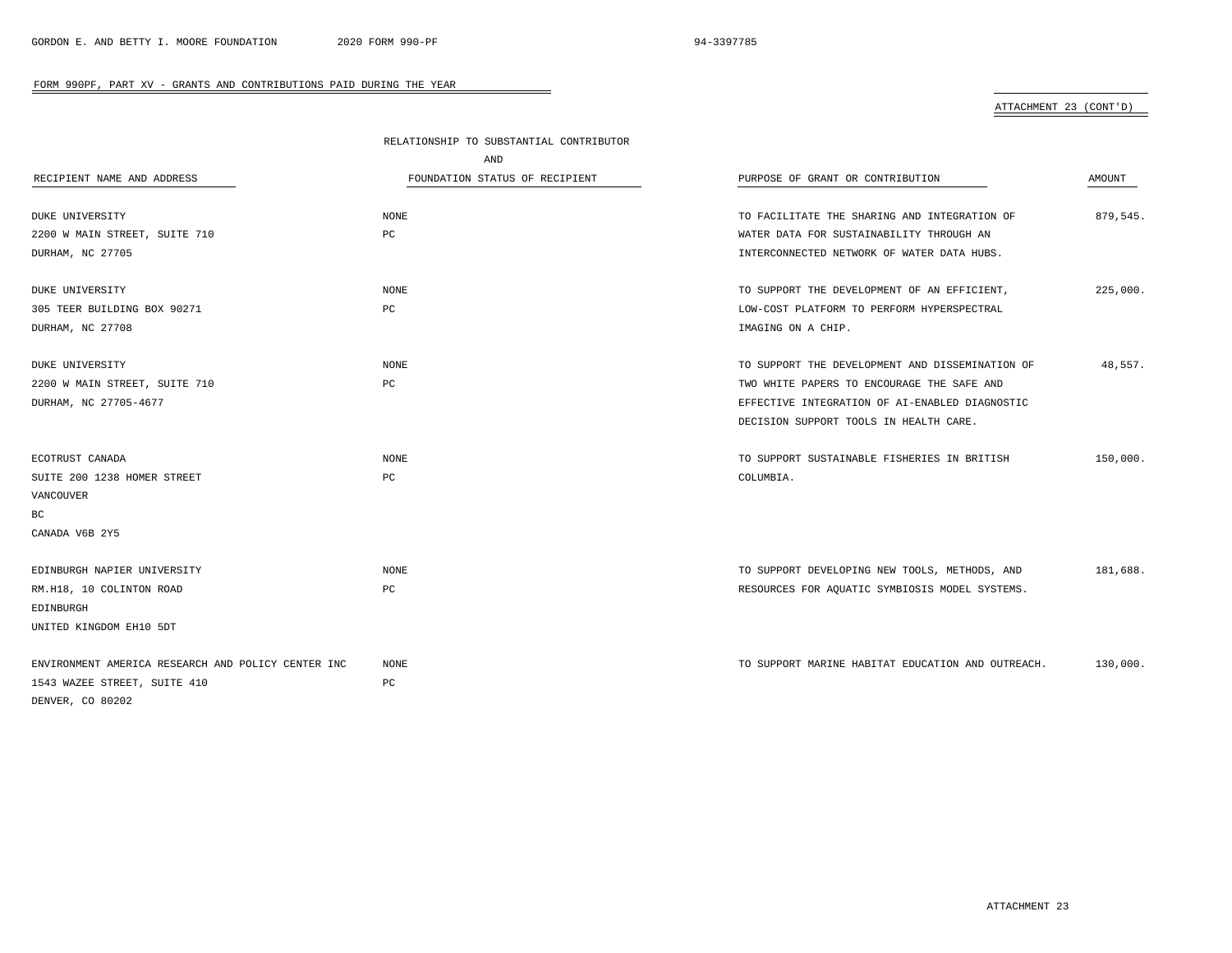ATTACHMENT 23 (CONT'D)

|                                                   | RELATIONSHIP TO SUBSTANTIAL CONTRIBUTOR |                                                   |          |  |
|---------------------------------------------------|-----------------------------------------|---------------------------------------------------|----------|--|
|                                                   | AND                                     |                                                   |          |  |
| RECIPIENT NAME AND ADDRESS                        | FOUNDATION STATUS OF RECIPIENT          | PURPOSE OF GRANT OR CONTRIBUTION                  | AMOUNT   |  |
| ENVIRONMENT FUNDERS CANADA                        | <b>NONE</b>                             | IN SUPPORT OF AN OCEANS COLLABORATIVE.            | 470,000. |  |
| 2 ST. CLAIR AVE EAST SUITE 300                    | PC                                      |                                                   |          |  |
| TORONTO                                           |                                         |                                                   |          |  |
| ON                                                |                                         |                                                   |          |  |
| CANADA M4T 2T5                                    |                                         |                                                   |          |  |
| ENVIRONMENTAL DEFENSE FUND INCORPORATED           | NONE                                    | TO SECURE AN ENVIRONMENTALLY AND ECONOMICALLY     | 50,000.  |  |
| 257 PARK AVENUE SOUTH                             | PC                                      | SUSTAINABLE AND DURABLE WEST COAST GROUNDFISH     |          |  |
| NEW YORK, NY 10010                                |                                         | TRAWL FISHERY THROUGH THE PACIFIC GROUNDFISH      |          |  |
|                                                   |                                         | INDIVIDUAL FISHING QUOTA (IFQ) PROGRAM.           |          |  |
| ENVIRONMENTAL JUSTICE FOUNDATION CHARITABLE TRUST | NONE                                    | TO REDUCE THE AMOUNT OF SEAFOOD ENTERING UNITED   | 600,000. |  |
| 1 AMWELL STREET                                   | PC                                      | STATES, JAPANESE, AND CHINESE SUPPLY CHAINS THAT  |          |  |
| LONDON                                            |                                         | IS ASSOCIATED WITH ILLEGAL, UNREGULATED AND       |          |  |
| UNITED KINGDOM EC1R 1UL                           |                                         | UNREPORTED FISHING PRACTICES.                     |          |  |
| ENVIRONMENTAL LAW ALLIANCE WORLDWIDE              | NONE                                    | TO INCREASE ACCESS OF INDIGENOUS ORGANIZATIONS    | 100,000. |  |
| 1412 PEARL STREET                                 | PC                                      | AND COMMUNITIES TO EFFECTIVE LEGAL ASSISTANCE FOR |          |  |
| EUGENE, OR 97401                                  |                                         | TERRITORIAL PROTECTION.                           |          |  |
| ENVISION EXCELLENCE IN STEM EDUCATION             | <b>NONE</b>                             | IN SUPPORT OF RESEARCH AND PILOT APPLICATION OF   | 158,750. |  |
| 2108 LAMBERTON ROAD                               | PC                                      | AN EVALUATION TOOL FOR MEASURING THE CAPACITY OF  |          |  |
| CLEVELAND HEIGHTS, OH 44118                       |                                         | A SCIENCE, TECHNOLOGY, ENGINEERING AND MATH       |          |  |
|                                                   |                                         | (STEM) FOCUSED LEARNING 'ECOSYSTEM', AT BOTH THE  |          |  |
|                                                   |                                         | PROGRAM AND SYSTEM LEVEL.                         |          |  |
| ETH ZURICH FOUNDATION                             | NONE                                    | TO SUPPORT NEW CONCEPTS AND TECHNOLOGIES TO       | 626.780. |  |
| WEINBERGSTRASSE 29                                | PC                                      | ADVANCE KNOWLEDGE ABOUT AQUATIC SYMBIOSES.        |          |  |
| ZURICH                                            |                                         |                                                   |          |  |
| SWITZERLAND 8006                                  |                                         |                                                   |          |  |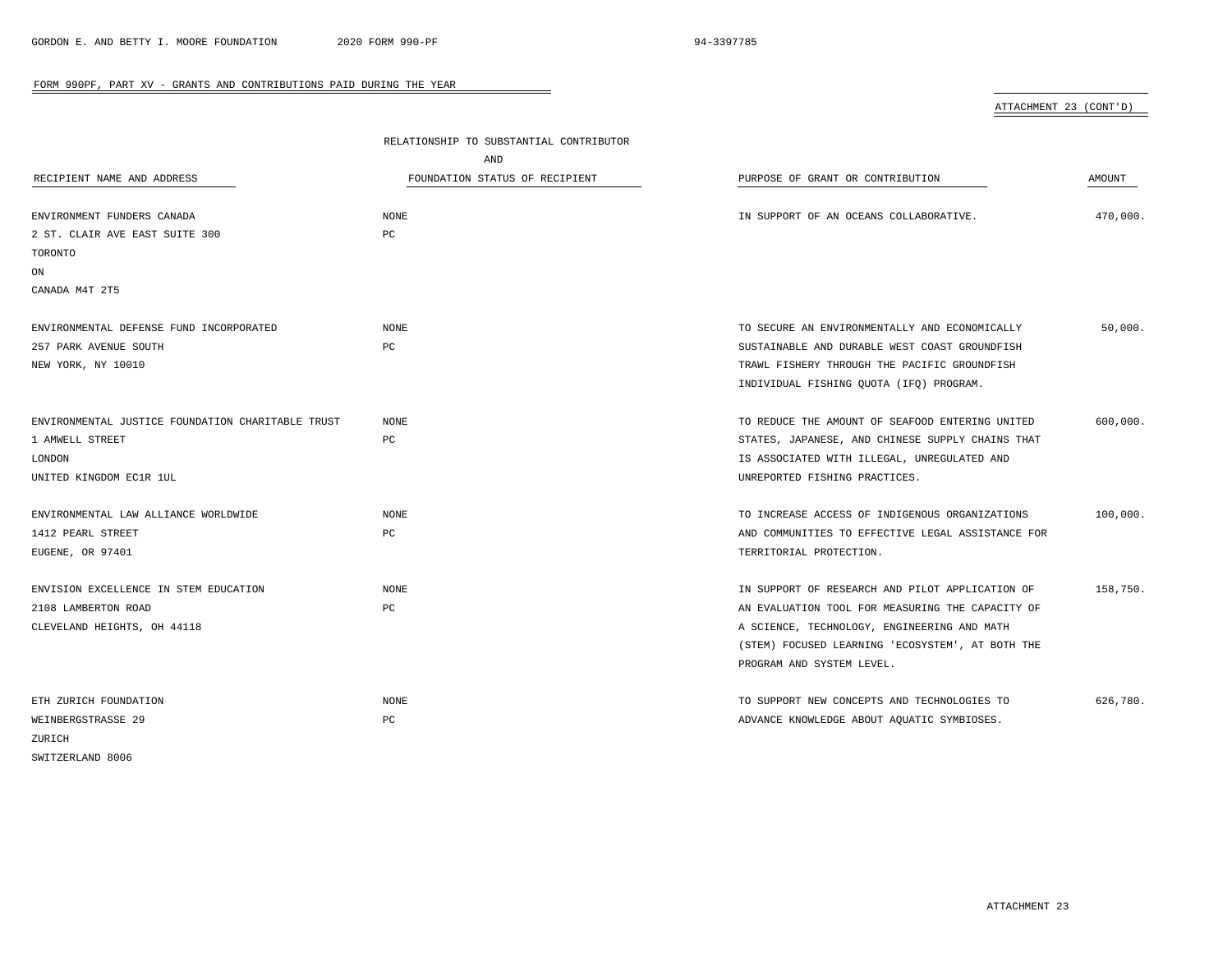# ATTACHMENT 23 (CONT'D)

|                                   | RELATIONSHIP TO SUBSTANTIAL CONTRIBUTOR |                                                    |            |
|-----------------------------------|-----------------------------------------|----------------------------------------------------|------------|
|                                   | AND                                     |                                                    |            |
| RECIPIENT NAME AND ADDRESS        | FOUNDATION STATUS OF RECIPIENT          | PURPOSE OF GRANT OR CONTRIBUTION                   | AMOUNT     |
|                                   |                                         |                                                    |            |
| FALLING WALLS FOUNDATION GGMBH    | <b>NONE</b>                             | IN SUPPORT OF FALLING WALLS ENGAGE EXPANSION       | 35,000.    |
| KOCHSTR. 6-7                      | PC                                      | EFFORTS TO IDENTIFY AND SELECT HIGH-QUALITY        |            |
| <b>BERLIN</b>                     |                                         | SCIENCE ENGAGEMENT EFFORTS, BUILD CAPACITY WITHIN  |            |
| GERMANY D-10969                   |                                         | TOP-TIER PROJECTS AND THE BROADER COMMUNITY, AND   |            |
|                                   |                                         | ESTABLISH A GLOBAL NETWORK OF SCIENCE ENGAGEMENT   |            |
|                                   |                                         | LEADERS.                                           |            |
| FARMERS CONSERVATION ALLIANCE     | NONE                                    | TO EXPAND DISTRIBUTION AND USAGE OF THE FARMERS    | 125,000.   |
| 102 STATE STREET                  | PC                                      | SCREEN, AN INNOVATIVE SCREENING TECHNOLOGY THAT    |            |
| HOOD RIVER, OR 97031              |                                         | HAS BEEN PROVEN TO PROTECT SALMON AND OTHER FISH   |            |
|                                   |                                         | WHILE REDUCING FARMERS' OPERATIONAL COSTS.         |            |
|                                   |                                         |                                                    |            |
| FEDERATION OF AMERICAN SCIENTISTS | <b>NONE</b>                             | IN SUPPORT OF ENGAGING SCIENTISTS, ENGINEERS, AND  | 159,163.   |
| 1112 16TH ST, NW                  | PC                                      | TECHNOLOGISTS WITH U.S. FEDERAL POLICY MAKERS TO   |            |
| WASHINGTON, DC 20036              |                                         | INCREASE THE USE OF SCIENTIFICALLY SOUND EVIDENCE  |            |
|                                   |                                         | FOR PUBLIC ISSUES AND DECISION MAKING.             |            |
|                                   |                                         |                                                    |            |
| FIELD MUSEUM OF NATURAL HISTORY   | <b>NONE</b>                             | TO ENSURE RELEVANT DATA ON BIODIVERSITY, SOCIAL    | 192,894.   |
| 1400 S LAKE SHORE DRIVE           | PC                                      | SCIENCES AND FRESHWATER ECOSYSTEMS ARE             |            |
| CHICAGO, IL 60605-2496            |                                         | INCORPORATED INTO LAND USE DECISION-MAKING IN THE  |            |
|                                   |                                         | PUTUMAYO-ICA WATERSHED CONNECTING THREE WESTERN    |            |
|                                   |                                         | AMAZON MOSAICS.                                    |            |
| FIELD MUSEUM OF NATURAL HISTORY   | <b>NONE</b>                             | TO EXPAND THE LORETO REGIONAL CONSERVATION SYSTEM  | 100,000.   |
| 1400 S LAKE SHORE DRIVE           | PC                                      | (RCS) IN PERU TO 6.9 MILLION HECTARES BY APPLYING  |            |
| CHICAGO, IL 60605-2496            |                                         | IMPROVED AND INCLUSIVE MANAGEMENT EFFECTIVENESS    |            |
|                                   |                                         | TOOLS.                                             |            |
|                                   |                                         |                                                    |            |
| FOREVER COSTA RICA ASSOCIATION    | <b>NONE</b>                             | TO SUPPORT BUILDING RESILIENT LIVELIHOODS IN COSTA | 2,000,000. |
| FORUM I, EDIFICIO G, PISO 7       | NC                                      | RICA.                                              |            |
| SAN JOSE                          |                                         |                                                    |            |
| COSTA RICA 1554199                |                                         |                                                    |            |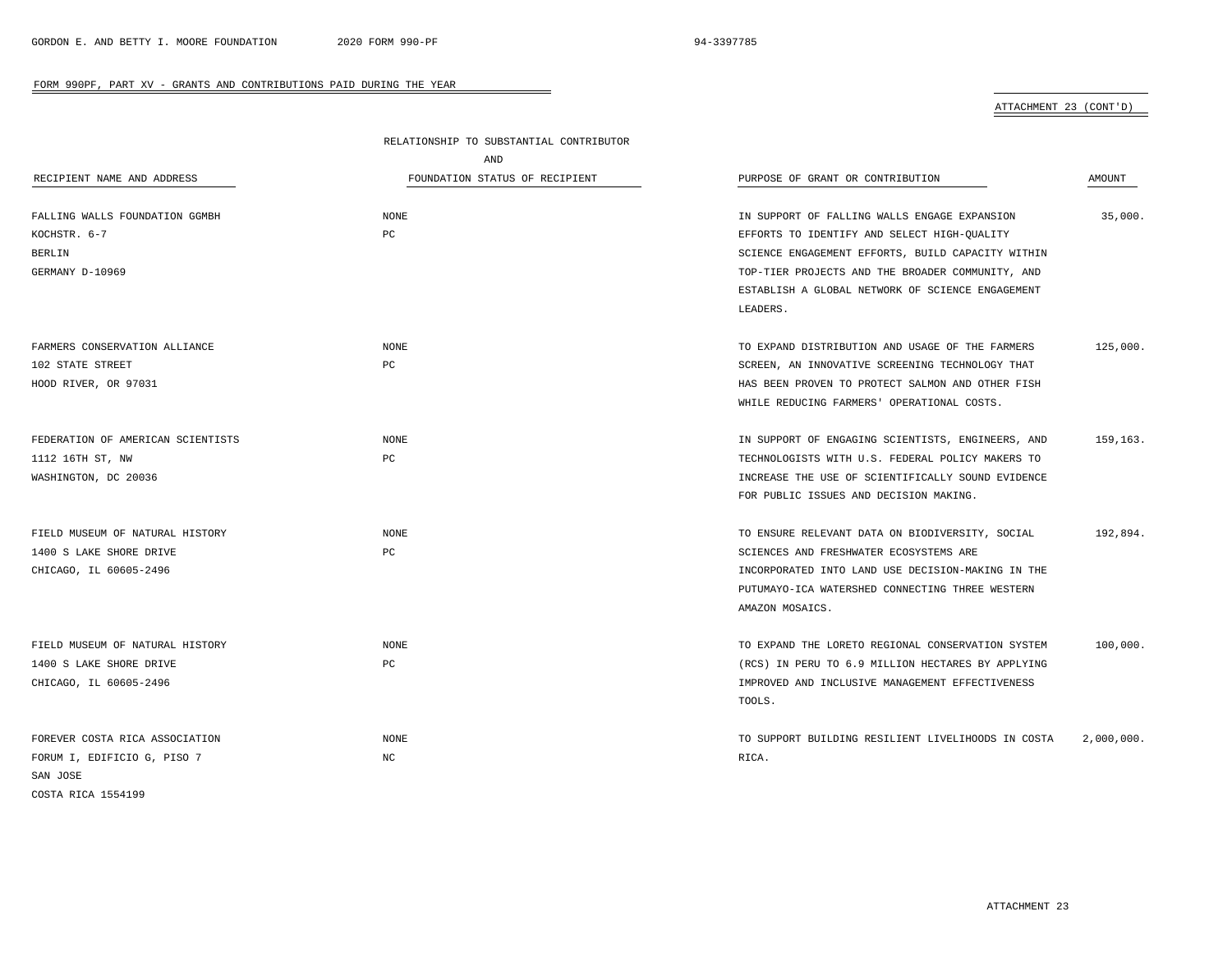# ATTACHMENT 23 (CONT'D)

|                                                    | RELATIONSHIP TO SUBSTANTIAL CONTRIBUTOR |                                                 |               |
|----------------------------------------------------|-----------------------------------------|-------------------------------------------------|---------------|
|                                                    | AND                                     |                                                 |               |
| RECIPIENT NAME AND ADDRESS                         | FOUNDATION STATUS OF RECIPIENT          | PURPOSE OF GRANT OR CONTRIBUTION                | <b>AMOUNT</b> |
| FOUNDATION FOR INNOVATIVE NEW DIAGNOSTICS FIND     | <b>NONE</b>                             | TO ACCELERATE THE IDENTIFICATION, DEVELOPMENT,  | 499,982.      |
| 9 CHEMIN DES MINES                                 | PC                                      | AND EVALUATION OF DIAGNOSTICS FOR COVID-19.     |               |
| GENEVA                                             |                                         |                                                 |               |
| SWITZERLAND 1202                                   |                                         |                                                 |               |
| FRIENDS OF THE EARTH                               | <b>NONE</b>                             | TO SECURE DOMESTIC AND INTERNATIONAL SAFEGUARDS | 100,000.      |
| 1101 15TH STREET, NW 11TH FLOOR                    | PC                                      | THAT PROTECT ECOSYSTEMS AND COMMUNITIES FROM    |               |
| WASHINGTON, DC 20005                               |                                         | HARMS OF INCREASED VESSEL TRAFFIC IN THE NORTH  |               |
|                                                    |                                         | AMERICAN ARCTIC OCEAN.                          |               |
| FUNDACAO DE EMPREENDIMENTOS CIENTIFICOS E TECNOLOG | NONE                                    | TO SUPPORT THE DEVELOPMENT OF ETHNOTERRITORIAL  | 150,000.      |
| AV. L3 NORTE - ASA NORTE                           | SO I                                    | STUDIES OF INDIGENOUS LANDS IN BRAZIL.          |               |
| BRASILIA                                           |                                         |                                                 |               |
| DISTRITO FEDERAL                                   |                                         |                                                 |               |
| BRAZIL 70910-900                                   |                                         |                                                 |               |
| FUNDACAO GETULIO VARGAS                            | <b>NONE</b>                             | TO SUPPORT THE DEVELOPMENT AND ADOPTION OF A    | 299,270.      |
| RUA ROCHA, 233 - BELA VISTA                        | PC                                      | TERRITORIAL GOVERNANCE PLAN AND GOVERNANCE      |               |
| SAO PAULO                                          |                                         | MECHANISM ALONG THE BR-319 CORRIDOR IN AMAZONAS |               |
| SP                                                 |                                         | STATE, BRAZIL AND AN ASSOCIATED NATIONAL POLICY |               |
| BRAZIL 01330-000                                   |                                         | FRAMEWORK FOR AMAZON-WIDE REPLICATION WITH THE  |               |
|                                                    |                                         | GOAL OF REDUCING LONG-TERM NEGATIVE SOCIAL AND  |               |
|                                                    |                                         | ENVIRONMENTAL IMPACTS ASSOCIATED WITH           |               |
|                                                    |                                         | DEVELOPMENT.                                    |               |
| FUNDACION NATURA                                   | <b>NONE</b>                             | TO SUPPORT THE BI-ANNUAL CONFERENCE AND         | 80,000.       |
| CARRERA 21 NO. 39 - 4                              | PC                                      | ACTIVITIES OF THE LATIN AMERICAN WILDLIFE       |               |
| <b>BOGOTA</b>                                      |                                         | MANAGEMENT COMMUNITY.                           |               |
| DC                                                 |                                         |                                                 |               |
| COLOMBIA                                           |                                         |                                                 |               |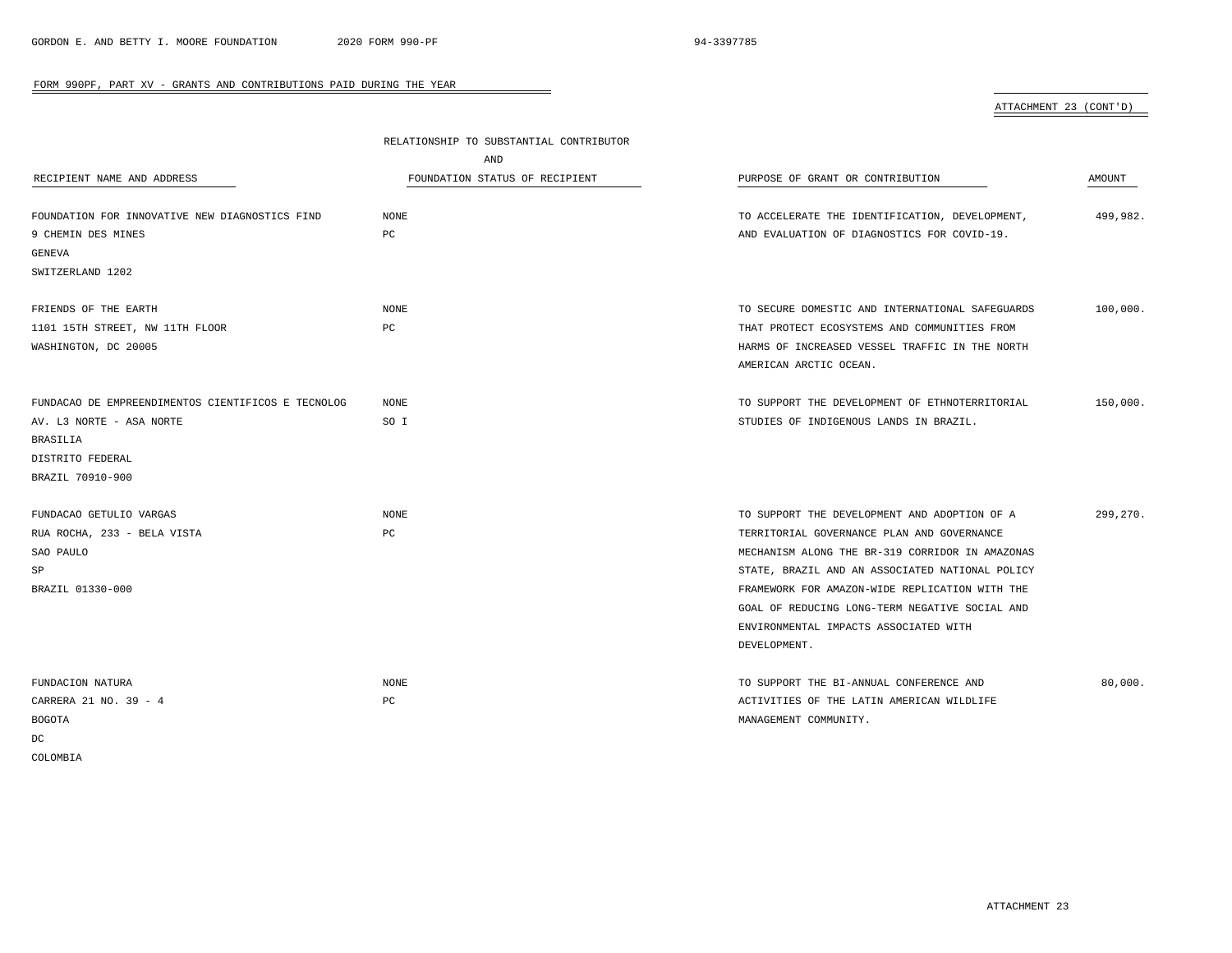# ATTACHMENT 23 (CONT'D)

|                                                    | RELATIONSHIP TO SUBSTANTIAL CONTRIBUTOR |                                                    |           |
|----------------------------------------------------|-----------------------------------------|----------------------------------------------------|-----------|
|                                                    | AND                                     |                                                    |           |
| RECIPIENT NAME AND ADDRESS                         | FOUNDATION STATUS OF RECIPIENT          | PURPOSE OF GRANT OR CONTRIBUTION                   | AMOUNT    |
|                                                    |                                         |                                                    |           |
| FUNDACION PARA EL DESARROLLO DEL SISTEMA NACIONAL  | NONE                                    | TO IDENTIFY NEW FUNDING SOURCES AND ECOSYSTEM      | 150,000.  |
| PROLONGACION CORDERO NO. 127                       | PC                                      | FUNCTION MECHANISMS FOR BOLIVIA'S PROTECTED        |           |
| LA PAZ                                             |                                         | AREAS.                                             |           |
| BOLIVIA 3667                                       |                                         |                                                    |           |
|                                                    |                                         |                                                    |           |
| FUNDACION PARA LA CONSERVACION Y EL DESARROLLO SOS | NONE                                    | TO SUPPORT THE IMPLEMENTATION OF INNOVATIVE        | 900,000.  |
| CARRERA 70 C NO. 50-47                             | PC                                      | INFRASTRUCTURE GUIDELINES IN THE COLOMBIAN         |           |
| <b>BOGOTA</b>                                      |                                         | AMAZON.                                            |           |
| COLOMBIA                                           |                                         |                                                    |           |
|                                                    |                                         |                                                    |           |
| GLOBAL CONSERVATION                                | <b>NONE</b>                             | TO DEMONSTRATE A MODEL FOR THE SUSTAINABLE         | 800,000.  |
| PRESIDIO NATIONAL PARK PO BOX 29278                | PC                                      | PROTECTION OF NATIONAL PARKS.                      |           |
| SAN FRANCISCO, CA 94129                            |                                         |                                                    |           |
|                                                    |                                         |                                                    |           |
| GLOBAL FISHING WATCH INC.                          | NONE                                    | TO SUPPORT THE IMPLEMENTATION OF PORT CONTROL      | 461,000.  |
| 1025 CONNECTICUT AVENUE, NW SUITE 200              | PC                                      | MEASURES IN EAST AND WEST AFRICA, PARTICULARLY THE |           |
| WASHINGTON, DC 20036                               |                                         | ADVANCED REQUEST FOR ENTRY TO PORT, TO HELP        |           |
|                                                    |                                         | ERADICATE ILLEGAL, UNREPORTED AND UNREGULATED      |           |
|                                                    |                                         | CATCH FROM GLOBAL SUPPLY CHAINS.                   |           |
| GLOBAL VIRAL                                       | NONE                                    | TO SUPPORT DEVELOPING NEW TOOLS, METHODS, AND      | 100,000.  |
| 425 CALIFORNIA STREET, SUITE 1200                  | PC                                      | RESOURCES FOR AQUATIC SYMBIOSIS MODEL SYSTEMS.     |           |
| SAN FRANCISCO, CA 94104                            |                                         |                                                    |           |
|                                                    |                                         |                                                    |           |
| GOVERNING COUNCIL OF THE UNIVERSITY OF TORONTO     | <b>NONE</b>                             | TO SUPPORT DEVELOPING NEW TOOLS, METHODS, AND      | 200, 250. |
| 21 KING'S COLLEGE CIRCLE                           | PC                                      | RESOURCES FOR AQUATIC SYMBIOSIS MODEL SYSTEMS.     |           |
| TORONTO                                            |                                         |                                                    |           |
| ON                                                 |                                         |                                                    |           |

 $\overline{\phantom{a}}$ 

CANADA M5S 3J3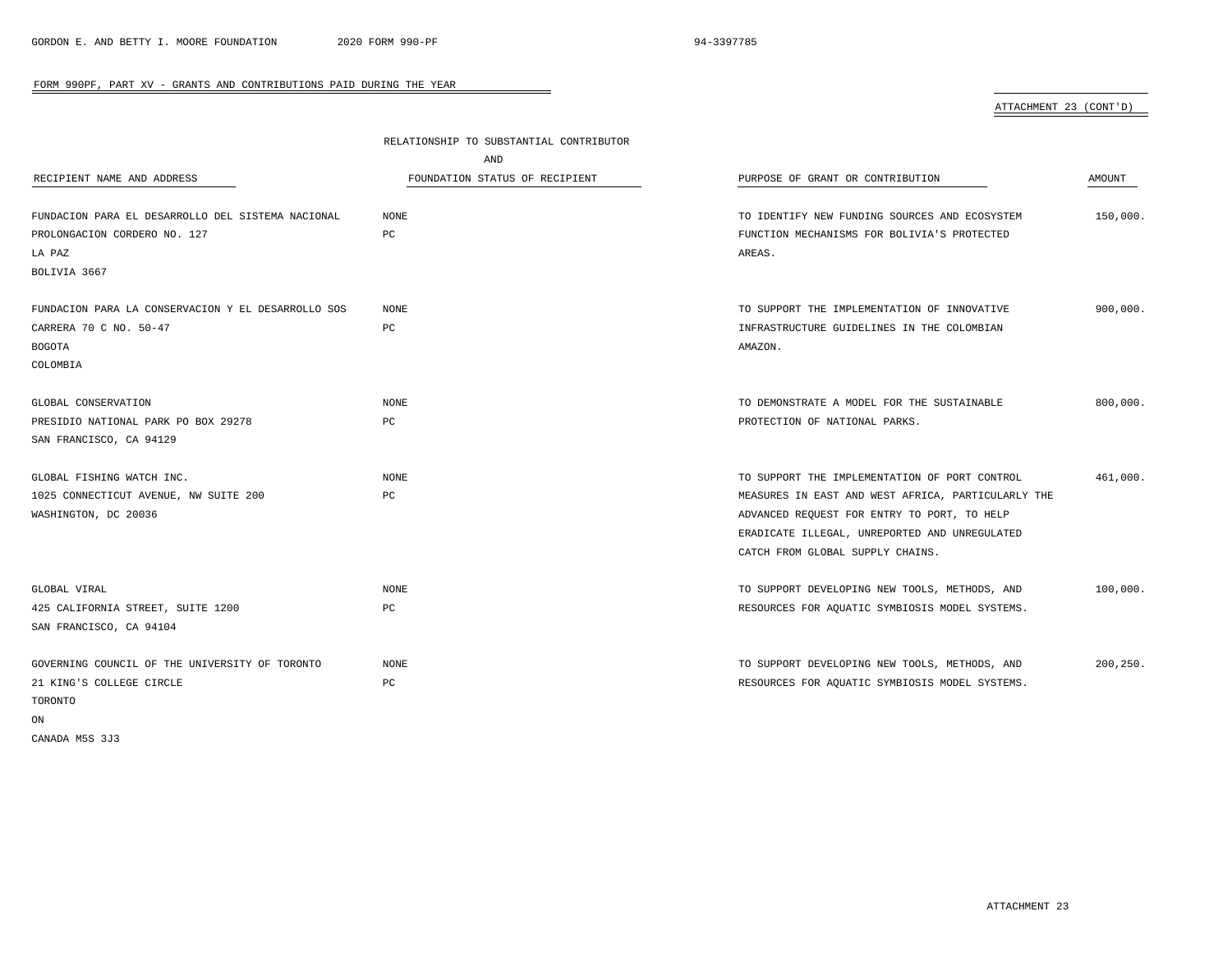| ATTACHMENT 23 (CONT'D) |  |
|------------------------|--|
|                        |  |

| RECIPIENT NAME AND ADDRESS<br>GREAT BEAR INITIATIVE SOCIETY                                            | RELATIONSHIP TO SUBSTANTIAL CONTRIBUTOR<br>AND<br>FOUNDATION STATUS OF RECIPIENT<br><b>NONE</b> | PURPOSE OF GRANT OR CONTRIBUTION<br>TO SUPPORT BRITISH COLUMBIA HABITAT PROTECTION.                                                                                                                                                                   | AMOUNT<br>1,000,580. |
|--------------------------------------------------------------------------------------------------------|-------------------------------------------------------------------------------------------------|-------------------------------------------------------------------------------------------------------------------------------------------------------------------------------------------------------------------------------------------------------|----------------------|
| 409 GRANVILLE STREET, SUITE 1660<br>VANCOUVER<br>ВC<br>CANADA V6C 1T2                                  | $_{\mathrm{NC}}$                                                                                |                                                                                                                                                                                                                                                       |                      |
| GREAT BEAR INITIATIVE SOCIETY<br>409 GRANVILLE STREET, SUITE 1660<br>VANCOUVER<br>ВC<br>CANADA V6C 1T2 | <b>NONE</b><br>$_{\mathrm{NC}}$                                                                 | TO SUPPORT THE COASTAL STEWARDSHIP NETWORK.                                                                                                                                                                                                           | 500,000.             |
| GREAT BEAR INITIATIVE SOCIETY<br>409 GRANVILLE STREET, SUITE 1660<br>VANCOUVER<br>ВC<br>CANADA V6C 1T2 | $\rm{NONE}$<br>NC                                                                               | TO ENABLE SUSTAINABLE SHIPPING.                                                                                                                                                                                                                       | 765,000.             |
| GREATER WASHINGTON EDUCATIONAL TELECOM. ASSOC.<br>3939 CAMPBELL AVENUE<br>ARLINGTON, VA 22206          | <b>NONE</b><br>PC                                                                               | IN SUPPORT OF PBS NEWSHOUR FOR SCIENCE-BASED<br>PROGRAMMING THAT USES TRADITIONAL BROADCAST,<br>DIGITAL MEDIA AND SOCIAL MEDIA TO INFORM AND<br>EDUCATE THE PUBLIC ABOUT THE CREATIVE AND<br>INNOVATIVE CONTRIBUTIONS OF SCIENTISTS AND<br>ENGINEERS. | 500,000.             |
| GREATER WASHINGTON EDUCATIONAL TELECOM. ASSOC.<br>3939 CAMPBELL AVENUE<br>ARLINGTON, VA 22206          | <b>NONE</b><br>PC                                                                               | TO SUPPORT CIVIC SCIENCE ENGAGEMENT THROUGH THE<br>FINDING YOUR ROOTS SERIES.                                                                                                                                                                         | 750,000.             |
| GREEN FIRE PRODUCTIONS<br>PO BOX 369                                                                   | <b>NONE</b>                                                                                     | IN SUPPORT OF EDUCATIONAL OCEAN FILMS.                                                                                                                                                                                                                | 150,000.             |

 $\overline{\phantom{a}}$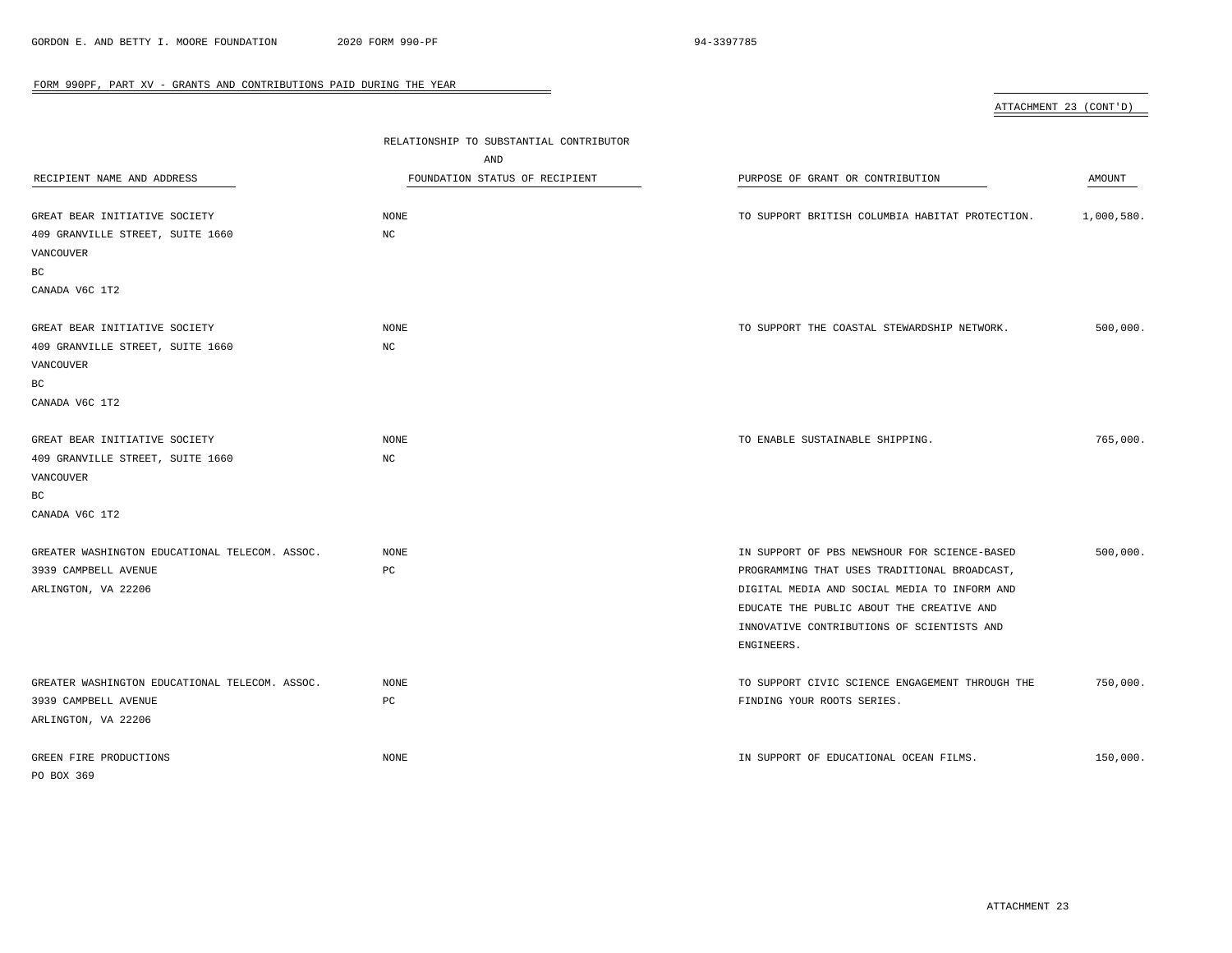ATTACHMENT 23 (CONT'D)

|                                       | RELATIONSHIP TO SUBSTANTIAL CONTRIBUTOR |                                                   |          |
|---------------------------------------|-----------------------------------------|---------------------------------------------------|----------|
|                                       | <b>AND</b>                              |                                                   |          |
| RECIPIENT NAME AND ADDRESS            | FOUNDATION STATUS OF RECIPIENT          | PURPOSE OF GRANT OR CONTRIBUTION                  | AMOUNT   |
|                                       |                                         |                                                   |          |
| LA GRANDE, OR 97850                   | PC                                      |                                                   |          |
| GRUPO DE ANALISIS PARA EL DESARROLLO  | <b>NONE</b>                             | TO SUPPORT INTEGRATION OF ENVIRONMENTAL AND       | 300,000. |
| AV. ALMIRANTE GRAU #915, BARRANCO     | PC                                      | SOCIAL INDICATORS INTO INFRASTRUCTURE PLANNING IN |          |
| LIMA                                  |                                         | PERU.                                             |          |
| PERU 15063                            |                                         |                                                   |          |
|                                       |                                         |                                                   |          |
| GULF OF MAINE RESEARCH INSTITUTE      | NONE                                    | TO SUPPORT THE MARINE RESOURCES EDUCATION         | 50.310.  |
| 350 COMMERCIAL STREET                 | PC                                      | PROGRAM, BUILDING INDUSTRY LEADERSHIP CAPACITY IN |          |
| PORTLAND, ME 04101                    |                                         | WEST COAST FISHERIES; AND TO PROVIDE TECHNICAL    |          |
|                                       |                                         | SUPPORT AND ELECTRONIC MONITORING CAPACITY IN NEW |          |
|                                       |                                         | ENGLAND GROUNDFISH FISHERIES.                     |          |
|                                       |                                         |                                                   |          |
| HEALTH SERVICES ADVISORY GROUP, INC.  | <b>NONE</b>                             | TO DEVELOP A CLAIMS-BASED RISK PREDICTION MODEL   | 445,500. |
| 3133 E CAMELBACK ROAD, SUITE 100      | NC.                                     | FOR ANTICOAGULANT-RELATED BLEEDING THAT CAN       |          |
| PHOENIX, AZ 85016                     |                                         | POSITIVELY AFFECT THE HEALTH AND LIVES OF         |          |
|                                       |                                         | INDIVIDUALS TAKING ANTICOAGULANT MEDICATIONS.     |          |
| HEINRICH HEINE UNIVERSITY DUESSELDORF | <b>NONE</b>                             | IN SUPPORT OF ELUCIDATING HOW SYMBIOTIC           | 936,142. |
| BUILDING 16.11 UNIVERSITAETSSTR. 1    | PC                                      | INTERACTIONS FACILITATED THE ORIGIN OF THE        |          |
| DUESSELDORF                           |                                         | EUKARYOTIC LIFE FORM.                             |          |
| GERMANY 40225                         |                                         |                                                   |          |
|                                       |                                         |                                                   |          |
| HENRY J KAISER FAMILY FOUNDATION      | <b>NONE</b>                             | TO SUPPORT COVERAGE OF STORIES EXAMINING HOW AND  | 667,161. |
| 185 BERRY STREET, SUITE 2000          | PC                                      | WHETHER ADVANCES IN HEALTH TECHNOLOGY WILL        |          |
| SAN FRANCISCO, CA 94017               |                                         | IMPROVE HEALTH AND HEALTH OUTCOMES.               |          |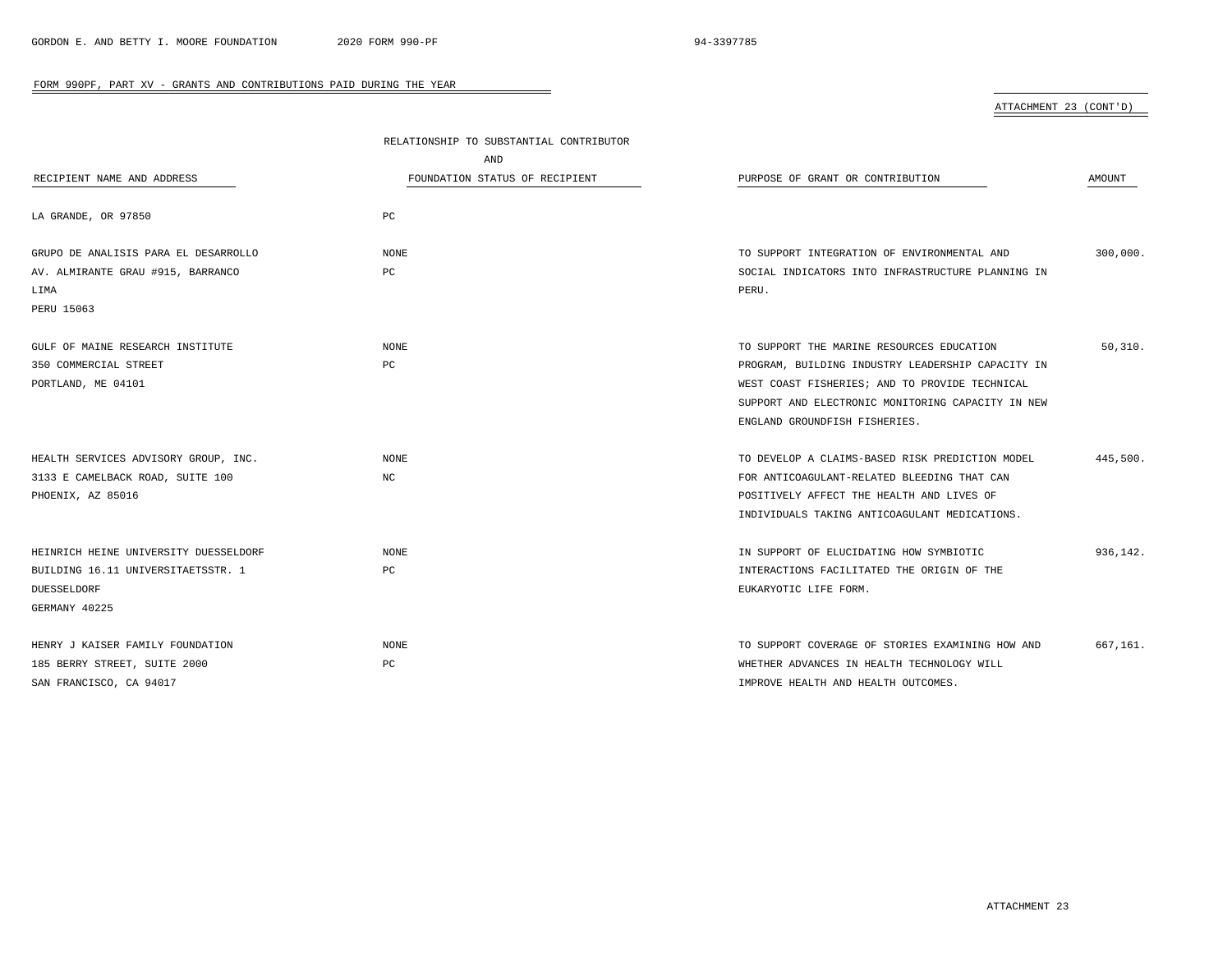### ATTACHMENT 23 (CONT'D)

|                                                  | RELATIONSHIP TO SUBSTANTIAL CONTRIBUTOR |                                                   |            |
|--------------------------------------------------|-----------------------------------------|---------------------------------------------------|------------|
|                                                  | AND                                     |                                                   |            |
| RECIPIENT NAME AND ADDRESS                       | FOUNDATION STATUS OF RECIPIENT          | PURPOSE OF GRANT OR CONTRIBUTION                  | AMOUNT     |
|                                                  |                                         |                                                   |            |
| HOPEWELL FUND                                    | <b>NONE</b>                             | IN SUPPORT OF THE ESTABLISHMENT OF THE ACADEMIC   | 300,000.   |
| 1201 CONNECTICUT AVENUE NW STE 300               | PC                                      | DATA SCIENCE ALLIANCE, A COMMUNITY OF ACADEMIC    |            |
| WASHINGTON, DC 20036                             |                                         | DATA SCIENCE PRACTITIONERS, EDUCATORS, AND        |            |
|                                                  |                                         | LEADERS WHO SHARE KNOWLEDGE, IDEAS, AND LESSONS   |            |
|                                                  |                                         | LEARNED, FACILITATING THE INTEGRATION OF NEW DATA |            |
|                                                  |                                         | SCIENCE APPROACHES INTO UNIVERSITY RESEARCH AND   |            |
|                                                  |                                         | TRAINING ACROSS THE COUNTRY.                      |            |
| HOWARD HUGHES MEDICAL INSTITUTE                  | <b>NONE</b>                             | IN SUPPORT OF AN EXPANDED FIVE YEAR PROJECT THAT  | 1,169,000. |
| 19700 HELIX DRIVE                                | PC                                      | WILL INCREASE THE NUMBER AND DIVERSITY OF         |            |
| ASHBURN, VA 20147                                |                                         | BIOLOGISTS WHO HAVE ACCESS TO THE UNIQUE          |            |
|                                                  |                                         | STATE-OF-THE-ART OPTICAL IMAGING MICROSCOPES THAT |            |
|                                                  |                                         | HAVE BEEN DEVELOPED AT JANELIA FARM YEARS BEFORE  |            |
|                                                  |                                         | THEY ARE COMMERCIALLY AVAILABLE.                  |            |
|                                                  |                                         |                                                   |            |
| HUMBOLDT-VIADRINA GOVERNANCE PLATFORM GGMBH      | <b>NONE</b>                             | TO INCREASE TRANSPARENCY IN FISHERIES MANAGEMENT  | 279,000.   |
| PARISER PLATZ 6                                  | PC                                      | AND SEAFOOD SUPPLY CHAINS BY INCREASING THE       |            |
| <b>BERLIN</b>                                    |                                         | NUMBER OF NATIONAL GOVERNMENTS WHO ARE FORMAL     |            |
| GERMANY 10117                                    |                                         | MEMBERS OF AND/OR HAVE PUBLICLY COMMITTED TO THE  |            |
|                                                  |                                         | FISHERIES TRANSPARENCY INITIATIVE.                |            |
|                                                  |                                         |                                                   |            |
| I.C.C. FOUNDATION                                | <b>NONE</b>                             | TO SUPPORT INUIT ENGAGEMENT IN ARCTIC SHIPPING    | 122,757.   |
| 75 ALBERT STREET                                 | PC                                      | ISSUES AND MARINE CONSERVATION.                   |            |
| OTTAWA                                           |                                         |                                                   |            |
| ON                                               |                                         |                                                   |            |
| CANADA K1P 5E7                                   |                                         |                                                   |            |
|                                                  |                                         |                                                   |            |
| IEPE - INSTITUTO DE PESQUISA E FORMACAO INDIGENA | <b>NONE</b>                             | TO IMPROVE THE CONSOLIDATION STATUS OF FIVE       | 200,000.   |
| RUA PROF. MONJARDINO, 19-VILA SONIA              | PC                                      | INDIGENOUS LANDS (ABOUT 11 MILLION HECTARES):     |            |
| SAO PAULO                                        |                                         | TROMBETAS-MAPUERA, NHAMMUNDA-MAPUERA AND          |            |
| SP                                               |                                         | KATXYANA-TUNAYANA, TUMUCUMAQUE PARK AND RIO PARU  |            |
| BRAZIL 05625-160                                 |                                         | D'ESTE, WHILE BUILDING INTEGRATED GOVERNANCE      |            |
|                                                  |                                         | MECHANISMS FOR THE CALHA NORTE MOSAIC.            |            |

÷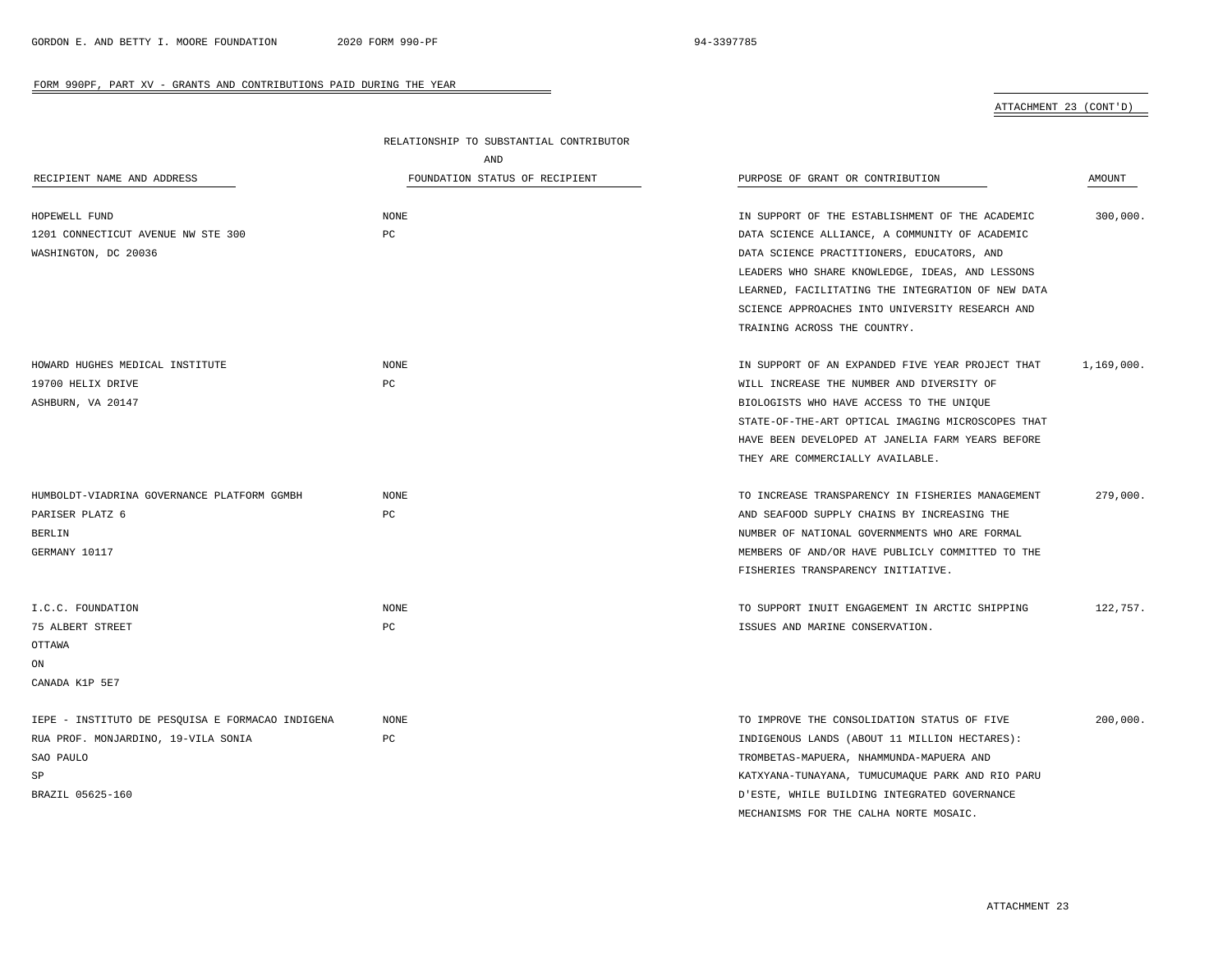# ATTACHMENT 23 (CONT'D)

|                                                    | RELATIONSHIP TO SUBSTANTIAL CONTRIBUTOR |                                                   |          |
|----------------------------------------------------|-----------------------------------------|---------------------------------------------------|----------|
|                                                    | AND                                     |                                                   |          |
| RECIPIENT NAME AND ADDRESS                         | FOUNDATION STATUS OF RECIPIENT          | PURPOSE OF GRANT OR CONTRIBUTION                  | AMOUNT   |
| IGIUGIG VILLAGE                                    | <b>NONE</b>                             | TO SUPPORT THE CREATION OF A FIELD LAB FOR WIND   | 250,000. |
| PO BOX 4008                                        | GOV                                     | POWER, TO PROTECT HABITAT VALUES AND IMPROVE      |          |
| IGIUGIG, AK 99613                                  |                                         | COMMUNITY WELL-BEING.                             |          |
| IMPERIAL COLLEGE OF SCIENCE, TECHNOLOGY & MEDICINE | NONE                                    | IN SUPPORT OF RESEARCH DEVELOPING PRECISION       | 588.232. |
| SOUTH KENSINGTON CAMPUS                            | PC                                      | EXPERIMENTS THAT SEARCH FOR NEW FUNDAMENTAL       |          |
| LONDON                                             |                                         | PARTICLES OF NATURE.                              |          |
| UNITED KINGDOM SW7 2AZ                             |                                         |                                                   |          |
| INDIAN LAW RESOURCE CENTER                         | <b>NONE</b>                             | TO IMPROVE CONDITIONS FOR CONSOLIDATION OF        | 275,000. |
| 601 E STREET SE                                    | PC                                      | INDIGENOUS LANDS THROUGH BUILDING THE CAPACITY OF |          |
| WASHINGTON, DC 20003                               |                                         | INDIGENOUS ORGANIZATIONS TO ADVANCE TERRITORIAL   |          |
|                                                    |                                         | INTEGRITY.                                        |          |
| INSTITUT DE CIENCIES FOTONIQUES                    | NONE                                    | TO SUPPORT EXPERIMENTAL DEMONSTRATION OF HYBRID   | 210,000. |
| AV. CARL FRIEDRICH GAUSS, 3                        | PC                                      | ENTANGLEMENT BETWEEN MANY-PARTICLE QUANTUM        |          |
| CASTELLDEFELS (BARCELONA)                          |                                         | SYSTEMS BASED ON DIFFERENT PHYSICAL PLATFORMS AND |          |
| SPAIN 8860                                         |                                         | SUBSEQUENT TELEPORTATION OF QUANTUM INFORMATION   |          |
|                                                    |                                         | BETWEEN THESE SYSTEMS: KEY STEPS TOWARD EFFICIENT |          |
|                                                    |                                         | AND RELIABLE DISTRIBUTION OF QUANTUM INFORMATION  |          |
|                                                    |                                         | OVER QUANTUM NETWORKS.                            |          |
| INSTITUTES FOR JOURNALISM AND NATURAL RESOURCES    | <b>NONE</b>                             | IN SUPPORT OF OCEAN CONSERVATION STORYTELLING.    | 23,281.  |
| PO BOX 1996                                        | РC                                      |                                                   |          |
| MISSOULA, MT 59806                                 |                                         |                                                   |          |
| INSTITUTO CENTRO DE VIDA                           | <b>NONE</b>                             | TO SUPPORT THE PROTECTION OF FRESHWATER           | 55,770.  |
| R AMERICO SALGADO, 1890, STA HELENA                | PC                                      | ECOSYSTEMS IN PRIORITY AREAS OF THE ANDES-AMAZON  |          |
| CUIABA                                             |                                         | REGION IN BRAZIL, PERU AND COLOMBIA.              |          |
| МT                                                 |                                         |                                                   |          |

 $\overline{\phantom{a}}$ 

BRAZIL 78045-055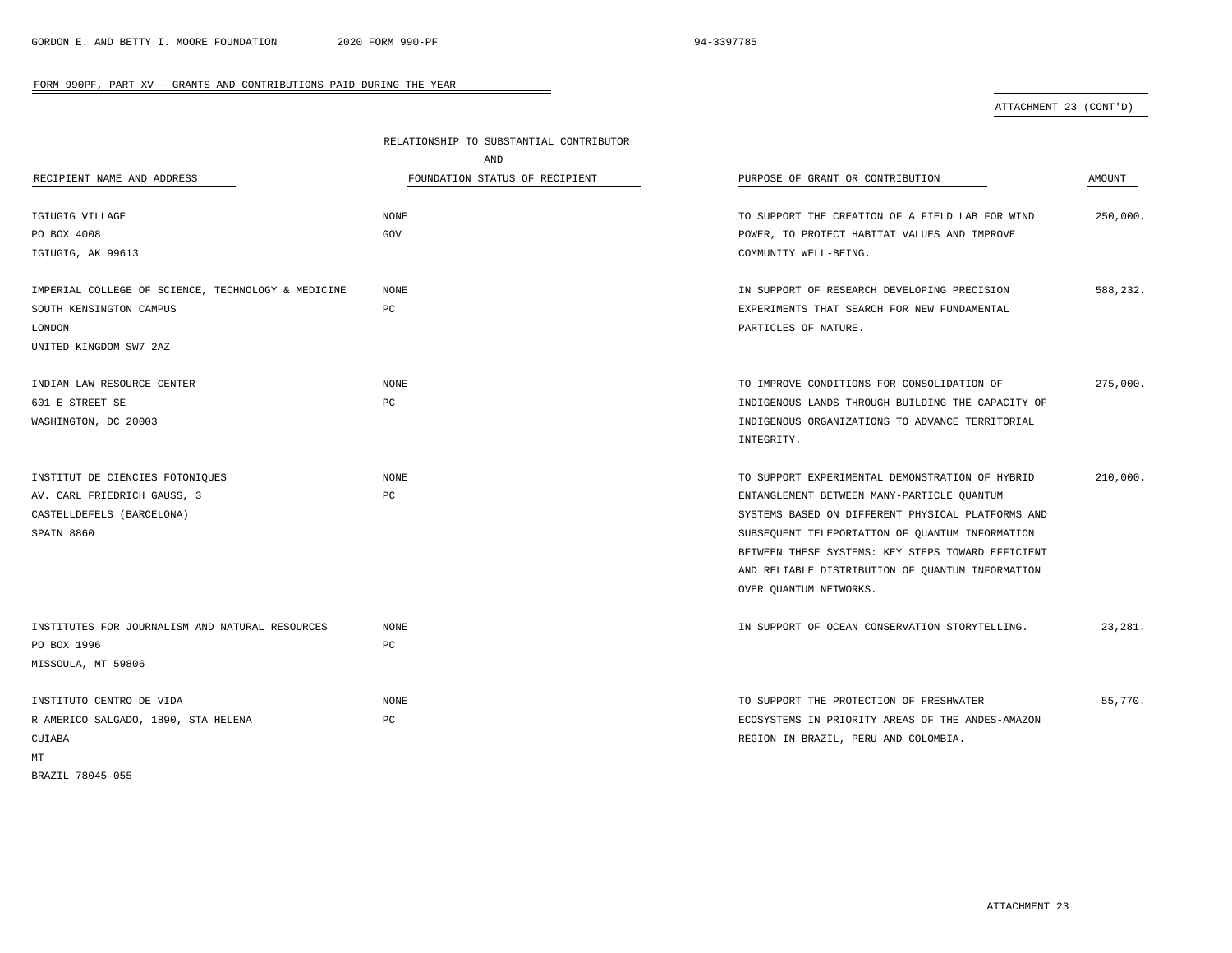# ATTACHMENT 23 (CONT'D)

|                                               | RELATIONSHIP TO SUBSTANTIAL CONTRIBUTOR |                                                   |          |
|-----------------------------------------------|-----------------------------------------|---------------------------------------------------|----------|
|                                               | AND                                     |                                                   |          |
| RECIPIENT NAME AND ADDRESS                    | FOUNDATION STATUS OF RECIPIENT          | PURPOSE OF GRANT OR CONTRIBUTION                  | AMOUNT   |
| INSTITUTO DE PESQUISA AMBIENTAL DA AMAZONIA   | NONE                                    | TO PROVIDE TECHNICAL SUPPORT FOR IMPLEMENTATION   | 100,000. |
| AVENIDA NAZARE 669                            | PC                                      | OF REGIONAL POLICIES AND COMMITMENTS FOR          |          |
| <b>BELEM</b>                                  |                                         | DEFORESTATION REDUCTION.                          |          |
| PA                                            |                                         |                                                   |          |
| BRAZIL 66035-170                              |                                         |                                                   |          |
| INSTITUTO INTERNACIONAL DE EDUCACAO DO BRASIL | NONE                                    | TO ENHANCE PARTICIPATORY PROCESSES FOR REGIONAL   | 700,000. |
| SHIS QI 05, BLOCO F, SALA 101                 | PC                                      | DEVELOPMENT PLANNING IN BRAZIL.                   |          |
| <b>BRASILIA</b>                               |                                         |                                                   |          |
| DF                                            |                                         |                                                   |          |
| BRAZIL 71606-900                              |                                         |                                                   |          |
| INSTITUTO INTERNACIONAL DE EDUCACAO DO BRASIL | NONE                                    | TO SUPPORT PARTICIPATORY MONITORING FOR EFFECTIVE | 500,000. |
| SHIS QI 05, BLOCO F, SALA 101                 | PC                                      | MANAGEMENT OF INDIGENOUS LANDS IN SOUTHERN        |          |
| <b>BRASILIA</b>                               |                                         | AMAZONAS STATE, BRAZIL.                           |          |
| DF                                            |                                         |                                                   |          |
| BRAZIL 71606-900                              |                                         |                                                   |          |
| INSTITUTO SOCIOAMBIENTAL                      | <b>NONE</b>                             | TO SUPPORT EFFECTIVE MANAGEMENT OF PROTECTED      | 664,399. |
| AV. HIGIENOPOLIS, 901                         | PC                                      | AREAS AND INDIGENOUS LANDS IN THE XINGU MOSAIC.   |          |
| SAO PAULO                                     |                                         |                                                   |          |
| SP                                            |                                         |                                                   |          |
| BRAZIL 01238-001                              |                                         |                                                   |          |
| INTERACADEMY PARTNERSHIP INC.                 | <b>NONE</b>                             | IN SUPPORT OF A GLOBAL NETWORK OF SCIENCE         | 799.022. |
| C/O THE NATIONAL ACADEMIES 500 5TH STREET NW  | PC                                      | ACADEMIES TO CONDUCT A LANDSCAPE ANALYSIS TO      |          |
| WASHINGTON, DC 20001                          |                                         | COMBAT PREDATORY ACADEMIC JOURNALS AND            |          |
|                                               |                                         | CONFERENCES.                                      |          |
| INTER-AMERICAN DIALOGUE                       | <b>NONE</b>                             | TO PUBLISH A REPORT ON INFRASTRUCTURE TRENDS IN   | 251,000. |
| 1155 15TH STREET NW SUITE 800                 |                                         | THE AMAZON.                                       |          |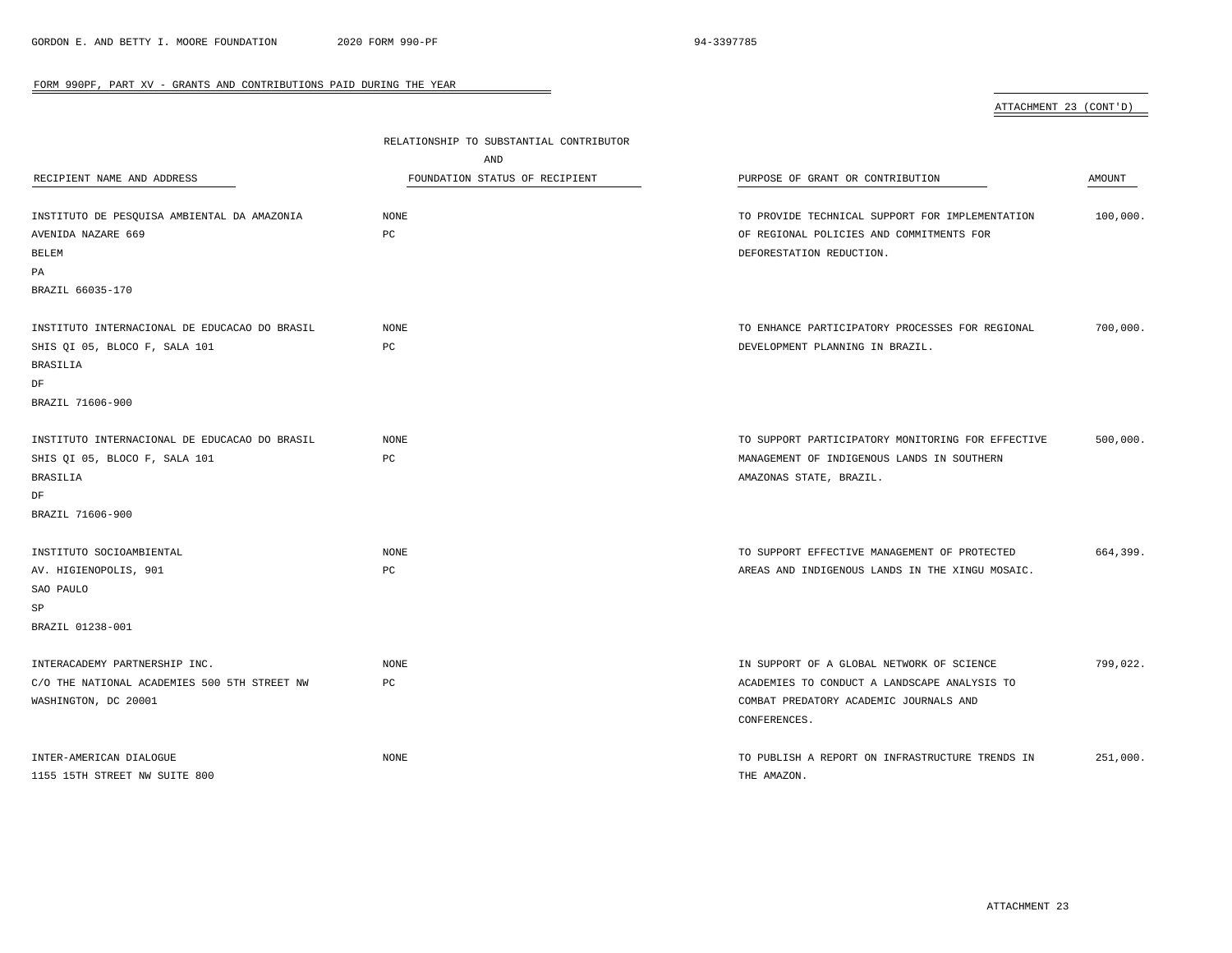| RECIPIENT NAME AND ADDRESS                                                | RELATIONSHIP TO SUBSTANTIAL CONTRIBUTOR<br>AND<br>FOUNDATION STATUS OF RECIPIENT | PURPOSE OF GRANT OR CONTRIBUTION                                                                                                                                  | AMOUNT     |
|---------------------------------------------------------------------------|----------------------------------------------------------------------------------|-------------------------------------------------------------------------------------------------------------------------------------------------------------------|------------|
| WASHINGTON, DC 20005                                                      | PC                                                                               |                                                                                                                                                                   |            |
| INTERNATIONAL UNION FOR CONSERVATION OF NATURE<br>28 RUE MAUVERNEY        | NONE<br>GOV                                                                      | TO SUPPORT THE APPLICATION OF THE IUCN GREEN LIST<br>STANDARD IN AMAZON PROTECTED AREAS AND COMMUNITY                                                             | 300,000.   |
| GLAND<br>VAUD                                                             |                                                                                  | CONSERVED AREAS.                                                                                                                                                  |            |
| SWITZERLAND 1196                                                          |                                                                                  |                                                                                                                                                                   |            |
| INTL NATURERBE FONDS - LEGACY LANDSCAPES<br>GBR FRIEDRICH-EBERT-ANLAGE 36 | <b>NONE</b><br>NC                                                                | IN SUPPORT OF THE LEGACY LANDSCAPES FUND.                                                                                                                         | 5,000,000. |
| FRANKFURT<br>GERMANY 60325                                                |                                                                                  |                                                                                                                                                                   |            |
| J. CRAIG VENTER INSTITUTE INC.<br>5 RESEARCH PLACE<br>ROCKVILLE, MD 20850 | <b>NONE</b><br>PC                                                                | IN SUPPORT OF DEVELOPING NEW METHODS TO OBSERVE<br>VIRUSES AND THEIR HOSTS AND BROADENING<br>UNDERSTANDING OF DIFFERENT MODES OF VIRAL<br>INFECTION IN THE OCEAN. | 140,905.   |
| JOHNS HOPKINS UNIVERSITY<br>525 N WOLFE STREET<br>BALTIMORE, MD 21205     | <b>NONE</b><br>$_{\rm PC}$                                                       | TO SUPPORT THE DEVELOPMENT OF DECISION MODELS TO<br>FACILITATE DECISION MAKING DURING THE COVID-19<br>PANDEMIC.                                                   | 500,314.   |
| JOHNS HOPKINS UNIVERSITY<br>525 N WOLFE STREET<br>BALTIMORE, MD 21205     | <b>NONE</b><br>PC                                                                | TO SUPPORT THE DEVELOPMENT OF A PATIENT-REPORTED<br>CLINICAL QUALITY MEASURE FOR DIAGNOSTIC<br>EXCELLENCE.                                                        | 498,229.   |

BALTIMORE, MD 21205

ATTACHMENT 23 (CONT'D)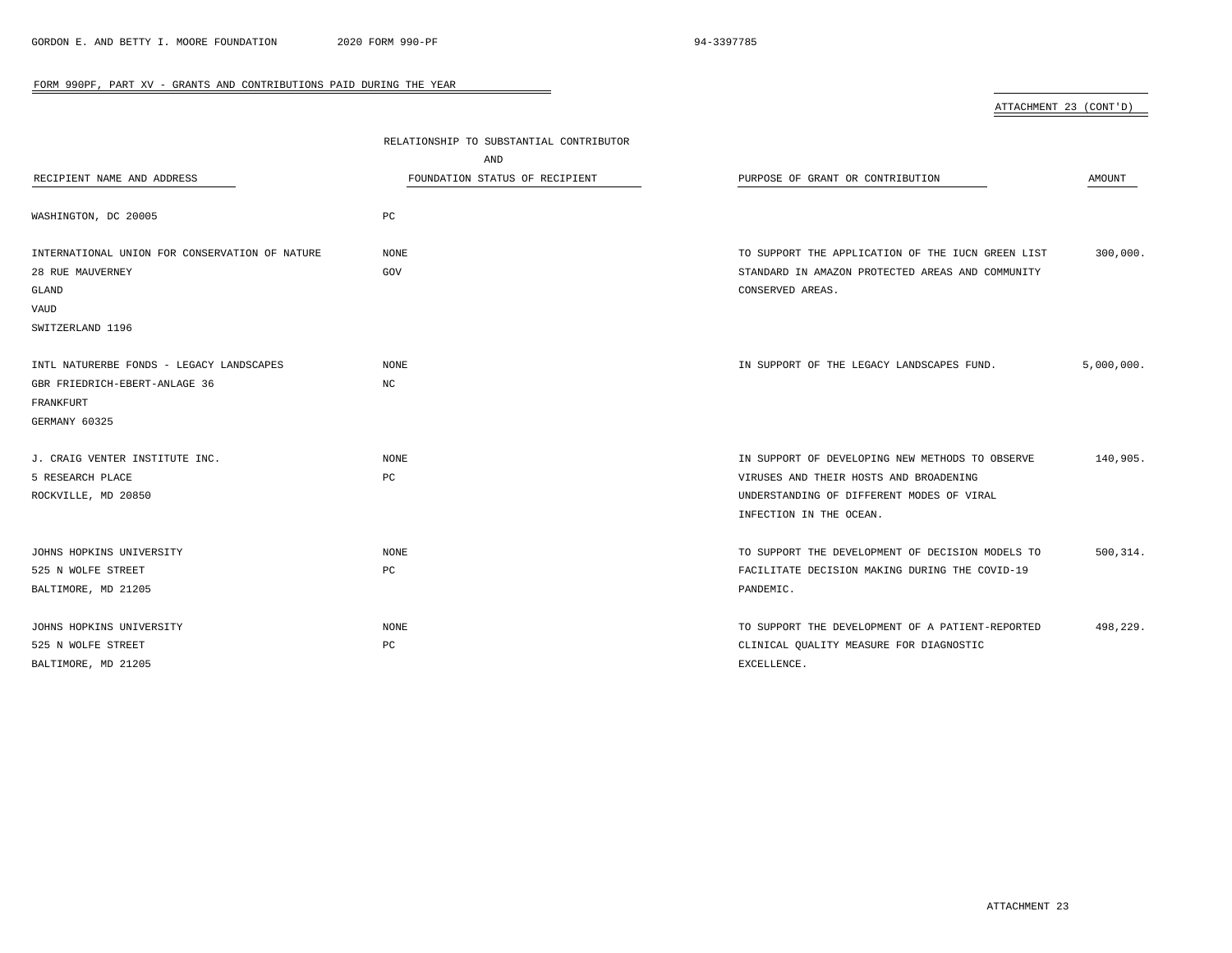# ATTACHMENT 23 (CONT'D)

|                                  | RELATIONSHIP TO SUBSTANTIAL CONTRIBUTOR |                                                   |          |
|----------------------------------|-----------------------------------------|---------------------------------------------------|----------|
|                                  | AND                                     |                                                   |          |
| RECIPIENT NAME AND ADDRESS       | FOUNDATION STATUS OF RECIPIENT          | PURPOSE OF GRANT OR CONTRIBUTION                  | AMOUNT   |
|                                  |                                         |                                                   |          |
| JOHNS HOPKINS UNIVERSITY         | <b>NONE</b>                             | IN SUPPORT OF THE SCISERVER DATA INFRASTRUCTURE   | 750,000. |
| 3400 N CHARLES STREET            | PC                                      | FOR THE SLOAN DIGITAL SKY SURVEY-V.               |          |
| BALTIMORE, MD 21218              |                                         |                                                   |          |
| JOHNS HOPKINS UNIVERSITY         | <b>NONE</b>                             | TO SUPPORT THE DESIGN, HOSTING, AND CONTINUAL     | 138,936. |
| 3400 N CHARLES STREET            | $_{\rm PC}$                             | UPDATING OF A COMPREHENSIVE WEBSITE FOCUSED ON    |          |
| BALTIMORE, MD 21218-2625         |                                         | COVID-19 TESTING AND TESTING SERVICES.            |          |
| JOHNS HOPKINS UNIVERSITY         | <b>NONE</b>                             | IN SUPPORT OF THE DEVELOPMENT OF NOVEL TECHNIOUES | 759,890. |
| 3701 SAN MARTIN DRIVE            | PC                                      | FOR INVESTIGATIONS OF EMERGENT PROPERTIES OF      |          |
| BALTIMORE, MD 21218              |                                         | OUANTUM MATERIALS USING LINEAR AND NONLINEAR      |          |
|                                  |                                         | TERAHERTZ SPECTROSCOPY.                           |          |
|                                  |                                         |                                                   |          |
| JOHNS HOPKINS UNIVERSITY         | NONE                                    | IN SUPPORT OF THE DEVELOPMENT AND APPLICATIONS OF | 248,890. |
| 3701 SAN MARTIN DRIVE            | PC                                      | NOVEL NEUTRON SCATTERING TECHNIQUES FOR           |          |
| BALTIMORE, MD 21218              |                                         | INVESTIGATIONS OF EXOTIC FORMS OF MAGNETISM IN    |          |
|                                  |                                         | MATERIALS.                                        |          |
| JULIA COMPUTING, INC.            | <b>NONE</b>                             | IN SUPPORT OF ENHANCING THE JULIA SOFTWARE        | 508,005. |
| 20 GARLAND ROAD                  | NC                                      | ECOSYSTEM AND ITS CORE UNDERLYING OPEN-SOURCE     |          |
| NEWTON, MA 02459                 |                                         | TECHNOLOGIES TO ACCELERATE SCIENTIFIC DISCOVERY   |          |
|                                  |                                         | THROUGH COMPUTATION.                              |          |
|                                  |                                         |                                                   |          |
| KAISER FOUNDATION HOSPITALS      | <b>NONE</b>                             | IN SUPPORT OF THE SEPSIS ON FAST HEALTHCARE       | 200,840. |
| 1800 HARRISON STREET, 17TH FLOOR | PC                                      | INTEROPERABILITY RESOURCES (FHIR) PROJECT WHICH   |          |
| OAKLAND, CA 94612                |                                         | WILL DEVELOP DATA STANDARDS AND A SOFTWARE QUERY  |          |
|                                  |                                         | TOOL THAT SUPPORTS THE INTEROPERABILITY OF SEPSIS |          |
|                                  |                                         | DATA ACROSS HEALTH SYSTEMS.                       |          |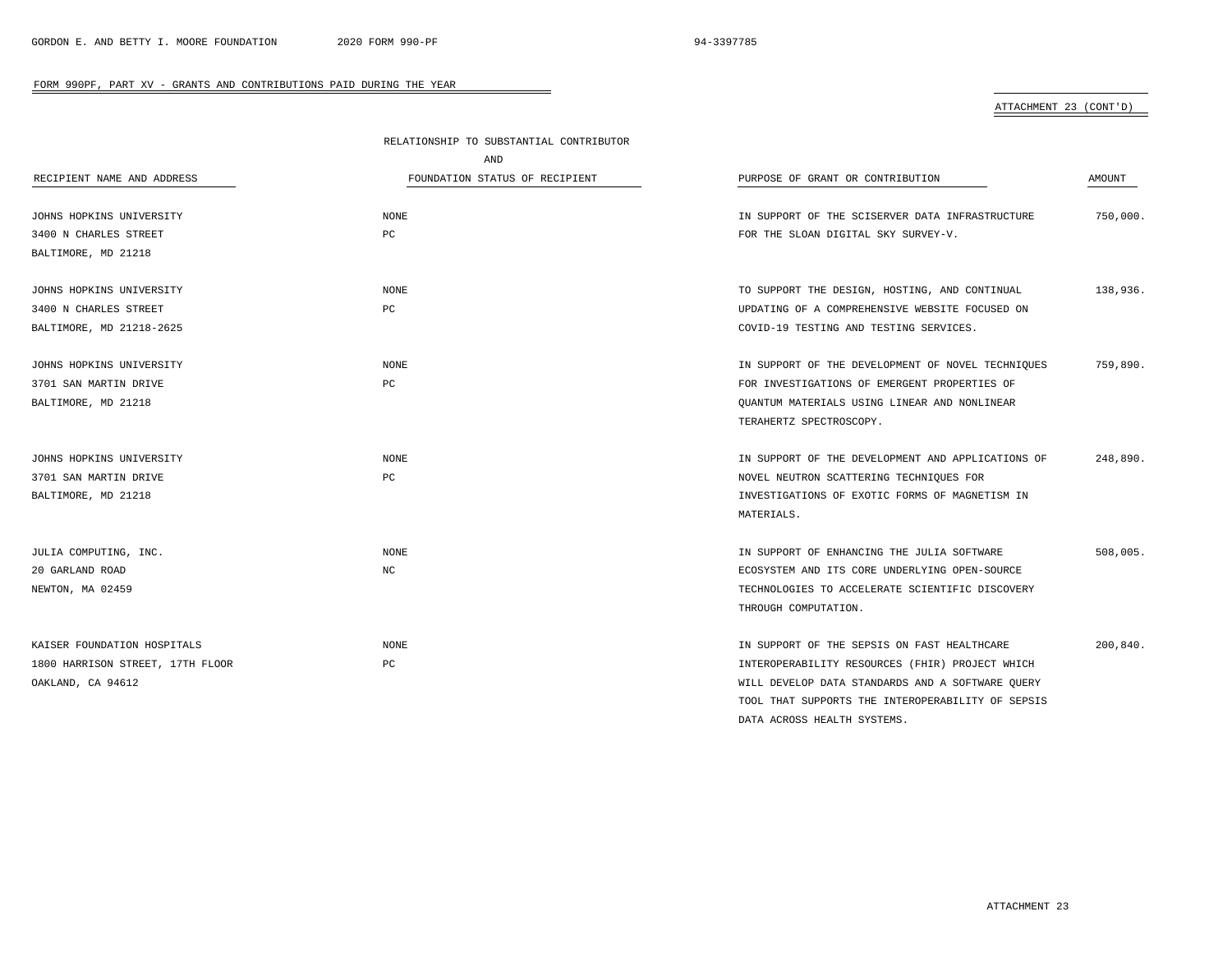# ATTACHMENT 23 (CONT'D)

|                                                | RELATIONSHIP TO SUBSTANTIAL CONTRIBUTOR |                                                   |          |
|------------------------------------------------|-----------------------------------------|---------------------------------------------------|----------|
|                                                | AND                                     |                                                   |          |
| RECIPIENT NAME AND ADDRESS                     | FOUNDATION STATUS OF RECIPIENT          | PURPOSE OF GRANT OR CONTRIBUTION                  | AMOUNT   |
|                                                |                                         |                                                   |          |
| KONINKLIJK NIOZ                                | <b>NONE</b>                             | TO SUPPORT DEVELOPING NEW TOOLS, METHODS, AND     | 100,000. |
| PO BOX 59 1790 AB DEN BURG                     | GOV                                     | RESOURCES FOR AQUATIC SYMBIOSIS MODEL SYSTEMS.    |          |
| TEXEL                                          |                                         |                                                   |          |
| NETHERLANDS 1790                               |                                         |                                                   |          |
| LEAP FROG GROUP                                | <b>NONE</b>                             | IN SUPPORT OF A PROGRAM TO DEVELOP A PORTFOLIO OF | 591,243. |
| 1775 K STREET NW                               | PC                                      | OUALITY MEASURES FOR DIAGNOSTIC EXCELLENCE AND    |          |
| WASHINGTON, DC 30006                           |                                         | PILOT A SURVEY INSTRUMENT TO RECORD PERFORMANCE   |          |
|                                                |                                         | BY HOSPITALS AND HEALTH SYSTEMS.                  |          |
| LIFE SCIENCES RESEARCH FOUNDATION              | <b>NONE</b>                             | IN SUPPORT OF A PRESTIGIOUS THREE-YEAR            | 35,350.  |
| 3520 SAN MARTIN DRIVE                          | PC                                      | POST-DOCTORAL FELLOWSHIP FOR A TOP EARLY-CAREER   |          |
| BALTIMORE, MD 21218                            |                                         | RESEARCHER IN QUANTUM BIOLOGY AT THE INTERFACE OF |          |
|                                                |                                         | PHYSICS AND BIOLOGY, AN AREA TYPICALLY NOT FUNDED |          |
|                                                |                                         | BY OTHER SOURCES.                                 |          |
| LONDON SCHOOL OF HYGIENE AND TROPICAL MEDICINE | <b>NONE</b>                             | TO SUPPORT A PLANETARY HEALTH FELLOWSHIP AT THE   | 301,500. |
| KEPPEL STREET                                  | PC                                      | LONDON SCHOOL OF HYGIENE & TROPICAL MEDICINE AND  |          |
| LONDON                                         |                                         | STANFORD UNIVERSITY.                              |          |
| UNITED KINGDOM WC1E 7HT                        |                                         |                                                   |          |
| MACQUARIE UNIVERSITY                           | <b>NONE</b>                             | TO SUPPORT DEVELOPING NEW TOOLS, METHODS, AND     | 200,000. |
| BALACLAVA RD                                   | PC                                      | RESOURCES FOR AQUATIC SYMBIOSIS MODEL SYSTEMS.    |          |
| MACQUARIE PARK                                 |                                         |                                                   |          |
| NSW                                            |                                         |                                                   |          |
| AUSTRALIA 2109                                 |                                         |                                                   |          |
| MAINE COAST FISHERMEN'S ASSOCIATION            | <b>NONE</b>                             | TO SUPPORT THE IMPLEMENTATION OF ACCOUNTABILITY   | 200,506. |
|                                                |                                         |                                                   |          |
| 12 MAINE STREET SUITE G BOX 40                 | PC                                      | MEASURES IN THE GROUNDFISH FISHERY AND SECURE     |          |
| BRUNSWICK, ME 04011                            |                                         | DURABLE INDUSTRY CONSERVATION LEADERSHIP FOR NEW  |          |
|                                                |                                         | ENGLAND.                                          |          |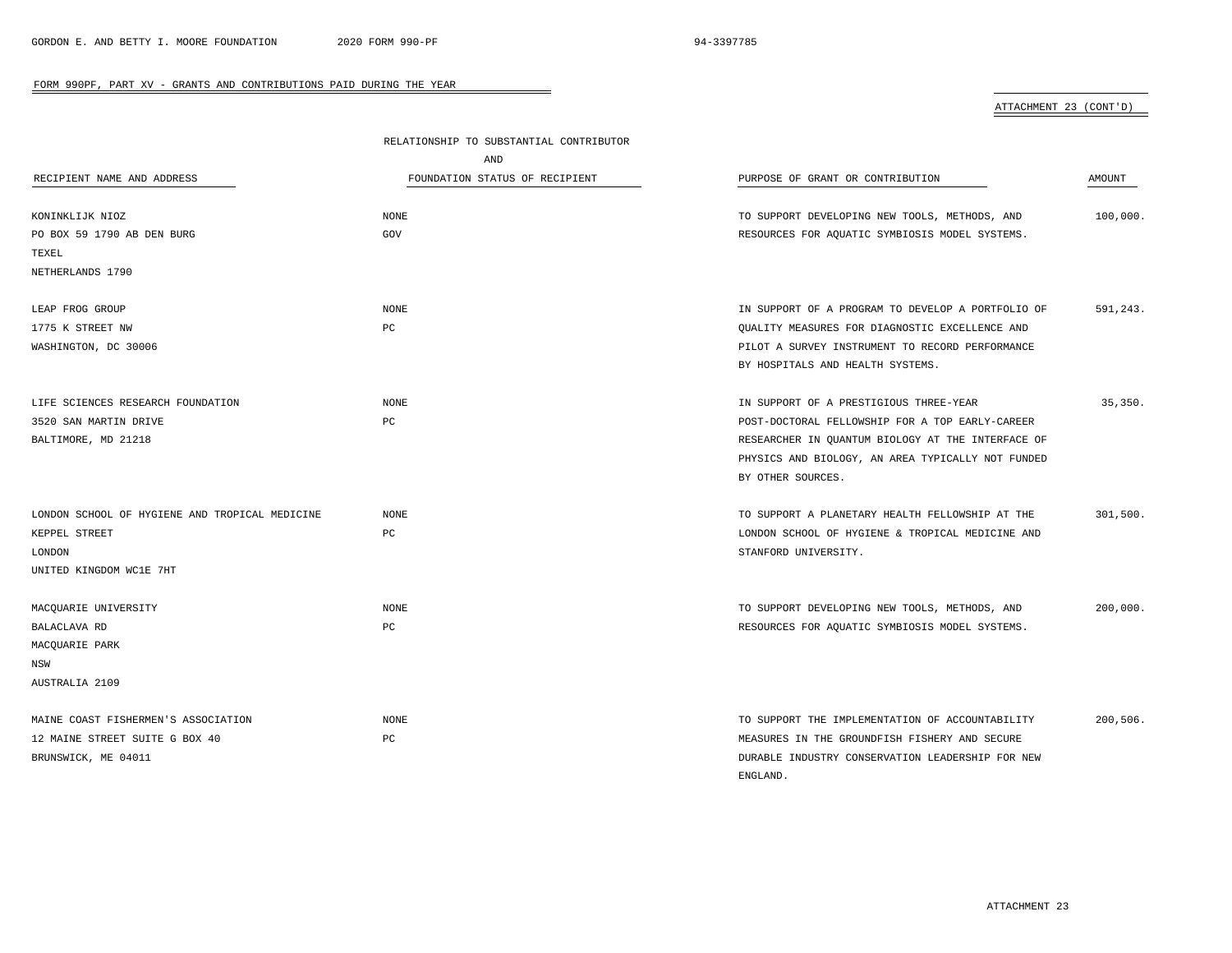| ATTACHMENT 23 (CONT'D) |  |
|------------------------|--|
|                        |  |

| RECIPIENT NAME AND ADDRESS<br>MAKEWAY CHARITABLE SOCIETY<br>400-163 HASTINGS STREET<br>VANCOUVER<br>ВC<br>CANADA V6B 1H5 | RELATIONSHIP TO SUBSTANTIAL CONTRIBUTOR<br>AND<br>FOUNDATION STATUS OF RECIPIENT<br><b>NONE</b><br>PC | PURPOSE OF GRANT OR CONTRIBUTION<br>IN SUPPORT OF BRITISH COLUMBIA HABITAT PROTECTION.                                         | AMOUNT<br>314,139. |
|--------------------------------------------------------------------------------------------------------------------------|-------------------------------------------------------------------------------------------------------|--------------------------------------------------------------------------------------------------------------------------------|--------------------|
| MAKEWAY FOUNDATION<br>400-163 HASTINGS STREET<br>VANCOUVER<br>ВC<br>CANADA V6B 1H5                                       | <b>NONE</b><br>PC                                                                                     | TO SUPPORT SMALL GRANTS IN BRITISH COLUMBIA.                                                                                   | 350,000.           |
| MAKEWAY FOUNDATION<br>400-163 HASTINGS STREET<br>VANCOUVER<br>CANADA V6B 1H5                                             | NONE<br>PC                                                                                            | TO SUPPORT INUIT-LED HABITAT PROTECTION AND<br>STEWARDSHIP OF THE EASTERN CANADIAN ARCTIC OCEAN.                               | 753,100.           |
| MAKEWAY FOUNDATION<br>400-163 HASTINGS STREET<br>VANCOUVER<br>ВC<br>CANADA V6B 1H5                                       | NONE<br>PC                                                                                            | TO SUPPORT THE RESILIENCE OF INUIT COMMUNITIES IN<br>NUNAVUT TO ENSURE THE DURABILITY OF HEALTHY OCEAN<br>ECOSYSTEM SOLUTIONS. | 617,748.           |
| MARINE AFFAIRS RESEARCH AND EDUCATION<br>20227 NE 163RD STREET<br>WOODINVILLE, WA 98077                                  | NONE<br>PC                                                                                            | TO SUPPORT ACCESS TO CONSERVATION EVIDENCE FOR<br>EFFECTIVE OCEAN HABITAT PROTECTION IN NORTH<br>AMERICA.                      | 203,881.           |
| MARINE BIOLOGICAL LABORATORY<br>7 MBL STREET<br>WOODS HOLE, MA 02543                                                     | <b>NONE</b><br>PC                                                                                     | TO SUPPORT DEVELOPING NEW TOOLS, METHODS, AND<br>RESOURCES FOR AQUATIC SYMBIOSIS MODEL SYSTEMS.                                | 332,400.           |

 $\overline{\phantom{a}}$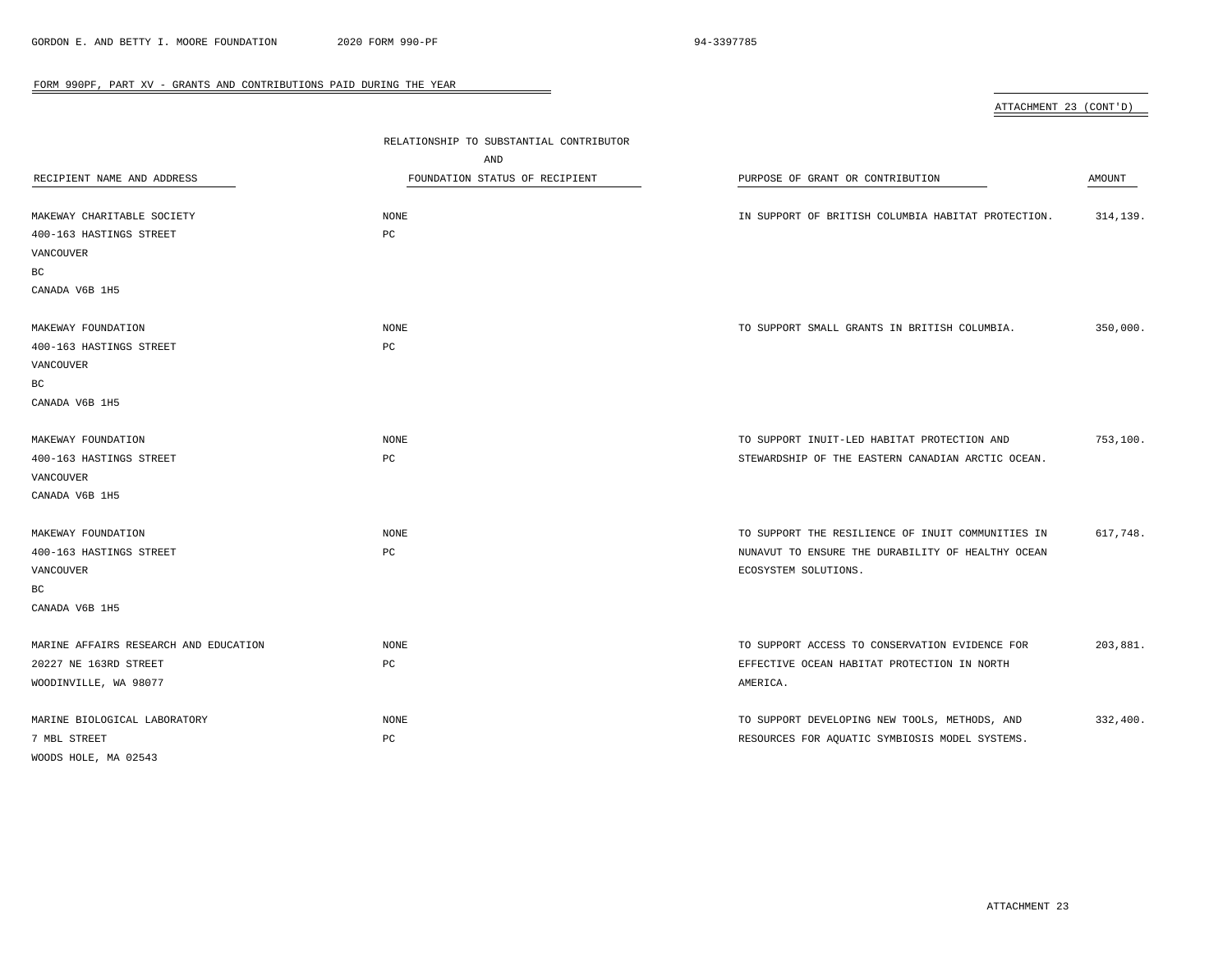# ATTACHMENT 23 (CONT'D)

|                                       | RELATIONSHIP TO SUBSTANTIAL CONTRIBUTOR |                                                   |          |  |
|---------------------------------------|-----------------------------------------|---------------------------------------------------|----------|--|
|                                       | <b>AND</b>                              |                                                   |          |  |
| RECIPIENT NAME AND ADDRESS            | FOUNDATION STATUS OF RECIPIENT          | PURPOSE OF GRANT OR CONTRIBUTION                  | AMOUNT   |  |
| MARINE FISH CONSERVATION NETWORK      | NONE                                    | TO PROVIDE SUPPORT FOR COMMUNICATING THE VALUE OF | 350,000. |  |
| C/O 1829 WILSON BOULEVARD, #230A      | PC                                      | SCIENCE-BASED FISHERIES MANAGEMENT.               |          |  |
| ARLINGTON, VA 22201                   |                                         |                                                   |          |  |
| MASSACHUSETTS INSTITUTE OF TECHNOLOGY | NONE                                    | IN SUPPORT OF POSTDOCTORAL FELLOWS FOR THE        | 500,000. |  |
| 77 MASSACHUSETTS AVENUE               | PC                                      | PHYSICS OF LIVING SYSTEMS GROUP AT MIT TO STUDY   |          |  |
| CAMBRIDGE, MA 02139                   |                                         | NON-EQUILIBRIUM DYNAMICS OF BIOLOGICAL SYSTEMS.   |          |  |
| MASSACHUSETTS INSTITUTE OF TECHNOLOGY | <b>NONE</b>                             | IN SUPPORT OF THE CONSTRUCTION OF THE HYDROGEN    | 63.119.  |  |
| 77 MASSACHUSETTS AVENUE 37-241        | PC                                      | EPOCH OF REIONIZATION ARRAY (HERA) RADIO          |          |  |
| CAMBRIDGE, MA 02139                   |                                         | OBSERVATORY, TO ENABLE STUDIES OF THE EARLY       |          |  |
|                                       |                                         | UNIVERSE BY OBSERVATIONS OF HIGHLY REDSHIFTED     |          |  |
|                                       |                                         | 21-CENTIMETER EMISSION FROM HYDROGEN ATOMS.       |          |  |
| MASSACHUSETTS INSTITUTE OF TECHNOLOGY | NONE                                    | IN SUPPORT OF THEORETICAL INVESTIGATIONS OF       | 350,000. |  |
| 77 MASSACHUSETTS AVENUE               | PC                                      | EMERGENT PHENOMENA IN QUANTUM MATERIALS.          |          |  |
| CAMBRIDGE, MA 02139                   |                                         |                                                   |          |  |
| MASSACHUSETTS INSTITUTE OF TECHNOLOGY | NONE                                    | IN SUPPORT OF ALTERNATIVE AND AUGMENTED REALITY   | 76,400.  |  |
| 700 TECHNOLOGY SQUARE                 | PC                                      | GAMES FOR BROAD PUBLIC ENGAGEMENT IN SCIENCE AND  |          |  |
| CAMBRIDGE, MA 02139                   |                                         | A STUDY OF THEIR EFFICACY.                        |          |  |
| MASSACHUSETTS INSTITUTE OF TECHNOLOGY | NONE                                    | IN SUPPORT OF EXPERIMENTAL RESEARCH AIMED AT      | 801,790. |  |
| 77 MASSACHUSETTS AVENUE               | PC                                      | ACHIEVING OPTICAL CONTROL OF TOPOLOGICAL          |          |  |
| CAMBRIDGE, MA 02139                   |                                         | PROPERTIES AND ORDERED PHASES IN OUANTUM          |          |  |
|                                       |                                         | MATERIALS.                                        |          |  |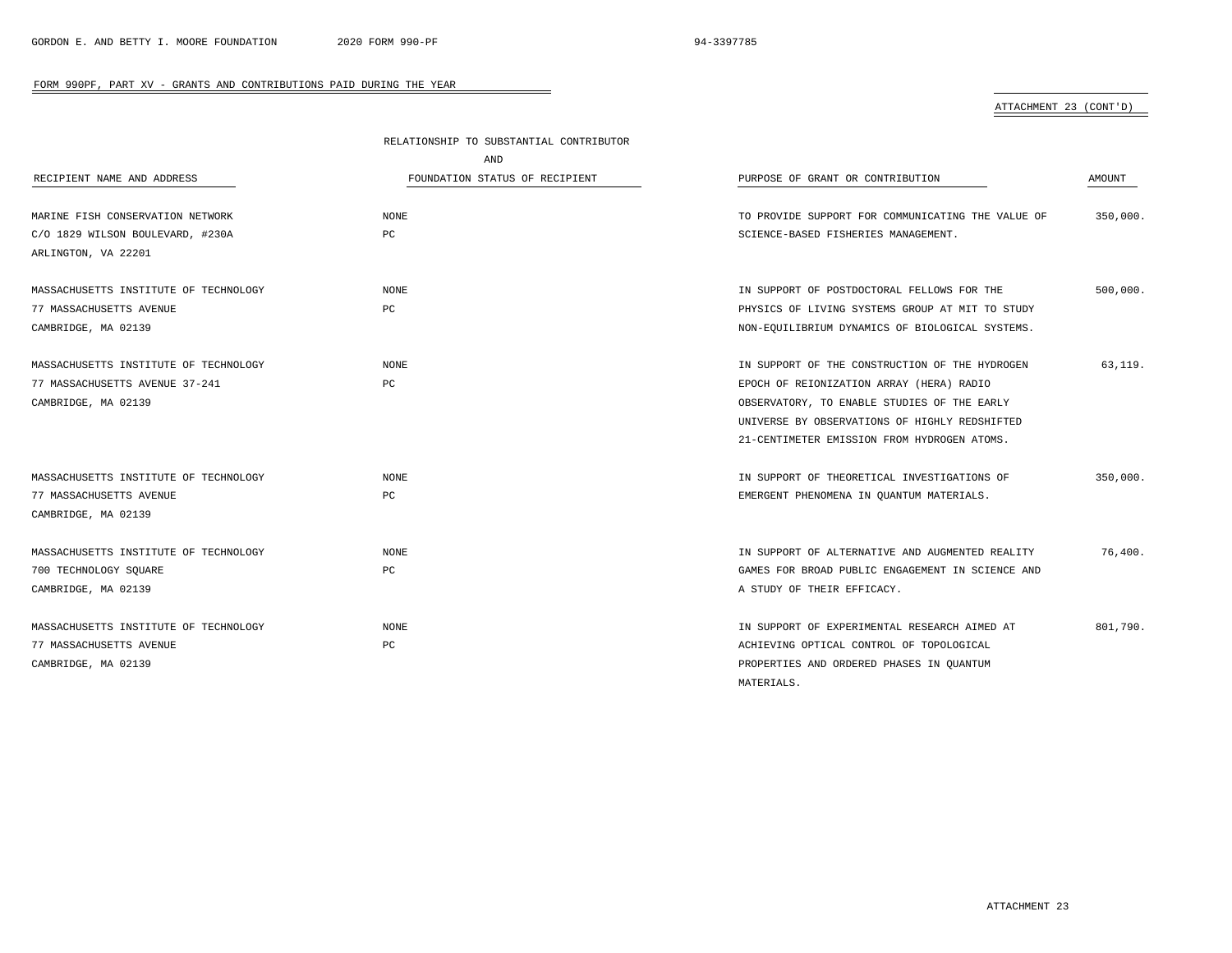ATTACHMENT 23 (CONT'D)

|                                       | RELATIONSHIP TO SUBSTANTIAL CONTRIBUTOR |                                                  |               |  |
|---------------------------------------|-----------------------------------------|--------------------------------------------------|---------------|--|
|                                       | AND                                     |                                                  |               |  |
| RECIPIENT NAME AND ADDRESS            | FOUNDATION STATUS OF RECIPIENT          | PURPOSE OF GRANT OR CONTRIBUTION                 | <b>AMOUNT</b> |  |
|                                       |                                         |                                                  |               |  |
| MASSACHUSETTS INSTITUTE OF TECHNOLOGY | <b>NONE</b>                             | IN SUPPORT OF THE COLLABORATIVE PROJECT          | 56.250.       |  |
| 77 MASSACHUSETTS AVENUE, 18-393       | $_{\rm PC}$                             | 'RE-CONSTRUCTING THE TIME-RESOLVED SINGLE CELL   |               |  |
| CAMBRIDGE, MA 02139                   |                                         | ORGANIZATION' AS PROPOSED AT THE 2019 SCIALOG:   |               |  |
|                                       |                                         | CHEMICAL MACHINERY OF THE CELL II CONFERENCE,    |               |  |
|                                       |                                         | WHERE SIX TEAM RESEARCH PROPOSALS WERE SELECTED  |               |  |
|                                       |                                         | THROUGH PEER-REVIEW FROM FIFTEEN TEAM PROPOSALS  |               |  |
|                                       |                                         | THAT FOCUSED ON CONVERGENCE SCIENCE AT THE       |               |  |
|                                       |                                         | INTERSECTION OF CHEMISTRY AND BIOLOGY TO ADDRESS |               |  |
|                                       |                                         | THE NEED FOR A MORE QUANTITATIVE, THEORY-BASED   |               |  |
|                                       |                                         | UNDERSTANDING OF CELLULAR PROCESSES.             |               |  |
|                                       |                                         |                                                  |               |  |
| MASSACHUSETTS INSTITUTE OF TECHNOLOGY | <b>NONE</b>                             | IN SUPPORT OF SCIENTIFIC RESEARCH BY DR. JOSEPH  | 350.000.      |  |
| 77 MASSACHUSETTS AVENUE               | PC                                      | CHECKELSKY ON REALIZING 'TOY MODELS' OF EXOTIC   |               |  |
| CAMBRIDGE, MA 02139                   |                                         | ELECTRONIC STRUCTURE IN REAL MATERIALS, NAMELY   |               |  |
|                                       |                                         | ISOLATED KAGOME LAYERS AND LIEB AND DICE         |               |  |
|                                       |                                         | LATTICES.                                        |               |  |
|                                       |                                         |                                                  |               |  |
| MASSACHUSETTS INSTITUTE OF TECHNOLOGY | <b>NONE</b>                             | IN SUPPORT OF INVESTIGATIONS OF EMERGENT         | 945,360.      |  |
| 77 MASSACHUSETTS AVENUE               | PC                                      | PHENOMENA ARISING FROM ELECTRON CORRELATIONS AND |               |  |
| CAMBRIDGE, MA 02139                   |                                         | TOPOLOGICAL ORDER IN HETEROSTRUCTURES OF         |               |  |
|                                       |                                         | TWO-DIMENSIONAL MATERIALS ASSEMBLED WITH A       |               |  |
|                                       |                                         | CONTROLLED TWIST ANGLE BETWEEN LAYERS.           |               |  |
|                                       |                                         |                                                  |               |  |
| MERIDIAN INSTITUTE                    | <b>NONE</b>                             | TO SUPPORT THE ESTABLISHMENT OF AN ACCELERATOR   | 150,000.      |  |
| 105 VILLAGE PLACE, PO BOX 1829        | PC                                      | PLATFORM TO EXPEDITE AND UPSCALE THE PRACTICE OF |               |  |
| DILLON, CO 80435                      |                                         | TRUE COST ACCOUNTING IN THE TRANSITION OF FOOD   |               |  |
|                                       |                                         | SYSTEMS TO SUSTAINABILITY AND SOCIAL EQUITY.     |               |  |
| MONMOUTH UNIVERSITY INC.              | <b>NONE</b>                             | TO SUPPORT AN OCEAN SCIENCE AND POLICY FELLOW.   | 317.285.      |  |
| 400 CEDAR AVENUE                      | PC                                      |                                                  |               |  |
| WEST LONG BRANCH, NJ 07764-1898       |                                         |                                                  |               |  |
|                                       |                                         |                                                  |               |  |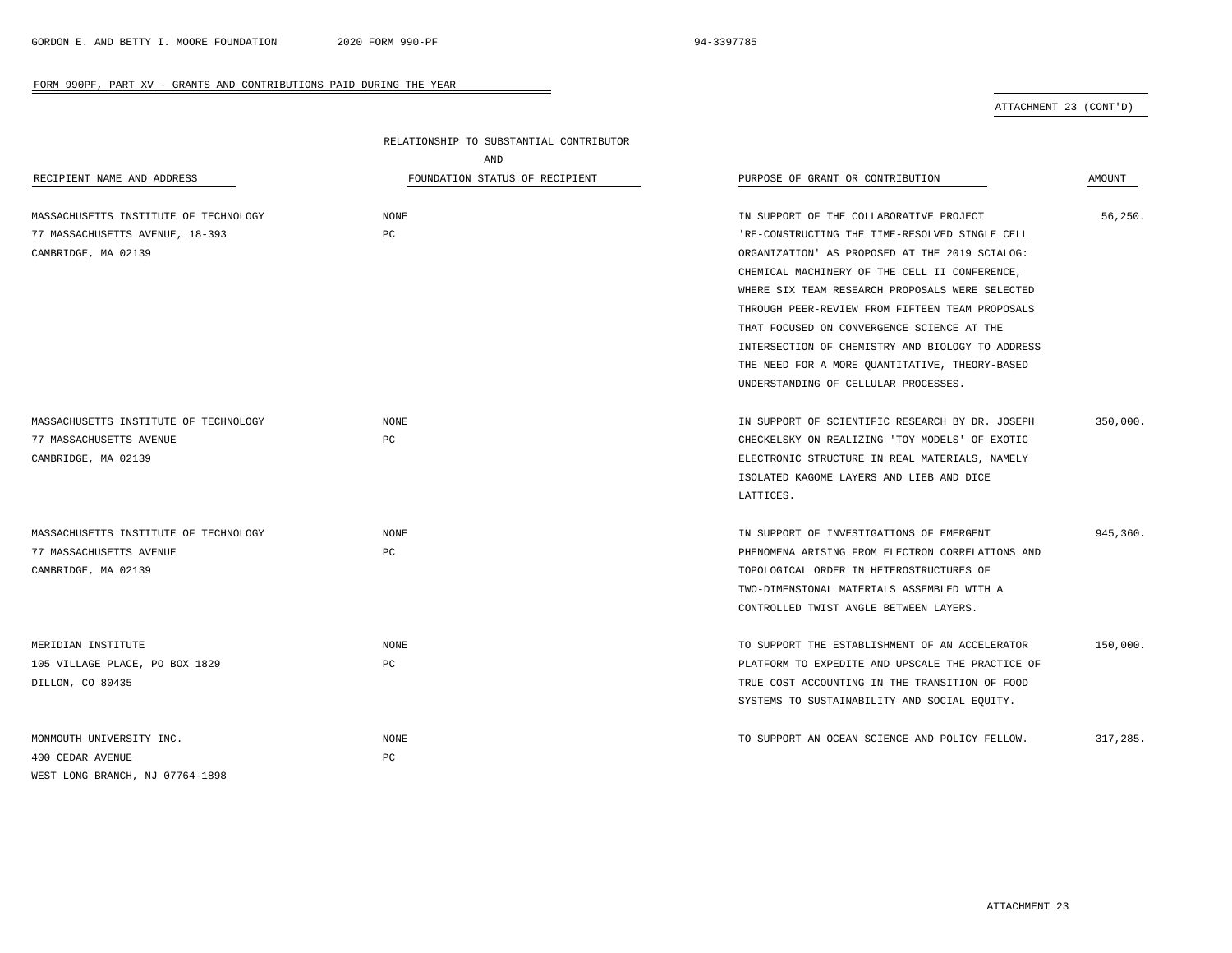# ATTACHMENT 23 (CONT'D)

|                                          | RELATIONSHIP TO SUBSTANTIAL CONTRIBUTOR |                                                   |               |
|------------------------------------------|-----------------------------------------|---------------------------------------------------|---------------|
|                                          | AND                                     |                                                   |               |
| RECIPIENT NAME AND ADDRESS               | FOUNDATION STATUS OF RECIPIENT          | PURPOSE OF GRANT OR CONTRIBUTION                  | <b>AMOUNT</b> |
|                                          |                                         |                                                   |               |
| MONTEREY BAY AQUARIUM RESEARCH INSTITUTE | <b>NONE</b>                             | IN SUPPORT OF DEVELOPING AN UNDERWATER OPTICAL    | 343,965.      |
| 7700 SANDHOLDT ROAD                      | POF                                     | IMAGING SYSTEM CAPABLE OF VISUALIZING AND         |               |
| MOSS LANDING, CA 95039-9644              |                                         | MEASURING FLUID MOTION, PARTICLES, AND LIVING     |               |
|                                          |                                         | ORGANISMS IN THREE DIMENSIONS.                    |               |
| MULTIPLIER                               | <b>NONE</b>                             | IN SUPPORT OF THE DEVELOPMENT, FIELD TESTING, AND | 143,500.      |
| 548 MARKET STREET PBM 81178              | PC                                      | DISSEMINATION OF SENSOR-BASED KITS FOR EDUCATION, |               |
| SAN FRANCISCO, CA 94104-5401             |                                         | CONSERVATION, AND SCIENTIFIC PURPOSES.            |               |
|                                          |                                         |                                                   |               |
| MULTIPLIER                               | <b>NONE</b>                             | IN SUPPORT OF THE DEVELOPMENT, FIELD TESTING,     | 1,400,000.    |
| 548 MARKET STREET PBM 81178              | PC                                      | MANUFACTURING AND DISSEMINATION OF SENSOR-BASED   |               |
| SAN FRANCISCO, CA 94104-5401             |                                         | KITS AND PLATFORMS FOR EDUCATION, CONSERVATION,   |               |
|                                          |                                         | AND SCIENTIFIC PURPOSES.                          |               |
| MULTIPLIER                               | <b>NONE</b>                             | IN SUPPORT OF THE NATIONAL SCIENCE POLICY NETWORK | 275,000.      |
| 548 MARKET STREET PBM 81178              | PC                                      | AND TRAINING THE NEXT GENERATION OF SCIENTISTS    |               |
| SAN FRANCISCO, CA 94104-5401             |                                         | AND ENGINEERS IN THE SERVICE OF SCIENCE.          |               |
|                                          |                                         |                                                   |               |
| MULTIPLIER                               | <b>NONE</b>                             | TO SUPPORT EDUCATION AND OUTREACH TO DIVERSE AND  | 100,000.      |
| 548 MARKET STREET PBM 81178              | PC                                      | TARGETED OCEAN STAKEHOLDERS.                      |               |
| SAN FRANCISCO, CA 94104-5401             |                                         |                                                   |               |
| NANWAKOLAS COUNCIL                       | <b>NONE</b>                             | TO SUPPORT BRITISH COLUMBIA HABITAT PROTECTION.   | 200,000.      |
| 1441 16TH AVENUE                         | $_{\mathrm{NC}}$                        |                                                   |               |
| CAMPBELL RIVER                           |                                         |                                                   |               |
| ВC                                       |                                         |                                                   |               |
| CANADA V9W 2E4                           |                                         |                                                   |               |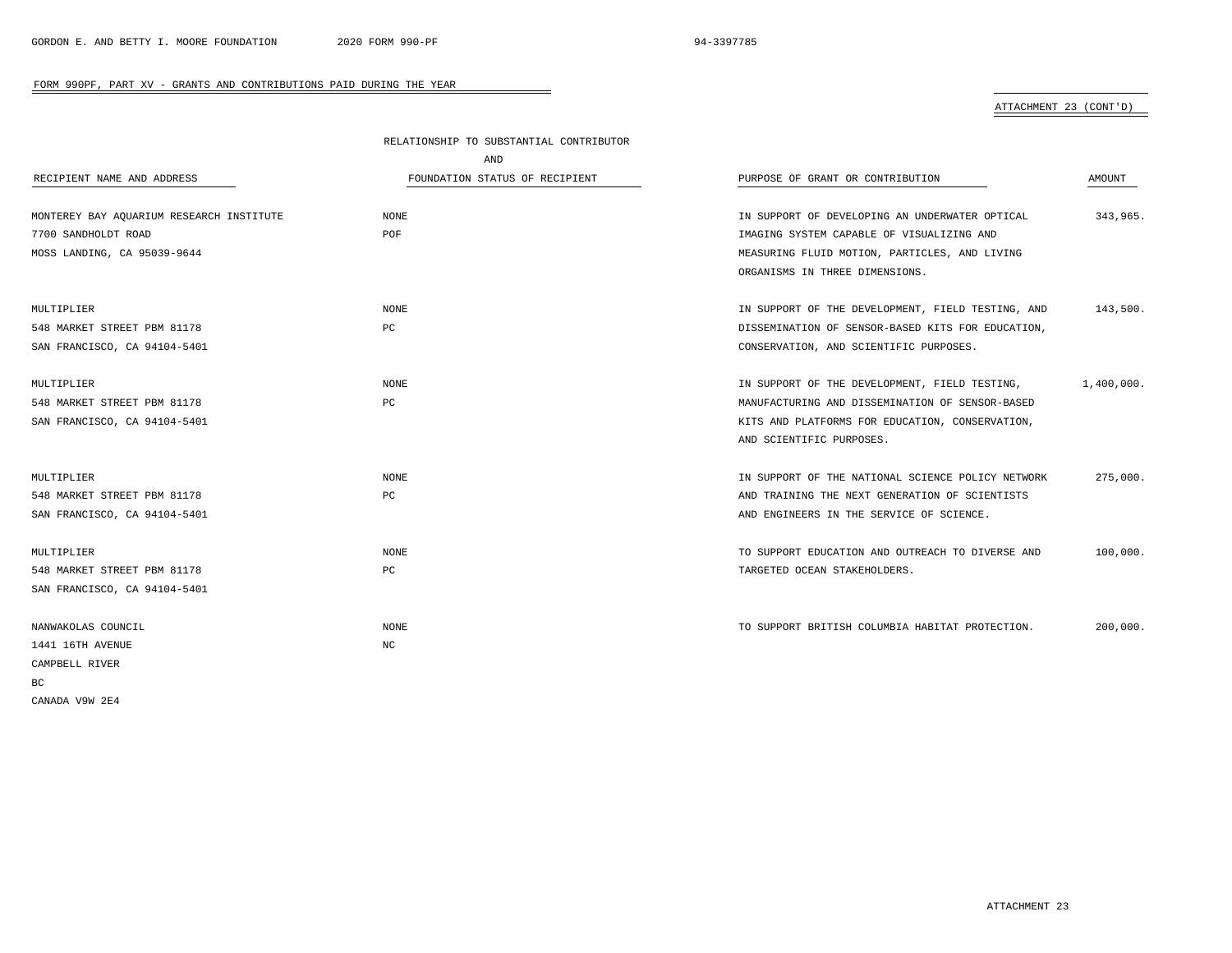# ATTACHMENT 23 (CONT'D)

|                                | RELATIONSHIP TO SUBSTANTIAL CONTRIBUTOR |                                                   |            |
|--------------------------------|-----------------------------------------|---------------------------------------------------|------------|
|                                | AND                                     |                                                   |            |
| RECIPIENT NAME AND ADDRESS     | FOUNDATION STATUS OF RECIPIENT          | PURPOSE OF GRANT OR CONTRIBUTION                  | AMOUNT     |
|                                |                                         |                                                   |            |
| NAPA COUNTY LAND TRUST         | NONE                                    | TO ESTABLISH THREE HIGH-FUNCTIONING, PRIORITY     | 2,394,770. |
| 1700 SOSCOL AVENUE SUITE 20    | PC                                      | WILDLIFE CORRIDORS IN NAPA COUNTY THROUGH         |            |
| NAPA, CA 94559                 |                                         | ACQUISITION, PERMANENT PROTECTION, AND INITIAL    |            |
|                                |                                         | STEWARDSHIP OF STRATEGIC PROPERTIES.              |            |
| NAPA COUNTY LAND TRUST         | NONE                                    | FOR THE ACQUISITION, INITIAL STEWARDSHIP, AND     | 302,090.   |
| 1700 SOSCOL AVENUE SUITE 20    | PC                                      | PERMANENT PROTECTION OF THE GRINSELL PROPERTY IN  |            |
| NAPA, CA 94559                 |                                         | NAPA COUNTY.                                      |            |
| NATIONAL ACADEMY OF SCIENCES   | NONE                                    | IN SUPPORT OF THE NEW VOICES IN SCIENCES,         | 500,000.   |
| 500 5TH STREET NW, KECK 1057   | PC                                      | ENGINEERING, AND MEDICINE PROGRAM AT THE NATIONAL |            |
| WASHINGTON, DC 20001           |                                         | ACADEMIES, WHICH PROVIDES NEW PERSPECTIVES AND    |            |
|                                |                                         | RECOMMENDATIONS ON EMERGING NATIONAL AND GLOBAL   |            |
|                                |                                         | ISSUES, HELPS IMPROVE COMMUNICATION AND IDEA      |            |
|                                |                                         | EXCHANGE BETWEEN THE NATIONAL ACADEMIES AND THE   |            |
|                                |                                         | PUBLIC, AND OFFERS INSIGHTS INTO HOW TO NAVIGATE  |            |
|                                |                                         | A COMPLEX CAREER LANDSCAPE IN SCIENCE.            |            |
| NATIONAL ACADEMY OF SCIENCES   | NONE                                    | TO SUPPORT EFFORTS TO ENSURE INFORMATION FROM     | 200,000.   |
| 500 FIFTH STREET NW, KECK 1057 | $_{\rm PC}$                             | HEALTH AND SCIENCE EXPERTS IS AVAILABLE TO THE    |            |
| WASHINGTON, DC 20001           |                                         | PUBLIC AND KEY DECISION-MAKERS.                   |            |
| NATIONAL ACADEMY OF SCIENCES   | NONE                                    | TO SUPPORT THE EARLY CAREER DEVELOPMENT OF TWENTY | 1,403,355. |
| 500 FIFTH STREET NW, KECK 1057 | PC                                      | SCHOLARS IN DIAGNOSTIC EXCELLENCE.                |            |
| WASHINGTON, DC 20001           |                                         |                                                   |            |
| NATIONAL AUDUBON SOCIETY, INC. | NONE                                    | TO PROMOTE SCIENCE-BASED FISHERIES MANAGEMENT.    | 443,981.   |
| 225 VARICK STREET, 7TH FLOOR   | PC                                      |                                                   |            |
| NEW YORK, NY 10014             |                                         |                                                   |            |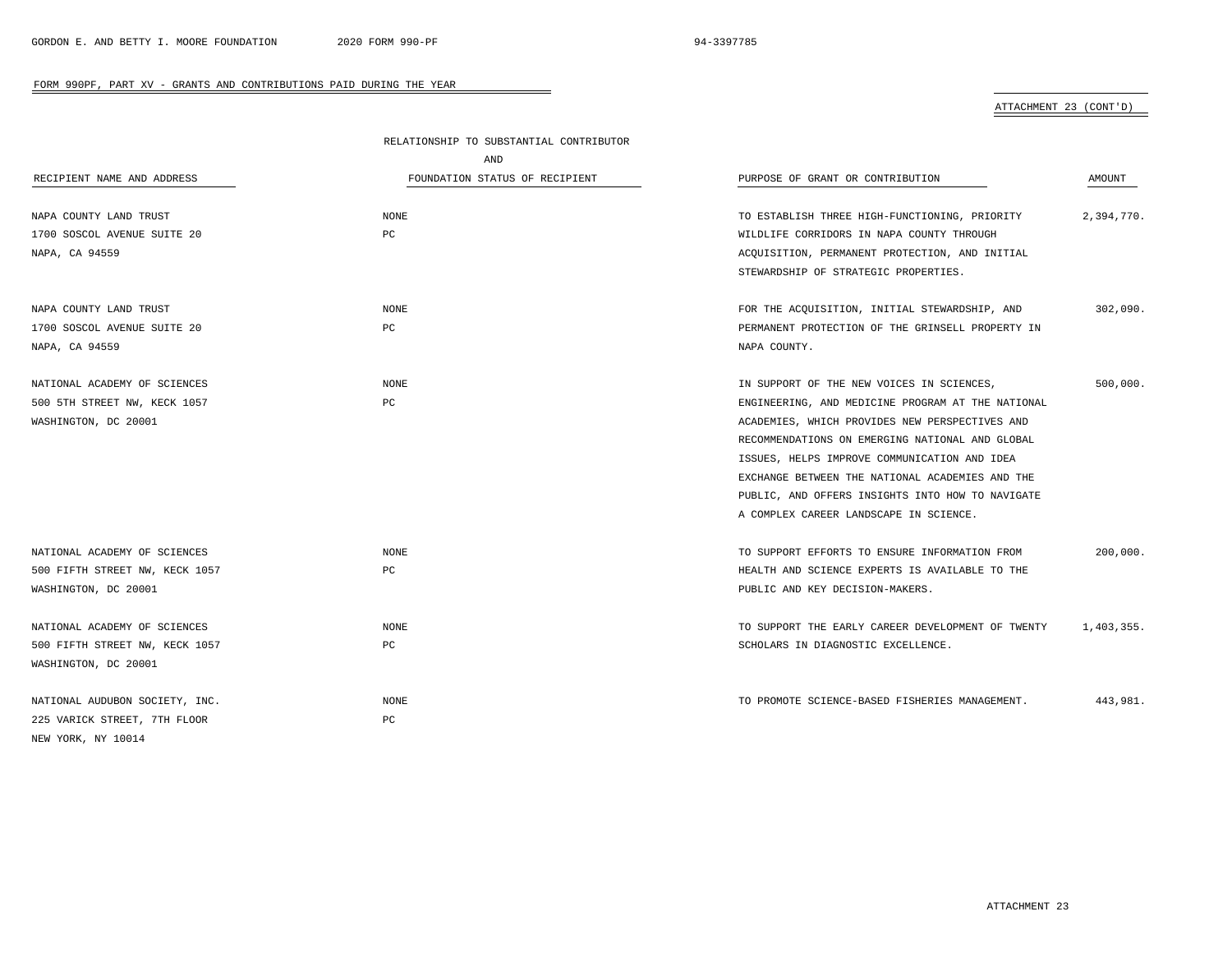ATTACHMENT 23 (CONT'D)

|                                        | RELATIONSHIP TO SUBSTANTIAL CONTRIBUTOR |                                                   |            |  |
|----------------------------------------|-----------------------------------------|---------------------------------------------------|------------|--|
|                                        | AND                                     |                                                   |            |  |
| RECIPIENT NAME AND ADDRESS             | FOUNDATION STATUS OF RECIPIENT          | PURPOSE OF GRANT OR CONTRIBUTION                  | AMOUNT     |  |
| NATIONAL WILDLIFE FEDERATION           | <b>NONE</b>                             | IN SUPPORT OF PROMOTING GLOBAL AGRICULTURE        | 450,000.   |  |
| 11100 WILDLIFE CENTER DRIVE            | РC                                      | SUSTAINABILITY.                                   |            |  |
| RESTON, VA 20190                       |                                         |                                                   |            |  |
| NATIONAL WILDLIFE FEDERATION           | <b>NONE</b>                             | TO IMPLEMENT THE AGRICULTURE COLLABORATION FOR    | 1,718,497. |  |
| 11100 WILDLIFE CENTER DRIVE            | РC                                      | THE FORESTS AND AGRICULTURAL MARKETS INITIATIVE.  |            |  |
| RESTON, VA 20190                       |                                         |                                                   |            |  |
| NATURAL RESOURCES DEFENSE COUNCIL INC. | <b>NONE</b>                             | IN SUPPORT OF SUSTAINABLE OCEAN MANAGEMENT.       | 650,000.   |  |
| 40 WEST 20TH STREET                    | PC                                      |                                                   |            |  |
| NEW YORK, NY 10011                     |                                         |                                                   |            |  |
| NATURE CANADA                          | <b>NONE</b>                             | TO SECURE CANADA'S MARINE CONSERVATION TARGETS.   | 200,000.   |  |
| 75 ALBERT STREET, SUITE 300            | $_{\rm PC}$                             |                                                   |            |  |
| OTTAWA                                 |                                         |                                                   |            |  |
| ON                                     |                                         |                                                   |            |  |
| CANADA K1P 5E7                         |                                         |                                                   |            |  |
| NATURE CONSERVANCY                     | <b>NONE</b>                             | TO ENHANCE THE EFFECTIVENESS AND DURABILITY OF    | 1,000,000. |  |
| 4245 NORTH FAIRFAX DRIVE, SUITE 100    | PC                                      | GROUNDFISH SECTOR MANAGEMENT IN NEW ENGLAND       |            |  |
| ARLINGTON, VA 22203-1606               |                                         | THROUGH COMMUNITY SUPPORT, POLICY ENGAGEMENT, AND |            |  |
|                                        |                                         | PERMIT BANKS; AND ADVANCING IMPROVED MONITORING   |            |  |
|                                        |                                         | AND FINANCING FOR TRANSITION COSTS.               |            |  |
| NATURE CONSERVANCY                     | <b>NONE</b>                             | TO SUPPORT SUSTAINABLE FISHERIES AND HABITAT      | 175,000.   |  |
| 4245 NORTH FAIRFAX DRIVE, SUITE 100    | PC                                      | PROTECTION IN BRITISH COLUMBIA.                   |            |  |
| ARLINGTON, VA 22203-1606               |                                         |                                                   |            |  |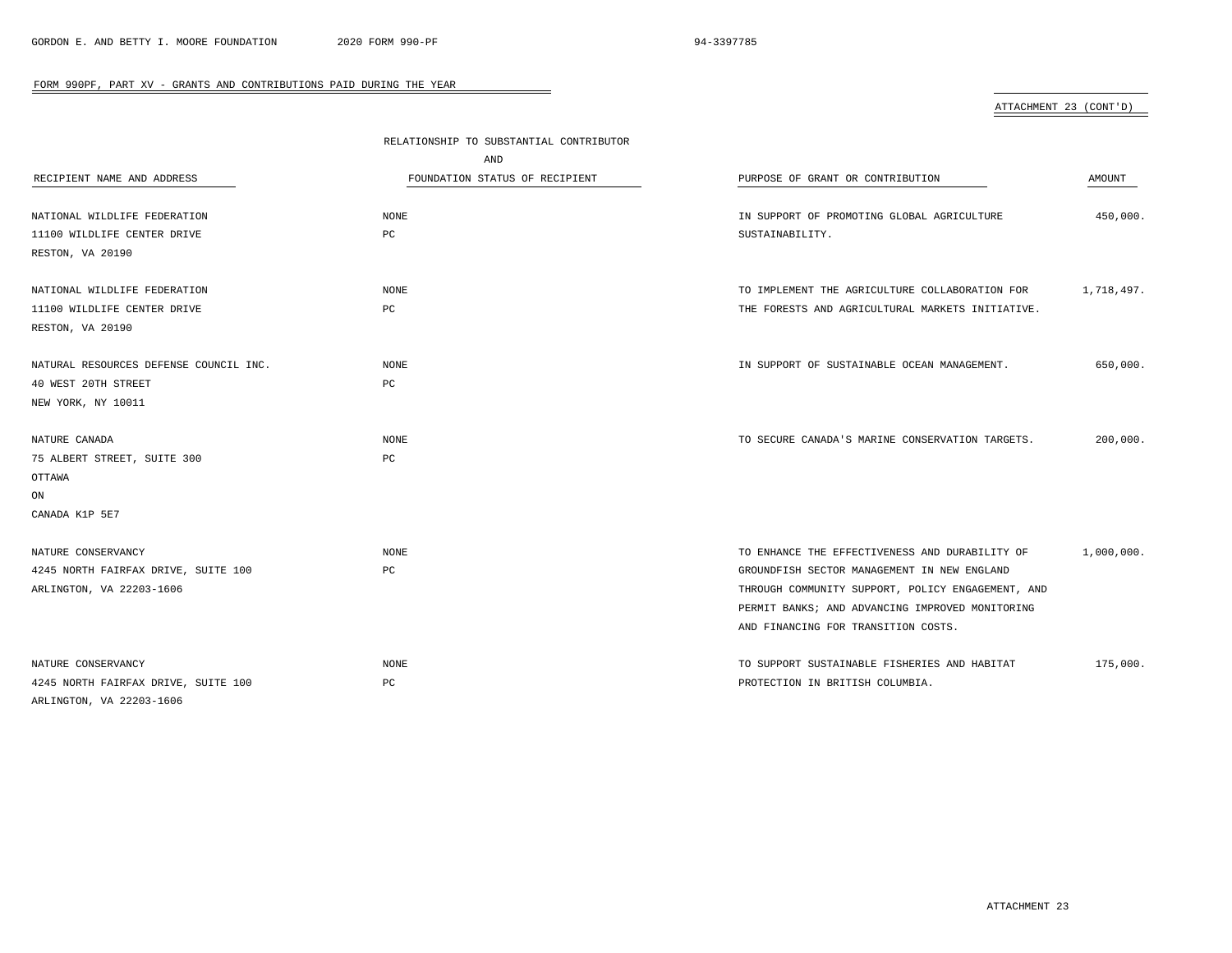# ATTACHMENT 23 (CONT'D)

|                                     | RELATIONSHIP TO SUBSTANTIAL CONTRIBUTOR |                                                   |            |
|-------------------------------------|-----------------------------------------|---------------------------------------------------|------------|
|                                     | AND                                     |                                                   |            |
| RECIPIENT NAME AND ADDRESS          | FOUNDATION STATUS OF RECIPIENT          | PURPOSE OF GRANT OR CONTRIBUTION                  | AMOUNT     |
|                                     |                                         |                                                   |            |
| NATURE CONSERVANCY                  | <b>NONE</b>                             | TO REDUCE DRIVERS OF DEFORESTATION IN THE         | 600,000.   |
| 4245 NORTH FAIRFAX DRIVE, SUITE 100 | PC                                      | INDIGENOUS TERRITORIES OF THE                     |            |
| ARLINGTON, VA 22203-1606            |                                         | CHIRIBIOUETE-CAOUETA AND YASUNI-PASTAZA MOSAICS.  |            |
| NATURE CONSERVANCY                  | NONE                                    | TO SUPPORT INTEGRATION OF ENVIRONMENTAL AND       | 750,000.   |
| 4245 NORTH FAIRFAX DRIVE, SUITE 100 | $_{\rm PC}$                             | SOCIAL INDICATORS INTO INFRASTRUCTURE PLANNING IN |            |
| ARLINGTON, VA 22203-1606            |                                         | PERU.                                             |            |
| NATURE CONSERVANCY                  | NONE                                    | TO SUPPORT RESEARCH AND TESTING FOR CLIMATE READY | 277,797.   |
| 4245 NORTH FAIRFAX DRIVE, SUITE 100 | РC                                      | FISHERIES.                                        |            |
| ARLINGTON, VA 22203-1606            |                                         |                                                   |            |
| NATURE CONSERVANCY                  | <b>NONE</b>                             | IN SUPPORT OF ENSURING THE SUCCESS AND DURABILITY | 150,000.   |
| 4245 NORTH FAIRFAX DRIVE, SUITE 100 | PC                                      | OF CATCH SHARES IN THE WEST COAST GROUNDFISH      |            |
| ARLINGTON, VA 22203-1606            |                                         | FISHERY AND EXPORTING LESSONS AND EXPERTISE TO    |            |
|                                     |                                         | CATALYZE FISHERY REFORMS ELSEWHERE; AND ANALYZING |            |
|                                     |                                         | PRIORITIES FOR WEST COAST CONSERVATION AND MAKING |            |
|                                     |                                         | INITIAL STEPS TOWARDS IMPACT, PARTICULARLY IN     |            |
|                                     |                                         | CALIFORNIA STATE FISHERIES.                       |            |
| NATURE CONSERVANCY                  | NONE                                    | TO HELP INCREASE THE VALUE OF THE NORTHEAST OCEAN | 50,000.    |
|                                     | PC                                      | DATA PORTAL TO A BROAD SWATH OF USERS BY FOCUSING |            |
| 4245 NORTH FAIRFAX DRIVE, SUITE 100 |                                         |                                                   |            |
| ARLINGTON, VA 22203-1606            |                                         | ON THREE ASPECTS: TRAINING KEY USERS, CREATING    |            |
|                                     |                                         | VALUE IN THE PORTAL FOR ADDITIONAL USER GROUPS,   |            |
|                                     |                                         | AND IMPROVING CONTENT AND TECHNICAL               |            |
|                                     |                                         | FUNCTIONALITY.                                    |            |
| NATURE CONSERVANCY                  | NONE                                    | TO IMPLEMENT THE AGRICULTURE COLLABORATION FOR    | 1,030,408. |
| 4245 NORTH FAIRFAX DRIVE, SUITE 100 | PC                                      | THE FORESTS AND AGRICULTURAL MARKETS INITIATIVE.  |            |
| ARLINGTON, VA 22203-1606            |                                         |                                                   |            |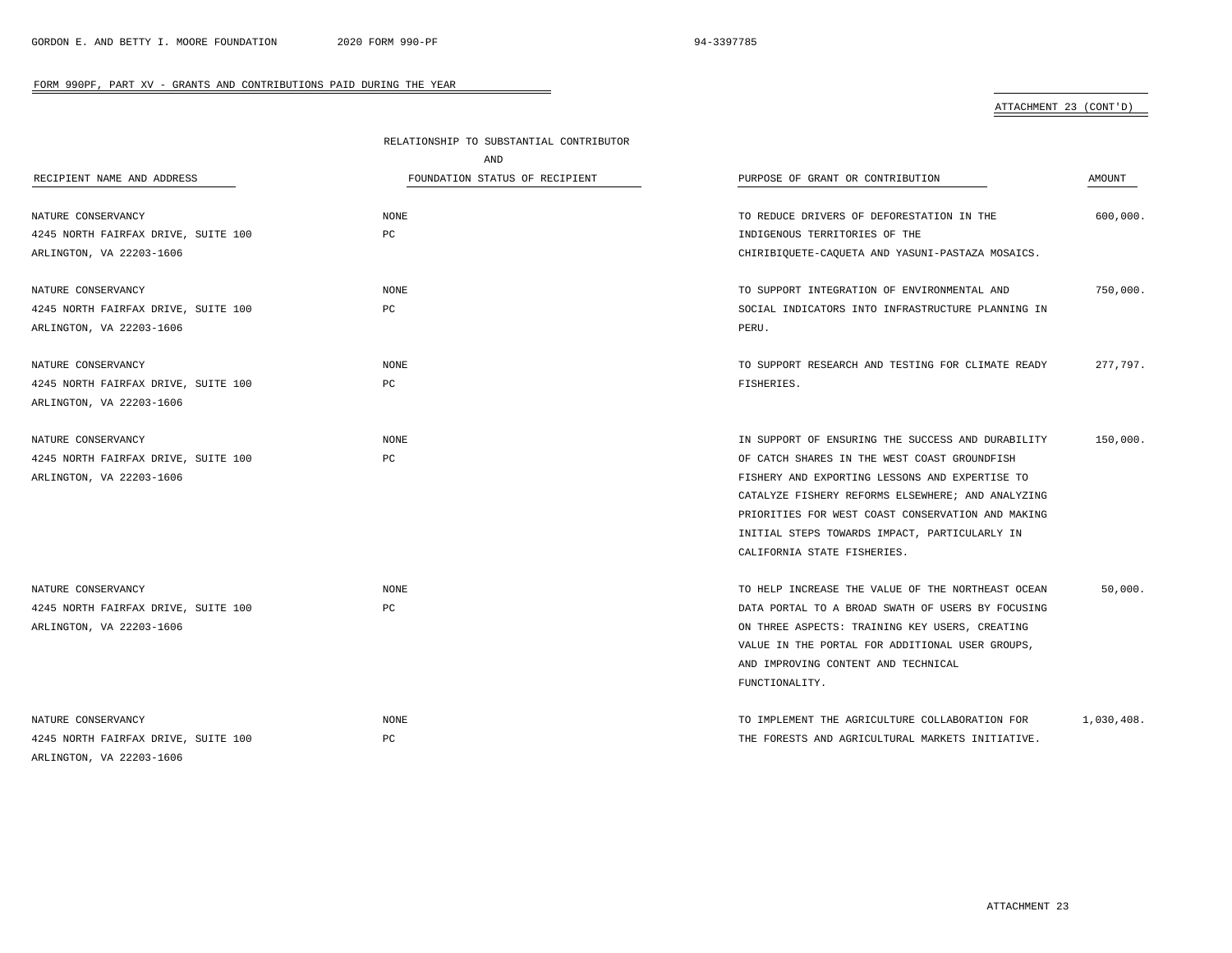# ATTACHMENT 23 (CONT'D)

|                                       | RELATIONSHIP TO SUBSTANTIAL CONTRIBUTOR |                                                   |            |
|---------------------------------------|-----------------------------------------|---------------------------------------------------|------------|
|                                       | AND                                     |                                                   |            |
| RECIPIENT NAME AND ADDRESS            | FOUNDATION STATUS OF RECIPIENT          | PURPOSE OF GRANT OR CONTRIBUTION                  | AMOUNT     |
|                                       |                                         |                                                   |            |
| NEW VENTURE FUND                      | NONE                                    | IN SUPPORT OF A SECOND PHASE FOR THE COLORADO     | 175,136.   |
| 1201 CONNECTICUT AVENUE NW, SUITE 300 | РC                                      | RIVER SUSTAINABILITY CAMPAIGN.                    |            |
| WASHINGTON, DC 20036                  |                                         |                                                   |            |
| NEW VENTURE FUND                      | <b>NONE</b>                             | IN SUPPORT OF THE SCIENCE PHILANTHROPY ALLIANCE'S | 550,000.   |
| 1201 CONNECTICUT AVENUE NW, SUITE 300 | $_{\rm PC}$                             | 2020 ACTIVITIES TO STRENGTHEN PHILANTHROPIC       |            |
| WASHINGTON, DC 20036                  |                                         | SUPPORT FOR BASIC RESEARCH.                       |            |
|                                       |                                         |                                                   |            |
| NEW VENTURE FUND                      | <b>NONE</b>                             | TO CONSOLIDATE APPROXIMATELY 20 MILLION HECTARES  | 1,000,000. |
| 1201 CONNECTICUT AVENUE NW, SUITE 300 | РC                                      | OF PROTECTED AREAS AND INDIGENOUS LANDS IN HIGH   |            |
| WASHINGTON, DC 20036                  |                                         | BIODIVERSITY MOSAICS IN THE ANDES AMAZON REGION.  |            |
|                                       |                                         |                                                   |            |
| NEW VENTURE FUND                      | NONE                                    | IN SUPPORT OF CAPACITY TO SUSTAIN WILD SALMON     | 2,319,706. |
| 1201 CONNECTICUT AVENUE NW, SUITE 300 | PC                                      | ECOSYSTEM CONSERVATION IN ALASKA.                 |            |
| WASHINGTON, DC 20036                  |                                         |                                                   |            |
| NEW VENTURE FUND                      | <b>NONE</b>                             | TO SUPPORT LOCAL CONSTITUENCIES TO SECURE         | 75,000.    |
| 1201 CONNECTICUT AVENUE NW, SUITE 300 | РC                                      | PROTECTIONS FOR U.S. ARCTIC OCEAN ECOSYSTEMS.     |            |
| WASHINGTON, DC 20036                  |                                         |                                                   |            |
|                                       |                                         |                                                   |            |
| NEW VENTURE FUND                      | <b>NONE</b>                             | IN SUPPORT OF ACCELERATING SOLUTIONS FOR THE      | 2,401,000. |
| 1201 CONNECTICUT AVENUE NW, SUITE 300 | PС                                      | MONITORING OF REMOTE, INTACT LANDSCAPES.          |            |
| WASHINGTON, DC 20036                  |                                         |                                                   |            |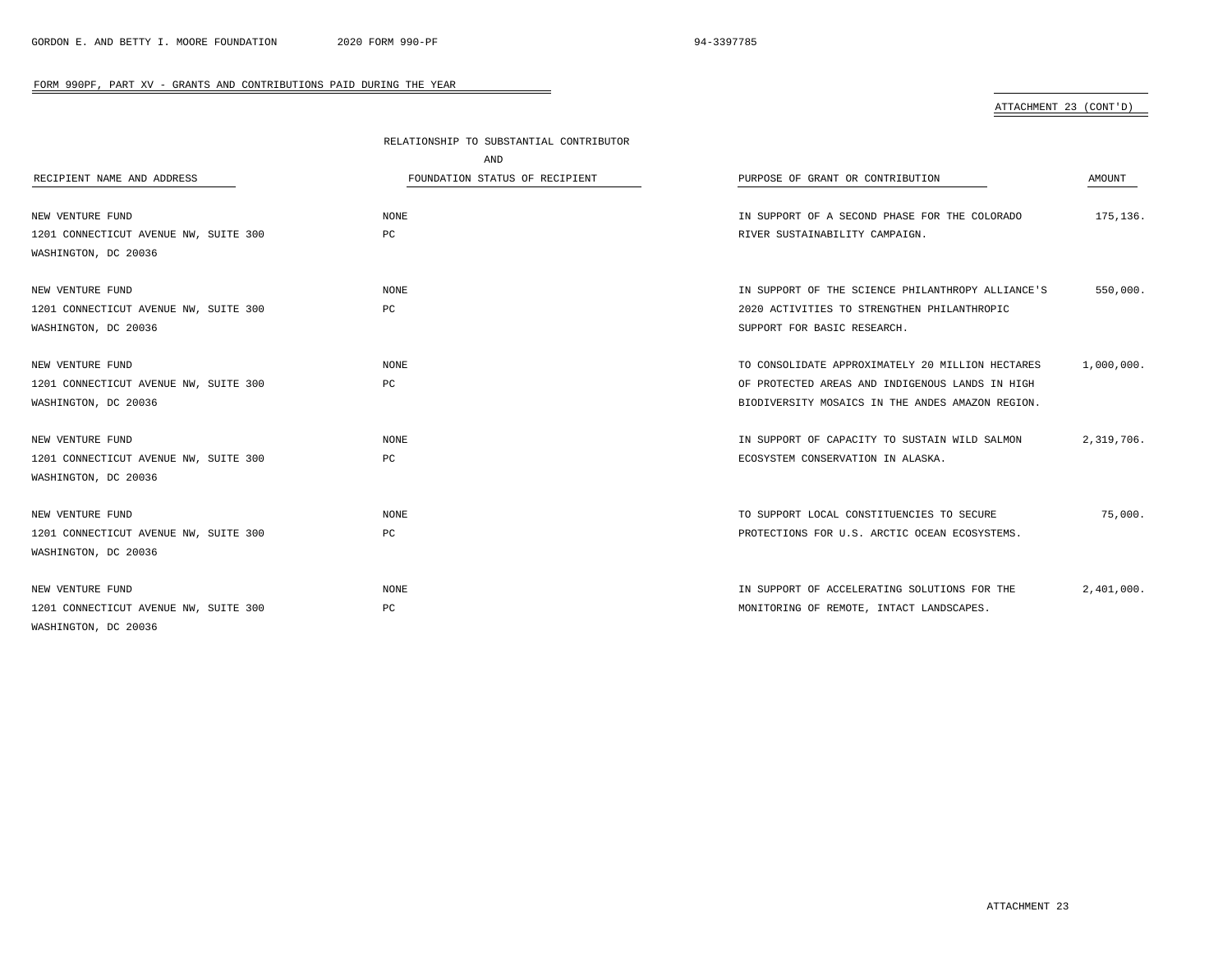## ATTACHMENT 23 (CONT'D)

|                                       | RELATIONSHIP TO SUBSTANTIAL CONTRIBUTOR |                                                   |             |  |
|---------------------------------------|-----------------------------------------|---------------------------------------------------|-------------|--|
|                                       | AND                                     |                                                   |             |  |
| RECIPIENT NAME AND ADDRESS            | FOUNDATION STATUS OF RECIPIENT          | PURPOSE OF GRANT OR CONTRIBUTION                  | AMOUNT      |  |
| NEW VENTURE FUND                      | NONE                                    | IN SUPPORT OF THE CONSERVATION LEGAL STRATEGIES   | 175,000.    |  |
| 1201 CONNECTICUT AVENUE NW, SUITE 300 | PC                                      | FUND.                                             |             |  |
| WASHINGTON, DC 20036                  |                                         |                                                   |             |  |
| NEW VENTURE FUND                      | <b>NONE</b>                             | TO SUPPORT A FINANCE HUB THAT WILL SUPPORT        | 12,833,915. |  |
| 1201 CONNECTICUT AVENUE NW, SUITE 300 | PC                                      | IMPLEMENTATION OF THE CONSERVATION AND FINANCIAL  |             |  |
| WASHINGTON, DC 20036                  |                                         | MARKETS INITIATIVE'S GOAL OF INCREASING AWARENESS |             |  |
|                                       |                                         | OF NATURAL RESOURCE RISK AMONG FINANCIAL          |             |  |
|                                       |                                         | INSTITUTIONS.                                     |             |  |
| NEW YORK HALL OF SCIENCE              | NONE                                    | IN SUPPORT OF IDENTIFYING AND ARTICULATING BEST   | 40,725.     |  |
| 4701 111TH STREET                     | РC                                      | PRACTICES FOR SCIENCE CENTERS TO SUPPORT DEEPER   |             |  |
| CORONA, NY 11368                      |                                         | AND MORE EXTENDED ENGAGEMENT IN SCIENCE.          |             |  |
| NEW YORK UNIVERSITY                   | NONE                                    | TO DEVELOP ARTIFICIAL INTELLIGENCE TOOLS TO       | 545,991.    |  |
| 660 FIRST AVENUE                      | PC                                      | TAILOR THE BREAST CANCER DIAGNOSTIC WORKFLOW FOR  |             |  |
| NEW YORK, NY 10016                    |                                         | AN INDIVIDUAL PATIENT BY RECOMMENDING THE OPTIMAL |             |  |
|                                       |                                         | IMAGING MODALITY TO PERFORM NEXT.                 |             |  |
| NEW YORK UNIVERSITY                   | NONE                                    | TO SUPPORT DEVELOPING NEW TOOLS, METHODS, AND     | 263,365.    |  |
| 665 BROADWAY, SUITE 801               | РC                                      | RESOURCES FOR AQUATIC SYMBIOSIS MODEL SYSTEMS.    |             |  |
| NEW YORK, NY 10012                    |                                         |                                                   |             |  |
| NORTHEASTERN UNIVERSITY               | <b>NONE</b>                             | TO SUPPORT DEVELOPING NEW TOOLS, METHODS, AND     | 100,000.    |  |
| 360 HUNTINGTON AVE                    | PС                                      | RESOURCES FOR AQUATIC SYMBIOSIS MODEL SYSTEMS.    |             |  |
| BOSTON, MA 02115                      |                                         |                                                   |             |  |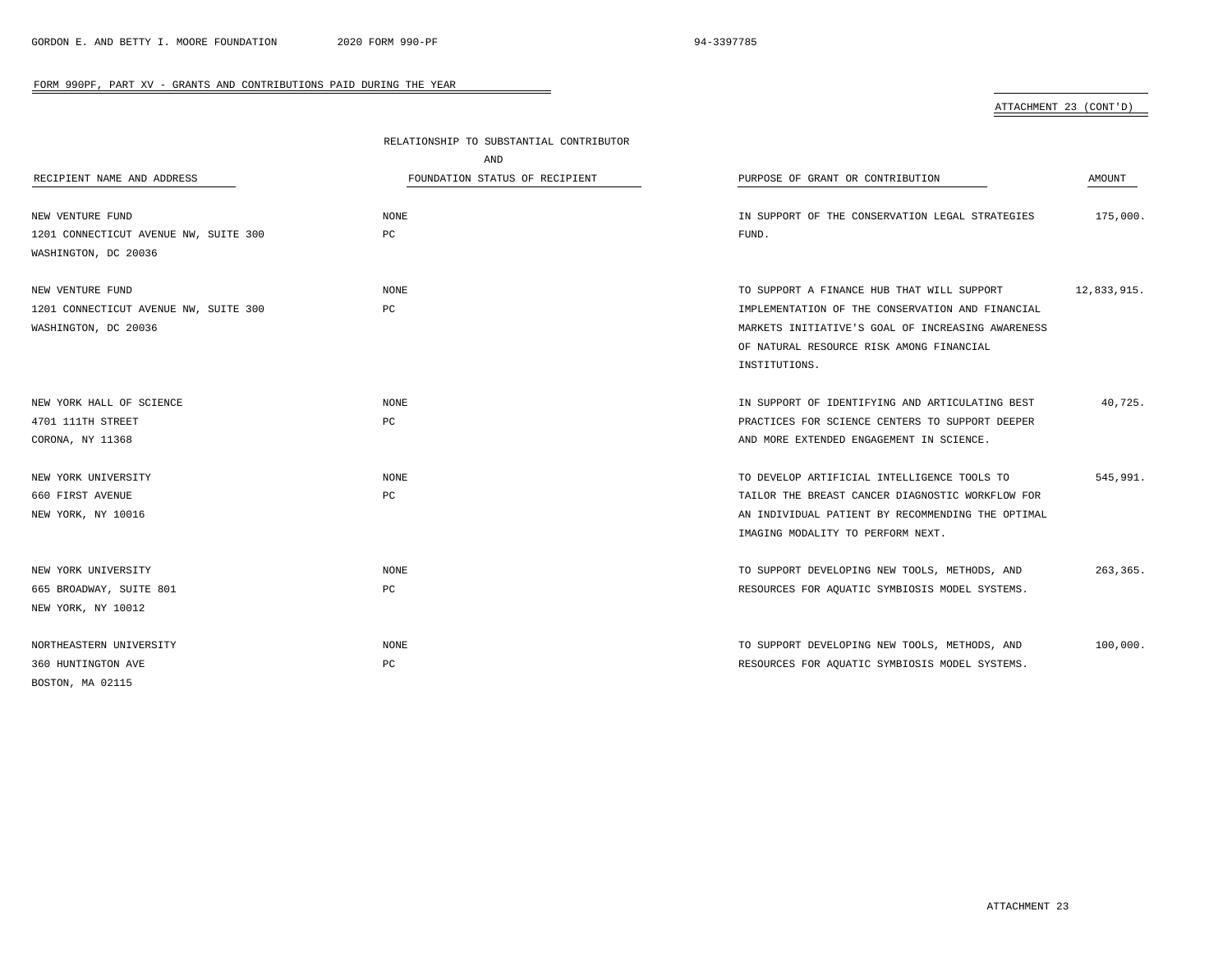# ATTACHMENT 23 (CONT'D)

|                                | RELATIONSHIP TO SUBSTANTIAL CONTRIBUTOR |                                                   |          |
|--------------------------------|-----------------------------------------|---------------------------------------------------|----------|
|                                | AND                                     |                                                   |          |
| RECIPIENT NAME AND ADDRESS     | FOUNDATION STATUS OF RECIPIENT          | PURPOSE OF GRANT OR CONTRIBUTION                  | AMOUNT   |
|                                |                                         |                                                   |          |
| NORTHWESTERN UNIVERSITY        | <b>NONE</b>                             | TO DEVELOP STATE-OF-THE-ART COMPUTATIONAL MODELS  | 750,000. |
| 2145 SHERIDAN ROAD             | PC                                      | FOR THE EVOLUTION OF BINARY STARS THAT LEAD TO    |          |
| EVANSTON, IL 60208             |                                         | BLACK HOLE COLLISIONS.                            |          |
| NUMFOCUS INC.                  | <b>NONE</b>                             | IN SUPPORT OF SUSTAINING THE ASTROPY PROJECT, AN  | 300,000. |
| PO BOX 90596                   | PC                                      | OPEN-SOURCE FRAMEWORK FOR DATA-DRIVEN RESEARCH    |          |
| AUSTIN, TX 78709               |                                         | AND DISCOVERY IN ASTRONOMY.                       |          |
| NUMFOCUS INC.                  | <b>NONE</b>                             | IN SUPPORT OF ANALYZING BARRIERS TO PARTICIPATION | 268,500. |
| PO BOX 90596                   | PC                                      | IN THE OPEN SOFTWARE COMMUNITY AS A MEANS TO      |          |
| AUSTIN, TX 78709               |                                         | INCREASE THE DIVERSITY OF INDIVIDUALS ATTRACTED   |          |
|                                |                                         | TO AND RETAINED IN SCIENTIFIC COMPUTING.          |          |
| OCEAN CONSERVANCY INC.         | <b>NONE</b>                             | TO SUPPORT THE DEVELOPMENT OF ECOSYSTEM-BASED     | 300,000. |
| 1300 19TH STREET NW, 8TH FLOOR | PC                                      | CONSERVATION STRATEGIES FOR OCEAN PLANNING AND    |          |
| WASHINGTON, DC 20036           |                                         | FISHERIES.                                        |          |
| OCEAN CONSERVANCY INC.         | <b>NONE</b>                             | TO IMPROVE TUNA FISHERIES MANAGEMENT IN THE       | 620,000. |
| 1300 19TH STREET NW, 8TH FLOOR | PC                                      | EASTERN PACIFIC OCEAN AND BEYOND WITH THE         |          |
| WASHINGTON, DC 20036           |                                         | APPLICATION OF BETTER DECISION SUPPORT TOOLS.     |          |
| OCEAN CONSERVANCY INC.         | <b>NONE</b>                             | TO PROTECT ECOLOGICAL HOTSPOTS AND SECURE         | 308,706. |
| 1300 19TH STREET NW, 8TH FLOOR | PC                                      | SCIENCE-BASED FISHERIES MANAGEMENT IN THE U.S.    |          |
| WASHINGTON, DC 20036           |                                         | BERING AND CHUKCHI SEAS.                          |          |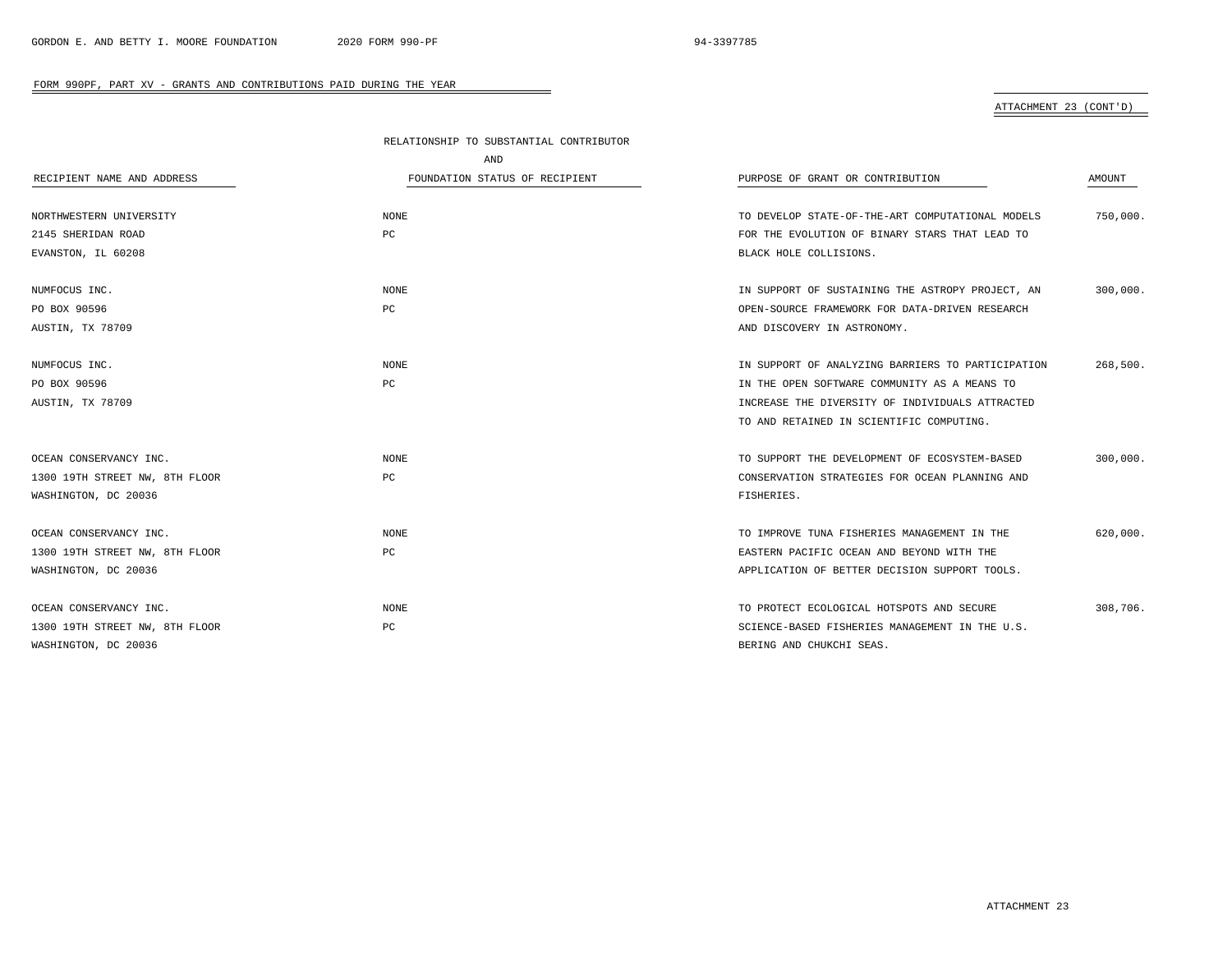# ATTACHMENT 23 (CONT'D)

|                                       | RELATIONSHIP TO SUBSTANTIAL CONTRIBUTOR |                                                   |          |
|---------------------------------------|-----------------------------------------|---------------------------------------------------|----------|
|                                       | <b>AND</b>                              |                                                   |          |
| RECIPIENT NAME AND ADDRESS            | FOUNDATION STATUS OF RECIPIENT          | PURPOSE OF GRANT OR CONTRIBUTION                  | AMOUNT   |
| OCEAN CONSERVANCY INC.                | NONE                                    | IN SUPPORT OF ADVANCING REGIONAL OCEAN PLANNING.  | 275,000. |
| 1300 19TH STREET NW, 8TH FLOOR        | PC                                      |                                                   |          |
| WASHINGTON, DC 20036                  |                                         |                                                   |          |
| OCEAN CONSERVANCY INC.                | <b>NONE</b>                             | TO PROTECT THE ECOLOGICAL GEMS OF THE U.S. BERING | 830,469. |
| 1300 19TH STREET NW, 8TH FLOOR        | $_{\rm PC}$                             | AND CHUKCHI SEAS AND SECURE AN ECOSYSTEM-BASED    |          |
| WASHINGTON, DC 20036                  |                                         | MANAGEMENT REGIME FROM THE ALEUTIAN ISLANDS TO    |          |
|                                       |                                         | THE CENTRAL ARCTIC OCEAN THAT PREVENTS            |          |
|                                       |                                         | UNSUSTAINABLE IMPACTS OF INCREASED SHIPPING AND   |          |
|                                       |                                         | FISHING.                                          |          |
| OCEANA CANADA                         | <b>NONE</b>                             | TO ENABLE SUSTAINABLE FISHERIES IN CANADA.        | 250,000. |
| 18 KING STREET EAST, SUITE 505        | PC                                      |                                                   |          |
| TORONTO                               |                                         |                                                   |          |
| ON                                    |                                         |                                                   |          |
| CANADA M5C 1C4                        |                                         |                                                   |          |
| OCEANA CANADA                         | NONE                                    | IN SUPPORT OF CANADA'S SUSTAINABLE FISHERIES.     | 250,000. |
| 18 KING STREET EAST, SUITE 505        | PC                                      |                                                   |          |
| TORONTO                               |                                         |                                                   |          |
| ON                                    |                                         |                                                   |          |
| CANADA M5C 1C4                        |                                         |                                                   |          |
| OCEANA INC.                           | <b>NONE</b>                             | TO CONTINUE AND EXPAND ENGAGEMENT WITH INSURANCE  | 177,000. |
| 1025 CONNECTICUT AVENUE NW, SUITE 200 | $_{\rm PC}$                             | COMPANIES THAT HAVE MADE PUBLIC COMMITMENTS TO    |          |
| WASHINGTON, DC 20036                  |                                         | NOT SUPPORT ILLEGAL, UNREGULATED AND UNREPORTED   |          |
|                                       |                                         | FISHING.                                          |          |
| OCEANA INC.                           | <b>NONE</b>                             | TO SUPPORT EDUCATION AND OUTREACH TOWARDS         | 250,000. |
| 1025 CONNECTICUT AVENUE NW, SUITE 200 | PC                                      | SCIENCE-BASED FISHERIES MANAGEMENT AND HEALTHY    |          |
| WASHINGTON, DC 20036                  |                                         | OCEAN ECOSYSTEMS.                                 |          |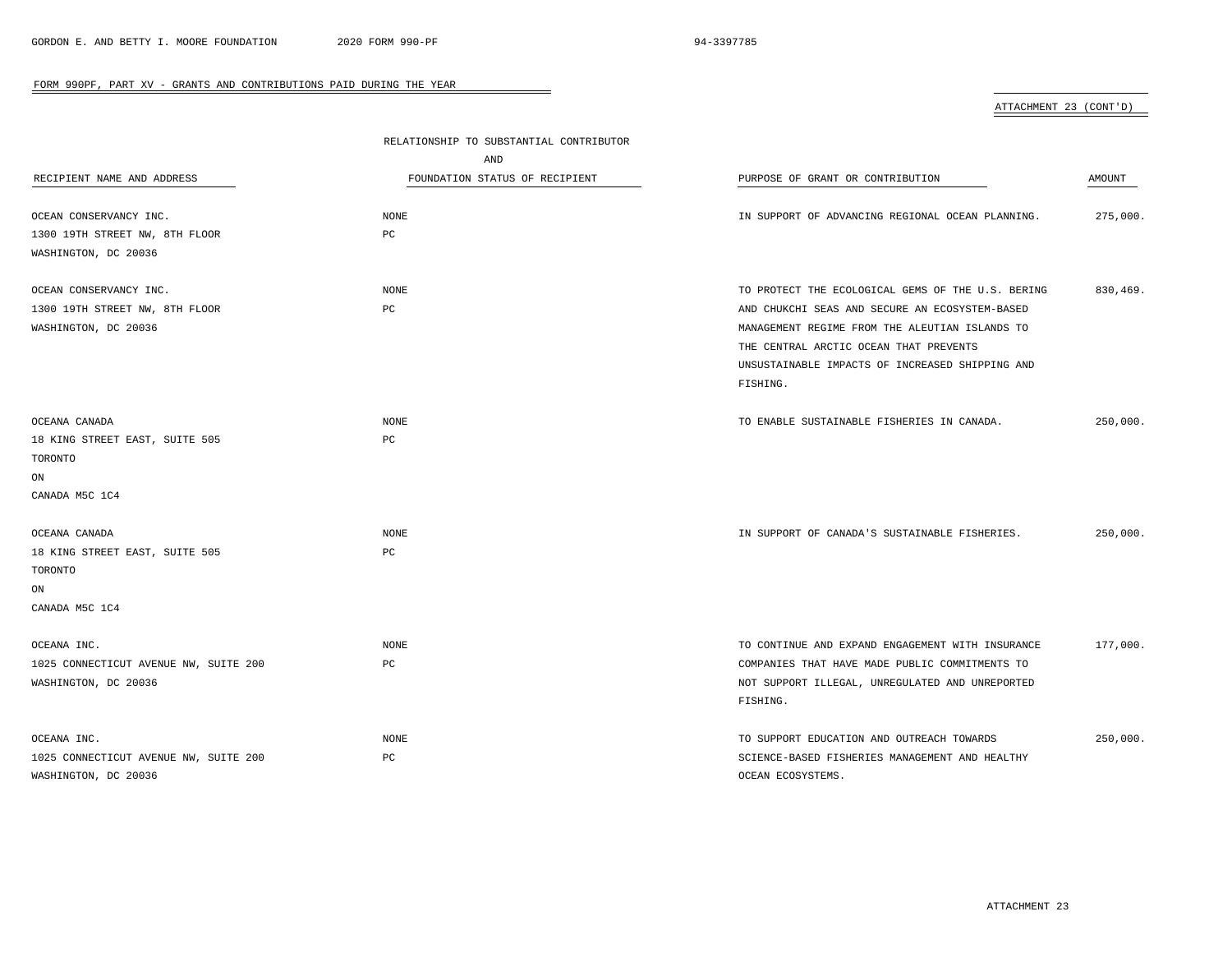# ATTACHMENT 23 (CONT'D)

|                                          | RELATIONSHIP TO SUBSTANTIAL CONTRIBUTOR |                                                   |           |
|------------------------------------------|-----------------------------------------|---------------------------------------------------|-----------|
|                                          | AND                                     |                                                   |           |
| RECIPIENT NAME AND ADDRESS               | FOUNDATION STATUS OF RECIPIENT          | PURPOSE OF GRANT OR CONTRIBUTION                  | AMOUNT    |
|                                          |                                         |                                                   |           |
| OCEANS NORTH CONSERVATION SOCIETY        | NONE                                    | TO ADVANCE THE PROTECTION OF MARINE ECOSYSTEMS    | 600,000.  |
| 100 GLOUCESTER STREET, SUITE 602         | PC                                      | AND SUSTAINABLE USES BY COASTAL COMMUNITIES IN    |           |
| OTTAWA                                   |                                         | THE EASTERN CANADIAN ARCTIC.                      |           |
| ON                                       |                                         |                                                   |           |
| CANADA K2P 0A2                           |                                         |                                                   |           |
| OCEANS NORTH CONSERVATION SOCIETY        | <b>NONE</b>                             | IN SUPPORT OF CANADA'S SUSTAINABLE FISHERIES.     | 225,000.  |
| 100 GLOUCESTER STREET, SUITE 602         | PC                                      |                                                   |           |
| OTTAWA                                   |                                         |                                                   |           |
| ON                                       |                                         |                                                   |           |
| CANADA K2P 0A2                           |                                         |                                                   |           |
|                                          |                                         |                                                   |           |
| OPERACAO AMAZONIA NATIVA                 | <b>NONE</b>                             | TO SUPPORT THE PROTECTION OF FRESHWATER           | 44,230.   |
| AVENIDA IPIRANGA, 97 - GOIABEIRAS        | PC                                      | ECOSYSTEMS IN PRIORITY AREAS OF THE ANDES-AMAZON  |           |
| CUIABA                                   |                                         | REGION IN BRAZIL, PERU AND COLOMBIA.              |           |
| МT                                       |                                         |                                                   |           |
| BRAZIL 78032-035                         |                                         |                                                   |           |
|                                          |                                         |                                                   |           |
| OREGON STATE UNIVERSITY                  | <b>NONE</b>                             | IN SUPPORT OF LABORATORY AND FIELD EXPERIMENTS TO | 141,465.  |
| 1601 SW JEFFERSON WAY                    | GOV                                     | UNDERSTAND THE CHEMISTRY THAT UNDERLIES           |           |
| CORVALLIS, OR 97331                      |                                         | MICROBE-MICROBE INTERACTIONS IN COMPLEX,          |           |
|                                          |                                         | THREE-DIMENSIONAL LIVING ROCK STRUCTURES.         |           |
| PACIFIC ENVIRONMENT AND RESOURCES CENTER | <b>NONE</b>                             | TO SECURE DOMESTIC AND INTERNATIONAL SAFEGUARDS   | 481, 351. |
| 473 PINE STREET, 3RD FLOOR               | РC                                      | THAT PROTECT ECOSYSTEMS AND COMMUNITIES FROM      |           |
| SAN FRANCISCO, CA 94104                  |                                         | HARMS OF INCREASED VESSEL TRAFFIC IN THE NORTH    |           |
|                                          |                                         | AMERICAN ARCTIC OCEAN.                            |           |
| PARTNERS HEALTHCARE SYSTEM INC.          | NONE                                    | TO SUPPORT THE DEVELOPMENT OF A CLINICAL QUALITY  | 499,950.  |
| 75 FRANCIS STREET                        | PC                                      | MEASURE TO IMPROVE THE DIAGNOSIS OF VENOUS        |           |
| BOSTON, MA 02115                         |                                         | THROMBOEMBOLISM.                                  |           |
|                                          |                                         |                                                   |           |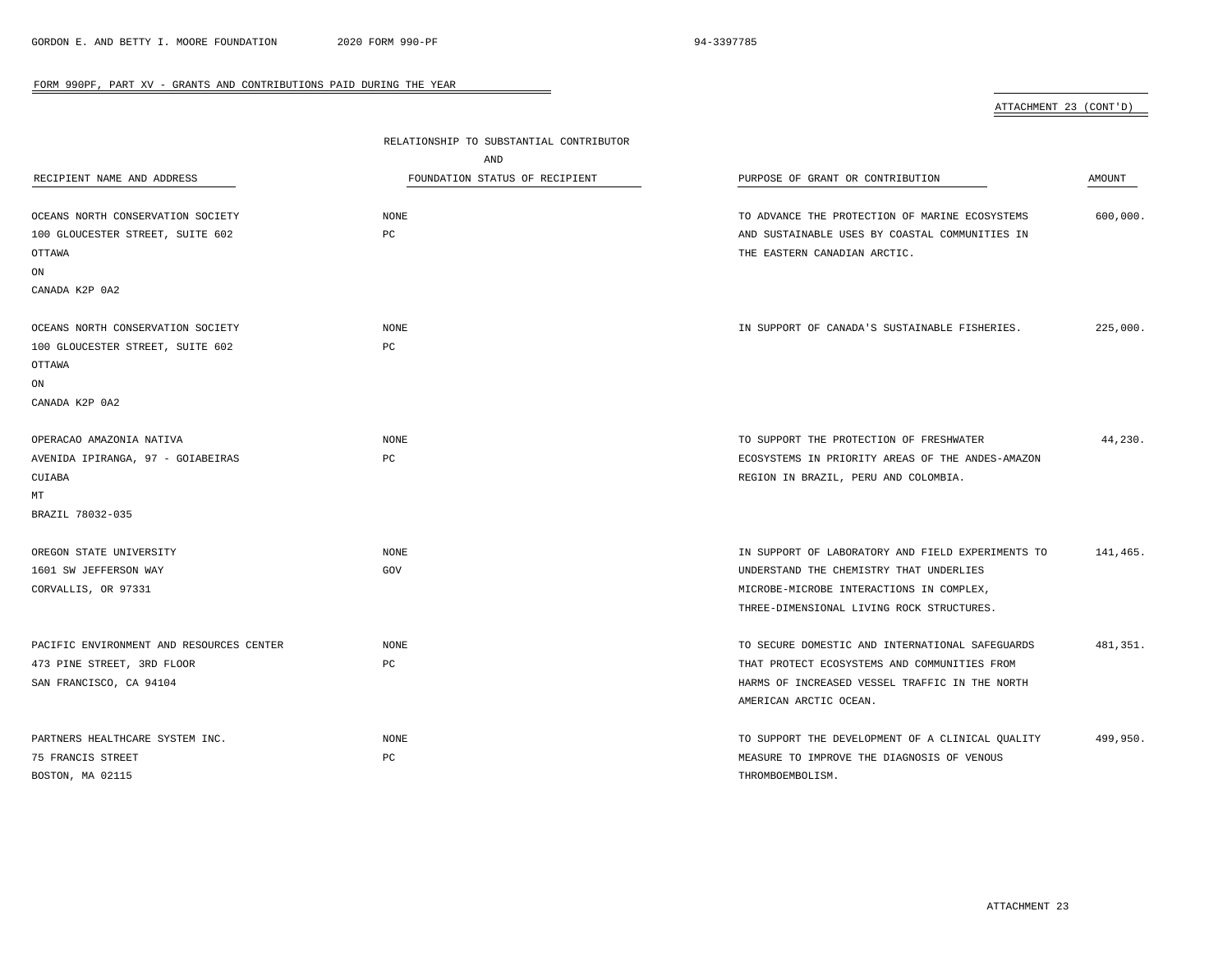# ATTACHMENT 23 (CONT'D)

|                                          | RELATIONSHIP TO SUBSTANTIAL CONTRIBUTOR |                                                  |            |
|------------------------------------------|-----------------------------------------|--------------------------------------------------|------------|
|                                          | AND                                     |                                                  |            |
| RECIPIENT NAME AND ADDRESS               | FOUNDATION STATUS OF RECIPIENT          | PURPOSE OF GRANT OR CONTRIBUTION                 | AMOUNT     |
|                                          |                                         |                                                  |            |
| PARTNERS HEALTHCARE SYSTEM INC.          | NONE                                    | IN SUPPORT OF ELUCIDATING HOW SYMBIOTIC          | 96,333.    |
| 55 FRUIT STREET                          | PC                                      | INTERACTIONS FACILITATED THE ORIGIN OF THE       |            |
| BOSTON, MA 02214                         |                                         | EUKARYOTIC LIFE FORM.                            |            |
| PARTNERS HEALTHCARE SYSTEM, INC.         | <b>NONE</b>                             | TO EXPAND AND SUSTAIN THE PRIMARY CARE RESEARCH  | 190,138.   |
| 399 REVOLUTION DRIVE, SUITE 740          | PC.                                     | IN DIAGNOSTIC ERRORS (PRIDE) DIAGNOSTIC LEARNING |            |
| SOMERVILLE, MA 02145                     |                                         | AND IMPROVEMENT NETWORK BY BUILDING A LARGE      |            |
|                                          |                                         | REPOSITORY OF DIAGNOSTIC ERROR CASES IN PRIMARY  |            |
|                                          |                                         | CARE SETTINGS WITH AN EMPHASIS ON INFECTIONS,    |            |
|                                          |                                         | CARDIOVASCULAR DISEASE AND CANCER.               |            |
| PARTNERSHIP FOR PUBLIC SERVICE INC.      | NONE                                    | TO SUPPORT AN IMPROVED ASSESSMENT TOOL FOR       | 352,546.   |
| 1100 NEW YORK AVENUE NW, SUITE 200 EAST  | PC                                      | PRIORITIZING INNOVATION CAPACITY ACTION,         |            |
| WASHINGTON, DC 20005                     |                                         | STRATEGIES TO ADDRESS BARRIERS TO INNOVATION, AN |            |
|                                          |                                         | INSTITUTIONALIZED FORUM, AND AT LEAST TWENTY     |            |
|                                          |                                         | ACTIONABLE RECOMMENDATIONS TO PROMOTE AND SCALE  |            |
|                                          |                                         | INNOVATION BEST PRACTICES.                       |            |
| PENINSULA OPEN SPACE TRUST               | <b>NONE</b>                             | TO SUPPORT PERMANENT PROTECTION OF TILTON RANCH  | 2,025,000. |
| 222 HIGH STREET                          | PC                                      | IN SANTA CLARA COUNTY.                           |            |
| PALO ALTO, CA 94301                      |                                         |                                                  |            |
|                                          |                                         |                                                  |            |
| PRESIDENT AND FELLOWS OF HARVARD COLLEGE | <b>NONE</b>                             | TO SUPPORT NEW CONCEPTS AND TECHNOLOGIES TO      | 271,963.   |
| 26 OXFORD STREET                         | PC                                      | ADVANCE KNOWLEDGE ABOUT AQUATIC SYMBIOSES.       |            |
| CAMBRIDGE, MA 02138                      |                                         |                                                  |            |
| PRESIDENT AND FELLOWS OF HARVARD COLLEGE | NONE                                    | IN SUPPORT OF RESEARCH TO ELUCIDATE FUNDAMENTAL  | 333,333.   |
| 17 OXFORD STREET                         | РC                                      | PHYSICS MYSTERIES THROUGH ANALYSIS OF            |            |
| CAMBRIDGE, MA 02138                      |                                         | ASTRONOMICAL PHENOMENA.                          |            |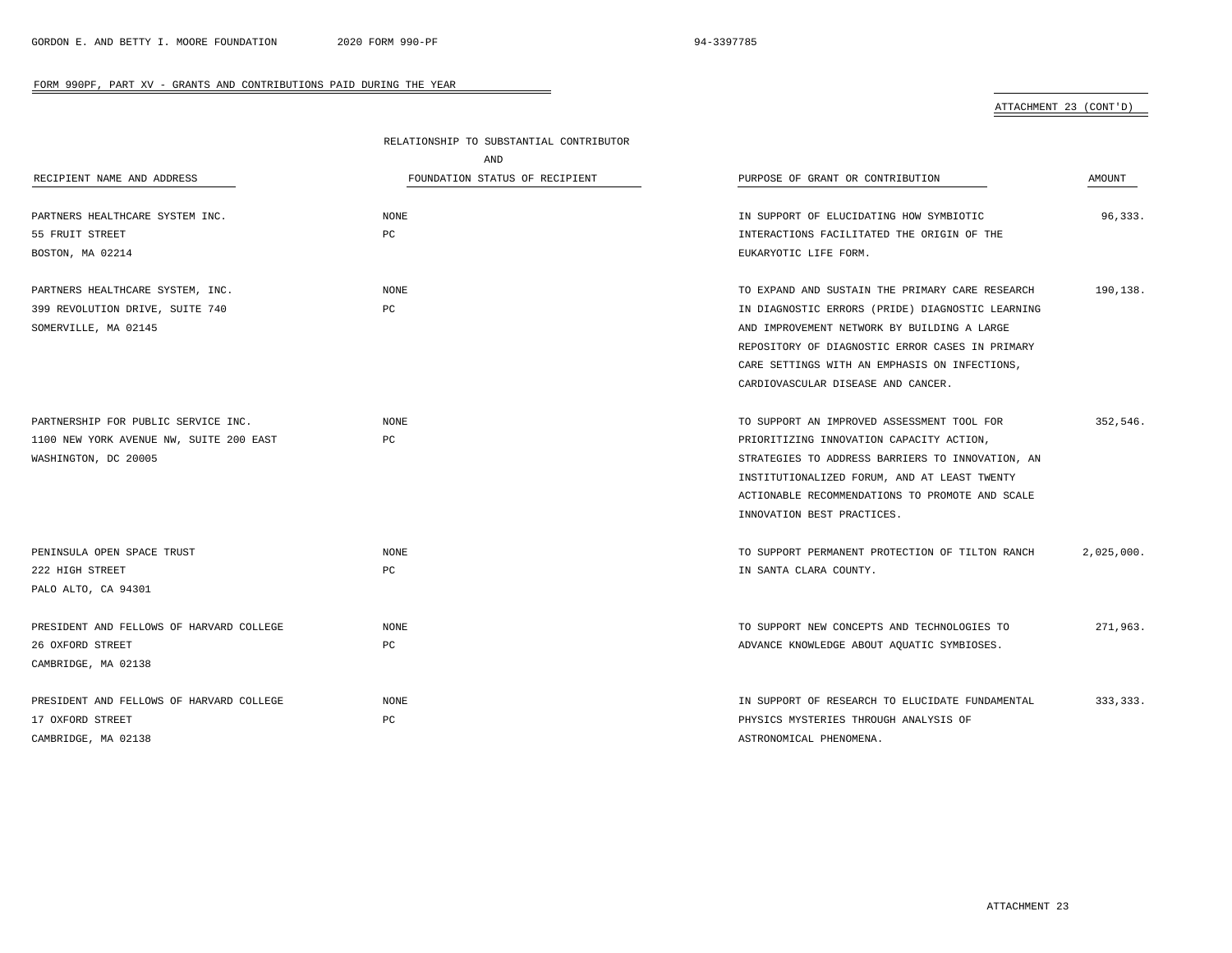## ATTACHMENT 23 (CONT'D)

|                                           | RELATIONSHIP TO SUBSTANTIAL CONTRIBUTOR |                                                  |          |
|-------------------------------------------|-----------------------------------------|--------------------------------------------------|----------|
|                                           | AND                                     |                                                  |          |
| RECIPIENT NAME AND ADDRESS                | FOUNDATION STATUS OF RECIPIENT          | PURPOSE OF GRANT OR CONTRIBUTION                 | AMOUNT   |
|                                           |                                         |                                                  |          |
| PRESIDENT AND FELLOWS OF HARVARD COLLEGE  | NONE                                    | IN SUPPORT OF THE COLLABORATIVE PROJECT          | 56,250.  |
| 12 OXFORD STREET                          | PC                                      | 'RE-CONSTRUCTING THE TIME-RESOLVED SINGLE CELL   |          |
| CAMBRIDGE, MA 02138                       |                                         | ORGANIZATION' AS PROPOSED AT THE 2019 SCIALOG:   |          |
|                                           |                                         | CHEMICAL MACHINERY OF THE CELL II CONFERENCE,    |          |
|                                           |                                         | WHERE SIX TEAM RESEARCH PROPOSALS WERE SELECTED  |          |
|                                           |                                         | THROUGH PEER-REVIEW FROM FIFTEEN TEAM PROPOSALS  |          |
|                                           |                                         | THAT FOCUSED ON CONVERGENCE SCIENCE AT THE       |          |
|                                           |                                         | INTERSECTION OF CHEMISTRY AND BIOLOGY TO ADDRESS |          |
|                                           |                                         | THE NEED FOR A MORE QUANTITATIVE, THEORY-BASED   |          |
|                                           |                                         | UNDERSTANDING OF CELLULAR PROCESSES.             |          |
| PRESIDENT AND FELLOWS OF HARVARD COLLEGE  | NONE                                    | TO DEPLOY A TUNABLE LASER AND PRECISION          | 66,870.  |
| 17 OXFORD STREET                          | PC                                      | PHOTODIODE TO MEASURE THE RESPONSE OF TELESCOPES |          |
| CAMBRIDGE, MA 02138                       |                                         | IN HAWAII, CALIFORNIA, AND CHILE TO PROVIDE A    |          |
|                                           |                                         | CALIBRATION TO BETTER THAN ONE PERCENT PRECISION |          |
|                                           |                                         | TO IMPROVE MEASUREMENTS OF COSMIC ACCELERATION   |          |
|                                           |                                         | AND INFERENCES ON THE PROPERTIES OF DARK ENERGY. |          |
|                                           |                                         |                                                  |          |
| PRESIDENT AND FELLOWS OF HARVARD COLLEGE  | NONE                                    | IN SUPPORT OF ELUCIDATING HOW SYMBIOTIC          | 368,326. |
| HOLYOKE CENTER, 1350 MASSACHUSETTS AVENUE | PC                                      | INTERACTIONS FACILITATED THE ORIGIN OF THE       |          |
| CAMBRIDGE, MA 02138                       |                                         | EUKARYOTIC LIFE FORM.                            |          |
| PRESIDENT AND FELLOWS OF HARVARD COLLEGE  | <b>NONE</b>                             | IN SUPPORT OF THEORETICAL INVESTIGATIONS OF      | 250,000. |
| 17 OXFORD STREET                          | PC                                      | EMERGENT PHENOMENA IN QUANTUM MATERIALS.         |          |
| CAMBRIDGE, MA 02138                       |                                         |                                                  |          |
|                                           |                                         |                                                  |          |
| PRESIDENT AND FELLOWS OF HARVARD COLLEGE  | <b>NONE</b>                             | TO PROVIDE SUPPORT FOR THE PRODUCTION OF         | 83,249.  |
| 401 PARK DRIVE, 3RD FLOOR EAST            | PC                                      | RESOURCES TO HELP HEALTH SYSTEM LEADERS AND      |          |
| BOSTON, MA 02215                          |                                         | CLINICAL STAFF IDENTIFY VARIATION IN PRACTICE TO |          |
|                                           |                                         | DELIVER SAFE AND DIGNIFIED CHILDBIRTH SERVICES   |          |
|                                           |                                         | AMID THE COVID PANDEMIC AND TO ESTABLISH         |          |
|                                           |                                         | BENCHMARKS AND HIGHLIGHT KEY CONSIDERATIONS AND  |          |

 $\overline{\phantom{a}}$ 

GAPS IN BEST PRACTICES.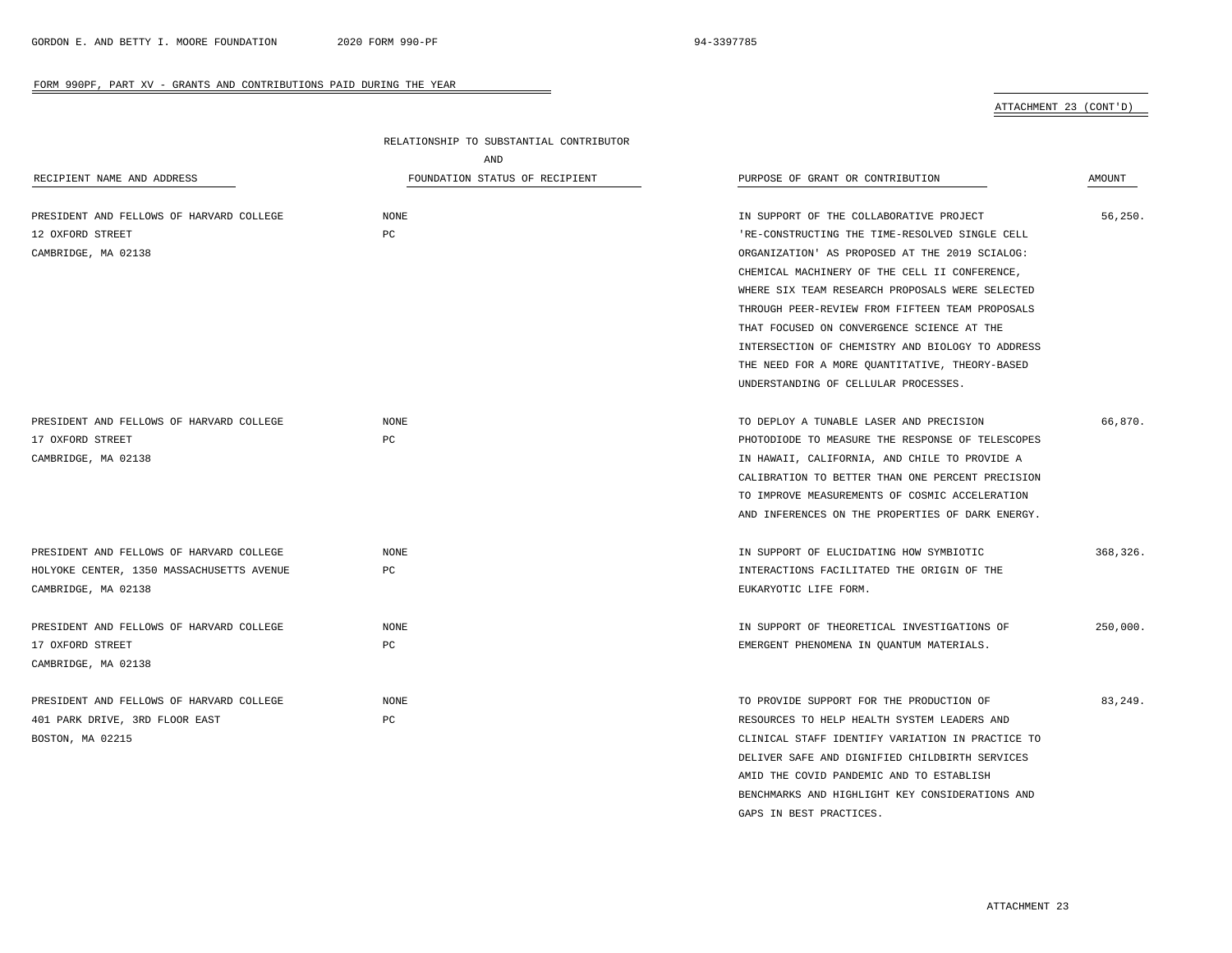## ATTACHMENT 23 (CONT'D)

|                                          | RELATIONSHIP TO SUBSTANTIAL CONTRIBUTOR |                                                   |            |
|------------------------------------------|-----------------------------------------|---------------------------------------------------|------------|
|                                          | AND                                     |                                                   |            |
| RECIPIENT NAME AND ADDRESS               | FOUNDATION STATUS OF RECIPIENT          | PURPOSE OF GRANT OR CONTRIBUTION                  | AMOUNT     |
| PRESIDENT AND FELLOWS OF HARVARD COLLEGE | <b>NONE</b>                             | TO SUPPORT THE DEVELOPMENT OF NEW TECHNIOUES FOR  | 203,790.   |
| 17 OXFORD STREET                         | PC                                      | PROBING QUANTUM MATERIALS USING SCATTERING OF     |            |
| CAMBRIDGE, MA 02138                      |                                         | SPIN WAVES, AND THE DEVELOPMENT OF ARTIFICIAL     |            |
|                                          |                                         | TOPOLOGICAL SUPERCONDUCTORS.                      |            |
| PRESIDENT AND FELLOWS OF HARVARD COLLEGE | <b>NONE</b>                             | TO DEVELOP SCHOLARSHIP, GUIDELINES, AND PROPOSED  | 484,750.   |
| 23 EVERETT STREET, 3RD FLOOR             | PC                                      | REGULATIONS FOR THE ETHICAL IMPLEMENTATION OF     |            |
| CAMBRIDGE, MA 02138                      |                                         | DIGITAL PRODUCTS THAT SUPPORT CLINICAL DIAGNOSIS  |            |
|                                          |                                         | IN PATIENTS' HOMES.                               |            |
| PRESIDENT AND FELLOWS OF HARVARD COLLEGE | <b>NONE</b>                             | IN SUPPORT OF SYNTHESIS, IMAGING, AND             | 180,000.   |
| 17 OXFORD STREET                         | PC                                      | MANIPULATION OF NOVEL TYPES OF ARTIFICIAL QUANTUM |            |
| CAMBRIDGE, MA 02138                      |                                         | MATERIALS, AIMED AT CREATING NOVEL                |            |
|                                          |                                         | SUPERCONDUCTING PHASES AND FUNCTIONALITIES.       |            |
| PRESIDENT AND FELLOWS OF HARVARD COLLEGE | NONE                                    | IN SUPPORT OF LEADING-EDGE RESEARCH TO BUILD      | 180,000.   |
| 17 OXFORD STREET                         | PC                                      | NOVEL MULTI-COMPONENT QUANTUM MATERIALS           |            |
| CAMBRIDGE, MA 02138                      |                                         | (HETEROSTRUCTURES) AND TO SEARCH FOR EXOTIC       |            |
|                                          |                                         | QUANTUM PHENOMENA, PRIMARILY AT THE INTERFACE     |            |
|                                          |                                         | BETWEEN DISSIMILAR MATERIALS OF SUCH STRUCTURES.  |            |
| PRESIDENT AND FELLOWS OF HARVARD COLLEGE | <b>NONE</b>                             | IN SUPPORT OF INTERDISCIPLINARY POSTDOCTORAL      | 1,200,000. |
| 20 GARDEN STREET, 2ND FLOOR              | PC                                      | FELLOWS AT THE BLACK HOLE INITIATIVE TO HELP LEAD |            |
| CAMBRIDGE, MA 02138                      |                                         | NEW INSIGHTS INTO THE RESEARCH AND NATURE OF      |            |
|                                          |                                         | BLACK HOLES.                                      |            |
| PRESIDENT AND FELLOWS OF HARVARD COLLEGE | <b>NONE</b>                             | IN SUPPORT OF THE COLLABORATIVE PROJECT 'SMALL    | 56,250.    |
|                                          |                                         | MOLECULAR CATHODAPHORES FOR MULTICOLOR ELECTRON   |            |
|                                          |                                         | MICROSCOPY' AS PROPOSED AT THE 2019 SCIALOG:      |            |
|                                          |                                         | CHEMICAL MACHINERY OF THE CELL II CONFERENCE,     |            |
|                                          |                                         | WHERE SIX TEAM RESEARCH PROPOSALS WERE SELECTED   |            |
|                                          |                                         | THROUGH PEER-REVIEW FROM FIFTEEN TEAM PROPOSALS   |            |

THAT FOCUSED ON CONVERGENCE SCIENCE AT THE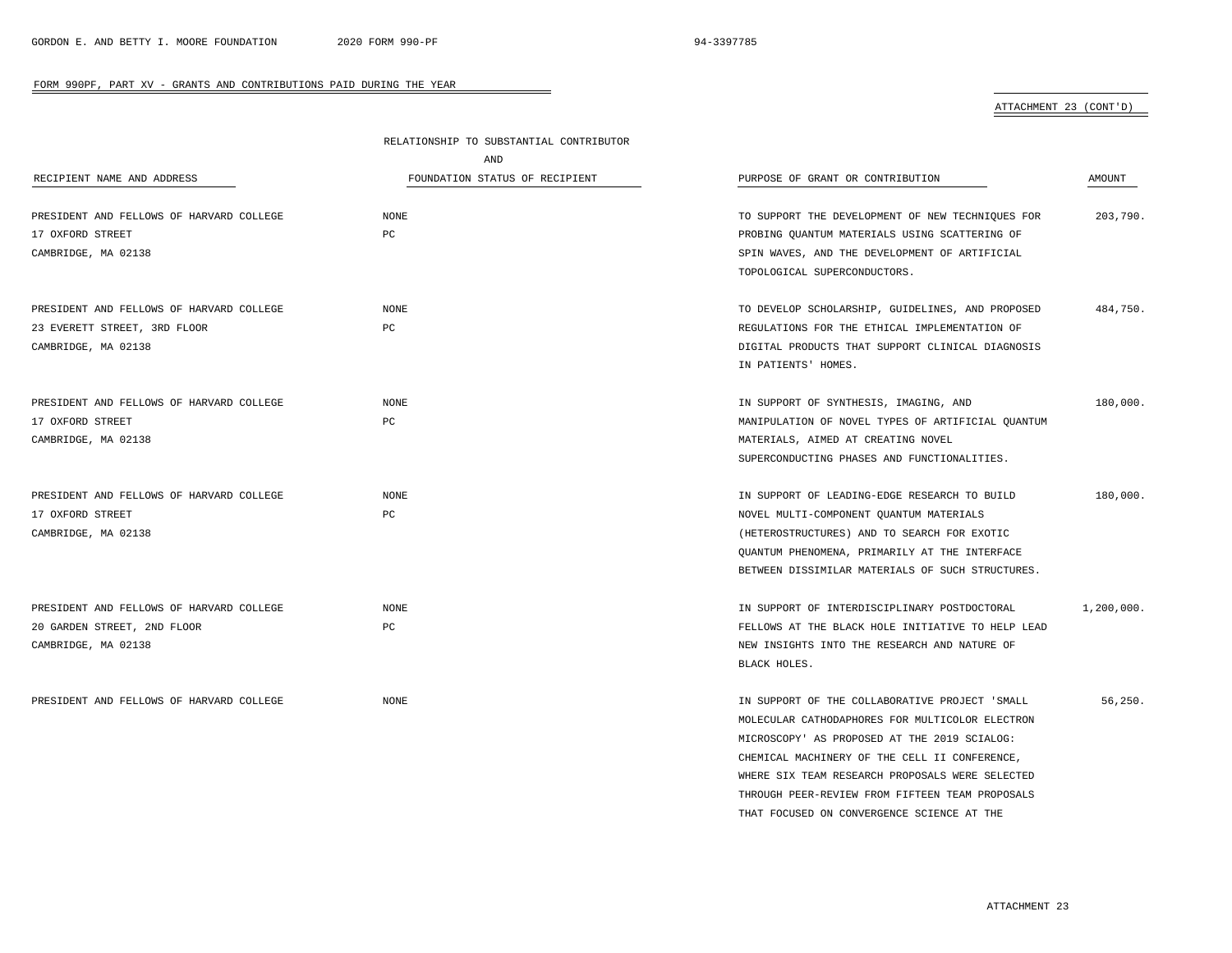$\overline{\phantom{a}}$ 

## FORM 990PF, PART XV - GRANTS AND CONTRIBUTIONS PAID DURING THE YEAR

## ATTACHMENT 23 (CONT'D)

|                                                    | RELATIONSHIP TO SUBSTANTIAL CONTRIBUTOR |                                                  |          |
|----------------------------------------------------|-----------------------------------------|--------------------------------------------------|----------|
|                                                    | AND                                     |                                                  |          |
| RECIPIENT NAME AND ADDRESS                         | FOUNDATION STATUS OF RECIPIENT          | PURPOSE OF GRANT OR CONTRIBUTION                 | AMOUNT   |
| 52 OXFORD STREET                                   | PC                                      | INTERSECTION OF CHEMISTRY AND BIOLOGY TO ADDRESS |          |
| CAMBRIDGE, MA 02138                                |                                         | THE NEED FOR A MORE OUANTITATIVE, THEORY-BASED   |          |
|                                                    |                                         | UNDERSTANDING OF CELLULAR PROCESSES.             |          |
| PRESIDENT AND FELLOWS OF HARVARD COLLEGE           | <b>NONE</b>                             | IN SUPPORT OF RESEARCH AND DEVELOPMENT FOR A     | 225,000. |
| 29 OXFORD STREET                                   | PC                                      | FUNDAMENTALLY NEW STRATEGY FOR SINGLE MOLECULE   |          |
| CAMBRIDGE, MA 02138                                |                                         | SENSING AND ENVIRONMENTAL TOXIN METROLOGY USING  |          |
|                                                    |                                         | PICOSCALE QUANTUM SENSORS.                       |          |
| PRESIDENT AND TRUSTEES OF BATES COLLEGE            | <b>NONE</b>                             | TO SUPPORT DEVELOPING NEW TOOLS, METHODS, AND    | 100,000. |
| 2 ANDREWS ROAD                                     | PC                                      | RESOURCES FOR AQUATIC SYMBIOSIS MODEL SYSTEMS.   |          |
| LEWISTON, ME 04240                                 |                                         |                                                  |          |
| PROFONANPE - FONDO DE PROMOCION DE LAS AREAS NATUR | NONE                                    | TO INCREASE THE INSTITUTIONAL CAPACITY OF KEY    | 400,000. |
| AV. JAVIER PRADO OESTE 2378                        | РC                                      | NATIONAL AGENCIES TO IMPLEMENT PERU'S NATURAL    |          |
| LIMA                                               |                                         | LEGACY IN ALIGNMENT WITH NATIONAL LEVEL          |          |
| PERU 27                                            |                                         | CONSERVATION POLICIES.                           |          |
| PROFONANPE - FONDO DE PROMOCION DE LAS AREAS NATUR | NONE                                    | TO SUPPORT THE PERUVIAN PROTECTED AREAS SERVICE  | 300,000. |
| AV. JAVIER PRADO OESTE 2378                        | РC                                      | (SERNANP) TO DESIGN INNOVATIVE FINANCIAL         |          |
| LIMA                                               |                                         | MECHANISMS FOR PERU'S NATURAL LEGACY.            |          |
| PERU 27                                            |                                         |                                                  |          |
| PUBLIC HEALTH INSTITUTE                            | <b>NONE</b>                             | TO PROVIDE SUPPORT FOR EFFORTS TO ADVANCE A      | 157,000. |
| 555 12TH STREET, 10TH FLOOR                        | PC                                      | STATEWIDE MOVEMENT TO MAKE SUSTAINED SUPPORT FOR |          |
| OAKLAND, CA 94607                                  |                                         | CHRONIC DISEASE PREVENTION AND HEALTH EQUITY A   |          |
|                                                    |                                         | REALITY IN CALIFORNIA.                           |          |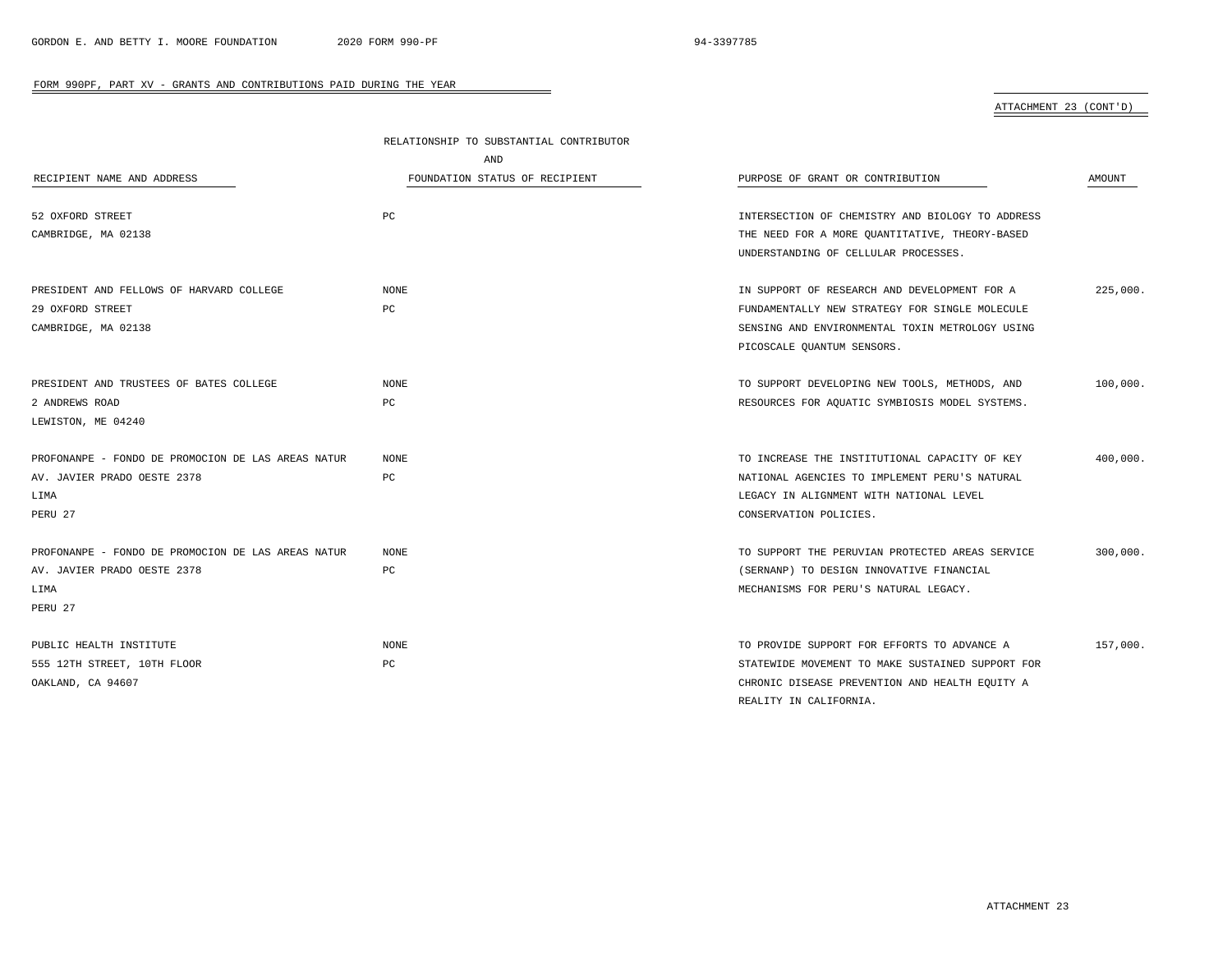# ATTACHMENT 23 (CONT'D)

|                                         | RELATIONSHIP TO SUBSTANTIAL CONTRIBUTOR |                                                   |            |
|-----------------------------------------|-----------------------------------------|---------------------------------------------------|------------|
|                                         | AND                                     |                                                   |            |
| RECIPIENT NAME AND ADDRESS              | FOUNDATION STATUS OF RECIPIENT          | PURPOSE OF GRANT OR CONTRIBUTION                  | AMOUNT     |
|                                         |                                         |                                                   |            |
| PURDUE UNIVERSITY                       | <b>NONE</b>                             | IN SUPPORT OF RESEARCH AND DEVELOPMENT TO ADVANCE | 225,000.   |
| 610 PURDUE MALL                         | PC                                      | A PAPER-BASED PLATFORM FOR EARLY AND RAPID        |            |
| WEST LAFAYETTE, IN 47907                |                                         | DETECTION OF INFECTION AT THE POINT OF CARE.      |            |
| RAINFOREST ALLIANCE INC.                | <b>NONE</b>                             | IN SUPPORT OF MAINSTREAMING THE ACCOUNTABILITY    | 1,000,000. |
| 125 BROAD STREET, 9TH FLOOR             | PC                                      | FRAMEWORK GLOBALLY.                               |            |
| NEW YORK, NY 10004                      |                                         |                                                   |            |
|                                         |                                         |                                                   |            |
| RAINFOREST EXPEDITIONS                  | <b>NONE</b>                             | TO SUPPORT THE COLLECTION OF BIODIVERSITY DATA IN | 250,000.   |
| AV AEROPUERTO, LA JOYA KM 6             | NC                                      | THE TAMBOPATA NATIONAL RESERVE IN THE PERUVIAN    |            |
| PUERTO MALDONADO                        |                                         | AMAZON.                                           |            |
| MADRE DE DIOS                           |                                         |                                                   |            |
| PERU                                    |                                         |                                                   |            |
| RARE INC.                               | <b>NONE</b>                             | IN SUPPORT OF SCALING UP ADOPTION OF BEHAVIORAL   | 666,420.   |
| 1310 N COURTHOUSE ROAD, SUITE 110       | РC                                      | SCIENCE IN ENVIRONMENTAL CONSERVATION THROUGH THE |            |
| ARLINGTON, VA 22201                     |                                         | CENTER FOR BEHAVIOR & THE ENVIRONMENT.            |            |
|                                         |                                         |                                                   |            |
| REGENTS OF THE UNIVERSITY OF CALIFORNIA | <b>NONE</b>                             | TO SUPPORT DEVELOPING NEW TOOLS, METHODS, AND     | 200,000.   |
| 307 MCCONE HALL                         | РC                                      | RESOURCES FOR AQUATIC SYMBIOSIS MODEL SYSTEMS.    |            |
| BERKELEY, CA 94720-4767                 |                                         |                                                   |            |
| REGENTS OF THE UNIVERSITY OF CALIFORNIA | <b>NONE</b>                             | IN SUPPORT OF INVESTIGATIONS OF ELECTRONIC STATES | 201.390.   |
| 366 LECONTE HALL, MC 7300               | PC                                      | AT INTERFACES BETWEEN DIFFERENT TOPOLOGICAL       |            |
| BERKELEY, CA 94720                      |                                         | PHASES USING OPTICAL METHODS.                     |            |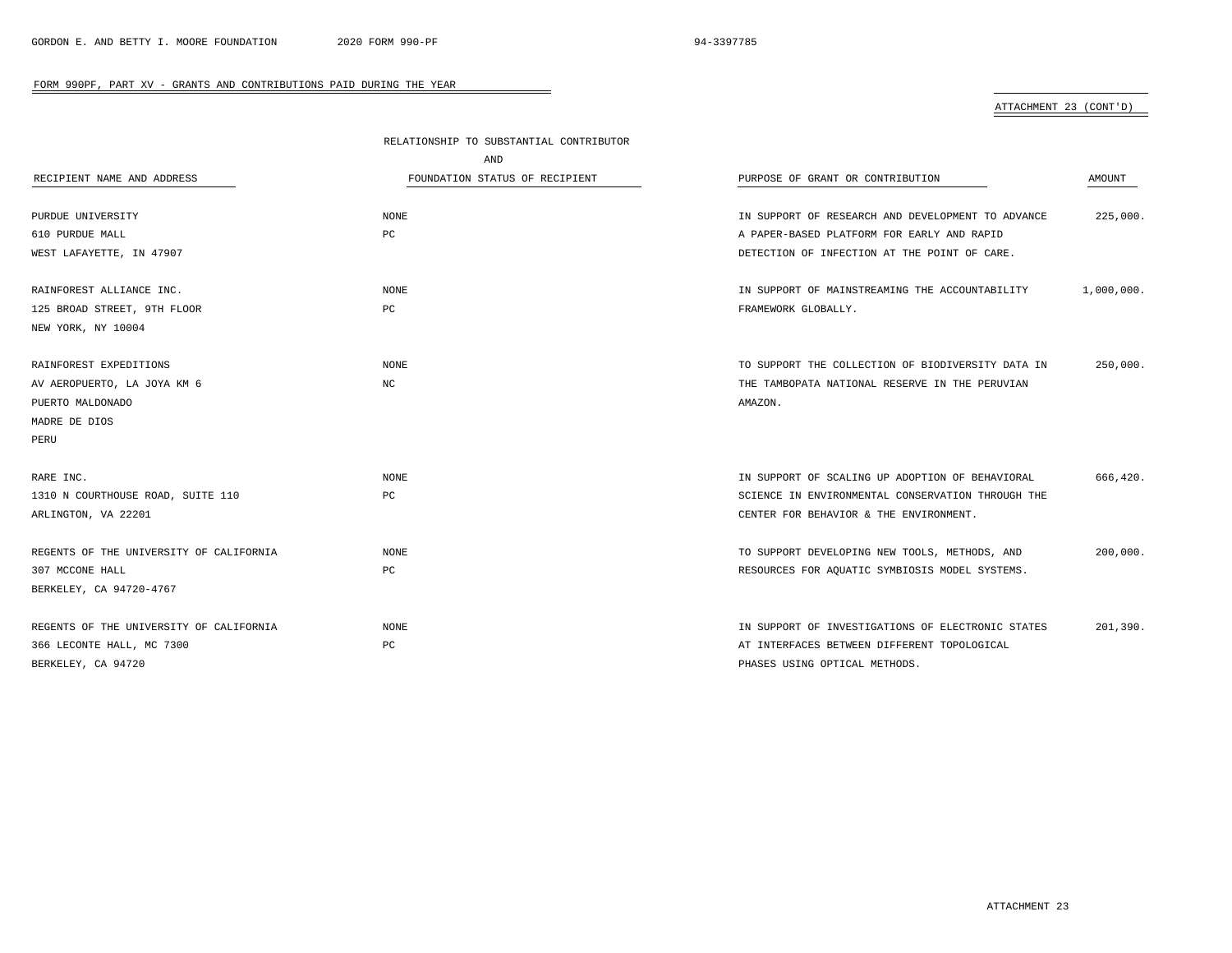# ATTACHMENT 23 (CONT'D)

|                                           | RELATIONSHIP TO SUBSTANTIAL CONTRIBUTOR |                                                   |               |
|-------------------------------------------|-----------------------------------------|---------------------------------------------------|---------------|
|                                           | AND                                     |                                                   |               |
| RECIPIENT NAME AND ADDRESS                | FOUNDATION STATUS OF RECIPIENT          | PURPOSE OF GRANT OR CONTRIBUTION                  | <b>AMOUNT</b> |
|                                           |                                         |                                                   |               |
| REGENTS OF THE UNIVERSITY OF CALIFORNIA   | <b>NONE</b>                             | IN SUPPORT OF EXPERIMENTAL RESEARCH AIMED AT      | 461,390.      |
| BROIDA HALL, UNIVERSITY OF CALIFORNIA     | PC                                      | INVESTIGATING CORRELATED TOPOLOGICAL PHASES IN    |               |
| SANTA BARBARA, CA 93106                   |                                         | ATOMICALLY THIN MATERIALS USING A SUITE OF        |               |
|                                           |                                         | NANOFABRICATION, ELECTRICAL MEASUREMENT AND       |               |
|                                           |                                         | SCANNING PROBE TECHNIQUES.                        |               |
| REGENTS OF THE UNIVERSITY OF CALIFORNIA   | <b>NONE</b>                             | TO SUPPORT THE SCIENTIFIC USE OF A NEW-GENERATION | 517,450.      |
| 9500 GILMAN DRIVE                         | PC                                      | ADAPTIVE OPTICS SYSTEM AT THE KECK I TELESCOPE TO |               |
| LA JOLLA, CA 92093-0354                   |                                         | ADVANCE THE UNDERSTANDING OF GALAXY EVOLUTION.    |               |
| REGENTS OF THE UNIVERSITY OF CALIFORNIA   | <b>NONE</b>                             | TO SUPPORT THE RAPID DEPLOYMENT OF A              | 550,000.      |
| 9500 GILMAN DRIVE                         | PC                                      | CROSS-INSTITUTIONAL, ELECTRONIC HEALTH RECORD     |               |
| LA JOLLA, CA 92093                        |                                         | (EHR)-BASED DATA WAREHOUSE TO ENABLE              |               |
|                                           |                                         | CROSS-INSTITUTIONAL CLINICAL QUERIES TO INFORM    |               |
|                                           |                                         | COVID-19 CLINICAL MANAGEMENT.                     |               |
| REGENTS OF THE UNIVERSITY OF CALIFORNIA   | <b>NONE</b>                             | IN SUPPORT OF DEVELOPING A COMMUNITY-VETTED       | 875,000.      |
| 190 DOE LIBRARY                           | PC                                      | DECADAL PLAN FOR THE PYTHON PROGRAMMING LANGUAGE  |               |
| BERKELEY, CA 94720                        |                                         | FOR THE FUTURE OF DATA SCIENCE.                   |               |
| REGENTS OF THE UNIVERSITY OF CALIFORNIA   | <b>NONE</b>                             | IN SUPPORT OF SCIENTIFIC RESEARCH BY DR. JAMES    | 350,000.      |
| 366 LECONTE HALL, MC 7300                 | PC                                      | ANALYTIS EXPLORING THE SYNTHESIS OF NOVEL         |               |
| BERKELEY, CA 94720                        |                                         | MATERIALS WITH ELECTRICALLY OR MAGNETICALLY       |               |
|                                           |                                         | ACTIVE PROPERTIES THAT ARISE DUE TO STRONG        |               |
|                                           |                                         | OUANTUM INTERACTIONS AND LOW SYMMETRIES.          |               |
| REGENTS OF THE UNIVERSITY OF CALIFORNIA   | NONE                                    | IN SUPPORT OF ELUCIDATING HOW SYMBIOTIC           | 236.172.      |
| 10889 WILSHIRE BLVD, SUITE 700 BOX 951406 | PC                                      | INTERACTIONS FACILITATED THE ORIGIN OF THE        |               |
| LOS ANGELES, CA 90095-1406                |                                         | EUKARYOTIC LIFE FORM.                             |               |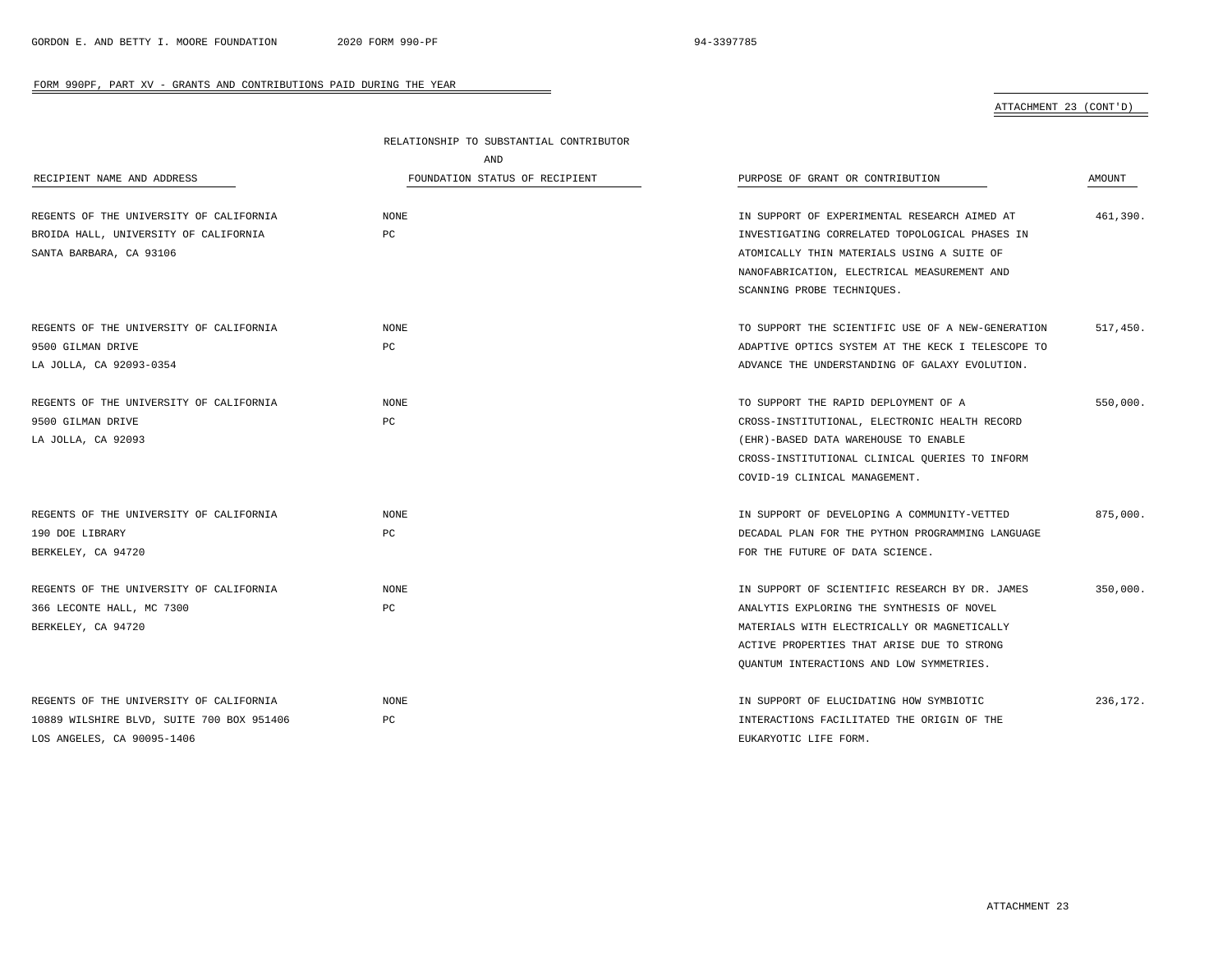# ATTACHMENT 23 (CONT'D)

|                                         | RELATIONSHIP TO SUBSTANTIAL CONTRIBUTOR |                                                   |            |
|-----------------------------------------|-----------------------------------------|---------------------------------------------------|------------|
|                                         | AND                                     |                                                   |            |
| RECIPIENT NAME AND ADDRESS              | FOUNDATION STATUS OF RECIPIENT          | PURPOSE OF GRANT OR CONTRIBUTION                  | AMOUNT     |
|                                         |                                         |                                                   |            |
| REGENTS OF THE UNIVERSITY OF CALIFORNIA | <b>NONE</b>                             | TO PROVIDE SUPPORT FOR THE THIRTY METER           | 5,000,000. |
| 1111 FRANKLIN STREET, 9TH FLOOR         | РC                                      | TELESCOPE.                                        |            |
| OAKLAND, CA 94607-5200                  |                                         |                                                   |            |
|                                         |                                         |                                                   |            |
| REGENTS OF THE UNIVERSITY OF CALIFORNIA | <b>NONE</b>                             | TO SUPPORT DEVELOPING NEW TOOLS, METHODS, AND     | 100,000.   |
| 111 KOSHLAND HALL                       | PC                                      | RESOURCES FOR AQUATIC SYMBIOSIS MODEL SYSTEMS.    |            |
| BERKELEY, CA 94720-3102                 |                                         |                                                   |            |
| REGENTS OF THE UNIVERSITY OF CALIFORNIA | NONE                                    | TO SUPPORT THE SCIENTIFIC USE OF A NEW-GENERATION | 150,000.   |
| 430 PORTOLA PLAZA, BOX 951547           | PC                                      | ADAPTIVE OPTICS SYSTEM AT THE KECK I TELESCOPE TO |            |
| LOS ANGELES, CA 90095                   |                                         | ADVANCE THE UNDERSTANDING OF DARK MATTER AND DARK |            |
|                                         |                                         | ENERGY.                                           |            |
|                                         |                                         |                                                   |            |
| REGENTS OF THE UNIVERSITY OF CALIFORNIA | <b>NONE</b>                             | TO SUPPORT NEW CONCEPTS AND TECHNOLOGIES TO       | 303,910.   |
| 174 STANLEY HALL                        | PC                                      | ADVANCE KNOWLEDGE ABOUT AQUATIC SYMBIOSES.        |            |
| BERKELEY, CA 94720-3220                 |                                         |                                                   |            |
| REGENTS OF THE UNIVERSITY OF CALIFORNIA | <b>NONE</b>                             | IN SUPPORT OF THE DEVELOPMENT AND DISSEMINATION   | 35,197.    |
| 1 CENTENNIAL DRIVE                      | PC                                      | OF AN EDUCATIONAL KIT AND ASSOCIATED MATERIALS    |            |
| BERKELEY, CA 94720-5200                 |                                         | THAT ADDRESS ENGAGEMENT WITH GENE TECHNOLOGIES    |            |
|                                         |                                         | AND THEIR POSSIBLE USES.                          |            |
|                                         |                                         |                                                   |            |
| REGENTS OF THE UNIVERSITY OF CALIFORNIA | <b>NONE</b>                             | IN SUPPORT OF LEARNING RESOURCES FOR              | 99,033.    |
| 366 LECONTE HALL, MC 7300               | РC                                      | SCIENTIFICALLY-GROUNDED CRITICAL THINKING.        |            |
| BERKELEY, CA 94720                      |                                         |                                                   |            |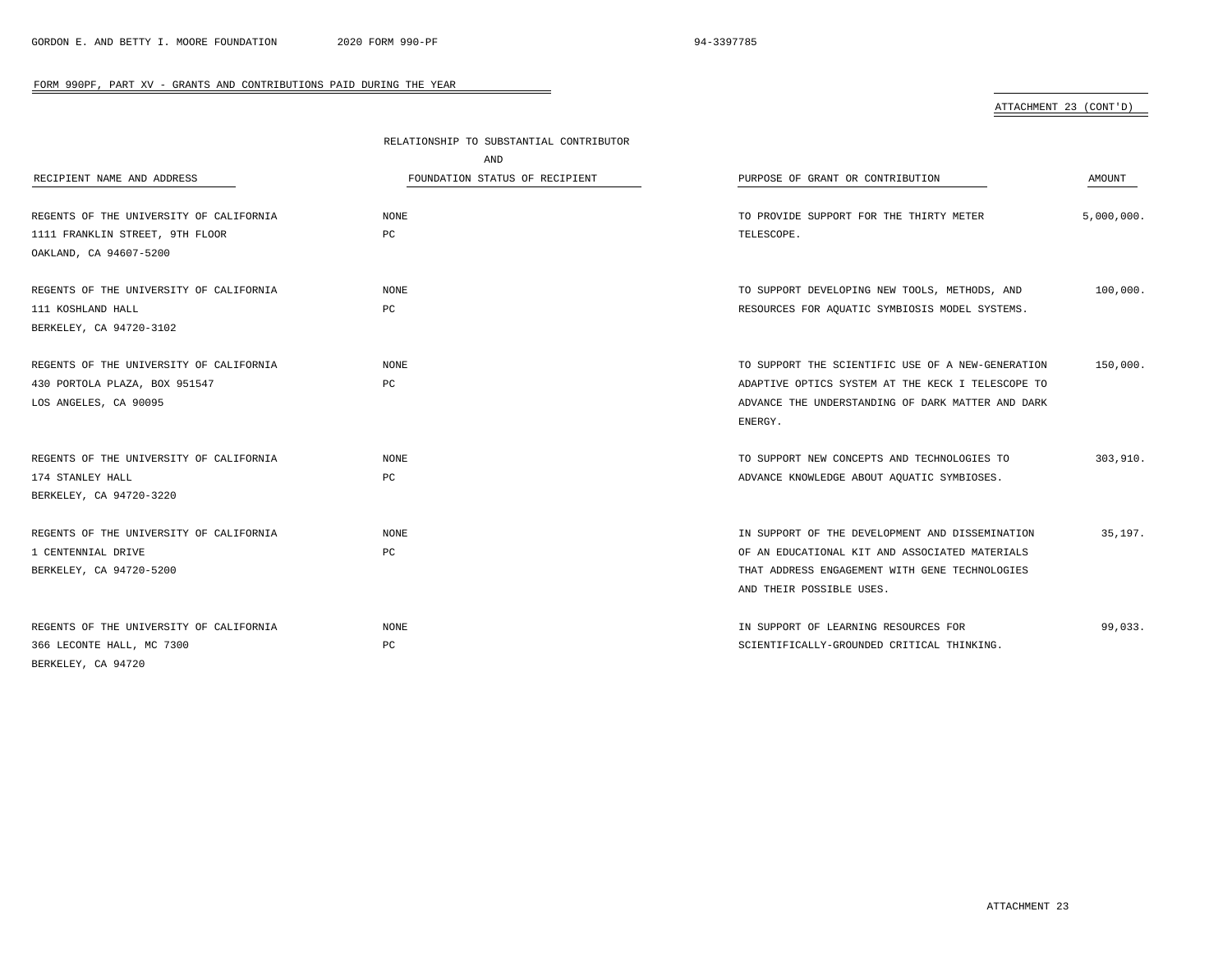## ATTACHMENT 23 (CONT'D)

|                                         | RELATIONSHIP TO SUBSTANTIAL CONTRIBUTOR |                                                   |            |
|-----------------------------------------|-----------------------------------------|---------------------------------------------------|------------|
|                                         | AND                                     |                                                   |            |
| RECIPIENT NAME AND ADDRESS              | FOUNDATION STATUS OF RECIPIENT          | PURPOSE OF GRANT OR CONTRIBUTION                  | AMOUNT     |
| REGENTS OF THE UNIVERSITY OF CALIFORNIA | NONE                                    | IN SUPPORT OF CREATING RESEARCH SOFTWARE TOOLS    | 397,128.   |
| 190 DOE LIBRARY                         | PC                                      | FOR THE R PROGRAMMING LANGUAGE TO SERVE THE NEEDS |            |
| BERKELEY, CA 94720                      |                                         | OF SCIENCE.                                       |            |
| REGENTS OF THE UNIVERSITY OF CALIFORNIA | NONE                                    | TO PROVIDE SUPPORT FOR THE PRODUCTION OF          | 28,868.    |
| 1850 RESEARCH PARK DRIVE                | PC                                      | RESOURCES TO HELP HEALTH SYSTEM LEADERS AND       |            |
| DAVIS, CA 95618                         |                                         | CLINICAL STAFF IDENTIFY VARIATION IN PRACTICE TO  |            |
|                                         |                                         | DELIVER SAFE AND DIGNIFIED CHILDBIRTH SERVICES    |            |
|                                         |                                         | AMID THE COVID PANDEMIC TO ESTABLISH BENCHMARKS   |            |
|                                         |                                         | AND HIGHLIGHT KEY CONSIDERATIONS AND GAPS IN BEST |            |
|                                         |                                         | PRACTICES.                                        |            |
| REGENTS OF THE UNIVERSITY OF CALIFORNIA | NONE                                    | IN SUPPORT OF A COLLABORATION AMONG THE           | 500,000.   |
| 111 KOSHLAND HALL                       | PC                                      | UNIVERSITY OF CALIFORNIA, BERKELEY, IMPERIAL      |            |
| BERKELEY, CA 94720-3102                 |                                         | COLLEGE LONDON, PURDUE UNIVERSITY AND THE         |            |
|                                         |                                         | UNIVERSITY OF CALIFORNIA, SAN DIEGO TO CONTINUE   |            |
|                                         |                                         | DEVELOPMENT OF A PROTOTYPE MICROSCOPE THAT USES   |            |
|                                         |                                         | METAMATERIALS THAT INTERACT DIRECTLY WITH THE     |            |
|                                         |                                         | ELECTROMAGNETIC NATURE OF LIGHT TO ENABLE IMAGING |            |
|                                         |                                         | WITH RESOLUTION AND SPEED THAT SURPASSES CURRENT  |            |
|                                         |                                         | LIGHT MICROSCOPES.                                |            |
| REGENTS OF THE UNIVERSITY OF CALIFORNIA | <b>NONE</b>                             | IN SUPPORT OF THE DEVELOPMENT AND APPLICATIONS OF | 268,190.   |
| 366 LECONTE HALL, MC 7300               | PC                                      | A NOVEL REAL- AND MOMENTUM-SPACE ELECTRON         |            |
| BERKELEY, CA 94720                      |                                         | MICROSCOPE WITH AN UNPRECEDENTED COMBINATION OF   |            |
|                                         |                                         | HIGH ENERGY, MOMENTUM AND SPATIAL RESOLUTIONS,    |            |
|                                         |                                         | AND A CAPABILITY TO MONITOR NON-EQUILIBRIUM       |            |
|                                         |                                         | ELECTRON DYNAMICS.                                |            |
| REGENTS OF THE UNIVERSITY OF CALIFORNIA | <b>NONE</b>                             | IN SUPPORT OF DEVELOPING A ROOM TEMPERATURE       | 1,600,000. |
| 425 WESTWOOD PLAZA                      |                                         | TERAHERTZ SPECTROMETER FOR ASTRONOMY.             |            |

÷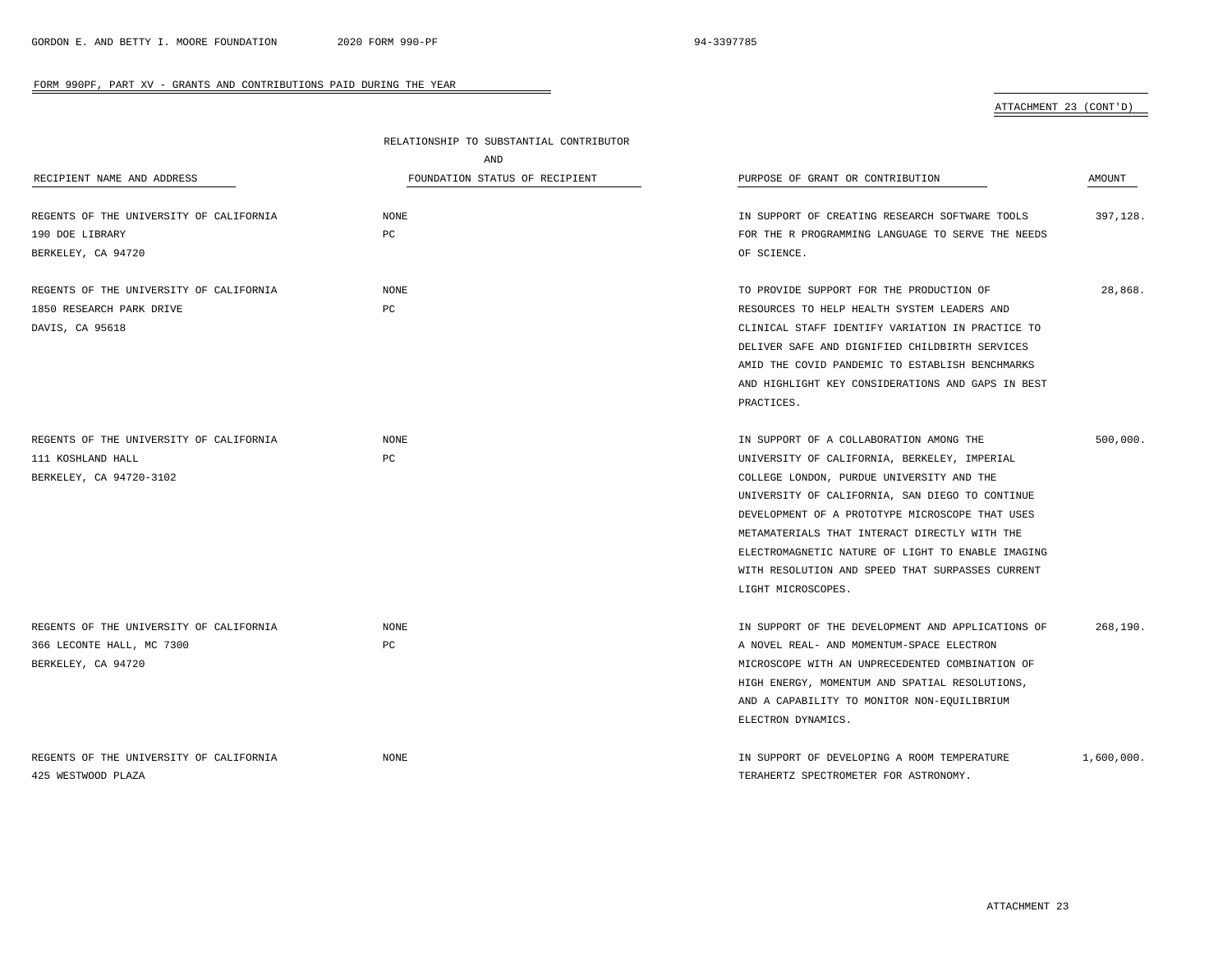ATTACHMENT 23 (CONT'D)

|                                         | RELATIONSHIP TO SUBSTANTIAL CONTRIBUTOR |                                                   |               |
|-----------------------------------------|-----------------------------------------|---------------------------------------------------|---------------|
|                                         | AND                                     |                                                   |               |
| RECIPIENT NAME AND ADDRESS              | FOUNDATION STATUS OF RECIPIENT          | PURPOSE OF GRANT OR CONTRIBUTION                  | <b>AMOUNT</b> |
| LOS ANGELES, CA 90095-1594              | PC                                      |                                                   |               |
| REGENTS OF THE UNIVERSITY OF CALIFORNIA | NONE                                    | TO SUPPORT AN ORGANIZATIONAL REBRANDING AND       | 400,000.      |
| 1 CENTENNIAL DRIVE                      | PC                                      | FACILITIES REFRESH EFFORT THAT ENHANCES VISITOR   |               |
| BERKELEY, CA 94720-5200                 |                                         | EXPERIENCE AND BETTER COMMUNICATES ORGANIZATIONAL |               |
|                                         |                                         | MISSION AND VALUES.                               |               |
| REGENTS OF THE UNIVERSITY OF CALIFORNIA | <b>NONE</b>                             | IN SUPPORT OF DEVELOPING A MINIATURE LASER PHASE  | 1,600,000.    |
| 366 LECONTE HALL, MC 7300               | PC                                      | PLATE FOR CRYO-ELECTRON MICROSCOPY.               |               |
| BERKELEY, CA 94720                      |                                         |                                                   |               |
|                                         |                                         |                                                   |               |
| REGENTS OF THE UNIVERSITY OF CALIFORNIA | <b>NONE</b><br>PC                       | IN SUPPORT OF ASTRONOMICAL OBSERVATIONS THAT TEST | 400,000.      |
| 366 LECONTE HALL, MC 7300               |                                         | THEORIES OF THE EARLY UNIVERSE.                   |               |
| BERKELEY, CA 94720                      |                                         |                                                   |               |
| REGENTS OF THE UNIVERSITY OF CALIFORNIA | <b>NONE</b>                             | TO SUPPORT EFFORTS TO ADVANCE WILDLAND FIRE       | 1,526,771.    |
| 111 KOSHLAND HALL                       | $_{\rm PC}$                             | MANAGEMENT CAPABILITY THROUGH IMPROVED            |               |
| BERKELEY, CA 94720-3102                 |                                         | INTELLIGENCE SUPPORT.                             |               |
| REGENTS OF THE UNIVERSITY OF CALIFORNIA | <b>NONE</b>                             | TO SUPPORT USE OF WIRELESS SENSOR NETWORKS AND    | 149,963.      |
| 1111 FRANKLIN STREET, 6TH FLOOR         | $_{\rm PC}$                             | ADVANCED IMAGING TECHNOLOGIES TO MONITOR WATER    |               |
| OAKLAND, CA 94607                       |                                         | RESOURCES, VEGETATION, AND WILDLIFE IN THE        |               |
|                                         |                                         | UNIVERSITY OF CALIFORNIA NATURAL RESERVE SYSTEM.  |               |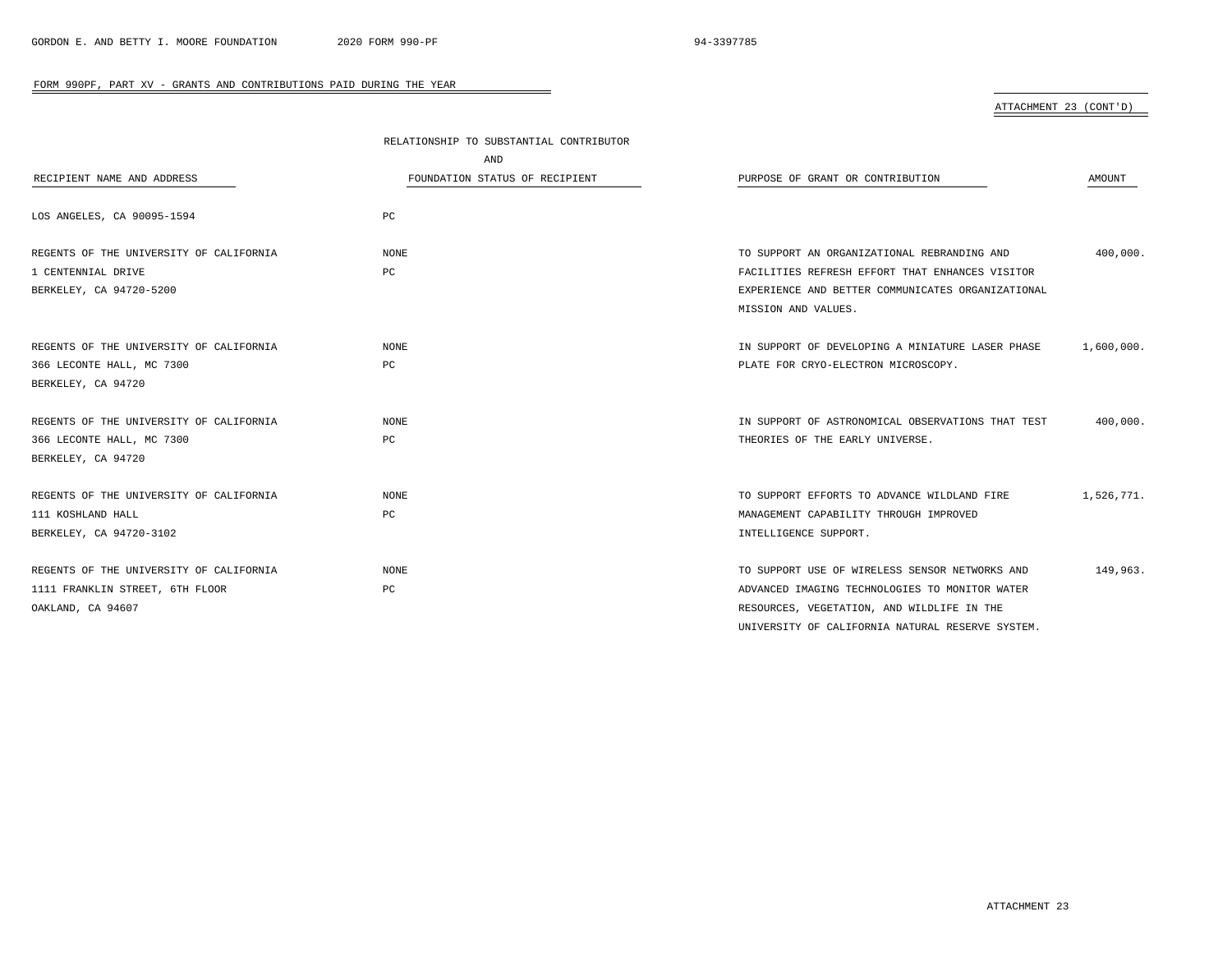ATTACHMENT 23 (CONT'D)

|                                         | RELATIONSHIP TO SUBSTANTIAL CONTRIBUTOR |                                                   |               |  |
|-----------------------------------------|-----------------------------------------|---------------------------------------------------|---------------|--|
|                                         | AND                                     |                                                   |               |  |
| RECIPIENT NAME AND ADDRESS              | FOUNDATION STATUS OF RECIPIENT          | PURPOSE OF GRANT OR CONTRIBUTION                  | <b>AMOUNT</b> |  |
|                                         |                                         |                                                   |               |  |
| REGENTS OF THE UNIVERSITY OF CALIFORNIA | NONE                                    | IN SUPPORT OF THE COLLABORATIVE PROJECT           | 56,250.       |  |
| 5200 ENGINEERING HALL                   | PC                                      | 'METABOLIC POOLS: WHERE ARE THEY, WHO'S USING     |               |  |
| IRVINE, CA 92697-2700                   |                                         | THEM, AND CAN WE?' AS PROPOSED AT THE 2019        |               |  |
|                                         |                                         | SCIALOG: CHEMICAL MACHINERY OF THE CELL II        |               |  |
|                                         |                                         | CONFERENCE, WHERE SIX TEAM RESEARCH PROPOSALS     |               |  |
|                                         |                                         | WERE SELECTED THROUGH PEER-REVIEW FROM FIFTEEN    |               |  |
|                                         |                                         | TEAM PROPOSALS THAT FOCUSED ON CONVERGENCE        |               |  |
|                                         |                                         | SCIENCE AT THE INTERSECTION OF CHEMISTRY AND      |               |  |
|                                         |                                         | BIOLOGY TO ADDRESS THE NEED FOR A MORE            |               |  |
|                                         |                                         | QUANTITATIVE, THEORY-BASED UNDERSTANDING OF       |               |  |
|                                         |                                         | CELLULAR PROCESSES.                               |               |  |
|                                         |                                         |                                                   |               |  |
| REGENTS OF THE UNIVERSITY OF CALIFORNIA | <b>NONE</b>                             | IN SUPPORT OF A COMPREHENSIVE SCIENTIFIC STUDY TO | 529,375.      |  |
| 1850 RESEARCH PARK DRIVE, SUITE 300     | PC                                      | UNDERSTAND AND QUANTIFY BENEFITS AND POTENTIAL    |               |  |
| DAVIS, CA 95618-6153                    |                                         | ENVIRONMENTAL RISKS OF AGRICULTURAL GROUNDWATER   |               |  |
|                                         |                                         | BANKING, WHICH IS ONE OF THE MOST PROMISING       |               |  |
|                                         |                                         | SOLUTIONS TO MANAGED GROUNDWATER RECHARGE IN      |               |  |
|                                         |                                         | CALIFORNIA'S CENTRAL VALLEY.                      |               |  |
|                                         |                                         |                                                   |               |  |
| REGENTS OF THE UNIVERSITY OF CALIFORNIA | <b>NONE</b>                             | TO SUPPORT THE RESEARCH AND DEVELOPMENT OF A      | 225,000.      |  |
| 5200 ENGINEERING HALL                   | PC                                      | PROCESS FOR PRODUCING HIGH-AFFINITY ANTIBODIES    |               |  |
| IRVINE, CA 92697-2700                   |                                         | MORE QUICKLY AND AT A LOWER COST THAN CURRENTLY   |               |  |
|                                         |                                         | AVAILABLE METHODS.                                |               |  |
|                                         |                                         |                                                   |               |  |
| REGENTS OF THE UNIVERSITY OF CALIFORNIA | $\rm{NONE}$                             | TO SUPPORT THE SCIENTIFIC USE OF A NEW-GENERATION | 475,000.      |  |
| 430 PORTOLA PLAZA, BOX 951547           | РC                                      | ADAPTIVE OPTICS SYSTEM AT THE KECK I TELESCOPE TO |               |  |
| LOS ANGELES, CA 90095                   |                                         | INVESTIGATE THE ENVIRONMENT AROUND THE BLACK HOLE |               |  |
|                                         |                                         | AT THE CENTER OF THE MILKY WAY GALAXY.            |               |  |
|                                         |                                         |                                                   |               |  |
| REGENTS OF THE UNIVERSITY OF CALIFORNIA | $\rm{NONE}$                             | TO SUPPORT ENHANCED GROUNDWATER SUSTAINABILITY,   | 450,000.      |  |
|                                         |                                         | WATER QUALITY, AND HEALTH OF                      |               |  |
|                                         |                                         | GROUNDWATER-DEPENDENT ECOSYSTEMS THROUGH          |               |  |
|                                         |                                         | REFINEMENT AND IMPLEMENTATION OF A NOVEL APPROACH |               |  |

÷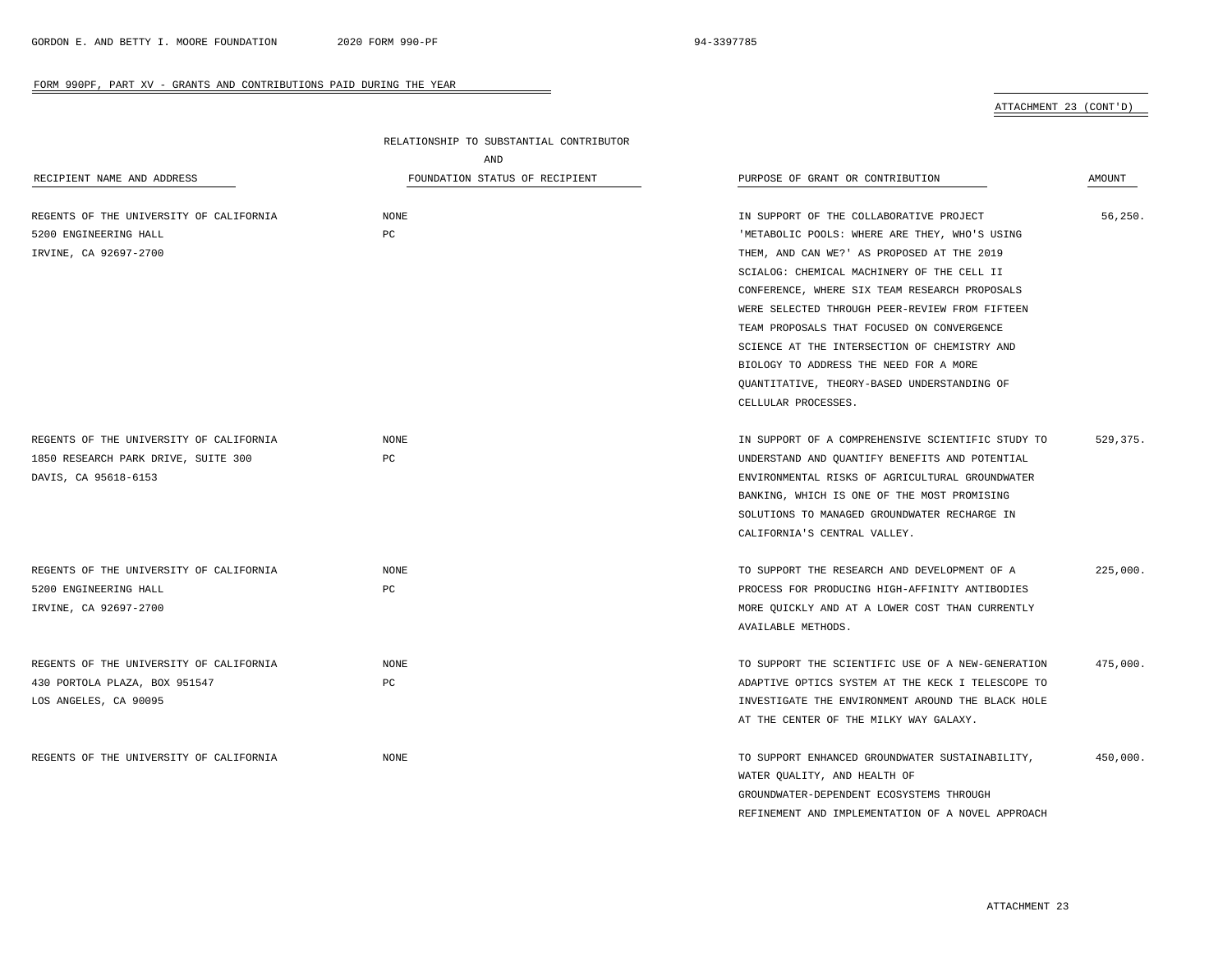# ATTACHMENT 23 (CONT'D)

|                                         | RELATIONSHIP TO SUBSTANTIAL CONTRIBUTOR |                                                  |            |
|-----------------------------------------|-----------------------------------------|--------------------------------------------------|------------|
|                                         | AND                                     |                                                  |            |
| RECIPIENT NAME AND ADDRESS              | FOUNDATION STATUS OF RECIPIENT          | PURPOSE OF GRANT OR CONTRIBUTION                 | AMOUNT     |
|                                         |                                         |                                                  |            |
| 1156 HIGH STREET                        | PC                                      | FOR INCENTIVIZING GROUNDWATER RECHARGE.          |            |
| SANTA CRUZ, CA 95064                    |                                         |                                                  |            |
| REGENTS OF THE UNIVERSITY OF CALIFORNIA | <b>NONE</b>                             | IN SUPPORT OF RESEARCH AND DEVELOPMENT TO        | 225,000.   |
| 111 KOSHLAND HALL                       | PC                                      | ENGINEER NEW SYNTHETIC DISEASE RESISTANCE GENES  |            |
| BERKELEY, CA 94720-3102                 |                                         | THAT CAN DETECT PLANT PATHOGENS.                 |            |
| REGENTS OF THE UNIVERSITY OF CALIFORNIA | NONE                                    | TO SUPPORT A FACILITIES AND PROGRAMMATIC REFRESH | 1,277,163. |
| 1 CENTENNIAL DRIVE                      | $_{\rm PC}$                             | EFFORT THAT ENHANCES VISITOR EXPERIENCE, BETTER  |            |
| BERKELEY, CA 94720-5200                 |                                         | COMMUNICATES ORGANIZATIONAL MISSION AND VALUES,  |            |
|                                         |                                         | AND DRIVES STRATEGY FOR YEARS TO COME.           |            |
| REGENTS OF THE UNIVERSITY OF CALIFORNIA | <b>NONE</b>                             | TO SUPPORT DEVELOPING NEW TOOLS, METHODS, AND    | 200,000.   |
| 9500 GILMAN DRIVE                       | $_{\rm PC}$                             | RESOURCES FOR AQUATIC SYMBIOSIS MODEL SYSTEMS.   |            |
| LA JOLLA, CA 92093                      |                                         |                                                  |            |
| REGENTS OF THE UNIVERSITY OF CALIFORNIA | <b>NONE</b>                             | TO DEVELOP A SERIES OF WHITE PAPERS THAT         | 246,125.   |
| 3333 CALIFORNIA STREET                  | $_{\rm PC}$                             | INVESTIGATES POTENTIAL INVESTMENTS IN DATA AND   |            |
| SAN FRANCISCO, CA 94118                 |                                         | TECHNOLOGY TO ADVANCE DIAGNOSTIC EXCELLENCE.     |            |
| REGENTS OF THE UNIVERSITY OF CALIFORNIA | <b>NONE</b>                             | TO SUPPORT DEVELOPING NEW TOOLS, METHODS, AND    | 100,000.   |
| 1850 RESEARCH PARK DRIVE, SUITE 300     | $_{\rm PC}$                             | RESOURCES FOR AQUATIC SYMBIOSIS MODEL SYSTEMS.   |            |
| DAVIS, CA 95618-6153                    |                                         |                                                  |            |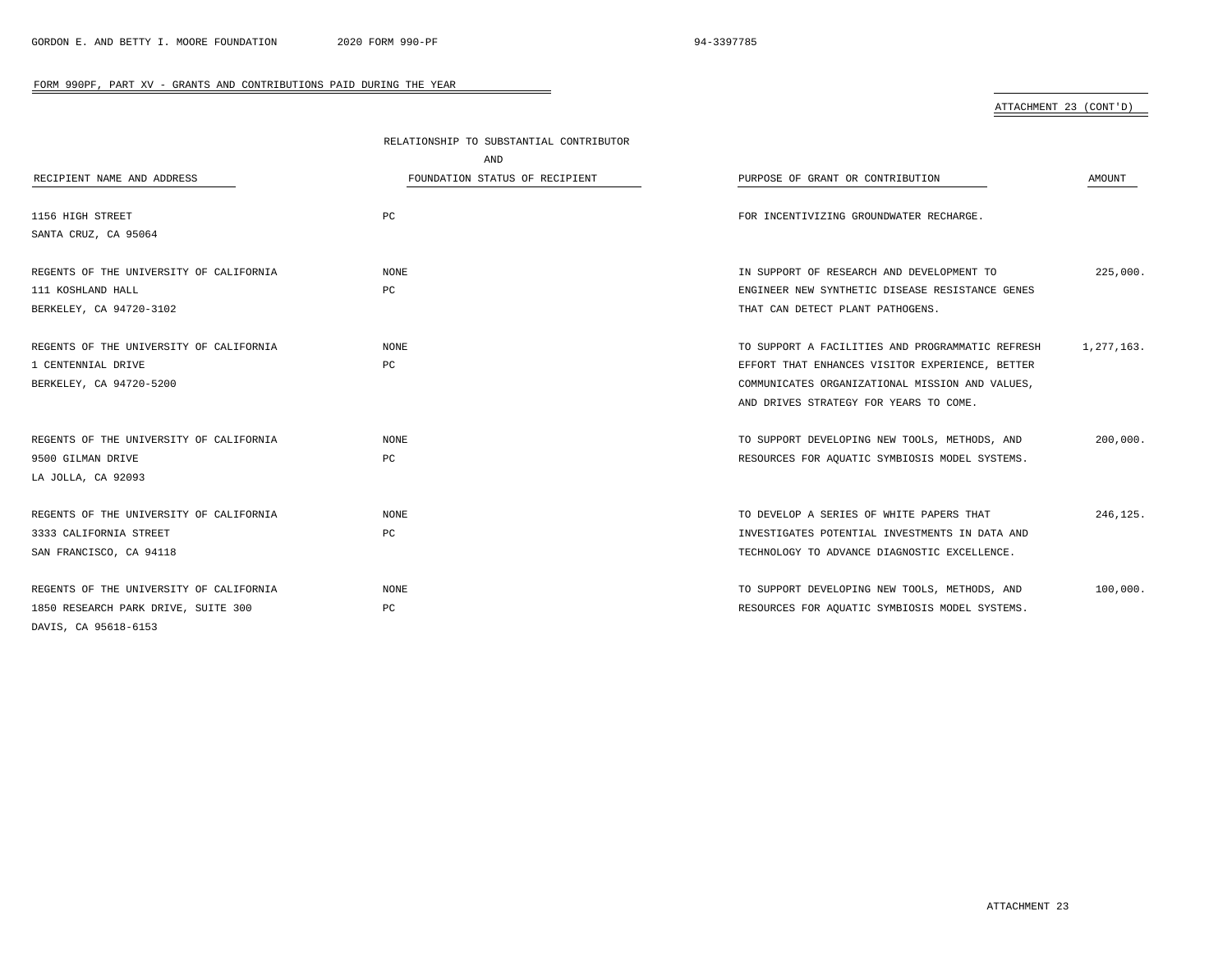ATTACHMENT 23 (CONT'D)

|                                         | RELATIONSHIP TO SUBSTANTIAL CONTRIBUTOR |                                                   |          |
|-----------------------------------------|-----------------------------------------|---------------------------------------------------|----------|
|                                         | AND                                     |                                                   |          |
| RECIPIENT NAME AND ADDRESS              | FOUNDATION STATUS OF RECIPIENT          | PURPOSE OF GRANT OR CONTRIBUTION                  | AMOUNT   |
|                                         |                                         |                                                   |          |
| REGENTS OF THE UNIVERSITY OF CALIFORNIA | NONE                                    | IN SUPPORT OF THE COLLABORATIVE PROJECT           | 56,250.  |
| 9500 GILMAN DRIVE #0332                 | PC                                      | 'UNDERSTANDING THE DARK SIDE OF THE GENOME' AS    |          |
| LA JOLLA, CA 92093-0332                 |                                         | PROPOSED AT THE 2019 SCIALOG: CHEMICAL MACHINERY  |          |
|                                         |                                         | OF THE CELL II CONFERENCE, WHERE SIX TEAM         |          |
|                                         |                                         | RESEARCH PROPOSALS WERE SELECTED THROUGH          |          |
|                                         |                                         | PEER-REVIEW FROM FIFTEEN TEAM PROPOSALS THAT      |          |
|                                         |                                         | FOCUSED ON CONVERGENCE SCIENCE AT THE             |          |
|                                         |                                         | INTERSECTION OF CHEMISTRY AND BIOLOGY TO ADDRESS  |          |
|                                         |                                         | THE NEED FOR A MORE QUANTITATIVE, THEORY-BASED    |          |
|                                         |                                         | UNDERSTANDING OF CELLULAR PROCESSES.              |          |
|                                         |                                         |                                                   |          |
| REGENTS OF THE UNIVERSITY OF CALIFORNIA | <b>NONE</b>                             | IN SUPPORT OF ADVANCING PUBLICLY AVAILABLE        | 214,813. |
| 9500 GILMAN DRIVE, MAIL CODE 0210       | PC                                      | ANALYTICAL CHEMISTRY TOOLS DESIGNED TO HELP       |          |
| LA JOLLA, CA 92093-0210                 |                                         | SCIENTISTS IDENTIFY MOLECULES THAT MEDIATE        |          |
|                                         |                                         | BIOLOGICAL INTERACTIONS, INCLUDING SYMBIOSIS.     |          |
|                                         |                                         |                                                   |          |
| REGENTS OF THE UNIVERSITY OF CALIFORNIA | <b>NONE</b>                             | TO SUPPORT THE DEVELOPMENT OF AN INNOVATIVE       | 499,500. |
| 9500 GILMAN DRIVE                       | PC                                      | METHOD TO DETECT DIAGNOSTIC LEARNING              |          |
| LA JOLLA, CA 92093                      |                                         | OPPORTUNITIES, THEN MEASURE THE PROPORTION OF     |          |
|                                         |                                         | THOSE CASES THAT UNDERGO STRUCTURED CASE REVIEW.  |          |
|                                         |                                         |                                                   |          |
| REGENTS OF THE UNIVERSITY OF CALIFORNIA | <b>NONE</b>                             | IN SUPPORT OF THE QUANTEMX SCIENTIST EXCHANGE     | 312,096. |
| 4415 CHEM ANNEX, ONE SHIELDS AVENUE     | PC                                      | PROGRAM AND SCIENTIFIC WORKSHOPS TO FACILITATE    |          |
| DAVIS, CA 95616-5270                    |                                         | NEW COLLABORATIONS IN THE QUANTUM MATERIALS       |          |
|                                         |                                         | COMMUNITY.                                        |          |
|                                         |                                         |                                                   |          |
| REGENTS OF THE UNIVERSITY OF CALIFORNIA | <b>NONE</b>                             | IN SUPPORT OF RESEARCH TO DEVELOP A QUANTUM LIGHT | 225,000. |
| 111 KOSHLAND HALL                       | PC                                      | SOURCE AND DETECTOR THAT IS COMPACT AND ROBUST    |          |
| BERKELEY, CA 94720-3102                 |                                         | AGAINST MANUFACTURING IMPERFECTIONS.              |          |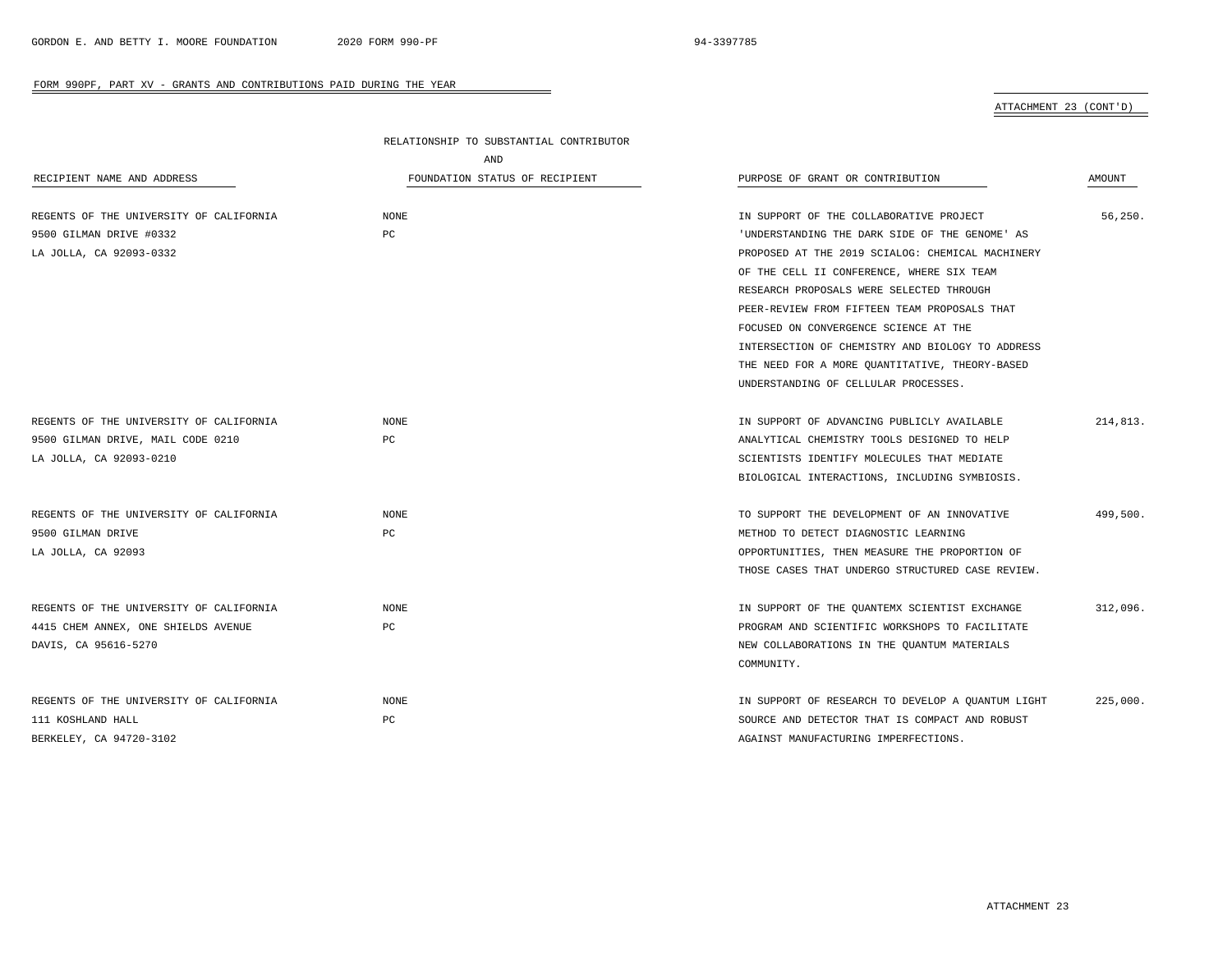÷

#### FORM 990PF, PART XV - GRANTS AND CONTRIBUTIONS PAID DURING THE YEAR

ATTACHMENT 23 (CONT'D)

|                                         | RELATIONSHIP TO SUBSTANTIAL CONTRIBUTOR |                                                   |            |
|-----------------------------------------|-----------------------------------------|---------------------------------------------------|------------|
|                                         | AND                                     |                                                   |            |
| RECIPIENT NAME AND ADDRESS              | FOUNDATION STATUS OF RECIPIENT          | PURPOSE OF GRANT OR CONTRIBUTION                  | AMOUNT     |
|                                         |                                         |                                                   |            |
| REGENTS OF THE UNIVERSITY OF CALIFORNIA | <b>NONE</b>                             | IN SUPPORT OF THE COLLABORATIVE PROJECT           | 56.250.    |
| ONE SHIELDS AVENUE                      | PC                                      | 'UNDERSTANDING THE DARK SIDE OF THE GENOME' AS    |            |
| DAVIS, CA 95616                         |                                         | PROPOSED AT THE 2019 SCIALOG: CHEMICAL MACHINERY  |            |
|                                         |                                         | OF THE CELL II CONFERENCE, WHERE SIX TEAM         |            |
|                                         |                                         | RESEARCH PROPOSALS WERE SELECTED THROUGH          |            |
|                                         |                                         | PEER-REVIEW FROM FIFTEEN TEAM PROPOSALS THAT      |            |
|                                         |                                         | FOCUSED ON CONVERGENCE SCIENCE AT THE             |            |
|                                         |                                         | INTERSECTION OF CHEMISTRY AND BIOLOGY TO ADDRESS  |            |
|                                         |                                         | THE NEED FOR A MORE QUANTITATIVE, THEORY-BASED    |            |
|                                         |                                         | UNDERSTANDING OF CELLULAR PROCESSES.              |            |
| REGENTS OF THE UNIVERSITY OF CALIFORNIA | <b>NONE</b>                             | IN SUPPORT OF THEORETICAL INVESTIGATIONS OF       | 306,125.   |
| 366 LECONTE HALL, MC 7300               | PC                                      | EMERGENT PHENOMENA IN QUANTUM MATERIALS.          |            |
| BERKELEY, CA 94720                      |                                         |                                                   |            |
|                                         |                                         |                                                   |            |
| REGENTS OF THE UNIVERSITY OF CALIFORNIA | <b>NONE</b>                             | IN SUPPORT OF BUILDING AN INTERDISCIPLINARY       | 666,667.   |
| 112 KOHN HALL                           | PC                                      | COMMUNITY OF RESEARCHERS AND STUDENTS TO BREAK    |            |
| SANTA BARBARA, CA 93106                 |                                         | DOWN BARRIERS BETWEEN DISCIPLINES AND SEEK TO     |            |
|                                         |                                         | EXPAND THE INTELLECTUAL REACH OF PHYSICS INTO     |            |
|                                         |                                         | FUNDAMENTAL PROBLEMS OF LIVING MATTER.            |            |
|                                         |                                         |                                                   |            |
| REGENTS OF THE UNIVERSITY OF CALIFORNIA | <b>NONE</b>                             | IN SUPPORT OF ELUCIDATING HOW SYMBIOTIC           | 449.521.   |
| 9500 GILMAN DRIVE #0332                 | PC                                      | INTERACTIONS FACILITATED THE ORIGIN OF THE        |            |
| LA JOLLA, CA 92093-0332                 |                                         | EUKARYOTIC LIFE FORM.                             |            |
|                                         |                                         |                                                   |            |
| REGENTS OF THE UNIVERSITY OF CALIFORNIA | <b>NONE</b>                             | IN SUPPORT OF THE CONTINUED DEVELOPMENT OF        | 350,000.   |
| B-20 HEARST FIELD ANNEX # 3411          | PC                                      | SKYPORTAL, A COLLABORATIVE DATA PLATFORM FOR      |            |
| BERKELEY, CA 94720                      |                                         | ASTRONOMICAL ALERT SYSTEMS.                       |            |
|                                         |                                         |                                                   |            |
| REGENTS OF THE UNIVERSITY OF CALIFORNIA | <b>NONE</b>                             | TO SUPPORT THE BETTY IRENE MOORE SCHOOL OF        | 8,145,866. |
|                                         |                                         | NURSING AT THE UNIVERSITY OF CALIFORNIA, DAVIS IN |            |
|                                         |                                         | DEVELOPING, IMPLEMENTING AND EXECUTING A NATIONAL |            |
|                                         |                                         | FELLOWSHIP PROGRAM FOR NURSE LEADERS AND          |            |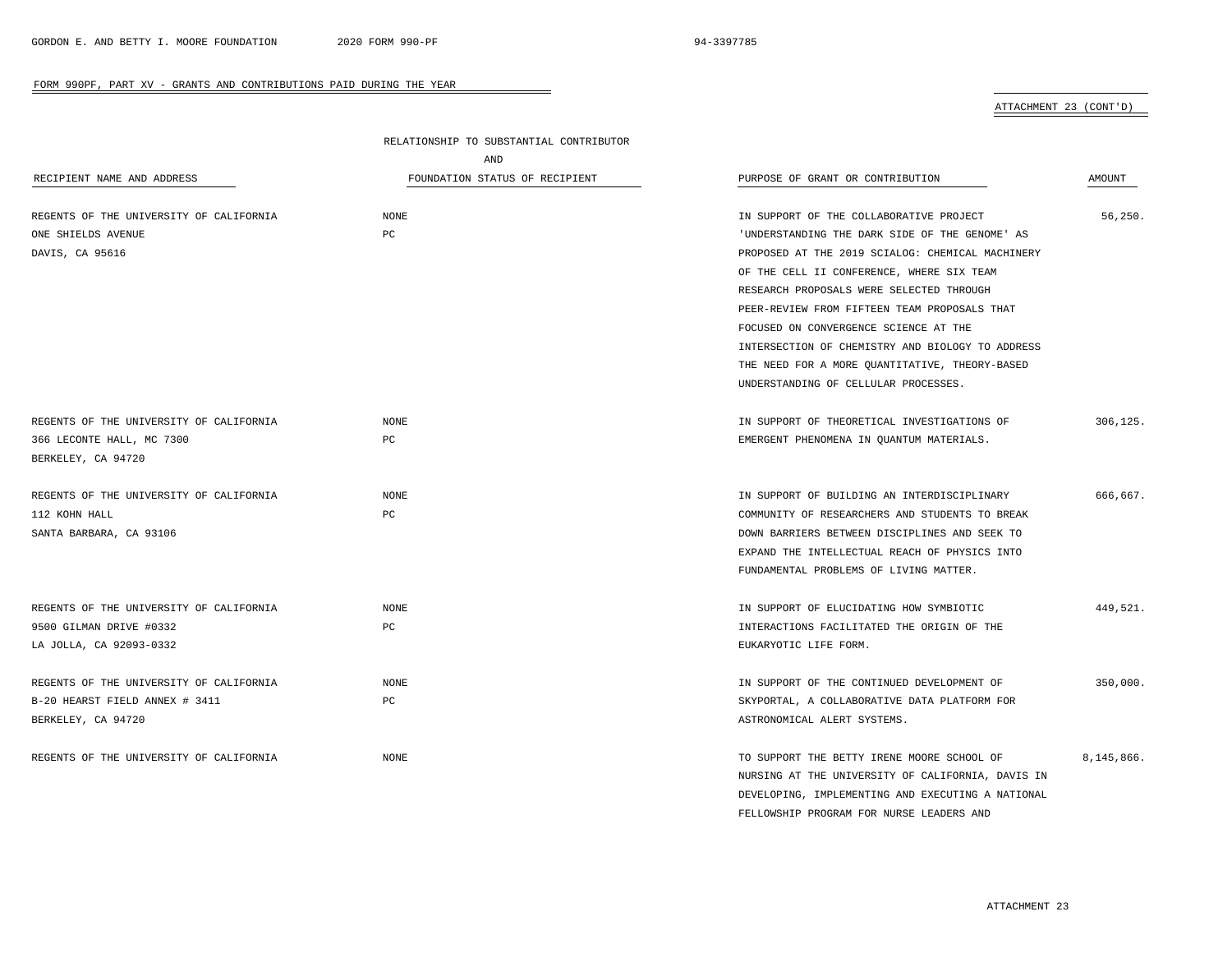CELLULAR PROCESSES.

## FORM 990PF, PART XV - GRANTS AND CONTRIBUTIONS PAID DURING THE YEAR

ATTACHMENT 23 (CONT'D)

|                                         | RELATIONSHIP TO SUBSTANTIAL CONTRIBUTOR |                                                  |          |
|-----------------------------------------|-----------------------------------------|--------------------------------------------------|----------|
|                                         | AND                                     |                                                  |          |
| RECIPIENT NAME AND ADDRESS              | FOUNDATION STATUS OF RECIPIENT          | PURPOSE OF GRANT OR CONTRIBUTION                 | AMOUNT   |
|                                         |                                         |                                                  |          |
| 1850 RESEARCH PARK DRIVE                | PC                                      | INNOVATORS.                                      |          |
| DAVIS, CA 95618                         |                                         |                                                  |          |
| REGENTS OF THE UNIVERSITY OF CALIFORNIA | NONE                                    | IN SUPPORT OF THE COLLABORATIVE PROJECT          | 56,250.  |
| ONE SHIELDS AVENUE 149 BRIGGS HALL      | PC                                      | 'RE-CONSTRUCTING THE TIME-RESOLVED SINGLE CELL   |          |
| DAVIS, CA 95616                         |                                         | ORGANIZATION' AS PROPOSED AT THE 2019 SCIALOG:   |          |
|                                         |                                         | CHEMICAL MACHINERY OF THE CELL II CONFERENCE,    |          |
|                                         |                                         | WHERE SIX TEAM RESEARCH PROPOSALS WERE SELECTED  |          |
|                                         |                                         | THROUGH PEER-REVIEW FROM FIFTEEN TEAM PROPOSALS  |          |
|                                         |                                         | THAT FOCUSED ON CONVERGENCE SCIENCE AT THE       |          |
|                                         |                                         | INTERSECTION OF CHEMISTRY AND BIOLOGY TO ADDRESS |          |
|                                         |                                         | THE NEED FOR A MORE QUANTITATIVE, THEORY-BASED   |          |
|                                         |                                         | UNDERSTANDING OF CELLULAR PROCESSES.             |          |
| REGENTS OF THE UNIVERSITY OF CALIFORNIA | NONE                                    | IN SUPPORT OF POSTDOCTORAL FELLOWS AT THE KAVLI  | 775,306. |
| 1102 KOHN HALL                          | PC                                      | INSTITUTE FOR THEORETICAL PHYSICS.               |          |
| SANTA BARBARA, CA 93106                 |                                         |                                                  |          |
|                                         |                                         |                                                  |          |
| REGENTS OF THE UNIVERSITY OF CALIFORNIA | <b>NONE</b>                             | IN SUPPORT OF THEORETICAL INVESTIGATIONS OF      | 403,816. |
| 1102 KOHN HALL                          | PC                                      | EMERGENT PHENOMENA IN QUANTUM MATERIALS.         |          |
| SANTA BARBARA, CA 93106                 |                                         |                                                  |          |
| REGENTS OF THE UNIVERSITY OF CALIFORNIA | $\rm{NONE}$                             | IN SUPPORT OF THE COLLABORATIVE PROJECT          | 56,250.  |
| 9500 GILMAN DRIVE #0332                 | PC                                      | 'METABOLIC POOLS: WHERE ARE THEY, WHO'S USING    |          |
| LA JOLLA, CA 92093-0332                 |                                         | THEM, AND CAN WE?' AS PROPOSED AT THE 2019       |          |
|                                         |                                         | SCIALOG: CHEMICAL MACHINERY OF THE CELL II       |          |
|                                         |                                         | CONFERENCE, WHERE SIX TEAM RESEARCH PROPOSALS    |          |
|                                         |                                         | WERE SELECTED THROUGH PEER-REVIEW FROM FIFTEEN   |          |
|                                         |                                         | TEAM PROPOSALS THAT FOCUSED ON CONVERGENCE       |          |
|                                         |                                         | SCIENCE AT THE INTERSECTION OF CHEMISTRY AND     |          |
|                                         |                                         | BIOLOGY TO ADDRESS THE NEED FOR A MORE           |          |
|                                         |                                         | QUANTITATIVE, THEORY-BASED UNDERSTANDING OF      |          |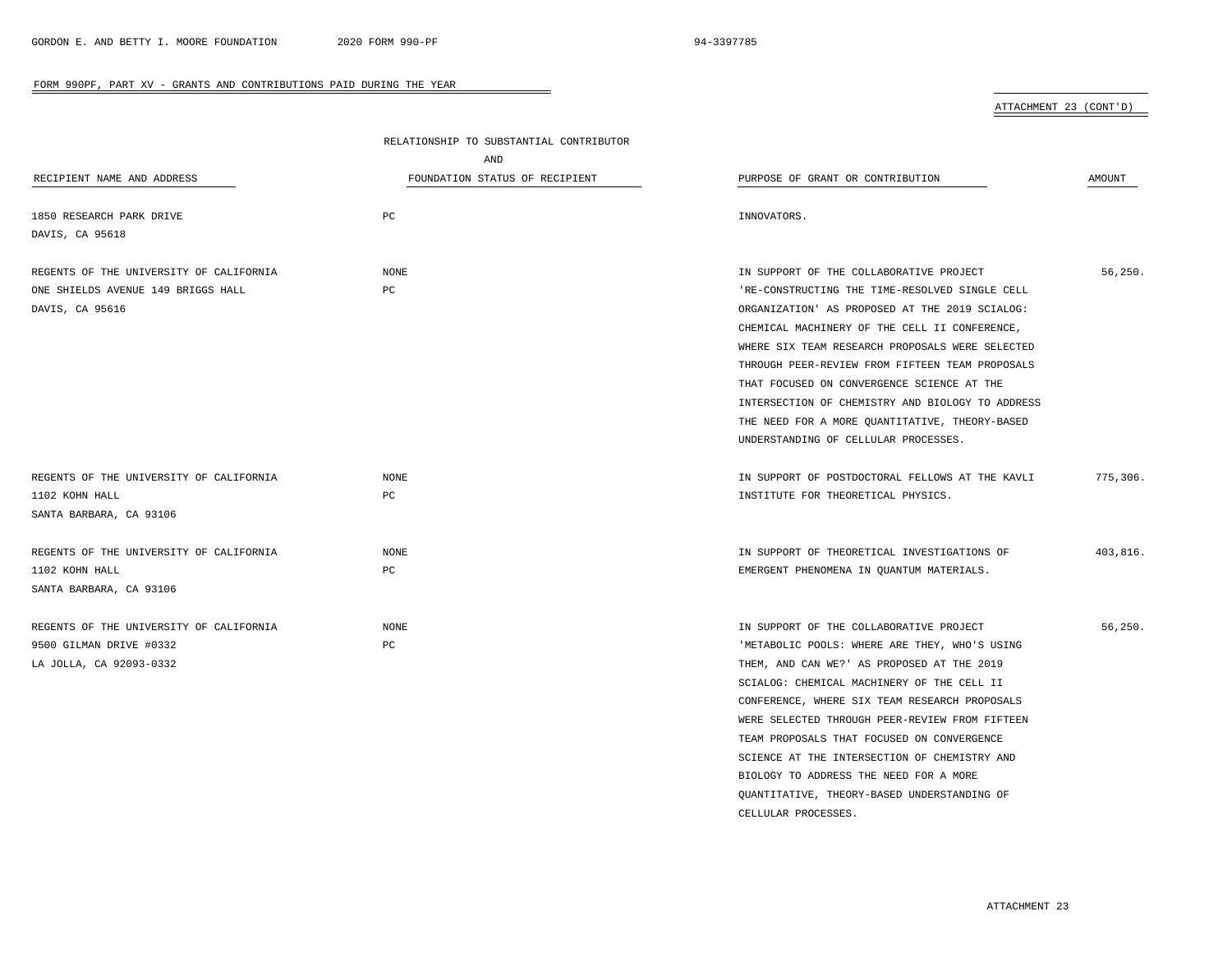# ATTACHMENT 23 (CONT'D)

|                                             | RELATIONSHIP TO SUBSTANTIAL CONTRIBUTOR |                                                   |          |
|---------------------------------------------|-----------------------------------------|---------------------------------------------------|----------|
|                                             | AND                                     |                                                   |          |
| RECIPIENT NAME AND ADDRESS                  | FOUNDATION STATUS OF RECIPIENT          | PURPOSE OF GRANT OR CONTRIBUTION                  | AMOUNT   |
|                                             |                                         |                                                   |          |
| REGENTS OF THE UNIVERSITY OF CALIFORNIA     | NONE                                    | TO SUPPORT DEVELOPING NEW TOOLS, METHODS, AND     | 224,999. |
| 3333 CALIFORNIA STREET, SUITE 315           | PC                                      | RESOURCES FOR AQUATIC SYMBIOSIS MODEL SYSTEMS.    |          |
| SAN FRANCISCO, CA 94143-0962                |                                         |                                                   |          |
| REGENTS OF THE UNIVERSITY OF CALIFORNIA     | <b>NONE</b>                             | TO SUPPORT THE HOSPITAL MEDICINE REENGINEERING    | 218,459. |
| 3333 CALIFORNIA STREET, SUITE 315           | РC                                      | NETWORK (HOMERUN) IN EVALUATING THE INCIDENCE AND |          |
| SAN FRANCISCO, CA 94143-0962                |                                         | PREDICTORS OF DIAGNOSTIC ERRORS IN HOSPITALIZED   |          |
|                                             |                                         | PATIENTS WITH SUSPECTED OR CONFIRMED CORONAVIRUS  |          |
|                                             |                                         | DISEASE 2019 (COVID-19).                          |          |
|                                             |                                         |                                                   |          |
| THE REGENTS OF THE UNIVERSITY OF CALIFORNIA | <b>NONE</b>                             | IN SUPPORT OF THE COLLABORATIVE PROJECT 'PROFIDS: | 56, 250. |
| 100 UCLA MEDICAL PLAZA, SUITE 755           | PC                                      | PROBES TO FOLD THE INTRINSICALLY DISORDERED' AS   |          |
| LOS ANGELES, CA 90095                       |                                         | PROPOSED AT THE 2019 SCIALOG: CHEMICAL MACHINERY  |          |
|                                             |                                         | OF THE CELL II CONFERENCE, WHERE SIX TEAM         |          |
|                                             |                                         | RESEARCH PROPOSALS WERE SELECTED THROUGH          |          |
|                                             |                                         | PEER-REVIEW FROM FIFTEEN TEAM PROPOSALS THAT      |          |
|                                             |                                         | FOCUSED ON CONVERGENCE SCIENCE AT THE             |          |
|                                             |                                         | INTERSECTION OF CHEMISTRY AND BIOLOGY TO ADDRESS  |          |
|                                             |                                         | THE NEED FOR A MORE QUANTITATIVE, THEORY-BASED    |          |
|                                             |                                         | UNDERSTANDING OF CELLULAR PROCESSES.              |          |
|                                             |                                         |                                                   |          |
| REGENTS OF THE UNIVERSITY OF CALIFORNIA     | <b>NONE</b>                             | IN SUPPORT OF ELUCIDATING HOW SYMBIOTIC           | 290,000. |
| 6832 ELLISON HALL                           | РC                                      | INTERACTIONS FACILITATED THE ORIGIN OF THE        |          |
| SANTA BARBARA, CA 93106-3060                |                                         | EUKARYOTIC LIFE FORM.                             |          |
|                                             |                                         |                                                   |          |
| REGENTS OF THE UNIVERSITY OF COLORADO       | <b>NONE</b>                             | IN SUPPORT OF LEADING-EDGE RESEARCH TO DEVELOP    | 180,000. |
| 390 UCB                                     | РC                                      | NOVEL SOFT X-RAY SOURCES AND METHODS TO STUDY     |          |
| BOULDER, CO 80309-0390                      |                                         | QUANTUM MATERIALS WITH HIGH SPATIAL AND TEMPORAL  |          |

 $\overline{\phantom{a}}$ 

RESOLUTION AND WITH CHEMICAL SPECIFICITY.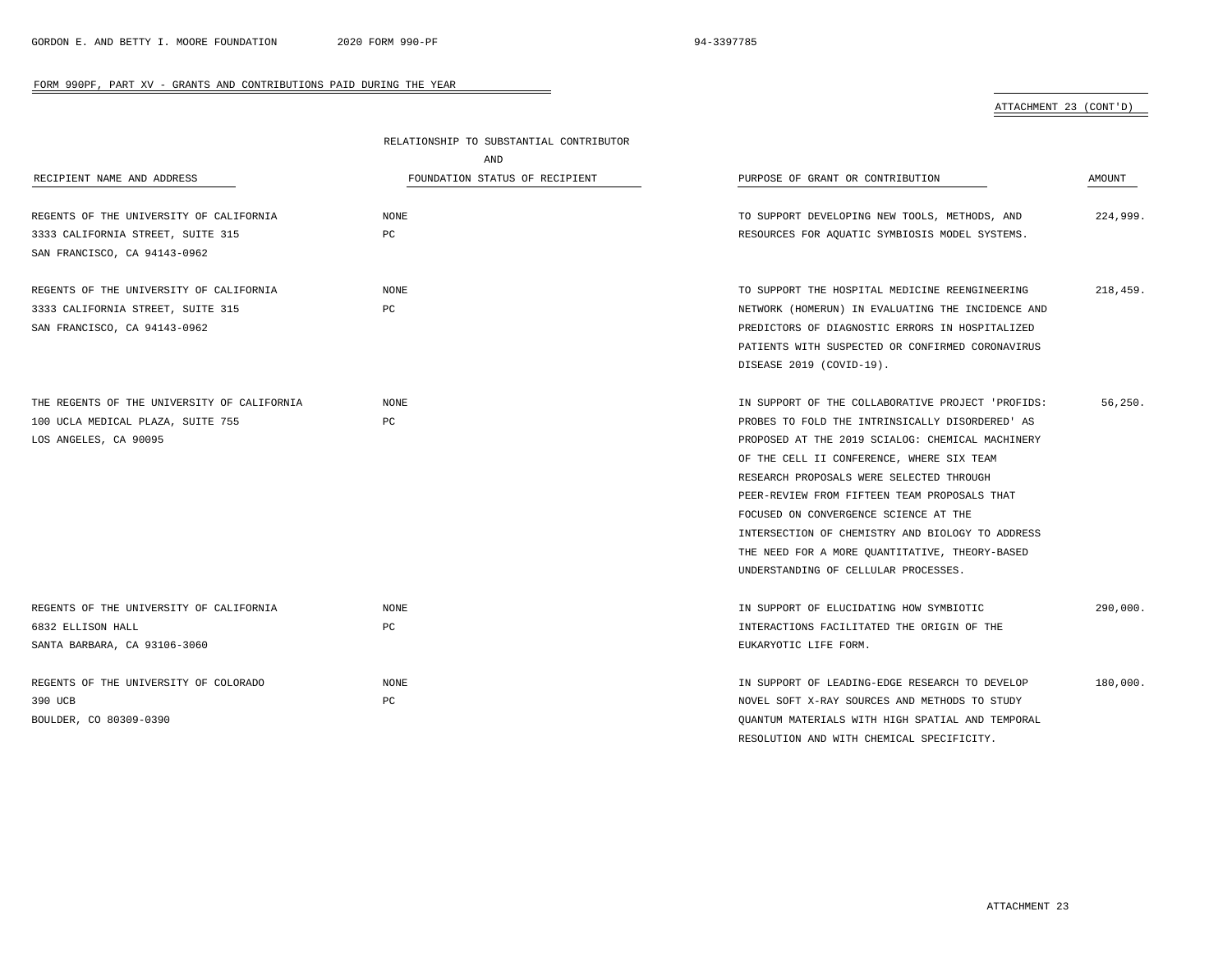# ATTACHMENT 23 (CONT'D)

|                                              | RELATIONSHIP TO SUBSTANTIAL CONTRIBUTOR |                                                   |          |
|----------------------------------------------|-----------------------------------------|---------------------------------------------------|----------|
|                                              | AND                                     |                                                   |          |
| RECIPIENT NAME AND ADDRESS                   | FOUNDATION STATUS OF RECIPIENT          | PURPOSE OF GRANT OR CONTRIBUTION                  | AMOUNT   |
|                                              |                                         |                                                   |          |
| REGENTS OF THE UNIVERSITY OF COLORADO        | NONE                                    | IN SUPPORT OF RESEARCH DEVELOPING PRECISION       | 975,100. |
| 390 UCB                                      | PC                                      | EXPERIMENTS THAT SEARCH FOR NEW FUNDAMENTAL       |          |
| BOULDER, CO 80309-0390                       |                                         | PARTICLES OF NATURE.                              |          |
| REGENTS OF THE UNIVERSITY OF COLORADO        | <b>NONE</b>                             | IN SUPPORT OF NOVEL TECHNOLOGY-ENABLED LEARNING   | 153,000. |
| 390 UCB                                      | PC                                      | ENVIRONMENTS THAT HAVE THE POTENTIAL TO TRANSFORM |          |
| BOULDER, CO 80309-0390                       |                                         | HOW SCIENCE INQUIRY IS FOSTERED, SUPPORTED,       |          |
|                                              |                                         | ASSESSED, AND UNDERSTOOD.                         |          |
|                                              |                                         |                                                   |          |
| REGENTS OF THE UNIVERSITY OF COLORADO        | <b>NONE</b>                             | IN SUPPORT OF INVESTIGATIONS OF STRONGLY          | 198,390. |
| 390 UCB                                      | PC                                      | CORRELATED AND TOPOLOGICAL MATERIALS USING        |          |
| BOULDER, CO 80309-0390                       |                                         | LOW-TEMPERATURE ANGLE-RESOLVED PHOTOEMISSION      |          |
|                                              |                                         | SPECTROSCOPY.                                     |          |
| REGENTS OF THE UNIVERSITY OF CONNECTICUT     | NONE                                    | TO SUPPORT DEVELOPING NEW TOOLS, METHODS, AND     | 228,587. |
| 438 WHITNEY ROAD EXTENSION, UNIT 1133        | GOV                                     | RESOURCES FOR AQUATIC SYMBIOSIS MODEL SYSTEMS.    |          |
| STORRS, CT 06269-1133                        |                                         |                                                   |          |
|                                              |                                         |                                                   |          |
| REGENTS OF THE UNIVERSITY OF MICHIGAN        | <b>NONE</b>                             | TO SUPPORT NEW CONCEPTS AND TECHNOLOGIES TO       | 444.664. |
| 1105 N UNIVERSITY AVENUE BIOLOGICAL SCIENCES | РC                                      | ADVANCE KNOWLEDGE ABOUT AQUATIC SYMBIOSES.        |          |
| ANN ARBOR, MI 48109-1085                     |                                         |                                                   |          |
| RENSSELAER POLYTECHNIC INSTITUTE             | <b>NONE</b>                             | TO SUPPORT DEVELOPING NEW TOOLS, METHODS, AND     | 100,000. |
| 110 8TH STREET                               | PC                                      | RESOURCES FOR AQUATIC SYMBIOSIS MODEL SYSTEMS.    |          |
| TROY, NY 12180                               |                                         |                                                   |          |

÷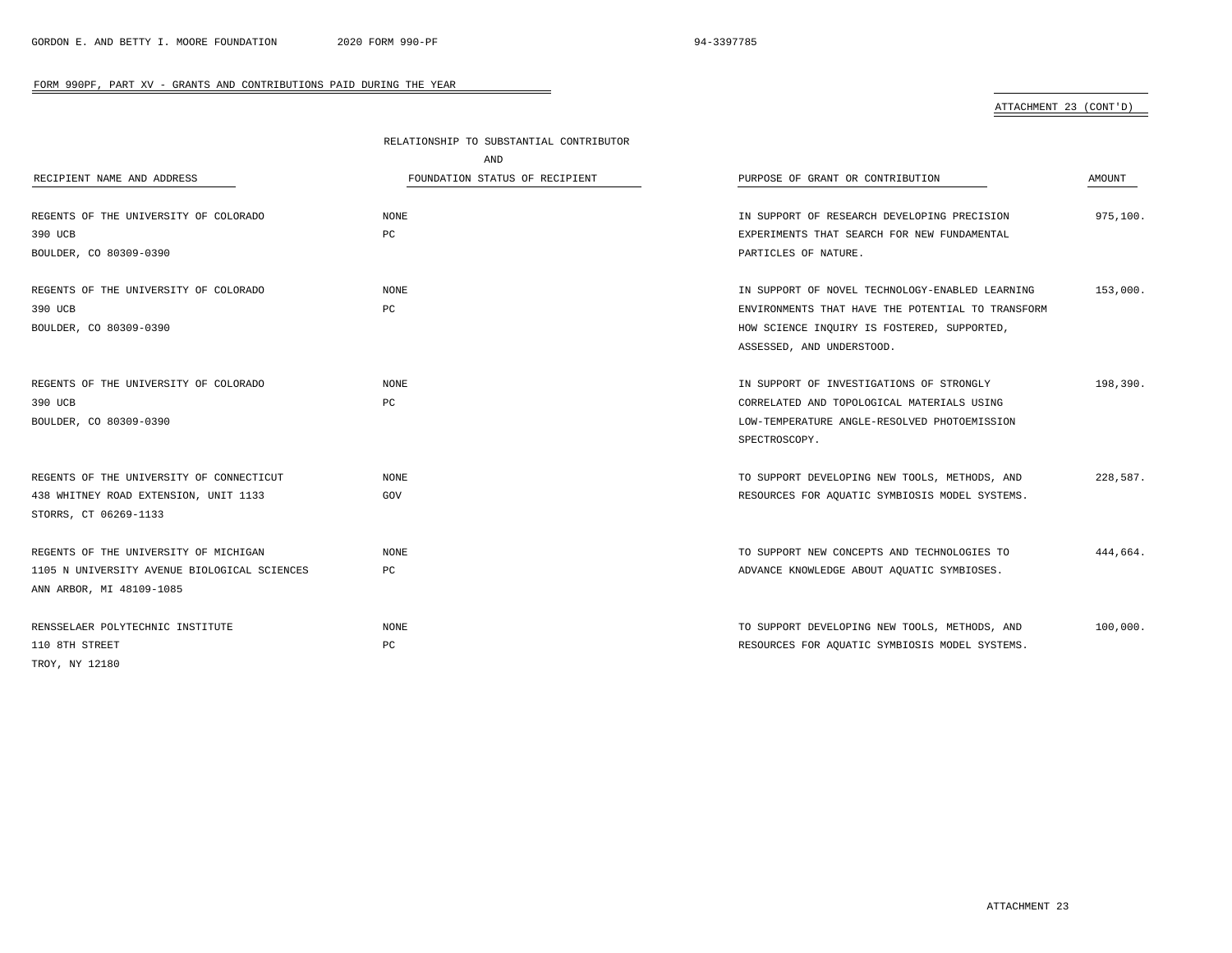# ATTACHMENT 23 (CONT'D)

|                                                    | RELATIONSHIP TO SUBSTANTIAL CONTRIBUTOR |                                                   |            |
|----------------------------------------------------|-----------------------------------------|---------------------------------------------------|------------|
|                                                    | AND                                     |                                                   |            |
| RECIPIENT NAME AND ADDRESS                         | FOUNDATION STATUS OF RECIPIENT          | PURPOSE OF GRANT OR CONTRIBUTION                  | AMOUNT     |
|                                                    |                                         |                                                   |            |
| RESEARCH FOUNDATION FOR THE STATE UNIVERSITY OF NY | <b>NONE</b>                             | IN SUPPORT OF RESEARCH TO DEVELOP NOVEL           | 225,000.   |
| W5510 MELVILLE LIBRARY                             | $_{\rm PC}$                             | BIOCOMPATIBLE CHELATION METHODS FOR SCANDIUM      |            |
| STONY BROOK, NY 11794                              |                                         | ISOTOPES.                                         |            |
| RESOURCES LEGACY FUND                              | <b>NONE</b>                             | TO SUPPORT THE BAY AREA CONSERVATION SMALL GRANTS | 375,000.   |
| 555 CAPITOL MALL, SUITE 1095                       | PC                                      | PROGRAM.                                          |            |
| SACRAMENTO, CA 95814                               |                                         |                                                   |            |
|                                                    |                                         |                                                   |            |
| RESOURCES LEGACY FUND                              | <b>NONE</b>                             | TO SUPPORT OUTREACH AND EDUCATION TO CONSERVE     | 650,000.   |
| 555 CAPITOL MALL, SUITE 1095                       | $_{\rm PC}$                             | MARINE HABITAT.                                   |            |
| SACRAMENTO, CA 95814                               |                                         |                                                   |            |
|                                                    |                                         |                                                   |            |
| RESOURCES LEGACY FUND                              | <b>NONE</b>                             | TO SUPPORT LEADERSHIP IN OCEAN STEWARDSHIP.       | 475,000.   |
| 555 CAPITOL MALL, SUITE 1095                       | PC                                      |                                                   |            |
| SACRAMENTO, CA 95814                               |                                         |                                                   |            |
| ROCKEFELLER PHILANTHROPY ADVISORS INC.             | <b>NONE</b>                             | IN SUPPORT OF THE GLOBAL COMMONS ALLIANCE'S       | 2,000,000. |
| 6 W 48TH STREET, 10TH FLOOR                        | $_{\rm PC}$                             | EFFORTS TO CATALYZE THE UPTAKE OF SCIENCE-BASED   |            |
| NEW YORK, NY 10036                                 |                                         | TARGETS.                                          |            |
|                                                    |                                         |                                                   |            |
| ROCKEFELLER PHILANTHROPY ADVISORS INC.             | <b>NONE</b>                             | IN SUPPORT OF THE FUND FOR SHARED INSIGHT, A      | 150,000.   |
| 6 W 48TH STREET, 10TH FLOOR                        | $_{\rm PC}$                             | COLLABORATIVE EFFORT TO INCREASE THE IMPACT OF    |            |
| NEW YORK, NY 10036                                 |                                         | PHILANTHROPY.                                     |            |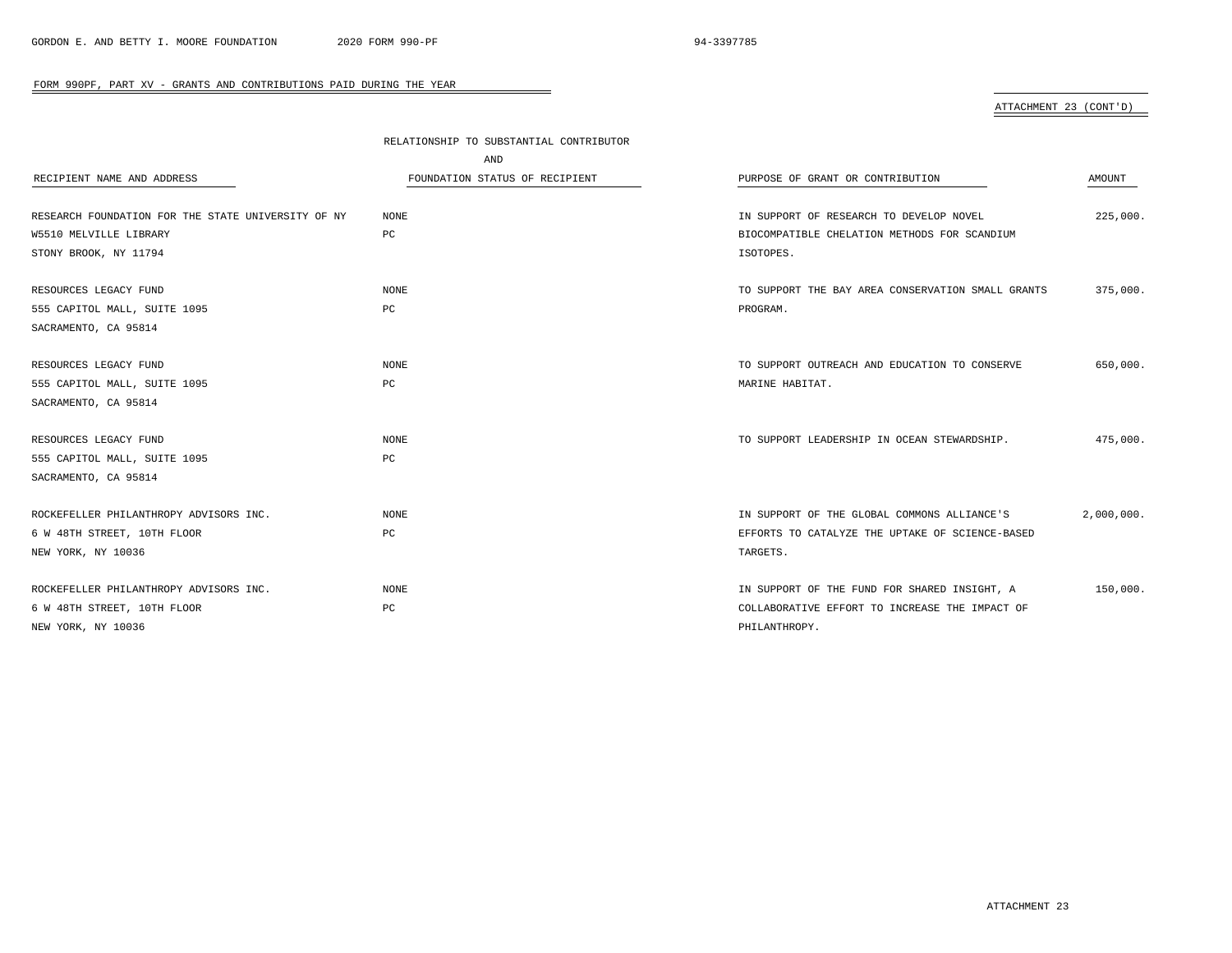# ATTACHMENT 23 (CONT'D)

|                                                    | RELATIONSHIP TO SUBSTANTIAL CONTRIBUTOR |                                                   |            |
|----------------------------------------------------|-----------------------------------------|---------------------------------------------------|------------|
|                                                    | AND                                     |                                                   |            |
| RECIPIENT NAME AND ADDRESS                         | FOUNDATION STATUS OF RECIPIENT          | PURPOSE OF GRANT OR CONTRIBUTION                  | AMOUNT     |
| ROYAL INST. FOR THE ADV. OF LEARNING - MCGILL UNIV | <b>NONE</b>                             | TO SUPPORT THE CONSTRUCTION OF CHIME OUTRIGGER    | 3,000,000. |
| 3550 UNIVERSITY STREET                             | PC                                      | TELESCOPES TO LOCALIZE FAST RADIO BURSTS,         |            |
| MONTREAL                                           |                                         | IDENTIFY THEIR ORIGINS, AND USE THEM AS PROBES OF |            |
| QC                                                 |                                         | THE DISTRIBUTION OF MATTER IN THE UNIVERSE.       |            |
| CANADA H3A 2A7                                     |                                         |                                                   |            |
| ROYAL INST. FOR THE ADV. OF LEARNING - MCGILL UNIV | NONE                                    | TO SUPPORT CONCEPTUAL DESIGN AND SITE PREPARATION | 239,082.   |
| 3550 UNIVERSITY STREET                             | PC                                      | FOR CONSTRUCTION OF CHIME/FAST RADIO BURST        |            |
| MONTREAL                                           |                                         | OUTRIGGER TELESCOPES TO LOCALIZE FAST RADIO       |            |
| QC                                                 |                                         | BURSTS AND IDENTIFY THEIR ORIGINS.                |            |
| CANADA H3A 2A7                                     |                                         |                                                   |            |
| RUTGERS THE STATE UNIVERSITY OF NEW JERSEY         | <b>NONE</b>                             | IN SUPPORT OF NOVEL APPROACHES TO THE SYNTHESIS   | 180,000.   |
| 136 FRELINGHUYSEN ROAD                             | GOV                                     | OF ARTIFICIAL QUANTUM MATERIALS AND               |            |
| PISCATAWAY, NJ 08854                               |                                         | INVESTIGATIONS OF NOVEL PHENOMENA AWAY FROM       |            |
|                                                    |                                         | EQUILIBRIUM IN THESE MATERIALS.                   |            |
| RUTGERS THE STATE UNIVERSITY OF NEW JERSEY         | <b>NONE</b>                             | IN SUPPORT OF EXPERIMENTAL INVESTIGATIONS OF      | 326,790.   |
| 136 FRELINGHUYSEN ROAD                             | GOV                                     | SUPERCONDUCTIVITY AND STRONGLY CORRELATED         |            |
| PISCATAWAY, NJ 08854                               |                                         | ELECTRONIC PHASES IN GRAPHENE AND OTHER           |            |
|                                                    |                                         | ATOMICALLY THIN MATERIALS.                        |            |
| SALO SCIENCES, INC.                                | NONE                                    | TO LEVERAGE ADVANCES IN REMOTE SENSING,           | 60,000.    |
| PO BOX 40811                                       | NC                                      | ARTIFICIAL INTELLIGENCE, REAL-TIME MODELING AND   |            |
| SAN FRANCISCO, CA 94140                            |                                         | CLOUD COMPUTING TECHNOLOGIES TO SUPPORT DYNAMIC   |            |
|                                                    |                                         | AND ANALYTIC WILDFIRE RISK MAPPING AND RESPONSE.  |            |
| SAN DIEGO SOCIETY OF NATURAL HISTORY BALBOA PARK   | <b>NONE</b>                             | IN SUPPORT OF PLANNING FOR A PILOT PROJECT TO     | 122,015.   |
| 1788 EL PRADO, BALBOA PARK                         | PC.                                     | INCREASE COMMUNITY SCIENCE AND CONSERVATION IN    |            |
| SAN DIEGO, CA 92101                                |                                         | URBAN GREEN SPACES.                               |            |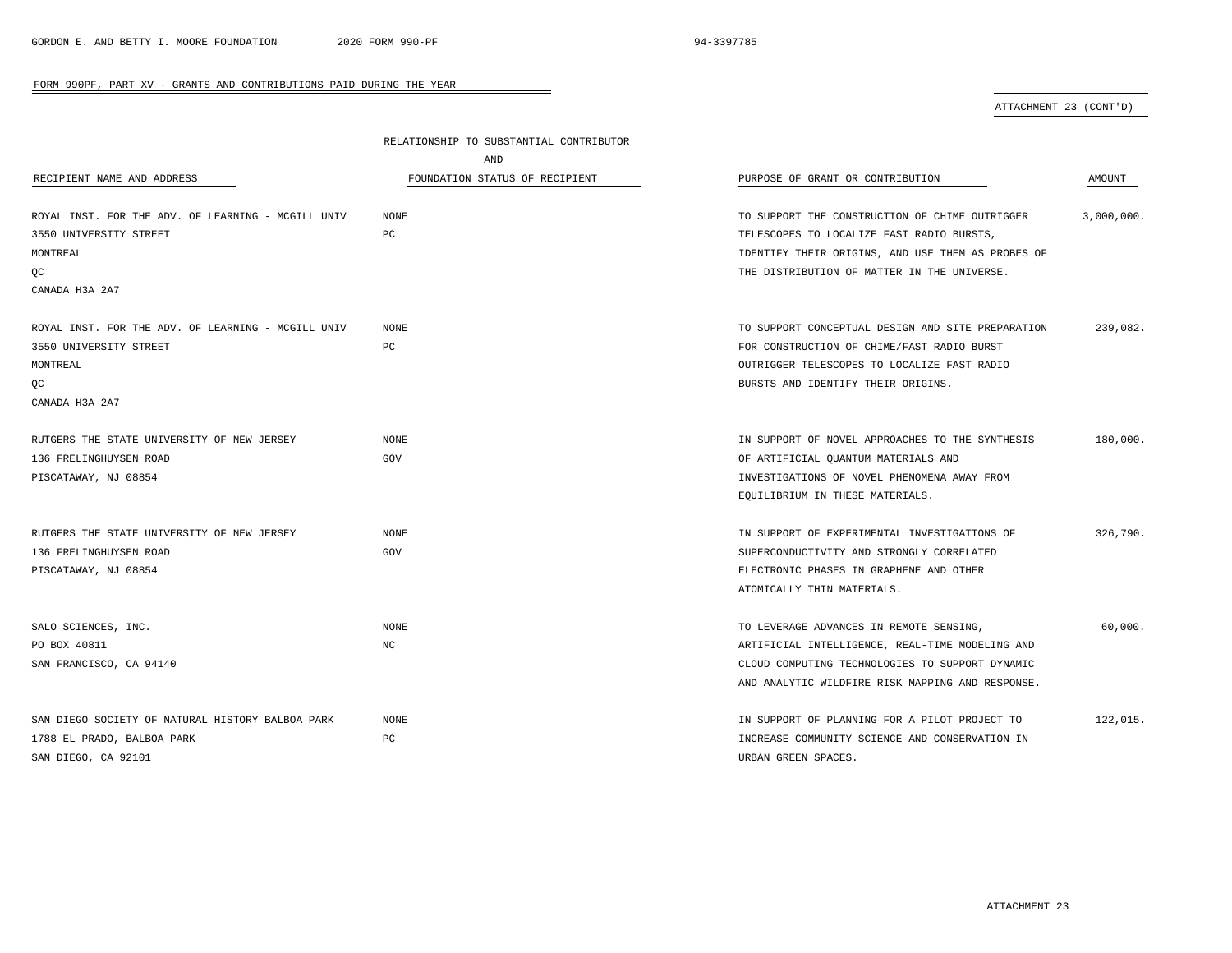# ATTACHMENT 23 (CONT'D)

|                                               | RELATIONSHIP TO SUBSTANTIAL CONTRIBUTOR |                                                  |          |
|-----------------------------------------------|-----------------------------------------|--------------------------------------------------|----------|
|                                               | AND                                     |                                                  |          |
| RECIPIENT NAME AND ADDRESS                    | FOUNDATION STATUS OF RECIPIENT          | PURPOSE OF GRANT OR CONTRIBUTION                 | AMOUNT   |
|                                               |                                         |                                                  |          |
| SAN DIEGO STATE UNIVERSITY FOUNDATION         | NONE                                    | TO SUPPORT NEW CONCEPTS AND TECHNOLOGIES TO      | 400,532. |
| 5250 CAMPANILE DRIVE                          | SO III FI                               | ADVANCE KNOWLEDGE ABOUT AQUATIC SYMBIOSES.       |          |
| SAN DIEGO, CA 92182-1931                      |                                         |                                                  |          |
|                                               |                                         |                                                  |          |
| SAN DIEGO STATE UNIVERSITY FOUNDATION         | NONE                                    | TO SUPPORT DEVELOPING NEW TOOLS, METHODS, AND    | 100,000. |
| 5250 CAMPANILE DRIVE                          | SO III FI                               | RESOURCES FOR AQUATIC SYMBIOSIS MODEL SYSTEMS.   |          |
| SAN DIEGO, CA 92182-1931                      |                                         |                                                  |          |
|                                               |                                         |                                                  |          |
| SCIENCE COMMUNICATION LAB, INC.               | NONE                                    | IN SUPPORT OF A PUBLIC ENGAGEMENT CAMPAIGN FOR   | 494,438. |
| 600 16TH STREET N312E MC2200                  | PC                                      | HUMAN NATURE AND PICTURE A SCIENTIST, AND        |          |
| SAN FRANCISCO, CA 94143                       |                                         | DEVELOPMENT OF A SCIENCE FILM DISTRIBUTION       |          |
|                                               |                                         | NETWORK.                                         |          |
|                                               |                                         |                                                  |          |
| SCIENCE FRIDAY INITIATIVE INC.                | <b>NONE</b>                             | IN SUPPORT OF EMBEDDING CITIZEN SCIENCE PROJECTS | 392,502. |
| 30 BROAD STREET, SUITE 801                    | PC                                      | IN RICH MULTIMEDIA AND EDUCATIONAL FORMATS.      |          |
| NEW YORK, NY 10004                            |                                         |                                                  |          |
|                                               |                                         |                                                  |          |
| SEAS AT RISK VZW                              | <b>NONE</b>                             | TO PROTECT ARCTIC MARINE ECOSYSTEMS AND THE      | 107,160. |
| RUE D'EDIMBOURG 26                            | PC                                      | COMMUNITIES THAT DEPEND ON THEM FROM SPILLS OF   |          |
| <b>BRUSSELS</b>                               |                                         | HEAVY FUEL OIL.                                  |          |
| BELGIUM BE - 1050                             |                                         |                                                  |          |
|                                               |                                         |                                                  |          |
| SEMINARIO PERMANENTE DE INVESTIGACION AGRARIA | <b>NONE</b>                             | TO SUPPORT INNOVATIVE ANALYSIS AND INFORMED      | 56,000.  |
| JR. MARIA PARADO DE BELLIDO 150               | РC                                      | DEBATE OF THE EVIDENCE OF IMPACTS OF GLOBAL      |          |
| LIMA                                          |                                         | CHANGE AND INFRASTRUCTURE ON THE ENVIRONMENT AND |          |
| PERU 17                                       |                                         | SOCIETY IN THE PERUVIAN AMAZON.                  |          |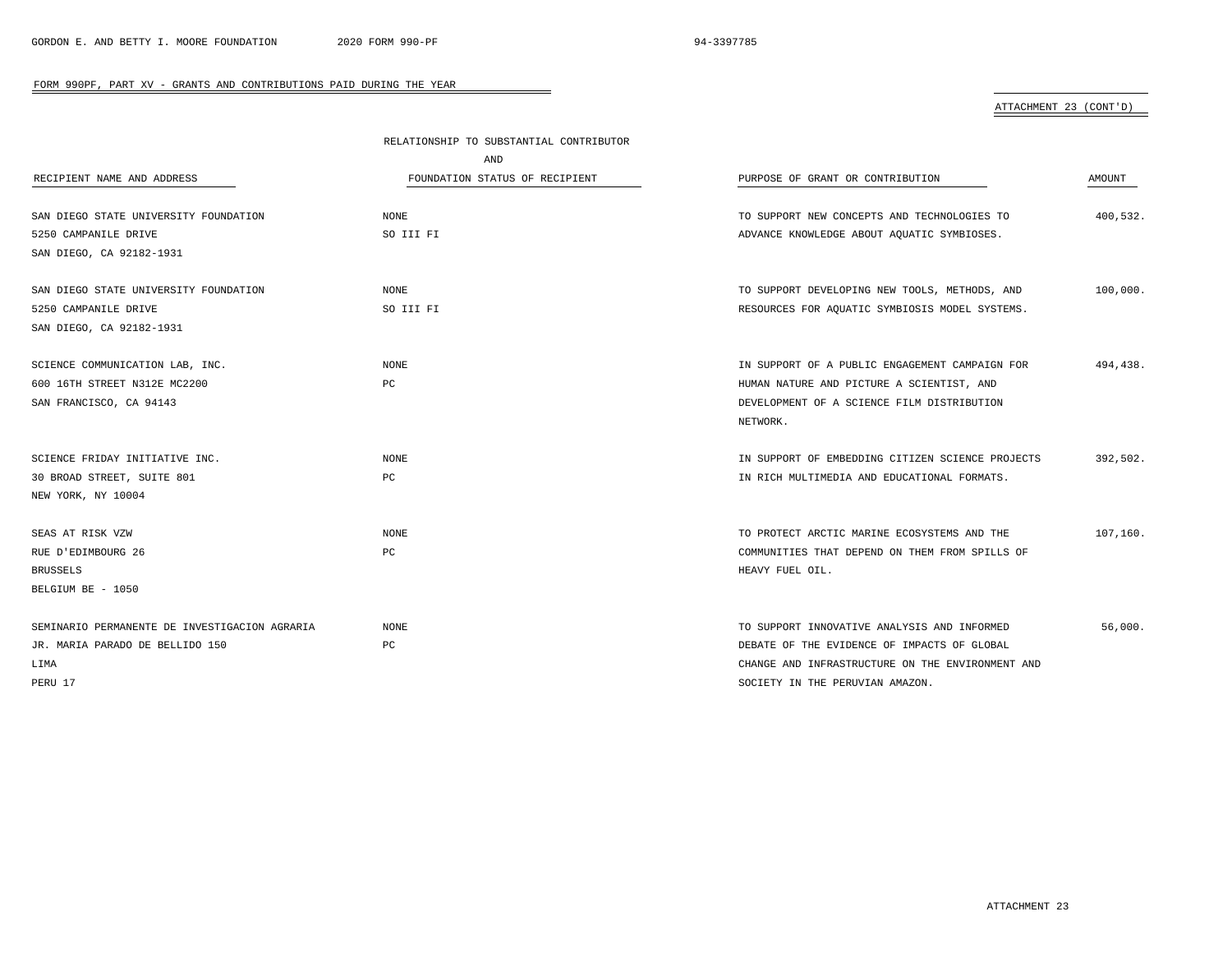# ATTACHMENT 23 (CONT'D)

|                                           | RELATIONSHIP TO SUBSTANTIAL CONTRIBUTOR |                                                   |          |
|-------------------------------------------|-----------------------------------------|---------------------------------------------------|----------|
|                                           | AND                                     |                                                   |          |
| RECIPIENT NAME AND ADDRESS                | FOUNDATION STATUS OF RECIPIENT          | PURPOSE OF GRANT OR CONTRIBUTION                  | AMOUNT   |
| SETI INSTITUTE                            | <b>NONE</b>                             | IN SUPPORT OF RESEARCH EXPERIENCES IN ASTRONOMY   | 51,378.  |
| 189 BERNARDO AVENUE, SUITE 200            | PC                                      | FOR UNDERGRADUATE STUDENTS FROM TRADITIONALLY     |          |
| MOUNTAIN VIEW, CA 94043                   |                                         | UNDER-REPRESENTED BACKGROUNDS.                    |          |
| SILICON VALLEY COMMUNITY FOUNDATION       | NONE                                    | TO SUPPORT THE EURASIAN CONSERVATION FUND.        | 105,300. |
| 2440 WEST EL CAMINO REAL, SUITE 300       | PC                                      |                                                   |          |
| MOUNTAIN VIEW, CA 94040                   |                                         |                                                   |          |
| SLAC NATIONAL ACCELERATOR LABORATORY      | <b>NONE</b>                             | IN SUPPORT OF A WEEK-LONG SCIENCE, TECHNOLOGY,    | 666,667. |
| 2575 SAND HILL ROAD                       | GOV                                     | ENGINEERING, AND MATH (STEM) SUMMER CAMP FOR HIGH |          |
| MENLO PARK, CA 94025                      |                                         | SCHOOL GIRLS AT DEPARTMENT OF ENERGY (DOE)        |          |
|                                           |                                         | NATIONAL LABORATORIES.                            |          |
| SMITHSONIAN INSTITUTION                   | NONE                                    | IN SUPPORT OF CRITICAL NEW ELEMENTS OF THE EVENT  | 178,989. |
| 60 GARDEN STREET                          | PC                                      | HORIZON TELESCOPE, A GLOBAL NETWORK OF RADIO      |          |
| CAMBRIDGE, MA 02138                       |                                         | DISHES THAT FORMS AN EARTH-SIZED VIRTUAL          |          |
|                                           |                                         | TELESCOPE AIMED AT TAKING THE FIRST IMAGES OF THE |          |
|                                           |                                         | EVENT HORIZON OF A SUPERMASSIVE BLACK HOLE.       |          |
| SMITHSONIAN INSTITUTION                   | NONE                                    | IN SUPPORT OF THE DEVELOPMENT AND DISSEMINATION   | 253,000. |
| 1000 JEFFERSON DRIVE, SW 4TH FLOOR        | PС                                      | OF ONLINE COMMUNITY RESEARCH GUIDES FOR YOUTH TO  |          |
| WASHINGTON, DC 20026-3293                 |                                         | HELP LEARN ABOUT BIODIVERSITY AND SUSTAINABILITY  |          |
|                                           |                                         | AND USE SCIENCE TO INFORM ACTION.                 |          |
| SMITHSONIAN INSTITUTION                   | <b>NONE</b>                             | IN SUPPORT OF EXPLORING HOW A LAND BARRIER, THE   | 104,898. |
| 1100 JEFFERSON DRIVE, SUITE 3123, MRC 705 | PC                                      | ISTHMUS OF PANAMA, CATALYZED NOVEL                |          |
| WASHINGTON, DC 20013-7012                 |                                         | DIFFERENTIATION OF SYMBIOTIC ASSOCIATIONS BETWEEN |          |
|                                           |                                         | MARINE ANIMALS AND MICROBES OVER THE PAST THREE   |          |
|                                           |                                         | MILLION YEARS.                                    |          |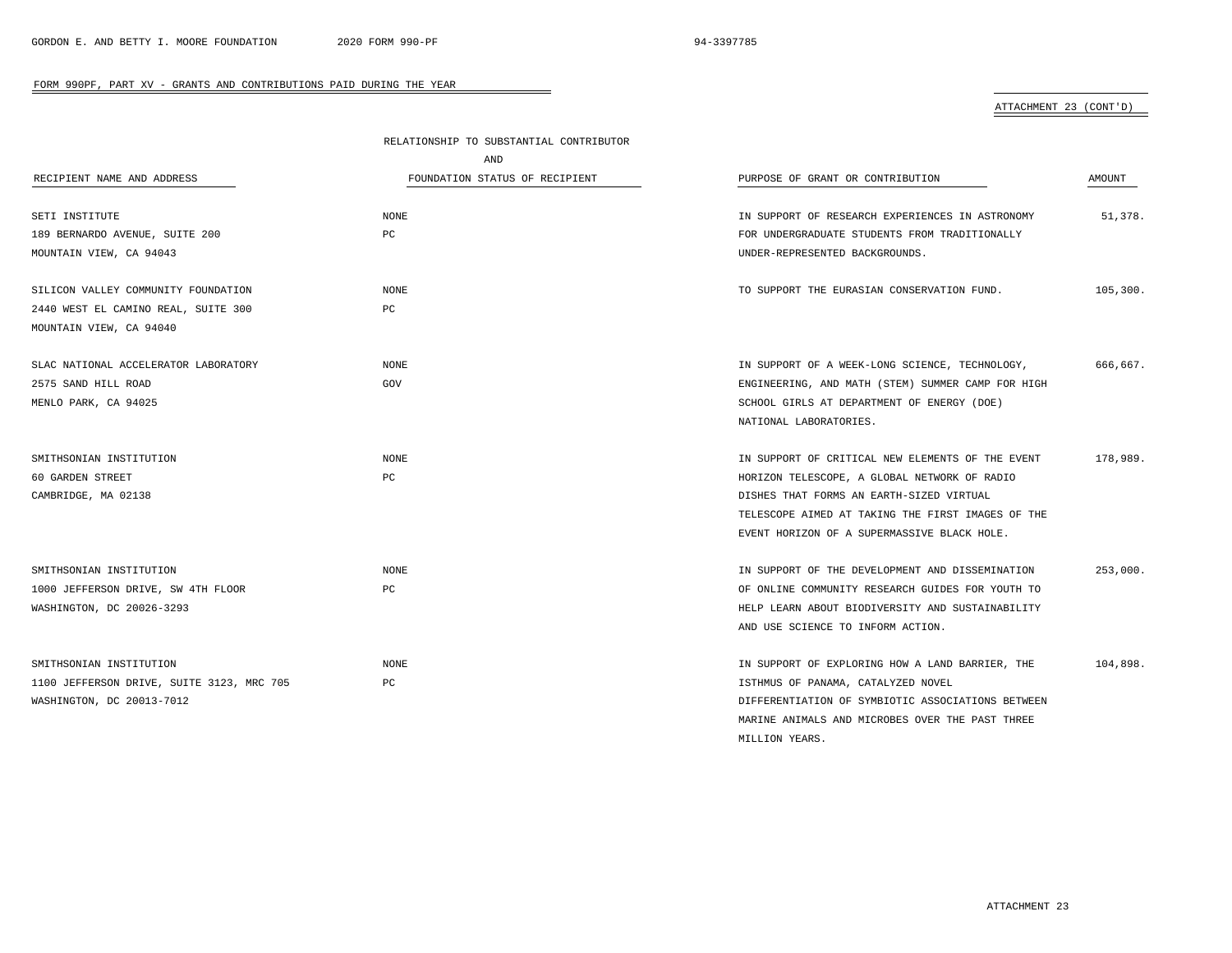# ATTACHMENT 23 (CONT'D)

|                                               | RELATIONSHIP TO SUBSTANTIAL CONTRIBUTOR |                                                   |          |
|-----------------------------------------------|-----------------------------------------|---------------------------------------------------|----------|
|                                               | AND                                     |                                                   |          |
| RECIPIENT NAME AND ADDRESS                    | FOUNDATION STATUS OF RECIPIENT          | PURPOSE OF GRANT OR CONTRIBUTION                  | AMOUNT   |
|                                               |                                         |                                                   |          |
| SOCIEDAD PERUANA DE DERECHO AMBIENTAL         | <b>NONE</b>                             | TO EXPAND THE LORETO REGIONAL CONSERVATION SYSTEM | 167,000. |
| PROL. ARENALES NO. 437                        | PC                                      | (RCS) IN PERU TO 6.9 MILLION HECTARES BY APPLYING |          |
| LIMA                                          |                                         | IMPROVED AND INCLUSIVE MANAGEMENT EFFECTIVENESS   |          |
| PERU 27                                       |                                         | TOOLS.                                            |          |
| SOCIEDAD PERUANA DE DERECHO AMBIENTAL         | NONE                                    | TO IMPROVE CONSOLIDATION CONDITIONS FOR SIX       | 210,831. |
| PROL. ARENALES NO. 437                        | PC                                      | PROTECTED AREAS AND INDIGENOUS LANDS IN THE UPPER |          |
| LIMA                                          |                                         | PURUS MOSAIC (5.8 MILLION HECTARES).              |          |
| PERU 27                                       |                                         |                                                   |          |
|                                               |                                         |                                                   |          |
| SOCIEDAD PERUANA DE DERECHO AMBIENTAL         | NONE                                    | TO SUPPORT THE PROTECTION OF FRESHWATER           | 46,932.  |
| PROL. ARENALES NO. 437                        | PC                                      | ECOSYSTEMS IN THE MARANON BASIN OF PERU.          |          |
| LIMA                                          |                                         |                                                   |          |
| PERU 27                                       |                                         |                                                   |          |
| SOCIETY OF CRITICAL CARE MEDICINE             | NONE                                    | TO SUPPORT THE DEVELOPMENT OF A NEAR REAL-TIME    | 499,185. |
| 500 MIDWAY DRIVE                              | PC                                      | RESEARCH REGISTRY OF HOSPITALIZED PATIENTS WITH   |          |
| MOUNT PROSPECT, IL 60056                      |                                         | CORONAVIRUS DISEASE 2019 (COVID-19).              |          |
|                                               |                                         |                                                   |          |
| SOCIETY OF ENVIRONMENTAL JOURNALISTS          | <b>NONE</b>                             | IN SUPPORT OF OCEAN CONSERVATION STORYTELLING.    | 92,000.  |
| 1629 K STREET NW, SUITE 300                   | PC                                      |                                                   |          |
| WASHINGTON, DC 20006                          |                                         |                                                   |          |
|                                               |                                         |                                                   |          |
| SOCIETY TO IMPROVE DIAGNOSIS IN MEDICINE INC. | <b>NONE</b>                             | TO SUPPORT THE EARLY CAREER DEVELOPMENT OF NINE   | 308,000. |
| 909 DAVIS STREET SUITE 500                    | PC                                      | SCHOLARS CONDUCTING MENTORED RESEARCH IN          |          |
| EVANSTON, IL 60201                            |                                         | DIAGNOSTIC EXCELLENCE.                            |          |

۰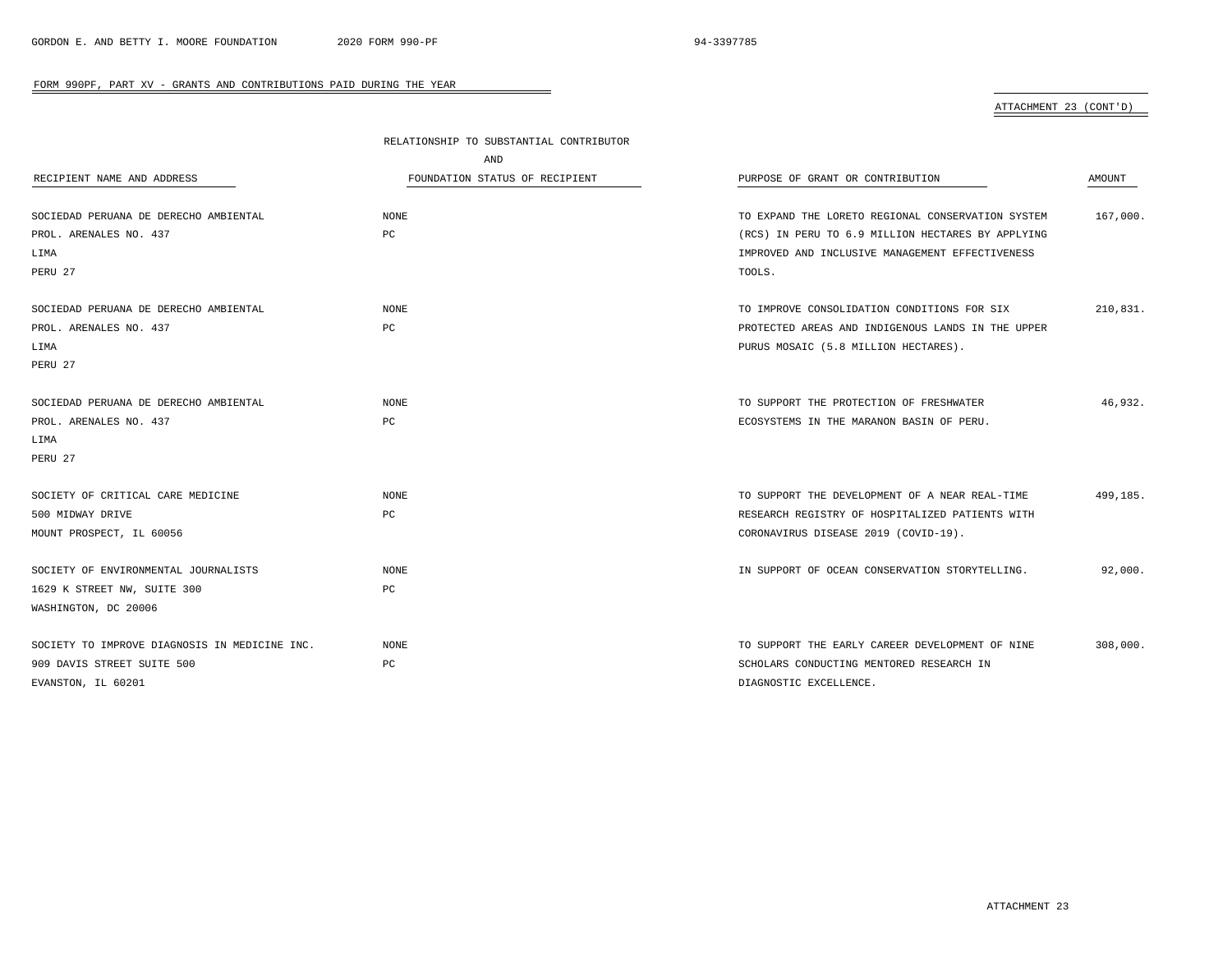## ATTACHMENT 23 (CONT'D)

|                                               | RELATIONSHIP TO SUBSTANTIAL CONTRIBUTOR |                                                   |            |
|-----------------------------------------------|-----------------------------------------|---------------------------------------------------|------------|
|                                               | AND                                     |                                                   |            |
| RECIPIENT NAME AND ADDRESS                    | FOUNDATION STATUS OF RECIPIENT          | PURPOSE OF GRANT OR CONTRIBUTION                  | AMOUNT     |
|                                               |                                         |                                                   |            |
| SOCIETY TO IMPROVE DIAGNOSIS IN MEDICINE INC. | NONE                                    | IN SUPPORT OF THE CONTINUATION AND STRATEGIC      | 550,000.   |
| 909 DAVIS STREET SUITE 500                    | PC                                      | EXPANSION OF A NATIONAL AWARENESS AND ENGAGEMENT  |            |
| EVANSTON, IL 60201                            |                                         | CAMPAIGN FOR DIAGNOSTIC EXCELLENCE.               |            |
| SOCIETY TO IMPROVE DIAGNOSIS IN MEDICINE INC. | <b>NONE</b>                             | TO SUPPORT A SMALL GRANTS PROGRAM ADMINISTERED BY | 2,582,338. |
| 909 DAVIS STREET SUITE 500                    | PC                                      | THE SOCIETY TO IMPROVE DIAGNOSIS IN MEDICINE TO   |            |
| EVANSTON, IL 60201                            |                                         | CATALYZE INNOVATION IN DIAGNOSTIC EXCELLENCE.     |            |
|                                               |                                         |                                                   |            |
| SONOMA LAND TRUST                             | NONE                                    | FOR PERMANENT PROTECTION OF THE GLOECKNER-TURNER  | 250,000.   |
| 822 FIFTH STREET                              | PC                                      | RANCH IN NORTHERN SONOMA COUNTY THROUGH           |            |
| SANTA ROSA, CA 95404                          |                                         | ACOUISITION OF A CONSERVATION EASEMENT.           |            |
|                                               |                                         |                                                   |            |
| SONOMA LAND TRUST                             | <b>NONE</b>                             | TO SUPPORT THE ACQUISITION AND PERMANENT          | 500,000.   |
| 822 FIFTH STREET                              | PC                                      | PROTECTION OF THE FITZSIMMONS PROPERTY IN SONOMA  |            |
| SANTA ROSA, CA 95404                          |                                         | COUNTY.                                           |            |
|                                               |                                         |                                                   |            |
| STAND                                         | NONE                                    | TO SUPPORT SUSTAINABLE SHIPPING.                  | 350,000.   |
| ONE HAIGHT STREET                             | PC                                      |                                                   |            |
| SAN FRANCISCO, CA 94102                       |                                         |                                                   |            |
|                                               |                                         |                                                   |            |
| STAZIONE ZOOLOGICA ANTON DOHRN                | <b>NONE</b>                             | IN SUPPORT OF APPLYING NEW APPROACHES TO STUDY    | 55,450.    |
| VILLA COMUNALE                                | GOV                                     | THE TRIGGERS AND REGULATION OF SEXUAL             |            |
| NAPOLI                                        |                                         | REPRODUCTION IN PHOTOSYNTHETIC DIATOMS TO BROADEN |            |
| <b>ITALY 80121</b>                            |                                         | UNDERSTANDING OF THE EVOLUTIONARY CONSEQUENCES OF |            |
|                                               |                                         | REPRODUCTION IN PHYTOPLANKTON.                    |            |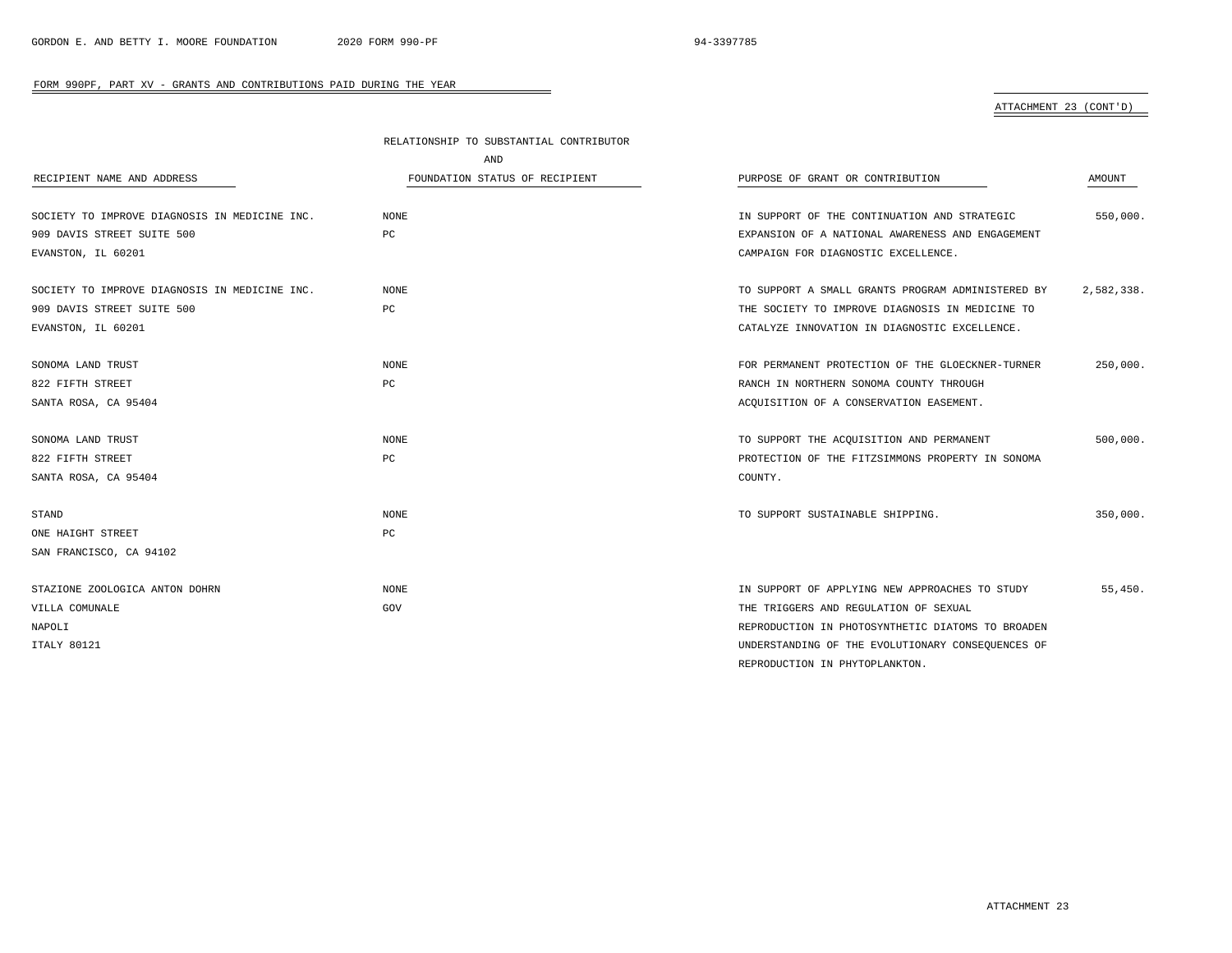## ATTACHMENT 23 (CONT'D)

|                                                  | RELATIONSHIP TO SUBSTANTIAL CONTRIBUTOR |                                                            |               |
|--------------------------------------------------|-----------------------------------------|------------------------------------------------------------|---------------|
|                                                  | AND                                     |                                                            |               |
| RECIPIENT NAME AND ADDRESS                       | FOUNDATION STATUS OF RECIPIENT          | PURPOSE OF GRANT OR CONTRIBUTION                           | <b>AMOUNT</b> |
|                                                  |                                         |                                                            |               |
| STEM NEXT OPPORTUNITY FUND                       | <b>NONE</b>                             | IN SUPPORT OF PROGRAM IMPLEMENTATION AND TARGETED          | 500,000.      |
| 2305 HISTORIC DECATUR ROAD SUITE 100             | PC                                      | EVALUATION OF THE EFFECTIVENESS OF OUT-OF-SCHOOL           |               |
| SAN DIEGO, CA 92106                              |                                         | TIME SCIENCE AND ENGINEERING LEARNING                      |               |
|                                                  |                                         | OPPORTUNITIES.                                             |               |
| STIFTELSEN THE STOCKHOLM ENVIRONMENT INSTITUTE   | <b>NONE</b>                             | TO SCALE UP TRASE, THE WORLD'S FIRST OPEN-ACCESS           | 729,283.      |
| LINNEGATAN 87D                                   | PC                                      | COMMODITY SUPPLY-CHAIN INTELLIGENCE PLATFORM FOR           |               |
| STOCKHOLM                                        |                                         | SUSTAINABILITY.                                            |               |
| SWEDEN 115 23                                    |                                         |                                                            |               |
| STOCKHOLMS UNIVERSITET                           | <b>NONE</b>                             | TO SUPPORT COORDINATION OF THE SEAFOOD BUSINESS            | 210,000.      |
|                                                  | GOV                                     |                                                            |               |
| KRAEFTRIKET 2B                                   |                                         | FOR OCEAN STEWARDSHIP INITIATIVE (SEABOS) AND ITS          |               |
| STOCKHOLM                                        |                                         | TRANSITION TO AN INDEPENDENT, FULLY FUNCTIONING<br>ENTITY. |               |
| SWEDEN SE-106 91                                 |                                         |                                                            |               |
| SUSTAINABLE DEVELOPMENT SOLUTIONS NETWORK ASSOC. | <b>NONE</b>                             | TO SUPPORT THE CREATION OF A SCIENTIFIC PANEL FOR          | 101,497.      |
| 475 RIVERSIDE DRIVE SUITE 530                    | PC                                      | THE AMAZON.                                                |               |
| NEW YORK, NY 10115                               |                                         |                                                            |               |
| T. BUCK SUZUKI ENVIRONMENTAL FOUNDATION          | <b>NONE</b>                             | TO ENABLE COMMERCIAL FISHERMEN ENGAGEMENT IN               | 400,000.      |
| #100 - 326 12TH STREET                           | PC                                      | HABITAT PROTECTION AND SUSTAINABLE FISHERIES               |               |
| NEW WESTMINSTER                                  |                                         | MANAGEMENT.                                                |               |
| ВC                                               |                                         |                                                            |               |
| CANADA V3M 4H6                                   |                                         |                                                            |               |
| TEMPLE UNIVERSITY                                | <b>NONE</b>                             | IN SUPPORT OF THE COLLABORATIVE PROJECT 'SEEING            | 56,250.       |
|                                                  |                                         | THE FORCES OF LIFE' AS PROPOSED AT THE 2019                |               |
|                                                  |                                         | SCIALOG: CHEMICAL MACHINERY OF THE CELL II                 |               |
|                                                  |                                         | CONFERENCE, WHERE SIX TEAM RESEARCH PROPOSALS              |               |

BIOLOGY TO ADDRESS THE NEED FOR A MORE

WERE SELECTED THROUGH PEER-REVIEW FROM FIFTEEN TEAM PROPOSALS THAT FOCUSED ON CONVERGENCE SCIENCE AT THE INTERSECTION OF CHEMISTRY AND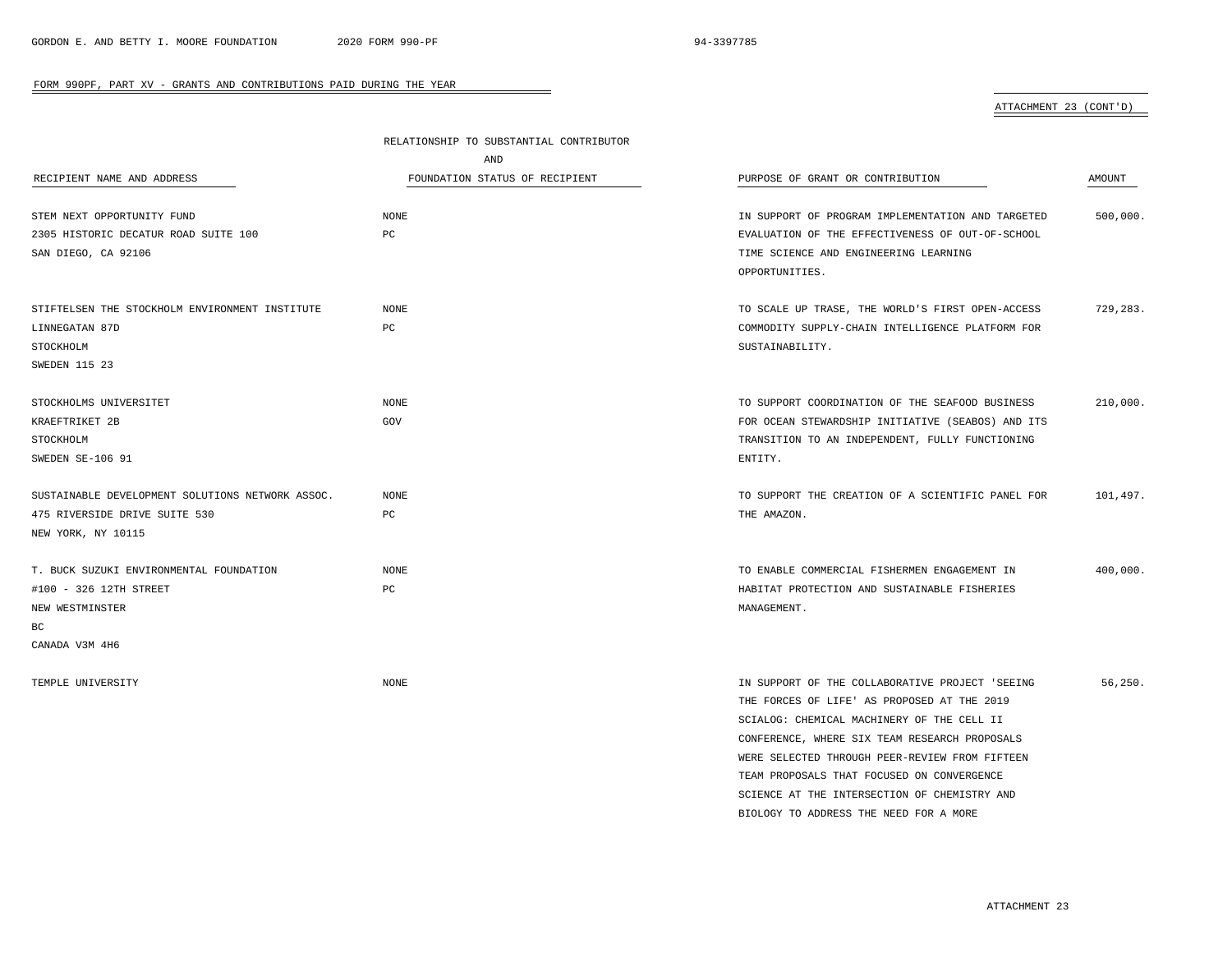## ATTACHMENT 23 (CONT'D)

|                                                  | RELATIONSHIP TO SUBSTANTIAL CONTRIBUTOR |                                                  |          |
|--------------------------------------------------|-----------------------------------------|--------------------------------------------------|----------|
|                                                  | AND                                     |                                                  |          |
| RECIPIENT NAME AND ADDRESS                       | FOUNDATION STATUS OF RECIPIENT          | PURPOSE OF GRANT OR CONTRIBUTION                 | AMOUNT   |
|                                                  |                                         |                                                  |          |
| 1901 N 13TH STREET                               | PC                                      | QUANTITATIVE, THEORY-BASED UNDERSTANDING OF      |          |
| PHILADELPHIA, PA 19122                           |                                         | CELLULAR PROCESSES.                              |          |
| THE BOARD OF TRUSTEES - LELAND STANFORD JR UNIV. | <b>NONE</b>                             | TO SUPPORT SUSTAINABILITY IN HYDROPOWER          | 552,002. |
| 485 BROADWAY, THIRD FLOOR                        | PC                                      | OPERATIONS IN THE AMAZON.                        |          |
| REDWOOD CITY, CA 94063                           |                                         |                                                  |          |
|                                                  |                                         |                                                  |          |
| THE BOARD OF TRUSTEES - LELAND STANFORD JR UNIV. | NONE                                    | IN SUPPORT OF RESEARCH TO PRODUCE REFLECTIVE     | 350,000. |
| 348 VIA PUEBLO MALL                              | PC                                      | OPTICAL COATINGS WITH LOW THERMAL NOISE, FOR USE |          |
| STANFORD, CA 94305-4090                          |                                         | IN GRAVITATIONAL WAVE DETECTORS.                 |          |
|                                                  |                                         |                                                  |          |
| THE BOARD OF TRUSTEES - LELAND STANFORD JR UNIV. | <b>NONE</b>                             | IN SUPPORT OF MICROSCOPY-BASED LAUNCHPADS FOR    | 250,000. |
| 318 CAMPUS DRIVE, CLARK CENTER, ROOM S170        | PC                                      | INFORMAL LEARNING.                               |          |
| STANFORD, CA 94305-5444                          |                                         |                                                  |          |
| THE BOARD OF TRUSTEES - LELAND STANFORD JR UNIV. | <b>NONE</b>                             | TO SUPPORT EFFORTS TO IDENTIFY, MAP, AND         | 548,509. |
| 371 SERRA MALL                                   | PC                                      | CO-DESIGN ADAPTIVE MANAGEMENT SOLUTIONS FOR      |          |
| STANFORD, CA 94305-6030                          |                                         | CALIFORNIA'S 'ZOMBIE FORESTS', A CRITICAL AND AS |          |
|                                                  |                                         | YET UNACCOUNTED RISK FACTOR FOR CATASTROPHIC     |          |
|                                                  |                                         | WILDFIRE IN CALIFORNIA.                          |          |
|                                                  |                                         |                                                  |          |
| THE BOARD OF TRUSTEES - LELAND STANFORD JR UNIV. | NONE                                    | TO SUPPORT DEVELOPING NEW TOOLS, METHODS, AND    | 202,543. |
| 3160 PORTER DRIVE, SUITE 100                     | РC                                      | RESOURCES FOR AQUATIC SYMBIOSIS MODEL SYSTEMS.   |          |
| PALO ALTO, CA 94304                              |                                         |                                                  |          |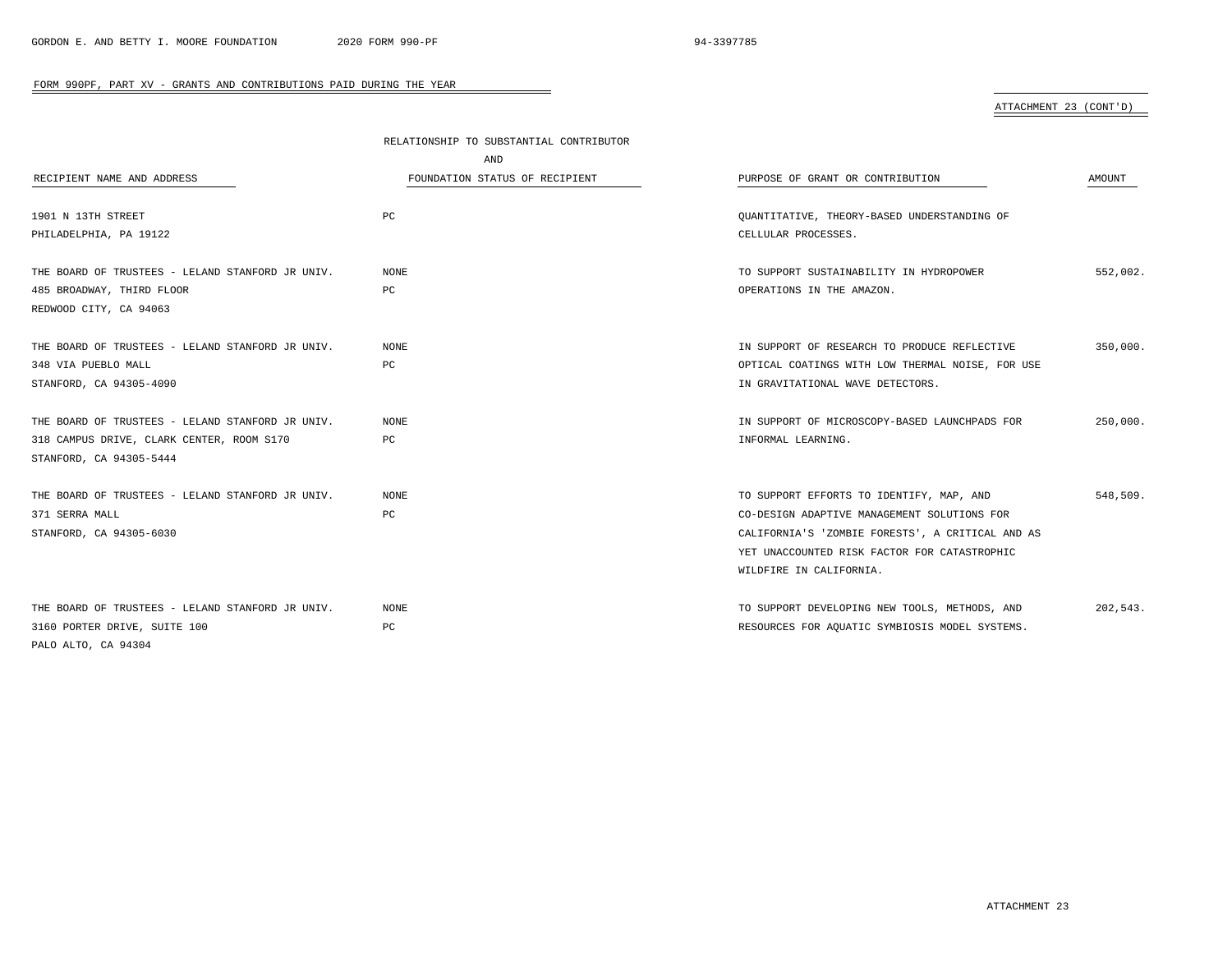ATTACHMENT 23 (CONT'D)

|                                                   | RELATIONSHIP TO SUBSTANTIAL CONTRIBUTOR |                                                    |           |
|---------------------------------------------------|-----------------------------------------|----------------------------------------------------|-----------|
|                                                   | AND                                     |                                                    |           |
| RECIPIENT NAME AND ADDRESS                        | FOUNDATION STATUS OF RECIPIENT          | PURPOSE OF GRANT OR CONTRIBUTION                   | AMOUNT    |
|                                                   |                                         |                                                    | 149,325.  |
| THE BOARD OF TRUSTEES - LELAND STANFORD JR UNIV.  | NONE                                    | IN SUPPORT OF INTERDISCIPLINARY RESEARCH TO        |           |
| YANG & YAMAZAKI BUILDING 473 VIA ORTEGA, ROOM 140 | PC                                      | ADVANCE THE UNDERSTANDING OF THE MAIN SOURCES AND  |           |
| STANFORD, CA 94305-4216                           |                                         | SINKS IN THE GLOBAL CYCLE OF METHANE.              |           |
| THE BOARD OF TRUSTEES - LELAND STANFORD JR UNIV.  | NONE                                    | TO SUPPORT THE DEVELOPMENT OF A HIGH SPEED,        | 303,425.  |
| 350 STANFORD WAY                                  | PC                                      | LOW-COST, ROBUST MICROSCALE 3D PRINTER FOR A WIDE  |           |
| STANFORD, CA 94305                                |                                         | RANGE OF APPLICATIONS.                             |           |
| THE BOARD OF TRUSTEES - LELAND STANFORD JR UNIV.  | NONE                                    | IN SUPPORT OF RESEARCH TO GAIN A DEEPER            | 345,830.  |
| DEPARTMENT OF GENETICS, MAIL STOP-5120            | $_{\rm PC}$                             | UNDERSTANDING OF ALLOSTERY, THE REGULATION OF      |           |
| STANFORD, CA 94305                                |                                         | ACTIVE SITES OR LIGAND BINDING SITES WITHIN A      |           |
|                                                   |                                         | PROTEIN BY DISTANT RESIDUES, USING HIGH-THROUGHPUT |           |
|                                                   |                                         | MICROFLUIDICS AND MOLECULAR DYNAMIC SIMULATIONS.   |           |
| THE BOARD OF TRUSTEES - LELAND STANFORD JR UNIV.  | NONE.                                   | TO SUPPORT THE DEVELOPMENT AND IMPLEMENTATION OF   | 180,000.  |
| VARIAN PHYSICS BUILDING, 382 VIA PUEBLO MALL      | PC                                      | NOVEL PHOTOELECTRON SPECTROSCOPY AND MICROWAVE     |           |
| STANFORD, CA 94305-4060                           |                                         | IMPEDANCE MICROSCOPY TOOLS FOR INVESTIGATIONS OF   |           |
|                                                   |                                         | COMPLEX MATERIALS.                                 |           |
| THE BOARD OF TRUSTEES - LELAND STANFORD JR UNIV.  | NONE                                    | IN SUPPORT OF THEORETICAL PHYSICS WORK TO          | 488, 411. |
| VARIAN PHYSICS BUILDING, 382 VIA PUEBLO MALL      | PC                                      | IDENTIFY SIGNATURES OF NEW FUNDAMENTAL PHYSICS IN  |           |
| STANFORD, CA 94305-4060                           |                                         | COST-EFFECTIVE PRECISION EXPERIMENTS.              |           |
| THE BOARD OF TRUSTEES - LELAND STANFORD JR UNIV.  | NONE                                    | IN SUPPORT OF INNOVATIVE EXPERIMENTS THAT SEARCH   | 479.765.  |
| VARIAN PHYSICS BUILDING, 382 VIA PUEBLO MALL      | PC                                      | FOR LOW-MASS PARTICLES THAT COULD BE THE           |           |
| STANFORD, CA 94305-4060                           |                                         | COSMOLOGICAL DARK MATTER.                          |           |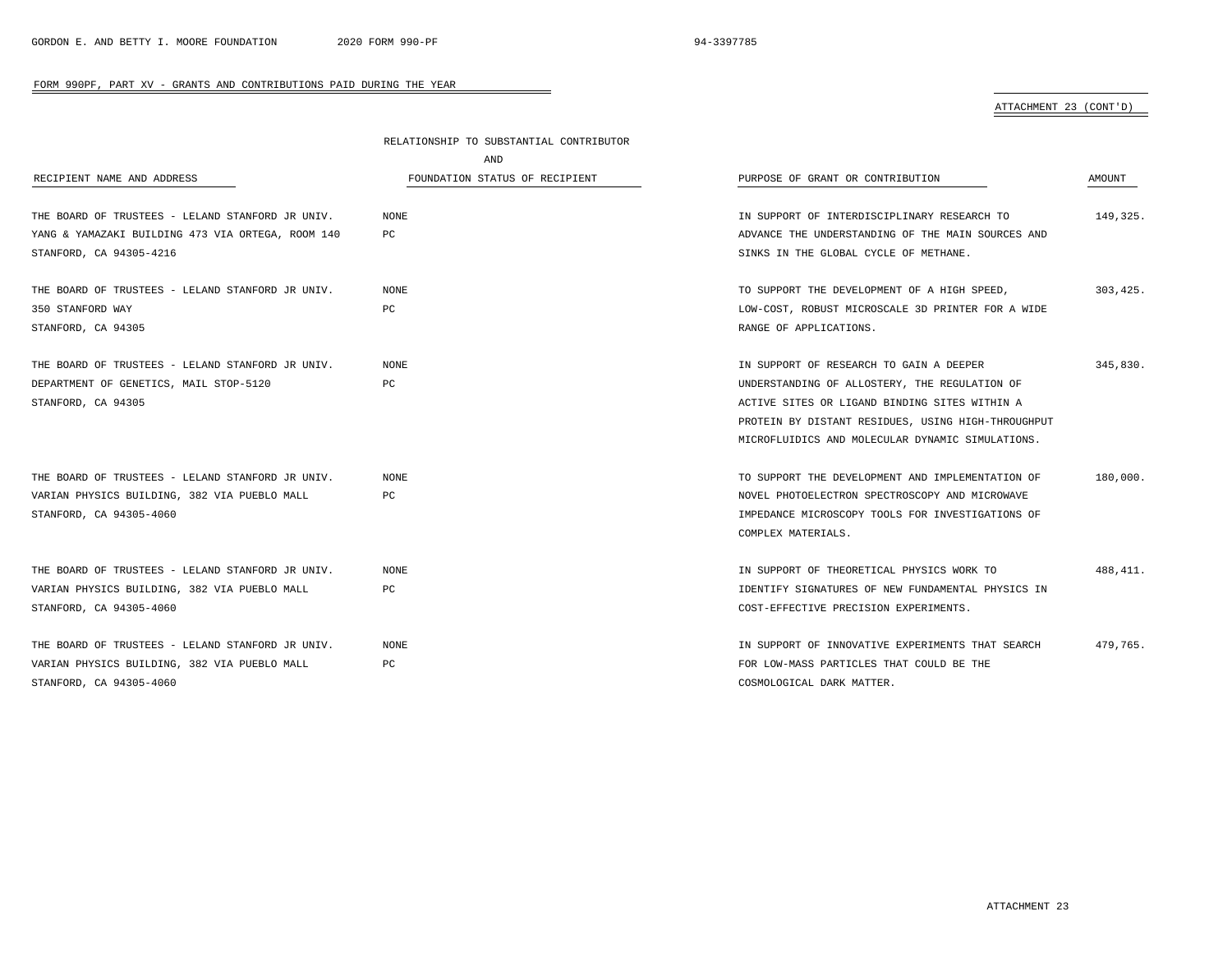# ATTACHMENT 23 (CONT'D)

|                                                  | RELATIONSHIP TO SUBSTANTIAL CONTRIBUTOR |                                                  |          |
|--------------------------------------------------|-----------------------------------------|--------------------------------------------------|----------|
|                                                  | AND                                     |                                                  |          |
| RECIPIENT NAME AND ADDRESS                       | FOUNDATION STATUS OF RECIPIENT          | PURPOSE OF GRANT OR CONTRIBUTION                 | AMOUNT   |
| THE BOARD OF TRUSTEES - LELAND STANFORD JR UNIV. | NONE                                    | IN SUPPORT OF SCIENTIFIC RESEARCH AIMED AT       | 143,790. |
| 348 VIA PUEBLO MALL                              | PC                                      | ENGINEERING TWO-DIMENSIONAL HETEROSTRUCTURES TO  |          |
| STANFORD, CA 94305-4090                          |                                         | INVESTIGATE NEW EMERGENT PHENOMENA ARISING FROM  |          |
|                                                  |                                         | STRONG ELECTRON CORRELATIONS.                    |          |
| THE BOARD OF TRUSTEES - LELAND STANFORD JR UNIV. | NONE                                    | TO SUPPORT THE INTEGRATION OF ECOSYSTEM SERVICES | 373,503. |
| 485 BROADWAY, THIRD FLOOR                        | PC                                      | AND VALUES INTO PARTICIPATORY LAND USE PLANNING  |          |
| REDWOOD CITY, CA 94063                           |                                         | PROCESSES AND DOCUMENTS IN CRITICAL AMAZONIAN    |          |
|                                                  |                                         | ECOSYSTEMS IN PERU AND BOLIVIA.                  |          |
| THE BOARD OF TRUSTEES - LELAND STANFORD JR UNIV. | NONE                                    | IN SUPPORT OF EXPERIMENTAL RESEARCH AIMED AT     | 607,060. |
| 3160 PORTER DRIVE                                | PC                                      | EXPLORING AND MANIPULATING EMERGENT TOPOLOGICAL  |          |
| PALO ALTO, CA 94304-8445                         |                                         | ORDER IN ATOMICALLY THIN MATERIALS AND           |          |
|                                                  |                                         | HETEROSTRUCTURES.                                |          |
| THE BOARD OF TRUSTEES - LELAND STANFORD JR UNIV. | NONE                                    | TO DEVELOP NEW ASSAYS AND TOOLS TO SCAN DIVERSE  | 600,000. |
| 300 PASTEUR DRIVE                                | PC                                      | ECOLOGICAL NICHES ON EARTH TO IDENTIFY HIDDEN    |          |
| STANFORD, CA 94305                               |                                         | MICROBIAL LIFE.                                  |          |
| THE BOARD OF TRUSTEES - LELAND STANFORD JR UNIV. | <b>NONE</b>                             | TO ENCOURAGE NEW AND STRENGTHEN EXISTING,        | 200,000. |
| 473 VIA ORTEGA, ROOM 193                         | PC                                      | MEANINGFUL COMMITMENTS AND ACTION FOR THE        |          |
| STANFORD, CA 94305                               |                                         | COORDINATED IMPLEMENTATION OF THE PORT STATE     |          |
|                                                  |                                         | MEASURES AGREEMENT BY IMPORTANT PORT STATES OF   |          |
|                                                  |                                         | THE PACIFIC BASIN.                               |          |
| THE BOARD OF TRUSTEES - LELAND STANFORD JR UNIV. | NONE                                    | TO DEVELOP A NOVEL GRAVITATIONAL WAVE DETECTOR   | 672.513. |
| VARIAN PHYSICS BUILDING, 382 VIA PUEBLO MALL     | PC                                      | BASED ON ATOMIC SENSORS.                         |          |
| STANFORD, CA 94305-4060                          |                                         |                                                  |          |

-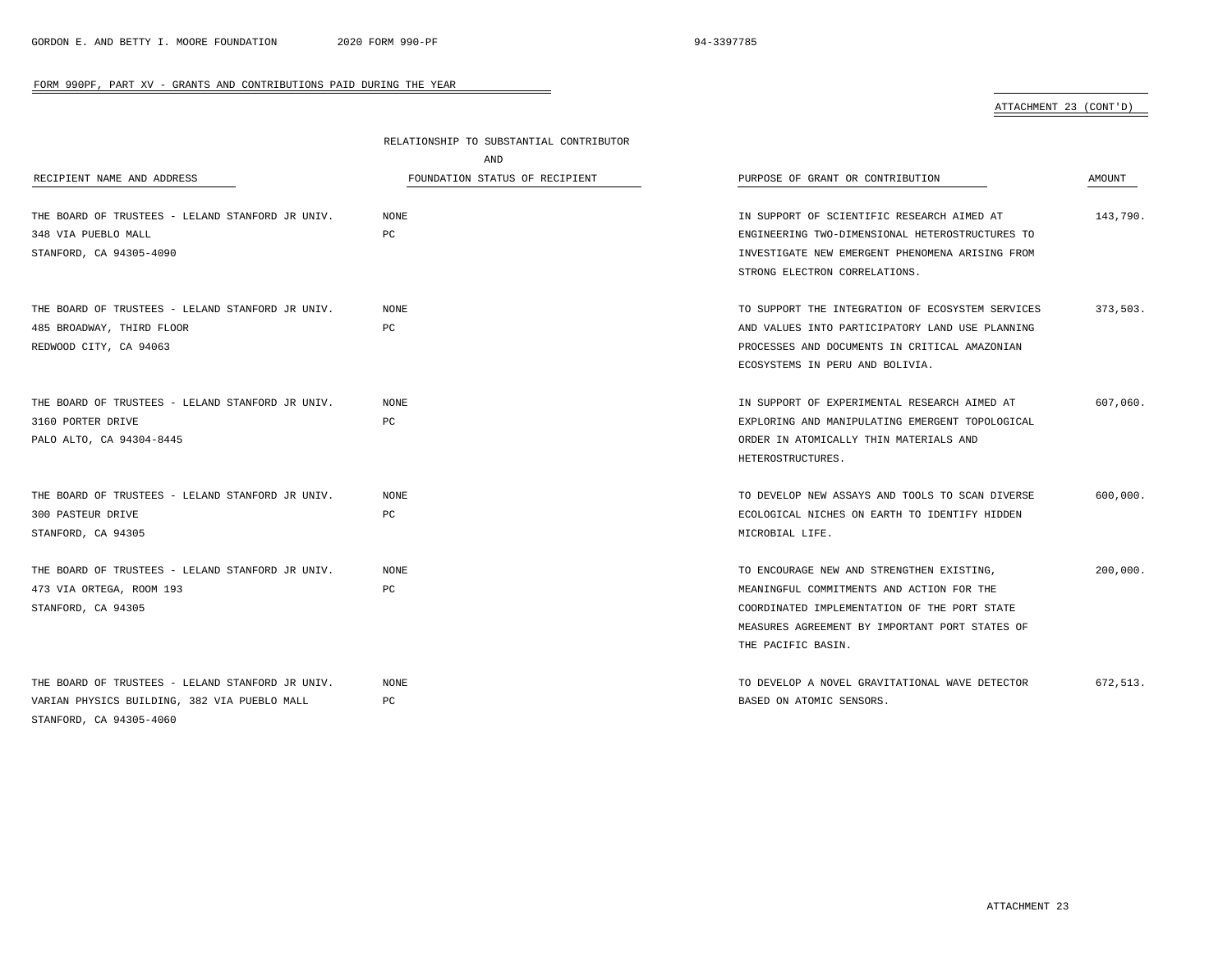# ATTACHMENT 23 (CONT'D)

|                                                  | RELATIONSHIP TO SUBSTANTIAL CONTRIBUTOR |                                                  |          |
|--------------------------------------------------|-----------------------------------------|--------------------------------------------------|----------|
|                                                  | AND                                     |                                                  |          |
| RECIPIENT NAME AND ADDRESS                       | FOUNDATION STATUS OF RECIPIENT          | PURPOSE OF GRANT OR CONTRIBUTION                 | AMOUNT   |
| THE BOARD OF TRUSTEES - LELAND STANFORD JR UNIV. | NONE                                    | IN SUPPORT OF SCIENTIFIC RESEARCH BY DR. IAN     | 550,000. |
| 348 VIA PUEBLO MALL                              | PC                                      | FISHER AIMING TO DISCOVER MATERIALS AND DEVELOP  |          |
| STANFORD, CA 94305-4090                          |                                         | TOOLS TO ELUCIDATE THE ROLE OF HIGHER-ORDER      |          |
|                                                  |                                         | MULTIPOLAR ORDER IN QUANTUM MATERIALS.           |          |
| THE BOARD OF TRUSTEES - LELAND STANFORD JR UNIV. | <b>NONE</b>                             | IN SUPPORT OF SCIENTIFIC RESEARCH BY DR. HAROLD  | 500,000. |
| 348 VIA PUEBLO MALL                              | PC                                      | HWANG, UTILIZING 'SOFT CHEMISTRY' APPROACHES FOR |          |
| STANFORD, CA 94305-4090                          |                                         | THIN-FILM SYNTHESIS OF OXIDE AND HYBRID QUANTUM  |          |
|                                                  |                                         | MATERIALS.                                       |          |
| THE BOARD OF TRUSTEES - LELAND STANFORD JR UNIV. | <b>NONE</b>                             | IN SUPPORT OF DISCOVERY-DRIVEN RESEARCH ON       | 180,000. |
| 382 VIA PUEBLO MALL                              | PC                                      | STRONGLY CORRELATED ELECTRON SYSTEMS AND THE     |          |
| STANFORD, CA 94305-4060                          |                                         | DEVELOPMENT OF NEW EXPERIMENTAL TOOLS FOR        |          |
|                                                  |                                         | INVESTIGATIONS OF COMPLEX MATERIALS.             |          |
| THE BOARD OF TRUSTEES - LELAND STANFORD JR UNIV. | NONE                                    | TO SUPPORT THE DEVELOPMENT OF A CLINICAL QUALITY | 493,584. |
| 3172 PORTER DRIVE                                | РC                                      | MEASURE TO IMPROVE DIAGNOSIS OF HEART FAILURE.   |          |
| PALO ALTO, CA 94304-1212                         |                                         |                                                  |          |
| THE BOARD OF TRUSTEES - LELAND STANFORD JR UNIV. | NONE                                    | IN SUPPORT OF THE DEVELOPMENT OF LOW-COST TOOLS  | 50,000.  |
| 318 CAMPUS DRIVE, CLARK CENTER, ROOM S170        | PC                                      | FOR MICROSCOPY AND THE DEVELOPMENT OF            |          |
| STANFORD, CA 94305-5444                          |                                         | CORRESPONDING EDUCATIONAL MATERIALS TO ENABLE    |          |
|                                                  |                                         | EFFECTIVE USE IN A VARIETY OF SETTINGS.          |          |
| THE BOARD OF TRUSTEES - LELAND STANFORD JR UNIV. | NONE                                    | IN SUPPORT OF THEORETICAL INVESTIGATIONS OF      | 250,000. |
| VARIAN PHYSICS BUILDING, 382 VIA PUEBLO MALL     | PC                                      | EMERGENT PHENOMENA IN OUANTUM MATERIALS.         |          |
| STANFORD, CA 94305-4060                          |                                         |                                                  |          |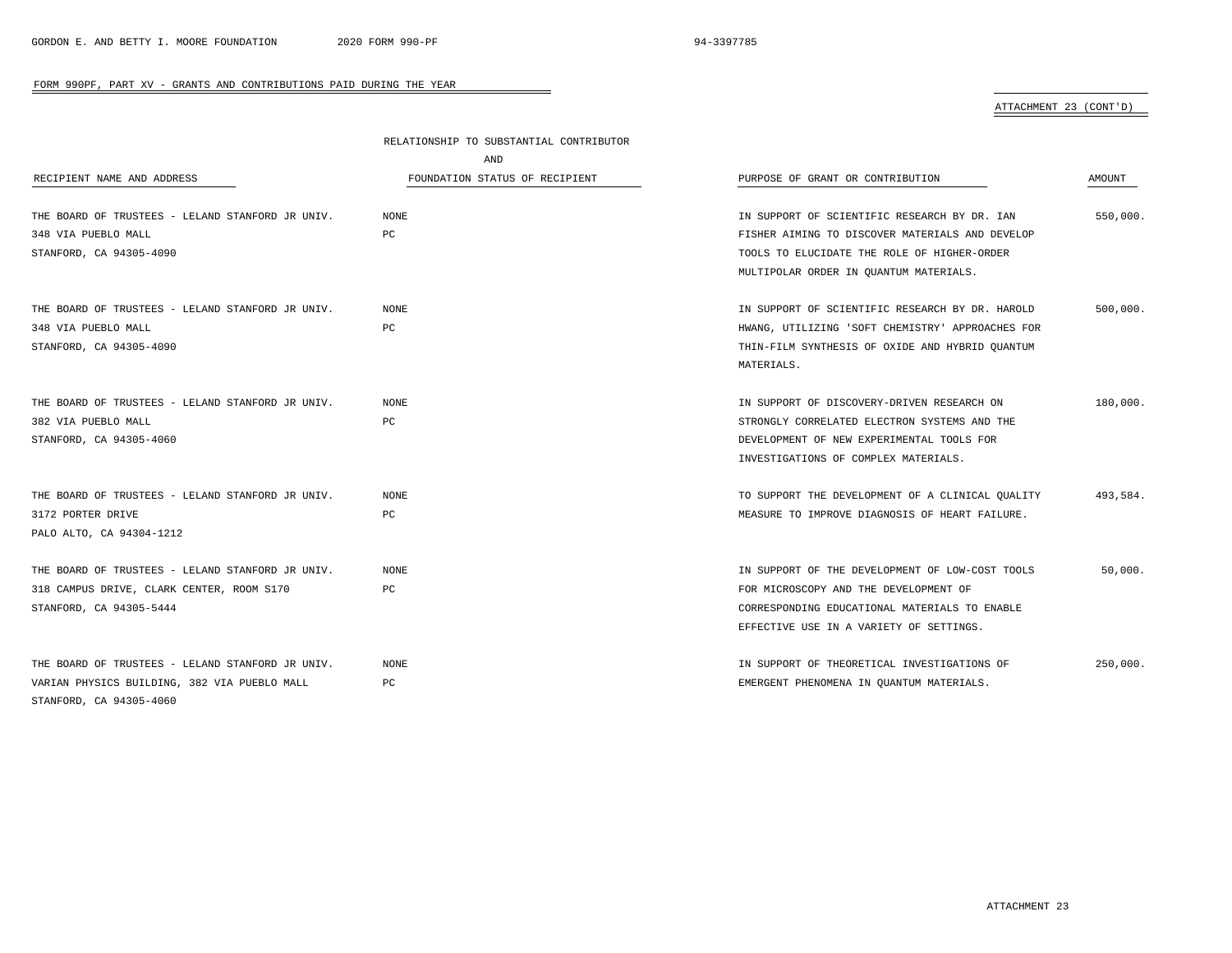# ATTACHMENT 23 (CONT'D)

|                                                | RELATIONSHIP TO SUBSTANTIAL CONTRIBUTOR |                                                   |          |  |
|------------------------------------------------|-----------------------------------------|---------------------------------------------------|----------|--|
|                                                | AND                                     |                                                   |          |  |
| RECIPIENT NAME AND ADDRESS                     | FOUNDATION STATUS OF RECIPIENT          | PURPOSE OF GRANT OR CONTRIBUTION                  | AMOUNT   |  |
|                                                |                                         |                                                   |          |  |
| THE BOARD OF TRUSTEES OF THE UNIV. OF ILLINOIS | NONE                                    | IN SUPPORT OF ELUCIDATING HOW SYMBIOTIC           | 160,000. |  |
| 505 SOUTH MATHEWS AVENUE                       | GOV                                     | INTERACTIONS FACILITATED THE ORIGIN OF THE        |          |  |
| URBANA, IL 61801                               |                                         | EUKARYOTIC LIFE FORM.                             |          |  |
| THE BOARD OF TRUSTEES OF THE UNIV. OF ILLINOIS | <b>NONE</b>                             | IN SUPPORT OF EXPERIMENTAL RESEARCH TO EXPLORE    | 419,190. |  |
| 1901 S FIRST STREET, SUITE A                   | GOV                                     | CHARGE DYNAMICS IN OUANTUM MATERIALS, SUCH AS     |          |  |
| CHAMPAIGN, IL 61820                            |                                         | METALS THAT EXHIBIT STRANGE-METAL BEHAVIOR AND    |          |  |
|                                                |                                         | SUPERCONDUCTORS, USING ELECTRON SCATTERING AND    |          |  |
|                                                |                                         | SPECTROSCOPY TECHNIQUES.                          |          |  |
| THE BOARD OF TRUSTEES OF THE UNIV. OF ILLINOIS | <b>NONE</b>                             | IN SUPPORT OF THE CONTINUED DEVELOPMENT OF THE YT | 350,000. |  |
| 1205 W CLARK STREET                            | GOV                                     | PROJECT, AN OPEN-SOURCE, PERMISSIVELY-LICENSED    |          |  |
| URBANA, IL 61801                               |                                         | PYTHON PACKAGE FOR ANALYZING AND VISUALIZING      |          |  |
|                                                |                                         | VOLUMETRIC DATA.                                  |          |  |
|                                                |                                         |                                                   |          |  |
| THE BOARD OF TRUSTEES OF THE UNIV. OF ILLINOIS | <b>NONE</b>                             | IN SUPPORT OF THE COLLABORATIVE PROJECT 'SMALL    | 56,250.  |  |
| 505 SOUTH MATHEWS AVENUE                       | GOV                                     | MOLECULAR CATHODAPHORES FOR MULTICOLOR ELECTRON   |          |  |
| URBANA, IL 61801                               |                                         | MICROSCOPY' AS PROPOSED AT THE 2019 SCIALOG:      |          |  |
|                                                |                                         | CHEMICAL MACHINERY OF THE CELL II CONFERENCE,     |          |  |
|                                                |                                         | WHERE SIX TEAM RESEARCH PROPOSALS WERE SELECTED   |          |  |
|                                                |                                         | THROUGH PEER-REVIEW FROM FIFTEEN TEAM PROPOSALS   |          |  |
|                                                |                                         | THAT FOCUSED ON CONVERGENCE SCIENCE AT THE        |          |  |
|                                                |                                         | INTERSECTION OF CHEMISTRY AND BIOLOGY TO ADDRESS  |          |  |
|                                                |                                         | THE NEED FOR A MORE QUANTITATIVE, THEORY-BASED    |          |  |
|                                                |                                         | UNDERSTANDING OF CELLULAR PROCESSES.              |          |  |
| THE BOARD OF TRUSTEES OF THE UNIV. OF ILLINOIS | <b>NONE</b>                             | TO SUPPORT NEW CONCEPTS AND TECHNOLOGIES TO       | 485,968. |  |
| 1206 W GREGORY DRIVE                           | GOV                                     | ADVANCE KNOWLEDGE ABOUT AQUATIC SYMBIOSES.        |          |  |
| URBANA, IL 61801                               |                                         |                                                   |          |  |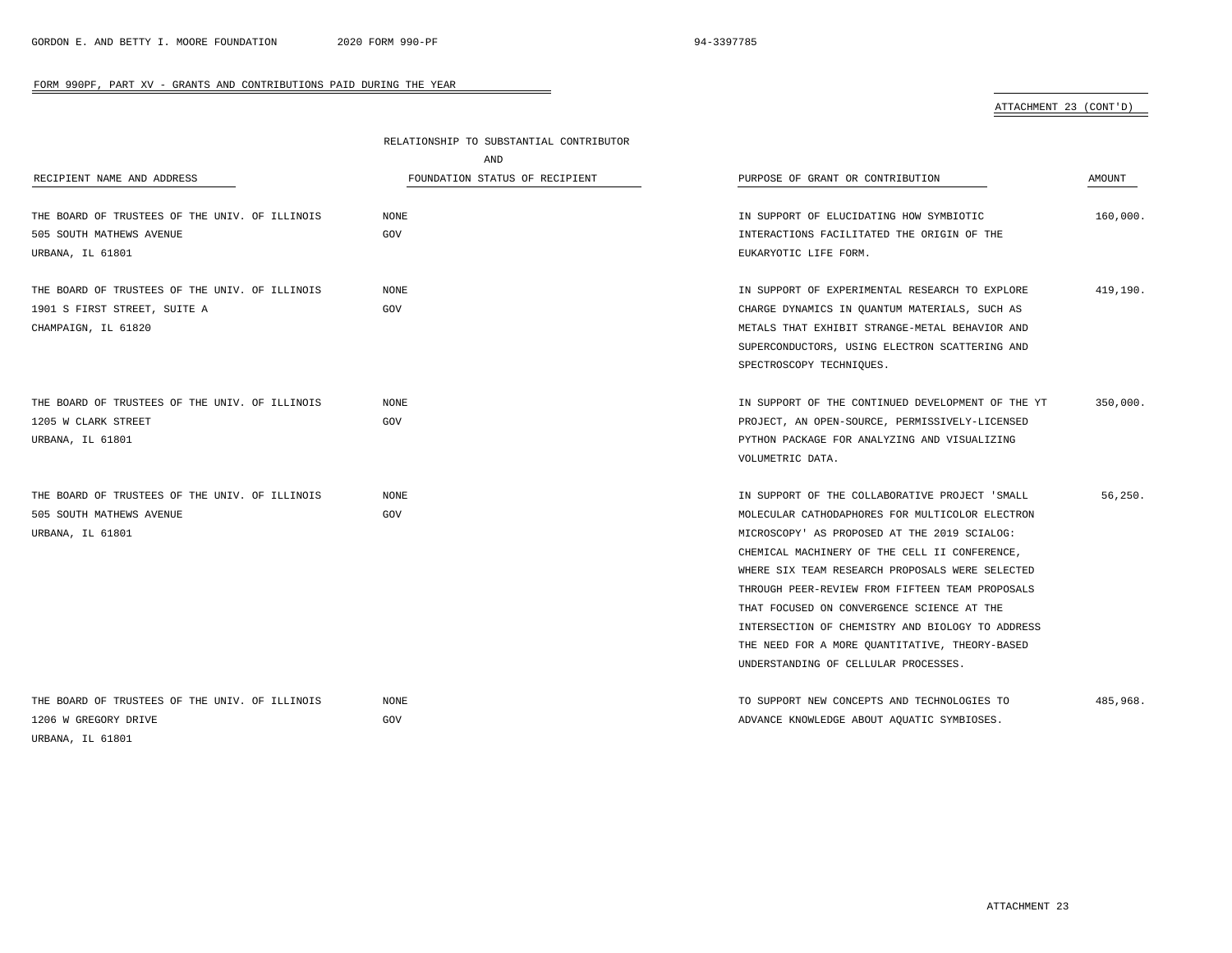$\overline{\phantom{a}}$ 

#### FORM 990PF, PART XV - GRANTS AND CONTRIBUTIONS PAID DURING THE YEAR

# ATTACHMENT 23 (CONT'D)

|                                                   | RELATIONSHIP TO SUBSTANTIAL CONTRIBUTOR |                                                   |          |
|---------------------------------------------------|-----------------------------------------|---------------------------------------------------|----------|
|                                                   | AND                                     |                                                   |          |
| RECIPIENT NAME AND ADDRESS                        | FOUNDATION STATUS OF RECIPIENT          | PURPOSE OF GRANT OR CONTRIBUTION                  | AMOUNT   |
| THE BOARD OF TRUSTEES OF THE UNIV. OF ILLINOIS    | <b>NONE</b>                             | IN SUPPORT OF THEORETICAL INVESTIGATIONS OF       | 250,000. |
| 1110 W GREEN STREET                               | GOV                                     | EMERGENT PHENOMENA IN QUANTUM MATERIALS.          |          |
| URBANA, IL 61801-3080                             |                                         |                                                   |          |
| THE BOARD OF TRUSTEES OF THE UNIV. OF ILLINOIS    | <b>NONE</b>                             | IN SUPPORT OF THE DEVELOPMENT OF PHOTON- AND      | 581,790. |
| 1901 S FIRST STREET, SUITE A                      | GOV                                     | GATED- SCANNING TUNNELING MICROSCOPY CAPABLE OF   |          |
| CHAMPAIGN, IL 61820                               |                                         | MONITORING NON-EQUILIBRIUM ELECTRON DYNAMICS AND  |          |
|                                                   |                                         | QUANTUM CRITICAL PHENOMENA IN ATOMICALLY THIN     |          |
|                                                   |                                         | MATERIALS.                                        |          |
| THE BOARD OF TRUSTEES OF WESTERN MICHIGAN UNIV.   | <b>NONE</b>                             | TO DEVELOP AND TEST A MODEL THAT ADDRESSES        | 11,993.  |
| 1903 W MICHIGAN AVENUE                            | GOV                                     | OUANTITATIVELY HOW BIOMOLECULAR CHIRALITY IS      |          |
| KALAMAZOO, MI 49008-5252                          |                                         | CREATED IN SPACE.                                 |          |
| THE CHANCELLOR, MASTERS AND SCHOLARS OF CAMBRIDGE | <b>NONE</b>                             | IN SUPPORT OF COMBINING EXPERIMENTAL AND          | 101,449. |
| 16 MILL LANE                                      | РC                                      | THEORETICAL RESEARCH AIMED AT UNDERSTANDING       |          |
| CAMBRIDGE                                         |                                         | SPATIAL AND TEMPORAL ASPECTS OF MARINE ECOSYSTEM  |          |
| UNITED KINGDOM CB2 1SB                            |                                         | DYNAMICS, FROM THE SINGLE CELL TO MARINE          |          |
|                                                   |                                         | MICROBIAL POPULATIONS.                            |          |
| THE CHANCELLOR, MASTERS AND SCHOLARS OF CAMBRIDGE | <b>NONE</b>                             | IN SUPPORT OF DEVELOPING NEW PROTEIN ANALYSIS AND | 291,386. |
| 16 MILL LANE                                      | PC                                      | QUANTUM-SENSING METHODS TO EXPLORE INTERACTIONS   |          |
| CAMBRIDGE                                         |                                         | BETWEEN A PHOTOSYNTHETIC ALGA AND ITS CORAL HOST. |          |
| UNITED KINGDOM CB2 1SB                            |                                         |                                                   |          |
| THE CHANCELLOR, MASTERS AND SCHOLARS OF CAMBRIDGE | <b>NONE</b>                             | TO SUPPORT NEW CONCEPTS AND TECHNOLOGIES TO       | 338,250. |
| HOPKINS BUILDING 8 TENNIS CT. RD.                 | PC                                      | ADVANCE KNOWLEDGE ABOUT AQUATIC SYMBIOSES.        |          |
| CAMBRIDGE                                         |                                         |                                                   |          |
| UNITED KINGDOM CB2 1QW                            |                                         |                                                   |          |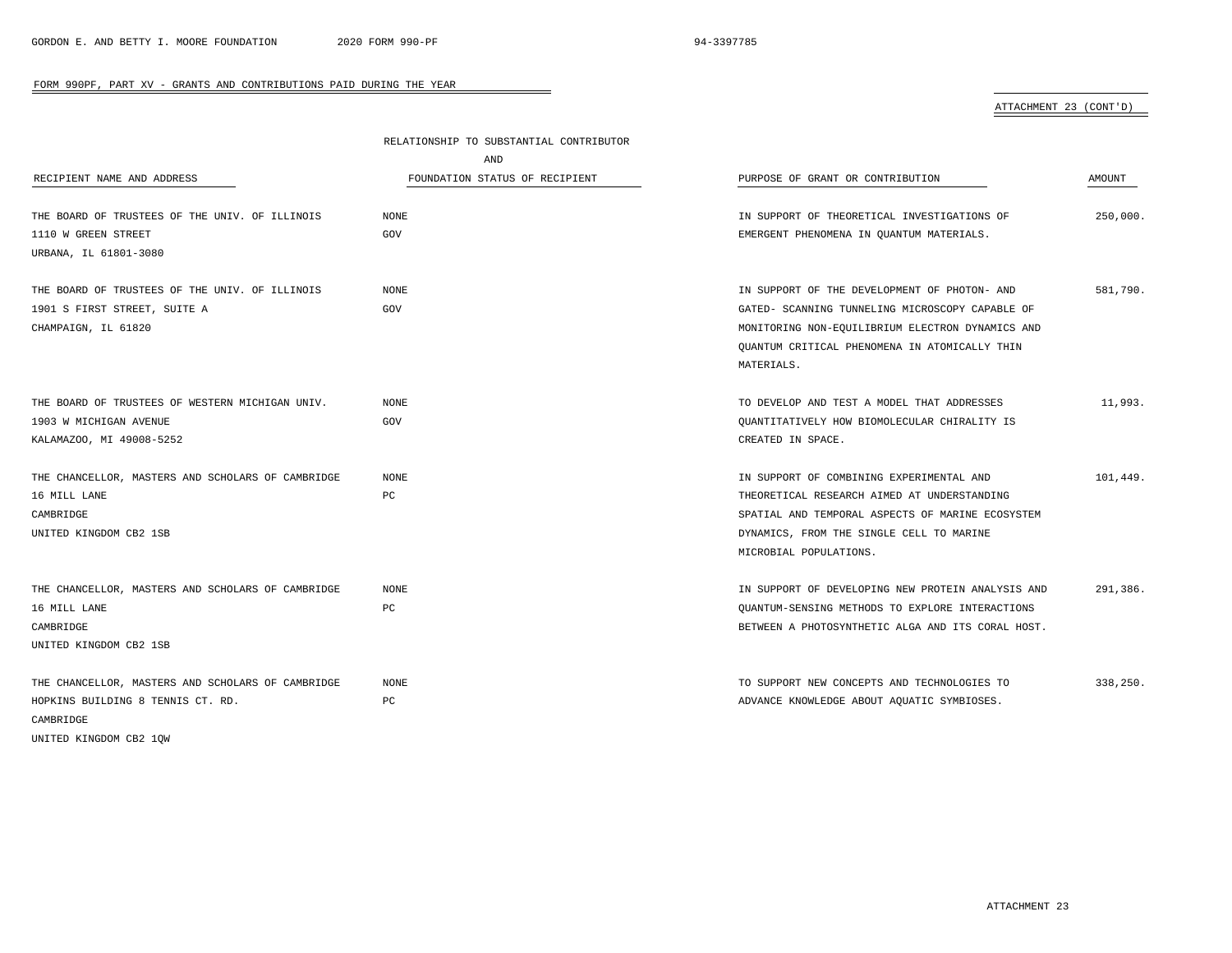# ATTACHMENT 23 (CONT'D)

|                                             | RELATIONSHIP TO SUBSTANTIAL CONTRIBUTOR |                                                   |            |  |
|---------------------------------------------|-----------------------------------------|---------------------------------------------------|------------|--|
|                                             | AND                                     |                                                   |            |  |
| RECIPIENT NAME AND ADDRESS                  | FOUNDATION STATUS OF RECIPIENT          | PURPOSE OF GRANT OR CONTRIBUTION                  | AMOUNT     |  |
| THE EXPLORATORIUM                           | NONE                                    | IN SUPPORT OF ADVANCES IN KNOWLEDGE SYNTHESIS AND | 9,998.     |  |
| PIER 17, SUITE 100                          | PC                                      | RESEARCH ON VISUALIZATION FOR SCIENCE LEARNING    |            |  |
| SAN FRANCISCO, CA 94111                     |                                         | AND ENGAGEMENT.                                   |            |  |
| THE EXPLORATORIUM                           | NONE                                    | IN SUPPORT OF DESIGN, PROTOTYPING AND PRODUCTION  | 1,801,256. |  |
| PIER 17, SUITE 100                          | PC                                      | OF PLANT EXHIBITS FOR THE LIVING SYSTEMS GALLERY. |            |  |
| SAN FRANCISCO, CA 94111                     |                                         |                                                   |            |  |
| THE GRADUATE CENTER FOUNDATION INC.         | NONE                                    | IN SUPPORT OF A PROGRAM TO BRING ASPIRING YOUNG   | 160,000.   |  |
| 365 FIFTH AVENUE                            | PC                                      | SCIENTISTS INTO CONTACT WITH THE COMMUNITY OF     |            |  |
| NEW YORK, NY 10016                          |                                         | ACTIVE THEORETICAL PHYSICISTS AT A VERY HIGH      |            |  |
|                                             |                                         | LEVEL THROUGH ONLINE SYMPOSIA, TUTORIALS AND      |            |  |
|                                             |                                         | DISCUSSION.                                       |            |  |
| THE HEBREW UNIVERSITY OF JERUSALEM          | NONE                                    | TO SUPPORT DEVELOPING NEW TOOLS, METHODS, AND     | 200,096.   |  |
| EDMOND J. SAFRA CAMPUS - GIVAT RAM          | PC                                      | RESOURCES FOR AQUATIC SYMBIOSIS MODEL SYSTEMS.    |            |  |
| JERUSALEM                                   |                                         |                                                   |            |  |
| ISRAEL 9190401                              |                                         |                                                   |            |  |
| THE INTL. WORK GROUP FOR INDIGENOUS AFFAIRS | NONE                                    | TO SUPPORT EFFECTIVE GOVERNANCE AND PROTECTION OF | 400,000.   |  |
| PRINSESSEGADE 29 B, 3RD FLOOR               | $_{\rm PC}$                             | INDIGENOUS TERRITORIES IN THE AMAZON REGIONS OF   |            |  |
| COPENHAGEN                                  |                                         | BOLIVIA, PERU AND ECUADOR.                        |            |  |
| DENMARK DK 1422                             |                                         |                                                   |            |  |
| THE MILKEN INSTITUTE                        | NONE                                    | TO SUPPORT DEVELOPMENT AND IMPLEMENTATION OF A    | 325,080.   |  |
| 1250 4TH STREET FLOOR 2                     | PC                                      | PLATFORM FOR PHILANTHROPIC COORDINATION AND       |            |  |
| SANTA MONICA, CA 90401                      |                                         | EFFECTIVENESS.                                    |            |  |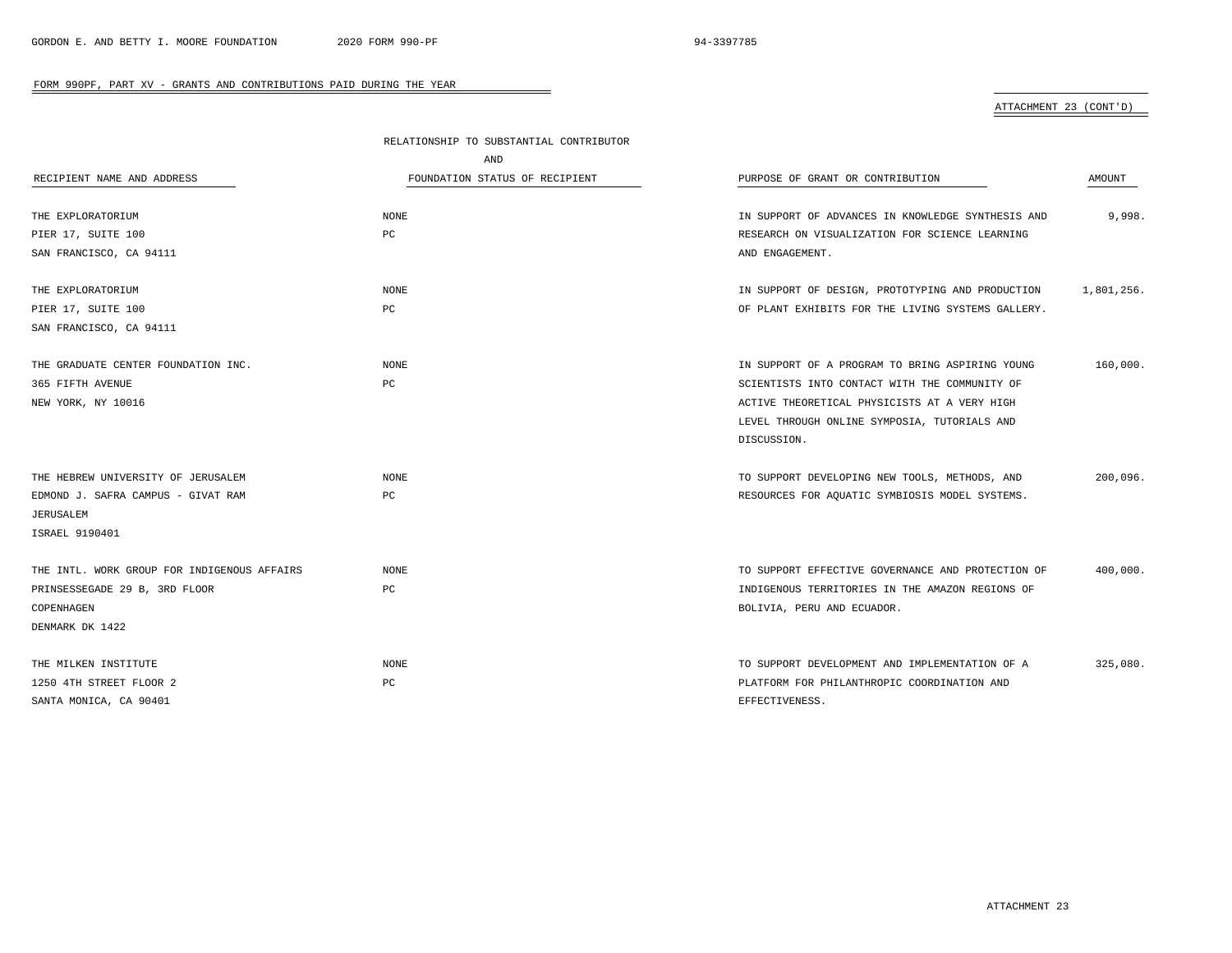# ATTACHMENT 23 (CONT'D)

|                                   | RELATIONSHIP TO SUBSTANTIAL CONTRIBUTOR |                                                   |               |
|-----------------------------------|-----------------------------------------|---------------------------------------------------|---------------|
|                                   | AND                                     |                                                   |               |
| RECIPIENT NAME AND ADDRESS        | FOUNDATION STATUS OF RECIPIENT          | PURPOSE OF GRANT OR CONTRIBUTION                  | <b>AMOUNT</b> |
| THE PENNSYLVANIA STATE UNIVERSITY | <b>NONE</b>                             | IN SUPPORT OF SCIENTIFIC RESEARCH BY DR. CUI-ZU   | 400,000.      |
| 110 TECHNOLOGY CENTER BUILDING    | GOV                                     | CHANG, IMPROVING SYNTHESIS METHODS FOR            |               |
| UNIVERSITY PARK, PA 16802         |                                         | HIGH-TEMPERATURE QUANTUM ANOMALOUS HALL (QAH)     |               |
|                                   |                                         | INSULATORS AND QAH/SUPERCONDUCTOR HYBRID          |               |
|                                   |                                         | STRUCTURES.                                       |               |
| THE PENNSYLVANIA STATE UNIVERSITY | <b>NONE</b>                             | IN SUPPORT OF THE COLLABORATIVE PROJECT 'SMALL    | 56,250.       |
| 104 CHEMISTRY BUILDING            | GOV                                     | MOLECULAR CATHODAPHORES FOR MULTICOLOR ELECTRON   |               |
| UNIVERSITY PARK, PA 16802         |                                         | MICROSCOPY' AS PROPOSED AT THE 2019 SCIALOG:      |               |
|                                   |                                         | CHEMICAL MACHINERY OF THE CELL II CONFERENCE,     |               |
|                                   |                                         | WHERE SIX TEAM RESEARCH PROPOSALS WERE SELECTED   |               |
|                                   |                                         | THROUGH PEER-REVIEW FROM FIFTEEN TEAM PROPOSALS   |               |
|                                   |                                         | THAT FOCUSED ON CONVERGENCE SCIENCE AT THE        |               |
|                                   |                                         | INTERSECTION OF CHEMISTRY AND BIOLOGY TO ADDRESS  |               |
|                                   |                                         | THE NEED FOR A MORE QUANTITATIVE, THEORY-BASED    |               |
|                                   |                                         | UNDERSTANDING OF CELLULAR PROCESSES.              |               |
| THE TECH INTERACTIVE              | <b>NONE</b>                             | TO SUPPORT DEVELOPMENT OF CONCEPTUAL AND          | 325,000.      |
| 201 SOUTH MARKET STREET           | PC                                      | SCHEMATIC ARCHITECTURAL DRAWINGS FOR RELOCATION   |               |
| SAN JOSE, CA 95113                |                                         | OF OFFICES AND PROGRAMMING SPACE TO PARKSIDE HALL |               |
|                                   |                                         | SITE.                                             |               |
| THE UNIVERSITY OF BRISTOL         | <b>NONE</b>                             | IN SUPPORT OF ELUCIDATING HOW SYMBIOTIC           | 238,818.      |
| 24 TYNDALL AVE                    | PC                                      | INTERACTIONS FACILITATED THE ORIGIN OF THE        |               |
| <b>BRISTOL</b>                    |                                         | EUKARYOTIC LIFE FORM.                             |               |
| UNITED KINGDOM BS8 1TQ            |                                         |                                                   |               |
| THE UNIVERSITY OF QUEENSLAND      | <b>NONE</b>                             | TO SUPPORT DEVELOPING NEW TOOLS, METHODS, AND     | 100,000.      |
| CUMBRAE STEWART BUILDING #72      | РC                                      | RESOURCES FOR AQUATIC SYMBIOSIS MODEL SYSTEMS.    |               |
| <b>BRISBANE</b>                   |                                         |                                                   |               |
| QUEENSLAND                        |                                         |                                                   |               |

÷

AUSTRALIA 4072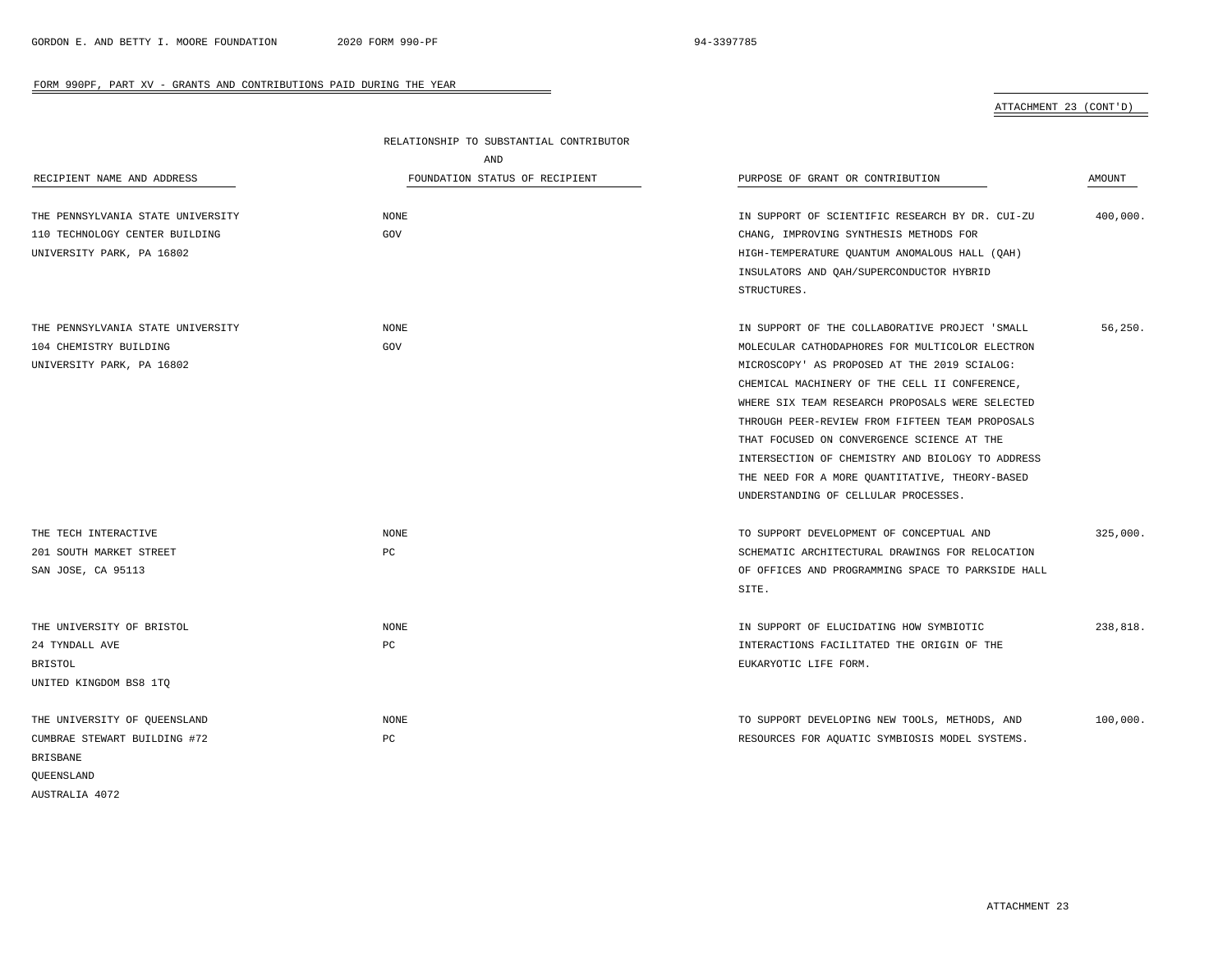# ATTACHMENT 23 (CONT'D)

|                                                   | RELATIONSHIP TO SUBSTANTIAL CONTRIBUTOR |                                                   |               |
|---------------------------------------------------|-----------------------------------------|---------------------------------------------------|---------------|
|                                                   | AND                                     |                                                   |               |
| RECIPIENT NAME AND ADDRESS                        | FOUNDATION STATUS OF RECIPIENT          | PURPOSE OF GRANT OR CONTRIBUTION                  | <b>AMOUNT</b> |
|                                                   |                                         |                                                   |               |
| THE UNIVERSITY OF OUEENSLAND                      | NONE                                    | TO SUPPORT DEVELOPING NEW TOOLS, METHODS, AND     | 200,000.      |
| CUMBRAE STEWART BUILDING #72                      | PC                                      | RESOURCES FOR AQUATIC SYMBIOSIS MODEL SYSTEMS.    |               |
| <b>BRISBANE</b>                                   |                                         |                                                   |               |
| QUEENSLAND                                        |                                         |                                                   |               |
| AUSTRALIA 4072                                    |                                         |                                                   |               |
| THE UNIVERSITY OF WARWICK                         | NONE                                    | TO SUPPORT NEW CONCEPTS AND TECHNOLOGIES TO       | 369, 378.     |
| GIBBET HILL CAMPUS                                | PC                                      | ADVANCE KNOWLEDGE ABOUT AQUATIC SYMBIOSES.        |               |
| COVENTRY                                          |                                         |                                                   |               |
| UNITED KINGDOM CV4 7AL                            |                                         |                                                   |               |
|                                                   |                                         |                                                   |               |
| TRANSPARENCIA POR COLOMBIA                        | NONE                                    | TO SUPPORT A TRAINING PROGRAM TO ADVANCE CIVIL    | 150,750.      |
| CRA. 45A NO. 93 - 61                              | РC                                      | SOCIETY'S UNDERSTANDING OF MAPAINVERSIONES-BASED  |               |
| <b>BOGOTA</b>                                     |                                         | PLATFORMS.                                        |               |
| COLOMBIA                                          |                                         |                                                   |               |
|                                                   |                                         |                                                   |               |
| TRUSTEES OF COLUMBIA UNIVERSITY IN THE CITY OF NY | <b>NONE</b>                             | IN SUPPORT OF DEVELOPING A MICROSCALE TECHNOLOGY  | 108,200.      |
| 615 WEST 131ST STREET, ROOM 254, MAIL CODE 8725   | РC                                      | TO EXPLORE THE INTERACTIONS BETWEEN A MICROBE AND |               |
| NEW YORK, NY 10027-7922                           |                                         | ITS ENDOSYMBIONT.                                 |               |
|                                                   |                                         |                                                   |               |
| TRUSTEES OF COLUMBIA UNIVERSITY IN THE CITY OF NY | <b>NONE</b>                             | IN SUPPORT OF SCIENTIFIC RESEARCH AIMED AT        | 173,790.      |
| 538 WEST 120TH STREET, 704 PUPIN HALL MC 5255     | PC                                      | EXPLORING EXOTIC QUANTUM STATES IN ATOMICALLY     |               |
| NEW YORK, NY 10027                                |                                         | THIN MATERIALS USING A SUITE OF NANO-OPTICAL      |               |
|                                                   |                                         | EXPERIMENTAL TECHNIQUES.                          |               |
| TRUSTEES OF COLUMBIA UNIVERSITY IN THE CITY OF NY | NONE                                    | IN SUPPORT OF PANGEO: A COLLECTION OF OPEN SOURCE | 750,000.      |
| 61 ROUTE 9W                                       | $_{\rm PC}$                             | SOFTWARE TOOLS TO ADVANCE KNOWLEDGE IN THE        |               |
| PALISADES, NY 10964-1000                          |                                         | CLIMATE SCIENCES.                                 |               |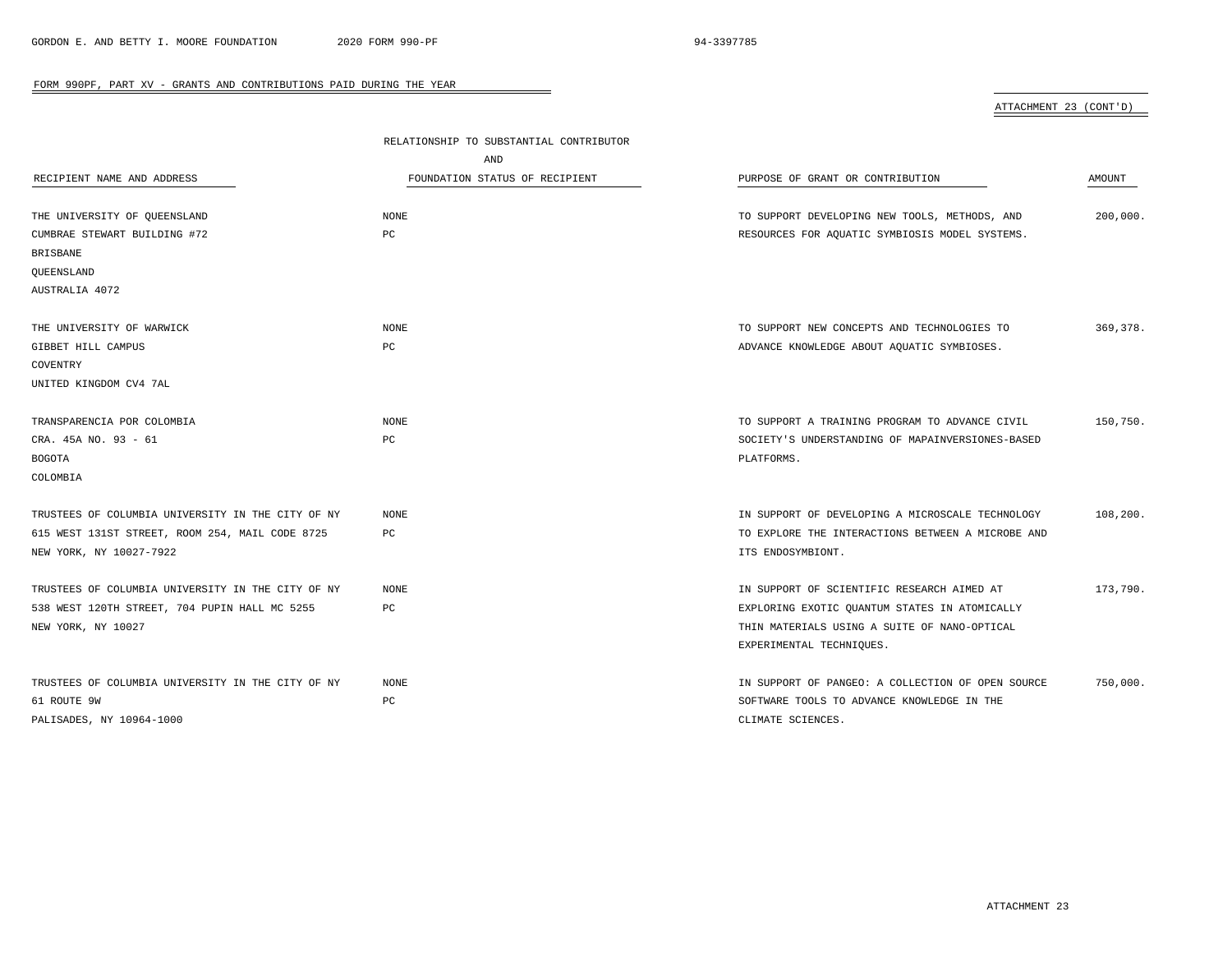# ATTACHMENT 23 (CONT'D)

|                                                   | RELATIONSHIP TO SUBSTANTIAL CONTRIBUTOR |                                                   |          |
|---------------------------------------------------|-----------------------------------------|---------------------------------------------------|----------|
|                                                   | AND                                     |                                                   |          |
| RECIPIENT NAME AND ADDRESS                        | FOUNDATION STATUS OF RECIPIENT          | PURPOSE OF GRANT OR CONTRIBUTION                  | AMOUNT   |
| TRUSTEES OF COLUMBIA UNIVERSITY IN THE CITY OF NY | NONE                                    | IN SUPPORT OF AN INTERNATIONAL RESEARCH EFFORT TO | 823,500. |
| 61 ROUTE 9W                                       | $_{\rm PC}$                             | MONITOR VOLCANOES IN REAL TIME.                   |          |
| PALISADES, NY 10964-1000                          |                                         |                                                   |          |
| TRUSTEES OF PRINCETON UNIVERSITY                  | <b>NONE</b>                             | TO SUPPORT INVESTIGATIONS OF THE EMERGENT         | 180,000. |
| JADWIN HALL, WASHINGTON ROAD                      | PC                                      | ELECTRONIC PROPERTIES IN HYBRID AND               |          |
| PRINCETON, NJ 08540                               |                                         | NANO-ENGINEERED ARTIFICIAL OUANTUM MATERIALS.     |          |
| TRUSTEES OF PRINCETON UNIVERSITY                  | <b>NONE</b>                             | IN SUPPORT OF THE DISCOVERY AND CHARACTERIZATION  | 452,990. |
| JADWIN HALL, WASHINGTON ROAD                      | PC                                      | OF NOVEL TOPOLOGICAL MATERIALS USING TERAHERTZ    |          |
| PRINCETON, NJ 08540                               |                                         | SPECTROSCOPY COUPLED WITH FIRST-PRINCIPLES        |          |
|                                                   |                                         | THEORY.                                           |          |
| TRUSTEES OF PRINCETON UNIVERSITY                  | <b>NONE</b>                             | IN SUPPORT OF SCIENTIFIC RESEARCH BY DR. LESLIE   | 450,000. |
| 701 CARNEGIE CENTER, SUITE 442                    | PC                                      | SCHOOP TO EXPLORE THE SYNTHESIS OF LAYERED        |          |
| PRINCETON, NJ 08540                               |                                         | MAGNETIC MATERIALS, CORRELATED TOPOLOGICAL        |          |
|                                                   |                                         | MATERIALS, AND NOVEL TWO-DIMENSIONAL MATERIALS.   |          |
| TRUSTEES OF PRINCETON UNIVERSITY                  | NONE                                    | IN SUPPORT OF A MOLECULAR BEAM EPITAXY FACILITY   | 350,000. |
| ENGINEERING QUADRANGLE, 41 OLDEN STREET           | PC                                      | FOR GROWTH OF HIGH-MOBILITY GALLIUM ARSENIDE      |          |
| PRINCETON, NJ 08544                               |                                         | QUANTUM WELLS, AS A KEY SOURCE OF MATERIALS FOR   |          |
|                                                   |                                         | THE SCIENTIFIC COMMUNITY SPECIALIZING IN          |          |
|                                                   |                                         | INVESTIGATIONS OF EMERGENT PHENOMENA IN           |          |
|                                                   |                                         | TWO-DIMENSIONAL ELECTRON SYSTEMS.                 |          |
| TRUSTEES OF PRINCETON UNIVERSITY                  | <b>NONE</b>                             | IN SUPPORT OF SCIENTIFIC RESEARCH AIMED AT        | 627,760. |
| JADWIN HALL, WASHINGTON ROAD                      | PC                                      | HARNESSING THE POWER OF HIGH-RESOLUTION SCANNING  |          |
| PRINCETON, NJ 08540                               |                                         | TUNNELING MICROSCOPY TO DIRECTLY PROBE ELECTRONIC |          |
|                                                   |                                         | EXCITATIONS IN TOPOLOGICAL AND CORRELATED OUANTUM |          |
|                                                   |                                         | MATERIALS.                                        |          |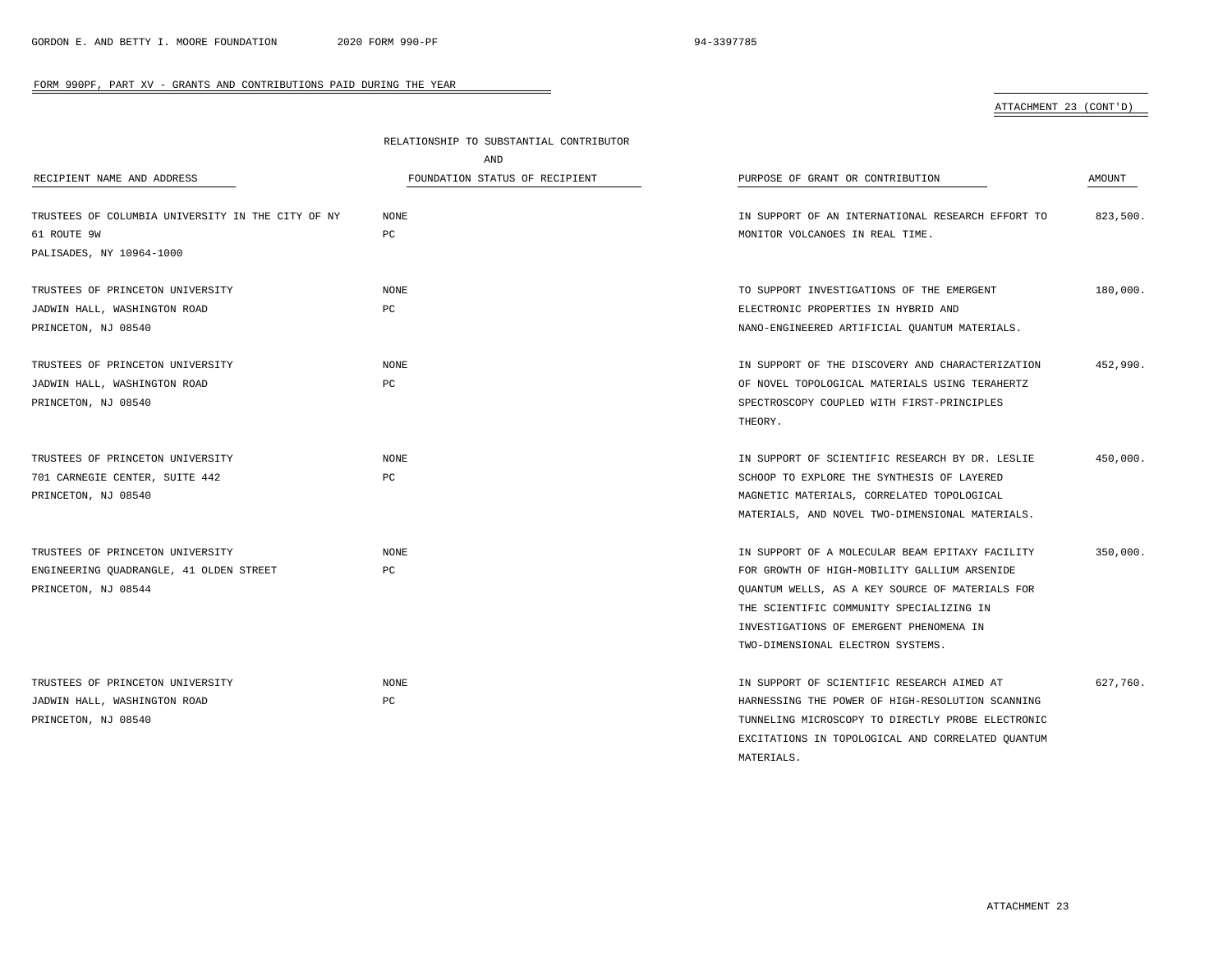SYMBIOTIC RELATIONSHIPS.

### FORM 990PF, PART XV - GRANTS AND CONTRIBUTIONS PAID DURING THE YEAR

# ATTACHMENT 23 (CONT'D)

|                                             | RELATIONSHIP TO SUBSTANTIAL CONTRIBUTOR |                                                   |           |
|---------------------------------------------|-----------------------------------------|---------------------------------------------------|-----------|
|                                             | AND                                     |                                                   |           |
| RECIPIENT NAME AND ADDRESS                  | FOUNDATION STATUS OF RECIPIENT          | PURPOSE OF GRANT OR CONTRIBUTION                  | AMOUNT    |
| TRUSTEES OF PRINCETON UNIVERSITY            | <b>NONE</b>                             | IN SUPPORT OF THEORETICAL INVESTIGATIONS OF       | 350,000.  |
| JADWIN HALL, WASHINGTON ROAD                | PC                                      | EMERGENT PHENOMENA IN QUANTUM MATERIALS.          |           |
| PRINCETON, NJ 08540                         |                                         |                                                   |           |
|                                             |                                         |                                                   |           |
| TRUSTEES OF PRINCETON UNIVERSITY            | <b>NONE</b>                             | IN SUPPORT OF EXPERIMENTAL RESEARCH AIMED AT      | 245,690.  |
| JADWIN HALL, WASHINGTON ROAD                | PC                                      | CHARACTERIZING EMERGENT PHENOMENA IN TOPOLOGICAL  |           |
| PRINCETON, NJ 08540                         |                                         | SUPERCONDUCTORS, QUANTUM SPIN LIQUIDS AND         |           |
|                                             |                                         | MAGNETIC WEYL SEMIMETALS.                         |           |
| TRUSTEES OF PRINCETON UNIVERSITY            | <b>NONE</b>                             | TO SUPPORT THE DEVELOPMENT OF A NOVEL             | 232.274.  |
| 701 CARNEGIE CENTER, SUITE 442              | PC                                      | INTRACELLULAR VEHICLE THAT CAN NAVIGATE WITHIN    |           |
| PRINCETON, NJ 08540                         |                                         | LIVING CELLS AND CARRY A SENSOR PAYLOAD WITH THE  |           |
|                                             |                                         | ABILITY TO REMOTELY MONITOR PHYSICAL CONDITIONS,  |           |
|                                             |                                         | CONTROL LOCAL CHEMISTRY AND ELUCIDATE BIOCHEMICAL |           |
|                                             |                                         | PROCESSES.                                        |           |
|                                             |                                         |                                                   |           |
| TRUSTEES OF PRINCETON UNIVERSITY            | <b>NONE</b>                             | IN SUPPORT OF THE CONTINUED DEVELOPMENT OF ASPIRE | 350.000.  |
| 701 CARNEGIE CENTER, SUITE 435, PO BOX 5292 | PC                                      | (ALGORITHMS FOR SINGLE PARTICLE RECONSTRUCTION),  |           |
| PRINCETON, NJ 08544                         |                                         | AN EMERGING SOFTWARE PACKAGE FOR                  |           |
|                                             |                                         | THREE-DIMENSIONAL STRUCTURE DETERMINATION OF      |           |
|                                             |                                         | MACROMOLECULES BY CRYO-ELECTRON MICROSCOPY.       |           |
| TRUSTEES OF PRINCETON UNIVERSITY            | <b>NONE</b>                             | TO SUPPORT NEW CONCEPTS AND TECHNOLOGIES TO       | 286, 211. |
| 119 LEWIS THOMAS LABORATORY WASHINGTON ROAD | РC                                      | ADVANCE KNOWLEDGE ABOUT AQUATIC SYMBIOSES.        |           |
| PRINCETON, NJ 08544                         |                                         |                                                   |           |
|                                             |                                         |                                                   |           |
| TRUSTEES OF PRINCETON UNIVERSITY            | <b>NONE</b>                             | IN SUPPORT OF USING GENOMIC COMPARISONS,          | 142,078.  |
| 119 LEWIS THOMAS LABORATORY WASHINGTON ROAD | $_{\rm PC}$                             | CHEMISTRY ANALYSES, AND IMAGING TECHNIQUES TO     |           |
| PRINCETON, NJ 08544                         |                                         | UNDERSTAND THE MECHANISMS OF HOW SEA SLUGS        |           |
|                                             |                                         | ACOUIRE AND USE NUTRIENTS AND PROTECTION IN       |           |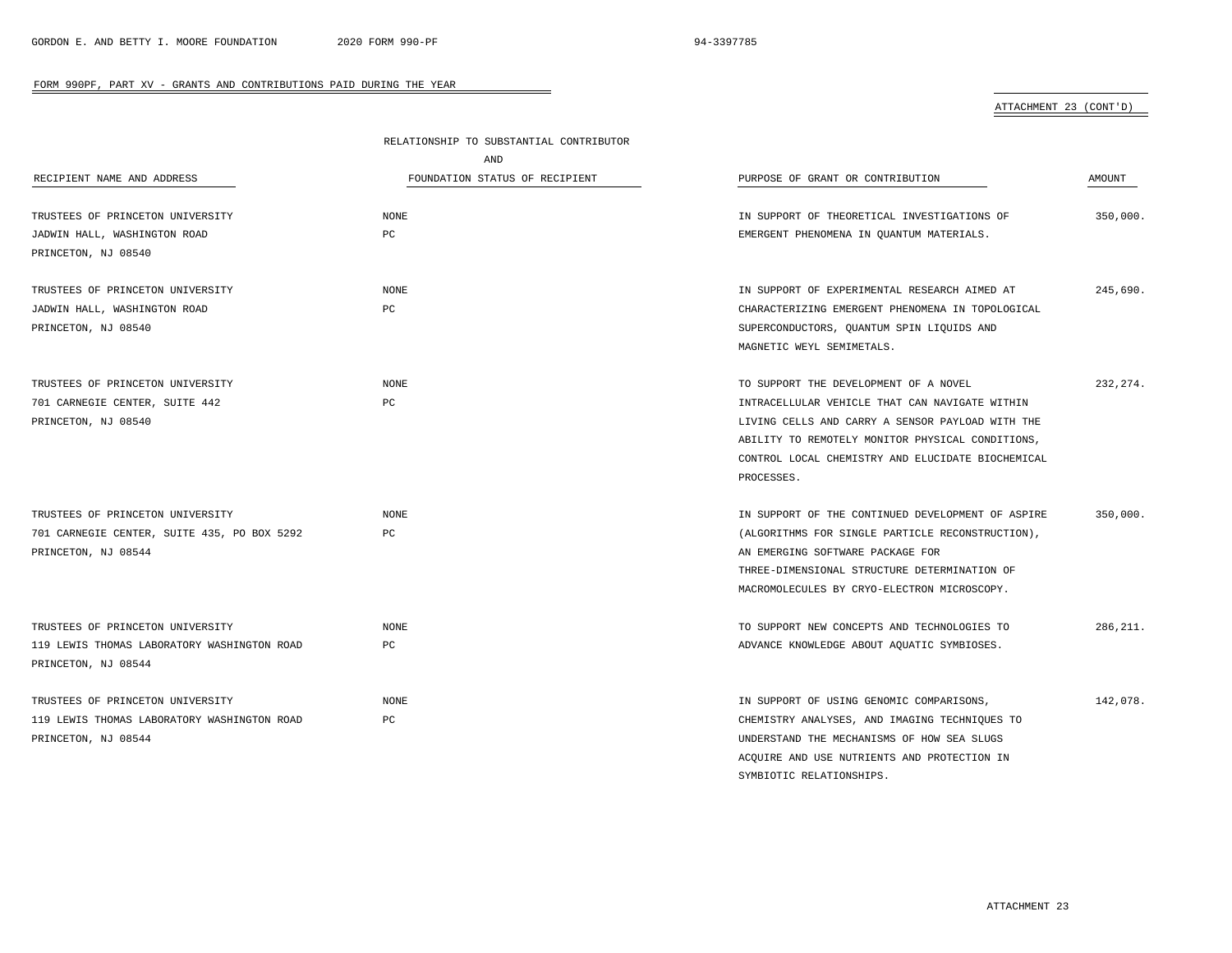# ATTACHMENT 23 (CONT'D)

|                                                 | RELATIONSHIP TO SUBSTANTIAL CONTRIBUTOR |                                                  |               |
|-------------------------------------------------|-----------------------------------------|--------------------------------------------------|---------------|
|                                                 | AND                                     |                                                  |               |
| RECIPIENT NAME AND ADDRESS                      | FOUNDATION STATUS OF RECIPIENT          | PURPOSE OF GRANT OR CONTRIBUTION                 | <b>AMOUNT</b> |
| TRUSTEES OF PRINCETON UNIVERSITY                | NONE                                    | IN SUPPORT OF SCIENTIFIC RESEARCH BY DR. ROBERT  | 450,000.      |
| 701 CARNEGIE CENTER, SUITE 442                  | РC                                      | CAVA TO EXPLORE THE 'MOLECULES IN METALS' MODEL  |               |
| PRINCETON, NJ 08540                             |                                         | FOR MAGNETIC AND ELECTRONIC MATERIALS, NEW       |               |
|                                                 |                                         | SUPERCONDUCTING HIGH ENTROPY ALLOYS, AND THE     |               |
|                                                 |                                         | HYDROTHERMAL METHOD FOR IRIDATE GROWTH.          |               |
| TRUSTEES OF THE UNIVERSITY OF PENNSYLVANIA      | <b>NONE</b>                             | TO SUPPORT THE DEVELOPMENT OF A CLINICAL QUALITY | 499,371.      |
| FRANKLIN BUILDING 3451 WALNUT STREET, 5TH FLOOR | PC                                      | MEASURE TO IMPROVE THE DIAGNOSIS OF LUNG CANCER. |               |
| PHILADELPHIA, PA 19104-6205                     |                                         |                                                  |               |
| TRUSTEES OF THE UNIVERSITY OF PENNSYLVANIA      | <b>NONE</b>                             | IN SUPPORT OF THE DEVELOPMENT OF A SOFT ROBOT    | 225.000.      |
| 220 SOUTH 33RD STREET 229 TOWNE BUILDING        | PC                                      | STOMACH THAT PRODUCES SYNTHETIC METABOLISM FOR   |               |
| PHILADELPHIA, PA 19104-6315                     |                                         | POWERING MICROELECTRONIC DEVICES.                |               |
| TRUSTEES OF THE UNIVERSITY OF PENNSYLVANIA      | <b>NONE</b>                             | IN SUPPORT OF ANNUAL SYMPOSIA AND OTHER MEETINGS | 142,429.      |
| 209 SOUTH 33RD STREET                           | РC                                      | FOR POSTDOCTORAL RESEARCHERS AND GRADUATE        |               |
| PHILADELPHIA, PA 19104-6396                     |                                         | STUDENTS IN THE FIELD OF QUANTUM MATERIALS.      |               |
| UNIVERSITAET KONSTANZ                           | <b>NONE</b>                             | TO SUPPORT DEVELOPING NEW TOOLS, METHODS, AND    | 100,000.      |
| UNIVERSITAETSSTRASSE 10                         | GOV                                     | RESOURCES FOR AQUATIC SYMBIOSIS MODEL SYSTEMS.   |               |
| KONSTANZ                                        |                                         |                                                  |               |
| GERMANY 78464                                   |                                         |                                                  |               |
| UNIVERSITAET KONSTANZ                           | NONE                                    | TO SUPPORT NEW CONCEPTS AND TECHNOLOGIES TO      | 465,500.      |
| MAINAUSTRASSE 252                               | GOV                                     | ADVANCE KNOWLEDGE ABOUT AQUATIC SYMBIOSES.       |               |
| KONSTANZ                                        |                                         |                                                  |               |
| BADEN - WUERTTEMBERG                            |                                         |                                                  |               |
| GERMANY 78457                                   |                                         |                                                  |               |

÷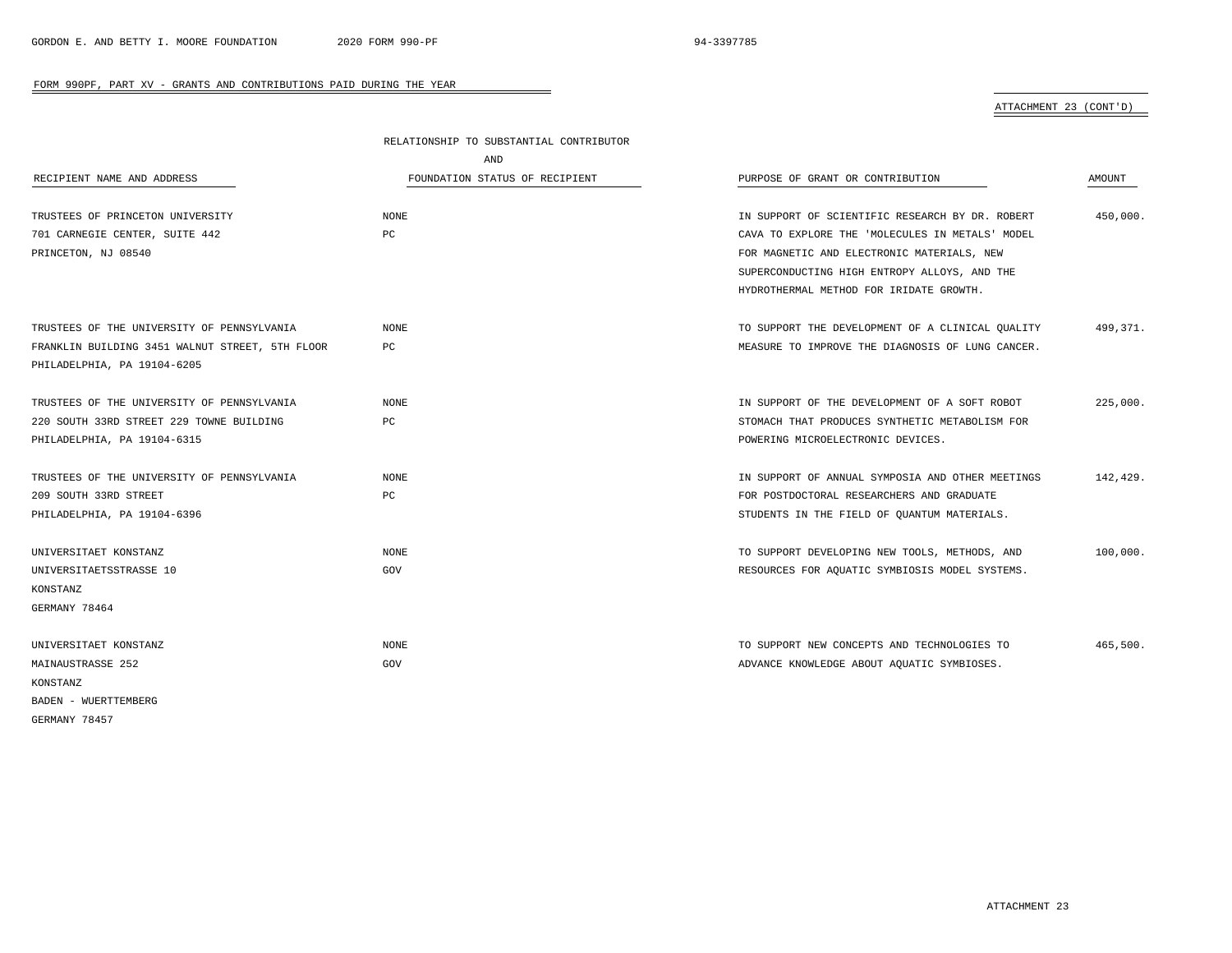# ATTACHMENT 23 (CONT'D)

|                                     | RELATIONSHIP TO SUBSTANTIAL CONTRIBUTOR |                                                   |           |
|-------------------------------------|-----------------------------------------|---------------------------------------------------|-----------|
|                                     | AND                                     |                                                   |           |
| RECIPIENT NAME AND ADDRESS          | FOUNDATION STATUS OF RECIPIENT          | PURPOSE OF GRANT OR CONTRIBUTION                  | AMOUNT    |
|                                     |                                         |                                                   |           |
| UNIVERSITE PARIS-SACLAY             | <b>NONE</b>                             | IN SUPPORT OF ELUCIDATING HOW SYMBIOTIC           | 347,067.  |
| BAT. 362 RUE DU DOYEN ANDRE GUINIER | GOV                                     | INTERACTIONS FACILITATED THE ORIGIN OF THE        |           |
| UNIVERSITE PARIS SUD - ORSAY        |                                         | EUKARYOTIC LIFE FORM.                             |           |
| FRANCE 91405                        |                                         |                                                   |           |
| UNIVERSITEIT LEIDEN                 | NONE                                    | TO SUPPORT DEVELOPING NEW TOOLS, METHODS, AND     | 625,539.  |
| SYLVIUSWEG 72                       | GOV                                     | RESOURCES FOR AQUATIC SYMBIOSIS MODEL SYSTEMS.    |           |
| LEIDEN                              |                                         |                                                   |           |
| NETHERLANDS 2333 BE                 |                                         |                                                   |           |
| UNIVERSITY COLLEGE LONDON           | <b>NONE</b>                             | IN SUPPORT OF RESEARCH THAT UNITES BIOPHYSICS,    | 666,096.  |
| <b>GOWER STREET</b>                 | PC                                      | QUANTUM OPTICS THEORY AND NANOPHOTONIC TECHNOLOGY |           |
| LONDON                              |                                         | TO OBTAIN SIGNATURES OF QUANTUM MECHANICAL        |           |
| UNITED KINGDOM WC1E 6BT             |                                         | EFFECTS IN SINGLE BIOMOLECULES.                   |           |
| UNIVERSITY OF BRITISH COLUMBIA      | NONE                                    | TO SUPPORT NEW CONCEPTS AND TECHNOLOGIES TO       | 382,910.  |
| 3156-6270 UNIVERSITY BLVD.          | PC                                      | ADVANCE KNOWLEDGE ABOUT AQUATIC SYMBIOSES.        |           |
| VANCOUVER                           |                                         |                                                   |           |
| BC                                  |                                         |                                                   |           |
| CANADA V6T 1Z4                      |                                         |                                                   |           |
| UNIVERSITY OF CHICAGO               | <b>NONE</b>                             | TO SUPPORT THE DEVELOPMENT OF SHARED LEGAL        | 269, 475. |
| 5807 S WOODLAWN AVENUE              | PC                                      | RESOURCES TO FACILITATE HEALTH DATA SHARING FOR   |           |
| CHICAGO, IL 60637                   |                                         | MACHINE LEARNING RESEARCH.                        |           |
| UNIVERSITY OF CHICAGO               | NONE                                    | IN SUPPORT OF RESEARCH AND DEVELOPMENT TO ADVANCE | 225,000.  |
| 5841 SOUTH MARYLAND AVENUE MC 6092  | PC                                      | NANOSCALE DNA MICROSCOPY.                         |           |
| CHIAGO, IL 60637                    |                                         |                                                   |           |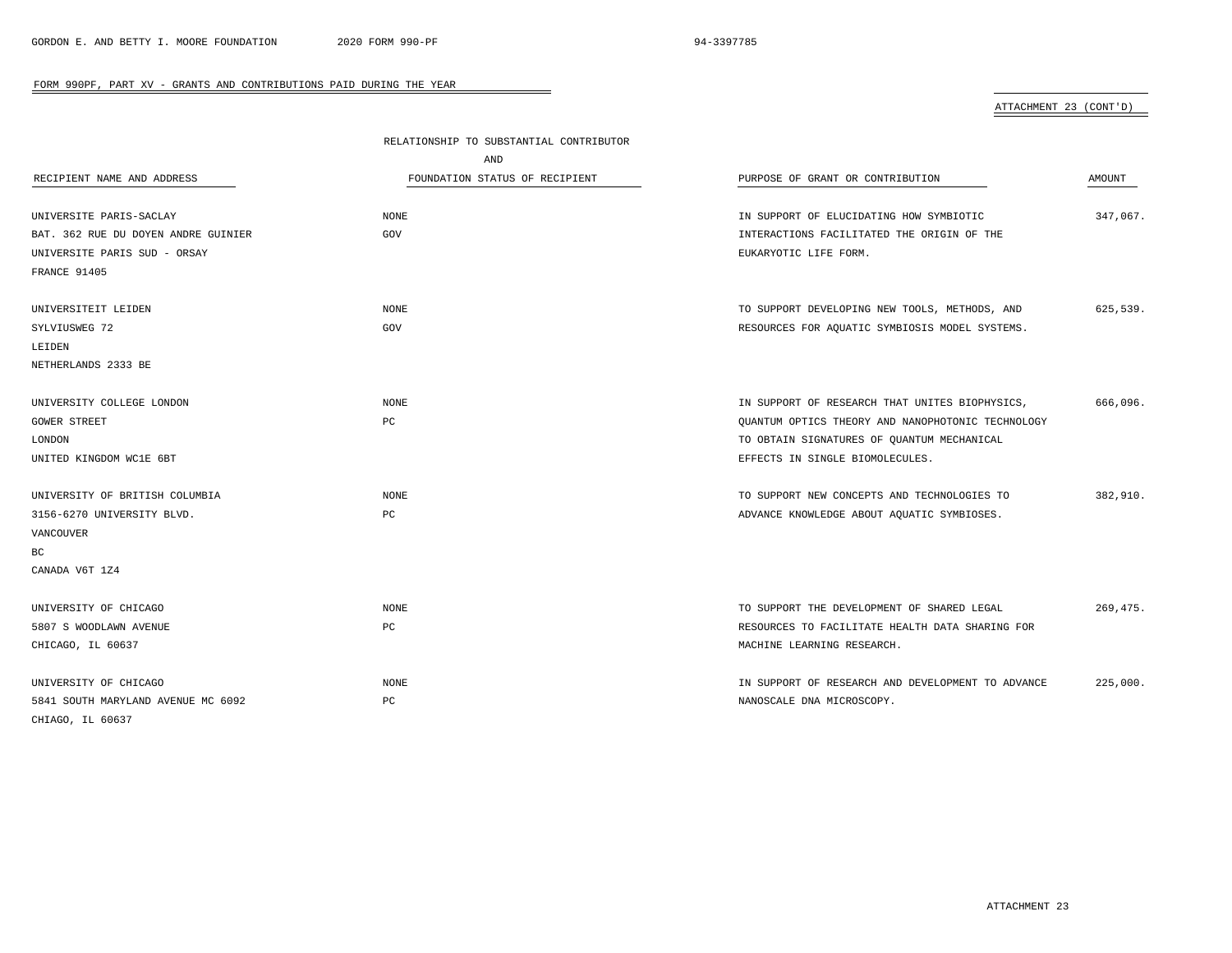# ATTACHMENT 23 (CONT'D)

|                                           | RELATIONSHIP TO SUBSTANTIAL CONTRIBUTOR |                                                   |           |
|-------------------------------------------|-----------------------------------------|---------------------------------------------------|-----------|
|                                           | AND                                     |                                                   |           |
| RECIPIENT NAME AND ADDRESS                | FOUNDATION STATUS OF RECIPIENT          | PURPOSE OF GRANT OR CONTRIBUTION                  | AMOUNT    |
| UNIVERSITY OF CHICAGO                     | NONE                                    | IN SUPPORT OF RESEARCH TO DEVELOP A NOVEL         | 552,776.  |
| 5841 SOUTH MARYLAND AVENUE                | $_{\rm PC}$                             | MULTIVIEW COMPUTATIONAL IMAGING SYSTEM COMPRISED  |           |
| CHICAGO, IL 60637                         |                                         | OF ALGORITHMS APPLIED TO A LINE-SCANNING,         |           |
|                                           |                                         | SUPERRESOLUTION, ABERRATION-CORRECTED MICROSCOPE  |           |
|                                           |                                         | TO ANSWER FUNDAMENTAL QUESTIONS IN ANIMAL         |           |
|                                           |                                         | DEVELOPMENT.                                      |           |
| UNIVERSITY OF COPENHAGEN                  | <b>NONE</b>                             | TO SUPPORT NEW CONCEPTS AND TECHNOLOGIES TO       | 217, 125. |
| OLE MAALOES VEJ 5                         | PC                                      | ADVANCE KNOWLEDGE ABOUT AQUATIC SYMBIOSES.        |           |
| COPENHAGEN N                              |                                         |                                                   |           |
| DENMARK DK-2200                           |                                         |                                                   |           |
| UNIVERSITY OF FLORIDA BOARD OF TRUSTEES   | <b>NONE</b>                             | TO SUPPORT DEVELOPING NEW TOOLS, METHODS, AND     | 250,000.  |
| PO BOX 110700                             | GOV                                     | RESOURCES FOR AQUATIC SYMBIOSIS MODEL SYSTEMS.    |           |
| GAINESVILLE, FL 32611                     |                                         |                                                   |           |
| UNIVERSITY OF HAWAII                      | <b>NONE</b>                             | TO SUPPORT THE SCIENTIFIC USE OF A NEW-GENERATION | 363,000.  |
| 2680 WOODLAWN DRIVE                       | GOV                                     | ADAPTIVE OPTICS SYSTEM AT THE KECK I TELESCOPE TO |           |
| HONOLULU, HI 96822                        |                                         | UNDERSTAND THE ORIGINS OF GIANT EXOPLANETS.       |           |
| UNIVERSITY OF HAWAII                      | <b>NONE</b>                             | TO SUPPORT DEVELOPING NEW TOOLS, METHODS, AND     | 105,094.  |
| 2440 CAMPUS ROAD, BOX 368                 | GOV                                     | RESOURCES FOR AQUATIC SYMBIOSIS MODEL SYSTEMS.    |           |
| HONOLULU, HI 96822                        |                                         |                                                   |           |
| UNIVERSITY OF HAWAII FOUNDATION           | NONE                                    | TO SUPPORT THE ENGAGEMENT OF YOUTH AND EDUCATORS  | 496,000.  |
| 1314 S KING STREET, SUITE #B PO BOX 11270 | PC                                      | WITH THE SCIENTIFIC DISCOVERY PROCESS TAKING      |           |
| HONOLULU, HI 96814                        |                                         | PLACE AT OBSERVATORIES ON MAUNAKEA THROUGH A      |           |
|                                           |                                         | COLLABORATIVE NAMING PROGRAM, WITH ACCOMPANYING   |           |

 $\overline{\phantom{a}}$ 

CURRICULUM, EXHIBITS AND PLANETARIUM PROGRAMMING.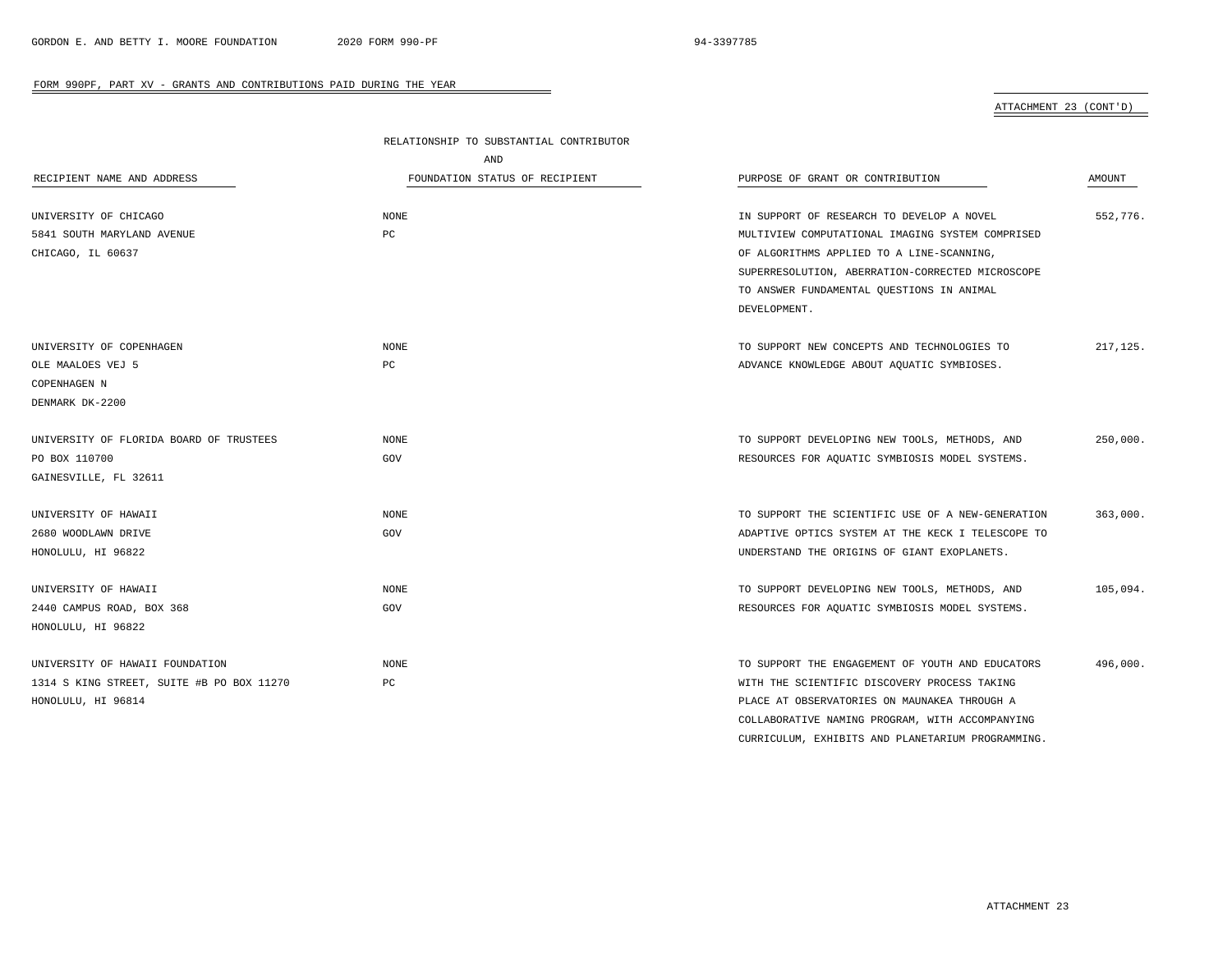### ATTACHMENT 23 (CONT'D)

|                                                    | RELATIONSHIP TO SUBSTANTIAL CONTRIBUTOR |                                                  |          |
|----------------------------------------------------|-----------------------------------------|--------------------------------------------------|----------|
|                                                    | AND                                     |                                                  |          |
| RECIPIENT NAME AND ADDRESS                         | FOUNDATION STATUS OF RECIPIENT          | PURPOSE OF GRANT OR CONTRIBUTION                 | AMOUNT   |
|                                                    |                                         |                                                  |          |
| UNIVERSITY OF LINCOLN HIGHER EDUCATION CORPORATION | NONE                                    | IN SUPPORT OF USING LABORATORY AND FIELD         | 66,553.  |
| BRAYFORD POOL                                      | PC                                      | EXPERIMENTS, COMPUTER MODELING, ENGINEERING, AND |          |
| LINCOLN                                            |                                         | UNDERWATER IMAGING TO ASSESS HOW FINE-SCALE      |          |
| UNITED KINGDOM LN6 7TS                             |                                         | VISCOSITY AFFECTS THE ABILITY OF MARINE MICROBES |          |
|                                                    |                                         | TO FIND AND ACQUIRE FOOD.                        |          |
|                                                    |                                         |                                                  |          |
| UNIVERSITY OF LIVERPOOL                            | NONE                                    | TO SUPPORT DEVELOPING NEW TOOLS, METHODS, AND    | 115,682. |
| FOUNDATION BUILDING BROWNLOW HILL                  | PC                                      | RESOURCES FOR AQUATIC SYMBIOSIS MODEL SYSTEMS.   |          |
| LIVERPOOL                                          |                                         |                                                  |          |
| UNITED KINGDOM L69 7ZX                             |                                         |                                                  |          |
|                                                    |                                         |                                                  |          |
| UNIVERSITY OF MASSACHUSETTS                        | NONE                                    | TO SUPPORT DEVELOPING NEW TOOLS, METHODS, AND    | 200,000. |
| 100 VENTURE WAY, SUITE 201                         | GOV                                     | RESOURCES FOR AQUATIC SYMBIOSIS MODEL SYSTEMS.   |          |
| HADLEY, MA 01035                                   |                                         |                                                  |          |
|                                                    |                                         |                                                  |          |
| UNIVERSITY OF MELBOURNE                            | <b>NONE</b>                             | TO SUPPORT DEVELOPING NEW TOOLS, METHODS, AND    | 304,060. |
| PARKVILLE                                          | РC                                      | RESOURCES FOR AQUATIC SYMBIOSIS MODEL SYSTEMS.   |          |
| MELBOURNE                                          |                                         |                                                  |          |
| VICTORIA                                           |                                         |                                                  |          |
| AUSTRALIA 3010                                     |                                         |                                                  |          |
|                                                    |                                         |                                                  |          |
| UNIVERSITY OF NEW SOUTH WALES                      | <b>NONE</b>                             | TO SUPPORT DEVELOPING NEW TOOLS, METHODS, AND    | 125,000. |
| UNSW SYDNEY                                        | PC                                      | RESOURCES FOR AQUATIC SYMBIOSIS MODEL SYSTEMS.   |          |
| SYDNEY                                             |                                         |                                                  |          |
| NSW                                                |                                         |                                                  |          |
| AUSTRALIA 2052                                     |                                         |                                                  |          |
|                                                    |                                         |                                                  |          |
| UNIVERSITY OF NORTH CAROLINA AT CHAPEL HILL        | <b>NONE</b>                             | IN SUPPORT OF THE COLLABORATIVE PROJECT          | 56.250.  |
|                                                    |                                         | UNDERSTANDING THE DARK SIDE OF THE GENOME' AS    |          |

ATTACHMENT 23

PROPOSED AT THE 2019 SCIALOG: CHEMICAL MACHINERY OF THE CELL II CONFERENCE, WHERE SIX TEAM RESEARCH PROPOSALS WERE SELECTED THROUGH PEER-REVIEW FROM FIFTEEN TEAM PROPOSALS THAT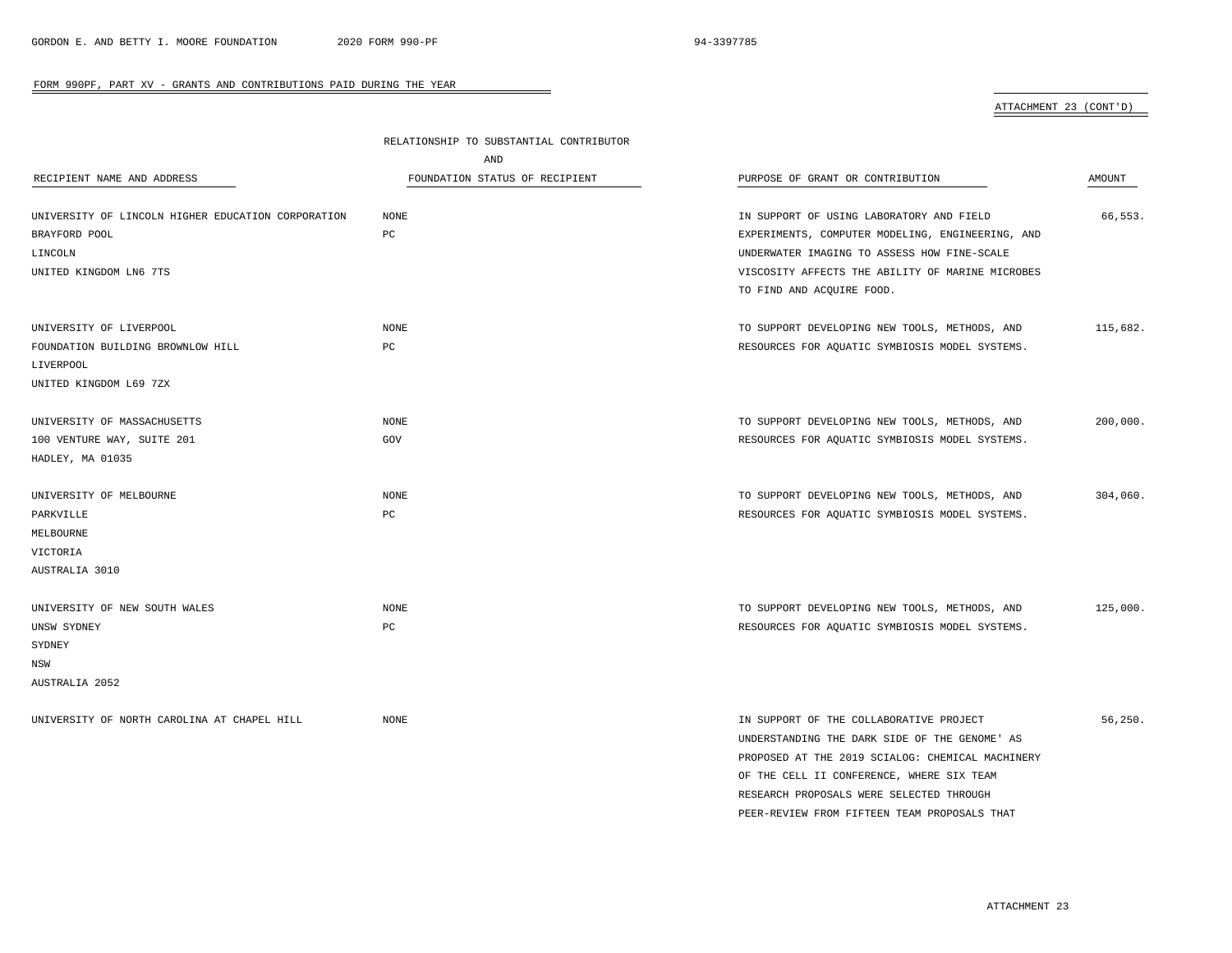ATTACHMENT 23 (CONT'D)

|                                   | RELATIONSHIP TO SUBSTANTIAL CONTRIBUTOR |                                                  |          |
|-----------------------------------|-----------------------------------------|--------------------------------------------------|----------|
|                                   | AND                                     |                                                  |          |
| RECIPIENT NAME AND ADDRESS        | FOUNDATION STATUS OF RECIPIENT          | PURPOSE OF GRANT OR CONTRIBUTION                 | AMOUNT   |
|                                   |                                         |                                                  |          |
| 1112 MURRAY HALL, CB#3050         | PC                                      | FOCUSED ON CONVERGENCE SCIENCE AT THE            |          |
| CHAPEL HILL, NC 27599-3050        |                                         | INTERSECTION OF CHEMISTRY AND BIOLOGY TO ADDRESS |          |
|                                   |                                         | THE NEED FOR A MORE QUANTITATIVE, THEORY-BASED   |          |
|                                   |                                         | UNDERSTANDING OF CELLULAR PROCESSES.             |          |
| UNIVERSITY OF NOTTINGHAM          | NONE                                    | TO SUPPORT DEVELOPING NEW TOOLS, METHODS, AND    | 101,250. |
| A2 MAIN BUILDING SUTTON BONINGTON | PC                                      | RESOURCES FOR AQUATIC SYMBIOSIS MODEL SYSTEMS.   |          |
| LOUGHBOROUGH                      |                                         |                                                  |          |
| UNITED KINGDOM LE12 5RD           |                                         |                                                  |          |
|                                   |                                         |                                                  |          |
| UNIVERSITY OF OREGON              | <b>NONE</b>                             | TO SUPPORT NEW CONCEPTS AND TECHNOLOGIES TO      | 351,181. |
| 1254 UNIVERSITY OF OREGON         | GOV                                     | ADVANCE KNOWLEDGE ABOUT AQUATIC SYMBIOSES.       |          |
| EUGENE, OR 97403-1254             |                                         |                                                  |          |
| UNIVERSITY OF OREGON              | <b>NONE</b>                             | TO SUPPORT THE STUDY OF PROPULSION IN MARINE     | 350,000. |
| 5219 UNIVERSITY OF OREGON         | GOV                                     | ANIMALS THAT USE MULTIPLE FLUIDIC JETS TO MOVE.  |          |
| EUGENE, OR 97401-5219             |                                         |                                                  |          |
| UNIVERSITY OF OREGON              | <b>NONE</b>                             | TO SUPPORT DEVELOPING NEW TOOLS, METHODS, AND    | 125,000. |
| 5219 UNIVERSITY OF OREGON         | GOV                                     | RESOURCES FOR AQUATIC SYMBIOSIS MODEL SYSTEMS.   |          |
| EUGENE, OR 97401-5219             |                                         |                                                  |          |
|                                   |                                         |                                                  |          |
| UNIVERSITY OF SOUTHERN CALIFORNIA | <b>NONE</b>                             | IN SUPPORT OF USING LABORATORY EXPERIMENTS AND   | 80,913.  |
| 3616 TROUSDALE PARKWAY, AHF 107   | PC                                      | COMPUTER MODELS TO DEFINE THE EVOLUTIONARY RULES |          |
| LOS ANGELES, CA 90089-0371        |                                         | THAT GOVERN WHICH COMBINATIONS OF FORM AND       |          |
|                                   |                                         | FUNCTION ARE POSSIBLE FOR ONE TYPE OF MARINE     |          |
|                                   |                                         | DIATOM.                                          |          |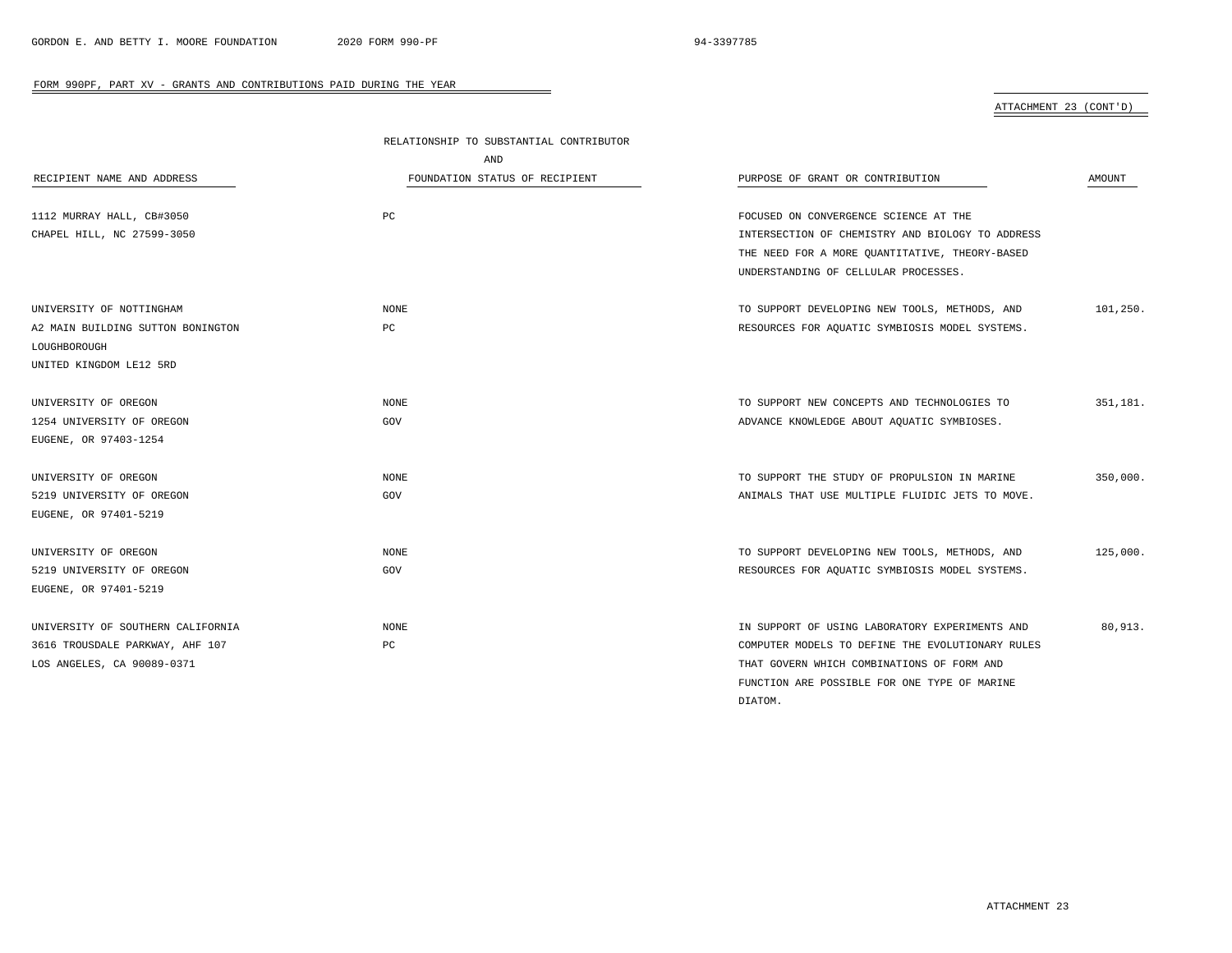# ATTACHMENT 23 (CONT'D)

|                                                   | RELATIONSHIP TO SUBSTANTIAL CONTRIBUTOR |                                                   |          |
|---------------------------------------------------|-----------------------------------------|---------------------------------------------------|----------|
|                                                   | AND                                     |                                                   |          |
| RECIPIENT NAME AND ADDRESS                        | FOUNDATION STATUS OF RECIPIENT          | PURPOSE OF GRANT OR CONTRIBUTION                  | AMOUNT   |
|                                                   |                                         |                                                   |          |
| UNIVERSITY OF ST ANDREWS                          | NONE                                    | IN SUPPORT OF A COMMUNITY-DRIVEN ANALYSIS OF      | 300.000. |
| THE GATEWAY, NORTH HAUGH                          | PC                                      | ANIMAL TRACKING DATA TO UNDERSTAND THE IMPACTS OF |          |
| ST ANDREWS                                        |                                         | HUMAN ACTIVITY ON WILDLIFE BIOLOGY.               |          |
| FIFE                                              |                                         |                                                   |          |
| UNITED KINGDOM KY16 9RJ                           |                                         |                                                   |          |
| UNIVERSITY OF TENNESSEE                           | NONE                                    | IN SUPPORT OF SCIENTIFIC RESEARCH BY DR. DAVID    | 450,000. |
| 1508 MIDDLE DRIVE                                 | GOV                                     | MANDRUS ON QUANTUM SPIN LIQUID MATERIALS, THE     |          |
| KNOXVILLE, TN 37996                               |                                         | SPINTRONIC FUNCTIONALITIES OF MAGNETIC WEYL       |          |
|                                                   |                                         | SEMIMETALS, AND TUNING MAGNETIC STATES OF         |          |
|                                                   |                                         | MATERIALS WITH ELECTRICAL CURRENTS.               |          |
|                                                   |                                         |                                                   |          |
| UNIVERSITY OF TEXAS SYSTEM                        | <b>NONE</b>                             | IN SUPPORT OF RESEARCH AND DEVELOPMENT TO ADVANCE | 225,000. |
| 100 E 24TH STREET                                 | GOV                                     | MASS SPECTROMETER TECHNOLOGY FOR RAPID DIAGNOSIS  |          |
| AUSTIN, TX 78712                                  |                                         | OF CANCER TISSUES.                                |          |
|                                                   |                                         |                                                   |          |
| UNIVERSITY OF UTAH                                | <b>NONE</b>                             | TO SUPPORT THE DEVELOPMENT OF A CLINICAL QUALITY  | 496,398. |
| 75 SOUTH 2000 EAST                                | GOV                                     | MEASURE TO IMPROVE THE DIAGNOSIS OF PNEUMONIA.    |          |
| SALT LAKE CITY, UT 84112                          |                                         |                                                   |          |
|                                                   |                                         |                                                   |          |
| UNIVERSITY OF UTAH                                | <b>NONE</b>                             | IN SUPPORT OF INNOVATIVE LABORATORY CULTURE       | 106,844. |
| BUILDING 512 2ND FLOOR 75 S 2000 EAST             | GOV                                     | METHODS, BIOCHEMISTRY EXPERIMENTS, AND ANALYTICAL |          |
| SALT LAKE CITY, UT 84112                          |                                         | CHEMISTRY TECHNIQUES TO IDENTIFY THE MOLECULAR    |          |
|                                                   |                                         | MECHANISMS UNDERLYING COMMUNICATION OF AQUATIC    |          |
|                                                   |                                         | MICROBES IN ANTAGONISTIC AND SYMBIOTIC            |          |
|                                                   |                                         | RELATIONSHIPS.                                    |          |
| UNIVERSITY OF WASHINGTON                          | NONE                                    | IN SUPPORT OF CONTINUED DEVELOPMENT OF VEGA AND   | 700,000. |
| PAUL G. ALLEN CENTER, 185 STEVENS WAY, BOX 352350 | GOV                                     | ALTAIR, A VISUALIZATION GRAMMAR FOR CREATING,     |          |
| SEATTLE, WA 98195                                 |                                         | SAVING, AND SHARING INTERACTIVE VISUALIZATION     |          |

 $\overline{\phantom{a}}$ 

DESIGNS IN DATA SCIENCE APPLICATIONS.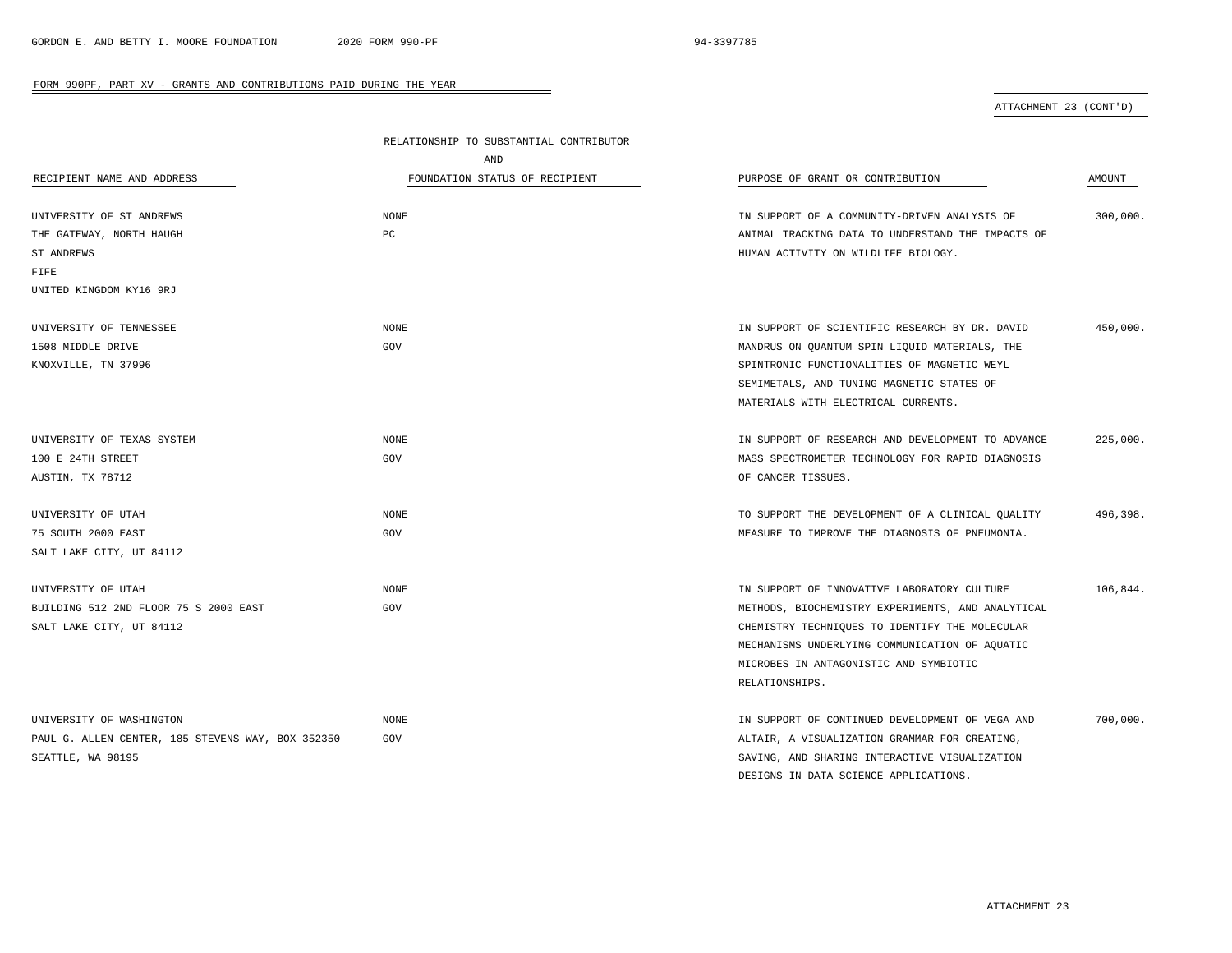### ATTACHMENT 23 (CONT'D)

|                                     | RELATIONSHIP TO SUBSTANTIAL CONTRIBUTOR |                                                   |          |
|-------------------------------------|-----------------------------------------|---------------------------------------------------|----------|
|                                     | AND                                     |                                                   |          |
| RECIPIENT NAME AND ADDRESS          | FOUNDATION STATUS OF RECIPIENT          | PURPOSE OF GRANT OR CONTRIBUTION                  | AMOUNT   |
| UNIVERSITY OF WASHINGTON            | <b>NONE</b>                             | IN SUPPORT OF DEVELOPING A VIRUS-BACTERIUM-ALGA   | 161,921. |
| 4333 BROOKLYN AVENUE NE, BOX 359472 | GOV                                     | CULTURE SYSTEM AND ADVANCING METHODS TO           |          |
| SEATTLE, WA 98195-9472              |                                         | INVESTIGATE HOW VIRUS INFECTION AND STRESS IMPACT |          |
|                                     |                                         | GENE FLOW AND MICROBIAL EVOLUTION IN COLD, HIGHLY |          |
|                                     |                                         | SALINE ENVIRONMENTS.                              |          |
| UNIVERSITY OF WASHINGTON            | NONE                                    | IN SUPPORT OF ELUCIDATING HOW SYMBIOTIC           | 344,909. |
| 4333 BROOKLYN AVENUE NE, BOX 359472 | GOV                                     | INTERACTIONS FACILITATED THE ORIGIN OF THE        |          |
| SEATTLE, WA 98195-9472              |                                         | EUKARYOTIC LIFE FORM.                             |          |
| UNIVERSITY OF WASHINGTON            | NONE                                    | IN SUPPORT OF OPEN-SOURCE HARDWARE AND SOFTWARE   | 400,000. |
| 3960 BENTON LANE NE                 | GOV                                     | TOOLS THAT ENABLE AUTOMATIC SCIENTIFIC            |          |
| SEATTLE, WA 98195                   |                                         | EXPERIMENTS AND THAT ARE AFFORDABLE AND BROADLY   |          |
|                                     |                                         | ACCESSIBLE FOR A WIDE RANGE OF SCIENTISTS.        |          |
| UNIVERSITY SYSTEM OF GEORGIA        | <b>NONE</b>                             | TO SUPPORT DEVELOPING NEW TOOLS, METHODS, AND     | 150,000. |
| 220 MARINE SCIENCES BUILDING        | GOV                                     | RESOURCES FOR AQUATIC SYMBIOSIS MODEL SYSTEMS.    |          |
| ATHENS, GA 30602                    |                                         |                                                   |          |
| UNIVERSITY SYSTEM OF MARYLAND       | <b>NONE</b>                             | IN SUPPORT OF SCIENTIFIC RESEARCH BY DR.          | 400,000. |
| 1117 JOHN S. TOLL BUILDING, #082    | GOV                                     | JOHNPIERRE PAGLIONE AIMING TO IMPROVE THE         |          |
| COLLEGE PARK, MD 20742              |                                         | PROTOCOLS AND TECHNIQUES FOR SYNTHESIZING QUANTUM |          |
|                                     |                                         | MATERIALS AND ACCELERATE MATERIALS DISCOVERY VIA  |          |
|                                     |                                         | MACHINE LEARNING TECHNIQUES.                      |          |
| UNIVERSITY SYSTEM OF MARYLAND       | NONE                                    | IN SUPPORT OF OPERATIONALIZING ANNUAL             | 300,000. |
| 2181 SAMUEL J. LEFRAK HALL          | GOV                                     | HIGH-RESOLUTION CROP MONITORING ACROSS SOUTH      |          |
| COLLEGE PARK, MD 20742              |                                         | AMERICA USING AUTOMATIC CLASSIFICATION.           |          |

÷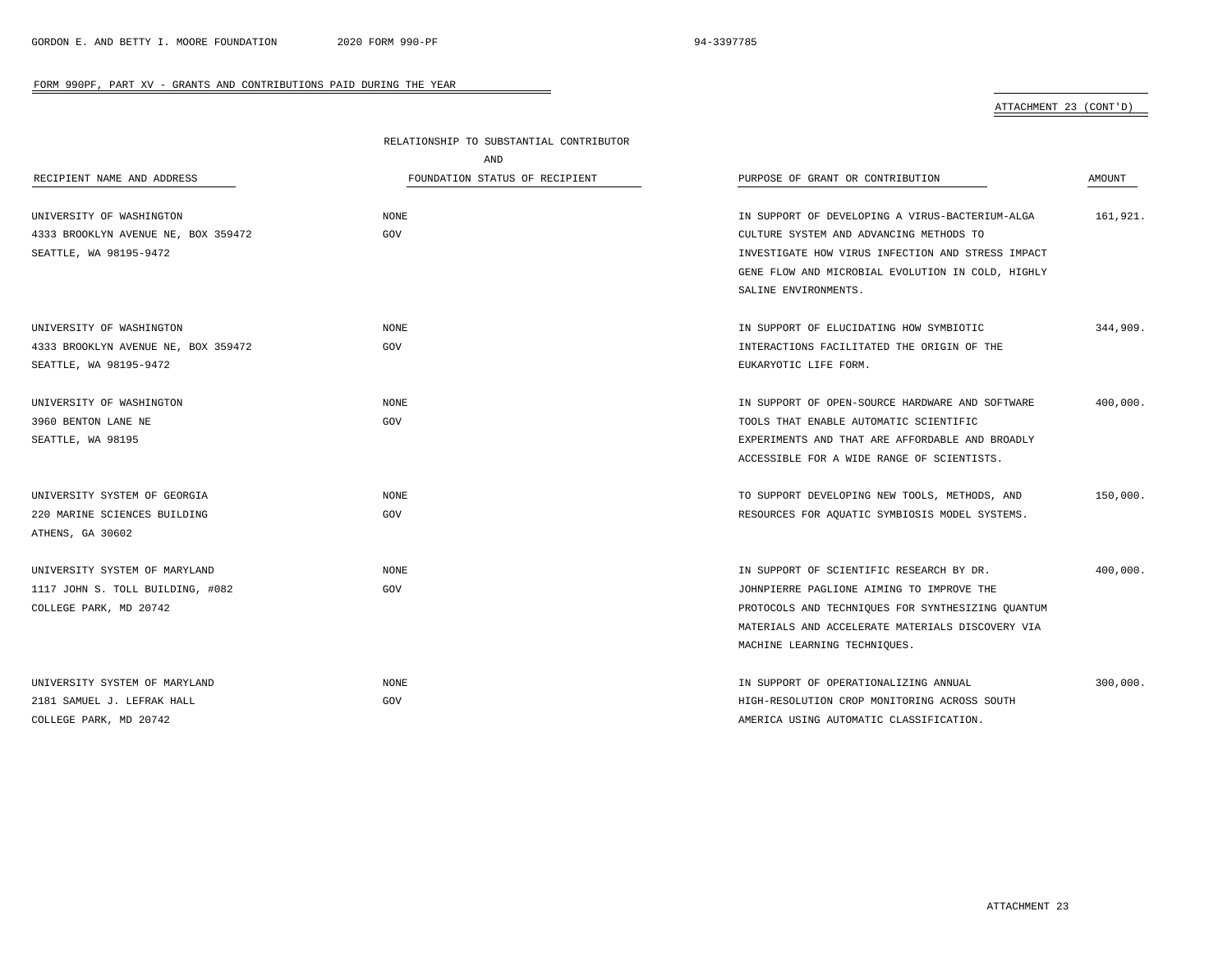# ATTACHMENT 23 (CONT'D)

|                                                  | RELATIONSHIP TO SUBSTANTIAL CONTRIBUTOR |                                                   |               |
|--------------------------------------------------|-----------------------------------------|---------------------------------------------------|---------------|
|                                                  | AND                                     |                                                   |               |
| RECIPIENT NAME AND ADDRESS                       | FOUNDATION STATUS OF RECIPIENT          | PURPOSE OF GRANT OR CONTRIBUTION                  | <b>AMOUNT</b> |
| URU THE RIGHT TO BE INC.                         | <b>NONE</b>                             | TO SUPPORT AN EFFORT TO BUILD TRUST WITHIN AND    | 200,000.      |
|                                                  |                                         |                                                   |               |
| 70 AUDUBON STREET 2ND FLOOR                      | РC                                      | INCREASE PARTICIPATION OF COMMUNITIES OF COLOR IN |               |
| NEW HAVEN, CT 06510                              |                                         | PREVENTING THE SPREAD OF COVID-19 AND IN          |               |
|                                                  |                                         | WIDESPREAD VACCINATION EFFORTS.                   |               |
| VIRGINIA POLYTECHNIC INSTITUTE AND STATE UNIV.   | <b>NONE</b>                             | IN SUPPORT OF DEVELOPING A NEW METHOD THAT USES   | 300,000.      |
| 1880 PRATT DRIVE SUITES 2006                     | GOV                                     | ULTRASOUND TECHNOLOGY TO EXTRACT DNA FROM WOOD    |               |
| BLACKSBURG, VA 24060-3580                        |                                         | TISSUE.                                           |               |
| WASHINGTON UNIVERSITY                            | NONE                                    | TO SUPPORT RESEARCH AND WRITING ABOUT EVENTS IN   | 335,000.      |
| ONE BROOKINGS DRIVE                              | PC                                      | MEDICINE AS A WINDOW INTO THE CHALLENGES AMERICAN |               |
| ST. LOUIS, MO 63130-4899                         |                                         | SOCIETY FACES, AND APPROACHES THAT CAN WORK, IN   |               |
|                                                  |                                         | ACHIEVING GREATER RACIAL EQUITY.                  |               |
| WATERKEEPER ALLIANCE INC.                        | <b>NONE</b>                             | TO SUPPORT THE PROTECTION OF FRESHWATER           | 54,186.       |
| 180 MAIDEN LANE, SUITE 603                       | РC                                      | ECOSYSTEMS IN THE MARANON BASIN OF PERU.          |               |
| NEW YORK, NY 10038                               |                                         |                                                   |               |
| WEST COAST ENVIRONMENTAL LAW RESEARCH FOUNDATION | <b>NONE</b>                             | FOR TECHNICAL AND LEGAL TOOLS THAT SUPPORT        | 500,000.      |
| 200-2006 WEST 10TH AVENUE                        | РC                                      | HABITAT PROTECTION.                               |               |
| <b>VANCOUVER</b>                                 |                                         |                                                   |               |
| ВC                                               |                                         |                                                   |               |
| CANADA V6J 2B3                                   |                                         |                                                   |               |
| WGBH EDUCATIONAL FOUNDATION                      | <b>NONE</b>                             | IN SUPPORT OF THE PRODUCTION OF A SCIENCE         | 349,996.      |
| ONE GUEST STREET                                 | РC                                      | DOCUMENTARY ON NEUTRINO PARTICLES AND PUBLIC      |               |
| BOSTON, MA 02135                                 |                                         | ENGAGEMENT AND OUTREACH FOR ADDITIONAL SCIENCE    |               |
|                                                  |                                         | PROGRAMMING ON SPACE AND THE UNIVERSE.            |               |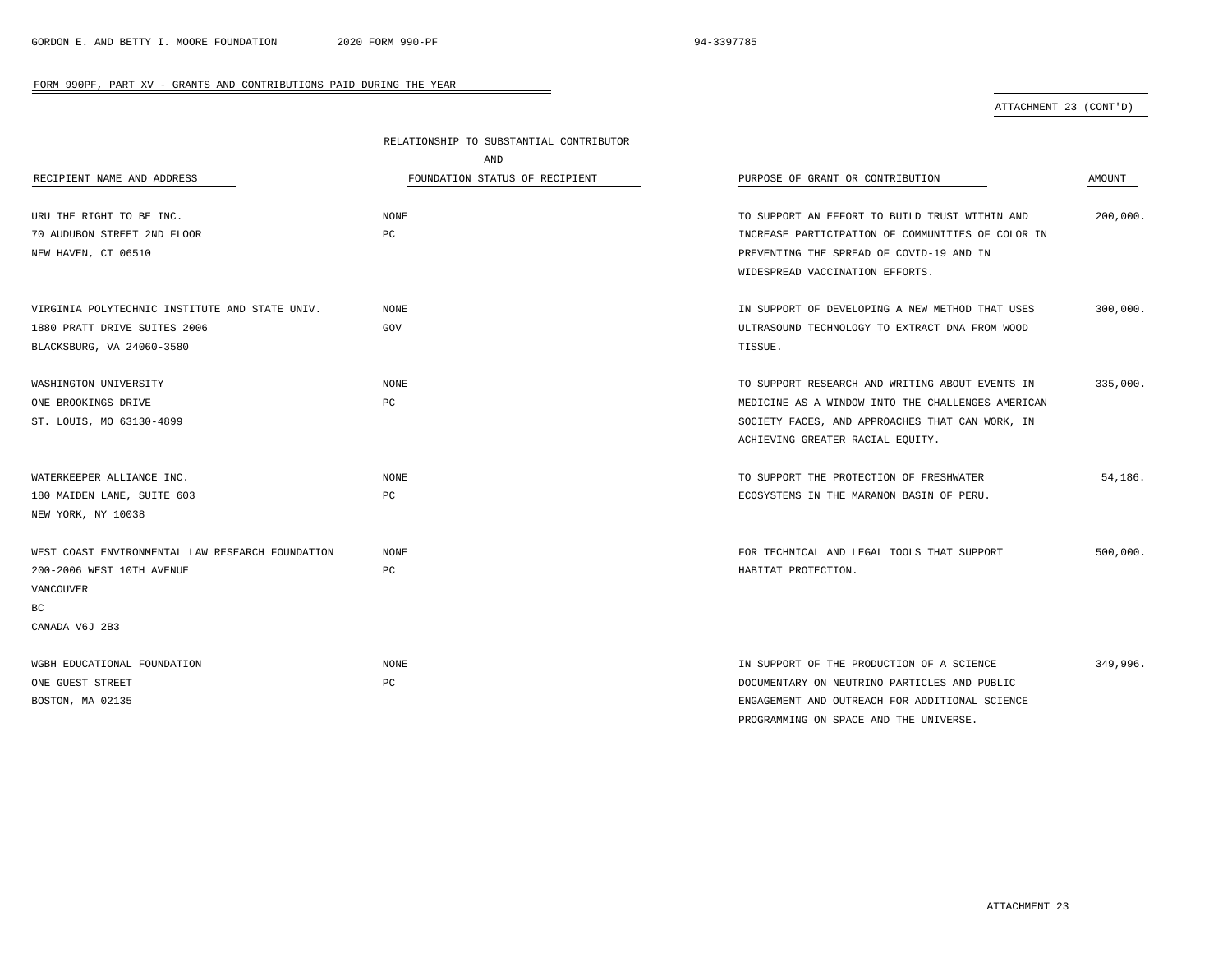### ATTACHMENT 23 (CONT'D)

|                               | RELATIONSHIP TO SUBSTANTIAL CONTRIBUTOR |                                                   |            |
|-------------------------------|-----------------------------------------|---------------------------------------------------|------------|
|                               | AND                                     |                                                   |            |
| RECIPIENT NAME AND ADDRESS    | FOUNDATION STATUS OF RECIPIENT          | PURPOSE OF GRANT OR CONTRIBUTION                  | AMOUNT     |
|                               |                                         |                                                   |            |
| WILD ME                       | <b>NONE</b>                             | IN SUPPORT OF A DATA-DRIVEN SYSTEM THAT TURNS     | 738,058.   |
| 1726 N TERRY STREET           | PC                                      | CROWDSOURCED PHOTOGRAPHS AND VIDEOS INTO          |            |
| PORTLAND, OR 97217            |                                         | INFORMATION ABOUT WILDLIFE.                       |            |
| WILDLIFE CONSERVATION SOCIETY | NONE                                    | IN SUPPORT OF THE DESIGN AND INITIAL              | 400,000.   |
| 2300 SOUTHERN BOULEVARD       | PC                                      | IMPLEMENTATION OF A COLLABORATIVE CONSERVATION    |            |
| BRONX, NY 10460               |                                         | AND SUSTAINABLE DEVELOPMENT PROGRAM IN THE VAST   |            |
|                               |                                         | AMAZONIAN WETLAND LLANOS DE MOXOS, BOLIVIA.       |            |
| WILDLIFE CONSERVATION SOCIETY | NONE                                    | TO EXPAND THE LORETO REGIONAL CONSERVATION SYSTEM | 135,000.   |
| 2300 SOUTHERN BOULEVARD       | PC                                      | (RCS) IN PERU TO 6.9 MILLION HECTARES BY APPLYING |            |
| BRONX, NY 10460               |                                         | IMPROVED AND INCLUSIVE MANAGEMENT EFFECTIVENESS   |            |
|                               |                                         | TOOLS.                                            |            |
| WILDLIFE CONSERVATION SOCIETY | <b>NONE</b>                             | TO SUPPORT PROGRESS TOWARD ACHIEVING THE          | 238,561.   |
| 2300 SOUTHERN BOULEVARD       | PC                                      | CONSOLIDATION TARGETS FOR PROTECTED AREAS AND     |            |
| BRONX, NY 10460               |                                         | INDIGENOUS LANDS IN TWO HIGH BIODIVERSITY MOSAICS |            |
|                               |                                         | IN BOLIVIA, PERU AND ECUADOR (6.8 MILLION         |            |
|                               |                                         | HECTARES).                                        |            |
| WILDLIFE CONSERVATION SOCIETY | <b>NONE</b>                             | IN SUPPORT OF THE LONG-TERM BIODIVERSITY          | 5,000,000. |
| 2300 SOUTHERN BOULEVARD       | PC                                      | CONSERVATION AND THE IMPROVEMENT OF LIVELIHOODS   |            |
| BRONX, NY 10460               |                                         | IN THE GREATER MADIDI LEGACY LANDSCAPE, BOLIVIA.  |            |
| WILDLIFE CONSERVATION SOCIETY | <b>NONE</b>                             | TO SECURE FINANCIAL SUSTAINABILITY FOR 25.2       | 50,000.    |
| 2300 SOUTHERN BOULEVARD       | PC                                      | MILLION HECTARES OF NEW AND EXISTING PROTECTED    |            |
| BRONX, NY 10460               |                                         | AREAS IN COLOMBIA, INCLUDING 12 AMAZONIAN         |            |
|                               |                                         | CONSERVATION AREAS (ABOUT 8.3 MILLION HECTARES).  |            |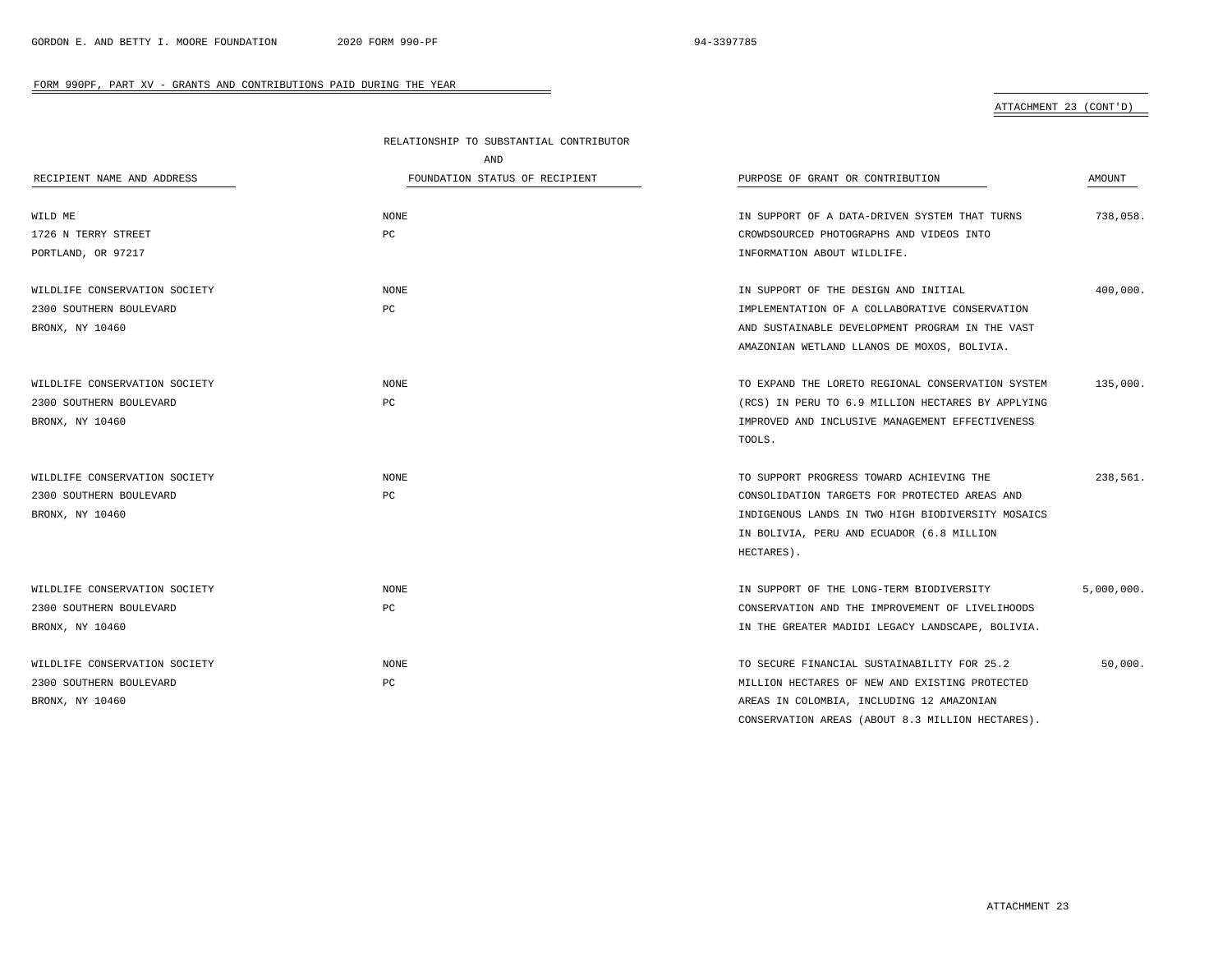### ATTACHMENT 23 (CONT'D)

| AND<br>FOUNDATION STATUS OF RECIPIENT<br>PURPOSE OF GRANT OR CONTRIBUTION<br>AMOUNT<br>RECIPIENT NAME AND ADDRESS<br><b>NONE</b><br>WILDLIFE CONSERVATION SOCIETY<br>TO SUPPORT INTEGRATION OF ENVIRONMENTAL AND<br>1,431,800.<br>2300 SOUTHERN BOULEVARD<br>PC<br>SOCIAL INDICATORS INTO INFRASTRUCTURE PLANNING IN<br>BRONX, NY 10460<br>PERU.<br><b>NONE</b><br>64,400.<br>WILLIAM MARSH RICE UNIVERSITY<br>IN SUPPORT OF DEVELOPING BIOSENSORS TO REPORT ON<br>MS-16, PO BOX 1892<br>PC<br>THE ACTIONS OF MARINE MICROBES, PROVIDING<br>HOUSTON, TX 77251<br>MOLECULAR SIGNALS FOR STUDYING MICROBIAL<br>EVOLUTION AND CELL-CELL COMMUNICATION IN THE<br>OCEAN.<br>836,190.<br>WILLIAM MARSH RICE UNIVERSITY<br>NONE<br>IN SUPPORT OF EXPERIMENTAL RESEARCH AIMED AT<br>PC<br>6100 MAIN, MS-61<br>DEVELOPING A SUITE OF PERTURBATIVE TUNING DEVICES<br>HOUSTON, TX 77005-1827<br>COUPLED WITH ARPES SPECTROSCOPY TO CHARACTERIZE<br>THE PHENOMENOLOGY IN QUANTUM MATERIALS.<br>NONE<br>IN SUPPORT OF BUILDING GRANTEE CAPACITY TO ENGAGE<br>2,275,000.<br>WINDWARD FUND<br>1201 CONNECTICUT AVENUE NW, SUITE 300<br>PC<br>EFFECTIVELY AROUND ISSUES OF DIVERSITY, EQUITY,<br>WASHINGTON, DC 20036<br>AND INCLUSION.<br>NONE<br>IN SUPPORT OF THE WATER TABLE FUNDER MEMBERSHIP<br>500,000.<br>WINDWARD FUND<br>$_{\rm PC}$<br>1201 CONNECTICUT AVENUE NW, SUITE 300<br>GROUP'S IMPACT THROUGH ITS OPERATIONS, STRATEGIC<br>DEVELOPMENT AND MONITORING AND EVALUATION.<br>WASHINGTON, DC 20036 |               | RELATIONSHIP TO SUBSTANTIAL CONTRIBUTOR |                                            |            |
|---------------------------------------------------------------------------------------------------------------------------------------------------------------------------------------------------------------------------------------------------------------------------------------------------------------------------------------------------------------------------------------------------------------------------------------------------------------------------------------------------------------------------------------------------------------------------------------------------------------------------------------------------------------------------------------------------------------------------------------------------------------------------------------------------------------------------------------------------------------------------------------------------------------------------------------------------------------------------------------------------------------------------------------------------------------------------------------------------------------------------------------------------------------------------------------------------------------------------------------------------------------------------------------------------------------------------------------------------------------------------------------------------------------------------------------------------------------------------------------------------|---------------|-----------------------------------------|--------------------------------------------|------------|
|                                                                                                                                                                                                                                                                                                                                                                                                                                                                                                                                                                                                                                                                                                                                                                                                                                                                                                                                                                                                                                                                                                                                                                                                                                                                                                                                                                                                                                                                                                   |               |                                         |                                            |            |
|                                                                                                                                                                                                                                                                                                                                                                                                                                                                                                                                                                                                                                                                                                                                                                                                                                                                                                                                                                                                                                                                                                                                                                                                                                                                                                                                                                                                                                                                                                   |               |                                         |                                            |            |
|                                                                                                                                                                                                                                                                                                                                                                                                                                                                                                                                                                                                                                                                                                                                                                                                                                                                                                                                                                                                                                                                                                                                                                                                                                                                                                                                                                                                                                                                                                   |               |                                         |                                            |            |
|                                                                                                                                                                                                                                                                                                                                                                                                                                                                                                                                                                                                                                                                                                                                                                                                                                                                                                                                                                                                                                                                                                                                                                                                                                                                                                                                                                                                                                                                                                   |               |                                         |                                            |            |
|                                                                                                                                                                                                                                                                                                                                                                                                                                                                                                                                                                                                                                                                                                                                                                                                                                                                                                                                                                                                                                                                                                                                                                                                                                                                                                                                                                                                                                                                                                   |               |                                         |                                            |            |
|                                                                                                                                                                                                                                                                                                                                                                                                                                                                                                                                                                                                                                                                                                                                                                                                                                                                                                                                                                                                                                                                                                                                                                                                                                                                                                                                                                                                                                                                                                   |               |                                         |                                            |            |
|                                                                                                                                                                                                                                                                                                                                                                                                                                                                                                                                                                                                                                                                                                                                                                                                                                                                                                                                                                                                                                                                                                                                                                                                                                                                                                                                                                                                                                                                                                   |               |                                         |                                            |            |
|                                                                                                                                                                                                                                                                                                                                                                                                                                                                                                                                                                                                                                                                                                                                                                                                                                                                                                                                                                                                                                                                                                                                                                                                                                                                                                                                                                                                                                                                                                   |               |                                         |                                            |            |
|                                                                                                                                                                                                                                                                                                                                                                                                                                                                                                                                                                                                                                                                                                                                                                                                                                                                                                                                                                                                                                                                                                                                                                                                                                                                                                                                                                                                                                                                                                   |               |                                         |                                            |            |
|                                                                                                                                                                                                                                                                                                                                                                                                                                                                                                                                                                                                                                                                                                                                                                                                                                                                                                                                                                                                                                                                                                                                                                                                                                                                                                                                                                                                                                                                                                   |               |                                         |                                            |            |
|                                                                                                                                                                                                                                                                                                                                                                                                                                                                                                                                                                                                                                                                                                                                                                                                                                                                                                                                                                                                                                                                                                                                                                                                                                                                                                                                                                                                                                                                                                   |               |                                         |                                            |            |
|                                                                                                                                                                                                                                                                                                                                                                                                                                                                                                                                                                                                                                                                                                                                                                                                                                                                                                                                                                                                                                                                                                                                                                                                                                                                                                                                                                                                                                                                                                   |               |                                         |                                            |            |
|                                                                                                                                                                                                                                                                                                                                                                                                                                                                                                                                                                                                                                                                                                                                                                                                                                                                                                                                                                                                                                                                                                                                                                                                                                                                                                                                                                                                                                                                                                   |               |                                         |                                            |            |
|                                                                                                                                                                                                                                                                                                                                                                                                                                                                                                                                                                                                                                                                                                                                                                                                                                                                                                                                                                                                                                                                                                                                                                                                                                                                                                                                                                                                                                                                                                   |               |                                         |                                            |            |
|                                                                                                                                                                                                                                                                                                                                                                                                                                                                                                                                                                                                                                                                                                                                                                                                                                                                                                                                                                                                                                                                                                                                                                                                                                                                                                                                                                                                                                                                                                   |               |                                         |                                            |            |
|                                                                                                                                                                                                                                                                                                                                                                                                                                                                                                                                                                                                                                                                                                                                                                                                                                                                                                                                                                                                                                                                                                                                                                                                                                                                                                                                                                                                                                                                                                   |               |                                         |                                            |            |
|                                                                                                                                                                                                                                                                                                                                                                                                                                                                                                                                                                                                                                                                                                                                                                                                                                                                                                                                                                                                                                                                                                                                                                                                                                                                                                                                                                                                                                                                                                   |               |                                         |                                            |            |
|                                                                                                                                                                                                                                                                                                                                                                                                                                                                                                                                                                                                                                                                                                                                                                                                                                                                                                                                                                                                                                                                                                                                                                                                                                                                                                                                                                                                                                                                                                   |               |                                         |                                            |            |
|                                                                                                                                                                                                                                                                                                                                                                                                                                                                                                                                                                                                                                                                                                                                                                                                                                                                                                                                                                                                                                                                                                                                                                                                                                                                                                                                                                                                                                                                                                   |               |                                         |                                            |            |
|                                                                                                                                                                                                                                                                                                                                                                                                                                                                                                                                                                                                                                                                                                                                                                                                                                                                                                                                                                                                                                                                                                                                                                                                                                                                                                                                                                                                                                                                                                   |               |                                         |                                            |            |
|                                                                                                                                                                                                                                                                                                                                                                                                                                                                                                                                                                                                                                                                                                                                                                                                                                                                                                                                                                                                                                                                                                                                                                                                                                                                                                                                                                                                                                                                                                   |               |                                         |                                            |            |
|                                                                                                                                                                                                                                                                                                                                                                                                                                                                                                                                                                                                                                                                                                                                                                                                                                                                                                                                                                                                                                                                                                                                                                                                                                                                                                                                                                                                                                                                                                   |               |                                         |                                            |            |
|                                                                                                                                                                                                                                                                                                                                                                                                                                                                                                                                                                                                                                                                                                                                                                                                                                                                                                                                                                                                                                                                                                                                                                                                                                                                                                                                                                                                                                                                                                   | WINDWARD FUND | <b>NONE</b>                             | IN SUPPORT OF ACCELERATING DEVELOPMENT AND | 1,391,250. |
| 1201 CONNECTICUT AVENUE NW, SUITE 300<br>PC<br>DEPLOYMENT OF A WILDFIRE MANAGEMENT AND                                                                                                                                                                                                                                                                                                                                                                                                                                                                                                                                                                                                                                                                                                                                                                                                                                                                                                                                                                                                                                                                                                                                                                                                                                                                                                                                                                                                            |               |                                         |                                            |            |
| WASHINGTON, DC 20036<br>EVACUATION PLATFORM IN TWO HIGH-RISK, LOW-INCOME                                                                                                                                                                                                                                                                                                                                                                                                                                                                                                                                                                                                                                                                                                                                                                                                                                                                                                                                                                                                                                                                                                                                                                                                                                                                                                                                                                                                                          |               |                                         |                                            |            |
| NORTHERN CALIFORNIA REGIONS AND TO ENABLE RICH                                                                                                                                                                                                                                                                                                                                                                                                                                                                                                                                                                                                                                                                                                                                                                                                                                                                                                                                                                                                                                                                                                                                                                                                                                                                                                                                                                                                                                                    |               |                                         |                                            |            |
| DATA EXCHANGE WITH EARLY DETECTION SENSORS,                                                                                                                                                                                                                                                                                                                                                                                                                                                                                                                                                                                                                                                                                                                                                                                                                                                                                                                                                                                                                                                                                                                                                                                                                                                                                                                                                                                                                                                       |               |                                         |                                            |            |
| SATELLITE IMAGING, FIRE SPREAD MODELS,                                                                                                                                                                                                                                                                                                                                                                                                                                                                                                                                                                                                                                                                                                                                                                                                                                                                                                                                                                                                                                                                                                                                                                                                                                                                                                                                                                                                                                                            |               |                                         |                                            |            |

VEGETATION/FUEL MODELS AND COMMUNITY

NOTIFICATION.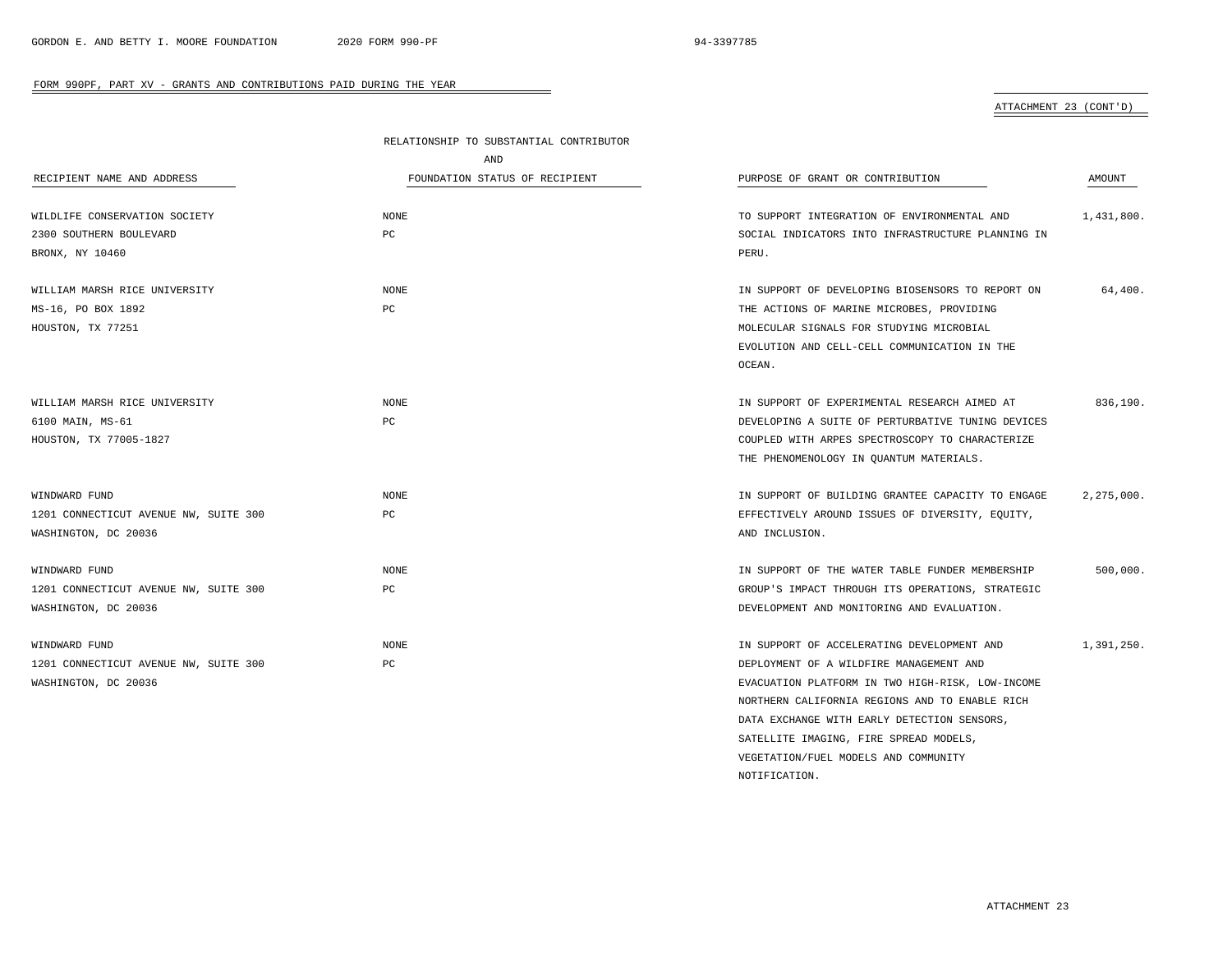### ATTACHMENT 23 (CONT'D)

|                                                    | RELATIONSHIP TO SUBSTANTIAL CONTRIBUTOR |                                                   |          |
|----------------------------------------------------|-----------------------------------------|---------------------------------------------------|----------|
|                                                    | AND                                     |                                                   |          |
| RECIPIENT NAME AND ADDRESS                         | FOUNDATION STATUS OF RECIPIENT          | PURPOSE OF GRANT OR CONTRIBUTION                  | AMOUNT   |
|                                                    |                                         |                                                   |          |
| WOODS HOLE OCEANOGRAPHIC INSTITUTION               | NONE                                    | TO SUPPORT DEVELOPING NEW TOOLS, METHODS, AND     | 200,000. |
| 266 WOODS HOLE ROAD                                | PC                                      | RESOURCES FOR AQUATIC SYMBIOSIS MODEL SYSTEMS.    |          |
| WOODS HOLE, MA 02543-1052                          |                                         |                                                   |          |
| WOODS HOLE OCEANOGRAPHIC INSTITUTION               | <b>NONE</b>                             | TO SUPPORT THE DEVELOPMENT OF AN INTEGRATED       | 225,000. |
| 266 WOODS HOLE ROAD                                | PC                                      | SYSTEM THAT USES ACOUSTIC TECHNIQUES TO ENABLE    |          |
| WOODS HOLE, MA 02543-1052                          |                                         | MULTI-VEHICLE SWARMING UNDERWATER.                |          |
|                                                    |                                         |                                                   |          |
| WOODS HOLE OCEANOGRAPHIC INSTITUTION               | <b>NONE</b>                             | IN SUPPORT OF LABORATORY AND FIELD EXPERIMENTS TO | 158,312. |
| 266 WOODS HOLE ROAD                                | PC                                      | TEASE APART THE RELATIONSHIPS BETWEEN PAIRS OF    |          |
| WOODS HOLE, MA 02543-1052                          |                                         | INTERACTING MICROBES AND AN IMPORTANT COMPONENT   |          |
|                                                    |                                         | OF DISSOLVED ORGANIC MATTER IN THE OCEAN: LONG    |          |
|                                                    |                                         | CHAINS OF SUGARS.                                 |          |
| WOODS HOLE RESEARCH CENTER INC.                    | NONE                                    | TO PROMOTE FAVORABLE CONDITIONS TO IMPROVE THE    | 100,000. |
| 149 WOODS HOLE ROAD                                | PC                                      | CLIMATE RESILIENCE OF AMAZONIAN PROTECTED AREAS   |          |
| FALMOUTH, MA 02543                                 |                                         | BY DEVELOPING AND DISSEMINATING TOOLS AND         |          |
|                                                    |                                         | INFORMATION BASED ON THE BEST AVAILABLE SCIENCE   |          |
|                                                    |                                         | FOR MANAGEMENT AND DECISION-MAKING.               |          |
| WOODS HOLE RESEARCH CENTER INC.                    | NONE.                                   | IN SUPPORT OF RESEARCH TO DEVELOP AN ARCTIC       | 800,000. |
| 149 WOODS HOLE ROAD                                | PC                                      | CARBON MONITORING AND PREDICTION SYSTEM THAT WILL |          |
| FALMOUTH, MA 02543                                 |                                         | INCORPORATE GROUND BASED, AIRBORNE AND SATELLITE  |          |
|                                                    |                                         | REMOTE SENSING DATA AND COMPUTER MODELING INTO A  |          |
|                                                    |                                         | POLICY FRAMEWORK.                                 |          |
| WORLD BUSINESS COUNCIL FOR SUSTAINABLE DEVELOPMENT | <b>NONE</b>                             | TO ENCOURAGE ENVIRONMENTALLY SUSTAINABLE BUSINESS | 296,410. |
| CHEMIN EUGENE-RIGOT 2                              | NC                                      | PRACTICES BY ADVANCING USE OF ASSURANCE FOR       |          |
| GENEVA                                             |                                         | ENVIRONMENTAL AND OTHER NON-FINANCIAL             |          |
| SWITZERLAND 1211                                   |                                         | INFORMATION.                                      |          |
|                                                    |                                         |                                                   |          |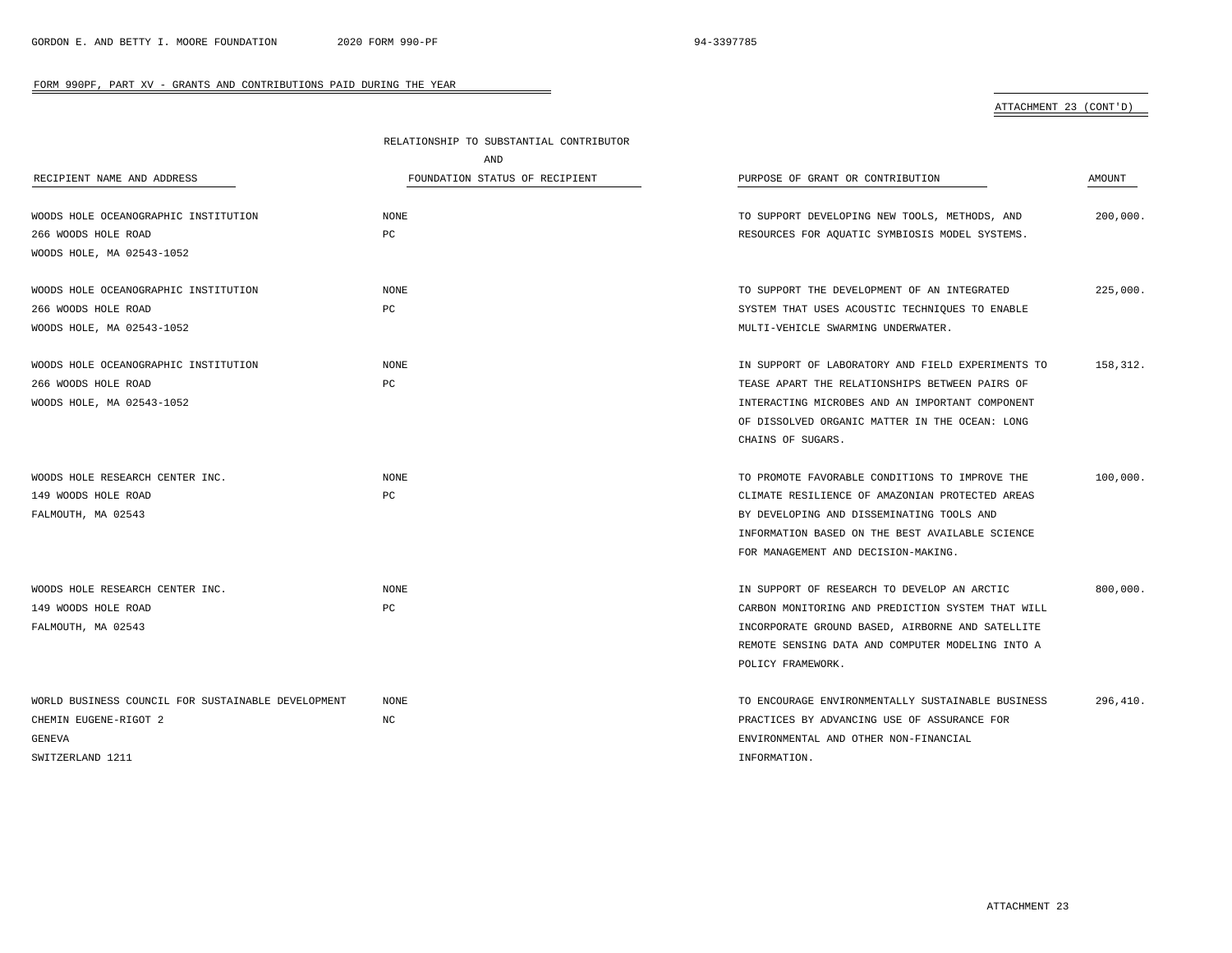# ATTACHMENT 23 (CONT'D)

| AND                                                          |                                                              |
|--------------------------------------------------------------|--------------------------------------------------------------|
| RECIPIENT NAME AND ADDRESS<br>FOUNDATION STATUS OF RECIPIENT | PURPOSE OF GRANT OR CONTRIBUTION<br>AMOUNT                   |
|                                                              |                                                              |
| WORLD BUSINESS COUNCIL FOR SUSTAINABLE DEVELOPMENT<br>NONE   | 2,135,946.<br>TO IMPLEMENT THE FINANCE COLLABORATION FOR THE |
| CHEMIN EUGENE-RIGOT 2<br>NC                                  | CONSERVATION AND FINANCIAL MARKETS INITIATIVE.               |
| GENEVA                                                       |                                                              |
| SWITZERLAND 1211                                             |                                                              |
| WORLD ECONOMIC FORUM<br><b>NONE</b>                          | 800,000.<br>IN SUPPORT OF THE TROPICAL FOREST ALLIANCE IN    |
| 91-93 ROUTE DE LA CAPITE, CH-1223<br>NC                      | MOBILIZING FINANCE AND POLICY ACTION TO SUPPORT              |
| COLOGNY/GENEVA                                               | ZERO-DEFORESTATION SUPPLY CHAINS AS PART OF THE              |
| SWITZERLAND                                                  | UNFCCC COP 26.                                               |
|                                                              |                                                              |
| WORLD ECONOMIC FORUM<br><b>NONE</b>                          | 195,198.<br>IN SUPPORT OF THE TROPICAL FOREST ALLIANCE TO    |
| 91-93 ROUTE DE LA CAPITE, CH-1223<br>NC                      | REDUCE DEFORESTATION IN BRAZIL.                              |
| COLOGNY/GENEVA                                               |                                                              |
| SWITZERLAND                                                  |                                                              |
|                                                              |                                                              |
| WORLD RESOURCES INSTITUTE<br><b>NONE</b>                     | 250,000.<br>TO SUPPORT THE IDENTIFICATION AND CULTIVATION OF |
| PC<br>10 G STREET NE, SUITE 800                              | OPPORTUNITIES TO ACCELERATE NATURE-BASED                     |
| WASHINGTON, DC 20002                                         | SOLUTIONS FOR CLIMATE RESILIENCE.                            |
| WORLD RESOURCES INSTITUTE<br><b>NONE</b>                     | IN SUPPORT OF PHASE I OF THE NEW CLIMATE ECONOMY<br>291,731. |
| 10 G STREET NE, SUITE 800<br>PC<br>INITIATIVE.               |                                                              |
| WASHINGTON, DC 20002                                         |                                                              |
|                                                              |                                                              |
| WORLD RESOURCES INSTITUTE<br><b>NONE</b>                     | 1,021,435.<br>TO SUPPORT THE INCREASED UPTAKE AND FINANCIAL  |
| 10 G STREET NE, SUITE 800<br>PC                              | SUSTAINABILITY OF THE GLOBAL FOREST WATCH PRO                |
| WASHINGTON, DC 20002<br>PLATFORM.                            |                                                              |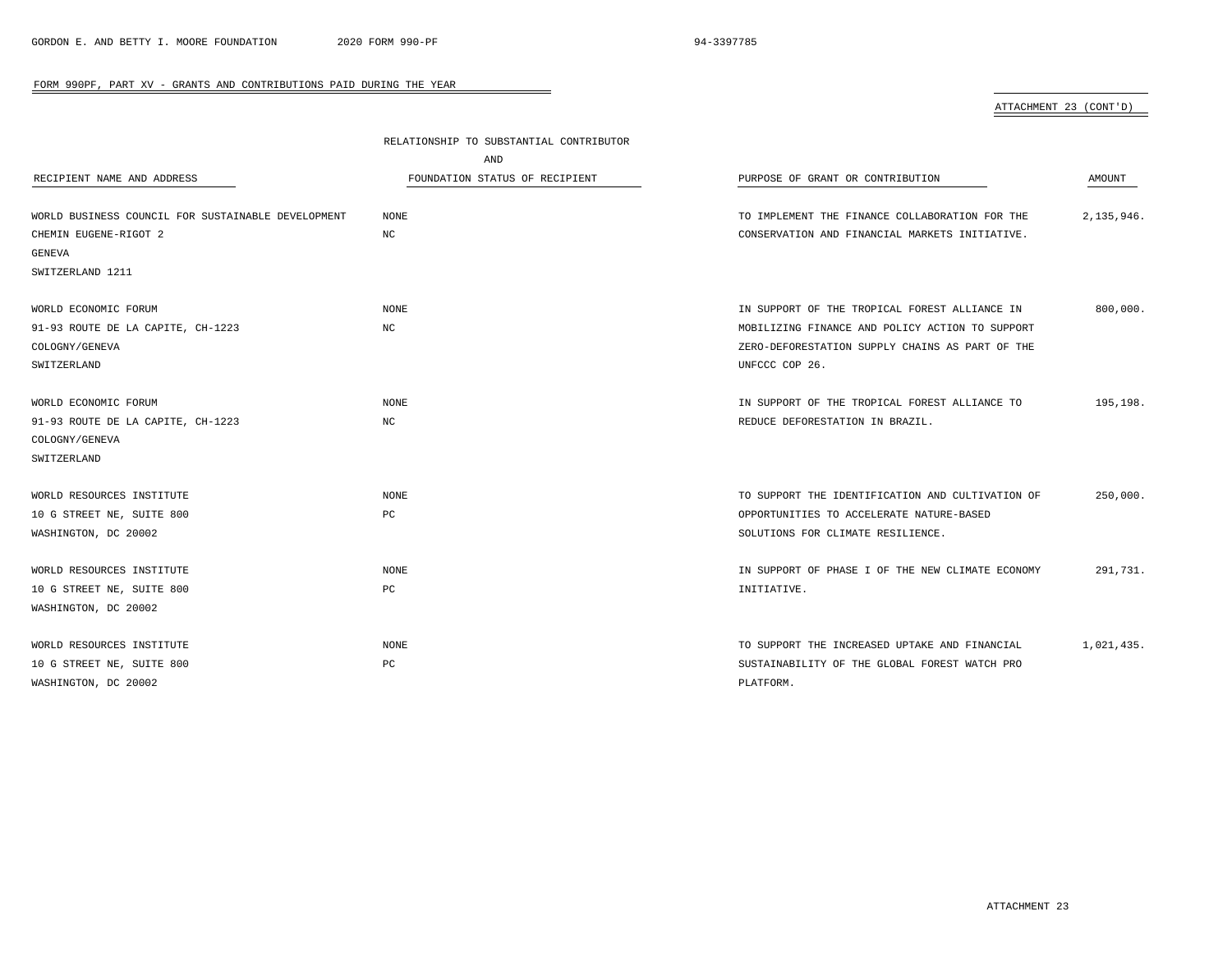# ATTACHMENT 23 (CONT'D)

|                            | RELATIONSHIP TO SUBSTANTIAL CONTRIBUTOR |                                                   |            |
|----------------------------|-----------------------------------------|---------------------------------------------------|------------|
|                            | AND                                     |                                                   |            |
| RECIPIENT NAME AND ADDRESS | FOUNDATION STATUS OF RECIPIENT          | PURPOSE OF GRANT OR CONTRIBUTION                  | AMOUNT     |
|                            |                                         |                                                   |            |
| WORLD WILDLIFE FUND CANADA | NONE                                    | TO ENSURE A STRONG FRAMEWORK FOR THE PROTECTION   | 600,000.   |
| 410 ADELAIDE STREET WEST   | PC                                      | AND SUSTAINABLE USE OF CANADA'S EASTERN ARCTIC    |            |
| TORONTO                    |                                         | OCEAN.                                            |            |
| ON                         |                                         |                                                   |            |
| CANADA M5V 1S8             |                                         |                                                   |            |
| WORLD WILDLIFE FUND INC.   | NONE                                    | IN SUPPORT OF TRANSBOUNDARY ARCTIC POLICY AND     | 395,963.   |
| 1250 24TH STREET, NW       | PC                                      | MANAGEMENT THAT FURTHERS OCEAN CONSERVATION.      |            |
| WASHINGTON, DC 20037       |                                         |                                                   |            |
| WORLD WILDLIFE FUND INC.   | NONE                                    | TO SUPPORT PROTECTED AREA MONITORING, EVALUATION  | 107,000.   |
| 1250 24TH STREET, NW       | PC                                      | AND PLANNING IN THE BRAZILIAN AMAZON BY           |            |
| WASHINGTON, DC 20037       |                                         | GENERATING STRATEGIC INFORMATION THAT CAN BE USED |            |
|                            |                                         | TO MINIMIZE THREATS RELATED TO SUB-OPTIMAL        |            |
|                            |                                         | MANAGEMENT WHILE PROMOTING THE USE OF TOOLS AND   |            |
|                            |                                         | TECHNOLOGIES THAT MAXIMIZE THEIR EFFECTIVENESS.   |            |
| WORLD WILDLIFE FUND INC.   | NONE                                    | TO SUPPORT PARTICIPATORY MONITORING FOR EFFECTIVE | 550,000.   |
| 1250 24TH STREET, NW       | PC                                      | MANAGEMENT OF INDIGENOUS LANDS IN RONDONIA,       |            |
| WASHINGTON, DC 20037       |                                         | BRAZIL.                                           |            |
| WORLD WILDLIFE FUND INC.   | <b>NONE</b>                             | TO IMPLEMENT THE AGRICULTURE COLLABORATION FOR    | 1,876,229. |
| 1250 24TH STREET, NW       | PC                                      | THE FORESTS AND AGRICULTURAL MARKETS INITIATIVE.  |            |
| WASHINGTON, DC 20037       |                                         |                                                   |            |
|                            |                                         |                                                   |            |
| WORLD WILDLIFE FUND INC.   | NONE                                    | TO SUPPORT THE IMPLEMENTATION OF INNOVATIVE       | 300,000.   |
| 1250 24TH STREET, NW       | PC                                      | INFRASTRUCTURE GUIDELINES IN THE COLOMBIAN        |            |
| WASHINGTON, DC 20037       |                                         | AMAZON.                                           |            |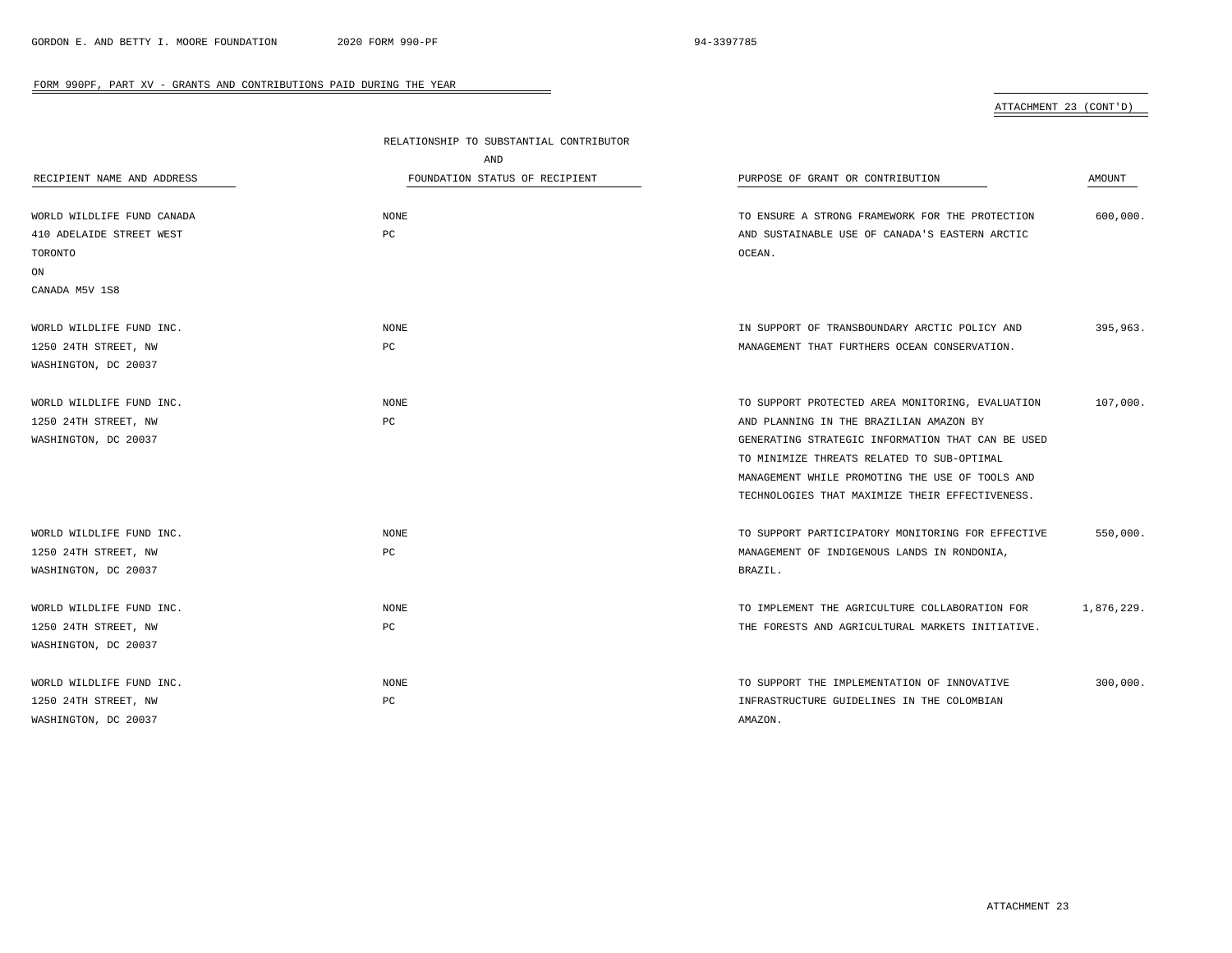$\overline{\phantom{a}}$ 

#### FORM 990PF, PART XV - GRANTS AND CONTRIBUTIONS PAID DURING THE YEAR

ATTACHMENT 23 (CONT'D)

|                            | RELATIONSHIP TO SUBSTANTIAL CONTRIBUTOR |                                                   |            |
|----------------------------|-----------------------------------------|---------------------------------------------------|------------|
|                            | AND                                     |                                                   |            |
| RECIPIENT NAME AND ADDRESS | FOUNDATION STATUS OF RECIPIENT          | PURPOSE OF GRANT OR CONTRIBUTION                  | AMOUNT     |
|                            |                                         |                                                   |            |
| WORLD WILDLIFE FUND INC.   | <b>NONE</b>                             | TO GARNER BROAD STAKEHOLDER SUPPORT TO THE        | 280,000.   |
| 1250 24TH STREET, NW       | PC                                      | CONSERVATION OF THE ARGENTINIAN CHACO BIOME AND   |            |
| WASHINGTON, DC 20037       |                                         | TO CREATE AN ENABLING ENVIRONMENT FOR             |            |
|                            |                                         | CONVERSION-FREE COMMODITIES.                      |            |
| WORLD WILDLIFE FUND INC.   | NONE                                    | TO ACHIEVE THE FINANCIAL SUSTAINABILITY OF 16.7   | 5,908,115. |
| 1250 24TH STREET, NW       | PC                                      | MILLION HECTARES OF NATIONAL-LEVEL AMAZON         |            |
| WASHINGTON, DC 20037       |                                         | PROTECTED AREAS IN PERU.                          |            |
| WORLD WILDLIFE FUND INC.   | <b>NONE</b>                             | TO IMPLEMENT THE FINANCE COLLABORATION FOR THE    | 1,175,634. |
| 1250 24TH STREET, NW       | PC                                      | CONSERVATION AND FINANCIAL MARKETS INITIATIVE.    |            |
| WASHINGTON, DC 20037       |                                         |                                                   |            |
| WORLD WILDLIFE FUND INC.   | <b>NONE</b>                             | TO PROMOTE SUSTAINABLE AGRICULTURAL COMMODITY     | 572,214.   |
| 1250 24TH STREET, NW       | PС                                      | IMPORTS BY CHINA.                                 |            |
| WASHINGTON, DC 20037       |                                         |                                                   |            |
| WORLD WILDLIFE FUND INC.   | <b>NONE</b>                             | TO DEVELOP ACCOUNTING GUIDANCE FOR GREENHOUSE GAS | 387,095.   |
| 1250 24TH STREET, NW       | PC                                      | EMISSIONS RELATED TO LAND USE UNDER THE           |            |
| WASHINGTON, DC 20037       |                                         | GREENHOUSE GAS PROTOCOL.                          |            |
| WORLD WILDLIFE FUND INC.   | NONE                                    | TO SECURE FINANCIAL SUSTAINABILITY FOR 25.2       | 57,000.    |
| 1250 24TH STREET, NW       | PC                                      | MILLION HECTARES OF NEW AND EXISTING PROTECTED    |            |
| WASHINGTON, DC 20037       |                                         | AREAS IN COLOMBIA, INCLUDING 12 AMAZONIAN         |            |
|                            |                                         | CONSERVATION AREAS (ABOUT 8.3 MILLION HECTARES).  |            |

ATTACHMENT 23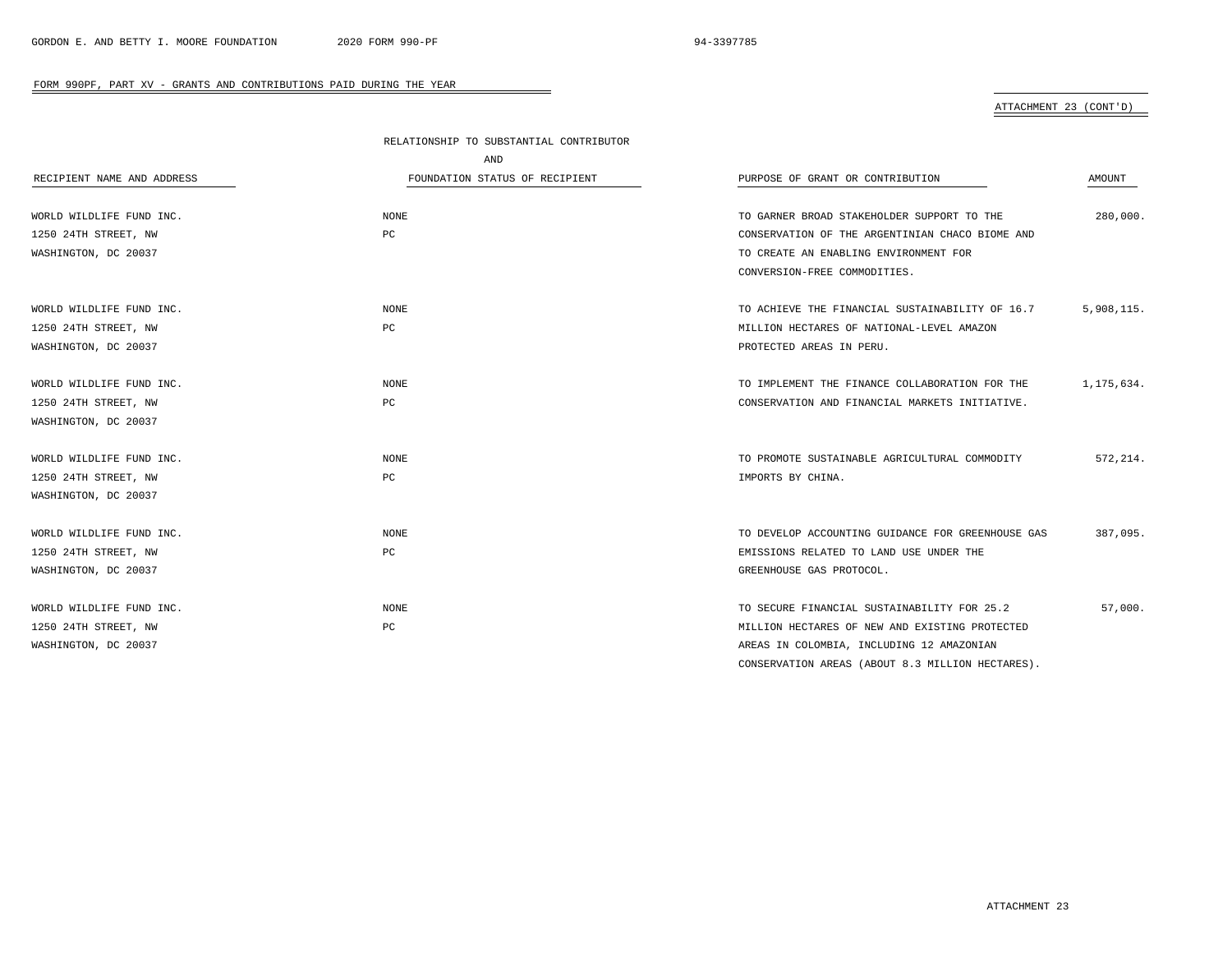QUANTUM MATERIALS.

#### FORM 990PF, PART XV - GRANTS AND CONTRIBUTIONS PAID DURING THE YEAR

### ATTACHMENT 23 (CONT'D)

|                               | RELATIONSHIP TO SUBSTANTIAL CONTRIBUTOR |                                                 |               |
|-------------------------------|-----------------------------------------|-------------------------------------------------|---------------|
|                               | AND                                     |                                                 |               |
| RECIPIENT NAME AND ADDRESS    | FOUNDATION STATUS OF RECIPIENT          | PURPOSE OF GRANT OR CONTRIBUTION                | <b>AMOUNT</b> |
|                               |                                         |                                                 |               |
| WORLD WILDLIFE FUND INC.      | <b>NONE</b>                             | TO IDENTIFY PRODUCER INCENTIVES NECESSARY TO    | 591,470.      |
| 1250 24TH STREET, NW          | PC                                      | SHIFT PRODUCTION PRACTICES TOWARD LOW CLIMATE   |               |
| WASHINGTON, DC 20037          |                                         | IMPACT.                                         |               |
| X PRIZE FOUNDATION INC.       | NONE                                    | TO SUPPORT A GLOBAL XPRIZE COMPETITION TO DRIVE | 3,201,250.    |
| 800 CORPORATE POINT SUITE 350 | PC                                      | INNOVATION AND HARDWARE ABLE TO RAPIDLY DETECT  |               |
| CULVER CITY, CA 90230         |                                         | AND EXTINGUISH WILDFIRES.                       |               |
| YALE UNIVERSITY               | <b>NONE</b>                             | IN SUPPORT OF THE COLLABORATIVE PROJECT         | 56,250.       |
| 225 PROSPECT STREET           | PC                                      | 'METABOLIC POOLS: WHERE ARE THEY, WHO'S USING   |               |
| NEW HAVEN, CT 06520 8107      |                                         | THEM, AND CAN WE?' AS PROPOSED AT THE 2019      |               |
|                               |                                         | SCIALOG: CHEMICAL MACHINERY OF THE CELL II      |               |
|                               |                                         | CONFERENCE, WHERE SIX TEAM RESEARCH PROPOSALS   |               |
|                               |                                         | WERE SELECTED THROUGH PEER-REVIEW FROM FIFTEEN  |               |
|                               |                                         | TEAM PROPOSALS THAT FOCUSED ON CONVERGENCE      |               |
|                               |                                         | SCIENCE AT THE INTERSECTION OF CHEMISTRY AND    |               |
|                               |                                         | BIOLOGY TO ADDRESS THE NEED FOR A MORE          |               |
|                               |                                         | QUANTITATIVE, THEORY-BASED UNDERSTANDING OF     |               |
|                               |                                         | CELLULAR PROCESSES.                             |               |
| YALE UNIVERSITY               | NONE                                    | IN SUPPORT OF RESEARCH DEVELOPING PRECISION     | 550,000.      |
| 217 PROSPECT STREET           | PC                                      | EXPERIMENTS THAT SEARCH FOR NEW FUNDAMENTAL     |               |
| NEW HAVEN, CT 06511           |                                         | PARTICLES OF NATURE.                            |               |
| YALE UNIVERSITY               | NONE                                    | TO SUPPORT SCIENTIFIC RESEARCH BY DR. JUDY CHA, | 450,000.      |
| 17 HILLHOUSE AVENUE           | PC                                      | INCLUDING DEVELOPMENT OF IN SITU PROBES FOR     |               |
| NEW HAVEN, CT 06520-8292      |                                         | MONITORING MATERIALS GROWTH BY CHEMICAL VAPOR   |               |
|                               |                                         | DEPOSITION AS WELL AS DEVELOPMENT OF SCALABLE   |               |
|                               |                                         | FABRICATION PROCESSES FOR NANOSTRUCTURE-BASED   |               |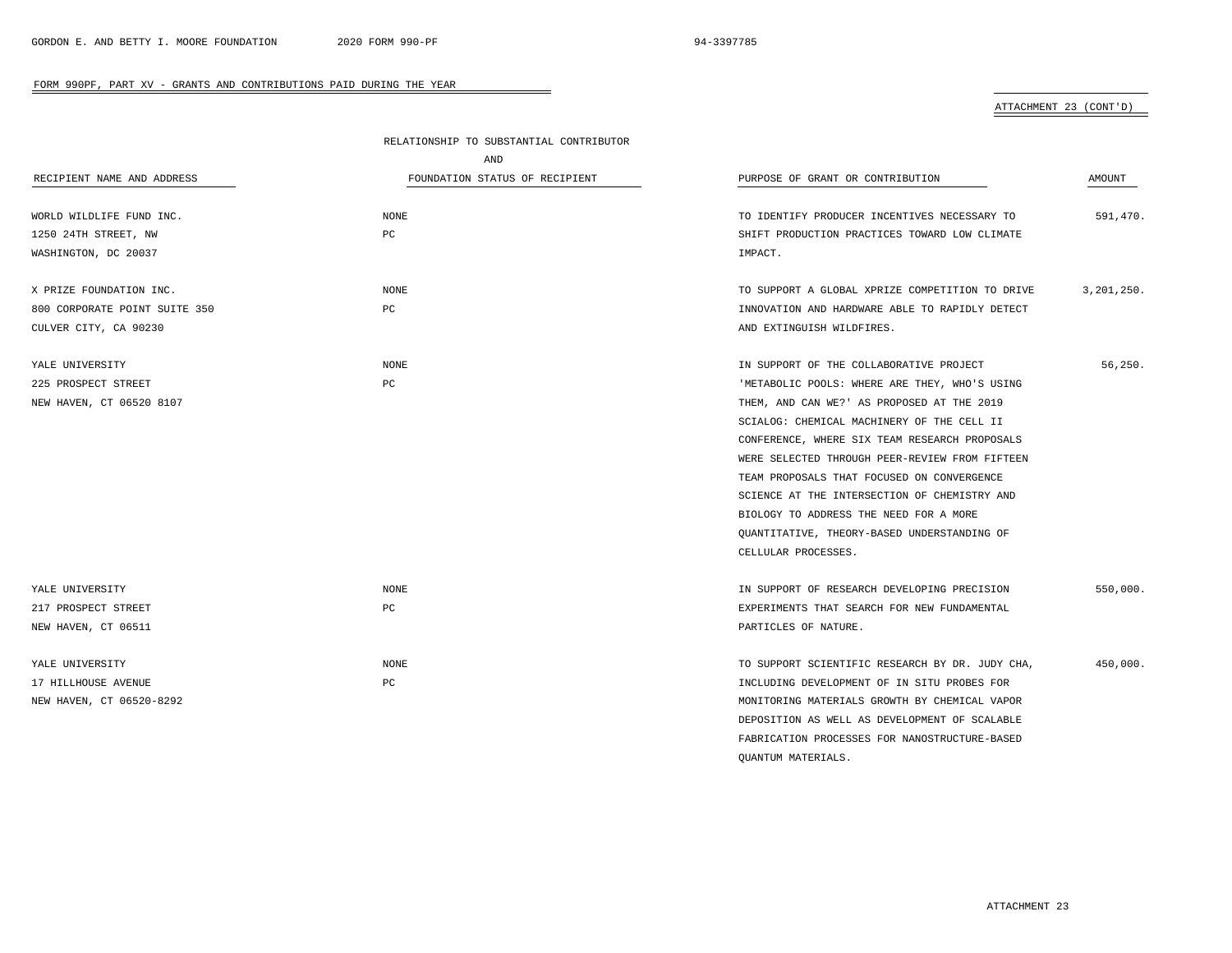# ATTACHMENT 23 (CONT'D)

|                                   | RELATIONSHIP TO SUBSTANTIAL CONTRIBUTOR |                                                 |          |
|-----------------------------------|-----------------------------------------|-------------------------------------------------|----------|
|                                   | AND                                     |                                                 |          |
| RECIPIENT NAME AND ADDRESS        | FOUNDATION STATUS OF RECIPIENT          | PURPOSE OF GRANT OR CONTRIBUTION                | AMOUNT   |
| YALE UNIVERSITY                   | <b>NONE</b>                             | IN SUPPORT OF SCIENTIFIC RESEARCH BY DR. IVAN   | 500,000. |
| 225 PROSPECT STREET               | PC                                      | BOZOVIC ON THE SYNTHESIS OF CUPRATE             |          |
| NEW HAVEN, CT 06520 8107          |                                         | SUPERCONDUCTORS, TWO-DIMENSIONAL TOPOLOGICAL    |          |
|                                   |                                         | OUANTUM MATERIALS, AND METAL HYDRIDES BY        |          |
|                                   |                                         | ATOMIC-LAYER-BY-LAYER MOLECULAR BEAM EPITAXY.   |          |
| YORK UNIVERSITY                   | NONE                                    | IN SUPPORT OF RESEARCH DEVELOPING PRECISION     | 451,500. |
| 4700 KEELE STREET                 | PC                                      | EXPERIMENTS THAT SEARCH FOR NEW FUNDAMENTAL     |          |
| TORONTO                           |                                         | PARTICLES OF NATURE.                            |          |
| ON                                |                                         |                                                 |          |
| CANADA M3J 1P3                    |                                         |                                                 |          |
| ZOOLOGICAL SOCIETY OF SAN DIEGO   | NONE                                    | TO ESTABLISH A PILOT FRONTLINE LABORATORY FOR   | 598,922. |
| 15600 SAN PASQUAL VALLEY ROAD     | PC                                      | WILDLIFE POPULATION SURVEILLANCE AND PATHOGEN   |          |
| ESCONDIDO, CA 92027               |                                         | SCREENING AS THE FIRST NODE OF A WIDESPREAD,    |          |
|                                   |                                         | DECENTRALIZED NETWORK.                          |          |
| 500 WOMEN SCIENTISTS              | NONE                                    | IN SUPPORT OF OUTREACH AND EDUCATION EFFORTS,   | 10,000.  |
| 910 WAITE DRIVE                   | $_{\rm PC}$                             | INCLUDING EXPANDING THE "REQUEST A SCIENTIST"   |          |
| BOULDER, CO 80303                 |                                         | DATABASE.                                       |          |
| A BRIGHTER DAY YOUTH WORK PROGRAM | <b>NONE</b>                             | TO SUPPORT GENERAL OPERATIONS IN MEMORY OF LISA | 1,000.   |
| 2301 CARLMONT DRIVE, SUITE 27     | PC                                      | RENEE SANCHEZ.                                  |          |
| BELMONT, CA 94002                 |                                         |                                                 |          |
| ACADEMY HEALTH                    | <b>NONE</b>                             | IN SUPPORT OF GENERAL OPERATIONS.               | 2,000.   |
| 1666 K STREET NW, SUITE 1100      | PC                                      |                                                 |          |
| WASHINGTON, DC 20006              |                                         |                                                 |          |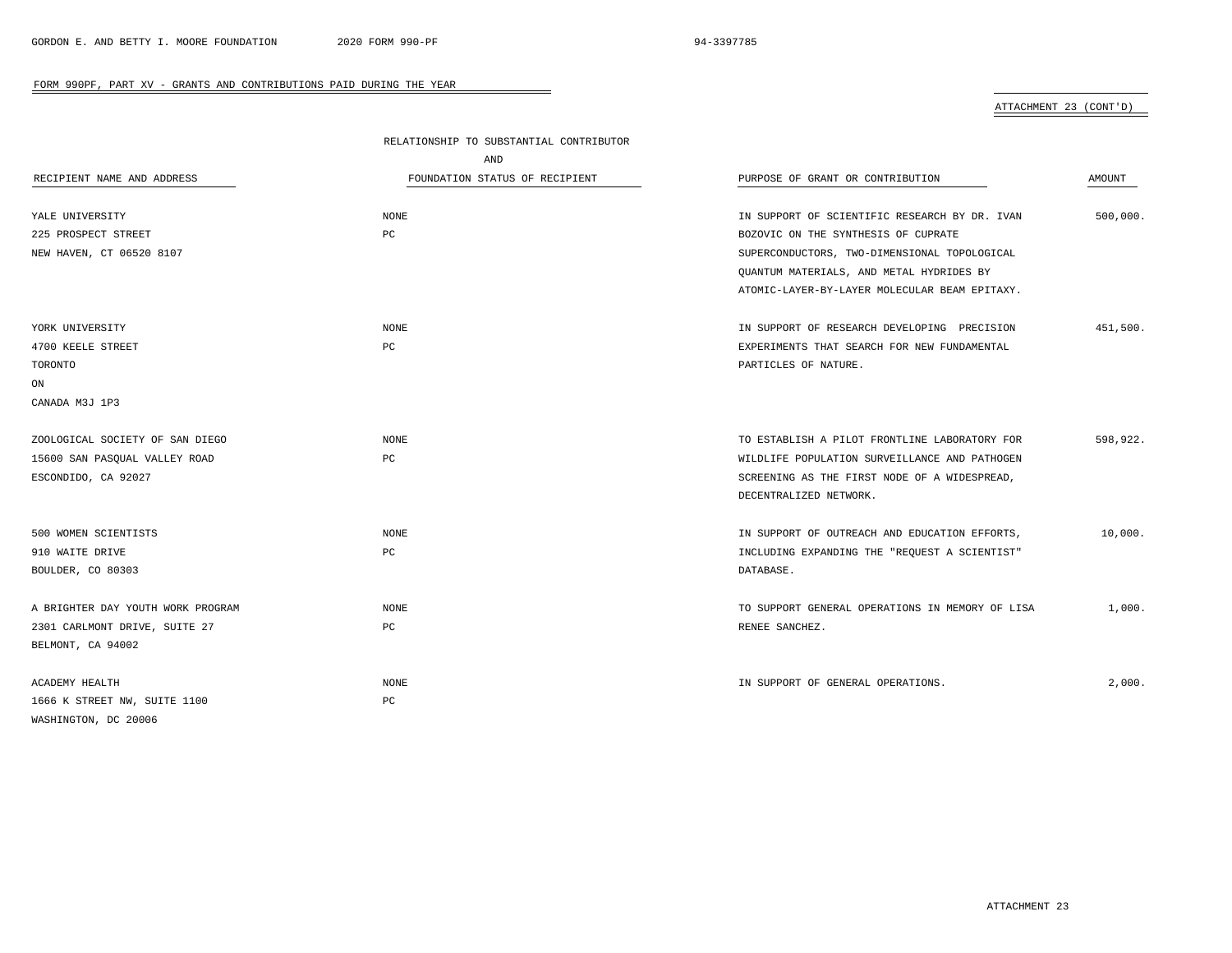# ATTACHMENT 23 (CONT'D)

|                                                | RELATIONSHIP TO SUBSTANTIAL CONTRIBUTOR |                                                 |         |
|------------------------------------------------|-----------------------------------------|-------------------------------------------------|---------|
|                                                | AND                                     |                                                 |         |
| RECIPIENT NAME AND ADDRESS                     | FOUNDATION STATUS OF RECIPIENT          | PURPOSE OF GRANT OR CONTRIBUTION                | AMOUNT  |
|                                                |                                         |                                                 |         |
| ALLIANCE FOR CLIMATE PROTECTION                | NONE                                    | IN SUPPORT OF GENERAL OPERATIONS.               | 2,000.  |
| 555 11TH STREET NW, SUITE 601                  | PC                                      |                                                 |         |
| WASHINGTON, DC 20004                           |                                         |                                                 |         |
| AMAZON BIODIVERSITY CENTER                     | NONE                                    | TO WORK WITH LOCAL ORGANIZATIONS ON COMBATTING  | 5,000.  |
| PO BOX 96503 #42410                            | PC                                      | ENVIRONMENTAL THREATS IN THE STATE OF AMAZONAS, |         |
| WASHINGTON, DC 20090-6503                      |                                         | BRAZIL.                                         |         |
| AMAZON CONSERVATION TEAM                       | NONE                                    | TO PROVIDE SUPPORT FOR ENVIRONMENTAL DEFENDERS  | 7,000.  |
| 4211 N FAIRFAX DRIVE                           | PC                                      | UNDER RISK IN THE COLOMBIAN AMAZON.             |         |
| ARLINGTON, VA 22203                            |                                         |                                                 |         |
|                                                |                                         |                                                 |         |
| AMERICAN ACADEMY OF ARTS AND SCIENCES          | NONE                                    | IN SUPPORT OF GENERAL OPERATIONS.               | 2,000.  |
| 136 IRVING STREET                              | PC                                      |                                                 |         |
| CAMBRIDGE, MA 02138                            |                                         |                                                 |         |
| AMERICAN ASSOCIATES OF THE STS FORUM           | NONE                                    | IN SUPPORT OF GENERAL OPERATIONS.               | 35,000. |
| 25 BROADWAY, 9TH FL                            | $_{\rm PC}$                             |                                                 |         |
| NEW YORK, NY 10004                             |                                         |                                                 |         |
| AMERICAN ASSOC. FOR THE ADVANCEMENT OF SCIENCE | NONE                                    | IN SUPPORT OF SCIENCE POLICY.                   | 2,000.  |
|                                                |                                         |                                                 |         |
| 1200 NEW YORK AVENUE NW                        | $_{\rm PC}$                             |                                                 |         |
| WASHINGTON, DC 20005                           |                                         |                                                 |         |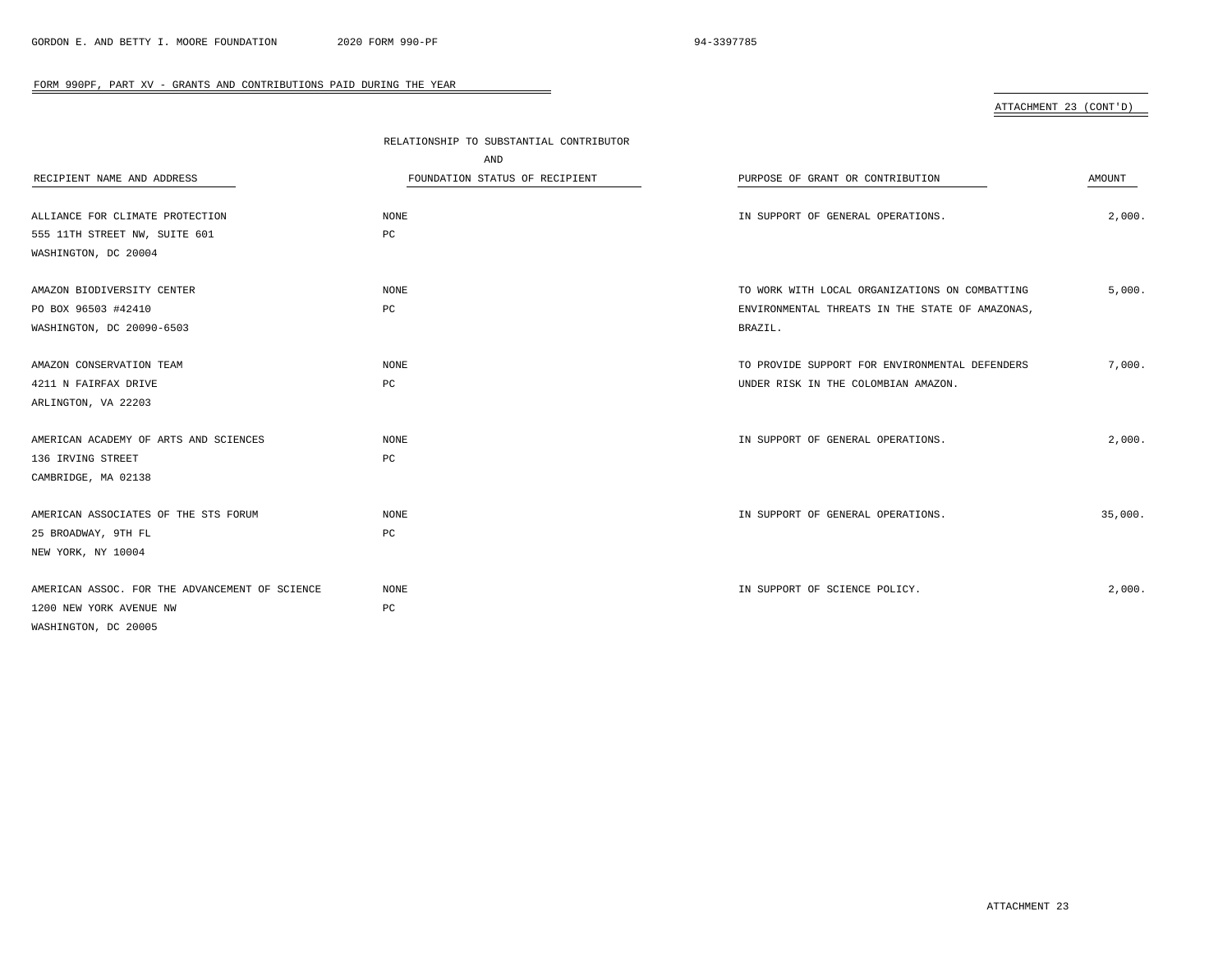# ATTACHMENT 23 (CONT'D)

|                                                 | RELATIONSHIP TO SUBSTANTIAL CONTRIBUTOR |                                                 |         |
|-------------------------------------------------|-----------------------------------------|-------------------------------------------------|---------|
|                                                 | AND                                     |                                                 |         |
| RECIPIENT NAME AND ADDRESS                      | FOUNDATION STATUS OF RECIPIENT          | PURPOSE OF GRANT OR CONTRIBUTION                | AMOUNT  |
| AMERICAN ASSOCIATION OF VARIABLE STAR OBSERVERS | <b>NONE</b>                             | TO SUPPORT A LEADING ORGANIZATION OF AMATEUR    | 10.000. |
| 49 BAY STATE ROAD                               | PC                                      | ASTRONOMERS TO ATTRACT A MORE DIVERSE COMMUNITY |         |
| CAMBRIDGE, MA 02138                             |                                         | OF CITIZEN SCIENTISTS.                          |         |
| AMERICAN FOREST FOUNDATION                      | NONE                                    | TO ENABLE QUANTIFICATION OF EXPECTED DAMAGE     | 50,000. |
| 2000 M STREET NW SUITE 550                      | PC                                      | REDUCTION TO HELP ESTABLISH THE MOTIVATION AND  |         |
| WASHINGTON, DC 20036                            |                                         | MEANS FOR PRIVATE SECTOR INVESTMENT IN WILDFIRE |         |
|                                                 |                                         | RISK REDUCTION.                                 |         |
| AMERICAN GEOPHYSICAL UNION                      | NONE                                    | IN SUPPORT OF DIVERSITY, EQUITY, AND INCLUSION  | 6,500.  |
| 2000 FLORIDA AVENUE NW                          | PC                                      | ACTIVITIES FOR THE 2020 VIRTUAL FALL MEETING.   |         |
| WASHINGTON, DC 20009                            |                                         |                                                 |         |
| AMERICAN SOCIETY FOR CELL BIOLOGY               | NONE                                    | IN SUPPORT OF DIVERSITY, EQUITY AND INCLUSION   | 10,000. |
| 8120 WOODMONT AVENUE SUITE 750                  | PC                                      | ACTION PLANNING ACTIVITIES.                     |         |
| BETHESDA, MD 20814-2762                         |                                         |                                                 |         |
| AMERICAN SOCIETY FOR MICROBIOLOGY               | <b>NONE</b>                             | IN SUPPORT OF THE 9TH CONFERENCE ON BIOFILMS TO | 7,500.  |
| 1752 N STREET, NW                               | PC                                      | BE HELD ON NOVEMBER 14-18, 2021 IN CHARLOTTE,   |         |
| WASHINGTON, DC 20036                            |                                         | NORTH CAROLINA.                                 |         |
| AMERICAN SOCIETY OF NATURALISTS                 | NONE                                    | IN SUPPORT OF THE DIVERSITY INITIATIVE, RUN IN  | 15,000. |
| 78 COLLEGE STREET                               | PC                                      | COLLABORATION WITH THE SOCIETY FOR SYSTEMIC     |         |
| HANOVER, NH 03755                               |                                         | BIOLOGY AND THE SOCIETY FOR THE STUDY OF        |         |
|                                                 |                                         | EVOLUTION.                                      |         |

÷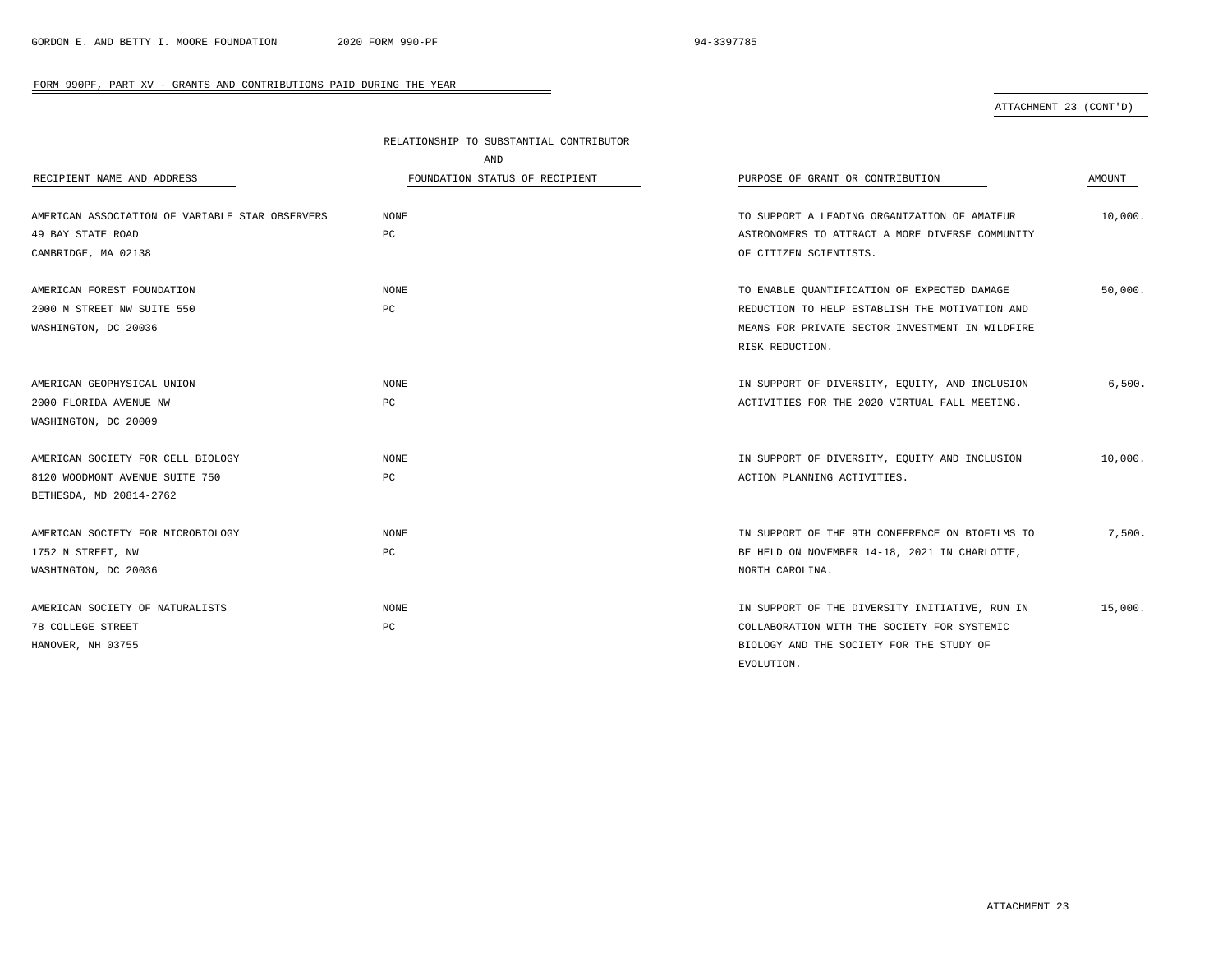# ATTACHMENT 23 (CONT'D)

|                                                    | RELATIONSHIP TO SUBSTANTIAL CONTRIBUTOR |                                                   |         |
|----------------------------------------------------|-----------------------------------------|---------------------------------------------------|---------|
|                                                    | AND                                     |                                                   |         |
| RECIPIENT NAME AND ADDRESS                         | FOUNDATION STATUS OF RECIPIENT          | PURPOSE OF GRANT OR CONTRIBUTION                  | AMOUNT  |
|                                                    |                                         |                                                   |         |
| ARIZONA STATE UNIVERSITY FOUNDATION                | NONE                                    | TO SUPPORT THE ARIZONA STATE UNIVERSITY SCHOOL OF | 10,000. |
| PO BOX 2260                                        | PC                                      | CIVIC AND ECONOMIC THOUGHT AND LEADERSHIP.        |         |
| TEMPE, AZ 85280-2260                               |                                         |                                                   |         |
|                                                    |                                         |                                                   |         |
| ARIZONA STATE UNIVERSITY FOUNDATION                | NONE                                    | TO SUPPORT THE 2021 ARIZONA REGENTS CUP           | 10,000. |
| PO BOX 2260                                        | $_{\rm PC}$                             | COMPETITION.                                      |         |
| TEMPE, AZ 85280-2260                               |                                         |                                                   |         |
|                                                    |                                         |                                                   |         |
| ASPEN CENTER FOR PHYSICS                           | <b>NONE</b>                             | IN SUPPORT OF THE ASPEN CENTER'S WINTER WORKSHOP  | 10,000. |
| 700 WEST GILLESPIE                                 | $_{\rm PC}$                             | ON LOW-DIMENSIONAL SOLIDS, TO BE HELD FROM        |         |
| ASPEN, CO 81611                                    |                                         | FEBRUARY 2-7, 2020 IN ASPEN, CO.                  |         |
|                                                    |                                         |                                                   |         |
| ASSOC. FOR THE SCIENCES OF LIMNOLOGY AND OCEANOGRA | NONE                                    | IN SUPPORT OF THE OCEAN SCIENCES MEETING TO BE    | 20,000. |
| 5400 BOSOUE BOULEVARD, SUITE 680                   | PC                                      | HELD FEBRUARY 16-21, 2020 IN SAN DIEGO, CA.       |         |
| WACO, TX 76710-4446                                |                                         |                                                   |         |
|                                                    |                                         |                                                   |         |
| ASSOC. FOR THE SCIENCES OF LIMNOLOGY AND OCEANOGRA | NONE                                    | IN SUPPORT OF DIVERSITY, EQUITY AND INCLUSION     | 12,500. |
| 5400 BOSQUE BOULEVARD, SUITE 680                   | РC                                      | ACTIVITIES.                                       |         |
| WACO, TX 76710-4446                                |                                         |                                                   |         |
| AUBURN AUTOMOTIVE HERITAGE INC                     | NONE                                    | IN SUPPORT OF GENERAL OPERATIONS.                 | 15,000. |
| 1600 SOUTH WAYNE STREET                            | $_{\rm PC}$                             |                                                   |         |
| AUBURN, IN 46706                                   |                                         |                                                   |         |
|                                                    |                                         |                                                   |         |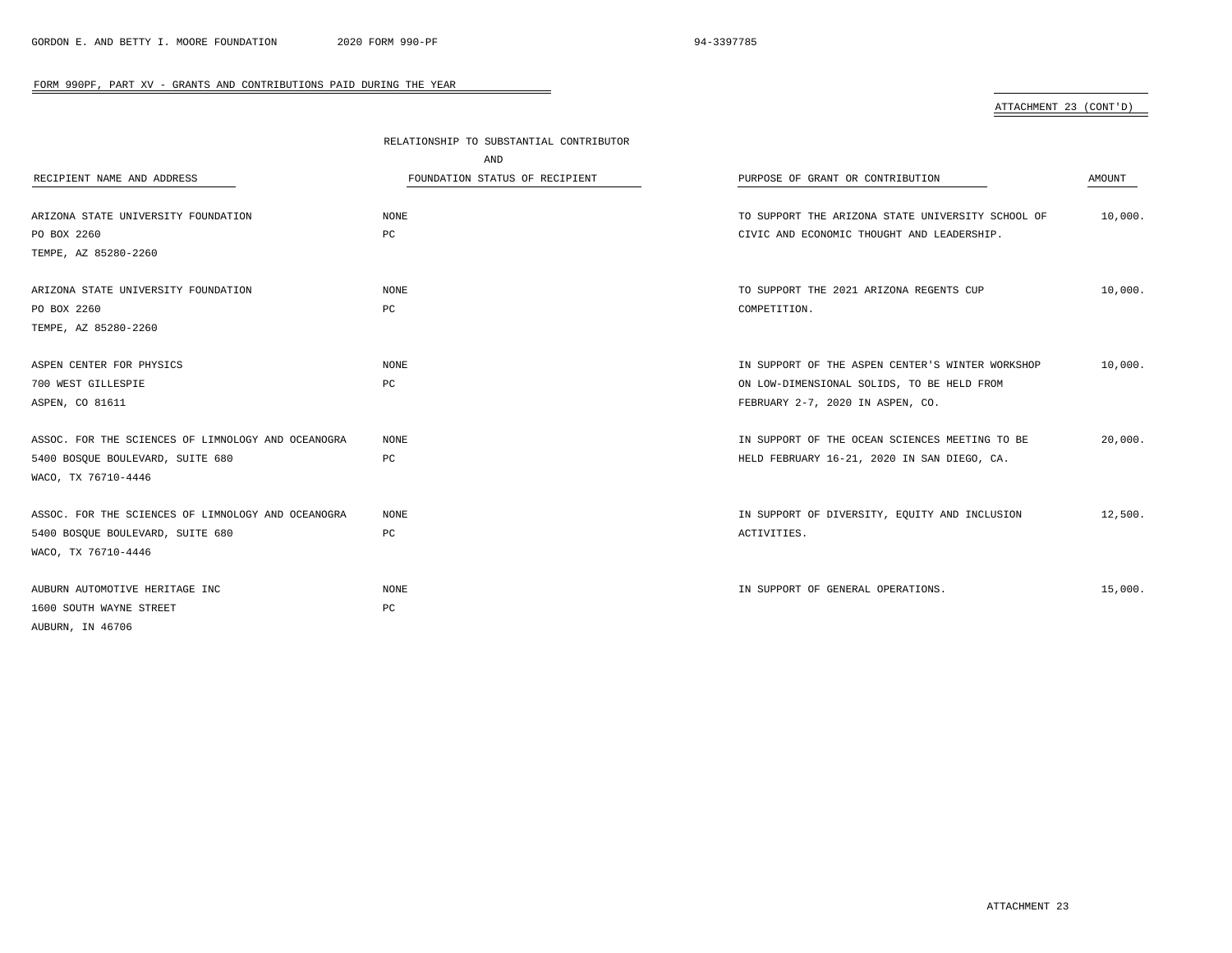ATTACHMENT 23 (CONT'D)

|                                                   | RELATIONSHIP TO SUBSTANTIAL CONTRIBUTOR |                                                   |         |  |
|---------------------------------------------------|-----------------------------------------|---------------------------------------------------|---------|--|
|                                                   | AND                                     |                                                   |         |  |
| RECIPIENT NAME AND ADDRESS                        | FOUNDATION STATUS OF RECIPIENT          | PURPOSE OF GRANT OR CONTRIBUTION                  | AMOUNT  |  |
| AWAKEN                                            | NONE                                    | IN SUPPORT OF GENERAL OPERATIONS.                 | 10,000. |  |
| PO BOX 40635                                      | PC                                      |                                                   |         |  |
| RENO, NV 89504                                    |                                         |                                                   |         |  |
|                                                   |                                         |                                                   |         |  |
| BARRY GOLDWATER EDUCATIONAL SUPPORT FUND          | NONE                                    | IN SUPPORT OF THE FIRST GOLDWATER SCHOLARS SUMMIT | 50,000. |  |
| 725 ARLINGTON DRIVE                               | PC                                      | AT THE NATIONAL CONFERENCE ON UNDERGRADUATE       |         |  |
| IOWA CITY, IA 52245                               |                                         | RESEARCH IN BOZEMAN, MONTANA ON MARCH 26-28,      |         |  |
|                                                   |                                         | 2020. THE FUNDS WILL SUPPORT STUDENT TRAVEL,      |         |  |
|                                                   |                                         | LODGING, CONFERENCE REGISTRATION, AND COMBINED    |         |  |
|                                                   |                                         | RECEPTION AND MEETING COSTS.                      |         |  |
|                                                   |                                         |                                                   |         |  |
| BELMONT-REDWOOD SHORES PUBLIC SCHOOL FOUNDATION   | NONE                                    | TO SUPPORT SANDPIPER SCHOOL.                      | 1,500.  |  |
| PO BOX 5196                                       | PC                                      |                                                   |         |  |
| BELMONT, CA 94002                                 |                                         |                                                   |         |  |
|                                                   |                                         |                                                   |         |  |
| BIGELOW LABORATORY FOR OCEAN SCIENCES             | <b>NONE</b>                             | IN SUPPORT OF THE 2020 AND 2021 EAST COAST OCEAN  | 10,000. |  |
| 60 BIGELOW DRIVE                                  | PC                                      | HACKWEEK WORKSHOPS, TO TAKE PLACE VIRTUALLY FROM  |         |  |
| EAST BOOTHBAY, ME 04544                           |                                         | AUGUST 10-14, 2020 AND AT BIGELOW LABORATORY      |         |  |
|                                                   |                                         | (EAST BOOTHBAY, MAINE) ON DATES YET TO BE         |         |  |
|                                                   |                                         | DETERMINED IN 2021.                               |         |  |
|                                                   |                                         |                                                   |         |  |
| BOARD OF REGENTS OF THE UNIV. OF WISCONSIN SYSTEM | NONE                                    | IN SUPPORT OF THE BENEFICIAL MICROBES MEETING TO  | 7,500.  |  |
| 800 LANGDON STREET                                | GOV                                     | BE HELD JULY 12-16, 2020 IN MADISON, WISCONSIN.   |         |  |
| MADISON, WI 53706                                 |                                         |                                                   |         |  |
| BOARD OF REGENTS OF THE UNIV. OF WISCONSIN SYSTEM | NONE                                    | TO MEASURE THE ENVIRONMENTAL EFFECTS OF MINING    | 30,000. |  |
| 550 N PARK STREET                                 | GOV                                     | FORMALIZATION IN MADRE DE DIOS, PERU.             |         |  |
| MADISON, WI 53706                                 |                                         |                                                   |         |  |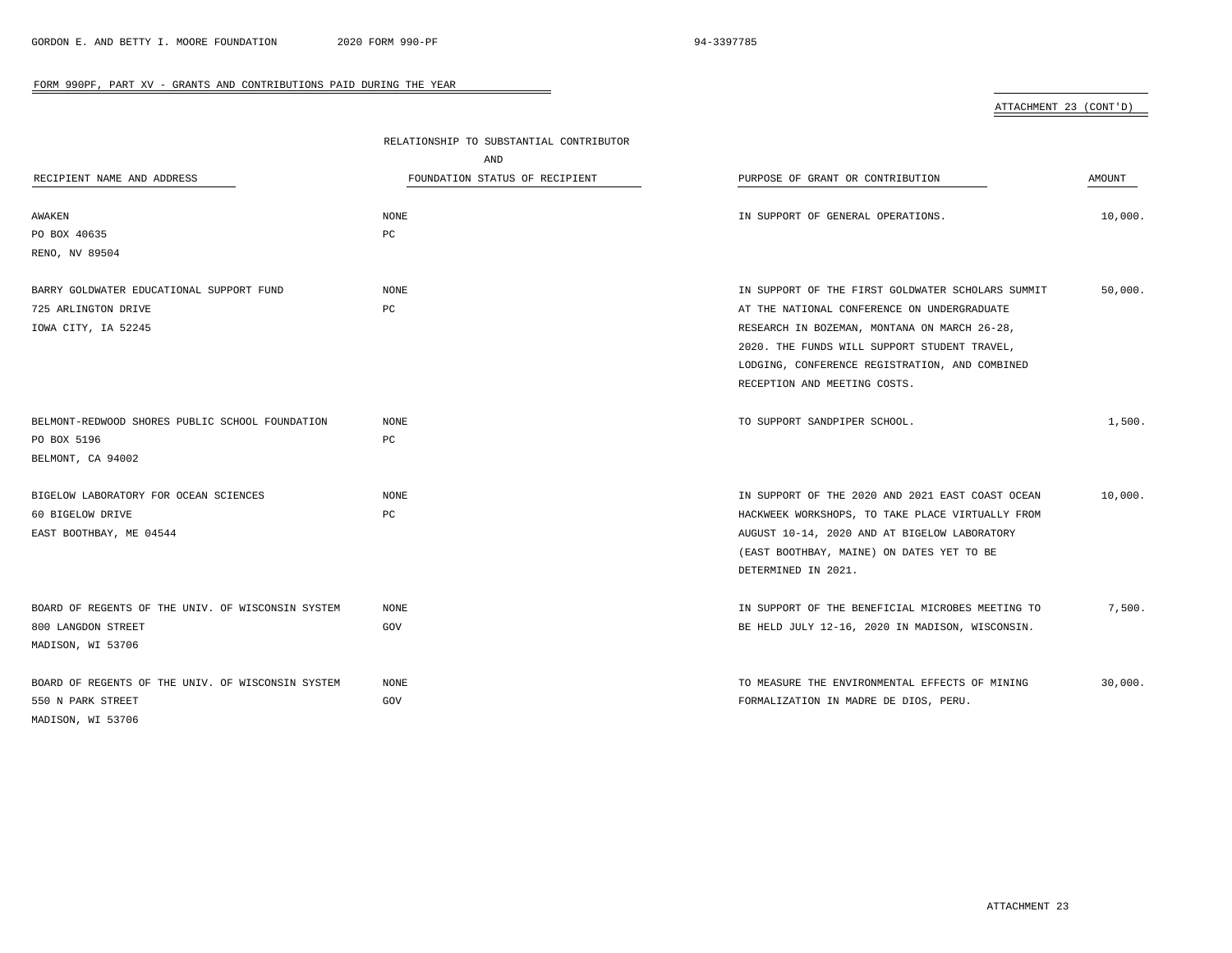# ATTACHMENT 23 (CONT'D)

|                                            | RELATIONSHIP TO SUBSTANTIAL CONTRIBUTOR |                                                 |         |
|--------------------------------------------|-----------------------------------------|-------------------------------------------------|---------|
|                                            | AND                                     |                                                 |         |
| RECIPIENT NAME AND ADDRESS                 | FOUNDATION STATUS OF RECIPIENT          | PURPOSE OF GRANT OR CONTRIBUTION                | AMOUNT  |
|                                            |                                         |                                                 |         |
| BOARDSOURCE                                | NONE                                    | IN SUPPORT OF GENERAL OPERATIONS.               | 15,000. |
| 750 9TH STREET NW, SUITE 650               | PC                                      |                                                 |         |
| WASHINGTON, DC 20001                       |                                         |                                                 |         |
|                                            |                                         |                                                 |         |
| BOSTON COLLEGE TRUSTEES                    | NONE                                    | IN SUPPORT OF GENERAL OPERATIONS.               | 500.    |
| 140 COMMONWEALTH AVENUE                    | РC                                      |                                                 |         |
| CHESTNUT HILL, MA 02467                    |                                         |                                                 |         |
| CALIFORNIA ACADEMY OF SCIENCES             | <b>NONE</b>                             | IN SUPPORT OF GENERAL OPERATIONS.               | 500.    |
| 55 MUSIC CONCOURSE DRIVE, GOLDEN GATE PARK | PC                                      |                                                 |         |
| SAN FRANCISCO, CA 94118                    |                                         |                                                 |         |
|                                            |                                         |                                                 |         |
| CALIFORNIA ACADEMY OF SCIENCES             | <b>NONE</b>                             | IN SUPPORT OF MAKING THE CALIFORNIA ACADEMY OF  | 10,000. |
| 55 MUSIC CONCOURSE DRIVE, GOLDEN GATE PARK | РC                                      | SCIENCE'S CORAL LIVE-STREAM CAMERA AVAILABLE TO |         |
| SAN FRANCISCO, CA 94118                    |                                         | THE PUBLIC.                                     |         |
|                                            |                                         |                                                 |         |
| CALIFORNIA INSTITUTE OF TECHNOLOGY         | NONE                                    | IN SUPPORT OF THE TRUSTEE FUND.                 | 50,000. |
| 1200 E CALIFORNIA BOULEVARD                | PC                                      |                                                 |         |
| PASADENA, CA 91125                         |                                         |                                                 |         |
| CALIFORNIA JAZZ CONSERVATORY, INC.         | <b>NONE</b>                             | IN SUPPORT OF GENERAL OPERATIONS.               | 25,000. |
| 2087 ADDISON STREET                        | PC                                      |                                                 |         |
| BERKELEY, CA 94704                         |                                         |                                                 |         |
|                                            |                                         |                                                 |         |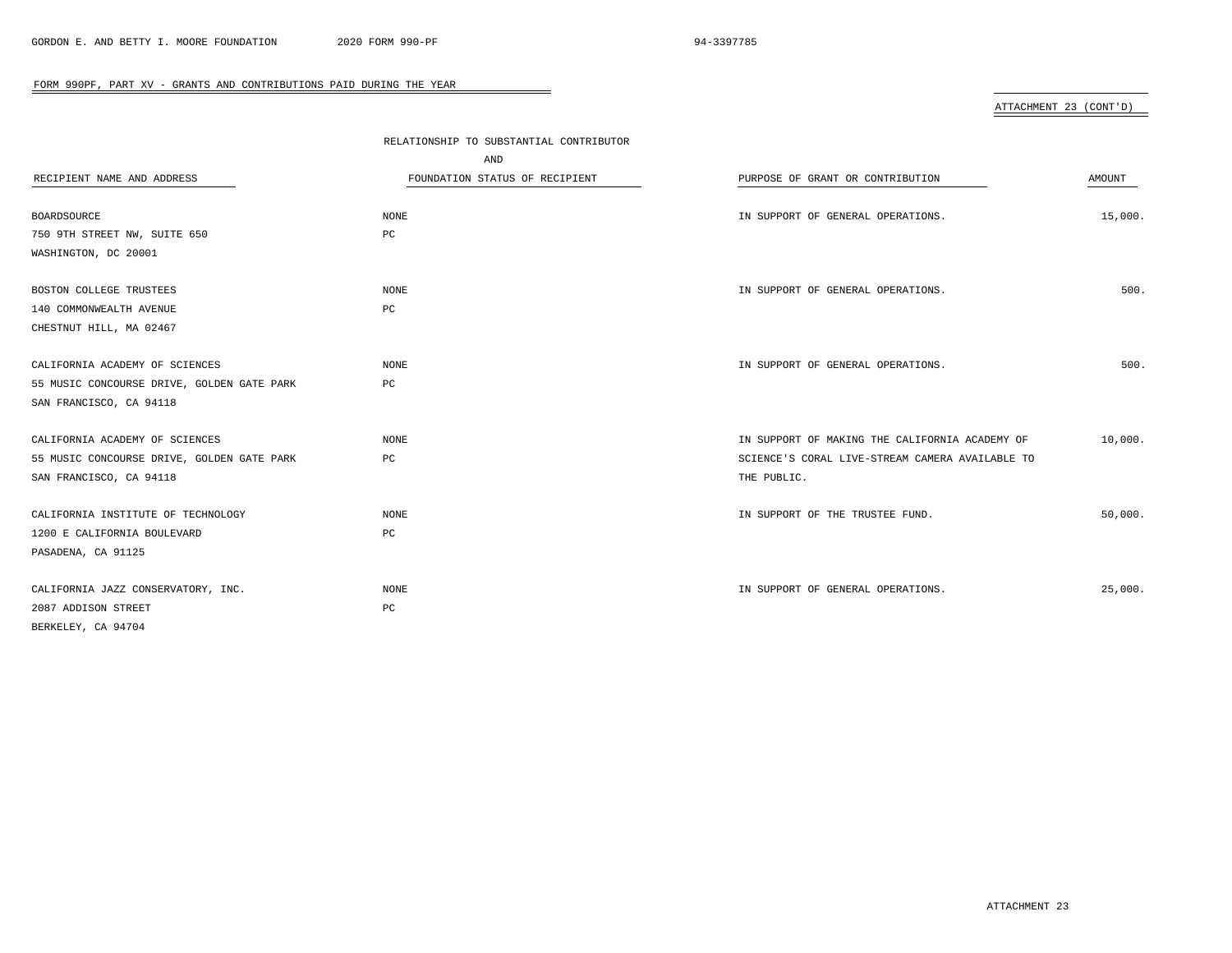# ATTACHMENT 23 (CONT'D)

|                                                | RELATIONSHIP TO SUBSTANTIAL CONTRIBUTOR |                                                   |          |
|------------------------------------------------|-----------------------------------------|---------------------------------------------------|----------|
|                                                | AND                                     |                                                   |          |
| RECIPIENT NAME AND ADDRESS                     | FOUNDATION STATUS OF RECIPIENT          | PURPOSE OF GRANT OR CONTRIBUTION                  | AMOUNT   |
|                                                |                                         |                                                   |          |
| CALIFORNIANS DEDICATED TO EDUCATION FOUNDATION | NONE                                    | TO SUPPORT SCIENCE AND TECHNOLOGY EDUCATION AND   | 100,000. |
| 260 MAIN STREET SUITE 200                      | РC                                      | DISTANCE LEARNING CAPACITY.                       |          |
| REDWOOD CITY, CA 94063                         |                                         |                                                   |          |
|                                                |                                         |                                                   |          |
| CAMPAIGN ONE AT A TIME                         | <b>NONE</b>                             | IN SUPPORT OF GENERAL OPERATIONS.                 | 100.     |
| 2620 ASSOCIATED ROAD A98                       | PC                                      |                                                   |          |
| FULLERTON, CA 92835                            |                                         |                                                   |          |
|                                                |                                         |                                                   |          |
| CARLTON COLLEGE                                | NONE                                    | IN SUPPORT OF YOUTH PROGRAMMING PATHWAYS FOR      | 50,000.  |
| ONE NORTH COLLEGE ST.                          | РC                                      | LONGER-TERM ENGAGEMENT IN LOCAL COMMUNITY-BASED   |          |
| NORTHFIELD, MN 55057                           |                                         | SCIENCE EFFORTS.                                  |          |
|                                                |                                         |                                                   |          |
| CARNEGIE ENDOWMENT FOR INTERNATIONAL PEACE     | NONE                                    | IN SUPPORT OF GENERAL OPERATIONS.                 | 20,000.  |
| 1779 MASSACHUSETTS AVENUE, NW                  | РC                                      |                                                   |          |
| WASHINGTON, DC 20036                           |                                         |                                                   |          |
|                                                |                                         |                                                   |          |
| CENTER FOR CIVIC EDUCATION                     | NONE                                    | TO SUPPORT THE WE THE PEOPLE: THE CITIZEN AND THE | 10,000.  |
| 5115 DOUGLAS FIR ROAD, SUITE J                 | РC                                      | CONSTITUTION PROGRAM.                             |          |
| CALABASAS, CA 91302                            |                                         |                                                   |          |
|                                                |                                         |                                                   |          |
| CENTER FOR EFFECTIVE PHILANTHROPY INC.         | NONE                                    | IN SUPPORT OF GENERAL OPERATIONS.                 | 50,000.  |
| 675 MASSACHUSETTS AVENUE, 7TH FLOOR            | PC                                      |                                                   |          |
| CAMBRIDGE, MA 02139                            |                                         |                                                   |          |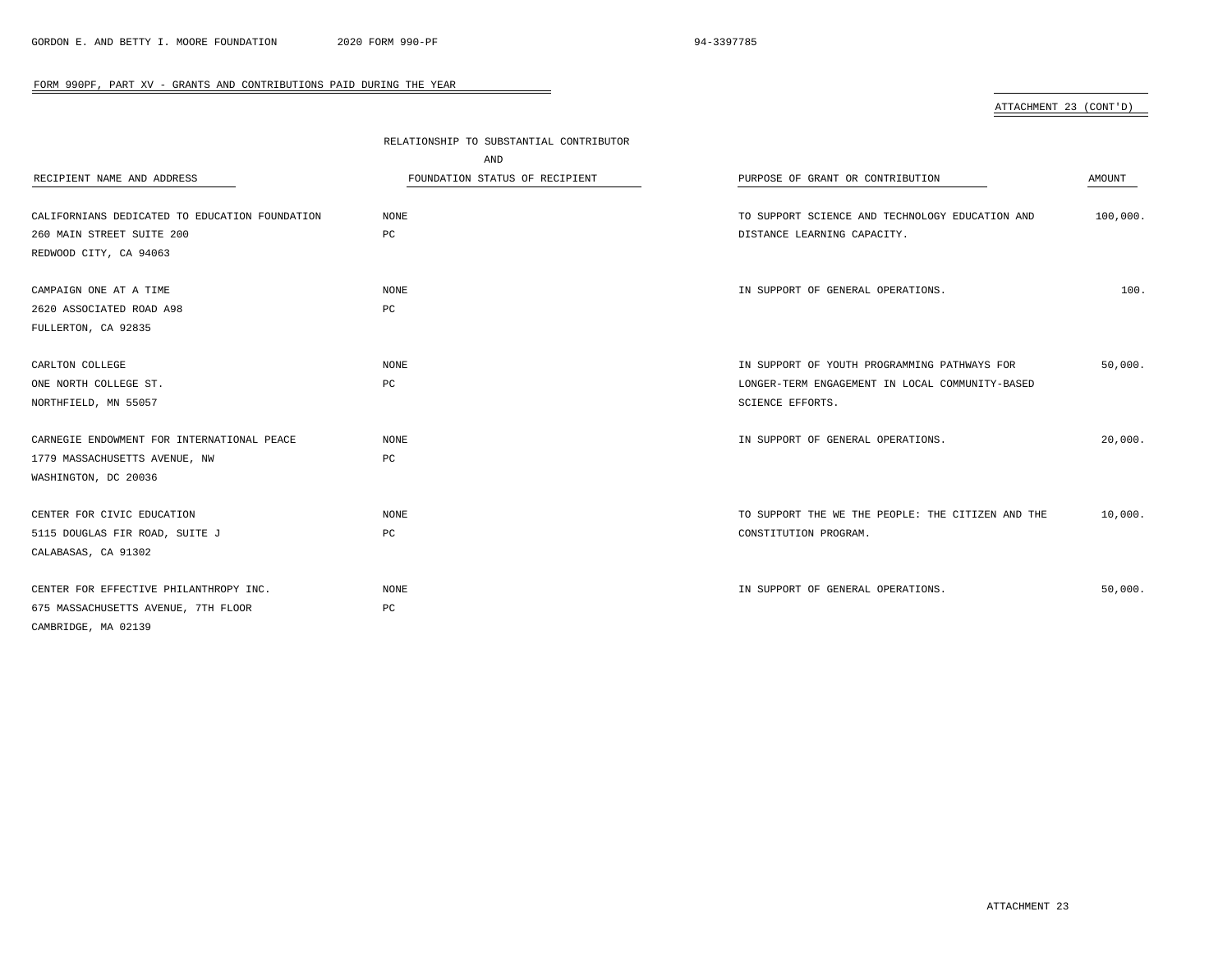### ATTACHMENT 23 (CONT'D)

|                                                  | RELATIONSHIP TO SUBSTANTIAL CONTRIBUTOR |                                                   |         |
|--------------------------------------------------|-----------------------------------------|---------------------------------------------------|---------|
|                                                  | AND                                     |                                                   |         |
| RECIPIENT NAME AND ADDRESS                       | FOUNDATION STATUS OF RECIPIENT          | PURPOSE OF GRANT OR CONTRIBUTION                  | AMOUNT  |
|                                                  |                                         |                                                   |         |
| CENTER FOR WILDLIFE STUDIES                      | NONE                                    | IN SUPPORT OF A CITIZEN SCIENCE RESEARCH EFFORT   | 5,000.  |
| PO BOX 56                                        | PC                                      | TO SURVEY AND TRACK SALAMANDERS DURING THEIR      |         |
| SOUTH FREEPORT, ME 04078-0056                    |                                         | SPRING MIGRATION.                                 |         |
|                                                  |                                         |                                                   |         |
| CENTRAL ASSOCIATION OF THE MIRACULOUS MEDAL      | NONE                                    | IN SUPPORT OF GENERAL OPERATIONS.                 | 500.    |
| ST. VINCENT'S SEMINARY, 500 E CHELTEN AVENUE     | PC                                      |                                                   |         |
| PHILADELPHIA, PA 19144                           |                                         |                                                   |         |
|                                                  |                                         |                                                   |         |
| CENTRE NATIONAL DE LA RECHERCHE SCIENTIFIQUE     | NONE                                    | IN SUPPORT OF THE 10TH CONGRESS OF THE            | 15,000. |
| 250 RUE ALBERT EINSTEIN-BAT. 3                   | GOV                                     | INTERNATIONAL SYMBIOSIS SOCIETY & 3RD             |         |
| SOPHIE ANTIPOLIS CEDEX                           |                                         | INTERNATIONAL CONFERENCE ON HOLOBIONTS MEETING TO |         |
| <b>FRANCE 06 905</b>                             |                                         | BE HELD ON JULY 18-23, 2021 IN LYON, FRANCE.      |         |
|                                                  |                                         |                                                   |         |
| CHABOT SPACE & SCIENCE CENTER FOUNDATION         | NONE                                    | IN SUPPORT OF LEGAL SERVICES FOR BECOMING AN      | 50,000. |
| 10000 SKYLINE BOULEVARD                          | SO I                                    | INDEPENDENT ENTITY.                               |         |
| OAKLAND, CA 94619                                |                                         |                                                   |         |
|                                                  |                                         |                                                   |         |
| CHILDREN'S HOSPITAL & RESEARCH CENTER FOUNDATION | NONE                                    | IN SUPPORT OF GENERAL OPERATIONS.                 | 25,000. |
| 2201 BROADWAY, SUITE 600                         | РC                                      |                                                   |         |
| OAKLAND, CA 94612                                |                                         |                                                   |         |
|                                                  |                                         |                                                   |         |
| CIPRIANI ELEMENTARY SCHOOL                       | NONE                                    | IN SUPPORT OF GENERAL OPERATIONS.                 | 500.    |
| 2525 BUENA VISTA AVENUE                          | GOV                                     |                                                   |         |
| BELMONT, CA 94002                                |                                         |                                                   |         |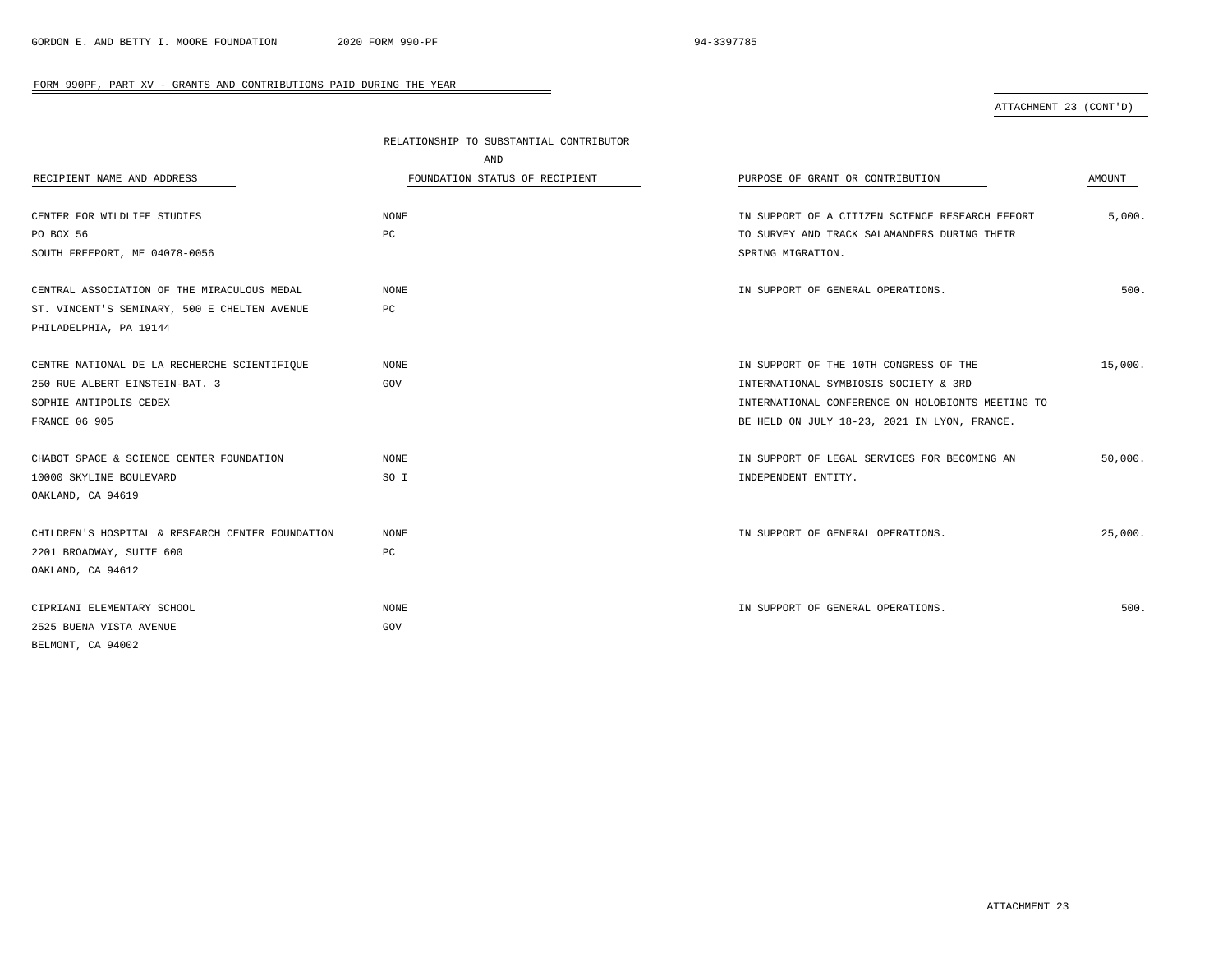# ATTACHMENT 23 (CONT'D)

|                                     | RELATIONSHIP TO SUBSTANTIAL CONTRIBUTOR |                                                |               |
|-------------------------------------|-----------------------------------------|------------------------------------------------|---------------|
|                                     | AND                                     |                                                |               |
| RECIPIENT NAME AND ADDRESS          | FOUNDATION STATUS OF RECIPIENT          | PURPOSE OF GRANT OR CONTRIBUTION               | <b>AMOUNT</b> |
| CITIZEN SCIENCE ASSOCIATION INC.    | NONE                                    | IN SUPPORT OF EFFORTS TO ADVANCE PARTICIPATION | 7,000.        |
| 49 FLATBUSH AVENUE #1100            | PC                                      | AND ENGAGEMENT IN SCIENCE.                     |               |
| BROOKLYN, NY 04693                  |                                         |                                                |               |
| CLIMATE INSTITUTE                   | NONE                                    | IN SUPPORT OF GENERAL OPERATIONS.              | 15,000.       |
| 1201 NEW YORK AVENUE, NW, SUITE 400 | РC                                      |                                                |               |
| WASHINGTON, DC 20005                |                                         |                                                |               |
| COMMONWEALTH CLUB OF CALIFORNIA     | <b>NONE</b>                             | TO SUPPORT YOUTH, COVID-ERA, AND EQUITY        | 20,000.       |
| 555 POST STREET                     | PC                                      | PROGRAMMING FOR CALIFORNIA.                    |               |
| SAN FRANCISCO, CA 94102             |                                         |                                                |               |
| COMMUNICATION NETWORK               | NONE                                    | IN SUPPORT OF THE COMNETWORKV 2020 VIRTUAL     | 5,000.        |
| 1717 N NAPER BOULEVARD., SUITE 102  | РC                                      | GATHERING TO BE HELD SEPTEMBER 23-25, 2020.    |               |
| NAPERVILLE, IL 60563                |                                         |                                                |               |
| COMMUNICATION NETWORK               | NONE                                    | IN SUPPORT OF GENERAL OPERATIONS.              | 1,500.        |
| 1717 N NAPER BOULEVARD., SUITE 102  | РC                                      |                                                |               |
| NAPERVILLE, IL 60563                |                                         |                                                |               |
| COMMUNITY INITIATIVES               | <b>NONE</b>                             | IN SUPPORT OF THE 16TH PLENARY MEETING OF THE  | 6,000.        |
| 1000 BROADWAY SUITE 480             | РC                                      | RESEARCH DATA ALLIANCE, TO BE HELD NOVEMBER    |               |
| OAKLAND, CA 94607                   |                                         | 10-12, 2020 IN SAN JOSE, COSTA RICA.           |               |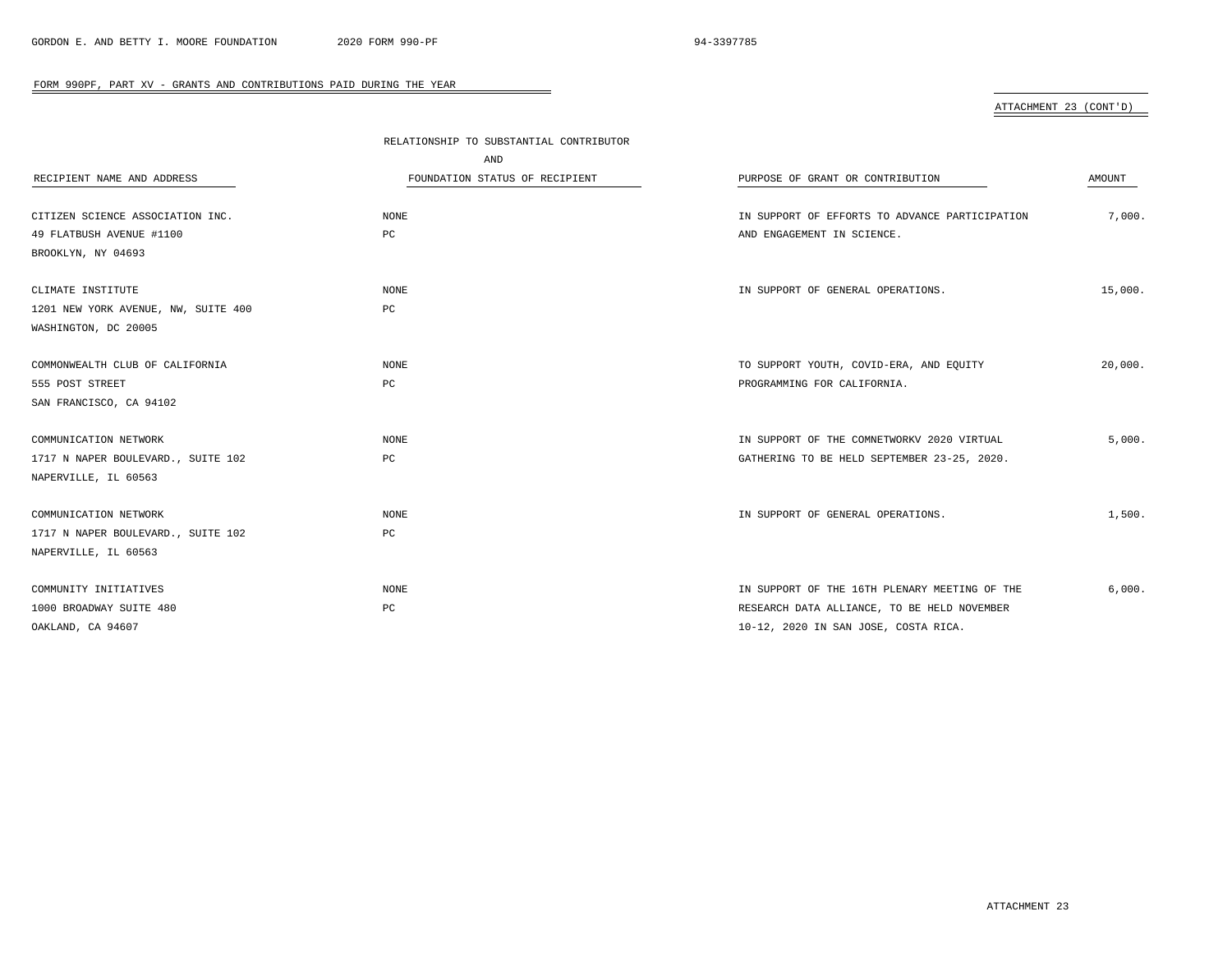# ATTACHMENT 23 (CONT'D)

|                                       | RELATIONSHIP TO SUBSTANTIAL CONTRIBUTOR |                                                 |         |
|---------------------------------------|-----------------------------------------|-------------------------------------------------|---------|
|                                       | AND                                     |                                                 |         |
| RECIPIENT NAME AND ADDRESS            | FOUNDATION STATUS OF RECIPIENT          | PURPOSE OF GRANT OR CONTRIBUTION                | AMOUNT  |
|                                       |                                         |                                                 |         |
| COMMUNITY INITIATIVES                 | NONE                                    | IN SUPPORT OF CARPENTRYCON2020 TO BE HELD IN    | 10,000. |
| 1000 BROADWAY SUITE 480               | PC                                      | MADISON WISCONSIN JUNE 29 TO JULY 1, 2020 OR    |         |
| OAKLAND, CA 94607                     |                                         | VIRTUALLY.                                      |         |
| COMPUTER HISTORY MUSEUM               | NONE                                    | TO SUPPORT THE ANNUAL FUND.                     | 10,000. |
| 1401 N SHORELINE BOULEVARD            | PC                                      |                                                 |         |
| MOUNTAIN VIEW, CA 94043               |                                         |                                                 |         |
|                                       |                                         |                                                 |         |
| COMPUTER HISTORY MUSEUM               | NONE                                    | TO SUPPORT THE ANNUAL FUND.                     | 20,000. |
| 1401 N SHORELINE BOULEVARD            | PC                                      |                                                 |         |
| MOUNTAIN VIEW, CA 94043               |                                         |                                                 |         |
|                                       |                                         |                                                 |         |
| CONSERVATION INTERNATIONAL FOUNDATION | NONE                                    | IN SUPPORT OF ADAPTIVE MANAGEMENT WITH PARTNERS | 20,000. |
| 2011 CRYSTAL DRIVE, #600              | PC                                      | IN GALAPAGOS AND GUAYAQUIL.                     |         |
| ARLINGTON, VA 22202                   |                                         |                                                 |         |
| CONSERVATION INTERNATIONAL FOUNDATION | NONE                                    | TO SUPPORT THE INCLUSION OF A CASE STUDY ON     | 50,000. |
| 2011 CRYSTAL DRIVE, #600              | $_{\rm PC}$                             | FARMED SHRIMP IN THE SEEING THE GREEN IN BLUE   |         |
| ARLINGTON, VA 22202                   |                                         | FINANCE PROJECT.                                |         |
|                                       |                                         |                                                 |         |
| CONSERVATION INTERNATIONAL FOUNDATION | <b>NONE</b>                             | IN SUPPORT OF GENERAL OPERATIONS.               | 25,000. |
| 2011 CRYSTAL DRIVE, #600              | PC                                      |                                                 |         |
| ARLINGTON, VA 22202                   |                                         |                                                 |         |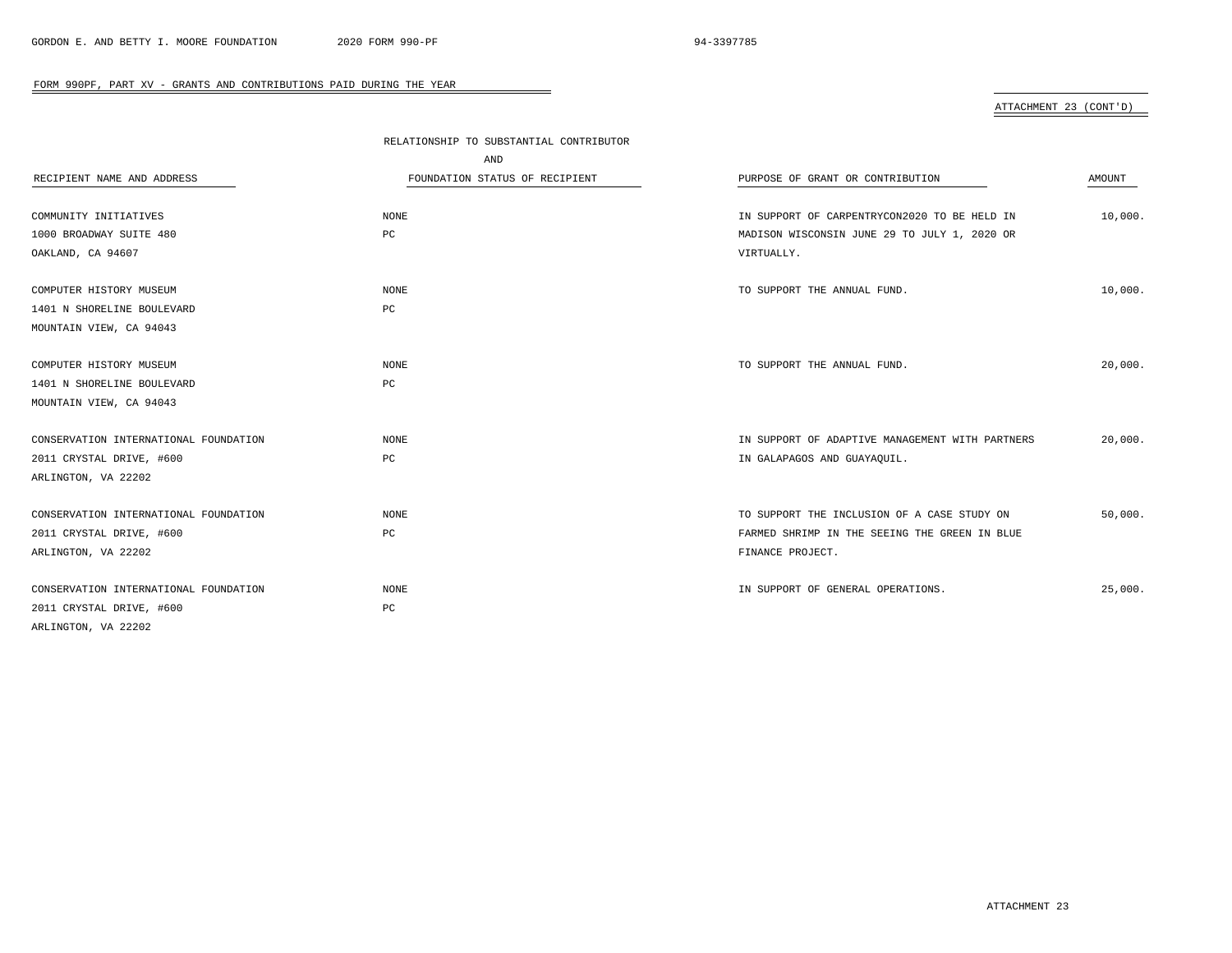# ATTACHMENT 23 (CONT'D)

|                                                | RELATIONSHIP TO SUBSTANTIAL CONTRIBUTOR |                                                  |          |
|------------------------------------------------|-----------------------------------------|--------------------------------------------------|----------|
|                                                | AND                                     |                                                  |          |
| RECIPIENT NAME AND ADDRESS                     | FOUNDATION STATUS OF RECIPIENT          | PURPOSE OF GRANT OR CONTRIBUTION                 | AMOUNT   |
| CONSERVATION STRATEGY FUND                     | <b>NONE</b>                             | TO SUPPORT IMPLEMENTATION OF THE PROJECT ON      | 10,000.  |
| 1160 G STREET                                  | PC                                      | PLANNING FOR ROAD CORRIDORS THREATENING THE      |          |
| ARCATA, CA 95521                               |                                         | AMAZON.                                          |          |
| CONSERVATION X LABS INC.                       | <b>NONE</b>                             | IN SUPPORT OF FOUR EPIC FELLOWS WHO WILL WORK TO | 28,000.  |
| 1342 FLORIDA AVENUE NW                         | PC                                      | IMAGINE AND CREATE TOOLS AND TECHNOLOGIES TO END |          |
| WASHINGTON, DC 20009                           |                                         | THE SIXTH MASS EXTINCTION.                       |          |
| CONSORTIUM FOR OCEAN LEADERSHIP INC.           | <b>NONE</b>                             | IN SUPPORT OF GENERAL OPERATIONS.                | 1,500.   |
| 1201 NEW YORK AVENUE, NW, SUITE 420            | PC                                      |                                                  |          |
| WASHINGTON, DC 20005                           |                                         |                                                  |          |
| CONSORTIUM FOR OCEAN LEADERSHIP INC.           | <b>NONE</b>                             | IN SUPPORT OF THE 2020 AND 2021 NATIONAL OCEAN   | 10,000.  |
| 1201 NEW YORK AVENUE, NW, SUITE 420            | PC                                      | SCIENCES BOWL FINALS COMPETITIONS, TO BE HELD    |          |
| WASHINGTON, DC 20005                           |                                         | VIRTUALLY FROM APRIL 12-21, 2020 AND IN DURHAM,  |          |
|                                                |                                         | NEW HAMPSHIRE AND ON A YET TO BE DETERMINED DATE |          |
|                                                |                                         | IN 2021.                                         |          |
| CONSULTATIVE GROUP ON BIOLOGICAL DIVERSITY     | <b>NONE</b>                             | IN SUPPORT OF GENERAL OPERATIONS AND TO SUPPORT  | 95,000.  |
| PO BOX 29361                                   | PC                                      | FUNDERS OF THE AMAZON BASIN.                     |          |
| SAN FRANCISCO, CA 94129-0361                   |                                         |                                                  |          |
| COUNCIL FOR THE ADVANCEMENT OF SCIENCE WRITING | <b>NONE</b>                             | TO SUPPORT A PREMIER, INCLUSIVE, INTERSECTIONAL, | 100,000. |
| PO BOX 910                                     | PC                                      | EARLY-CAREER TRAINING OPPORTUNITY IN SCIENCE,    |          |
| HEDGESVILLE, WV 25427                          |                                         | HEALTH, AND ENVIRONMENT JOURNALISM.              |          |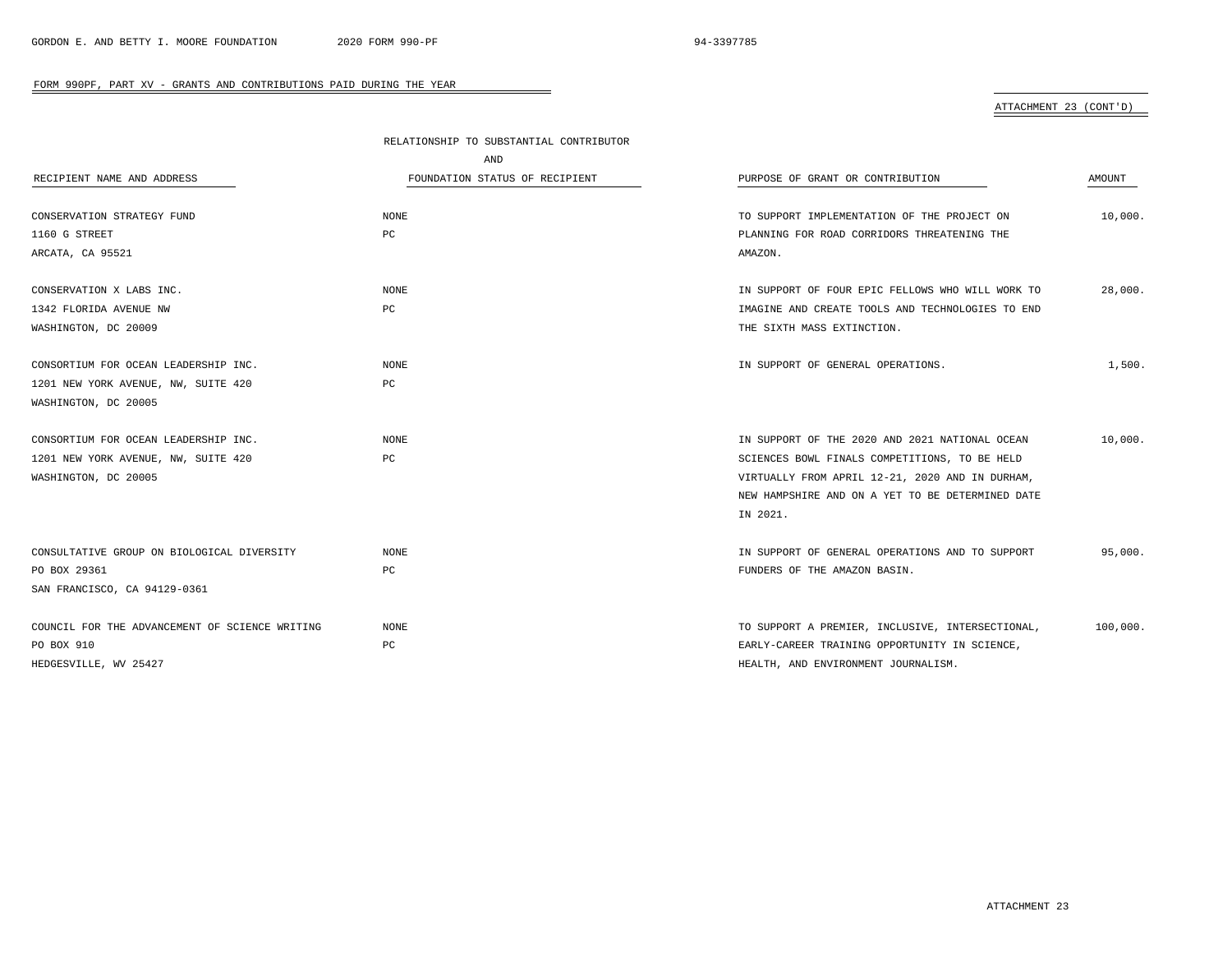# ATTACHMENT 23 (CONT'D)

|                                                    | RELATIONSHIP TO SUBSTANTIAL CONTRIBUTOR |                                                   |         |
|----------------------------------------------------|-----------------------------------------|---------------------------------------------------|---------|
|                                                    | AND                                     |                                                   |         |
| RECIPIENT NAME AND ADDRESS                         | FOUNDATION STATUS OF RECIPIENT          | PURPOSE OF GRANT OR CONTRIBUTION                  | AMOUNT  |
|                                                    |                                         |                                                   |         |
| COUNCIL OF MEDICAL SPECIALTY SOCIETIES             | <b>NONE</b>                             | IN SUPPORT OF A SERIES OF WEBINARS ORGANIZED TO   | 20.000. |
| 633 N SAINT CLAIR STREET                           | PC                                      | ADDRESS TOPICS RELEVANT TO THE COVID-19 PANDEMIC. |         |
| CHICAGO, IL 60611                                  |                                         |                                                   |         |
|                                                    |                                         |                                                   |         |
| COUNCIL ON FOUNDATIONS, INC.                       | NONE                                    | IN SUPPORT OF GENERAL OPERATIONS.                 | 35,000. |
| 1255 23RD STREET NW, SUITE 200                     | PC                                      |                                                   |         |
| WASHINGTON, DC 20037                               |                                         |                                                   |         |
|                                                    |                                         |                                                   |         |
| CURIODYSSEY                                        | NONE                                    | IN SUPPORT OF YOUTH AND FAMILY SCIENCE            | 20,000. |
| 1651 COYOTE POINT DRIVE                            | PC                                      | PROGRAMMING.                                      |         |
| SAN MATEO, CA 94401                                |                                         |                                                   |         |
|                                                    |                                         |                                                   |         |
| DEUTSCHE AKADEMIE DER NATURFORSCHER LEOPOLDINA E.V | NONE                                    | TO PROVIDE SUPPORT FOR GLOBAL YOUNG ACADEMY       | 50.000. |
| JAEGERBERG 1                                       | PC                                      | SCHOLAR TRAVEL AND PARTICIPATION IN THE 2020      |         |
| SAALE                                              |                                         | INTERNATIONAL CONFERENCE FOR YOUNG SCIENTISTS.    |         |
| GERMANY 6108                                       |                                         |                                                   |         |
|                                                    |                                         |                                                   |         |
| DIGITAL HARBOR FOUNDATION INC.                     | NONE                                    | IN SUPPORT OF THE LAST MILE EDUCATION FUND, WHICH | 25,000. |
| 1045 LIGHT STREET                                  | PC                                      | PROVIDES FINANCIAL ASSISTANCE TO STRIVING         |         |
| BALTIMORE, MD 21230                                |                                         | TECHNOLOGY AND ENGINEERING UNDERGRADUATES.        |         |
|                                                    |                                         |                                                   |         |
| DOWNTOWN STREETS INC.                              | NONE                                    | IN SUPPORT OF COVID-19 RELIEF RESPONSE GENERAL    | 50,000. |
| 1671 THE ALAMEDA SUITE 306                         | PC                                      | OPERATIONS ASSISTING THE LOCAL HOMELESS           |         |
| SAN JOSE, CA 95126                                 |                                         | COMMUNITY.                                        |         |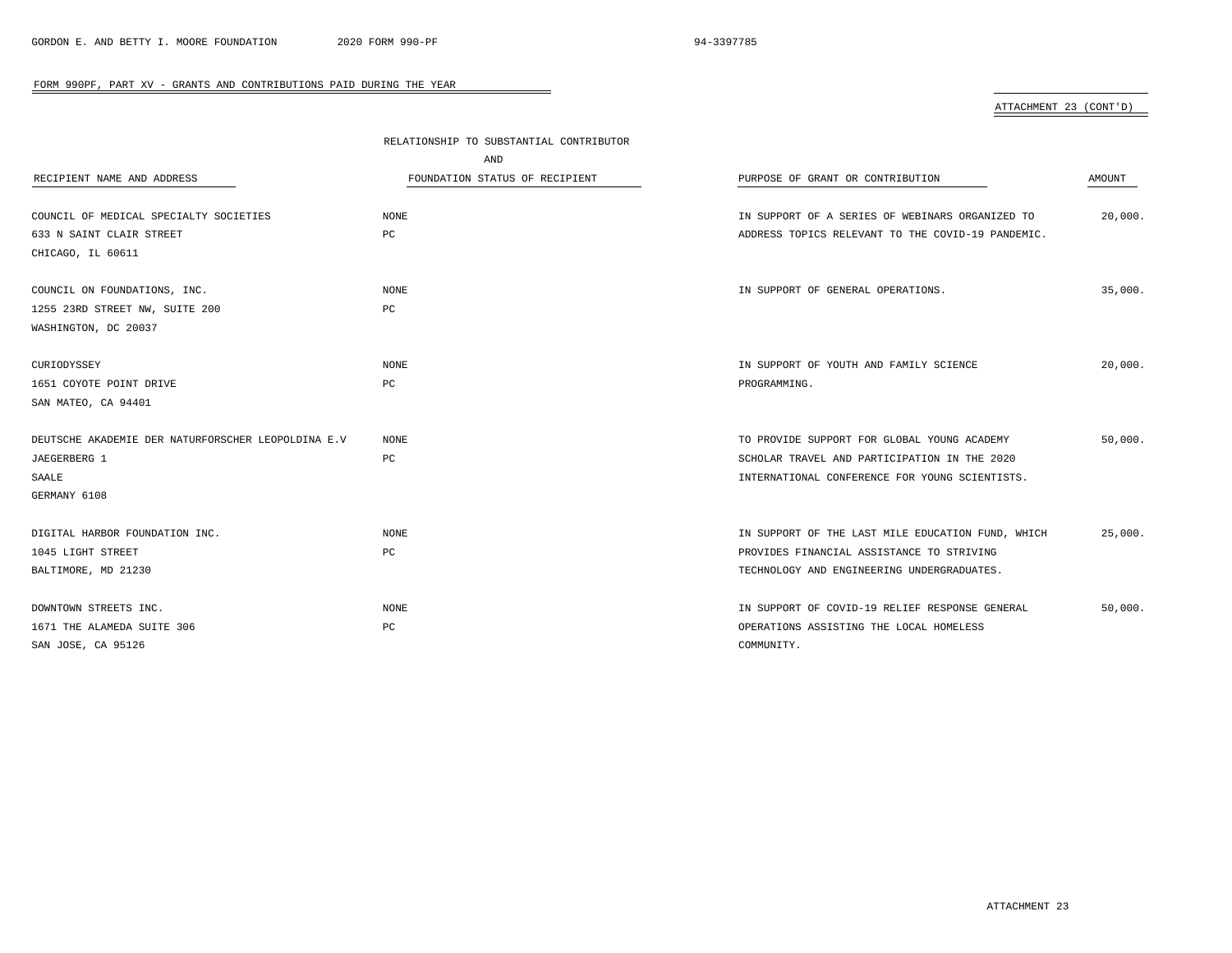# ATTACHMENT 23 (CONT'D)

|                                    | RELATIONSHIP TO SUBSTANTIAL CONTRIBUTOR |                                                  |         |
|------------------------------------|-----------------------------------------|--------------------------------------------------|---------|
|                                    | AND                                     |                                                  |         |
| RECIPIENT NAME AND ADDRESS         | FOUNDATION STATUS OF RECIPIENT          | PURPOSE OF GRANT OR CONTRIBUTION                 | AMOUNT  |
| <b>DUKE UNIVERSITY</b>             | <b>NONE</b>                             | IN SUPPORT OF THE WOMEN'S TENNIS LOCKER ROOM     | 50,000. |
| PO BOX 90600                       | PC                                      | PROJECT.                                         |         |
| DURHAM, NC 27708                   |                                         |                                                  |         |
| <b>ECOTRUST</b>                    | NONE                                    | TO SUPPORT FACILITATION OF THE BUILDING WILDFIRE | 2,800.  |
| 721 NW NINTH AVENUE, SUITE 200     | РC                                      | RESILIENCE IN THE WEST WEBINAR SERIES.           |         |
| PORTLAND, OR 97209                 |                                         |                                                  |         |
| <b>ECOTRUST</b>                    | <b>NONE</b>                             | TO SUPPORT PRODUCTION AND LAUNCH OF A SERIES OF  | 30,000. |
| 721 NW NINTH AVENUE, SUITE 200     | РC                                      | WILDFIRE-RELATED VIRTUAL SESSIONS FOR FUNDERS.   |         |
| PORTLAND, OR 97209                 |                                         |                                                  |         |
| ELDERGIVERS                        | <b>NONE</b>                             | TO SUPPORT GENERAL OPERATIONS IN MEMORY OF RAMON | 1,000.  |
| 236 WEST PORTAL AVENUE, SUITE 845  | РC                                      | ESTRADA.                                         |         |
| SAN FRANCISCO, CA 94127            |                                         |                                                  |         |
| ELLA BAKER CENTER FOR HUMAN RIGHTS | NONE                                    | IN SUPPORT OF GENERAL OPERATIONS.                | 100.    |
| 1419 34TH AVENUE, SUITE 202        | PC                                      |                                                  |         |
| OAKLAND, CA 94601                  |                                         |                                                  |         |
| EMORY UNIVERSITY                   | NONE                                    | IN SUPPORT OF THE 2020 PHYSIONET/COMPUTING       | 20,000. |
| 1599 CLIFTON ROAD NE 4TH FLOOR     | PC                                      | CHALLENGE MANAGED BY THE MIT LABORATORY FOR      |         |
| ATLANTA, GA 30087                  |                                         | COMPUTATIONAL PHYSIOLOGY AND EMORY UNIVERSITY.   |         |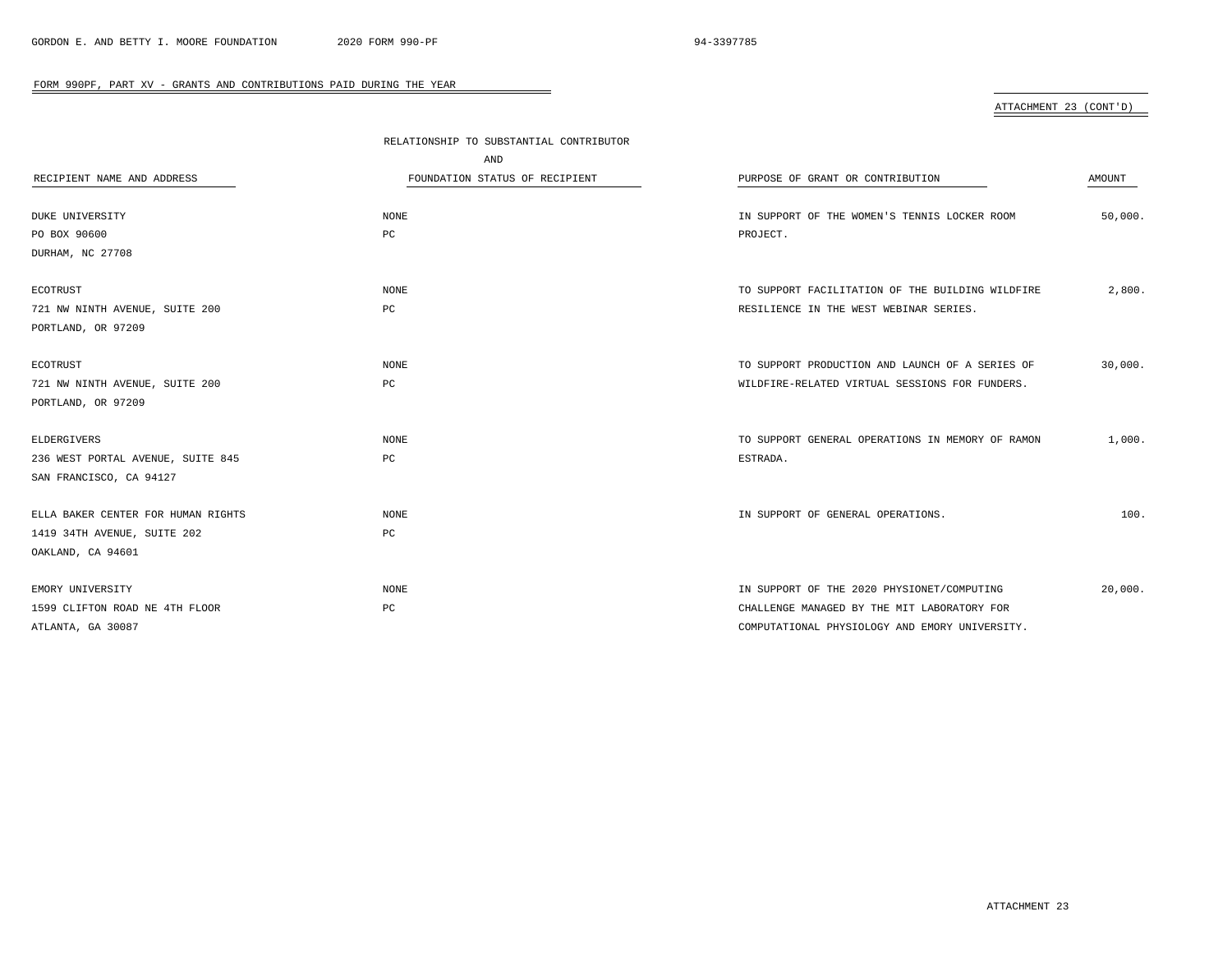ATTACHMENT 23 (CONT'D)

|                                          | RELATIONSHIP TO SUBSTANTIAL CONTRIBUTOR |                                                   |         |
|------------------------------------------|-----------------------------------------|---------------------------------------------------|---------|
|                                          | AND                                     |                                                   |         |
| RECIPIENT NAME AND ADDRESS               | FOUNDATION STATUS OF RECIPIENT          | PURPOSE OF GRANT OR CONTRIBUTION                  | AMOUNT  |
|                                          |                                         |                                                   |         |
| EMPOWERED BY LIGHT                       | NONE                                    | TO SUPPORT VULNERABLE REMOTE COMMUNITIES IN OR    | 40,000. |
| 21 BAYVIEW AVENUE                        | PC                                      | NEAR THE PROTECTED AREAS IN THE STATE OF AMAZONAS |         |
| LARKSPUR, CA 94939                       |                                         | IN THE COVID-19 PANDEMIC.                         |         |
| ENVIRONMENT FUNDERS CANADA               | <b>NONE</b>                             | IN SUPPORT OF GENERAL OPERATIONS.                 | 10,000. |
| 2 ST. CLAIR AVE EAST SUITE 300           | $_{\rm PC}$                             |                                                   |         |
| TORONTO                                  |                                         |                                                   |         |
| ON                                       |                                         |                                                   |         |
| CANADA M4T 2T5                           |                                         |                                                   |         |
|                                          |                                         |                                                   |         |
| ENVIRONMENTAL AND ENERGY STUDY INSTITUTE | NONE                                    | IN SUPPORT OF GENERAL OPERATIONS.                 | 15,000. |
| 1020 19TH STREET, NW, SUITE 650          | PC                                      |                                                   |         |
| WASHINGTON, DC 20036                     |                                         |                                                   |         |
|                                          |                                         |                                                   |         |
| ENVIRONMENTAL GRANTMAKERS ASSOCIATION    | <b>NONE</b>                             | IN SUPPORT OF GENERAL OPERATIONS.                 | 75,000. |
| 475 RIVERSIDE DRIVE, SUITE 960           | PC                                      |                                                   |         |
| NEW YORK, NY 10115                       |                                         |                                                   |         |
|                                          |                                         |                                                   |         |
| ENVISION EXCELLENCE IN STEM EDUCATION    | NONE                                    | IN SUPPORT OF THE STEM FUNDERS NETWORK.           | 10,000. |
| 2108 LAMBERTON ROAD                      | PC                                      |                                                   |         |
| CLEVELAND HEIGHTS, OH 44118              |                                         |                                                   |         |
|                                          |                                         |                                                   |         |
| EUROPEAN MOLECULAR BIOLOGY LABORATORY    | NONE                                    | IN SUPPORT OF THE WORKSHOP IN PLANKTON IMAGING,   | 15,000. |
| MEYERHOFSTRASSE 1                        | $_{\rm PC}$                             | TO BE HELD IN VILLEFRANCHE-SUR-MER, FRANCE FROM   |         |
| HEIDELBERG                               |                                         | MAY 27-29, 2020.                                  |         |
| GERMANY 69117                            |                                         |                                                   |         |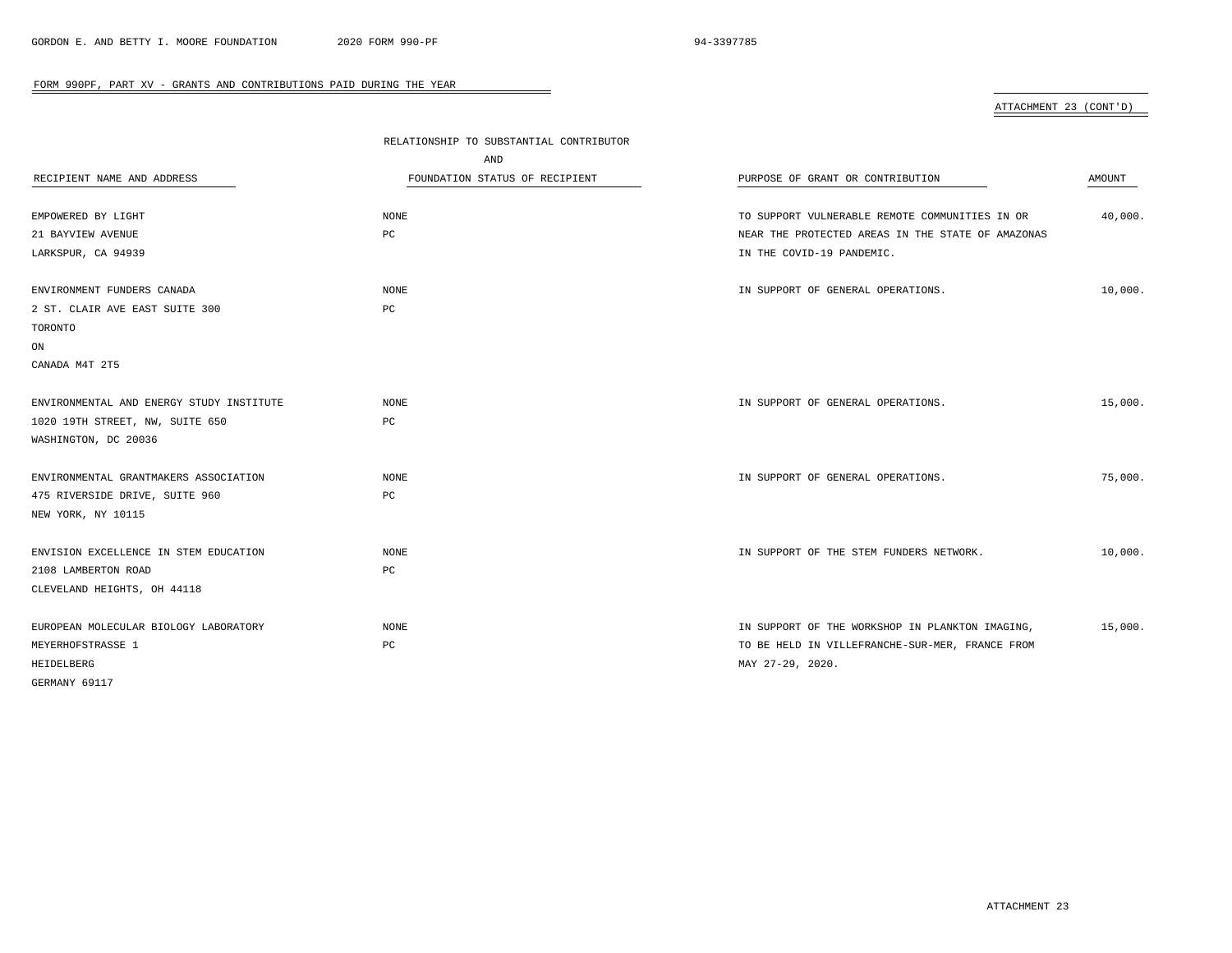# ATTACHMENT 23 (CONT'D)

|                                           | RELATIONSHIP TO SUBSTANTIAL CONTRIBUTOR |                                                  |          |
|-------------------------------------------|-----------------------------------------|--------------------------------------------------|----------|
|                                           | AND                                     |                                                  |          |
| RECIPIENT NAME AND ADDRESS                | FOUNDATION STATUS OF RECIPIENT          | PURPOSE OF GRANT OR CONTRIBUTION                 | AMOUNT   |
| FAMILIES USA FOUNDATION INC.              | NONE                                    | TO SUPPORT FAMILIES USA'S ANNUAL CONFERENCE      | 10,000.  |
| 1225 NEW YORK AVENUE NW, SUITE 800        | РC                                      | BRINGING TOGETHER STATE AND NATIONAL EXPERTS AND |          |
|                                           |                                         |                                                  |          |
| WASHINGTON, DC 20005                      |                                         | PROVIDING NETWORKING OPPORTUNITIES IN THE HEALTH |          |
|                                           |                                         | POLICY AND ADVOCACY SPACE.                       |          |
| FAMILY SUPPORTIVE HOUSING INC.            | NONE                                    | IN SUPPORT OF COVID-19 RELIEF RESPONSE PROVIDING | 25,000.  |
| 692 N KING ROAD                           | РC                                      | ASSISTANCE TO HOMELESS SINGLE- AND TWO-PARENT    |          |
| SAN JOSE, CA 95133                        |                                         | FAMILIES.                                        |          |
| FEDERATION OF AMERICAN SCIENTISTS         | NONE                                    | IN SUPPORT OF GENERAL OPERATIONS.                | 15,000.  |
| 1112 16TH STREET, NW                      | РC                                      |                                                  |          |
| WASHINGTON, DC 20036                      |                                         |                                                  |          |
|                                           |                                         |                                                  |          |
| FEMINIST MAJORITY FOUNDATION              | NONE                                    | IN SUPPORT OF GENERAL OPERATIONS.                | 10,000.  |
| 1600 WILSON BOULEVARD, SUITE 801          | $_{\rm PC}$                             |                                                  |          |
| ARLINGTON, VA 22209                       |                                         |                                                  |          |
| FEMINISTS FOR LIFE OF AMERICA             | <b>NONE</b>                             | IN SUPPORT OF GENERAL OPERATIONS.                | 10,000.  |
| PO BOX 151567                             | РC                                      |                                                  |          |
| ALEXANDRIA, VA 22315                      |                                         |                                                  |          |
|                                           |                                         |                                                  |          |
| FIDELITY INVESTMENTS CHARITABLE GIFT FUND | <b>NONE</b>                             | TO SUPPORT A DONOR ADVISED FUND, REQUESTED BY AN | 100,000. |
| 100 CROSBY PARKWAY, MAIL ZONE KC1D-FCS    | РC                                      | EMPLOYEE OR BOARD MEMBER AS PART OF A MATCHING   |          |
| COVINGTON, KY 41015-9325                  |                                         | GIFT OR SERVICE RECOGNITION PROGRAM.             |          |

-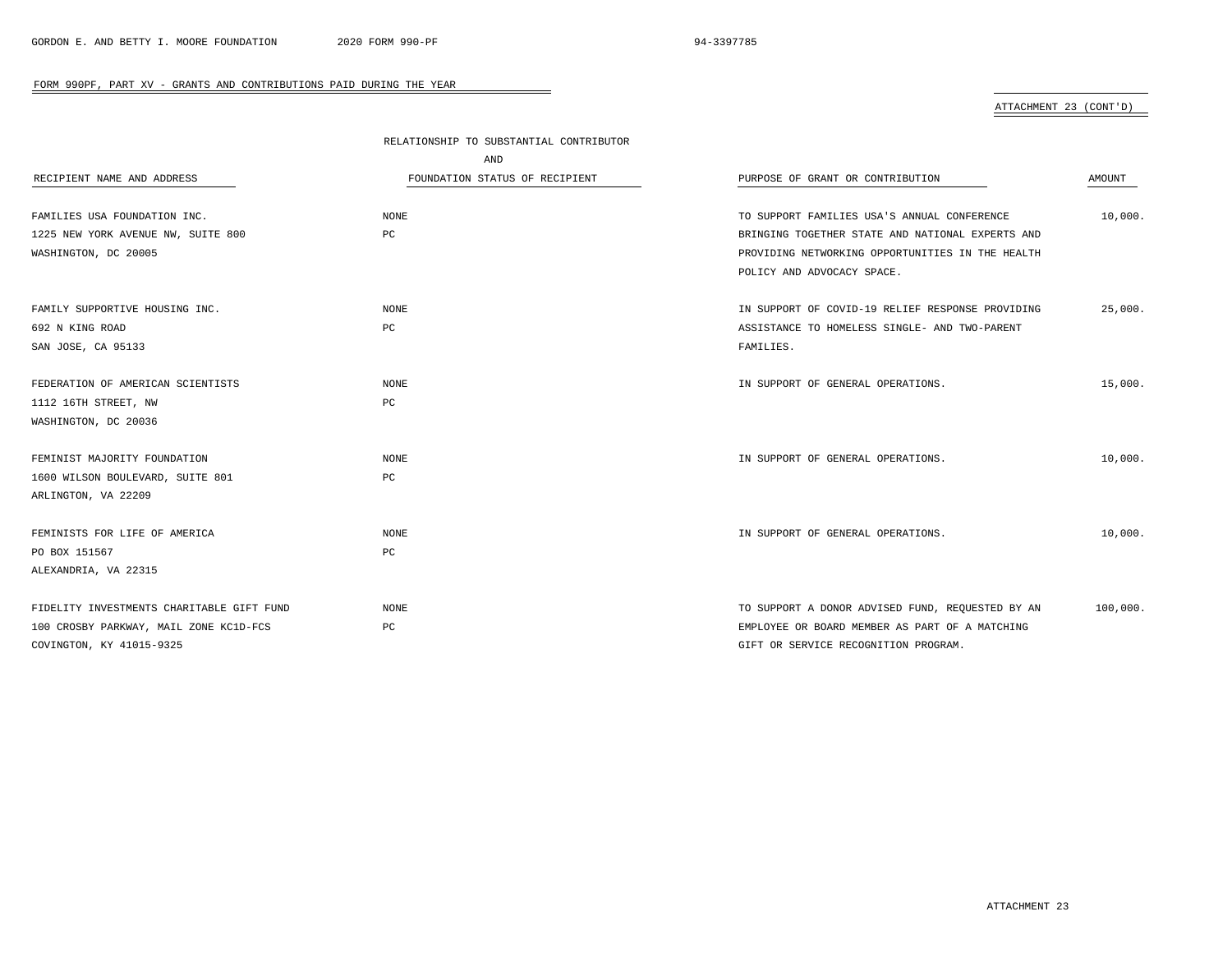# ATTACHMENT 23 (CONT'D)

|                                           | RELATIONSHIP TO SUBSTANTIAL CONTRIBUTOR |                                                   |          |
|-------------------------------------------|-----------------------------------------|---------------------------------------------------|----------|
|                                           | AND                                     |                                                   |          |
| RECIPIENT NAME AND ADDRESS                | FOUNDATION STATUS OF RECIPIENT          | PURPOSE OF GRANT OR CONTRIBUTION                  | AMOUNT   |
| FIDELITY INVESTMENTS CHARITABLE GIFT FUND | NONE                                    | TO SUPPORT A DONOR ADVISED FUND, REQUESTED BY AN  | 100,000. |
| 100 CROSBY PARKWAY, MAIL ZONE KC1D-FCS    | РC                                      | EMPLOYEE OR BOARD MEMBER AS PART OF A MATCHING    |          |
| COVINGTON, KY 41015-9325                  |                                         | GIFT OR SERVICE RECOGNITION PROGRAM.              |          |
| FLORIDA STATE UNIVERSITY FOUNDATION, INC. | NONE                                    | IN SUPPORT OF THE NATIONAL HIGH MAGNETIC FIELD    | 10,000.  |
| 2010 LEVY AVENUE BUILDING B, SUITE 300    | PC                                      | LAB'S 8TH ANNUAL THEORY WINTER SCHOOL, TO BE HELD |          |
| TALLAHASSEE, FL 32306-2739                |                                         | FROM JANUARY 6-8, 2020 IN TALLAHASSEE, FL.        |          |
| FORCE11                                   | NONE                                    | IN SUPPORT OF THE FORCE2020 (FUTURE OF RESEARCH   | 10,000.  |
| PO BOX 13645                              | PC                                      | COMMUNICATIONS AND E-SCHOLARSHIP) CONFERENCE TO   |          |
| LA JOLLA, CA 92039                        |                                         | BE HELD OCTOBER 19-21, 2020 IN SAN SEBASTIAN,     |          |
|                                           |                                         | SPAIN.                                            |          |
| FOUNDATION CENTER                         | <b>NONE</b>                             | IN SUPPORT OF GENERAL OPERATIONS.                 | 200,000. |
| 32 OLD SLIP, 24TH FLOOR                   | PC                                      |                                                   |          |
| NEW YORK, NY 10005-3500                   |                                         |                                                   |          |
| FOUNDATIONS OF SUCCESS, INC.              | NONE                                    | IN SUPPORT OF GENERAL OPERATIONS FOR THE          | 2,500.   |
| 4109 MARYLAND AVENUE                      | РC                                      | CONSERVATION MEASURES PARTNERSHIP.                |          |
| BETHESDA, MD 20816                        |                                         |                                                   |          |
| GENSPACE NYC                              | NONE                                    | IN SUPPORT OF ONLINE MATERIALS AND HANDS-ON       | 20,000.  |
| 132 32ND STREET, SUITE 108                | PC                                      | OPPORTUNITIES FOR YOUTH AND ADULTS TO LEARN ABOUT |          |
| BROOKLYN, NY 11232                        |                                         | BIOTECHNOLOGY.                                    |          |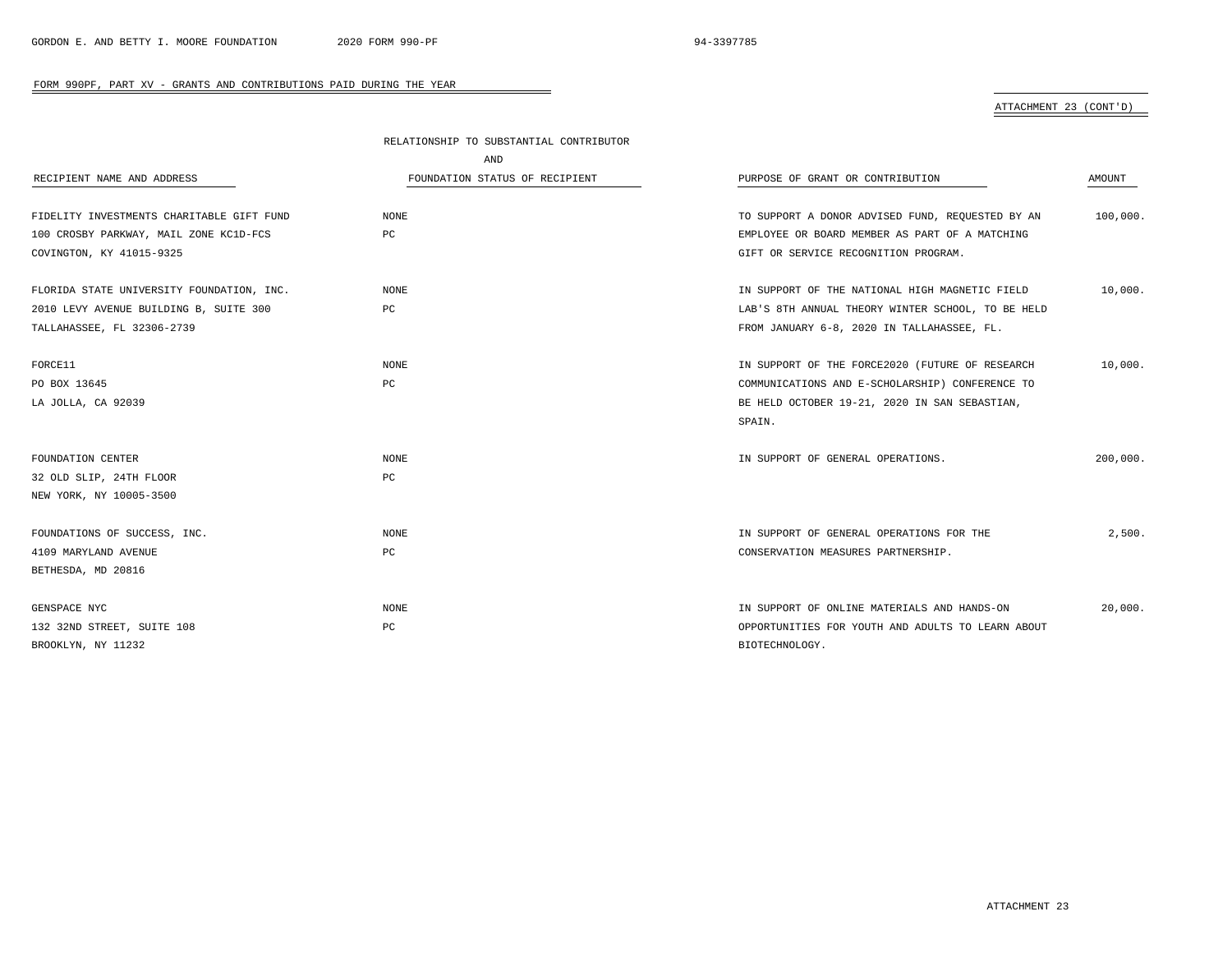# ATTACHMENT 23 (CONT'D)

|                                         | RELATIONSHIP TO SUBSTANTIAL CONTRIBUTOR |                                                   |         |
|-----------------------------------------|-----------------------------------------|---------------------------------------------------|---------|
|                                         | AND                                     |                                                   |         |
| RECIPIENT NAME AND ADDRESS              | FOUNDATION STATUS OF RECIPIENT          | PURPOSE OF GRANT OR CONTRIBUTION                  | AMOUNT  |
|                                         |                                         |                                                   |         |
| GEOCHEMICAL SOCIETY                     | NONE                                    | IN SUPPORT OF THE GOLDSCHMIDT CONFERENCE TO BE    | 7,500.  |
| 5241 BROAD BRANCH ROAD, NW              | PC                                      | HELD IN HAWAII, JUNE 21-26, 2020.                 |         |
| WASHINGTON, DC 20015-1305               |                                         |                                                   |         |
| GEORGETOWN UNIVERSITY                   | NONE                                    | IN SUPPORT OF THE CORPES21 INTERNATIONAL WORKSHOP | 15,000. |
| 37TH AND O STREETS, NW                  | РC                                      | ON QUANTUM MATERIALS IN JULY 2021.                |         |
| WASHINGTON, DC 20057                    |                                         |                                                   |         |
| GMTO CORPORATION                        | NONE                                    | IN SUPPORT OF THE GIANT MAGELLAN TELESCOPE/THIRTY | 10,000. |
| 465 N HALSTEAD STREET, SUITE 250        | РC                                      | METER TELESCOPE RECEPTION AT THE JANUARY 2020     |         |
| PASADENA, CA 91107                      |                                         | AMERICAN ASTRONOMICAL SOCIETY MEETING IN          |         |
|                                         |                                         | HONOLULU, HAWAI'I, AND OTHER ACTIVITIES RELATED   |         |
|                                         |                                         | TO US-EXTREMELY LARGE TELESCOPES.                 |         |
| GOLDEN GATE SCIENCE LEAGUE              | NONE                                    | IN SUPPORT OF THE 2021 GOLDEN GATE SCIENCE        | 5,000.  |
| 1715 6TH STREET                         | PC                                      | OLYMPIAD INVITATIONAL, OCCURRING VIRTUALLY IN     |         |
| BERKELEY, CA 94710                      |                                         | FEBRUARY 2021.                                    |         |
| GORDON RESEARCH CONFERENCES             | NONE                                    | IN SUPPORT OF THE 2022 GORDON RESEARCH SEMINAR ON | 5,000.  |
| 512 LIBERTY LANE                        | PC                                      | MARINE MICROBES, TO BE HELD IN LES DIABLERETS,    |         |
| WEST KINGSTON, RI 02892                 |                                         | SWITZERLAND FROM MAY 23-24, 2022.                 |         |
| GRANTMAKERS FOR EFFECTIVE ORGANIZATIONS | NONE                                    | IN SUPPORT OF GENERAL OPERATIONS.                 | 22,000. |
| 1310 L STREET NW, SUITE 650             | $_{\rm PC}$                             |                                                   |         |
| WASHINGTON, DC 20005                    |                                         |                                                   |         |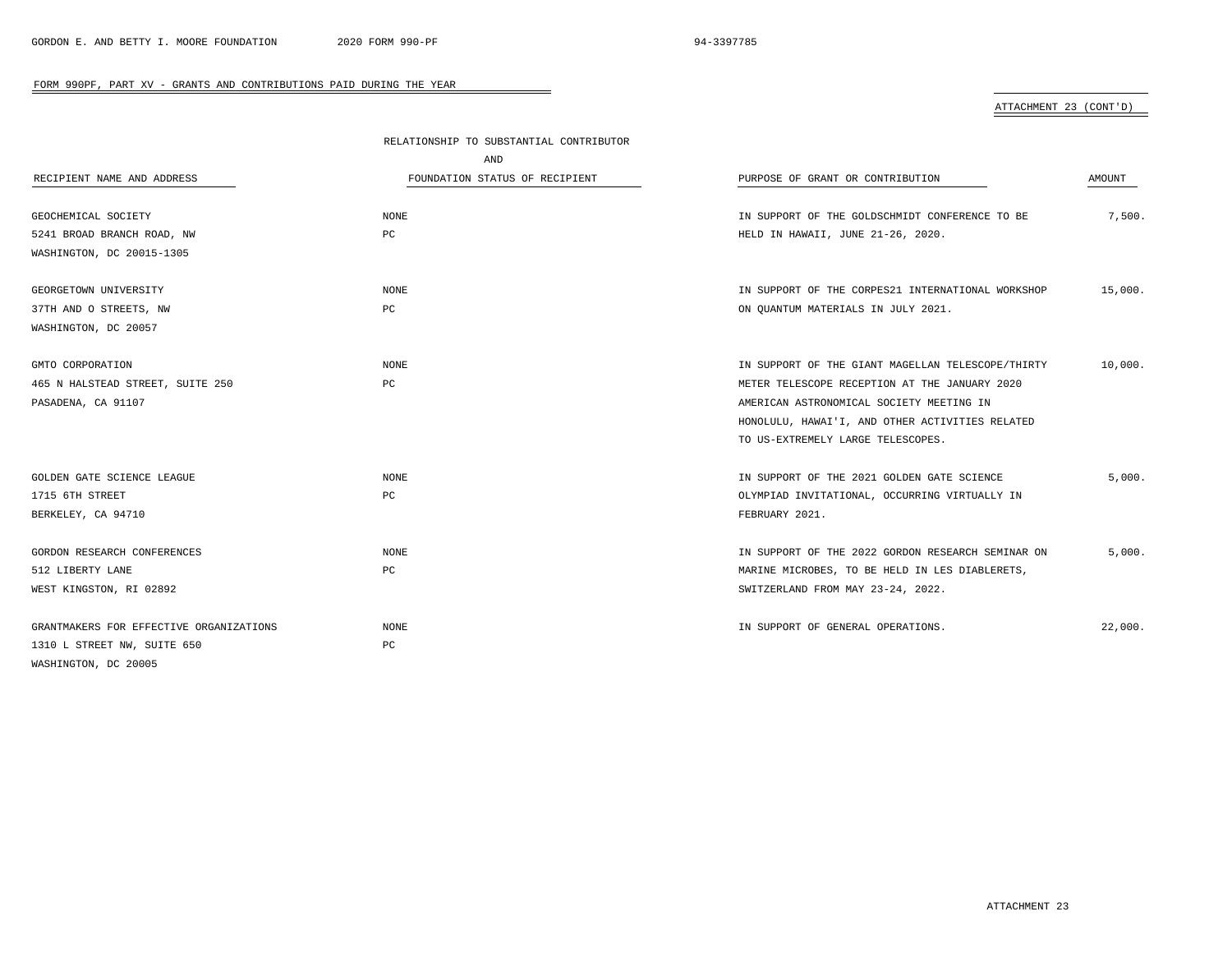# ATTACHMENT 23 (CONT'D)

|                                              | RELATIONSHIP TO SUBSTANTIAL CONTRIBUTOR |                                                   |         |
|----------------------------------------------|-----------------------------------------|---------------------------------------------------|---------|
|                                              | AND                                     |                                                   |         |
| RECIPIENT NAME AND ADDRESS                   | FOUNDATION STATUS OF RECIPIENT          | PURPOSE OF GRANT OR CONTRIBUTION                  | AMOUNT  |
|                                              |                                         |                                                   |         |
| GRANTMAKERS IN HEALTH                        | $\rm{NONE}$                             | IN SUPPORT OF GENERAL OPERATIONS.                 | 19,500. |
| 1100 CONNECTICUT AVENUE NW, SUITE 1100       | PC                                      |                                                   |         |
| WASHINGTON, DC 20036                         |                                         |                                                   |         |
|                                              |                                         |                                                   |         |
| HELEN KELLER INTERNATIONAL                   | NONE                                    | IN SUPPORT OF GENERAL OPERATIONS.                 | 100.    |
| ONE DAG HAMMARSKJOLD PLAZA FLOOR 2           | PC                                      |                                                   |         |
| NEW YORK, NY 10017                           |                                         |                                                   |         |
|                                              |                                         |                                                   |         |
| HOLY GHOST CHURCH                            | <b>NONE</b>                             | IN SUPPORT OF GENERAL OPERATIONS.                 | 500.    |
| 417 CARLTON AVENUE                           | PC                                      |                                                   |         |
| BETHLEHEM, PA 18015                          |                                         |                                                   |         |
|                                              |                                         |                                                   |         |
| HOMELESS VETERANS EMERGENCY HOUSING FACILITY | <b>NONE</b>                             | IN SUPPORT OF COVID-19 RELIEF RESPONSE GENERAL    | 25,000. |
| 10 KIRK AVENUE                               | PC                                      | OPERATIONS ASSISTING THE LOCAL HOMELESS           |         |
| SAN JOSE, CA 95127                           |                                         | COMMUNITY.                                        |         |
|                                              |                                         |                                                   |         |
| HOUSING CHOICES                              | NONE                                    | IN SUPPORT OF COVID-19 RELIEF RESPONSE SUPPORTING | 25,000. |
| 6203 SAN IGNACIO AVENUE SUITE 108            | PC                                      | HOMELESSNESS AND AFFORDABLE HOUSING.              |         |
| SAN JOSE, CA 95119                           |                                         |                                                   |         |
| HOUSING INDUSTRY FOUNDATION                  | <b>NONE</b>                             | IN SUPPORT OF COVID-19 RELIEF RESPONSE SUPPORTING | 50,000. |
| 1730 S EL CAMINO REAL SUITE 480              | PC                                      | COMMUNITY MEMBERS THREATENED BY HOMELESSNESS.     |         |
|                                              |                                         |                                                   |         |
| SAN MATEO, CA 94402                          |                                         |                                                   |         |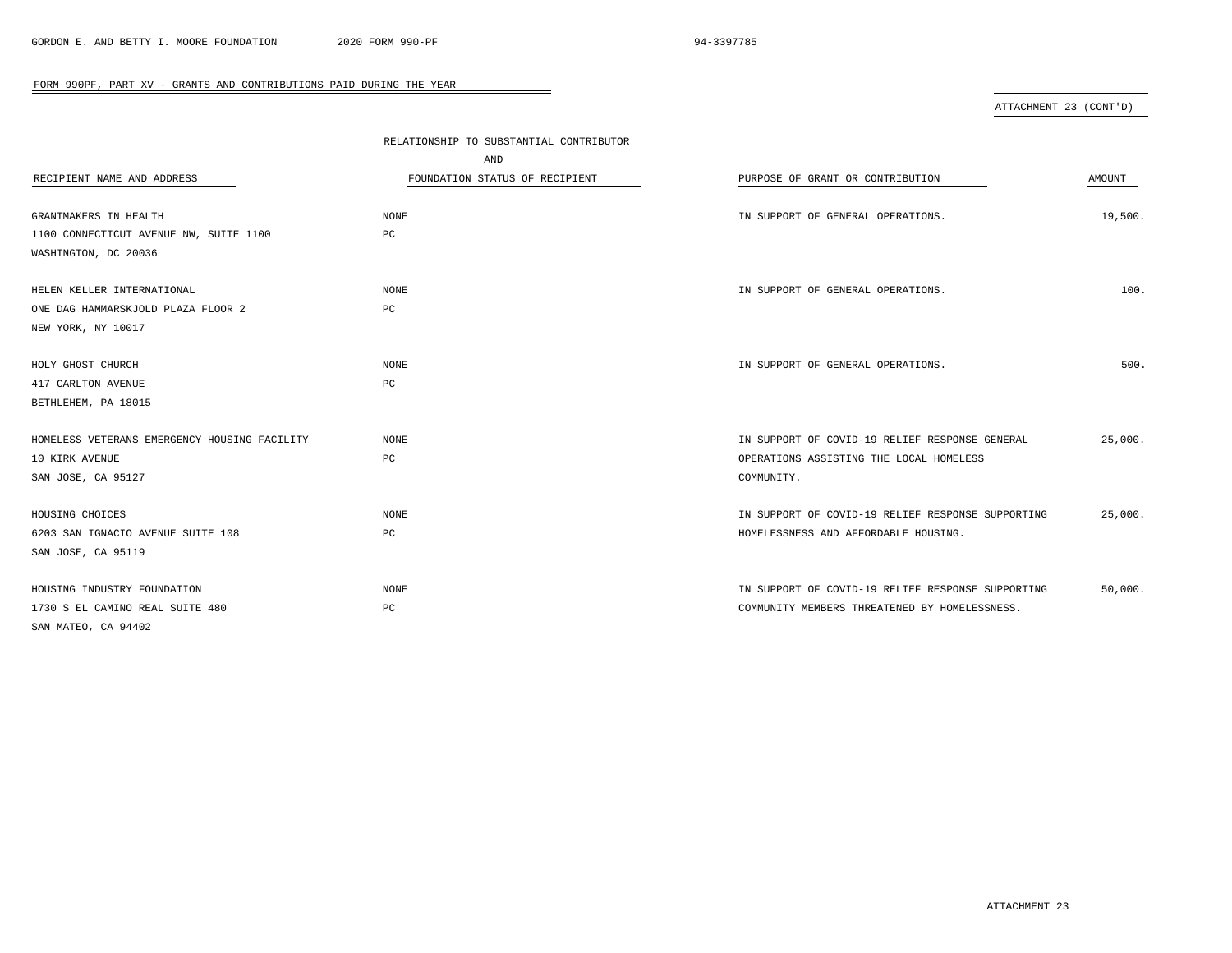### ATTACHMENT 23 (CONT'D)

|                                                 | RELATIONSHIP TO SUBSTANTIAL CONTRIBUTOR |                                                   |         |
|-------------------------------------------------|-----------------------------------------|---------------------------------------------------|---------|
|                                                 | AND                                     |                                                   |         |
| RECIPIENT NAME AND ADDRESS                      | FOUNDATION STATUS OF RECIPIENT          | PURPOSE OF GRANT OR CONTRIBUTION                  | AMOUNT  |
| HUMAN INVESTMENT PROJECT, INC.                  | NONE                                    | IN SUPPORT OF COVID-19 RELIEF RESPONSE PROVIDING  | 25,000. |
| 692 N KING ROAD                                 | PC                                      | ASSISTANCE TO HOMELESS AND IN-NEED FAMILIES.      |         |
| SAN JOSE, CA 95133                              |                                         |                                                   |         |
|                                                 |                                         |                                                   |         |
| IDEA WILD                                       | NONE                                    | IN SUPPORT OF GENERAL OPERATIONS.                 | 15,000. |
| 420 RIDDLE DRIVE                                | PC                                      |                                                   |         |
| FORT COLLINS, CO 80521                          |                                         |                                                   |         |
|                                                 |                                         |                                                   |         |
| INSTITUTES FOR JOURNALISM AND NATURAL RESOURCES | <b>NONE</b>                             | IN SUPPORT OF HIGH-BAR JOURNALISM FOR MARINE      | 16,000. |
| PO BOX 1996                                     | PC                                      | CONSERVATION THROUGH INDIGENOUS PROTECTED AREAS   |         |
| MISSOULA, MT 59806                              |                                         | IN CANADA.                                        |         |
| INTERNATIONAL SOCIETY FOR MICROBIAL ECOLOGY     | NONE                                    | IN SUPPORT OF THE UNITY IN DIVERSITY VIRTUAL      | 15,000. |
| PO BOX 40                                       | PC                                      | MICROBIAL ECOLOGY SUMMIT TO BE HELD ON NOVEMBER   |         |
| WAGENINGEN                                      |                                         | 11-12, 2020 AND OPEN-ACCESS CHARGES FOR           |         |
| NETHERLANDS                                     |                                         | PUBLICATIONS IN INTERNATIONAL SOCIETY OF          |         |
|                                                 |                                         | MICROBIAL ECOLOGY (ISME) JOURNALS BY INVITED      |         |
|                                                 |                                         | SPEAKERS.                                         |         |
|                                                 |                                         |                                                   |         |
| INTERNATIONAL SOCIETY FOR REEF STUDIES          | <b>NONE</b>                             | IN SUPPORT OF THE 14TH INTERNATIONAL CORAL REEF   | 10.000. |
| 1105 WOODED ACRES DRIVE, SUITE 260              | $_{\rm PC}$                             | SYMPOSIUM TO BE HELD IN BREMEN, GERMANY FROM JULY |         |
| WACO, TX 76710                                  |                                         | $5-10, 2020.$                                     |         |
|                                                 |                                         |                                                   |         |
| INTERNATIONAL SYMBIOSIS SOCIETY INC             | NONE                                    | IN SUPPORT OF DIVERSITY, EQUITY AND INCLUSION     | 12,500. |
| 10738 DURLAND AVENUE NE                         | PC                                      | ACTIVITIES.                                       |         |
| SEATTLE, WA 98125                               |                                         |                                                   |         |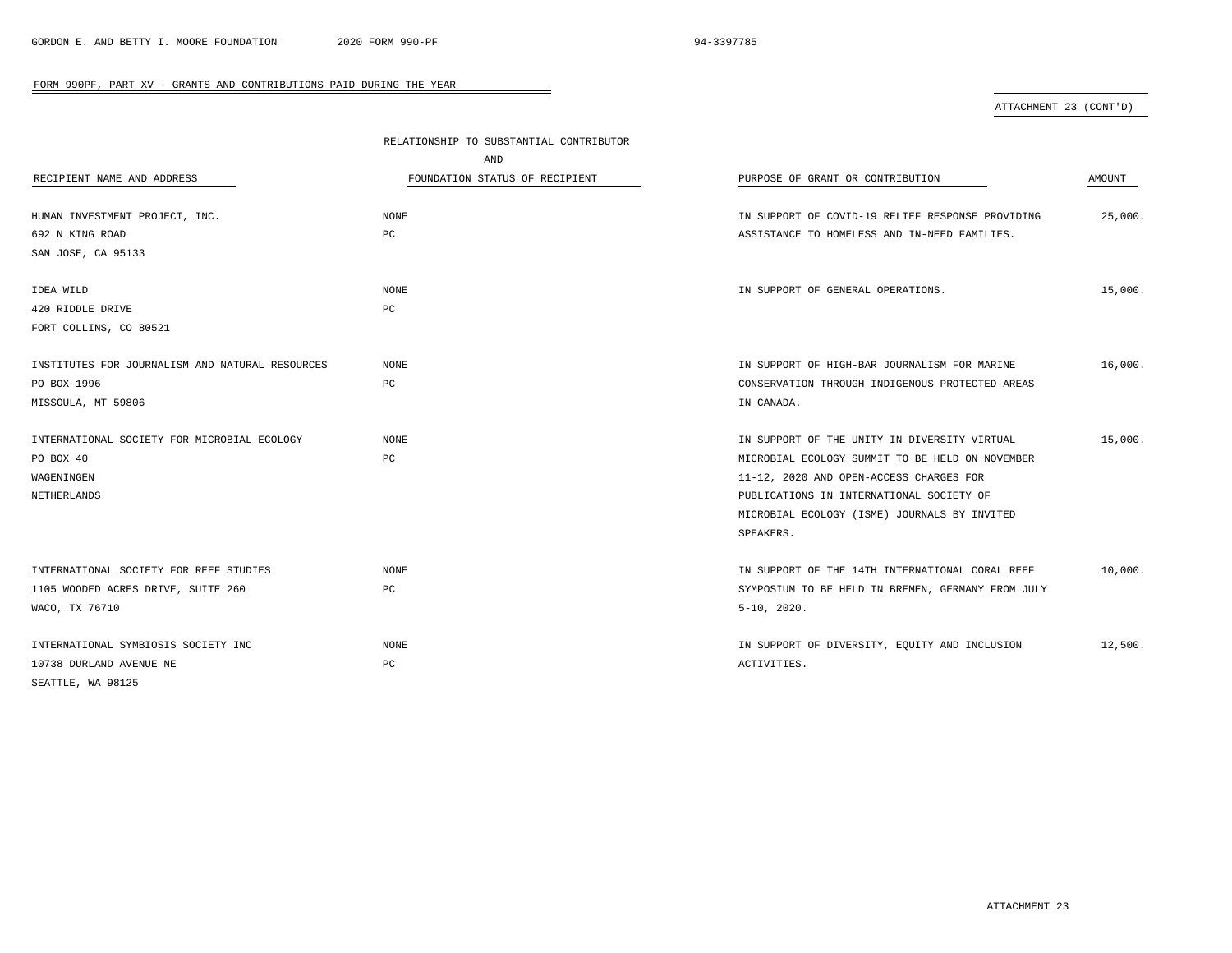| ATTACHMENT 23 (CONT'D) |  |
|------------------------|--|
|                        |  |

|                                                | RELATIONSHIP TO SUBSTANTIAL CONTRIBUTOR |                                                   |               |
|------------------------------------------------|-----------------------------------------|---------------------------------------------------|---------------|
|                                                | AND                                     |                                                   |               |
| RECIPIENT NAME AND ADDRESS                     | FOUNDATION STATUS OF RECIPIENT          | PURPOSE OF GRANT OR CONTRIBUTION                  | <b>AMOUNT</b> |
|                                                |                                         |                                                   |               |
| INTERNATIONAL UNION FOR CONSERVATION OF NATURE | <b>NONE</b>                             | IN SUPPORT OF GENERAL OPERATIONS.                 | 25,000.       |
| 28 RUE MAUVERNEY                               | GOV                                     |                                                   |               |
| GLAND                                          |                                         |                                                   |               |
| VAUD                                           |                                         |                                                   |               |
| SWITZERLAND 1196                               |                                         |                                                   |               |
|                                                |                                         |                                                   |               |
| JACK MILLER CENTER                             | <b>NONE</b>                             | IN SUPPORT OF GENERAL OPERATIONS.                 | 10,000.       |
| 3 BALA PLAZA WEST, SUITE 401                   | PC                                      |                                                   |               |
| BALA CYNWYD, PA 19004                          |                                         |                                                   |               |
|                                                |                                         |                                                   |               |
| JOHNS HOPKINS UNIVERSITY                       | <b>NONE</b>                             | IN SUPPORT OF THE FUTURE OF THE CORRELATED        | 5,000.        |
| 3701 SAN MARTIN DRIVE                          | PC                                      | ELECTRON PROBLEM WORKSHOP, TO BE HELD FROM        |               |
| BALTIMORE, MD 21218                            |                                         | JANUARY 27-29, 2020 AT JOHN HOPKINS UNIVERSITY IN |               |
|                                                |                                         | BALTIMORE, MD.                                    |               |
|                                                |                                         |                                                   |               |
| JOHNS HOPKINS UNIVERSITY                       | <b>NONE</b>                             | IN SUPPORT OF THE RESEARCH OF DR. SOOJUNG CLAIRE  | 25,000.       |
| 3400 NORTH CHARLES STREET                      | PC                                      | HUR.                                              |               |
| BALTIMORE, MD 21218                            |                                         |                                                   |               |
|                                                |                                         |                                                   |               |
| JUDSON MEMORIAL CHURCH                         | <b>NONE</b>                             | TO SUPPORT THE NEW SANCTUARY COALITION.           | 100.          |
| 239 THOMPSON STREET                            | PC                                      |                                                   |               |
| NEW YORK, NY 10012                             |                                         |                                                   |               |
|                                                |                                         |                                                   |               |
| KQED INC.                                      | <b>NONE</b>                             | IN SUPPORT OF GENERAL OPERATIONS.                 | 7,500.        |
| 2601 MARIPOSA STREET                           | $_{\rm PC}$                             |                                                   |               |
| SAN FRANCISCO, CA 94110                        |                                         |                                                   |               |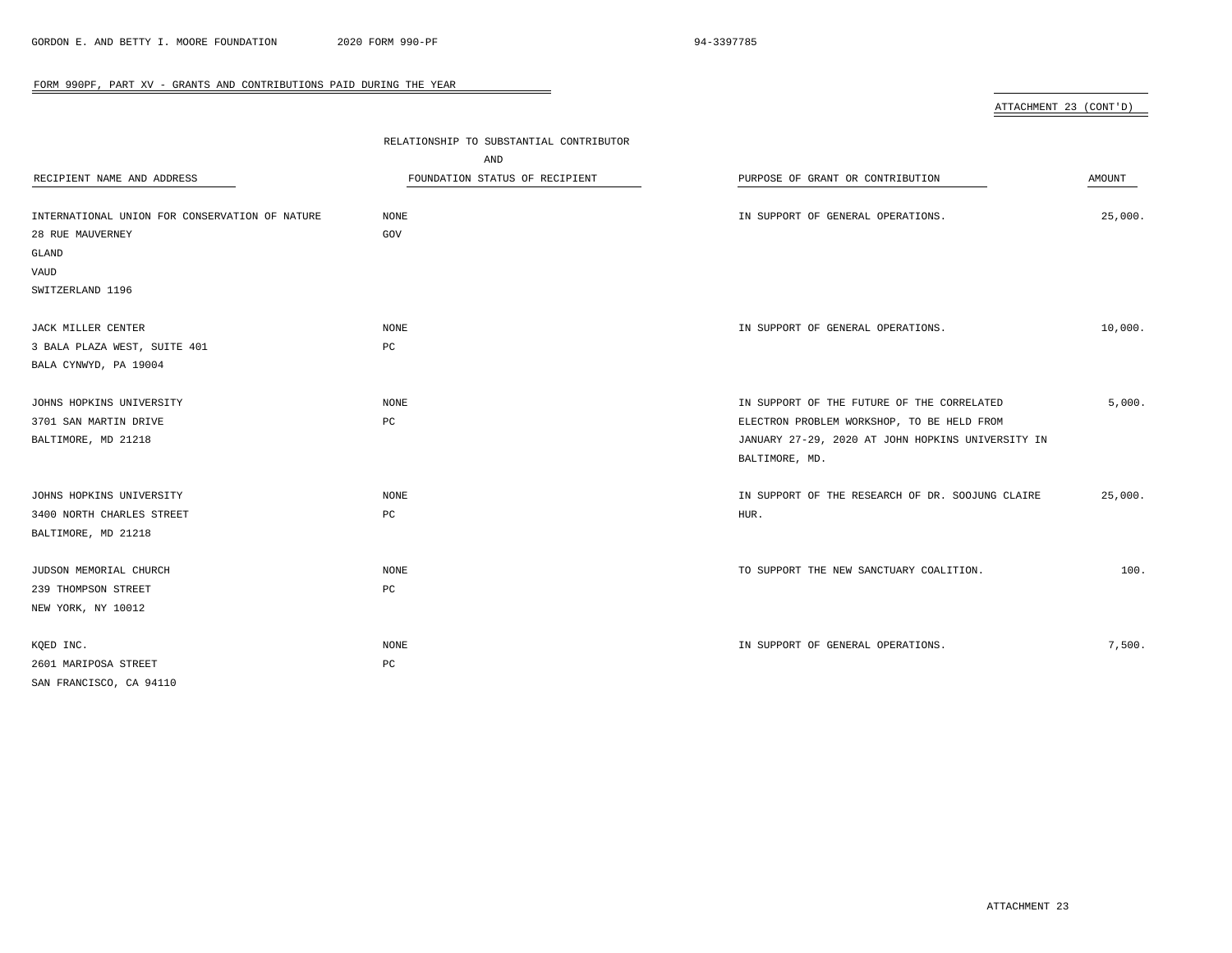# ATTACHMENT 23 (CONT'D)

|                                  | RELATIONSHIP TO SUBSTANTIAL CONTRIBUTOR |                                                   |         |
|----------------------------------|-----------------------------------------|---------------------------------------------------|---------|
|                                  | AND                                     |                                                   |         |
| RECIPIENT NAME AND ADDRESS       | FOUNDATION STATUS OF RECIPIENT          | PURPOSE OF GRANT OR CONTRIBUTION                  | AMOUNT  |
|                                  |                                         |                                                   |         |
| KQED INC.                        | NONE                                    | TO SUPPORT REPORTING ON SCIENCE, CONSERVATION,    | 30,000. |
| 2601 MARIPOSA STREET             | $_{\rm PC}$                             | AND HEALTH TOPICS OF RELEVANCE TO THE BAY AREA    |         |
| SAN FRANCISCO, CA 94110          |                                         | AND BEYOND.                                       |         |
| LAKE TAHOE CONSERVATION FUND     | NONE                                    | IN SUPPORT OF GENERAL OPERATIONS.                 | 5,000.  |
| PO BOX 7124                      | PC                                      |                                                   |         |
| TAHOE CITY, CA 96145             |                                         |                                                   |         |
| LAMORINDA VILLAGE                | NONE                                    | IN SUPPORT OF GENERAL OPERATIONS.                 | 2,500.  |
| PO BOX 57                        | РC                                      |                                                   |         |
| LAFAYETTE, CA 94549              |                                         |                                                   |         |
|                                  |                                         |                                                   |         |
| LEAGUE TO SAVE LAKE TAHOE        | NONE                                    | IN SUPPORT OF GENERAL OPERATIONS.                 | 10,000. |
| 2608 LAKE TAHOE BOULEVARD        | $_{\rm PC}$                             |                                                   |         |
| SOUTH LAKE TAHOE, CA 96150       |                                         |                                                   |         |
| LEUKEMIA & LYMPHOMA SOCIETY INC. | NONE                                    | IN SUPPORT OF GENERAL OPERATIONS.                 | 1,000.  |
| 3 INTERNATIONAL DRIVE SUITE 200  | PC                                      |                                                   |         |
| RYE BROOK, NY 10573              |                                         |                                                   |         |
|                                  |                                         |                                                   |         |
| LIFEMOVES                        | <b>NONE</b>                             | IN SUPPORT OF GENERAL OPERATIONS DURING COVID-19  | 50,000. |
| 181 CONSTITUTION DRIVE           | $_{\rm PC}$                             | RESPONSE PROVIDING SAFE SHELTER AND VITAL         |         |
| MENLO PARK, CA 94025             |                                         | SERVICES TO FAMILIES AND INDIVIDUALS EXPERIENCING |         |
|                                  |                                         | HOMELESSNESS.                                     |         |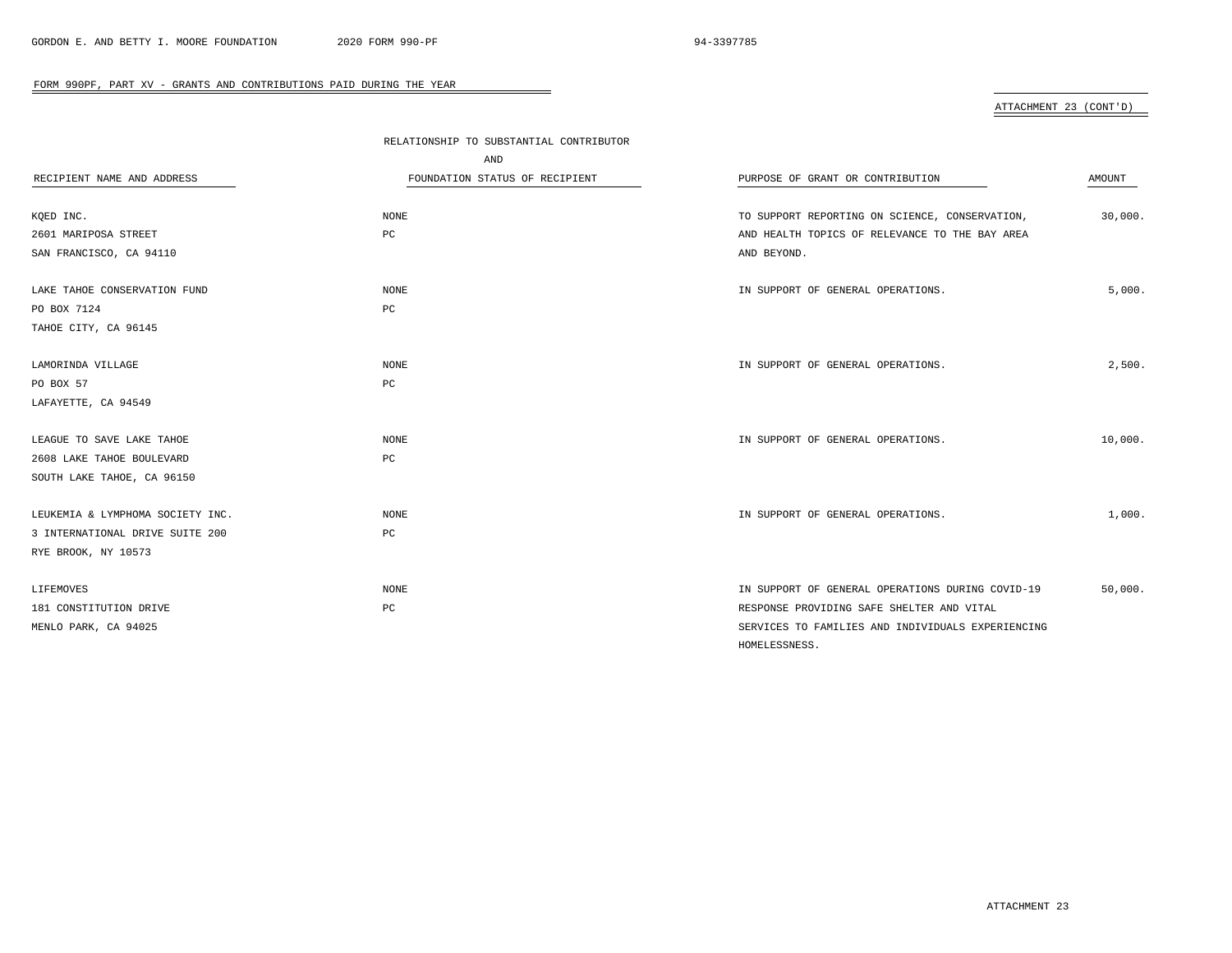ATTACHMENT 23 (CONT'D)

|                                       | RELATIONSHIP TO SUBSTANTIAL CONTRIBUTOR |                                                |         |
|---------------------------------------|-----------------------------------------|------------------------------------------------|---------|
|                                       | AND                                     |                                                |         |
| RECIPIENT NAME AND ADDRESS            | FOUNDATION STATUS OF RECIPIENT          | PURPOSE OF GRANT OR CONTRIBUTION               | AMOUNT  |
|                                       |                                         |                                                |         |
| MAINE COMMUNITY FOUNDATION INC.       | <b>NONE</b>                             | IN SUPPORT OF THE FRIENDSHIP MEMORIAL          | 500.    |
| 245 MAIN STREET                       | PC                                      | SCHOLARSHIP.                                   |         |
| ELLSWORTH, ME 04605                   |                                         |                                                |         |
| MAKEWAY CHARITABLE SOCIETY            | <b>NONE</b>                             | TO SUPPORT THE ARCTIC FUNDERS COLLABORATIVE.   | 25,000. |
| 400-163 HASTINGS STREET               | PC                                      |                                                |         |
| VANCOUVER                             |                                         |                                                |         |
| ВC                                    |                                         |                                                |         |
| CANADA V6B 1H5                        |                                         |                                                |         |
|                                       |                                         |                                                |         |
| MAKEWAY FOUNDATION                    | <b>NONE</b>                             | TO SUPPORT A MARINE PLAN PARTNERSHIP (MAPP)    | 17,000. |
| 400-163 HASTINGS STREET               | $_{\rm PC}$                             | ALL-HANDS MEETING.                             |         |
| VANCOUVER                             |                                         |                                                |         |
| BC                                    |                                         |                                                |         |
| CANADA V6B 1H5                        |                                         |                                                |         |
| MARIN COUNTRY DAY SCHOOL              | NONE                                    | IN SUPPORT OF GENERAL OPERATIONS.              | 20,000. |
| 5221 PARADISE DRIVE                   | PC                                      |                                                |         |
| CORTE MADERA, CA 94925                |                                         |                                                |         |
|                                       |                                         |                                                |         |
| MARINE FISH CONSERVATION NETWORK      | <b>NONE</b>                             | TO SUPPORT HEALTHY FORAGE FISH COMMUNICATIONS. | 5,000.  |
| 600 PENNSYLVANIA AVENUE SE SUITE #210 | РC                                      |                                                |         |
| WASHINGTON, DC 20003                  |                                         |                                                |         |
|                                       |                                         |                                                |         |
| MARINE SCIENCE INSTITUTE              | <b>NONE</b>                             | IN SUPPORT OF YOUTH SCIENCE PROGRAMMING IN THE | 20,000. |
| 500 DISCOVERY PARKWAY                 | PC                                      | BAYLANDS.                                      |         |
| REDWOOD CITY, CA 94063                |                                         |                                                |         |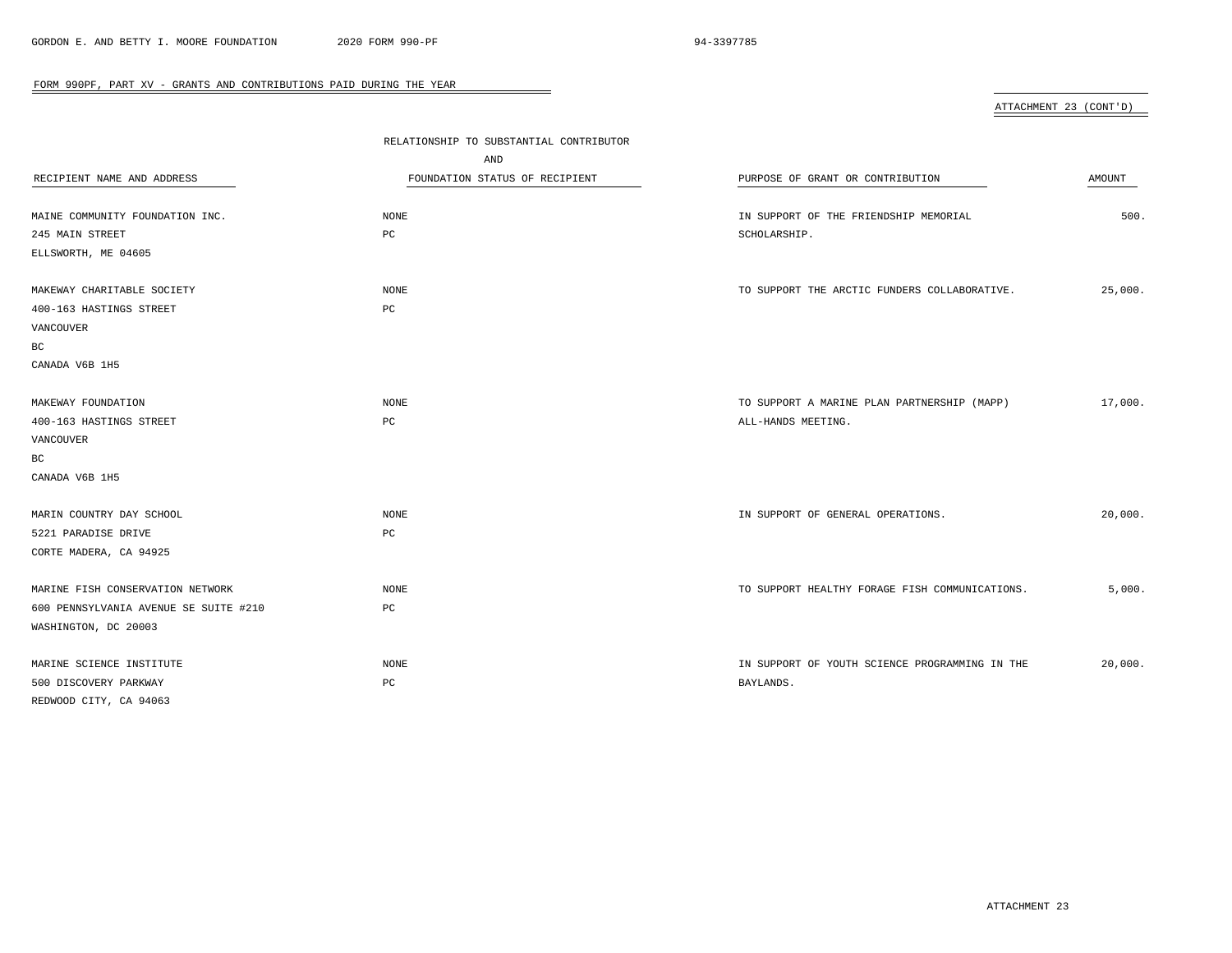# ATTACHMENT 23 (CONT'D)

|                                       | RELATIONSHIP TO SUBSTANTIAL CONTRIBUTOR |                                                   |         |
|---------------------------------------|-----------------------------------------|---------------------------------------------------|---------|
|                                       | AND                                     |                                                   |         |
| RECIPIENT NAME AND ADDRESS            | FOUNDATION STATUS OF RECIPIENT          | PURPOSE OF GRANT OR CONTRIBUTION                  | AMOUNT  |
|                                       |                                         |                                                   |         |
| MASSACHUSETTS INSTITUTE OF TECHNOLOGY | <b>NONE</b>                             | IN SUPPORT OF MEETING EXPENSES FOR THE 2021       | 7,500.  |
| 77 MASSACHUSETTS AVENUE, W98-300      | PC                                      | PROSYNFEST GATHERING TO BE HELD IN CORDOBA, SPAIN |         |
| CAMBRIDGE, MA 02139                   |                                         | FROM FEBRUARY 24-27, 2021.                        |         |
|                                       |                                         |                                                   |         |
| MEDIA IMPACT FUNDERS INC.             | <b>NONE</b>                             | IN SUPPORT OF GENERAL OPERATIONS.                 | 7,500.  |
| 200 WEST WASHINGTON SQUARE, SUITE 220 | РC                                      |                                                   |         |
| PHILADELPHIA, PA 19106                |                                         |                                                   |         |
|                                       |                                         |                                                   |         |
| MERCY HOUSING CALIFORNIA              | <b>NONE</b>                             | TO SUPPORT GENERAL OPERATIONS IN MEMORY OF        | 1,000.  |
| 2512 RIVER PLAZA DRIVE, SUITE 200     | РC                                      | ERNESTO JUAREZ SR.                                |         |
| SACRAMENTO, CA 95833                  |                                         |                                                   |         |
|                                       |                                         |                                                   |         |
| MERIDIAN INSTITUTE                    | <b>NONE</b>                             | TO SUPPORT THE SUPPLY CHAIN CONFERENCE.           | 50,000. |
| 105 VILLAGE PLACE, PO BOX 1829        | РC                                      |                                                   |         |
| DILLON, CO 80435                      |                                         |                                                   |         |
|                                       |                                         |                                                   |         |
| MO4PAWS                               | NONE                                    | IN SUPPORT OF GENERAL OPERATIONS.                 | 100.    |
| PO BOX 60277                          | PC                                      |                                                   |         |
| PALO ALTO, CA 94306                   |                                         |                                                   |         |
|                                       |                                         |                                                   |         |
| MOVE MOUNTAIN VIEW                    | <b>NONE</b>                             | IN SUPPORT OF GENERAL OPERATIONS DURING COVID-19  | 25,000. |
| 2680 BAYSHORE PARKWAY SUITE #401      | PC                                      | RELIEF RESPONSE PROVIDING SAFE PARKING SPACES FOR |         |
| MOUNTAIN VIEW, CA 94043               |                                         | INDIVIDUALS AND FAMILIES LIVING OUT OF THEIR      |         |
|                                       |                                         | MOTOR VEHICLE.                                    |         |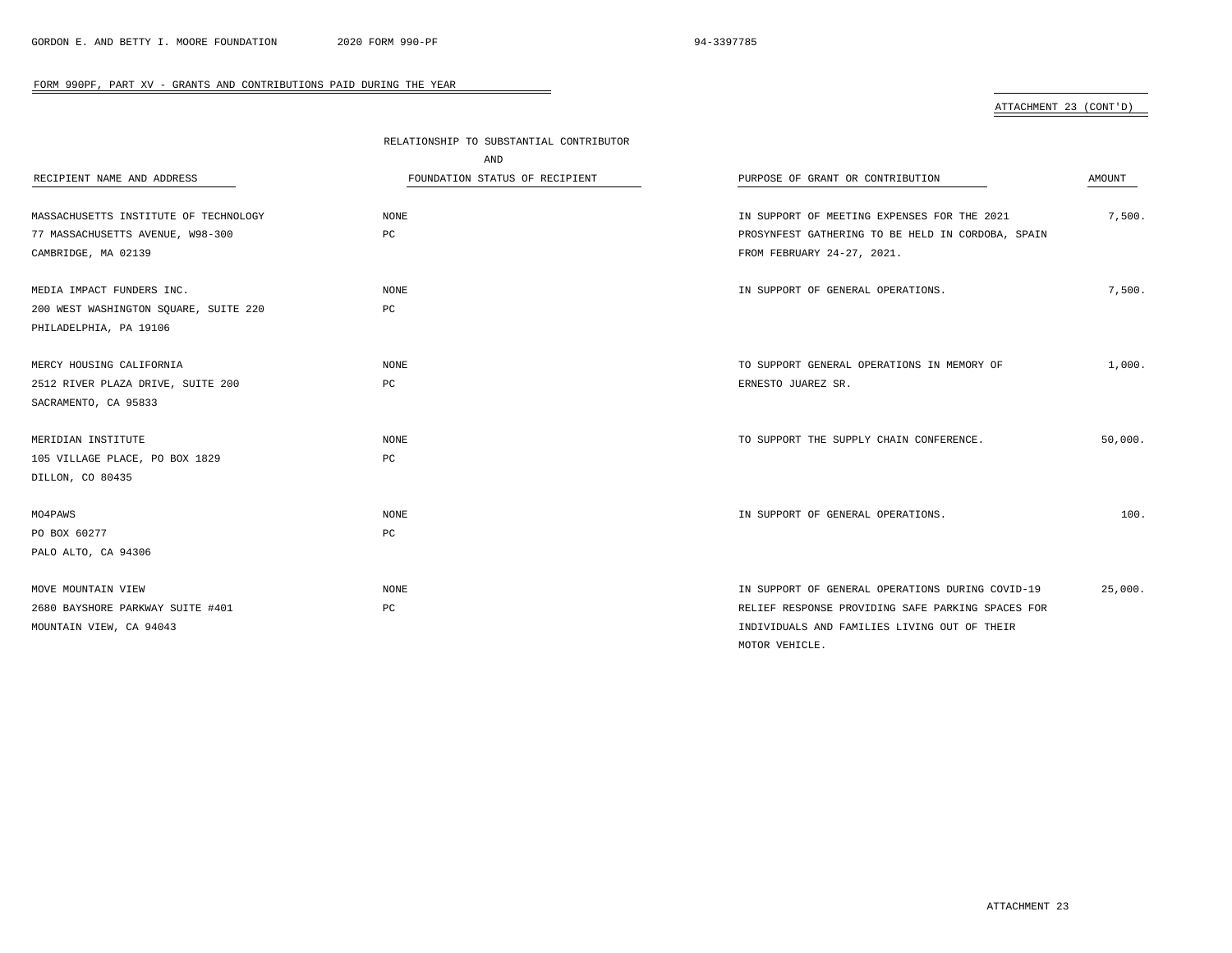PROFESSIONAL SCIENTISTS.

### FORM 990PF, PART XV - GRANTS AND CONTRIBUTIONS PAID DURING THE YEAR

# ATTACHMENT 23 (CONT'D)

|                                              | RELATIONSHIP TO SUBSTANTIAL CONTRIBUTOR |                                                   |          |
|----------------------------------------------|-----------------------------------------|---------------------------------------------------|----------|
|                                              | <b>AND</b>                              |                                                   |          |
| RECIPIENT NAME AND ADDRESS                   | FOUNDATION STATUS OF RECIPIENT          | PURPOSE OF GRANT OR CONTRIBUTION                  | AMOUNT   |
| MULTIPLIER                                   | NONE                                    | IN SUPPORT OF EFFORTS TO ASSESS THE POTENTIAL FOR | 11,000.  |
| 548 MARKET STREET PBM 81178                  | РC                                      | LINKING THE ALUMNI NETWORKS OF VARIOUS SCIENCE    |          |
| SAN FRANCISCO, CA 94104-5401                 |                                         | FELLOWSHIP GROUPS.                                |          |
| MUSEUM OF AMERICAN HERITAGE                  | NONE                                    | IN SUPPORT OF GENERAL OPERATIONS.                 | 15,000.  |
| PO BOX 1731                                  | РC                                      |                                                   |          |
| PALO ALTO, CA 94302                          |                                         |                                                   |          |
| MY NEW RED SHOES                             | NONE                                    | IN SUPPORT OF COVID-19 RELIEF RESPONSE.           | 25,000.  |
| 330 TWIN DOLPHIN DRIVE, SUITE 135            | PC                                      |                                                   |          |
| REDWOOD CITY, CA 94065                       |                                         |                                                   |          |
| NATIONAL ACADEMY OF ENGINEERING FUND         | NONE                                    | IN SUPPORT OF THE NATIONAL ACADEMY OF ENGINEERING | 10,000.  |
| 2101 CONSTITUTION AVENUE, NW                 | РC                                      | ANNUAL FUND.                                      |          |
| WASHINGTON, DC 20418                         |                                         |                                                   |          |
| NATIONAL ACADEMY OF SCIENCES                 | NONE                                    | TO SUPPORT THE MIRZAYAN FELLOWSHIP PROGRAM.       | 100,000. |
| 500 5TH STREET NW, KECK 1057                 | РC                                      |                                                   |          |
| WASHINGTON, DC 20001                         |                                         |                                                   |          |
| NATIONAL ASSOCIATION OF ACADEMIES OF SCIENCE | <b>NONE</b>                             | IN SUPPORT OF A NATIONAL PROGRAM TO HELP          | 10,000.  |
| 2224 204TH AVENUE                            | PC                                      | PRE-COLLEGE STUDENTS PARTICIPATE IN THE AMERICAN  |          |
| DONNELLSON, IA 52625                         |                                         | JUNIOR ACADEMY OF SCIENCE RESEARCH PROGRAM AT THE |          |
|                                              |                                         | 2020 AAAS MEETING IN SEATTLE, WA. PARTICIPATING   |          |
|                                              |                                         | STUDENTS WILL SHARE ORIGINAL RESEARCH, ATTEND     |          |
|                                              |                                         | CONFERENCE PROGRAMMING, AND NETWORK WITH          |          |

 $\overline{\phantom{a}}$ 

ATTACHMENT 23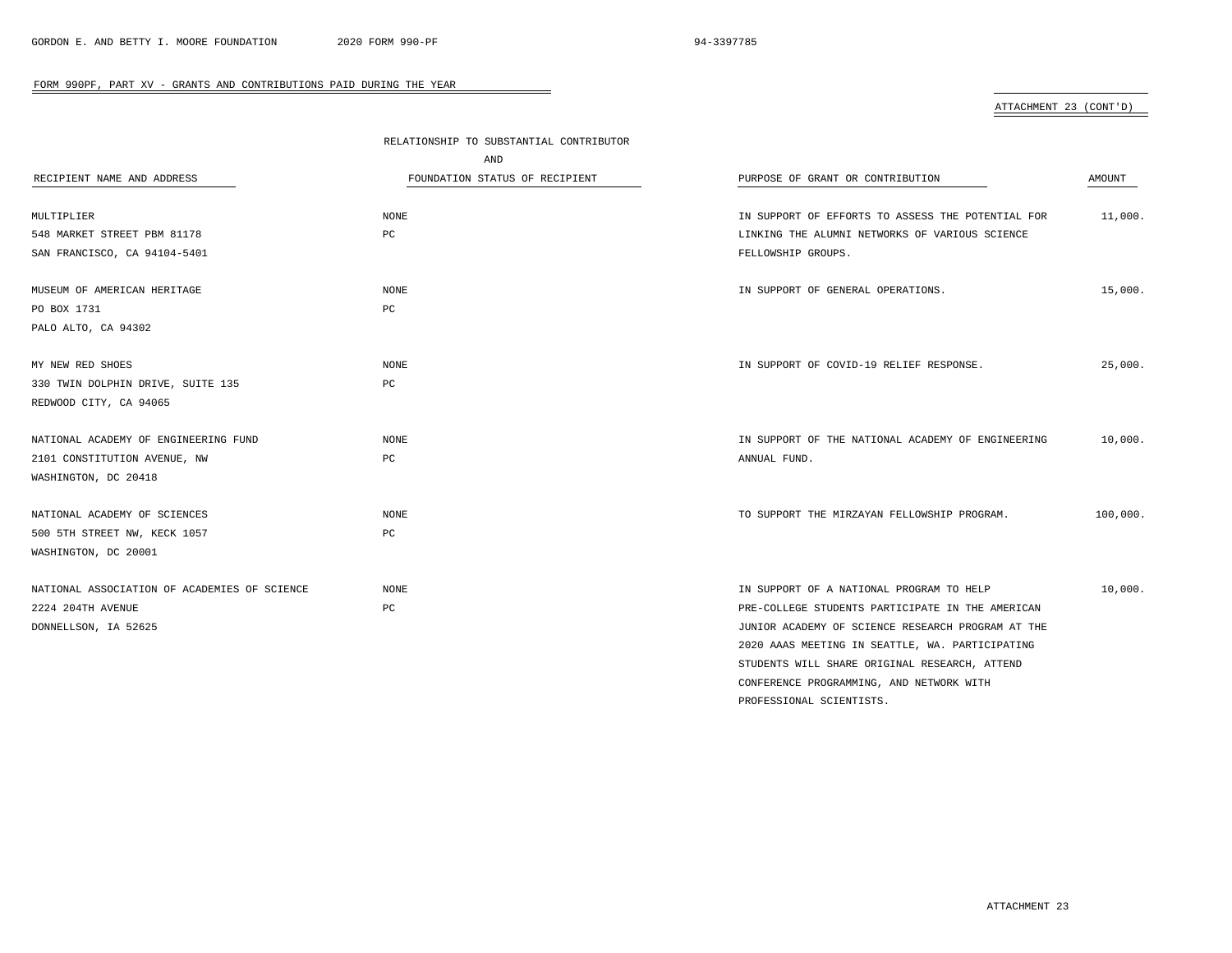# ATTACHMENT 23 (CONT'D)

|                                            | RELATIONSHIP TO SUBSTANTIAL CONTRIBUTOR |                                                   |         |  |
|--------------------------------------------|-----------------------------------------|---------------------------------------------------|---------|--|
|                                            | AND                                     |                                                   |         |  |
| RECIPIENT NAME AND ADDRESS                 | FOUNDATION STATUS OF RECIPIENT          | PURPOSE OF GRANT OR CONTRIBUTION                  | AMOUNT  |  |
| NATIONAL ASSOCIATION OF MEDICAID DIRECTORS | NONE                                    | TO SUPPORT A LEADERSHIP DEVELOPMENT PROGRAM.      | 10,000. |  |
| 601 NEW JERSEY AVENUE NW SUITE 740         | PC                                      |                                                   |         |  |
| WASHINGTON, DC 20001                       |                                         |                                                   |         |  |
| NATIONAL ASSOCIATION OF SCHOLARS           | NONE                                    | IN SUPPORT OF GENERAL OPERATIONS.                 | 5,000.  |  |
| 420 MADISON AVENUE, 7TH FLOOR              | РC                                      |                                                   |         |  |
| NEW YORK, NY 10017                         |                                         |                                                   |         |  |
| NATIONAL AUDUBON SOCIETY, INC.             | <b>NONE</b>                             | IN SUPPORT OF GENERAL OPERATIONS.                 | 500.    |  |
| 431 WEST 7TH AVE, SUITE 101                | PC                                      |                                                   |         |  |
| ANCHORAGE, AK 99501                        |                                         |                                                   |         |  |
| NATIONAL MARINE SANCTUARY FOUNDATION       | NONE                                    | TO SUPPORT CAPITOL HILL OCEANS WEEK TO BE HELD    | 30,000. |  |
| 8601 GEORGIA AVENUE, SUITE 510             | РC                                      | FROM JUNE 9-11, 2020 IN WASHINGTON D.C.           |         |  |
| SILVER SPRING, MD 20910                    |                                         |                                                   |         |  |
| NATIONAL PUBLIC RADIO INC.                 | <b>NONE</b>                             | TO SUPPORT CONVENING AND CAPACITY BUILDING FOR    | 10,000. |  |
| 1111 NORTH CAPITOL STREET NE               | РC                                      | NPR'S ENVIRONMENT & ENERGY COLLABORATIVE COVERAGE |         |  |
| WASHINGTON, DC 20002                       |                                         | TEAM.                                             |         |  |
| NATIONAL QUALITY FORUM                     | NONE                                    | IN SUPPORT OF GENERAL OPERATIONS.                 | 12,500. |  |
| 1099 14TH STREET NW                        | $_{\rm PC}$                             |                                                   |         |  |
| WASHINGTON, DC 20005                       |                                         |                                                   |         |  |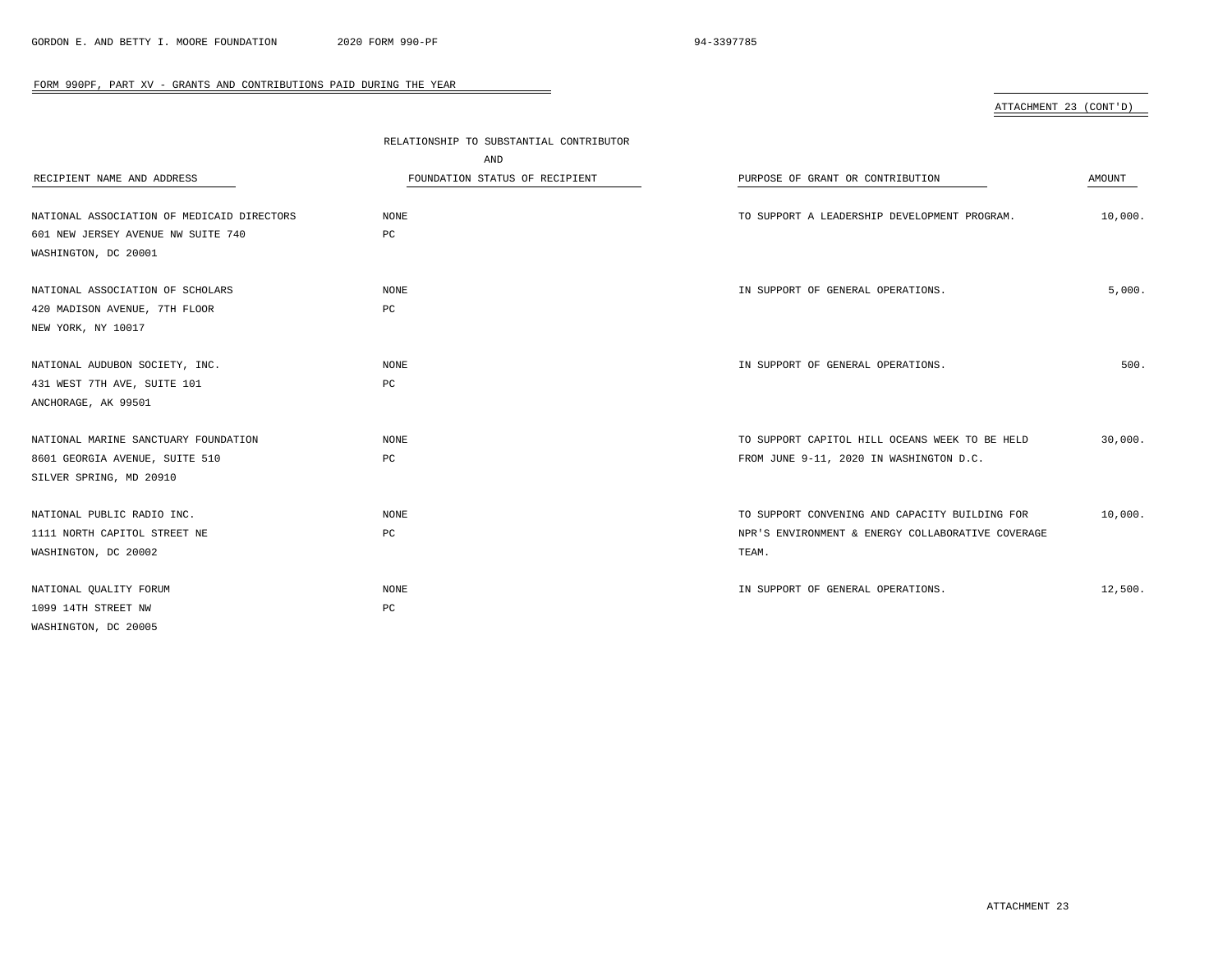# ATTACHMENT 23 (CONT'D)

|                                       | RELATIONSHIP TO SUBSTANTIAL CONTRIBUTOR |                                                  |          |
|---------------------------------------|-----------------------------------------|--------------------------------------------------|----------|
|                                       | AND                                     |                                                  |          |
| RECIPIENT NAME AND ADDRESS            | FOUNDATION STATUS OF RECIPIENT          | PURPOSE OF GRANT OR CONTRIBUTION                 | AMOUNT   |
|                                       |                                         |                                                  |          |
| NATIONAL SOCIETY OF BLACK PHYSICISTS  | <b>NONE</b>                             | IN SUPPORT OF RAISING AND PROMOTING THE NATIONAL | 10,000.  |
| 3033 WILSON BOULEVARD SUITE 700       | PC                                      | SOCIETY OF BLACK PHYSICISTS PROFILE TO REACH A   |          |
| ARLINGTON, VA 22201                   |                                         | LARGER AUDIENCE.                                 |          |
| NATIVE AMERICAN RIGHTS FUND           | NONE                                    | TO SUPPORT AN ANALYSIS OF AUTHORITIES TO PROTECT | 20,000.  |
| 1506 BROADWAY                         | PC                                      | ALASKA'S WATERS AND LANDS.                       |          |
| BOULDER, CO 80302                     |                                         |                                                  |          |
| NEW BEGINNINGS COMMUNITY CHURCH       | NONE                                    | IN SUPPORT OF GENERAL OPERATIONS.                | 100,000. |
| PO BOX 51650                          | PC                                      |                                                  |          |
| PALO ALTO, CA 94303                   |                                         |                                                  |          |
|                                       |                                         |                                                  |          |
| NEW VENTURE FUND                      | <b>NONE</b>                             | TO PROVIDE SUPPORT FOR THE OPEN RESEARCH FUNDERS | 15,000.  |
| 1201 CONNECTICUT AVENUE NW, SUITE 300 | PС                                      | GROUP.                                           |          |
| WASHINGTON, DC 20036                  |                                         |                                                  |          |
| NEW VENTURE FUND                      | <b>NONE</b>                             | TO SUPPORT A RESEARCH COLLABORATIVE, CREATE AN   | 50,000.  |
| 1201 CONNECTICUT AVENUE NW, SUITE 300 | РC                                      | UPDATED MAP OF SOCIAL SECTOR INFRASTRUCTURE, AND |          |
| WASHINGTON, DC 20036                  |                                         | ASSESS OPPORTUNITIES AND STRENGTHS.              |          |
| NEW VENTURE FUND                      | <b>NONE</b>                             | TO SUPPORT THE ALASKA VENTURE FUND.              | 10,000.  |
| 1201 CONNECTICUT AVENUE NW, SUITE 300 | $_{\rm PC}$                             |                                                  |          |
| WASHINGTON, DC 20036                  |                                         |                                                  |          |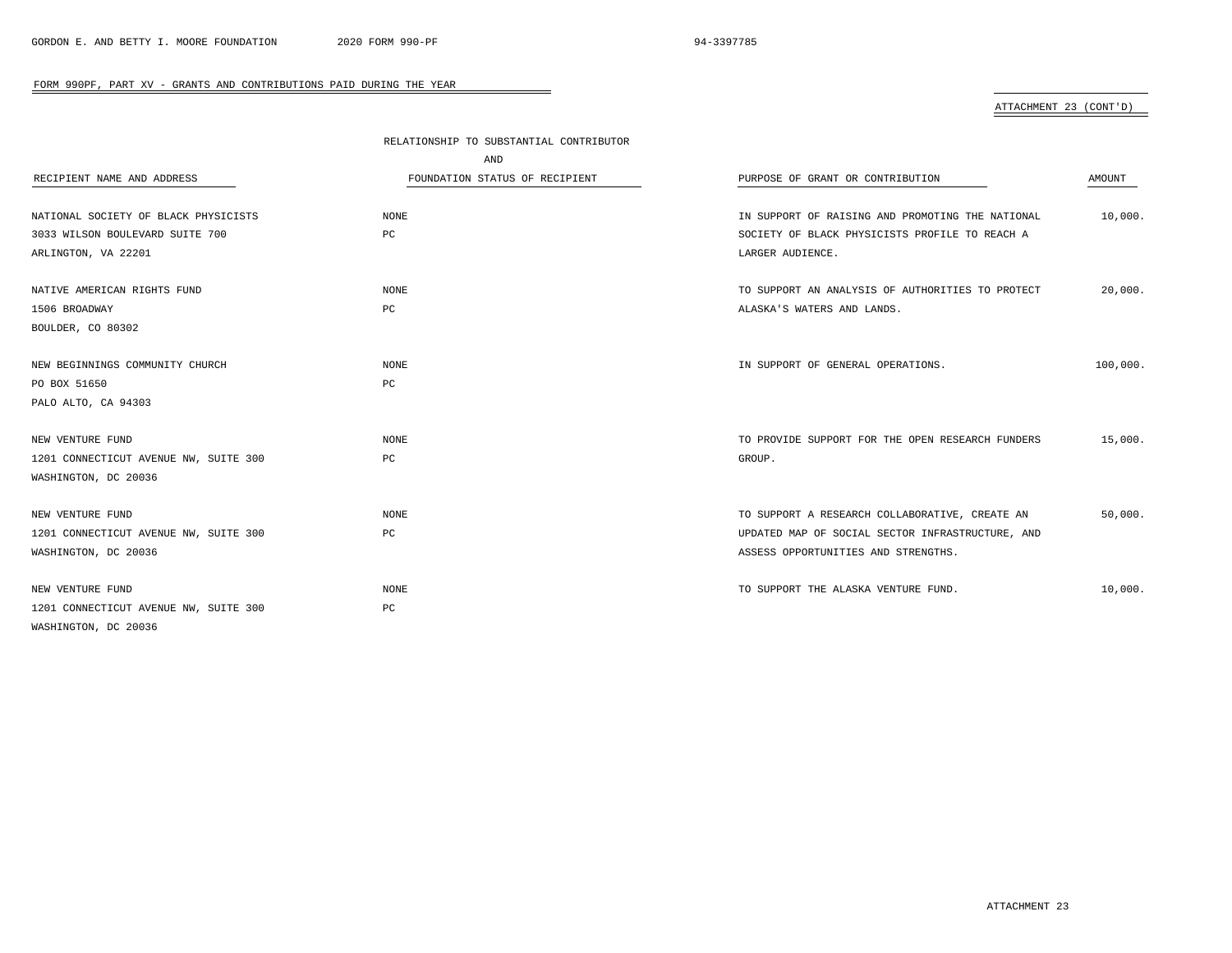### ATTACHMENT 23 (CONT'D)

|                                       | RELATIONSHIP TO SUBSTANTIAL CONTRIBUTOR |                                                    |         |
|---------------------------------------|-----------------------------------------|----------------------------------------------------|---------|
|                                       | AND                                     |                                                    |         |
| RECIPIENT NAME AND ADDRESS            | FOUNDATION STATUS OF RECIPIENT          | PURPOSE OF GRANT OR CONTRIBUTION                   | AMOUNT  |
| NEW VENTURE FUND                      | NONE                                    | TO SUPPORT THE DEVELOPMENT OF A PHILANTHROPIC      | 11,240. |
| 1201 CONNECTICUT AVENUE NW, SUITE 300 | PC                                      | INVESTMENT GUIDE TO ALASKA.                        |         |
| WASHINGTON, DC 20036                  |                                         |                                                    |         |
| NEW YORK UNIVERSITY                   | <b>NONE</b>                             | IN SUPPORT OF THE ASTRO HACK WEEK 2020 MEETING,    | 5,000.  |
| 4 WASHINGTON PLACE                    | PC                                      | TO BE HELD AUGUST 31 TO SEPTEMBER 4, 2020, AT THE  |         |
| NEW YORK, NY 10003                    |                                         | FLATIRON INSTITUTE IN NEW YORK.                    |         |
| NORTHERN CALIFORNIA GRANTMAKERS       | NONE                                    | IN SUPPORT OF GENERAL OPERATIONS.                  | 17,500. |
| 160 SPEAR STREET, SUITE 360           | РC                                      |                                                    |         |
| SAN FRANCISCO, CA 94105               |                                         |                                                    |         |
| NUMFOCUS INC.                         | NONE                                    | IN SUPPORT OF JULIACON 2020 TO BE HELD IN LISBON,  | 15,000. |
| PO BOX 90596                          | PC                                      | PORTUGAL FROM JULY 27-31, 2020.                    |         |
| AUSTIN, TX 78709                      |                                         |                                                    |         |
| NUMFOCUS INC.                         | <b>NONE</b>                             | IN SUPPORT OF THE 2020 SCIPY CONFERENCE TO BE HELD | 6,000.  |
| PO BOX 90596                          | PC                                      | JULY 6-12, 2020 IN AUSTIN, TX, WHICH BRINGS        |         |
| AUSTIN, TX 78709                      |                                         | TOGETHER PARTICIPANTS FROM INDUSTRY, ACADEMIA,     |         |
|                                       |                                         | AND GOVERNMENT TO SHOWCASE THEIR LATEST PROJECTS,  |         |
|                                       |                                         | LEARN FROM SKILLED USERS AND DEVELOPERS, AND       |         |
|                                       |                                         | COLLABORATE ON CODE DEVELOPMENT.                   |         |
| OCEAN AWARENESS PROJECT INC.          | NONE                                    | TO SUPPORT THE OCEAN CLIMATE ACTION PLAN.          | 20,000. |
| 1530 P STREET NW                      | РC                                      |                                                    |         |
| WASHINGTON, DC 20005                  |                                         |                                                    |         |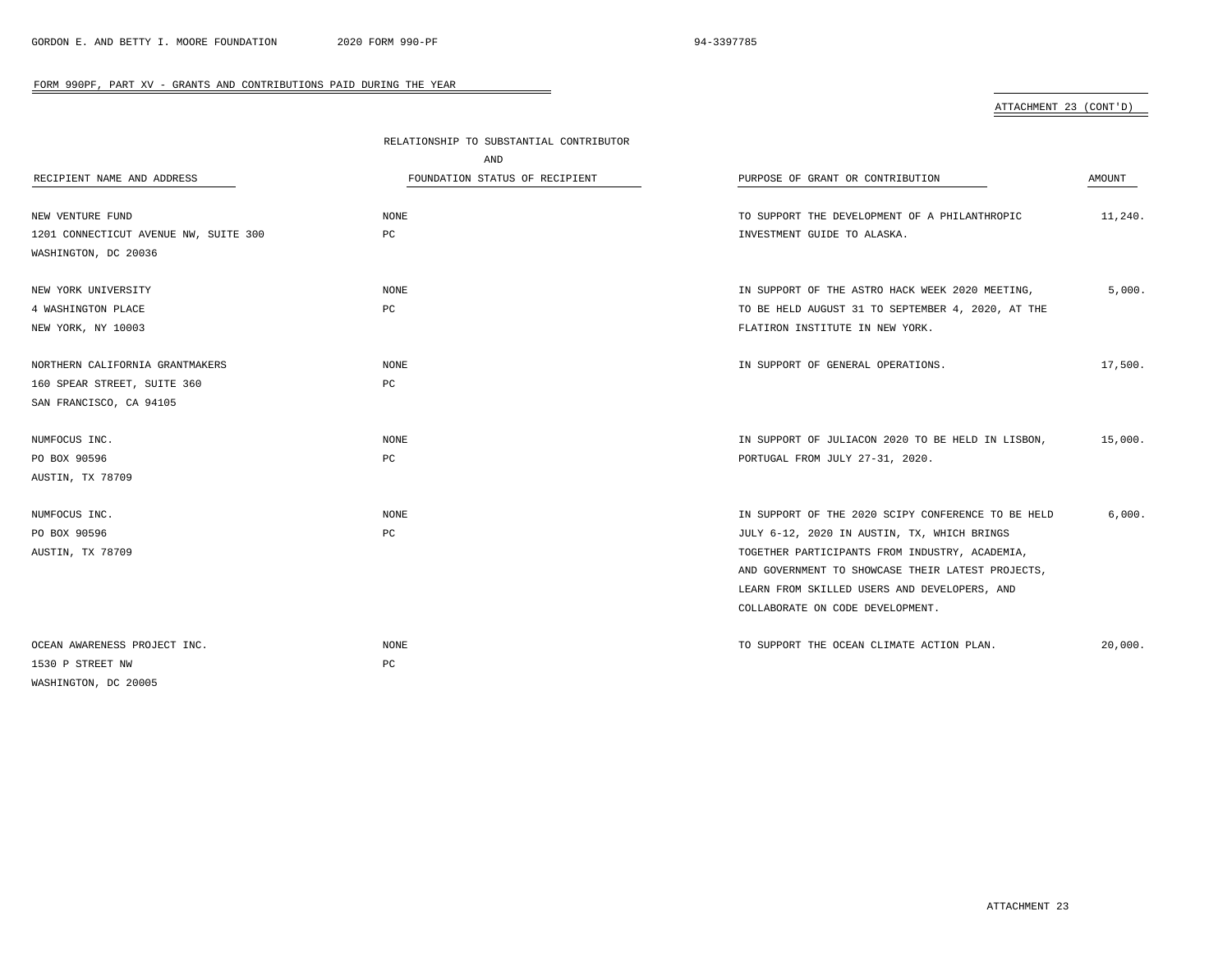# ATTACHMENT 23 (CONT'D)

|                                                   | RELATIONSHIP TO SUBSTANTIAL CONTRIBUTOR |                                                   |          |  |
|---------------------------------------------------|-----------------------------------------|---------------------------------------------------|----------|--|
|                                                   | AND                                     |                                                   |          |  |
| RECIPIENT NAME AND ADDRESS                        | FOUNDATION STATUS OF RECIPIENT          | PURPOSE OF GRANT OR CONTRIBUTION                  | AMOUNT   |  |
| OCEAN FOUNDATION                                  | NONE                                    | TO SUPPORT THE DEVELOPMENT OF THE "NAVIGATING OUR | 6,000.   |  |
| 1320 19TH STREET NW, SUITE 500                    | $_{\rm PC}$                             | WAY TO SOLUTIONS IN MARINE CONSERVATION" E-BOOK.  |          |  |
| WASHINGTON, DC 20036                              |                                         |                                                   |          |  |
| OCEANIC SOCIETY                                   | NONE                                    | IN SUPPORT OF GENERAL OPERATIONS.                 | 20,000.  |  |
| PO BOX 844                                        | PC                                      |                                                   |          |  |
| ROSS, CA 94957                                    |                                         |                                                   |          |  |
| OHIO STATE UNIVERSITY FOUNDATION                  | NONE                                    | IN SUPPORT OF THE FUND ESTABLISHED TO HONOR       | 5,000.   |  |
| 1480 W LANE AVENUE                                | PC                                      | RETIRED DISTINGUISHED UNIVERSITY PROFESSOR DR.    |          |  |
| COLUMBUS, OH 43221                                |                                         | ARTHUR EPSTEIN, USED TO PROVIDE TRAVEL AWARDS TO  |          |  |
|                                                   |                                         | GRADUATE STUDENTS ENROLLED IN THE OSU COLLEGE OF  |          |  |
|                                                   |                                         | ARTS AND SCIENCES AND MAJORING IN PHYSICS,        |          |  |
|                                                   |                                         | ESPECIALLY THOSE WHO ARE MAJORING IN CONDENSED    |          |  |
|                                                   |                                         | MATTER EXPERIMENT OR THEORY, TO PRESENT AT        |          |  |
|                                                   |                                         | CONFERENCES, WORKSHOPS AND COLLOQUIA.             |          |  |
| ONE HEALTH PLATFORM                               | NONE                                    | IN SUPPORT OF GENERAL OPERATIONS.                 | 30,500.  |  |
| OVERHEET 48                                       | PC                                      |                                                   |          |  |
| <b>BERLARE</b>                                    |                                         |                                                   |          |  |
| BELGIUM B-9290                                    |                                         |                                                   |          |  |
| OREGON STATE UNIVERSITY FOUNDATION                | NONE                                    | TO SUPPORT THE COE MILES AND ELLEN OCHOA CATALYST | 100,000. |  |
| 4328 SW RESEARCH WAY                              | PC                                      | SCHOLAR FUND.                                     |          |  |
| CORVALLIS, OR 97333                               |                                         |                                                   |          |  |
| OUT IN SCIENCE TECH ENGINEERING & MATHEMATICS INC | <b>NONE</b>                             | IN SUPPORT OF THE VIRTUAL 10TH ANNUAL CONFERENCE  | 10,000.  |  |
| 2885 SANFORD AVENUE SW #34480                     | PC                                      | AND OUT TO INNOVATE 2020 THAT WILL TAKE PLACE     |          |  |
| GRANDVILLE, MI 49418                              |                                         | NOVEMBER 12-15, 2020 AND DIVERSITY, EQUITY, AND   |          |  |
|                                                   |                                         | INCLUSION EFFORTS.                                |          |  |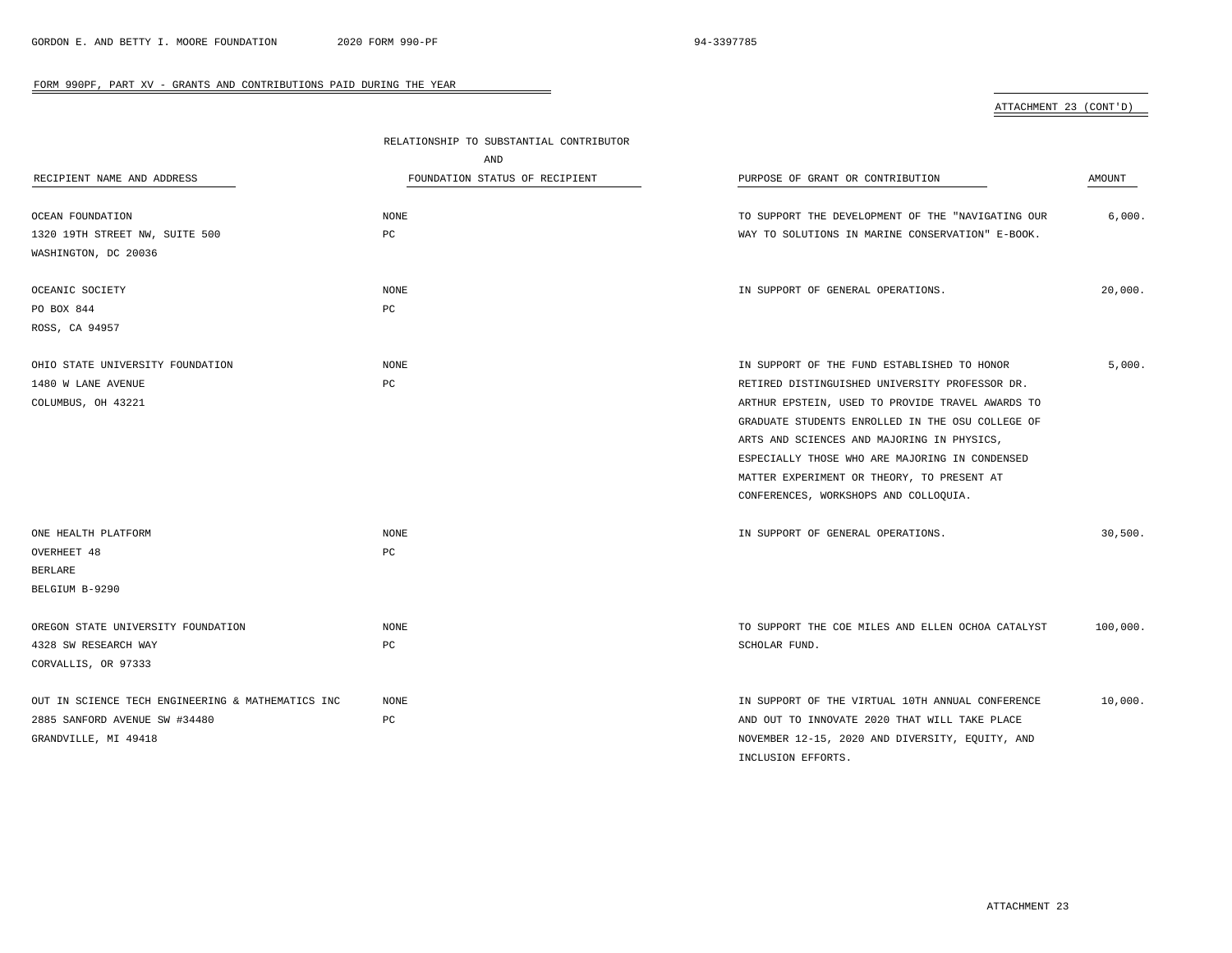### ATTACHMENT 23 (CONT'D)

|                                       | RELATIONSHIP TO SUBSTANTIAL CONTRIBUTOR |                                                  |         |
|---------------------------------------|-----------------------------------------|--------------------------------------------------|---------|
|                                       | AND                                     |                                                  |         |
| RECIPIENT NAME AND ADDRESS            | FOUNDATION STATUS OF RECIPIENT          | PURPOSE OF GRANT OR CONTRIBUTION                 | AMOUNT  |
| PANORAMA GLOBAL                       | NONE                                    | TO SUPPORT DEVELOPMENT AND DISSEMINATION OF A    | 45,000. |
| 2101 4TH AVENUE, SUITE 2100           | PC                                      | REPORT ON PUBLIC AND PRIVATE FUNDING FOR HEALTH, |         |
| SEATTLE, WA 98121                     |                                         | ENVIRONMENT, AND DEVELOPMENT.                    |         |
| PANORAMA GLOBAL                       | NONE                                    | IN SUPPORT OF A COORDINATED, COHESIVE PLATFORM   | 50,000. |
| 2101 4TH AVENUE, SUITE 2100           | PC                                      | AND MESSAGING FOR PUBLIC HEALTH, CIVIC           |         |
| SEATTLE, WA 98121                     |                                         | ENGAGEMENT, AND COMMUNITY AND ECOLOGICAL         |         |
|                                       |                                         | RESILIENCE.                                      |         |
| PARTNERS IN HEALTH                    | NONE                                    | IN SUPPORT OF GENERAL OPERATIONS.                | 500.    |
| PO BOX 996                            | PC                                      |                                                  |         |
| FREDERICK, MD 21705-9942              |                                         |                                                  |         |
| PEAK GRANTMAKING INC.                 | NONE                                    | IN SUPPORT OF GENERAL OPERATIONS.                | 15,000. |
| 1666 K STREET NW, SUITE 440           | PC                                      |                                                  |         |
| WASHINGTON, DC 20006                  |                                         |                                                  |         |
| PENINSULA HEALTHCARE CONNECTION, INC. | <b>NONE</b>                             | IN SUPPORT OF COVID-19 RELIEF RESPONSE GENERAL   | 25,000. |
| 330 TWIN DRIVE SUITE 135              | PC                                      | OPERATIONS PROVIDING CLINICAL CARE NEEDS TO      |         |
| REDWOOD CITY, CA 94065                |                                         | HOMELESS ADULTS OR LOW-INCOME RESIDENTS WITHIN   |         |
|                                       |                                         | SANTA CLARA COUNTY.                              |         |
| PENINSULA OPEN SPACE TRUST            | NONE                                    | IN SUPPORT OF GENERAL OPERATIONS.                | 100.    |
| 222 HIGH STREET                       | $_{\rm PC}$                             |                                                  |         |
| PALO ALTO, CA 94301                   |                                         |                                                  |         |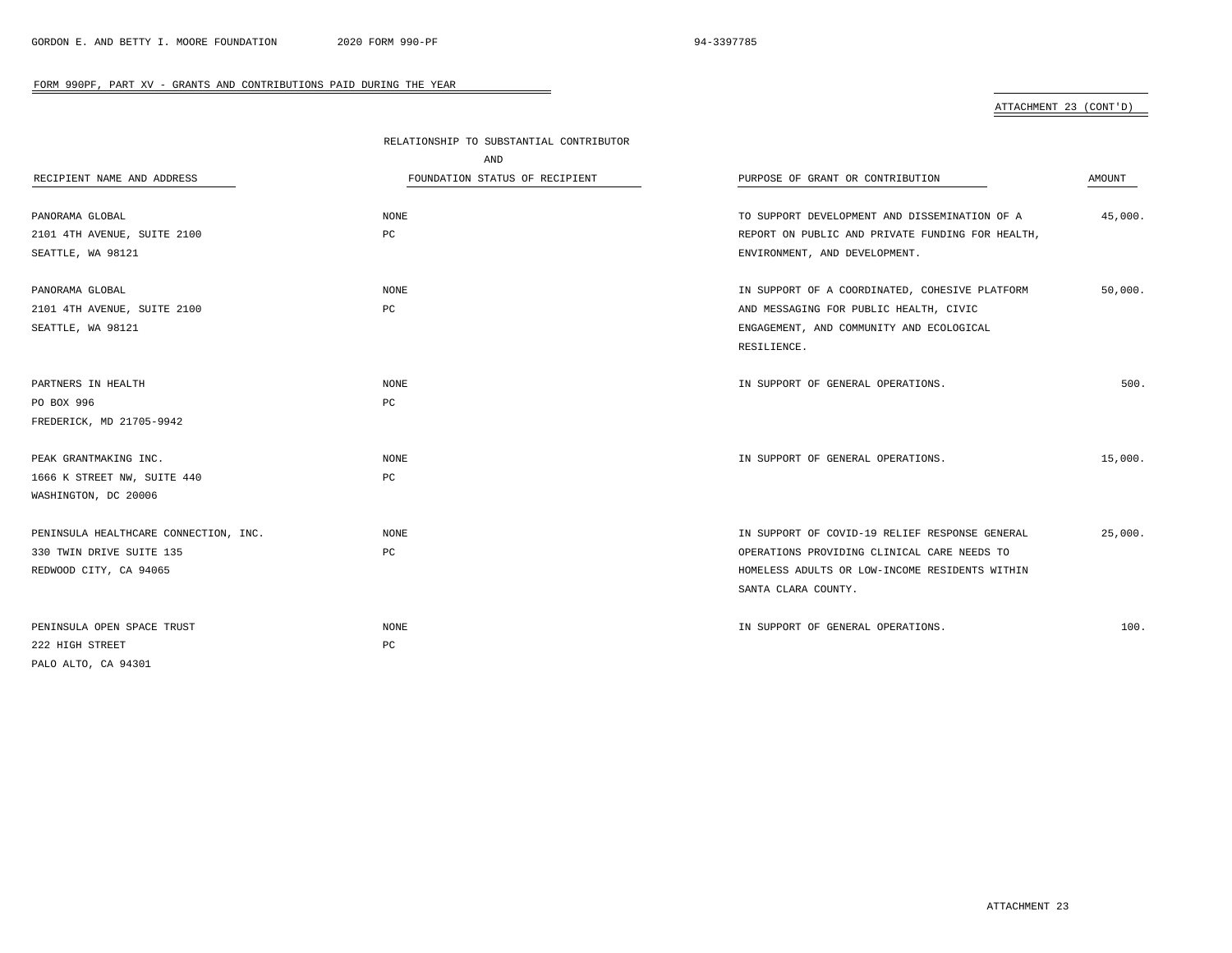MEETINGS.

|                                                | RELATIONSHIP TO SUBSTANTIAL CONTRIBUTOR |                                                   |          |
|------------------------------------------------|-----------------------------------------|---------------------------------------------------|----------|
|                                                | AND                                     |                                                   |          |
| RECIPIENT NAME AND ADDRESS                     | FOUNDATION STATUS OF RECIPIENT          | PURPOSE OF GRANT OR CONTRIBUTION                  | AMOUNT   |
|                                                |                                         |                                                   |          |
| PLANNED PARENTHOOD FEDERATION OF AMERICA, INC. | <b>NONE</b>                             | IN SUPPORT OF GENERAL OPERATIONS.                 | 600.     |
| 123 WILLIAM STREET, 10TH FL                    | PC                                      |                                                   |          |
| NEW YORK, NY 10038                             |                                         |                                                   |          |
|                                                |                                         |                                                   |          |
| PRESIDENT AND FELLOWS OF HARVARD COLLEGE       | NONE                                    | TO SUPPORT THE FIRST PHASE OF A THREE-PART STUDY, | 119,794. |
| 401 PARK DRIVE, 3RD FLOOR EAST                 | PC                                      | FOCUSED FIRST ON DETERMINING AN ESTIMATE OF HOW   |          |
| BOSTON, MA 02215                               |                                         | INCREASED POLLINATION WOULD CONTRIBUTE TO         |          |
|                                                |                                         | IMPROVED GLOBAL HEALTH.                           |          |
|                                                |                                         |                                                   |          |
| PRESIDENT AND FELLOWS OF HARVARD COLLEGE       | <b>NONE</b>                             | IN SUPPORT OF THE VIRTUAL PLANETARY HEALTH        | 30,000.  |
| 401 PARK DRIVE, 3RD FLOOR EAST                 | PC                                      | ALLIANCE MEETING, TO BE HELD APRIL 25-30, 2021.   |          |
| BOSTON, MA 02215                               |                                         |                                                   |          |
|                                                |                                         |                                                   |          |
| PRESIDENT AND FELLOWS OF HARVARD COLLEGE       | <b>NONE</b>                             | TO SUPPORT A NEW CERTIFICATE AND MASTERS IN       | 20,000.  |
| 401 PARK DRIVE, 3RD FLOOR EAST                 | PC                                      | PUBLIC HEALTH DEGREE THAT GIVES MINISTRY-LEVEL    |          |
| BOSTON, MA 02215                               |                                         | NURSES AND MIDWIVES A FOUNDATIONAL UNDERSTANDING  |          |
|                                                |                                         | AND FIELD EXPERIENCE IN GLOBAL PUBLIC HEALTH AND  |          |
|                                                |                                         | POPULATION HEALTH MANAGEMENT.                     |          |
|                                                |                                         |                                                   |          |
| PROGRAM FOR PRESERVING THE NATURAL WORLD, INC. | <b>NONE</b>                             | IN SUPPORT OF THE PUBLICATION AND DISSEMINATION   | 25,000.  |
| 30 IPSWICH STREET #211                         | PC                                      | OF PAIRED BOOKLETS, "HOW OUR HEALTH DEPENDS ON    |          |
| BOSTON, MA 02215                               |                                         | BIODIVERSITY" AND "HOW SUSTAINABLE ENGINEERING    |          |
|                                                |                                         | SOLUTIONS DEPEND ON BIODIVERSITY, " ON            |          |
|                                                |                                         | BIODIVERSITY FOR 2021 UN CONFERENCES.             |          |
|                                                |                                         |                                                   |          |
| PROGRAM FOR PRESERVING THE NATURAL WORLD, INC. | <b>NONE</b>                             | IN SUPPORT OF A BOOKLET ON HOW SUSTAINABLE        | 25,000.  |
| 30 IPSWICH STREET #211                         | PC                                      | ENGINEERING SOLUTIONS DEPEND ON BIODIVERSITY FOR  |          |
| BOSTON, MA 02215                               |                                         | THE 2020 CONVENTION ON BIOLOGICAL DIVERSITY       |          |

 $\overline{\phantom{a}}$ 

# ATTACHMENT 23 (CONT'D)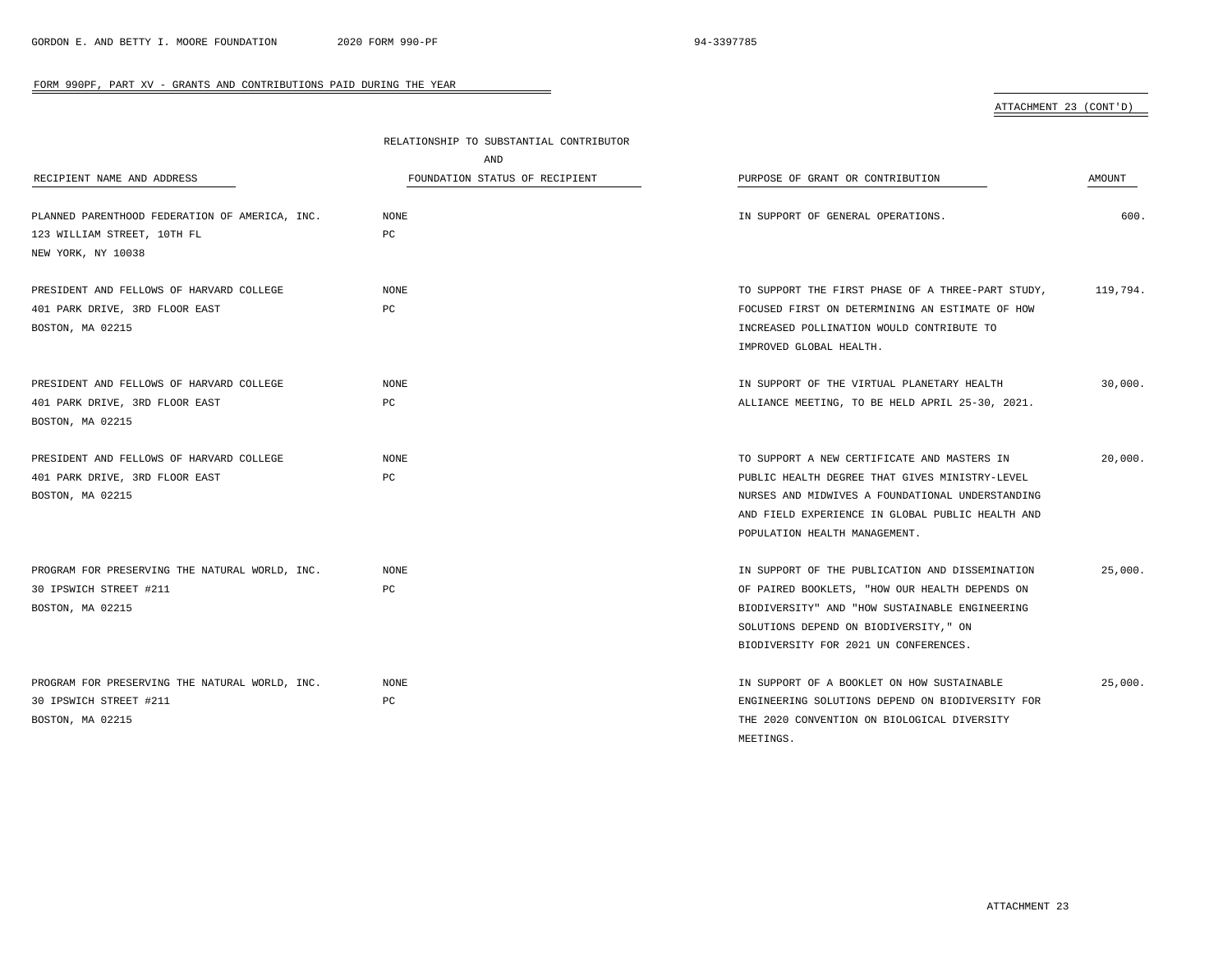|                                                    | RELATIONSHIP TO SUBSTANTIAL CONTRIBUTOR |                                                  |         |  |
|----------------------------------------------------|-----------------------------------------|--------------------------------------------------|---------|--|
|                                                    | AND                                     |                                                  |         |  |
| RECIPIENT NAME AND ADDRESS                         | FOUNDATION STATUS OF RECIPIENT          | PURPOSE OF GRANT OR CONTRIBUTION                 | AMOUNT  |  |
| PTA CALIFORNIA CONGRESS OF PARENTS TEACHERS & STUD | NONE                                    | IN SUPPORT OF GENERAL OPERATIONS IN MEMORY OF    | 1,000.  |  |
| 600 ALAMEDA DE LAS PULGAS                          | РC                                      | BEVERLY ABRAMS.                                  |         |  |
| SAN MATEO, CA 94402                                |                                         |                                                  |         |  |
| PUBLIC HEALTH INSTITUTE                            | <b>NONE</b>                             | TO SUPPORT PLANNING FOR A NEW POOLED FUND FOR    | 50,000. |  |
| 555 12TH STREET, 10TH FLOOR                        | PC                                      | PUBLIC HEALTH CAPACITY BUILDING IN CALIFORNIA.   |         |  |
| OAKLAND, CA 94607                                  |                                         |                                                  |         |  |
| RAINFOREST FOUNDATION, INC.                        | <b>NONE</b>                             | TO SUPPORT SEEKING JUSTICE IN THE PERUVIAN       | 30.000. |  |
| 1000 DEAN STREET, SUITE 430                        | PC                                      | AMAZON.                                          |         |  |
| BROOKLYN, NY 11238                                 |                                         |                                                  |         |  |
| REGENTS OF THE UNIVERSITY OF CALIFORNIA            | <b>NONE</b>                             | IN SUPPORT OF SEED FUNDING FOR THE DISCOVERY LAB | 10,000. |  |
| 1 CENTENNIAL DRIVE                                 | PC                                      | CLASSROOM RENOVATION.                            |         |  |
| BERKELEY, CA 94720-5200                            |                                         |                                                  |         |  |
| REGENTS OF THE UNIVERSITY OF CALIFORNIA            | <b>NONE</b>                             | IN SUPPORT OF THE 2020 PERSONALIZED MEDICINE FOR | 15,000. |  |
| 451 EAST HEALTH SCIENCES DRIVE, GBSF 4303          | РC                                      | CORAL REEFS: BENEFICIAL MICROBES FOR MARINE      |         |  |
| DAVIS, CA 95616                                    |                                         | ORGANISMS (BMMO) WORKSHOP, TO BE HELD JULY 4,    |         |  |
|                                                    |                                         | 2020 IN BREMEN, GERMANY.                         |         |  |
| REGENTS OF THE UNIVERSITY OF CALIFORNIA            | <b>NONE</b>                             | IN SUPPORT OF THE CONNECTIONS ACROSS BORDERS     | 10.000. |  |
| 5120 NATURAL SCIENCES II                           | РC                                      | CONFERENCE ON MICROBIAL COMMUNITIES AT THE       |         |  |
| IRVINE, CA 92697                                   |                                         | INTERFACE BETWEEN ECOLOGY AND EVOLUTION, TO BE   |         |  |
|                                                    |                                         | HELD FROM SEPTEMBER 6-8, 2020 IN MEXICO          |         |  |
|                                                    |                                         | CITY, MEXICO.                                    |         |  |

 $\overline{\phantom{a}}$ 

# ATTACHMENT 23 (CONT'D)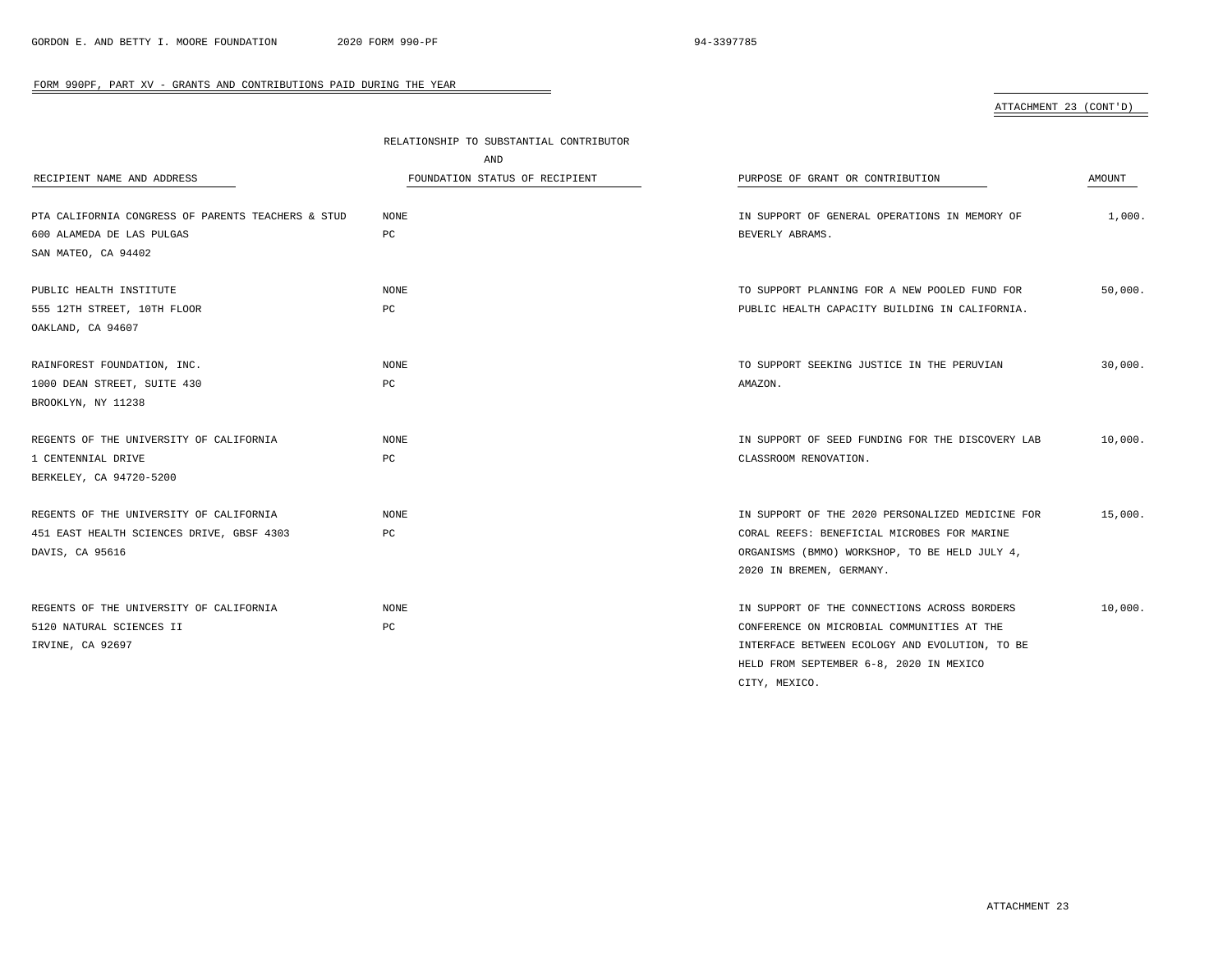# ATTACHMENT 23 (CONT'D)

|                                         | RELATIONSHIP TO SUBSTANTIAL CONTRIBUTOR |                                                  |         |
|-----------------------------------------|-----------------------------------------|--------------------------------------------------|---------|
|                                         | AND                                     |                                                  |         |
| RECIPIENT NAME AND ADDRESS              | FOUNDATION STATUS OF RECIPIENT          | PURPOSE OF GRANT OR CONTRIBUTION                 | AMOUNT  |
|                                         |                                         |                                                  |         |
| REGENTS OF THE UNIVERSITY OF CALIFORNIA | NONE                                    | IN SUPPORT OF A COMMUNITY-DRIVEN CONFERENCE IN   | 30,000. |
| 415 20TH STREET 4TH FLOOR               | $_{\rm PC}$                             | WASHINGTON DC, MAY 13-14, 2020, TO INFORM AND    |         |
| OAKLAND, CA 94612                       |                                         | DEVELOP BEST PRACTICES IN DATA-DRIVEN RESEARCH.  |         |
| REGENTS OF THE UNIVERSITY OF CALIFORNIA | NONE                                    | IN SUPPORT OF THE 2020 OCEAN SCIENCES "RAINBOW   | 1,500.  |
| 9500 GILMAN DRIVE, MAIL CODE 0210       | РC                                      | RECEPTION FOR THE LGBTQIA+ COMMUNITY" TO BE HELD |         |
| LA JOLLA, CA 92093-0210                 |                                         | IN SAN DIEGO, CALIFORNIA ON FEBRUARY 20, 2020.   |         |
| REGENTS OF THE UNIVERSITY OF MICHIGAN   | <b>NONE</b>                             | TO SUPPORT THE DEAN'S ENGINEERING SUSTAINABLE    | 10,000. |
| DANA BUILDING, 440 CHURCH STREET        | PC                                      | SYSTEMS FELLOWSHIP.                              |         |
| ANN ARBOR, MI 48109-1041                |                                         |                                                  |         |
| REGENTS OF THE UNIVERSITY OF MICHIGAN   | <b>NONE</b>                             | IN SUPPORT OF THE RESEARCH OF DR. ROBERT GREGG.  | 25,000. |
| 1221 BEAL AVENUE                        | PC                                      |                                                  |         |
| ANN ARBOR, MI 48109                     |                                         |                                                  |         |
| REGENTS OF THE UNIVERSITY OF MICHIGAN   | <b>NONE</b>                             | IN GENERAL SUPPORT TO PHD STUDENTS.              | 10,000. |
| DANA BUILDING, 440 CHURCH STREET        | PC                                      |                                                  |         |
| ANN ARBOR, MI 48109-1041                |                                         |                                                  |         |
| REGENTS OF THE UNIVERSITY OF MICHIGAN   | <b>NONE</b>                             | TO SUPPORT THE ROSINA BIERBAUM AWARD IN CLIMATE  | 10,000. |
| DANA BUILDING, 440 CHURCH STREET        | PC                                      | ADAPTATION AND MITIGATION.                       |         |
| ANN ARBOR, MI 48109-1041                |                                         |                                                  |         |

-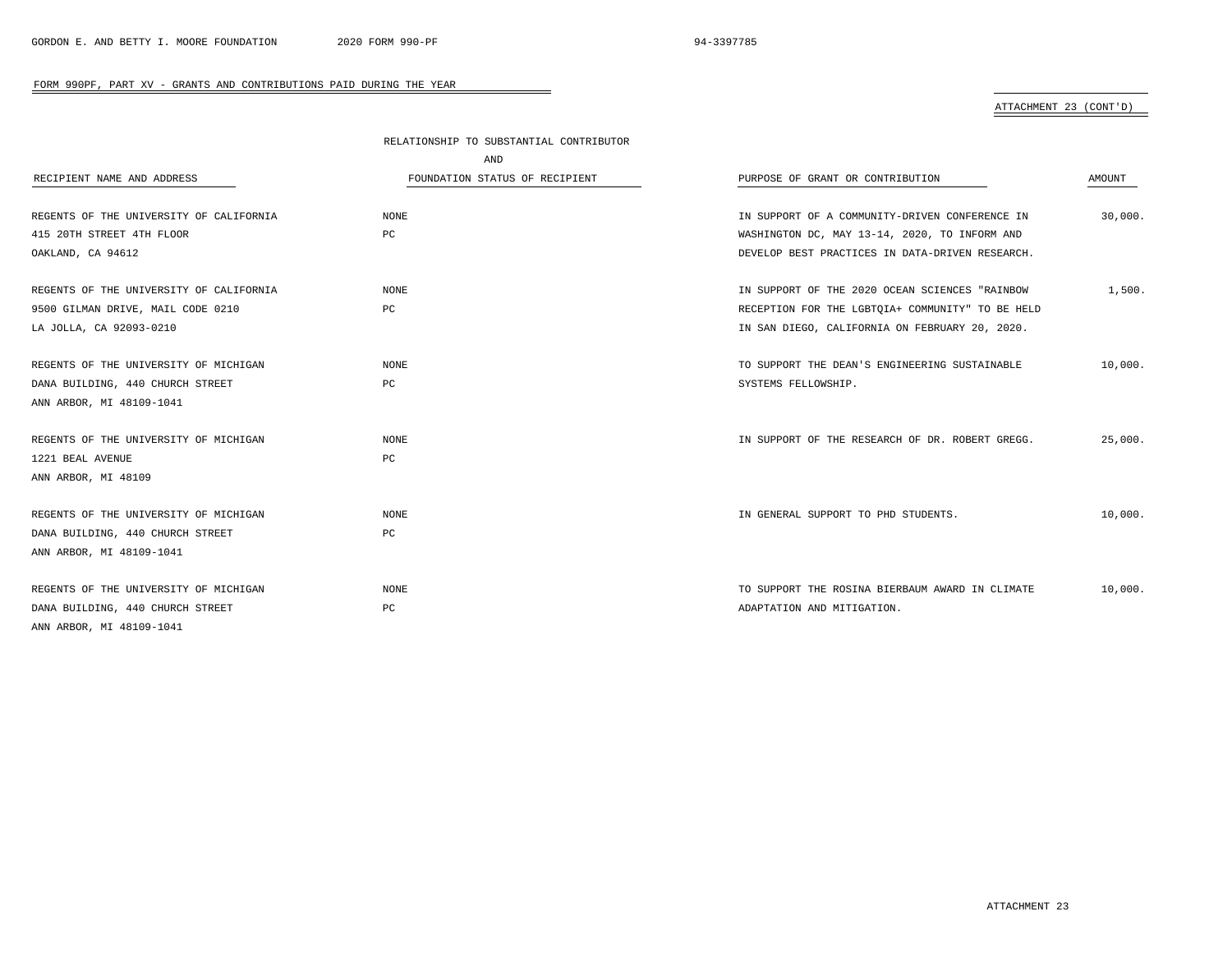# ATTACHMENT 23 (CONT'D)

|                                                | RELATIONSHIP TO SUBSTANTIAL CONTRIBUTOR |                                                   |               |
|------------------------------------------------|-----------------------------------------|---------------------------------------------------|---------------|
|                                                | AND                                     |                                                   |               |
| RECIPIENT NAME AND ADDRESS                     | FOUNDATION STATUS OF RECIPIENT          | PURPOSE OF GRANT OR CONTRIBUTION                  | <b>AMOUNT</b> |
|                                                |                                         |                                                   |               |
| RIEKES CENTER FOR HUMAN ENHANCEMENT            | <b>NONE</b>                             | IN SUPPORT OF GENERAL OPERATIONS.                 | 20,000.       |
| 3455 EDISON WAY                                | PC                                      |                                                   |               |
| MENLO PARK, CA 94025                           |                                         |                                                   |               |
| RUTGERS THE STATE UNIVERSITY OF NEW JERSEY     | <b>NONE</b>                             | IN SUPPORT OF THE 5TH OUANTUM MATERIALS SYNTHESIS | 50,000.       |
| 136 FRELINGHUYSEN ROAD                         | GOV                                     | SYMPOSIUM, TO BE HELD FROM SEPTEMBER 1-3, 2020 IN |               |
| PISCATAWAY, NJ 08854                           |                                         | MAUI, HAWAII.                                     |               |
| SALPOINTE CATHOLIC HIGH SCHOOL                 | <b>NONE</b>                             | TO SUPPORT THE ASPIRE: ARTS, ACADEMICS, ATHLETICS | 35,000.       |
| 1545 E. COPPER STREET                          | $_{\rm PC}$                             | CAMPAIGN THROUGH THE THEATER TEACHER'S OFFICE     |               |
| TUCSON, AZ 85719-3199                          |                                         | NAMING OPPORTUNITY AND THE GENERAL CAMPAIGN.      |               |
| SAN BRUNO FIRST TONGAN UNITED METHODIST CHURCH | <b>NONE</b>                             | IN SUPPORT OF GENERAL OPERATIONS.                 | 500.          |
| 560 EL CAMINO REAL                             | PC                                      |                                                   |               |
| SAN BRUNO, CA 94066                            |                                         |                                                   |               |
| SAN FRANCISCO DAY SCHOOL                       | <b>NONE</b>                             | IN SUPPORT OF GENERAL OPERATIONS.                 | 500.          |
| 350 MASONIC AVENUE                             | РC                                      |                                                   |               |
| SAN FRANCISCO, CA 94118                        |                                         |                                                   |               |
| SAN MATEO COUNTY HEALTH FOUNDATION             | <b>NONE</b>                             | IN SUPPORT OF COVID-19 RELIEF RESPONSE SUPPORTING | 25,000.       |
| 222 W 39TH AVENUE                              | PC                                      | THE RON ROBINSON SENIOR CARE AND EQUIPMENT FOR    |               |
| SAN MATEO, CA 94403                            |                                         | SAN MATEO MEDICAL CENTER PROGRAMS.                |               |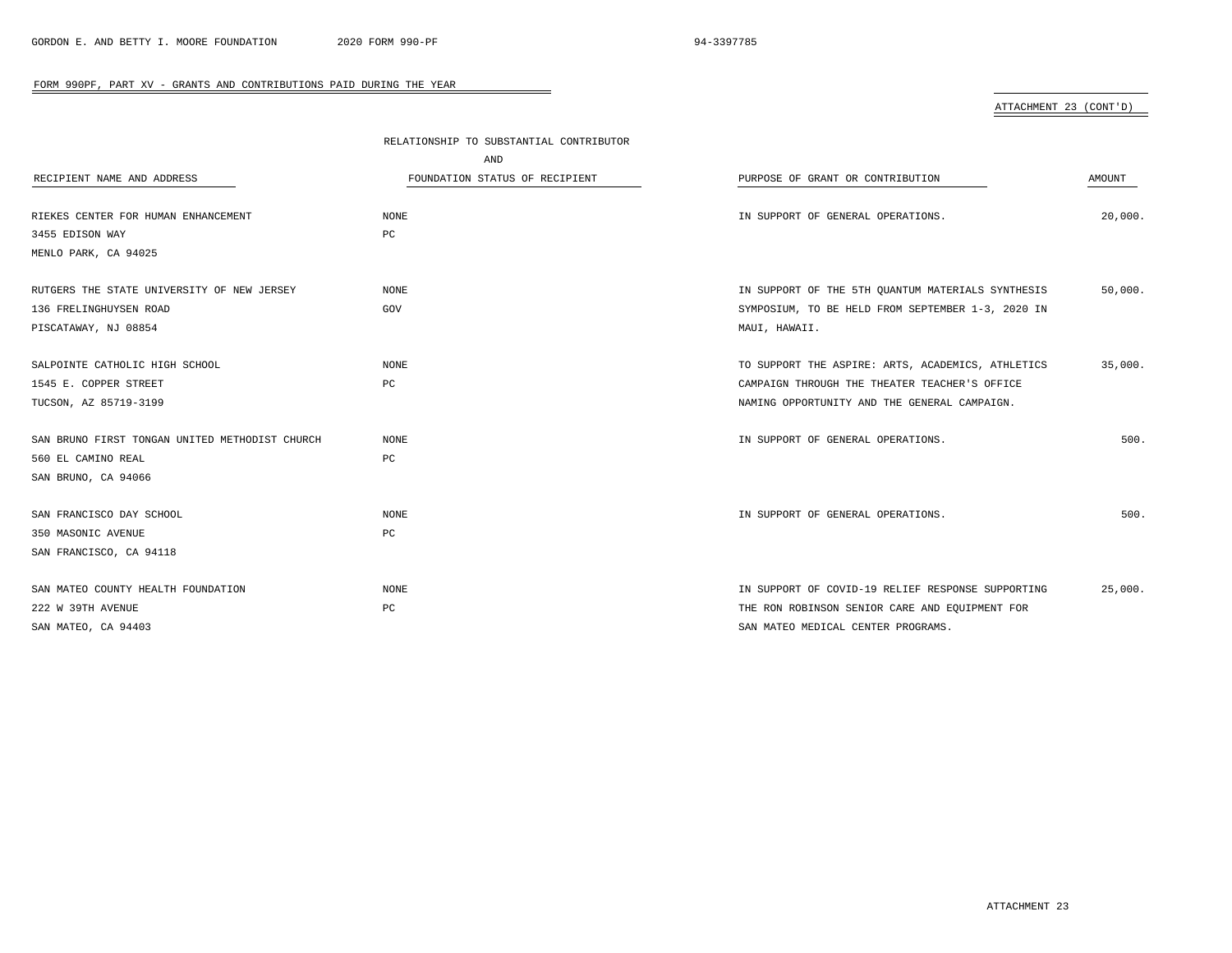ATTACHMENT 23 (CONT'D)

|                                       | RELATIONSHIP TO SUBSTANTIAL CONTRIBUTOR |                                                 |         |
|---------------------------------------|-----------------------------------------|-------------------------------------------------|---------|
|                                       | AND                                     |                                                 |         |
| RECIPIENT NAME AND ADDRESS            | FOUNDATION STATUS OF RECIPIENT          | PURPOSE OF GRANT OR CONTRIBUTION                | AMOUNT  |
|                                       |                                         |                                                 |         |
| SANTA MARIA URBAN MINISTRY            | <b>NONE</b>                             | IN SUPPORT OF GENERAL OPERATIONS.               | 500.    |
| 778 SOUTH ALMADEN AVENUE              | PC                                      |                                                 |         |
| SAN JOSE, CA 95110-2919               |                                         |                                                 |         |
|                                       |                                         |                                                 |         |
| SAVE MOUNT DIABLO                     | <b>NONE</b>                             | IN SUPPORT OF GENERAL OPERATIONS.               | 10,000. |
| 1901 OLYMPIC BOULEVARD SUITE 220      | PC                                      |                                                 |         |
| WALNUT CREEK, CA 94596                |                                         |                                                 |         |
|                                       |                                         |                                                 |         |
| SECOND HARVEST OF SILICON VALLEY      | <b>NONE</b>                             | IN SUPPORT OF GENERAL OPERATIONS.               | 800.    |
| 4001 NORTH FIRST STREET               | PC                                      |                                                 |         |
| SAN JOSE, CA 95134                    |                                         |                                                 |         |
|                                       |                                         |                                                 |         |
| SOCIAL GOOD FUND                      | <b>NONE</b>                             | IN SUPPORT OF THE NOCTURNISTS PODCAST.          | 6,000.  |
| 12651 SAN PABLO AVENUE #5473          | PC                                      |                                                 |         |
| RICHMOND, CA 94805                    |                                         |                                                 |         |
|                                       |                                         |                                                 |         |
| SOCIEDAD PERUANA DE DERECHO AMBIENTAL | <b>NONE</b>                             | TO PROVIDE SUPPORT FOR ENVIRONMENTAL DEFENDERS  | 5,000.  |
| PROL. ARENALES NO. 437                | PC                                      | UNDER RISK WHO ARE MEMBERS OF THE TAMBOPATA     |         |
| LIMA                                  |                                         | NATIONAL RESERVE'S MANAGEMENT COMMITTEE IN THE  |         |
| PERU 27                               |                                         | PERUVIAN AMAZON.                                |         |
|                                       |                                         |                                                 |         |
| SOCIEDAD PERUANA DE DERECHO AMBIENTAL | <b>NONE</b>                             | TO SUPPORT VULNERABLE REMOTE COMMUNITIES IN OR  | 40,000. |
| PROL. ARENALES NO. 437                | $_{\rm PC}$                             | NEAR THE PROTECTED AREAS IN THE PERUVIAN AMAZON |         |
| LIMA                                  |                                         | IN THE COVID-19 PANDEMIC.                       |         |
| PERU 27                               |                                         |                                                 |         |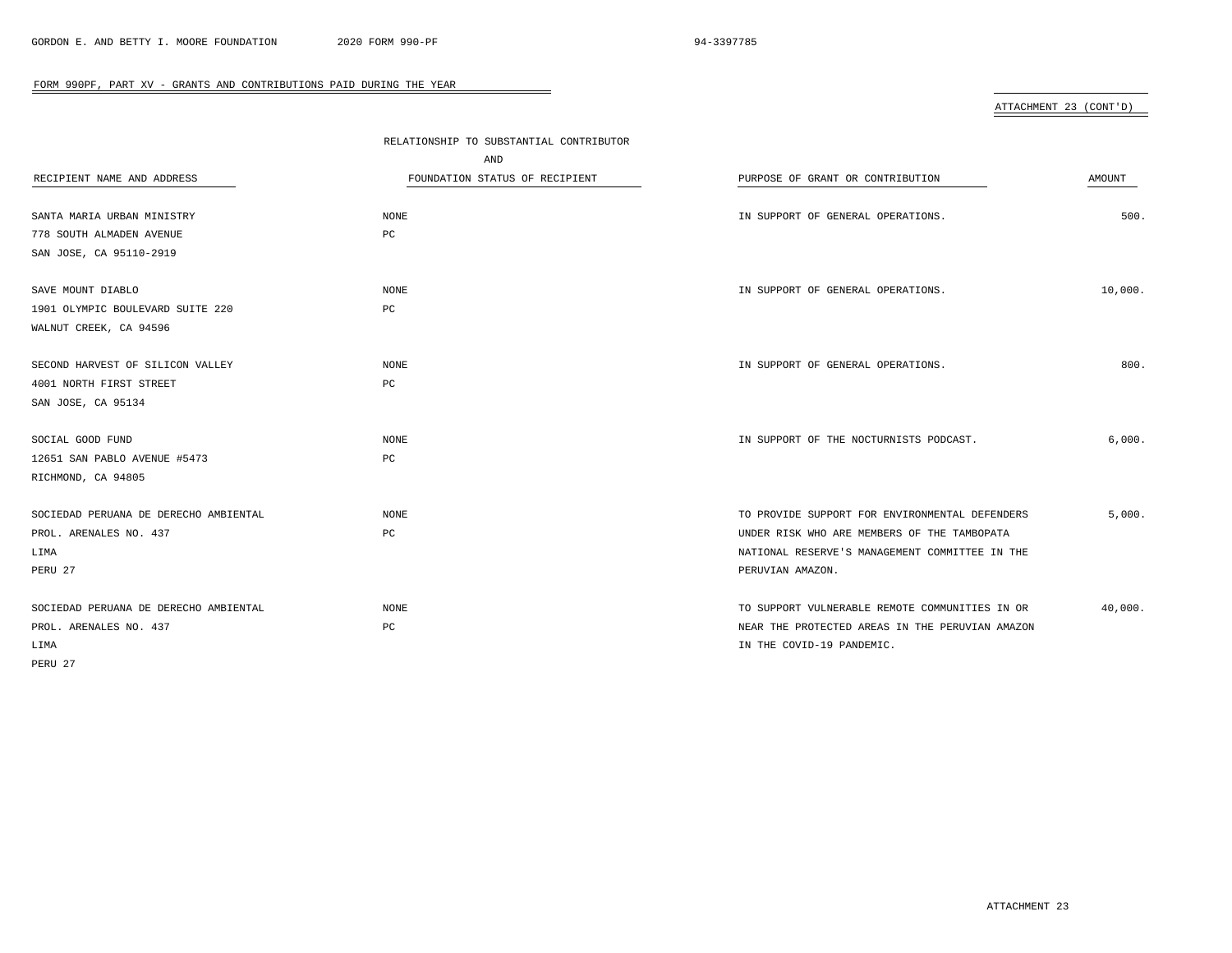# ATTACHMENT 23 (CONT'D)

|                                               | RELATIONSHIP TO SUBSTANTIAL CONTRIBUTOR |                                                   |         |
|-----------------------------------------------|-----------------------------------------|---------------------------------------------------|---------|
|                                               | AND                                     |                                                   |         |
| RECIPIENT NAME AND ADDRESS                    | FOUNDATION STATUS OF RECIPIENT          | PURPOSE OF GRANT OR CONTRIBUTION                  | AMOUNT  |
| SOCIETY FOR CONSERVATION BIOLOGY              | NONE                                    | TO SUPPORT THE 6TH INTERNATIONAL MARINE           | 20,000. |
| 1133 15TH STREET NW, SUITE 300                | PC                                      | CONSERVATION CONGRESS TO BE HELD AUGUST 24-27,    |         |
| WASHINGTON, DC 20005                          |                                         | 2020 IN KIEL, GERMANY.                            |         |
| SOCIETY FOR MEDICAL DECISION MAKING INC.      | <b>NONE</b>                             | TO SUPPORT THE 2020 ANNUAL MEETING TO BE HELD     | 20,000. |
| 390 AMWELL ROAD, SUITE 402                    | PC                                      | VIRTUALLY IN OCTOBER 2020.                        |         |
| HILLSBOROUGH, NJ 08844                        |                                         |                                                   |         |
| SOCIETY OF BEDSIDE MEDICINE INC.              | NONE                                    | IN SUPPORT OF A MOORE SCHOLAR IN DIAGNOSTIC       | 44,000. |
| 600 N WOLF STREET MEYER 8-134H                | PC                                      | EXCELLENCE UNDER MENTORSHIP OF THE SOCIETY OF     |         |
| BALTIMORE, MD 21287                           |                                         | BEDSIDE MEDICINE FOR A JUNIOR FACULTY MEMBER TO   |         |
|                                               |                                         | EVALUATE THE ROLE OF THE BEDSIDE EXAM AND BEDSIDE |         |
|                                               |                                         | TEACHING DURING A PANDEMIC.                       |         |
| SOCIETY TO IMPROVE DIAGNOSIS IN MEDICINE INC. | <b>NONE</b>                             | IN SUPPORT OF THE SOCIETY TO IMPROVE DIAGNOSIS IN | 15,000. |
| 909 DAVIS STREET SUITE 500                    | PC                                      | MEDICINE'S EUROPEAN CONFERENCE ON DIAGNOSTIC      |         |
| EVANSTON, IL 60201                            |                                         | ERROR (EURODEM 2020) IN PADOVA, ITALY.            |         |
| SOCIETY TO IMPROVE DIAGNOSIS IN MEDICINE INC. | <b>NONE</b>                             | TO SUPPORT THE 13TH ANNUAL DIAGNOSTIC ERROR IN    | 40,000. |
| 909 DAVIS STREET SUITE 500                    | РC                                      | MEDICINE CONFERENCE, TO BE HELD OCTOBER 18-20,    |         |
| EVANSTON, IL 60201                            |                                         | 2020 IN MINNEAPOLIS, MN.                          |         |
| SOUTH COUNTY COMMUNITY HEALTH CENTER, INC.    | <b>NONE</b>                             | IN SUPPORT OF COVID-19 RELIEF RESPONSE GENERAL    | 50.000. |
| 1885 BAY ROAD                                 | PC                                      | OPERATIONS PROVIDING CLINICAL CARE NEEDS TO THE   |         |
| EAST PALO ALTO, CA 94303                      |                                         | LOCAL COMMUNITY.                                  |         |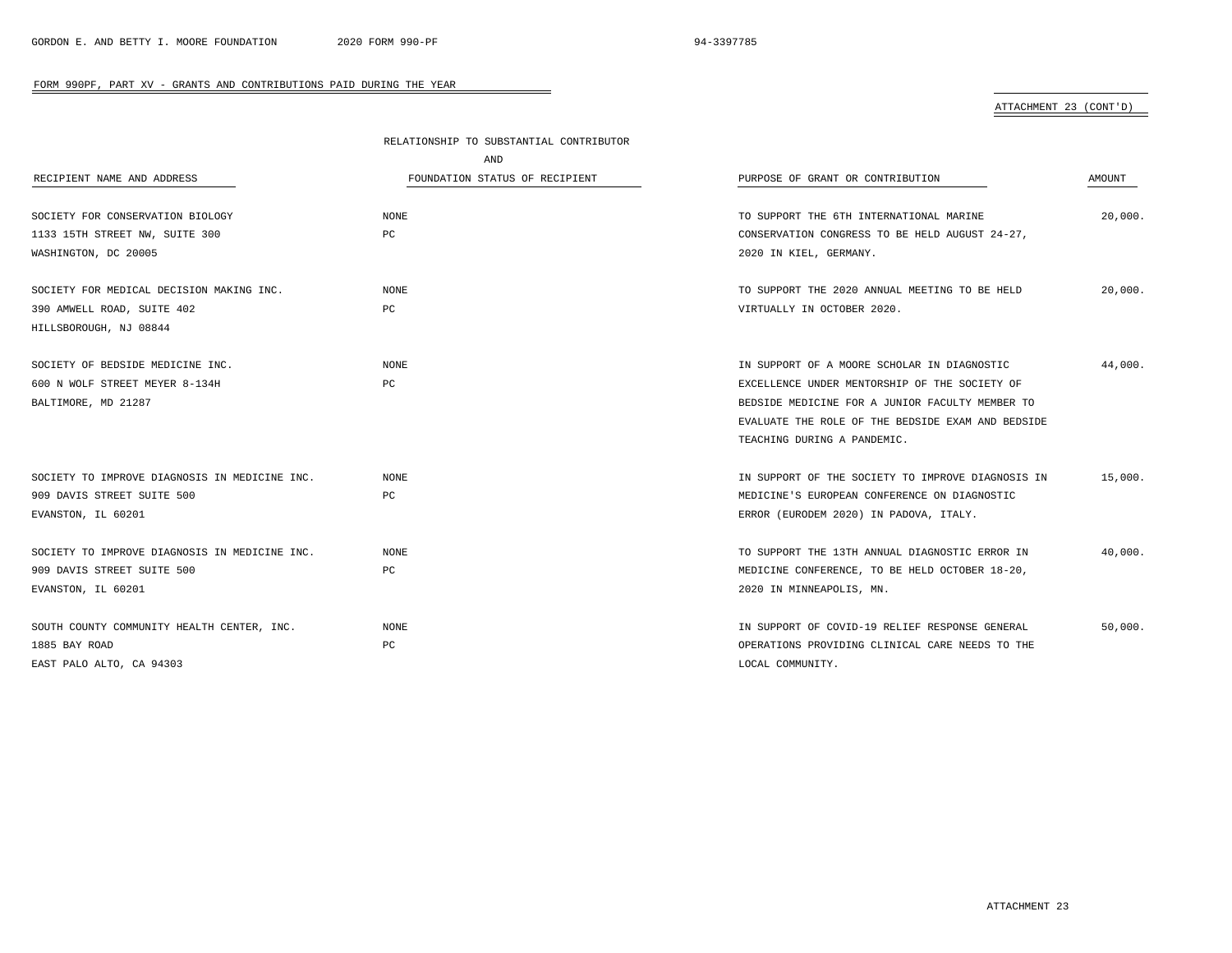# ATTACHMENT 23 (CONT'D)

|                                                   | RELATIONSHIP TO SUBSTANTIAL CONTRIBUTOR |                                                   |         |  |
|---------------------------------------------------|-----------------------------------------|---------------------------------------------------|---------|--|
|                                                   | AND                                     |                                                   |         |  |
| RECIPIENT NAME AND ADDRESS                        | FOUNDATION STATUS OF RECIPIENT          | PURPOSE OF GRANT OR CONTRIBUTION                  | AMOUNT  |  |
| STEM EN ROUTE TO CHANGE FOUNDATION INC            | $\rm{NONE}$                             | IN SUPPORT OF VANGUARDSTEM VIDEO SERIES.          | 10,000. |  |
| PO BOX 5189                                       | РC                                      |                                                   |         |  |
| HANOVER, NH 03755                                 |                                         |                                                   |         |  |
| SUNRISE HORSE RESCUE                              | NONE                                    | IN SUPPORT OF GENERAL OPERATIONS.                 | 20,000. |  |
| PO BOX 143                                        | PC                                      |                                                   |         |  |
| SAINT HELENA, CA 94574                            |                                         |                                                   |         |  |
| TEN STRANDS                                       | NONE                                    | IN SUPPORT OF EFFORTS TO EXPLORE THE POTENTIAL OF | 50.000. |  |
| THE PRESIDIO                                      | PC                                      | OUTDOOR AND ENVIRONMENTAL EDUCATION IN THE        |         |  |
| SAN FRANCISCO, CA 94129                           |                                         | COVID-19 ERA.                                     |         |  |
| THE ASPEN INSTITUTE INC                           | NONE                                    | TO SUPPORT AN EXAMINATION OF CRITICAL TOPICS AT   | 75,000. |  |
| 2300 N STREET NW, SUITE 700                       | PC                                      | THE INTERSECTION OF SCIENCE AND SOCIETY, AND TO   |         |  |
| WASHINGTON, DC 20037                              |                                         | CULTIVATE BOUNDARY-SPANNING COLLABORATIONS IN     |         |  |
|                                                   |                                         | CIVIC SCIENCE.                                    |         |  |
| THE BOARD OF TRUSTEES - LELAND STANFORD JR UNIV.  | NONE                                    | IN SUPPORT OF THE ULTRAFAST X-RAY SUMMER SEMINAR  | 10,000. |  |
| 2575 SAND HILL ROAD                               | PC                                      | 2020 IN MENLO PARK, CA, JUNE 15-18, 2020, TO      |         |  |
| MENLO PARK, CA 94025                              |                                         | PROVIDE TRAVEL SCHOLARSHIPS TO A NUMBER OF UXSS   |         |  |
|                                                   |                                         | STUDENTS, ENCOURAGING PARTICIPATION FROM A WIDER  |         |  |
|                                                   |                                         | RANGE OF STUDENTS AND ENABLING THOSE WHO MIGHT    |         |  |
|                                                   |                                         | NOT OTHERWISE HAVE THE FINANCIAL ABILITY TO       |         |  |
|                                                   |                                         | ATTEND.                                           |         |  |
| THE CHANCELLOR, MASTERS AND SCHOLARS OF CAMBRIDGE | <b>NONE</b>                             | IN SUPPORT OF THE CONTINUED DEVELOPMENT OF A      | 15,000. |  |
| 16 MILL LANE                                      | PC                                      | MICROBIAL EXPERIMENTAL MODEL SYSTEM.              |         |  |
| CAMBRIDGE                                         |                                         |                                                   |         |  |
| UNITED KINGDOM CB2 1SB                            |                                         |                                                   |         |  |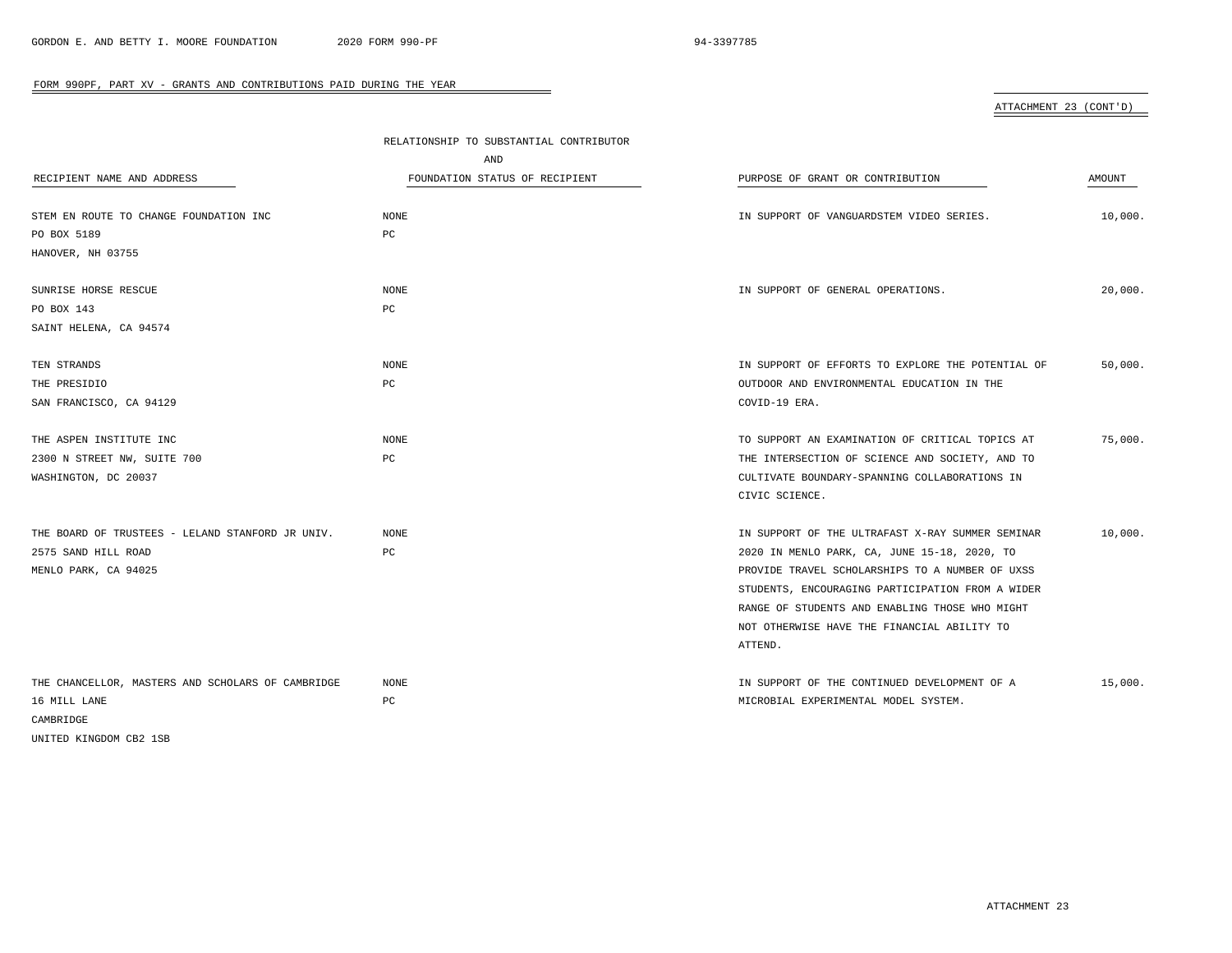### ATTACHMENT 23 (CONT'D)

|                                                   | RELATIONSHIP TO SUBSTANTIAL CONTRIBUTOR |                                                   |               |
|---------------------------------------------------|-----------------------------------------|---------------------------------------------------|---------------|
|                                                   | AND                                     |                                                   |               |
| RECIPIENT NAME AND ADDRESS                        | FOUNDATION STATUS OF RECIPIENT          | PURPOSE OF GRANT OR CONTRIBUTION                  | <b>AMOUNT</b> |
| THE CHANCELLOR, MASTERS AND SCHOLARS OF CAMBRIDGE | <b>NONE</b>                             | IN SUPPORT OF THE COMPARATIVE BIOLOGY AND ECOLOGY | 15,000.       |
| HOPKINS BUILDING 8 TENNIS CT. RD.                 | PC                                      | OF APICOMPLEXANS AND DINOFLAGELLATES MEETING TO   |               |
| CAMBRIDGE                                         |                                         | BE HELD SEPTEMBER 7-11, 2020 IN ROSCOFF, FRANCE.  |               |
| UNITED KINGDOM CB2 10W                            |                                         |                                                   |               |
| THE DEEP-SEA BIOLOGY SOCIETY                      | <b>NONE</b>                             | IN SUPPORT OF THE 7TH INTERNATIONAL SYMPOSIUM ON  | 15,000.       |
| 49A STATION ROAD                                  | PC                                      | CHEMOSYNTHESIS-BASED ECOSYSTEMS TO BE HELD IN     |               |
| POLEGATE                                          |                                         | 2023 IN BRAZIL.                                   |               |
| EAST SUSSEX                                       |                                         |                                                   |               |
| UNITED KINGDOM BN26 6EA                           |                                         |                                                   |               |
| THE DEEP-SEA BIOLOGY SOCIETY                      | NONE                                    | IN SUPPORT OF THE EDSBS ONLINE CONFERENCE TO BE   | 5,000.        |
| 49A STATION ROAD                                  | PC                                      | HELD ON AUGUST 20-21, 2020.                       |               |
| POLEGATE                                          |                                         |                                                   |               |
| EAST SUSSEX                                       |                                         |                                                   |               |
| UNITED KINGDOM BN26 6EA                           |                                         |                                                   |               |
| THE EXPLORATORIUM                                 | NONE                                    | TO SUPPORT THE TRUSTEE FUND, WONDER FUN DAY       | 50,000.       |
| PIER 17, SUITE 100                                | РC                                      | AND THE 2021 GALA.                                |               |
| SAN FRANCISCO, CA 94111                           |                                         |                                                   |               |
| THE INNOCENCE PROJECT                             | <b>NONE</b>                             | IN SUPPORT OF GENERAL OPERATIONS.                 | 100.          |
| 40 WORTH STREET, SUITE 701                        | РC                                      |                                                   |               |
| NEW YORK, NY 10013                                |                                         |                                                   |               |
| THE NATURE CONSERVANCY OF CALIFORNIA              | <b>NONE</b>                             | TO SUPPORT FACILITATION COSTS FOR THE OPERATIONS  | 40,000.       |
| 201 MISSION STREET, 4TH FLOOR                     | PC                                      | & MANAGEMENT SUBCOMMITTEE THAT HAS BEEN FORMED TO |               |
| SAN FRANCISCO, CA 94105                           |                                         | ADDRESS THE ISSUE OF POTENTIAL FUTURE OWNERSHIP   |               |
|                                                   |                                         | AND STEWARDSHIP DECSISIONS.                       |               |

÷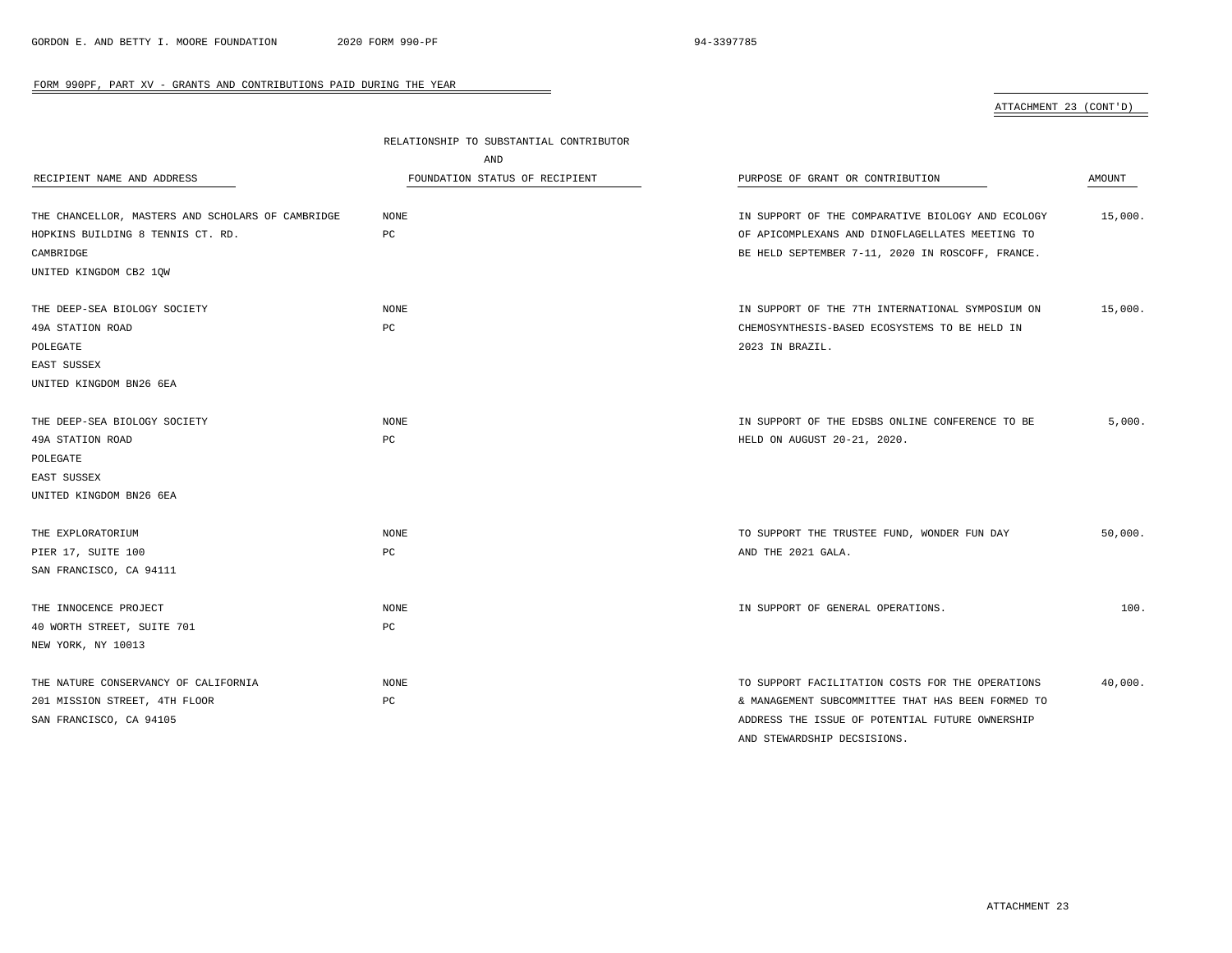# ATTACHMENT 23 (CONT'D)

|                                        | RELATIONSHIP TO SUBSTANTIAL CONTRIBUTOR |                                                 |         |
|----------------------------------------|-----------------------------------------|-------------------------------------------------|---------|
|                                        | AND                                     |                                                 |         |
| RECIPIENT NAME AND ADDRESS             | FOUNDATION STATUS OF RECIPIENT          | PURPOSE OF GRANT OR CONTRIBUTION                | AMOUNT  |
|                                        |                                         |                                                 |         |
| THE TECH INTERACTIVE                   | <b>NONE</b>                             | IN SUPPORT OF GENERAL OPERATIONS.               | 15,000. |
| 201 SOUTH MARKET STREET                | PC                                      |                                                 |         |
| SAN JOSE, CA 95113                     |                                         |                                                 |         |
| THE UNIVERSITY OF WARWICK              | NONE                                    | IN SUPPORT OF A ONE-WEEK WORKSHOP EXPLORING     | 7,500.  |
| GIBBET HILL CAMPUS                     | PC                                      | BIOELECTRICITY IN MICROBES, TO BE HELD APRIL    |         |
| COVENTRY                               |                                         | 26-31, 2021 AT THE ISAAC NEWTON INSTITUTE FOR   |         |
| UNITED KINGDOM CV4 7AL                 |                                         | MATHEMATICAL SCIENCES IN CAMBRIDGE, UK.         |         |
|                                        |                                         |                                                 |         |
| THIS IS MY EARTH, INC.                 | NONE                                    | TO SUPPORT WORK TO INTEGRATE A BIODIVERSITY     | 20,000. |
| 125 MAIDEN LANE, SUITE 8B              | PC                                      | EDUCATION PROGRAM INTO THE CURRICULA OF 60      |         |
| NEW YORK, NY 10038                     |                                         | SCHOOLS.                                        |         |
| THUNDERBIRD LODGE PRESERVATION SOCIETY | NONE                                    | IN SUPPORT OF GENERAL OPERATIONS.               | 25,000. |
| PO BOX 6812                            | PC                                      |                                                 |         |
| INCLINE VILLAGE, NV 89450              |                                         |                                                 |         |
| TRUSTEES OF PRINCETON UNIVERSITY       | NONE                                    | IN SUPPORT OF GENERAL OPERATIONS.               | 20,000. |
| ONE WASHINGTON ROAD                    | PC                                      |                                                 |         |
| PRINCETON, NJ 08544-2098               |                                         |                                                 |         |
|                                        |                                         |                                                 |         |
| UC SANTA CRUZ FOUNDATION               | NONE                                    | IN SUPPORT OF THE 2021 APS WEST COAST           | 10,000. |
| 1156 HIGH STREET                       | PC                                      | UNDERGRADUATE WOMEN IN PHYSICS CONFERENCE TO BE |         |
| SANTA CRUZ, CA 95064                   |                                         | HELD JANUARY 15-17, 2021 IN SANTA CRUZ,         |         |
|                                        |                                         | CALIFORNIA.                                     |         |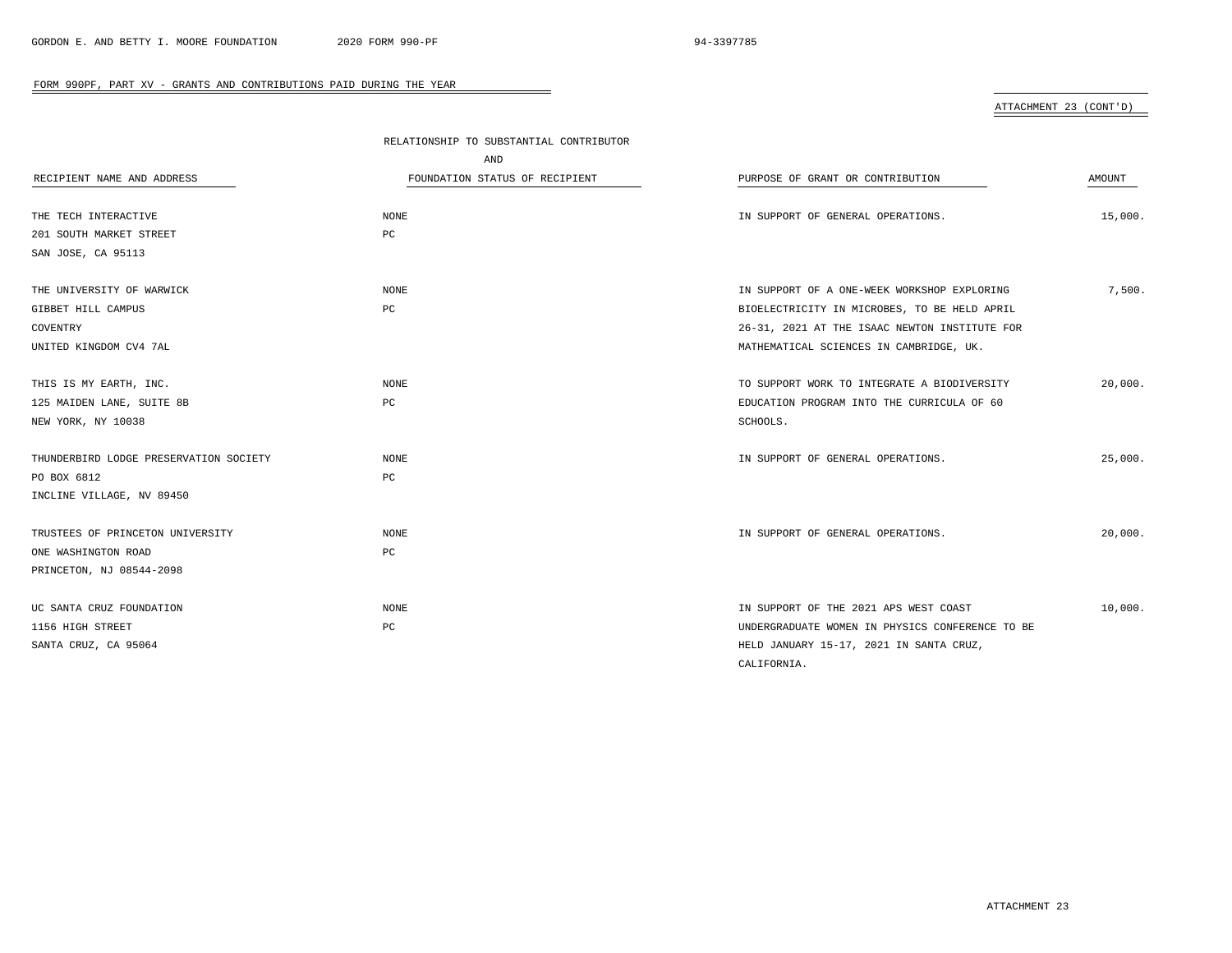### ATTACHMENT 23 (CONT'D)

|                                              | RELATIONSHIP TO SUBSTANTIAL CONTRIBUTOR |                                                 |         |
|----------------------------------------------|-----------------------------------------|-------------------------------------------------|---------|
|                                              | AND                                     |                                                 |         |
| RECIPIENT NAME AND ADDRESS                   | FOUNDATION STATUS OF RECIPIENT          | PURPOSE OF GRANT OR CONTRIBUTION                | AMOUNT  |
|                                              |                                         |                                                 |         |
| UNION OF CONCERNED SCIENTISTS INC.           | NONE                                    | IN SUPPORT OF GENERAL OPERATIONS.               | 500.    |
| TWO BRATTLE SQUARE, 6TH FLOOR                | PC                                      |                                                 |         |
| CAMBRIDGE, MA 02138                          |                                         |                                                 |         |
| UNIVERSITY OF ALASKA                         | <b>NONE</b>                             | TO SUPPORT AN ORAL HISTORY PROJECT TO DOCUMENT  | 35,000. |
| PO BOX 757500                                | GOV                                     | ALASKA'S SUBSISTENCE RESEARCH LEGACY.           |         |
| FAIRBANKS, AK 99775                          |                                         |                                                 |         |
|                                              |                                         |                                                 |         |
| UNIVERSITY OF ARIZONA FOUNDATION             | NONE                                    | TO SUPPORT UNRESTRICTED PURPOSES AT THE DEAN OF | 10,000. |
| 1111 N CHERRY AVENUE                         | PC                                      | ENGINEERING'S DISCRETION.                       |         |
| TUCSON, AZ 85721-0109                        |                                         |                                                 |         |
|                                              |                                         |                                                 |         |
| UNIVERSITY OF BRITISH COLUMBIA               | NONE                                    | IN SUPPORT OF THE 2020 FIELDWORK INTERACTION    | 10,000. |
| 2329 WEST MALL                               | PC                                      | MEETING, TO TAKE PLACE AT THE CARMABI RESEARCH  |         |
| VANCOUVER                                    |                                         | STATION IN WILLEMSTAD, CURACAO FROM APRIL 19 TO |         |
| ВC                                           |                                         | MAY 3, 2020.                                    |         |
| CANADA V6T 1Z4                               |                                         |                                                 |         |
|                                              |                                         |                                                 |         |
| UNIVERSITY OF CALIFORNIA BERKELEY FOUNDATION | NONE                                    | FOR THE COLLEGE OF ENGINEERING ACADEMIC SUPPORT | 10,000. |
| 1995 UNIVERSITY AVENUE, SUITE 401            | PC                                      | FUND.                                           |         |
| BERKELEY, CA 94704-1058                      |                                         |                                                 |         |
|                                              |                                         |                                                 |         |
| UNIVERSITY OF CALIFORNIA BERKELEY FOUNDATION | NONE                                    | TO SUPPORT THE DIVISION OF COMPUTING, DATA      | 20,000. |
| 1995 UNIVERSITY AVENUE, SUITE 401            | PC                                      | SCIENCE AND SOCIETY GENERAL FUND.               |         |
| BERKELEY, CA 94704-1058                      |                                         |                                                 |         |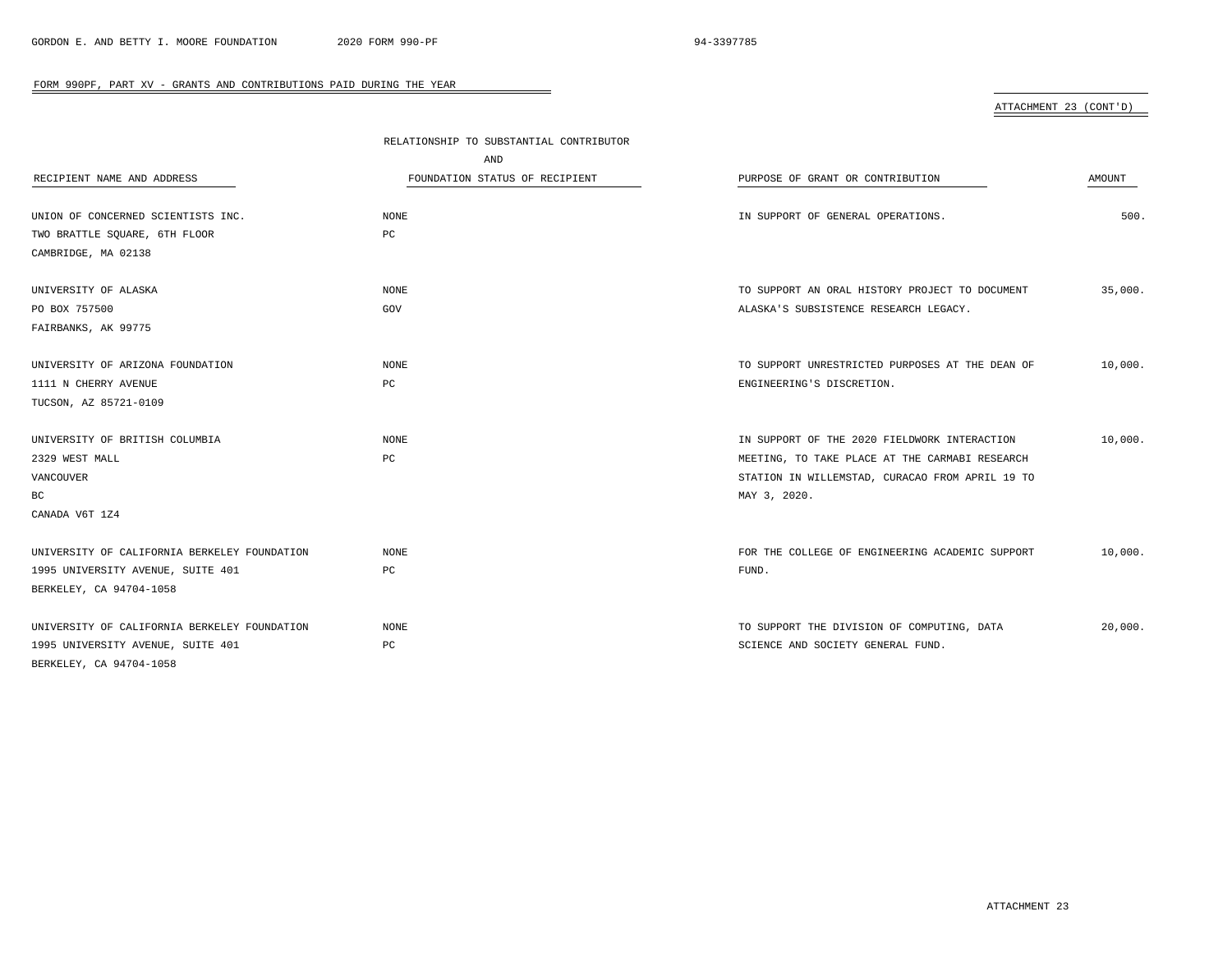$\overline{\phantom{a}}$ 

#### FORM 990PF, PART XV - GRANTS AND CONTRIBUTIONS PAID DURING THE YEAR

ATTACHMENT 23 (CONT'D)

|                                                   | RELATIONSHIP TO SUBSTANTIAL CONTRIBUTOR |                                                   |         |
|---------------------------------------------------|-----------------------------------------|---------------------------------------------------|---------|
|                                                   | AND                                     |                                                   |         |
| RECIPIENT NAME AND ADDRESS                        | FOUNDATION STATUS OF RECIPIENT          | PURPOSE OF GRANT OR CONTRIBUTION                  | AMOUNT  |
|                                                   |                                         |                                                   |         |
| UNIVERSITY OF CALIFORNIA BERKELEY FOUNDATION      | <b>NONE</b>                             | IN SUPPORT OF THE PHYSICS INNOVATORS INITIATIVE   | 50,000. |
| 1995 UNIVERSITY AVENUE, SUITE 401                 | PC                                      | (PI2), TO CREATE HANDS-ON RESEARCH OPPORTUNITIES  |         |
| BERKELEY, CA 94704-1058                           |                                         | FOR PHYSICS UNDERGRADUATE STUDENTS, ESPECIALLY TO |         |
|                                                   |                                         | TRANSFER STUDENTS AND THOSE FROM UNDERREPRESENTED |         |
|                                                   |                                         | GROUPS AND LOW-INCOME HOUSEHOLDS.                 |         |
| UNIVERSITY OF CALIFORNIA BERKELEY FOUNDATION      | <b>NONE</b>                             | FOR GENERAL SUPPORT AT THE DISCRETION OF THE      | 50,000. |
| 1995 UNIVERSITY AVENUE, SUITE 401                 | PC                                      |                                                   |         |
|                                                   |                                         | UNIVERSITY OF CALIFORNIA, BERKELEY DEAN OF        |         |
| BERKELEY, CA 94704-1058                           |                                         | BIOLOGICAL SCIENCES.                              |         |
| UNIVERSITY OF CALIFORNIA SAN FRANCISCO FOUNDATION | NONE                                    | IN SUPPORT OF GENERAL OPERATIONS.                 | 500.    |
| 220 MONTGOMERY STREET, SUITE 500                  | PC                                      |                                                   |         |
| SAN FRANCISCO, CA 94104                           |                                         |                                                   |         |
| UNIVERSITY OF CALIFORNIA SAN FRANCISCO FOUNDATION | <b>NONE</b>                             | TO SUPPORT THE BORDER HUMANITARIAN HEALTH         | 30.000. |
| 220 MONTGOMERY STREET, SUITE 500                  | PC                                      | INITIATIVE.                                       |         |
| SAN FRANCISCO, CA 94104                           |                                         |                                                   |         |
|                                                   |                                         |                                                   |         |
| UNIVERSITY OF CHICAGO                             | <b>NONE</b>                             | IN SUPPORT OF THE SECOND MICROBIOME CENTER        | 7,500.  |
| 1101 EAST 57TH STREET                             | PC                                      | CONSORTIUM MEETING TO BE HELD JUNE 16-17, 2020 AT |         |
| CHICAGO, IL 60637                                 |                                         | THE NEUBAUER COLLEGIUM, IN CHICAGO, IL.           |         |
| UNIVERSITY OF COLORADO FOUNDATION                 | <b>NONE</b>                             | IN SUPPORT OF THE EARTH LEADERSHIP PROGRAM.       | 50,000. |
| 1380 LAWRENCE STREET, SUITE 1325                  | PC                                      |                                                   |         |
| DENVER, CO 80204                                  |                                         |                                                   |         |
|                                                   |                                         |                                                   |         |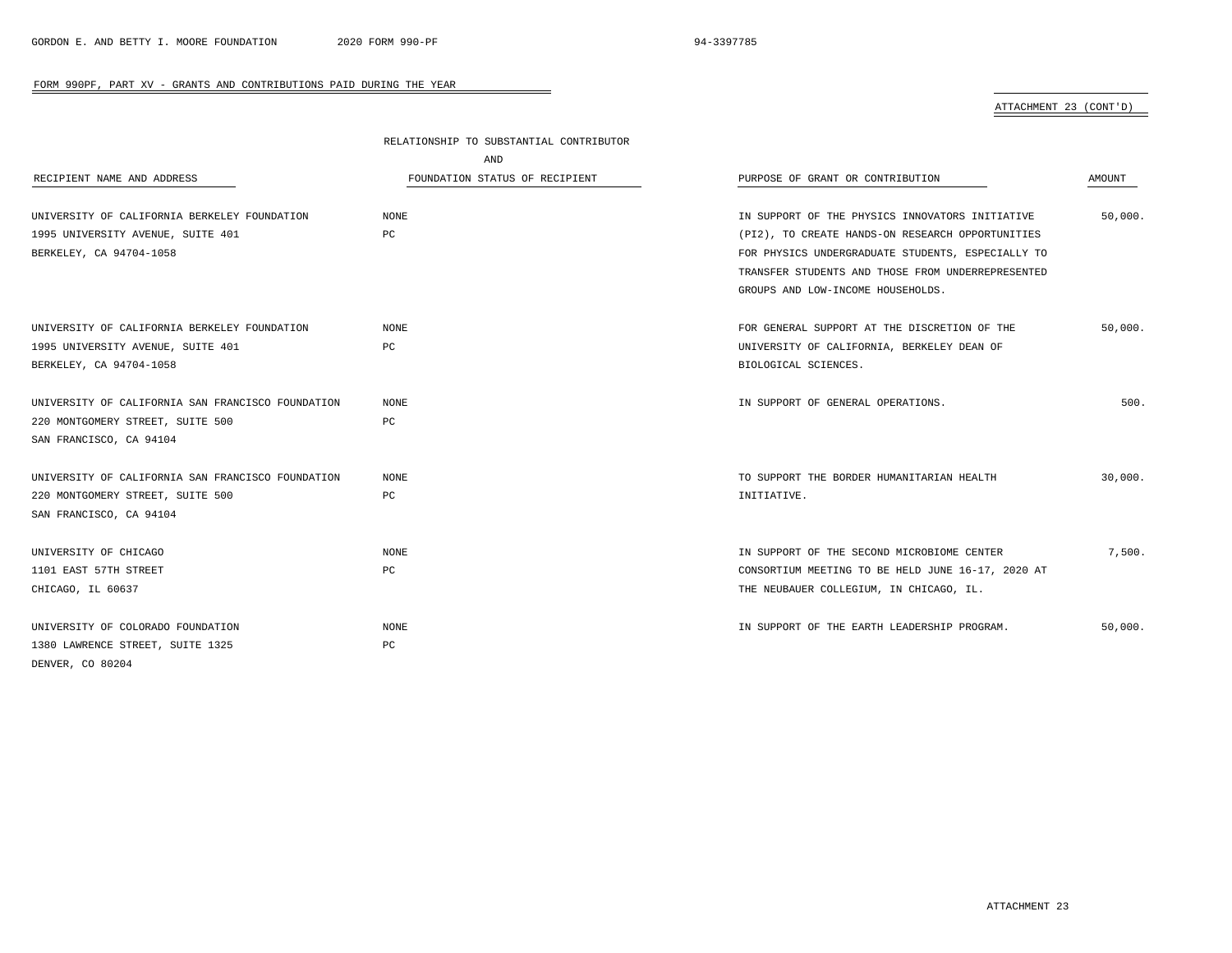### ATTACHMENT 23 (CONT'D)

|                                                    | RELATIONSHIP TO SUBSTANTIAL CONTRIBUTOR |                                                   |         |
|----------------------------------------------------|-----------------------------------------|---------------------------------------------------|---------|
|                                                    | AND                                     |                                                   |         |
| RECIPIENT NAME AND ADDRESS                         | FOUNDATION STATUS OF RECIPIENT          | PURPOSE OF GRANT OR CONTRIBUTION                  | AMOUNT  |
| UNIVERSITY OF FLORIDA BOARD OF TRUSTEES            | NONE                                    | IN SUPPORT OF THE INTERNATIONAL CONFERENCE ON LOW | 15,000. |
| UF TREEO CENTER 3900 SW 63RD BOULEVARD             | GOV                                     | ENERGY ELECTRODYNAMICS IN SOLIDS, TO BE HELD FROM |         |
| GAINESVILLE, FL 32608                              |                                         | JUNE 28 TO JULY 3, 2020 IN PORTLAND, ME.          |         |
| UNIVERSITY OF HAWAII FOUNDATION                    | NONE                                    | IN SUPPORT OF THE SECOND MEETING OF MARINE FUNGAL | 15,000. |
| PO BOX 11270                                       | РC                                      | BIOLOGY RESEARCHERS TO BE HELD AT THE UNIVERSITY  |         |
| HONOLULU, HI 96828                                 |                                         | OF HAWAII AT MANOA (COCONUT ISLAND) ON OCTOBER    |         |
|                                                    |                                         | $21 - 23$ , $2020$ .                              |         |
| UNIVERSITY OF LINCOLN HIGHER EDUCATION CORPORATION | NONE                                    | TO SUPPORT ONGOING PROJECT EFFORTS TO DETERMINE   | 30,000. |
| BRAYFORD POOL                                      | PC                                      | HOW FINE-SCALE VISCOSITY AFFECTS THE ABILITY OF   |         |
| LINCOLN                                            |                                         | MARINE MICROBES TO FIND AND ACQUIRE FOOD.         |         |
| UNITED KINGDOM LN6 7TS                             |                                         |                                                   |         |
| UNIVERSITY OF MARYLAND COLLEGE PARK FOUNDATION     | NONE                                    | IN SUPPORT OF THE SCHOOL OF PUBLIC POLICY DEAN'S  | 15,000. |
| 4603 CALVERT ROAD                                  | PC                                      | FUND.                                             |         |
| COLLEGE PARK, MD 20740                             |                                         |                                                   |         |
| UNIVERSITY OF MIAMI                                | NONE                                    | IN SUPPORT OF THE FUTURE OF MICROBIAL             | 10,000. |
| 4600 RICKENBACKER CAUSEWAY                         | PC                                      | METABARCODING MEETING TO BE HELD IN APRIL 2021 IN |         |
| MIAMI, FL 33149                                    |                                         | MIAMI, FLORIDA.                                   |         |
| UNIVERSITY OF NORTH CAROLINA AT CHAPEL HILL        | NONE                                    | IN SUPPORT OF THE RESEARCH OF DR. MICHAEL FISHER. | 25,000. |
| 4114 MCGAVRAN-GREENBERG HALL, CB #7431             | PC                                      |                                                   |         |
| CHAPEL HILL, NC 27599                              |                                         |                                                   |         |

÷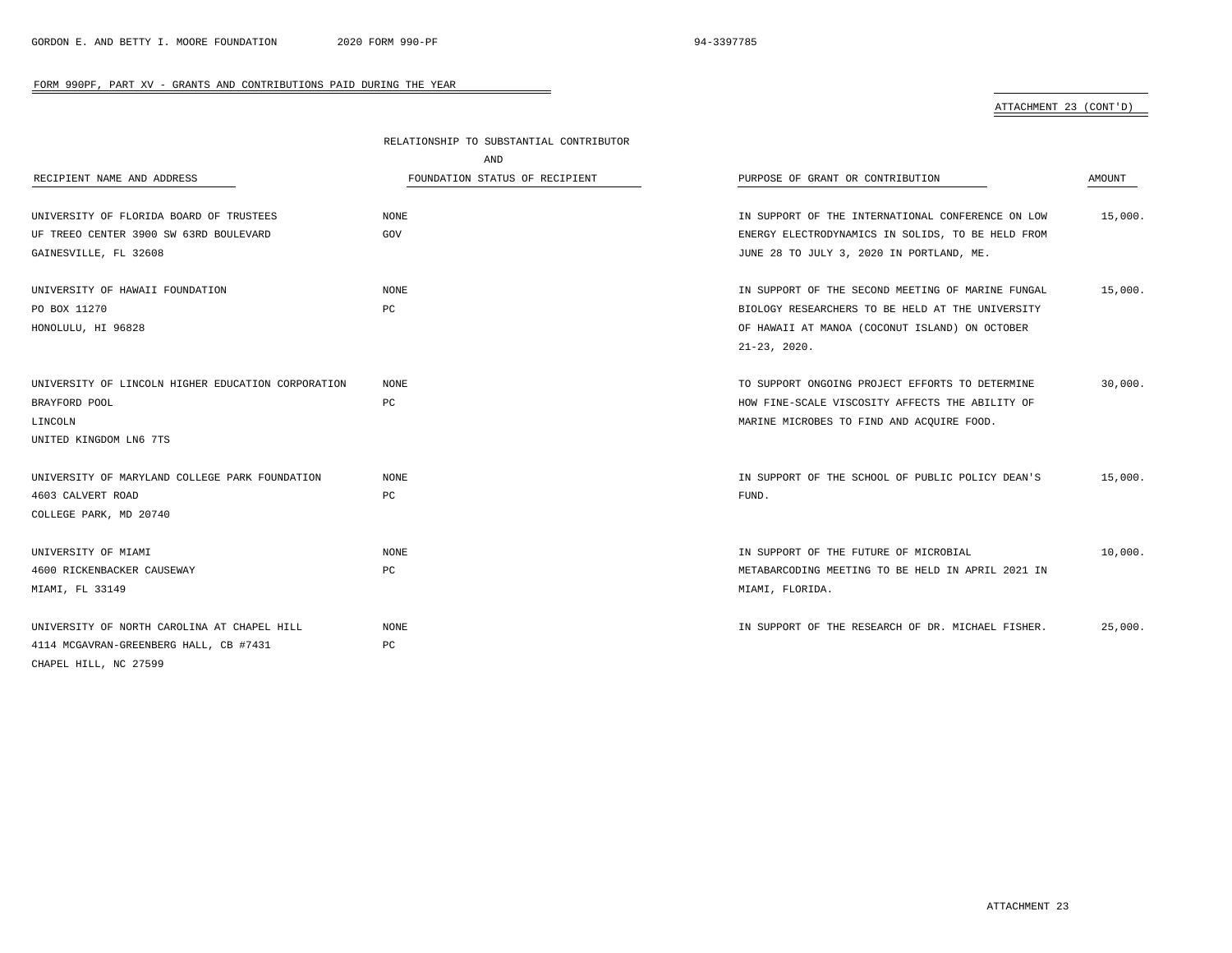ATTACHMENT 23 (CONT'D)

|                                                   | RELATIONSHIP TO SUBSTANTIAL CONTRIBUTOR |                                                   |         |  |
|---------------------------------------------------|-----------------------------------------|---------------------------------------------------|---------|--|
|                                                   | AND                                     |                                                   |         |  |
| RECIPIENT NAME AND ADDRESS                        | FOUNDATION STATUS OF RECIPIENT          | PURPOSE OF GRANT OR CONTRIBUTION                  | AMOUNT  |  |
|                                                   |                                         |                                                   |         |  |
| UNIVERSITY OF OREGON FOUNDATION                   | NONE                                    | IN SUPPORT OF THE RESEARCH OF DR. CALIN PLESA.    | 25,000. |  |
| 1720 E 13TH AVENUE SUITE 410                      | РC                                      |                                                   |         |  |
| EUGENE, OR 97403-2253                             |                                         |                                                   |         |  |
| UNIVERSITY OF PITTSBURGH                          | <b>NONE</b>                             | IN SUPPORT OF THE AUDIOXD MEETING (ORIGINALLY     | 15,000. |  |
| 4249 FIFTH AVENUE                                 | PC                                      | JUNE 2020, NOW RESCHEDULED FOR JUNE 2021 IN       |         |  |
| PITTSBURGH, PA 15260                              |                                         | PITTSBURGH, PA) TO BRING TOGETHER AUDIO ANALYSIS  |         |  |
|                                                   |                                         | SPECIALISTS WITH WILDLIFE BIOLOGISTS, ECOLOGISTS, |         |  |
|                                                   |                                         | AND CONSERVATIONISTS TO DISCUSS THE SCIENTIFIC,   |         |  |
|                                                   |                                         | HARDWARE, SOFTWARE, AND ANALYSIS CHALLENGES       |         |  |
|                                                   |                                         | ASSOCIATED WITH SOUNDSCAPES.                      |         |  |
| UNIVERSITY OF SOUTHERN CALIFORNIA                 | NONE                                    | IN SUPPORT OF THE FOURTH INTERNATIONAL WORKSHOP   | 20.000. |  |
| ZUMBERGE HALL OF SCIENCES, 3651 TROUSDALE PARKWAY | PC                                      | ON MICROBIAL LIFE UNDER EXTREME ENERGY            |         |  |
| LOS ANGELES, CA 90089                             |                                         | LIMITATION, TO BE HELD SEPTEMBER 7-11, 2020 AT    |         |  |
|                                                   |                                         | SANDBJERG CASTLE, DENMARK.                        |         |  |
|                                                   |                                         |                                                   |         |  |
| UNIVERSITY OF SOUTHERN CALIFORNIA                 | NONE                                    | IN SUPPORT OF THE BIOINFORMATICS VIRTUAL          | 10,000. |  |
| 3500 SOUTH FIGUEROA STREET, SUITE 102             | PC                                      | COORDINATION NETWORK'S VIRTUAL MEETINGS,          |         |  |
| LOS ANGELES, CA 90089-8001                        |                                         | PUBLICATIONS, AND TEACHING MATERIALS.             |         |  |
| UNIVERSITY OF WASHINGTON                          | NONE                                    | IN SUPPORT OF THE 2020 SYMPOSIUM ON POLAR         | 10,000. |  |
| BOX 357940                                        | GOV                                     | MICROBES AND VIRUSES TO BE HELD MAY 2-7, 2020 IN  |         |  |
| SEATTLE, WA 98195-7940                            |                                         | TVAERMINNE, FINLAND.                              |         |  |
|                                                   |                                         |                                                   |         |  |
| UNIVERSITY OF WASHINGTON                          | NONE                                    | IN SUPPORT OF GENE FLOW AND MICROBIAL EVOLUTION   | 7,000.  |  |
| 24 KINCAID HALL, BOX 351800                       | GOV                                     | SYNTHESIS MEETING TO BE HELD DURING FALL 2020 IN  |         |  |
| SEATTLE, WA 98195                                 |                                         | FRIDAY HARBOUR LABS, WA.                          |         |  |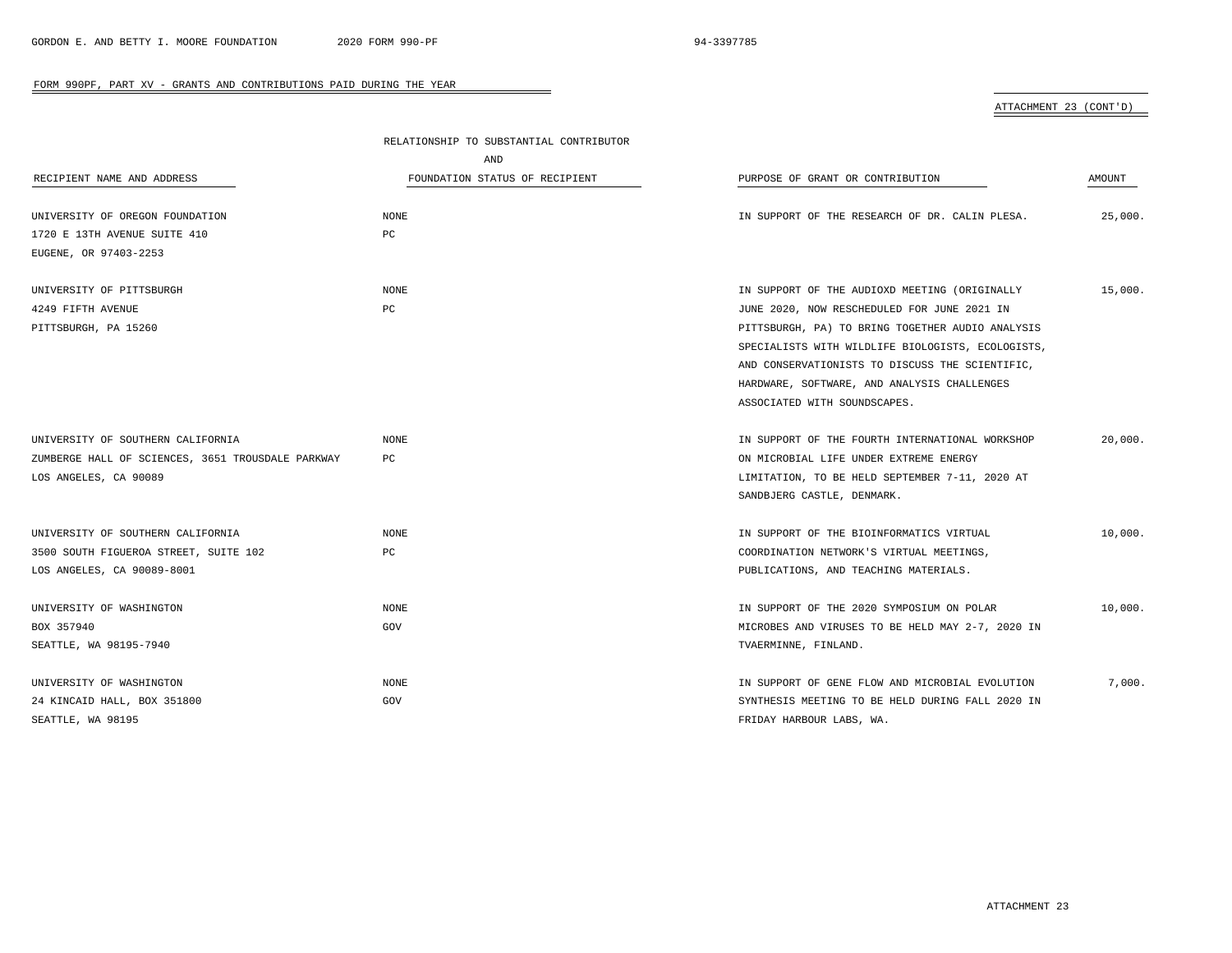# ATTACHMENT 23 (CONT'D)

|                                             | RELATIONSHIP TO SUBSTANTIAL CONTRIBUTOR |                                                   |          |
|---------------------------------------------|-----------------------------------------|---------------------------------------------------|----------|
|                                             | AND                                     |                                                   |          |
| RECIPIENT NAME AND ADDRESS                  | FOUNDATION STATUS OF RECIPIENT          | PURPOSE OF GRANT OR CONTRIBUTION                  | AMOUNT   |
|                                             |                                         |                                                   |          |
| UNIVERSITY OF WASHINGTON                    | NONE                                    | IN SUPPORT OF THE RESEARCH OF DR. NADYA PEEK.     | 25,000.  |
| 3960 BENTON LANE NE                         | GOV                                     |                                                   |          |
| SEATTLE, WA 98195                           |                                         |                                                   |          |
| UNIVERSITY OF WASHINGTON                    | <b>NONE</b>                             | TO SUPPORT FIELD STUDIES OF GALAPAGOS PENGUINS.   | 30,000.  |
| LIFE SCIENCES BUILDING, BOX 351800          | GOV                                     |                                                   |          |
| SEATTLE, WA 98185                           |                                         |                                                   |          |
|                                             |                                         |                                                   |          |
| UNIVERSITY OF WASHINGTON                    | NONE                                    | IN SUPPORT OF PUBLISHING COSTS FOR A CHILDREN'S   | 5,000.   |
| 3760 E STEVENS WAY NE, BOX 352700, MORE 201 | GOV                                     | BOOK ON THE LIVES OF SCIENTISTS, ENGINEERS, AND   |          |
| SEATTLE, WA 98195                           |                                         | DOCTORS, PRODUCED BY THE NATIONAL ACADEMIES' NEW  |          |
|                                             |                                         | VOICES IN SCIENCE, ENGINEERING, AND MEDICINE      |          |
|                                             |                                         | PROGRAM.                                          |          |
|                                             |                                         |                                                   |          |
| UNIVERSITY OF WISCONSIN FOUNDATION          | NONE                                    | TO SUPPORT THE SIEBEL FAMILY MEN'S BASKETBALL     | 50,000.  |
| 1848 UNIVERSITY AVENUE                      | PC                                      | SCHOLARSHIP FUND.                                 |          |
| MADISON, WI 53726                           |                                         |                                                   |          |
| VANGUARD CHARITABLE ENDOWMENT PROGRAM       | <b>NONE</b>                             | TO SUPPORT A DONOR ADVISED FUND, REQUESTED BY AN  | 100,000. |
| PO BOX 9509                                 | РC                                      | EMPLOYEE OR BOARD MEMBER AS PART OF A MATCHING    |          |
| WARWICK, RI 02889-9509                      |                                         | GIFT OR SERVICE RECOGNITION PROGRAM.              |          |
|                                             |                                         |                                                   |          |
| VMC FOUNDATION                              | <b>NONE</b>                             | TO PROVIDE SUPPORT TO SANTA CLARA COUNTY TO       | 50,000.  |
| 2400 CLOVE DRIVE                            | PC                                      | IMPROVE VENTILATION SYSTEMS IN SCHOOLS, TO TEST   |          |
| SAN JOSE, CA 95128                          |                                         | BEST PRACTICES FOR RETURNING STUDENTS TO          |          |
|                                             |                                         | IN-PERSON LEARNING, AND TO BRING COVID TESTING TO |          |
|                                             |                                         | MORE INDIVIDUALS THROUGH A SCHEDULING AND         |          |
|                                             |                                         | RESULT-DELIVERY PLATFORM.                         |          |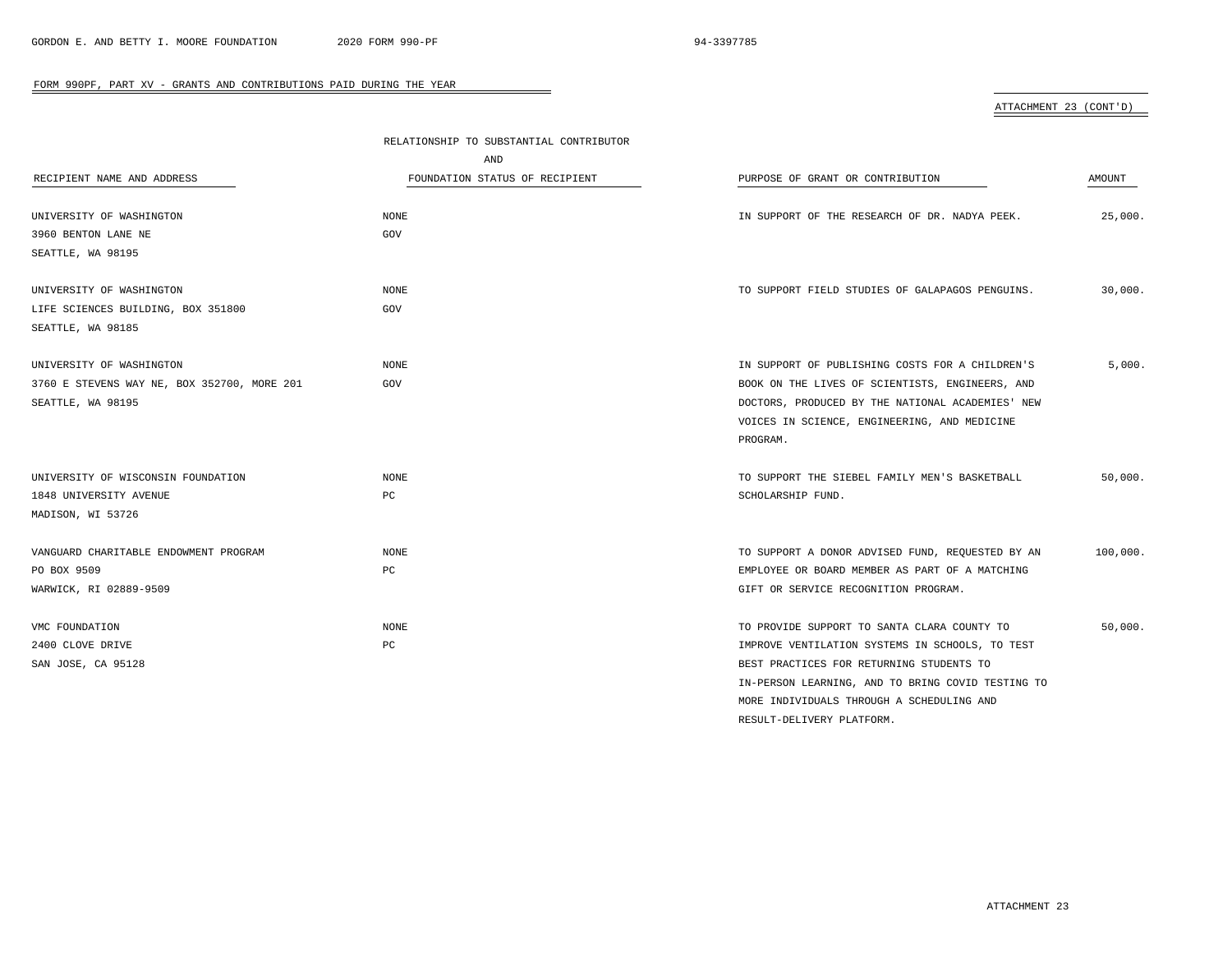# ATTACHMENT 23 (CONT'D)

|                            | RELATIONSHIP TO SUBSTANTIAL CONTRIBUTOR |                                                   |         |
|----------------------------|-----------------------------------------|---------------------------------------------------|---------|
|                            | AND                                     |                                                   |         |
| RECIPIENT NAME AND ADDRESS | FOUNDATION STATUS OF RECIPIENT          | PURPOSE OF GRANT OR CONTRIBUTION                  | AMOUNT  |
| VMC FOUNDATION             | NONE                                    | IN SUPPORT OF COVID-19 RELIEF RESPONSE PROVIDING  | 25,000. |
| 2400 CLOVE DRIVE           | PC                                      | CLINICAL CARE NEEDS TO PEOPLE EXPERIENCING        |         |
| SAN JOSE, CA 95128         |                                         | HOMELESSNESS IN SANTA CLARA COUNTY, THROUGH THE   |         |
|                            |                                         | VALLEY HOMELESS HEALTHCARE PROGRAM.               |         |
| WAKE FOREST UNIVERSITY     | NONE                                    | TO SUPPORT THE IMPROVEMENT OF THE SYSTEMS FOR THE | 40,000. |
| 1834 WAKE FOREST ROAD      | PC                                      | PRODUCTION AND DELIVERY OF RELEVANT AND TIMELY    |         |
| WINSTON-SALEM, NC 27106    |                                         | SCIENCE FOR THE DECISION MAKERS OF THE PROTECTED  |         |
|                            |                                         | AREAS OF PERU.                                    |         |
| WASHINGTON UNIVERSITY      | NONE                                    | TO SUPPORT THE VALIDATION AND ONLINE HOSTING OF A | 50,000. |
| ONE BROOKINGS DRIVE        | PC                                      | COVID-19 RISK CALCULATOR THAT CAN BE USED BY      |         |
| ST. LOUIS, MO 63130-4899   |                                         | CLINICIANS TO PREDICT HOSPITAL MORTALITY AND      |         |
|                            |                                         | PROLONGED MECHANICAL VENTILATION FOR PATIENTS     |         |
|                            |                                         | INFECTED WITH COVID-19.                           |         |
| WATERKEEPER ALLIANCE INC.  | NONE                                    | IN SUPPORT OF GENERAL OPERATIONS.                 | 25,000. |
| 180 MAIDEN LANE, SUITE 603 | PC                                      |                                                   |         |
| NEW YORK, NY 10038         |                                         |                                                   |         |
| WE HOPE                    | NONE                                    | IN SUPPORT OF COVID-19 RELIEF RESPONSE GENERAL    | 50,000. |
| 1854 BAY ROAD              | PC                                      | OPERATIONS ASSISTING THE LOCAL HOMELESS           |         |
| EAST PALO ALTO, CA 94303   |                                         | COMMUNITY.                                        |         |
| WESLEYAN UNIVERSITY        | NONE                                    | TO SUPPORT FINANCIAL AID.                         | 20,000. |
| <b>45 WYLLYS AVENUE</b>    | PC                                      |                                                   |         |
| MIDDLETOWN, CT 06459       |                                         |                                                   |         |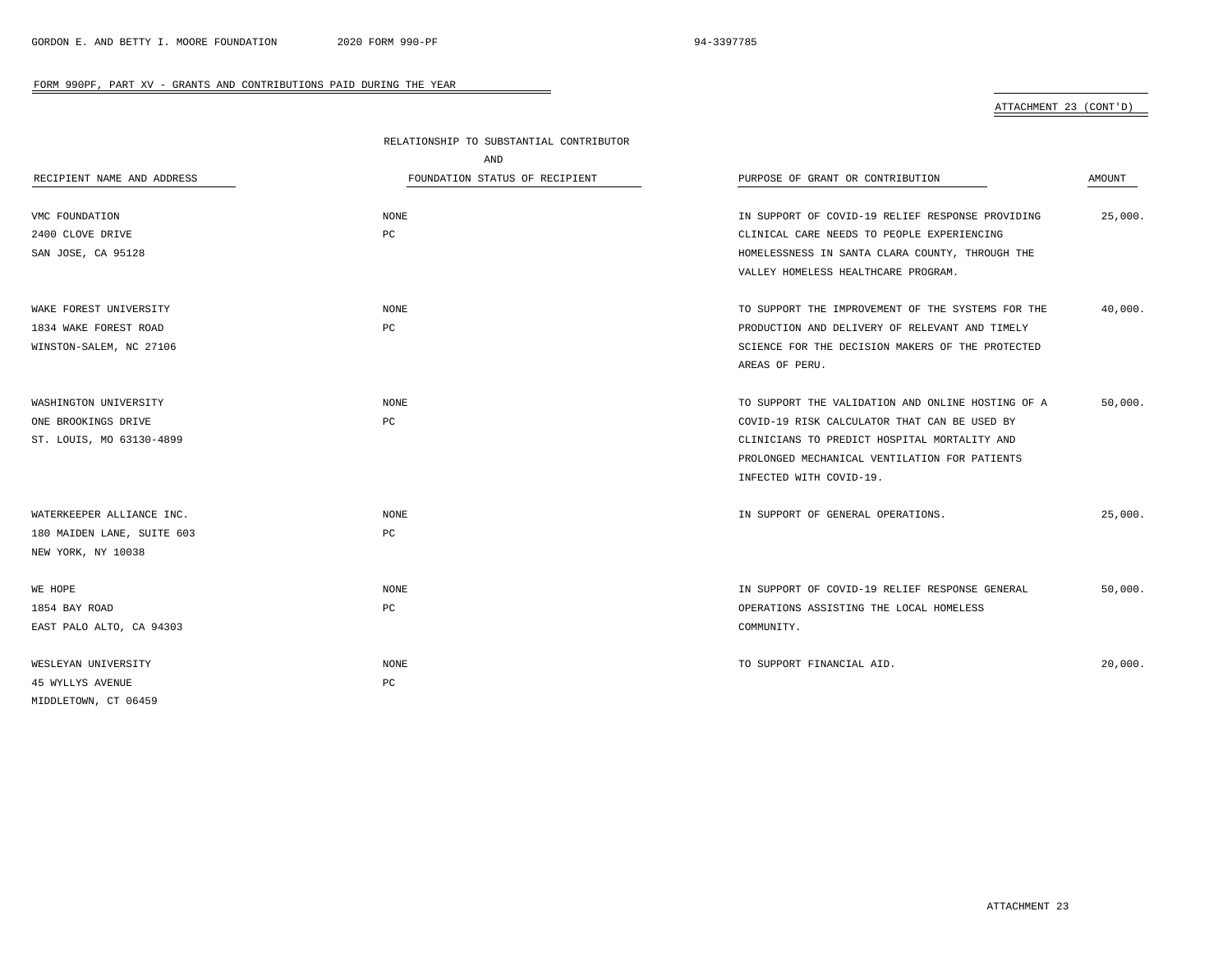# ATTACHMENT 23 (CONT'D)

|                                               | RELATIONSHIP TO SUBSTANTIAL CONTRIBUTOR |                                                   |         |
|-----------------------------------------------|-----------------------------------------|---------------------------------------------------|---------|
|                                               | AND                                     |                                                   |         |
| RECIPIENT NAME AND ADDRESS                    | FOUNDATION STATUS OF RECIPIENT          | PURPOSE OF GRANT OR CONTRIBUTION                  | AMOUNT  |
| WEST VALLEY COMMUNITY SERVICES OF SANTA CLARA | NONE                                    | IN SUPPORT OF COVID-19 RELIEF RESPONSE GENERAL    | 25,000. |
| 10104 VISTA DRIVE                             | PC                                      | OPERATIONS PROVIDING HOMELESS AND AFFORDABLE      |         |
| CUPERTINO, CA 95014                           |                                         | HOUSING SUPPORT.                                  |         |
| WILDLIFE CONSERVATION SOCIETY                 | NONE                                    | IN SUPPORT OF GENERAL OPERATIONS.                 | 2,000.  |
| 2300 SOUTHERN BOULEVARD                       | PC                                      |                                                   |         |
| BRONX, NY 10460                               |                                         |                                                   |         |
| WILLIAM MARSH RICE UNIVERSITY                 | NONE                                    | IN SUPPORT OF A WORKSHOP, TO BE HELD IN APRIL     | 10,000. |
| 6100 MAIN, MS-61                              | PC                                      | 2021, AIMING TO BRING TOGETHER TOP EXPERTS IN THE |         |
| HOUSTON, TX 77005-1827                        |                                         | AREAS OF TOPOLOGICAL MATERIALS AND CORRELATED     |         |
|                                               |                                         | ELECTRON SYSTEMS TO HIGHLIGHT THE RECENT          |         |
|                                               |                                         | ACHIEVEMENTS IN EACH AREA AND TO PROVIDE A FORUM  |         |
|                                               |                                         | FOR CROSS-TALK AMONG THE SUBJECTS.                |         |
| WONDERFEST                                    | <b>NONE</b>                             | TO SUPPORT PUBLIC SCIENCE PRESENTATIONS AND THE   | 10,000. |
| 47 ALTA WAY                                   | PC                                      | SCIENCE ENVOY PROGRAM.                            |         |
| CORTE MADERA, CA 94925                        |                                         |                                                   |         |
| WONDERFEST                                    | NONE                                    | TO SUPPORT THE PARTICIPATION OF SCIENTISTS AND    | 10,000. |
| 47 ALTA WAY                                   | РC                                      | GRADUATE STUDENTS IN A SCIENCE ENVOY PROGRAM.     |         |
| CORTE MADERA, CA 94925                        |                                         |                                                   |         |
| WORLD CENTRAL KITCHEN INCORPORATED            | <b>NONE</b>                             | IN SUPPORT OF GENERAL OPERATIONS.                 | 500.    |
| 655 NEW YORK AVE NW, 6TH FLOOR                | РC                                      |                                                   |         |
| WASHINGTON, DC 20001                          |                                         |                                                   |         |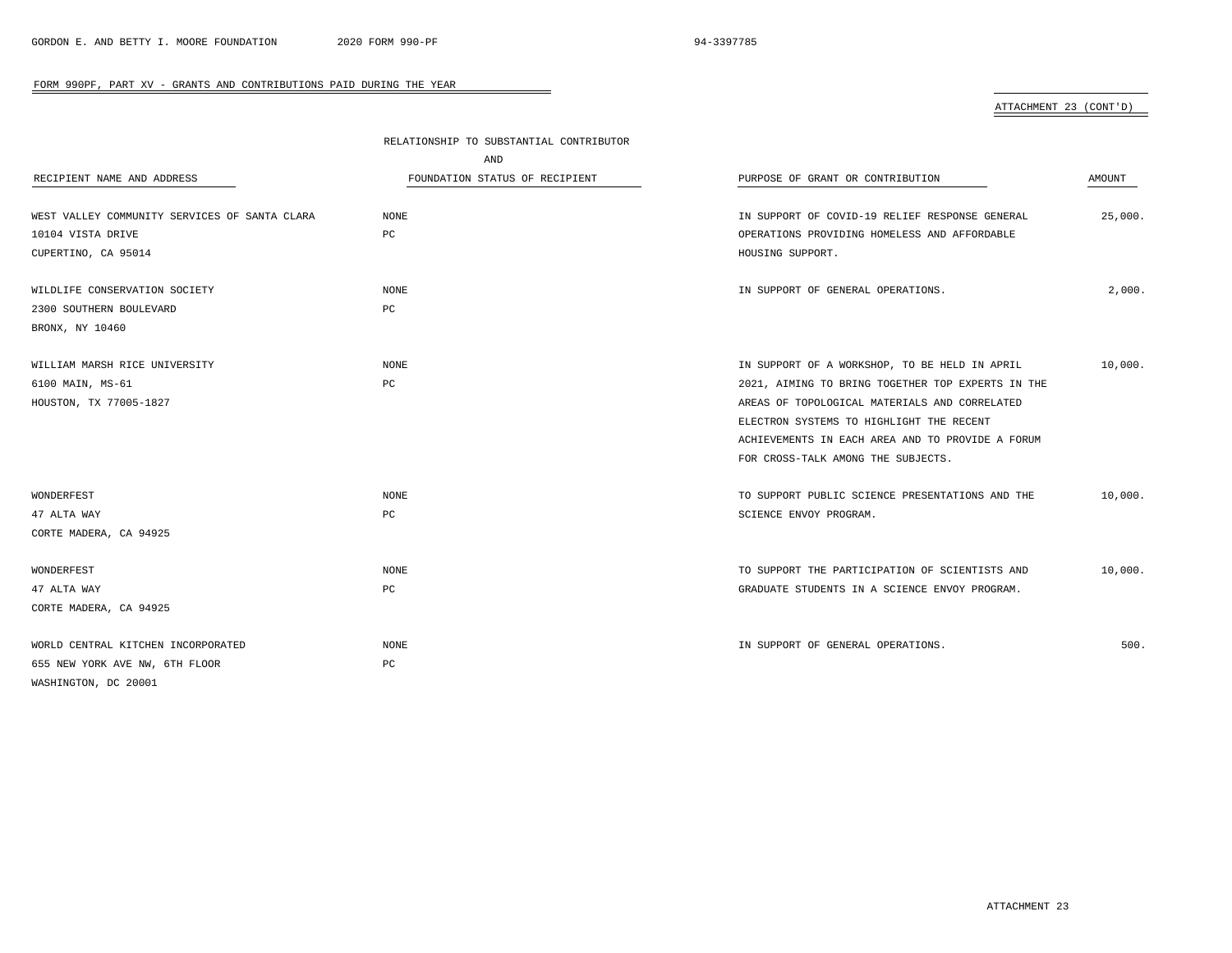# ATTACHMENT 23 (CONT'D)

|                                                | RELATIONSHIP TO SUBSTANTIAL CONTRIBUTOR |                                                    |          |  |
|------------------------------------------------|-----------------------------------------|----------------------------------------------------|----------|--|
|                                                | AND                                     |                                                    |          |  |
| RECIPIENT NAME AND ADDRESS                     | FOUNDATION STATUS OF RECIPIENT          | PURPOSE OF GRANT OR CONTRIBUTION                   | AMOUNT   |  |
|                                                |                                         |                                                    |          |  |
| WORLD INSTITUTE ON DISABILITY                  | NONE                                    | TO SUPPORT DISABILITY FOCUSED CIVIC ENGAGEMENT.    | 100,000. |  |
| 3075 ADELINE STREET, SUITE 155                 | PC                                      |                                                    |          |  |
| BERKELEY, CA 94703                             |                                         |                                                    |          |  |
|                                                |                                         |                                                    |          |  |
| WORLD WILDLIFE FUND INC.                       | NONE                                    | TO SUPPORT CONTINUED ENGAGEMENT ON ISSUES CONCERNI | 9,760.   |  |
| 1250 24TH STREET, NW                           | $_{\rm PC}$                             | CIRCUMPOLAR MARINE CONSERVATION.                   |          |  |
| WASHINGTON, DC 20037                           |                                         |                                                    |          |  |
|                                                |                                         |                                                    |          |  |
| YALE UNIVERSITY                                | NONE                                    | IN SUPPORT OF GENERAL OPERATIONS.                  | 1,000.   |  |
| SAGE HALL, 205 PROSPECT STREET                 | PC                                      |                                                    |          |  |
| NEW HAVEN, CT 06511                            |                                         |                                                    |          |  |
|                                                |                                         |                                                    |          |  |
| ZION EVANGELICAL LUTHERAN CHURCH               | NONE                                    | TO SUPPORT ZION ALUMNI AND FRIENDS IN MEMORY OF    | 1,000.   |  |
| 220 W HENRY STREET                             | PC                                      | RENO LOUIS CALCARI.                                |          |  |
| STAUNTON, IL 62088                             |                                         |                                                    |          |  |
|                                                |                                         |                                                    |          |  |
| A BETTER CHANCE INC.                           | NONE                                    | IN SUPPORT OF GENERAL OPERATIONS.                  | 400.     |  |
| 253 W 35TH STREET 6TH FLOOR                    | $_{\rm PC}$                             |                                                    |          |  |
| NEW YORK, NY 10001                             |                                         |                                                    |          |  |
|                                                |                                         |                                                    |          |  |
| ACHIEVEMENT REWARDS FOR COLLEGE SCIENTISTS FDN | $\rm{NONE}$                             | IN SUPPORT OF FELLOWSHIPS.                         | 4,000.   |  |
| PO BOX 29405                                   | PC                                      |                                                    |          |  |
| SAN FRANCISCO, CA 94129                        |                                         |                                                    |          |  |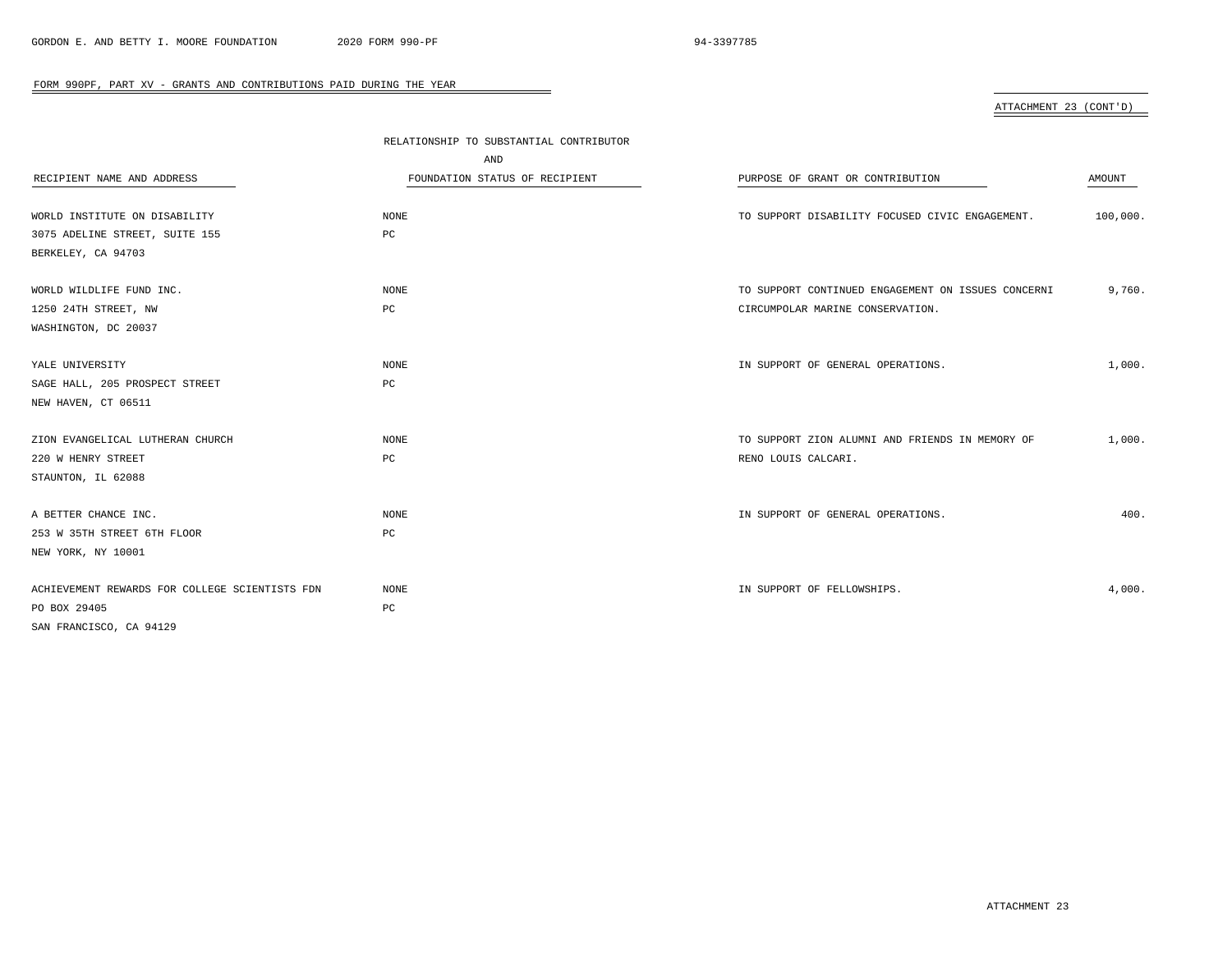# ATTACHMENT 23 (CONT'D)

| RECIPIENT NAME AND ADDRESS                       | RELATIONSHIP TO SUBSTANTIAL CONTRIBUTOR<br>AND<br>FOUNDATION STATUS OF RECIPIENT | PURPOSE OF GRANT OR CONTRIBUTION                | <b>AMOUNT</b> |
|--------------------------------------------------|----------------------------------------------------------------------------------|-------------------------------------------------|---------------|
| ADVANCEMENT PROJECT                              | NONE                                                                             | TO SUPPORT ADVANCEMENT PROJECT CALIFORNIA.      | 102.          |
| 1910 W SUNSET BOULEVARD #500                     | PC                                                                               |                                                 |               |
| LOS ANGELES, CA 90026                            |                                                                                  |                                                 |               |
| ALIANZA AMERICAS                                 | NONE                                                                             | IN SUPPORT OF GENERAL OPERATIONS.               | 400.          |
| 2875 W CERMAK ROAD                               | $_{\rm PC}$                                                                      |                                                 |               |
| CHICAGO, IL 60623                                |                                                                                  |                                                 |               |
| ALLIANCE FOR A JUST SOCIETY                      | NONE                                                                             | IN SUPPORT OF THE ONE FAIR WAGE EMERGENCY FUND. | 200.          |
| 3518 S EDMUNDS STREET                            | $_{\rm PC}$                                                                      |                                                 |               |
| SEATTLE, WA 98118                                |                                                                                  |                                                 |               |
| ALZHEIMER'S DISEASE AND RELATED DISORDERS ASSOC. | NONE                                                                             | IN SUPPORT OF GENERAL OPERATIONS.               | 800.          |
| 225 N MICHIGAN AVENUE, SUITE 1700                | PC                                                                               |                                                 |               |
| CHICAGO, IL 60601                                |                                                                                  |                                                 |               |
| AMAZON BIODIVERSITY CENTER                       | NONE                                                                             | IN SUPPORT OF GENERAL OPERATIONS.               | 400.          |
| PO BOX 96503                                     | PC                                                                               |                                                 |               |
| WASHINGTON, DC 20090-6503                        |                                                                                  |                                                 |               |
| AMERICAN ACADEMY OF ARTS AND SCIENCES            | <b>NONE</b>                                                                      | IN SUPPORT OF GENERAL OPERATIONS.               | 500.          |
| 136 IRVING STREET                                | $_{\rm PC}$                                                                      |                                                 |               |
| CAMBRIDGE, MA 02138                              |                                                                                  |                                                 |               |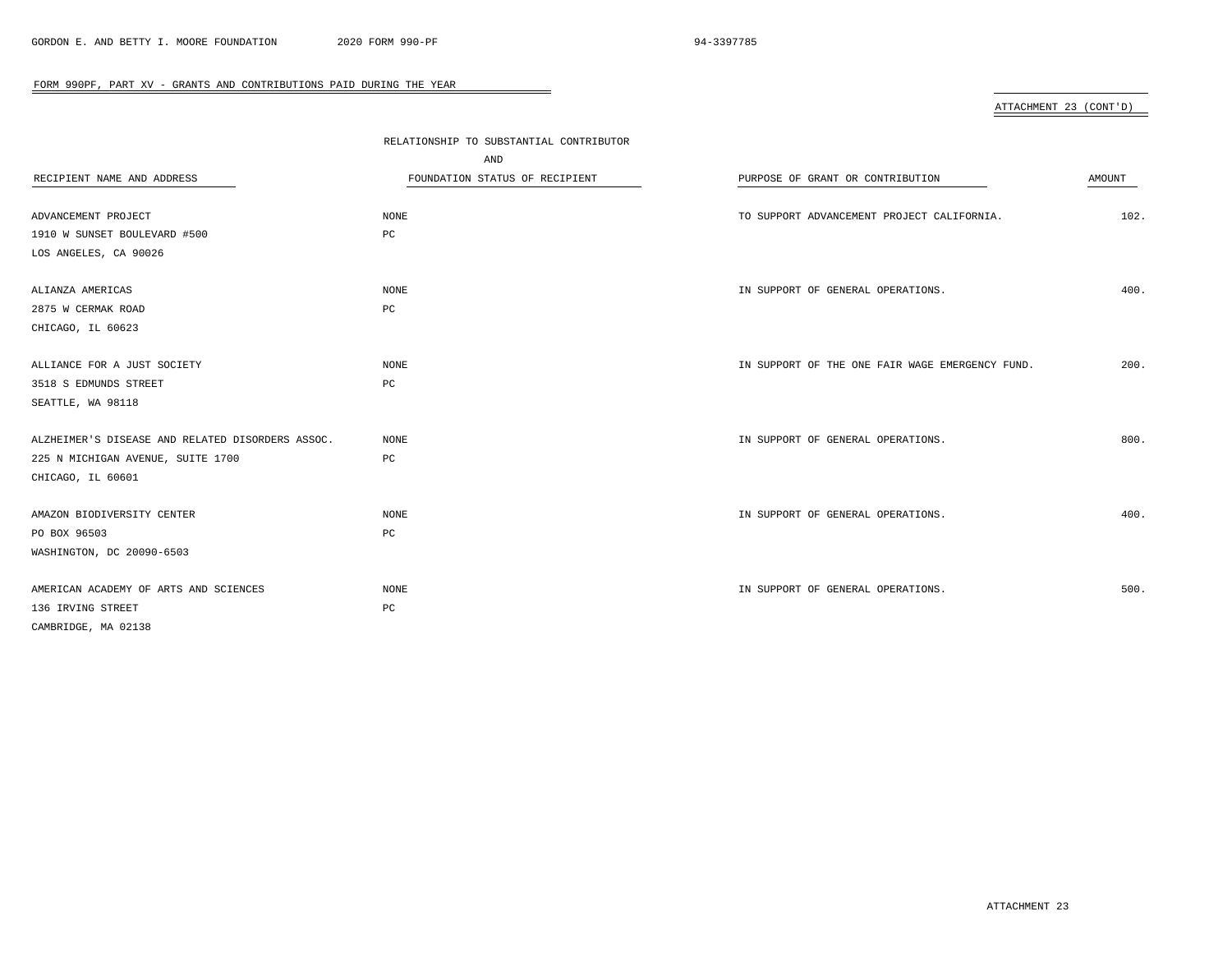# ATTACHMENT 23 (CONT'D)

|                                                | RELATIONSHIP TO SUBSTANTIAL CONTRIBUTOR<br>AND |                                               |               |
|------------------------------------------------|------------------------------------------------|-----------------------------------------------|---------------|
| RECIPIENT NAME AND ADDRESS                     | FOUNDATION STATUS OF RECIPIENT                 | PURPOSE OF GRANT OR CONTRIBUTION              | <b>AMOUNT</b> |
| AMERICAN CANCER SOCIETY INC.                   | NONE                                           | IN SUPPORT OF GENERAL OPERATIONS.             | 200.          |
| PO BOX 22478                                   | PC                                             |                                               |               |
| OKLAHOMA CITY, OK 73123                        |                                                |                                               |               |
|                                                |                                                |                                               |               |
| AMERICAN CIVIL LIBERTIES UNION FOUNDATION INC. | <b>NONE</b>                                    | IN SUPPORT OF GENERAL OPERATIONS.             | 100.          |
| 125 BROAD STREET, 18TH FLOOR                   | PC                                             |                                               |               |
| NEW YORK, NY 10004-2400                        |                                                |                                               |               |
|                                                | NONE                                           | TO SUPPORT THE UNIVERSITY OF TORONTO SCHOOLS. | 2,000.        |
| AMERICAN FUND FOR CHARITIES                    | PC                                             |                                               |               |
| 2 LIBERTY SQUARE, SUITE 500                    |                                                |                                               |               |
| BOSTON, MA 02109                               |                                                |                                               |               |
| AMERICAN JEWISH COMMITTEE                      | NONE                                           | IN SUPPORT OF GENERAL OPERATIONS.             | 2,574.        |
| 165 EAST 56TH STREET                           | PC                                             |                                               |               |
| NEW YORK, NY 10022                             |                                                |                                               |               |
|                                                |                                                |                                               |               |
| AMERICAN NATIONAL RED CROSS                    | <b>NONE</b>                                    | IN SUPPORT OF GENERAL OPERATIONS.             | 200.          |
| 431 18TH STREET NW                             | PC                                             |                                               |               |
| WASHINGTON, DC 20006                           |                                                |                                               |               |
| AMNESTY INTERNATIONAL OF THE USA INC           | NONE                                           | IN SUPPORT OF GENERAL OPERATIONS.             | 400.          |
| 311 W 43RD STREET, 7TH FLOOR                   | PC                                             |                                               |               |
| NEW YORK, NY 10036                             |                                                |                                               |               |
|                                                |                                                |                                               |               |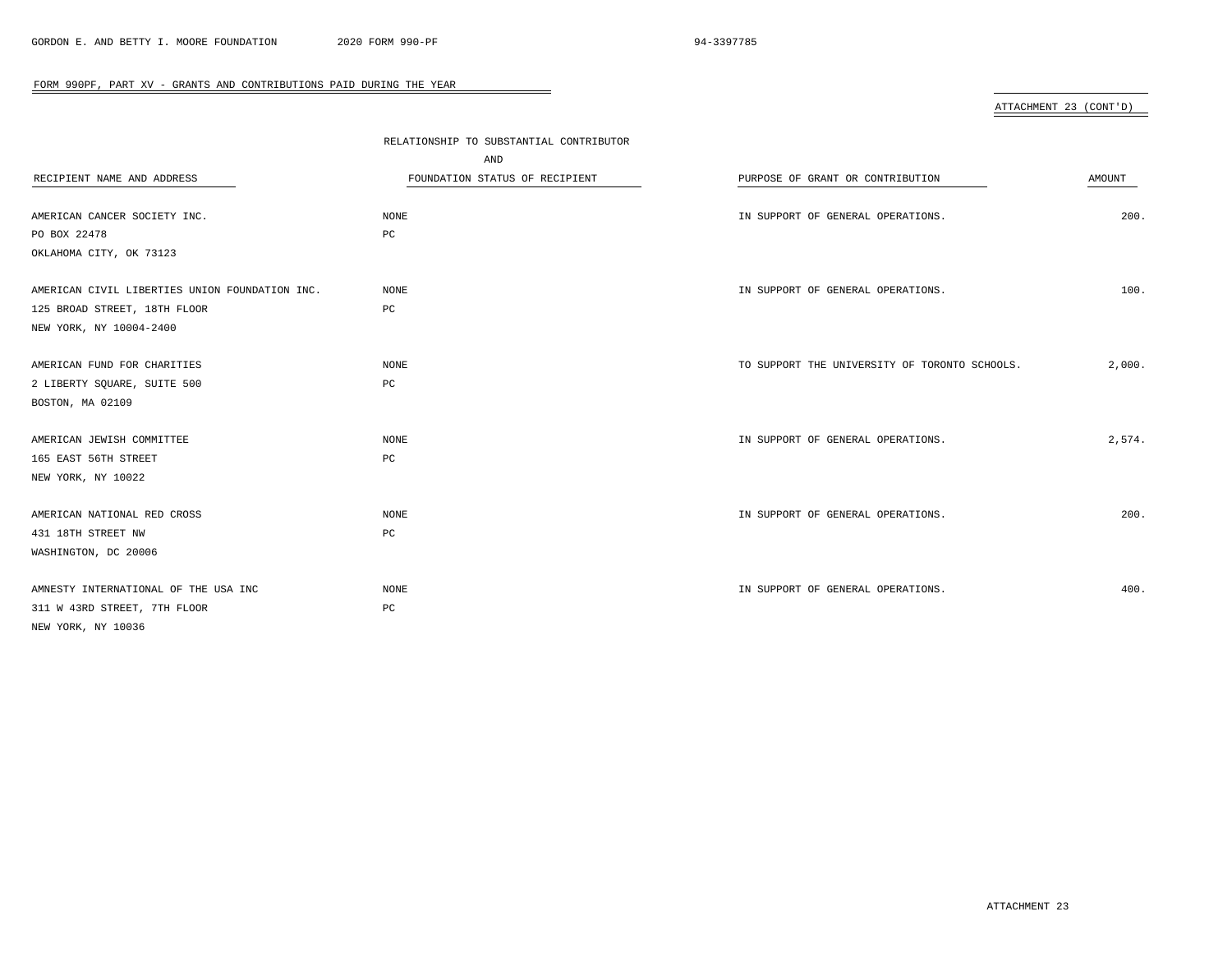# ATTACHMENT 23 (CONT'D)

|                                              | RELATIONSHIP TO SUBSTANTIAL CONTRIBUTOR |                                   |         |
|----------------------------------------------|-----------------------------------------|-----------------------------------|---------|
|                                              | AND                                     |                                   |         |
| RECIPIENT NAME AND ADDRESS                   | FOUNDATION STATUS OF RECIPIENT          | PURPOSE OF GRANT OR CONTRIBUTION  | AMOUNT  |
|                                              |                                         |                                   |         |
| ANIMALS ASIA FOUNDATION LIMITED              | NONE                                    | IN SUPPORT OF GENERAL OPERATIONS. | 500.    |
| 300 BROADWAY STE 32                          | $_{\rm PC}$                             |                                   |         |
| SAN FRANCISCO, CA 94133                      |                                         |                                   |         |
|                                              |                                         |                                   |         |
| ANTFARM INC                                  | NONE                                    | IN SUPPORT OF GENERAL OPERATIONS. | 60,000. |
| 39140 PROCTOR BOULEVARD                      | $_{\rm PC}$                             |                                   |         |
| SANDY, OR 97055                              |                                         |                                   |         |
| ARMENIA FUND, INC.                           | NONE                                    | IN SUPPORT OF GENERAL OPERATIONS. | 1,700.  |
| 111 N JACKSON STREET STE 205                 | $_{\rm PC}$                             |                                   |         |
| GLENDALE, CA 91206                           |                                         |                                   |         |
|                                              |                                         |                                   |         |
| ASANTE AFRICA FOUNDATION INC.                | NONE                                    | IN SUPPORT OF GENERAL OPERATIONS. | 200.    |
| 1141 CATALINA DRIVE SUITE 213                | PC                                      |                                   |         |
| LIVERMORE, CA 94550                          |                                         |                                   |         |
|                                              |                                         |                                   |         |
| ASHKENAZ MUSIC & DANCE COMMUNITY CENTER      | <b>NONE</b>                             | IN SUPPORT OF GENERAL OPERATIONS. | 100.    |
| 1317 SAN PABLO AVENUE                        | PC                                      |                                   |         |
| BERKELEY, CA 94702                           |                                         |                                   |         |
|                                              |                                         |                                   |         |
| ASIAN ART MUSEUM FOUNDATION OF SAN FRANCISCO | $\rm{NONE}$                             | IN SUPPORT OF GENERAL OPERATIONS. | 20,000. |
| 200 LARKIN STREET                            | $_{\rm PC}$                             |                                   |         |
| SAN FRANCISCO, CA 94102                      |                                         |                                   |         |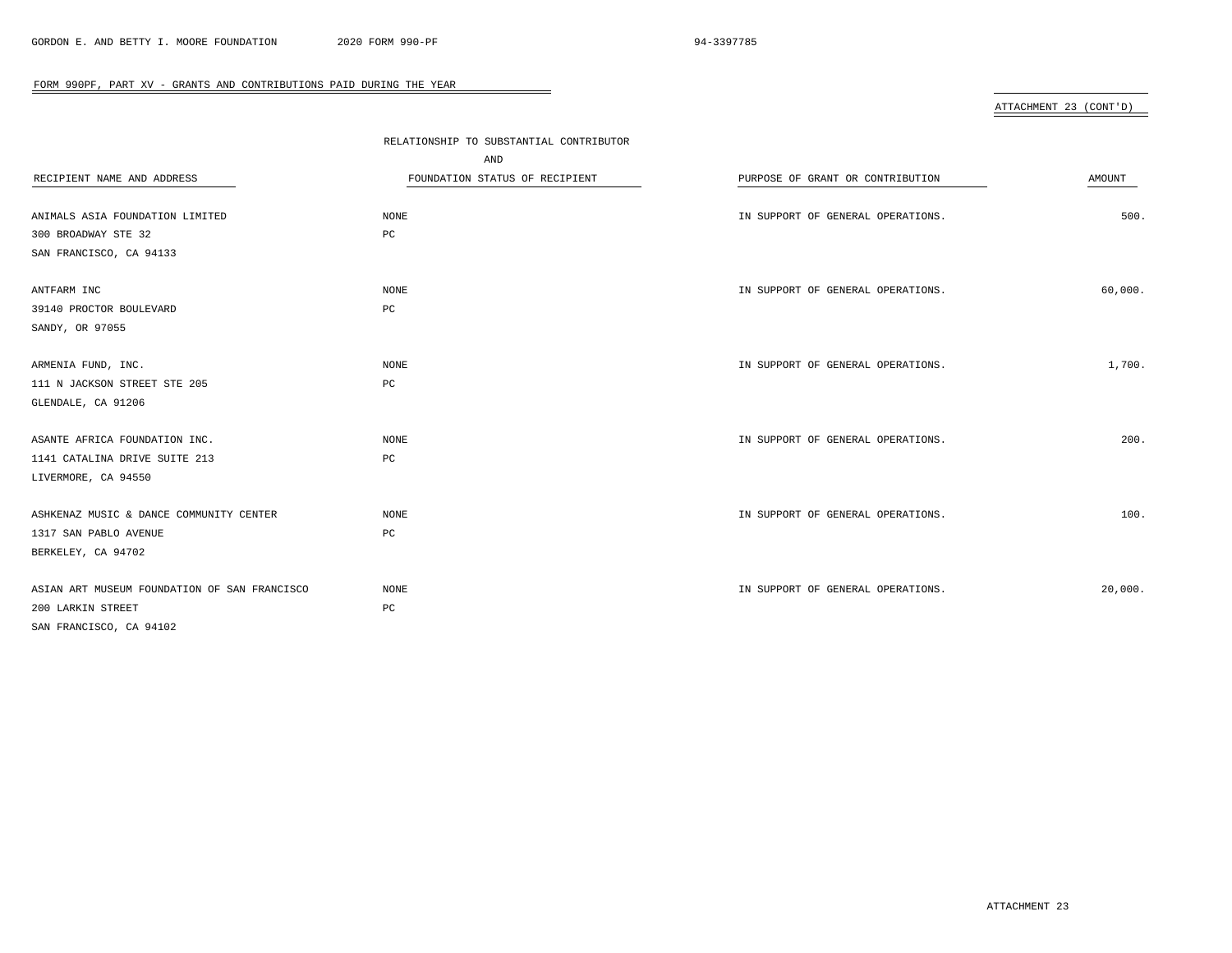# ATTACHMENT 23 (CONT'D)

|                                  | RELATIONSHIP TO SUBSTANTIAL CONTRIBUTOR |                                                   |               |
|----------------------------------|-----------------------------------------|---------------------------------------------------|---------------|
|                                  | AND                                     |                                                   |               |
| RECIPIENT NAME AND ADDRESS       | FOUNDATION STATUS OF RECIPIENT          | PURPOSE OF GRANT OR CONTRIBUTION                  | <b>AMOUNT</b> |
|                                  |                                         |                                                   |               |
| ATLANTA HUMANE SOCIETY & SPCA    | NONE                                    | IN SUPPORT OF GENERAL OPERATIONS.                 | 200.          |
| 981 HOWELL MILL ROAD NW          | $_{\rm PC}$                             |                                                   |               |
| ATLANTA, GA 30318                |                                         |                                                   |               |
| AUBURN AUTOMOTIVE HERITAGE INC   | NONE                                    | IN SUPPORT OF GENERAL OPERATIONS.                 | 2,000.        |
| 1600 SOUTH WAYNE STREET          | PC                                      |                                                   |               |
| AUBURN, IN 46706                 |                                         |                                                   |               |
| AUSTIN COMMUNITY FOUNDATION      | NONE                                    | TO SUPPORT THE NEUROSCIENCE STUDIES FOUNDATION IN | 2,000.        |
| 4315 GUADALUPE STREET, SUITE 300 | $_{\rm PC}$                             | HONOR OF HARVEY AND JUDI NUDELMAN.                |               |
| AUSTIN, TX 78751                 |                                         |                                                   |               |
| AYUDANDO LATINOS A SONAR         | <b>NONE</b>                             | IN SUPPORT OF GENERAL OPERATIONS.                 | 610.          |
| PO BOX 961                       | $_{\rm PC}$                             |                                                   |               |
| EL GRANADA, CA 94018             |                                         |                                                   |               |
| BANANAS INCORPORATED             | <b>NONE</b>                             | IN SUPPORT OF GENERAL OPERATIONS.                 | 50.           |
| 5232 CLAREMONT AVENUE            | PC                                      |                                                   |               |
| OAKLAND, CA 94618                |                                         |                                                   |               |
|                                  |                                         |                                                   |               |
| BAY AREA OPEN SPACE COUNCIL      | <b>NONE</b>                             | IN SUPPORT OF GENERAL OPERATIONS.                 | 5,000.        |
| 2150 ALLSTON WAY, SUITE 320      | $_{\rm PC}$                             |                                                   |               |
| BERKELEY, CA 94704               |                                         |                                                   |               |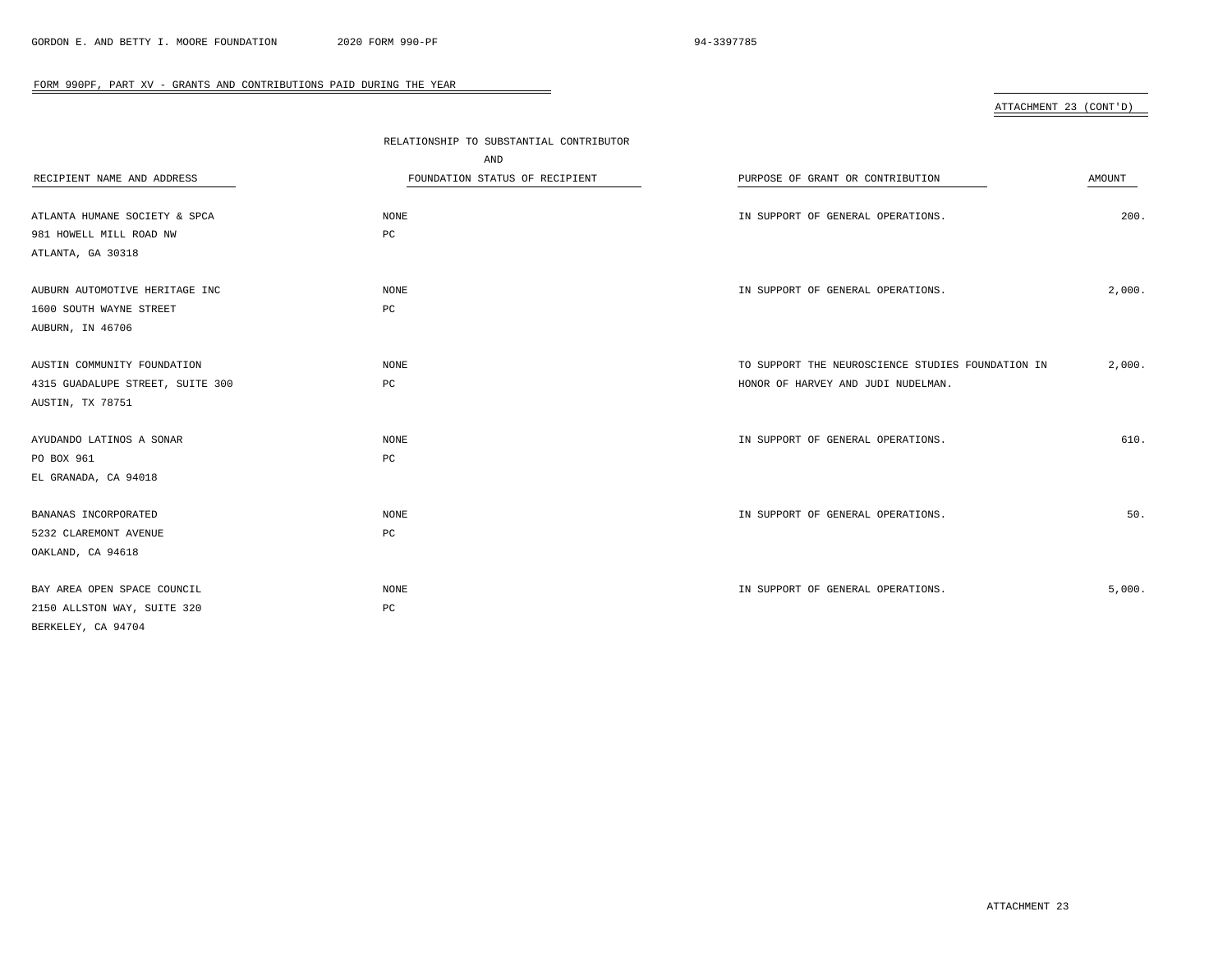# ATTACHMENT 23 (CONT'D)

|                                                 | RELATIONSHIP TO SUBSTANTIAL CONTRIBUTOR<br>AND |                                                  |         |
|-------------------------------------------------|------------------------------------------------|--------------------------------------------------|---------|
| RECIPIENT NAME AND ADDRESS                      | FOUNDATION STATUS OF RECIPIENT                 | PURPOSE OF GRANT OR CONTRIBUTION                 | AMOUNT  |
|                                                 |                                                |                                                  |         |
| BAY CHORAL GUILD                                | <b>NONE</b>                                    | IN SUPPORT OF GENERAL OPERATIONS.                | 500.    |
| PO BOX 597                                      | PC                                             |                                                  |         |
| LOS ALTOS, CA 94023                             |                                                |                                                  |         |
|                                                 |                                                |                                                  |         |
| BAY NATURE INSTITUTE                            | NONE                                           | IN SUPPORT OF GENERAL OPERATIONS.                | 100.    |
| 1328 6TH STREET, SUITE 2                        | PC                                             |                                                  |         |
| BERKELEY, CA 94710                              |                                                |                                                  |         |
|                                                 |                                                |                                                  |         |
| BAY NATURE INSTITUTE                            | NONE                                           | IN SUPPORT OF GENERAL OPERATIONS.                | 500.    |
| 1328 6TH STREET, SUITE 2                        | $_{\rm PC}$                                    |                                                  |         |
| BERKELEY, CA 94710                              |                                                |                                                  |         |
|                                                 |                                                |                                                  |         |
| BELMONT-REDWOOD SHORES PUBLIC SCHOOL FOUNDATION | NONE                                           | IN SUPPORT OF GENERAL OPERATIONS.                | 3,024.  |
| PO BOX 5196                                     | PC                                             |                                                  |         |
| BELMONT, CA 94002                               |                                                |                                                  |         |
|                                                 |                                                |                                                  |         |
| BERKELEY ATHLETIC FUND                          | NONE                                           | TO SUPPORT BERKELEY HIGH SCHOOL MEN'S WATER POLO | 400.    |
| PO BOX 11525                                    | $_{\rm PC}$                                    | TEAM AND COACHING STIPEND.                       |         |
| BERKELEY, CA 94712                              |                                                |                                                  |         |
|                                                 |                                                |                                                  |         |
| BIG BROTHERS BIG SISTERS OF THE BAY AREA        | <b>NONE</b>                                    | IN SUPPORT OF GENERAL OPERATIONS.                | 26,576. |
| 65 BATTERY STREET, SECOND FLOOR                 | PC                                             |                                                  |         |
| SAN FRANCISCO, CA 94111                         |                                                |                                                  |         |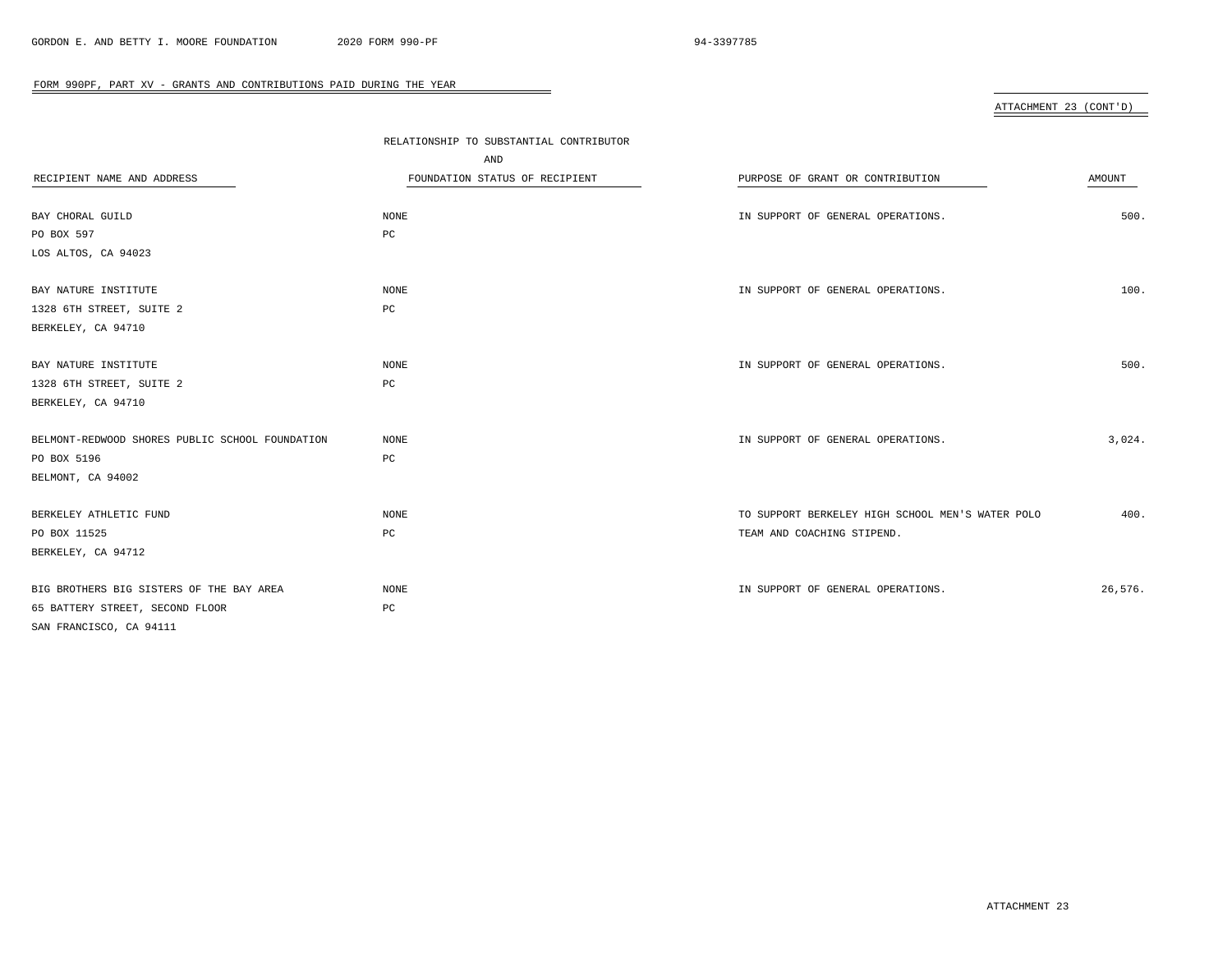# ATTACHMENT 23 (CONT'D)

|                                                 | RELATIONSHIP TO SUBSTANTIAL CONTRIBUTOR |                                   |        |
|-------------------------------------------------|-----------------------------------------|-----------------------------------|--------|
|                                                 | AND                                     |                                   |        |
| RECIPIENT NAME AND ADDRESS                      | FOUNDATION STATUS OF RECIPIENT          | PURPOSE OF GRANT OR CONTRIBUTION  | AMOUNT |
|                                                 |                                         |                                   |        |
| BLACK GIRLS CODE INC.                           | NONE                                    | IN SUPPORT OF GENERAL OPERATIONS. | 100.   |
| 1736 FRANKLIN STREET, 10TH FLOOR                | PC                                      |                                   |        |
| OAKLAND, CA 94612                               |                                         |                                   |        |
| <b>BLUEGRASS PRIDE</b>                          | NONE                                    | IN SUPPORT OF GENERAL OPERATIONS. | 100.   |
| 40 GENEBERN WAY                                 | PC                                      |                                   |        |
| SAN FRANCISCO, CA 94112                         |                                         |                                   |        |
| BOARD OF TRUSTEE OF THE GLIDE FOUNDATION        | <b>NONE</b>                             | IN SUPPORT OF GENERAL OPERATIONS. | 100.   |
| 330 ELLIS STREET                                | $_{\rm PC}$                             |                                   |        |
| SAN FRANCISCO, CA 94102                         |                                         |                                   |        |
| BOISE PHILHARMONIC ASSOCIATION INC              | NONE                                    | IN SUPPORT OF GENERAL OPERATIONS. | 2,000. |
| 516 S 9TH STREET                                | PC                                      |                                   |        |
| BOISE, ID 83702                                 |                                         |                                   |        |
| BOSTON CRITIC INC                               | NONE                                    | IN SUPPORT OF GENERAL OPERATIONS. | 200.   |
| 111 CORPORATE DRIVE                             | PC                                      |                                   |        |
| BIG SANDY, TX 75755                             |                                         |                                   |        |
| BOYS AND GIRLS CLUB OF NORTHERN CHEYENNE NATION | NONE                                    | IN SUPPORT OF GENERAL OPERATIONS. | 2,000. |
| PO BOX 309                                      | PC                                      |                                   |        |
| LAME DEER, MT 59043                             |                                         |                                   |        |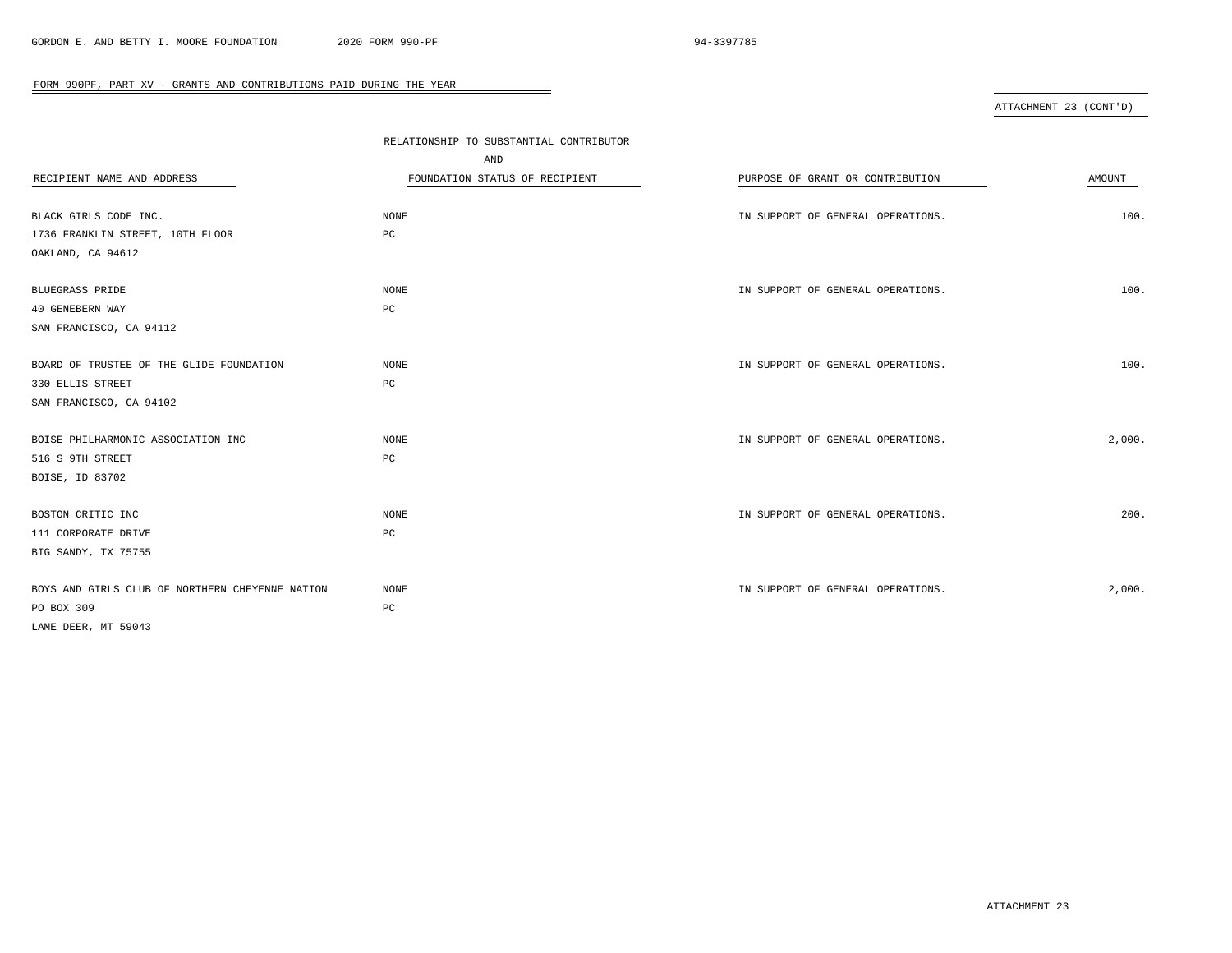# ATTACHMENT 23 (CONT'D)

|                                     | RELATIONSHIP TO SUBSTANTIAL CONTRIBUTOR |                                               |         |
|-------------------------------------|-----------------------------------------|-----------------------------------------------|---------|
|                                     | AND                                     |                                               |         |
| RECIPIENT NAME AND ADDRESS          | FOUNDATION STATUS OF RECIPIENT          | PURPOSE OF GRANT OR CONTRIBUTION              | AMOUNT  |
|                                     |                                         |                                               |         |
| BROWN ASCENDERS                     | NONE                                    | IN SUPPORT OF GENERAL OPERATIONS.             | 20,000. |
| 5014 BOULDER LANE                   | РC                                      |                                               |         |
| SANTA ROSA, CA 95405                |                                         |                                               |         |
| BROWN UNIVERSITY                    | NONE                                    | IN SUPPORT OF THE ANNUAL FUND.                | 200.    |
| 164 ANGELL STREET, BOX 1877         | $_{\rm PC}$                             |                                               |         |
| PROVIDENCE, RI 02912                |                                         |                                               |         |
|                                     |                                         |                                               |         |
| BROWN UNIVERSITY                    | <b>NONE</b>                             | FOR THE INMAN PAGE BLACK ALUMNI COUNCIL BROWN | 334.    |
| 164 ANGELL STREET, BOX 1877         | PC                                      | ANNUAL FUND SCHOLARSHIP.                      |         |
| PROVIDENCE, RI 02912                |                                         |                                               |         |
|                                     |                                         |                                               |         |
| BROWN UNIVERSITY                    | NONE                                    | IN SUPPORT OF THE BROWN MEDICAL ANNUAL FUND.  | 200.    |
| 164 ANGELL STREET, BOX 1877         | РC                                      |                                               |         |
| PROVIDENCE, RI 02912                |                                         |                                               |         |
|                                     |                                         |                                               |         |
| BUFFALO COLLEGIATE CHARTER SCHOOL   | NONE                                    | IN SUPPORT OF GENERAL OPERATIONS.             | 1,050.  |
| <b>45 JEWETT AVENUE</b>             | PC                                      |                                               |         |
| BUFFALO, NY 14214                   |                                         |                                               |         |
| BVM CAPACITY BUILDING INSTITUTE INC | NONE                                    | IN SUPPORT OF GENERAL OPERATIONS.             | 500.    |
| 3390 STONEWALL TELL ROAD            | PC                                      |                                               |         |
| ATLANTA, GA 30349                   |                                         |                                               |         |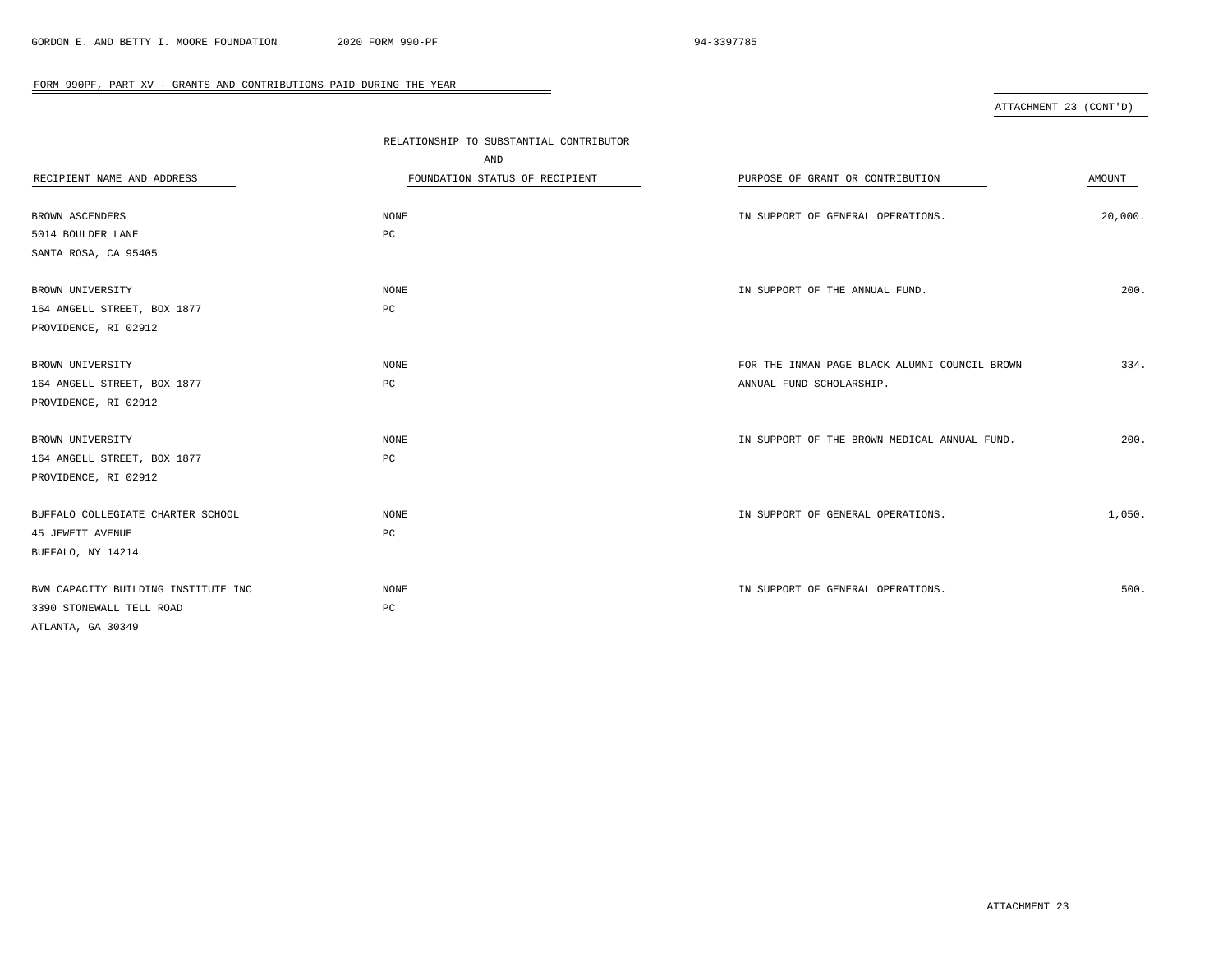# ATTACHMENT 23 (CONT'D)

|                                              | RELATIONSHIP TO SUBSTANTIAL CONTRIBUTOR |                                                  |         |
|----------------------------------------------|-----------------------------------------|--------------------------------------------------|---------|
|                                              | AND                                     |                                                  |         |
| RECIPIENT NAME AND ADDRESS                   | FOUNDATION STATUS OF RECIPIENT          | PURPOSE OF GRANT OR CONTRIBUTION                 | AMOUNT  |
|                                              |                                         |                                                  |         |
| CALIFORNIA ACADEMY OF SCIENCES               | NONE                                    | IN SUPPORT OF GENERAL OPERATIONS.                | 15,252. |
| 55 MUSIC CONCOURSE DRIVE, GOLDEN GATE PARK   | PC                                      |                                                  |         |
| SAN FRANCISCO, CA 94118                      |                                         |                                                  |         |
| CALIFORNIA BLUEGRASS ASSOCIATION             | NONE                                    | TO SUPPORT BLUEGRASS ARTISTS AFFECTED BY THE     | 250.    |
| PO BOX 255561                                | PC                                      | CONORNAVIRUS PANDEMIC.                           |         |
| SACRAMENTO, CA 95865                         |                                         |                                                  |         |
|                                              |                                         |                                                  |         |
| CALIFORNIA INSTITUTE OF TECHNOLOGY           | NONE                                    | TO SUPPORT THE TRUSTEE ANNUAL FUND.              | 20,000. |
| 1200 EAST CALIFORNIA BOULEVARD               | PC                                      |                                                  |         |
| PASADENA, CA 91125                           |                                         |                                                  |         |
|                                              |                                         |                                                  |         |
| CALIFORNIA PACIFIC MEDICAL CENTER FOUNDATION | <b>NONE</b>                             | TO SUPPORT THE MARSHALL MATHEWS ALS FAMILY FUND. | 500.    |
| PO BOX 7999                                  | PC                                      |                                                  |         |
| SAN FRANCISCO, CA 94120-7999                 |                                         |                                                  |         |
|                                              |                                         |                                                  |         |
| CALIFORNIA SHAKESPEARE THEATER               | <b>NONE</b>                             | IN SUPPORT OF GENERAL OPERATIONS.                | 10,000. |
| 701 HEINZ AVENUE                             | PC                                      |                                                  |         |
| BERKELEY, CA 94710                           |                                         |                                                  |         |
| CALIFORNIA STATE PARKS FOUNDATION            | NONE                                    | IN SUPPORT OF GENERAL OPERATIONS.                | 400.    |
| 33 NEW MONTGOMERY STREET, SUITE 520          | PC                                      |                                                  |         |
| SAN FRANCISCO, CA 94105                      |                                         |                                                  |         |
|                                              |                                         |                                                  |         |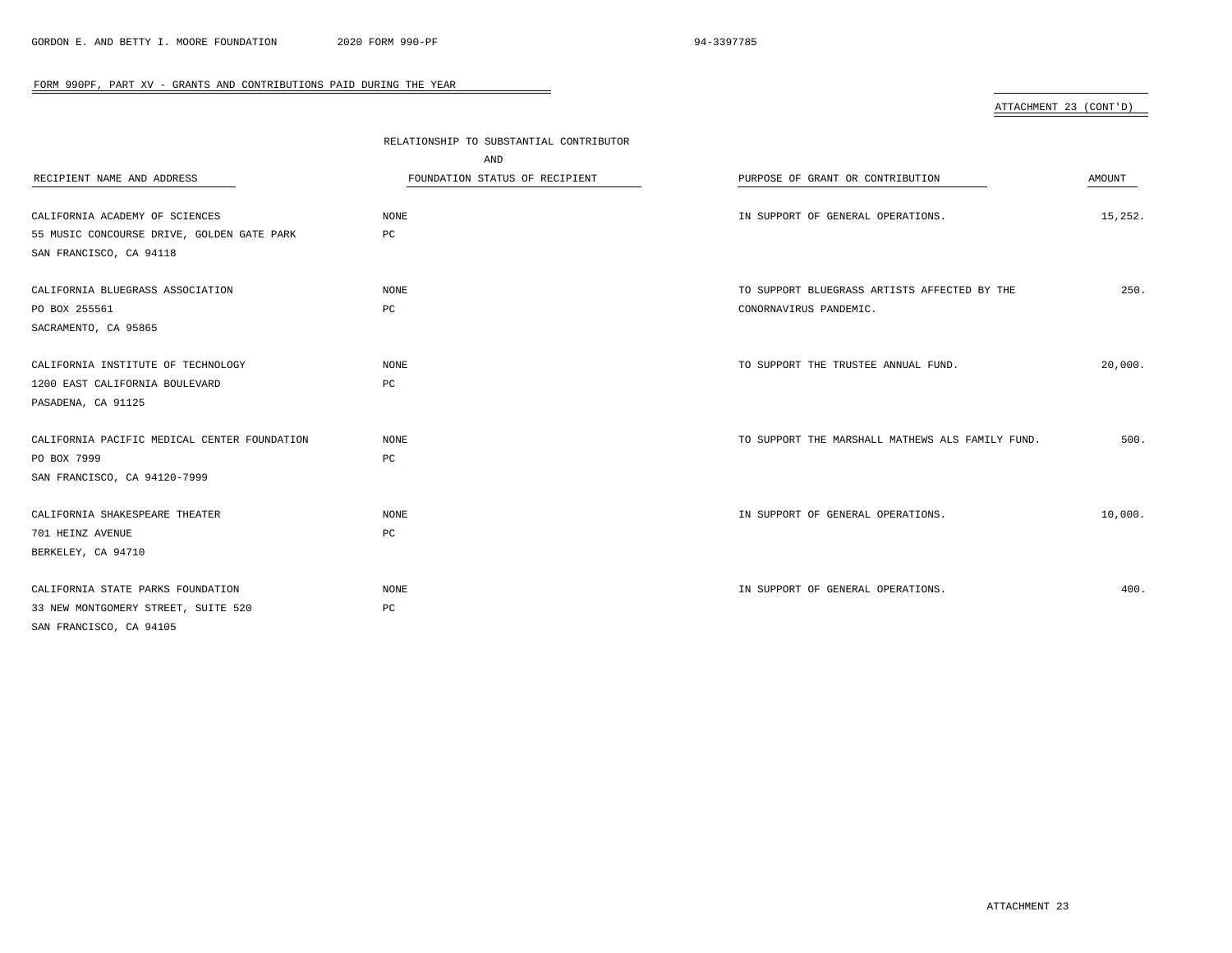# ATTACHMENT 23 (CONT'D)

|                                                 | RELATIONSHIP TO SUBSTANTIAL CONTRIBUTOR |                                                |        |
|-------------------------------------------------|-----------------------------------------|------------------------------------------------|--------|
|                                                 | AND                                     |                                                |        |
| RECIPIENT NAME AND ADDRESS                      | FOUNDATION STATUS OF RECIPIENT          | PURPOSE OF GRANT OR CONTRIBUTION               | AMOUNT |
|                                                 |                                         |                                                |        |
| CAMPANILE FOUNDATION                            | NONE                                    | IN SUPPORT OF THE ELLEN OCHOA FEMINEER PROGRAM | 2,000. |
| 5500 CAMPANILE DRIVE                            | РC                                      | ENDOWMENT.                                     |        |
| SAN DIEGO, CA 92182-8030                        |                                         |                                                |        |
| CARLMONT ACADEMIC FOUNDATION                    | NONE                                    | IN SUPPORT OF GENERAL OPERATIONS.              | 1,000. |
| PO BOX 104                                      | $_{\rm PC}$                             |                                                |        |
| BELMONT, CA 94002                               |                                         |                                                |        |
| CENTER FOR COASTAL STUDIES INC.                 | NONE                                    | IN SUPPORT OF GENERAL OPERATIONS.              | 200.   |
| 5 HOLWAY AVENUE                                 | PC                                      |                                                |        |
| PROVINCETOWN, MA 02657                          |                                         |                                                |        |
|                                                 |                                         |                                                |        |
| CENTER FOR DISASTER PHILANTHROPY INC.           | NONE                                    | IN SUPPORT OF THE COVID-19 RESPONSE FUND.      | 308.   |
| ONE THOMAS CIRCLE, NW, SUITE 700                | РC                                      |                                                |        |
| WASHINGTON, DC 20005                            |                                         |                                                |        |
| CENTER FOR URBAN EDUCATION ABOUT SUSTAINABLE AG | NONE                                    | IN SUPPORT OF THE SF NEW DEAL.                 | 200.   |
| ONE FERRY BUILDING, SUITE 50                    | PC                                      |                                                |        |
| SAN FRANCISCO, CA 94111                         |                                         |                                                |        |
| CENTRAL SIERRA ENVIRONMENTAL RESOURCE CENTER    | NONE                                    | IN SUPPORT OF GENERAL OPERATIONS.              | 1,000. |
| PO BOX 396                                      | PC                                      |                                                |        |
| TWAIN HARTE, CA 95383                           |                                         |                                                |        |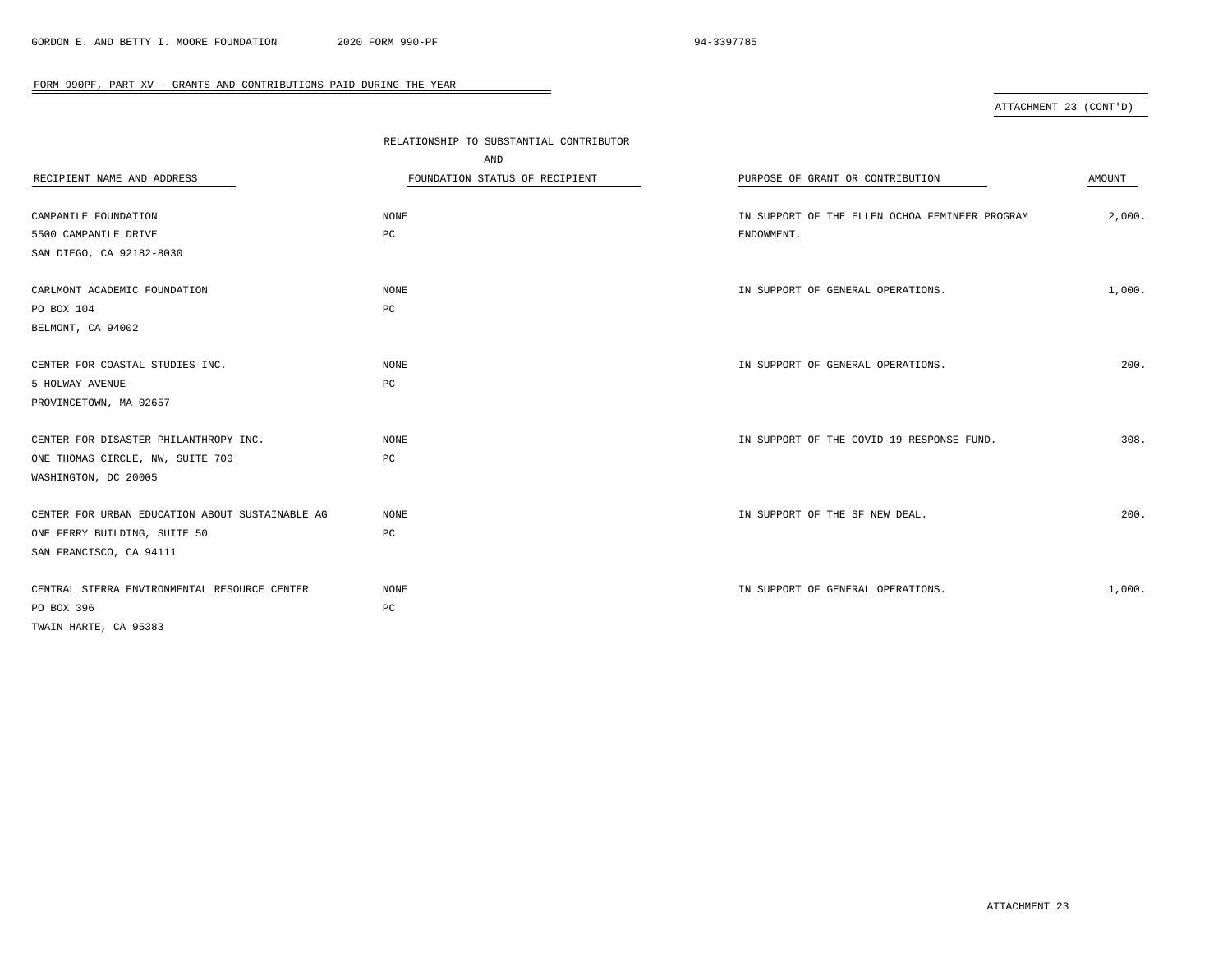# ATTACHMENT 23 (CONT'D)

|                                         | RELATIONSHIP TO SUBSTANTIAL CONTRIBUTOR |                                              |        |
|-----------------------------------------|-----------------------------------------|----------------------------------------------|--------|
|                                         | AND                                     |                                              |        |
| RECIPIENT NAME AND ADDRESS              | FOUNDATION STATUS OF RECIPIENT          | PURPOSE OF GRANT OR CONTRIBUTION             | AMOUNT |
|                                         |                                         |                                              |        |
| CENTRO LEGAL DE LA RAZA INC.            | NONE                                    | IN SUPPORT OF GENERAL OPERATIONS.            | 500.   |
| 3022 INTERNATIONAL BOULEVARD            | PC                                      |                                              |        |
| OAKLAND, CA 94601                       |                                         |                                              |        |
| CHARITIES AID FOUNDATION AMERICA        | NONE                                    | IN SUPPORT OF THE FRONTLINE RESPONDERS FUND. | 100.   |
| 225 REINEKERS LANE, SUITE 375           | РC                                      |                                              |        |
| ALEXANDRIA, VA 22314-2840               |                                         |                                              |        |
|                                         |                                         |                                              |        |
| CHARLES ARMSTRONG SCHOOL                | NONE                                    | IN SUPPORT OF GENERAL OPERATIONS.            | 1,000. |
| 1405 SOLANA DRIVE                       | PC                                      |                                              |        |
| BELMONT, CA 94002                       |                                         |                                              |        |
|                                         |                                         |                                              |        |
| CHILDREN'S HOSPITAL COLORADO FOUNDATION | NONE                                    | IN SUPPORT OF GENERAL OPERATIONS.            | 500.   |
| 13123 E 16TH AVENUE, BOX 045            | $_{\rm PC}$                             |                                              |        |
| AURORA, CO 80045                        |                                         |                                              |        |
|                                         |                                         |                                              |        |
| CHORUS PRO MUSICA INC.                  | NONE                                    | IN SUPPORT OF GENERAL OPERATIONS.            | 400.   |
| 645 BOYLSTON STREET                     | $_{\rm PC}$                             |                                              |        |
| BOSTON, MA 02116                        |                                         |                                              |        |
|                                         |                                         |                                              |        |
| CHP 11 99 FOUNDATION                    | $\rm{NONE}$                             | IN SUPPORT OF GENERAL OPERATIONS.            | 1,000. |
| 2244 N STATE COLLEGE BOULEVARD          | PC                                      |                                              |        |
| FULLERTON, CA 92831                     |                                         |                                              |        |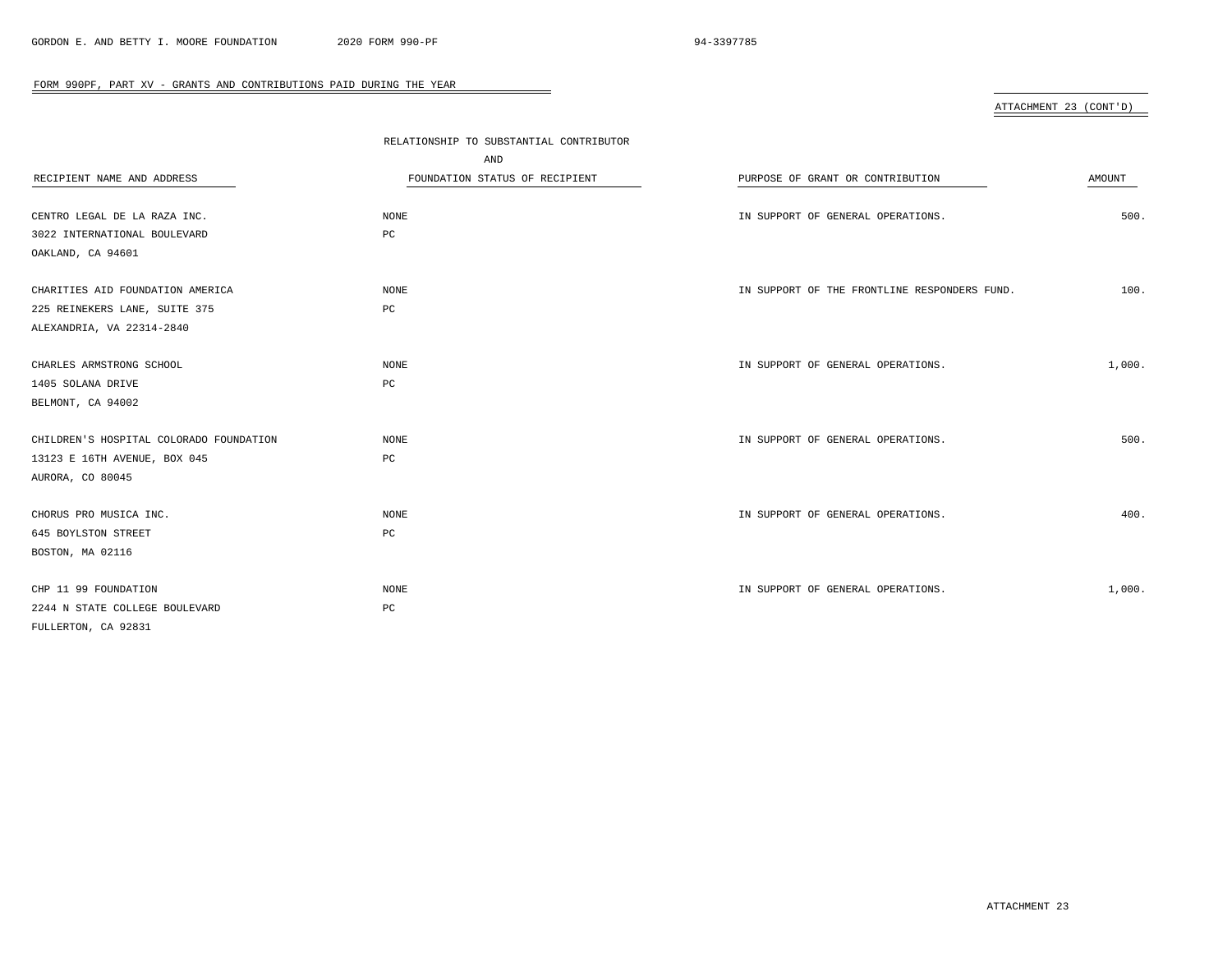# ATTACHMENT 23 (CONT'D)

|                                                   | RELATIONSHIP TO SUBSTANTIAL CONTRIBUTOR |                                   |               |  |
|---------------------------------------------------|-----------------------------------------|-----------------------------------|---------------|--|
|                                                   | AND                                     |                                   |               |  |
| RECIPIENT NAME AND ADDRESS                        | FOUNDATION STATUS OF RECIPIENT          | PURPOSE OF GRANT OR CONTRIBUTION  | <b>AMOUNT</b> |  |
|                                                   |                                         |                                   |               |  |
| CHUNG TAI INTERNATIONAL CHAN BUDDHIST ASSOCIATION | NONE                                    | IN SUPPORT OF GENERAL OPERATIONS. | 200.          |  |
| 750 EAST ARQUES AVENUE                            | PC                                      |                                   |               |  |
| SUNNYVALE, CA 94085-3830                          |                                         |                                   |               |  |
| CIRCUS BELLA                                      | NONE                                    | IN SUPPORT OF GENERAL OPERATIONS. | 200.          |  |
| 231 MULLEN AVENUE                                 | PC                                      |                                   |               |  |
| SAN FRANCISCO, CA 94110                           |                                         |                                   |               |  |
| CITY LIGHTS PERFORMANCE GROUP OF SAN JOSE INC.    | <b>NONE</b>                             | IN SUPPORT OF GIVING TUESDAY.     | 200.          |  |
| PO BOX 720640                                     | $_{\rm PC}$                             |                                   |               |  |
| SAN JOSE, CA 95172                                |                                         |                                   |               |  |
| CITY LIGHTS PERFORMANCE GROUP OF SAN JOSE INC.    | <b>NONE</b>                             | IN SUPPORT OF GENERAL OPERATIONS. | 700.          |  |
| PO BOX 720640                                     | $_{\rm PC}$                             |                                   |               |  |
| SAN JOSE, CA 95172                                |                                         |                                   |               |  |
| CITYTEAM MINISTRIES                               | <b>NONE</b>                             | IN SUPPORT OF GENERAL OPERATIONS. | 412.          |  |
| 2306 ZANKER ROAD CORPORATE HEADQUARTERS           | PC                                      |                                   |               |  |
| SAN JOSE, CA 95131                                |                                         |                                   |               |  |
| COALITION ON HOMELESSNESS                         | NONE                                    | IN SUPPORT OF GENERAL OPERATIONS. | 100.          |  |
| 468 TURK STREET                                   | PC                                      |                                   |               |  |
| SAN FRANCISCO, CA 94102                           |                                         |                                   |               |  |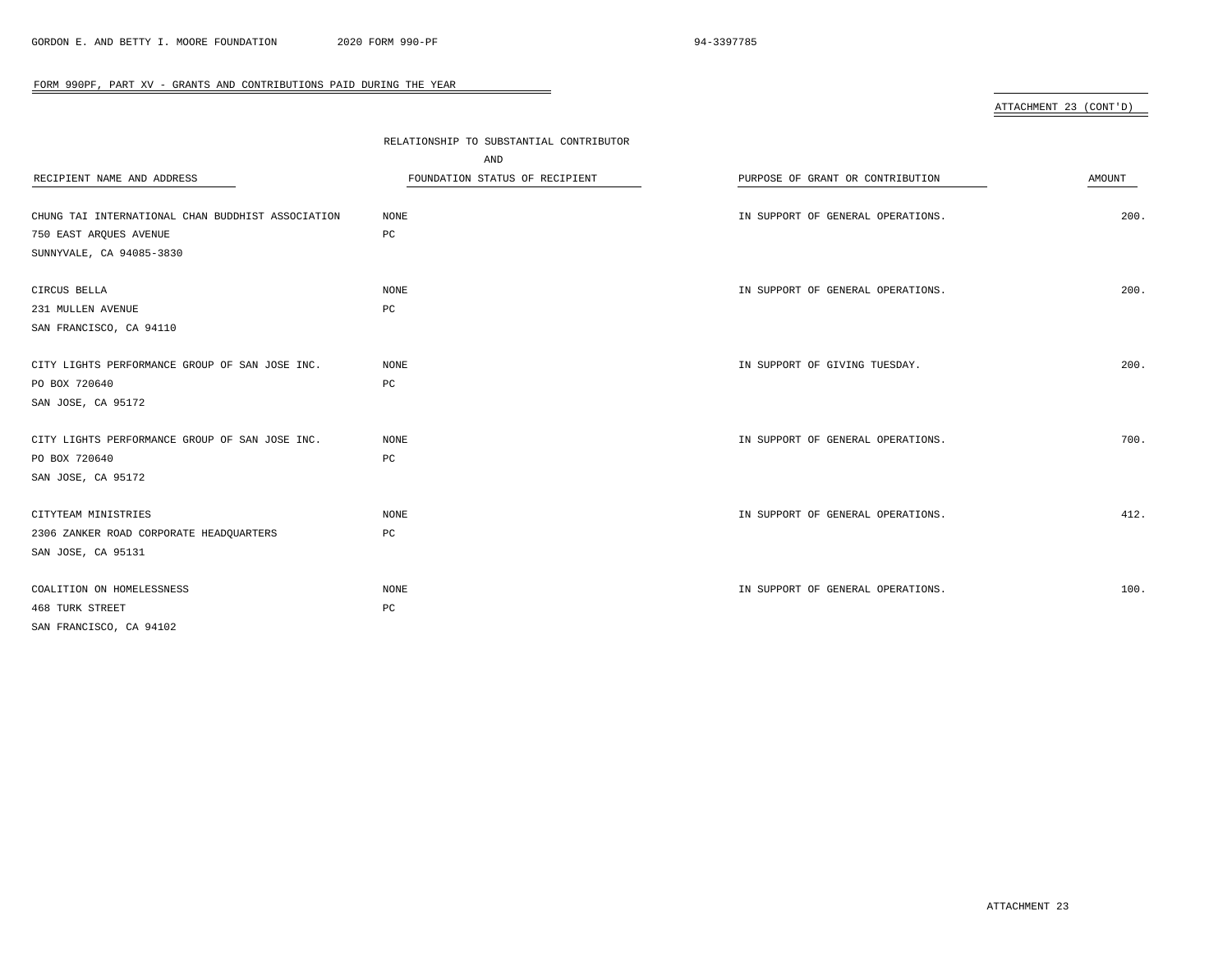# ATTACHMENT 23 (CONT'D)

|                                        | RELATIONSHIP TO SUBSTANTIAL CONTRIBUTOR |                                             |               |
|----------------------------------------|-----------------------------------------|---------------------------------------------|---------------|
|                                        | AND                                     |                                             |               |
| RECIPIENT NAME AND ADDRESS             | FOUNDATION STATUS OF RECIPIENT          | PURPOSE OF GRANT OR CONTRIBUTION            | <b>AMOUNT</b> |
|                                        |                                         |                                             |               |
| COASTSIDE ADULT DAY HEALTH CENTER      | <b>NONE</b>                             | IN SUPPORT OF GENERAL OPERATIONS.           | 700.          |
| 925 MAIN STREET, SUITE A               | $_{\rm PC}$                             |                                             |               |
| HALF MOON BAY, CA 94019                |                                         |                                             |               |
|                                        |                                         |                                             |               |
| COASTSIDE HOPE                         | NONE                                    | IN SUPPORT OF GENERAL OPERATIONS.           | 210.          |
| 99 AVENUE ALHAMBRA                     | $_{\rm PC}$                             |                                             |               |
| EL GRANADA, CA 94018                   |                                         |                                             |               |
| COLLEGE PREPARATORY SCHOOL             | NONE                                    | IN SUPPORT OF GENERAL OPERATIONS.           | 200.          |
|                                        |                                         |                                             |               |
| 6100 BROADWAY STREET                   | PC                                      |                                             |               |
| OAKLAND, CA 94618                      |                                         |                                             |               |
| COMMUNITY FOUNDATION SANTA CRUZ COUNTY | <b>NONE</b>                             | IN SUPPORT OF THE FIRE RESPONSE FUND.       | 700.          |
| 7807 SOQUEL DRIVE                      | PC                                      |                                             |               |
| APTOS, CA 95003                        |                                         |                                             |               |
|                                        |                                         |                                             |               |
| CORNELL UNIVERSITY                     | <b>NONE</b>                             | IN SUPPORT OF GENERAL OPERATIONS.           | 100.          |
| 477 MYRON TAYLOR HALL                  | $_{\rm PC}$                             |                                             |               |
| ITHACA, NY 14853                       |                                         |                                             |               |
|                                        |                                         |                                             |               |
| CORNELL UNIVERSITY                     | <b>NONE</b>                             | TO SUPPORT THE LEGAL INFORMATION INSTITUTE. | 100.          |
| 377 PINE TREE ROAD                     | $_{\rm PC}$                             |                                             |               |
| ITHACA, NY 14850                       |                                         |                                             |               |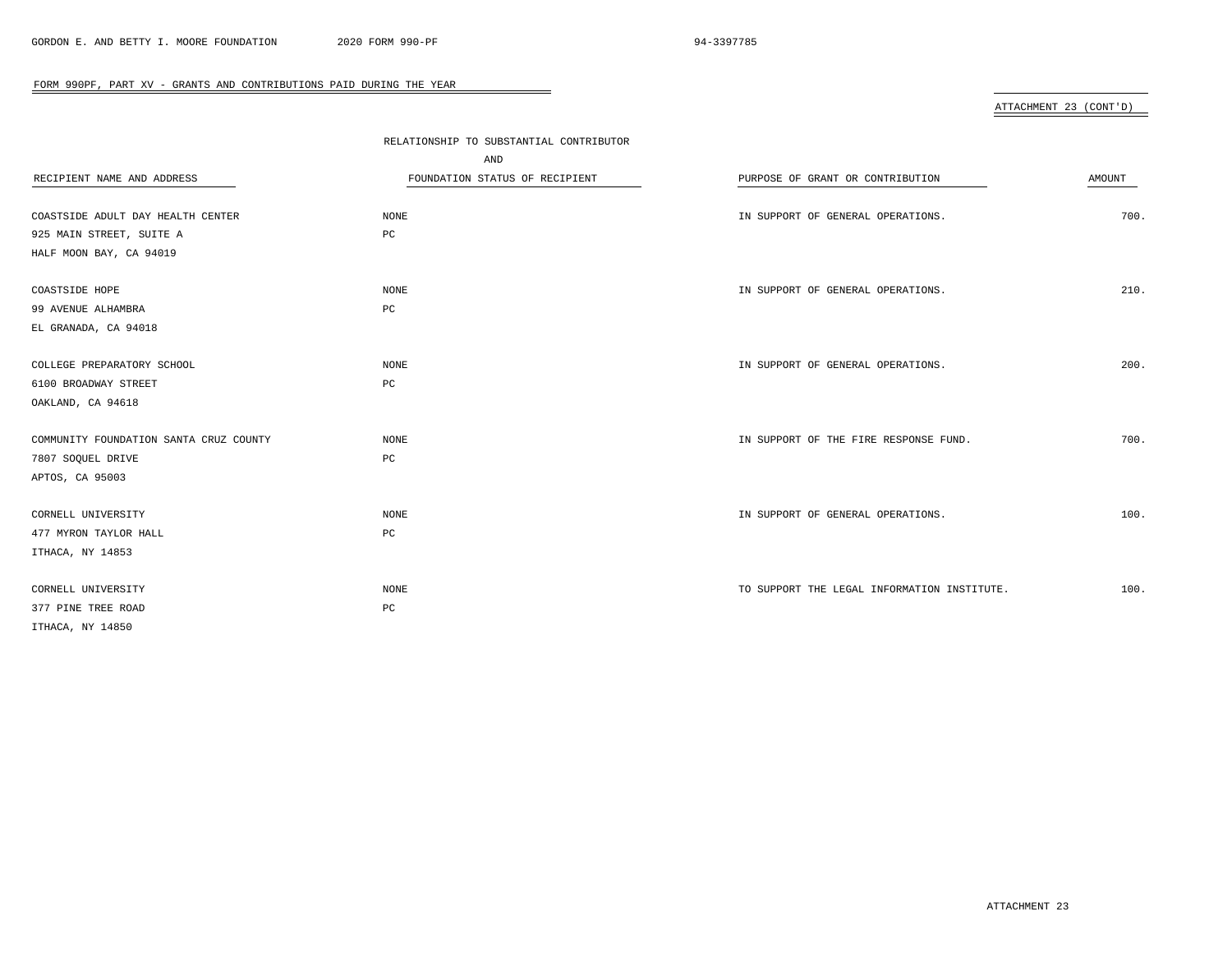# ATTACHMENT 23 (CONT'D)

|                                 | RELATIONSHIP TO SUBSTANTIAL CONTRIBUTOR |                                   |               |
|---------------------------------|-----------------------------------------|-----------------------------------|---------------|
|                                 | AND                                     |                                   |               |
| RECIPIENT NAME AND ADDRESS      | FOUNDATION STATUS OF RECIPIENT          | PURPOSE OF GRANT OR CONTRIBUTION  | <b>AMOUNT</b> |
|                                 |                                         |                                   |               |
| CORNERSTONE COMMUNITY CHURCH    | NONE                                    | IN SUPPORT OF GENERAL OPERATIONS. | 6,000.        |
| 300 COUNTRY CLUB DRIVE          | PC                                      |                                   |               |
| INCLINE VILLAGE, NV 89451       |                                         |                                   |               |
| COUNTRY LANE HOME & SCHOOL CLUB | NONE                                    | IN SUPPORT OF GENERAL OPERATIONS. | 400.          |
| 5140 COUNTRY LANE               | $_{\rm PC}$                             |                                   |               |
| SAN JOSE, CA 95129              |                                         |                                   |               |
| CROSSROADS FUND                 | NONE                                    | IN SUPPORT OF GENERAL OPERATIONS. | 200.          |
| 3411 W DIVERSEY AVE, #20        | $_{\rm PC}$                             |                                   |               |
| CHICAGO, IL 60647               |                                         |                                   |               |
| CURIODYSSEY                     | NONE                                    | IN SUPPORT OF GENERAL OPERATIONS. | 1,204.        |
| 1651 COYOTE POINT DRIVE         | $_{\rm PC}$                             |                                   |               |
| SAN MATEO, CA 94401             |                                         |                                   |               |
| DEMOCRACY NORTH CAROLINA        | NONE                                    | IN SUPPORT OF GENERAL OPERATIONS. | 206.          |
| 1821 GREEN STREET               | $_{\rm PC}$                             |                                   |               |
| DURHAM, NC 27705                |                                         |                                   |               |
|                                 |                                         |                                   |               |
| DIGDEEP RIGHT TO WATER PROJECT  | <b>NONE</b>                             | IN SUPPORT OF GENERAL OPERATIONS. | 220.          |
| PO BOX 26779                    | PC                                      |                                   |               |
| LOS ANGELES, CA 90026           |                                         |                                   |               |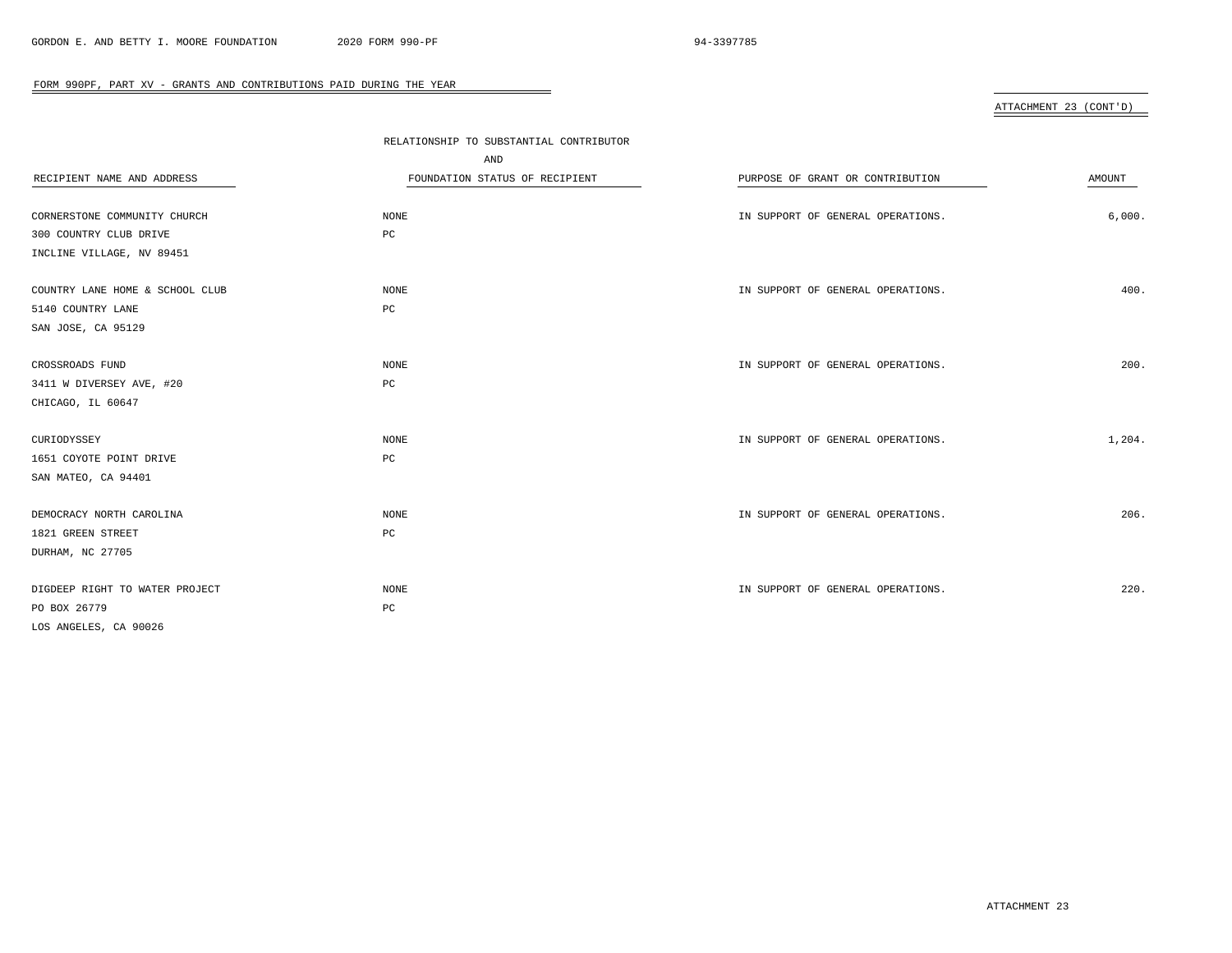# ATTACHMENT 23 (CONT'D)

|                                    | RELATIONSHIP TO SUBSTANTIAL CONTRIBUTOR |                                               |        |
|------------------------------------|-----------------------------------------|-----------------------------------------------|--------|
|                                    | AND                                     |                                               |        |
| RECIPIENT NAME AND ADDRESS         | FOUNDATION STATUS OF RECIPIENT          | PURPOSE OF GRANT OR CONTRIBUTION              | AMOUNT |
|                                    |                                         |                                               |        |
| DRAGON PRODUCTIONS THEATRE COMPANY | NONE                                    | IN SUPPORT OF GENERAL OPERATIONS.             | 600.   |
| 2120 BROADWAY STREET               | PC                                      |                                               |        |
| REDWOOD CITY, CA 94063             |                                         |                                               |        |
|                                    |                                         |                                               |        |
| DUKE UNIVERSITY                    | NONE                                    | TO SUPPORT THE KAREN KIRCHOF INTERNSHIP FUND. | 600.   |
| PO BOX 90600                       | $_{\rm PC}$                             |                                               |        |
| DURHAM, NC 27708                   |                                         |                                               |        |
|                                    |                                         |                                               |        |
| EARTH ISLAND INSTITUTE INC.        | NONE                                    | TO SUPPORT THE BAY AREA WILDERNESS TRAINING.  | 2,400. |
| 2150 ALLSTON WAY, SUITE 460        | PC                                      |                                               |        |
| BERKELEY, CA 94704                 |                                         |                                               |        |
|                                    |                                         |                                               |        |
| EARTHJUSTICE                       | NONE                                    | IN SUPPORT OF GENERAL OPERATIONS.             | 50.    |
| 50 CALIFORNIA STREET, SUITE 500    | $_{\rm PC}$                             |                                               |        |
| SAN FRANCISCO, CA 94111            |                                         |                                               |        |
|                                    |                                         |                                               |        |
| EAST BAY INTEGRATED CARE INC.      | $\rm{NONE}$                             | IN SUPPORT OF GENERAL OPERATIONS.             | 500.   |
| 3470 BUSKIRK AVENUE                | $_{\rm PC}$                             |                                               |        |
| PLEASANT HILL, CA 94523            |                                         |                                               |        |
|                                    |                                         |                                               |        |
| EAST BAY SPCA                      | <b>NONE</b>                             | IN SUPPORT OF GENERAL OPERATIONS.             | 130.   |
| 8323 BALDWIN STREET                | PC                                      |                                               |        |
| OAKLAND, CA 94621                  |                                         |                                               |        |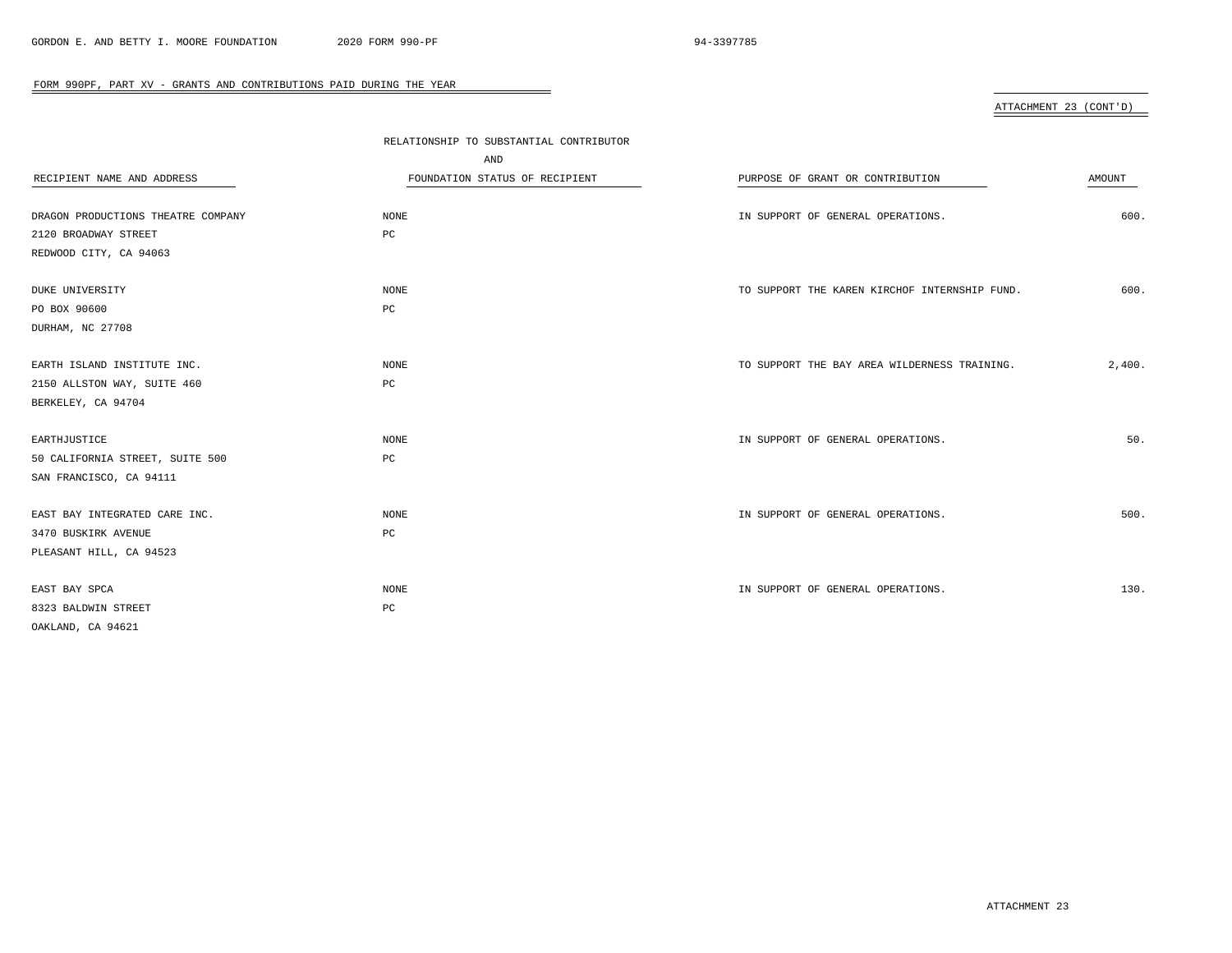# ATTACHMENT 23 (CONT'D)

|                                                  | RELATIONSHIP TO SUBSTANTIAL CONTRIBUTOR |                                                 |        |
|--------------------------------------------------|-----------------------------------------|-------------------------------------------------|--------|
|                                                  | AND                                     |                                                 |        |
| RECIPIENT NAME AND ADDRESS                       | FOUNDATION STATUS OF RECIPIENT          | PURPOSE OF GRANT OR CONTRIBUTION                | AMOUNT |
|                                                  |                                         |                                                 |        |
| ECOLOGY CENTER INC.                              | NONE                                    | IN SUPPORT OF GENERAL OPERATIONS.               | 320.   |
| 339 E LIBERTY STREET, SUITE 300                  | PC                                      |                                                 |        |
| ANN ARBOR, MI 48104                              |                                         |                                                 |        |
|                                                  | NONE                                    |                                                 | 3,000. |
| ELDERGIVERS<br>236 WEST PORTAL AVENUE, SUITE 845 | PC                                      | IN SUPPORT OF GENERAL OPERATIONS.               |        |
|                                                  |                                         |                                                 |        |
| SAN FRANCISCO, CA 94127                          |                                         |                                                 |        |
| ENTERTAINMENT INDUSTRY FOUNDATION                | NONE                                    | TO SUPPORT THE KNOW YOUR RIGHTS CAMP.           | 500.   |
| 10880 WILSHIRE BOULEVARD, SUITE 1400             | PC                                      |                                                 |        |
| LOS ANGELES, CA 90024                            |                                         |                                                 |        |
|                                                  |                                         |                                                 |        |
| ENVIRONMENTAL AND ENERGY STUDY INSTITUTE         | NONE                                    | IN SUPPORT OF GENERAL OPERATIONS.               | 1,276. |
| 1020 19TH STREET, NW, SUITE 650                  | РC                                      |                                                 |        |
| WASHINGTON, DC 20036                             |                                         |                                                 |        |
| ENVIRONMENTAL HEALTH COALITION                   | NONE                                    | IN SUPPORT OF GENERAL OPERATIONS FOR CALIFORNIA | 2,000. |
| 2727 HOOVER AVENUE SUITE 202                     | $_{\rm PC}$                             | ENVIRONMENTAL JUSTICE ALLIANCE.                 |        |
| NATIONAL CITY, CA 91950                          |                                         |                                                 |        |
|                                                  |                                         |                                                 |        |
| EPISCOPAL CHURCH IN THE DIOCESE OF CALIFORNIA    | NONE                                    | IN SUPPORT OF GENERAL OPERATIONS.               | 9,500. |
| PO BOX 217                                       | PC                                      |                                                 |        |
| ROSS, CA 94957                                   |                                         |                                                 |        |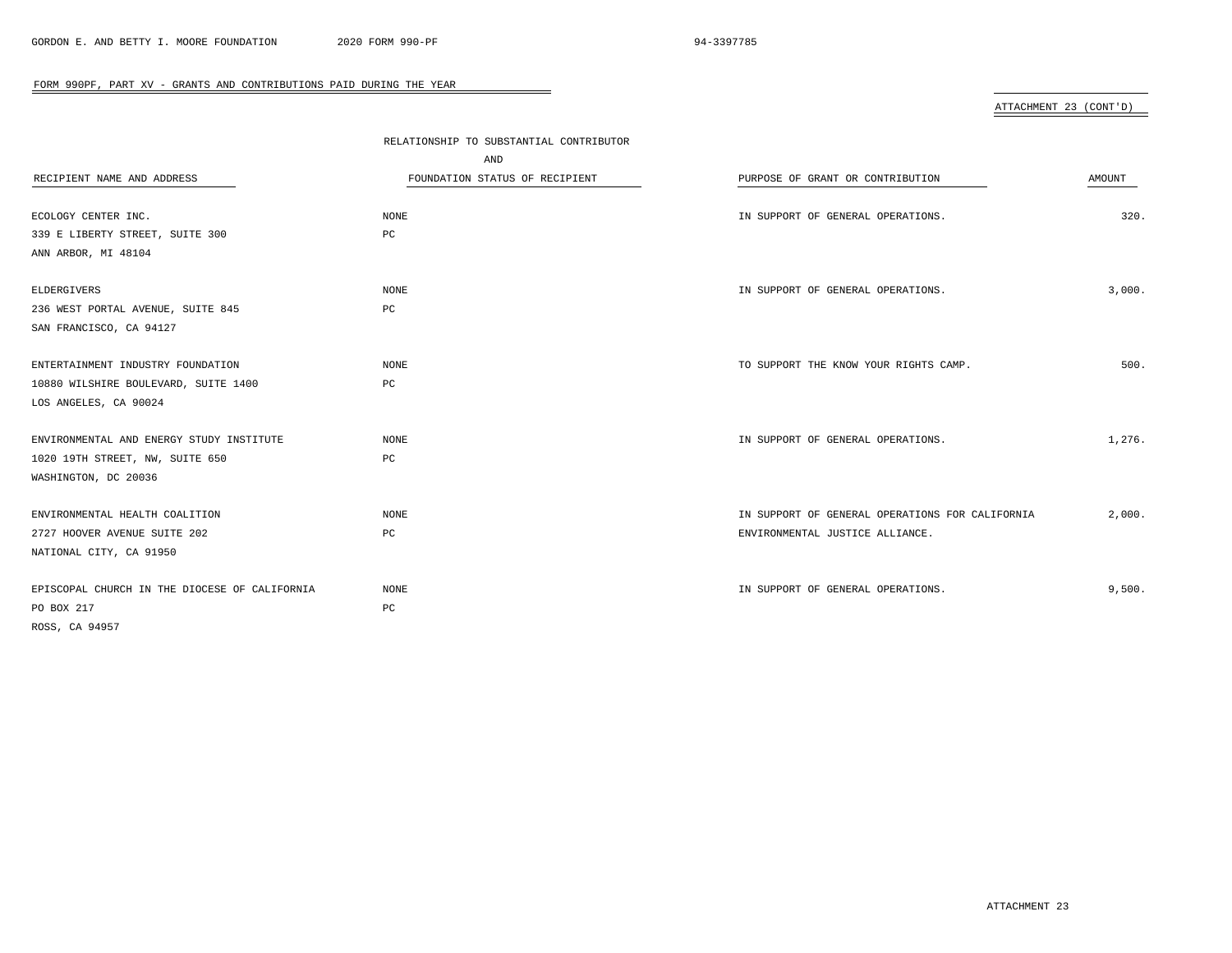# ATTACHMENT 23 (CONT'D)

|                                               | RELATIONSHIP TO SUBSTANTIAL CONTRIBUTOR |                                   |        |
|-----------------------------------------------|-----------------------------------------|-----------------------------------|--------|
|                                               | AND                                     |                                   |        |
| RECIPIENT NAME AND ADDRESS                    | FOUNDATION STATUS OF RECIPIENT          | PURPOSE OF GRANT OR CONTRIBUTION  | AMOUNT |
|                                               |                                         |                                   |        |
| EQUAL JUSTICE INITIATIVE                      | NONE                                    | IN SUPPORT OF GENERAL OPERATIONS. | 1,310. |
| 122 COMMERCE STREET                           | PC                                      |                                   |        |
| MONTGOMERY, AL 36104-2538                     |                                         |                                   |        |
| EQUAL JUSTICE SOCIETY                         | NONE                                    | IN SUPPORT OF GENERAL OPERATIONS. | 1,300. |
| 1939 HARRISON STREET #818                     | PC                                      |                                   |        |
| OAKLAND, CA 94612                             |                                         |                                   |        |
|                                               |                                         |                                   |        |
| FAMILY AND YOUTH INITIATIVE INC.              | NONE                                    | IN SUPPORT OF GENERAL OPERATIONS. | 5,100. |
| 515 M STREET SE SUITE 217                     | PC                                      |                                   |        |
| WASHINGTON, DC 20003                          |                                         |                                   |        |
|                                               |                                         |                                   |        |
| FAMILY GIVING TREE                            | NONE                                    | IN SUPPORT OF GENERAL OPERATIONS. | 1,696. |
| SOBRATO CENTER FOR NONPROFITS, 606 VALLEY WAY | РC                                      |                                   |        |
| MILPITAS, CA 95035                            |                                         |                                   |        |
| FARMER VETERAN COALITION                      | NONE                                    | IN SUPPORT OF GENERAL OPERATIONS. | 300.   |
| 4614 2ND STREET, SUITE 4                      | PC                                      |                                   |        |
| DAVIS, CA 95618                               |                                         |                                   |        |
|                                               |                                         |                                   |        |
| FEED MORE INC.                                | NONE                                    | IN SUPPORT OF GENERAL OPERATIONS. | 200.   |
| 1415 RHOADMILLER STREET                       | PC                                      |                                   |        |
| RICHMOND, VA 23220                            |                                         |                                   |        |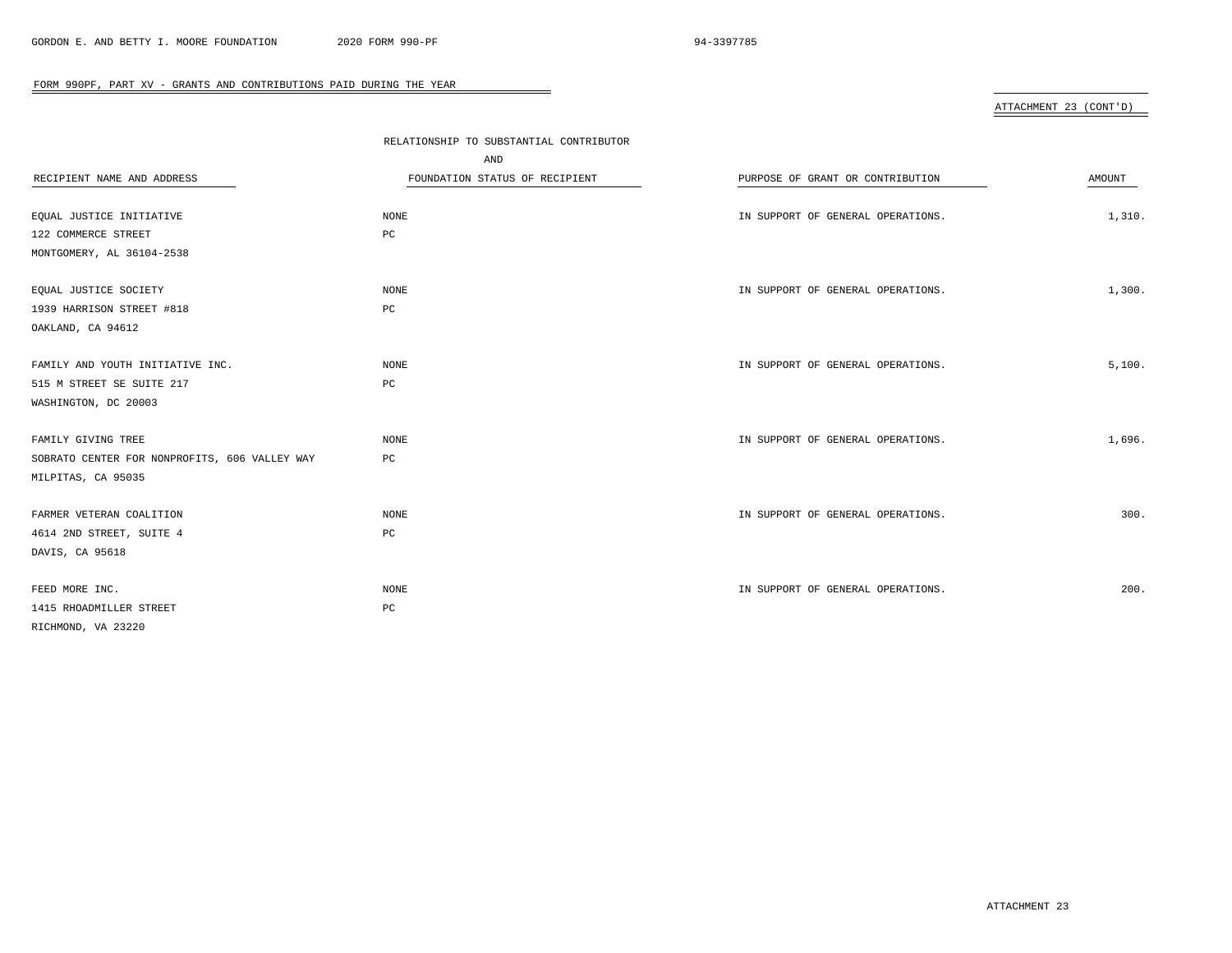# ATTACHMENT 23 (CONT'D)

|                                           | RELATIONSHIP TO SUBSTANTIAL CONTRIBUTOR |                                                  |         |
|-------------------------------------------|-----------------------------------------|--------------------------------------------------|---------|
|                                           | AND                                     |                                                  |         |
| RECIPIENT NAME AND ADDRESS                | FOUNDATION STATUS OF RECIPIENT          | PURPOSE OF GRANT OR CONTRIBUTION                 | AMOUNT  |
|                                           |                                         |                                                  |         |
| FEEDING AMERICA                           | <b>NONE</b>                             | IN SUPPORT OF GENERAL OPERATIONS.                | 200.    |
| 161 NORTH CLARK STREET, SUITE 700         | PC                                      |                                                  |         |
| CHICAGO, IL 60601                         |                                         |                                                  |         |
|                                           |                                         |                                                  |         |
| FIDELITY INVESTMENTS CHARITABLE GIFT FUND | <b>NONE</b>                             | TO SUPPORT A DONOR ADVISED FUND, REQUESTED BY AN | 57,000. |
| 100 CROSBY PARKWAY, MAIL ZONE KC1D-FCS    | PC                                      | EMPLOYEE OR BOARD MEMBER AS PART OF A MATCHING   |         |
| COVINGTON, KY 41015-9325                  |                                         | GIFT OR SERVICE RECOGNITION PROGRAM.             |         |
|                                           |                                         |                                                  |         |
| FIDELITY INVESTMENTS CHARITABLE GIFT FUND | <b>NONE</b>                             | TO SUPPORT A DONOR ADVISED FUND, REQUESTED BY AN | 53,000. |
| 100 CROSBY PARKWAY, MAIL ZONE KC1D-FCS    | PC                                      | EMPLOYEE OR BOARD MEMBER AS PART OF A MATCHING   |         |
| COVINGTON, KY 41015-9325                  |                                         | GIFT OR SERVICE RECOGNITION PROGRAM.             |         |
| FIDELITY INVESTMENTS CHARITABLE GIFT FUND | <b>NONE</b>                             | TO SUPPORT A DONOR ADVISED FUND, REQUESTED BY AN | 49,668. |
| 100 CROSBY PARKWAY, MAIL ZONE KC1D-FCS    | PC                                      | EMPLOYEE OR BOARD MEMBER AS PART OF A MATCHING   |         |
| COVINGTON, KY 41015-9325                  |                                         | GIFT OR SERVICE RECOGNITION PROGRAM.             |         |
|                                           |                                         |                                                  |         |
| FIDELITY INVESTMENTS CHARITABLE GIFT FUND | <b>NONE</b>                             | TO SUPPORT A DONOR ADVISED FUND, REQUESTED BY AN | 60.000. |
| 100 CROSBY PARKWAY, MAIL ZONE KC1D-FCS    | $_{\rm PC}$                             | EMPLOYEE OR BOARD MEMBER AS PART OF A MATCHING   |         |
| COVINGTON, KY 41015-9325                  |                                         | GIFT OR SERVICE RECOGNITION PROGRAM.             |         |
|                                           |                                         |                                                  |         |
| FIDELITY INVESTMENTS CHARITABLE GIFT FUND | <b>NONE</b>                             | TO SUPPORT A DONOR ADVISED FUND, REQUESTED BY AN | 60,000. |
| 100 CROSBY PARKWAY, MAIL ZONE KC1D-FCS    | PC                                      | EMPLOYEE OR BOARD MEMBER AS PART OF A MATCHING   |         |
| COVINGTON, KY 41015-9325                  |                                         | GIFT OR SERVICE RECOGNITION PROGRAM.             |         |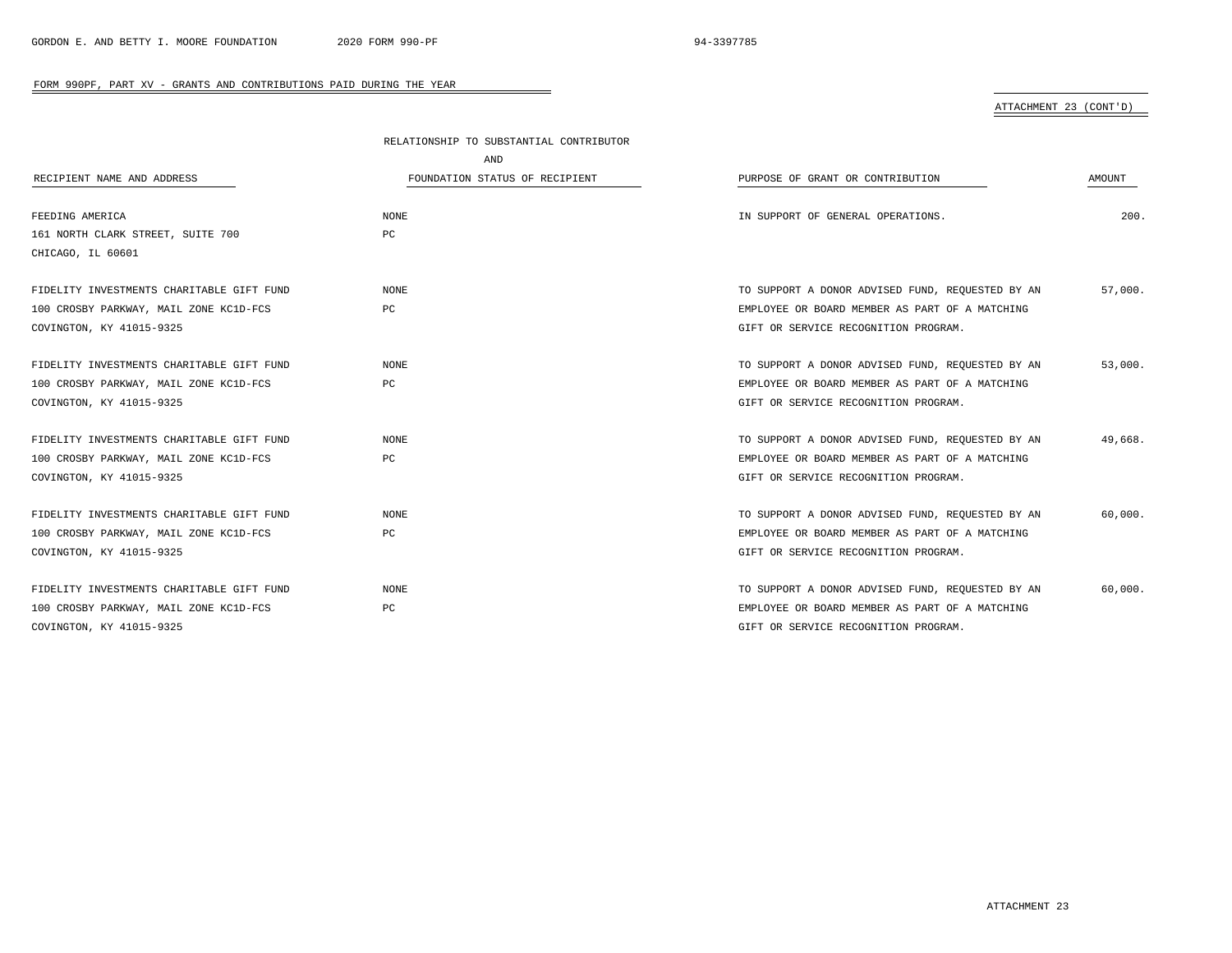# ATTACHMENT 23 (CONT'D)

|                                                    | RELATIONSHIP TO SUBSTANTIAL CONTRIBUTOR |                                   |               |  |
|----------------------------------------------------|-----------------------------------------|-----------------------------------|---------------|--|
|                                                    | AND                                     |                                   |               |  |
| RECIPIENT NAME AND ADDRESS                         | FOUNDATION STATUS OF RECIPIENT          | PURPOSE OF GRANT OR CONTRIBUTION  | <b>AMOUNT</b> |  |
|                                                    |                                         |                                   |               |  |
| FOUNDATION FOR PUBLIC BROADCASTING IN GEORGIA INC. | NONE                                    | IN SUPPORT OF GENERAL OPERATIONS. | 200.          |  |
| 260 14TH STREET NW                                 | PC                                      |                                   |               |  |
| ATLANTA, GA 30318                                  |                                         |                                   |               |  |
| FRANCIS HOWELL SCHOOL DIST. SUPPORT ORG COUNCIL    | <b>NONE</b>                             | IN SUPPORT OF GENERAL OPERATIONS. | 70.           |  |
| 201 W HIGHWAY DRIVE                                | PC                                      |                                   |               |  |
| WENTZVILLE, MO 63385                               |                                         |                                   |               |  |
| FRIENDS OF MILL VALLEY PARKS AND RECREATION        | <b>NONE</b>                             | IN SUPPORT OF GENERAL OPERATIONS. | 100.          |  |
| 1120 NYE STREET, STE 400                           | PC                                      |                                   |               |  |
| SAN RAFAEL, CA 94901                               |                                         |                                   |               |  |
| FRIENDS OF THE SARATOGA LIBRARIES                  | <b>NONE</b>                             | IN SUPPORT OF GENERAL OPERATIONS. | 100.          |  |
| PO BOX 2642                                        | PC                                      |                                   |               |  |
| SARATOGA, CA 95070                                 |                                         |                                   |               |  |
| FRIENDSHIP DONATIONS NETWORK INC.                  | <b>NONE</b>                             | IN SUPPORT OF GENERAL OPERATIONS. | 100.          |  |
| 1013 WEST MARTIN LUTHER KING, JR. / STATE STREET   | PC                                      |                                   |               |  |
| ITHACA, NY 14850                                   |                                         |                                   |               |  |
| GEORGIANA BRUCE KIRBY PREPARATORY SCHOOL           | NONE                                    | IN SUPPORT OF GENERAL OPERATIONS. | 2,000.        |  |
| 425 ENCINAL STREET                                 | PC                                      |                                   |               |  |
| SANTA CRUZ, CA 95060                               |                                         |                                   |               |  |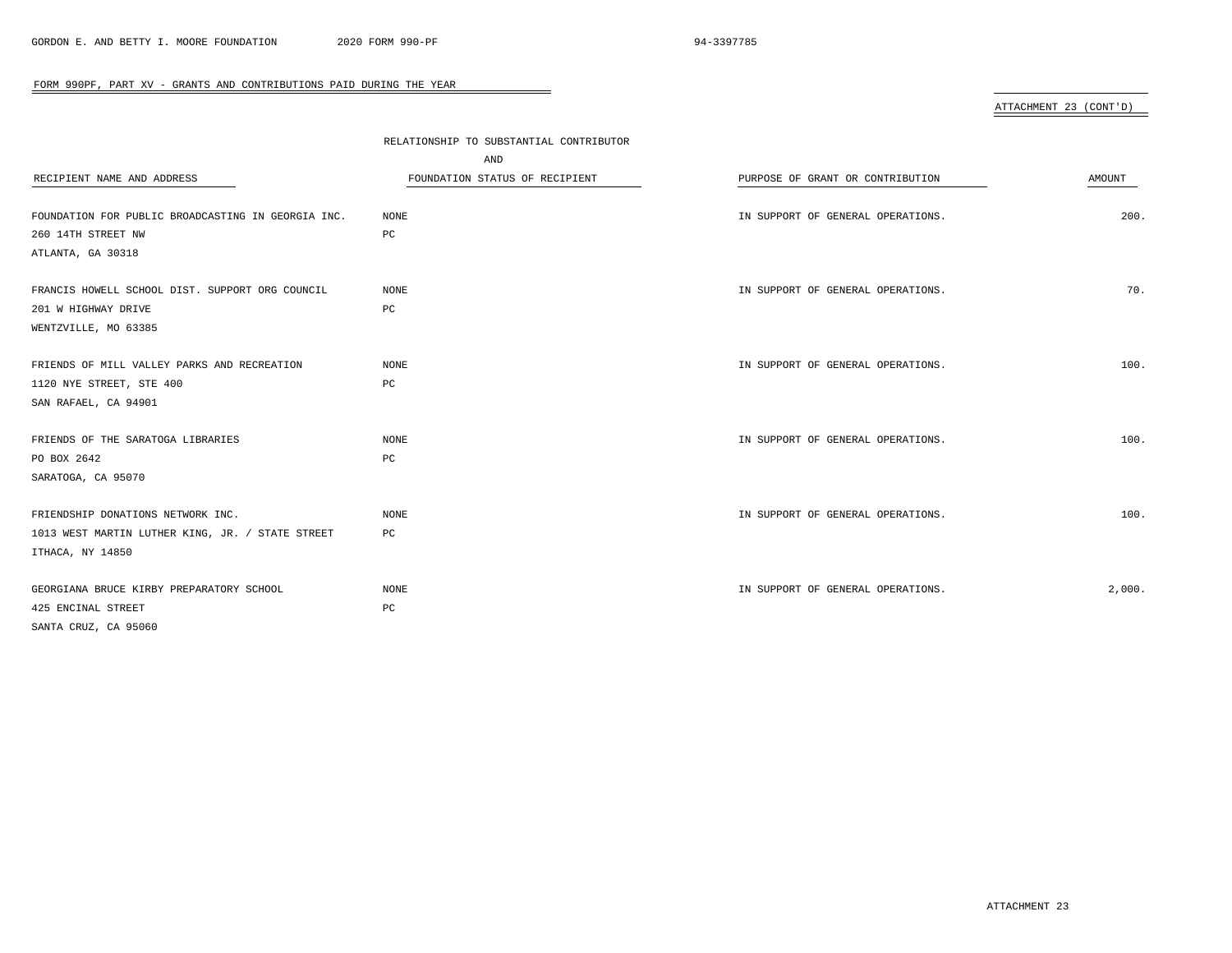# ATTACHMENT 23 (CONT'D)

|                                        | RELATIONSHIP TO SUBSTANTIAL CONTRIBUTOR |                                                |               |
|----------------------------------------|-----------------------------------------|------------------------------------------------|---------------|
|                                        | AND                                     |                                                |               |
| RECIPIENT NAME AND ADDRESS             | FOUNDATION STATUS OF RECIPIENT          | PURPOSE OF GRANT OR CONTRIBUTION               | <b>AMOUNT</b> |
|                                        |                                         |                                                |               |
| GLOBAL GIVING                          | NONE                                    | IN SUPPORT OF GENERAL OPERATIONS.              | 200.          |
| 1110 VERMONT AVENUE, NW, SUITE 550     | $_{\rm PC}$                             |                                                |               |
| WASHINGTON, DC 20005                   |                                         |                                                |               |
|                                        |                                         |                                                |               |
| GLOBAL GIVING                          | <b>NONE</b>                             | TO SUPPORT THE 1000 WOMEN'S GARDENS FOR HEALTH | 1,800.        |
| 1110 VERMONT AVENUE, NW, SUITE 550     | PC                                      | AND NUTRITION.                                 |               |
| WASHINGTON, DC 20005                   |                                         |                                                |               |
| GLOBAL WILDLIFE CONSERVATION           | NONE                                    | IN SUPPORT OF THE ZAMBEZI ELEPHANT FUND.       | 1,000.        |
| PO BOX 129                             | PC                                      |                                                |               |
| AUSTIN, TX 78767                       |                                         |                                                |               |
|                                        |                                         |                                                |               |
| GOLDEN GATE NATIONAL PARKS CONSERVANCY | NONE                                    | IN SUPPORT OF ONE TAM.                         | 2,000.        |
| BUILDING 201, FORT MASON               | PC                                      |                                                |               |
| SAN FRANCISCO, CA 94123                |                                         |                                                |               |
|                                        |                                         |                                                |               |
| GOLDEN GATE NATIONAL PARKS CONSERVANCY | <b>NONE</b>                             | IN SUPPORT OF GENERAL OPERATIONS.              | 3,000.        |
| BUILDING 201, FORT MASON               | PC                                      |                                                |               |
| SAN FRANCISCO, CA 94123                |                                         |                                                |               |
|                                        |                                         |                                                |               |
| GOOD SHEPERD FOOD BANK                 | <b>NONE</b>                             | IN SUPPORT OF GENERAL OPERATIONS.              | 500.          |
| PO BOX 1807                            | $_{\rm PC}$                             |                                                |               |
| AUBURN, ME 04211                       |                                         |                                                |               |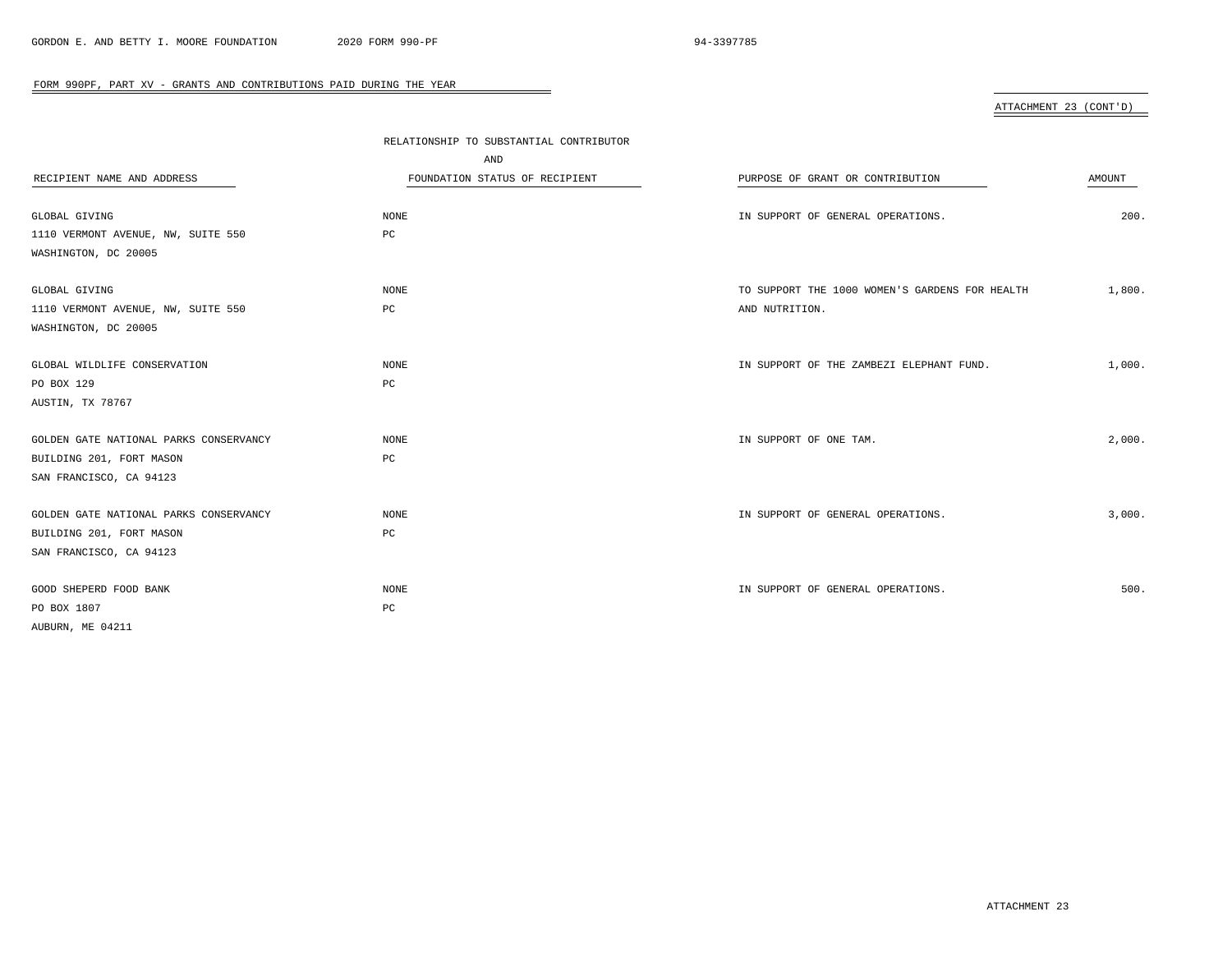# ATTACHMENT 23 (CONT'D)

|                                 | RELATIONSHIP TO SUBSTANTIAL CONTRIBUTOR |                                                 |         |
|---------------------------------|-----------------------------------------|-------------------------------------------------|---------|
|                                 | AND                                     |                                                 |         |
| RECIPIENT NAME AND ADDRESS      | FOUNDATION STATUS OF RECIPIENT          | PURPOSE OF GRANT OR CONTRIBUTION                | AMOUNT  |
|                                 |                                         |                                                 |         |
| GRACE SCIENCE FOUNDATION        | NONE                                    | IN SUPPORT OF GENERAL OPERATIONS.               | 500.    |
| PO BOX 114                      | PC                                      |                                                 |         |
| MENLO PARK, CA 94026            |                                         |                                                 |         |
| GREATER CHICAGO FOOD DEPOSITORY | NONE                                    | IN SUPPORT OF GENERAL OPERATIONS.               | 100.    |
| 4100 W ANN LURIE PLACE          | PC                                      |                                                 |         |
| CHICAGO, IL 60632               |                                         |                                                 |         |
| GROUNDWORK GROUP                | NONE                                    | IN SUPPORT OF GENERAL OPERATIONS AS PART OF THE | 20,000. |
| PO BOX 713685                   | $_{\rm PC}$                             | A&F CHALLENGE FUND.                             |         |
| CINCINNATI, OH 45271-3685       |                                         |                                                 |         |
| <b>GUJRI FOUNDATION</b>         | $\rm{NONE}$                             | IN SUPPORT OF GENERAL OPERATIONS.               | 43,700. |
| PO BOX 1028                     | $_{\rm PC}$                             |                                                 |         |
| VACAVILLE, CA 95696             |                                         |                                                 |         |
| HAND OF THE BAY AREA            | <b>NONE</b>                             | IN SUPPORT OF GENERAL OPERATIONS.               | 200.    |
| PO BOX 3693                     | $_{\rm PC}$                             |                                                 |         |
| REDWOOD CITY, CA 94064          |                                         |                                                 |         |
| HAWAII FOODBANK                 | NONE                                    | IN SUPPORT OF GENERAL OPERATIONS.               | 200.    |
| 2611 KILIHAU STREET             | $_{\rm PC}$                             |                                                 |         |
| HONOLULU, HI 96819              |                                         |                                                 |         |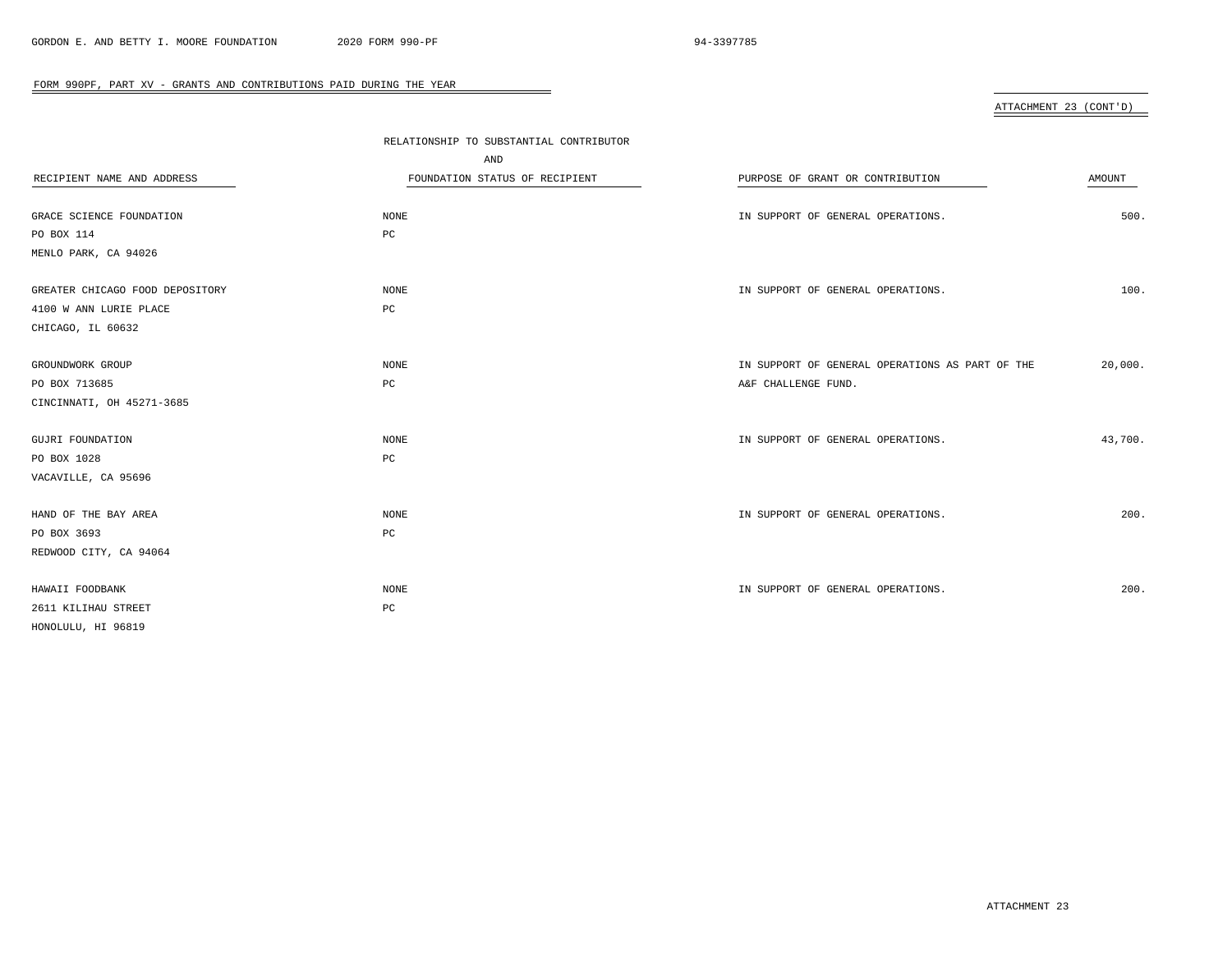# ATTACHMENT 23 (CONT'D)

|                                                  | RELATIONSHIP TO SUBSTANTIAL CONTRIBUTOR |                                   |        |
|--------------------------------------------------|-----------------------------------------|-----------------------------------|--------|
|                                                  | AND                                     |                                   |        |
| RECIPIENT NAME AND ADDRESS                       | FOUNDATION STATUS OF RECIPIENT          | PURPOSE OF GRANT OR CONTRIBUTION  | AMOUNT |
|                                                  |                                         |                                   |        |
| HEROES AND HORSES INC.                           | NONE                                    | IN SUPPORT OF GENERAL OPERATIONS. | 900.   |
| PO BOX 35                                        | PC                                      |                                   |        |
| MANHATTAN, MT 59741                              |                                         |                                   |        |
| HILLEL THE FOUNDATION FOR JEWISH CAMPUS LIFE     | <b>NONE</b>                             | IN SUPPORT OF GENERAL OPERATIONS. | 72.    |
| 800 EIGHTH STREET, NW                            | $_{\rm PC}$                             |                                   |        |
| WASHINGTON, DC 20001                             |                                         |                                   |        |
| HILLEL THE FOUNDATION FOR JEWISH CAMPUS LIFE, SF | <b>NONE</b>                             | IN SUPPORT OF GENERAL OPERATIONS. | 360.   |
| 33 BANBURY DRIVE                                 | PC                                      |                                   |        |
| SAN FRANCISCO, CA 94132                          |                                         |                                   |        |
| HINDU TEMPLE OF ANTELOPE VALLEY INC.             | <b>NONE</b>                             | IN SUPPORT OF GENERAL OPERATIONS. | 3,002. |
| 42102 30TH STREET WEST                           | $_{\rm PC}$                             |                                   |        |
| LANCASTER, CA 93536                              |                                         |                                   |        |
| HIP HOP CAUCUS EDUCATION FUND                    | <b>NONE</b>                             | IN SUPPORT OF GENERAL OPERATIONS. | 100.   |
| 817 LOS ANGELES STREET, 4B                       | $_{\rm PC}$                             |                                   |        |
| LOS ANGELES, CA 90014                            |                                         |                                   |        |
|                                                  |                                         |                                   |        |
| HOMELESS PRENATAL PROGRAM, INC.                  | NONE                                    | IN SUPPORT OF GENERAL OPERATIONS. | 200.   |
| 2500 18TH STREET                                 | PC                                      |                                   |        |
| SAN FRANCISCO, CA 94110                          |                                         |                                   |        |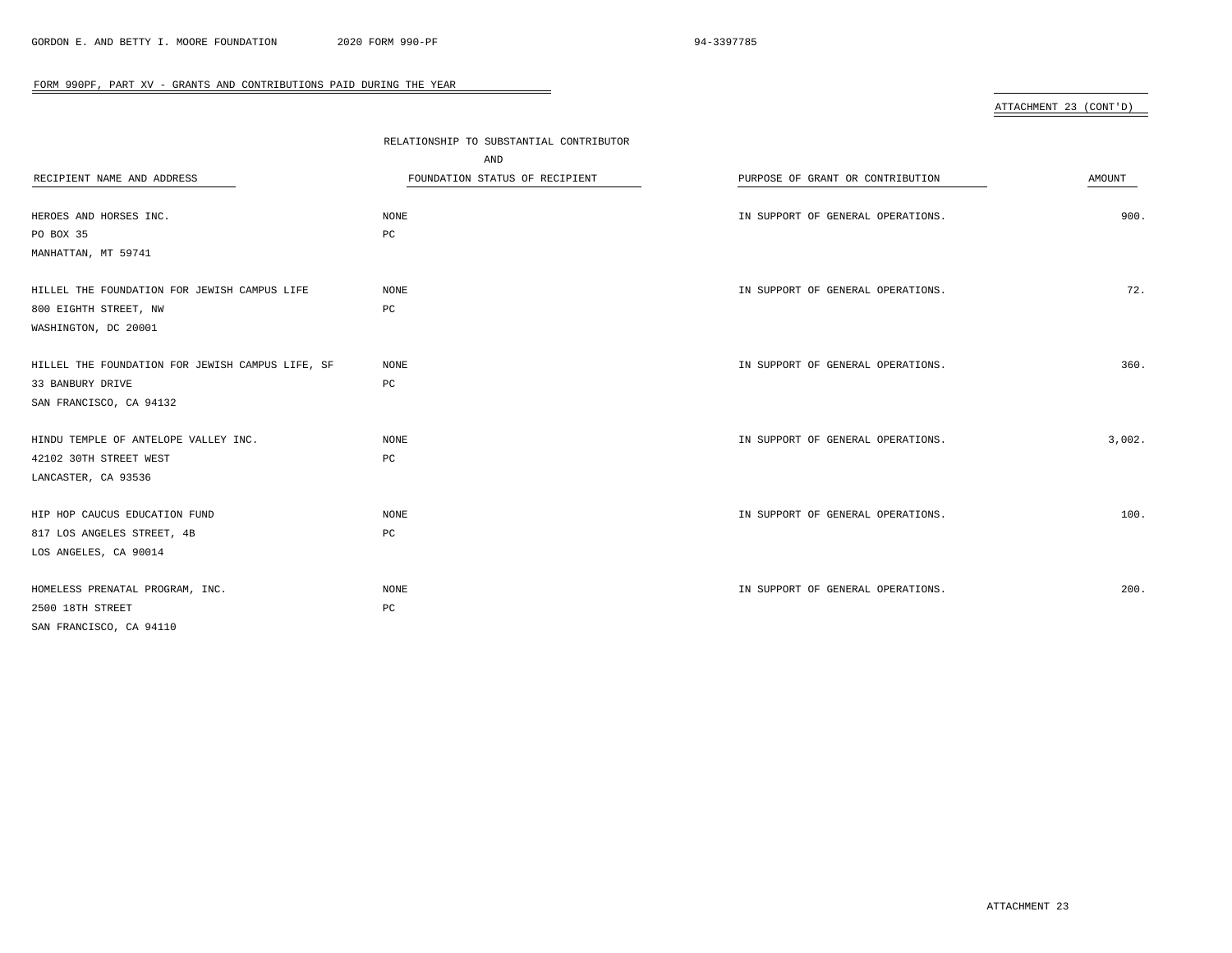# ATTACHMENT 23 (CONT'D)

|                               | RELATIONSHIP TO SUBSTANTIAL CONTRIBUTOR |                                                   |         |
|-------------------------------|-----------------------------------------|---------------------------------------------------|---------|
|                               | AND                                     |                                                   |         |
| RECIPIENT NAME AND ADDRESS    | FOUNDATION STATUS OF RECIPIENT          | PURPOSE OF GRANT OR CONTRIBUTION                  | AMOUNT  |
|                               |                                         |                                                   |         |
| HUMANE SOCIETY SILICON VALLEY | NONE                                    | IN SUPPORT OF GENERAL OPERATIONS.                 | 1,100.  |
| 901 AMES AVENUE               | PC                                      |                                                   |         |
| MILPITAS, CA 95035            |                                         |                                                   |         |
|                               |                                         |                                                   |         |
| HUMANITIES WEST               | <b>NONE</b>                             | IN SUPPORT OF GENERAL OPERATIONS.                 | 1,000.  |
| PO BOX 546                    | $_{\rm PC}$                             |                                                   |         |
| SAN FRANCISCO, CA 94104       |                                         |                                                   |         |
|                               |                                         |                                                   |         |
| ICE 911 RESEARCH CORPORATION  | <b>NONE</b>                             | IN SUPPORT OF GENERAL OPERATIONS.                 | 514.    |
| 325 SHARON PARK DRIVE NO. 632 | PC                                      |                                                   |         |
| MENLO PARK, CA 94025          |                                         |                                                   |         |
|                               |                                         |                                                   |         |
| INCLINE BOOSTERS CLUB         | NONE                                    | TO SUPPORT THE THEATER RENOVATION AT INCLINE HIGH | 2,000.  |
| 499 VILLAGE BOULEVARD         | $_{\rm PC}$                             | SCHOOL.                                           |         |
| INCLINE VILLAGE, NV 89451     |                                         |                                                   |         |
|                               |                                         |                                                   |         |
| INCLINE BOOSTERS CLUB         | <b>NONE</b>                             | IN SUPPORT OF GENERAL OPERATIONS.                 | 20,000. |
| 499 VILLAGE BOULEVARD         | $_{\rm PC}$                             |                                                   |         |
| INCLINE VILLAGE, NV 89451     |                                         |                                                   |         |
|                               |                                         |                                                   |         |
| INTER-AMERICAN DIALOGUE       | <b>NONE</b>                             | IN SUPPORT OF GENERAL OPERATIONS.                 | 600.    |
| 1155 15TH STREET NW SUITE 800 | PC                                      |                                                   |         |
| WASHINGTON, DC 20005          |                                         |                                                   |         |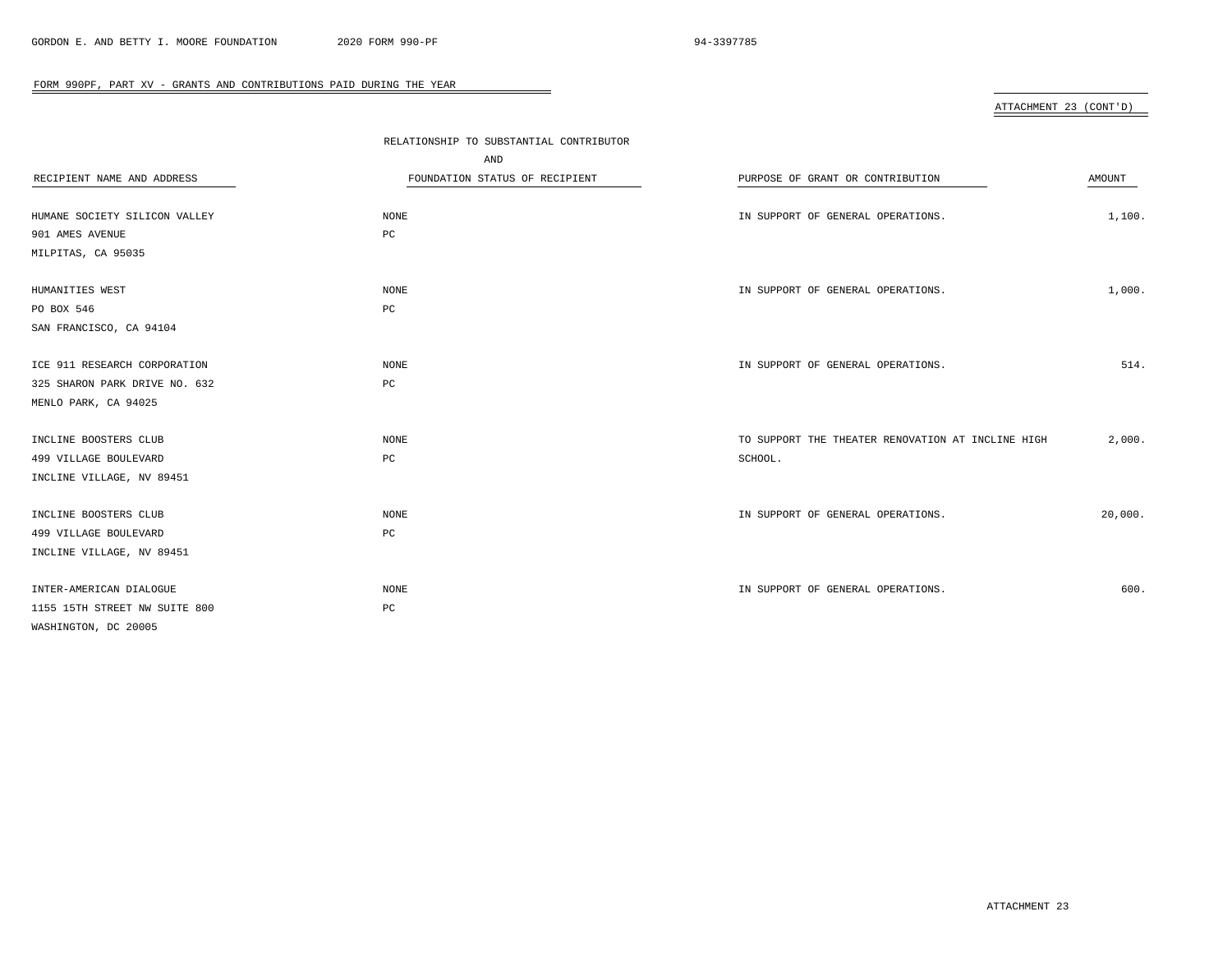# ATTACHMENT 23 (CONT'D)

|                                                  | RELATIONSHIP TO SUBSTANTIAL CONTRIBUTOR |                                             |        |
|--------------------------------------------------|-----------------------------------------|---------------------------------------------|--------|
|                                                  | AND                                     |                                             |        |
| RECIPIENT NAME AND ADDRESS                       | FOUNDATION STATUS OF RECIPIENT          | PURPOSE OF GRANT OR CONTRIBUTION            | AMOUNT |
|                                                  |                                         |                                             |        |
| INTERFAITH FOOD MINISTRY OF NEVADA COUNTY        | NONE                                    | IN SUPPORT OF GENERAL OPERATIONS.           | 500.   |
| 440 HENDERSON STREET                             | PC                                      |                                             |        |
| GRASS VALLEY, CA 95945                           |                                         |                                             |        |
| INTERNATIONAL BIRD RESCUE                        | <b>NONE</b>                             | IN SUPPORT OF GENERAL OPERATIONS.           | 300.   |
| 4369 CORDELIA ROAD                               | PC                                      |                                             |        |
| FAIRFIELD, CA 94534                              |                                         |                                             |        |
|                                                  |                                         |                                             |        |
| INTERNATIONAL CHILD RESOURCE EXCHANGE INSTITUTE  | <b>NONE</b>                             | IN SUPPORT OF GENERAL OPERATIONS.           | 600.   |
| 125 UNIVERSITY AVENUE                            | $_{\rm PC}$                             |                                             |        |
| BERKELEY, CA 94710                               |                                         |                                             |        |
|                                                  |                                         |                                             |        |
| INTERNATIONAL ORTHODOX CHRISTIAN CHARITIES, INC. | <b>NONE</b>                             | IN SUPPORT OF GENERAL OPERATIONS.           | 800.   |
| 110 WEST ROAD SUITE 360                          | $_{\rm PC}$                             |                                             |        |
| BALTIMORE, MD 21204                              |                                         |                                             |        |
| INTERNATIONAL RESCUE COMMITTEE INC.              | <b>NONE</b>                             | IN SUPPORT OF GENERAL OPERATIONS.           | 80.    |
| 122 E 42ND STREET                                | $_{\rm PC}$                             |                                             |        |
| NEW YORK, NY 10168                               |                                         |                                             |        |
|                                                  |                                         |                                             |        |
| ISLAMIC RELIEF USA                               | NONE                                    | IN SUPPORT OF THE LEBANON HUMANITARIAN AID. | 100.   |
| 3655 WHEELER AVENUE                              | PC                                      |                                             |        |
| ALEXANDRIA, VA 22304                             |                                         |                                             |        |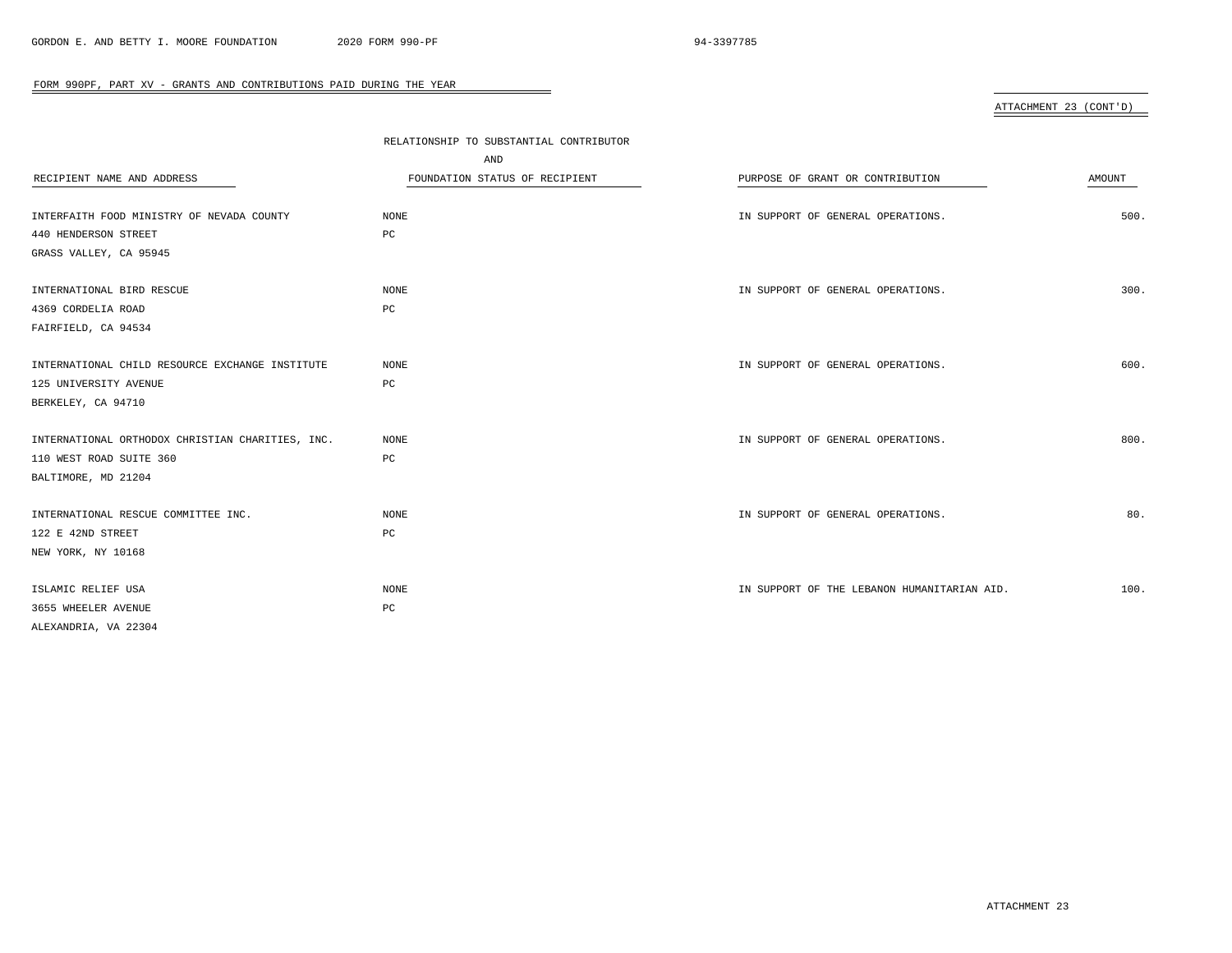# ATTACHMENT 23 (CONT'D)

|                                                    | RELATIONSHIP TO SUBSTANTIAL CONTRIBUTOR |                                               |         |
|----------------------------------------------------|-----------------------------------------|-----------------------------------------------|---------|
|                                                    | AND                                     |                                               |         |
| RECIPIENT NAME AND ADDRESS                         | FOUNDATION STATUS OF RECIPIENT          | PURPOSE OF GRANT OR CONTRIBUTION              | AMOUNT  |
|                                                    |                                         |                                               |         |
| JEWISH FAMILY & CHILDRENS SERVICES                 | NONE                                    | IN SUPPORT OF THE EMERGENCY SERVICES FUND FOR | 372.    |
| 2150 POST STREET                                   | PC                                      | COVID-19 ASSISTANCE.                          |         |
| SAN FRANCISCO, CA 94115                            |                                         |                                               |         |
|                                                    |                                         |                                               |         |
| JEWISH FAMILY & COMMUNITY SERVICES OF THE EAST BAY | NONE                                    | IN SUPPORT OF COVID-19 RELIEF EFFORTS.        | 368.    |
| 2484 SHATTUCK AVENUE, SUITE 210                    | PC                                      |                                               |         |
| BERKELEY, CA 94704                                 |                                         |                                               |         |
|                                                    |                                         |                                               |         |
| JFK MIDDLE SCHOOL EXPEDITIONARY EDUCATION FDN      | NONE                                    | IN SUPPORT OF GENERAL OPERATIONS.             | 3,150.  |
| 2521 GOODWIN AVENUE                                | PC                                      |                                               |         |
| REDWOOD CITY, CA 94061                             |                                         |                                               |         |
|                                                    |                                         |                                               |         |
| JOHN MUIR FOUNDATION                               | NONE                                    | IN SUPPORT OF GENERAL OPERATIONS.             | 10,000. |
| 1400 TREAT BOULEVARD, 2ND FLOOR                    | PC                                      |                                               |         |
| WALNUT CREEK, CA 94597-2142                        |                                         |                                               |         |
|                                                    |                                         |                                               |         |
| KNOX PRESBYTERIAN CHURCH                           | NONE                                    | IN SUPPORT OF GENERAL OPERATIONS.             | 89,000. |
| 1105 CATALPA LANE                                  | $_{\rm PC}$                             |                                               |         |
| NAPERVILLE, IL 60540                               |                                         |                                               |         |
|                                                    |                                         |                                               |         |
| KQED INC.                                          | <b>NONE</b>                             | IN SUPPORT OF GENERAL OPERATIONS.             | 3,450.  |
| 2601 MARIPOSA STREET                               | PC                                      |                                               |         |
| SAN FRANCISCO, CA 94110                            |                                         |                                               |         |
|                                                    |                                         |                                               |         |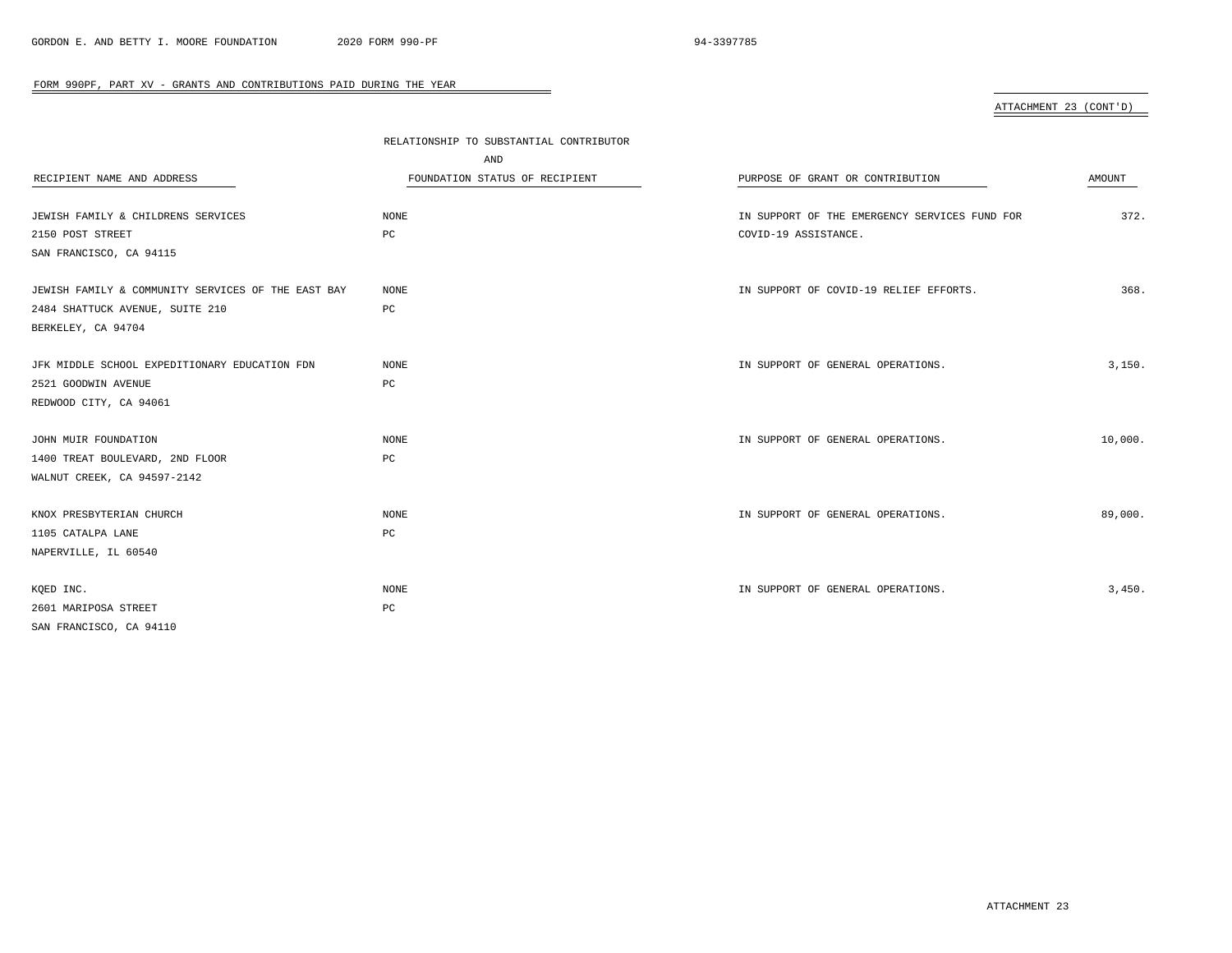# ATTACHMENT 23 (CONT'D)

|                                  | RELATIONSHIP TO SUBSTANTIAL CONTRIBUTOR |                                                |               |
|----------------------------------|-----------------------------------------|------------------------------------------------|---------------|
|                                  | AND                                     |                                                |               |
| RECIPIENT NAME AND ADDRESS       | FOUNDATION STATUS OF RECIPIENT          | PURPOSE OF GRANT OR CONTRIBUTION               | <b>AMOUNT</b> |
|                                  |                                         |                                                |               |
| LAKE TAHOE CONSERVATION FUND     | NONE                                    | IN SUPPORT OF GENERAL OPERATIONS.              | 2,000.        |
| PO BOX 7124                      | PC                                      |                                                |               |
| TAHOE CITY, CA 96145             |                                         |                                                |               |
| LAME DEER PUBLIC SCHOOL          | NONE                                    | IN SUPPORT OF THE LAME DEER ARTS ACTIVITY FUND | 2,000.        |
| PO BOX 96                        | $_{\rm PC}$                             | FOR 2020 GRADUATING SENIORS.                   |               |
| LAME DEER, MT 59043              |                                         |                                                |               |
| LAVA MAE                         | NONE                                    | IN SUPPORT OF GENERAL OPERATIONS.              | 618.          |
| 1015 FILLMORE STREET, #379       | PC                                      |                                                |               |
| SAN FRANCISCO, CA 94115          |                                         |                                                |               |
|                                  |                                         |                                                |               |
| LEAGUE TO SAVE LAKE TAHOE        | NONE                                    | IN SUPPORT OF GENERAL OPERATIONS.              | 2,000.        |
| 2608 LAKE TAHOE BOULEVARD        | PC                                      |                                                |               |
| SOUTH LAKE TAHOE, CA 96150       |                                         |                                                |               |
| LEGAL SERVICES NYC               | NONE                                    | IN SUPPORT OF BROOKLYN LEGAL SERVICES.         | 500.          |
| 40 WORTH STREET, SUITE 606       | $_{\rm PC}$                             |                                                |               |
| NEW YORK, NY 10013               |                                         |                                                |               |
| LEUKEMIA & LYMPHOMA SOCIETY INC. | <b>NONE</b>                             | IN SUPPORT OF GENERAL OPERATIONS.              | 600.          |
| 3 INTERNATIONAL DRIVE SUITE 200  | PC                                      |                                                |               |
| RYE BROOK, NY 10573              |                                         |                                                |               |
|                                  |                                         |                                                |               |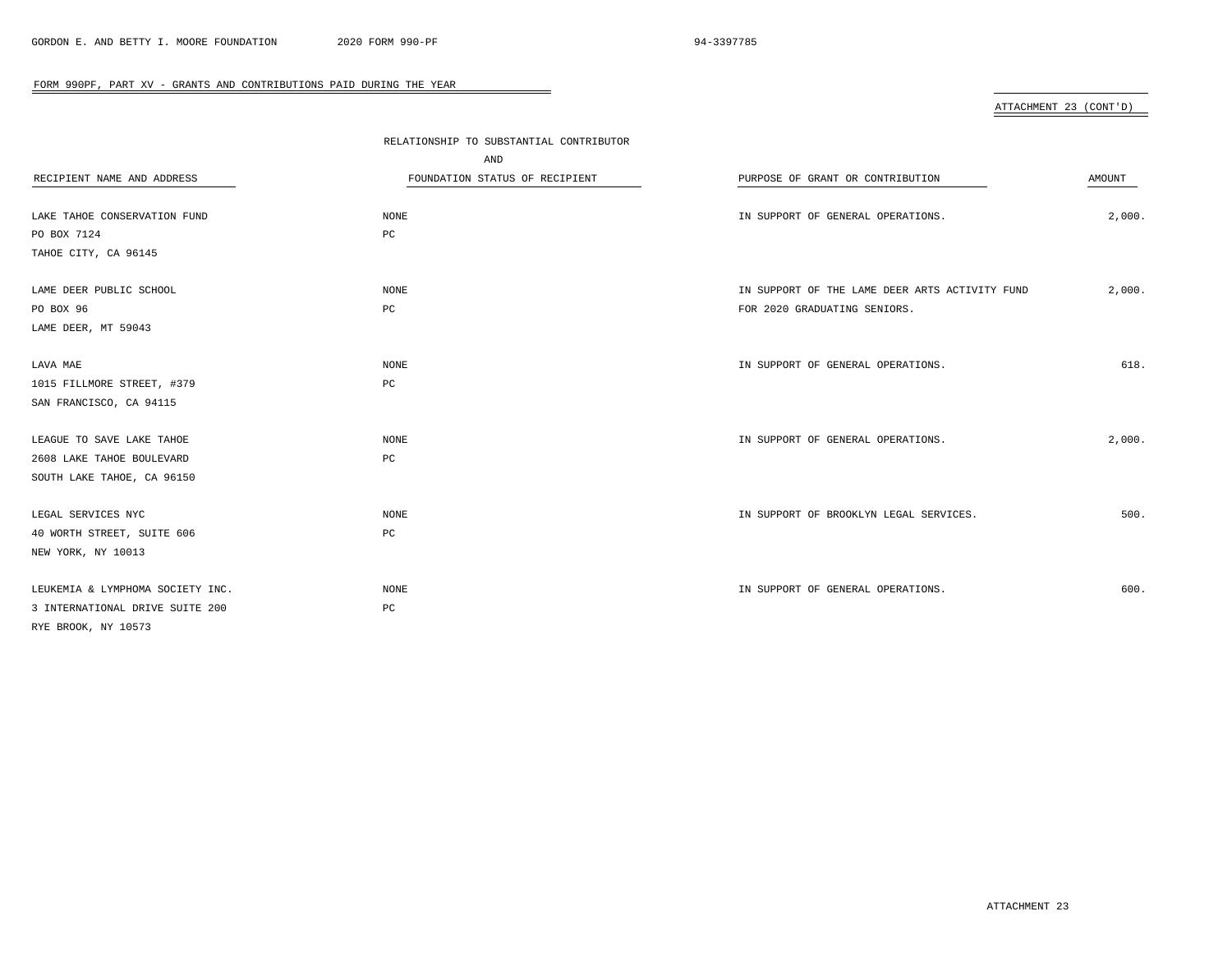# ATTACHMENT 23 (CONT'D)

|                                                | RELATIONSHIP TO SUBSTANTIAL CONTRIBUTOR |                                               |         |
|------------------------------------------------|-----------------------------------------|-----------------------------------------------|---------|
|                                                | AND                                     |                                               |         |
| RECIPIENT NAME AND ADDRESS                     | FOUNDATION STATUS OF RECIPIENT          | PURPOSE OF GRANT OR CONTRIBUTION              | AMOUNT  |
|                                                |                                         |                                               |         |
| LIGHTHOUSE FOR THE BLIND AND VISUALLY IMPAIRED | NONE                                    | IN SUPPORT OF GENERAL OPERATIONS.             | 150.    |
| 1155 MARKET STREET 10TH FLOOR                  | PC                                      |                                               |         |
| SAN FRANCISCO, CA 94103                        |                                         |                                               |         |
|                                                |                                         |                                               |         |
| LONG BEACH SOUP KITCHEN INC                    | NONE                                    | IN SUPPORT OF GENERAL OPERATIONS IN MEMORY OF | 200.    |
| PO BOX 294                                     | PC                                      | MICHAEL A. PORTO.                             |         |
| LONG BEACH, NY 11561                           |                                         |                                               |         |
|                                                |                                         |                                               |         |
| LOS ALTOS COMMUNITY FOUNDATION                 | NONE                                    | IN SUPPORT OF THE MVLA COMMUNITY SCHOLARS.    | 1,000.  |
| 183 HILLVIEW AVENUE                            | $_{\rm PC}$                             |                                               |         |
| LOS ALTOS, CA 94022                            |                                         |                                               |         |
|                                                |                                         |                                               |         |
| LOS ALTOS COMMUNITY FOUNDATION                 | NONE                                    | IN SUPPORT OF GENERAL OPERATIONS.             | 1,000.  |
| 183 HILLVIEW AVENUE                            | PC                                      |                                               |         |
| LOS ALTOS, CA 94022                            |                                         |                                               |         |
|                                                |                                         |                                               |         |
| LOWELL ALUMNI ASSOCIATION                      | NONE                                    | IN SUPPORT OF GENERAL OPERATIONS.             | 400.    |
| PO BOX 320009                                  | PC                                      |                                               |         |
| SAN FRANCISCO, CA 94132-0009                   |                                         |                                               |         |
|                                                |                                         |                                               |         |
| MAITREYA BUDDHIST INSTITUTE                    | NONE                                    | IN SUPPORT OF GENERAL OPERATIONS.             | 10,600. |
| 3065 DECOTO ROAD                               | PC                                      |                                               |         |
| FREMONT, CA 94555                              |                                         |                                               |         |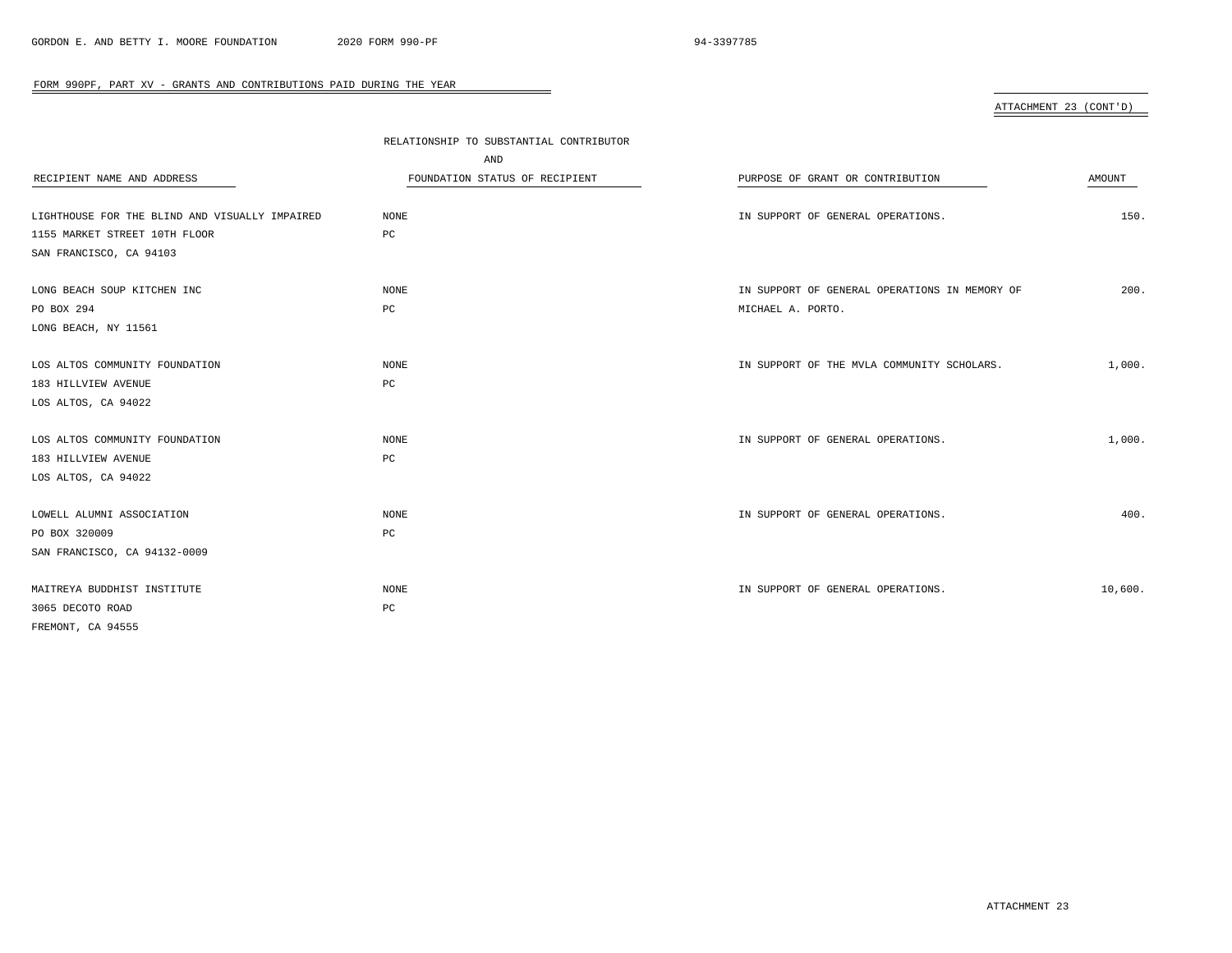# ATTACHMENT 23 (CONT'D)

|                                               | RELATIONSHIP TO SUBSTANTIAL CONTRIBUTOR |                                                  |        |
|-----------------------------------------------|-----------------------------------------|--------------------------------------------------|--------|
|                                               | AND                                     |                                                  |        |
| RECIPIENT NAME AND ADDRESS                    | FOUNDATION STATUS OF RECIPIENT          | PURPOSE OF GRANT OR CONTRIBUTION                 | AMOUNT |
|                                               |                                         |                                                  |        |
| MAKE A WISH FOUNDATION OF GREATER BAY AREA    | NONE                                    | TO SUPPORT GRANTING A LIFE-CHANGING WISH TO A    | 2,440. |
| 1333 BROADWAY, SUITE 200                      | $_{\rm PC}$                             | CHILD WITH CANCER.                               |        |
| OAKLAND, CA 94612                             |                                         |                                                  |        |
| MAKE A WISH FOUNDATION OF GREATER BAY AREA    | NONE                                    | IN SUPPORT OF GENERAL OPERATIONS.                | 200.   |
| 1333 BROADWAY, SUITE 200                      | РC                                      |                                                  |        |
| OAKLAND, CA 94612                             |                                         |                                                  |        |
| MANNED SPACE FLIGHT EDUCATION FOUNDATION INC. | <b>NONE</b>                             | TO SUPPORT UNDERSERVED YOUTH IN THE EDUCATION    | 2,000. |
| 1601 NASA PARKWAY                             | PC                                      | PROGRAM.                                         |        |
| HOUSTON, TX 77058                             |                                         |                                                  |        |
|                                               |                                         |                                                  |        |
| MARCH OF DIMES INC.                           | NONE                                    | IN SUPPORT OF GENERAL OPERATIONS.                | 60.    |
| PO BOX 18819                                  | РC                                      |                                                  |        |
| ATLANTA, GA 31126                             |                                         |                                                  |        |
| MARIN ACADEMY                                 | <b>NONE</b>                             | IN SUPPORT OF GENERAL OPERATIONS.                | 200.   |
| 1600 MISSION AVENUE                           | PC                                      |                                                  |        |
| SAN RAFAEL, CA 94901                          |                                         |                                                  |        |
| MARIN COMMUNITY FOUNDATION                    | <b>NONE</b>                             | TO SUPPORT A DONOR ADVISED FUND, REQUESTED BY AN | 2,932. |
| 5 HAMILTON LANDING, SUITE 200                 | РC                                      | EMPLOYEE OR BOARD MEMBER AS PART OF A MATCHING   |        |
| NOVATO, CA 94949                              |                                         | GIFT OR SERVICE RECOGNITION PROGRAM.             |        |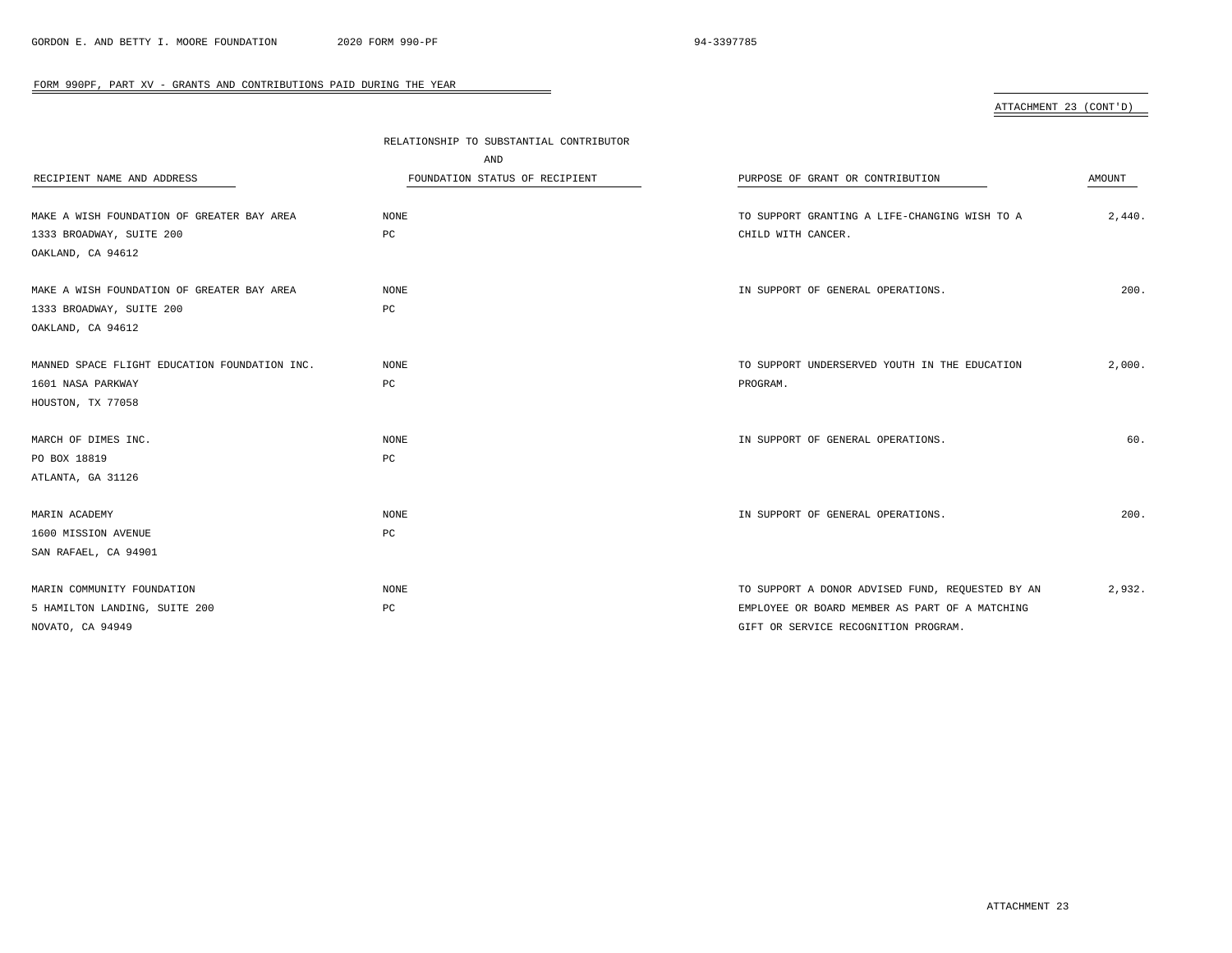ATTACHMENT 23 (CONT'D)

|                                  | RELATIONSHIP TO SUBSTANTIAL CONTRIBUTOR |                                                  |         |
|----------------------------------|-----------------------------------------|--------------------------------------------------|---------|
|                                  | AND                                     |                                                  |         |
| RECIPIENT NAME AND ADDRESS       | FOUNDATION STATUS OF RECIPIENT          | PURPOSE OF GRANT OR CONTRIBUTION                 | AMOUNT  |
|                                  |                                         |                                                  |         |
| MARIN COMMUNITY FOUNDATION       | NONE                                    | TO SUPPORT A DONOR ADVISED FUND, REQUESTED BY AN | 50,638. |
| 5 HAMILTON LANDING, SUITE 200    | PC                                      | EMPLOYEE OR BOARD MEMBER AS PART OF A MATCHING   |         |
| NOVATO, CA 94949                 |                                         | GIFT OR SERVICE RECOGNITION PROGRAM.             |         |
|                                  |                                         |                                                  |         |
| MARK DAY SCHOOL                  | NONE                                    | IN SUPPORT OF GENERAL OPERATIONS.                | 1,000.  |
| 39 TRELLIS DRIVE                 | PC                                      |                                                  |         |
| SAN RAFAEL, CA 94903             |                                         |                                                  |         |
|                                  |                                         |                                                  |         |
| MARTHAS TABLE                    | NONE                                    | IN SUPPORT OF GENERAL OPERATIONS.                | 500.    |
| PO BOX 97260                     | PC                                      |                                                  |         |
| WASHINGTON, DC 20090-7260        |                                         |                                                  |         |
|                                  |                                         |                                                  |         |
| MAYO CLINIC                      | NONE                                    | IN SUPPORT OF GENERAL OPERATIONS.                | 50.     |
| 200 FIRST STREET SW              | PC                                      |                                                  |         |
| ROCHESTER, MN 55905-0001         |                                         |                                                  |         |
|                                  |                                         |                                                  |         |
| MEALS ON WHEELS AMERICA          | NONE                                    | IN SUPPORT OF GENERAL OPERATIONS.                | 206.    |
| 1550 CRYSTAL DRIVE SUITE 1004    | PC                                      |                                                  |         |
| ARLINGTON, VA 22202              |                                         |                                                  |         |
|                                  |                                         |                                                  |         |
| MEDECINS SANS FRONTIERS USA INC. | NONE                                    | IN SUPPORT OF GENERAL OPERATIONS.                | 700.    |
| 40 RECTOR STREET, 16TH FLOOR     | PC                                      |                                                  |         |
| NEW YORK, NY 10006               |                                         |                                                  |         |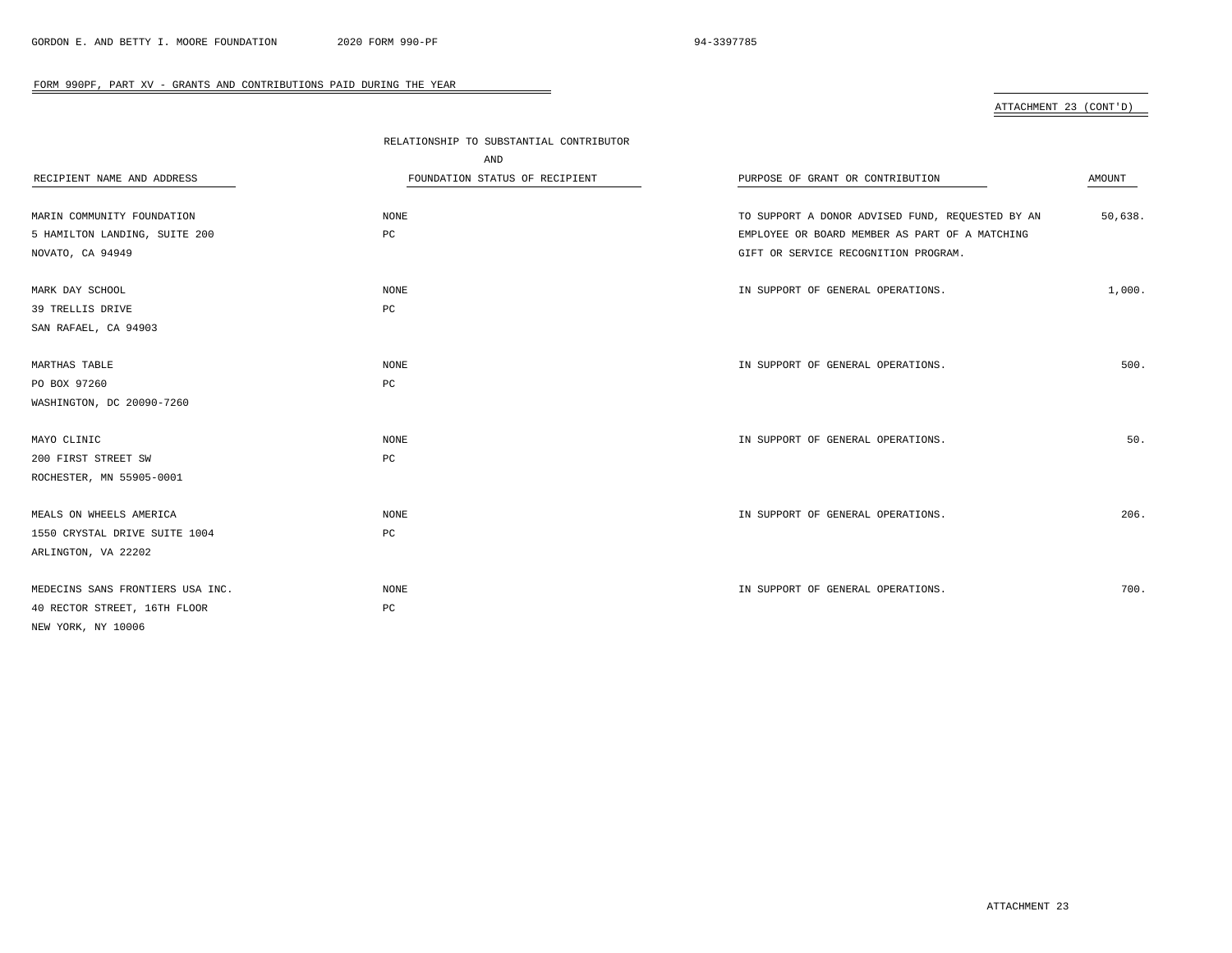# ATTACHMENT 23 (CONT'D)

|                                          | RELATIONSHIP TO SUBSTANTIAL CONTRIBUTOR |                                                |        |
|------------------------------------------|-----------------------------------------|------------------------------------------------|--------|
|                                          | AND                                     |                                                |        |
| RECIPIENT NAME AND ADDRESS               | FOUNDATION STATUS OF RECIPIENT          | PURPOSE OF GRANT OR CONTRIBUTION               | AMOUNT |
|                                          |                                         |                                                |        |
| MEDIATORS FOUNDATION INC                 | NONE                                    | TO SUPPORT THE CIVIC HEALTH PROJECT.           | 2,000. |
| 2525 ARAPAHOE AVENUE SUITE E4 #509       | PC                                      |                                                |        |
| BOULDER, CO 80302                        |                                         |                                                |        |
|                                          |                                         |                                                |        |
| MICHIGAN ENVIRONMENTAL COUNCIL           | NONE                                    | IN SUPPORT OF GENERAL OPERATIONS.              | 240.   |
| 602 W IONIA STREET                       | PC                                      |                                                |        |
| LANSING, MI 48933                        |                                         |                                                |        |
|                                          |                                         |                                                |        |
| MIGIZI COMMUNICATIONS INC.               | NONE                                    | IN SUPPORT OF GENERAL OPERATIONS.              | 212.   |
| PO BOX 17125                             | $_{\rm PC}$                             |                                                |        |
| MINNEAPOLIS, MN 55417                    |                                         |                                                |        |
|                                          |                                         |                                                |        |
| MILL VALLEY SCHOOLS COMMUNITY FOUNDATION | <b>NONE</b>                             | IN SUPPORT OF GENERAL OPERATIONS.              | 3,500. |
| 409 SYCAMORE AVENUE                      | PC                                      |                                                |        |
| MILL VALLEY, CA 94941-2231               |                                         |                                                |        |
|                                          |                                         |                                                |        |
| MILL VALLEY SCHOOLS COMMUNITY FOUNDATION | NONE                                    | IN SUPPORT OF KIDDO'S 2020-21 ANNUAL CAMPAIGN. | 7,438. |
| 409 SYCAMORE AVENUE                      | $_{\rm PC}$                             |                                                |        |
| MILL VALLEY, CA 94941-2231               |                                         |                                                |        |
|                                          |                                         |                                                |        |
| MINNESOTA FREEDOM FUND INC.              | NONE                                    | IN SUPPORT OF GENERAL OPERATIONS.              | 156.   |
| PO BOX 6398                              | PC                                      |                                                |        |
| MINNEAPOLIS, MN 55406-0398               |                                         |                                                |        |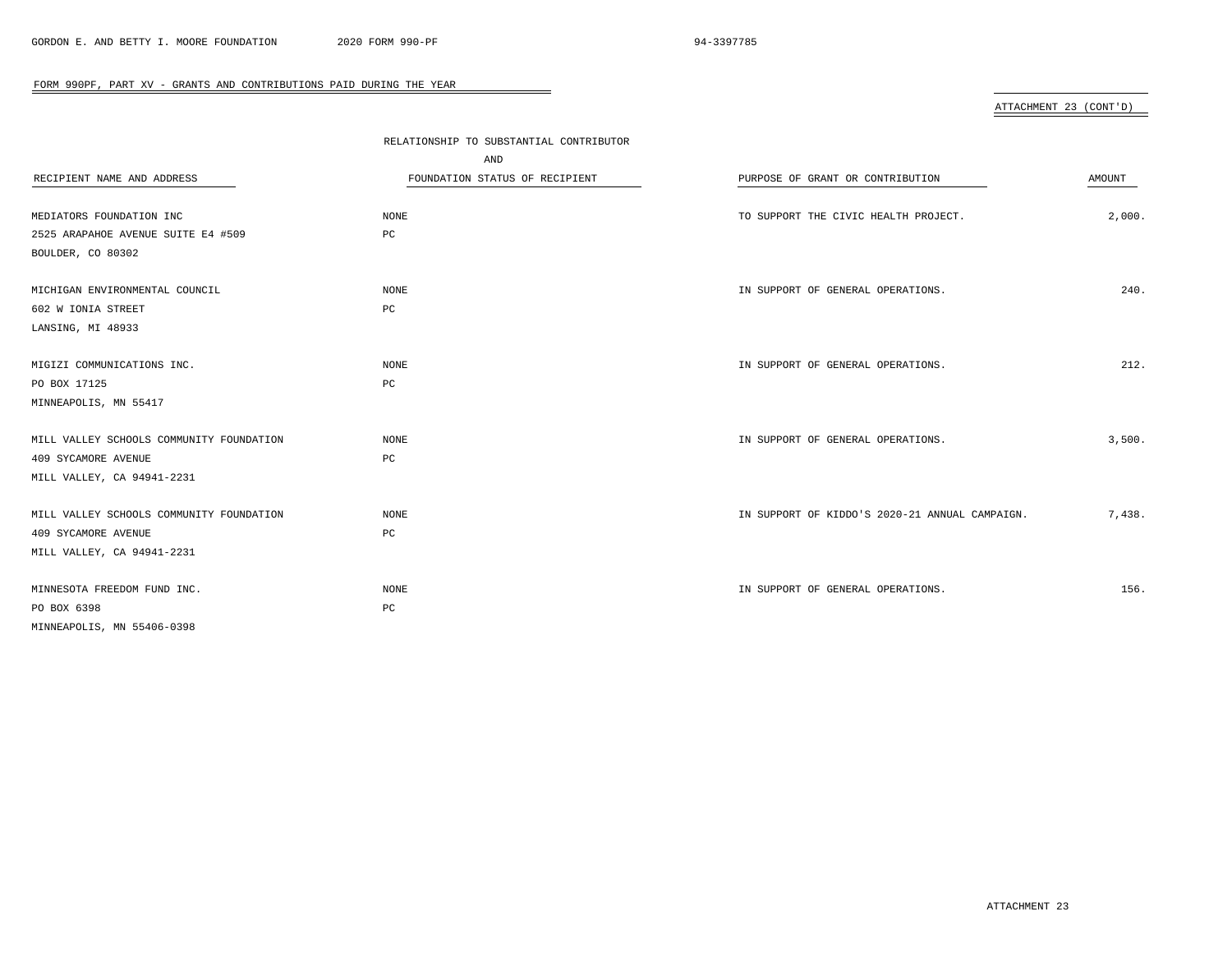# ATTACHMENT 23 (CONT'D)

|                                                | RELATIONSHIP TO SUBSTANTIAL CONTRIBUTOR |                                            |        |
|------------------------------------------------|-----------------------------------------|--------------------------------------------|--------|
|                                                | AND                                     |                                            |        |
| RECIPIENT NAME AND ADDRESS                     | FOUNDATION STATUS OF RECIPIENT          | PURPOSE OF GRANT OR CONTRIBUTION           | AMOUNT |
|                                                |                                         |                                            |        |
| MISSISSIPPI CENTER FOR JUSTICE                 | <b>NONE</b>                             | IN SUPPORT OF GENERAL OPERATIONS.          | 2,666. |
| PO BOX 1023                                    | $_{\rm PC}$                             |                                            |        |
| JACKSON, MS 39215                              |                                         |                                            |        |
|                                                |                                         |                                            |        |
| MONTEREY BAY AQUARIUM FOUNDATION               | <b>NONE</b>                             | IN SUPPORT OF GENERAL OPERATIONS.          | 1,000. |
| 886 CANNERY ROW                                | $_{\rm PC}$                             |                                            |        |
| MONTEREY, CA 93940                             |                                         |                                            |        |
|                                                |                                         |                                            |        |
| MORELAND EDUCATIONAL FOUNDATION                | <b>NONE</b>                             | IN SUPPORT OF GENERAL OPERATIONS.          | 400.   |
| PO BOX 110190                                  | $_{\rm PC}$                             |                                            |        |
| CAMPBELL, CA 95011                             |                                         |                                            |        |
|                                                |                                         |                                            |        |
| MOUNTAIN VIEW PUBLIC SAFETY FOUNDATION         | <b>NONE</b>                             | TO SUPPORT THE PROGRAM DREAMS AND FUTURES. | 200.   |
| 650 CASTRO STREET SUITE 120-379                | $_{\rm PC}$                             |                                            |        |
| MOUNTAIN VIEW, CA 94041                        |                                         |                                            |        |
|                                                |                                         |                                            |        |
| MUSEUM OF AMERICAN HERITAGE                    | NONE                                    | IN SUPPORT OF GENERAL OPERATIONS.          | 2,500. |
| PO BOX 1731                                    | $_{\rm PC}$                             |                                            |        |
| PALO ALTO, CA 94302                            |                                         |                                            |        |
|                                                |                                         |                                            |        |
| NAACP LEGAL DEFENSE AND EDUCATIONAL FUND, INC. | <b>NONE</b>                             | IN SUPPORT OF GENERAL OPERATIONS.          | 700.   |
| 40 RECTOR STREET, 5TH FLOOR                    | PC                                      |                                            |        |
| NEW YORK, NY 10006                             |                                         |                                            |        |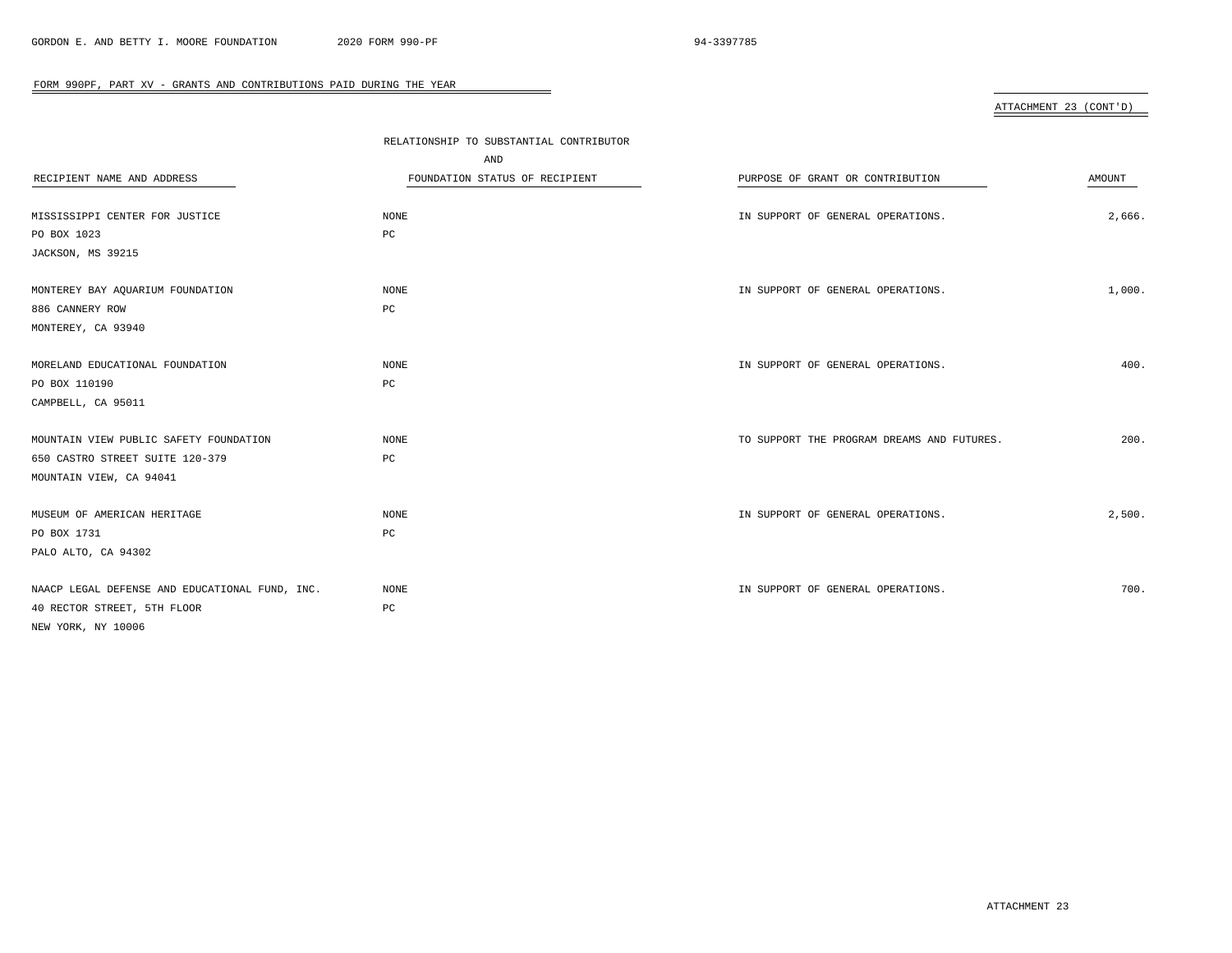# ATTACHMENT 23 (CONT'D)

|                                                   | RELATIONSHIP TO SUBSTANTIAL CONTRIBUTOR |                                                   |         |
|---------------------------------------------------|-----------------------------------------|---------------------------------------------------|---------|
|                                                   | AND                                     |                                                   |         |
| RECIPIENT NAME AND ADDRESS                        | FOUNDATION STATUS OF RECIPIENT          | PURPOSE OF GRANT OR CONTRIBUTION                  | AMOUNT  |
|                                                   |                                         |                                                   |         |
| NATIONAL ACADEMY OF SCIENCES                      | NONE                                    | TO SUPPORT THE MIRZAYAN FELLOWSHIP FUND.          | 36,000. |
| 500 5TH STREET NW, KECK 1057                      | $_{\rm PC}$                             |                                                   |         |
| WASHINGTON, DC 20001                              |                                         |                                                   |         |
| NATIONAL AUDUBON SOCIETY, INC.                    | <b>NONE</b>                             | IN SUPPORT OF GENERAL OPERATIONS.                 | 150.    |
| 225 VARICK STREET, 7TH FLOOR                      | PC                                      |                                                   |         |
| NEW YORK, NY 10014                                |                                         |                                                   |         |
|                                                   |                                         |                                                   |         |
| NATIONAL DIAPER BANK NETWORK                      | NONE                                    | IN SUPPORT OF GENERAL OPERATIONS.                 | 50.     |
| 155 EAST STREET SUITE 101                         | PC                                      |                                                   |         |
| NEW HAVEN, CT 06511                               |                                         |                                                   |         |
|                                                   |                                         |                                                   |         |
| NATIONAL EQUITY PROJECT                           | NONE                                    | IN SUPPORT OF KINGMAKERS PROJECT.                 | 50.     |
| 1720 BROADWAY 4TH FLOOR                           | PC                                      |                                                   |         |
| OAKLAND, CA 94612                                 |                                         |                                                   |         |
| NATIONAL FOUNDATION FOR AUTISM RESEARCH           | <b>NONE</b>                             | TO SUPPORT THE RACE FOR AUTISM SUPERHERO 5K TEAM. | 226.    |
| PO BOX 502177                                     | PC                                      |                                                   |         |
| SAN DIEGO, CA 92150                               |                                         |                                                   |         |
|                                                   |                                         |                                                   |         |
| NATL FDN FOR THE CTRS FOR DISEASE CONTR & PREVENT | <b>NONE</b>                             | IN SUPPORT OF GENERAL OPERATIONS.                 | 572.    |
| 600 PEACHTREE STREET, NE SUITE 1000               | $_{\rm PC}$                             |                                                   |         |
| ATLANTA, GA 30308                                 |                                         |                                                   |         |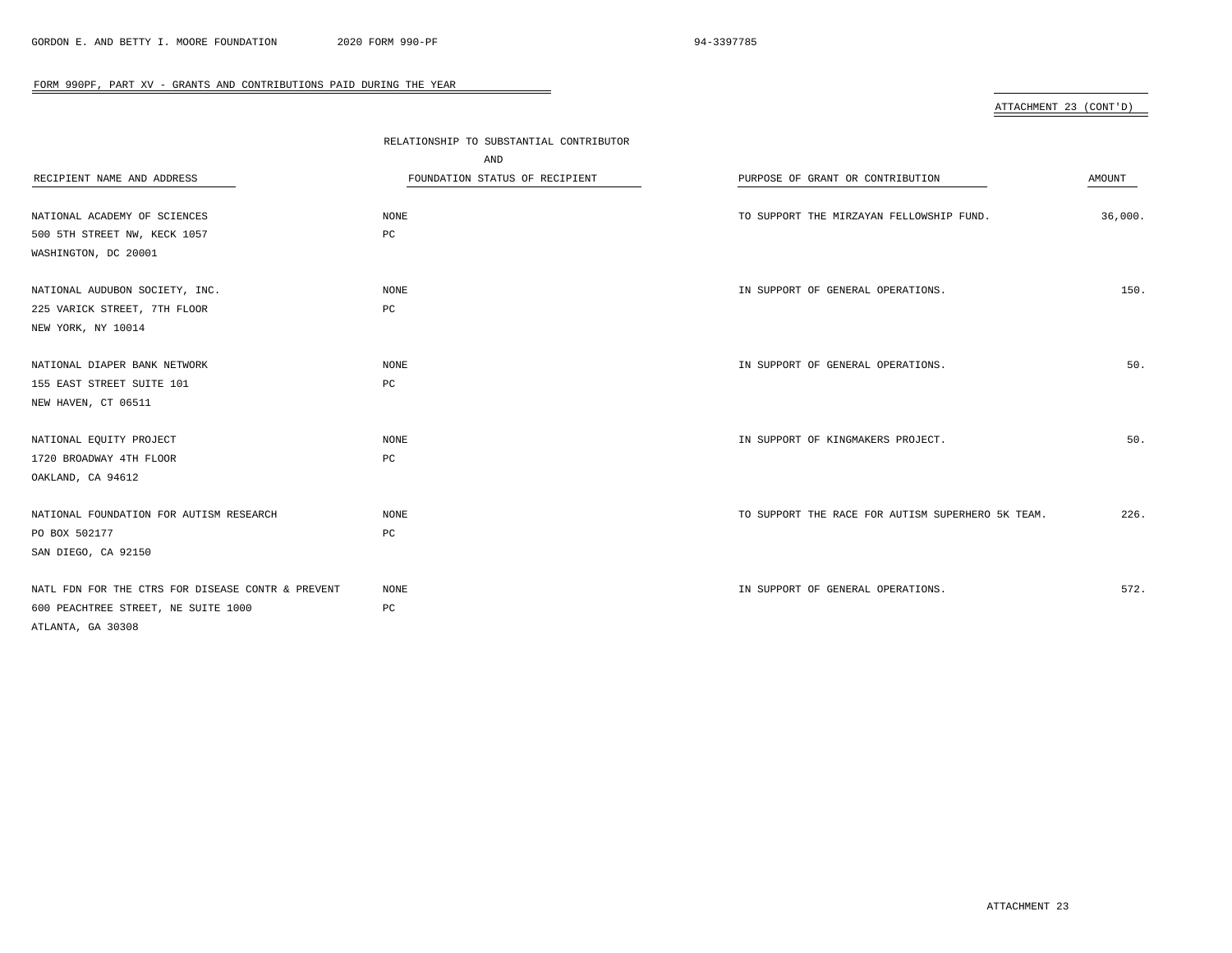# ATTACHMENT 23 (CONT'D)

|                                                    | RELATIONSHIP TO SUBSTANTIAL CONTRIBUTOR |                                                    |        |  |
|----------------------------------------------------|-----------------------------------------|----------------------------------------------------|--------|--|
|                                                    | AND                                     |                                                    |        |  |
| RECIPIENT NAME AND ADDRESS                         | FOUNDATION STATUS OF RECIPIENT          | PURPOSE OF GRANT OR CONTRIBUTION                   | AMOUNT |  |
|                                                    |                                         |                                                    |        |  |
| NATIVITY OF THE MOST HOLY THEOTOKOS SERBIAN ORTHOD | <b>NONE</b>                             | IN SUPPORT OF THE BUILDING FUND OF THE NEW CHURCH. | 500.   |  |
| 2148 MICHELSON DRIVE                               | PC                                      |                                                    |        |  |
| IRVINE, CA 92612                                   |                                         |                                                    |        |  |
| NATURAL RESOURCES DEFENSE COUNCIL INC.             | NONE                                    | IN SUPPORT OF GENERAL OPERATIONS.                  | 160.   |  |
| 40 WEST 20TH STREET                                | PC                                      |                                                    |        |  |
| NEW YORK, NY 10011                                 |                                         |                                                    |        |  |
|                                                    |                                         |                                                    |        |  |
| NATURE CONSERVANCY                                 | <b>NONE</b>                             | IN SUPPORT OF GENERAL OPERATIONS.                  | 200.   |  |
| 4245 N FAIRFAX DRIVE, SUITE 100                    | PC                                      |                                                    |        |  |
| ARLINGTON, VA 22203-1606                           |                                         |                                                    |        |  |
| NDN COLLECTIVE INC                                 | <b>NONE</b>                             | IN SUPPORT OF GENERAL OPERATIONS.                  | 2,000. |  |
| 317 MAIN STREET SUITE 1                            | PC                                      |                                                    |        |  |
| RAPID CITY, SD 57701                               |                                         |                                                    |        |  |
| NEIGHBORHOOD ALLIANCE                              | NONE                                    | IN SUPPORT OF GENERAL OPERATIONS.                  | 200.   |  |
| 1536 E 30TH STREET                                 | PC                                      |                                                    |        |  |
| LORAIN, OH 44055                                   |                                         |                                                    |        |  |
|                                                    |                                         |                                                    |        |  |
| NEW COURSE                                         | <b>NONE</b>                             | IN SUPPORT OF GENERAL OPERATIONS.                  | 1,000. |  |
| 4098 MATTSON PLACE NE                              | PC                                      |                                                    |        |  |
| BAINBRIDGE ISLAND, WA 98110                        |                                         |                                                    |        |  |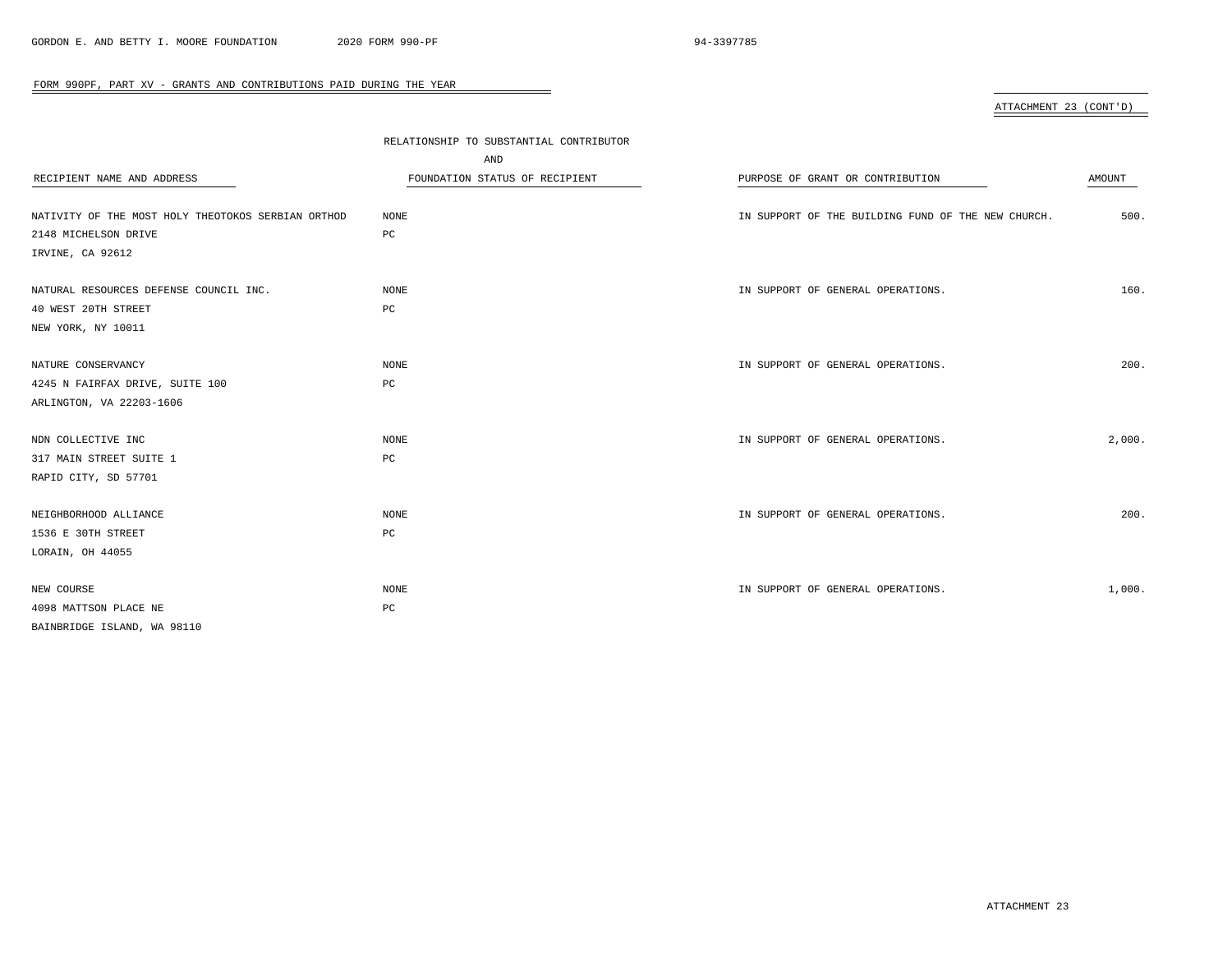# ATTACHMENT 23 (CONT'D)

|                                            | RELATIONSHIP TO SUBSTANTIAL CONTRIBUTOR |                                                |        |
|--------------------------------------------|-----------------------------------------|------------------------------------------------|--------|
|                                            | AND                                     |                                                |        |
| RECIPIENT NAME AND ADDRESS                 | FOUNDATION STATUS OF RECIPIENT          | PURPOSE OF GRANT OR CONTRIBUTION               | AMOUNT |
|                                            |                                         |                                                |        |
| NEW DOOR VENTURES                          | <b>NONE</b>                             | IN SUPPORT OF GENERAL OPERATIONS.              | 1,310. |
| 3221 20TH STREET                           | $_{\rm PC}$                             |                                                |        |
| SAN FRANCISCO, CA 94110                    |                                         |                                                |        |
|                                            |                                         |                                                |        |
| NEW HOPE FOR WOMEN INC.                    | <b>NONE</b>                             | IN SUPPORT OF GENERAL OPERATIONS.              | 500.   |
| PO BOX A                                   | PC                                      |                                                |        |
| ROCKLAND, ME 04841                         |                                         |                                                |        |
|                                            |                                         |                                                |        |
| NEW ORLEANS JAZZ & HERITAGE FOUNDATION INC | NONE                                    | IN SUPPORT OF THE MUSIC RELIEF FUND.           | 400.   |
| 1205 N RAMPART ST                          | $_{\rm PC}$                             |                                                |        |
| NEW ORLEANS, LA 70116                      |                                         |                                                |        |
|                                            |                                         |                                                |        |
| NEW VENTURE FUND                           | <b>NONE</b>                             | IN SUPPORT OF GENERAL OPERATIONS.              | 160.   |
| 1201 CONNECTICUT AVENUE NW, SUITE 300      | PC                                      |                                                |        |
| WASHINGTON, DC 20036                       |                                         |                                                |        |
|                                            |                                         |                                                |        |
| NEW VENTURE FUND                           | <b>NONE</b>                             | IN SUPPORT OF ANDES AMAZON FUND'S CAMPAIGN FOR | 100.   |
| 1201 CONNECTICUT AVENUE NW, SUITE 300      | $_{\rm PC}$                             | EMERGENCY RELIEF FOR COVID-19.                 |        |
| WASHINGTON, DC 20036                       |                                         |                                                |        |
|                                            |                                         |                                                |        |
| ORPHANAGE OUTREACH INC.                    | <b>NONE</b>                             | IN SUPPORT OF GENERAL OPERATIONS.              | 200.   |
| 7954 WEST FETLOCK TRAIL                    | PC                                      |                                                |        |
| PEORIA, AZ 85383                           |                                         |                                                |        |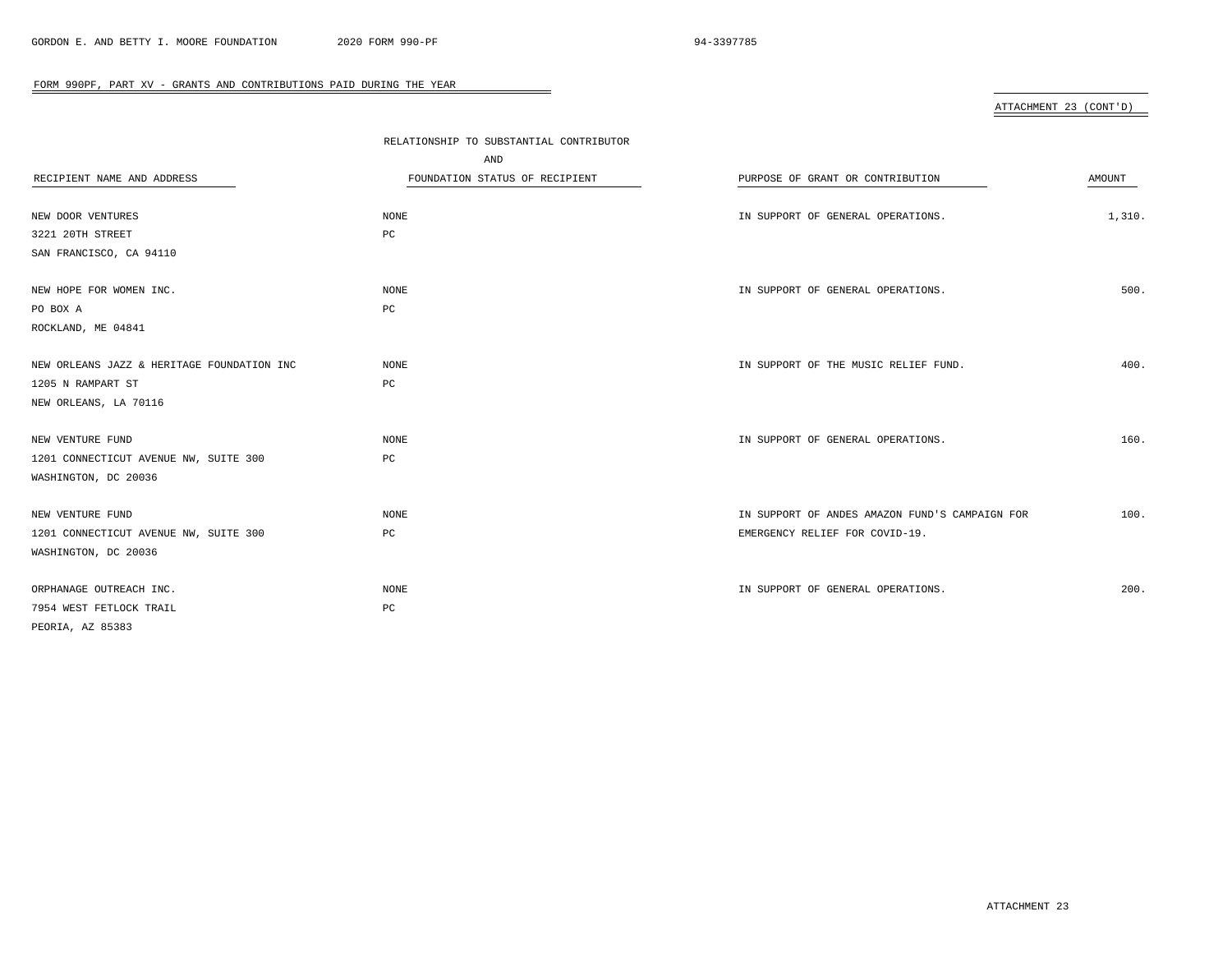# ATTACHMENT 23 (CONT'D)

|                                                    | RELATIONSHIP TO SUBSTANTIAL CONTRIBUTOR<br>AND |                                     |        |
|----------------------------------------------------|------------------------------------------------|-------------------------------------|--------|
| RECIPIENT NAME AND ADDRESS                         | FOUNDATION STATUS OF RECIPIENT                 | PURPOSE OF GRANT OR CONTRIBUTION    | AMOUNT |
| OUR CHILDREN'S TRUST                               | NONE                                           | IN SUPPORT OF GENERAL OPERATIONS.   | 108.   |
| PO BOX 5181                                        | PC                                             |                                     |        |
| EUGENE, OR 97405                                   |                                                |                                     |        |
| OUT IN SCIENCE TECHNOLOGY ENGINEERING & MATH. INC. | <b>NONE</b>                                    | IN SUPPORT OF GENERAL OPERATIONS.   | 200.   |
| 2885 SANFORD AVENUE SW #34480                      | PC                                             |                                     |        |
| GRANDVILLE, MI 49418                               |                                                |                                     |        |
| PACIFIC LEGAL FOUNDATION                           | NONE                                           | IN SUPPORT OF GENERAL OPERATIONS.   | 1,000. |
| 930 G STREET                                       | PC                                             |                                     |        |
| SACRAMENTO, CA 95814                               |                                                |                                     |        |
| PALO ALTO PARTNERS IN EDUCATION                    | NONE                                           | IN SUPPORT OF GENERAL OPERATIONS.   | 8,200. |
| PO BOX 1557                                        | $_{\rm PC}$                                    |                                     |        |
| PALO ALTO, CA 94302                                |                                                |                                     |        |
| PALO ALTO SOCCER CLUB INC.                         | <b>NONE</b>                                    | IN SUPPORT OF THE SCHOLARSHIP FUND. | 980.   |
| PO BOX 50831                                       | $_{\rm PC}$                                    |                                     |        |
| PALO ALTO, CA 94303                                |                                                |                                     |        |
| PAN AM HISTORICAL FOUNDATION INC.                  | NONE                                           | IN SUPPORT OF GENERAL OPERATIONS.   | 500.   |
| 1559-B SLOAT BOULEVARD #144                        | $_{\rm PC}$                                    |                                     |        |
| SAN FRANCISCO, CA 94132                            |                                                |                                     |        |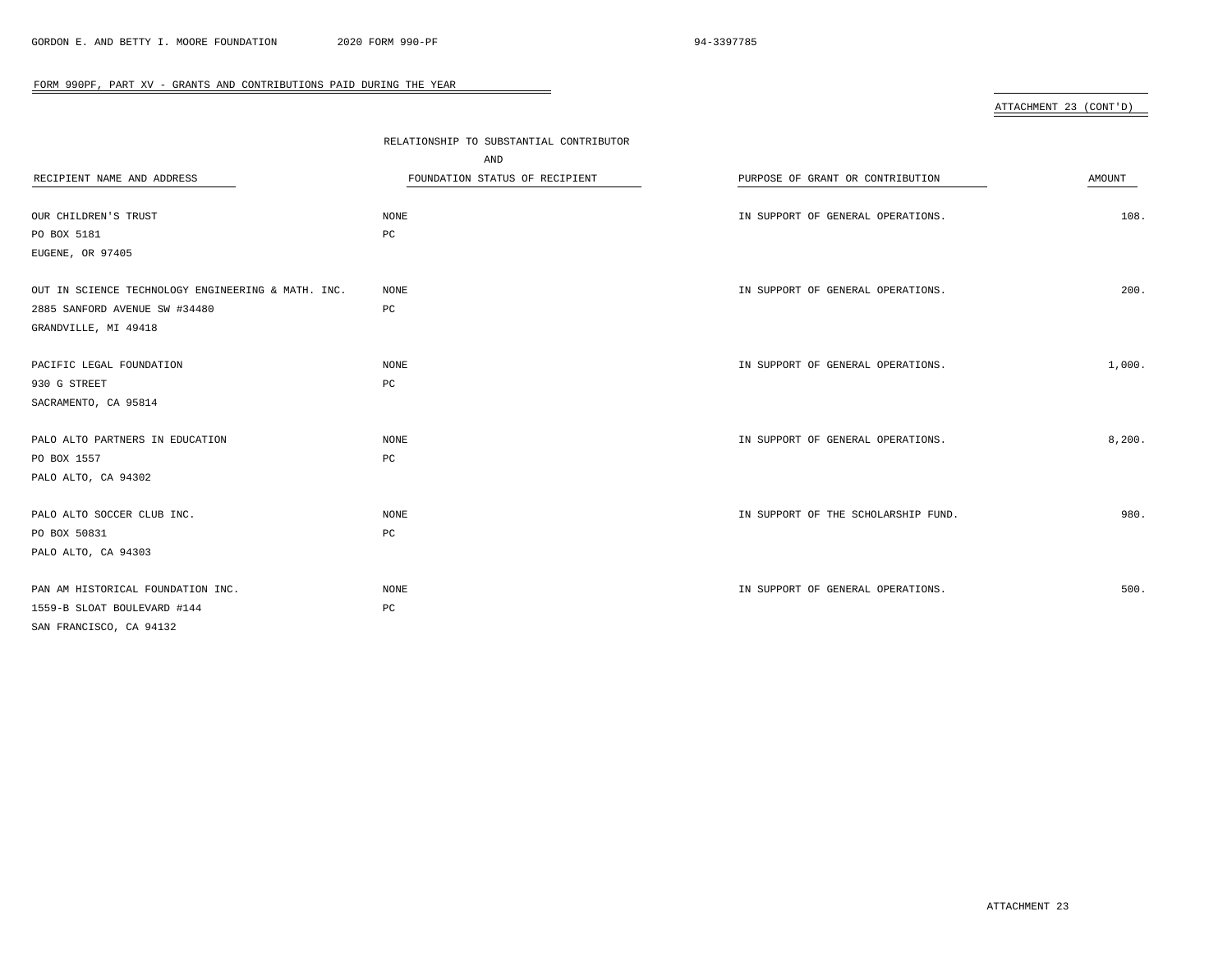# ATTACHMENT 23 (CONT'D)

|                                                | RELATIONSHIP TO SUBSTANTIAL CONTRIBUTOR |                                   |        |
|------------------------------------------------|-----------------------------------------|-----------------------------------|--------|
|                                                | AND                                     |                                   |        |
| RECIPIENT NAME AND ADDRESS                     | FOUNDATION STATUS OF RECIPIENT          | PURPOSE OF GRANT OR CONTRIBUTION  | AMOUNT |
|                                                |                                         |                                   |        |
| PENINSULA HUMANE SOCIETY & SPCA                | NONE                                    | IN SUPPORT OF GENERAL OPERATIONS. | 550.   |
| 1450 ROLLINS ROAD                              | PC                                      |                                   |        |
| BURLINGAME, CA 94010                           |                                         |                                   |        |
|                                                |                                         |                                   |        |
| PENINSULA OPEN SPACE TRUST                     | NONE                                    | IN SUPPORT OF GENERAL OPERATIONS. | 5,200. |
| 222 HIGH STREET                                | $_{\rm PC}$                             |                                   |        |
| PALO ALTO, CA 94301                            |                                         |                                   |        |
|                                                |                                         |                                   |        |
| PENINSULA TEMPLE SHOLOM                        | NONE                                    | IN SUPPORT OF GENERAL OPERATIONS. | 2,058. |
| 1655 SEBASTIAN DRIVE                           | PC                                      |                                   |        |
| BURLINGAME, CA 94010                           |                                         |                                   |        |
|                                                |                                         |                                   |        |
| PERSIAN ZOROASTRIAN ORGANIZATION               | NONE                                    | IN SUPPORT OF GENERAL OPERATIONS. | 1,000. |
| 10468 CROTHERS ROAD                            | РC                                      |                                   |        |
| SAN JOSE, CA 95127                             |                                         |                                   |        |
|                                                |                                         |                                   |        |
| PETS IN NEED                                   | <b>NONE</b>                             | IN SUPPORT OF GENERAL OPERATIONS. | 52.    |
| 871 5TH AVENUE                                 | $_{\rm PC}$                             |                                   |        |
| REDWOOD CITY, CA 94063                         |                                         |                                   |        |
|                                                |                                         |                                   |        |
| PHILLIPS BROOKS HOUSE ASSOCIATION INCORPORATED | NONE                                    | IN SUPPORT OF GENERAL OPERATIONS. | 200.   |
| 1 HARVARD YARD                                 | $_{\rm PC}$                             |                                   |        |
| CAMBRIDGE, MA 02138                            |                                         |                                   |        |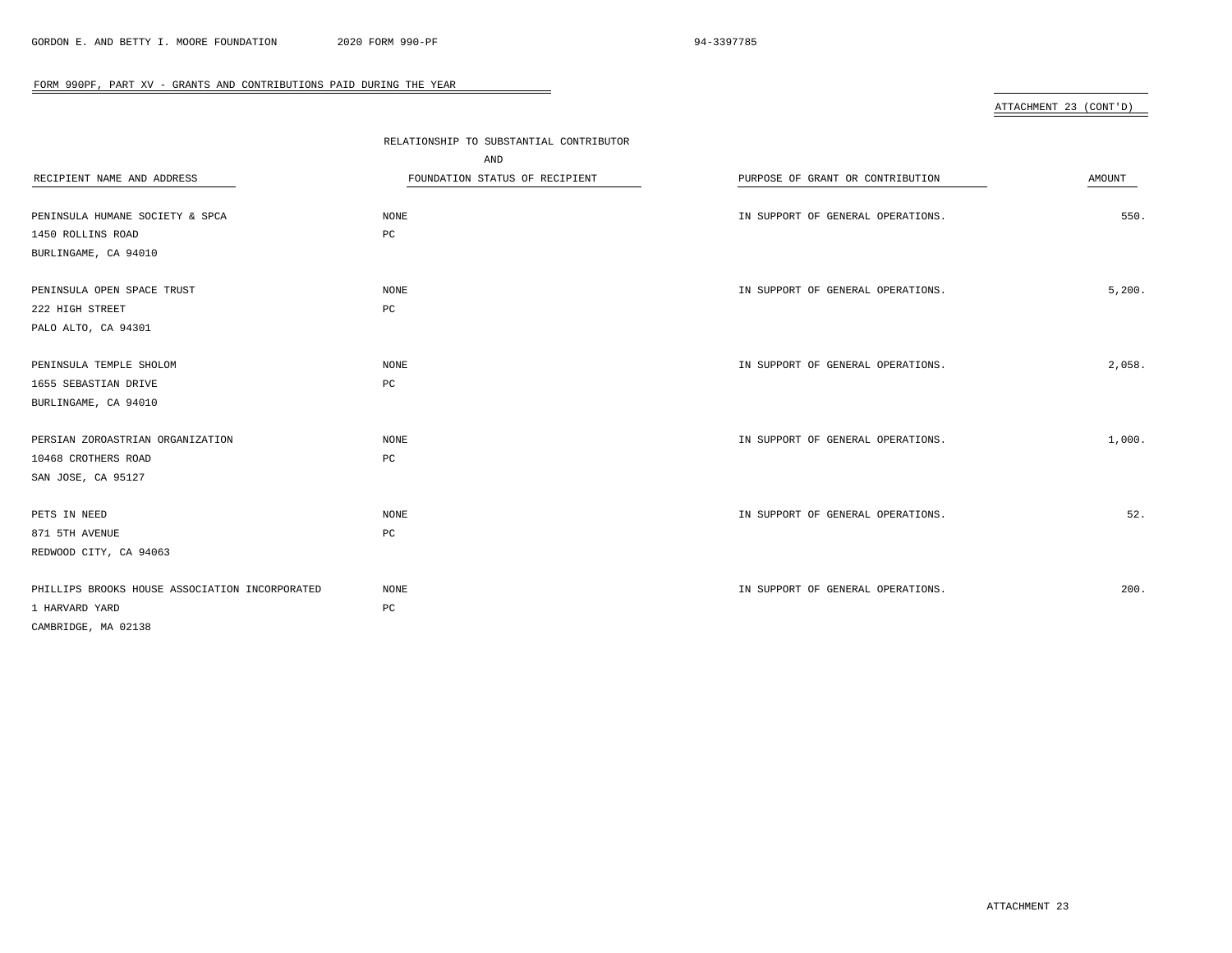# ATTACHMENT 23 (CONT'D)

|                                                    | RELATIONSHIP TO SUBSTANTIAL CONTRIBUTOR |                                   |        |
|----------------------------------------------------|-----------------------------------------|-----------------------------------|--------|
|                                                    | AND                                     |                                   |        |
| RECIPIENT NAME AND ADDRESS                         | FOUNDATION STATUS OF RECIPIENT          | PURPOSE OF GRANT OR CONTRIBUTION  | AMOUNT |
|                                                    |                                         |                                   |        |
| PLANNED PARENTHOOD FEDERATION OF AMERICA, INC.     | NONE                                    | IN SUPPORT OF GENERAL OPERATIONS. | 5,600. |
| 123 WILLIAM STREET 10TH FL                         | PC                                      |                                   |        |
| NEW YORK, NY 10038                                 |                                         |                                   |        |
| PLANNED PARENTHOOD MAR MONTE INC.                  | NONE                                    | IN SUPPORT OF GENERAL OPERATIONS. | 1,000. |
| 1691 THE ALAMEDA                                   | $_{\rm PC}$                             |                                   |        |
| SAN JOSE, CA 95126                                 |                                         |                                   |        |
| PLAY MARIN                                         | NONE                                    | IN SUPPORT OF GENERAL OPERATIONS. | 1,000. |
| PO BOX 530                                         | PC                                      |                                   |        |
| SAUSALITO, CA 94966                                |                                         |                                   |        |
|                                                    |                                         |                                   |        |
| POLICYLINK                                         | NONE                                    | IN SUPPORT OF GENERAL OPERATIONS. | 1,300. |
| 1438 WEBSTER STREET SUITE 303                      | РC                                      |                                   |        |
| OAKLAND, CA 94612                                  |                                         |                                   |        |
| PTA CALIFORNIA CONGRESS OF PARENTS TEACHERS & STUD | NONE                                    | IN SUPPORT OF GENERAL OPERATIONS. | 640.   |
| 425 SYCAMORE AVENUE                                | PC                                      |                                   |        |
| MILL VALLEY, CA 94941                              |                                         |                                   |        |
|                                                    |                                         |                                   |        |
| PUENTE A LA SALUD COMUNITARIA                      | NONE                                    | IN SUPPORT OF GENERAL OPERATIONS. | 200.   |
| 1311-A E 6TH STREET                                | PC                                      |                                   |        |
| AUSTIN, TX 78702                                   |                                         |                                   |        |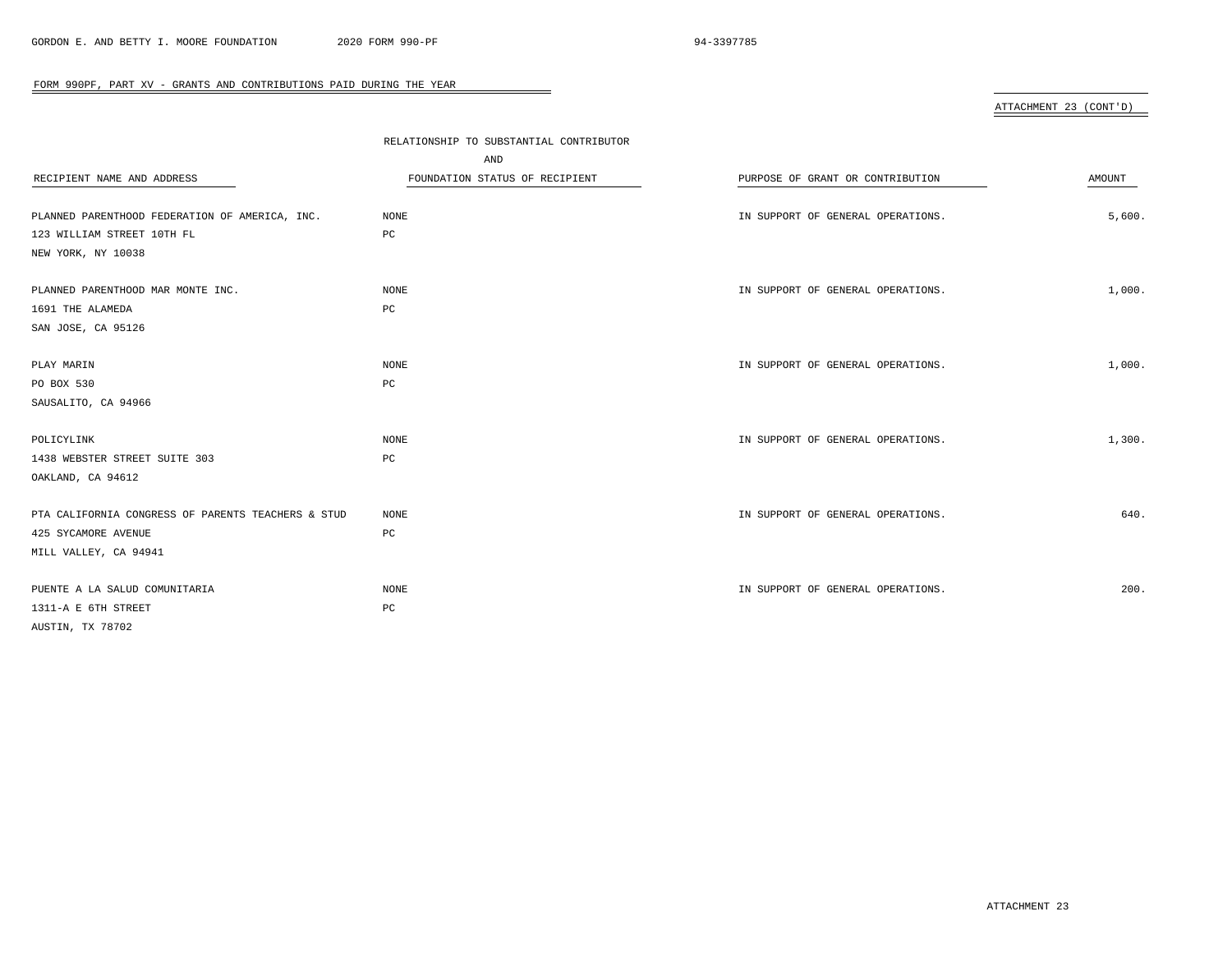# ATTACHMENT 23 (CONT'D)

|                                     | RELATIONSHIP TO SUBSTANTIAL CONTRIBUTOR |                                                    |        |
|-------------------------------------|-----------------------------------------|----------------------------------------------------|--------|
|                                     | AND                                     |                                                    |        |
| RECIPIENT NAME AND ADDRESS          | FOUNDATION STATUS OF RECIPIENT          | PURPOSE OF GRANT OR CONTRIBUTION                   | AMOUNT |
|                                     |                                         |                                                    |        |
| RACE FORWARD                        | NONE                                    | IN SUPPORT OF GENERAL OPERATIONS.                  | 200.   |
| 145 EAST 57TH STREET 4TH FLOOR      | PC                                      |                                                    |        |
| NEW YORK, NY 10022                  |                                         |                                                    |        |
| RAINFOREST ALLIANCE INC.            | NONE                                    | IN SUPPORT OF GENERAL OPERATIONS.                  | 270.   |
| 125 BROAD STREET, 9TH FLOOR         | $_{\rm PC}$                             |                                                    |        |
| NEW YORK, NY 10004                  |                                         |                                                    |        |
| RAINFOREST FOUNDATION, INC.         | NONE                                    | TO SUPPORT THE AMAZON EMERGENCY FUND COVID-19.     | 100.   |
| 1000 DEAN STREET, SUITE 430         | PC                                      |                                                    |        |
| BROOKLYN, NY 11238                  |                                         |                                                    |        |
| RAINFOREST FOUNDATION, INC.         | NONE                                    | TO SUPPORT THE AMAZON EMERGENCY FUND IN SOLIDARITY | 500.   |
| 1000 DEAN STREET, SUITE 430         | $_{\rm PC}$                             | WITH AMAZON FOREST GUARDIANS.                      |        |
| BROOKLYN, NY 11238                  |                                         |                                                    |        |
| RAPHAEL HOUSE OF SAN FRANCISCO INC. | NONE                                    | IN SUPPORT OF GENERAL OPERATIONS.                  | 524.   |
| 1065 SUTTER STREET                  | $_{\rm PC}$                             |                                                    |        |
| SAN FRANCISCO, CA 94109             |                                         |                                                    |        |
| RECLAIM CHILDHOOD INC.              | NONE                                    | IN SUPPORT OF GENERAL OPERATIONS.                  | 102.   |
| 1288 COLUMBUS AVENUE #162           | PC                                      |                                                    |        |
| SAN FRANCISCO, CA 94133             |                                         |                                                    |        |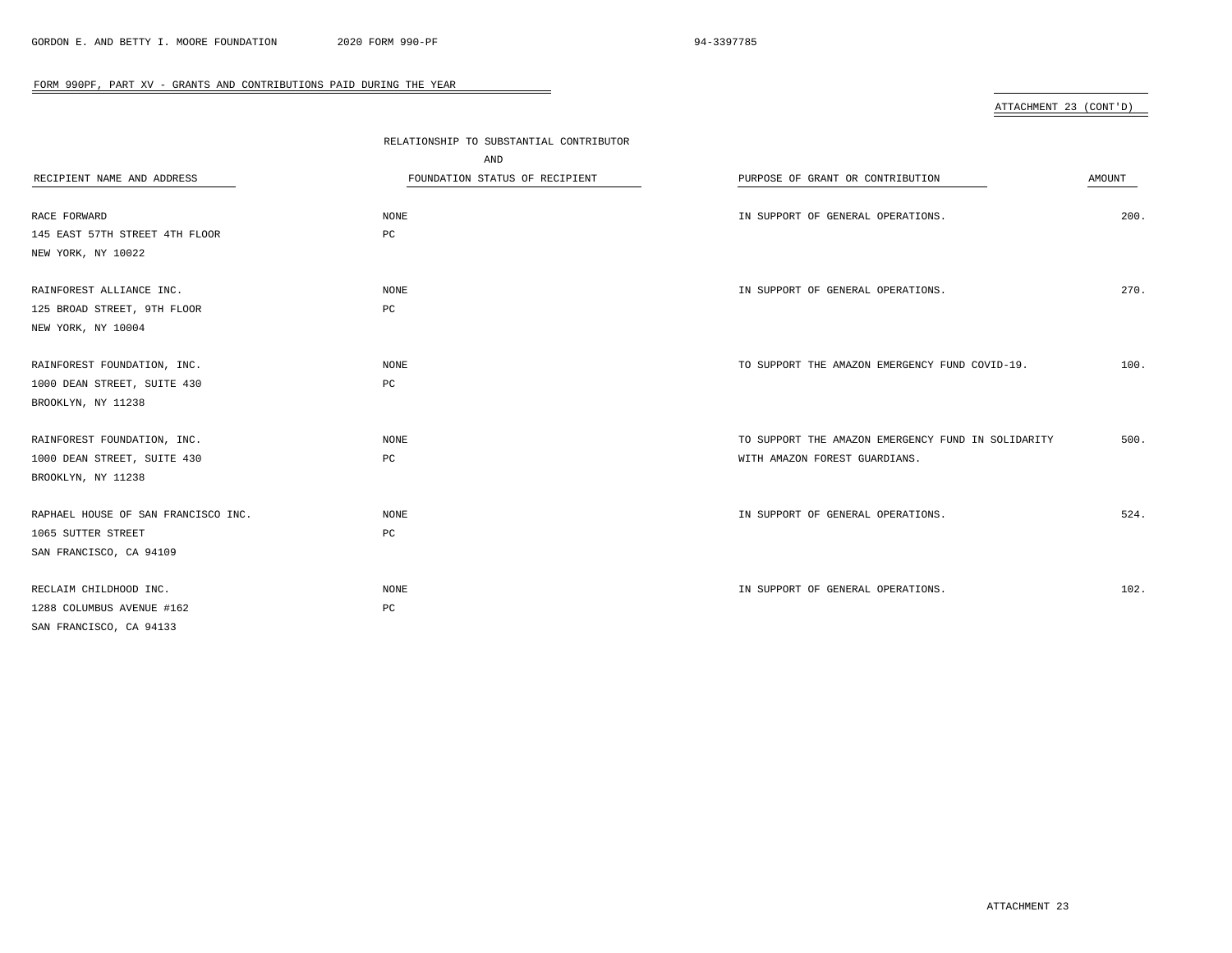# ATTACHMENT 23 (CONT'D)

|                                                   | RELATIONSHIP TO SUBSTANTIAL CONTRIBUTOR |                                               |         |
|---------------------------------------------------|-----------------------------------------|-----------------------------------------------|---------|
|                                                   | AND                                     |                                               |         |
| RECIPIENT NAME AND ADDRESS                        | FOUNDATION STATUS OF RECIPIENT          | PURPOSE OF GRANT OR CONTRIBUTION              | AMOUNT  |
|                                                   |                                         |                                               |         |
| REED INSTITUTE                                    | NONE                                    | IN SUPPORT OF THE ANNUAL FUND.                | 2,000.  |
| 3203 SOUTHEAST WOODSTOCK BOULEVARD                | $_{\rm PC}$                             |                                               |         |
| PORTLAND, OR 97202                                |                                         |                                               |         |
| REGENTS OF THE UNIVERSITY OF MICHIGAN             | NONE                                    | IN SUPPORT OF GENERAL OPERATIONS.             | 500.    |
| DANA BUILDING, 440 CHURCH STREET                  | $_{\rm PC}$                             |                                               |         |
| ANN ARBOR, MI 48109-1041                          |                                         |                                               |         |
| REGIONAL PARKS FOUNDATION                         | NONE                                    | IN SUPPORT OF GENERAL OPERATIONS.             | 1,700.  |
| PO BOX 21074, CRESTMONT STATION                   | PC                                      |                                               |         |
| OAKLAND, CA 94620                                 |                                         |                                               |         |
| RE-MEMBER                                         | NONE                                    | IN SUPPORT OF GENERAL OPERATIONS.             | 200.    |
| PO BOX 5054                                       | PC                                      |                                               |         |
| PINE RIDGE, SD 57770                              |                                         |                                               |         |
| RESPIRATORY HEALTH ASSOC. OF METROPOLITAN CHICAGO | <b>NONE</b>                             | IN SUPPORT OF THE FUNDRAISING EFFORTS OF TEAM | 200.    |
| 1440 W WASHINGTON BOULEVARD                       | $_{\rm PC}$                             | LOYOLA'S LUNG ANGELS.                         |         |
| CHICAGO, IL 60607                                 |                                         |                                               |         |
| RIEKES CENTER FOR HUMAN ENHANCEMENT               | NONE                                    | IN SUPPORT OF GENERAL OPERATIONS.             | 30,000. |
| 3455 EDISON WAY                                   | PC                                      |                                               |         |
| MENLO PARK, CA 94025                              |                                         |                                               |         |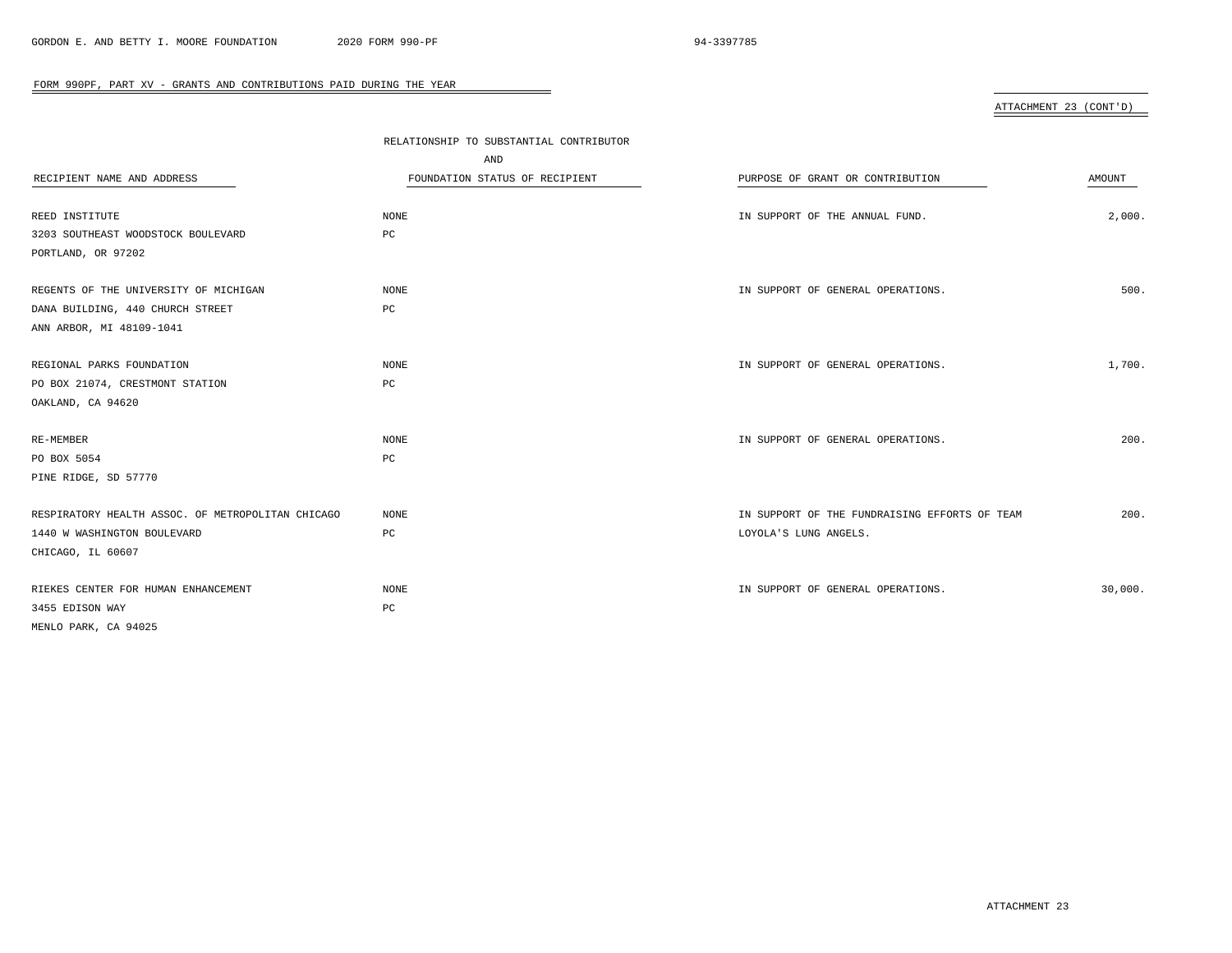# ATTACHMENT 23 (CONT'D)

|                                   | RELATIONSHIP TO SUBSTANTIAL CONTRIBUTOR |                                                   |        |
|-----------------------------------|-----------------------------------------|---------------------------------------------------|--------|
|                                   | AND                                     |                                                   |        |
| RECIPIENT NAME AND ADDRESS        | FOUNDATION STATUS OF RECIPIENT          | PURPOSE OF GRANT OR CONTRIBUTION                  | AMOUNT |
|                                   |                                         |                                                   |        |
| ROKPA USA                         | NONE                                    | IN SUPPORT OF GENERAL OPERATIONS.                 | 60.    |
| 6501 GRETNA GREEN WAY             | РC                                      |                                                   |        |
| ALEXANDRIA, VA 22312              |                                         |                                                   |        |
| ROLE MODEL MOVEMENT INC.          | NONE                                    | IN SUPPORT OF THE EXPLORERS PROGRAM, IN MEMORY OF | 350.   |
| 47 W POLK STREET SUITE 100        | $_{\rm PC}$                             | JENNIFER WOLOSIN.                                 |        |
| CHICAGO, IL 60605                 |                                         |                                                   |        |
| ROMAN CATHOLIC BISHOP OF SAN JOSE | <b>NONE</b>                             | TO SUPPORT THE THANKSGIVING FOOD DRIVE.           | 200.   |
| 1150 NORTH FIRST STREET #100      | PC                                      |                                                   |        |
| SAN JOSE, CA 95112                |                                         |                                                   |        |
| ROMAN CATHOLIC BISHOP OF SAN JOSE | <b>NONE</b>                             | TO PROVIDE GAMES FOR NOVENA DRIVE.                | 206.   |
| 1150 NORTH FIRST STREET #100      | РC                                      |                                                   |        |
| SAN JOSE, CA 95112                |                                         |                                                   |        |
| ROSS VALLEY NURSERY SCHOOL        | NONE                                    | IN SUPPORT OF GENERAL OPERATIONS.                 | 1,706. |
| 689 SIR FRANCIS DRAKE BOULEVARD   | $_{\rm PC}$                             |                                                   |        |
| KENTFIELD, CA 94904               |                                         |                                                   |        |
| ROY CLOUD SCHOOL PARENTS CLUB     | NONE                                    | IN SUPPORT OF GENERAL OPERATIONS.                 | 1,400. |
| 3790 RED OAK WAY                  | PC                                      |                                                   |        |
| REDWOOD CITY, CA 94061            |                                         |                                                   |        |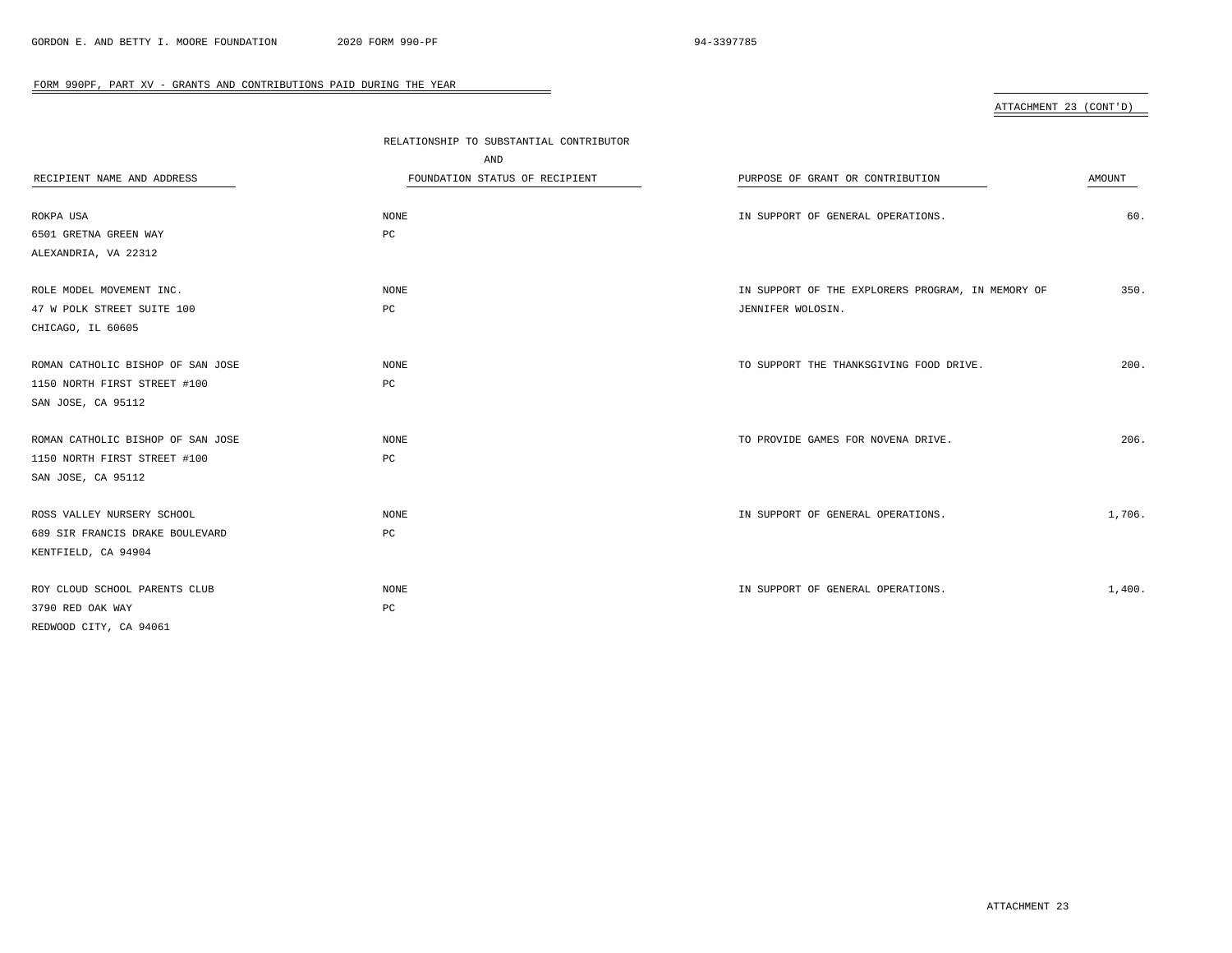# ATTACHMENT 23 (CONT'D)

|                                     | RELATIONSHIP TO SUBSTANTIAL CONTRIBUTOR<br>AND |                                        |         |
|-------------------------------------|------------------------------------------------|----------------------------------------|---------|
| RECIPIENT NAME AND ADDRESS          | FOUNDATION STATUS OF RECIPIENT                 | PURPOSE OF GRANT OR CONTRIBUTION       | AMOUNT  |
|                                     |                                                |                                        |         |
| SAFE & SOUND                        | NONE                                           | IN SUPPORT OF GENERAL OPERATIONS.      | 514.    |
| 1757 WALLER STREET                  | PC                                             |                                        |         |
| SAN FRANCISCO, CA 94117             |                                                |                                        |         |
|                                     |                                                |                                        |         |
| SAMARITAN HOUSE                     | NONE                                           | IN SUPPORT OF GENERAL OPERATIONS.      | 1,700.  |
| 4031 PACIFIC BOULEVARD, THIRD FLOOR | РC                                             |                                        |         |
| SAN MATEO, CA 94403                 |                                                |                                        |         |
|                                     |                                                |                                        |         |
| SAN FRANCISCO BALLET ASSOCIATION    | NONE                                           | IN SUPPORT OF GENERAL OPERATIONS.      | 50.     |
| 455 FRANKLIN STREET                 | PC                                             |                                        |         |
| SAN FRANCISCO, CA 94102             |                                                |                                        |         |
|                                     |                                                |                                        |         |
| SAN FRANCISCO DAY SCHOOL            | NONE                                           | IN SUPPORT OF GENERAL OPERATIONS.      | 20,100. |
| 350 MASONIC AVENUE                  | $_{\rm PC}$                                    |                                        |         |
| SAN FRANCISCO, CA 94118             |                                                |                                        |         |
|                                     |                                                |                                        |         |
| SAN FRANCISCO DAY SCHOOL            | NONE                                           | IN SUPPORT OF SF DAY FEST.             | 1,000.  |
| 350 MASONIC AVENUE                  | $_{\rm PC}$                                    |                                        |         |
| SAN FRANCISCO, CA 94118             |                                                |                                        |         |
|                                     |                                                |                                        |         |
| SAN FRANCISCO DAY SCHOOL            | <b>NONE</b>                                    | TO SUPPORT BREAKTHROUGH SAN FRANCISCO. | 700.    |
| 350 MASONIC AVENUE                  | $_{\rm PC}$                                    |                                        |         |
| SAN FRANCISCO, CA 94118             |                                                |                                        |         |
|                                     |                                                |                                        |         |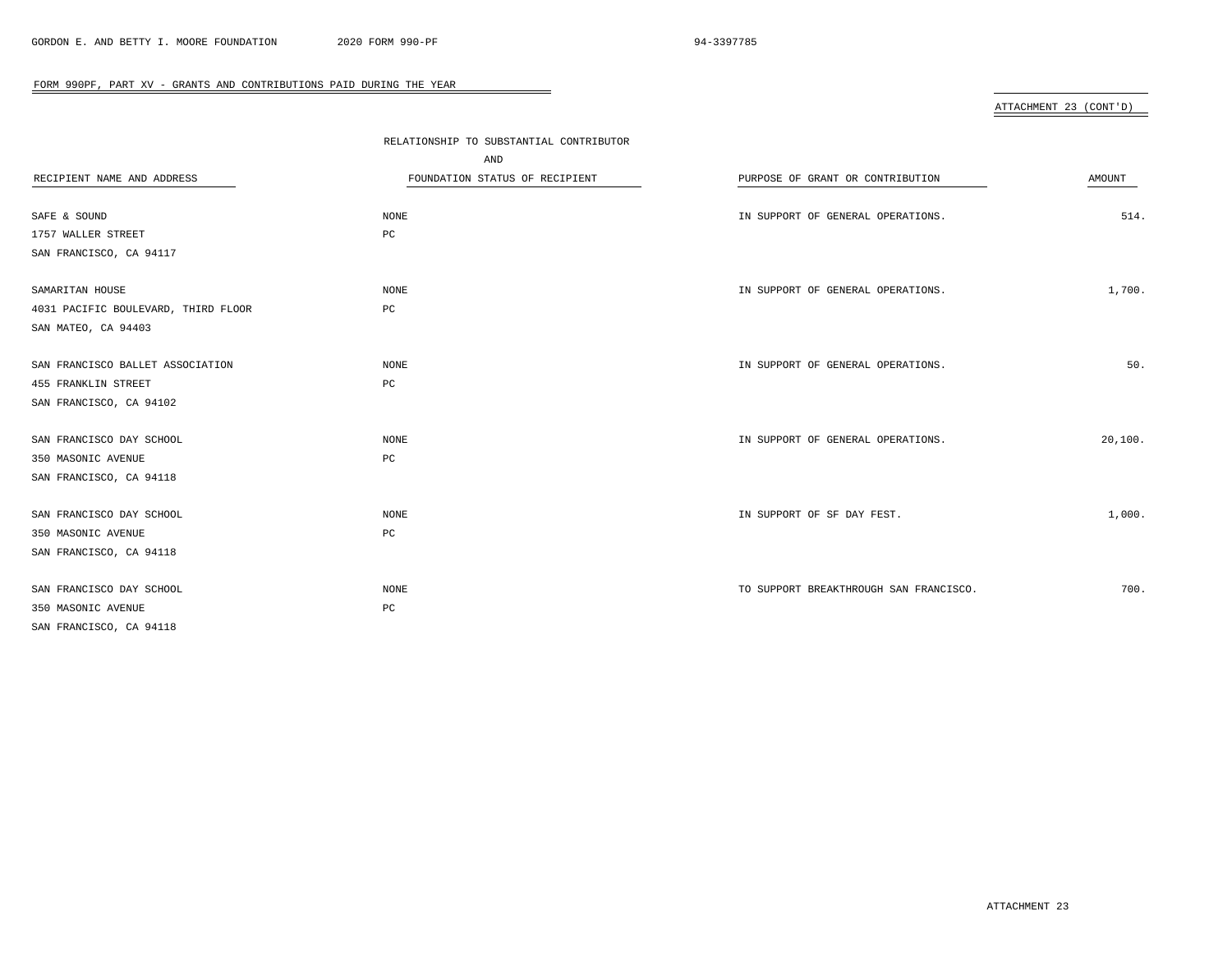# ATTACHMENT 23 (CONT'D)

| RELATIONSHIP TO SUBSTANTIAL CONTRIBUTOR |                                         |        |
|-----------------------------------------|-----------------------------------------|--------|
| AND                                     |                                         |        |
| FOUNDATION STATUS OF RECIPIENT          | PURPOSE OF GRANT OR CONTRIBUTION        | AMOUNT |
|                                         |                                         |        |
| NONE                                    | IN SUPPORT OF GENERAL OPERATIONS.       | 710.   |
| PC                                      |                                         |        |
|                                         |                                         |        |
|                                         |                                         |        |
| NONE                                    | IN SUPPORT OF GENERAL OPERATIONS.       | 200.   |
| PC                                      |                                         |        |
|                                         |                                         |        |
|                                         |                                         |        |
| <b>NONE</b>                             | IN SUPPORT OF GENERAL OPERATIONS.       | 600.   |
| $_{\rm PC}$                             |                                         |        |
|                                         |                                         |        |
|                                         |                                         |        |
| NONE                                    | IN SUPPORT OF GENERAL OPERATIONS.       | 3,448. |
| PC                                      |                                         |        |
|                                         |                                         |        |
|                                         |                                         |        |
| NONE                                    | IN SUPPORT OF GENERAL OPERATIONS.       | 210.   |
| $_{\rm PC}$                             |                                         |        |
|                                         |                                         |        |
|                                         |                                         |        |
| <b>NONE</b>                             | IN SUPPORT OF PROJECT HOMELESS CONNECT. | 206.   |
| PC                                      |                                         |        |
|                                         |                                         |        |
|                                         |                                         |        |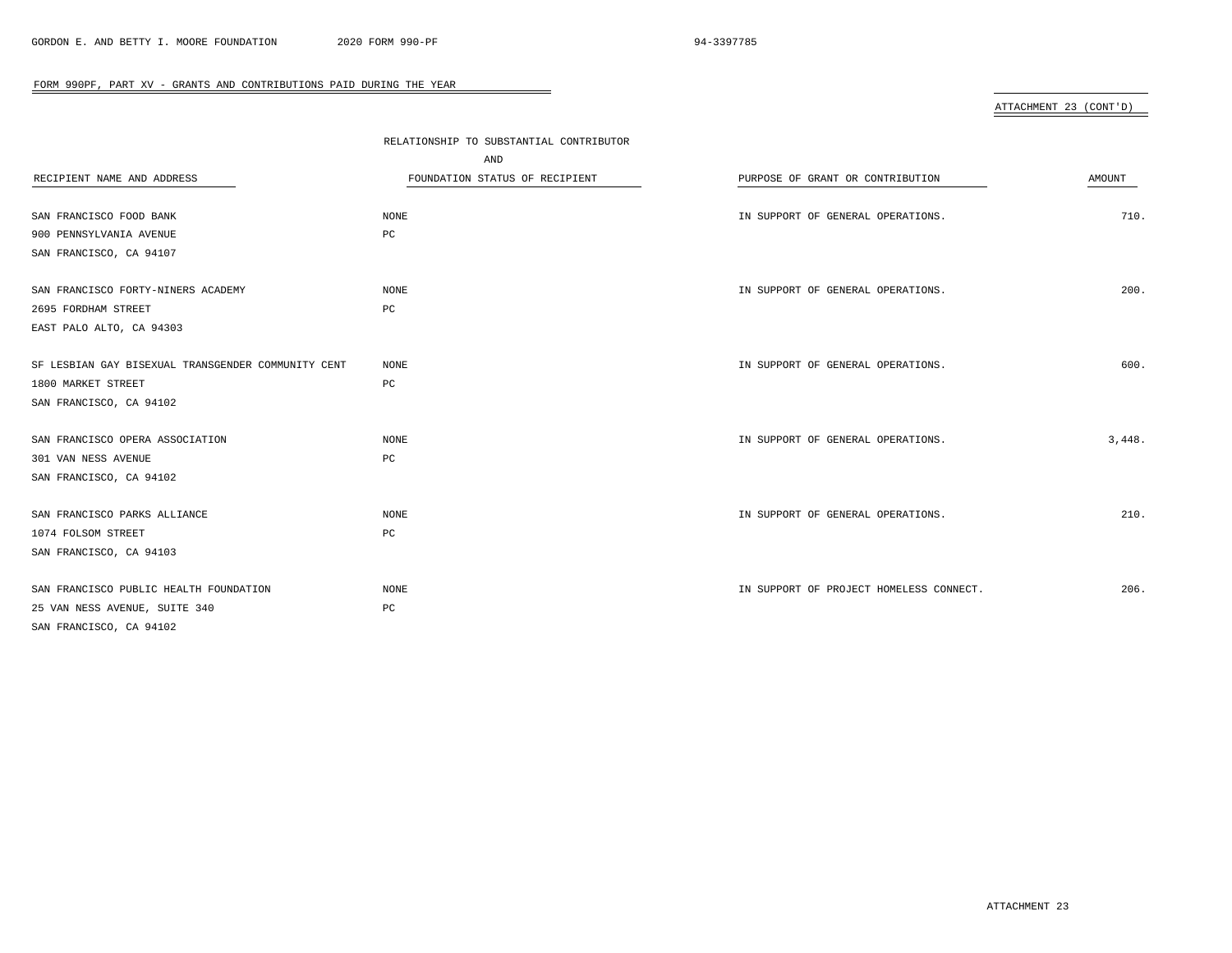# ATTACHMENT 23 (CONT'D)

|                                        | RELATIONSHIP TO SUBSTANTIAL CONTRIBUTOR |                                                  |               |
|----------------------------------------|-----------------------------------------|--------------------------------------------------|---------------|
|                                        | AND                                     |                                                  |               |
| RECIPIENT NAME AND ADDRESS             | FOUNDATION STATUS OF RECIPIENT          | PURPOSE OF GRANT OR CONTRIBUTION                 | <b>AMOUNT</b> |
| SAVE THE CHILDREN FEDERATION, INC      | NONE                                    | IN SUPPORT OF GENERAL OPERATIONS.                | 840.          |
| 501 KINGS HIGHWAY EAST SUITE 400       | PC                                      |                                                  |               |
| FAIRFIELD, CT 06825                    |                                         |                                                  |               |
| SAVE THE REDWOODS LEAGUE               | NONE                                    | IN SUPPORT OF THE FOREVER FOREST CAMPAIGN.       | 500.          |
| 111 SUTTER STREET 11TH FLOOR           | PC                                      |                                                  |               |
| SAN FRANCISCO, CA 94104                |                                         |                                                  |               |
| SCHWAB CHARITABLE FUND                 | NONE                                    | TO SUPPORT A DONOR ADVISED FUND, REQUESTED BY AN | 58,800.       |
| 211 MAIN STREET                        | PC                                      | EMPLOYEE OR BOARD MEMBER AS PART OF A MATCHING   |               |
| SAN FRANCISCO, CA 94105                |                                         | GIFT OR SERVICE RECOGNITION PROGRAM.             |               |
| SECOND HARVEST OF SILICON VALLEY       | NONE                                    | IN SUPPORT OF GENERAL OPERATIONS.                | 3,700.        |
| 750 CURTNER AVENUE                     | PC                                      |                                                  |               |
| SAN JOSE, CA 95134                     |                                         |                                                  |               |
| SERBIAN AMERICAN FOUNDATION FOR KOSOVO | NONE                                    | IN SUPPORT OF GENERAL OPERATIONS.                | 300.          |
| 3585 CAMINITO EL RINCON                | РC                                      |                                                  |               |
| SAN DIEGO, CA 92130                    |                                         |                                                  |               |
| SHARE OUR STRENGTH                     | NONE                                    | IN SUPPORT OF GENERAL OPERATIONS.                | 50.           |
| 1030 15TH STREET NW SUITE 1100 W       | PC                                      |                                                  |               |
| WASHINGTON, DC 20005                   |                                         |                                                  |               |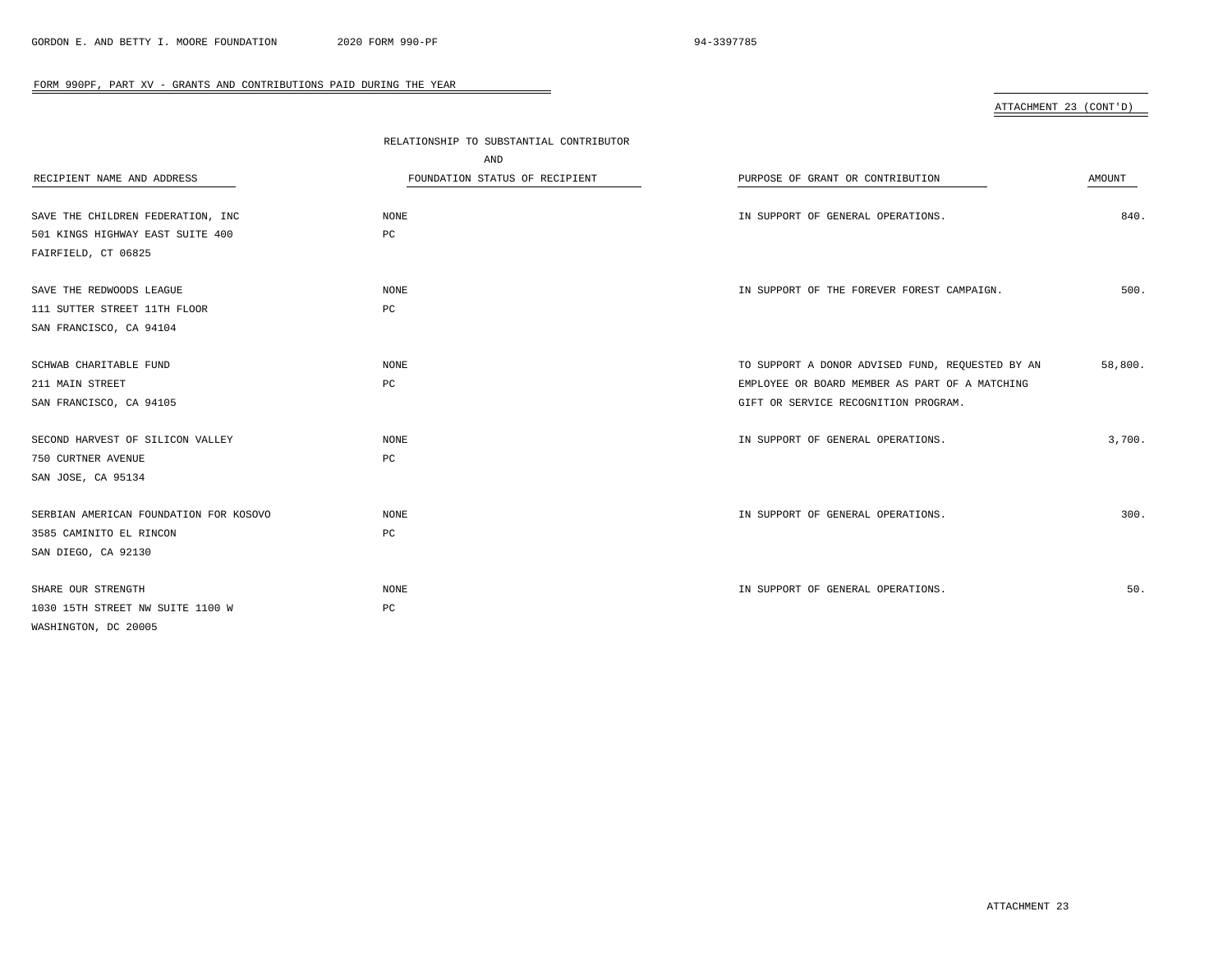# ATTACHMENT 23 (CONT'D)

|                              | RELATIONSHIP TO SUBSTANTIAL CONTRIBUTOR |                                            |               |
|------------------------------|-----------------------------------------|--------------------------------------------|---------------|
|                              | AND                                     |                                            |               |
| RECIPIENT NAME AND ADDRESS   | FOUNDATION STATUS OF RECIPIENT          | PURPOSE OF GRANT OR CONTRIBUTION           | <b>AMOUNT</b> |
|                              |                                         |                                            |               |
| SIERRA WATCH                 | <b>NONE</b>                             | IN SUPPORT OF GENERAL OPERATIONS.          | 1,000.        |
| 408 BROAD STREET, SUITE 12   | PC                                      |                                            |               |
| NEVADA CITY, CA 95959        |                                         |                                            |               |
| SILK ROAD PROJECT INC.       | NONE                                    | TO SUPPORT INDIGENOUS COMMUNITIES, IN      | 4,000.        |
| 175 N HARVARD STREET         | PC                                      | MEMORY OF PAUL HULTBERG.                   |               |
| BOSTON, MA 02134             |                                         |                                            |               |
|                              |                                         |                                            |               |
| SMILE TRAIN INC.             | NONE                                    | IN SUPPORT OF GENERAL OPERATIONS.          | 50.           |
| 633 THIRD AVENUE, 9TH FLOOR  | PC                                      |                                            |               |
| NEW YORK, NY 10017           |                                         |                                            |               |
| SOCIAL GOOD FUND             | NONE                                    | IN SUPPORT OF THE BROWN GIRL SURF PROJECT. | 506.          |
| 12651 SAN PABLO AVENUE #5473 | $_{\rm PC}$                             |                                            |               |
| RICHMOND, CA 94805           |                                         |                                            |               |
|                              |                                         |                                            |               |
| SOGOREA TE LAND TRUST        | <b>NONE</b>                             | IN SUPPORT OF GENERAL OPERATIONS.          | 200.          |
| 2501 HARRISON STREET         | $_{\rm PC}$                             |                                            |               |
| OAKLAND, CA 94612            |                                         |                                            |               |
|                              |                                         |                                            |               |
| SONOMA LAND TRUST            | NONE                                    | IN SUPPORT OF GENERAL OPERATIONS.          | 20,000.       |
| 822 FIFTH STREET             | $_{\rm PC}$                             |                                            |               |
| SANTA ROSA, CA 95404         |                                         |                                            |               |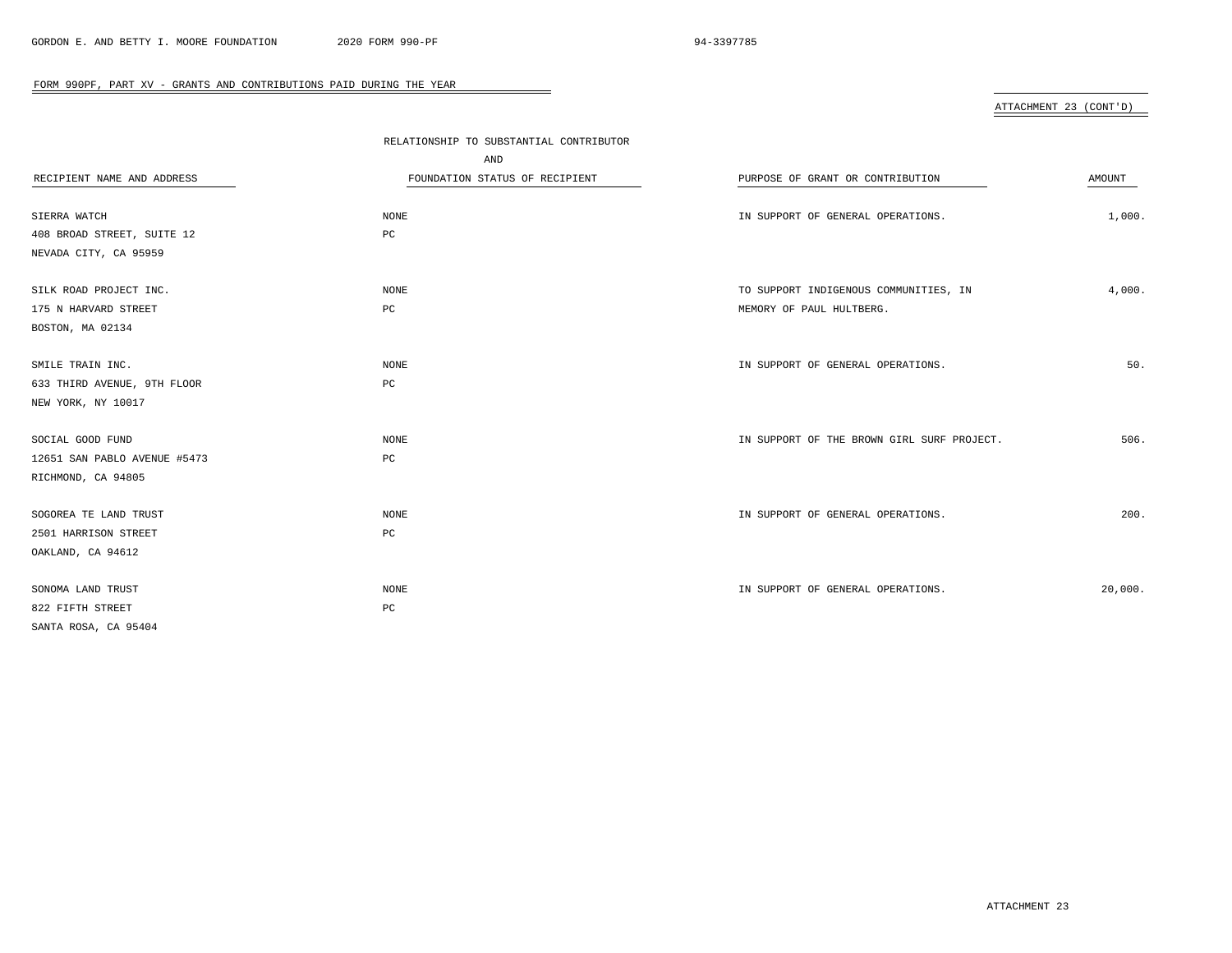# ATTACHMENT 23 (CONT'D)

|                                                | RELATIONSHIP TO SUBSTANTIAL CONTRIBUTOR |                                   |         |
|------------------------------------------------|-----------------------------------------|-----------------------------------|---------|
|                                                | AND                                     |                                   |         |
| RECIPIENT NAME AND ADDRESS                     | FOUNDATION STATUS OF RECIPIENT          | PURPOSE OF GRANT OR CONTRIBUTION  | AMOUNT  |
|                                                |                                         |                                   |         |
| SOUTHERN POVERTY LAW CENTER INC.               | NONE                                    | IN SUPPORT OF GENERAL OPERATIONS. | 1,300.  |
| 400 WASHINGTON AVENUE                          | $_{\rm PC}$                             |                                   |         |
| MONTGOMERY, AL 36104                           |                                         |                                   |         |
| ST. ANDREWS EPISCOPAL CHURCH                   | NONE                                    | IN SUPPORT OF GENERAL OPERATIONS. | 5,500.  |
| 13601 SARATOGA AVENUE                          | $_{\rm PC}$                             |                                   |         |
| SARATOGA, CA 95070                             |                                         |                                   |         |
| ST. ANTHONY FOUNDATION                         | <b>NONE</b>                             | IN SUPPORT OF GENERAL OPERATIONS. | 100.    |
| 150 GOLDEN GATE AVENUE                         | $_{\rm PC}$                             |                                   |         |
| SAN FRANCISCO, CA 94102                        |                                         |                                   |         |
| ST. ARCHANGEL MICHAEL SERBIAN EASTERN ORTHODOX | <b>NONE</b>                             | IN SUPPORT OF GENERAL OPERATIONS. | 22,800. |
| 18870 ALLENDALE AVENUE                         | PC                                      |                                   |         |
| SARATOGA, CA 95070                             |                                         |                                   |         |
| ST. IGNATIUS HIGH SCHOOL OF CLEVELAND          | <b>NONE</b>                             | IN SUPPORT OF GENERAL OPERATIONS. | 3,000.  |
| 1911 WEST 30TH STREET                          | $_{\rm PC}$                             |                                   |         |
| CLEVELAND, OH 44113                            |                                         |                                   |         |
| ST. JAMES INFIRMARY                            | <b>NONE</b>                             | TO SUPPORT TGI JUSTICE PROJECT.   | 100.    |
| 370 TURK STREET #370                           | $_{\rm PC}$                             |                                   |         |
| SAN FRANCISCO, CA 94102                        |                                         |                                   |         |
|                                                |                                         |                                   |         |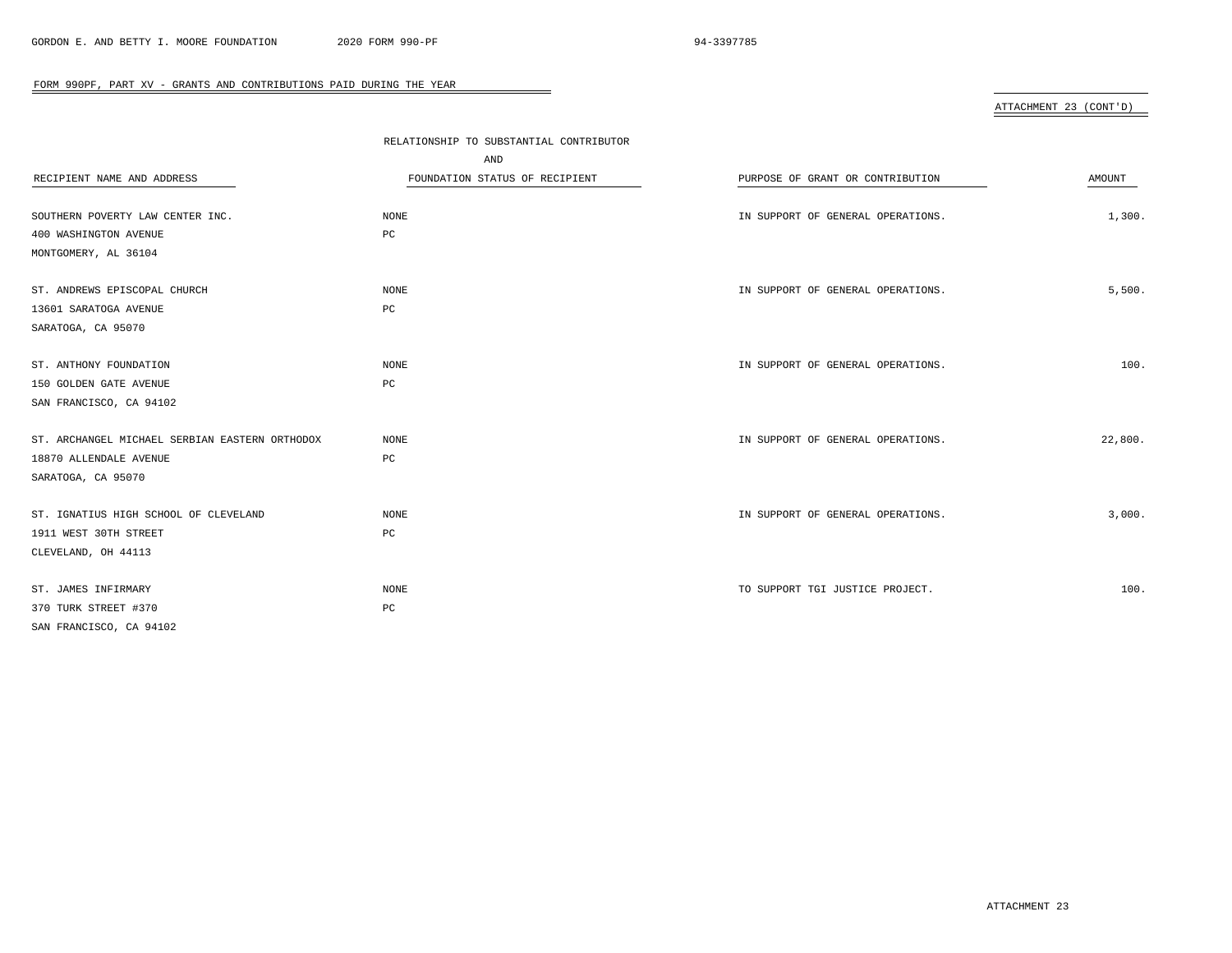# ATTACHMENT 23 (CONT'D)

|                                                 | RELATIONSHIP TO SUBSTANTIAL CONTRIBUTOR |                                               |               |
|-------------------------------------------------|-----------------------------------------|-----------------------------------------------|---------------|
|                                                 | AND                                     |                                               |               |
| RECIPIENT NAME AND ADDRESS                      | FOUNDATION STATUS OF RECIPIENT          | PURPOSE OF GRANT OR CONTRIBUTION              | <b>AMOUNT</b> |
|                                                 |                                         |                                               |               |
| ST. JOHN THE BAPTIST SERBIAN ORTHODOX CATHEDRAL | NONE                                    | IN SUPPORT OF GENERAL OPERATIONS, IN HONOR OF | 400.          |
| 900 BAKER STREET                                | PC                                      | KATHERINE SAVCHANKO.                          |               |
| SAN FRANCISCO, CA 94115                         |                                         |                                               |               |
|                                                 |                                         |                                               |               |
| ST. SAVA MISSION CORPORATION                    | NONE                                    | IN SUPPORT OF GENERAL OPERATIONS.             | 200.          |
| PO BOX 252                                      | PC                                      |                                               |               |
| JACKSON, CA 95642                               |                                         |                                               |               |
|                                                 |                                         |                                               |               |
| STARSHIP ORION                                  | NONE                                    | IN SUPPORT OF GENERAL OPERATIONS.             | 536.          |
| 555 AVENUE DEL ORA                              | PC                                      |                                               |               |
| REDWOOD CITY, CA 94062                          |                                         |                                               |               |
| SUNNYVALE SINGERS                               | NONE                                    | IN SUPPORT OF GENERAL OPERATIONS.             | 200.          |
| PO BOX 2835                                     | PC                                      |                                               |               |
| SUNNYVALE, CA 94087                             |                                         |                                               |               |
|                                                 |                                         |                                               |               |
| TAKEACTION MINNESOTA EDUCATION FUND             | NONE                                    | IN SUPPORT OF THE BLACK VISIONS EFFORTS.      | 206.          |
| 705 RAYMOND AVENUE SUITE 100                    | $_{\rm PC}$                             |                                               |               |
| ST. PAUL, MN 55114                              |                                         |                                               |               |
|                                                 |                                         |                                               |               |
| TENDERLOIN HOUSING CLINIC INC.                  | NONE                                    | IN SUPPORT OF GENERAL OPERATIONS.             | 400.          |
| 126 HYDE STREET                                 | PC                                      |                                               |               |
| SAN FRANCISCO, CA 94102                         |                                         |                                               |               |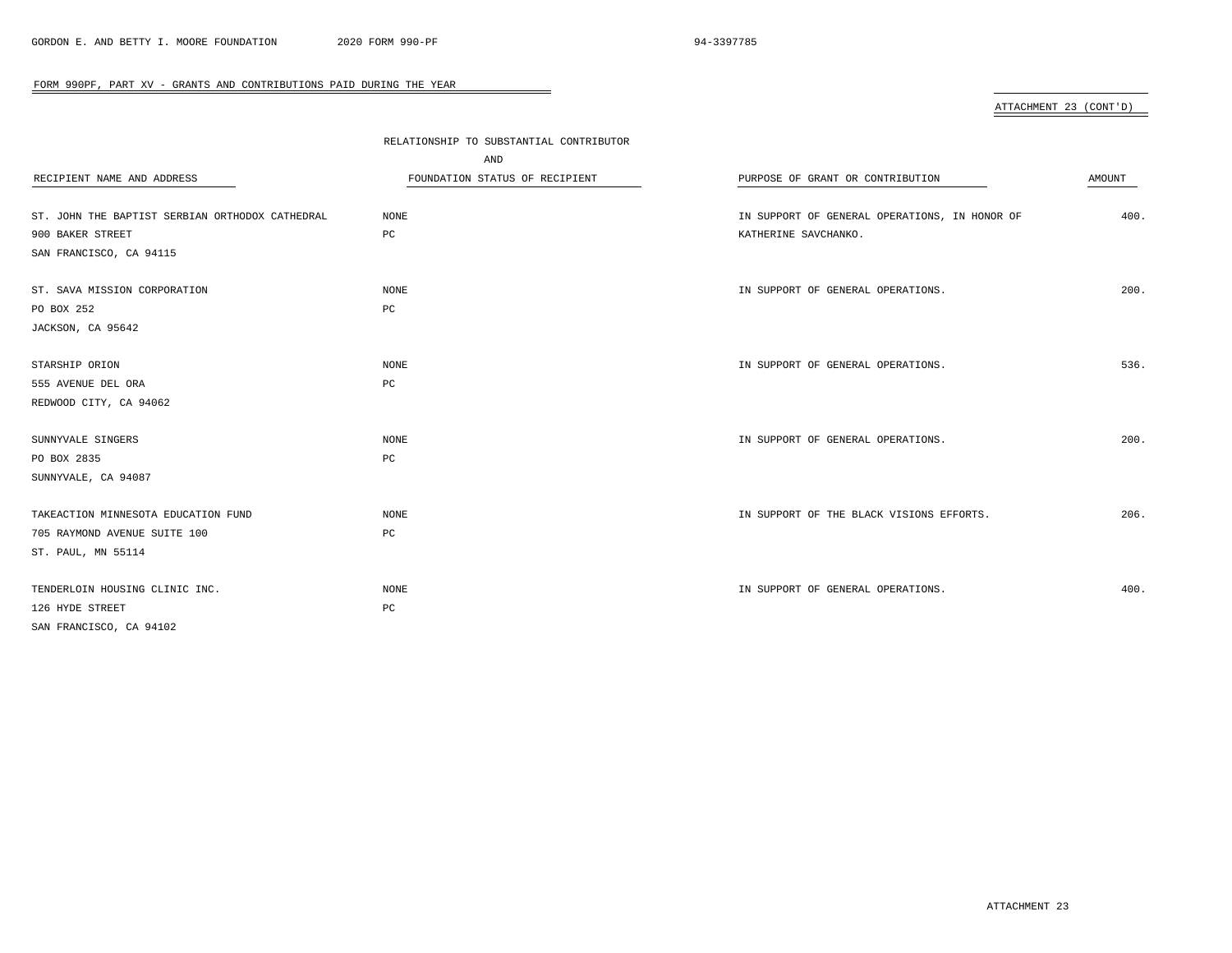# ATTACHMENT 23 (CONT'D)

|                                                  | RELATIONSHIP TO SUBSTANTIAL CONTRIBUTOR |                                                   |         |
|--------------------------------------------------|-----------------------------------------|---------------------------------------------------|---------|
|                                                  | AND                                     |                                                   |         |
| RECIPIENT NAME AND ADDRESS                       | FOUNDATION STATUS OF RECIPIENT          | PURPOSE OF GRANT OR CONTRIBUTION                  | AMOUNT  |
|                                                  |                                         |                                                   |         |
| THE ALAMEDA COUNTY COMMUNITY FOOD BANK INC.      | <b>NONE</b>                             | IN SUPPORT OF GENERAL OPERATIONS.                 | 550.    |
| 7900 EDGEWATER DRIVE                             | PC                                      |                                                   |         |
| OAKLAND, CA 94621                                |                                         |                                                   |         |
| THE BOARD OF TRUSTEES - LELAND STANFORD JR UNIV. | NONE                                    | TO SUPPORT THE STANFORD GRADUATE SCHOOL OF        | 2,000.  |
| 326 GALVEZ STREET                                | $_{\rm PC}$                             | EDUCATION.                                        |         |
| STANFORD, CA 94305-6055                          |                                         |                                                   |         |
| THE BOARD OF TRUSTEES - LELAND STANFORD JR UNIV. | <b>NONE</b>                             | TO SUPPORT RESEARCH EXPERIENCE FOR UNDERGRADUATES | 5,000.  |
| 326 GALVEZ STREET                                | PC                                      | (HAHYC).                                          |         |
| STANFORD, CA 94305                               |                                         |                                                   |         |
| THE BOARD OF TRUSTEES - LELAND STANFORD JR UNIV. | <b>NONE</b>                             | IN SUPPORT OF GENERAL OPERATIONS.                 | 61,000. |
| 326 GALVEZ STREET                                | PC                                      |                                                   |         |
| STANFORD, CA 94305                               |                                         |                                                   |         |
| THE BRANSON SCHOOL                               | NONE                                    | IN SUPPORT OF GENERAL OPERATIONS.                 | 5,000.  |
| PO BOX 887                                       | PC                                      |                                                   |         |
| ROSS, CA 94957                                   |                                         |                                                   |         |
| THE CARTER CENTER INC.                           | NONE                                    | IN SUPPORT OF GENERAL OPERATIONS.                 | 280.    |
| ONE COPENHILL 453 JOHN LEWIS FREEDOM PARKWAY NE  | PC                                      |                                                   |         |
| ATLANTA, GA 30307                                |                                         |                                                   |         |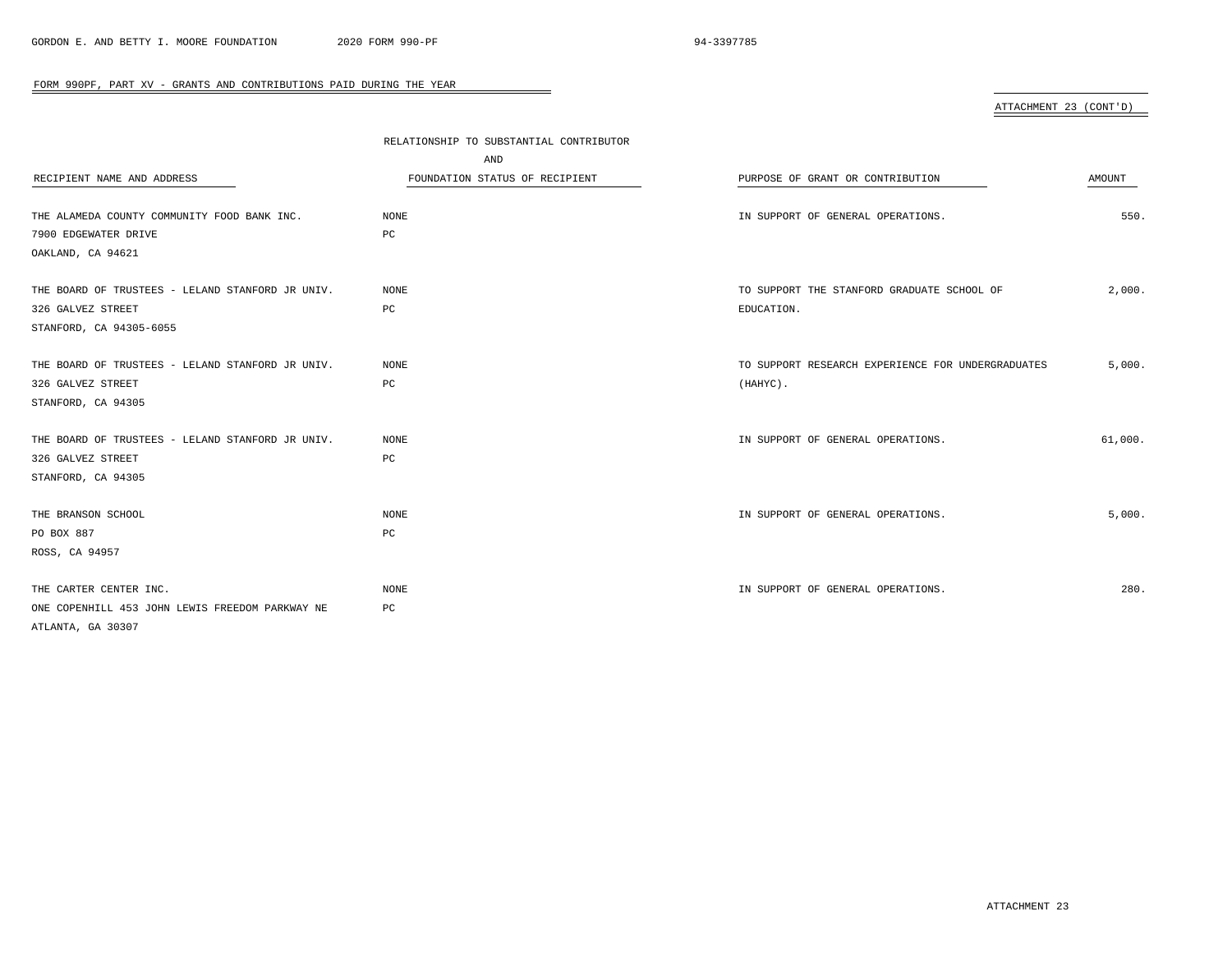# ATTACHMENT 23 (CONT'D)

|                                   | RELATIONSHIP TO SUBSTANTIAL CONTRIBUTOR |                                        |         |
|-----------------------------------|-----------------------------------------|----------------------------------------|---------|
|                                   | AND                                     |                                        |         |
| RECIPIENT NAME AND ADDRESS        | FOUNDATION STATUS OF RECIPIENT          | PURPOSE OF GRANT OR CONTRIBUTION       | AMOUNT  |
|                                   |                                         |                                        |         |
| THE CORAL REEF ALLIANCE           | NONE                                    | IN SUPPORT OF GENERAL OPERATIONS.      | 4,000.  |
| 1330 BROADWAY, SUITE 600          | $_{\rm PC}$                             |                                        |         |
| OAKLAND, CA 94612                 |                                         |                                        |         |
| THE EXPLORATORIUM                 | NONE                                    | IN SUPPORT OF GENERAL OPERATIONS.      | 45,600. |
| PIER 17, SUITE 100                | $_{\rm PC}$                             |                                        |         |
| SAN FRANCISCO, CA 94111           |                                         |                                        |         |
| THE FISTULA FOUNDATION            | NONE                                    | IN SUPPORT OF GENERAL OPERATIONS.      | 6,000.  |
| 1922 THE ALAMEDA, SUITE 302       | PC                                      |                                        |         |
| SAN JOSE, CA 95126                |                                         |                                        |         |
| THE HILL SCHOOL                   | NONE                                    | IN SUPPORT OF GENERAL OPERATIONS.      | 3,000.  |
| 860 BEECH STREET                  | PC                                      |                                        |         |
| POTTSTOWN, PA 19464               |                                         |                                        |         |
|                                   |                                         |                                        |         |
| THE MARIN FOOTBALL CLUB           | NONE                                    | TO SUPPORT THE COVID-19 RESPONSE FUND. | 1,000.  |
| 336 BON AIR CENTER, PMB 122       | $_{\rm PC}$                             |                                        |         |
| GREENBRAE, CA 94904               |                                         |                                        |         |
| THE OAKLAND PUBLIC EDUCATION FUND | <b>NONE</b>                             | IN SUPPORT OF GENERAL OPERATIONS.      | 154.    |
| PO BOX 71005                      | PC                                      |                                        |         |
| OAKLAND, CA 94612                 |                                         |                                        |         |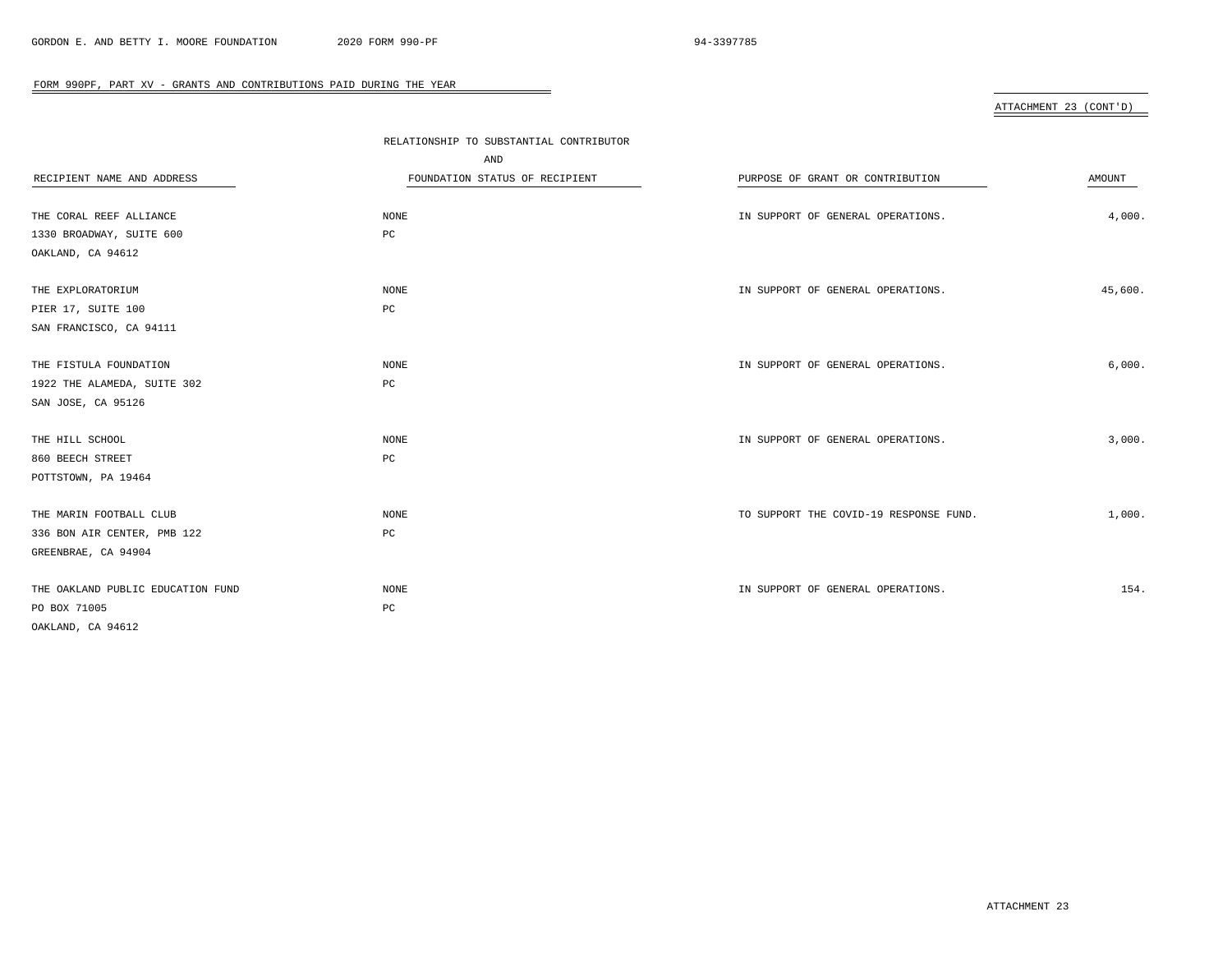# ATTACHMENT 23 (CONT'D)

|                                          | RELATIONSHIP TO SUBSTANTIAL CONTRIBUTOR |                                                   |        |
|------------------------------------------|-----------------------------------------|---------------------------------------------------|--------|
|                                          | AND                                     |                                                   |        |
| RECIPIENT NAME AND ADDRESS               | FOUNDATION STATUS OF RECIPIENT          | PURPOSE OF GRANT OR CONTRIBUTION                  | AMOUNT |
|                                          |                                         |                                                   |        |
| THE PAINTED TURTLE                       | NONE                                    | IN SUPPORT OF GENERAL OPERATIONS.                 | 1,000. |
| 1300 4TH STREET, SUITE 300               | PC                                      |                                                   |        |
| SANTA MONICA, CA 90401                   |                                         |                                                   |        |
|                                          |                                         |                                                   |        |
| THOUSAND CURRENTS                        | <b>NONE</b>                             | TO SUPPORT THE BLACK LIVES MATTER GLOBAL NETWORK. | 1,004. |
| 1330 BROADWAY SUITE 301                  | PC                                      |                                                   |        |
| OAKLAND, CA 94612                        |                                         |                                                   |        |
|                                          |                                         |                                                   |        |
| TIDES CENTER                             | NONE                                    | IN SUPORT OF THE COMMUNITY JUSTICE EXCHANGE.      | 720.   |
| COMMUNITY JUSTICE EXCHANGE PO BOX 399385 | PC                                      |                                                   |        |
| SAN FRANCISCO, CA 94139-9385             |                                         |                                                   |        |
|                                          |                                         |                                                   |        |
| TIDES FOUNDATION                         | NONE                                    | IN SUPPORT OF THE FLORIDA RIGHTS RESTORATION      | 1,350. |
| 1014 TORNEY AVENUE                       | $_{\rm PC}$                             | COALITION EDUCATION FUND.                         |        |
| SAN FRANCISCO, CA 94129                  |                                         |                                                   |        |
|                                          |                                         |                                                   |        |
| TIPPING POINT COMMUNITY                  | <b>NONE</b>                             | IN SUPPORT OF GENERAL OPERATIONS.                 | 450.   |
| 220 MONTGOMERY STREET, SUITE 850         | PC                                      |                                                   |        |
| SAN FRANCISCO, CA 94104                  |                                         |                                                   |        |
|                                          |                                         |                                                   |        |
| TOGETHER RISING                          | NONE                                    | IN SUPPORT OF GENERAL OPERATIONS.                 | 410.   |
| 800 WEST BROAD STREET #6409              | PC                                      |                                                   |        |
| FALLS CHURCH, VA 22040                   |                                         |                                                   |        |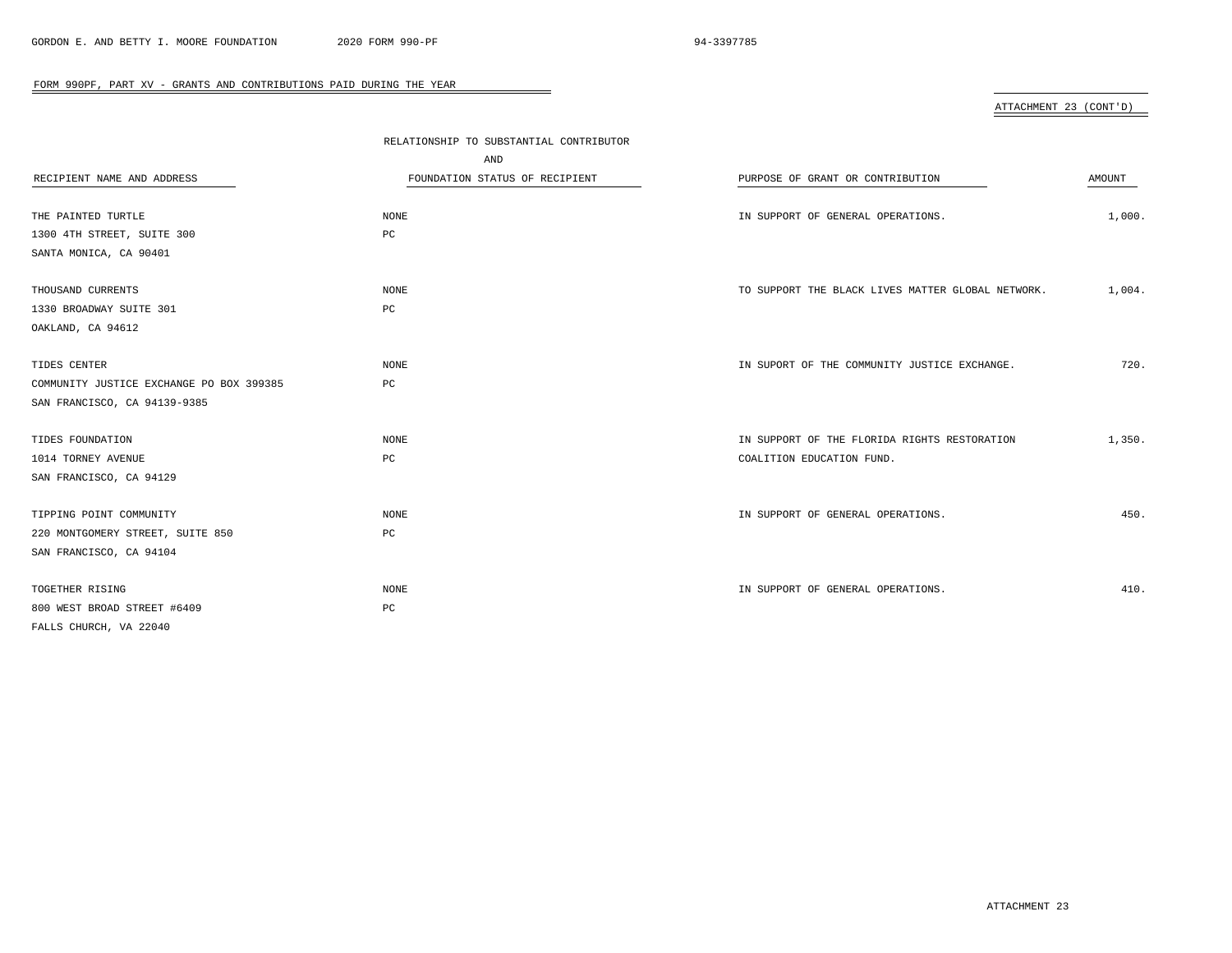# ATTACHMENT 23 (CONT'D)

|                                            | RELATIONSHIP TO SUBSTANTIAL CONTRIBUTOR |                                   |        |
|--------------------------------------------|-----------------------------------------|-----------------------------------|--------|
|                                            | AND                                     |                                   |        |
| RECIPIENT NAME AND ADDRESS                 | FOUNDATION STATUS OF RECIPIENT          | PURPOSE OF GRANT OR CONTRIBUTION  | AMOUNT |
|                                            |                                         |                                   |        |
| TRASH FREE MARYLAND                        | NONE                                    | IN SUPPORT OF GENERAL OPERATIONS. | 800.   |
| 3717 BOSTON STREET, #342                   | PC                                      |                                   |        |
| BALTIMORE, MD 21224                        |                                         |                                   |        |
|                                            |                                         |                                   |        |
| TRIPS FOR KIDS MARIN                       | NONE                                    | IN SUPPORT OF GENERAL OPERATIONS. | 1,000. |
| 610 4TH STREET                             | PC                                      |                                   |        |
| SAN RAFAEL, CA 94901                       |                                         |                                   |        |
| TROUT UNLIMITED                            | NONE                                    | IN SUPPORT OF GENERAL OPERATIONS. | 700.   |
| 1777 N KENT STREET, SUITE 100              | $_{\rm PC}$                             |                                   |        |
| ARLINGTON, VA 22209                        |                                         |                                   |        |
|                                            |                                         |                                   |        |
| TRUSTEES OF THE UNIVERSITY OF PENNSYLVANIA | NONE                                    | IN SUPPORT OF GENERAL OPERATIONS. | 2,000. |
| 2929 WALNUT STREET, SUITE 300              | PC                                      |                                   |        |
| PHILADELPHIA, PA 19104-5099                |                                         |                                   |        |
|                                            |                                         |                                   |        |
| TZEDEK DC INC                              | NONE                                    | IN SUPPORT OF GENERAL OPERATIONS. | 372.   |
| 4340 CONNECTICUT AVENUE NW, SUITE 319      | PC                                      |                                   |        |
| WASHINGTON, DC 20008                       |                                         |                                   |        |
| UNIDOS Y ADELANTE                          | <b>NONE</b>                             | IN SUPPORT OF GENERAL OPERATIONS. | 200.   |
| 170 SELBY LANE                             | PC                                      |                                   |        |
| ATHERTON, CA 94027                         |                                         |                                   |        |
|                                            |                                         |                                   |        |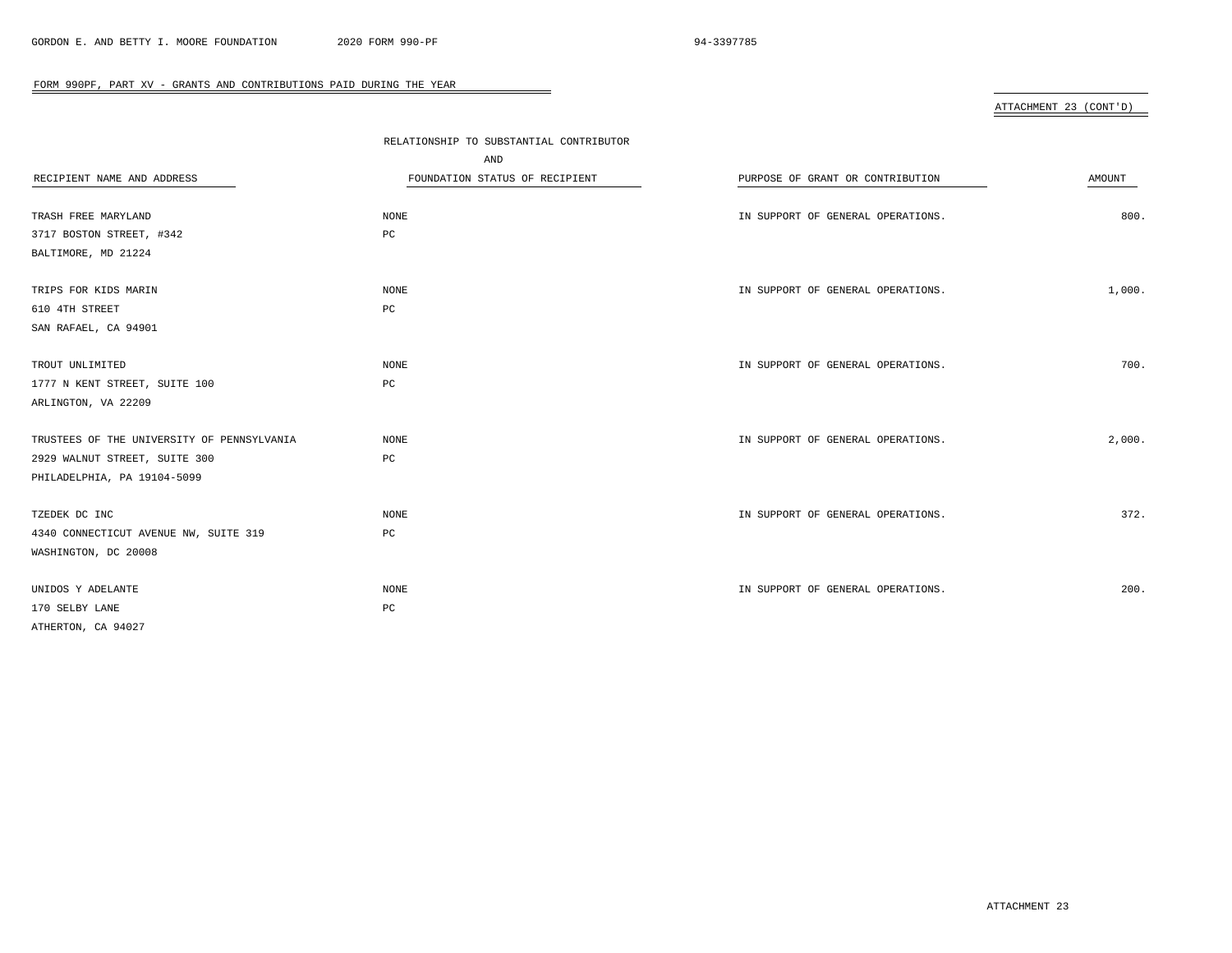# ATTACHMENT 23 (CONT'D)

|                                                   | RELATIONSHIP TO SUBSTANTIAL CONTRIBUTOR |                                   |        |
|---------------------------------------------------|-----------------------------------------|-----------------------------------|--------|
|                                                   | AND                                     |                                   |        |
| RECIPIENT NAME AND ADDRESS                        | FOUNDATION STATUS OF RECIPIENT          | PURPOSE OF GRANT OR CONTRIBUTION  | AMOUNT |
|                                                   |                                         |                                   |        |
| UNITED NEGRO COLLEGE FUND INC.                    | NONE                                    | IN SUPPORT OF GENERAL OPERATIONS. | 200.   |
| 1805 7TH STREET NW                                | $_{\rm PC}$                             |                                   |        |
| WASHINGTON, DC 20001                              |                                         |                                   |        |
| UNITED STATES CATHOLIC CONFERENCE                 | <b>NONE</b>                             | IN SUPPORT OF THE GENERAL TUITION | 412.   |
| 2133 MADISON AVENUE                               | $_{\rm PC}$                             | ASSISTANCE/SCHOLARSHIP FUND.      |        |
| BETHLEHEM, PA 18017                               |                                         |                                   |        |
| UNITED STATES CATHOLIC CONFERENCE                 | <b>NONE</b>                             | IN SUPPORT OF GENERAL OPERATIONS. | 400.   |
| 2133 MADISON AVENUE                               | $_{\rm PC}$                             |                                   |        |
| BETHLEHEM, PA 18017                               |                                         |                                   |        |
| UNIVERSITY OF CALIFORNIA SAN FRANCISCO FOUNDATION | NONE                                    | IN SUPPORT OF GENERAL OPERATIONS. | 200.   |
| 220 MONTGOMERY STREET, SUITE 500                  | $_{\rm PC}$                             |                                   |        |
| SAN FRANCISCO, CA 94104                           |                                         |                                   |        |
| UNIVERSITY OF NOTRE DAME DU LAC                   | NONE                                    | IN SUPPORT OF GENERAL OPERATIONS. | 3,000. |
| 1100 GRACE HALL                                   | $_{\rm PC}$                             |                                   |        |
| NOTRE DAME, IN 46556                              |                                         |                                   |        |
| UNIVERSITY OF NOTRE DAME DU LAC                   | <b>NONE</b>                             | TO PROVIDE STUDENT FINANCIAL AID. | 4,000. |
| 1100 GRACE HALL                                   | PC                                      |                                   |        |
| NOTRE DAME, IN 46556                              |                                         |                                   |        |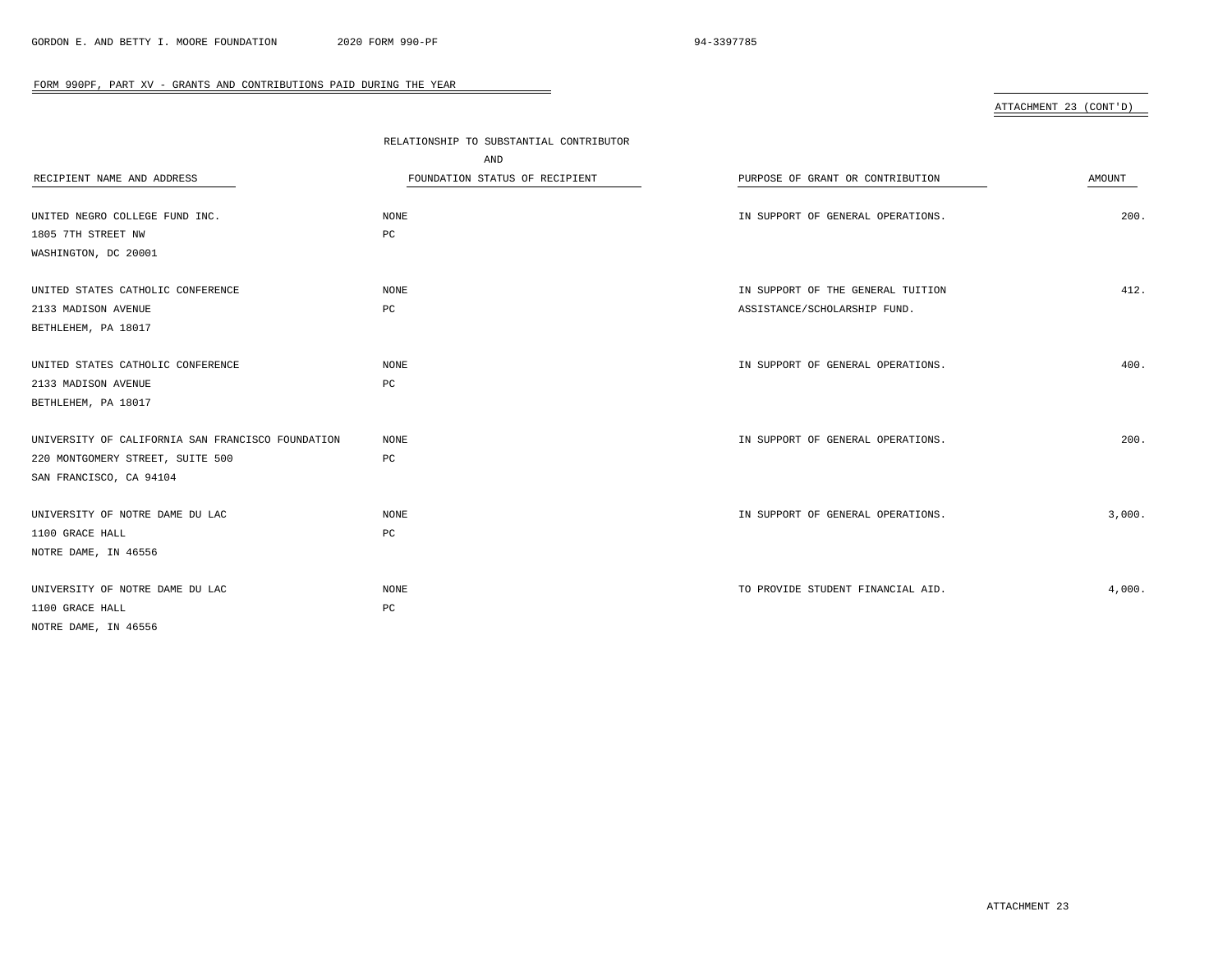# ATTACHMENT 23 (CONT'D)

|                                 | RELATIONSHIP TO SUBSTANTIAL CONTRIBUTOR |                                                |        |
|---------------------------------|-----------------------------------------|------------------------------------------------|--------|
|                                 | AND                                     |                                                |        |
| RECIPIENT NAME AND ADDRESS      | FOUNDATION STATUS OF RECIPIENT          | PURPOSE OF GRANT OR CONTRIBUTION               | AMOUNT |
|                                 |                                         |                                                |        |
| USS MIDWAY MUSEUM               | NONE                                    | IN SUPPORT OF GENERAL OPERATIONS.              | 124.   |
| 910 N HARBOR DRIVE              | $_{\rm PC}$                             |                                                |        |
| SAN DIEGO, CA 92101             |                                         |                                                |        |
|                                 |                                         |                                                |        |
| WE THE PROTESTERS INC.          | NONE                                    | IN SUPPORT OF GENERAL OPERATIONS.              | 750.   |
| 10 LIBERTY STREET APARTMENT 38D | $_{\rm PC}$                             |                                                |        |
| NEW YORK, NY 10005              |                                         |                                                |        |
|                                 |                                         |                                                |        |
| WIKIMEDIA FOUNDATION INC.       | NONE                                    | IN SUPPORT OF GENERAL OPERATIONS.              | 204.   |
| 1 MONTGOMERY STREET, SUITE 1600 | PC                                      |                                                |        |
| SAN FRANCISCO, CA 94104         |                                         |                                                |        |
|                                 |                                         |                                                |        |
| WILDLIFE CONSERVATION SOCIETY   | NONE                                    | IN SUPPORT OF GENERAL OPERATIONS.              | 500.   |
| 2300 SOUTHERN BOULEVARD         | PC                                      |                                                |        |
| BRONX, NY 10460                 |                                         |                                                |        |
|                                 |                                         |                                                |        |
| WILDLIFE CONSERVATION SOCIETY   | NONE                                    | IN SUPPORT OF HUEMUL CONSERVATION IN CHILE AND | 3,000. |
| 2300 SOUTHERN BOULEVARD         | $_{\rm PC}$                             | ARGENTINA BY ALEJANDRO VILA.                   |        |
| BRONX, NY 10460                 |                                         |                                                |        |
|                                 |                                         |                                                |        |
| WILDLIFE CONSERVATION SOCIETY   | <b>NONE</b>                             | TO SUPPORT PREVENTION OF WILDLIFE TRAFFICKING. | 2,000. |
| 2300 SOUTHERN BOULEVARD         | PC                                      |                                                |        |
| BRONX, NY 10460                 |                                         |                                                |        |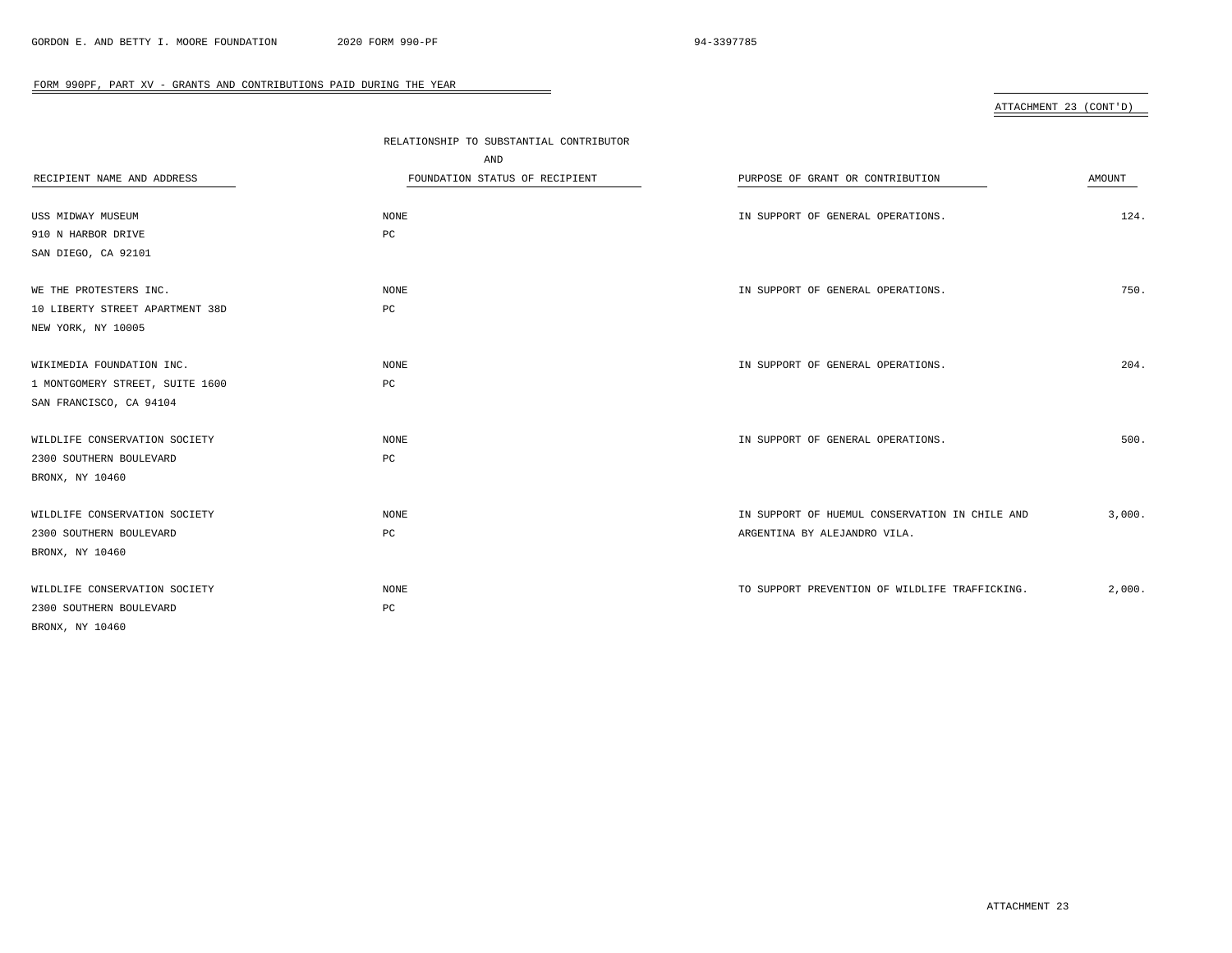# ATTACHMENT 23 (CONT'D)

|                                    | RELATIONSHIP TO SUBSTANTIAL CONTRIBUTOR |                                         |        |
|------------------------------------|-----------------------------------------|-----------------------------------------|--------|
|                                    | AND                                     |                                         |        |
| RECIPIENT NAME AND ADDRESS         | FOUNDATION STATUS OF RECIPIENT          | PURPOSE OF GRANT OR CONTRIBUTION        | AMOUNT |
|                                    |                                         |                                         |        |
| WOMEN FOR WOMEN INTERNATIONAL      | NONE                                    | IN SUPPORT OF GENERAL OPERATIONS.       | 200.   |
| 2000 M STREET, NW SUITE 200        | PC                                      |                                         |        |
| WASHINGTON, DC 20036               |                                         |                                         |        |
| WORKING AMERICA EDUCATION FUND     | NONE                                    | IN SUPPORT OF GENERAL OPERATIONS.       | 2,000. |
| 815 16TH STREET NW                 | PC                                      |                                         |        |
| WASHINGTON, DC 20006               |                                         |                                         |        |
| WORLD BICYCLE RELIEF               | NONE                                    | IN SUPPORT OF GENERAL OPERATIONS.       | 1,000. |
| 1000 W FULTON MARKET, 4TH FLOOR    | $_{\rm PC}$                             |                                         |        |
| CHICAGO, IL 60607                  |                                         |                                         |        |
| WORLD CENTRAL KITCHEN INCORPORATED | NONE                                    | IN SUPPORT OF GENERAL OPERATIONS.       | 920.   |
| 655 NEW YORK AVENUE NW, 6TH FLOOR  | РC                                      |                                         |        |
| WASHINGTON, DC 20001               |                                         |                                         |        |
|                                    |                                         |                                         |        |
| WORLD CENTRAL KITCHEN INCORPORATED | NONE                                    | TO SUPPORT THE PROJECT EAST BAY FEEDER. | 500.   |
| 655 NEW YORK AVENUE NW, 6TH FLOOR  | $_{\rm PC}$                             |                                         |        |
| WASHINGTON, DC 20001               |                                         |                                         |        |
| WORLD WILDLIFE FUND INC.           | NONE                                    | IN SUPPORT OF GENERAL OPERATIONS.       | 150.   |
| 1250 24TH STREET, NW               | $_{\rm PC}$                             |                                         |        |
| WASHINGTON, DC 20037               |                                         |                                         |        |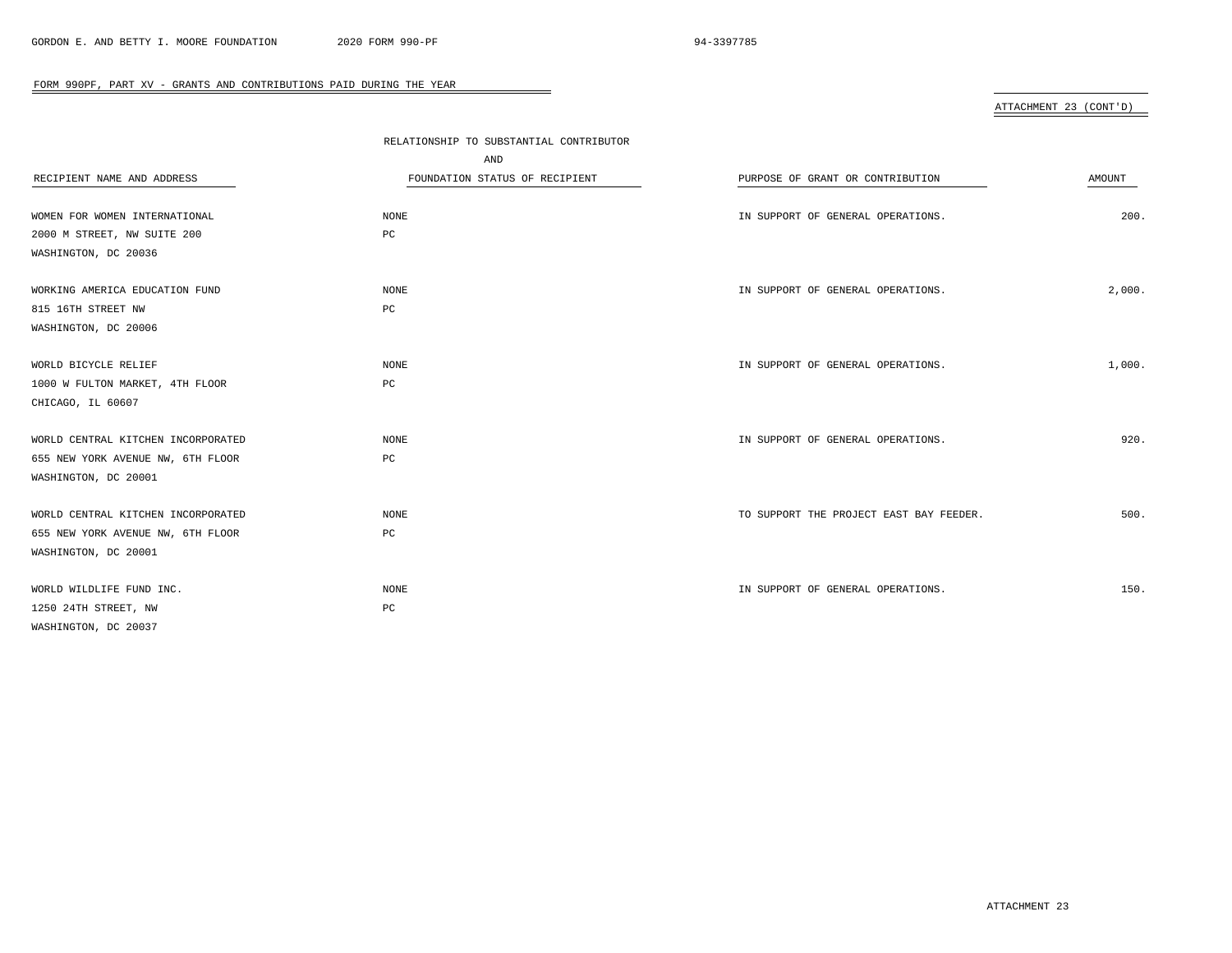# ATTACHMENT 23 (CONT'D)

| RECIPIENT NAME AND ADDRESS                                                                                      | RELATIONSHIP TO SUBSTANTIAL CONTRIBUTOR<br>AND<br>FOUNDATION STATUS OF RECIPIENT | PURPOSE OF GRANT OR CONTRIBUTION                  | <b>AMOUNT</b> |
|-----------------------------------------------------------------------------------------------------------------|----------------------------------------------------------------------------------|---------------------------------------------------|---------------|
| WOUNDED WARRIOR PROJECT INC.<br>4899 BELFORT ROAD SUITE 300<br>JACKSONVILLE, FL 32256                           | NONE<br>PC                                                                       | IN SUPPORT OF GENERAL OPERATIONS.                 | 200.          |
| YOUNG LIFE<br>880 NORTHWOODS BOULEVARD SUITE 2<br>INCLINE VILLAGE, NV 89451                                     | NONE<br>PC                                                                       | IN SUPPORT OF GENERAL OPERATIONS.                 | 2,050.        |
| YOUNG MENS CHRISTIAN ASSOCIATION OF SAN FRANCISCO<br>50 CALIFORNIA STREET, SUITE 650<br>SAN FRANCISCO, CA 94111 | NONE<br>PC                                                                       | TO SUPPORT GENERAL OPERATIONS FOR THE MARIN YMCA. | 268.          |
| YOUTH OUTSIDE<br>436 14TH STREET SUITE 1209<br>OAKLAND, CA 94612                                                | NONE<br>PC                                                                       | IN SUPPORT OF GENERAL OPERATIONS.                 | 210.          |
| YOUTH TENNIS ADVANTAGE<br>PO BOX 330458<br>SAN FRANCISCO, CA 94133                                              | NONE<br>PC                                                                       | IN SUPPORT OF GENERAL OPERATIONS.                 | 2,000.        |

 $\overline{\phantom{a}}$ 

TOTAL CONTRIBUTIONS PAID 272,068,461.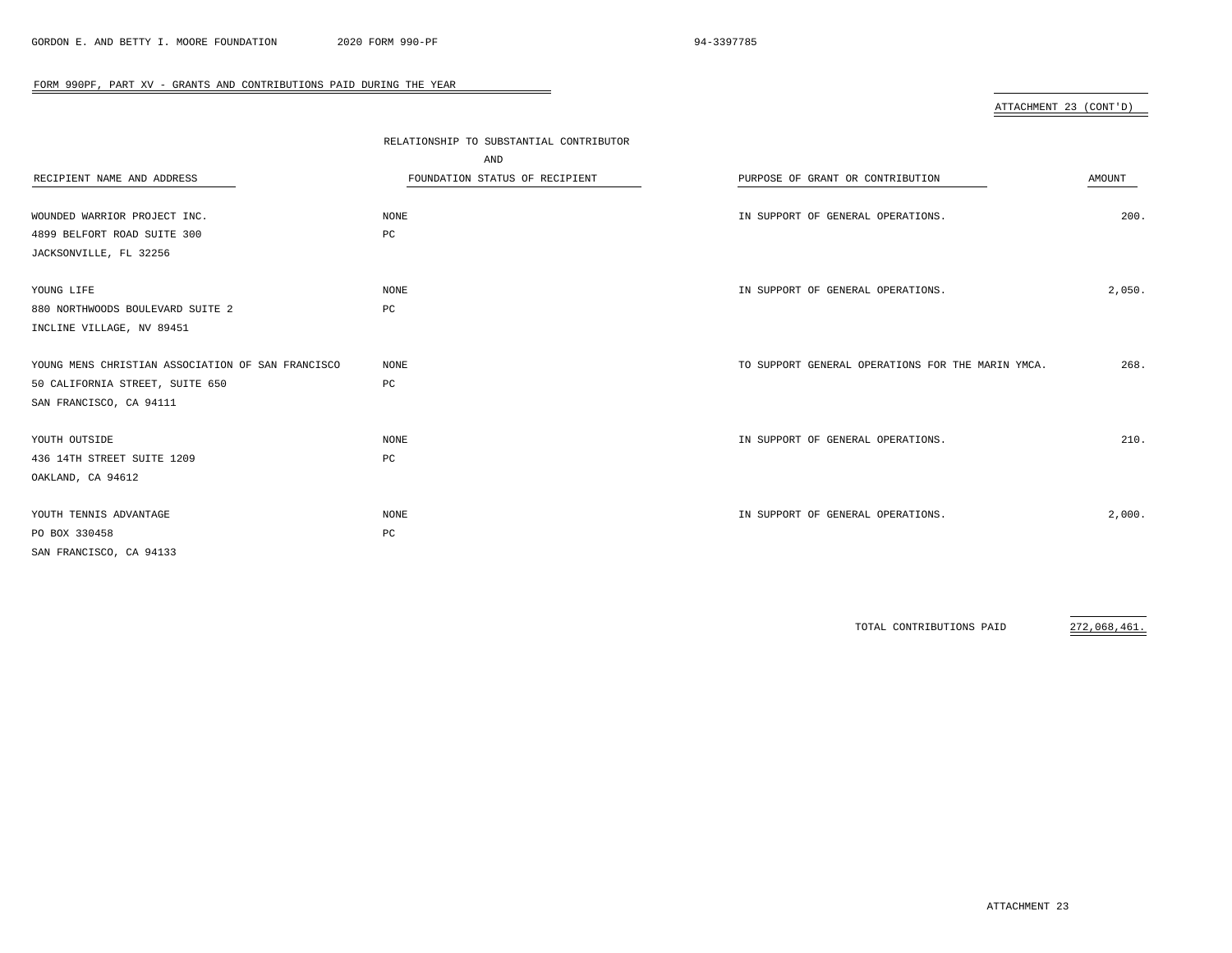| "ה א<br>TACF<br>.'I''<br>٦ |  |
|----------------------------|--|
|                            |  |

| RECIPIENT NAME AND ADDRESS            | RELATIONSHIP TO SUBSTANTIAL CONTRIBUTOR<br>AND<br>FOUNDATION STATUS OF RECIPIENT | PURPOSE OF GRANT OR CONTRIBUTION                  | AMOUNT   |
|---------------------------------------|----------------------------------------------------------------------------------|---------------------------------------------------|----------|
| ACADEMY HEALTH                        | <b>NONE</b>                                                                      | IN SUPPORT OF GENERAL OPERATIONS.                 | 2,000.   |
| 1666 K STREET NW, SUITE 1100          | PC                                                                               |                                                   |          |
| WASHINGTON, DC 20006                  |                                                                                  |                                                   |          |
|                                       |                                                                                  |                                                   |          |
| ACADEMY HEALTH                        | <b>NONE</b>                                                                      | IN SUPPORT OF THE ACADEMYHEALTH 2021 HEALTH       | 10,000.  |
| 1666 K STREET NW, SUITE 1100          | PC                                                                               | DATAPALOOZA AND NATIONAL HEALTH POLICY            |          |
| WASHINGTON, DC 20006                  |                                                                                  | CONFERENCE, TO BE HELD VIRTUALLY FEBRUARY 16-18.  |          |
|                                       |                                                                                  |                                                   |          |
| AGENCIA ESTATAL CSIC                  | <b>NONE</b>                                                                      | IN SUPPORT OF ELUCIDATING HOW SYMBIOTIC           | 281,250. |
| UPO CARR. DE UTRERA KM1               | GOV                                                                              | INTERACTIONS FACILITATED THE ORIGIN OF THE        |          |
| SEVILLA                               |                                                                                  | EUKARYOTIC LIFE FORM.                             |          |
| SPAIN 41013                           |                                                                                  |                                                   |          |
|                                       |                                                                                  |                                                   |          |
| ALEUT COMMUNITY OF ST. PAUL ISLAND    | <b>NONE</b>                                                                      | TO SUPPORT LOCAL CONSTITUENCIES TO SECURE         | 273,988. |
| 2050 VENIA MINOR ROAD BOX 86          | GOV                                                                              | PROTECTIONS FOR U.S. ARCTIC OCEAN ECOSYSTEMS.     |          |
| ST. PAUL, AK 99660-0086               |                                                                                  |                                                   |          |
|                                       |                                                                                  |                                                   |          |
| AMERICAN ASSOCIATES OF THE STS FORUM  | <b>NONE</b>                                                                      | IN SUPPORT OF GENERAL OPERATIONS.                 | 35,000.  |
| 25 BROADWAY, 9TH FLOOR                | PC                                                                               |                                                   |          |
| NEW YORK, NY 10004                    |                                                                                  |                                                   |          |
|                                       |                                                                                  |                                                   |          |
| AMERICAN SALTWATER GUIDES ASSOCIATION | NONE                                                                             | TO SUPPORT SCIENCE-BASED FISHERIES MANAGEMENT FOR | 100,000. |
| PO BOX 20482                          | PC                                                                               | ATLANTIC COAST ANGLERS.                           |          |
| FLORAL PARK, NY 11002                 |                                                                                  |                                                   |          |

 $\equiv$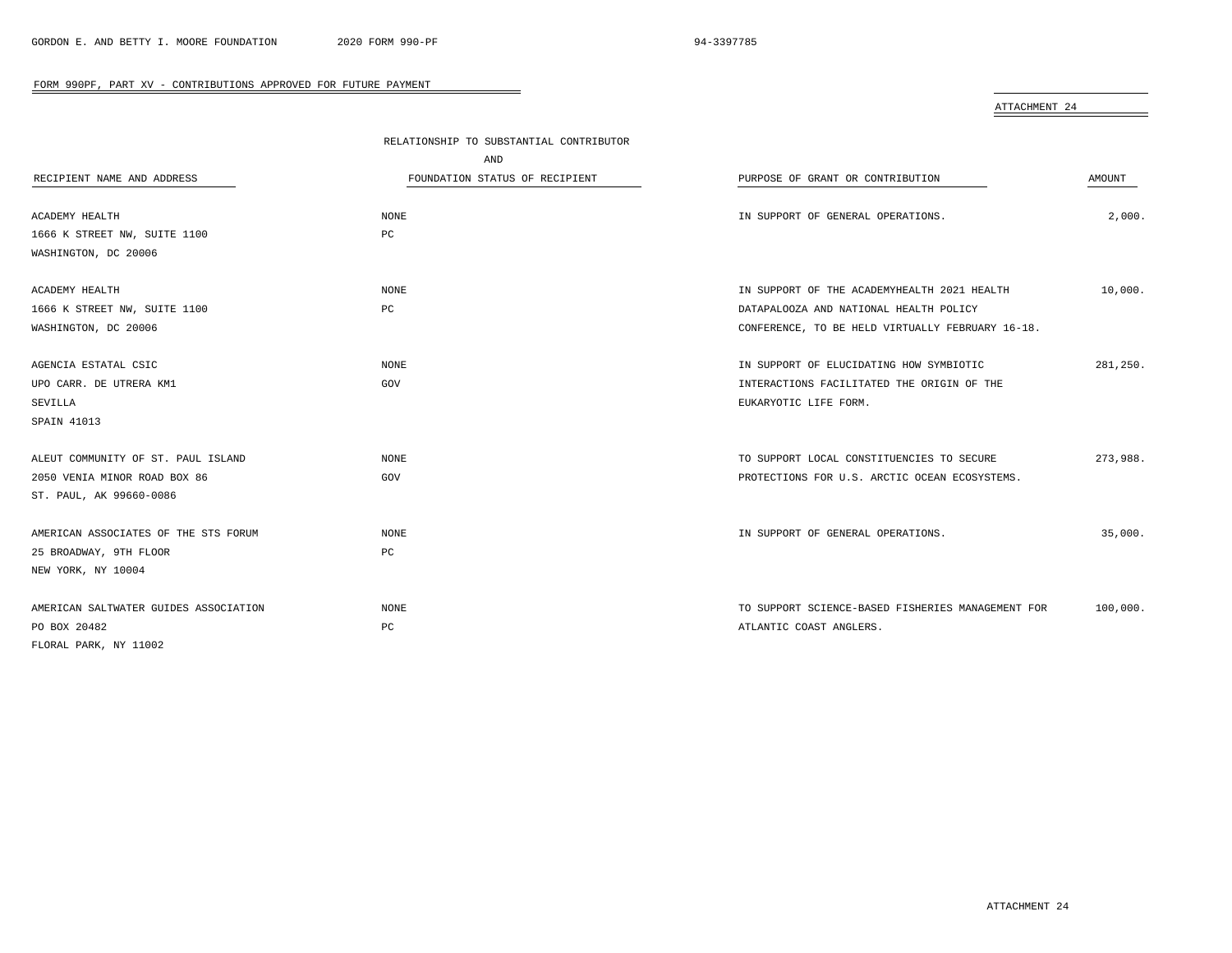|                                                    | RELATIONSHIP TO SUBSTANTIAL CONTRIBUTOR |                                                   |          |  |
|----------------------------------------------------|-----------------------------------------|---------------------------------------------------|----------|--|
|                                                    | AND                                     |                                                   |          |  |
| RECIPIENT NAME AND ADDRESS                         | FOUNDATION STATUS OF RECIPIENT          | PURPOSE OF GRANT OR CONTRIBUTION                  | AMOUNT   |  |
|                                                    |                                         |                                                   |          |  |
| ARIZONA BOARD OF REGENTS                           | NONE                                    | IN SUPPORT OF A HIGH-RESOLUTION NANOSCALE         | 800,000. |  |
| 1629 E UNIVERSITY BLVD                             | GOV                                     | SECONDARY ION MASS SPECTROMETER (NANOSIMS) FOR    |          |  |
| TUCSON, AZ 85721-0092                              |                                         | ANALYZING MATERIALS RETURNED TO EARTH FROM SOLAR  |          |  |
|                                                    |                                         | SYSTEM BODIES.                                    |          |  |
| ARIZONA STATE UNIVERSITY                           | <b>NONE</b>                             | IN SUPPORT OF SCALING, SUPPORTING, AND SUSTAINING | 349,899. |  |
| PO BOX 876011                                      | GOV                                     | A NETWORK OF LIBRARIES AS HUBS FOR ENGAGING YOUTH |          |  |
| TEMPE, AZ 85287-6011                               |                                         | AND COMMUNITY MEMBERS IN SCIENCE.                 |          |  |
| ASSOCIACAO TRANSPARENCIA E INTEGRIDADE             | <b>NONE</b>                             | TO SUPPORT AUDIT FRAMEWORKS FOR TRANSPARENCY AND  | 270,000. |  |
| RUA DR. VIRGILIO DE CARVALHO PINTO                 | PC                                      | ACCOUNTABILITY IN INFRASTRUCTURE PROJECTS.        |          |  |
| SAO PAULO                                          |                                         |                                                   |          |  |
| SP                                                 |                                         |                                                   |          |  |
| BRAZIL 05415-030                                   |                                         |                                                   |          |  |
| BARCELONA SUPERCOMPUTING CENTER-NATIONAL SUPERCOMP | <b>NONE</b>                             | IN SUPPORT OF ELUCIDATING HOW SYMBIOTIC           | 164,288. |  |
| JORDI GIRONA, 31                                   | GOV                                     | INTERACTIONS FACILITATED THE ORIGIN OF THE        |          |  |
| BARCELONA                                          |                                         | EUKARYOTIC LIFE FORM.                             |          |  |
| SPAIN 8034                                         |                                         |                                                   |          |  |
| BERING SEA FISHERMENS ASSOCIATION                  | NONE                                    | TO SUPPORT LOCAL CONSTITUENCIES TO SECURE         | 412,895. |  |
| 821 N STREET, SUITE 103                            | PC                                      | PROTECTIONS FOR U.S. ARCTIC OCEAN ECOSYSTEMS.     |          |  |
| ANCHORAGE, AK 99501                                |                                         |                                                   |          |  |
| BERKELEY LAB FOUNDATION                            | <b>NONE</b>                             | TO SUPPORT DEVELOPING NEW TOOLS, METHODS, AND     | 300,000. |  |
| 1111 FRANKLIN STREET, 7TH FLOOR                    | SO I                                    | RESOURCES FOR AQUATIC SYMBIOSIS MODEL SYSTEMS.    |          |  |
| OAKLAND, CA 94607                                  |                                         |                                                   |          |  |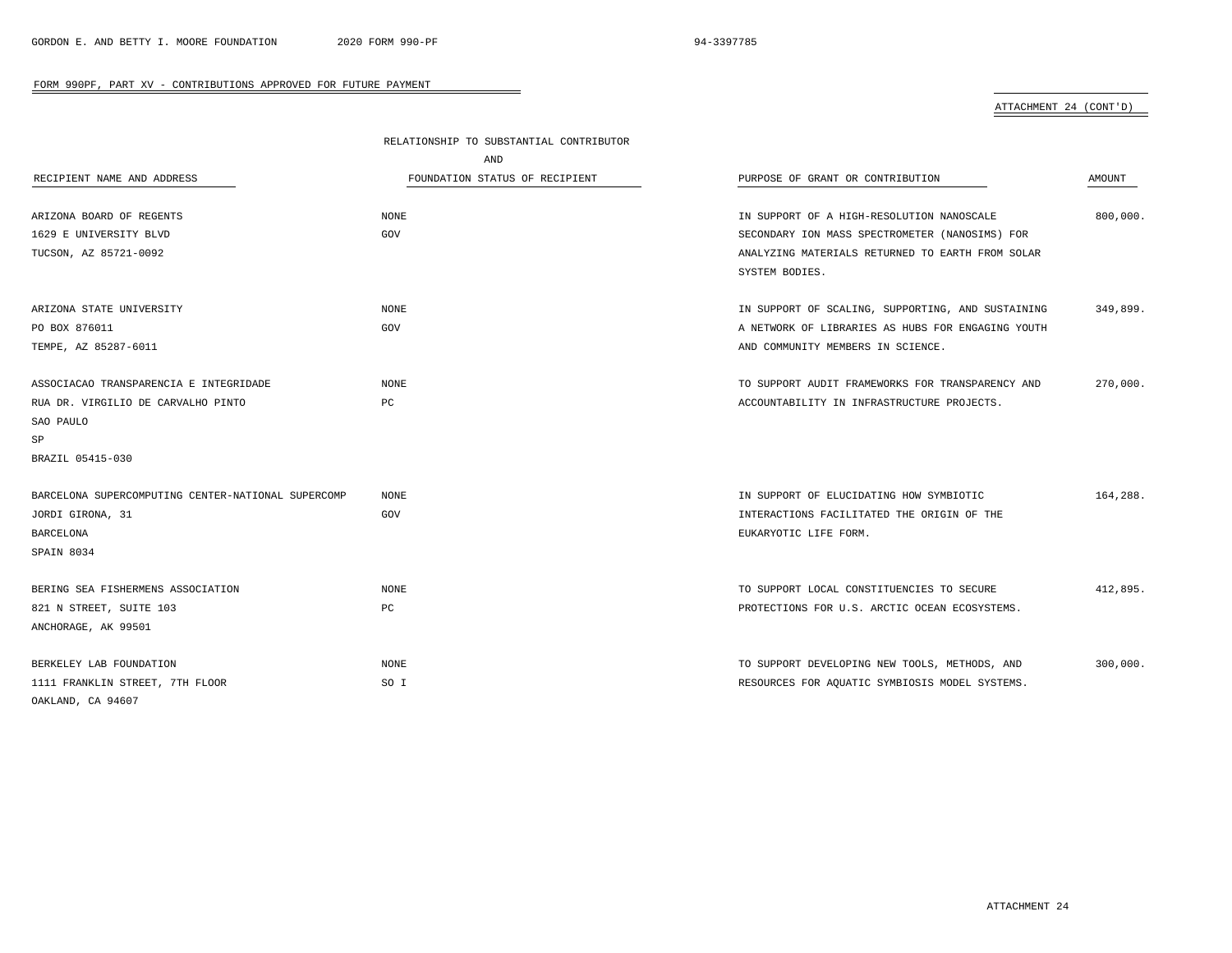|                                            | RELATIONSHIP TO SUBSTANTIAL CONTRIBUTOR |                                                  |          |
|--------------------------------------------|-----------------------------------------|--------------------------------------------------|----------|
|                                            | AND                                     |                                                  |          |
| RECIPIENT NAME AND ADDRESS                 | FOUNDATION STATUS OF RECIPIENT          | PURPOSE OF GRANT OR CONTRIBUTION                 | AMOUNT   |
| BIOLOGICKE CENTRUM AV CR, V.V.I.           | <b>NONE</b>                             | TO SUPPORT DEVELOPING NEW TOOLS, METHODS, AND    | 299,999. |
| BRANISOVSKA 1160/31                        | PC                                      | RESOURCES FOR AQUATIC SYMBIOSIS MODEL SYSTEMS.   |          |
| CESKE BUDEJOVICE                           |                                         |                                                  |          |
| CZECH REPUBLIC 37005                       |                                         |                                                  |          |
| BIOLOGICKE CENTRUM AV CR, V.V.I.           | <b>NONE</b>                             | IN SUPPORT OF THE COMPARATIVE GENOMICS OF        | 17,000.  |
| BRANISOVSKA 1160/31                        | PC                                      | UNICELLULAR EUKARYOTES: INTERACTIONS AND         |          |
| CESKE BUDEJOVICE                           |                                         | SYMBIOSES WORKSHOP TO BE HELD ON OCTOBER 11-16,  |          |
| CZECH REPUBLIC 37005                       |                                         | 2021 IN SANT FELIU DE GUIXOLS, SPAIN.            |          |
| BOARDSOURCE                                | <b>NONE</b>                             | IN SUPPORT OF GENERAL OPERATIONS.                | 15,000.  |
| 750 9TH STREET NW, SUITE 650               | PC                                      |                                                  |          |
| WASHINGTON, DC 20001                       |                                         |                                                  |          |
| BSCS SCIENCE LEARNING                      | <b>NONE</b>                             | IN SUPPORT OF PLATFORM ENHANCEMENTS AND REACH    | 419,530. |
| 5415 MARK DABLING BOULEVARD                | PC                                      | EXPANSION FOR A ROBUST CITIZEN SCIENCE COMMUNITY |          |
| COLORADO SPRINGS, CO 80918                 |                                         | AND EDUCATIONAL PLATFORM.                        |          |
| CALIFORNIA ACADEMY OF SCIENCES             | <b>NONE</b>                             | IN SUPPORT OF THE CONTINUED GROWTH OF            | 461,578. |
| 55 MUSIC CONCOURSE DRIVE, GOLDEN GATE PARK | PC                                      | INATURALIST, INCLUDING TECHNICAL ENHANCEMENTS TO |          |
| SAN FRANCISCO, CA 94118                    |                                         | ASSIST WITH BIODIVERSITY MONITORING AND EFFORTS  |          |
|                                            |                                         | TO BROADEN COMMUNITY PARTICIPATION.              |          |
| CALIFORNIA INSTITUTE OF TECHNOLOGY         | <b>NONE</b>                             | TO SUPPORT THE DEVELOPMENT OF A PRECISION        | 361.131. |
| 1200 EAST CALIFORNIA BOULEVARD             | PC                                      | CALIBRATION SYSTEM FOR THE LASER INTERFEROMETER  |          |
| PASADENA, CA 91125                         |                                         | GRAVITATIONAL-WAVE OBSERVATORY (LIGO).           |          |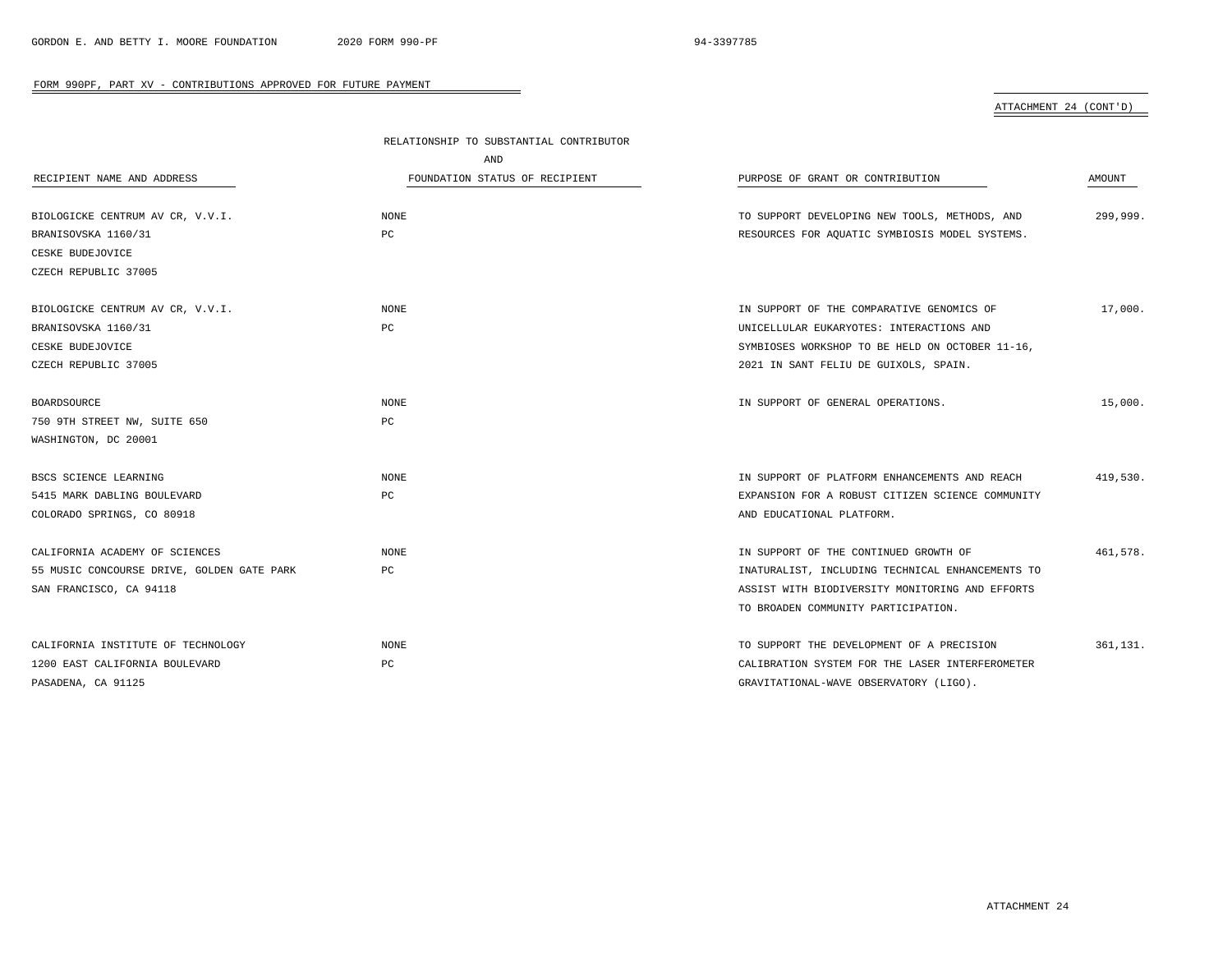|                                              | RELATIONSHIP TO SUBSTANTIAL CONTRIBUTOR |                                                  |            |
|----------------------------------------------|-----------------------------------------|--------------------------------------------------|------------|
|                                              | <b>AND</b>                              |                                                  |            |
| RECIPIENT NAME AND ADDRESS                   | FOUNDATION STATUS OF RECIPIENT          | PURPOSE OF GRANT OR CONTRIBUTION                 | AMOUNT     |
|                                              |                                         |                                                  |            |
| CALIFORNIA INSTITUTE OF TECHNOLOGY           | <b>NONE</b>                             | IN SUPPORT OF ELUCIDATING HOW SYMBIOTIC          | 498,667.   |
| 1200 EAST CALIFORNIA BOULEVARD               | $_{\rm PC}$                             | INTERACTIONS FACILITATED THE ORIGIN OF THE       |            |
| PASADENA, CA 91125                           |                                         | EUKARYOTIC LIFE FORM.                            |            |
|                                              |                                         |                                                  |            |
| CALIFORNIA INSTITUTE OF TECHNOLOGY           | NONE                                    | TO SUPPORT DEVELOPING NEW TOOLS, METHODS, AND    | 200,000.   |
| 1200 EAST CALIFORNIA BOULEVARD               | PC                                      | RESOURCES FOR AQUATIC SYMBIOSIS MODEL SYSTEMS.   |            |
| PASADENA, CA 91125                           |                                         |                                                  |            |
|                                              |                                         |                                                  |            |
| CALIFORNIA INSTITUTE OF TECHNOLOGY           | NONE                                    | IN SUPPORT OF RESEARCH TO DEVELOP PRECISION      | 451,370.   |
| 1200 EAST CALIFORNIA BOULEVARD               | PC                                      | EXPERIMENTS THAT SEARCH FOR NEW FUNDAMENTAL      |            |
| PASADENA, CA 91125                           |                                         | PARTICLES OF NATURE.                             |            |
| CAPE COD COMMERCIAL FISHERMENS ALLIANCE INC. | <b>NONE</b>                             | TO SUPPORT THE IMPLEMENTATION OF ACCOUNTABILITY  | 281,327.   |
| 1566 MAIN STREET                             | PC                                      | MEASURES IN THE GROUNDFISH FISHERY AND SECURE    |            |
| CHATHAM, MA 02633                            |                                         | DURABLE INDUSTRY CONSERVATION LEADERSHIP FOR NEW |            |
|                                              |                                         | ENGLAND.                                         |            |
|                                              |                                         |                                                  |            |
| CARNEGIE INSTITUTION OF WASHINGTON           | NONE                                    | TO SUPPORT NEW CONCEPTS AND TECHNOLOGIES TO      | 1,501,351. |
| 3520 SAN MARTIN DRIVE                        | PC                                      | ADVANCE KNOWLEDGE ABOUT AQUATIC SYMBIOSES.       |            |
| BALTIMORE, MD 21217                          |                                         |                                                  |            |
|                                              |                                         |                                                  |            |
| CENTER FOR AMERICAN PROGRESS                 | <b>NONE</b>                             | IN SUPPORT OF US OCEAN HABITAT CONSERVATION.     | 200,000.   |
| 1333 H STREET NW, 10TH FLOOR                 | $_{\rm PC}$                             |                                                  |            |
| WASHINGTON, DC 20005                         |                                         |                                                  |            |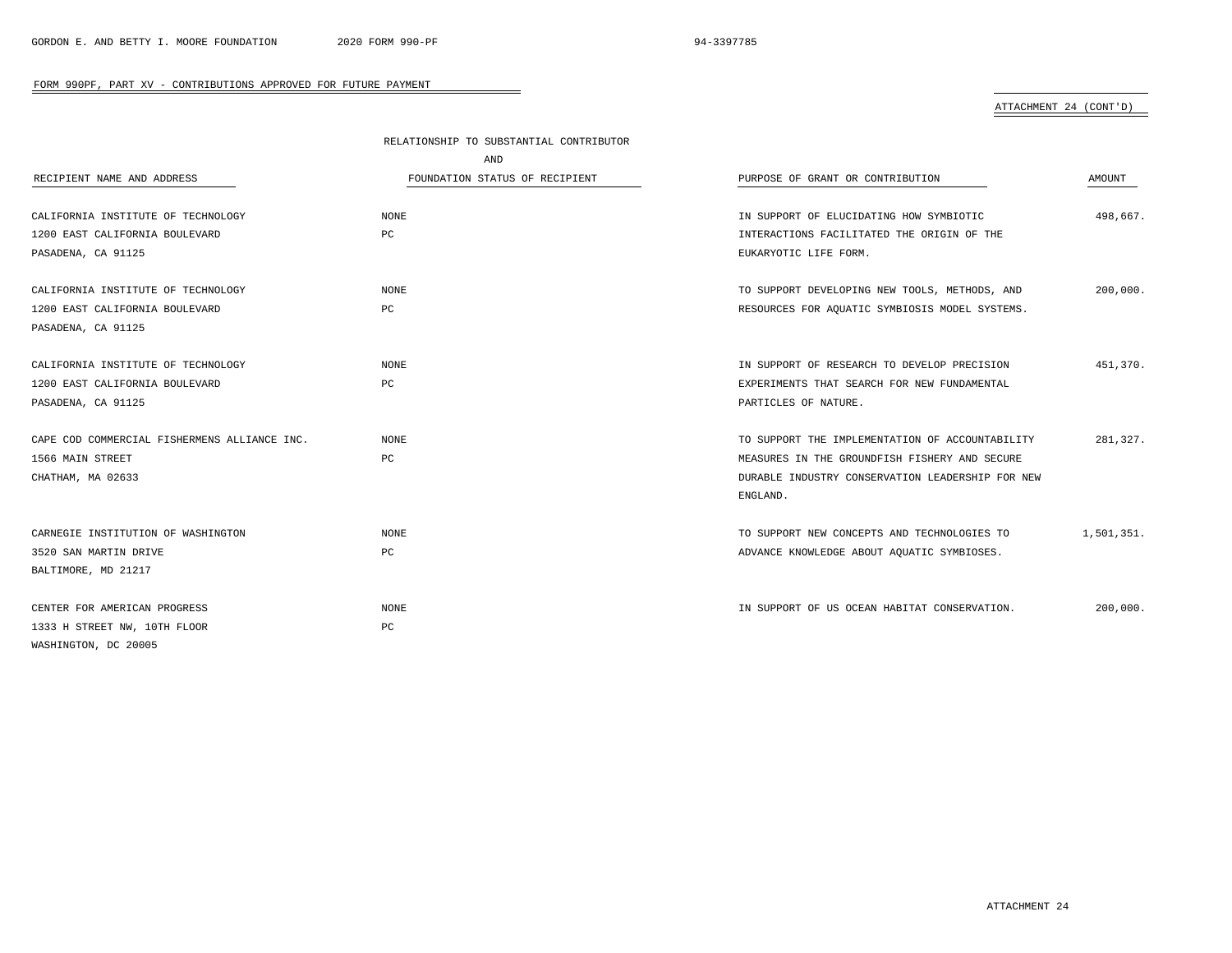|                                                  | RELATIONSHIP TO SUBSTANTIAL CONTRIBUTOR |                                                |               |
|--------------------------------------------------|-----------------------------------------|------------------------------------------------|---------------|
|                                                  | AND                                     |                                                |               |
| RECIPIENT NAME AND ADDRESS                       | FOUNDATION STATUS OF RECIPIENT          | PURPOSE OF GRANT OR CONTRIBUTION               | <b>AMOUNT</b> |
| CENTER FOR EFFECTIVE PHILANTHROPY INC.           | <b>NONE</b>                             | IN SUPPORT OF GENERAL OPERATIONS.              | 50,000.       |
| 675 MASSACHUSETTS AVENUE, 7TH FLOOR              | PC                                      |                                                |               |
| CAMBRIDGE, MA 02139                              |                                         |                                                |               |
| CENTRE NATIONAL DE LA RECHERCHE SCIENTIFIQUE     | <b>NONE</b>                             | TO SUPPORT DEVELOPING NEW TOOLS, METHODS, AND  | 300,000.      |
| 250 RUE ALBERT EINSTEIN-BAT. 3                   | GOV                                     | RESOURCES FOR AQUATIC SYMBIOSIS MODEL SYSTEMS. |               |
| SOPHIE ANTIPOLIS CEDEX                           |                                         |                                                |               |
| <b>FRANCE 06 905</b>                             |                                         |                                                |               |
| CENTRE NATIONAL DE LA RECHERCHE SCIENTIFIQUE     | <b>NONE</b>                             | TO SUPPORT DEVELOPING NEW TOOLS, METHODS, AND  | 200,000.      |
| 250 RUE ALBERT EINSTEIN-BAT. 3                   | GOV                                     | RESOURCES FOR AQUATIC SYMBIOSIS MODEL SYSTEMS. |               |
| SOPHIE ANTIPOLIS CEDEX                           |                                         |                                                |               |
| <b>FRANCE 06 905</b>                             |                                         |                                                |               |
|                                                  |                                         |                                                |               |
| CHANCELLOR MASTERS & SCHOLARS OF UNIV. OF OXFORD | <b>NONE</b>                             | TO SUPPORT DEVELOPING NEW TOOLS, METHODS, AND  | 198,750.      |
| UNIV. OFFICES WELLINGTON SQUARE                  | PC                                      | RESOURCES FOR AQUATIC SYMBIOSIS MODEL SYSTEMS. |               |
| OXFORD                                           |                                         |                                                |               |
| UNITED KINGDOM OX1 2JD                           |                                         |                                                |               |
|                                                  |                                         |                                                |               |
| CHARITABLE VENTURES OF ORANGE COUNTY INC.        | <b>NONE</b>                             | TO SUPPORT THE STEM FUNDERS NETWORK.           | 10,000.       |
| 1505 E 17TH STREET SUITE 101                     | PC                                      | NETWORK.                                       |               |
| SANTA ANA, CA 92705                              |                                         |                                                |               |
| CHARLES UNIVERSITY                               | NONE                                    | IN SUPPORT OF ELUCIDATING HOW SYMBIOTIC        | 353,438.      |
| ALBERTOV 6                                       | GOV                                     | INTERACTIONS FACILITATED THE ORIGIN OF THE     |               |
| PRAGUE                                           |                                         | EUKARYOTIC LIFE FORM.                          |               |
| CZECH REPUBLIC 128 00                            |                                         |                                                |               |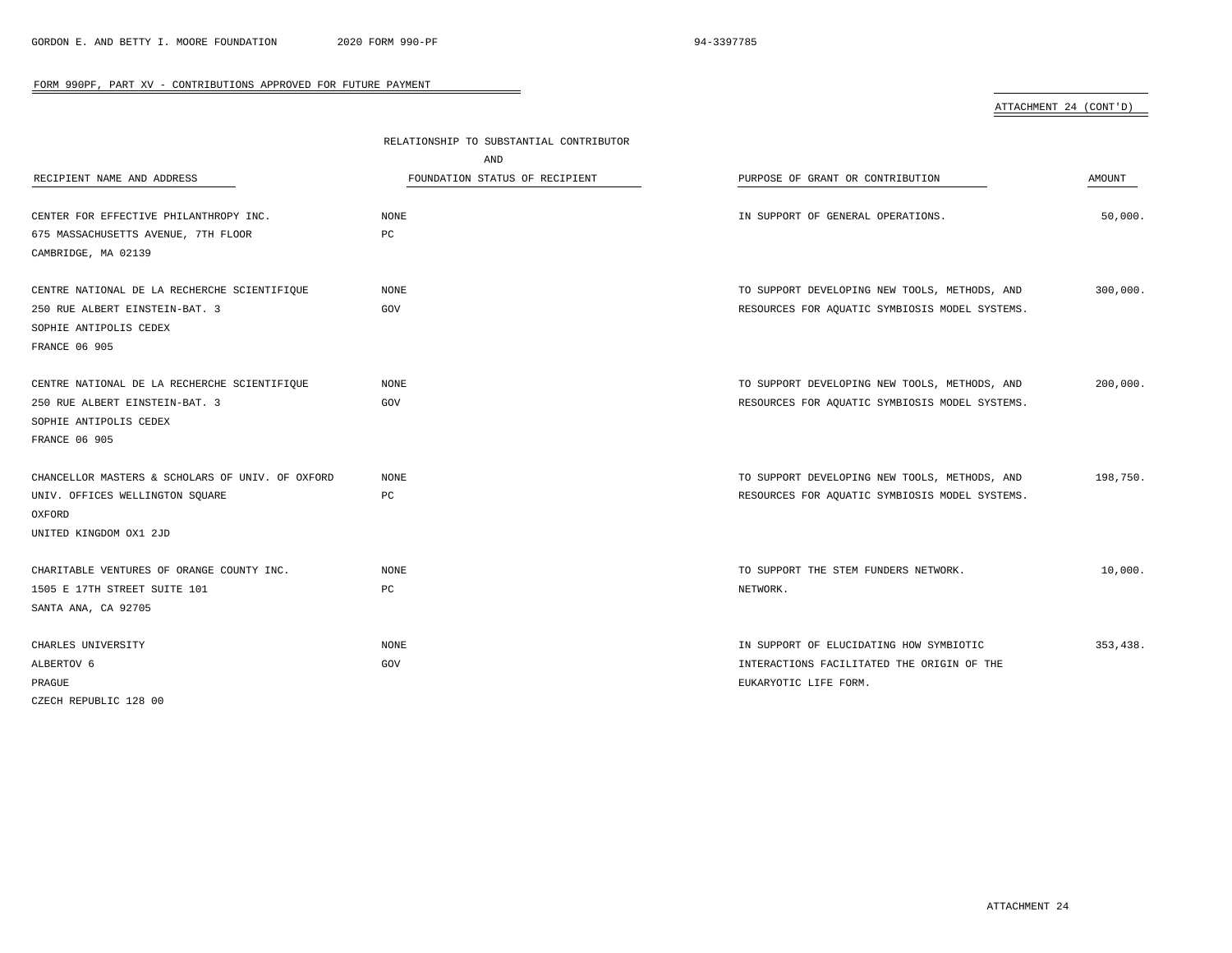|                                       | RELATIONSHIP TO SUBSTANTIAL CONTRIBUTOR |                                                   |            |
|---------------------------------------|-----------------------------------------|---------------------------------------------------|------------|
|                                       | AND                                     |                                                   |            |
| RECIPIENT NAME AND ADDRESS            | FOUNDATION STATUS OF RECIPIENT          | PURPOSE OF GRANT OR CONTRIBUTION                  | AMOUNT     |
| CHINA DIALOGUE TRUST                  | <b>NONE</b>                             | TO REPORT ON THE INFLUENCE CHINA HAS ON THE       | 679,385.   |
| 15 PRINTING HOUSE YARD                | PC                                      | SUSTAINABLE PRODUCTION AND GLOBAL TRADE IN        |            |
| LONDON                                |                                         | AGRICULTURAL AND SEAFOOD COMMODITIES.             |            |
| UNITED KINGDOM E2 7PR                 |                                         |                                                   |            |
| CLARK UNIVERSITY                      | <b>NONE</b>                             | TO DEVELOP AUTOMATED SPATIAL AND TEMPORAL MAPS OF | 1,455,534. |
| 950 MAIN STREET                       | PC                                      | COASTAL HABITAT COVER AND LAND-USE CHANGE BY      |            |
| WORCESTER, MA 01610                   |                                         | WHICH TO EVALUATE THE IMPACTS OF SHRIMP FARMING   |            |
|                                       |                                         | ON MANGROVE FORESTS.                              |            |
|                                       |                                         |                                                   |            |
| CLIMATE POLICY INITIATIVE INC.        | <b>NONE</b>                             | TO SUPPORT AN INTEGRATED STRATEGY FOR             | 528,000.   |
| PO BOX 14070                          | PC                                      | ENVIRONMENTALLY AND SOCIALLY RESPONSIBLE          |            |
| SAN FRANCISCO, CA 94114               |                                         | INFRASTRUCTURE DEVELOPMENT IN PARA, BRAZIL.       |            |
| CLIMATEWORKS FOUNDATION               | <b>NONE</b>                             | TO SUPPORT AN INTEGRATED STRATEGY FOR             | 200,000.   |
| 235 MONTGOMERY STREET, SUITE 1300     | PC                                      | ENVIRONMENTALLY AND SOCIALLY RESPONSIBLE          |            |
| SAN FRANCISCO, CA 94104               |                                         | INFRASTRUCTURE DEVELOPMENT IN PARA, BRAZIL.       |            |
|                                       |                                         |                                                   |            |
| COMMUNICATION NETWORK                 | <b>NONE</b>                             | IN SUPPORT OF GENERAL OPERATIONS.                 | 1,500.     |
| 1717 NORTH NAPER BOULEVARD, SUITE 102 | РC                                      |                                                   |            |
| NAPERVILLE, IL 60563                  |                                         |                                                   |            |
| COMMUNITY INITIATIVES                 | <b>NONE</b>                             | IN SUPPORT OF THE EXPANSION OF THE MAKER CAMP     | 199,937.   |
| 1000 BROADWAY SUITE 480               | PC                                      | NETWORK AND THE MAKER CAMP PROJECT WEBSITE.       |            |
| OAKLAND, CA 94607                     |                                         |                                                   |            |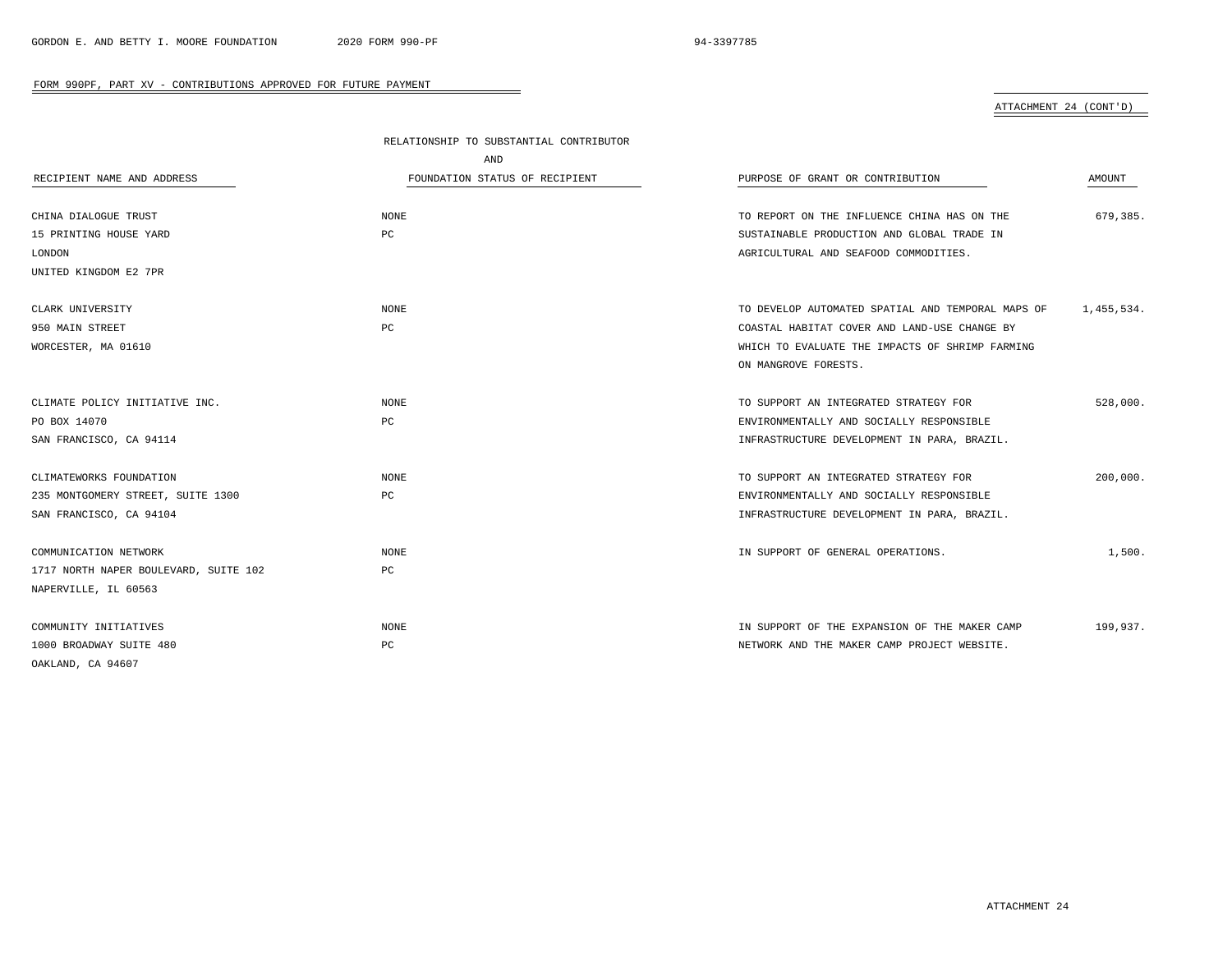|                                            | RELATIONSHIP TO SUBSTANTIAL CONTRIBUTOR |                                                   |              |
|--------------------------------------------|-----------------------------------------|---------------------------------------------------|--------------|
|                                            | AND                                     |                                                   |              |
| RECIPIENT NAME AND ADDRESS                 | FOUNDATION STATUS OF RECIPIENT          | PURPOSE OF GRANT OR CONTRIBUTION                  | AMOUNT       |
|                                            |                                         |                                                   |              |
| CONSERVATION INTERNATIONAL FOUNDATION      | <b>NONE</b>                             | TO SUPPORT THE LAUNCH OF THE BLUE NATURE ALLIANCE | 6, 150, 000. |
| 2011 CRYSTAL DRIVE, #600                   | PC                                      | FOR OCEAN CONSERVATION.                           |              |
| ARLINGTON, VA 22202                        |                                         |                                                   |              |
|                                            |                                         |                                                   |              |
| CONSERVATION LAW FOUNDATION INC.           | NONE                                    | TO SUPPORT OUTREACH AND EDUCATION FOR HEALTHY     | 200,000.     |
| 62 SUMMER STREET                           | PC                                      | OCEAN HABITAT.                                    |              |
| BOSTON, MA 02110                           |                                         |                                                   |              |
|                                            |                                         |                                                   |              |
| CONSERVATION X LABS INC.                   | NONE                                    | IN SUPPORT OF ACCELERATING TECHNOLOGY SOLUTIONS   | 1,189,800.   |
| 1342 FLORIDA AVENUE NW                     | PC                                      | FOR CONSERVATION.                                 |              |
| WASHINGTON, DC 20009                       |                                         |                                                   |              |
|                                            |                                         |                                                   |              |
| CONSORTIUM FOR OCEAN LEADERSHIP INC.       | <b>NONE</b>                             | IN SUPPORT OF GENERAL OPERATIONS.                 | 1,500.       |
| 1201 NEW YORK AVENUE, NW, SUITE 420        | PC                                      |                                                   |              |
| WASHINGTON, DC 20005                       |                                         |                                                   |              |
|                                            |                                         |                                                   |              |
| CONSULTATIVE GROUP ON BIOLOGICAL DIVERSITY | NONE                                    | TO PROVIDE MEMBERSHIP SUPPORT AND TO SUPPORT      | 95,000.      |
| PRESIDIO BUILDING 1016, PO BOX 29361       | PC                                      | FUNDERS OF THE AMAZON BASIN.                      |              |
| SAN FRANCISCO, CA 94129-0361               |                                         |                                                   |              |
|                                            |                                         |                                                   |              |
| CORNELL UNIVERSITY                         | <b>NONE</b>                             | IN SUPPORT OF INVESTIGATIONS OF STRONGLY          | 936,340.     |
| PO BOX 22                                  | PC                                      | CORRELATED MATERIALS AND EXOTIC QUANTUM FLUIDS    |              |
| ITHACA, NY 14851                           |                                         | USING SCANNING TUNNELING MICROSCOPY AND SPIN      |              |
|                                            |                                         | NOISE SPECTROSCOPY.                               |              |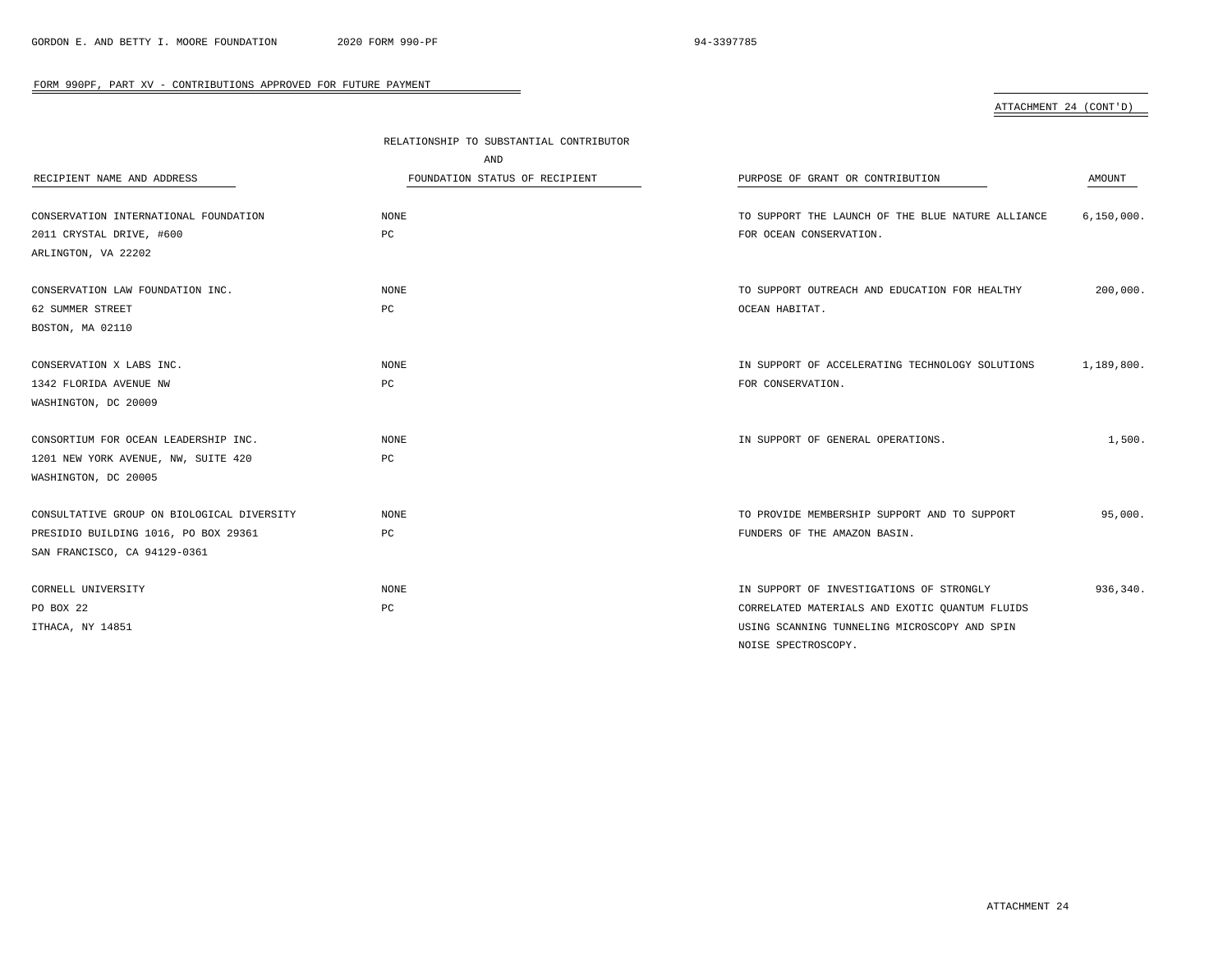|                                                    | RELATIONSHIP TO SUBSTANTIAL CONTRIBUTOR |                                                   |          |
|----------------------------------------------------|-----------------------------------------|---------------------------------------------------|----------|
|                                                    | AND                                     |                                                   |          |
| RECIPIENT NAME AND ADDRESS                         | FOUNDATION STATUS OF RECIPIENT          | PURPOSE OF GRANT OR CONTRIBUTION                  | AMOUNT   |
|                                                    |                                         |                                                   |          |
| COUNCIL ON FOUNDATIONS, INC.                       | <b>NONE</b>                             | IN SUPPORT OF GENERAL OPERATIONS.                 | 35,000.  |
| 1255 23RD STREET NW, SUITE 200                     | $_{\rm PC}$                             |                                                   |          |
| WASHINGTON, DC 20037                               |                                         |                                                   |          |
| DALHOUSIE UNIVERSITY                               | NONE                                    | IN SUPPORT OF DEVELOPING A NOVEL CONCEPTUAL MODEL | 99,444.  |
| 6299 SOUTH STREET, ROOM 44                         | PC                                      | THAT CHARACTERIZES SYMBIOSIS AND PATTERNS OF      |          |
| HALIFAX                                            |                                         | INTERACTION AS KEY UNITS OF EVOLUTION BY NATURAL  |          |
| $_{\rm NS}$                                        |                                         | SELECTION.                                        |          |
| CANADA B3H 4R2                                     |                                         |                                                   |          |
|                                                    |                                         |                                                   |          |
| DALHOUSIE UNIVERSITY                               | <b>NONE</b>                             | TO SUPPORT DEVELOPING NEW TOOLS, METHODS, AND     | 286,816. |
| 6299 SOUTH STREET, ROOM 44                         | PC                                      | RESOURCES FOR AQUATIC SYMBIOSIS MODEL SYSTEMS.    |          |
| HALIFAX                                            |                                         |                                                   |          |
| $_{\rm NS}$                                        |                                         |                                                   |          |
| CANADA B3H 4R2                                     |                                         |                                                   |          |
|                                                    |                                         |                                                   |          |
| ECOTRUST CANADA                                    | $\rm{NONE}$                             | TO SUPPORT SUSTAINABLE FISHERIES IN BRITISH       | 400,000. |
| SUITE 200 1238 HOMER STREET                        | PC                                      | COLUMBIA.                                         |          |
| VANCOUVER                                          |                                         |                                                   |          |
| BC                                                 |                                         |                                                   |          |
| CANADA V6B 2Y5                                     |                                         |                                                   |          |
| EDINBURGH NAPIER UNIVERSITY                        | <b>NONE</b>                             | TO SUPPORT DEVELOPING NEW TOOLS, METHODS, AND     | 200,000. |
|                                                    |                                         |                                                   |          |
| RM.H18, 10 COLINTON ROAD                           | PC                                      | RESOURCES FOR AQUATIC SYMBIOSIS MODEL SYSTEMS.    |          |
| EDINBURGH                                          |                                         |                                                   |          |
| UNITED KINGDOM EH10 5DT                            |                                         |                                                   |          |
| ENVIRONMENT AMERICA RESEARCH AND POLICY CENTER INC | <b>NONE</b>                             | TO SUPPORT MARINE HABITAT EDUCATION AND OUTREACH. | 130,000. |
| 1543 WAZEE STREET, SUITE 410                       | PC                                      |                                                   |          |
| DENVER, CO 80202                                   |                                         |                                                   |          |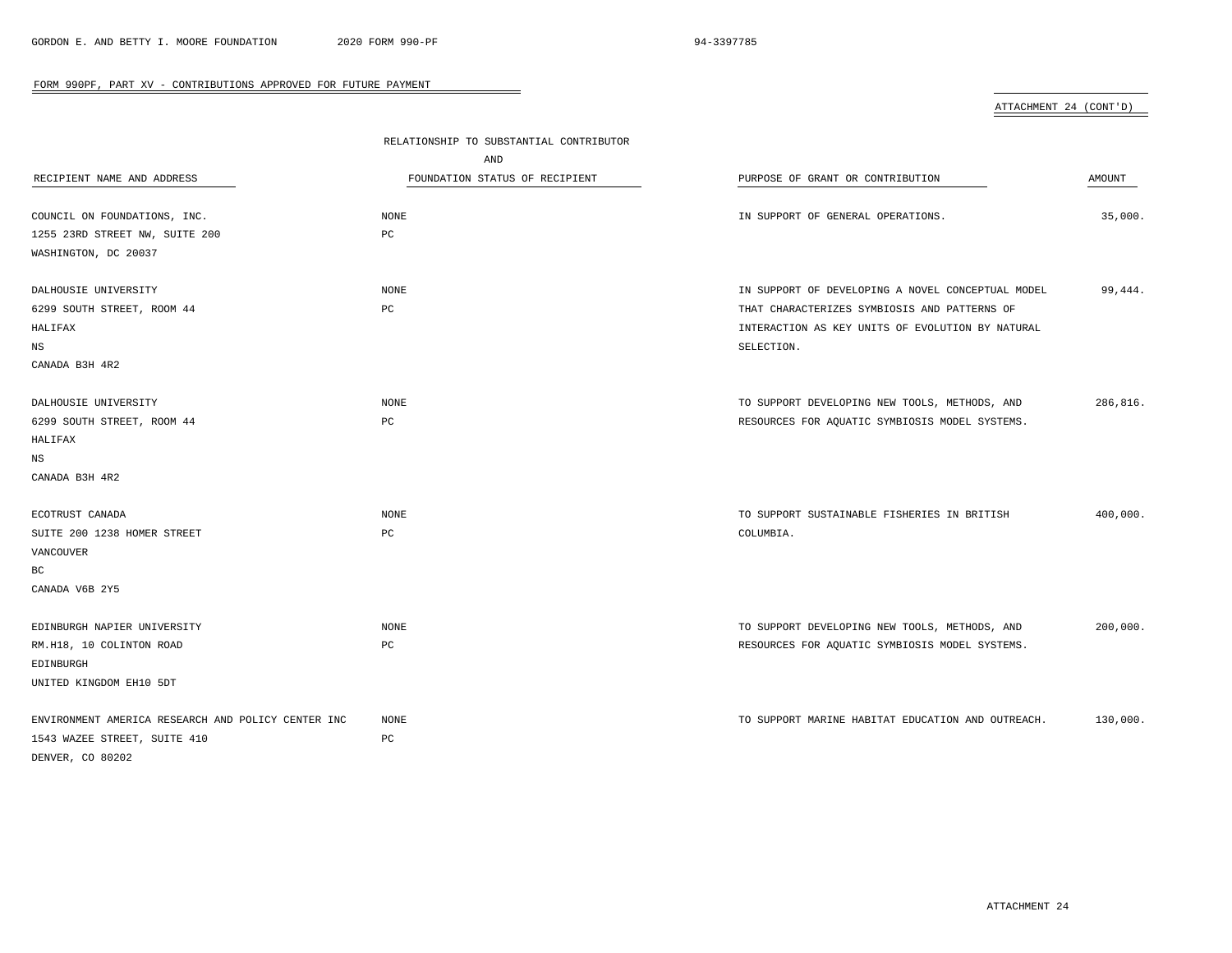|                                                   |                                         |                                                   | ATTACHMENT 24 (CONT'D) |
|---------------------------------------------------|-----------------------------------------|---------------------------------------------------|------------------------|
|                                                   |                                         |                                                   |                        |
|                                                   | RELATIONSHIP TO SUBSTANTIAL CONTRIBUTOR |                                                   |                        |
|                                                   | AND                                     |                                                   |                        |
| RECIPIENT NAME AND ADDRESS                        | FOUNDATION STATUS OF RECIPIENT          | PURPOSE OF GRANT OR CONTRIBUTION                  | <b>AMOUNT</b>          |
| ENVIRONMENT FUNDERS CANADA                        | NONE                                    | IN SUPPORT OF THE OCEANS COLLABORATIVE.           | 700,000.               |
| 2 ST. CLAIR AVE EAST SUITE 300                    | PC                                      |                                                   |                        |
| TORONTO                                           |                                         |                                                   |                        |
| ON                                                |                                         |                                                   |                        |
| CANADA M4T 2T5                                    |                                         |                                                   |                        |
|                                                   |                                         |                                                   |                        |
| ENVIRONMENT FUNDERS CANADA                        | NONE                                    | IN SUPPORT OF GENERAL OPERATIONS.                 | 10,000.                |
| 2 ST. CLAIR AVE EAST SUITE 300                    | PC                                      |                                                   |                        |
| TORONTO                                           |                                         |                                                   |                        |
| ON                                                |                                         |                                                   |                        |
| CANADA M4T 2T5                                    |                                         |                                                   |                        |
|                                                   |                                         |                                                   |                        |
| ENVIRONMENTAL GRANTMAKERS ASSOCIATION             | NONE                                    | IN SUPPORT OF GENERAL OPERATIONS.                 | 75,000.                |
| 475 RIVERSIDE DRIVE, SUITE 960                    | PC                                      |                                                   |                        |
| NEW YORK, NY 10115                                |                                         |                                                   |                        |
|                                                   |                                         |                                                   |                        |
| ENVIRONMENTAL JUSTICE FOUNDATION CHARITABLE TRUST | NONE                                    | TO REDUCE THE AMOUNT OF SEAFOOD ENTERING UNITED   | 900,000.               |
| 1 AMWELL STREET                                   | $_{\rm PC}$                             | STATES, JAPANESE, AND CHINESE SUPPLY CHAINS THAT  |                        |
| LONDON                                            |                                         | IS ASSOCIATED WITH ILLEGAL, UNREGULATED AND       |                        |
| UNITED KINGDOM EC1R 1UL                           |                                         | UNREPORTED FISHING PRACTICES.                     |                        |
| ETH ZURICH FOUNDATION                             | NONE                                    | IN SUPPORT OF THE 6TH MICROSCALE OCEAN BIOPHYSICS | 15,000.                |
| WEINBERGSTRASSE 29                                | PC                                      | MEETING TO BE HELD MAY 22-27, 2022 IN PORT DE     |                        |
| ZURICH                                            |                                         | SOLLER, MAJORCA, SPAIN.                           |                        |
| SWITZERLAND 8006                                  |                                         |                                                   |                        |
|                                                   |                                         |                                                   |                        |
| ETH ZURICH FOUNDATION                             | NONE                                    | TO SUPPORT NEW CONCEPTS AND TECHNOLOGIES TO       | 1,190,130.             |
| WEINBERGSTRASSE 29                                | $_{\rm PC}$                             | ADVANCE KNOWLEDGE ABOUT AQUATIC SYMBIOSES.        |                        |
| ZURICH                                            |                                         |                                                   |                        |
| SWITZERLAND 8006                                  |                                         |                                                   |                        |

 $\equiv$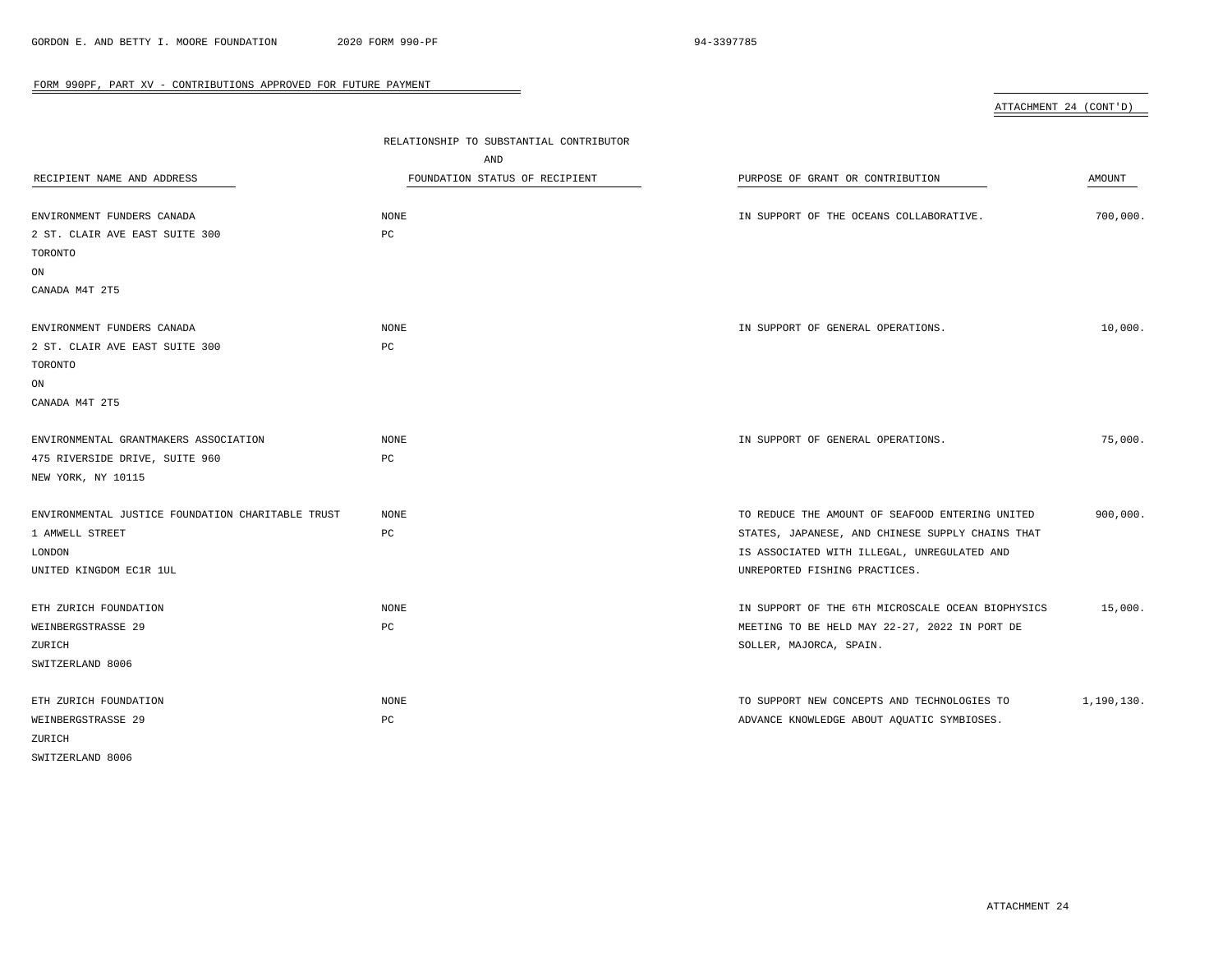|                                   | RELATIONSHIP TO SUBSTANTIAL CONTRIBUTOR |                                                   |            |
|-----------------------------------|-----------------------------------------|---------------------------------------------------|------------|
|                                   | AND                                     |                                                   |            |
| RECIPIENT NAME AND ADDRESS        | FOUNDATION STATUS OF RECIPIENT          | PURPOSE OF GRANT OR CONTRIBUTION                  | AMOUNT     |
|                                   |                                         |                                                   |            |
| ETH ZURICH FOUNDATION             | <b>NONE</b>                             | TO SUPPORT NEW CONCEPTS AND TECHNOLOGIES TO       | 1,183,814. |
| WEINBERGSTRASSE 29                | PC                                      | ADVANCE KNOWLEDGE ABOUT AQUATIC SYMBIOSES.        |            |
| ZURICH                            |                                         |                                                   |            |
| SWITZERLAND 8006                  |                                         |                                                   |            |
| FIELD MUSEUM OF NATURAL HISTORY   | NONE                                    | TO ENSURE RELEVANT DATA ON BIODIVERSITY, SOCIAL   | 551,106.   |
| 1400 S LAKE SHORE DRIVE           | PC                                      | SCIENCES AND FRESHWATER ECOSYSTEMS ARE            |            |
| CHICAGO, IL 60605-2496            |                                         | INCORPORATED INTO LAND USE DECISION-MAKING IN THE |            |
|                                   |                                         | PUTUMAYO-ICA WATERSHED CONNECTING THREE WESTERN   |            |
|                                   |                                         | AMAZON MOSAICS.                                   |            |
|                                   |                                         |                                                   |            |
| FOUNDATION CENTER                 | <b>NONE</b>                             | IN SUPPORT OF GENERAL OPERATIONS.                 | 200,000.   |
| 32 OLD SLIP, 24TH FLOOR           | PC                                      |                                                   |            |
| NEW YORK, NY 10005-3500           |                                         |                                                   |            |
|                                   |                                         |                                                   |            |
| FRIENDS OF THE EARTH              | NONE                                    | TO SECURE DOMESTIC AND INTERNATIONAL SAFEGUARDS   | 350,000.   |
| 1101 15TH STREET, NW11TH FLOOR    | PC                                      | THAT PROTECT ECOSYSTEMS AND COMMUNITIES FROM      |            |
| WASHINGTON, DC 20005              |                                         | HARMS OF INCREASED VESSEL TRAFFIC IN THE NORTH    |            |
|                                   |                                         | AMERICAN ARCTIC OCEAN.                            |            |
| FUNDACION NATURA                  | NONE                                    | TO SUPPORT THE BI-ANNUAL CONFERENCE AND           | 35,000.    |
| CARRERA 21 NO. 39 - 4             | $_{\rm PC}$                             | ACTIVITIES OF THE LATIN AMERICAN WILDLIFE         |            |
|                                   |                                         |                                                   |            |
| <b>BOGOTA</b>                     |                                         | MANAGEMENT COMMUNITY.                             |            |
| DC                                |                                         |                                                   |            |
| COLOMBIA                          |                                         |                                                   |            |
| GLOBAL VIRAL                      | NONE                                    | TO SUPPORT DEVELOPING NEW TOOLS, METHODS, AND     | 199,971.   |
| 425 CALIFORNIA STREET, SUITE 1200 | $_{\rm PC}$                             | RESOURCES FOR AQUATIC SYMBIOSIS MODEL SYSTEMS.    |            |
| SAN FRANCISCO, CA 94104           |                                         |                                                   |            |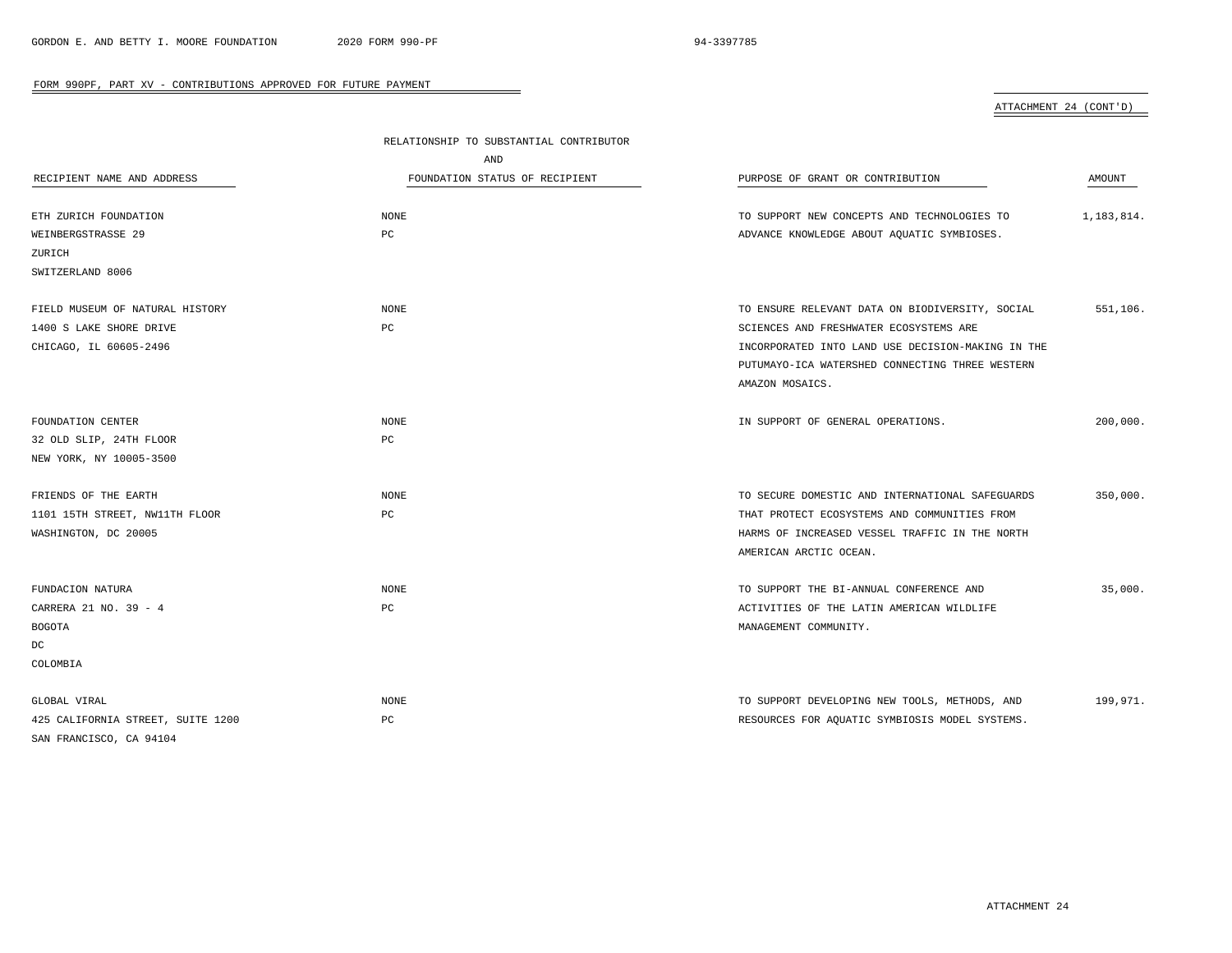| ATTACHMENT 24 (CONT'D) |  |
|------------------------|--|
|                        |  |

|                                                | RELATIONSHIP TO SUBSTANTIAL CONTRIBUTOR |                                                   |          |
|------------------------------------------------|-----------------------------------------|---------------------------------------------------|----------|
|                                                | AND                                     |                                                   |          |
| RECIPIENT NAME AND ADDRESS                     | FOUNDATION STATUS OF RECIPIENT          | PURPOSE OF GRANT OR CONTRIBUTION                  | AMOUNT   |
|                                                |                                         |                                                   |          |
| GOVERNING COUNCIL OF THE UNIVERSITY OF TORONTO | NONE                                    | TO SUPPORT DEVELOPING NEW TOOLS, METHODS, AND     | 300,000. |
| 21 KING'S COLLEGE CIRCLE                       | $_{\rm PC}$                             | RESOURCES FOR AQUATIC SYMBIOSIS MODEL SYSTEMS.    |          |
| TORONTO                                        |                                         |                                                   |          |
| ONTARIO                                        |                                         |                                                   |          |
| CANADA M5S 3J3                                 |                                         |                                                   |          |
| GRANTMAKERS FOR EFFECTIVE ORGANIZATIONS        | NONE                                    | IN SUPPORT OF GENERAL OPERATIONS.                 | 22,000.  |
| 1310 L STREET NW, SUITE 650                    | $_{\rm PC}$                             |                                                   |          |
| WASHINGTON, DC 20005                           |                                         |                                                   |          |
|                                                |                                         |                                                   |          |
| GRANTMAKERS IN HEALTH                          | $\rm{NONE}$                             | IN SUPPORT OF GENERAL OPERATIONS.                 | 19,500.  |
| 1100 CONNECTICUT AVENUE NW, SUITE 1100         | PC                                      |                                                   |          |
| WASHINGTON, DC 20036                           |                                         |                                                   |          |
| GRUPO DE ANALISIS PARA EL DESARROLLO           | NONE                                    | TO SUPPORT INTEGRATION OF ENVIRONMENTAL AND       | 255,000. |
| AV. ALMIRANTE GRAU #915, BARRANCO              | $_{\rm PC}$                             | SOCIAL INDICATORS INTO INFRASTRUCTURE PLANNING IN |          |
| LIMA                                           |                                         | PERU.                                             |          |
| PERU 15063                                     |                                         |                                                   |          |
| HEINRICH HEINE UNIVERSITY DUESSELDORF          | NONE                                    | IN SUPPORT OF ELUCIDATING HOW SYMBIOTIC           | 962,933. |
| BUILDING 16.11 UNIVERSITAETSSTR. 1             | PC                                      | INTERACTIONS FACILITATED THE ORIGIN OF THE        |          |
| DUESSELDORF                                    |                                         | EUKARYOTIC LIFE FORM.                             |          |
| GERMANY 40225                                  |                                         |                                                   |          |
|                                                |                                         |                                                   |          |
| I.C.C. FOUNDATION                              | NONE                                    | TO SUPPORT INUIT ENGAGEMENT IN ARCTIC SHIPPING    | 103,444. |
| 75 ALBERT STREET                               | $_{\rm PC}$                             | ISSUES AND MARINE CONSERVATION.                   |          |
| OTTAWA                                         |                                         |                                                   |          |
| ONTARIO                                        |                                         |                                                   |          |
| CANADA K1P 5E7                                 |                                         |                                                   |          |

 $\equiv$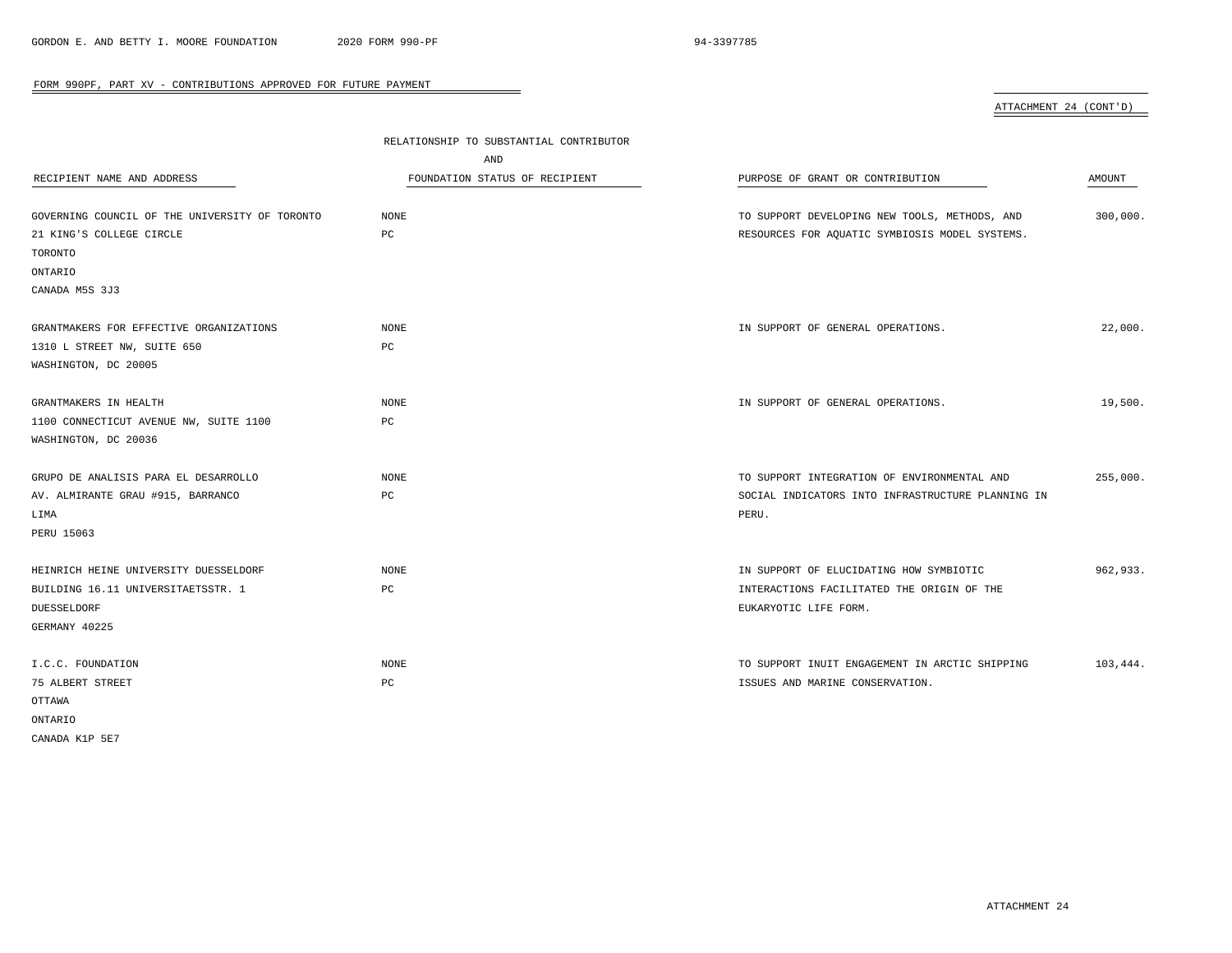|                                                    | RELATIONSHIP TO SUBSTANTIAL CONTRIBUTOR |                                                   |               |
|----------------------------------------------------|-----------------------------------------|---------------------------------------------------|---------------|
|                                                    | AND                                     |                                                   |               |
| RECIPIENT NAME AND ADDRESS                         | FOUNDATION STATUS OF RECIPIENT          | PURPOSE OF GRANT OR CONTRIBUTION                  | <b>AMOUNT</b> |
| IMPERIAL COLLEGE OF SCIENCE, TECHNOLOGY & MEDICINE | <b>NONE</b>                             | IN SUPPORT OF RESEARCH DEVELOPING PRECISION       | 189,289.      |
| SOUTH KENSINGTON CAMPUS                            | PC                                      | EXPERIMENTS THAT SEARCH FOR NEW FUNDAMENTAL       |               |
| LONDON                                             |                                         | PARTICLES OF NATURE.                              |               |
| UNITED KINGDOM SW7 2AZ                             |                                         |                                                   |               |
| INSTITUTO INTERNACIONAL DE EDUCACAO DO BRASIL      | <b>NONE</b>                             | TO SUPPORT PARTICIPATORY MONITORING FOR EFFECTIVE | 300,000.      |
| SHIS QI 05, BLOCO F, SALA 101                      | PC                                      | MANAGEMENT OF INDIGENOUS LANDS IN SOUTHERN        |               |
| BRASILIA                                           |                                         | AMAZONAS STATE, BRAZIL.                           |               |
| DF                                                 |                                         |                                                   |               |
| BRAZIL 71606-900                                   |                                         |                                                   |               |
| INSTITUTO SOCIOAMBIENTAL                           | <b>NONE</b>                             | TO SUPPORT EFFECTIVE MANAGEMENT OF PROTECTED      | 835,601.      |
| AV. HIGIENOPOLIS, 901                              | PC                                      | AREAS AND INDIGENOUS LANDS IN THE XINGU MOSAIC.   |               |
| SAO PAULO                                          |                                         |                                                   |               |
| SP                                                 |                                         |                                                   |               |
| BRAZIL 01238-001                                   |                                         |                                                   |               |
| INTERNATIONAL SOC. FOR VIRUSES OF MICROORGANISMS   | <b>NONE</b>                             | IN SUPPORT OF THE 6TH VIRUSES OF MICROBES MEETING | 15,000.       |
| 498 PARKVIEW STREET                                | $_{\rm PC}$                             | TO BE HELD ON JULY 5-9, 2021 IN GUIMARAES,        |               |
| MANSFIELD, OH 44903                                |                                         | PORTUGAL.                                         |               |
| JOHNS HOPKINS UNIVERSITY                           | <b>NONE</b>                             | IN SUPPORT OF THE DEVELOPMENT OF NOVEL TECHNIQUES | 840,110.      |
| 3701 SAN MARTIN DRIVE                              | PC                                      | FOR INVESTIGATIONS OF EMERGENT PROPERTIES OF      |               |
| BALTIMORE, MD 21218                                |                                         | QUANTUM MATERIALS USING LINEAR AND NONLINEAR      |               |
|                                                    |                                         | TERAHERTZ SPECTROSCOPY.                           |               |
| JOHNS HOPKINS UNIVERSITY                           | <b>NONE</b>                             | IN SUPPORT OF THE DEVELOPMENT AND APPLICATIONS OF | 1,171,110.    |
| 3701 SAN MARTIN DRIVE                              | $_{\rm PC}$                             | NOVEL NEUTRON SCATTERING TECHNIQUES FOR           |               |
| BALTIMORE, MD 21218                                |                                         | INVESTIGATIONS OF EXOTIC FORMS OF MAGNETISM IN    |               |
|                                                    |                                         | MATERIALS.                                        |               |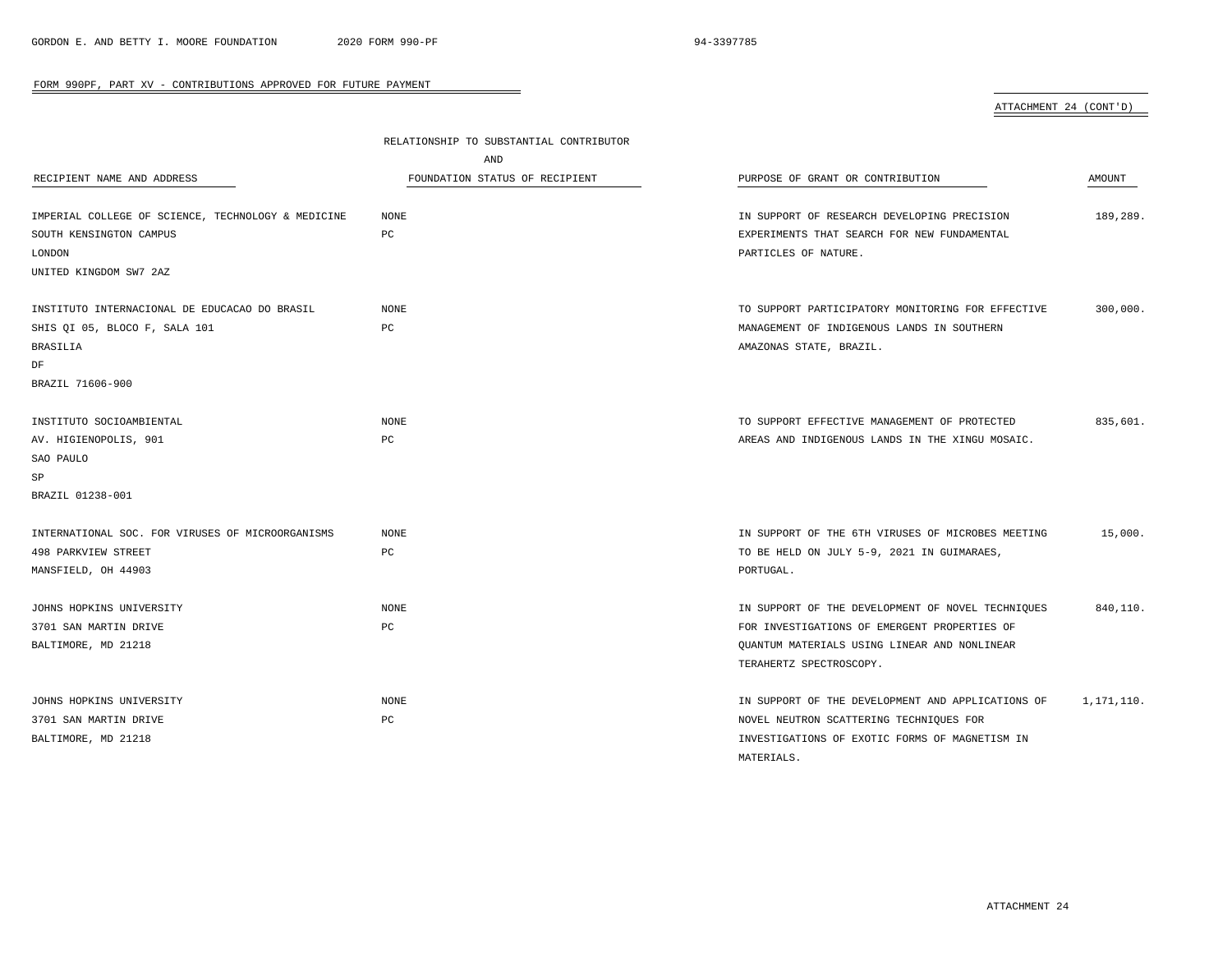|                                     | RELATIONSHIP TO SUBSTANTIAL CONTRIBUTOR |                                                    |          |
|-------------------------------------|-----------------------------------------|----------------------------------------------------|----------|
|                                     | AND                                     |                                                    |          |
| RECIPIENT NAME AND ADDRESS          | FOUNDATION STATUS OF RECIPIENT          | PURPOSE OF GRANT OR CONTRIBUTION                   | AMOUNT   |
|                                     |                                         |                                                    |          |
| JOHNS HOPKINS UNIVERSITY            | <b>NONE</b>                             | IN SUPPORT OF THE SCISERVER DATA INFRASTRUCTURE    | 375,000. |
| 3400 N CHARLES STREET               | PC                                      | FOR THE SLOAN DIGITAL SKY SURVEY-V.                |          |
| BALTIMORE, MD 21218                 |                                         |                                                    |          |
| KONINKLIJK NIOZ                     | <b>NONE</b>                             | TO SUPPORT DEVELOPING NEW TOOLS, METHODS, AND      | 199,981. |
| PO BOX 59 1790 AB DEN BURG          | GOV                                     | RESOURCES FOR AQUATIC SYMBIOSIS MODEL SYSTEMS.     |          |
| TEXEL                               |                                         |                                                    |          |
| NETHERLANDS                         |                                         |                                                    |          |
|                                     |                                         |                                                    |          |
| LEAP FROG GROUP                     | <b>NONE</b>                             | IN SUPPORT OF A PROGRAM TO DEVELOP A PORTFOLIO OF  | 637,774. |
| 1775 K STREET NW                    | $_{\rm PC}$                             | QUALITY MEASURES FOR DIAGNOSTIC EXCELLENCE AND     |          |
| WASHINGTON, DC 30006                |                                         | PILOT A SURVEY INSTRUMENT TO RECORD PERFORMANCE    |          |
|                                     |                                         | BY HOSPITALS AND HEALTH SYSTEMS.                   |          |
|                                     |                                         |                                                    |          |
| MACQUARIE UNIVERSITY                | <b>NONE</b>                             | TO SUPPORT DEVELOPING NEW TOOLS, METHODS, AND      | 549,000. |
| BALACLAVA RD                        | $_{\rm PC}$                             | RESOURCES FOR AQUATIC SYMBIOSIS MODEL SYSTEMS.     |          |
| MACQUARIE PARK                      |                                         |                                                    |          |
| NSW                                 |                                         |                                                    |          |
| AUSTRALIA 2109                      |                                         |                                                    |          |
|                                     |                                         |                                                    |          |
| MAINE COAST FISHERMEN'S ASSOCIATION | <b>NONE</b>                             | TO SUPPORT THE IMPLEMENTATION OF ACCOUNTABILITY    | 300,000. |
| 12 MAINE STREET SUITE G BOX 40      | PC                                      | MEASURES IN THE GROUNDFISH FISHERY AND SECURE      |          |
| BRUNSWICK, ME 04011                 |                                         | DURABLE INDUSTRY CONSERVATION LEADERSHIP FOR NEW   |          |
|                                     |                                         | ENGLAND.                                           |          |
| MAKEWAY CHARITABLE SOCIETY          | <b>NONE</b>                             | IN SUPPORT OF BRITISH COLUMBIA HABITAT PROTECTION. | 300.724. |
| 400-163 HASTINGS STREET             | $_{\rm PC}$                             |                                                    |          |
| <b>VANCOUVER</b>                    |                                         |                                                    |          |
| BC                                  |                                         |                                                    |          |
| CANADA V6B 1H5                      |                                         |                                                    |          |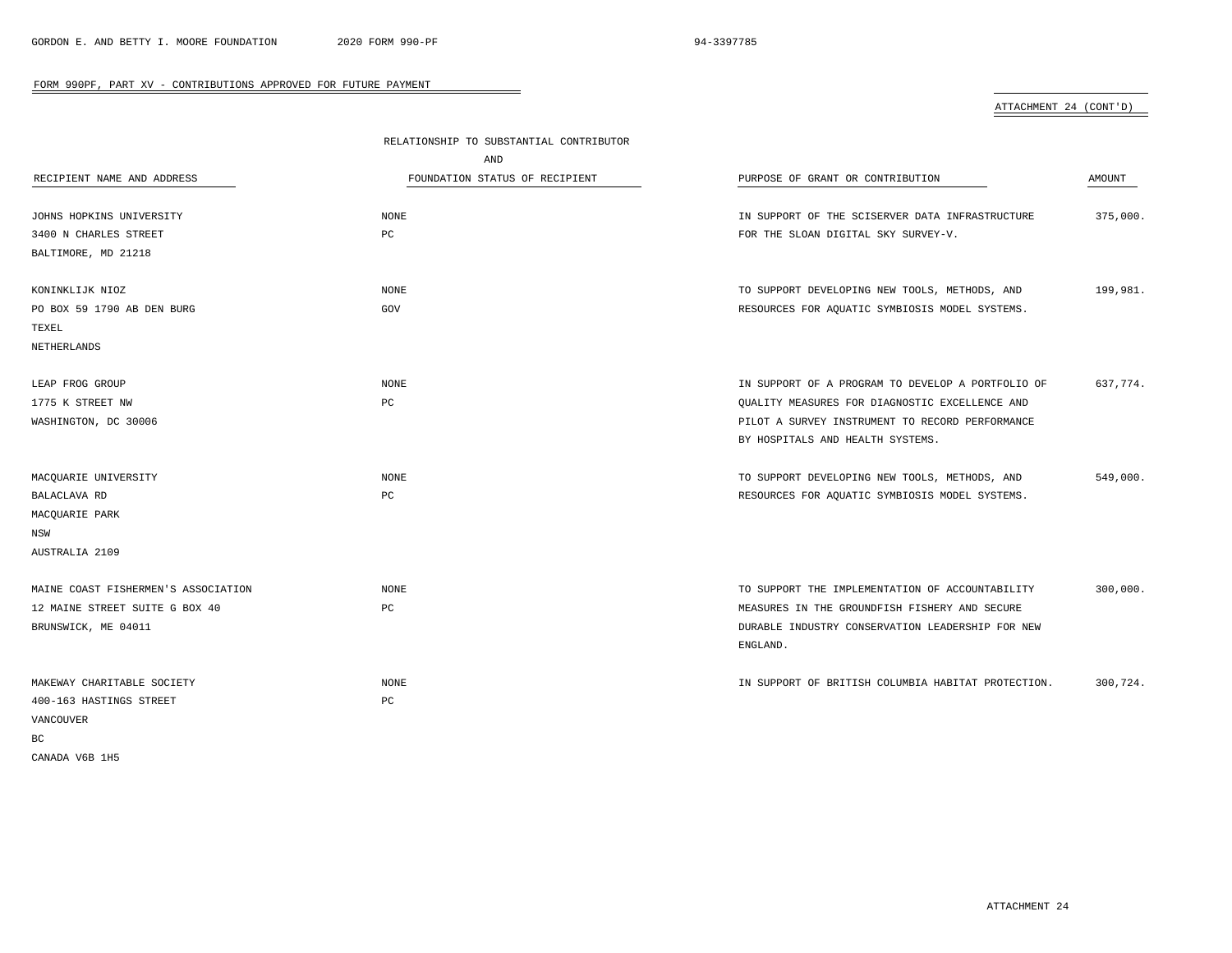| RECIPIENT NAME AND ADDRESS            | RELATIONSHIP TO SUBSTANTIAL CONTRIBUTOR<br>AND<br>FOUNDATION STATUS OF RECIPIENT | PURPOSE OF GRANT OR CONTRIBUTION                  | AMOUNT     |
|---------------------------------------|----------------------------------------------------------------------------------|---------------------------------------------------|------------|
| MAKEWAY CHARITABLE SOCIETY            | <b>NONE</b>                                                                      | TO SUPPORT THE ARCTIC FUNDERS COLLABORATIVE.      | 25,000.    |
| 400-163 HASTINGS STREET               | $_{\rm PC}$                                                                      |                                                   |            |
| VANCOUVER                             |                                                                                  |                                                   |            |
| BC                                    |                                                                                  |                                                   |            |
| CANADA V6B 1H5                        |                                                                                  |                                                   |            |
| MAKEWAY FOUNDATION                    | <b>NONE</b>                                                                      | TO SUPPORT INUIT-LED HABITAT PROTECTION AND       | 1,521,200. |
| 400-163 HASTINGS STREET               | PC                                                                               | STEWARDSHIP OF THE EASTERN CANADIAN ARCTIC OCEAN. |            |
| VANCOUVER                             |                                                                                  |                                                   |            |
| ВC                                    |                                                                                  |                                                   |            |
| CANADA V6B 1H5                        |                                                                                  |                                                   |            |
| MARINE BIOLOGICAL LABORATORY          | <b>NONE</b>                                                                      | TO SUPPORT DEVELOPING NEW TOOLS, METHODS, AND     | 300,000.   |
| 7 MBL STREET                          | PC                                                                               | RESOURCES FOR AQUATIC SYMBIOSIS MODEL SYSTEMS.    |            |
| WOODS HOLE, MA 02543                  |                                                                                  |                                                   |            |
| MARINE BIOLOGICAL LABORATORY          | <b>NONE</b>                                                                      | TO SUPPORT DEVELOPING NEW TOOLS, METHODS, AND     | 199,995.   |
| 7 MBL STREET                          | PC                                                                               | RESOURCES FOR AQUATIC SYMBIOSIS MODEL SYSTEMS.    |            |
| WOODS HOLE, MA 02543                  |                                                                                  |                                                   |            |
| MASSACHUSETTS INSTITUTE OF TECHNOLOGY | <b>NONE</b>                                                                      | IN SUPPORT OF EXPERIMENTAL RESEARCH AIMED AT      | 798,210.   |
| 77 MASSACHUSETTS AVENUE               | PC                                                                               | ACHIEVING OPTICAL CONTROL OF TOPOLOGICAL          |            |
| CAMBRIDGE, MA 02139                   |                                                                                  | PROPERTIES AND ORDERED PHASES IN QUANTUM          |            |
|                                       |                                                                                  | MATERIALS.                                        |            |
| MASSACHUSETTS INSTITUTE OF TECHNOLOGY | <b>NONE</b>                                                                      | IN SUPPORT OF INVESTIGATIONS OF EMERGENT          | 654,640.   |
| 77 MASSACHUSETTS AVENUE               | PC                                                                               | PHENOMENA ARISING FROM ELECTRON CORRELATIONS AND  |            |
| CAMBRIDGE, MA 02139                   |                                                                                  | TOPOLOGICAL ORDER IN HETEROSTRUCTURES OF          |            |
|                                       |                                                                                  | TWO-DIMENSIONAL MATERIALS ASSEMBLED WITH A        |            |
|                                       |                                                                                  | CONTROLLED TWIST ANGLE BETWEEN LAYERS.            |            |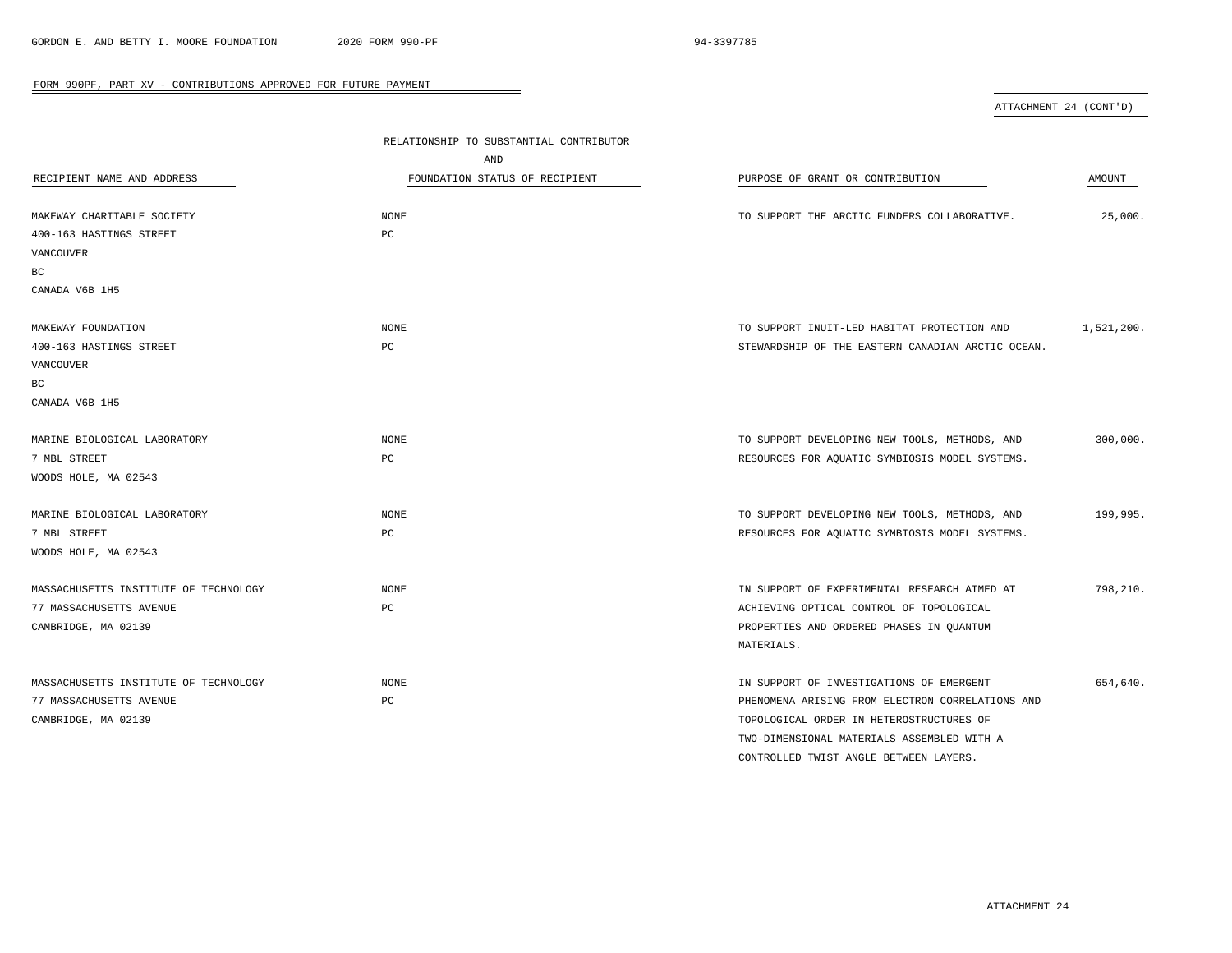## ATTACHMENT 24 (CONT'D)

|                                       | RELATIONSHIP TO SUBSTANTIAL CONTRIBUTOR |                                                   |            |
|---------------------------------------|-----------------------------------------|---------------------------------------------------|------------|
|                                       | AND                                     |                                                   |            |
| RECIPIENT NAME AND ADDRESS            | FOUNDATION STATUS OF RECIPIENT          | PURPOSE OF GRANT OR CONTRIBUTION                  | AMOUNT     |
| MEDIA IMPACT FUNDERS INC.             | NONE                                    | IN SUPPORT OF GENERAL OPERATIONS.                 | 7,500.     |
| 200 WEST WASHINGTON SQUARE, SUITE 220 | PC                                      |                                                   |            |
| PHILADELPHIA, PA 19106                |                                         |                                                   |            |
|                                       |                                         |                                                   |            |
| MULTIPLIER                            | NONE                                    | TO SUPPORT EDUCATION AND OUTREACH TO DIVERSE AND  | 100,000.   |
| 548 MARKET STREET PBM 81178           | PC                                      | TARGETED OCEAN STAKEHOLDERS.                      |            |
| SAN FRANCISCO, CA 94104-5401          |                                         |                                                   |            |
| MULTIPLIER                            | <b>NONE</b>                             | IN SUPPORT OF THE DEVELOPMENT, FIELD TESTING,     | 138,462.   |
| 548 MARKET STREET PBM 81178           | PC                                      | MANUFACTURING AND DISSEMINATION OF SENSOR-BASED   |            |
| SAN FRANCISCO, CA 94104-5401          |                                         | KITS AND PLATFORMS FOR EDUCATION, CONSERVATION,   |            |
|                                       |                                         | AND SCIENTIFIC PURPOSES.                          |            |
| NATIONAL ACADEMY OF SCIENCES          | <b>NONE</b>                             | TO SUPPORT PLANNING FOR A WORKSHOP TO CONVENE     | 30,000.    |
| 500 5TH STREET NW, KECK 1057          | PC                                      | LEGAL EXPERTS TO EXPLORE RELEVANT LAW FOR SOCIAL  |            |
| WASHINGTON, DC 20001                  |                                         | MEDIA PLATFORMS AND MISINFORMATION.               |            |
|                                       |                                         |                                                   |            |
| NATIONAL ACADEMY OF SCIENCES          | <b>NONE</b>                             | TO SUPPORT THE EARLY CAREER DEVELOPMENT OF TWENTY | 1,031,871. |
| 500 FIFTH STREET NW, KECK 1057        | PC                                      | SCHOLARS IN DIAGNOSTIC EXCELLENCE.                |            |
| WASHINGTON, DC 20001                  |                                         |                                                   |            |
| NATIONAL ACADEMY OF SCIENCES          | NONE                                    | IN SUPPORT OF THE NEW VOICES IN SCIENCES,         | 369,973.   |
| 500 5TH STREET NW, KECK 1057          | PC                                      | ENGINEERING, AND MEDICINE PROGRAM AT THE NATIONAL |            |
| WASHINGTON, DC 20001                  |                                         | ACADEMIES, WHICH PROVIDES NEW PERSPECTIVES AND    |            |
|                                       |                                         | RECOMMENDATIONS ON EMERGING NATIONAL AND GLOBAL   |            |
|                                       |                                         | ISSUES, HELPS IMPROVE COMMUNICATION AND IDEA      |            |
|                                       |                                         | EXCHANGE BETWEEN THE NATIONAL ACADEMIES AND THE   |            |
|                                       |                                         | PUBLIC, AND OFFERS INSIGHTS INTO HOW TO NAVIGATE  |            |

A COMPLEX CAREER LANDSCAPE IN SCIENCE.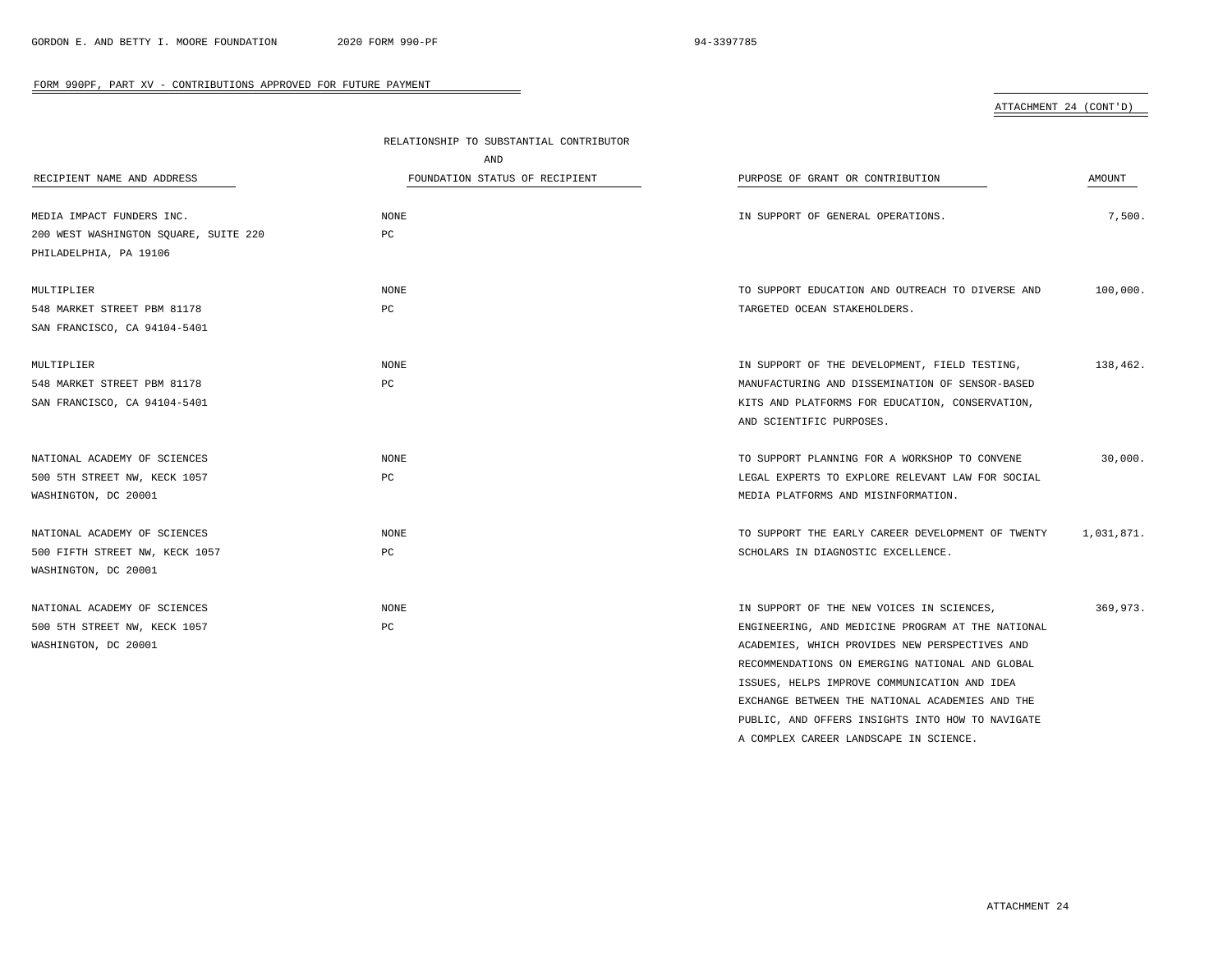| ATTACHMENT 24 (CONT'D) |  |
|------------------------|--|
|                        |  |

| RECIPIENT NAME AND ADDRESS          | RELATIONSHIP TO SUBSTANTIAL CONTRIBUTOR<br>AND<br>FOUNDATION STATUS OF RECIPIENT | PURPOSE OF GRANT OR CONTRIBUTION                  | AMOUNT   |
|-------------------------------------|----------------------------------------------------------------------------------|---------------------------------------------------|----------|
| NATIONAL QUALITY FORUM              | <b>NONE</b>                                                                      | IN SUPPORT OF GENERAL OPERATIONS.                 | 12,500.  |
| 1099 14TH STREET NW                 | PC                                                                               |                                                   |          |
| WASHINGTON, DC 20005                |                                                                                  |                                                   |          |
| NATURE CANADA                       | NONE                                                                             | TO SECURE CANADA'S MARINE CONSERVATION TARGETS.   | 200,000. |
| 75 ALBERT STREET, SUITE 300         | PC                                                                               |                                                   |          |
| OTTAWA                              |                                                                                  |                                                   |          |
| ON                                  |                                                                                  |                                                   |          |
| CANADA K1P 5E7                      |                                                                                  |                                                   |          |
| NATURE CONSERVANCY                  | <b>NONE</b>                                                                      | TO SUPPORT SUSTAINABLE FISHERIES AND HABITAT      | 325,000. |
| 4245 NORTH FAIRFAX DRIVE, SUITE 100 | PC                                                                               | PROTECTION IN BRITISH COLUMBIA.                   |          |
| ARLINGTON, VA 22203-1606            |                                                                                  |                                                   |          |
| NATURE CONSERVANCY                  | NONE                                                                             | TO REDUCE DRIVERS OF DEFORESTATION IN THE         | 400,000. |
| 4245 NORTH FAIRFAX DRIVE, SUITE 100 | $_{\rm PC}$                                                                      | INDIGENOUS TERRITORIES OF THE                     |          |
| ARLINGTON, VA 22203-1606            |                                                                                  | CHIRIBIQUETE-CAQUETA AND YASUNI-PASTAZA MOSAICS.  |          |
| NATURE CONSERVANCY                  | <b>NONE</b>                                                                      | TO SUPPORT RESEARCH AND TESTING FOR CLIMATE READY | 609,203. |
| 4245 NORTH FAIRFAX DRIVE, SUITE 100 | PC                                                                               | FISHERIES.                                        |          |
| ARLINGTON, VA 22203-1606            |                                                                                  |                                                   |          |
| NATURE CONSERVANCY                  | NONE                                                                             | TO SUPPORT INTEGRATION OF ENVIRONMENTAL AND       | 750,000. |
| 4245 NORTH FAIRFAX DRIVE, SUITE 100 | PC                                                                               | SOCIAL INDICATORS INTO INFRASTRUCTURE PLANNING IN |          |
| ARLINGTON, VA 22203-1606            |                                                                                  | PERU.                                             |          |

 $\equiv$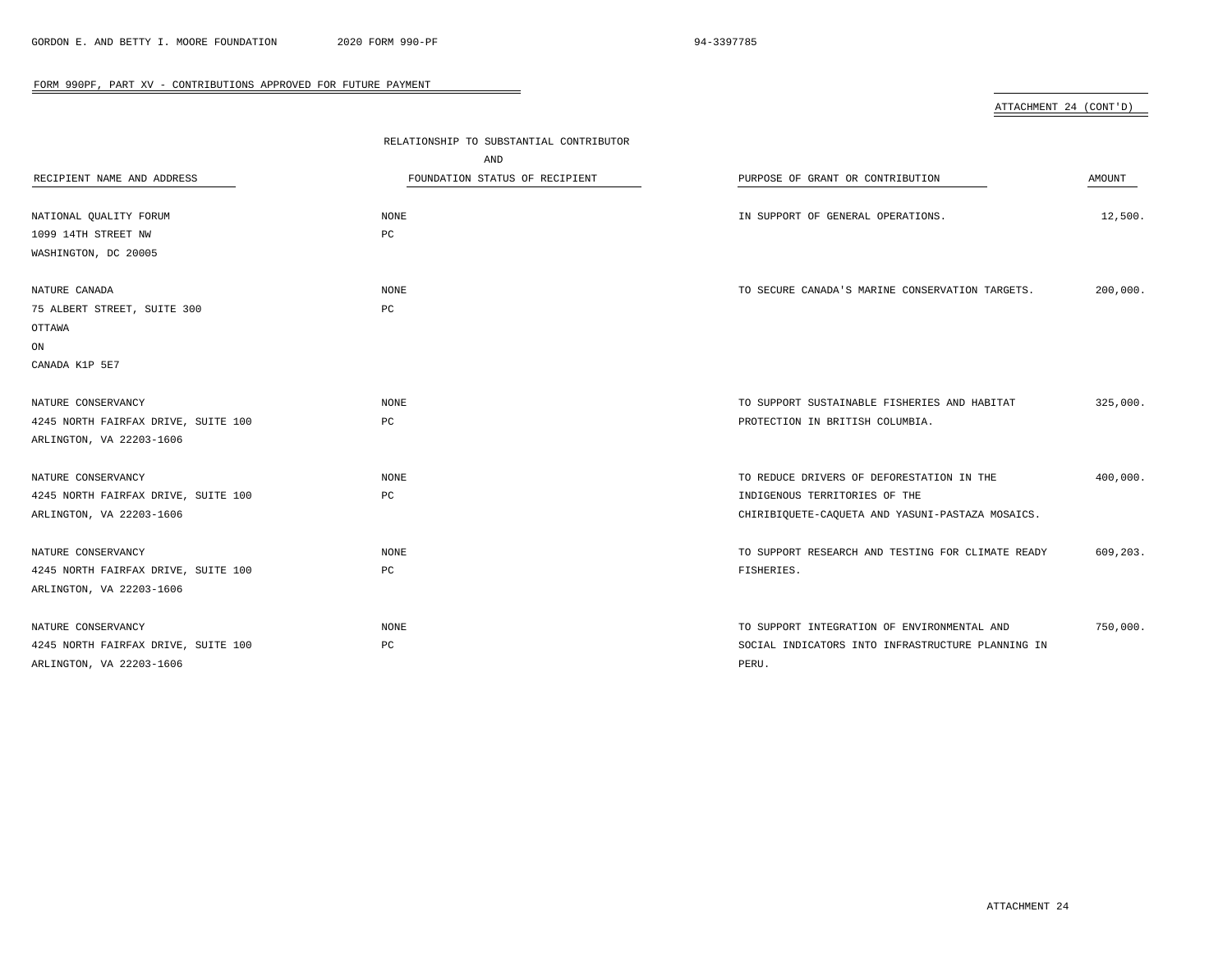## ATTACHMENT 24 (CONT'D)

|                                       | RELATIONSHIP TO SUBSTANTIAL CONTRIBUTOR |                                                   |          |
|---------------------------------------|-----------------------------------------|---------------------------------------------------|----------|
|                                       | AND                                     |                                                   |          |
| RECIPIENT NAME AND ADDRESS            | FOUNDATION STATUS OF RECIPIENT          | PURPOSE OF GRANT OR CONTRIBUTION                  | AMOUNT   |
|                                       |                                         |                                                   |          |
| NEW VENTURE FUND                      | <b>NONE</b>                             | TO PROVIDE SUPPORT FOR THE OPEN RESEARCH FUNDERS  | 15,000.  |
| 1201 CONNECTICUT AVENUE NW, SUITE 300 | PC                                      | GROUP.                                            |          |
| WASHINGTON, DC 20036                  |                                         |                                                   |          |
| NEW VENTURE FUND                      | <b>NONE</b>                             | TO SUPPORT LOCAL CONSTITUENCIES TO SECURE         | 225,000. |
| 1201 CONNECTICUT AVENUE NW, SUITE 300 | PC                                      | PROTECTIONS FOR U.S. ARCTIC OCEAN ECOSYSTEMS.     |          |
| WASHINGTON, DC 20036                  |                                         |                                                   |          |
|                                       |                                         |                                                   |          |
| NEW YORK UNIVERSITY                   | <b>NONE</b>                             | TO SUPPORT DEVELOPING NEW TOOLS, METHODS, AND     | 300,000. |
| 665 BROADWAY, SUITE 801               | PC                                      | RESOURCES FOR AQUATIC SYMBIOSIS MODEL SYSTEMS.    |          |
| NEW YORK, NY 10012                    |                                         |                                                   |          |
| NORTHEASTERN UNIVERSITY               | <b>NONE</b>                             | TO SUPPORT DEVELOPING NEW TOOLS, METHODS, AND     | 199,750. |
| 360 HUNTINGTON AVE                    | PC                                      | RESOURCES FOR AQUATIC SYMBIOSIS MODEL SYSTEMS.    |          |
| BOSTON, MA 02115                      |                                         |                                                   |          |
|                                       |                                         |                                                   |          |
| NORTHERN CALIFORNIA GRANTMAKERS       | <b>NONE</b>                             | IN SUPPORT OF GENERAL OPERATIONS.                 | 25,000.  |
| 160 SPEAR STREET, SUITE 360           | PC                                      |                                                   |          |
| SAN FRANCISCO, CA 94105               |                                         |                                                   |          |
| NUMFOCUS INC.                         | NONE                                    | IN SUPPORT OF ANALYZING BARRIERS TO PARTICIPATION | 62,000.  |
| PO BOX 90596                          | PC                                      | IN THE OPEN SOFTWARE COMMUNITY AS A MEANS TO      |          |
| AUSTIN, TX 78709                      |                                         | INCREASE THE DIVERSITY OF INDIVIDUALS ATTRACTED   |          |
|                                       |                                         | TO AND RETAINED IN SCIENTIFIC COMPUTING.          |          |

ATTACHMENT 24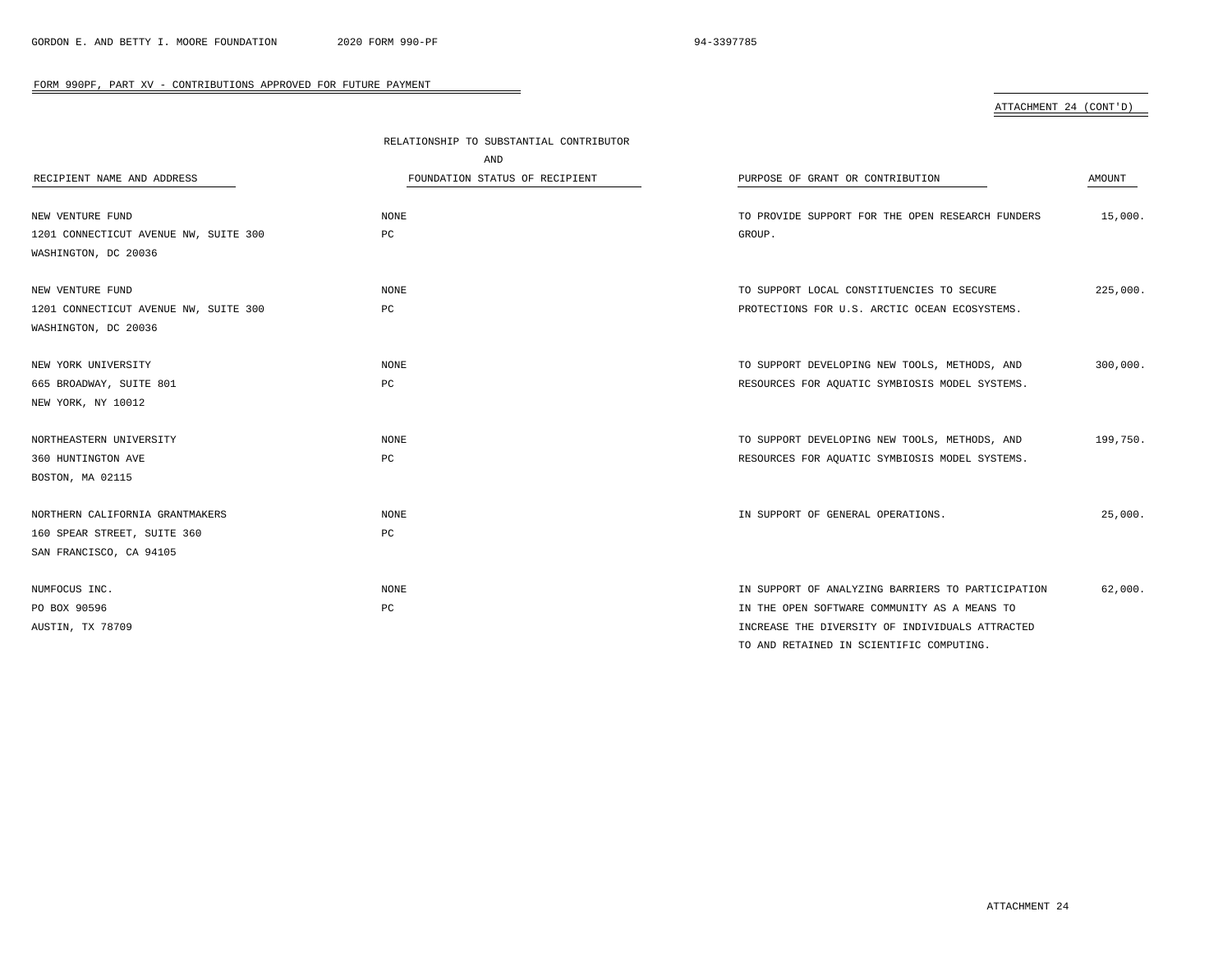|                                          | RELATIONSHIP TO SUBSTANTIAL CONTRIBUTOR |                                                 |            |
|------------------------------------------|-----------------------------------------|-------------------------------------------------|------------|
|                                          | AND                                     |                                                 |            |
| RECIPIENT NAME AND ADDRESS               | FOUNDATION STATUS OF RECIPIENT          | PURPOSE OF GRANT OR CONTRIBUTION                | AMOUNT     |
|                                          |                                         |                                                 |            |
| OCEAN CONSERVANCY INC.                   | <b>NONE</b>                             | TO IMPROVE TUNA FISHERIES MANAGEMENT IN THE     | 1,453,000. |
| 1300 19TH STREET NW, 8TH FLOOR           | PC                                      | EASTERN PACIFIC OCEAN AND BEYOND WITH THE       |            |
| WASHINGTON, DC 20036                     |                                         | APPLICATION OF BETTER DECISION SUPPORT TOOLS.   |            |
| OCEAN CONSERVANCY INC.                   | NONE                                    | TO SUPPORT THE DEVELOPMENT OF ECOSYSTEM-BASED   | 300,000.   |
| 1300 19TH STREET NW, 8TH FLOOR           | PC                                      | CONSERVATION STRATEGIES FOR OCEAN PLANNING AND  |            |
| WASHINGTON, DC 20036                     |                                         | FISHERIES.                                      |            |
| OCEAN CONSERVANCY INC.                   | NONE                                    | TO PROTECT ECOLOGICAL HOTSPOTS AND SECURE       | 6,891,294. |
| 1300 19TH STREET NW, 8TH FLOOR           | PC                                      | SCIENCE-BASED FISHERIES MANAGEMENT IN THE U.S.  |            |
| WASHINGTON, DC 20036                     |                                         | BERING AND CHUKCHI SEAS.                        |            |
| OCEANA CANADA                            | <b>NONE</b>                             | IN SUPPORT OF CANADA'S SUSTAINABLE FISHERIES.   | 1,250,000. |
| 18 KING STREET EAST, SUITE 505           | PC                                      |                                                 |            |
| TORONTO                                  |                                         |                                                 |            |
| ON                                       |                                         |                                                 |            |
| CANADA M5C 1C4                           |                                         |                                                 |            |
| OCEANS NORTH CONSERVATION SOCIETY        | NONE                                    | IN SUPPORT OF CANADA'S SUSTAINABLE FISHERIES.   | 450,000.   |
| 100 GLOUCESTER STREET, SUITE 602         | PC                                      |                                                 |            |
| OTTAWA                                   |                                         |                                                 |            |
| ON                                       |                                         |                                                 |            |
| CANADA K2P 0A2                           |                                         |                                                 |            |
| PACIFIC ENVIRONMENT AND RESOURCES CENTER | <b>NONE</b>                             | TO SECURE DOMESTIC AND INTERNATIONAL SAFEGUARDS | 1,057,623. |
| 473 PINE STREET, 3RD FLOOR               | PC                                      | THAT PROTECT ECOSYSTEMS AND COMMUNITIES FROM    |            |
| SAN FRANCISCO, CA 94104                  |                                         | HARMS OF INCREASED VESSEL TRAFFIC IN THE NORTH  |            |
|                                          |                                         | AMERICAN ARCTIC OCEAN.                          |            |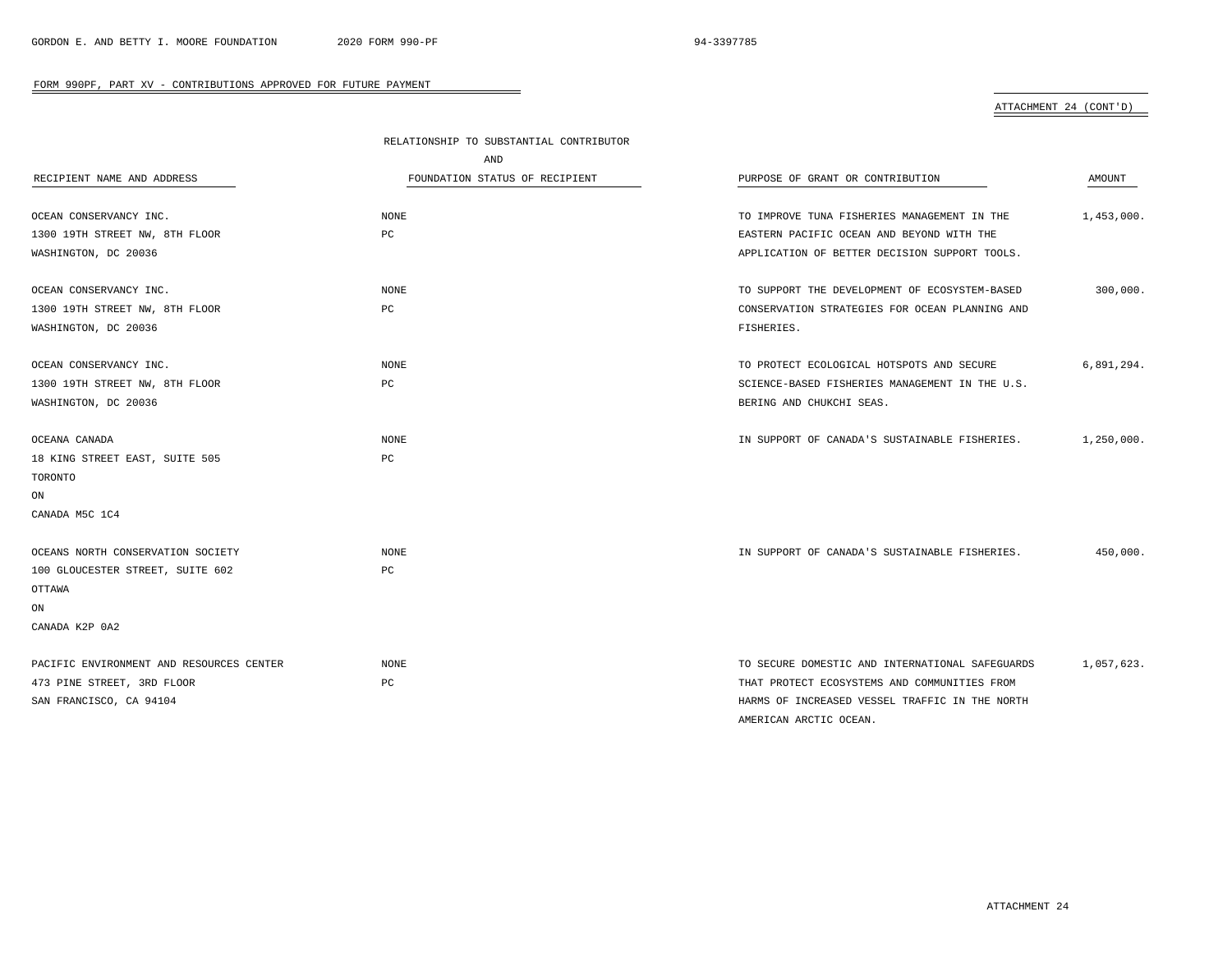|                                           | RELATIONSHIP TO SUBSTANTIAL CONTRIBUTOR |                                                  |            |
|-------------------------------------------|-----------------------------------------|--------------------------------------------------|------------|
|                                           | AND                                     |                                                  |            |
| RECIPIENT NAME AND ADDRESS                | FOUNDATION STATUS OF RECIPIENT          | PURPOSE OF GRANT OR CONTRIBUTION                 | AMOUNT     |
|                                           |                                         |                                                  |            |
| PARTNERS HEALTHCARE SYSTEM INC.           | <b>NONE</b>                             | IN SUPPORT OF ELUCIDATING HOW SYMBIOTIC          | 73,667.    |
| 55 FRUIT STREET                           | PC.                                     | INTERACTIONS FACILITATED THE ORIGIN OF THE       |            |
| BOSTON, MA 02214                          |                                         | EUKARYOTIC LIFE FORM.                            |            |
|                                           |                                         |                                                  |            |
| PEAK GRANTMAKING INC.                     | NONE                                    | IN SUPPORT OF GENERAL OPERATIONS.                | 15,000.    |
| 1666 K STREET, NW, SUITE 440              | PC                                      |                                                  |            |
| WASHINGTON, DC 20006                      |                                         |                                                  |            |
|                                           |                                         |                                                  |            |
| PRESIDENT AND FELLOWS OF HARVARD COLLEGE  | NONE                                    | IN SUPPORT OF ELUCIDATING HOW SYMBIOTIC          | 281,661.   |
| HOLYOKE CENTER, 1350 MASSACHUSETTS AVENUE | PC                                      | INTERACTIONS FACILITATED THE ORIGIN OF THE       |            |
| CAMBRIDGE, MA 02138                       |                                         | EUKARYOTIC LIFE FORM.                            |            |
|                                           |                                         |                                                  |            |
| PRESIDENT AND FELLOWS OF HARVARD COLLEGE  | NONE                                    | TO SUPPORT THE DEVELOPMENT OF NEW TECHNIOUES FOR | 1,396,210. |
| 17 OXFORD STREET                          | PC                                      | PROBING QUANTUM MATERIALS USING SCATTERING OF    |            |
| CAMBRIDGE, MA 02138                       |                                         | SPIN WAVES, AND THE DEVELOPMENT OF ARTIFICIAL    |            |
|                                           |                                         | TOPOLOGICAL SUPERCONDUCTORS.                     |            |
| PRESIDENT AND FELLOWS OF HARVARD COLLEGE  | NONE                                    | TO SUPPORT NEW CONCEPTS AND TECHNOLOGIES TO      | 1,753,037. |
| 26 OXFORD STREET                          | PC                                      | ADVANCE KNOWLEDGE ABOUT AQUATIC SYMBIOSES.       |            |
|                                           |                                         |                                                  |            |
| CAMBRIDGE, MA 02138                       |                                         |                                                  |            |
| PRESIDENT AND FELLOWS OF HARVARD COLLEGE  | NONE                                    | TO DEVELOP SCHOLARSHIP, GUIDELINES, AND PROPOSED | 200,000.   |
| 23 EVERETT STREET, 3RD FLOOR              | PC                                      | REGULATIONS FOR THE ETHICAL IMPLEMENTATION OF    |            |
| CAMBRIDGE, MA 02138                       |                                         | DIGITAL PRODUCTS THAT SUPPORT CLINICAL DIAGNOSIS |            |
|                                           |                                         | IN PATIENTS' HOMES.                              |            |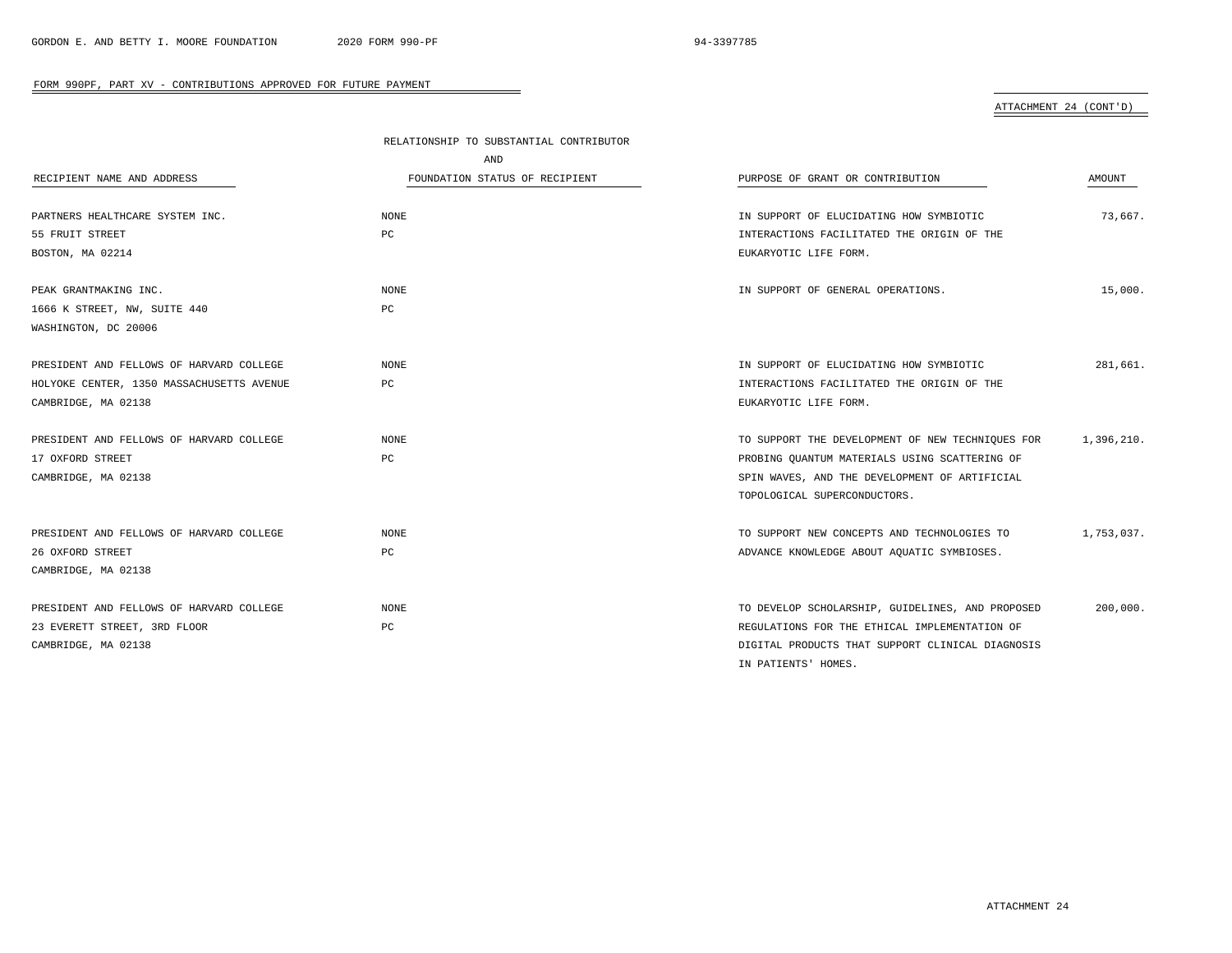|                                                    | RELATIONSHIP TO SUBSTANTIAL CONTRIBUTOR |                                                   |          |
|----------------------------------------------------|-----------------------------------------|---------------------------------------------------|----------|
|                                                    | AND                                     |                                                   |          |
| RECIPIENT NAME AND ADDRESS                         | FOUNDATION STATUS OF RECIPIENT          | PURPOSE OF GRANT OR CONTRIBUTION                  | AMOUNT   |
| PRESIDENT AND TRUSTEES OF BATES COLLEGE            | <b>NONE</b>                             | TO SUPPORT DEVELOPING NEW TOOLS, METHODS, AND     | 200,000. |
| 2 ANDREWS ROAD                                     | PC                                      | RESOURCES FOR AQUATIC SYMBIOSIS MODEL SYSTEMS.    |          |
| LEWISTON, ME 04240                                 |                                         |                                                   |          |
| PROFONANPE - FONDO DE PROMOCION DE LAS AREAS NATUR | <b>NONE</b>                             | TO SUPPORT THE PERUVIAN PROTECTED AREAS SERVICE   | 50,000.  |
| AV. JAVIER PRADO OESTE 2378                        | РC                                      | (SERNANP) TO DESIGN INNOVATIVE FINANCIAL          |          |
| LIMA                                               |                                         | MECHANISMS FOR PERU'S NATURAL LEGACY.             |          |
| PERU 27                                            |                                         |                                                   |          |
| PURDUE UNIVERSITY                                  | NONE                                    | IN SUPPORT OF RESEARCH AND DEVELOPMENT TO ADVANCE | 450,000. |
| 610 PURDUE MALL                                    | РC                                      | A PAPER-BASED PLATFORM FOR EARLY AND RAPID        |          |
| WEST LAFAYETTE, IN 47907                           |                                         | DETECTION OF INFECTION AT THE POINT OF CARE.      |          |
| RAINFOREST EXPEDITIONS                             | <b>NONE</b>                             | TO SUPPORT THE COLLECTION OF BIODIVERSITY DATA IN | 100,000. |
| AV AEROPUERTO, LA JOYA KM 6                        | NC                                      | THE TAMBOPATA NATIONAL RESERVE IN THE PERUVIAN    |          |
| PUERTO MALDONADO                                   |                                         | AMAZON.                                           |          |
| MADRE DE DIOS                                      |                                         |                                                   |          |
| PERU                                               |                                         |                                                   |          |
| RARE INC.                                          | NONE                                    | IN SUPPORT OF SCALING UP ADOPTION OF BEHAVIORAL   | 833,580. |
| 1310 N COURTHOUSE ROAD, SUITE 110                  | РC                                      | SCIENCE IN ENVIRONMENTAL CONSERVATION THROUGH THE |          |
| ARLINGTON, VA 22201                                |                                         | CENTER FOR BEHAVIOR & THE ENVIRONMENT.            |          |
| REED INSTITUTE                                     | <b>NONE</b>                             | TO SUPPORT A WELCOMING ACADEMIC ENVIRONMENT AND   | 344,588. |
| 3203 SOUTHEAST WOODSTOCK BOULEVARD                 | РC                                      | HANDS-ON RESEARCH EXPERIENCES IN THE PHYSICAL     |          |
| PORTLAND, OR 97202                                 |                                         | SCIENCES DEPARTMENT FOR STUDENTS FROM             |          |
|                                                    |                                         | UNDERREPRESENTED MINORITIES.                      |          |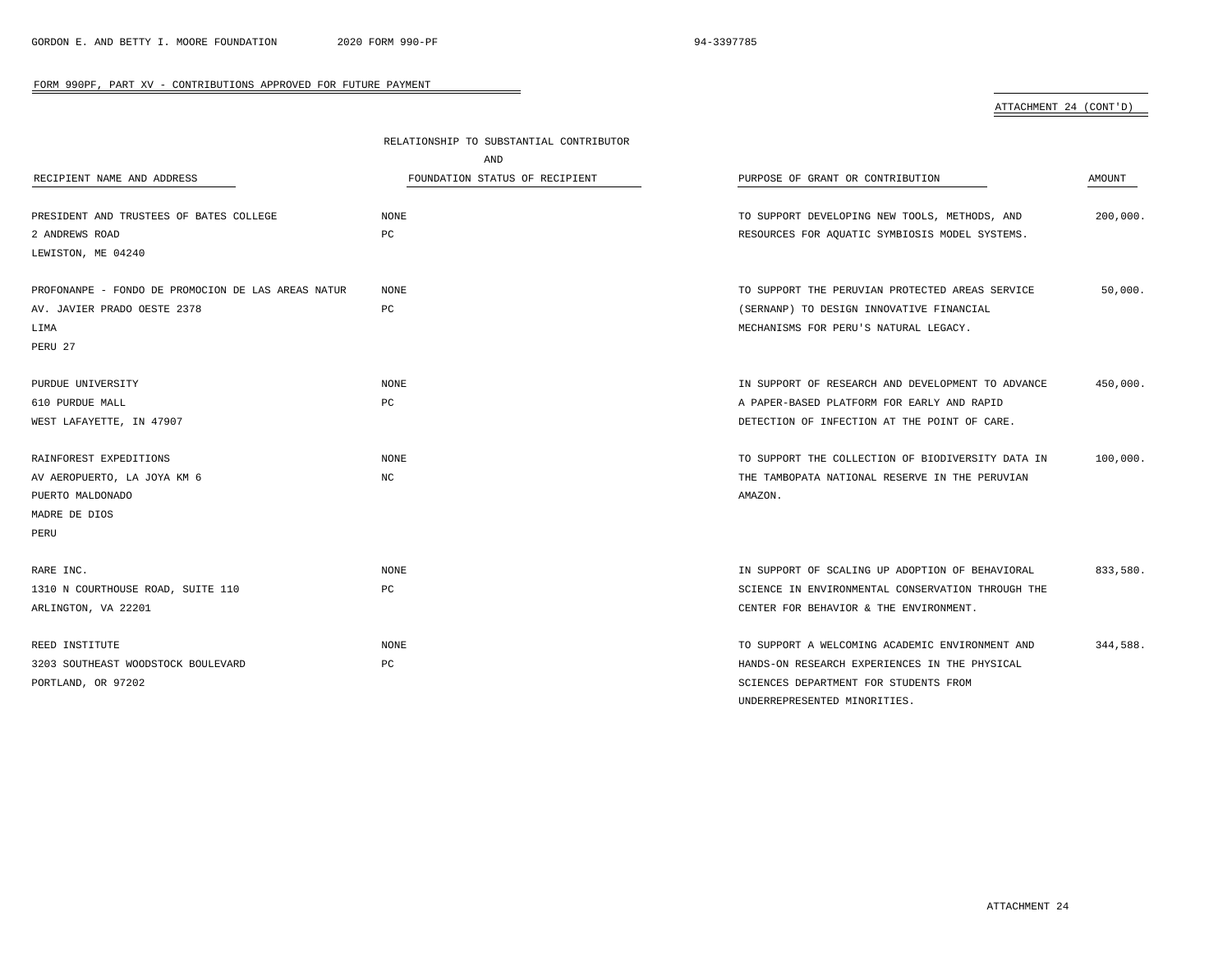|                                         | RELATIONSHIP TO SUBSTANTIAL CONTRIBUTOR<br><b>AND</b> |                                                   |            |
|-----------------------------------------|-------------------------------------------------------|---------------------------------------------------|------------|
|                                         |                                                       |                                                   |            |
| RECIPIENT NAME AND ADDRESS              | FOUNDATION STATUS OF RECIPIENT                        | PURPOSE OF GRANT OR CONTRIBUTION                  | AMOUNT     |
| REGENTS OF THE UNIVERSITY OF CALIFORNIA | <b>NONE</b>                                           | TO SUPPORT DEVELOPING NEW TOOLS, METHODS, AND     | 550,000.   |
| 307 MCCONE HALL                         | PC                                                    | RESOURCES FOR AQUATIC SYMBIOSIS MODEL SYSTEMS.    |            |
| BERKELEY, CA 94720-4767                 |                                                       |                                                   |            |
| REGENTS OF THE UNIVERSITY OF CALIFORNIA | <b>NONE</b>                                           | IN SUPPORT OF INVESTIGATIONS OF ELECTRONIC STATES | 1,218,610. |
| 366 LECONTE HALL, MC 7300               | PC                                                    | AT INTERFACES BETWEEN DIFFERENT TOPOLOGICAL       |            |
| BERKELEY, CA 94720                      |                                                       | PHASES USING OPTICAL METHODS.                     |            |
| REGENTS OF THE UNIVERSITY OF CALIFORNIA | NONE                                                  | IN SUPPORT OF DEVELOPING A MINIATURE LASER PHASE  | 800,000.   |
| 366 LECONTE HALL, MC 7300               | PC                                                    | PLATE FOR CRYO-ELECTRON MICROSCOPY.               |            |
| BERKELEY, CA 94720                      |                                                       |                                                   |            |
| REGENTS OF THE UNIVERSITY OF CALIFORNIA | <b>NONE</b>                                           | IN SUPPORT OF THE DEVELOPMENT AND APPLICATIONS OF | 1,331,810. |
| 366 LECONTE HALL, MC 7300               | PC                                                    | A NOVEL REAL- AND MOMENTUM-SPACE ELECTRON         |            |
| BERKELEY, CA 94720                      |                                                       | MICROSCOPE WITH AN UNPRECEDENTED COMBINATION OF   |            |
|                                         |                                                       | HIGH ENERGY, MOMENTUM AND SPATIAL RESOLUTIONS,    |            |
|                                         |                                                       | AND A CAPABILITY TO MONITOR NON-EQUILIBRIUM       |            |
|                                         |                                                       | ELECTRON DYNAMICS.                                |            |
| REGENTS OF THE UNIVERSITY OF CALIFORNIA | NONE                                                  | TO SUPPORT ENHANCED GROUNDWATER SUSTAINABILITY,   | 530,196.   |
| 1156 HIGH STREET                        | PC                                                    | WATER QUALITY, AND HEALTH OF                      |            |
| SANTA CRUZ, CA 95064                    |                                                       | GROUNDWATER-DEPENDENT ECOSYSTEMS THROUGH          |            |
|                                         |                                                       | REFINEMENT AND IMPLEMENTATION OF A NOVEL APPROACH |            |
|                                         |                                                       | FOR INCENTIVIZING GROUNDWATER RECHARGE.           |            |
| REGENTS OF THE UNIVERSITY OF CALIFORNIA | <b>NONE</b>                                           | TO SUPPORT DEVELOPING NEW TOOLS, METHODS, AND     | 300,000.   |
| 3333 CALIFORNIA STREET, SUITE 315       | $_{\rm PC}$                                           | RESOURCES FOR AQUATIC SYMBIOSIS MODEL SYSTEMS.    |            |
| SAN FRANCISCO, CA 94143-0962            |                                                       |                                                   |            |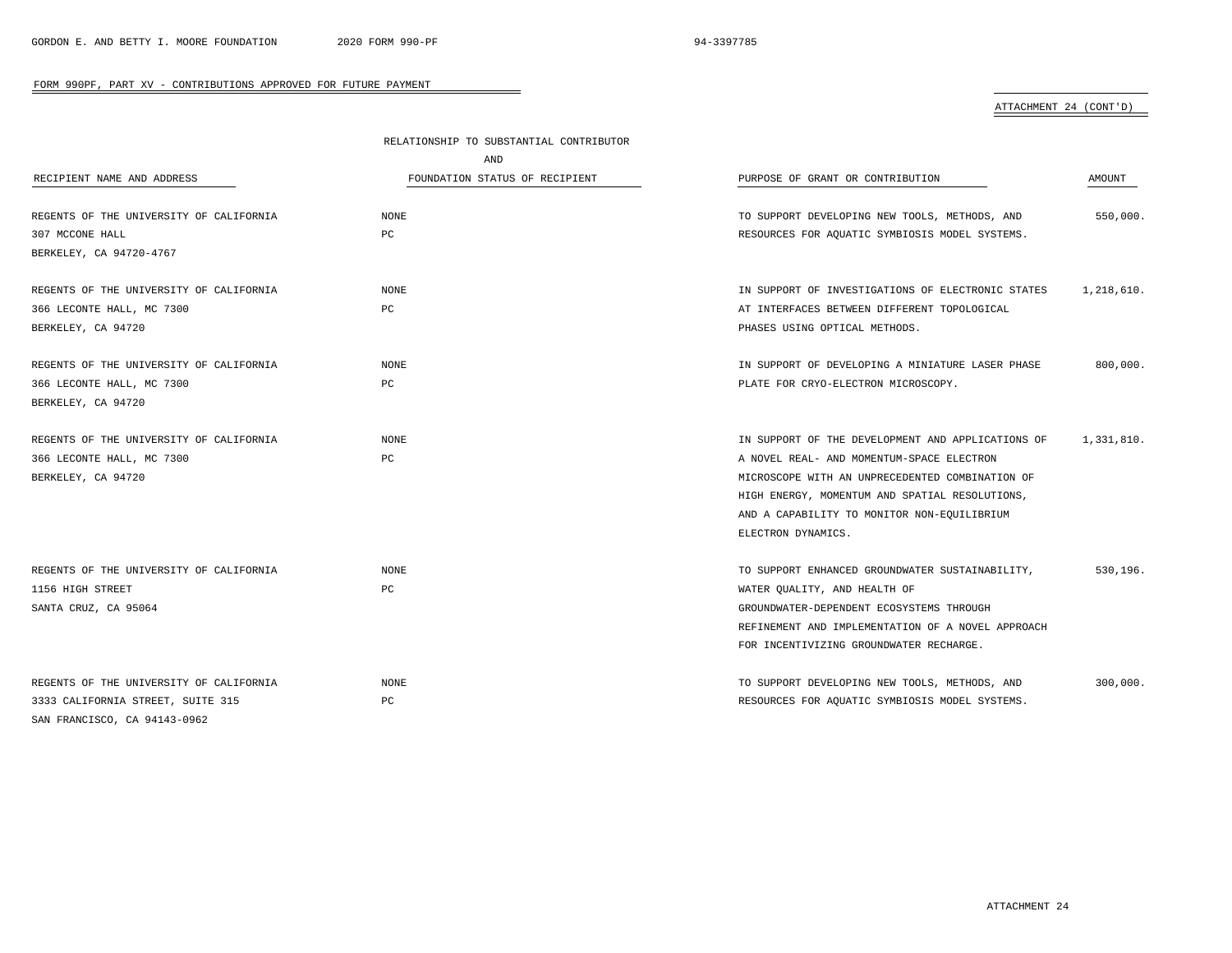|                                           | RELATIONSHIP TO SUBSTANTIAL CONTRIBUTOR |                                                   |            |
|-------------------------------------------|-----------------------------------------|---------------------------------------------------|------------|
|                                           | AND                                     |                                                   |            |
| RECIPIENT NAME AND ADDRESS                | FOUNDATION STATUS OF RECIPIENT          | PURPOSE OF GRANT OR CONTRIBUTION                  | AMOUNT     |
|                                           |                                         |                                                   |            |
| REGENTS OF THE UNIVERSITY OF CALIFORNIA   | <b>NONE</b>                             | TO SUPPORT NEW CONCEPTS AND TECHNOLOGIES TO       | 1,721,090. |
| 174 STANLEY HALL                          | PC                                      | ADVANCE KNOWLEDGE ABOUT AQUATIC SYMBIOSES.        |            |
| BERKELEY, CA 94720-3220                   |                                         |                                                   |            |
| REGENTS OF THE UNIVERSITY OF CALIFORNIA   | NONE                                    | IN SUPPORT OF THE OUANTEMX SCIENTIST EXCHANGE     | 670,529.   |
| 4415 CHEM ANNEX, ONE SHIELDS AVENUE       | PC                                      | PROGRAM AND SCIENTIFIC WORKSHOPS TO FACILITATE    |            |
| DAVIS, CA 95616-5270                      |                                         | NEW COLLABORATIONS IN THE QUANTUM MATERIALS       |            |
|                                           |                                         | COMMUNITY.                                        |            |
| REGENTS OF THE UNIVERSITY OF CALIFORNIA   | <b>NONE</b>                             | IN SUPPORT OF DEVELOPING A COMMUNITY-VETTED       | 855,000.   |
| 190 DOE LIBRARY                           | PC                                      | DECADAL PLAN FOR THE PYTHON PROGRAMMING LANGUAGE  |            |
| BERKELEY, CA 94720                        |                                         | FOR THE FUTURE OF DATA SCIENCE.                   |            |
|                                           |                                         |                                                   |            |
| REGENTS OF THE UNIVERSITY OF CALIFORNIA   | <b>NONE</b>                             | IN SUPPORT OF ELUCIDATING HOW SYMBIOTIC           | 410,104.   |
| 9500 GILMAN DR. #0332                     | PC                                      | INTERACTIONS FACILITATED THE ORIGIN OF THE        |            |
| LA JOLLA, CA 92093-0332                   |                                         | EUKARYOTIC LIFE FORM.                             |            |
| REGENTS OF THE UNIVERSITY OF CALIFORNIA   | <b>NONE</b>                             | IN SUPPORT OF ELUCIDATING HOW SYMBIOTIC           | 268,838.   |
| 10889 WILSHIRE BLVD, SUITE 700 BOX 951406 | PC                                      | INTERACTIONS FACILITATED THE ORIGIN OF THE        |            |
| LOS ANGELES, CA 90095-1406                |                                         | EUKARYOTIC LIFE FORM.                             |            |
|                                           |                                         |                                                   |            |
| REGENTS OF THE UNIVERSITY OF CALIFORNIA   | <b>NONE</b>                             | TO SUPPORT THE SCIENTIFIC USE OF A NEW-GENERATION | 523,303.   |
| 9500 GILMAN DRIVE                         | $_{\rm PC}$                             | ADAPTIVE OPTICS SYSTEM AT THE KECK I TELESCOPE TO |            |
| LA JOLLA, CA 92093-0354                   |                                         | ADVANCE THE UNDERSTANDING OF GALAXY EVOLUTION.    |            |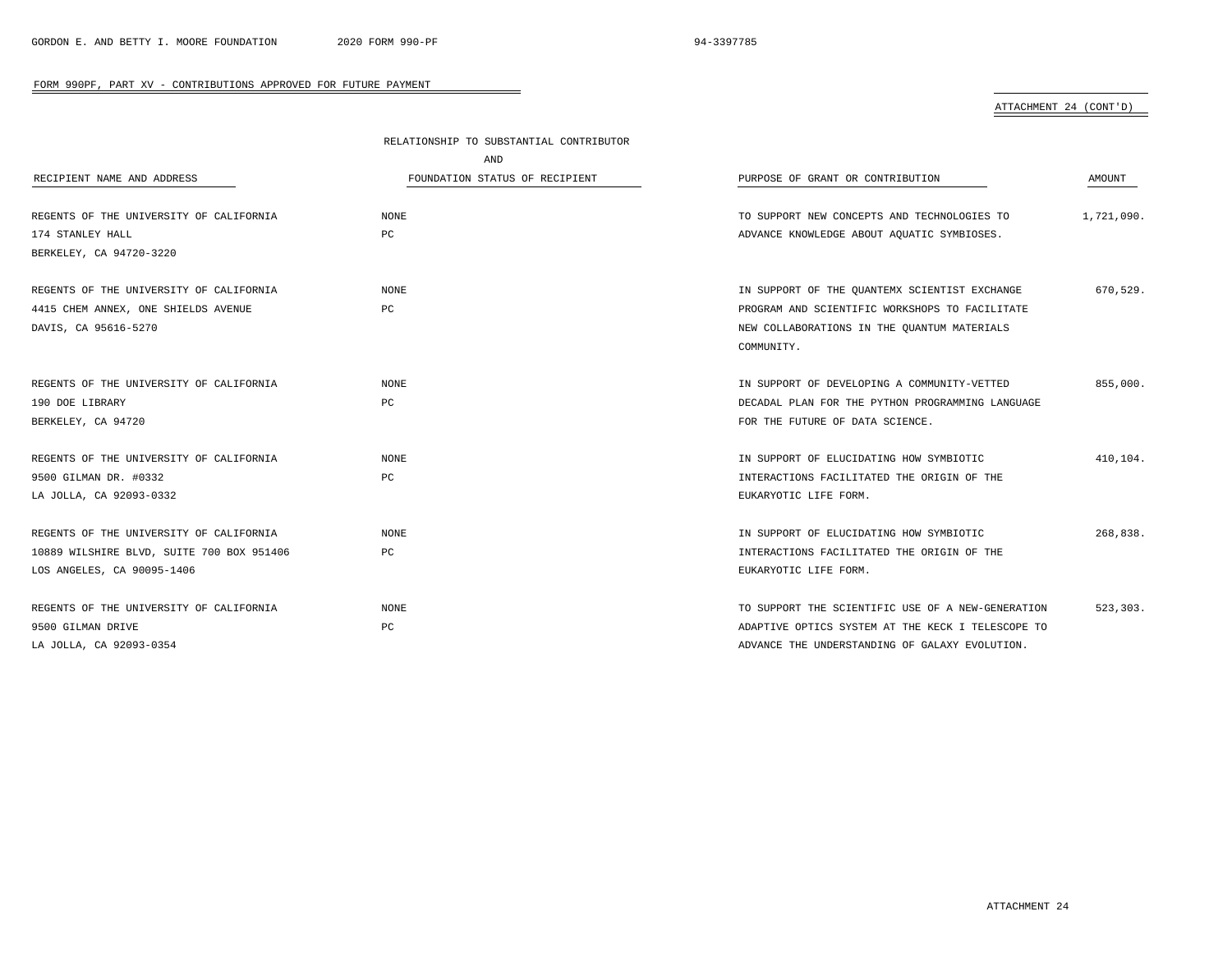# ATTACHMENT 24 (CONT'D)

|                                         | RELATIONSHIP TO SUBSTANTIAL CONTRIBUTOR |                                                   |            |
|-----------------------------------------|-----------------------------------------|---------------------------------------------------|------------|
|                                         | AND                                     |                                                   |            |
| RECIPIENT NAME AND ADDRESS              | FOUNDATION STATUS OF RECIPIENT          | PURPOSE OF GRANT OR CONTRIBUTION                  | AMOUNT     |
| REGENTS OF THE UNIVERSITY OF CALIFORNIA | <b>NONE</b>                             | IN SUPPORT OF EXPERIMENTAL RESEARCH AIMED AT      | 1,138,610. |
| BROIDA HALL, UNIVERSITY OF CALIFORNIA   | PC                                      | INVESTIGATING CORRELATED TOPOLOGICAL PHASES IN    |            |
| SANTA BARBARA, CA 93106                 |                                         | ATOMICALLY THIN MATERIALS USING A SUITE OF        |            |
|                                         |                                         | NANOFABRICATION, ELECTRICAL MEASUREMENT AND       |            |
|                                         |                                         | SCANNING PROBE TECHNIQUES.                        |            |
| REGENTS OF THE UNIVERSITY OF CALIFORNIA | <b>NONE</b>                             | TO SUPPORT DEVELOPING NEW TOOLS, METHODS, AND     | 650,000.   |
| 9500 GILMAN DRIVE                       | РC                                      | RESOURCES FOR AQUATIC SYMBIOSIS MODEL SYSTEMS.    |            |
| LA JOLLA, CA 92093                      |                                         |                                                   |            |
| REGENTS OF THE UNIVERSITY OF CALIFORNIA | <b>NONE</b>                             | TO SUPPORT DEVELOPING NEW TOOLS, METHODS, AND     | 200,000.   |
| 111 KOSHLAND HALL                       | PC                                      | RESOURCES FOR AQUATIC SYMBIOSIS MODEL SYSTEMS.    |            |
| BERKELEY, CA 94720-3102                 |                                         |                                                   |            |
| REGENTS OF THE UNIVERSITY OF CALIFORNIA | <b>NONE</b>                             | IN SUPPORT OF RESEARCH TO DEVELOP A OUANTUM LIGHT | 450,000.   |
| 111 KOSHLAND HALL                       | PC                                      | SOURCE AND DETECTOR THAT IS COMPACT AND ROBUST    |            |
| BERKELEY, CA 94720-3102                 |                                         | AGAINST MANUFACTURING IMPERFECTIONS.              |            |
| REGENTS OF THE UNIVERSITY OF CALIFORNIA | <b>NONE</b>                             | TO SUPPORT DEVELOPING NEW TOOLS, METHODS, AND     | 200,000.   |
| 1850 RESEARCH PARK DRIVE, SUITE 300     | РC                                      | RESOURCES FOR AQUATIC SYMBIOSIS MODEL SYSTEMS.    |            |
| DAVIS, CA 95618-6153                    |                                         |                                                   |            |
| REGENTS OF THE UNIVERSITY OF CALIFORNIA | <b>NONE</b>                             | TO SUPPORT THE SCIENTIFIC USE OF A NEW-GENERATION | 500,940.   |
| 430 PORTOLA PLAZA, BOX 951547           | PC                                      | ADAPTIVE OPTICS SYSTEM AT THE KECK I TELESCOPE TO |            |
| LOS ANGELES, CA 90095                   |                                         | ADVANCE THE UNDERSTANDING OF DARK MATTER AND DARK |            |
|                                         |                                         | ENERGY.                                           |            |

 $\overline{\phantom{0}}$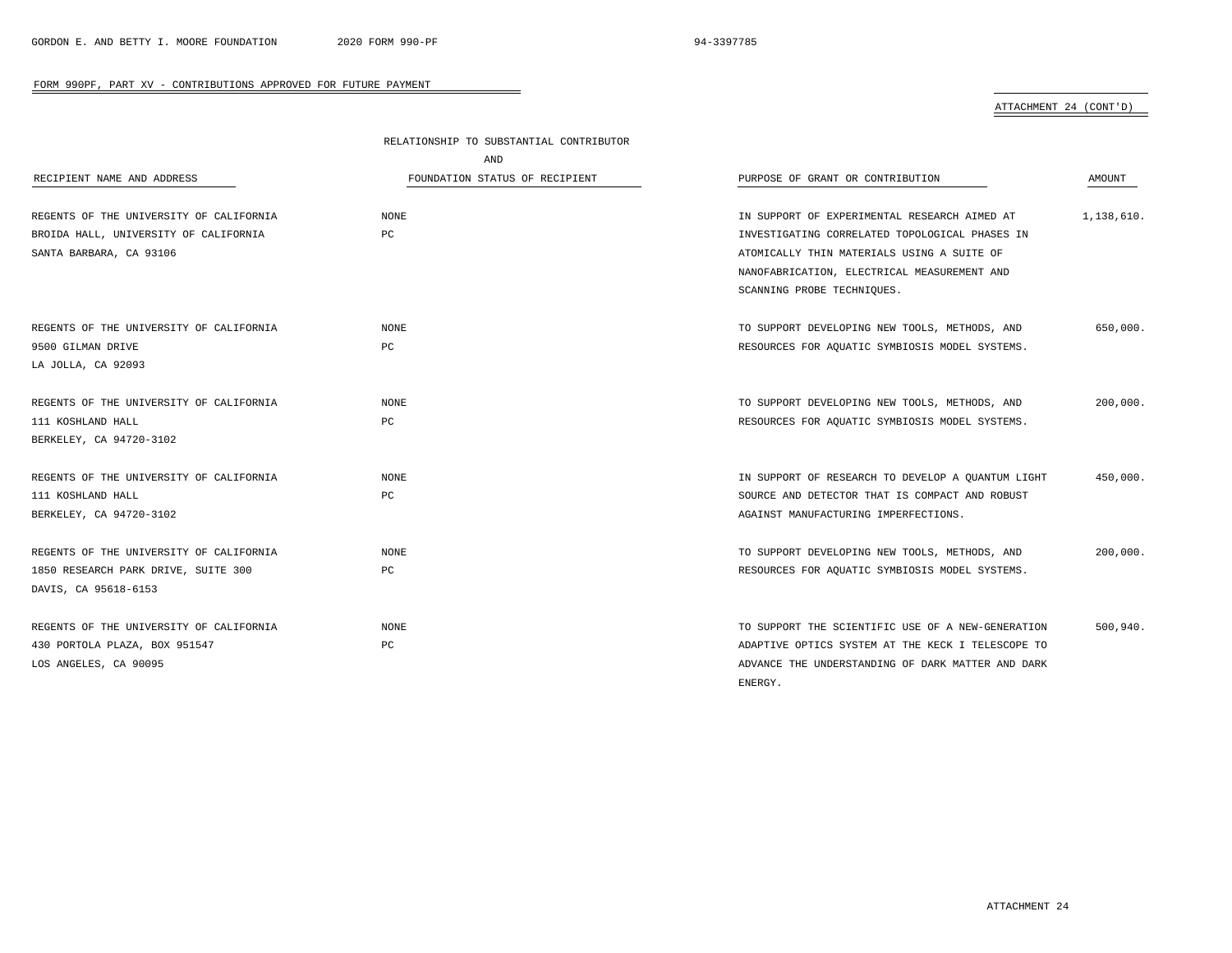|                                                    | RELATIONSHIP TO SUBSTANTIAL CONTRIBUTOR |                                                |            |
|----------------------------------------------------|-----------------------------------------|------------------------------------------------|------------|
|                                                    | AND                                     |                                                |            |
| RECIPIENT NAME AND ADDRESS                         | FOUNDATION STATUS OF RECIPIENT          | PURPOSE OF GRANT OR CONTRIBUTION               | AMOUNT     |
|                                                    |                                         |                                                |            |
| REGENTS OF THE UNIVERSITY OF CALIFORNIA            | <b>NONE</b>                             | IN SUPPORT OF DEVELOPING A ROOM TEMPERATURE    | 800,000.   |
| 425 WESTWOOD PLAZA                                 | PC                                      | TERAHERTZ SPECTROMETER FOR ASTRONOMY.          |            |
| LOS ANGELES, CA 90095-1594                         |                                         |                                                |            |
| REGENTS OF THE UNIVERSITY OF COLORADO              | <b>NONE</b>                             | IN SUPPORT OF RESEARCH DEVELOPING PRECISION    | 300,000.   |
| 390 UCB UNIVERSITY OF COLORADO                     | PC                                      | EXPERIMENTS THAT SEARCH FOR NEW FUNDAMENTAL    |            |
| BOULDER, CO 80309-0390                             |                                         | PARTICLES OF NATURE.                           |            |
|                                                    |                                         |                                                |            |
| REGENTS OF THE UNIVERSITY OF COLORADO              | <b>NONE</b>                             | IN SUPPORT OF INVESTIGATIONS OF STRONGLY       | 1,401,610. |
| 390 UCB UNIVERSITY OF COLORADO                     | PC                                      | CORRELATED AND TOPOLOGICAL MATERIALS USING     |            |
| BOULDER, CO 80309-0390                             |                                         | LOW-TEMPERATURE ANGLE-RESOLVED PHOTOEMISSION   |            |
|                                                    |                                         | SPECTROSCOPY.                                  |            |
| REGENTS OF THE UNIVERSITY OF CONNECTICUT           | <b>NONE</b>                             | TO SUPPORT DEVELOPING NEW TOOLS, METHODS, AND  | 300,000.   |
| 438 WHITNEY ROAD EXT., UNIT 1133                   | GOV                                     | RESOURCES FOR AQUATIC SYMBIOSIS MODEL SYSTEMS. |            |
| STORRS, CT 06269-1133                              |                                         |                                                |            |
|                                                    |                                         |                                                |            |
| REGENTS OF THE UNIVERSITY OF MICHIGAN              | <b>NONE</b>                             | TO SUPPORT NEW CONCEPTS AND TECHNOLOGIES TO    | 1,580,336. |
| 1105 N UNIVERSITY AVE BIOLOGICAL SCIENCES BUILDING | PC                                      | ADVANCE KNOWLEDGE ABOUT AQUATIC SYMBIOSES.     |            |
| ANN ARBOR, MI 48109-1085                           |                                         |                                                |            |
| RENSSELAER POLYTECHNIC INSTITUTE                   | <b>NONE</b>                             | TO SUPPORT DEVELOPING NEW TOOLS, METHODS, AND  | 199,216.   |
| 110 8TH STREET                                     | PC                                      | RESOURCES FOR AQUATIC SYMBIOSIS MODEL SYSTEMS. |            |
| TROY, NY 12180                                     |                                         |                                                |            |
|                                                    |                                         |                                                |            |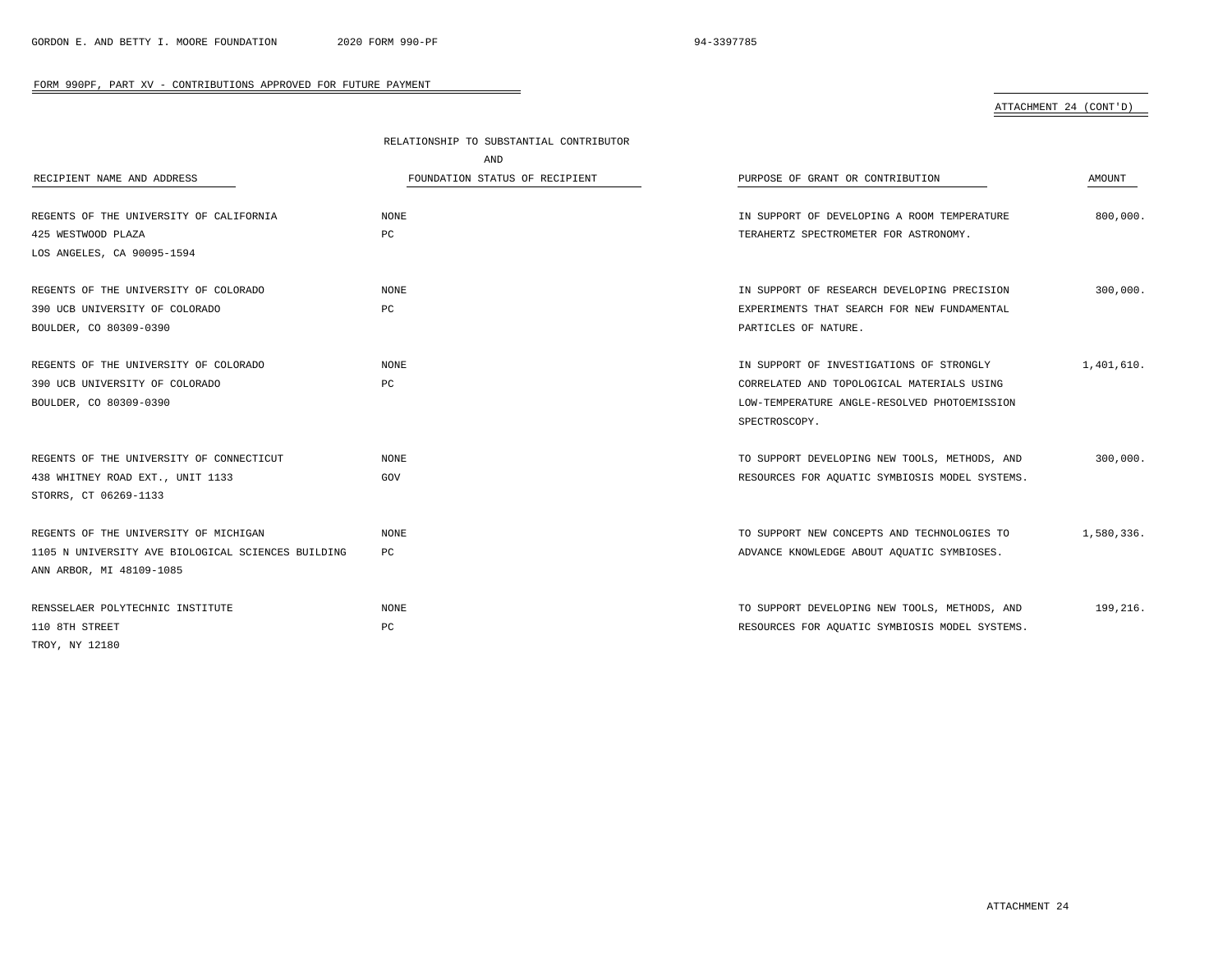|                                                    | RELATIONSHIP TO SUBSTANTIAL CONTRIBUTOR |                                                   |            |
|----------------------------------------------------|-----------------------------------------|---------------------------------------------------|------------|
|                                                    | AND                                     |                                                   |            |
| RECIPIENT NAME AND ADDRESS                         | FOUNDATION STATUS OF RECIPIENT          | PURPOSE OF GRANT OR CONTRIBUTION                  | AMOUNT     |
| RESEARCH FOUNDATION FOR THE STATE UNIVERSITY OF NY | NONE                                    | IN SUPPORT OF RESEARCH TO DEVELOP NOVEL           | 450,000.   |
| W5510 MELVILLE LIBRARY                             | PC                                      | BIOCOMPATIBLE CHELATION METHODS FOR SCANDIUM      |            |
| STONY BROOK, NY 11794                              |                                         | ISOTOPES.                                         |            |
| RESOURCES LEGACY FUND                              | <b>NONE</b>                             | TO SUPPORT THE BAY AREA CONSERVATION SMALL GRANTS | 375.000.   |
| 555 CAPITOL MALL, SUITE 1095                       | PC                                      | PROGRAM.                                          |            |
| SACRAMENTO, CA 95814                               |                                         |                                                   |            |
| ROYAL INST. FOR THE ADV. OF LEARNING - MCGILL UNIV | <b>NONE</b>                             | TO SUPPORT THE CONSTRUCTION OF CHIME OUTRIGGER    | 623,098.   |
| 3550 UNIVERSITY STREET                             | PC                                      | TELESCOPES TO LOCALIZE FAST RADIO BURSTS,         |            |
| MONTREAL                                           |                                         | IDENTIFY THEIR ORIGINS, AND USE THEM AS PROBES OF |            |
| QC                                                 |                                         | THE DISTRIBUTION OF MATTER IN THE UNIVERSE.       |            |
| CANADA H3A 2A7                                     |                                         |                                                   |            |
| RUTGERS THE STATE UNIVERSITY OF NEW JERSEY         | <b>NONE</b>                             | IN SUPPORT OF EXPERIMENTAL INVESTIGATIONS OF      | 1,273,210. |
| 136 FRELINGHUYSEN RD                               | GOV                                     | SUPERCONDUCTIVITY AND STRONGLY CORRELATED         |            |
| PISCATAWAY, NJ 08854                               |                                         | ELECTRONIC PHASES IN GRAPHENE AND OTHER           |            |
|                                                    |                                         | ATOMICALLY THIN MATERIALS.                        |            |
| SAN DIEGO STATE UNIVERSITY FOUNDATION              | NONE                                    | TO SUPPORT DEVELOPING NEW TOOLS, METHODS, AND     | 199,961.   |
| 5250 CAMPANILE DRIVE                               | SO III FI                               | RESOURCES FOR AQUATIC SYMBIOSIS MODEL SYSTEMS.    |            |
| SAN DIEGO, CA 92182-1931                           |                                         |                                                   |            |
| SAN DIEGO STATE UNIVERSITY FOUNDATION              | NONE                                    | TO SUPPORT NEW CONCEPTS AND TECHNOLOGIES TO       | 1,624,468. |
| 5250 CAMPANILE DRIVE                               | SO III FI                               | ADVANCE KNOWLEDGE ABOUT AQUATIC SYMBIOSES.        |            |
| SAN DIEGO, CA 92182-1931                           |                                         |                                                   |            |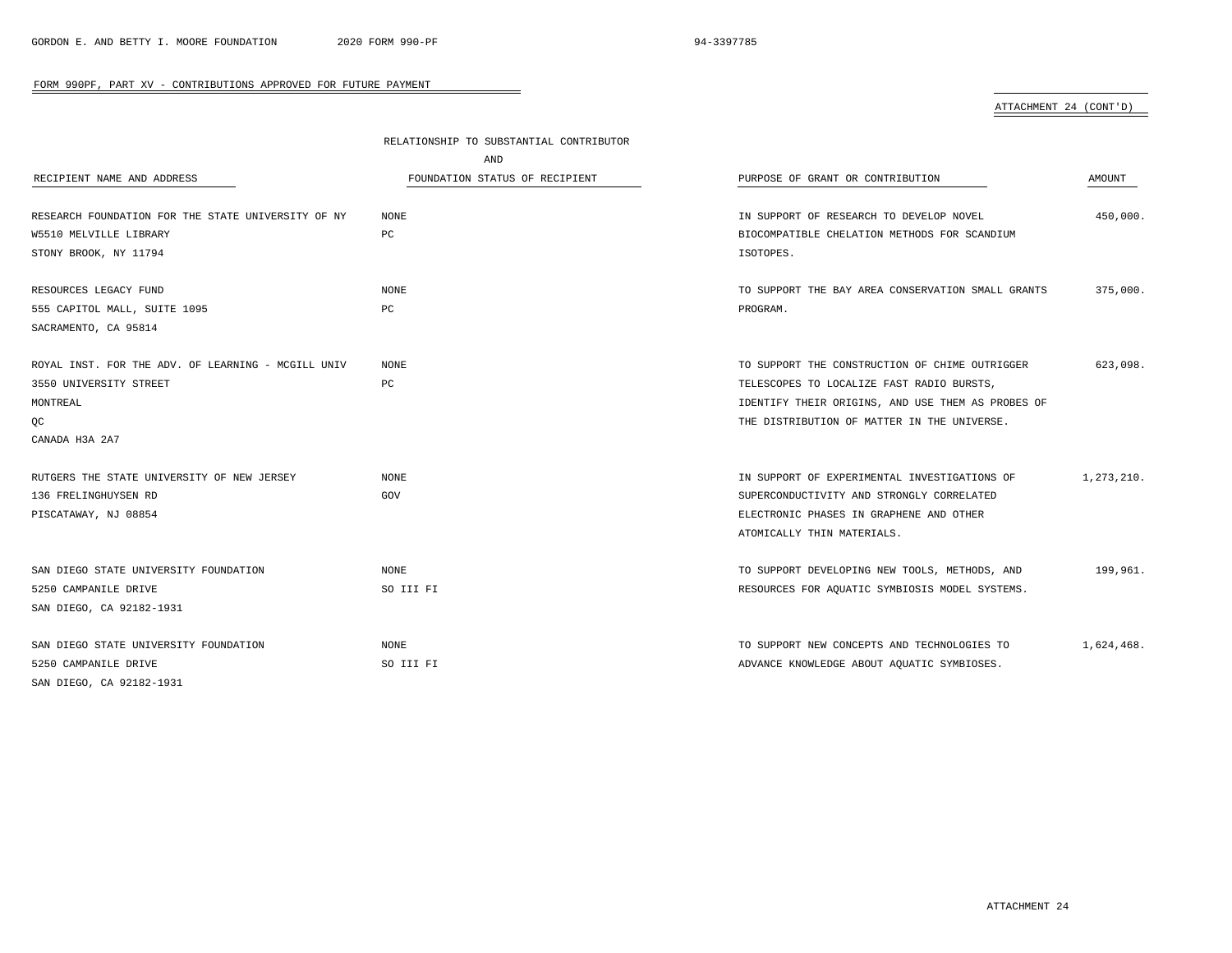|                                               | RELATIONSHIP TO SUBSTANTIAL CONTRIBUTOR |                                                   |          |
|-----------------------------------------------|-----------------------------------------|---------------------------------------------------|----------|
|                                               | AND                                     |                                                   |          |
| RECIPIENT NAME AND ADDRESS                    | FOUNDATION STATUS OF RECIPIENT          | PURPOSE OF GRANT OR CONTRIBUTION                  | AMOUNT   |
|                                               |                                         |                                                   |          |
| SCIENCE COMMUNICATION LAB, INC.               | NONE                                    | IN SUPPORT OF AN INITIAL FILM EXPEDITION TO       | 25,000.  |
| 600 16TH STREET N312E MC2200                  | PC                                      | DOCUMENT FIRE DAMAGE AND REGROWTH IN CALIFORNIA'S |          |
| SAN FRANCISCO, CA 94143                       |                                         | REDWOOD FORESTS.                                  |          |
| SECOND HARVEST OF SILICON VALLEY              | <b>NONE</b>                             | IN SUPPORT OF GENERAL OPERATIONS.                 | 200.     |
| 750 CURTNER AVENUE                            | PC                                      |                                                   |          |
| SAN JOSE, CA 95125                            |                                         |                                                   |          |
|                                               |                                         |                                                   |          |
| SILICON VALLEY COMMUNITY FOUNDATION           | <b>NONE</b>                             | TO SUPPORT THE EURASIAN CONSERVATION FUND.        | 323,950. |
| 2440 WEST EL CAMINO REAL, SUITE 300           | PC                                      |                                                   |          |
| MOUNTAIN VIEW, CA 94040                       |                                         |                                                   |          |
| SLAC NATIONAL ACCELERATOR LABORATORY          | NONE                                    | IN SUPPORT OF A WEEK-LONG SCIENCE, TECHNOLOGY,    | 437,681. |
| 2575 SAND HILL ROAD                           | GOV                                     | ENGINEERING, AND MATH (STEM) SUMMER CAMP FOR HIGH |          |
| MENLO PARK, CA 94025                          |                                         | SCHOOL GIRLS AT DEPARTMENT OF ENERGY (DOE)        |          |
|                                               |                                         | NATIONAL LABORATORIES.                            |          |
|                                               |                                         |                                                   |          |
| SOCIETY TO IMPROVE DIAGNOSIS IN MEDICINE INC. | <b>NONE</b>                             | IN SUPPORT OF THE CONTINUATION AND STRATEGIC      | 521,000. |
| 909 DAVIS STREET SUITE 500                    | PC                                      | EXPANSION OF A NATIONAL AWARENESS AND ENGAGEMENT  |          |
| EVANSTON, IL 60201                            |                                         | CAMPAIGN FOR DIAGNOSTIC EXCELLENCE.               |          |
|                                               |                                         |                                                   | 700,000. |
| STAND                                         | <b>NONE</b>                             | TO SUPPORT SUSTAINABLE SHIPPING.                  |          |
| ONE HAIGHT STREET                             | PC                                      |                                                   |          |
| SAN FRANCISCO, CA 94102                       |                                         |                                                   |          |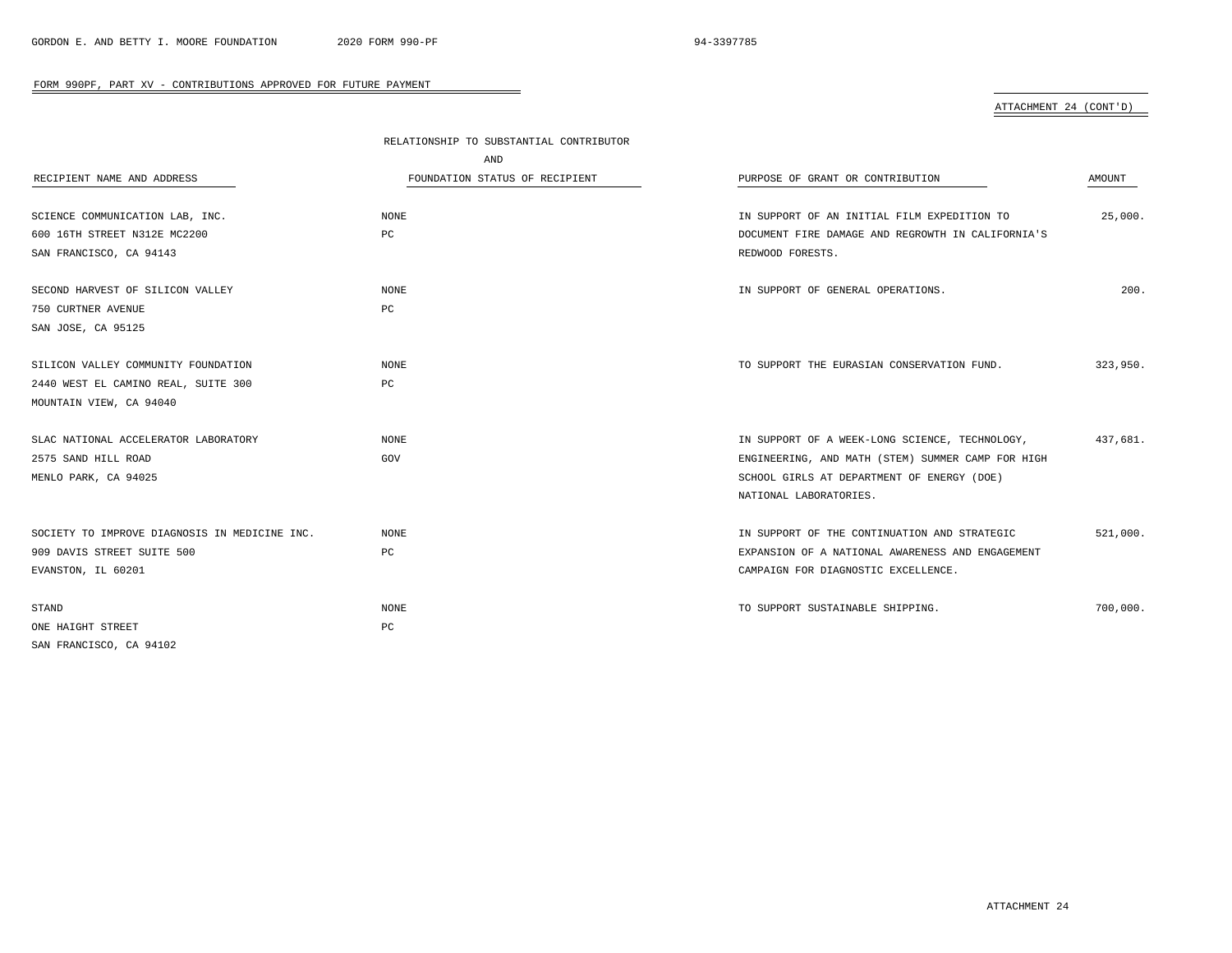|                                                  | RELATIONSHIP TO SUBSTANTIAL CONTRIBUTOR |                                                   |          |
|--------------------------------------------------|-----------------------------------------|---------------------------------------------------|----------|
|                                                  | AND                                     |                                                   |          |
| RECIPIENT NAME AND ADDRESS                       | FOUNDATION STATUS OF RECIPIENT          | PURPOSE OF GRANT OR CONTRIBUTION                  | AMOUNT   |
| STEM NEXT OPPORTUNITY FUND                       | <b>NONE</b>                             | IN SUPPORT OF PROGRAM IMPLEMENTATION AND TARGETED | 500,000. |
| 2305 HISTORIC DECATUR ROAD SUITE 100             | PC                                      | EVALUATION OF THE EFFECTIVENESS OF OUT-OF-SCHOOL  |          |
| SAN DIEGO, CA 92106                              |                                         | TIME SCIENCE AND ENGINEERING LEARNING             |          |
|                                                  |                                         | OPPORTUNITIES.                                    |          |
| THE BOARD OF TRUSTEES - LELAND STANFORD JR UNIV. | NONE                                    | IN SUPPORT OF EXPERIMENTAL RESEARCH AIMED AT      | 992,940. |
| 3160 PORTER DRIVE                                | PC                                      | EXPLORING AND MANIPULATING EMERGENT TOPOLOGICAL   |          |
| PALO ALTO, CA 94304-8445                         |                                         | ORDER IN ATOMICALLY THIN MATERIALS AND            |          |
|                                                  |                                         | HETEROSTRUCTURES.                                 |          |
| THE BOARD OF TRUSTEES - LELAND STANFORD JR UNIV. | <b>NONE</b>                             | TO SUPPORT THE DEVELOPMENT OF A HIGH SPEED,       | 225,000. |
| 350 STANFORD WAY                                 | PC                                      | LOW-COST, ROBUST MICROSCALE 3D PRINTER FOR A WIDE |          |
| STANFORD, CA 94305                               |                                         | RANGE OF APPLICATIONS.                            |          |
|                                                  |                                         |                                                   |          |
| THE BOARD OF TRUSTEES - LELAND STANFORD JR UNIV. | NONE                                    | IN SUPPORT OF MICROSCOPY-BASED LAUNCHPADS FOR     | 300,000. |
| 318 CAMPUS DRIVE, CLARK CENTER, ROOM S170        | PC                                      | INFORMAL LEARNING.                                |          |
| STANFORD, CA 94305-5444                          |                                         |                                                   |          |
| THE BOARD OF TRUSTEES - LELAND STANFORD JR UNIV. | NONE                                    | TO SUPPORT SUSTAINABILITY IN HYDROPOWER           | 647,998. |
| 485 BROADWAY, THIRD FLOOR                        | PC                                      | OPERATIONS IN THE AMAZON.                         |          |
| REDWOOD CITY, CA 94063                           |                                         |                                                   |          |
| THE BOARD OF TRUSTEES - LELAND STANFORD JR UNIV. | <b>NONE</b>                             | IN SUPPORT OF RESEARCH TO PRODUCE REFLECTIVE      | 350,000. |
| 348 VIA PUEBLO MALL                              | PC                                      | OPTICAL COATINGS WITH LOW THERMAL NOISE, FOR USE  |          |
| STANFORD, CA 94305-4090                          |                                         | IN GRAVITATIONAL WAVE DETECTORS.                  |          |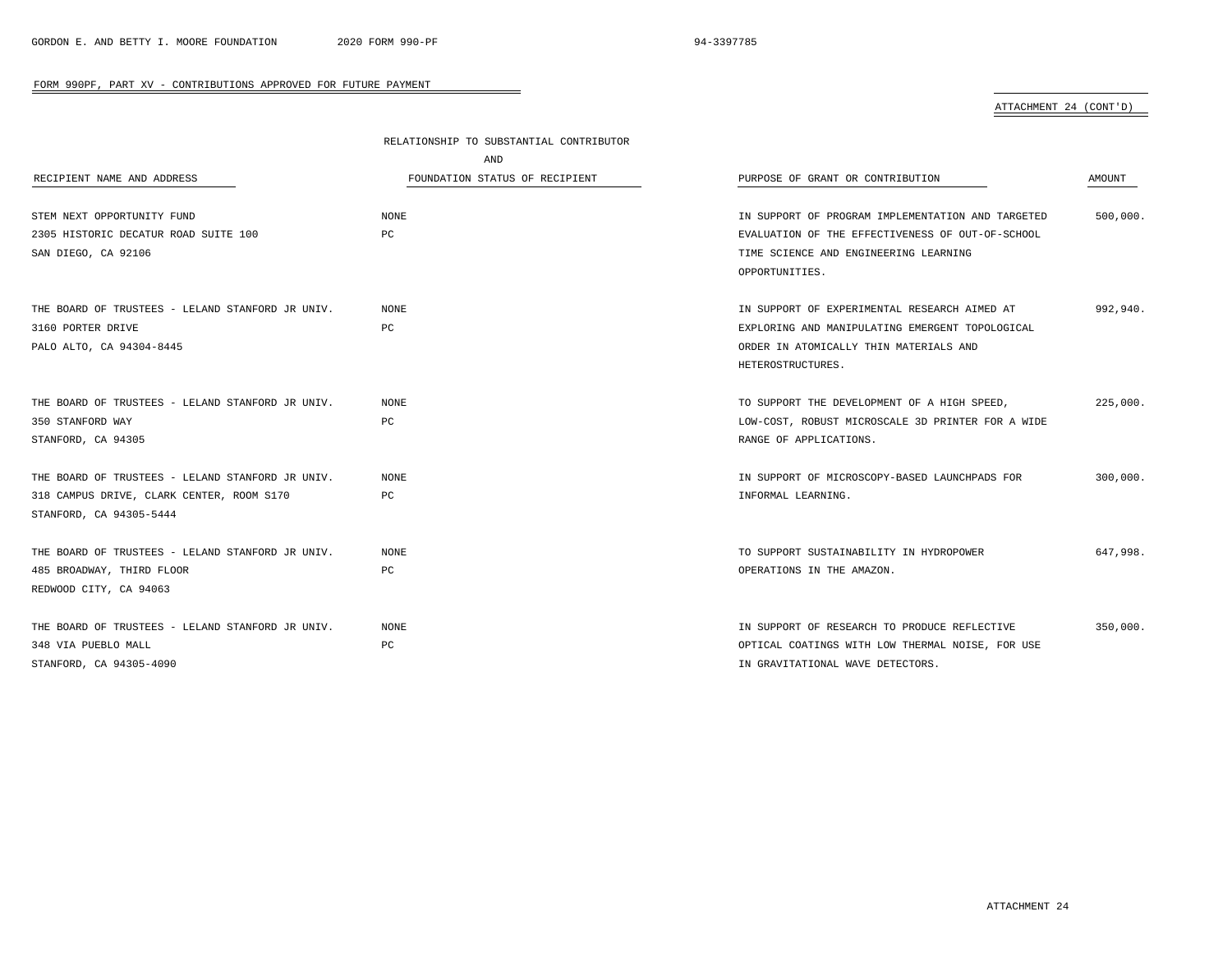|                                                  | RELATIONSHIP TO SUBSTANTIAL CONTRIBUTOR |                                                  |            |
|--------------------------------------------------|-----------------------------------------|--------------------------------------------------|------------|
|                                                  | AND                                     |                                                  |            |
| RECIPIENT NAME AND ADDRESS                       | FOUNDATION STATUS OF RECIPIENT          | PURPOSE OF GRANT OR CONTRIBUTION                 | AMOUNT     |
| THE BOARD OF TRUSTEES - LELAND STANFORD JR UNIV. | <b>NONE</b>                             | TO SUPPORT DEVELOPING NEW TOOLS, METHODS, AND    | 300,000.   |
| 3160 PORTER DRIVE, SUITE 100                     | PC                                      | RESOURCES FOR AQUATIC SYMBIOSIS MODEL SYSTEMS.   |            |
| PALO ALTO, CA 94304                              |                                         |                                                  |            |
| THE BOARD OF TRUSTEES - LELAND STANFORD JR UNIV. | <b>NONE</b>                             | TO SUPPORT THE INTEGRATION OF ECOSYSTEM SERVICES | 286,497.   |
| 485 BROADWAY, THIRD FLOOR                        | PC                                      | AND VALUES INTO PARTICIPATORY LAND USE PLANNING  |            |
| REDWOOD CITY, CA 94063                           |                                         | PROCESSES AND DOCUMENTS IN CRITICAL AMAZONIAN    |            |
|                                                  |                                         | ECOSYSTEMS IN PERU AND BOLIVIA.                  |            |
| THE BOARD OF TRUSTEES - LELAND STANFORD JR UNIV. | NONE                                    | IN SUPPORT OF SCIENTIFIC RESEARCH AIMED AT       | 1,456,210. |
| 348 VIA PUEBLO MALL                              | PC                                      | ENGINEERING TWO-DIMENSIONAL HETEROSTRUCTURES TO  |            |
| STANFORD, CA 94305-4090                          |                                         | INVESTIGATE NEW EMERGENT PHENOMENA ARISING FROM  |            |
|                                                  |                                         | STRONG ELECTRON CORRELATIONS.                    |            |
| THE BOARD OF TRUSTEES OF THE UNIV. OF ILLINOIS   | <b>NONE</b>                             | TO SUPPORT NEW CONCEPTS AND TECHNOLOGIES TO      | 1,539,032. |
| 1206 W GREGORY DRIVE                             | GOV                                     | ADVANCE KNOWLEDGE ABOUT AQUATIC SYMBIOSES.       |            |
| URBANA, IL 61801                                 |                                         |                                                  |            |
| THE BOARD OF TRUSTEES OF THE UNIV. OF ILLINOIS   | NONE                                    | IN SUPPORT OF THE DEVELOPMENT OF PHOTON- AND     | 1,018,210. |
| 1901 S FIRST STREET, SUITE A                     | GOV                                     | GATED- SCANNING TUNNELING MICROSCOPY CAPABLE OF  |            |
| CHAMPAIGN, IL 61820                              |                                         | MONITORING NON-EQUILIBRIUM ELECTRON DYNAMICS AND |            |
|                                                  |                                         | QUANTUM CRITICAL PHENOMENA IN ATOMICALLY THIN    |            |
|                                                  |                                         | MATERIALS.                                       |            |
| THE BOARD OF TRUSTEES OF THE UNIV. OF ILLINOIS   | NONE                                    | IN SUPPORT OF ELUCIDATING HOW SYMBIOTIC          | 800,000.   |
| 505 SOUTH MATHEWS AVENUE                         | GOV                                     | INTERACTIONS FACILITATED THE ORIGIN OF THE       |            |
| URBANA, IL 61801                                 |                                         | EUKARYOTIC LIFE FORM.                            |            |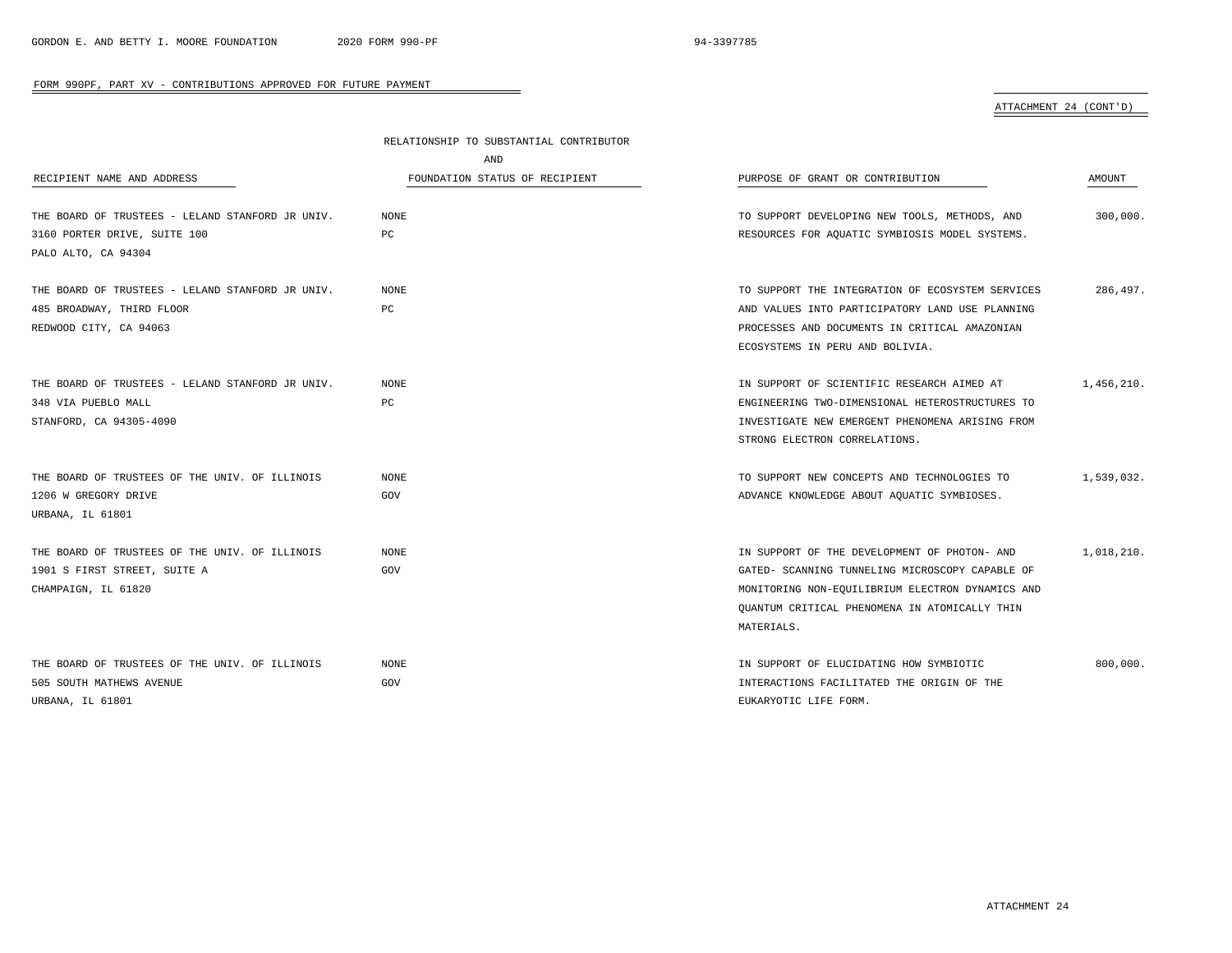ATTACHMENT 24 (CONT'D)

|                                                   | RELATIONSHIP TO SUBSTANTIAL CONTRIBUTOR |                                                   |            |
|---------------------------------------------------|-----------------------------------------|---------------------------------------------------|------------|
|                                                   | AND                                     |                                                   |            |
| RECIPIENT NAME AND ADDRESS                        | FOUNDATION STATUS OF RECIPIENT          | PURPOSE OF GRANT OR CONTRIBUTION                  | AMOUNT     |
| THE BOARD OF TRUSTEES OF THE UNIV. OF ILLINOIS    | <b>NONE</b>                             | IN SUPPORT OF EXPERIMENTAL RESEARCH TO EXPLORE    | 1,180,810. |
| 1901 S FIRST STREET, SUITE A                      | GOV                                     | CHARGE DYNAMICS IN QUANTUM MATERIALS, SUCH AS     |            |
|                                                   |                                         |                                                   |            |
| CHAMPAIGN, IL 61820                               |                                         | METALS THAT EXHIBIT STRANGE-METAL BEHAVIOR AND    |            |
|                                                   |                                         | SUPERCONDUCTORS, USING ELECTRON SCATTERING AND    |            |
|                                                   |                                         | SPECTROSCOPY TECHNIQUES.                          |            |
| THE CHANCELLOR, MASTERS AND SCHOLARS OF CAMBRIDGE | <b>NONE</b>                             | TO SUPPORT NEW CONCEPTS AND TECHNOLOGIES TO       | 1,462,375. |
| HOPKINS BUILDING 8 TENNIS CT. RD.                 | PC                                      | ADVANCE KNOWLEDGE ABOUT AQUATIC SYMBIOSES.        |            |
| CAMBRIDGE                                         |                                         |                                                   |            |
| UNITED KINGDOM CB2 1QW                            |                                         |                                                   |            |
| THE HEBREW UNIVERSITY OF JERUSALEM                | <b>NONE</b>                             | TO SUPPORT DEVELOPING NEW TOOLS, METHODS, AND     | 300,000.   |
| EDMOND J. SAFRA CAMPUS - GIVAT RAM                | $_{\rm PC}$                             | RESOURCES FOR AQUATIC SYMBIOSIS MODEL SYSTEMS.    |            |
| JERUSALEM                                         |                                         |                                                   |            |
| ISRAEL 9190401                                    |                                         |                                                   |            |
|                                                   |                                         |                                                   |            |
| THE INTL. WORK GROUP FOR INDIGENOUS AFFAIRS       | <b>NONE</b>                             | TO SUPPORT EFFECTIVE GOVERNANCE AND PROTECTION OF | 100,000.   |
| PRINSESSEGADE 29 B, 3RD FLOOR                     | PC                                      | INDIGENOUS TERRITORIES IN THE AMAZON REGIONS OF   |            |
| COPENHAGEN                                        |                                         | BOLIVIA, PERU AND ECUADOR.                        |            |
| DENMARK DK 1422                                   |                                         |                                                   |            |
| THE UNIVERSITY OF BRISTOL                         | <b>NONE</b>                             | IN SUPPORT OF ELUCIDATING HOW SYMBIOTIC           | 270,861.   |
| 24 TYNDALL AVE                                    | PC                                      | INTERACTIONS FACILITATED THE ORIGIN OF THE        |            |
| <b>BRISTOL</b>                                    |                                         | EUKARYOTIC LIFE FORM.                             |            |
| UNITED KINGDOM BS8 1TQ                            |                                         |                                                   |            |
|                                                   |                                         |                                                   |            |
| THE UNIVERSITY OF QUEENSLAND                      | <b>NONE</b>                             | TO SUPPORT DEVELOPING NEW TOOLS, METHODS, AND     | 200,000.   |
| CUMBRAE STEWART BUILDING #72                      | $_{\rm PC}$                             | RESOURCES FOR AQUATIC SYMBIOSIS MODEL SYSTEMS.    |            |
| BRISBANE                                          |                                         |                                                   |            |
| OUEENSLAND                                        |                                         |                                                   |            |
| AUSTRALIA 4072                                    |                                         |                                                   |            |

 $\overline{\phantom{0}}$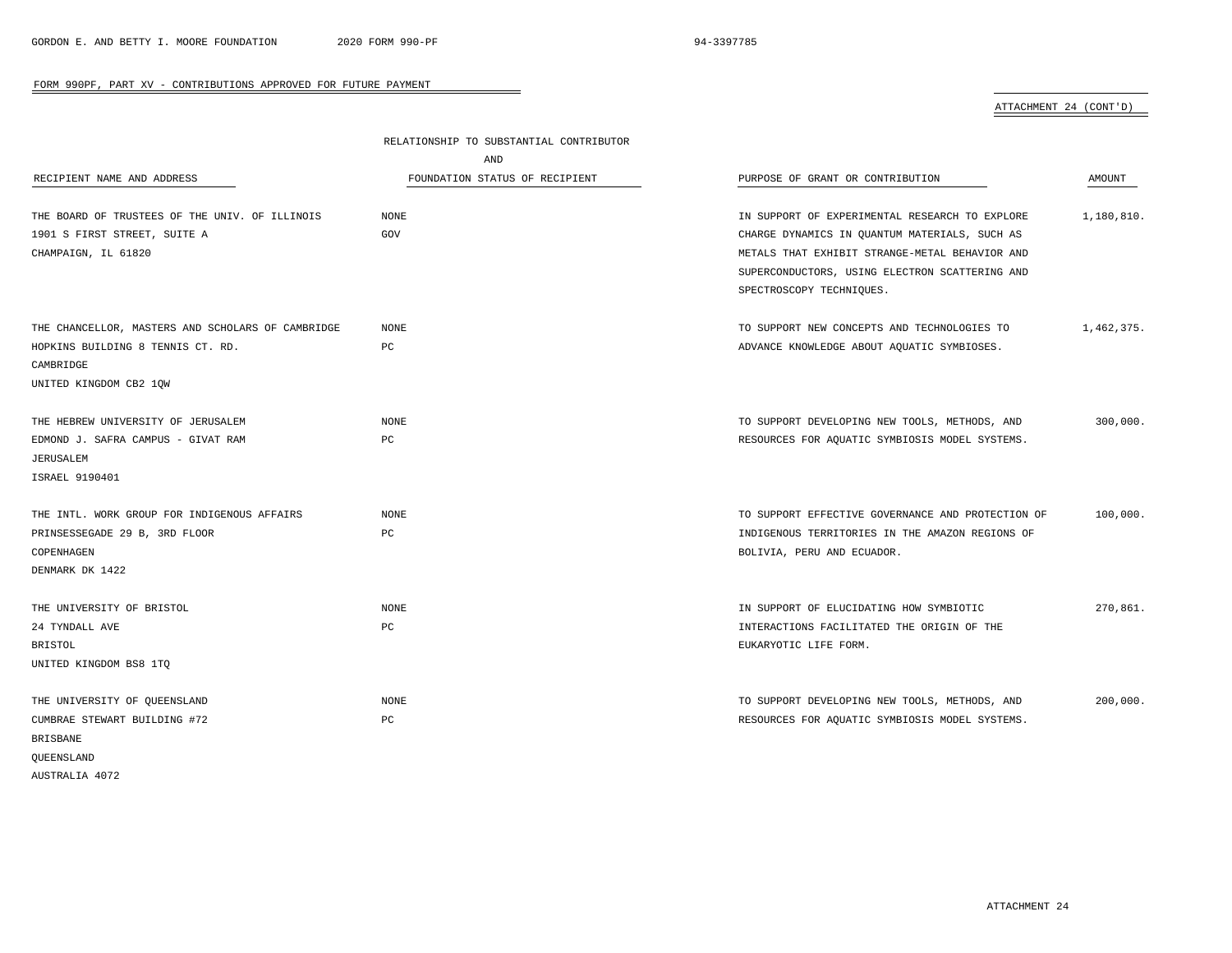|                                                   | RELATIONSHIP TO SUBSTANTIAL CONTRIBUTOR |                                                  |            |
|---------------------------------------------------|-----------------------------------------|--------------------------------------------------|------------|
|                                                   | AND                                     |                                                  |            |
| RECIPIENT NAME AND ADDRESS                        | FOUNDATION STATUS OF RECIPIENT          | PURPOSE OF GRANT OR CONTRIBUTION                 | AMOUNT     |
|                                                   |                                         |                                                  |            |
| THE UNIVERSITY OF QUEENSLAND                      | <b>NONE</b>                             | TO SUPPORT DEVELOPING NEW TOOLS, METHODS, AND    | 630,747.   |
| CUMBRAE STEWART BUILDING #72                      | $_{\rm PC}$                             | RESOURCES FOR AQUATIC SYMBIOSIS MODEL SYSTEMS.   |            |
| <b>BRISBANE</b>                                   |                                         |                                                  |            |
| QUEENSLAND                                        |                                         |                                                  |            |
| AUSTRALIA 4072                                    |                                         |                                                  |            |
|                                                   |                                         |                                                  |            |
| THE UNIVERSITY OF WARWICK                         | <b>NONE</b>                             | TO SUPPORT NEW CONCEPTS AND TECHNOLOGIES TO      | 1,543,122. |
| GIBBET HILL CAMPUS                                | PC                                      | ADVANCE KNOWLEDGE ABOUT AQUATIC SYMBIOSES.       |            |
| COVENTRY                                          |                                         |                                                  |            |
| UNITED KINGDOM CV4 7AL                            |                                         |                                                  |            |
|                                                   |                                         |                                                  |            |
| TRUST FOR PUBLIC LAND                             | <b>NONE</b>                             | TO SUPPORT DUE DILIGENCE AND OFFER DEVELOPMENT   | 438,700.   |
| 101 MONTGOMERY STREET, SUITE 900                  | PC                                      | FOR CONSERVATION PURCHASE.                       |            |
| SAN FRANCISCO, CA 94104                           |                                         |                                                  |            |
|                                                   |                                         |                                                  |            |
| TRUSTEES OF COLUMBIA UNIVERSITY IN THE CITY OF NY | <b>NONE</b>                             | IN SUPPORT OF SCIENTIFIC RESEARCH AIMED AT       | 1,426,210. |
| 538 WEST 120TH STREET, 704 PUPIN HALL MC 5255     | PC                                      | EXPLORING EXOTIC QUANTUM STATES IN ATOMICALLY    |            |
| NEW YORK, NY 10027                                |                                         | THIN MATERIALS USING A SUITE OF NANO-OPTICAL     |            |
|                                                   |                                         | EXPERIMENTAL TECHNIQUES.                         |            |
|                                                   |                                         |                                                  |            |
| TRUSTEES OF PRINCETON UNIVERSITY                  | <b>NONE</b>                             | TO SUPPORT NEW CONCEPTS AND TECHNOLOGIES TO      | 1,513,789. |
| 119 LEWIS THOMAS LABORATORY WASHINGTON ROAD       | PC                                      | ADVANCE KNOWLEDGE ABOUT AQUATIC SYMBIOSES.       |            |
| PRINCETON, NJ 08544                               |                                         |                                                  |            |
|                                                   |                                         |                                                  |            |
| TRUSTEES OF PRINCETON UNIVERSITY                  | <b>NONE</b>                             | IN SUPPORT OF THE DISCOVERY AND CHARACTERIZATION | 967,010.   |
| JADWIN HALL, WASHINGTON ROAD                      | $_{\rm PC}$                             | OF NOVEL TOPOLOGICAL MATERIALS USING TERAHERTZ   |            |
| PRINCETON, NJ 08540                               |                                         | SPECTROSCOPY COUPLED WITH FIRST-PRINCIPLES       |            |
|                                                   |                                         | THEORY.                                          |            |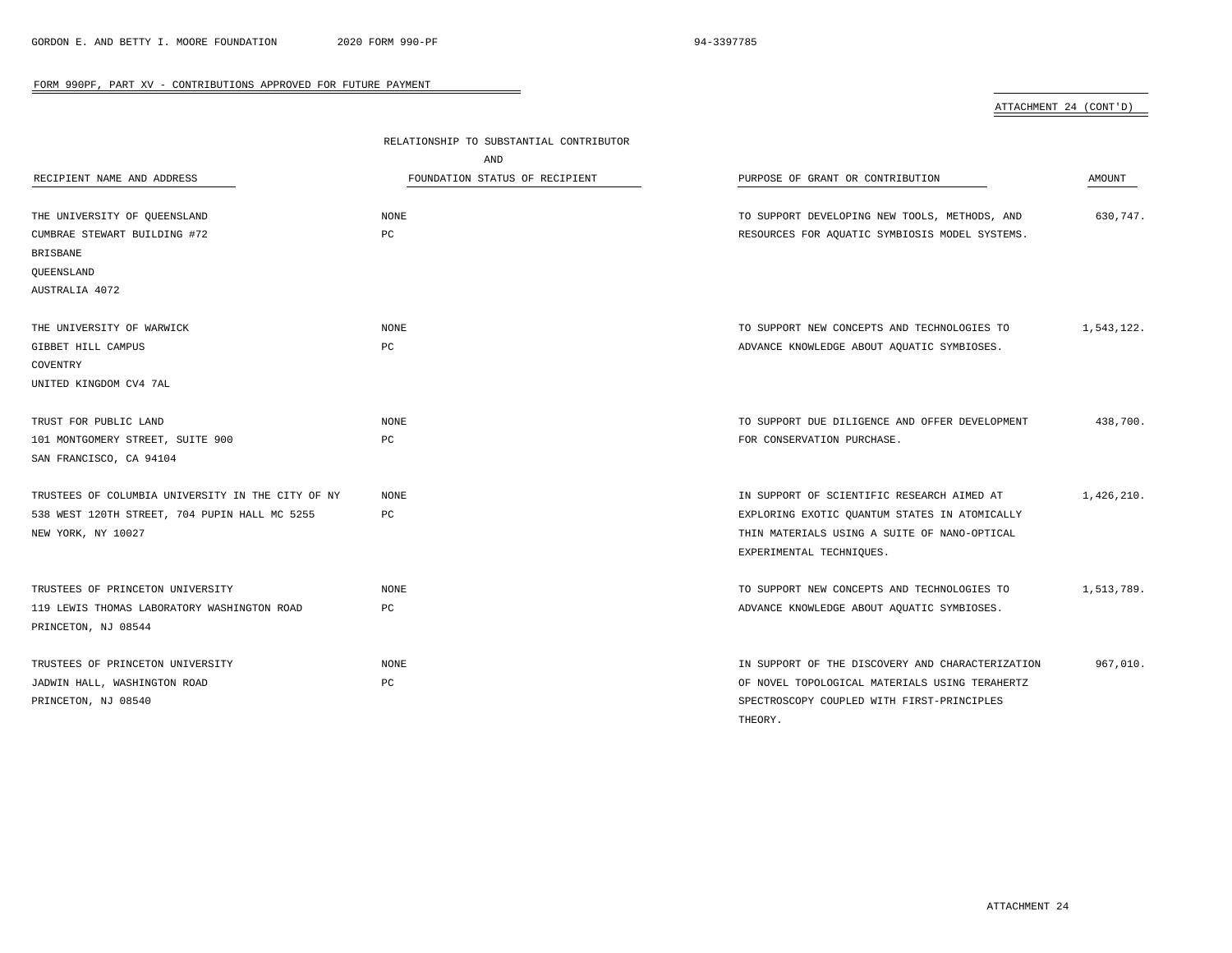|                                            | RELATIONSHIP TO SUBSTANTIAL CONTRIBUTOR |                                                   |               |
|--------------------------------------------|-----------------------------------------|---------------------------------------------------|---------------|
|                                            | AND                                     |                                                   |               |
| RECIPIENT NAME AND ADDRESS                 | FOUNDATION STATUS OF RECIPIENT          | PURPOSE OF GRANT OR CONTRIBUTION                  | <b>AMOUNT</b> |
| TRUSTEES OF PRINCETON UNIVERSITY           | NONE                                    | IN SUPPORT OF A MOLECULAR BEAM EPITAXY FACILITY   | 655,400.      |
| ENGINEERING OUADRANGLE, 41 OLDEN STREET    | PC                                      | FOR GROWTH OF HIGH-MOBILITY GALLIUM ARSENIDE      |               |
| PRINCETON, NJ 08544                        |                                         | QUANTUM WELLS, AS A KEY SOURCE OF MATERIALS FOR   |               |
|                                            |                                         | THE SCIENTIFIC COMMUNITY SPECIALIZING IN          |               |
|                                            |                                         | INVESTIGATIONS OF EMERGENT PHENOMENA IN           |               |
|                                            |                                         | TWO-DIMENSIONAL ELECTRON SYSTEMS.                 |               |
| TRUSTEES OF PRINCETON UNIVERSITY           | NONE                                    | IN SUPPORT OF SCIENTIFIC RESEARCH AIMED AT        | 972,240.      |
| JADWIN HALL, WASHINGTON ROAD               | РC                                      | HARNESSING THE POWER OF HIGH-RESOLUTION SCANNING  |               |
| PRINCETON, NJ 08540                        |                                         | TUNNELING MICROSCOPY TO DIRECTLY PROBE ELECTRONIC |               |
|                                            |                                         | EXCITATIONS IN TOPOLOGICAL AND CORRELATED QUANTUM |               |
|                                            |                                         | MATERIALS.                                        |               |
| TRUSTEES OF PRINCETON UNIVERSITY           | NONE                                    | IN SUPPORT OF EXPERIMENTAL RESEARCH AIMED AT      | 1,354,310.    |
| JADWIN HALL, WASHINGTON ROAD               | PC                                      | CHARACTERIZING EMERGENT PHENOMENA IN TOPOLOGICAL  |               |
| PRINCETON, NJ 08540                        |                                         | SUPERCONDUCTORS, QUANTUM SPIN LIQUIDS AND         |               |
|                                            |                                         | MAGNETIC WEYL SEMIMETALS.                         |               |
| TRUSTEES OF THE UNIVERSITY OF PENNSYLVANIA | <b>NONE</b>                             | IN SUPPORT OF THE DEVELOPMENT OF A SOFT ROBOT     | 450,000.      |
| 220 SOUTH 33RD STREET 229 TOWNE BUILDING   | PC                                      | STOMACH THAT PRODUCES SYNTHETIC METABOLISM FOR    |               |
| PHILADELPHIA, PA 19104-6315                |                                         | POWERING MICROELECTRONIC DEVICES.                 |               |
| TRUSTEES OF THE UNIVERSITY OF PENNSYLVANIA | <b>NONE</b>                             | IN SUPPORT OF ANNUAL SYMPOSIA AND OTHER MEETINGS  | 135,571.      |
| 209 SOUTH 33RD STREET                      | PC                                      | FOR POSTDOCTORAL RESEARCHERS AND GRADUATE         |               |
| PHILADELPHIA, PA 19104-6396                |                                         | STUDENTS IN THE FIELD OF QUANTUM MATERIALS.       |               |
| UNIVERSITAET KONSTANZ                      | NONE                                    | TO SUPPORT DEVELOPING NEW TOOLS, METHODS, AND     | 193,063.      |
| UNIVERSITAETSSTRASSE 10                    | GOV                                     | RESOURCES FOR AQUATIC SYMBIOSIS MODEL SYSTEMS.    |               |
| KONSTANZ                                   |                                         |                                                   |               |
| BADEN-WUERTTEMBERG                         |                                         |                                                   |               |
| GERMANY 78464                              |                                         |                                                   |               |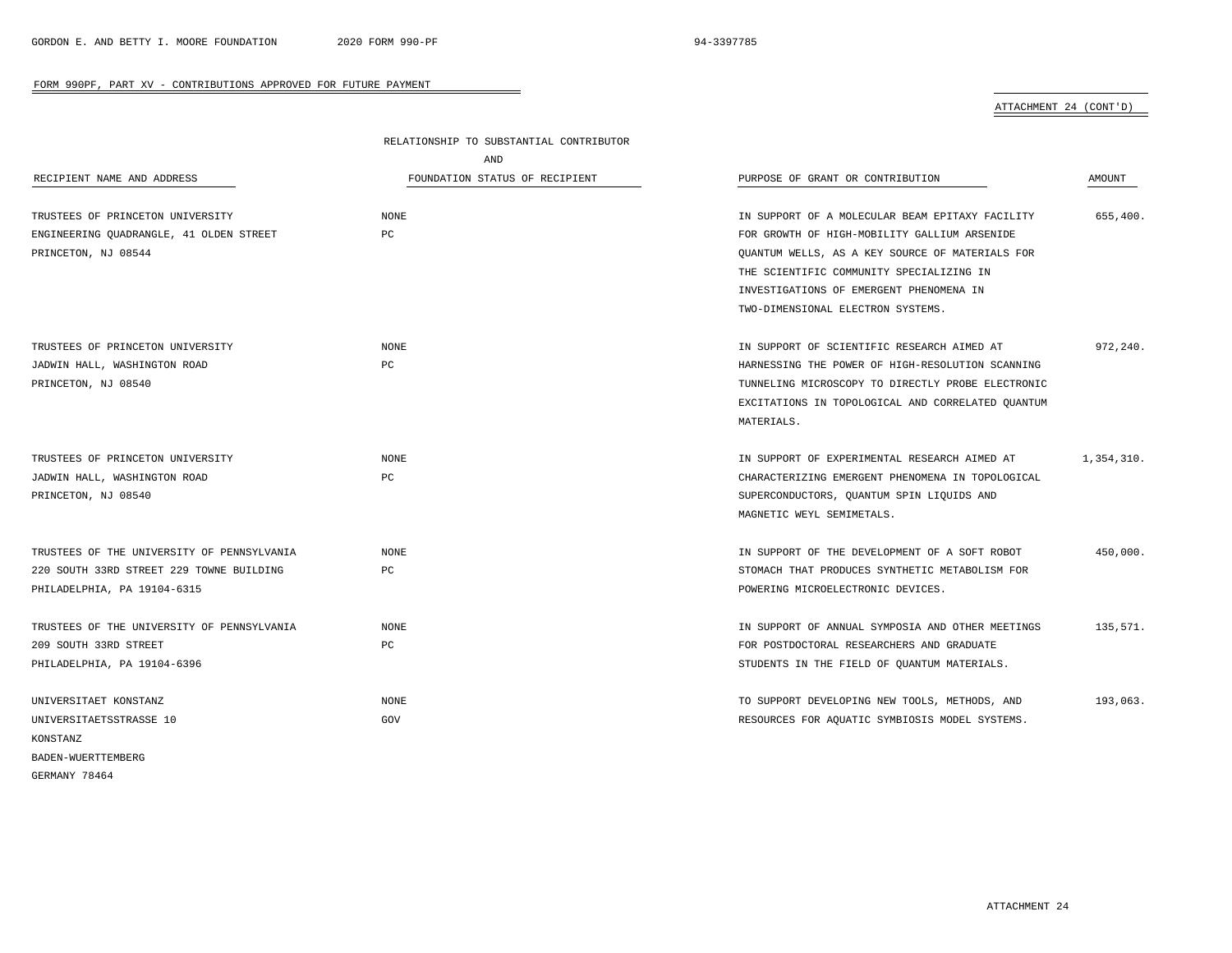|                                     | RELATIONSHIP TO SUBSTANTIAL CONTRIBUTOR |                                                   |               |
|-------------------------------------|-----------------------------------------|---------------------------------------------------|---------------|
|                                     | AND                                     |                                                   |               |
| RECIPIENT NAME AND ADDRESS          | FOUNDATION STATUS OF RECIPIENT          | PURPOSE OF GRANT OR CONTRIBUTION                  | <b>AMOUNT</b> |
| UNIVERSITAET KONSTANZ               | <b>NONE</b>                             | TO SUPPORT NEW CONCEPTS AND TECHNOLOGIES TO       | 1,447,000.    |
| MAINAUSTRASSE 252                   | GOV                                     | ADVANCE KNOWLEDGE ABOUT AQUATIC SYMBIOSES.        |               |
| KONSTANZ                            |                                         |                                                   |               |
| GERMANY 78457                       |                                         |                                                   |               |
| UNIVERSITE PARIS-SACLAY             | NONE                                    | IN SUPPORT OF ELUCIDATING HOW SYMBIOTIC           | 277,933.      |
| BAT. 362 RUE DU DOYEN ANDRE GUINIER | GOV                                     | INTERACTIONS FACILITATED THE ORIGIN OF THE        |               |
|                                     |                                         |                                                   |               |
| PARIS SUD ORSAY                     |                                         | EUKARYOTIC LIFE FORM.                             |               |
| FRANCE 91405                        |                                         |                                                   |               |
| UNIVERSITEIT LEIDEN                 | <b>NONE</b>                             | TO SUPPORT DEVELOPING NEW TOOLS, METHODS, AND     | 600,000.      |
| SYLVIUSWEG 72                       | GOV                                     | RESOURCES FOR AQUATIC SYMBIOSIS MODEL SYSTEMS.    |               |
| LEIDEN                              |                                         |                                                   |               |
| NETHERLANDS 2333 BE                 |                                         |                                                   |               |
| UNIVERSITY OF BRITISH COLUMBIA      | <b>NONE</b>                             | IN SUPPORT OF THE 10TH AQUATIC VIRUS WORKSHOP TO  | 15,000.       |
| 3156-6270 UNIVERSITY BOULEVARD      | $_{\rm PC}$                             | BE HELD ON JUNE 27 - JULY 1, 2021 IN KYOTO,       |               |
| VANCOUVER                           |                                         | JAPAN.                                            |               |
| ВC                                  |                                         |                                                   |               |
| CANADA V6T 1Z3                      |                                         |                                                   |               |
| UNIVERSITY OF BRITISH COLUMBIA      | <b>NONE</b>                             | TO SUPPORT NEW CONCEPTS AND TECHNOLOGIES TO       | 1,529,590.    |
| 3156-6270 UNIVERSITY BOULEVARD      | $_{\rm PC}$                             | ADVANCE KNOWLEDGE ABOUT AQUATIC SYMBIOSES.        |               |
| VANCOUVER                           |                                         |                                                   |               |
|                                     |                                         |                                                   |               |
| BC                                  |                                         |                                                   |               |
| CANADA V6T 1Z4                      |                                         |                                                   |               |
| UNIVERSITY OF CHICAGO               | <b>NONE</b>                             | IN SUPPORT OF RESEARCH AND DEVELOPMENT TO ADVANCE | 450,000.      |
| 5841 SOUTH MARYLAND AVENUE MC 6092  | $_{\rm PC}$                             | NANOSCALE DNA MICROSCOPY.                         |               |
| CHIAGO, IL 60637                    |                                         |                                                   |               |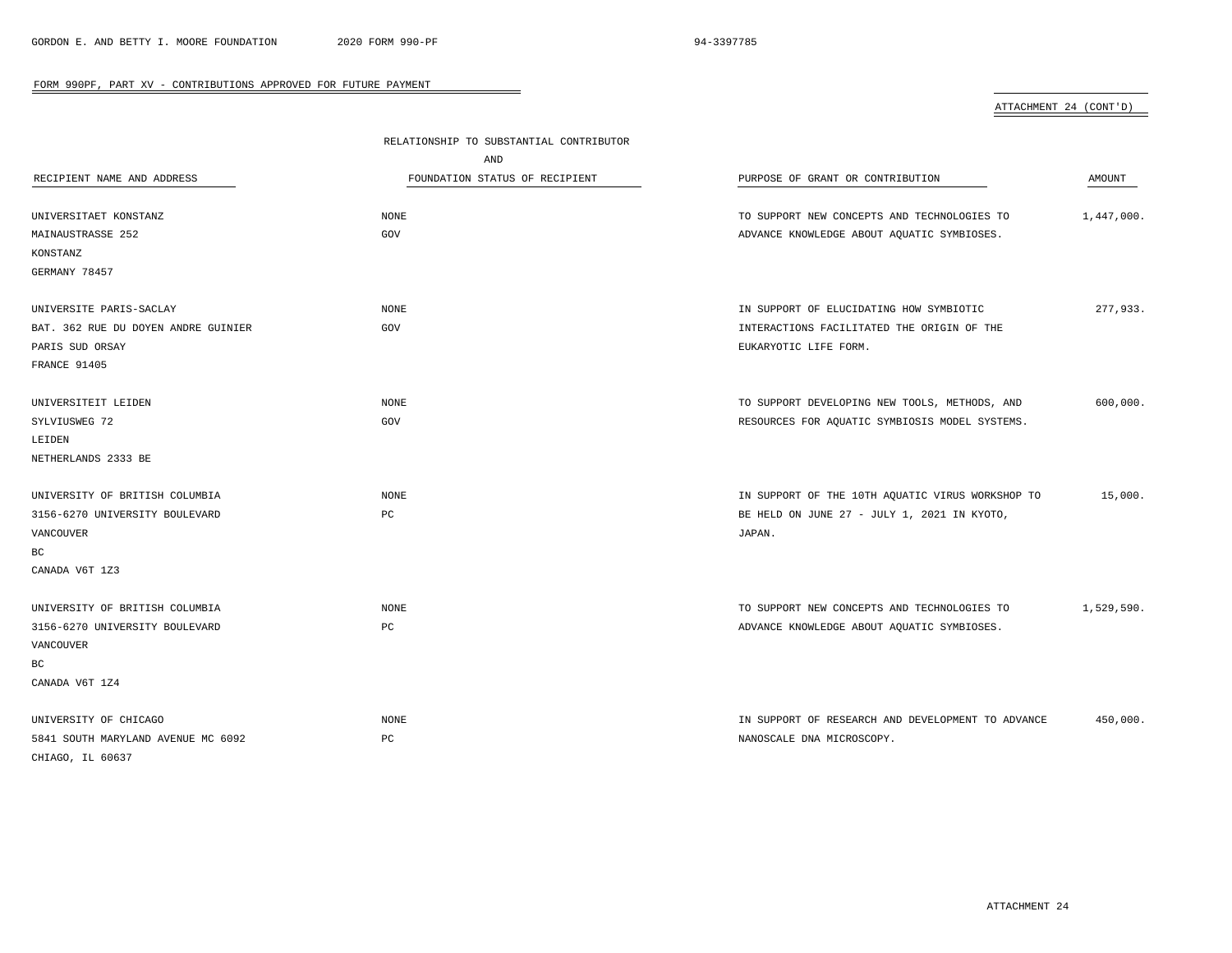|                                         | RELATIONSHIP TO SUBSTANTIAL CONTRIBUTOR |                                                   |            |
|-----------------------------------------|-----------------------------------------|---------------------------------------------------|------------|
|                                         | AND                                     |                                                   |            |
| RECIPIENT NAME AND ADDRESS              | FOUNDATION STATUS OF RECIPIENT          | PURPOSE OF GRANT OR CONTRIBUTION                  | AMOUNT     |
|                                         |                                         |                                                   |            |
| UNIVERSITY OF COPENHAGEN                | <b>NONE</b>                             | TO SUPPORT NEW CONCEPTS AND TECHNOLOGIES TO       | 1,695,375. |
| OLE MAALOES VEJ 5                       | PC                                      | ADVANCE KNOWLEDGE ABOUT AQUATIC SYMBIOSES.        |            |
| COPENHAGEN N                            |                                         |                                                   |            |
| DENMARK DK-2200                         |                                         |                                                   |            |
|                                         |                                         |                                                   |            |
| UNIVERSITY OF FLORIDA BOARD OF TRUSTEES | <b>NONE</b>                             | TO SUPPORT DEVELOPING NEW TOOLS, METHODS, AND     | 300,000.   |
| PO BOX 110700                           | GOV                                     | RESOURCES FOR AQUATIC SYMBIOSIS MODEL SYSTEMS.    |            |
| GAINESVILLE, FL 32611                   |                                         |                                                   |            |
|                                         |                                         |                                                   |            |
| UNIVERSITY OF HAWAII                    | <b>NONE</b>                             | TO SUPPORT DEVELOPING NEW TOOLS, METHODS, AND     | 200,000.   |
| 2440 CAMPUS ROAD, BOX 368               | GOV                                     | RESOURCES FOR AQUATIC SYMBIOSIS MODEL SYSTEMS.    |            |
| HONOLULU, HI 96822                      |                                         |                                                   |            |
|                                         |                                         |                                                   |            |
| UNIVERSITY OF HAWAII                    | <b>NONE</b>                             | TO SUPPORT THE SCIENTIFIC USE OF A NEW-GENERATION | 367,048.   |
| 2680 WOODLAWN DRIVE                     | GOV                                     | ADAPTIVE OPTICS SYSTEM AT THE KECK I TELESCOPE TO |            |
| HONOLULU, HI 96822                      |                                         | UNDERSTAND THE ORIGINS OF GIANT EXOPLANETS.       |            |
|                                         |                                         |                                                   |            |
| UNIVERSITY OF LIVERPOOL                 | <b>NONE</b>                             | TO SUPPORT DEVELOPING NEW TOOLS, METHODS, AND     | 200,000.   |
| FOUNDATION BUILDING BROWNLOW HILL       | PC                                      | RESOURCES FOR AQUATIC SYMBIOSIS MODEL SYSTEMS.    |            |
| LIVERPOOL                               |                                         |                                                   |            |
| UNITED KINGDOM L69 7ZX                  |                                         |                                                   |            |
|                                         |                                         |                                                   |            |
| UNIVERSITY OF MASSACHUSETTS             | <b>NONE</b>                             | TO SUPPORT DEVELOPING NEW TOOLS, METHODS, AND     | 550,000.   |
| 100 VENTURE WAY, SUITE 201              | GOV                                     | RESOURCES FOR AQUATIC SYMBIOSIS MODEL SYSTEMS.    |            |
| HADLEY, MA 01035                        |                                         |                                                   |            |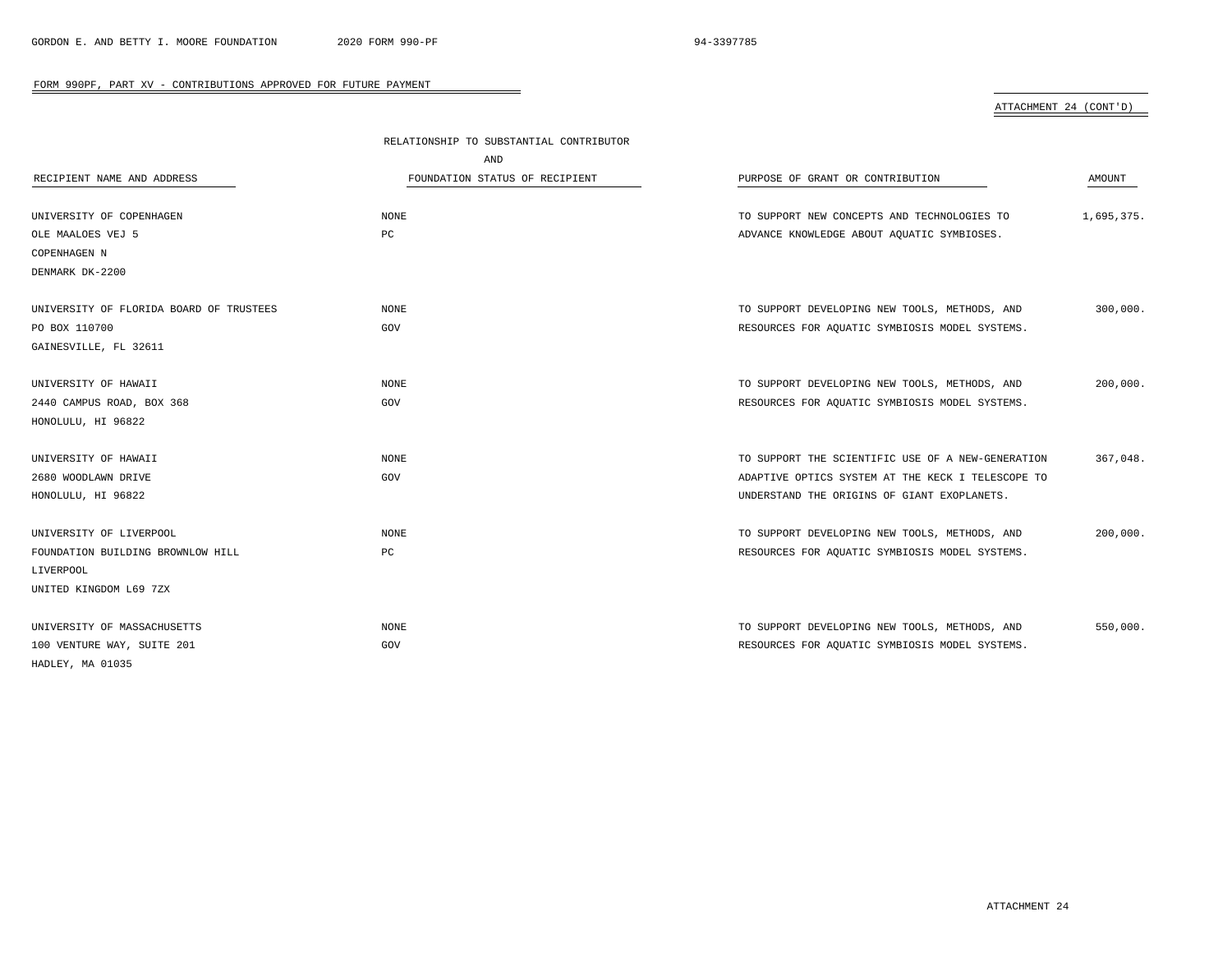|                                   | RELATIONSHIP TO SUBSTANTIAL CONTRIBUTOR |                                                   |            |
|-----------------------------------|-----------------------------------------|---------------------------------------------------|------------|
|                                   | AND                                     |                                                   |            |
| RECIPIENT NAME AND ADDRESS        | FOUNDATION STATUS OF RECIPIENT          | PURPOSE OF GRANT OR CONTRIBUTION                  | AMOUNT     |
| UNIVERSITY OF MELBOURNE           | NONE                                    | TO SUPPORT DEVELOPING NEW TOOLS, METHODS, AND     | 233,440.   |
| PARKVILLE                         | PC                                      | RESOURCES FOR AQUATIC SYMBIOSIS MODEL SYSTEMS.    |            |
| MELBOURNE                         |                                         |                                                   |            |
| VICTORIA                          |                                         |                                                   |            |
| AUSTRALIA 3010                    |                                         |                                                   |            |
| UNIVERSITY OF NEW SOUTH WALES     | NONE                                    | TO SUPPORT DEVELOPING NEW TOOLS, METHODS, AND     | 200,000.   |
| UNSW SYDNEY                       | $_{\rm PC}$                             | RESOURCES FOR AQUATIC SYMBIOSIS MODEL SYSTEMS.    |            |
| SYDNEY                            |                                         |                                                   |            |
| NSW                               |                                         |                                                   |            |
| AUSTRALIA 2052                    |                                         |                                                   |            |
| UNIVERSITY OF NOTTINGHAM          | NONE                                    | TO SUPPORT DEVELOPING NEW TOOLS, METHODS, AND     | 200,000.   |
| A2 MAIN BUILDING SUTTON BONINGTON | $_{\rm PC}$                             | RESOURCES FOR AQUATIC SYMBIOSIS MODEL SYSTEMS.    |            |
| LOUGHBOROUGH                      |                                         |                                                   |            |
| UNITED KINGDOM LE12 5RD           |                                         |                                                   |            |
| UNIVERSITY OF OREGON              | NONE                                    | TO SUPPORT NEW CONCEPTS AND TECHNOLOGIES TO       | 1,673,819. |
| 1254 UNIVERSITY OF OREGON         | GOV                                     | ADVANCE KNOWLEDGE ABOUT AQUATIC SYMBIOSES.        |            |
| EUGENE, OR 97403-1254             |                                         |                                                   |            |
| UNIVERSITY OF OREGON              | <b>NONE</b>                             | TO SUPPORT DEVELOPING NEW TOOLS, METHODS, AND     | 200,000.   |
| 5219 UNIVERSITY OF OREGON         | GOV                                     | RESOURCES FOR AQUATIC SYMBIOSIS MODEL SYSTEMS.    |            |
| EUGENE, OR 97401-5219             |                                         |                                                   |            |
| UNIVERSITY OF ST ANDREWS          | $\rm{NONE}$                             | IN SUPPORT OF A COMMUNITY-DRIVEN ANALYSIS OF      | 279,971.   |
| THE GATEWAY, NORTH HAUGH          | $_{\rm PC}$                             | ANIMAL TRACKING DATA TO UNDERSTAND THE IMPACTS OF |            |
| ST ANDREWS                        |                                         | HUMAN ACTIVITY ON WILDLIFE BIOLOGY.               |            |
| FIFE                              |                                         |                                                   |            |
| UNITED KINGDOM KY16 9RJ           |                                         |                                                   |            |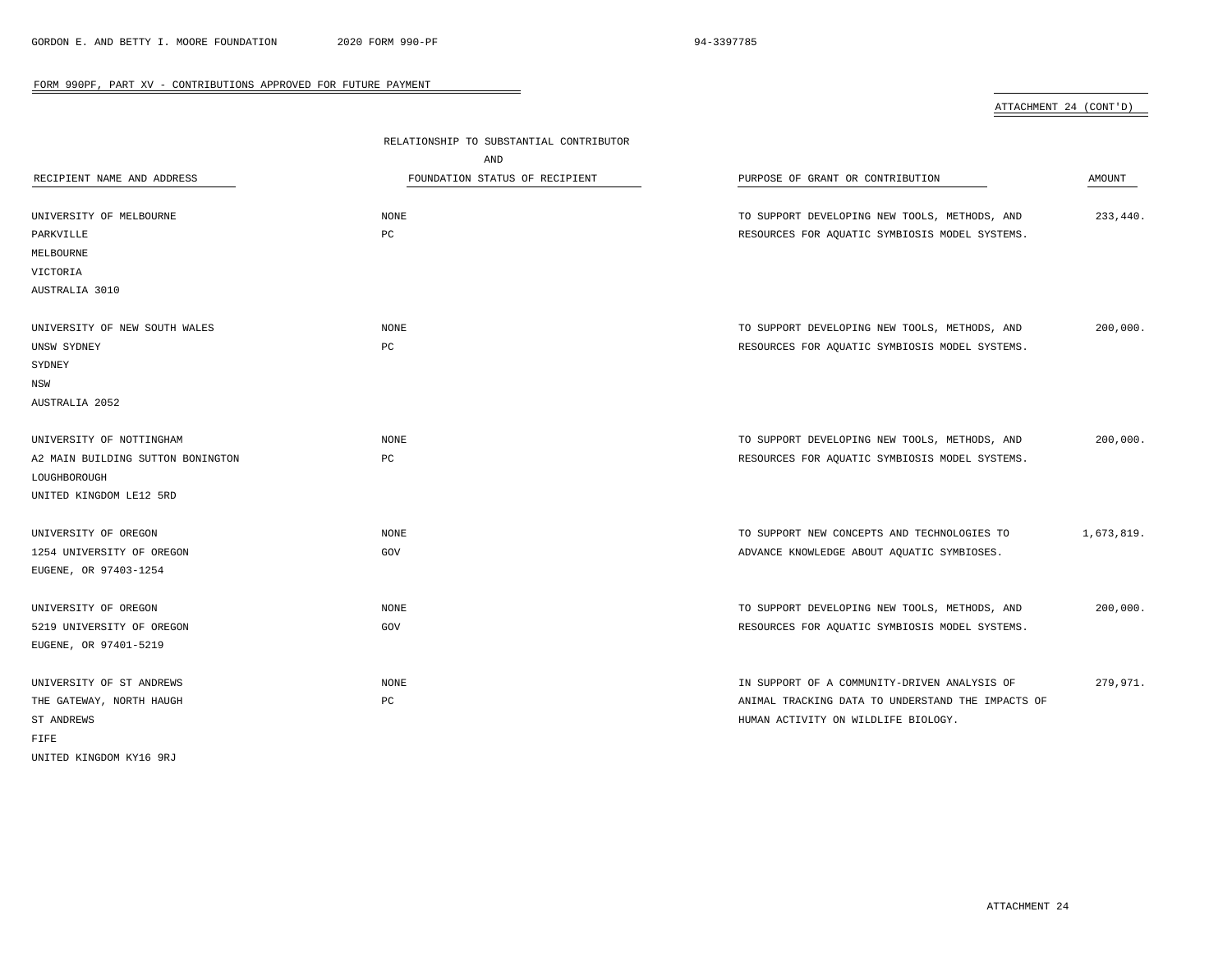|                                     | RELATIONSHIP TO SUBSTANTIAL CONTRIBUTOR |                                                   |          |
|-------------------------------------|-----------------------------------------|---------------------------------------------------|----------|
|                                     | AND                                     |                                                   |          |
| RECIPIENT NAME AND ADDRESS          | FOUNDATION STATUS OF RECIPIENT          | PURPOSE OF GRANT OR CONTRIBUTION                  | AMOUNT   |
| UNIVERSITY OF WASHINGTON            | <b>NONE</b>                             | IN SUPPORT OF ELUCIDATING HOW SYMBIOTIC           | 351,989. |
| 4333 BROOKLYN AVENUE NE, BOX 359472 | GOV                                     | INTERACTIONS FACILITATED THE ORIGIN OF THE        |          |
| SEATTLE, WA 98195-9472              |                                         | EUKARYOTIC LIFE FORM.                             |          |
|                                     |                                         |                                                   |          |
| UNIVERSITY OF WASHINGTON            | <b>NONE</b>                             | IN SUPPORT OF OPEN-SOURCE HARDWARE AND SOFTWARE   | 400,000. |
| 3960 BENTON LANE NE                 | GOV                                     | TOOLS THAT ENABLE AUTOMATIC SCIENTIFIC            |          |
| SEATTLE, WA 98195                   |                                         | EXPERIMENTS AND THAT ARE AFFORDABLE AND BROADLY   |          |
|                                     |                                         | ACCESSIBLE FOR A WIDE RANGE OF SCIENTISTS.        |          |
| UNIVERSITY SYSTEM OF GEORGIA        | <b>NONE</b>                             |                                                   | 200,000. |
|                                     |                                         | TO SUPPORT DEVELOPING NEW TOOLS, METHODS, AND     |          |
| 220 MARINE SCIENCES BUILDING        | GOV                                     | RESOURCES FOR AQUATIC SYMBIOSIS MODEL SYSTEMS.    |          |
| ATHENS, GA 30602                    |                                         |                                                   |          |
| WILDLIFE CONSERVATION SOCIETY       | <b>NONE</b>                             | TO SUPPORT INTEGRATION OF ENVIRONMENTAL AND       | 550,000. |
| 2300 SOUTHERN BOULEVARD             | PC                                      | SOCIAL INDICATORS INTO INFRASTRUCTURE PLANNING IN |          |
| BRONX, NY 10460                     |                                         | PERU.                                             |          |
| WILDLIFE CONSERVATION SOCIETY       | $\rm{NONE}$                             | IN SUPPORT OF THE DESIGN AND INITIAL              | 600,000. |
| 2300 SOUTHERN BOULEVARD             | PC                                      | IMPLEMENTATION OF A COLLABORATIVE CONSERVATION    |          |
| BRONX, NY 10460                     |                                         | AND SUSTAINABLE DEVELOPMENT PROGRAM IN THE VAST   |          |
|                                     |                                         |                                                   |          |
|                                     |                                         | AMAZONIAN WETLAND LLANOS DE MOXOS, BOLIVIA.       |          |
| WILLIAM MARSH RICE UNIVERSITY       | <b>NONE</b>                             | IN SUPPORT OF EXPERIMENTAL RESEARCH AIMED AT      | 763,810. |
| 6100 MAIN, MS-61                    | PC                                      | DEVELOPING A SUITE OF PERTURBATIVE TUNING DEVICES |          |
| HOUSTON, TX 77005-1827              |                                         | COUPLED WITH ARPES SPECTROSCOPY TO CHARACTERIZE   |          |
|                                     |                                         | THE PHENOMENOLOGY IN QUANTUM MATERIALS.           |          |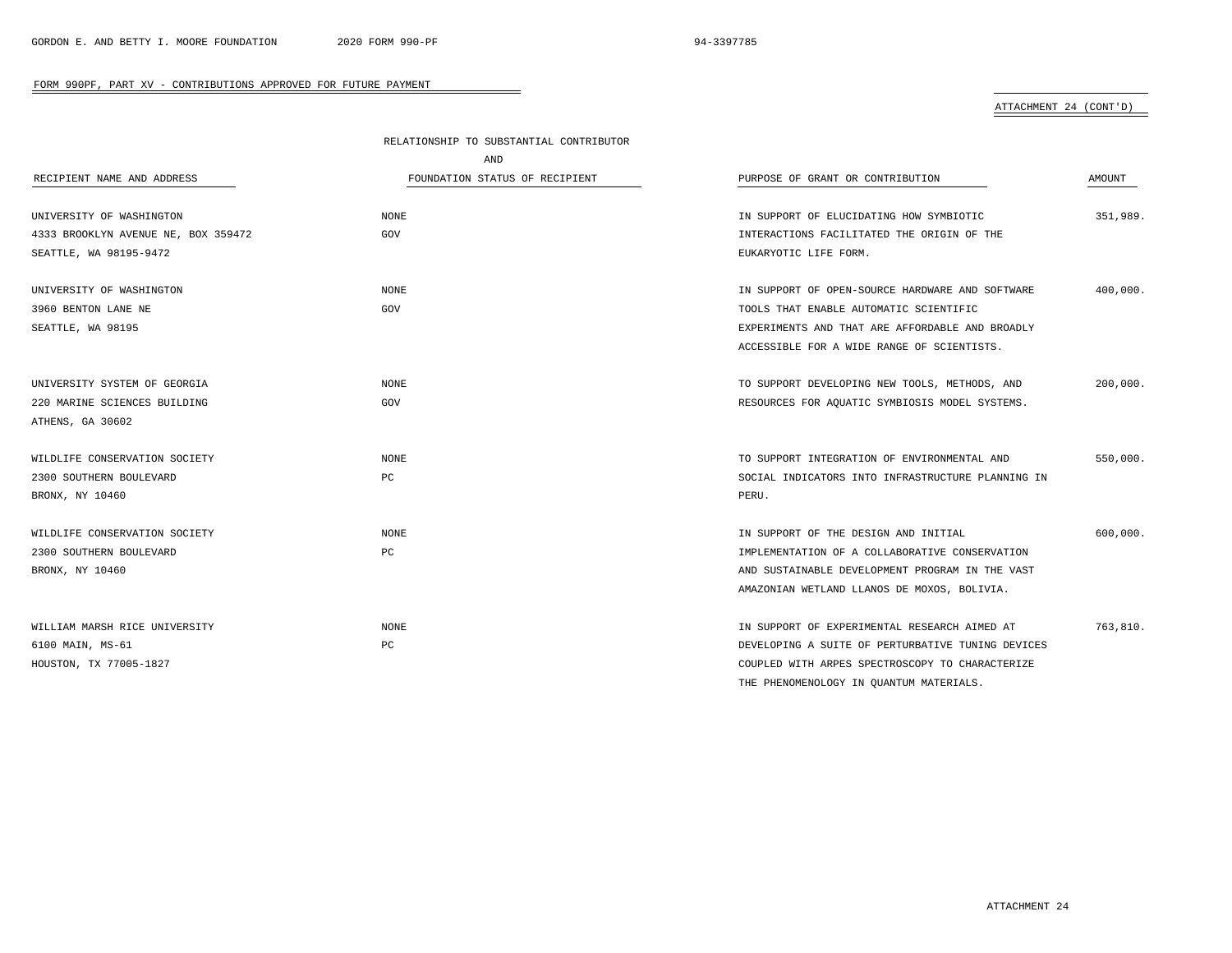|                                      | RELATIONSHIP TO SUBSTANTIAL CONTRIBUTOR |                                                 |               |
|--------------------------------------|-----------------------------------------|-------------------------------------------------|---------------|
|                                      | AND                                     |                                                 |               |
| RECIPIENT NAME AND ADDRESS           | FOUNDATION STATUS OF RECIPIENT          | PURPOSE OF GRANT OR CONTRIBUTION                | <b>AMOUNT</b> |
| WOODS HOLE OCEANOGRAPHIC INSTITUTION | NONE                                    | TO SUPPORT DEVELOPING NEW TOOLS, METHODS, AND   | 199,999.      |
| 266 WOODS HOLE ROAD                  | PC                                      | RESOURCES FOR AQUATIC SYMBIOSIS MODEL SYSTEMS.  |               |
| WOODS HOLE, MA 02543-1052            |                                         |                                                 |               |
| WOODS HOLE OCEANOGRAPHIC INSTITUTION | <b>NONE</b>                             | TO SUPPORT DEVELOPING NEW TOOLS, METHODS, AND   | 200,000.      |
| 266 WOODS HOLE ROAD                  | PC                                      | RESOURCES FOR AQUATIC SYMBIOSIS MODEL SYSTEMS.  |               |
| WOODS HOLE, MA 02543-1052            |                                         |                                                 |               |
| WOODS HOLE RESEARCH CENTER INC.      | <b>NONE</b>                             | TO PROMOTE FAVORABLE CONDITIONS TO IMPROVE THE  | 650,000.      |
| 149 WOODS HOLE ROAD                  | PC                                      | CLIMATE RESILIENCE OF AMAZONIAN PROTECTED AREAS |               |
| FALMOUTH, MA 02543                   |                                         | BY DEVELOPING AND DISSEMINATING TOOLS AND       |               |
|                                      |                                         | INFORMATION BASED ON THE BEST AVAILABLE SCIENCE |               |
|                                      |                                         | FOR MANAGEMENT AND DECISION-MAKING.             |               |
| WORLD ECONOMIC FORUM                 | <b>NONE</b>                             | IN SUPPORT OF THE "NATURE ACTION AGENDA."       | 2,000,000.    |
| 91-93 ROUTE DE LA CAPITE             | NC                                      |                                                 |               |
| COLOGNY GENEVA                       |                                         |                                                 |               |
| SWITZERLAND CH-1223                  |                                         |                                                 |               |
| WORLD ECONOMIC FORUM                 | <b>NONE</b>                             | IN SUPPORT OF THE TROPICAL FOREST ALLIANCE IN   | 425.000.      |
| 91-93 ROUTE DE LA CAPITE             | NC                                      | MOBILIZING FINANCE AND POLICY ACTION TO SUPPORT |               |
| COLOGNY GENEVA                       |                                         | ZERO-DEFORESTATION SUPPLY CHAINS AS PART OF THE |               |
| SWITZERLAND CH-1223                  |                                         | UNFCCC COP 26.                                  |               |
| WORLD RESOURCES INSTITUTE            | NONE                                    | TO SUPPORT THE INCREASED UPTAKE AND FINANCIAL   | 1,278,565.    |
| 10 G STREET NE, SUITE 800            | PC                                      | SUSTAINABILITY OF THE GLOBAL FOREST WATCH PRO   |               |
| WASHINGTON, DC 20002                 |                                         | PLATFORM.                                       |               |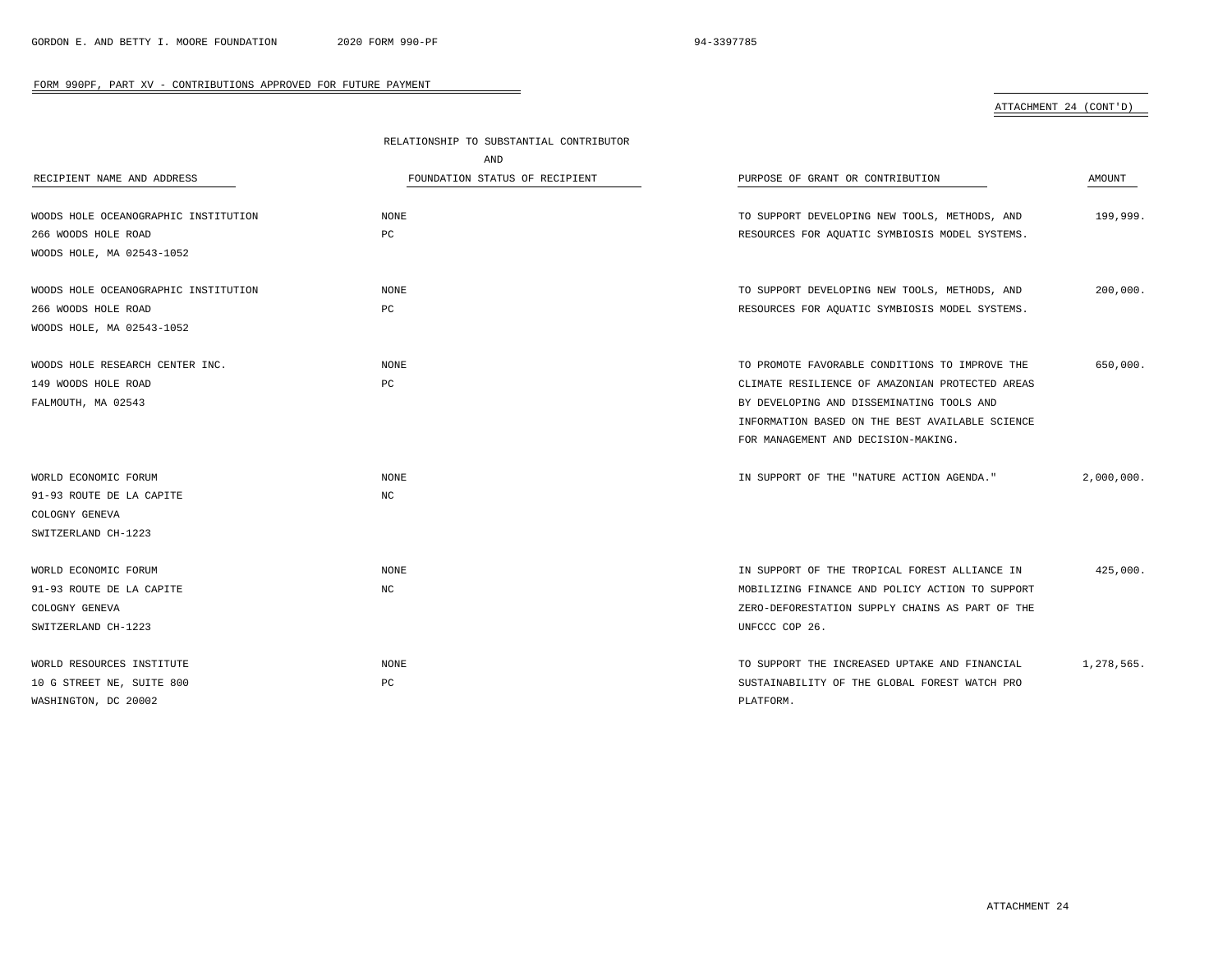## ATTACHMENT 24 (CONT'D)

|                            | RELATIONSHIP TO SUBSTANTIAL CONTRIBUTOR |                                                   |            |
|----------------------------|-----------------------------------------|---------------------------------------------------|------------|
|                            | AND                                     |                                                   |            |
| RECIPIENT NAME AND ADDRESS | FOUNDATION STATUS OF RECIPIENT          | PURPOSE OF GRANT OR CONTRIBUTION                  | AMOUNT     |
|                            |                                         |                                                   |            |
| WORLD WILDLIFE FUND INC.   | <b>NONE</b>                             | TO SUPPORT PARTICIPATORY MONITORING FOR EFFECTIVE | 300,000.   |
| 1250 24TH STREET, NW       | PC                                      | MANAGEMENT OF INDIGENOUS LANDS IN RONDONIA,       |            |
| WASHINGTON, DC 20037       |                                         | BRAZIL.                                           |            |
|                            |                                         |                                                   |            |
| WORLD WILDLIFE FUND INC.   | NONE                                    | IN SUPPORT OF TRANSBOUNDARY PROTECTION AND        | 1,750,000. |
| 1250 24TH STREET, NW       | PC                                      | MANAGEMENT OF THE BERING AND CHUKCHI SEAS.        |            |
| WASHINGTON, DC 20037       |                                         |                                                   |            |
|                            |                                         |                                                   |            |
| YALE UNIVERSITY            | <b>NONE</b>                             | IN SUPPORT OF RESEARCH DEVELOPING PRECISION       | 361,505.   |
| 5720 SOUTH ELLIS AVENUE    | PC                                      | EXPERIMENTS THAT SEARCH FOR NEW FUNDAMENTAL       |            |
| CHICAGO, IL 60637          |                                         | PARTICLES OF NATURE.                              |            |
|                            |                                         |                                                   |            |
| YORK UNIVERSITY            | <b>NONE</b>                             | IN SUPPORT OF RESEARCH DEVELOPING PRECISION       | 216,000.   |
| 4700 KEELE STREET          | PC                                      | EXPERIMENTS THAT SEARCH FOR NEW FUNDAMENTAL       |            |
| TORONTO                    |                                         | PARTICLES OF NATURE.                              |            |
| ON                         |                                         |                                                   |            |
| CANADA M3J 1P3             |                                         |                                                   |            |
|                            |                                         |                                                   |            |

TOTAL CONTRIBUTIONS APPROVED 126,123,067.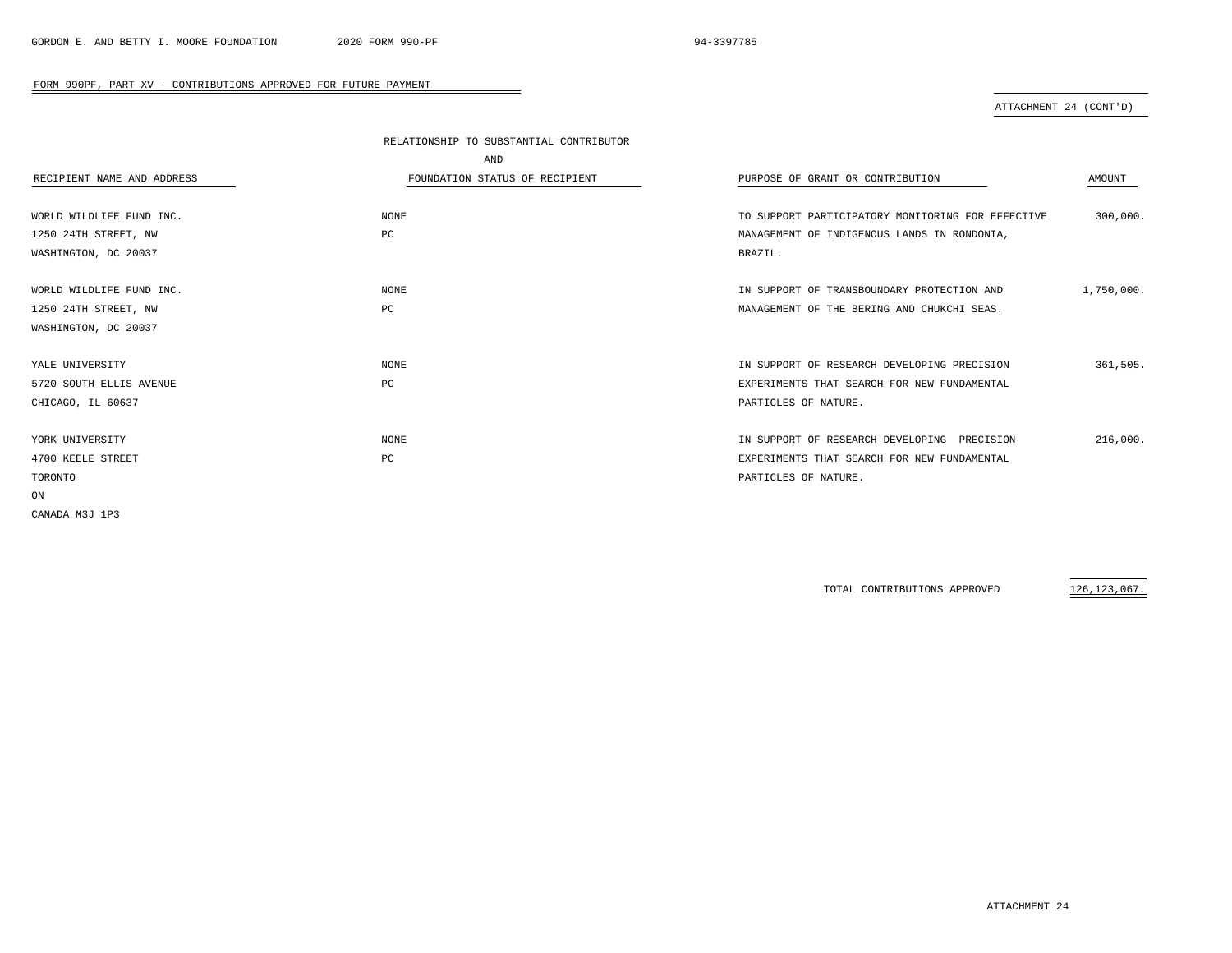$\overline{\phantom{a}}$ 

## FORM 990-PF, PART XVI-A - ANALYSIS OF OTHER REVENUE

# ATTACHMENT 25

| DESCRIPTION                                | BUSINESS<br>CODE | AMOUNT          | EXCLUSION<br>CODE | AMOUNT       | RELATED OR EXEMPT<br>FUNCTION INCOME |
|--------------------------------------------|------------------|-----------------|-------------------|--------------|--------------------------------------|
| (LOSS) FROM LIMITED PARTNERSHIPS<br>INCOME | 525990           | $-6,201,821.$   | 32                | 142,501,732. |                                      |
| TOTALS                                     |                  | $-6, 201, 821.$ |                   | 142,501,732. |                                      |